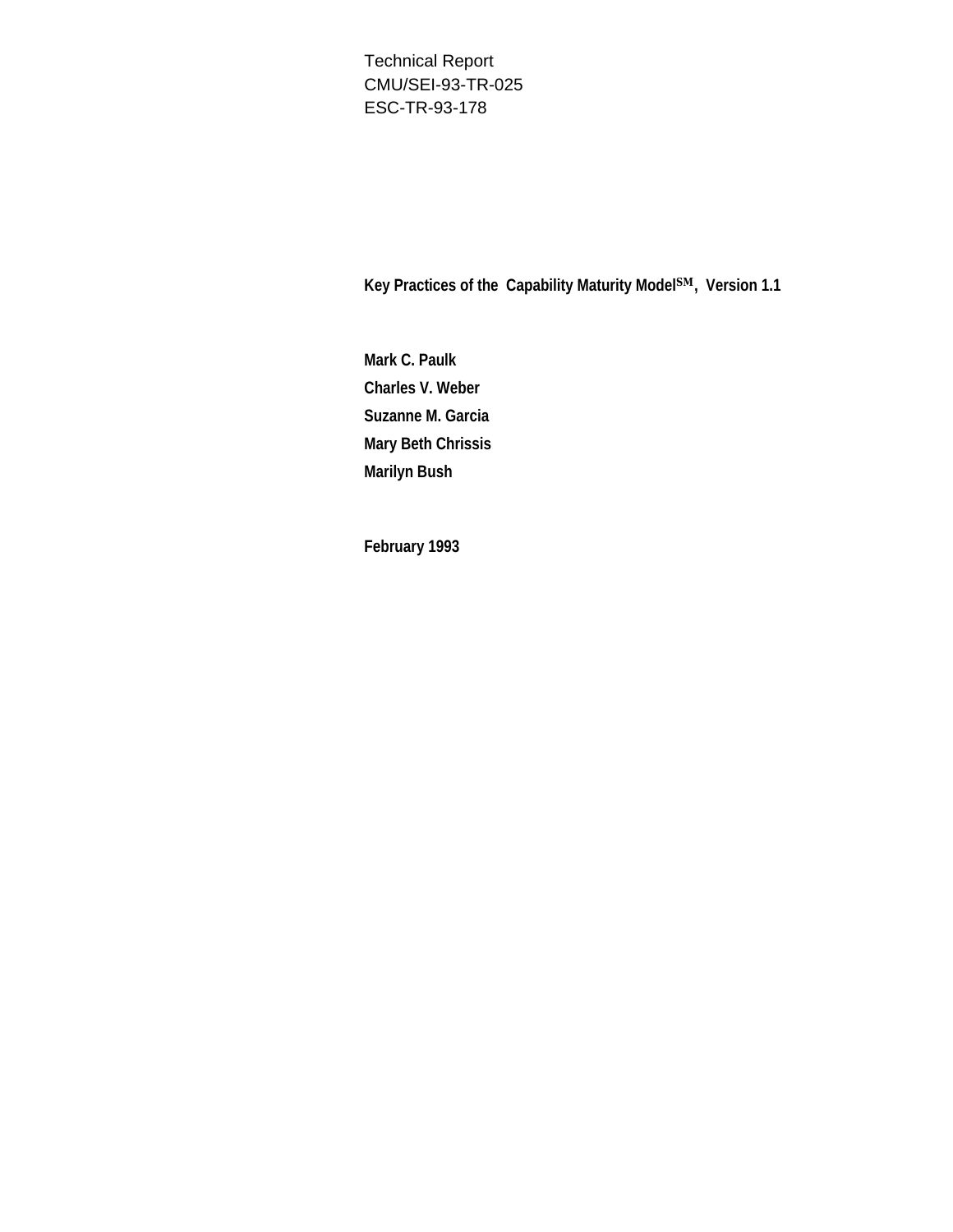**Technical Report** CMU/SEI-93-TR-025 ESC-TR-93-178 February 1993

Key Practices of the Capability Maturity ModelsM, Version 1.1



Mark C. Paulk Charles V. Weber Suzanne M. Garcia Mary Beth Chrissis Marilyn Bush

Unlimited distribution subject to the copyright.

#### **Software Engineering Institute**

Carnegie Mellon University Pittsburgh, Pennsylvania 15213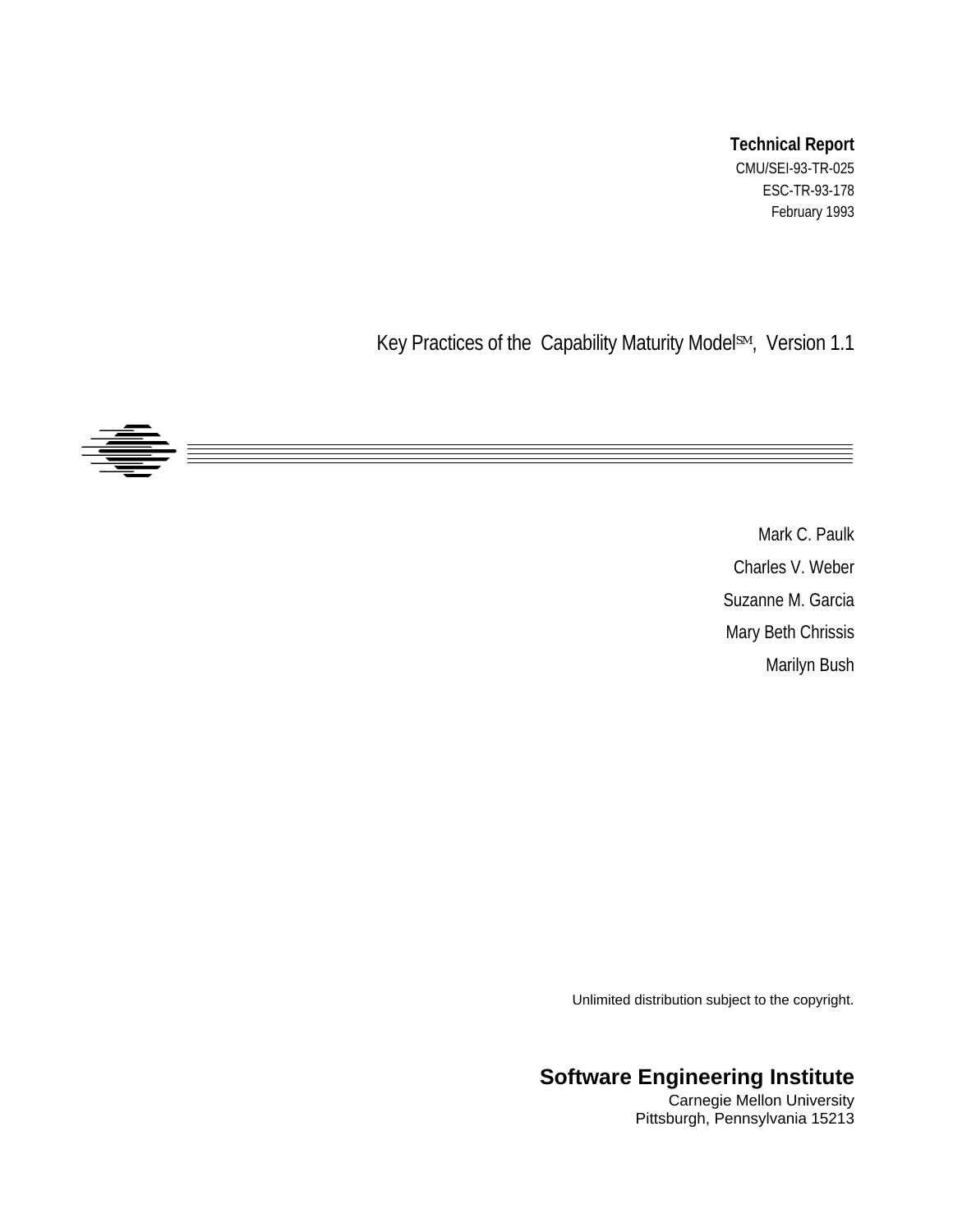This report was prepared for the

SEI Joint Program Office HQ ESC/AXS 5 Eglin Street Hanscom AFB, MA 01731-2116

The ideas and findings in this report should not be construed as an official DoD position. It is published in the interest of scientific and technical information exchange.

#### FOR THE COMMANDER

(signature on file)

Thomas R. Miller, Lt Col, USAF SEI Joint Program Office

This work is sponsored by the U.S. Department of Defense.

Copyright © 1993 by Carnegie Mellon University.

Permission to reproduce this document and to prepare derivative works from this document for internal use is granted, provided the copyright and "No Warranty" statements are included with all reproductions and derivative works.

Requests for permission to reproduce this document or to prepare derivative works of this document for external and commercial use should be addressed to the SEI Licensing Agent.

#### NO WARRANTY

THIS CARNEGIE MELLON UNIVERSITY AND SOFTWARE ENGINEERING INSTITUTE MATERIAL IS FURNISHED ON AN "AS-IS" BASIS. CARNEGIE MELLON UNIVERSITY MAKES NO WARRAN-TIES OF ANY KIND, EITHER EXPRESSED OR IMPLIED, AS TO ANY MATTER INCLUDING, BUT NOT LIMITED TO, WARRANTY OF FITNESS FOR PURPOSE OR MERCHANTIBILITY, EXCLUSIVITY, OR RESULTS OBTAINED FROM USE OF THE MATERIAL. CARNEGIE MELLON UNIVERSITY DOES NOT MAKE ANY WARRANTY OF ANY KIND WITH RESPECT TO FREEDOM FROM PATENT, TRADEMARK, OR COPYRIGHT INFRINGEMENT.

This work was created in the performance of Federal Government Contract Number F19628-95-C-0003 with Carnegie Mellon University for the operation of the Software Engineering Institute, a federally funded research and development center. The Government of the United States has a royalty-free government-purpose license to use, duplicate, or disclose the work, in whole or in part and in any manner, and to have or permit others to do so, for government purposes pursuant to the copyright license under the clause at 52.227-7013.

This document is available through Research Access, Inc., 800 Vinial Street, Pittsburgh, PA 15212. Phone: 1-800-685-6510. FAX: (412) 321-2994. RAI also maintains a World Wide Web home page. The URL is http://www.rai.com

Copies of this document are available through the National Technical Information Service (NTIS). For information on ordering, please contact NTIS directly: National Technical Information Service, U.S. Department of Commerce, Springfield, VA 22161. Phone: (703) 487-4600.

This document is also available through the Defense Technical Information Center (DTIC). DTIC provides access to and transfer of scientific and technical information for DoD personnel, DoD contractors and potential contractors, and other U.S. Government agency personnel and their contractors. To obtain a copy, please contact DTIC directly: Defense Technical Information Center, Attn: FDRA, Cameron Station, Alexandria, VA 22304- 6145. Phone: (703) 274-7633.

Use of any trademarks in this report is not intended in any way to infringe on the rights of the trademark holder.

CMM and Capability Maturity Model are service marks of Carnegie Mellon University.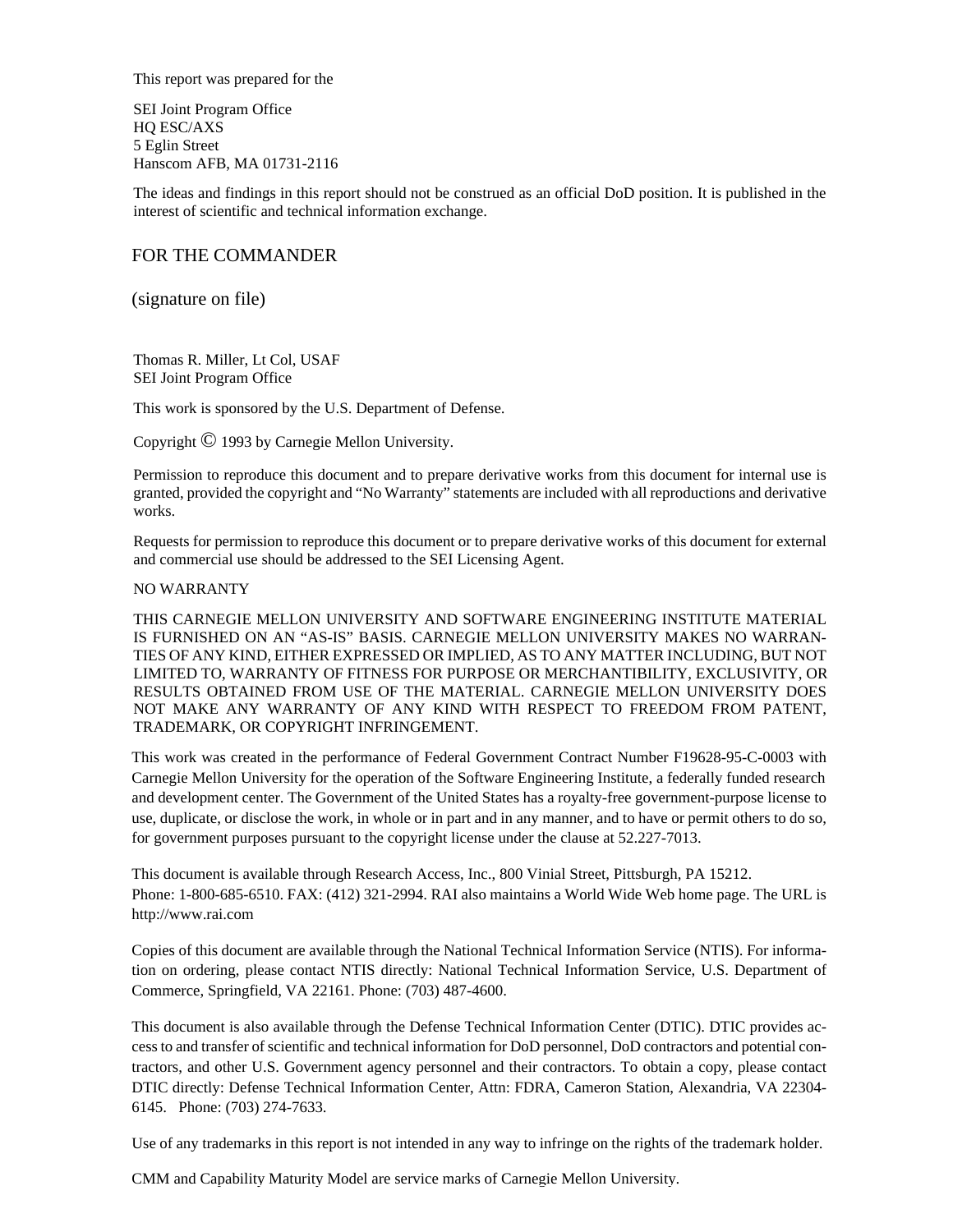|                  | <b>Overview</b> |                                                                    |  |
|------------------|-----------------|--------------------------------------------------------------------|--|
| $\mathbf{1}$     |                 |                                                                    |  |
|                  | 1.1             |                                                                    |  |
|                  | 1.2             |                                                                    |  |
|                  | 1.3             |                                                                    |  |
|                  | 1.4             |                                                                    |  |
| $\boldsymbol{2}$ |                 |                                                                    |  |
|                  | 2.1             |                                                                    |  |
|                  | 2.2             |                                                                    |  |
|                  | 2.3             |                                                                    |  |
|                  |                 | 2.4.1                                                              |  |
|                  |                 |                                                                    |  |
|                  |                 |                                                                    |  |
|                  |                 |                                                                    |  |
|                  |                 |                                                                    |  |
|                  | 2.5             |                                                                    |  |
|                  | 2.6             |                                                                    |  |
|                  | 2.7             |                                                                    |  |
|                  | 2.8             |                                                                    |  |
| 3                |                 |                                                                    |  |
| $\boldsymbol{4}$ |                 |                                                                    |  |
|                  | 4.1             |                                                                    |  |
|                  | 4.2             |                                                                    |  |
|                  |                 | 4.2.1                                                              |  |
|                  |                 | 4.2.2                                                              |  |
|                  |                 | 4.2.3                                                              |  |
|                  |                 | 4.2.4                                                              |  |
|                  |                 | 4.2.5                                                              |  |
|                  | 4.3             |                                                                    |  |
|                  |                 |                                                                    |  |
|                  |                 | <b>Concepts Related to the Organization's Software</b><br>4.3.2    |  |
|                  |                 |                                                                    |  |
|                  |                 | <b>Concepts Related to the Project's Defined Software</b><br>4.3.3 |  |
|                  |                 |                                                                    |  |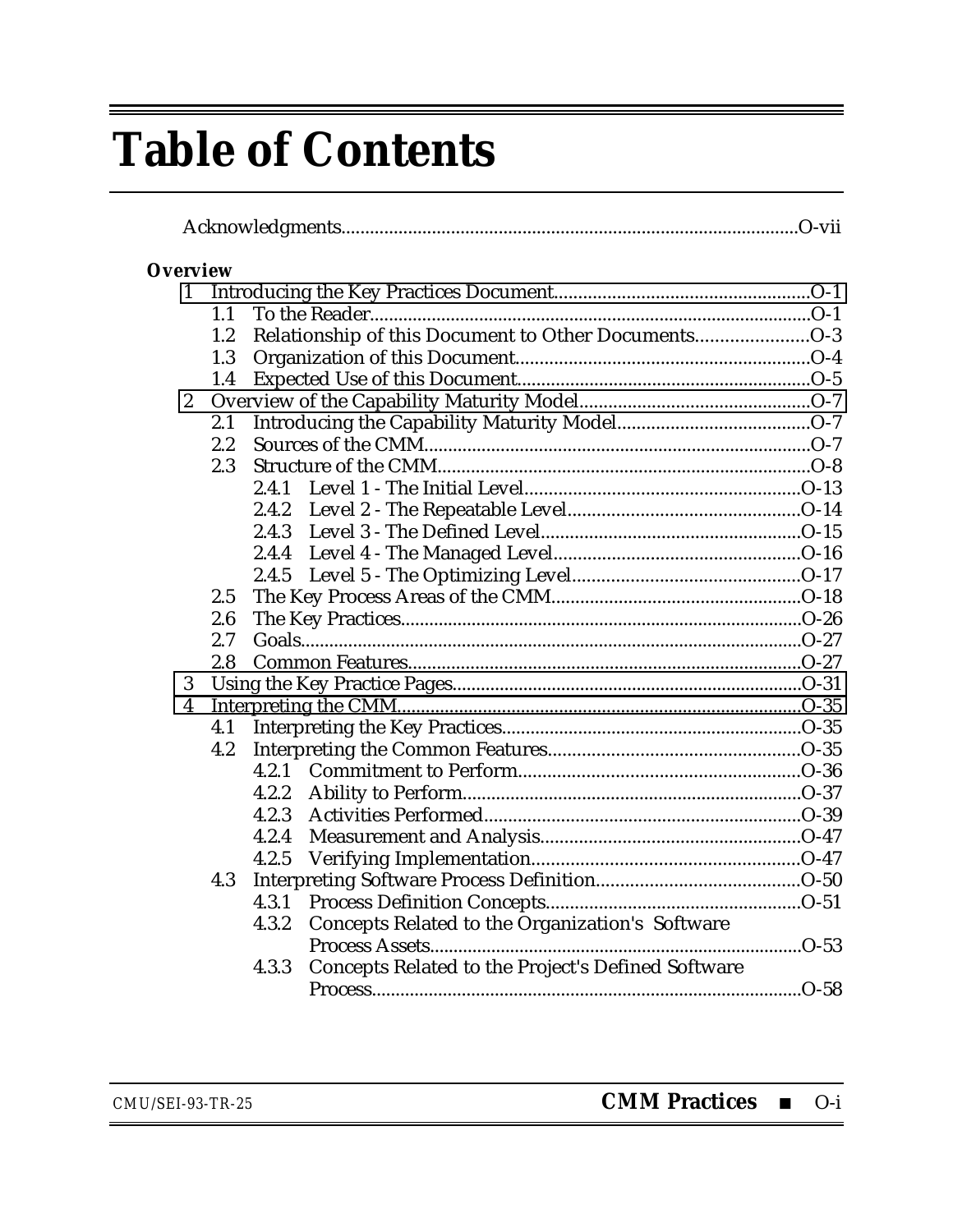|                              | 4.3.4 Relationship Between the Project's Defined Software |  |
|------------------------------|-----------------------------------------------------------|--|
|                              |                                                           |  |
|                              | 4.3.5                                                     |  |
|                              | 4.3.6                                                     |  |
|                              | 4.3.7                                                     |  |
|                              | 4.3.8                                                     |  |
| 4.4                          |                                                           |  |
|                              | 4.4.1                                                     |  |
|                              | 4.4.2                                                     |  |
|                              | 4.4.3                                                     |  |
| 4.5                          |                                                           |  |
| <b>Level 2 Key Practices</b> |                                                           |  |
|                              |                                                           |  |
|                              |                                                           |  |
|                              |                                                           |  |
|                              |                                                           |  |
|                              |                                                           |  |
|                              |                                                           |  |
| <b>Level 3 Key Practices</b> |                                                           |  |
|                              |                                                           |  |
|                              |                                                           |  |
|                              |                                                           |  |
|                              |                                                           |  |
|                              |                                                           |  |
|                              |                                                           |  |
|                              | Peer Reviews L3-93                                        |  |
| <b>Level 4 Key Practices</b> |                                                           |  |
|                              |                                                           |  |
|                              |                                                           |  |
|                              |                                                           |  |
| <b>Level 5 Key Practices</b> |                                                           |  |
|                              | <b>Defect Prevention.</b>                                 |  |
|                              |                                                           |  |
|                              |                                                           |  |
|                              |                                                           |  |

 $\qquad \qquad =$ 

=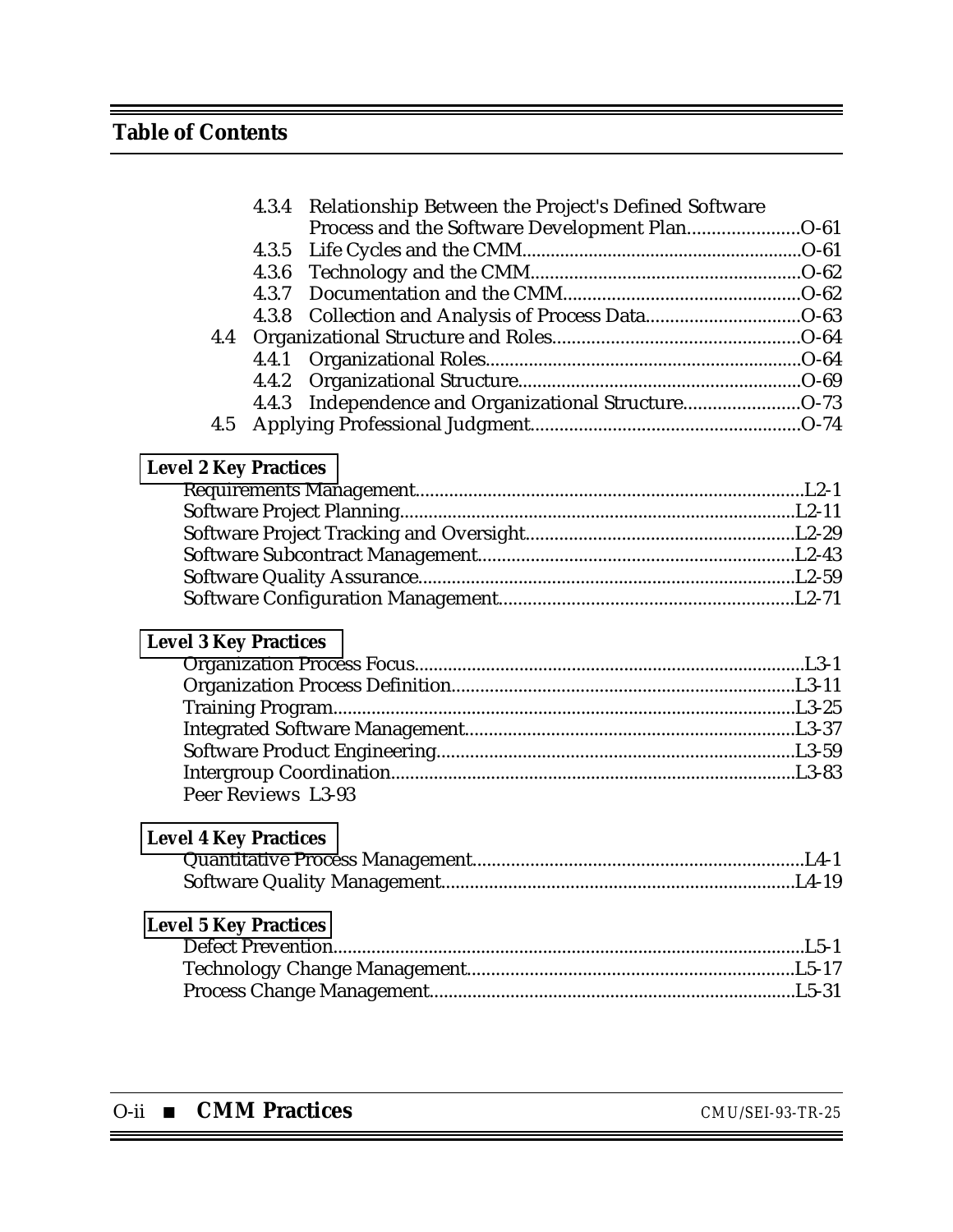Ξ

#### **Appendices**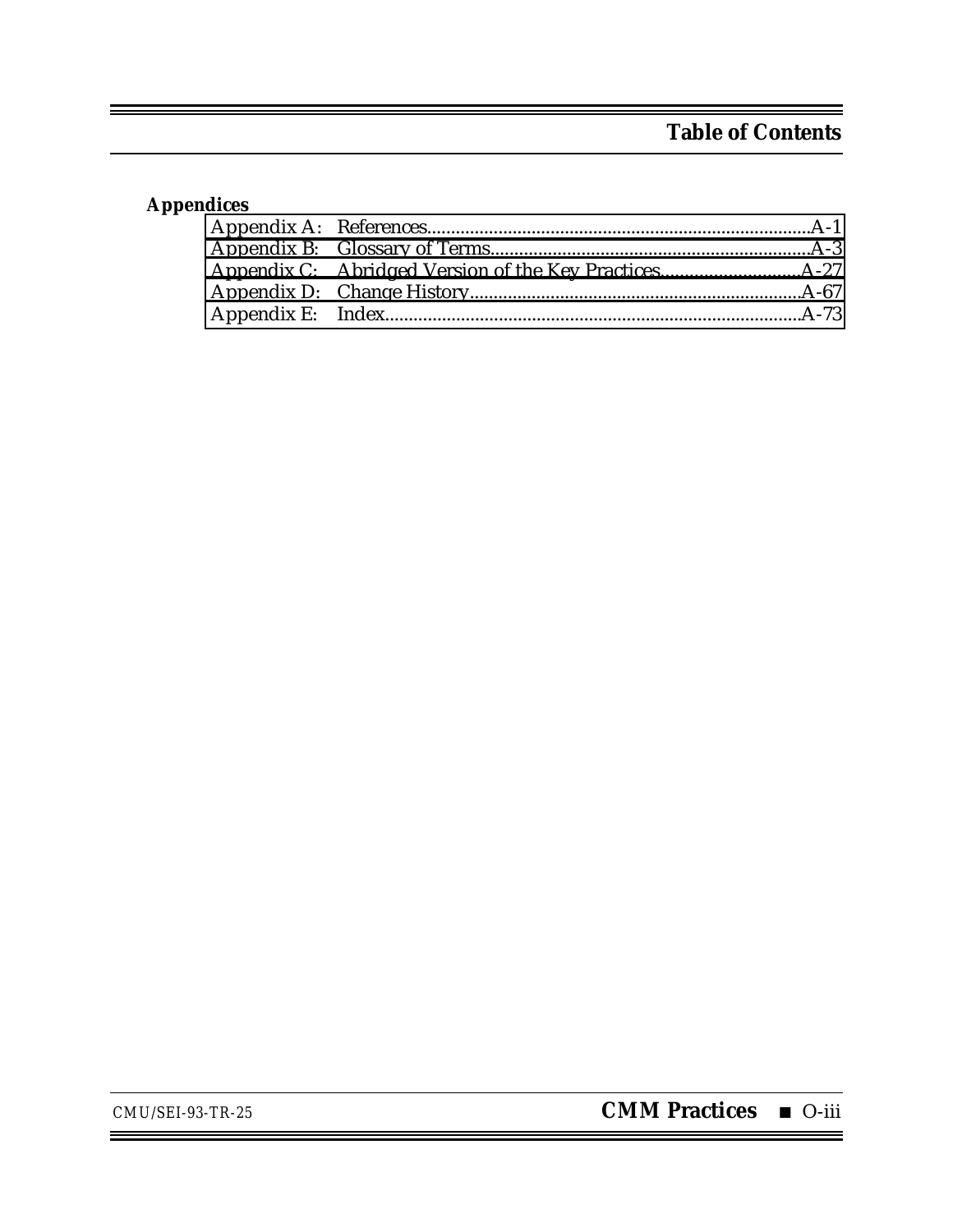=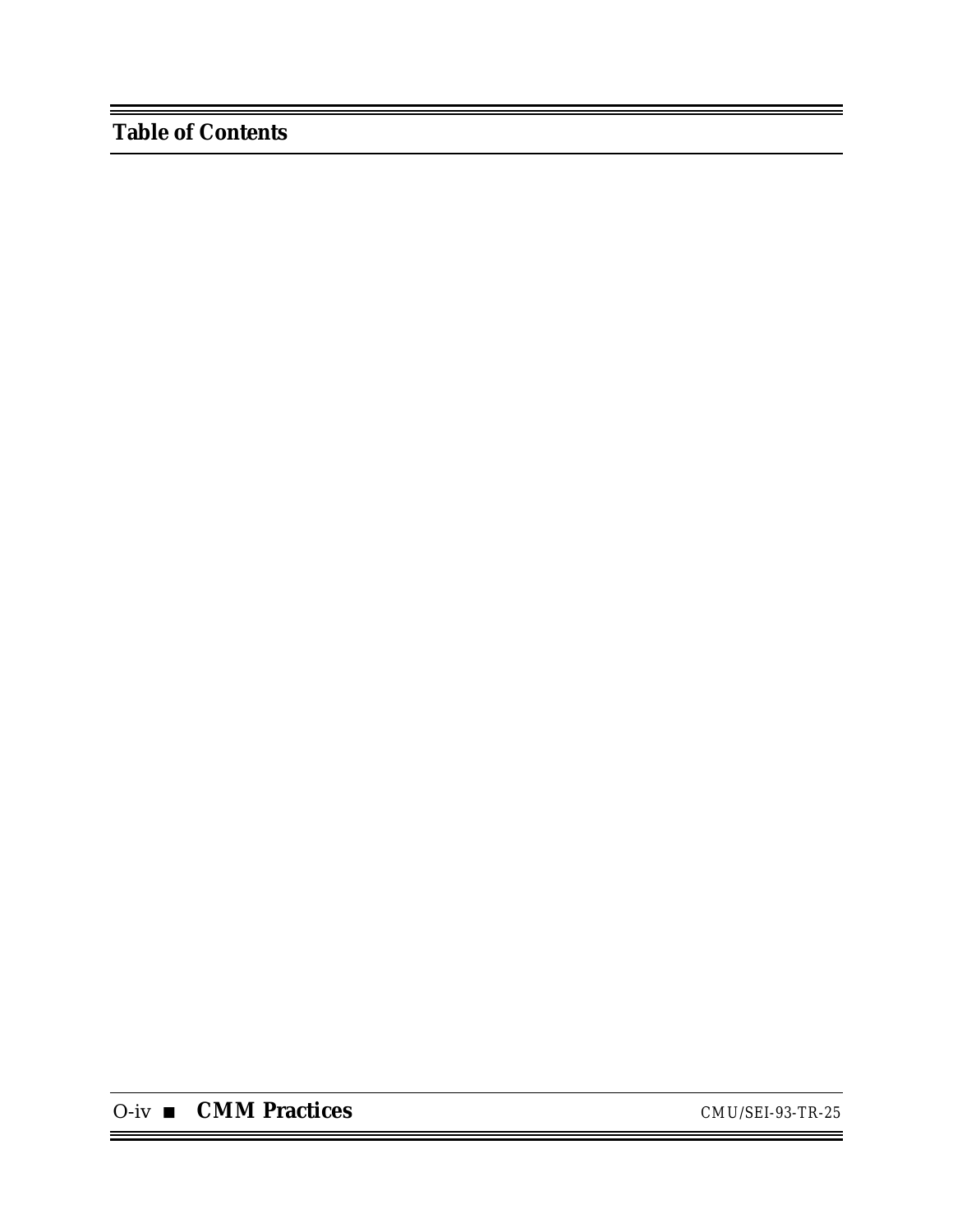# **List of Figures**

| Figure 2.4 The Key Process Areas Assigned to Process Categories O-25 |  |
|----------------------------------------------------------------------|--|
|                                                                      |  |
| Figure 4.1 Conceptual Software Process Framework Used in the         |  |
|                                                                      |  |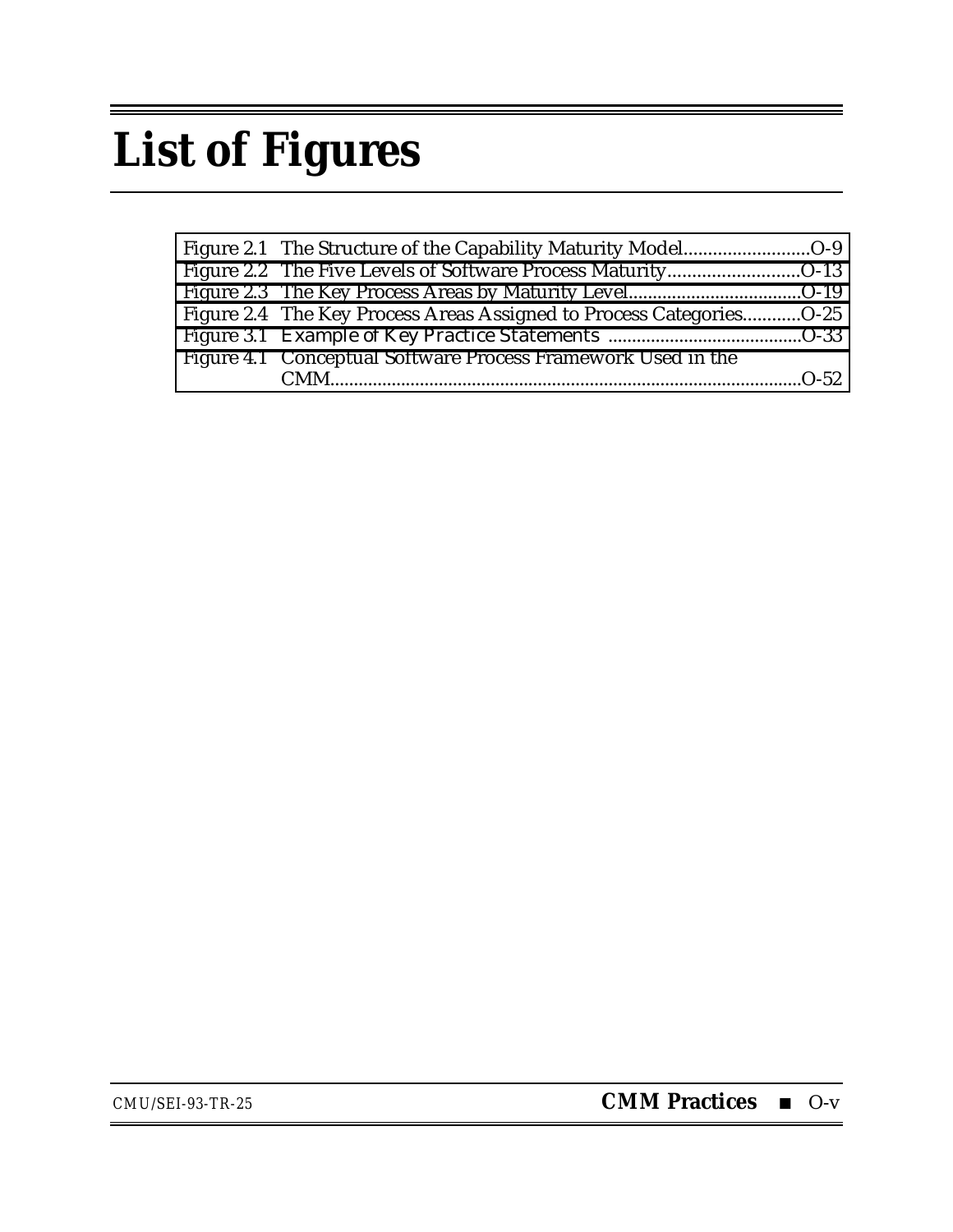## **List of Figures**

Ξ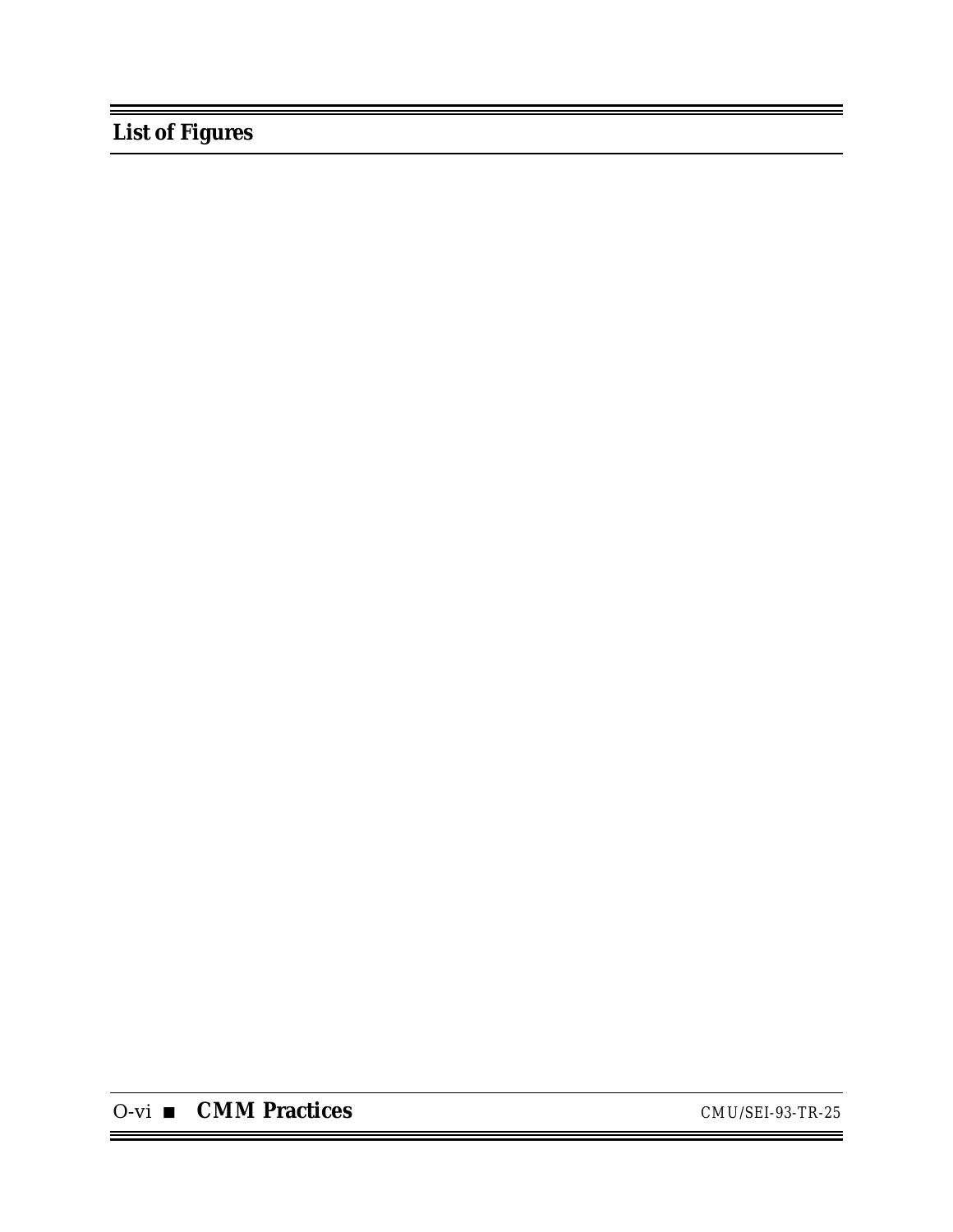# **Acknowledgments**

The SEI would like to thank the many people who were involved in the development of this document. The SEI has been developing and revising the Capability Maturity Model for Software (CMM) since 1988 based on the knowledge acquired from software process assessments, software capability evaluations, and feedback from both industry and government. This document was produced as part of the revision of CMM Version 1.0, which was released in August, 1991.

The conceptual framework for the capability maturity model was developed by Watts Humphrey. He has advised us as we refined the model and evolved the practices.

This document has taken many drafts to evolve into the current product. We would like to thank the individuals who have worked many hours developing ideas and formulating the practices for this model. In particular, we acknowledge the contributions of Charlie Weber, Mark Paulk, Cynthia Wise, Jim Withey, Mary Beth Chrissis, Suzanne Garcia, and Marilyn Bush.

Many other individuals have helped with their comments, criticisms, and suggestions. They include Ed Averill, Judy Bamberger, Anita Carleton, Bill Curtis, Susan Dart, Lionel Deimel, Peter Feiler, Julia Gale, Jim Hart, Ron Higuera, Purvis Jackson, Tim Kasse, David Kitson, Mike Konrad, Peter Malpass, Mark Manduke, Judah Mogilensky, Warren Moseley, Jim Over, George Pandelios, Bob Park, Jeff Perdue, Dick Phillips, Mike Rissman, Jim Rozum, and Christer von Schantz.

Special thanks go to the members of the CMM Correspondence Group who contributed their time and effort to reviewing drafts of the CMM and providing insightful comments and recommendations. We would like to thank especially those who took time to participate in the March 1990 and April 1992 CMM Workshops, as well as those who took time to meet with us on other occasions to provide comments and recommendations. This effort could not have been accomplished without these practitioners lending their expertise to refine the model.

We would also like to thank the members of the CMM Advisory Board who helped guide us in our efforts. In addition to providing technical insights,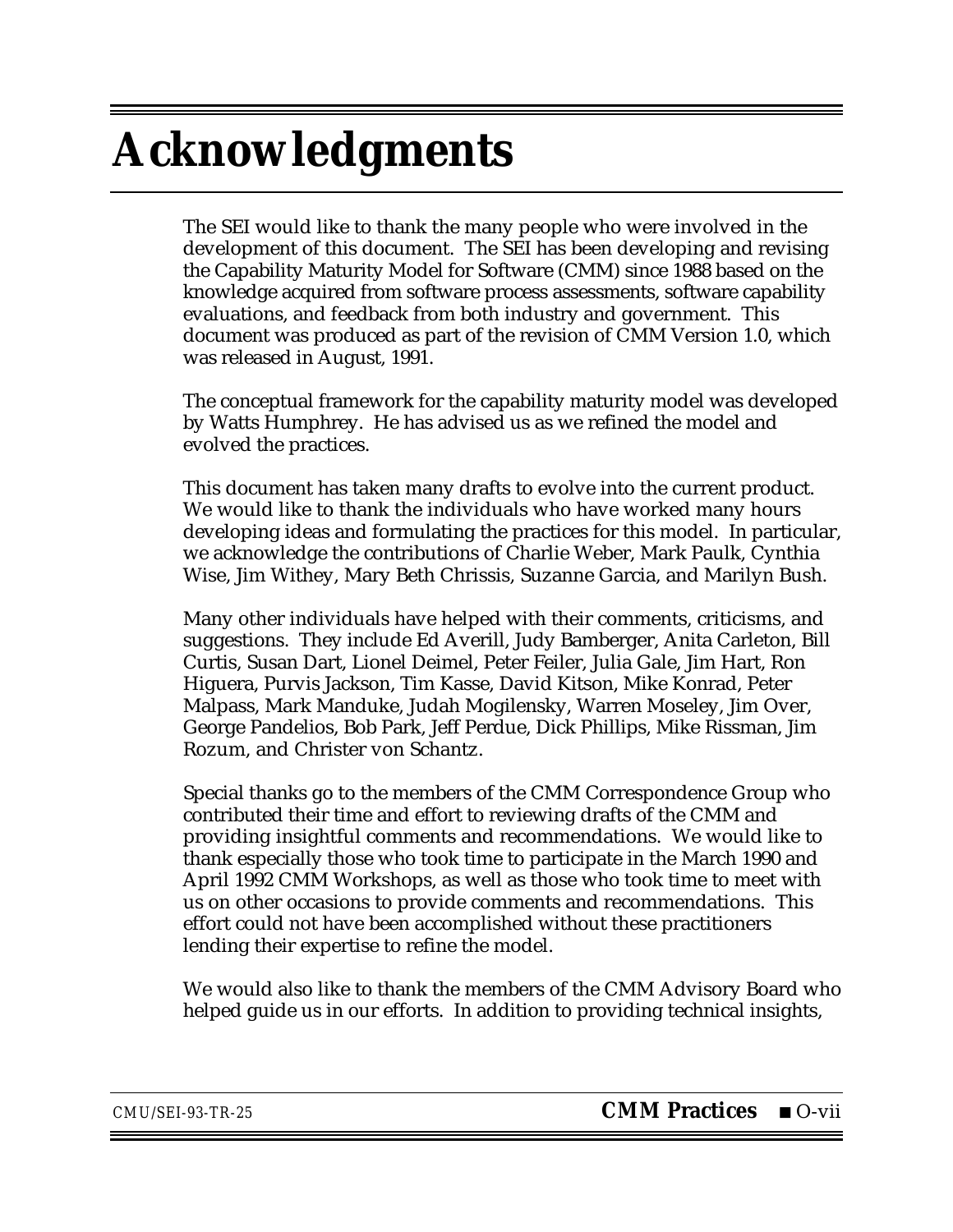#### **Acknowledgments**

they helped focus our effort and worked with us to evaluate and plan our actions to address the many comments received from industry and government reviewers. The current members are Constance Ahara, Kelley Butler, Bill Curtis, Conrad Czaplicki, Raymond Dion, Judah Mogilensky, Martin Owens, Mark Paulk, Sue Stetak, Charlie Weber, and Ronald Willis. Former members who worked with us on CMM v1.0 include Harry Carl, Jim Hess, Jerry Pixton, and Jim Withey.

Lastly, we would like to thank the many individuals who helped produce this document. We would like to thank the members of the Joint Program Office who expedited the approval process. We would also like to thank Ginny Redish and Renee Dutkowski from the American Institutes for Research for their help with editing and designing the document. We very much appreciate the efforts of Carolyn Tady, David White, and Debbie Punjack for their administrative support, and also Mary Beth Chrissis, Suzanne Couturiaux, and Mike Konrad who did the editing, formatting, and whatever else was necessary to get the document produced.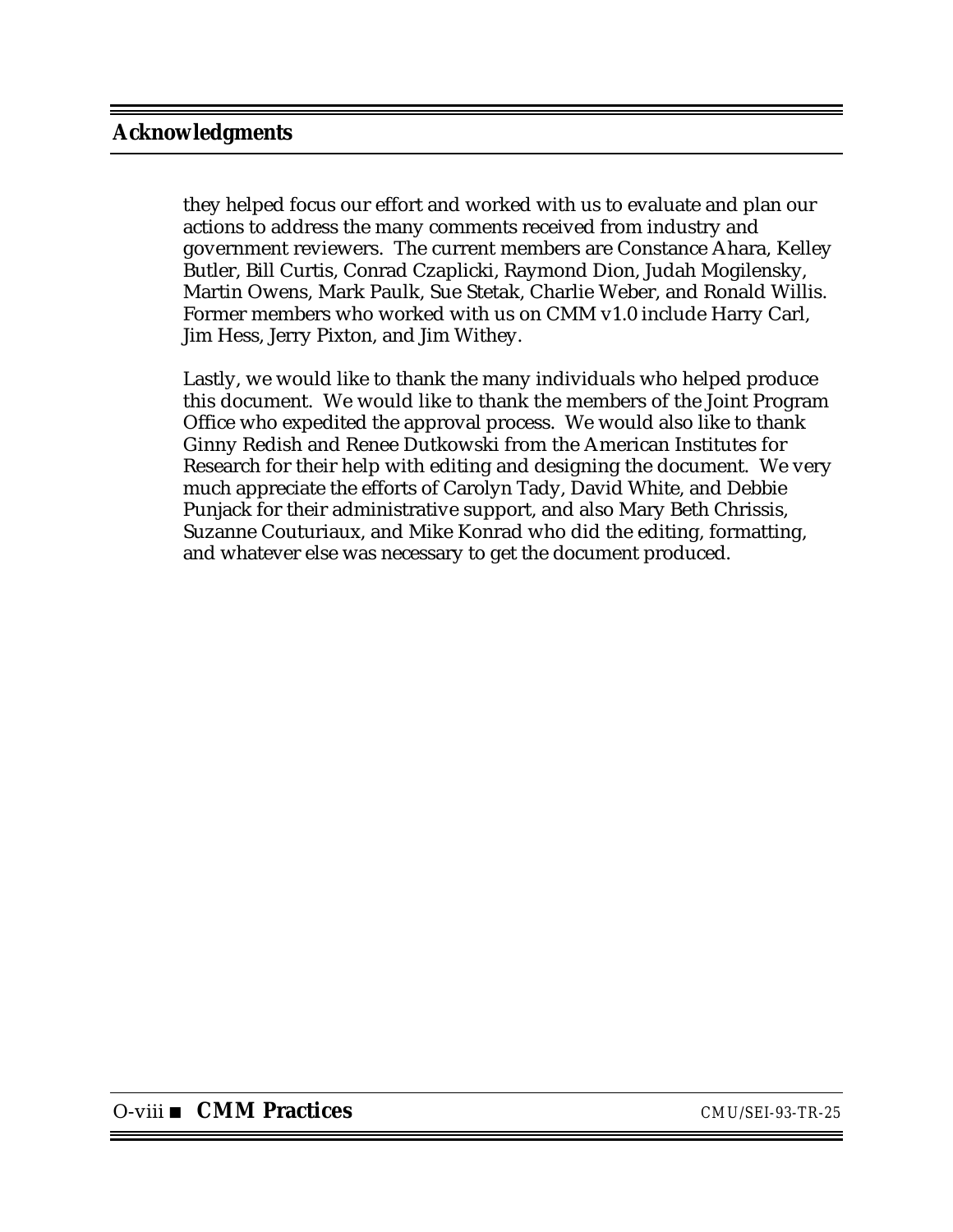## **1 Introducing the Key Practices Document**

## **1.1 To the Reader**

Developing reliable and usable software that is delivered on time and within budget is a difficult endeavor for many organizations. Products that are late, over budget, or that don't work as expected also cause problems for the organization's customers. As software projects continue to increase in size and importance, these problems become magnified. These problems can be overcome through a focused and sustained effort at building a process infrastructure of effective software engineering and management practices.

To build this process infrastructure, organizations producing software need ways to appraise their ability to perform their software process successfully. They also need guidance to improve their process capability. Customers, such as the Department of Defense (DoD), need ways to evaluate more effectively an organization's capability to perform successfully on software engineering contracts. Prime contractors need ways to evaluate the capability of potential subcontractors.

To help organizations and customers like the DoD and prime contractors, the Software Engineering Institute (SEI) has developed the Capability Maturity Model for Software (CMM), that delineates the characteristics of a mature, capable software process. The progression from an immature, unrepeatable software process to a mature, well-managed software process also is described in terms of maturity levels in the model.

The CMM can be used for:

❑ software process improvement, in which an organization plans, develops, and implements changes to its software process;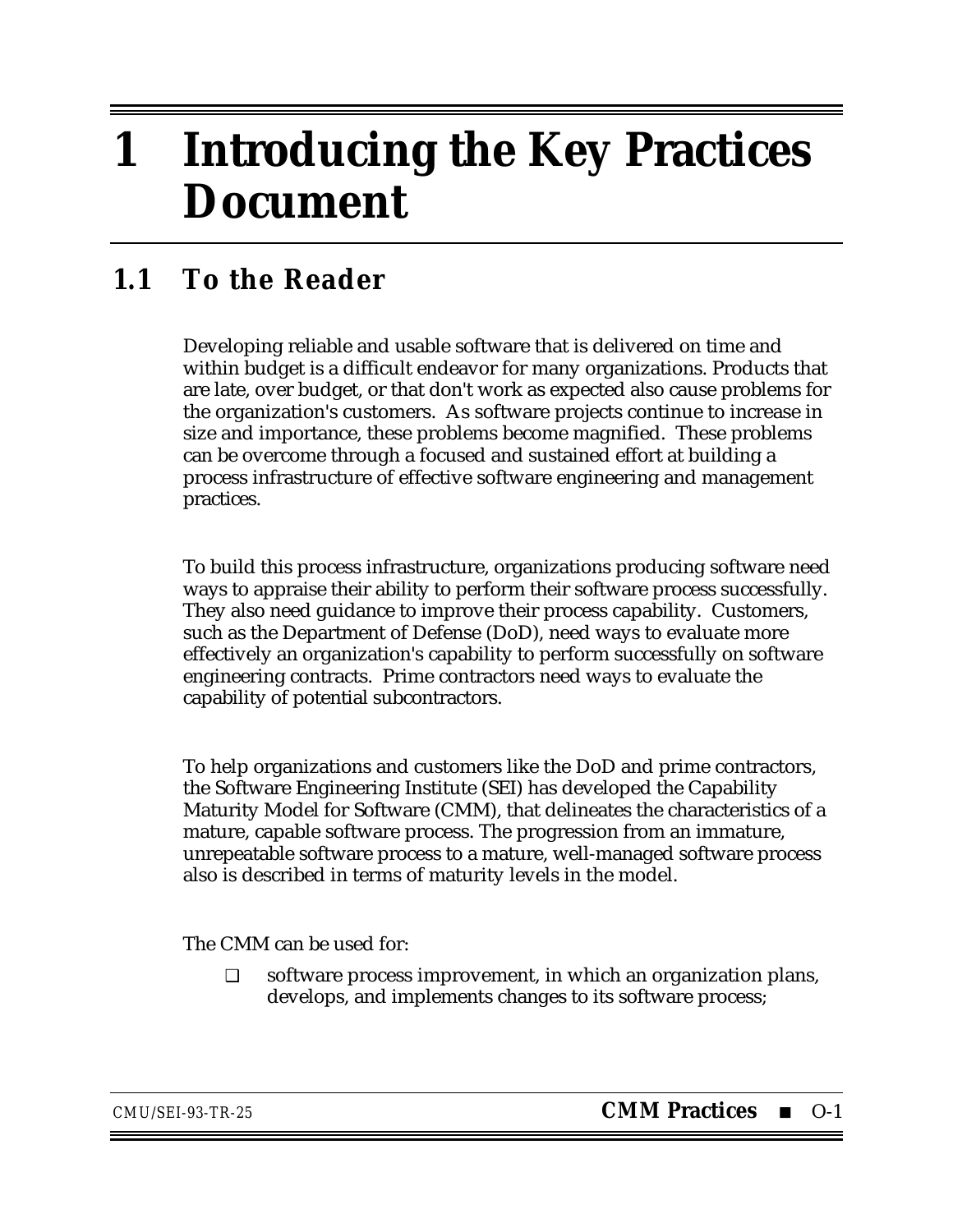#### **Introducing the Key Practices Document**

- ❑ software process assessments, in which a trained team of software professionals determines the state of an organization's current software process, determines the high-priority software processrelated issues facing an organization, and obtains the organizational support for software process improvement; and
- ❑ software capability evaluations, in which a trained team of professionals identifies contractors who are qualified to perform the software work or monitors the state of the software process used on an existing software effort.

This document describes the key practices that correspond to each maturity level in the CMM. It is an elaboration of what is meant by maturity at each level of the CMM and a guide that can be used for software process improvement, software process assessments, and software capability evaluations.

The key practices of the CMM are expressed in terms of what is expected to be the normal practices of organizations that work on large, government contracts. In any context in which the CMM is applied, a reasonable interpretation of how the practices would be applied should be used. Guidelines on interpreting the CMM are contained in Chapter 4 of this document. The CMM must be appropriately interpreted when the business environment of the organization differs significantly from that of a large contracting organization. The role of professional judgment in making informed use of the CMM must be recognized.

This document can be used in several ways:

❑ by anyone wanting to understand the key practices that are part of effective processes for developing or maintaining software,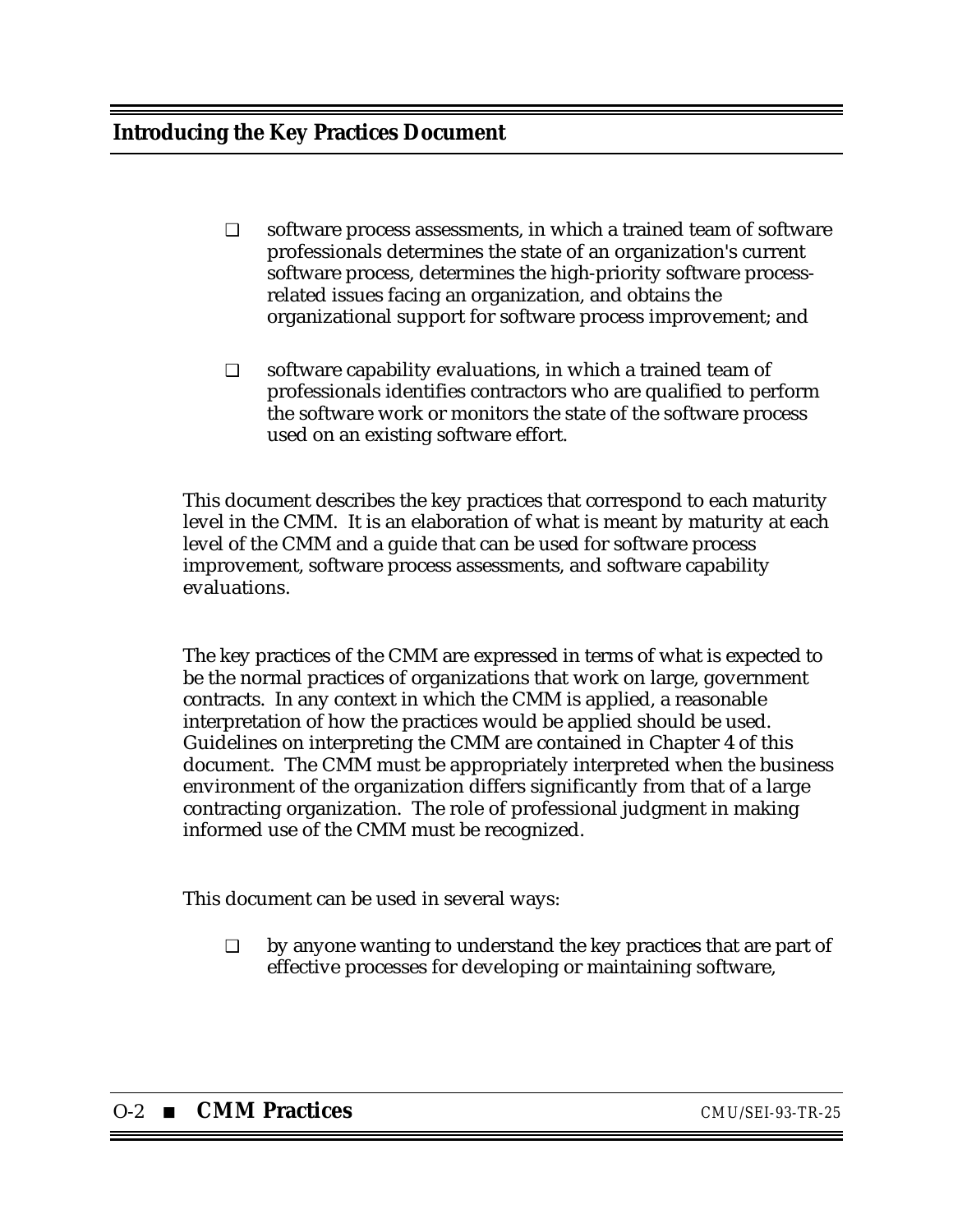- ❑ by anyone wanting to identify the key practices that are needed to achieve the next maturity level in the CMM,
- ❑ by organizations wanting to understand and improve their capability to develop software effectively,
- ❑ by acquisition organizations or prime contractors wanting to identify the risks of having a particular organization perform the work of a contract,
- ❑ by the SEI as the basis for developing process products, such as the maturity questionnaire, and
- ❑ by instructors preparing teams to perform software process assessments or software capability evaluations.

## **1.2 Relationship of this Document to Other Documents**

The two documents that provided the initial foundation for the CMM are:

- ❑ "Characterizing the Software Process" [Humphrey88], and
- ❑ *Managing the Software Process* [Humphrey89].

Version 1.0 of the CMM was released in August of 1991 in two technical reports:

- ❑ "Capability Maturity Model for Software" [Paulk91], and
- ❑ "Key Practices of the Capability Maturity Model" [Weber91].

This initial release of the CMM was revised during 1992. To understand and use the current version of the CMM, two documents are needed: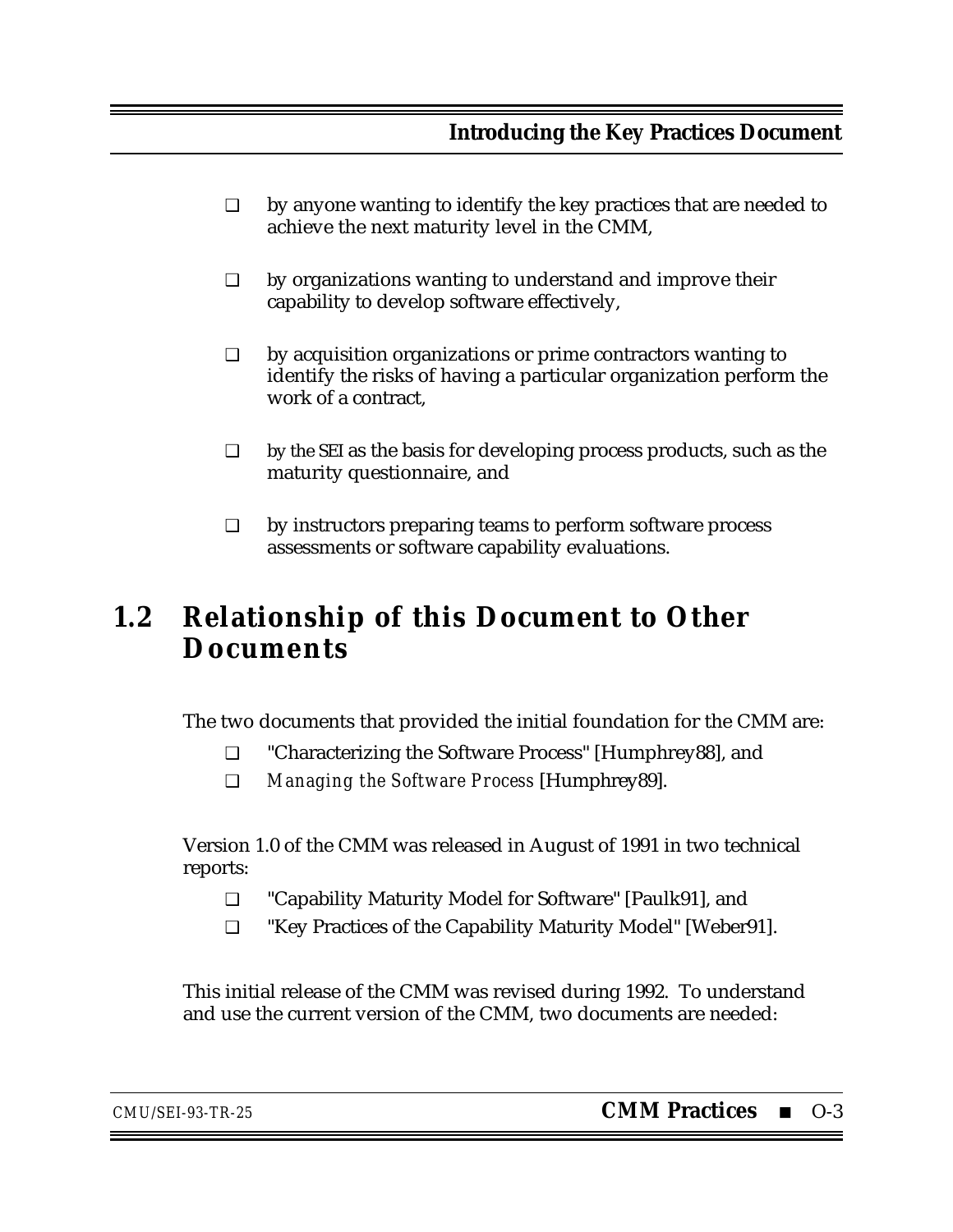#### **Introducing the Key Practices Document**

- ❑ "Capability Maturity Model for Software, Version 1.1" [Paulk93a], and
- ❑ this document, "Key Practices of the Capability Maturity Model, Version 1.1" [Paulk93b].

"Capability Maturity Model for Software, Version 1.1" contains an introduction to the model, descriptions of the five maturity levels, an operational definition of the CMM and its structure, a discussion of how organizations can use the maturity model, and some remarks on the future directions of the CMM.

"Key Practices of the Capability Maturity Model, Version 1.1," contains the key practices that correspond to the key process areas at each maturity level of the CMM and information to help interpret the key practices.

The maturity questionnaire and other process products are derived from the key practices of the Capability Maturity Model. Other SEI process products that support software process improvement, software process assessment, and software capability evaluation include training courses, handbooks, and site visit guides.

## **1.3 Organization of this Document**

This first chapter gives an overview of the CMM and of this document. In the next three chapters of the overview are:

- ❑ an overview of the CMM and its constituent parts,
- ❑ a description of how to use the format of the key practices, and
- ❑ a description of ways to use and interpret the key practices.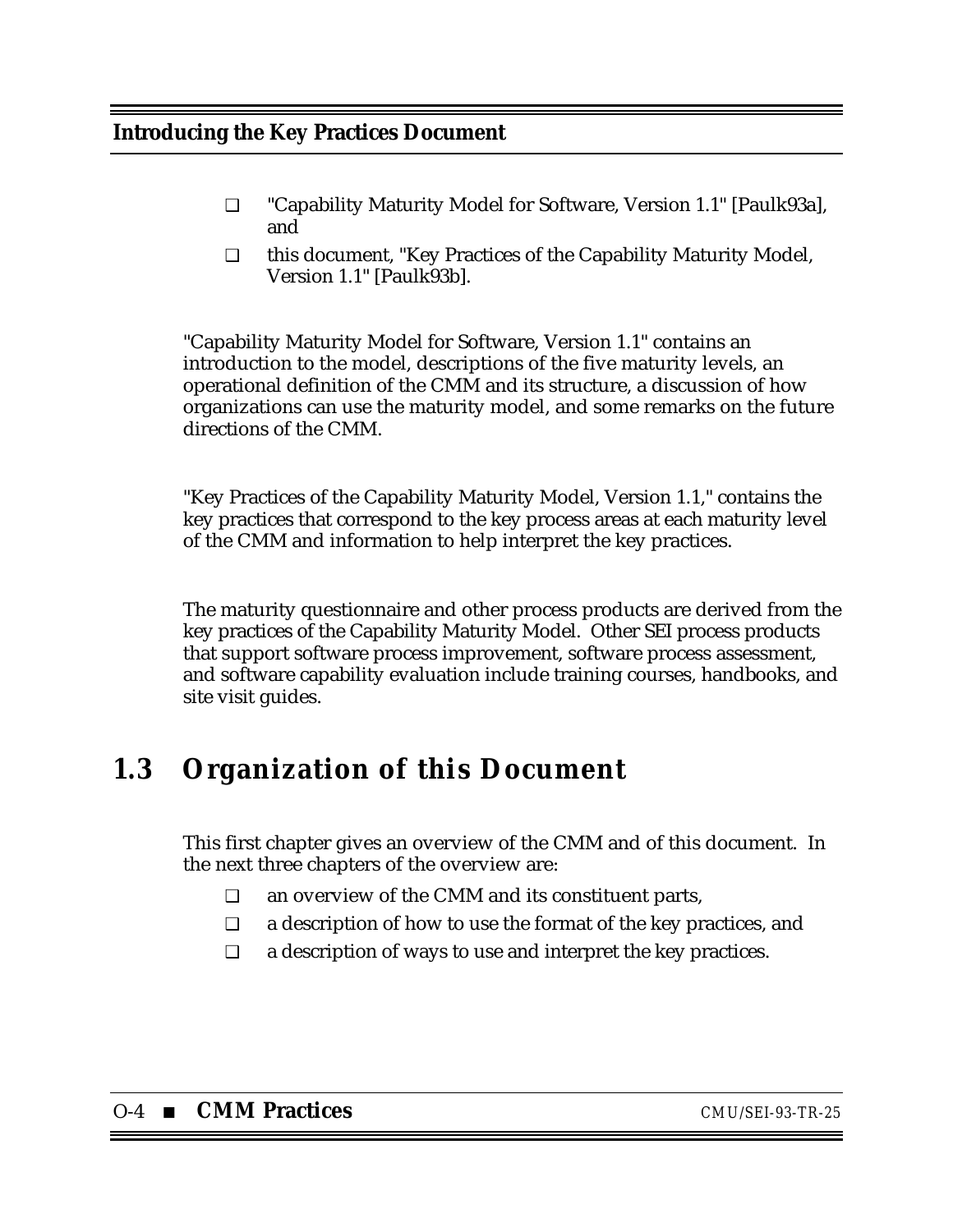Following the overview, the key practices for the key process areas of the CMM are described. For those who want to get a quick sense of the key practices, without the rigor that is needed in applying them, an abridgment of the key practices is provided in Appendix C.

In the appendices are a list of the references cited in this document, a glossary of terms used in this document, an abridgment of the key practices, the change history for this document, and an index of terms contained in this document.

### **1.4 Expected Use of this Document**

If you are not familiar with the CMM, you should first read the paper, "Capability Maturity Model for Software, Version 1.1" [Paulk93a] and all four chapters in this overview before trying to use the key practices.

If you are already familiar with the CMM and how it is structured, you may want to go directly to the fourth chapter for advice on how to interpret the key practices.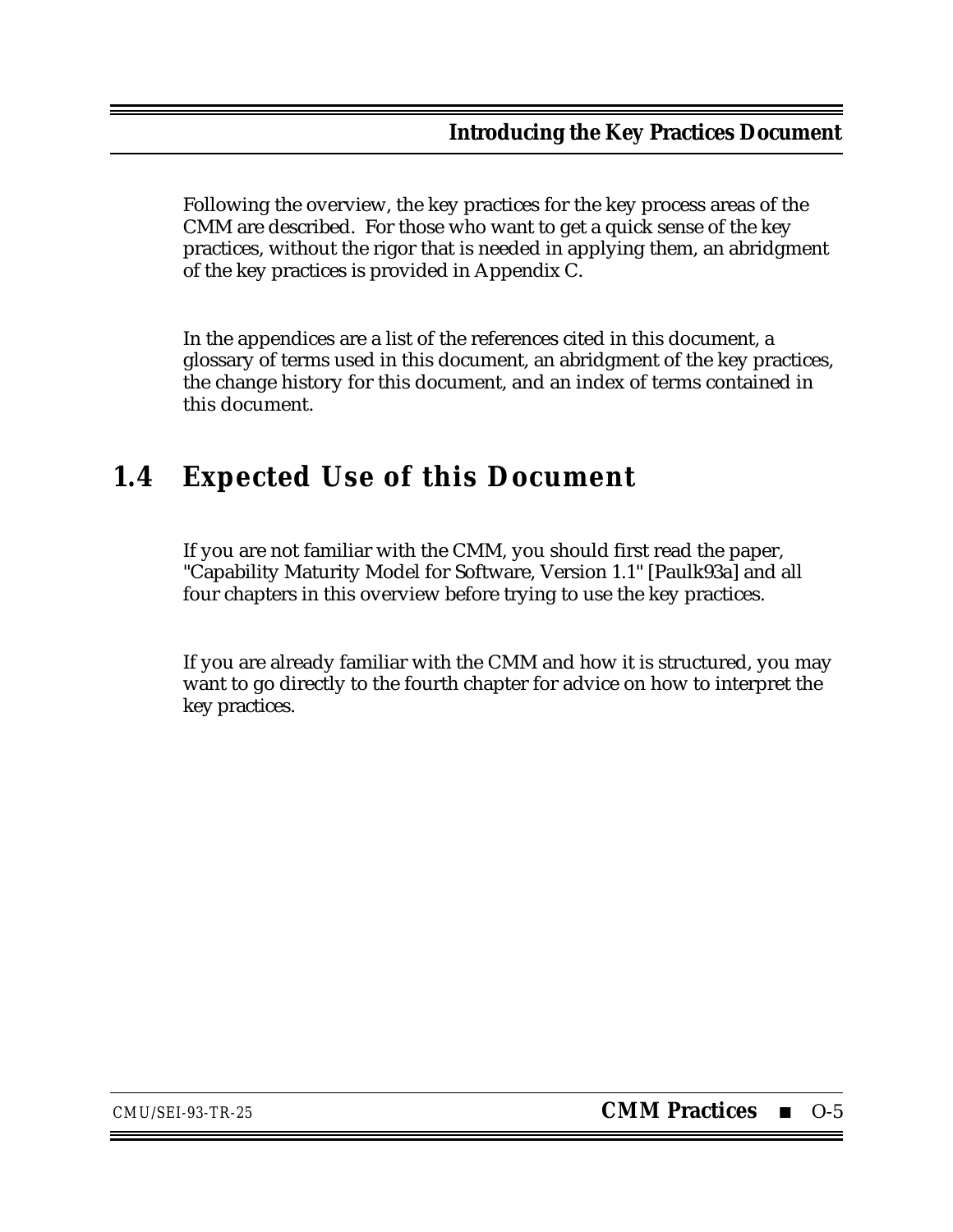**Introducing the Key Practices Document**

=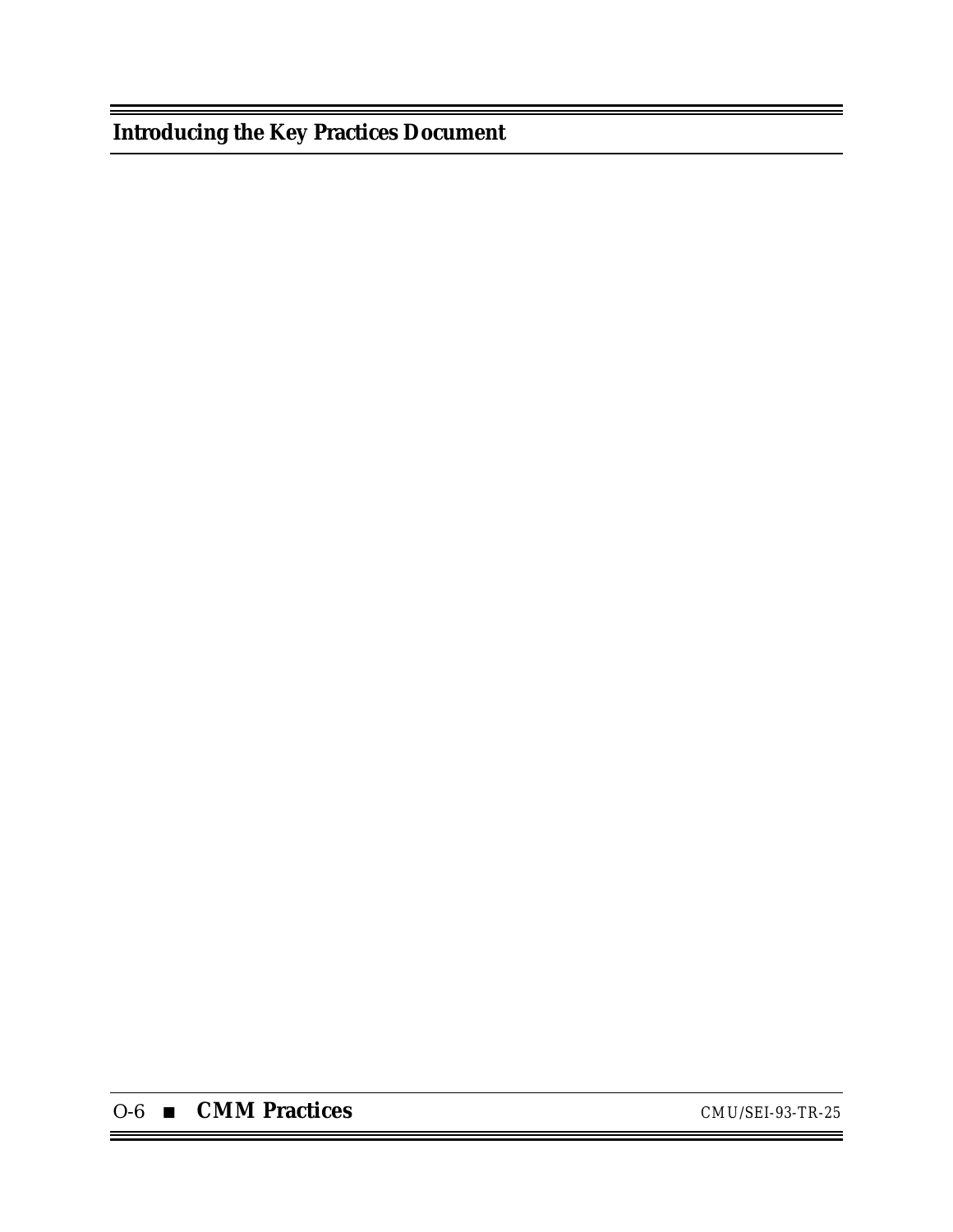## **2.1 Introducing the Capability Maturity Model**

The Capability Maturity Model for Software (CMM) is a framework that describes the key elements of an effective software process. The CMM describes an evolutionary improvement path from an ad hoc, immature process to a mature, disciplined process.

The CMM covers practices for planning, engineering, and managing software development and maintenance. When followed, these key practices improve the ability of organizations to meet goals for cost, schedule, functionality, and product quality.

The CMM establishes a yardstick against which it is possible to judge, in a repeatable way, the maturity of an organization's software process and compare it to the state of the practice of the industry [Kitson92]. The CMM can also be used by an organization to plan improvements to its software process.

### **2.2 Sources of the CMM**

The Software Engineering Institute (SEI) developed an initial version of a maturity model and maturity questionnaire at the request of the government and with the assistance of the MITRE Corporation. Throughout the development of the model and the questionnaire, the SEI has paid attention to advice from practitioners who are involved in developing and improving software processes. Our objective has been to provide a model that:

❑ is based on actual practices;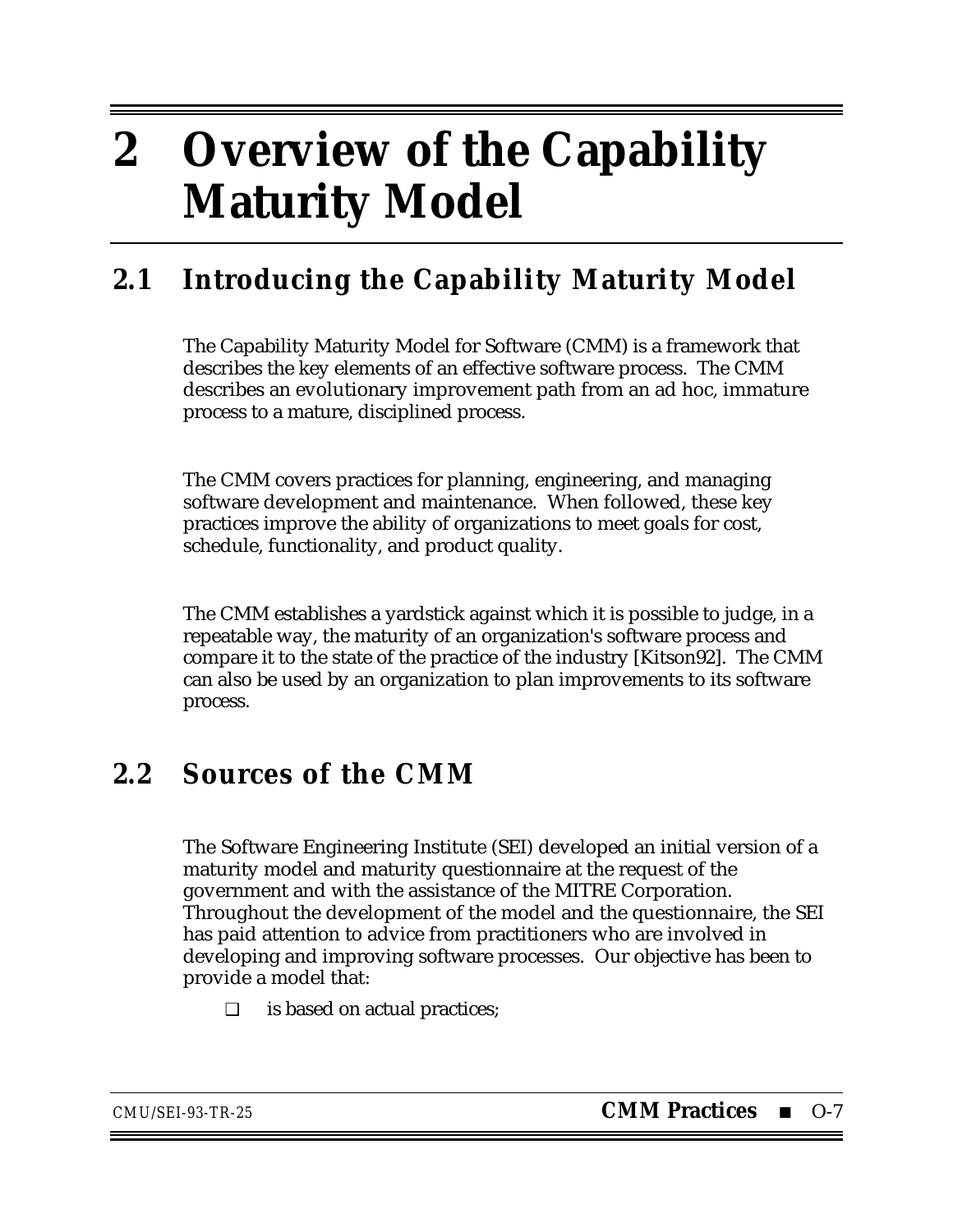- ❑ reflects the best of the state of the practice;
- ❑ reflects the needs of individuals performing software process improvement, software process assessments, or software capability evaluations;
- ❑ is documented; and
- ❑ is publicly available.

Additional knowledge and insight into software process maturity has been gained since the earlier versions of the maturity model. This insight has been gained by:

- ❑ studying non-software organizations,
- ❑ performing and observing software process assessments and software capability evaluations,
- ❑ soliciting and analyzing change requests to the model,
- ❑ participating in meetings and workshops with industry and government representatives, and
- ❑ soliciting feedback from industry and government reviewers.

Using this additional knowledge, the Capability Maturity Model and its practices have been revised, creating CMM v1.1.

## **2.3 Structure of the CMM**

The CMM is composed of five maturity levels. With the exception of Level 1, each maturity level is composed of several key process areas. Each key process area is organized into five sections called common features. The common features specify the key practices that, when collectively addressed, accomplish the goals of the key process area. This structure of the CMM is illustrated in Figure 2.1.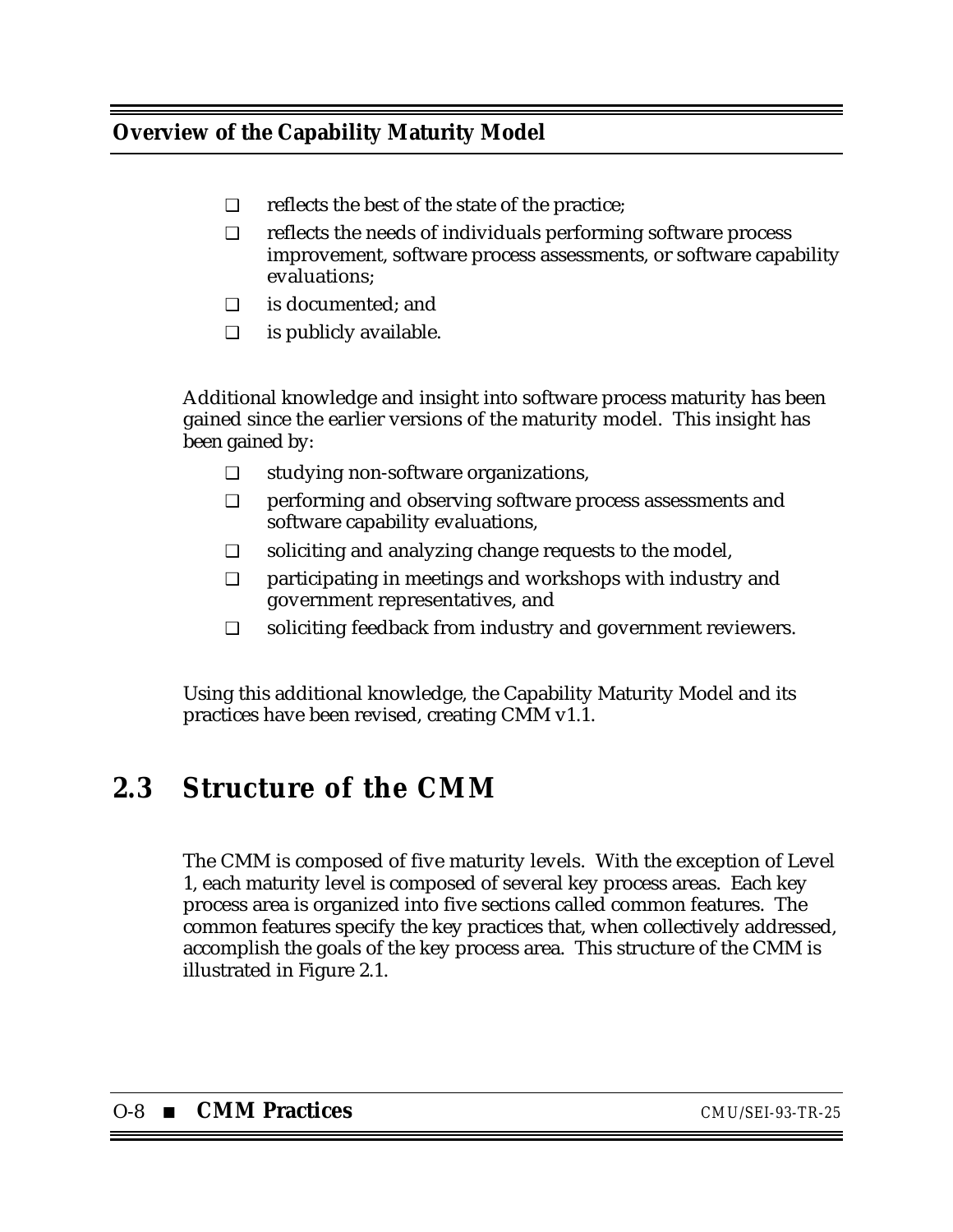<span id="page-19-0"></span>

**Figure 2.1 The Structure of the Capability Maturity Model**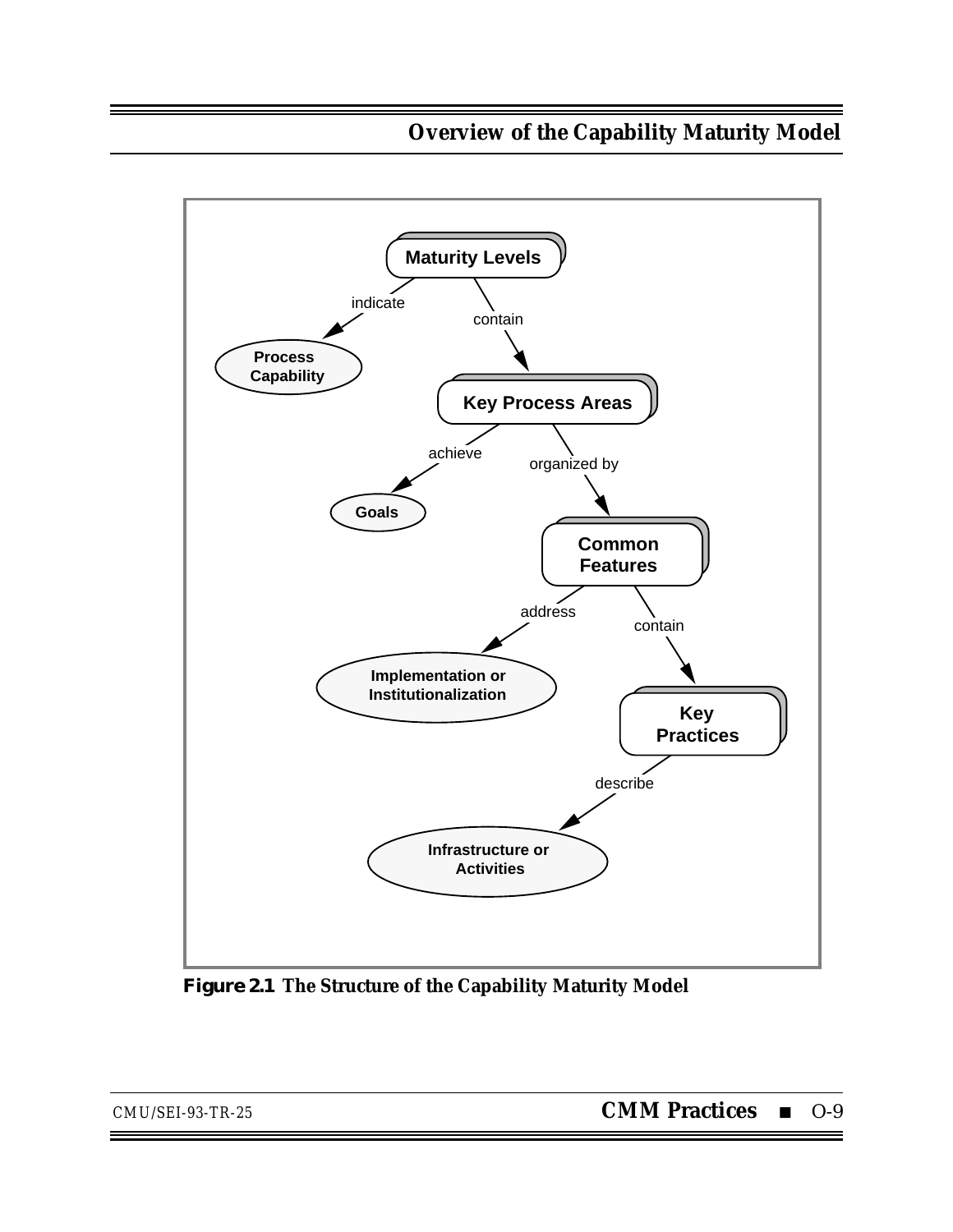#### The components of the CMM include:

| <b>Maturity levels</b> | A maturity level is a well-defined evolutionary plateau<br>toward achieving a mature software process. The five<br>maturity levels provide the top-level structure of the<br>CMM.                                                                                                                                                                                                                                                                        |
|------------------------|----------------------------------------------------------------------------------------------------------------------------------------------------------------------------------------------------------------------------------------------------------------------------------------------------------------------------------------------------------------------------------------------------------------------------------------------------------|
| Process capability     | Software process capability describes the range of expected<br>results that can be achieved by following a software<br>process. The software process capability of an organization<br>provides one means of predicting the most likely<br>outcomes to be expected from the next software project the<br>organization undertakes.                                                                                                                         |
| Key process areas      | Each maturity level is composed of key process areas.<br>Each key process area identifies a cluster of related<br>activities that, when performed collectively, achieve a set<br>of goals considered important for establishing process<br>capability at that maturity level. The key process areas<br>have been defined to reside at a single maturity level. For<br>example, one of the key process areas for Level 2 is<br>Software Project Planning. |

=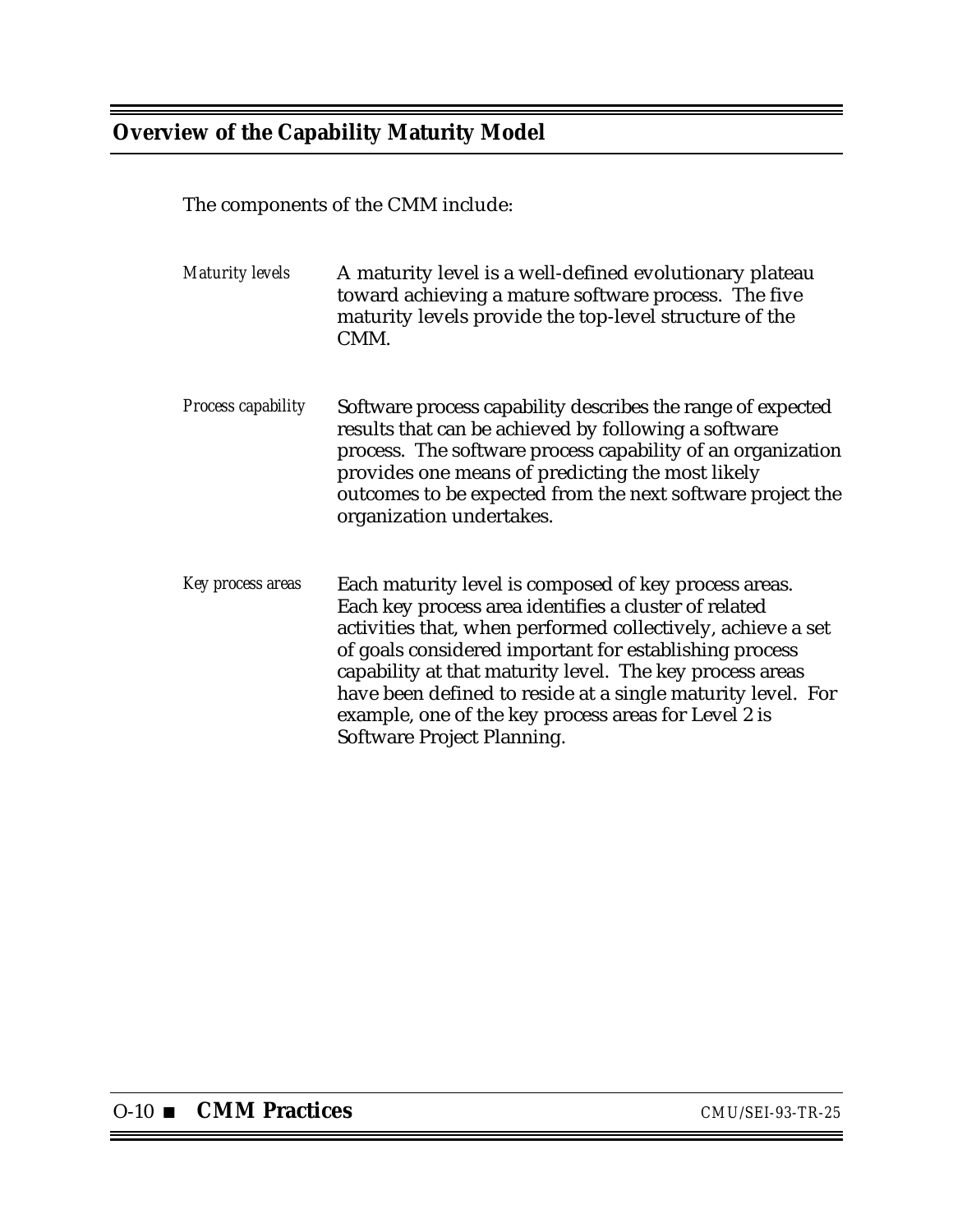| Goals           | The goals summarize the key practices of a key process<br>area and can be used to determine whether an<br>organization or project has effectively implemented the<br>key process area. The goals signify the scope, boundaries,<br>and intent of each key process area.                                                                                                         |  |
|-----------------|---------------------------------------------------------------------------------------------------------------------------------------------------------------------------------------------------------------------------------------------------------------------------------------------------------------------------------------------------------------------------------|--|
|                 | An example of a goal from the Software Project Planning<br>key process area is "Software estimates are documented<br>for use in planning and tracking the software project."<br>See "Capability Maturity Model for Software, Version 1.1"<br>[Paulk93a] and Section 4.5, Applying Professional<br>Judgment, of this document for more information on<br>interpreting the goals. |  |
| Common features | The key practices are divided among five Common<br>Features sections: Commitment to Perform, Ability to<br>Perform, Activities Performed, Measurement and<br>Analysis, and Verifying Implementation. The common<br>features are attributes that indicate whether the<br>implementation and institutionalization of a key process<br>area is effective, repeatable, and lasting. |  |
|                 | The Activities Performed common feature describes<br>implementation activities. The other four common<br>features describe the institutionalization factors, which<br>make a process part of the organizational culture.                                                                                                                                                        |  |

=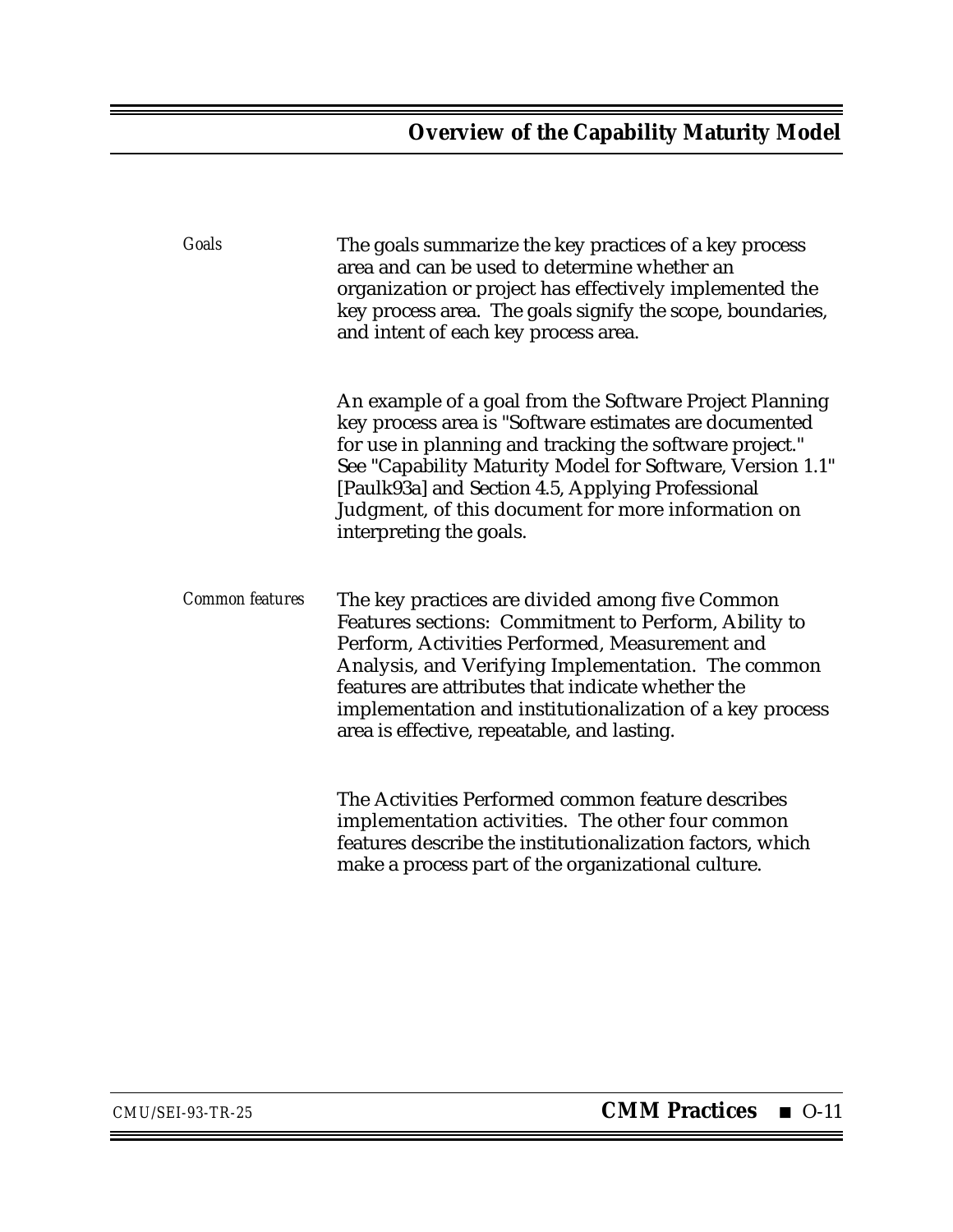*Key practices* Each key process area is described in terms of key practices that, when implemented, help to satisfy the goals of that key process area. The key practices describe the infrastructure and activities that contribute most to the effective implementation and institutionalization of the key process area.

> For example, one of the practices from the Software Project Planning key process area is "The project's software development plan is developed according to a documented procedure."

## **2.4 Definition of the CMM Maturity Levels**

As organizations establish and improve the software processes by which they develop and maintain their software work products, they progress through levels of maturity. Figure 2.2 shows the five maturity levels of the CMM.

Each maturity level provides a layer in the foundation for continuous process improvement. Each key process area comprises a set of goals that, when satisfied, stabilize an important component of the software process. Achieving each level of the maturity model institutionalizes a different component in the software process, resulting in an overall increase in the process capability of the organization.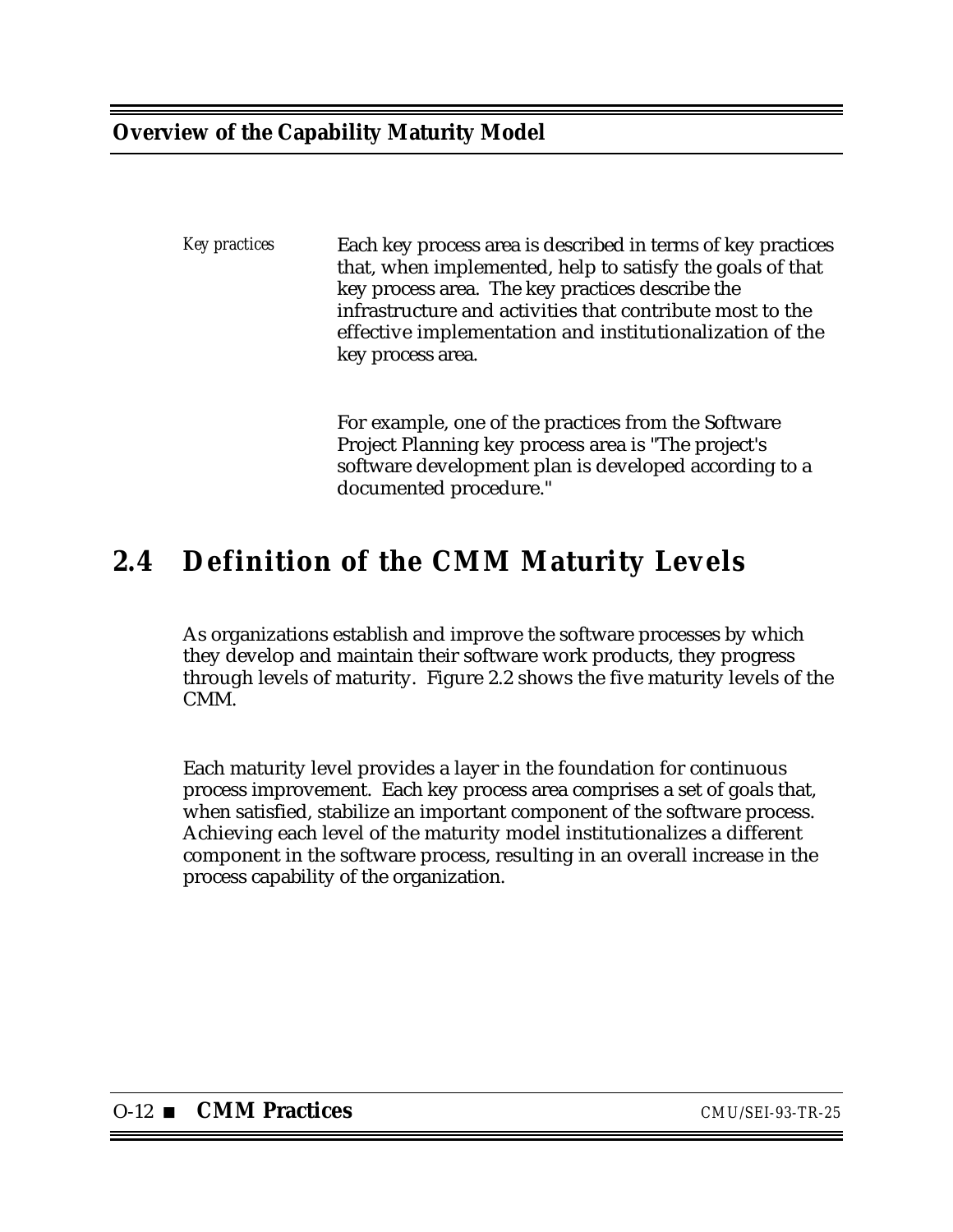<span id="page-23-0"></span>

**Figure 2.2 The Five Levels of Software Process Maturity**

#### **2.4.1 Level 1 - The Initial Level**

At the Initial Level, the organization typically does not provide a stable environment for developing and maintaining software. When an organization lacks sound management practices, the benefits of good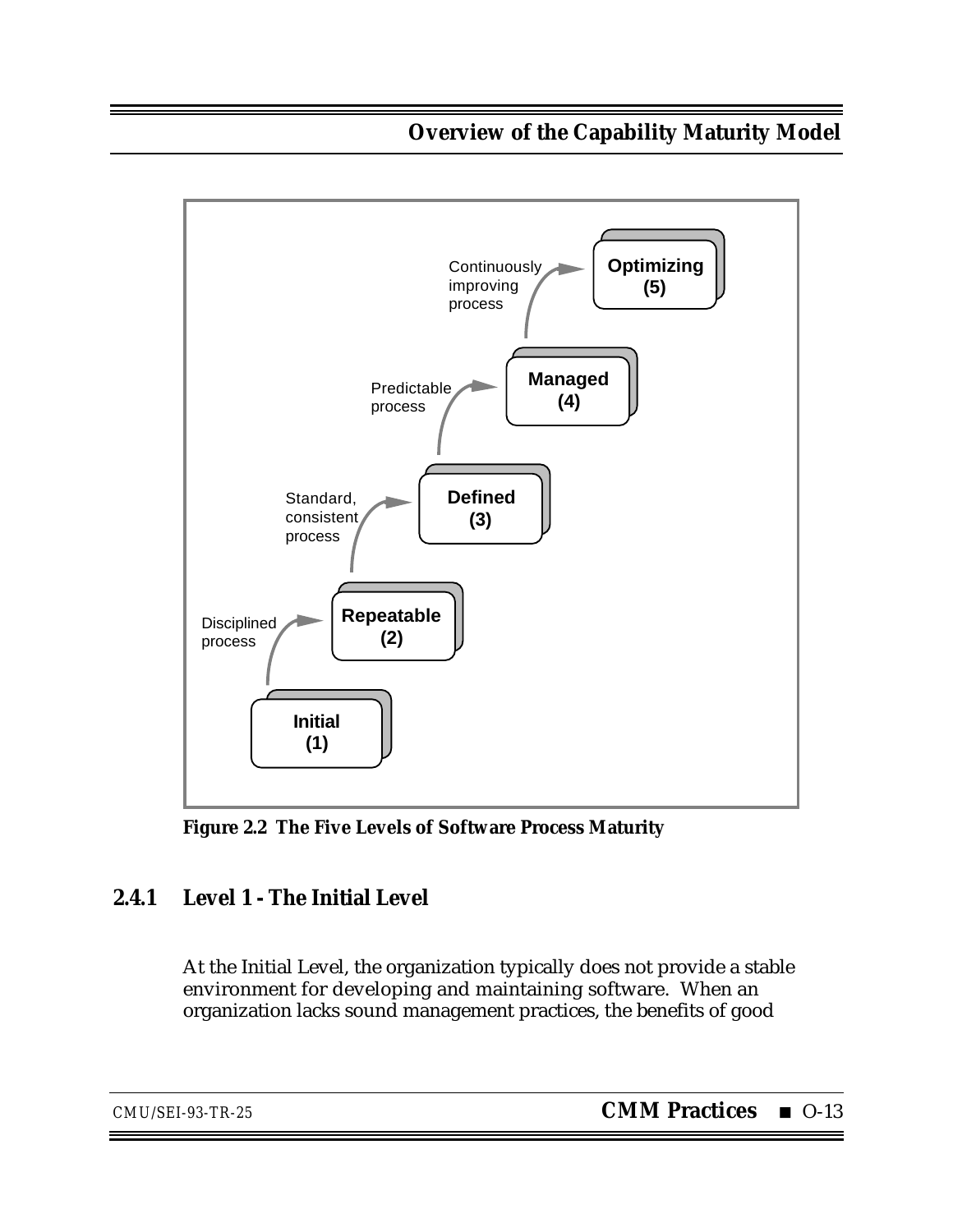software engineering practices are undermined by ineffective planning and reaction-driven commitment systems.

During a crisis, projects typically abandon planned procedures and revert to coding and testing. Success depends entirely on having an exceptional manager and a seasoned and effective software team. Occasionally, capable and forceful software managers can withstand the pressures to take shortcuts in the software process; but when they leave the project, their stabilizing influence leaves with them. Even a strong engineering process cannot overcome the instability created by the absence of sound management practices.

The software process capability of Level 1 organizations is unpredictable because the software process is constantly changed or modified as the work progresses (i.e., the process is ad hoc). Schedules, budgets, functionality, and product quality are generally unpredictable. Performance depends on the capabilities of individuals and varies with their innate skills, knowledge, and motivations. There are few stable software processes in evidence, and performance can be predicted only by individual rather than organizational capability.

#### **2.4.2 Level 2 - The Repeatable Level**

At the Repeatable Level, policies for managing a software project and procedures to implement those policies are established. Planning and managing new projects is based on experience with similar projects. An objective in achieving Level 2 is to institutionalize effective management processes for software projects, which allow organizations to repeat successful practices developed on earlier projects, although the specific processes implemented by the projects may differ. An effective process can be characterized as practiced, documented, enforced, trained, measured, and able to improve.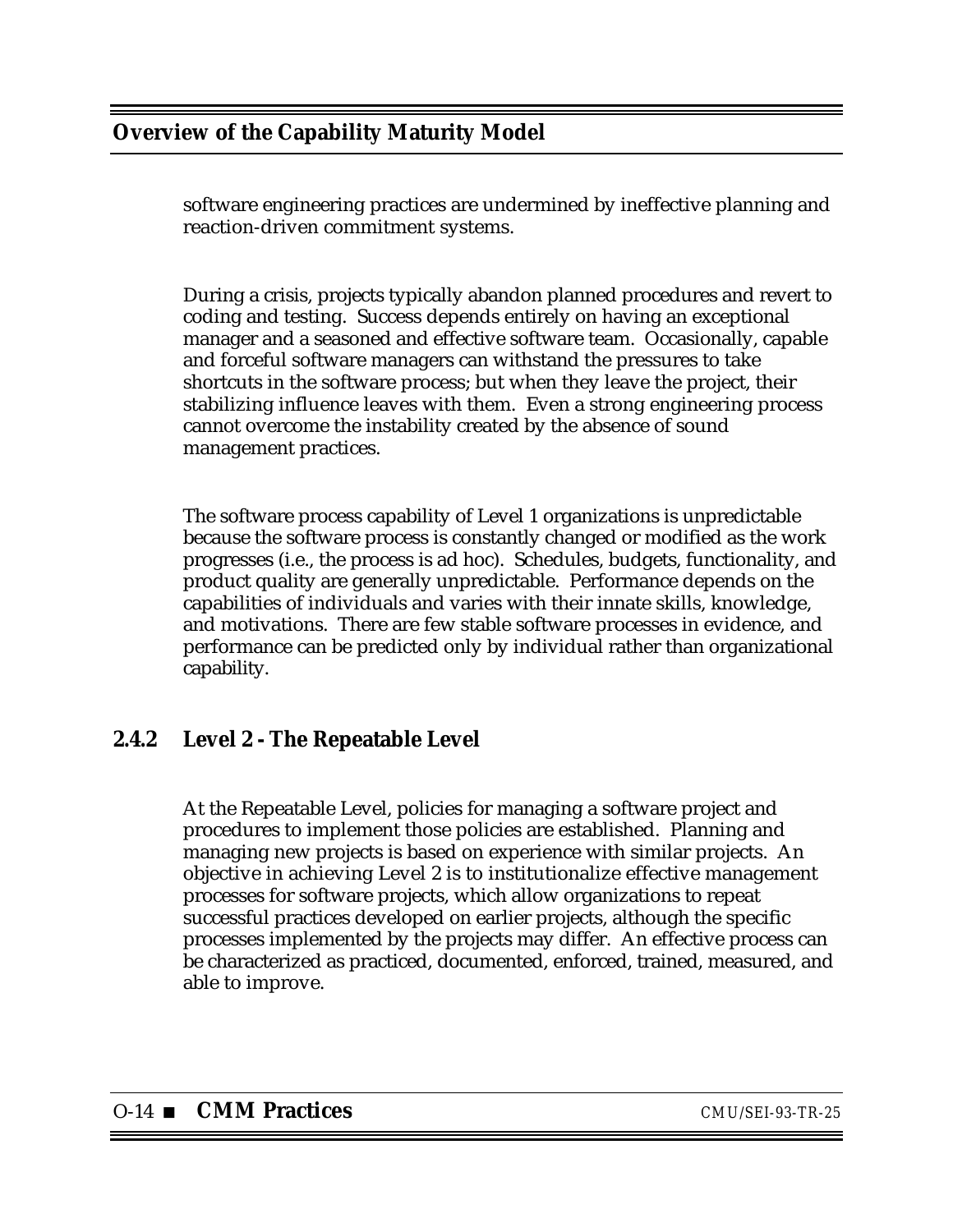Projects in Level 2 organizations have installed basic software management controls. Realistic project commitments are based on the results observed on previous projects and on the requirements of the current project. The software managers for a project track software costs, schedules, and functionality; problems in meeting commitments are identified when they arise. Software requirements and the work products developed to satisfy them are baselined, and their integrity is controlled. Software project standards are defined, and the organization ensures they are faithfully followed. The software project works with its subcontractors, if any, to establish a strong customer-supplier relationship.

The software process capability of Level 2 organizations can be summarized as disciplined because planning and tracking of the software project is stable and earlier successes can be repeated. The project's process is under the effective control of a project management system, following realistic plans based on the performance of previous projects.

#### **2.4.3 Level 3 - The Defined Level**

At the Defined Level, the standard process for developing and maintaining software across the organization is documented, including both software engineering and management processes, and these processes are integrated into a coherent whole. This standard process is referred to throughout the CMM as the organization's standard software process. Processes established at Level 3 are used (and changed, as appropriate) to help the software managers and technical staff perform more effectively. The organization exploits effective software engineering practices when standardizing its software processes. There is a group that is responsible for the organization's software process activities, e.g., a software engineering process group, or SEPG [Fowler90]. An organization-wide training program is implemented to ensure that the staff and managers have the knowledge and skills required to fulfill their assigned roles.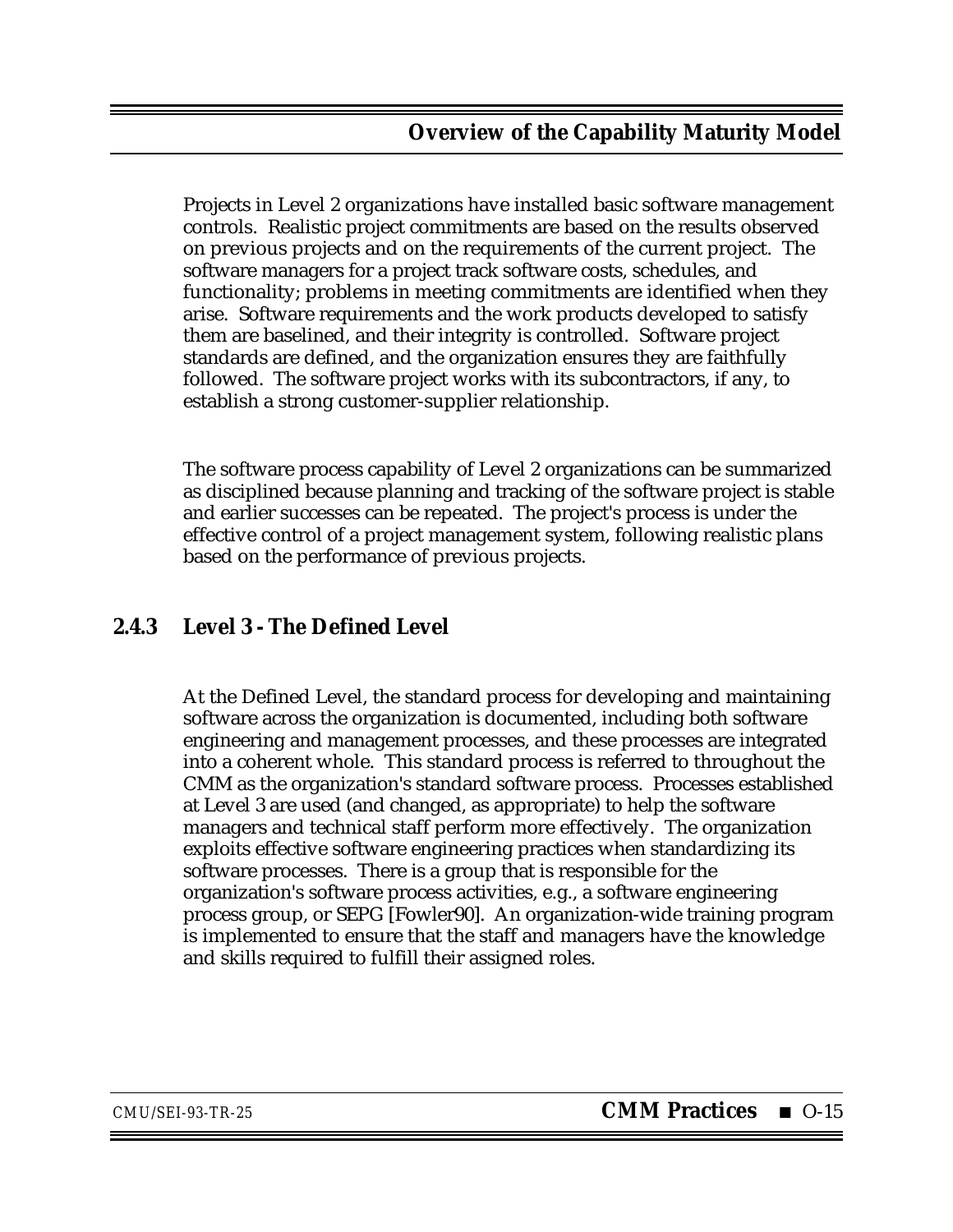Projects tailor the organization's standard software process to develop their own defined software process, which accounts for the unique characteristics of the project. This tailored process is referred to in the CMM as the project's defined software process. A defined software process contains a coherent, integrated set of well-defined software engineering and management processes. A well-defined process can be characterized as including readiness criteria, inputs, standards and procedures for performing the work, verification mechanisms (such as peer reviews), outputs, and completion criteria. Because the software process is well defined, management has good insight into technical progress on all projects.

The software process capability of Level 3 organizations can be summarized as standard and consistent because both software engineering and management activities are stable and repeatable. Within established product lines, cost, schedule, and functionality are under control, and software quality is tracked. This process capability is based on a common, organization-wide understanding of the activities, roles, and responsibilities in a defined software process.

#### **2.4.4 Level 4 - The Managed Level**

At the Managed Level, the organization sets quantitative quality goals for both software products and processes. Productivity and quality are measured for important software process activities across all projects as part of an organizational measurement program. An organization-wide software process database is used to collect and analyze the data available from the projects' defined software processes. Software processes are instrumented with well-defined and consistent measurements at Level 4. These measurements establish the quantitative foundation for evaluating the projects' software processes and products.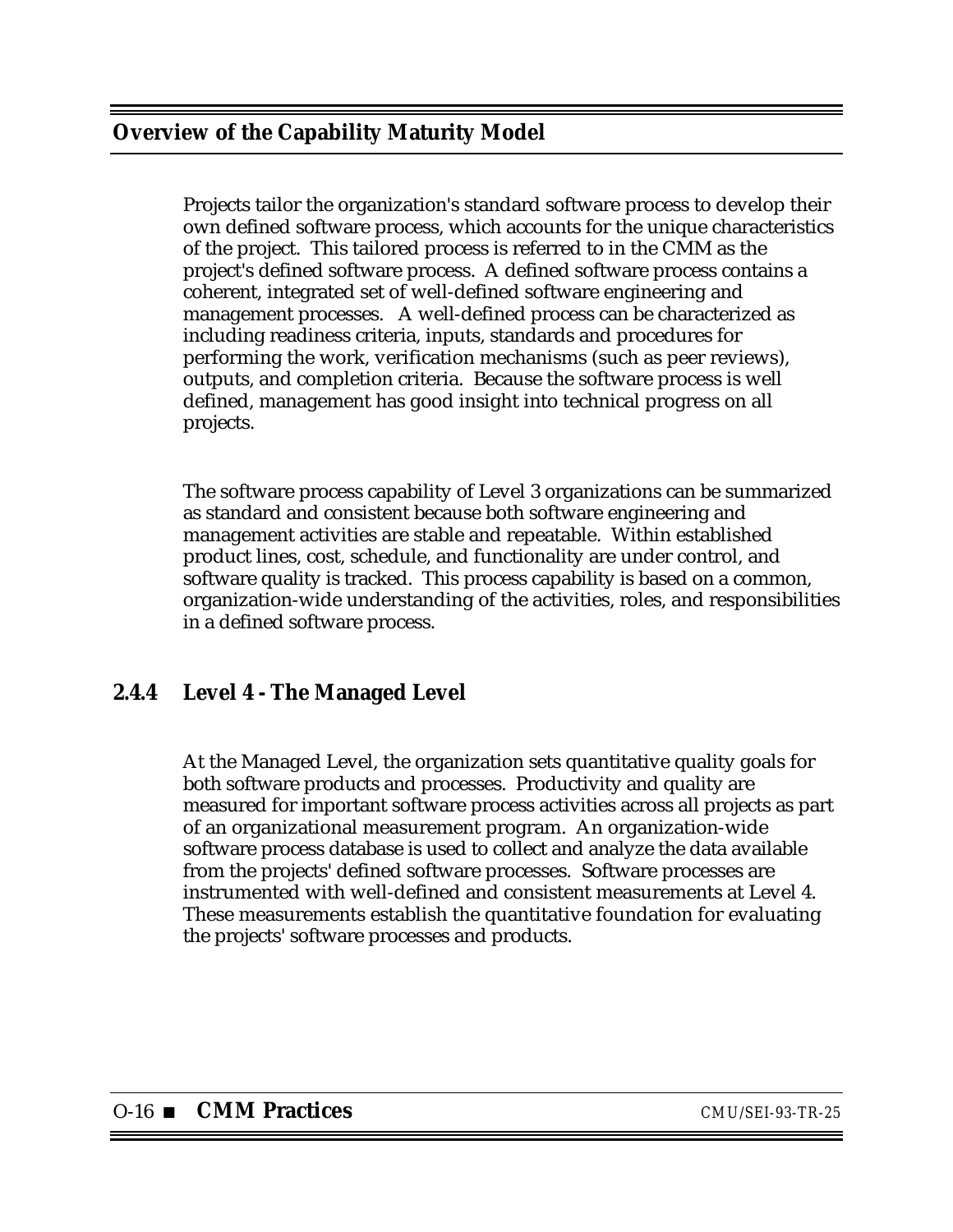Projects achieve control over their products and processes by narrowing the variation in their process performance to fall within acceptable quantitative boundaries. Meaningful variations in process performance can be distinguished from random variation (noise), particularly within established product lines. The risks involved in moving up the learning curve of a new application domain are known and carefully managed.

The software process capability of Level 4 organizations can be summarized as predictable because the process is measured and operates within measurable limits. This level of process capability allows an organization to predict trends in process and product quality within the quantitative bounds of these limits. When these limits are exceeded, action is taken to correct the situation. Software products are of predictably high quality.

#### **2.4.5 Level 5 - The Optimizing Level**

At the Optimizing Level, the entire organization is focused on continuous process improvement. The organization has the means to identify weaknesses and strengthen the process proactively, with the goal of preventing the occurrence of defects. Data on the effectiveness of the software process is used to perform cost benefit analyses of new technologies and proposed changes to the organization's software process. Innovations that exploit the best software engineering practices are identified and transferred throughout the organization.

Software project teams in Level 5 organizations analyze defects to determine their causes. Software processes are evaluated to prevent known types of defects from recurring, and lessons learned are disseminated to other projects.

The software process capability of Level 5 organizations can be characterized as continuously improving because Level 5 organizations are continuously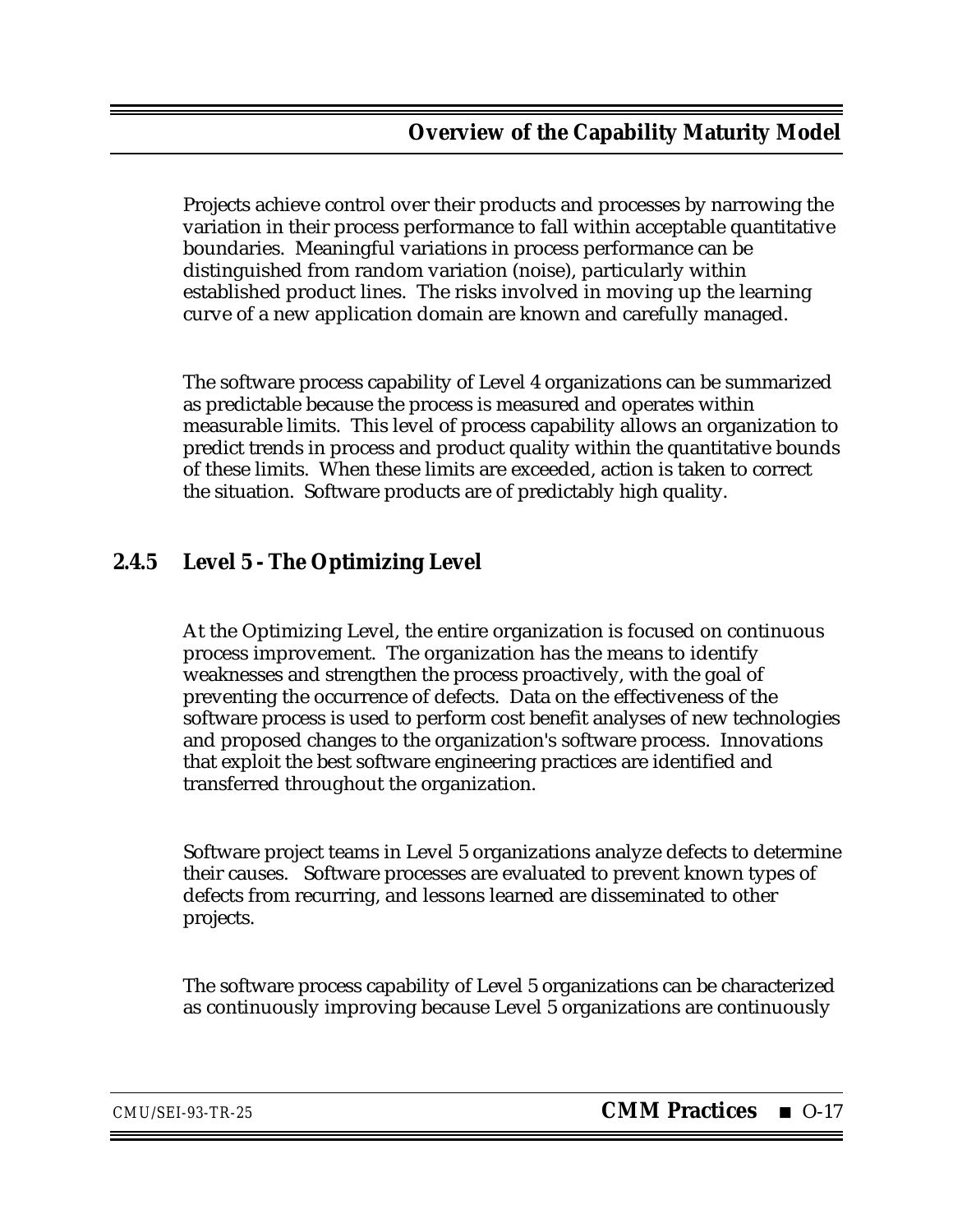striving to improve the range of their process capability, thereby improving the process performance of their projects. Improvement occurs both by incremental advancements in the existing process and by innovations using new technologies and methods.

## **2.5 The Key Process Areas of the CMM**

Figure 2.3 lists the key process areas for each maturity level in the CMM. Each *key process area* identifies a cluster of related activities that, when performed collectively, achieve a set of goals considered important for enhancing process capability. The key process areas have been defined to reside at a single maturity level. The key process areas are building blocks that indicate the areas an organization should focus on to improve its software process. Key process areas identify the issues that must be addressed to achieve a maturity level.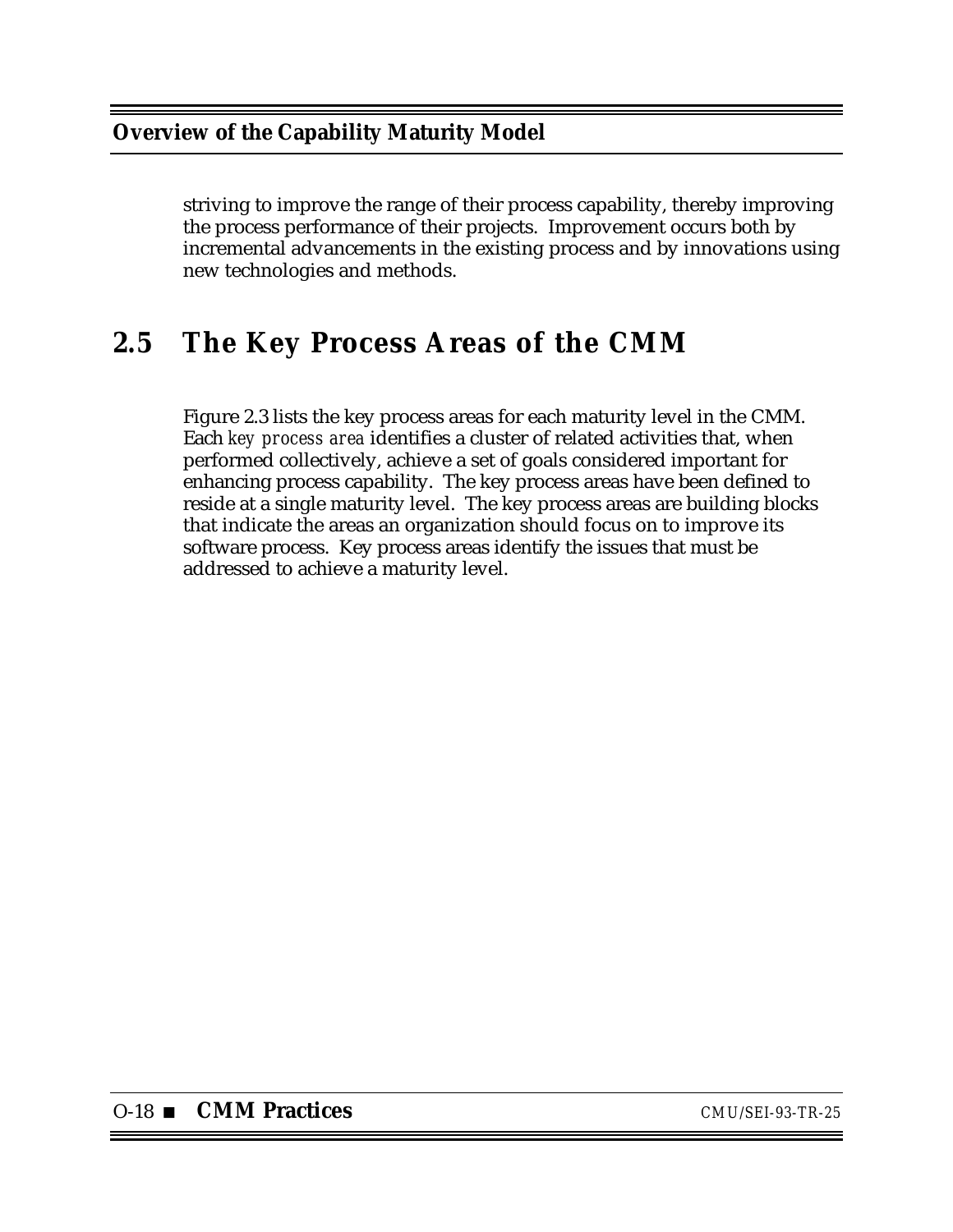<span id="page-29-0"></span>

**Figure 2.3 The Key Process Areas by Maturity Level**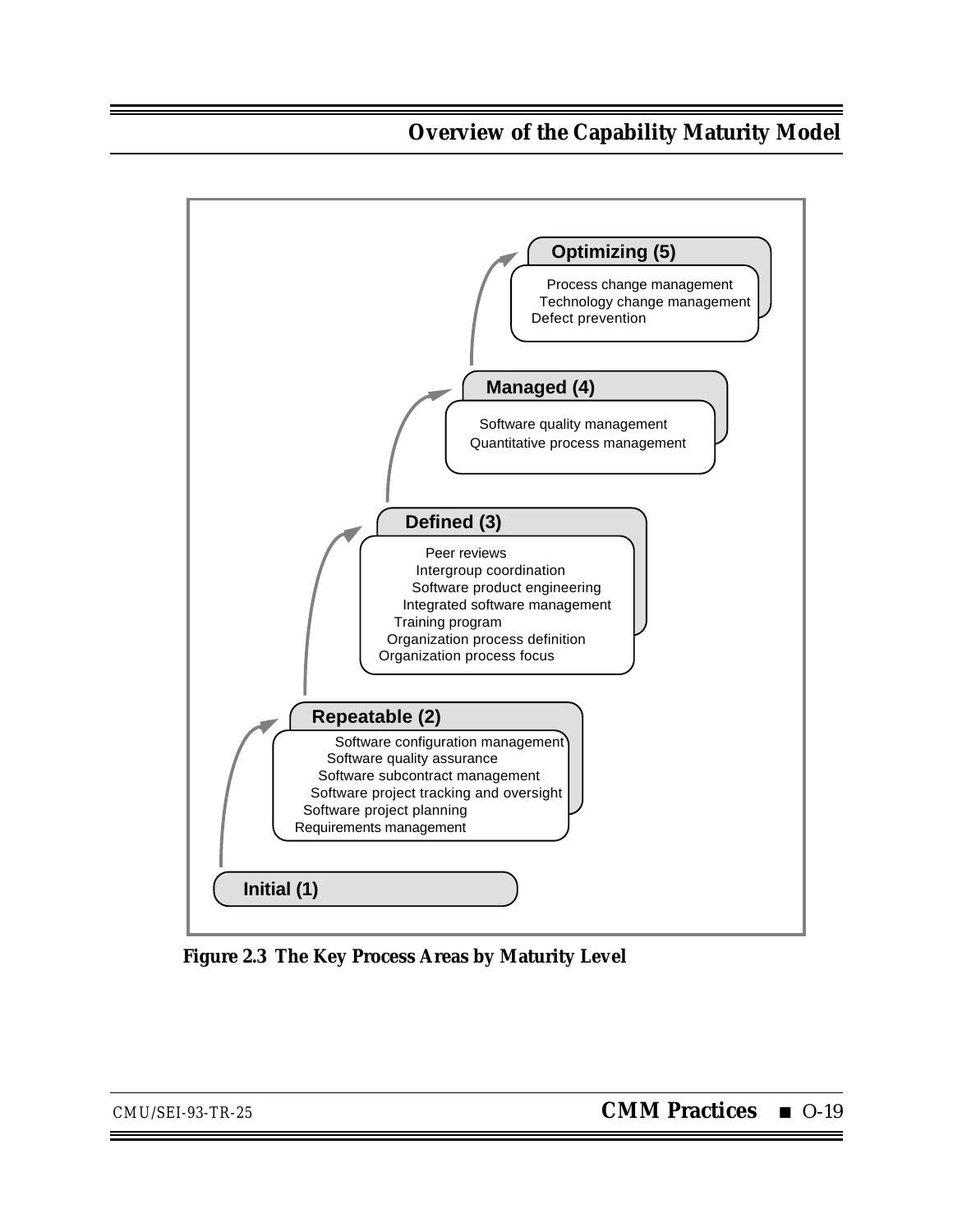The key process areas at Level 2 focus on the software project's concerns related to establishing basic project management controls. Descriptions of each of the key process areas for Level 2 are given below:

- ❑ The purpose of Requirements Management is to establish a common understanding between the customer and the software project of the customer's requirements that will be addressed by the software project. This agreement with the customer is the basis for planning (as described in Software Project Planning) and managing (as described in Software Project Tracking and Oversight) the software project. Control of the relationship with the customer depends on following an effective change control process (as described in Software Configuration Management).
- ❑ The purpose of Software Project Planning is to establish reasonable plans for performing the software engineering and for managing the software project. These plans are the necessary foundation for managing the software project (as described in Software Project Tracking and Oversight). Without realistic plans, effective project management cannot be implemented.
- ❑ The purpose of Software Project Tracking and Oversight is to establish adequate visibility into actual progress so that management can take effective actions when the software project's performance deviates significantly from the software plans.
- ❑ The purpose of Software Subcontract Management is to select qualified software subcontractors and manage them effectively. It combines the concerns of Requirements Management, Software Project Planning, and Software Project Tracking and Oversight for basic management control, along with necessary coordination of Software Quality Assurance and Software Configuration Management, and applies this control to the subcontractor as appropriate.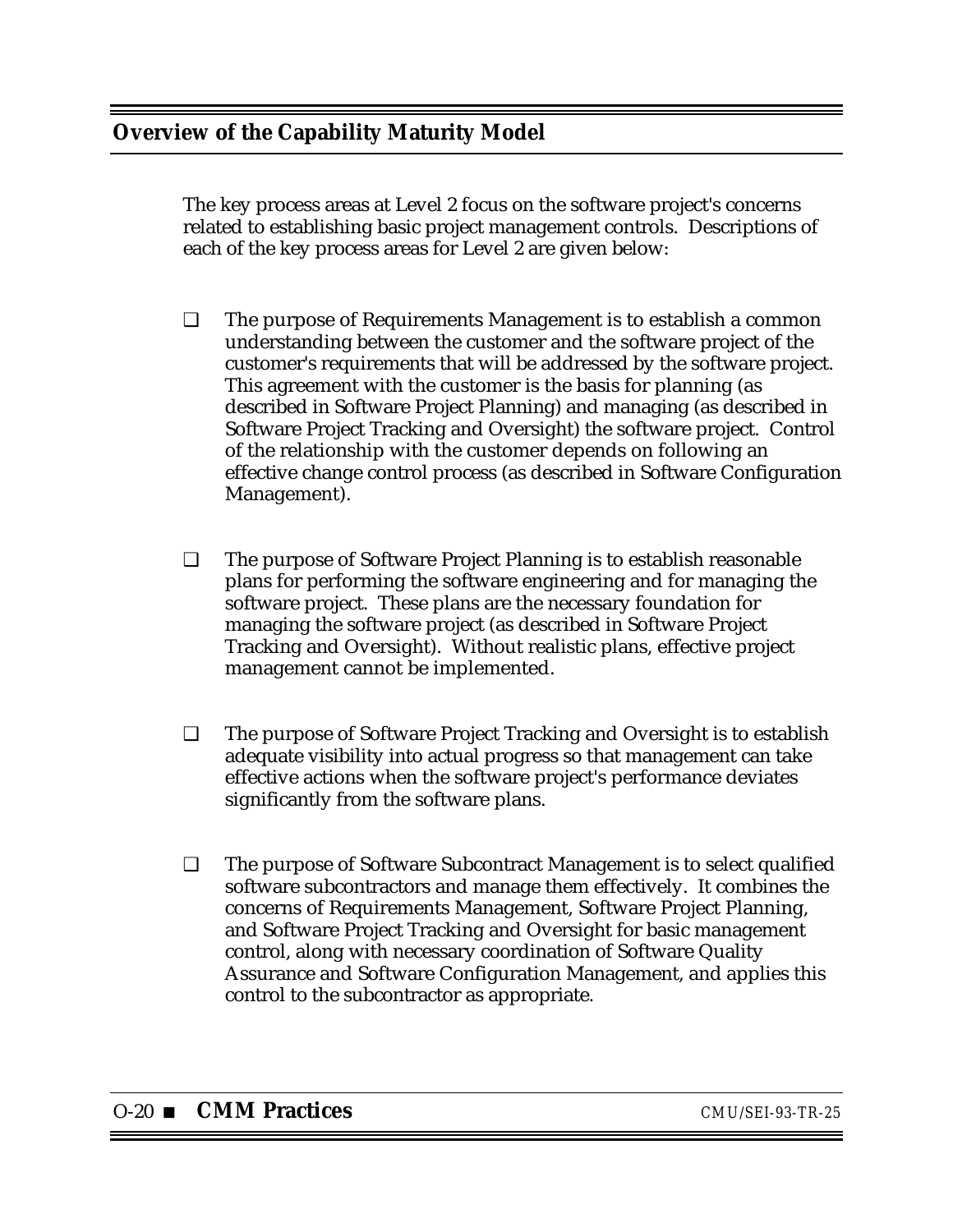- ❑ The purpose of Software Quality Assurance is to provide management with appropriate visibility into the process being used by the software project and of the products being built. Software Quality Assurance is an integral part of most software engineering and management processes.
- ❑ The purpose of Software Configuration Management is to establish and maintain the integrity of the products of the software project throughout the project's software life cycle. Software Configuration Management is an integral part of most software engineering and management processes.

The key process areas at Level 3 address both project and organizational issues, as the organization establishes an infrastructure that institutionalizes effective software engineering and management processes across all projects. Descriptions of each of the key process areas for Level 3 are given below:

- ❑ The purpose of Organization Process Focus is to establish the organizational responsibility for software process activities that improve the organization's overall software process capability. The primary result of the Organization Process Focus activities is a set of software process assets, which are described in Organization Process Definition. These assets are used by the software projects, as is described in Integrated Software Management.
- ❑ The purpose of Organization Process Definition is to develop and maintain a usable set of software process assets that improve process performance across the projects and provide a basis for cumulative, long-term benefits to the organization. These assets provide a stable foundation that can be institutionalized via mechanisms such as training, which is described in Training Program.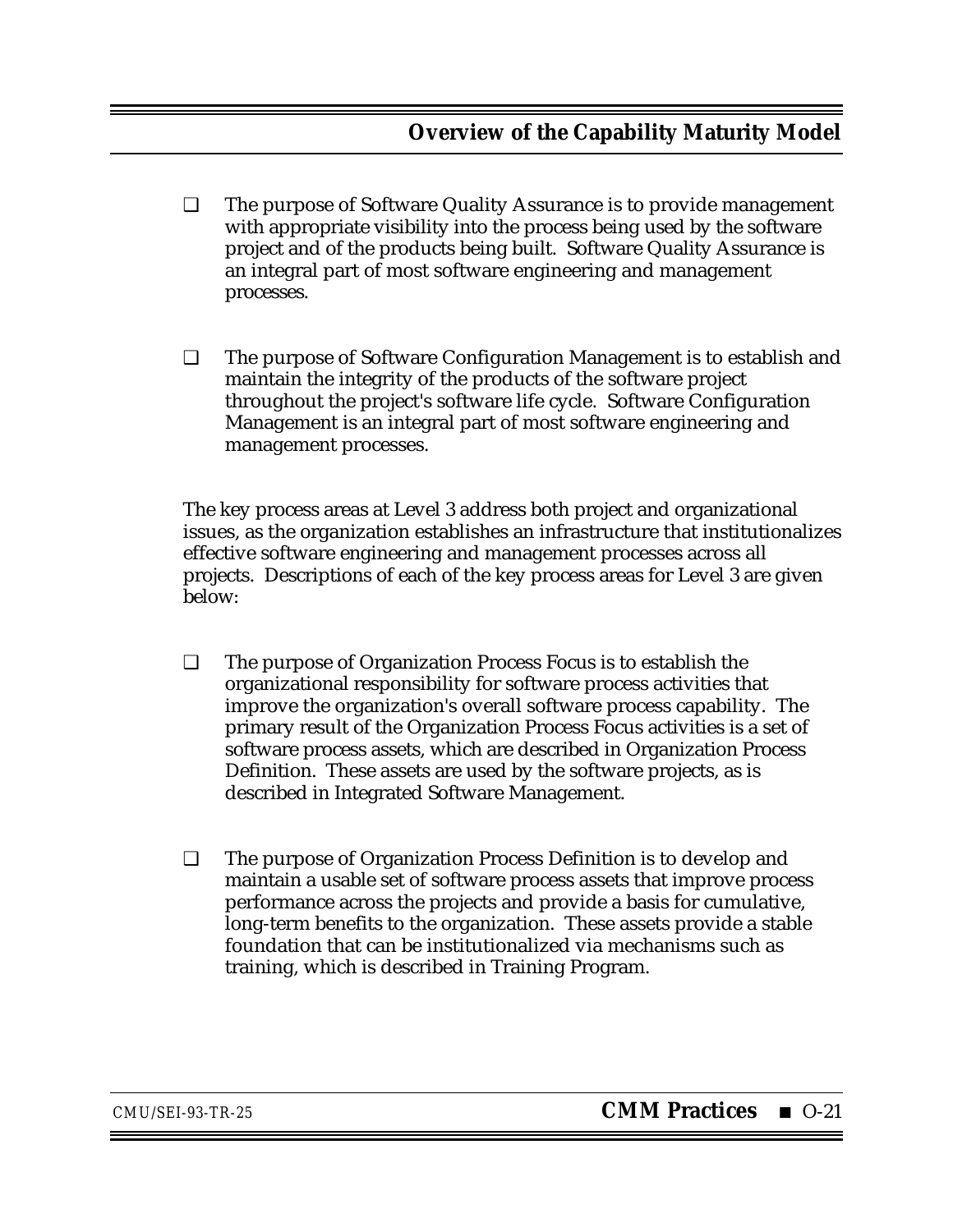- ❑ The purpose of Training Program is to develop the skills and knowledge of individuals so they can perform their roles effectively and efficiently. Training is an organizational responsibility, but the software projects should identify their needed skills and provide the necessary training when the project's needs are unique.
- ❑ The purpose of Integrated Software Management is to integrate the software engineering and management activities into a coherent, defined software process that is tailored from the organization's standard software process and related process assets, which are described in Organization Process Definition. This tailoring is based on the business environment and technical needs of the project, as described in Software Product Engineering. Integrated Software Management evolves from Software Project Planning and Software Project Tracking and Oversight at Level 2.
- ❑ The purpose of Software Product Engineering is to consistently perform a well-defined engineering process that integrates all the software engineering activities to produce correct, consistent software products effectively and efficiently. Software Product Engineering describes the technical activities of the project, e.g., requirements analysis, design, code, and test.
- ❑ The purpose of Intergroup Coordination is to establish a means for the software engineering group to participate actively with the other engineering groups so the project is better able to satisfy the customer's needs effectively and efficiently. Intergroup Coordination is the interdisciplinary aspect of Integrated Software Management that extends beyond software engineering; not only should the software process be integrated, but the software engineering group's interactions with other groups must be coordinated and controlled.
- ❑ The purpose of Peer Reviews is to remove defects from the software work products early and efficiently. An important corollary effect is to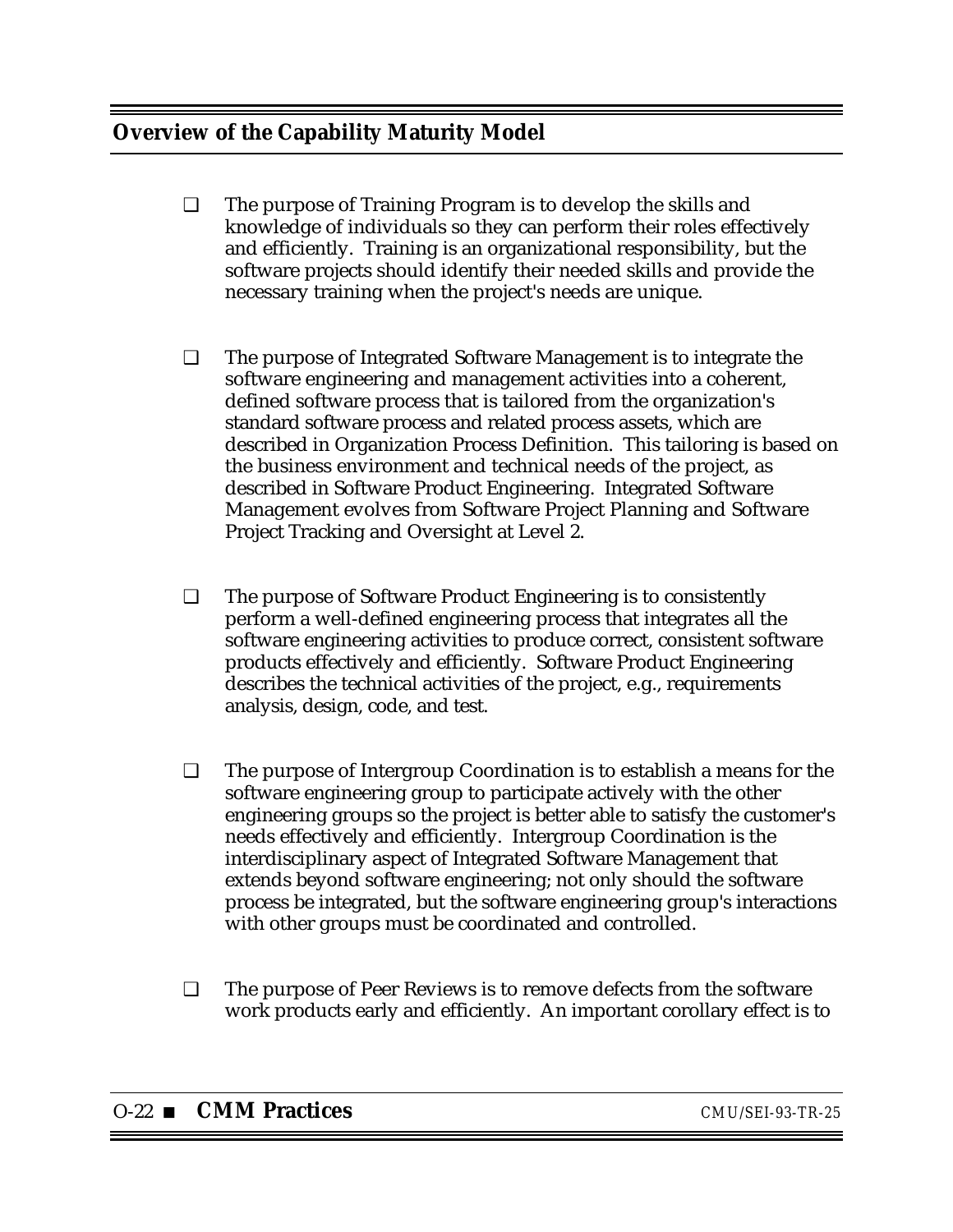develop a better understanding of the software work products and of the defects that can be prevented. The peer review is an important and effective engineering method that is called out in Software Product Engineering and that can be implemented via Fagan-style inspections [Fagan86], structured walkthroughs, or a number of other collegial review methods [Freedman90].

The key process areas at Level 4 focus on establishing a quantitative understanding of both the software process and the software work products being built. The two key process areas at this level, Quantitative Process Management and Software Quality Management, are highly interdependent, as is described below:

- ❑ The purpose of Quantitative Process Management is to control the process performance of the software project quantitatively. Software process performance represents the actual results achieved from following a software process. The focus is on identifying special causes of variation within a measurably stable process and correcting, as appropriate, the circumstances that drove the transient variation to occur. Quantitative Process Management adds a comprehensive measurement program to the practices of Organization Process Definition, Integrated Software Management, Intergroup Coordination, and Peer Reviews.
- ❑ The purpose of Software Quality Management is to develop a quantitative understanding of the quality of the project's software products and achieve specific quality goals. Software Quality Management applies a comprehensive measurement program to the software work products described in Software Product Engineering.

The key process areas at Level 5 cover the issues that both the organization and the projects must address to implement continuous and measurable software process improvement. Descriptions of each of the key process areas for Level 5 are given below: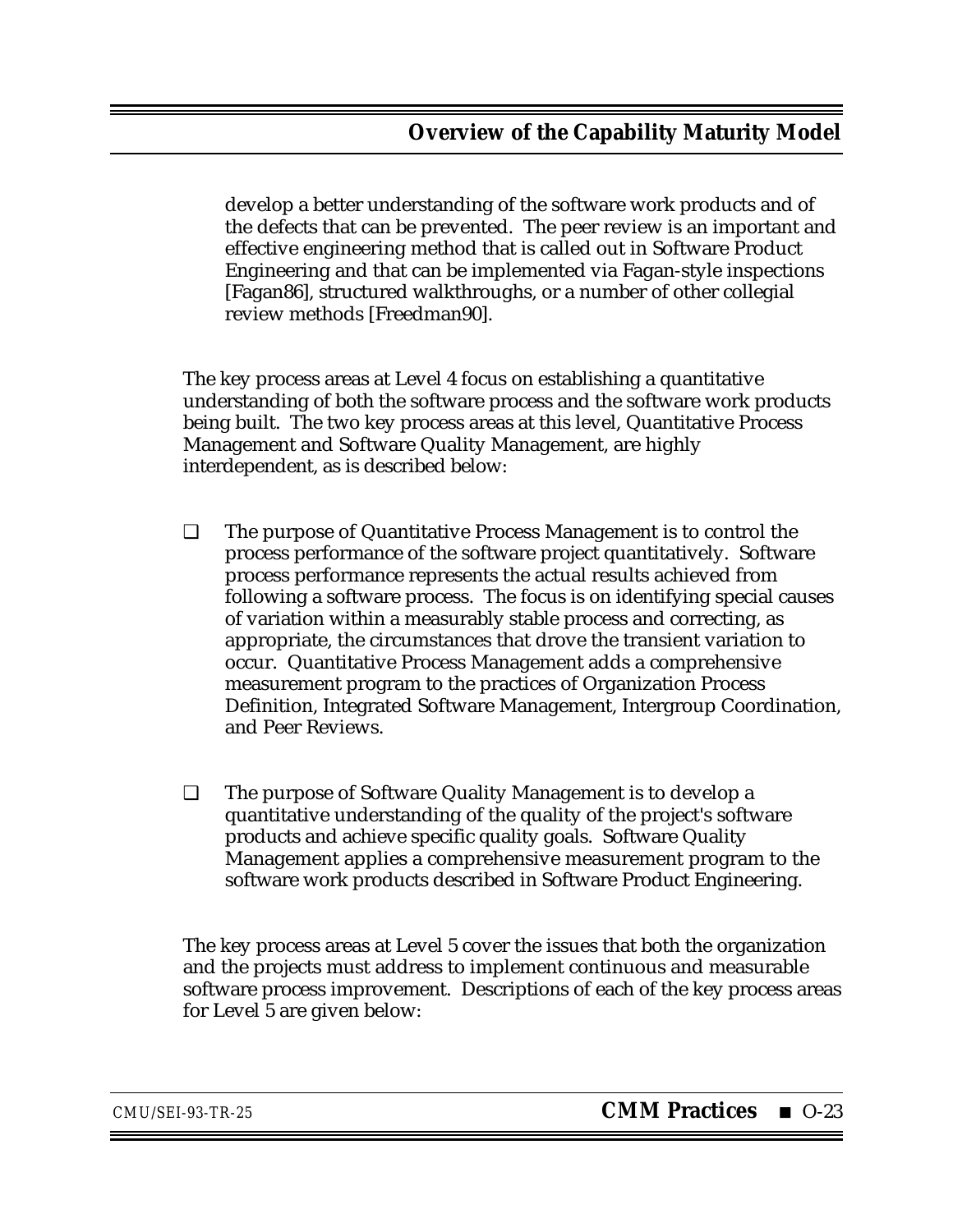- ❑ The purpose of Defect Prevention is to identify the causes of defects and prevent them from recurring. The software project analyzes defects, identifies their causes, and changes its defined software process, as is described in Integrated Software Management. Process changes of general value are transitioned to other software projects, as is described in Process Change Management.
- ❑ The purpose of Technology Change Management is to identify beneficial new technologies (i.e., tools, methods, and processes) and transfer them into the organization in an orderly manner, as is described in Process Change Management. The focus of Technology Change Management is on performing innovation efficiently in an ever-changing world.
- ❑ The purpose of Process Change Management is to continually improve the software processes used in the organization with the intent of improving software quality, increasing productivity, and decreasing the cycle time for product development. Process Change Management takes the incremental improvements of Defect Prevention and the innovative improvements of Technology Change Management and makes them available to the entire organization.

By definition, key process areas are expressed at a single maturity level. There are, however, relationships between the key process areas, and improvements in a specific management or technical area need not be restricted to a single key process area. Figure 2.4 illustrates these relationships. Organizations may work on higher level key process areas before they have achieved lower level maturity levels, and attention must continue to be focused on lower level key process areas even when key process areas at higher maturity levels have been achieved.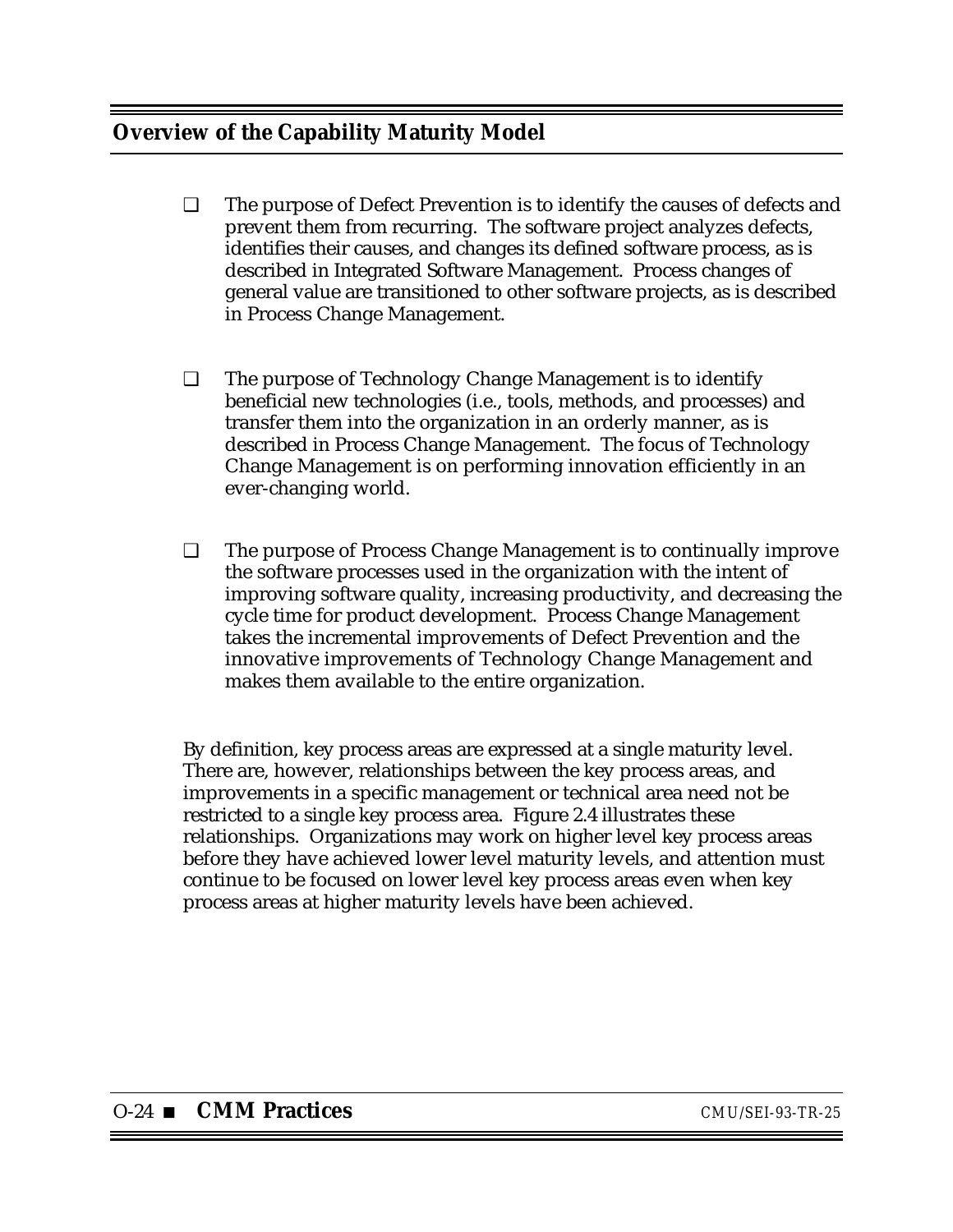<span id="page-35-0"></span>

| <b>Processes</b><br><b>Categories</b><br><b>Levels</b> | <b>Management</b><br>Software project<br>planning,<br>management, etc.                                                                                                                                                          | Organizational<br>Senior management<br>review. etc.                                                   | <b>Engineering</b><br>Requirements<br>analysis, design,<br>code, test, etc. |
|--------------------------------------------------------|---------------------------------------------------------------------------------------------------------------------------------------------------------------------------------------------------------------------------------|-------------------------------------------------------------------------------------------------------|-----------------------------------------------------------------------------|
| 5 Optimizing                                           |                                                                                                                                                                                                                                 | <b>Technology Change</b><br>Management                                                                |                                                                             |
|                                                        |                                                                                                                                                                                                                                 | Process Change<br>Management                                                                          | <b>Defect Prevention</b>                                                    |
| 4 Managed                                              | <b>Quantitative Process</b><br>Management                                                                                                                                                                                       |                                                                                                       | <b>Software Quality</b><br>Management                                       |
| 3 Defined                                              | <b>Integrated Software</b><br>Management<br>Intergroup<br>Coordination                                                                                                                                                          | Organization<br>Process Focus<br>Organization<br><b>Process Definition</b><br><b>Training Program</b> | Software Product<br>Engineering<br>Peer Reviews                             |
| 2 Repeatable                                           | Requirements<br>Management<br>Software Project<br>Planning<br>Software Project<br>Tracking & Oversight<br>Software Subcontract<br>Management<br><b>Software Quality</b><br>Assurance<br>Software<br>Configuration<br>Management |                                                                                                       |                                                                             |
| 1 Initial                                              | <b>Ad Hoc Processes</b>                                                                                                                                                                                                         |                                                                                                       |                                                                             |

**Figure 2.4 The Key Process Areas Assigned to Process Categories**

=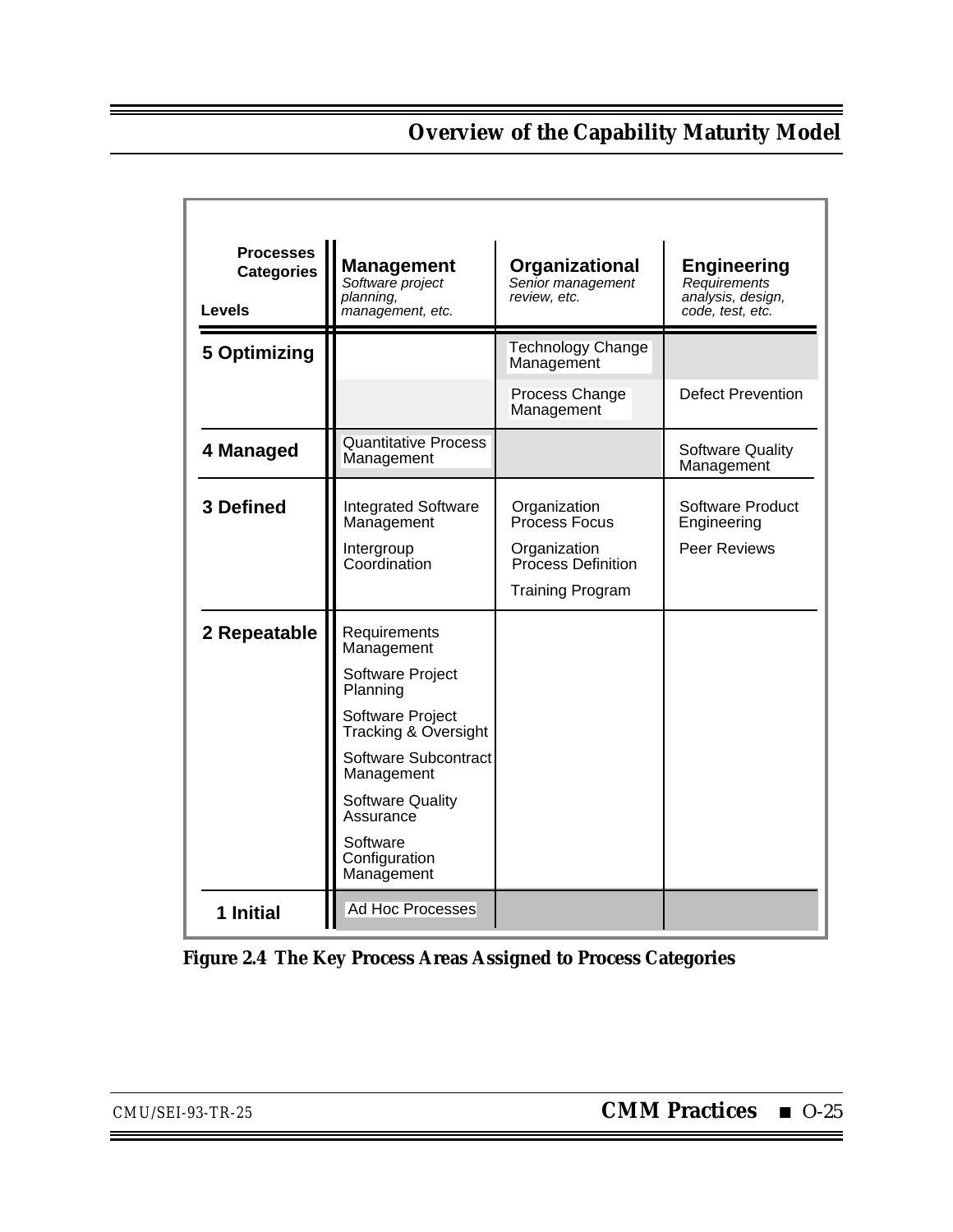## **Overview of the Capability Maturity Model**

The key process areas are categorized in Figure 2.4 into three broad categories: Management, Organizational, and Engineering processes. The Management process category contains the project management activities as they evolve from planning and tracking at Level 2, to managing according to a defined software process at Level 3, to quantitative management at Level 4, to innovative management in a constantly changing environment at Level 5. The Organizational process category contains the cross-project responsibilities as the organization matures, beginning with a focus on process issues at Level 3, continuing to a quantitative understanding of the process at Level 4, and culminating with the management of change in an environment of continuous process improvement at Level 5. The Engineering process category contains the technical activities, such as requirements analysis, design, code, and test, which are performed at all levels, but that evolve toward an engineering discipline at Level 3, statistical process control at Level 4, and continuous measured improvement at Level 5.

Note that at Levels 4 and 5 there are key process areas that span these process categories. This helps identify potential new key process areas for CMM v2 as Levels 4 and 5 become better understood.

# **2.6 The Key Practices**

Each key process area is described in terms of the key practices that contribute to satisfying its goals. The key practices describe the infrastructure and activities that contribute most to the effective implementation and institutionalization of the key process area.

Each key practice consists of a single sentence, often followed by a more detailed description, which may include examples and elaboration. These key practices, also referred to as the top-level key practices, state the fundamental policies, procedures, and activities for the key process area.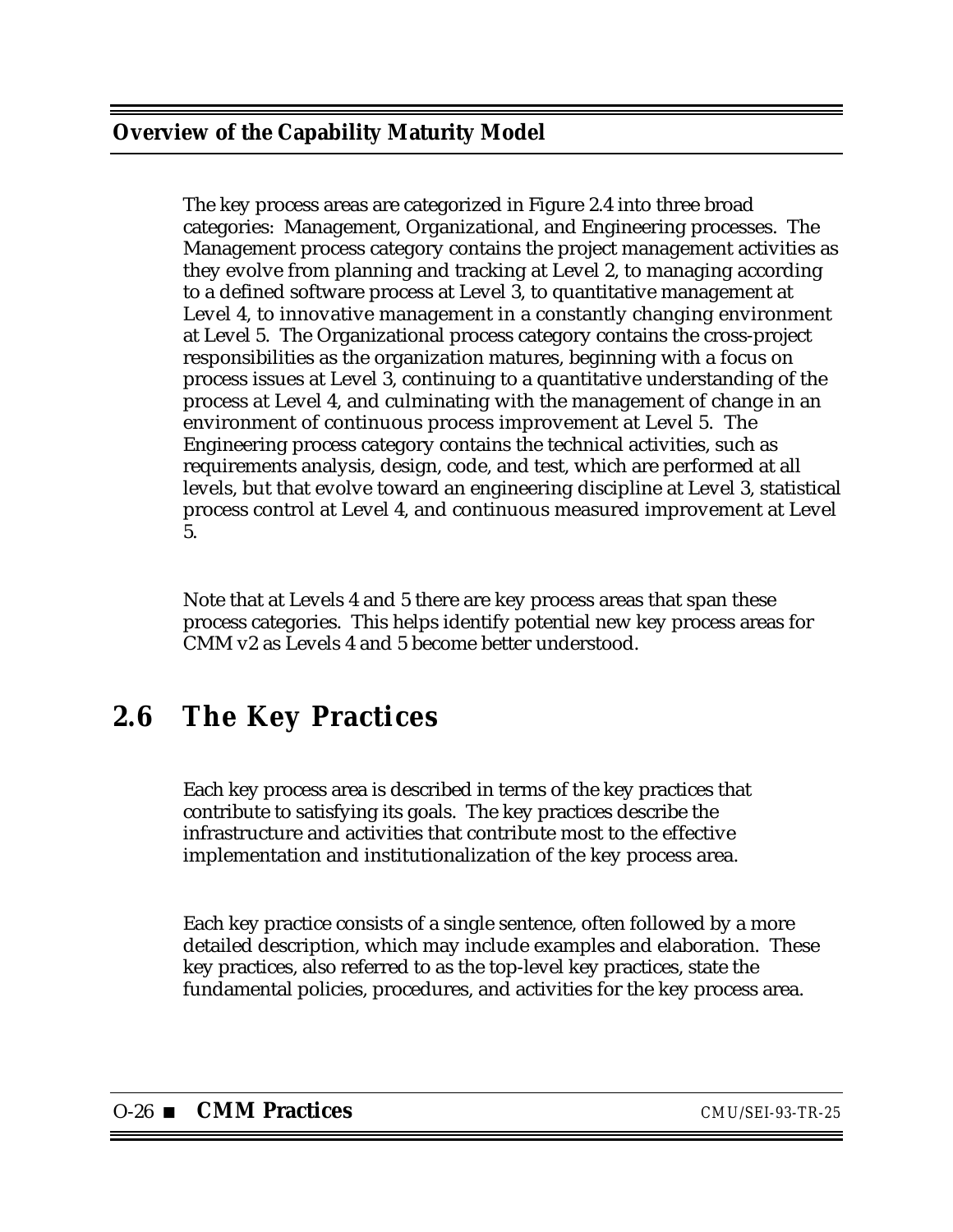The components of the detailed description are frequently referred to as subpractices.

The key practices describe "what" is to be done, but they should not be interpreted as mandating "how" the goals should be achieved. Alternative practices may accomplish the goals of the key process area. The key practices should be interpreted rationally to judge whether the goals of the key process area are effectively, although perhaps differently, achieved.

# **2.7 Goals**

The goals summarize the key practices of a key process area and can be used to determine whether an organization or project has effectively implemented the key process area. The goals signify the scope, boundaries, and intent of each key process area. In adapting the key practices of a key process area to a specific project situation, the goals can be used to determine whether the adaptation is a reasonable rendering of the practices. Similarly, when assessing or evaluating alternative ways to implement a key process area, the goals can be used to determine if the alternatives satisfy the intent of the key process area. Please refer to "Capability Maturity Model for Software, Version 1.1" [Paulk93a] and Section 4.5, Applying Professional Judgment, of this document for more information on interpreting the goals in an organization.

## **2.8 Common Features**

The key practices in each key process area are organized by a set of common features. The common features are attributes that indicate whether the implementation and institutionalization of a key process area is effective, repeatable, and lasting. The common features also group and order the key practices in a sequence helpful for organizations using them. The five common features are listed below: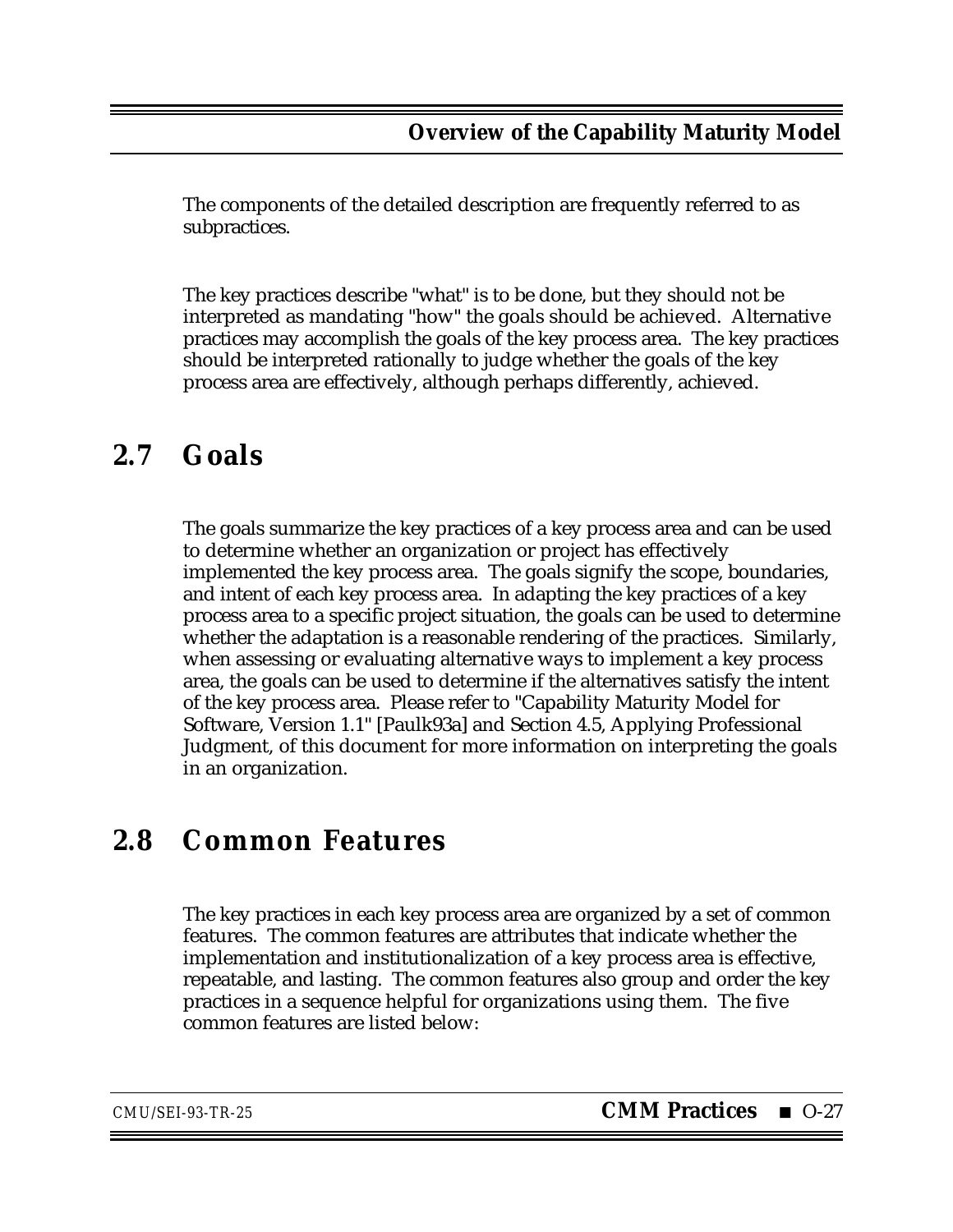# **Overview of the Capability Maturity Model**

| Commitment to<br>Perform       | Commitment to Perform describes the actions the<br>organization must take to ensure that the process is<br>established and will endure. Commitment to Perform<br>typically involves establishing organizational policies and<br>senior management sponsorship.                   |
|--------------------------------|----------------------------------------------------------------------------------------------------------------------------------------------------------------------------------------------------------------------------------------------------------------------------------|
| Ability to Perform             | Ability to Perform describes the preconditions that must<br>exist in the project or organization to implement the<br>software process competently. Ability to Perform typically<br>involves resources, organizational structures, and<br>training.                               |
| <b>Activities</b><br>Performed | Activities Performed describes the roles and procedures<br>necessary to implement a key process area. Activities<br>Performed typically involve establishing plans and<br>procedures, performing the work, tracking it, and taking<br>corrective actions as necessary.           |
| Measurement and<br>Analysis    | Measurement and Analysis describes the need to measure<br>the process and analyze the measurements. Measurement<br>and Analysis typically includes examples of the<br>measurements that could be taken to determine the status<br>and effectiveness of the Activities Performed. |
| Verifying<br>Implementation    | Verifying Implementation describes the steps to ensure<br>that the activities are performed in compliance with the<br>process that has been established. Verification typically<br>encompasses reviews and audits by management and<br>software quality assurance.               |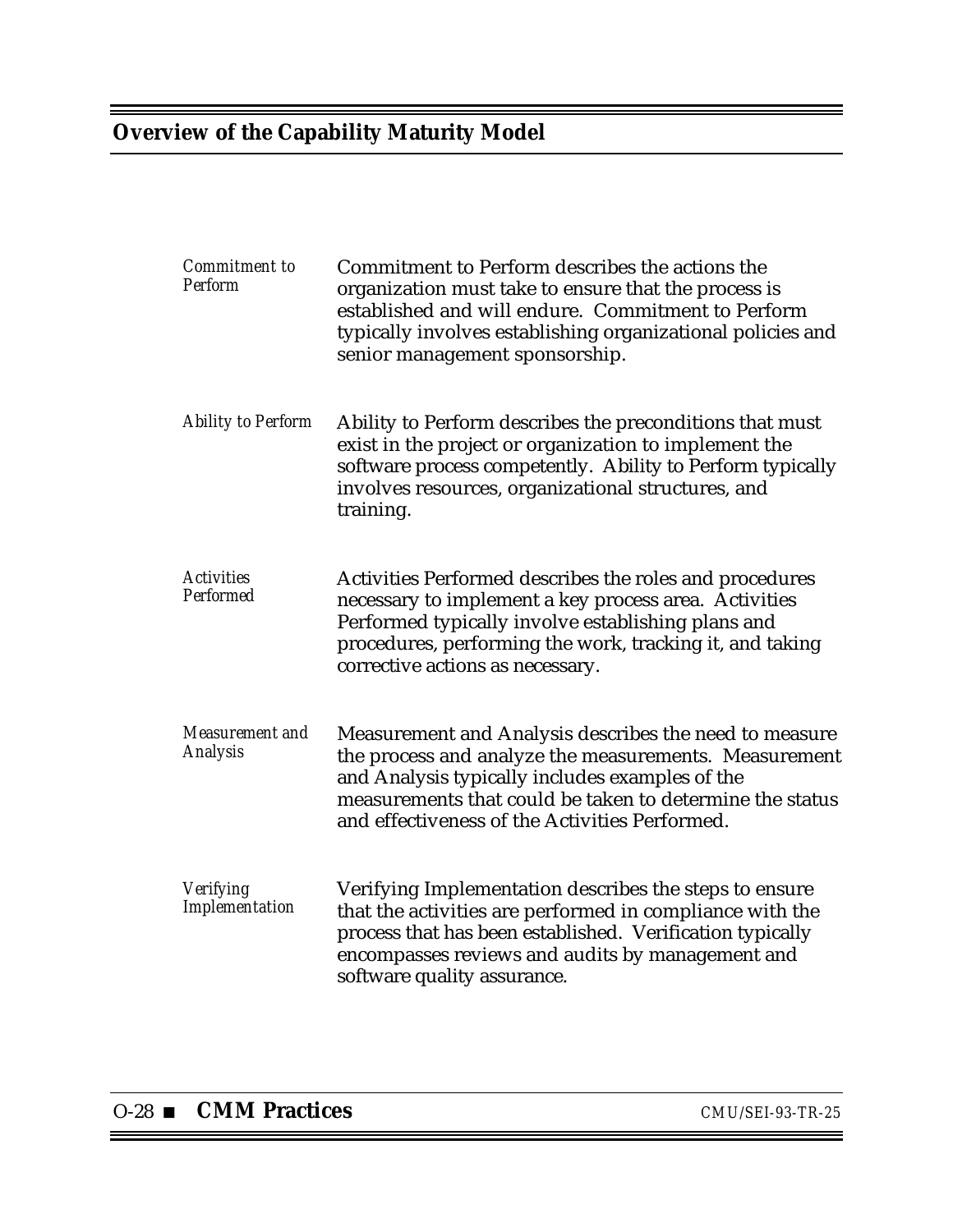The practices in the common feature Activities Performed describe what must be implemented to establish a process capability. The other practices, taken as a whole, form the basis by which an organization can institutionalize the practices described in the Activities Performed common feature. The Activities Performed by projects or the organization provide the largest category of key practices because they describe the actual implementation of the key process area. Key practices under the other common features are equally important, however, for they address what must be done to support and institutionalize the key process area.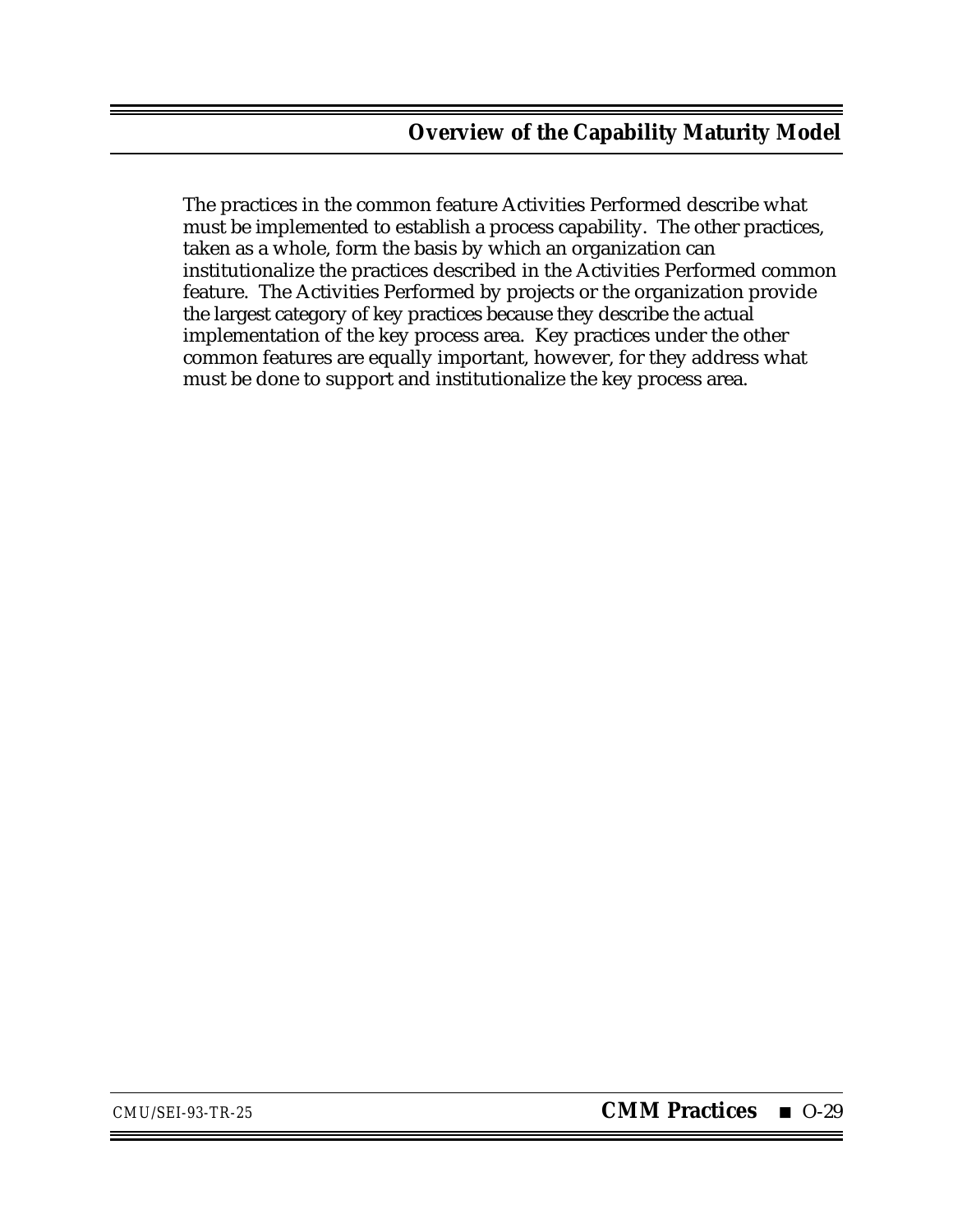**Overview of the Capability Maturity Model**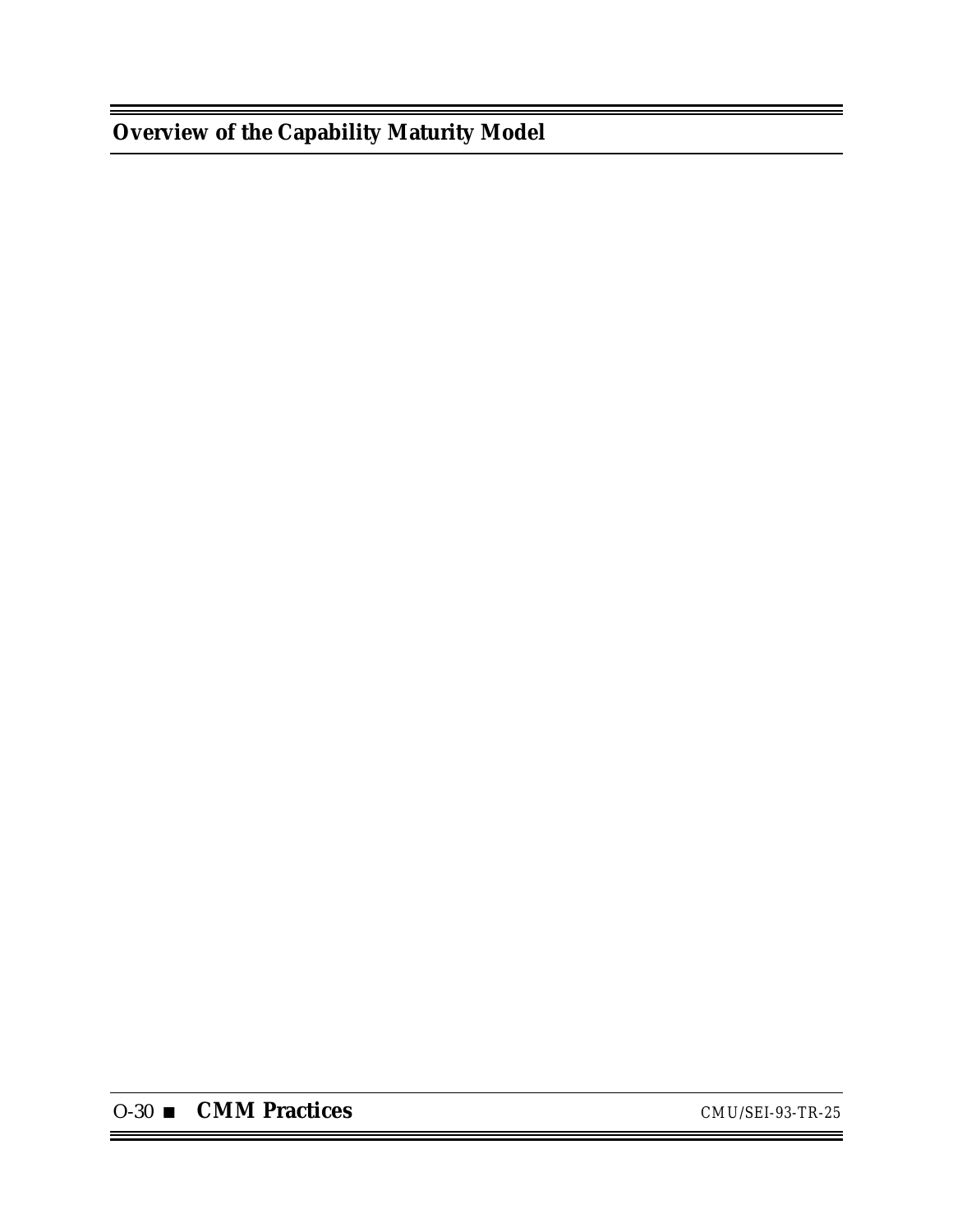# **3 Using the Key Practice Pages**

The key practices are grouped by maturity level, and each maturity level is separated by a tab page. The tab page includes a description of the maturity level, a list of the key process areas for that maturity level, and the page number where each key process area begins.

Each key process area contains:

- ❑ a brief description of the key process area,
- ❑ the goals for the key process area, and
- ❑ the key practices.

The key practices themselves are grouped into the five common features (Commitment to Perform, Ability to Perform, Activities Performed, Measurement and Analysis, and Verifying Implementation) and are presented in a hierarchical format, as shown in Figure 3.1, an example page from the key practices. The key practices include:

| Key practices | The key practices, also known as top-level key practices,<br>state the fundamental policies, procedures, and activities<br>for the key process area. They are identified in bold and<br>are numbered within each common feature. For example,<br>the first key practice in the common feature of Activities<br>Performed is identified as Activity 1. |
|---------------|-------------------------------------------------------------------------------------------------------------------------------------------------------------------------------------------------------------------------------------------------------------------------------------------------------------------------------------------------------|
| Subpractices  | Subpractices, also known as subordinate key practices, are<br>listed beneath the top-level key practices and describe<br>what one would expect to find implemented for the top-<br>level key practice. The subpractices can be used to help<br>determine whether or not the key practices are<br>implemented satisfactorily.                          |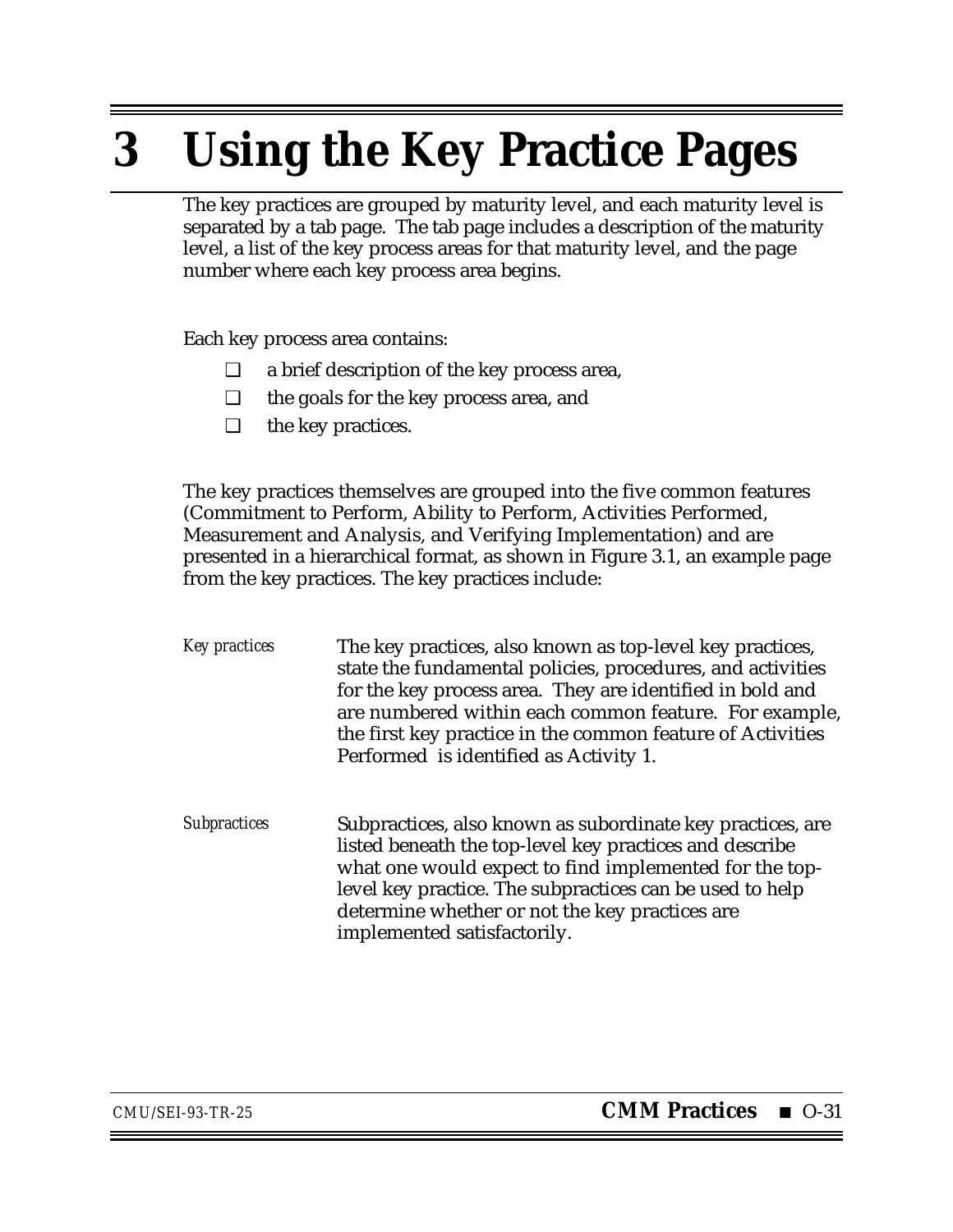#### **Using the Key Practice Pages**

*Supplementary information* Supplementary information is boxed following the key practices. The supplementary information includes examples, elaborations, and references to other key process areas.

When the subpractices or the supplementary information underneath a key practice extends to another page, the number of the key practice is shown in parentheses at the start of the new page to indicate that the information on that page is a continuation of the key practice on the previous page.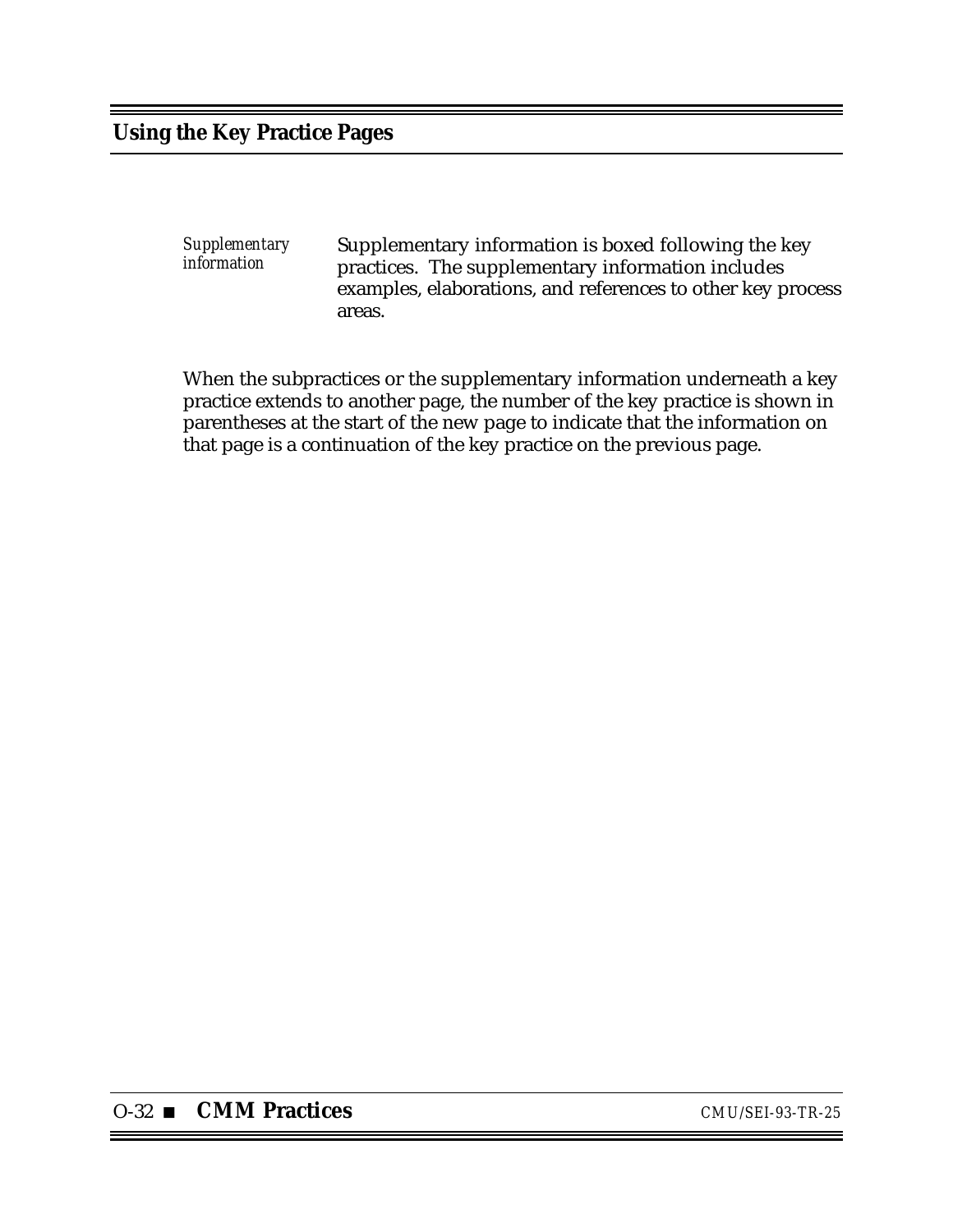

**Figure 3.1 Example of Key Practice Statements**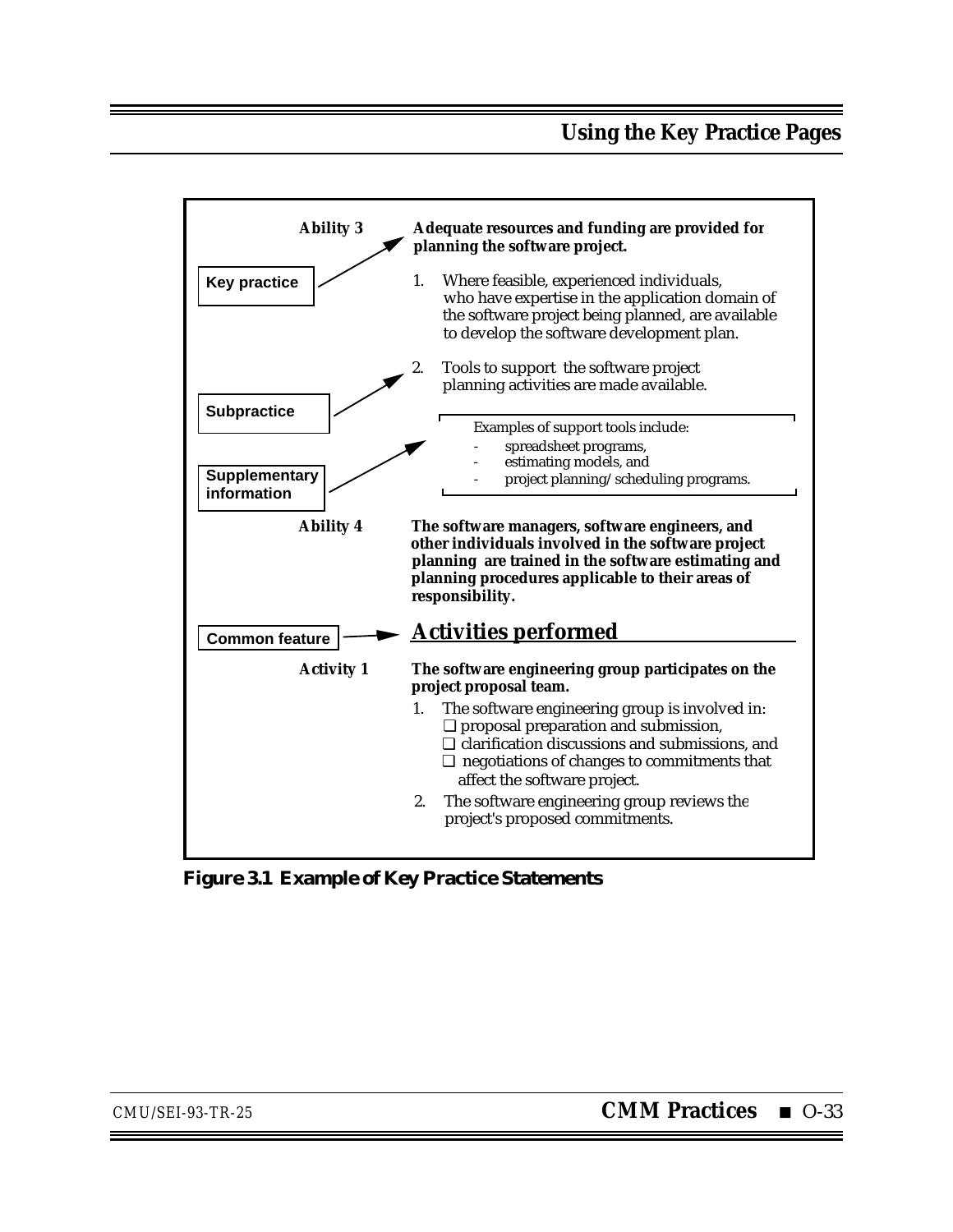**Using the Key Practice Pages**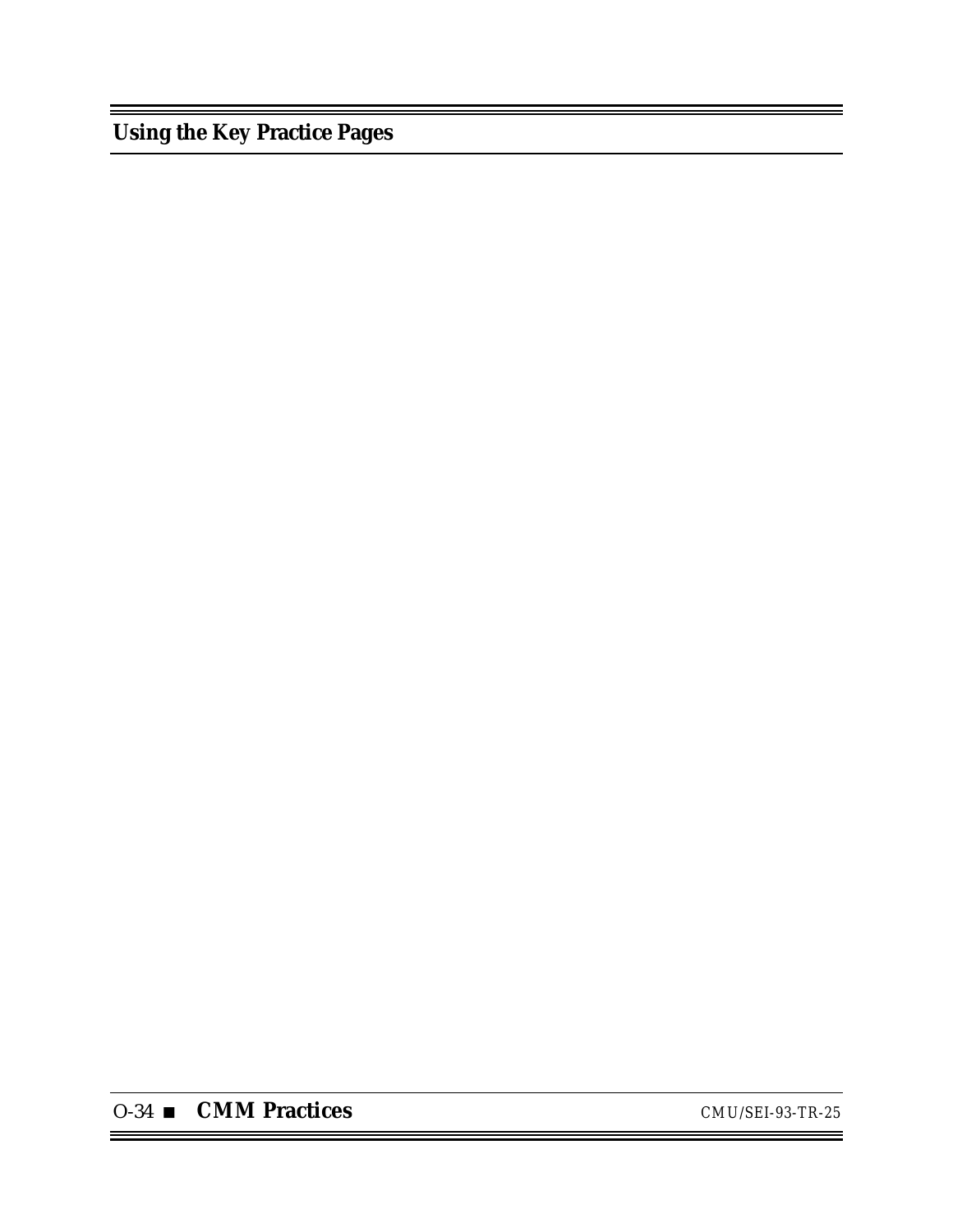# **4.1 Interpreting the Key Practices**

The intention in setting down the key practices is not to require or espouse a specific model of the software life cycle, a specific organizational structure, a specific separation of responsibilities, or a specific management and technical approach to development. The intention, rather, is to provide a description of the essential elements of an effective software process.

The key practices are intended to communicate principles that apply to a wide variety of projects and organizations, that are valid across a range of typical software applications, and that will remain valid over time. Therefore, the approach is to describe the principles and leave their implementation up to each organization, according to its culture and the experiences of its managers and technical staff.

Although the key practices are meant to be independent of any particular implementation, specific terms and examples are consistently used in stating the key practices to improve clarity. This section describes the conventions used in the CMM for roles, responsibilities, relationships, products, and activities. Organizations using the key practices should be aware of these conventions and map them appropriately to their own organization, project, and business environment.

The glossary in Appendix B contains definitions of terms, including those described in this section and others.

# **4.2 Interpreting the Common Features**

Within each common feature of the key practices, certain phrases and conventions were used to provide continuity and consistency between the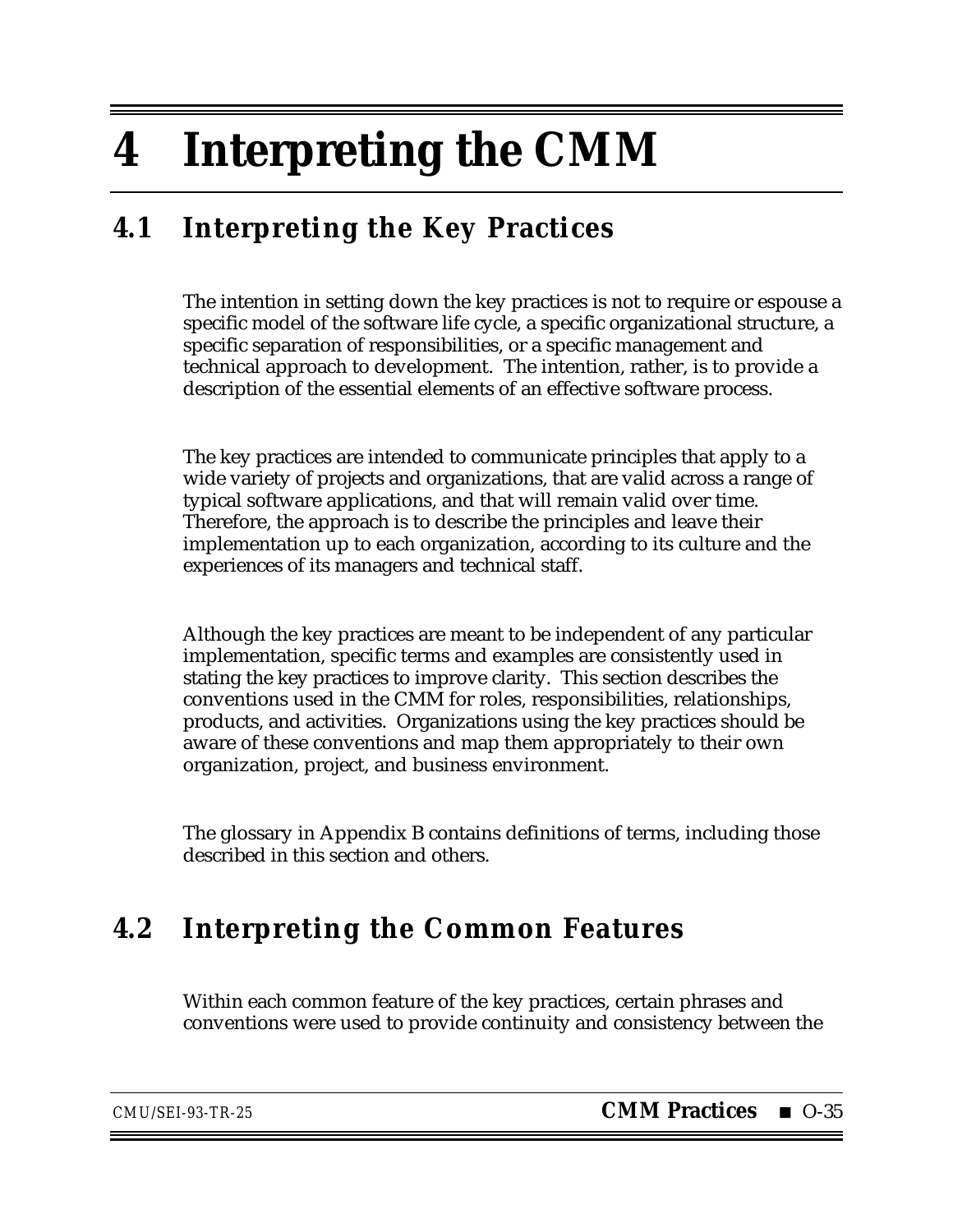key process areas. The major structural conventions are described below, arranged by common feature.

#### **4.2.1 Commitment to Perform**

| <b>Policy Statements</b> | Where policy statements are used, they generally refer to<br>the project following a written, organizational policy for<br>the practices of that key process area. This is to emphasize<br>the connection between organizational commitment and<br>the projects that are actually performing the work.           |
|--------------------------|------------------------------------------------------------------------------------------------------------------------------------------------------------------------------------------------------------------------------------------------------------------------------------------------------------------|
|                          | The subpractices for the policy statement generally<br>summarize activities that are covered later in the key<br>process area and are particularly suitable to<br>institutionalization via a written policy.                                                                                                     |
|                          | In some key process areas (e.g., Organization Process<br>Focus), the focus of the activities for the key process area is<br>the organization, not the project. In those cases, the policy<br>statement is reworded and refers to the organization<br>following a written policy.                                 |
| Leadership               | In some key process areas, Commitment to Perform<br>contains a statement that addresses the assignment of a<br>leadership role (e.g., project software manager) or that<br>describes particular sponsorship activities, which are<br>necessary for the key process area to be successfully<br>institutionalized. |

=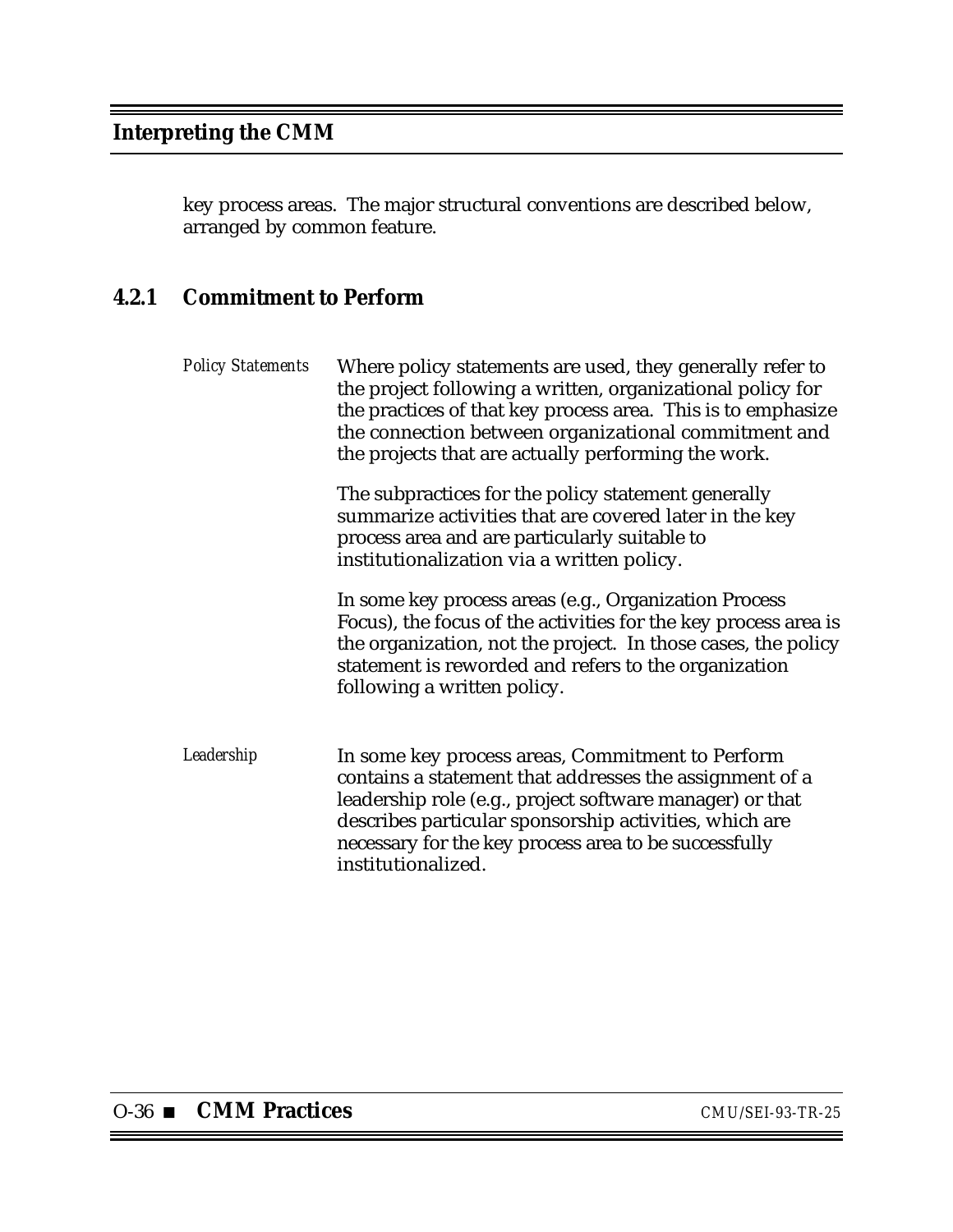## **4.2.2 Ability to Perform**

*Resources and funding*

Most key process areas contain a key practice that reflects the need for adequate resources and funding for the activities covered by the key process area. These resources and funding, described by the subpractices, generally fall into three categories: access to special skills, adequate funding, and access to tools. Tools that may be of use in performing the activities of the key process area are listed as examples.

The word "funding" is used, rather than "budget," to emphasize that what is delivered and used is more pertinent to the actual process than what was promised.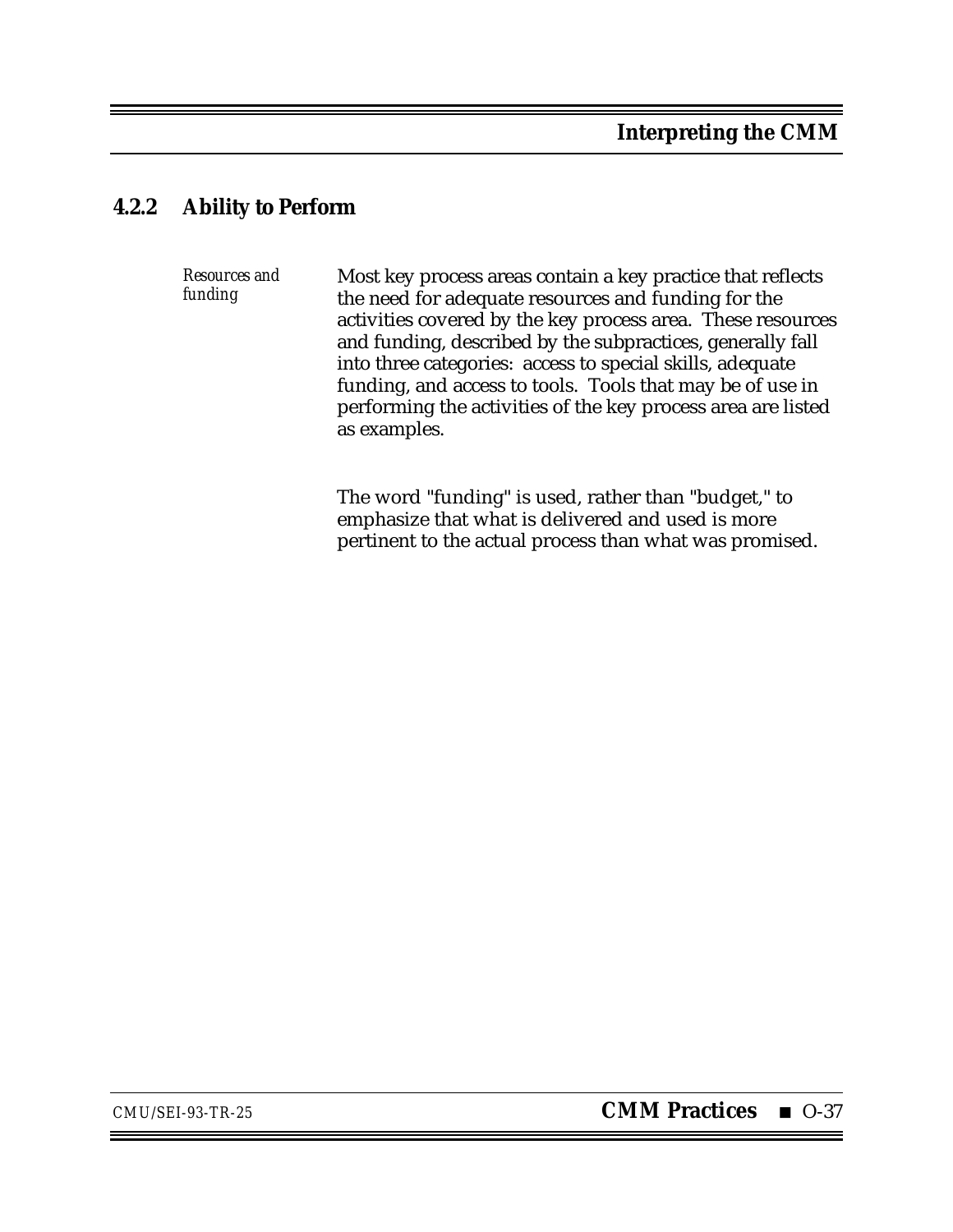*Training* The CMM's context for the term training is somewhat broader than might normally be considered when using the term. Training is provided to make an individual proficient with specialized instruction and practice. This training may include informal as well as formal vehicles for transferring skills and knowledge to the individuals in the organization. Although classroom training is a common mechanism that many organizations use to build the skills of their employees, the CMM also accommodates other vehicles, such as facilitated video, computer aided instruction, or formal mentoring and apprenticeship programs. The Training Program key process area describes the specific practices related to these training vehicles.

> Two templates to describe training are generally found throughout the CMM. At Level 2, the phrase "receive training" is used. At Levels 3 and above, the phrase "receive required training" is used. The intention in using these different templates is to recognize that training at Level 2 is not likely to have been institutionalized across the organization. At Levels 3 and above, the key practices of the Training Program key process area are expected to govern the organization's training activities.

In all the key process areas, potential training topics are expressed as example boxes, to recognize that different organizational situations are likely to drive different specific training needs.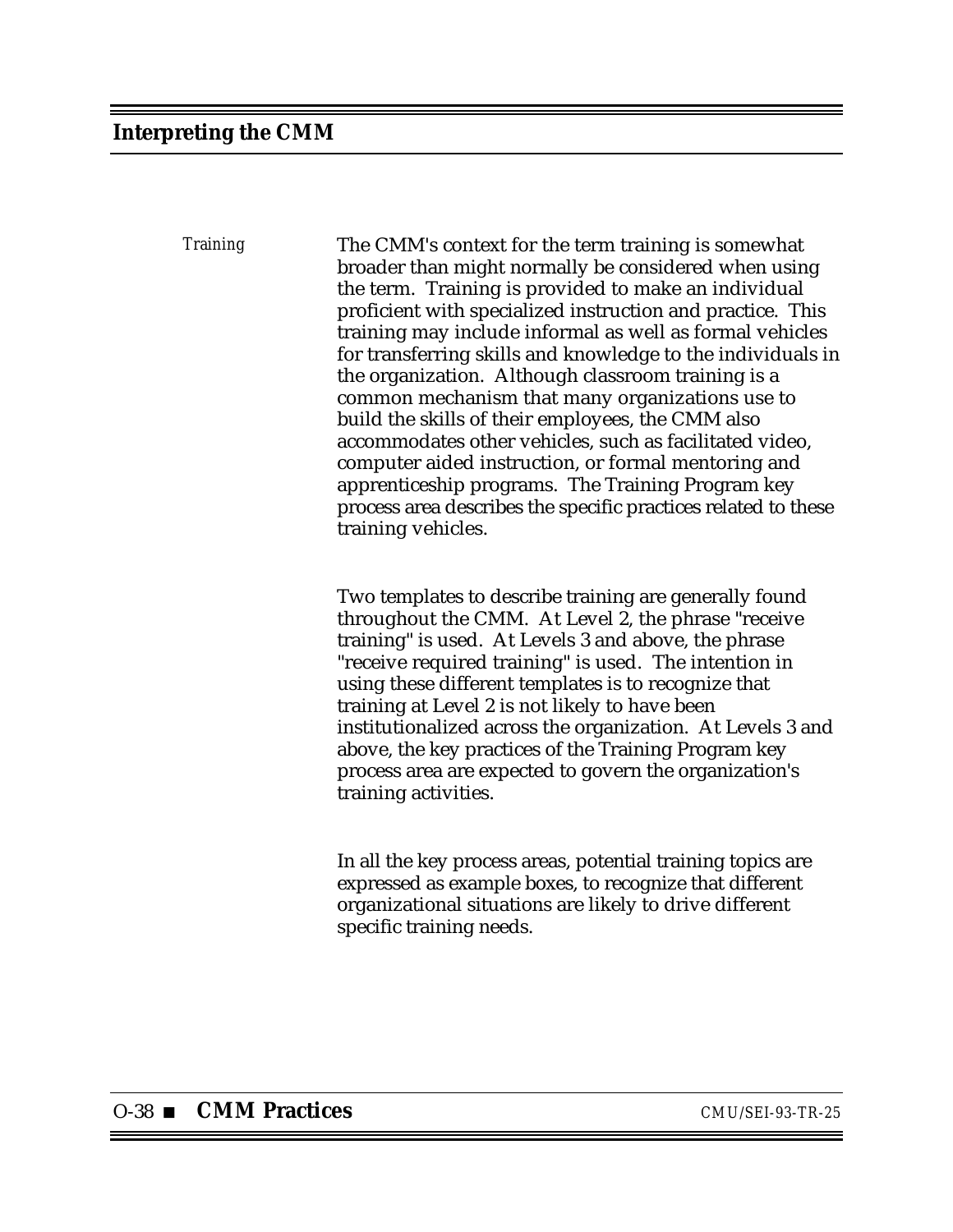| Orientation | In some key process areas, key practices that describe<br>orientation are found. The term orientation is used<br>broadly to indicate less depth of skill or knowledge being<br>transferred than would be expected via training.<br>Orientation is an overview or introduction to a topic for<br>those overseeing or interfacing with the individuals |
|-------------|------------------------------------------------------------------------------------------------------------------------------------------------------------------------------------------------------------------------------------------------------------------------------------------------------------------------------------------------------|
|             | responsible for performing in the topic area.                                                                                                                                                                                                                                                                                                        |

*Prerequisite Items* Some key process areas contain key practices that express a need for prerequisite items; for example, a software development plan is a prerequisite for Software Project Tracking and Oversight. In some cases, these are prerequisites that would be expected as outputs from the activities of another key process area. In other cases, they are items expected to be obtained from outside the realm of the software project (e.g., the system requirements allocated to software are a prerequisite for Requirements Management).

> In keeping with the CMM philosophy of highlighting "key" practices, not all prerequisite items are listed for each key process area. Only those that have been found to be particularly critical for implementing the key process area are cited in the CMM.

#### **4.2.3 Activities Performed**

Of all the common features, Activities Performed shows the greatest amount of structural variability, because the implementation activities for the key process areas vary in level of detail, organizational focus (e.g., project or organization), and need for planning and documentation. Some generalizations are highlighted below.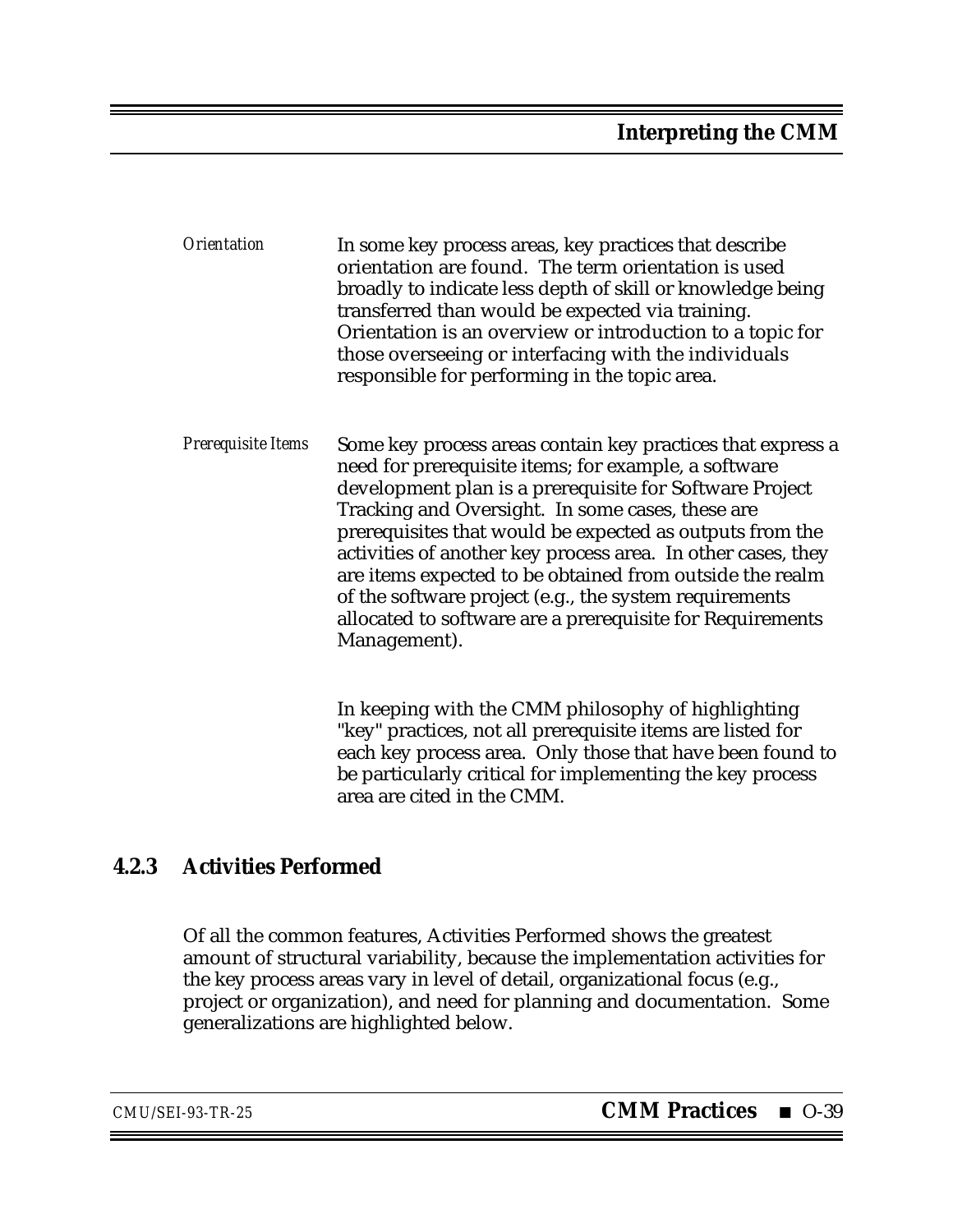*Types of plans* Two major types of plans are described in the key practices: formal plans (e.g., software development plan, software quality assurance plan, and software configuration management plan) and informal plans (e.g., peer review plan, risk management plan, and technology management plan). The informal plans will typically be documented as part of a formal plan (e.g., the peer review plan may be documented as part of the software development plan) or as an adjunct to a formal plan (e.g., peer review schedules may be a section in the software development plan). Formal plans require a high degree of management

commitment, both from the standpoint of creating them and ensuring that they are followed. In contractual environments, these plans are usually deliverable to the customer who contracted the effort.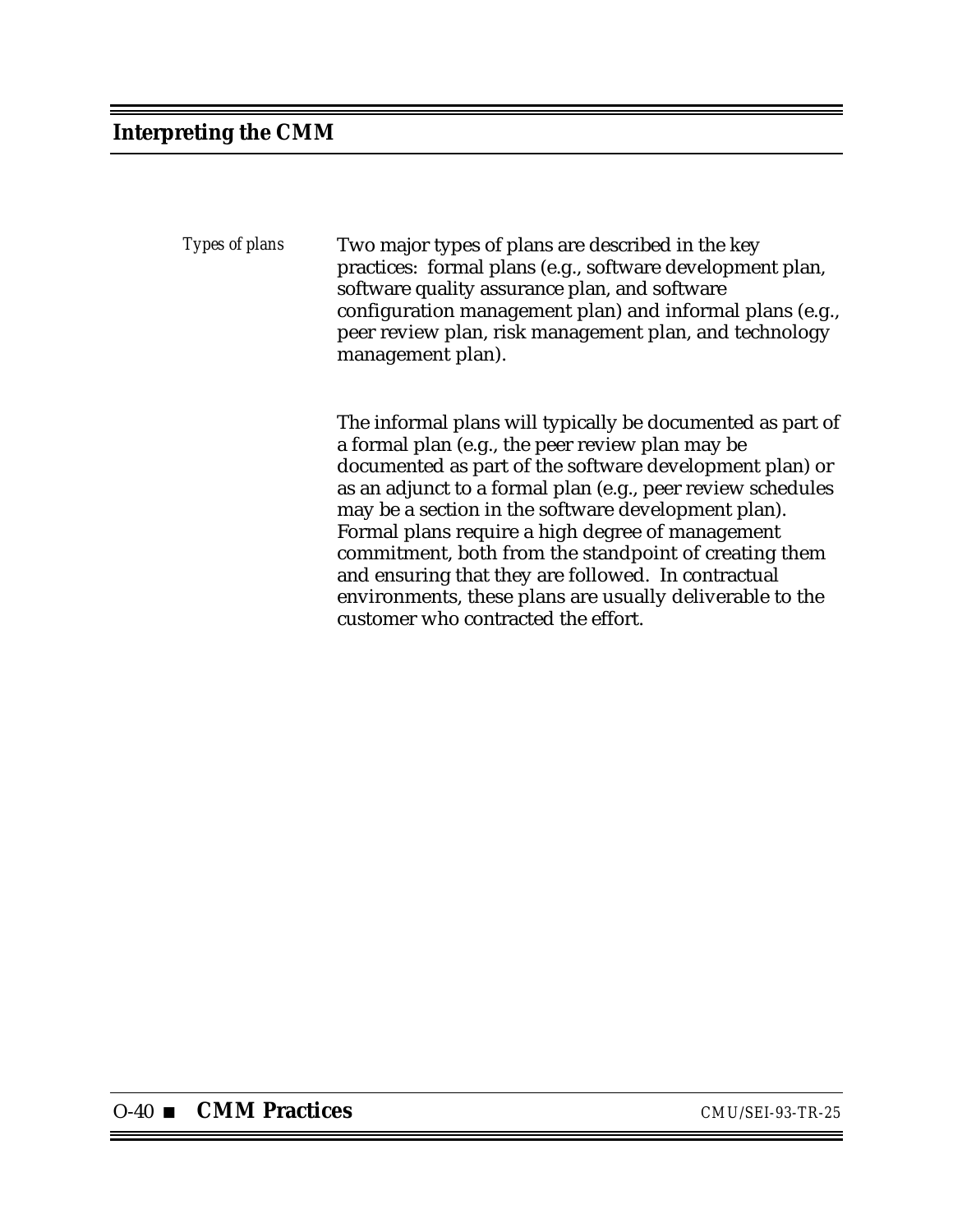| Formal plans   | In cases where formal plans are called out, there are<br>usually two key practices that specifically address the<br>planning activities: a key practice that requires that the<br>plan be developed or revised according to a documented<br>procedure, and one that requires that the activities of the<br>key process area be based on the plan.   |
|----------------|-----------------------------------------------------------------------------------------------------------------------------------------------------------------------------------------------------------------------------------------------------------------------------------------------------------------------------------------------------|
|                | The subpractices referring to a documented procedure<br>generally cover what the inputs to the plan need to be, as<br>well as the expected steps for obtaining commitment and<br>support required for the plan. These subpractices identify<br>the typical reviewers of the plan. They also highlight<br>what levels of approval would be expected. |
|                | The subpractices that refer to the plan being the basis for<br>activities describe the expected contents of the plan under<br>discussion. Depending on the type of plan and need for<br>organizational flexibility in covering the general topics of<br>the plan, varying levels of detail are provided to describe<br>the plan's contents.         |
| Informal plans | Informal plans are usually described by a single key<br>practice. The subpractices include information about the<br>contents of the plan as well as the procedure for<br>developing or revising the plan.                                                                                                                                           |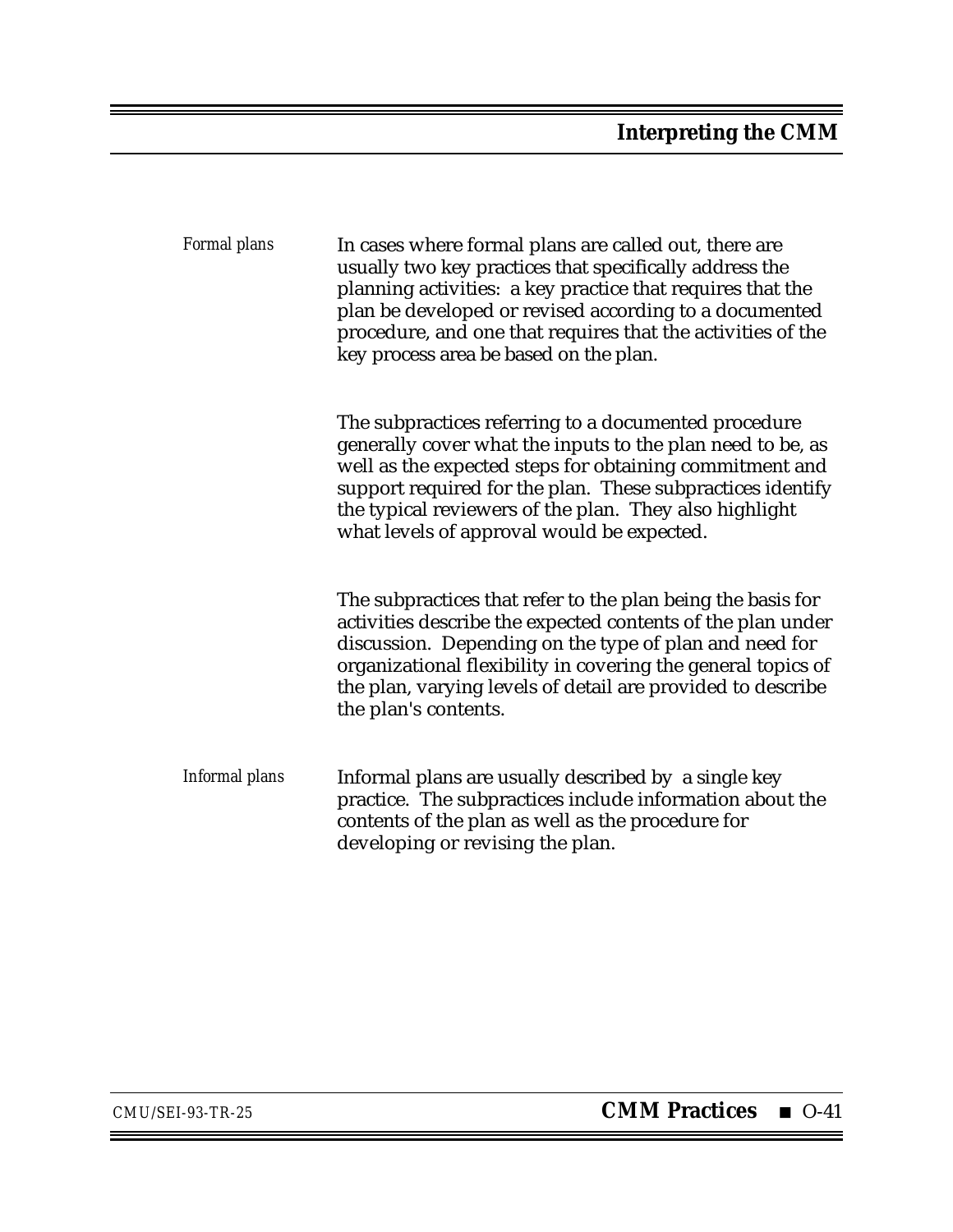*According to a documented procedure*

A documented procedure is usually needed so that the individuals responsible for a task or activity are able to perform it in a repeatable way and so that others with general knowledge of the area will be able to learn and perform the task or activity in the same way. This is one aspect of institutionalizing a process.

The formality and level of detail of a documented procedure can vary significantly, from a hand-written individual desk procedure to a formal organizational standard operating procedure. The formality and level of detail depends on who will perform the task or activity (e.g., individual or team), how often it is performed, the importance and intended use of the results, and the intended recipients of the results.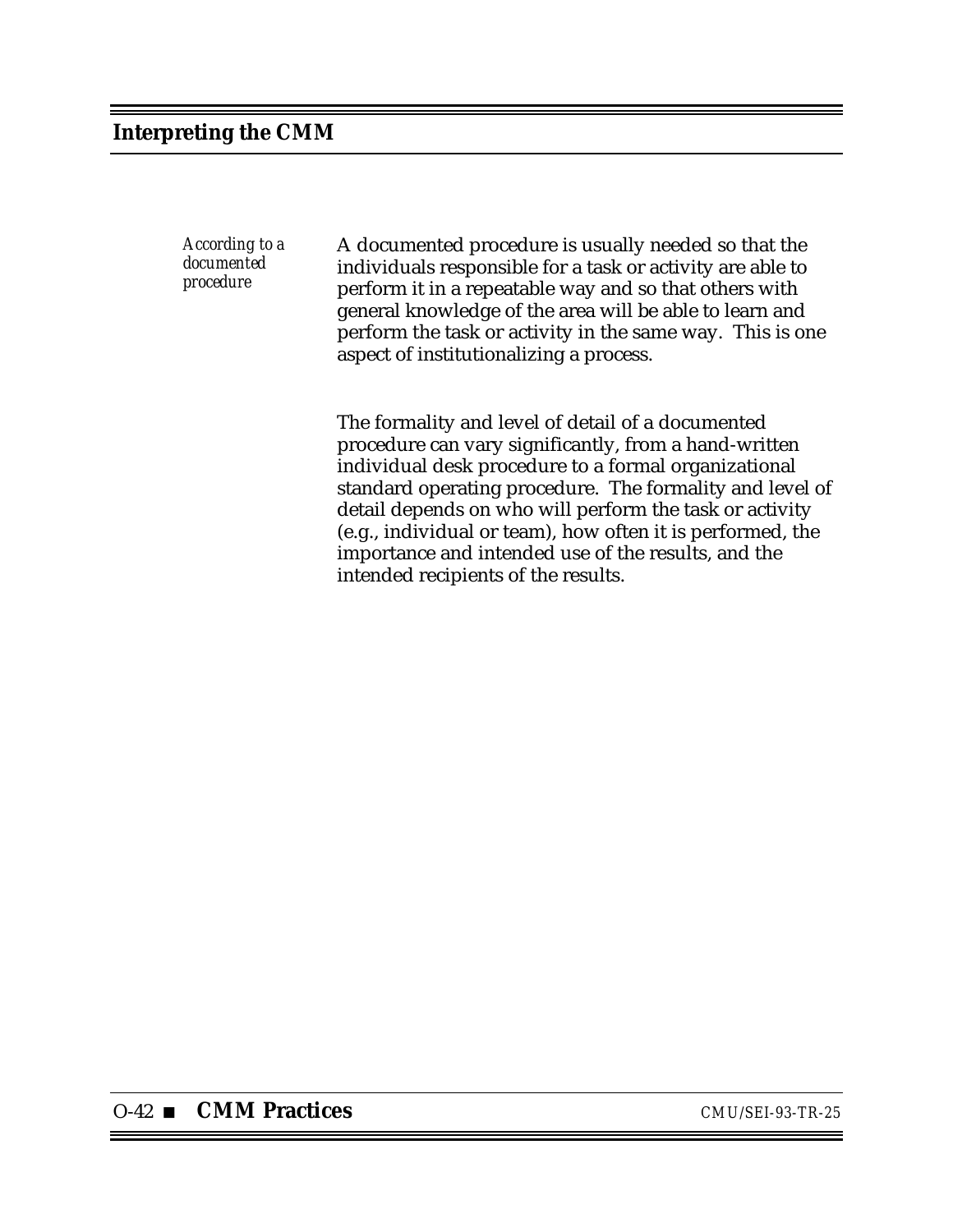*System requirements allocated to software*

The system requirements allocated to software, usually referred to as the "allocated requirements" in the CMM, are the subset of the system requirements that are to be implemented in the software components of the system. The allocated requirements are a primary input to the software development plan. Software requirements analysis elaborates and refines the allocated requirements and results in software requirements which are documented.

Customer requirements involve a complete system, not just software. In the CMM, discussion of customer requirements centers on those customer requirements to be implemented in software. The allocation of system requirements to hardware, software, etc., is typically done by a system engineering group as part of the overall system design. The system requirements allocated to the software project are usually referred to as the "allocated requirements" in the CMM and include both technical requirements (functionality, performance, etc.) and nontechnical requirements (delivery dates, cost, etc.).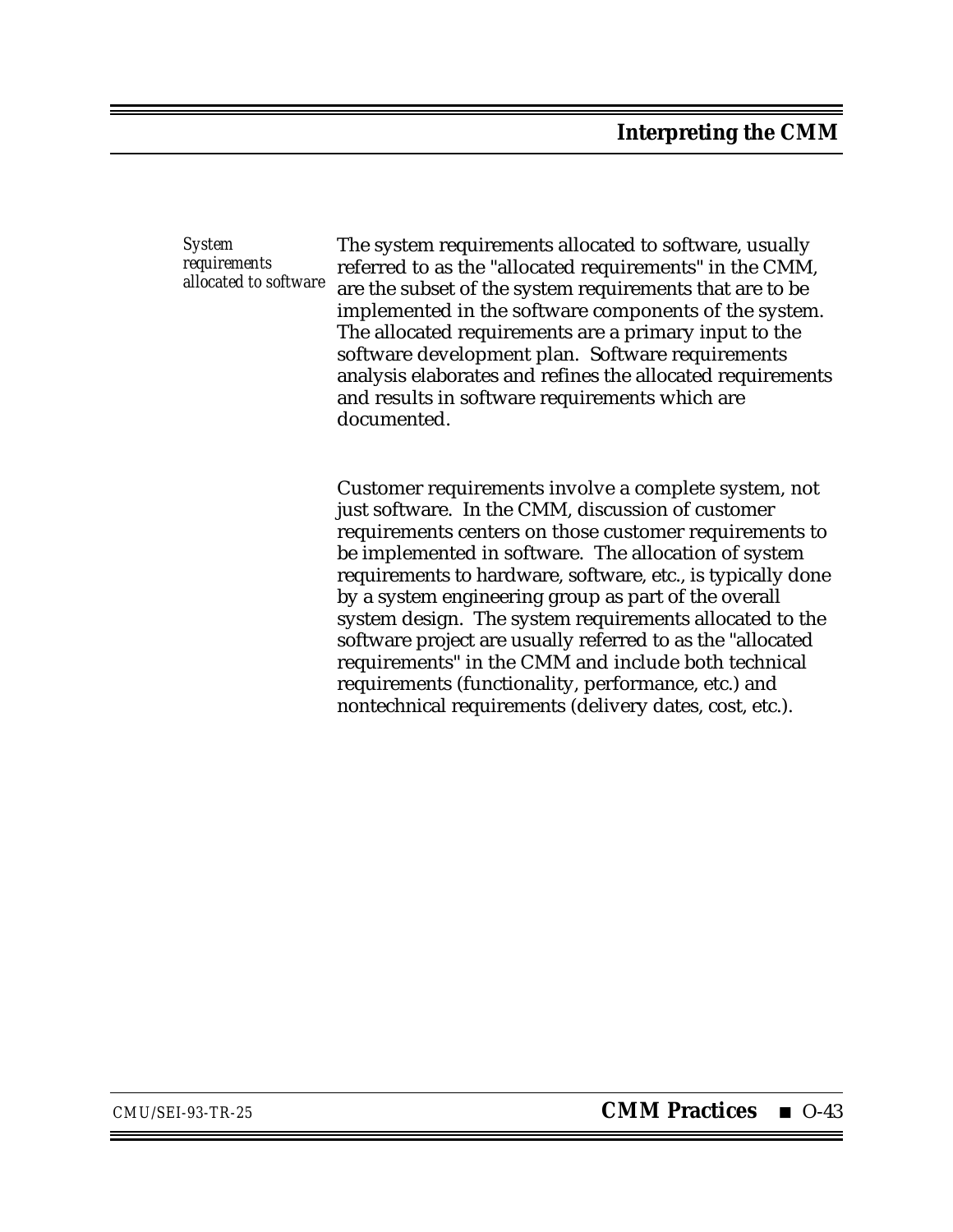*Customer-supplier relationship* The customer may be internal or external to the organization. An example of an internal customer is a marketing group; an example of an external customer is the DoD. The user may also differ from the customer, as is typically the case in the DoD contracting environment. The CMM is expressed in terms of an external customer who is procuring a system with a critical software component.

> Where necessary, the boundaries between groups, as stated in the CMM, must be appropriately interpreted. For example, in software-only procurements, there may be no system engineering group between the customer and the software engineering group. In such a case, customer requirements, system requirements, and allocated requirements may be synonymous, and the responsibilities of the system engineering group will be divided between the customer and the software engineering group.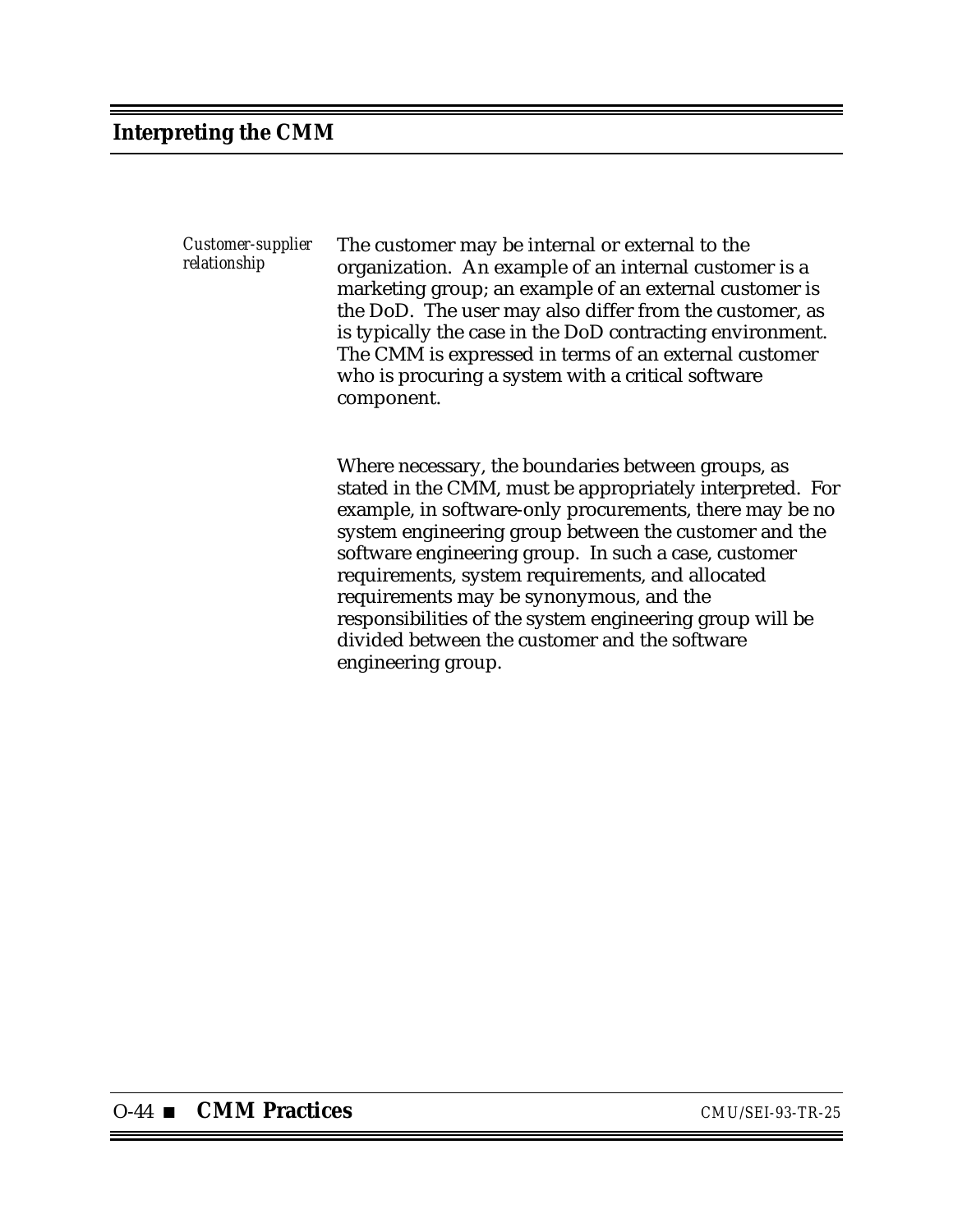| Tracking and<br>taking corrective<br>action versus<br>managing | In Software Project Tracking and Oversight at Level 2,<br>many of the key practices use the phrase, " is tracked<br>corrective actions are taken as appropriate." In Integrated<br>Software Management at Level 3, many of the similar key<br>practices use the phrase, "is managed." This difference in<br>wording reflects the project's lack of a completely defined<br>software process at Level 2. Management actions are<br>likely to be reactions to actual problems. At Level 3, the<br>project has a complete defined software process, and the<br>relationships between the various software work<br>products, tasks, and activities are well defined.<br>Management is better able to anticipate problems and<br>proactively prevent them from occurring. When<br>interventions are required, the effect on the entire<br>software process is understood, and these interventions<br>can be more effectively defined and applied. |
|----------------------------------------------------------------|----------------------------------------------------------------------------------------------------------------------------------------------------------------------------------------------------------------------------------------------------------------------------------------------------------------------------------------------------------------------------------------------------------------------------------------------------------------------------------------------------------------------------------------------------------------------------------------------------------------------------------------------------------------------------------------------------------------------------------------------------------------------------------------------------------------------------------------------------------------------------------------------------------------------------------------------|
| Reviewed versus<br>undergoes peer<br>reviews                   | At a review, a software work product, or set of work<br>products, is presented to managers, the customer, end<br>users, or other interested individuals for their comment<br>or approval. Reviews typically occur at the end of a task.<br>At a peer review, a software work product, or set of work<br>products, is presented to the producer's colleagues to<br>identify defects. Managers, the customer, and end users<br>are typically not present in a peer review. Peer reviews<br>are an integral, in-process part of a task. They are<br>performed so that defects can be removed early, leading to<br>higher productivity and high-quality products. Some<br>software work products will be reviewed; some will<br>undergo peer review; and some will undergo both peer<br>reviews and reviews.                                                                                                                                     |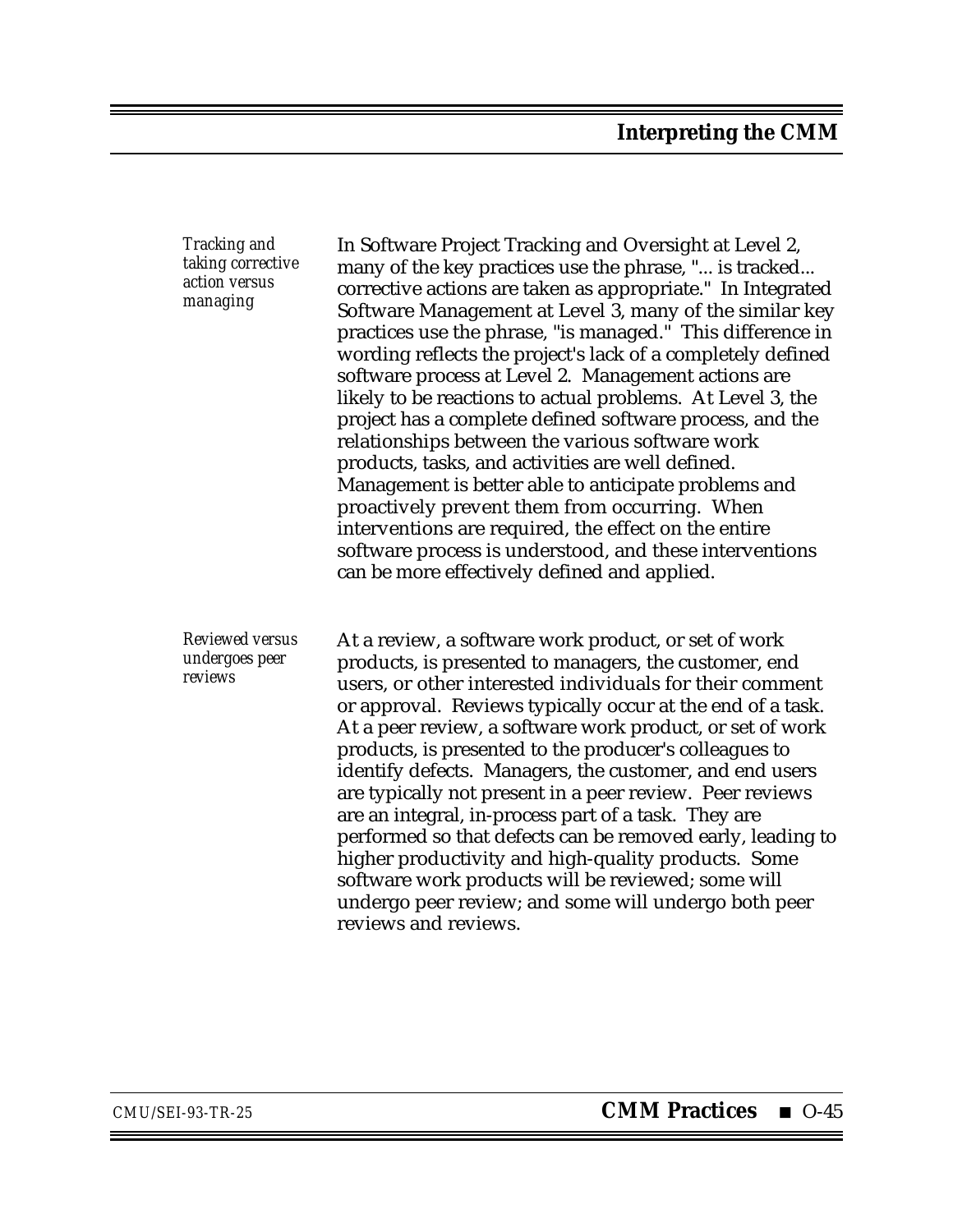*Placed under configuration management versus managed and controlled*

Some software work products, e.g., the software design and the code, should have baselines established at predetermined points. These baselines are formally reviewed and agreed on and serve as the basis for further development. A rigorous change control process is applied to baselined items. These baselines provide control and stability when interacting with the customer. This is sometimes referred to as baseline configuration management. The phrase "placed under configuration management" is used for such software work products.

When control of the configuration is exercised by the developers, it is usually referred to as developmental configuration management. Some items under developmental configuration management may be placed under baseline configuration management at predetermined points in their development. The phrase "placed under configuration management" can be interpreted as extending to developmental configuration management, but a valid minimal interpretation is that only baseline configuration management is required.

Some software work products, such as estimates or the software development plan, which may not have to be under configuration management, still need to be "managed and controlled." This phrase is used to characterize the process of identifying and defining software work products that are not part of a baseline and, therefore, are not placed under configuration management but that must be controlled for the project to proceed in a disciplined manner. "Managed and controlled" implies that the version of the work product in use at a given time (past or present) is known (i.e., version control), and changes are incorporated in a controlled manner (i.e., change control).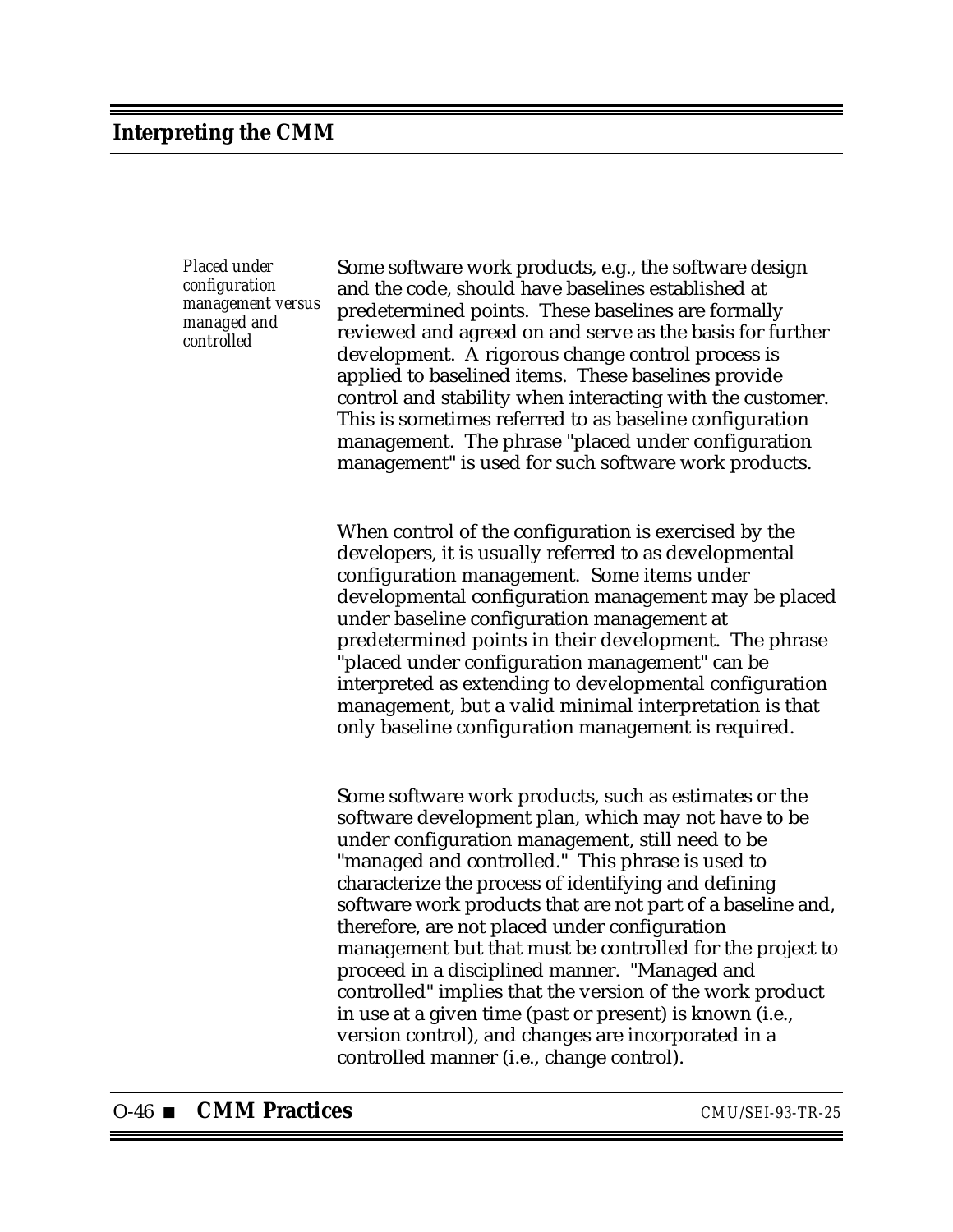#### **4.2.4 Measurement and Analysis**

The key practices in the Measurement and Analysis common feature describe basic measurement practices that are necessary to determine status related to the Activities Performed common feature of the key practices. Measurements that are inherently part of the activities of the key process area are contained under the Activities Performed common feature.

Examples of suggested measurements are expressed as supplementary information, because the variability in project environments may lead to different measurement needs and approaches.

#### **4.2.5 Verifying Implementation**

The Verifying Implementation common feature generally contains key practices that relate to oversight by senior management and project management, as well as specific verification activities that the software quality assurance group or others are expected to perform to verify that the key practices are being performed properly.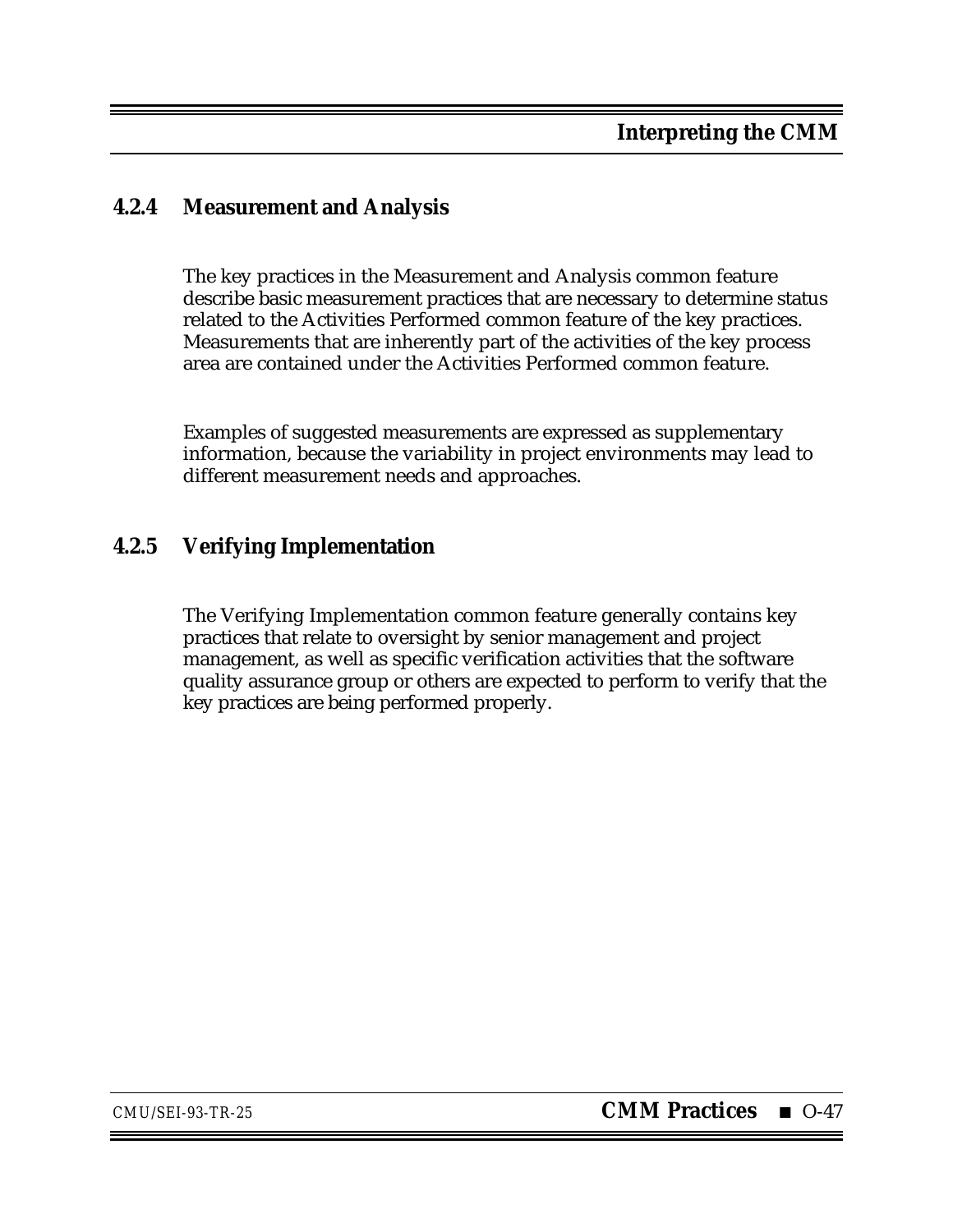*Senior management oversight on a periodic basis*

The primary purpose of periodic reviews by senior management is to provide awareness of, and insight into, software process activities at an appropriate level of abstraction and in a timely manner. The time between reviews should meet the needs of the organization and may be lengthy, as long as adequate mechanisms for exception reporting are available.

The scope and content of senior management reviews will greatly depend on which senior manager is involved in the review. Reviews by the senior manager responsible for all software activities of an organization are expected to occur on a different schedule, and address different topics, from a review by the senior executive of the entire organization. Senior management reviews would also be expected to cover different topics, or similar topics at a higher level of abstraction, than project management oversight reviews.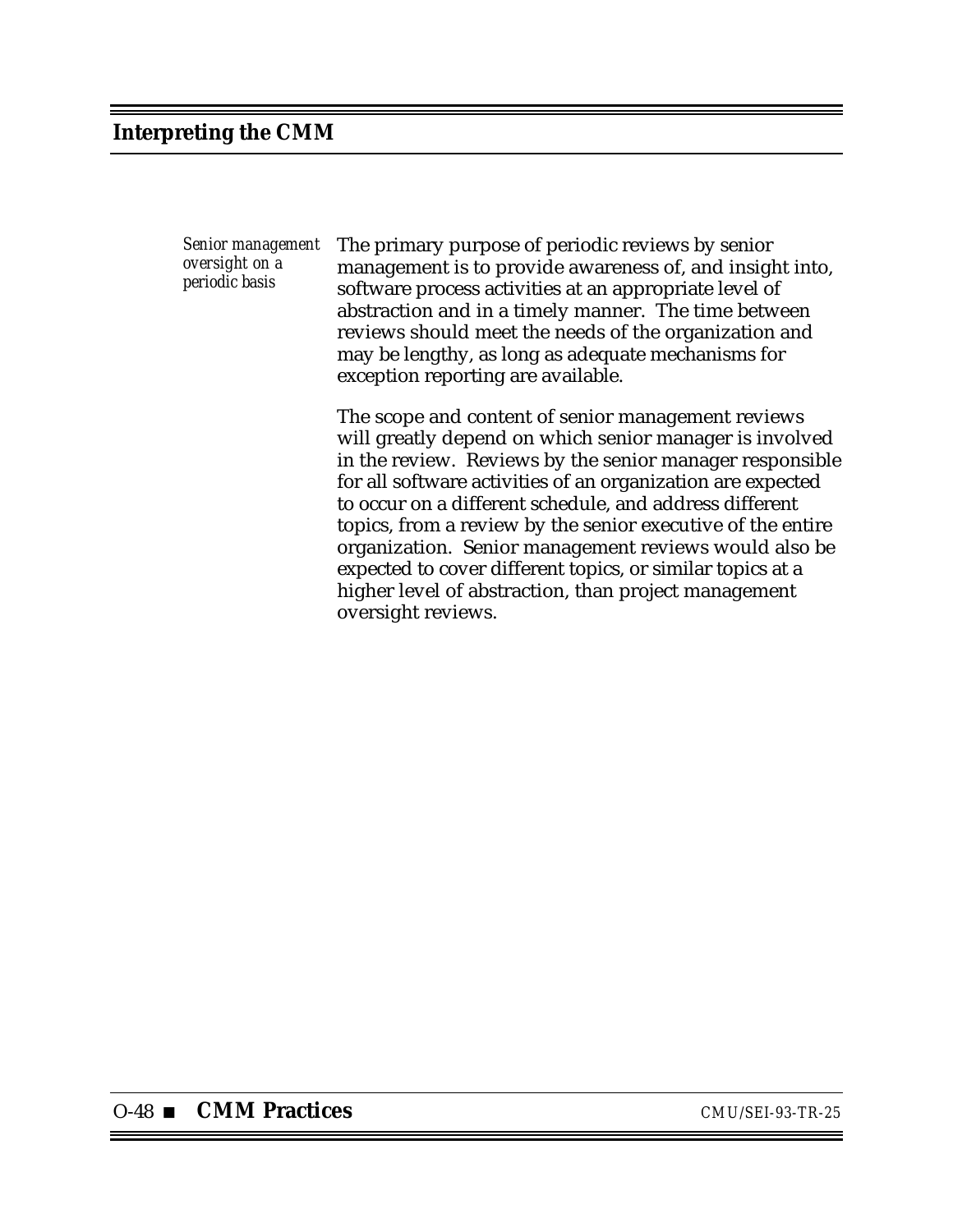| Project<br>management<br>oversight on both a<br>periodic and event-<br>driven basis | The template "both on a periodic and event-driven basis"<br>is used in these key practices to emphasize that projects<br>have needs for different types of review at different stages<br>and depending on the project characteristics. Project<br>management should maintain an ongoing awareness of<br>the status of the software effort and be informed when<br>significant events on the software project occur. Examples<br>include project management participation in formal<br>reviews, such as critical design reviews, as well as reviews<br>which encompass process issues such as status of process<br>improvement planning and resolution of process non-<br>compliance issues. |
|-------------------------------------------------------------------------------------|---------------------------------------------------------------------------------------------------------------------------------------------------------------------------------------------------------------------------------------------------------------------------------------------------------------------------------------------------------------------------------------------------------------------------------------------------------------------------------------------------------------------------------------------------------------------------------------------------------------------------------------------------------------------------------------------|
|                                                                                     | At the project level, project management oversight is<br>expected to be at a more detailed level than that of senior<br>management, reflecting project management's more<br>active involvement in the operational aspects of a project.                                                                                                                                                                                                                                                                                                                                                                                                                                                     |
| Software quality<br>assurance activities                                            | The particular activities that are considered appropriate<br>for review and/or audit by the software quality assurance<br>(SQA) group are described as a key practice. There are<br>particular cases where SQA verification activities are not<br>described, such as for the Training Program and<br>Intergroup Coordination key process areas. These are key<br>process areas that are at the boundary between the<br>software project and the organization, where the SQA<br>group would not be expected to have authority.                                                                                                                                                               |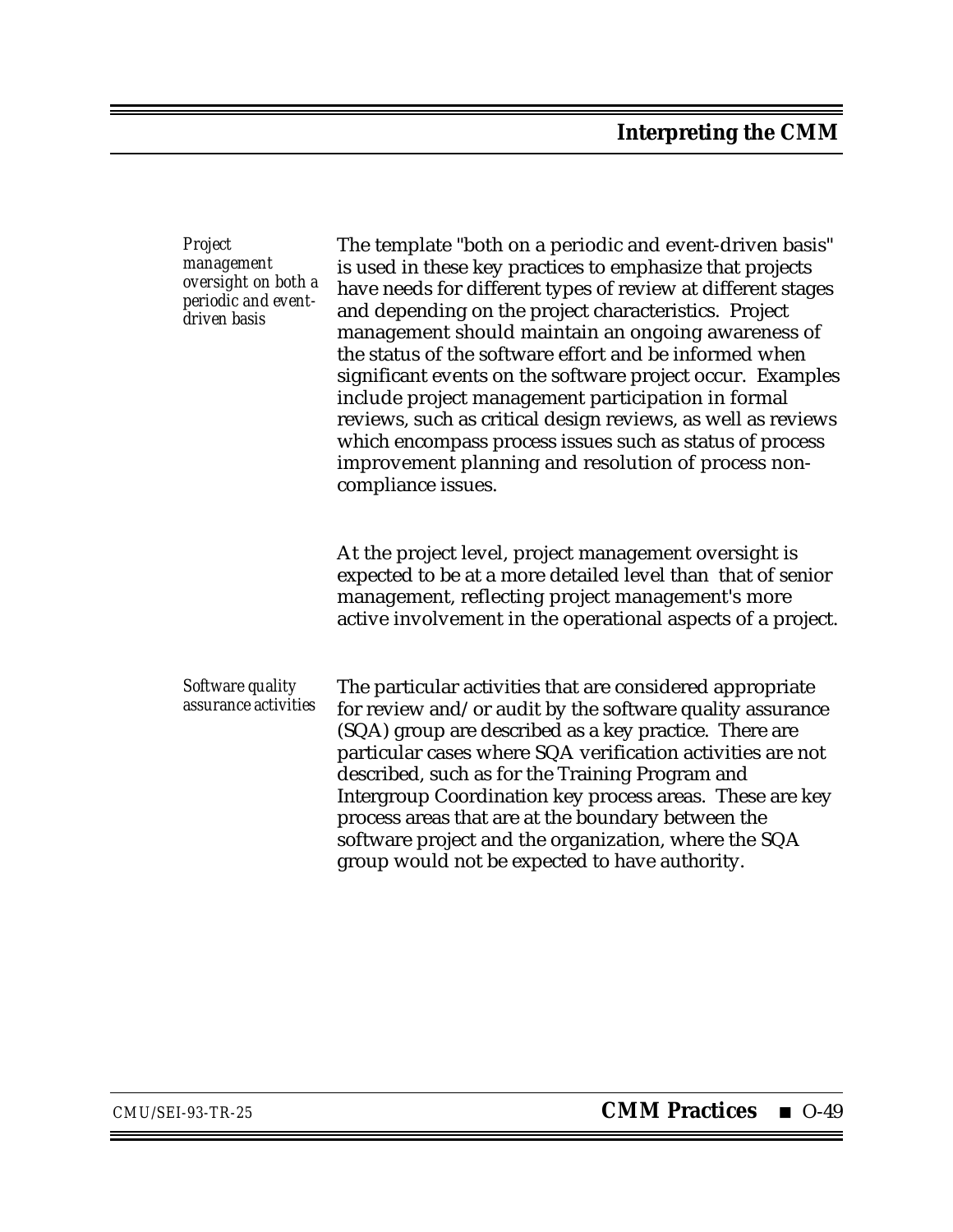# **4.3 Interpreting Software Process Definition**

Software process definition is fundamental for achieving higher levels of maturity. This section discusses aspects of software process definition which are helpful in using the key practices related to process definition, beginning with Organization Process Definition at Level 3.

A fundamental concept of process definition in the CMM is the organization's standard software process. An organization's standard software process is the operational definition of the basic process that guides the establishment of a common software process across the software projects in the organization. It describes the fundamental software process elements that each software project is expected to incorporate into its defined software process. It also describes the relationships (e.g., ordering and interfaces) between these software process elements. It establishes a consistent way of performing the software activities across the organization and is essential for long-term stability and improvement.

At the organizational level, the organization's standard software process needs to be described, managed, controlled, and improved in a formal manner. At the project level, the emphasis is on the useability of the project's defined software process and the value it adds to the project. A project's defined software process is the operational definition of the software process used by the project. The project's defined software process is a well-characterized and understood software process, described in terms of software standards, procedures, tools, and methods. It is developed by tailoring the organization's standard software process to fit the specific characteristics of the project.

The key practices in Organization Process Definition are presented using terms that reflect an approach to process definition that supports both stability and flexibility. This approach is depicted in Figure 4.1, and its key elements are described in the following paragraphs.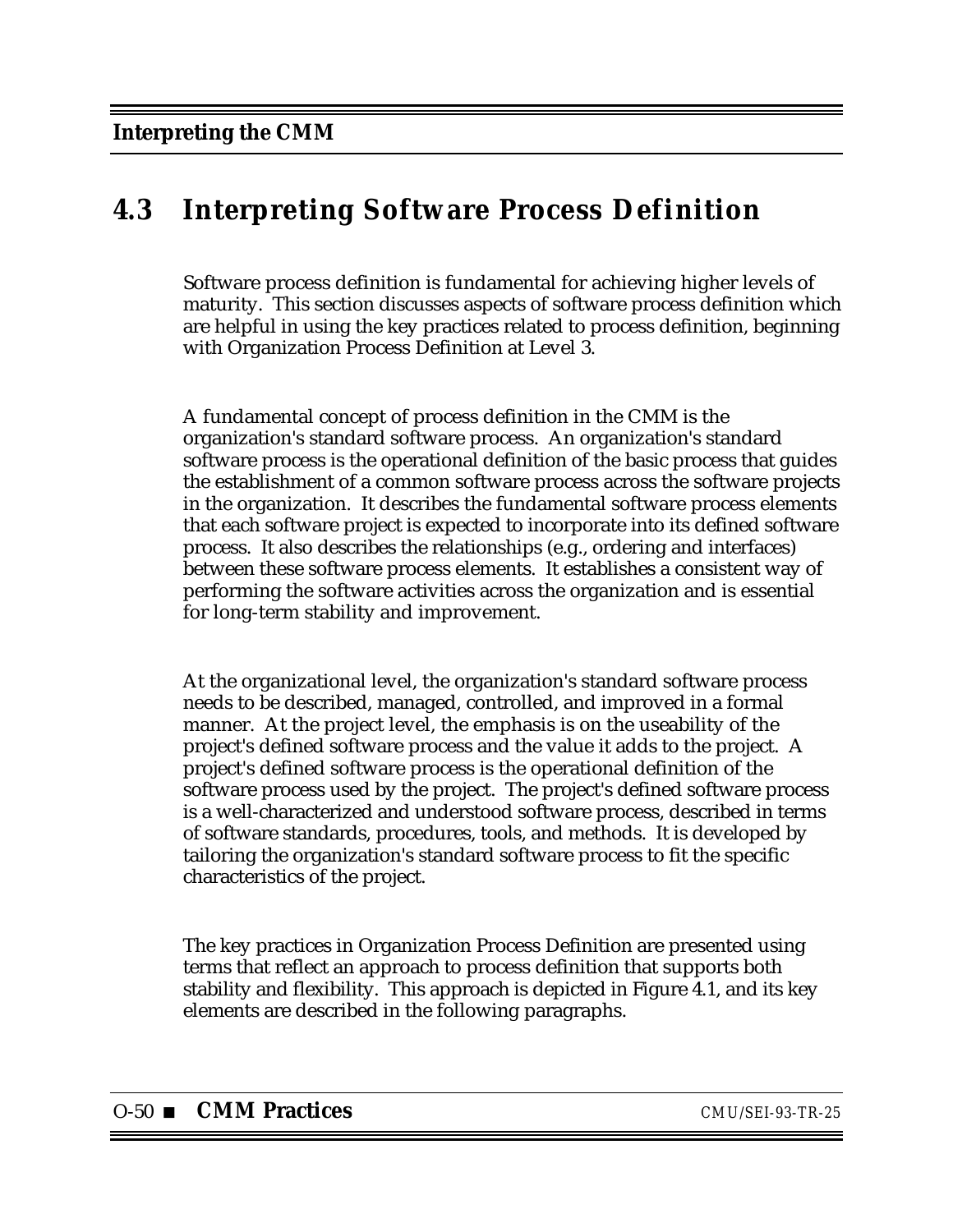## **4.3.1 Process Definition Concepts**

A fundamental concept that supports the approach taken by the SEI in its process definition work is that processes can be developed and maintained in a way similar to the way products are developed and maintained. There must be:

- ❑ requirements that define what process is to be described,
- ❑ an architecture and design that provide information on how the process will be defined,
- ❑ implementation of the process design in a project or organizational situation,
- ❑ validation of the process description via measurement, and
- ❑ deployment of the process into widespread operation within the organization or project for which the process is intended.

Using the analogy of product development, a framework for software process development and maintenance has evolved that translates these concepts into ones which are more specific to the process development discipline (similar to the specificity of terminology used for developing realtime embedded systems versus management information systems). The key elements of this framework are illustrated in Figure 4.1 and described briefly below.

For further reading on the concepts of process definition that are being developed within the process engineering community, refer to the paper, "Software Process Development and Enactment: Concepts and Definitions" [Feiler 92].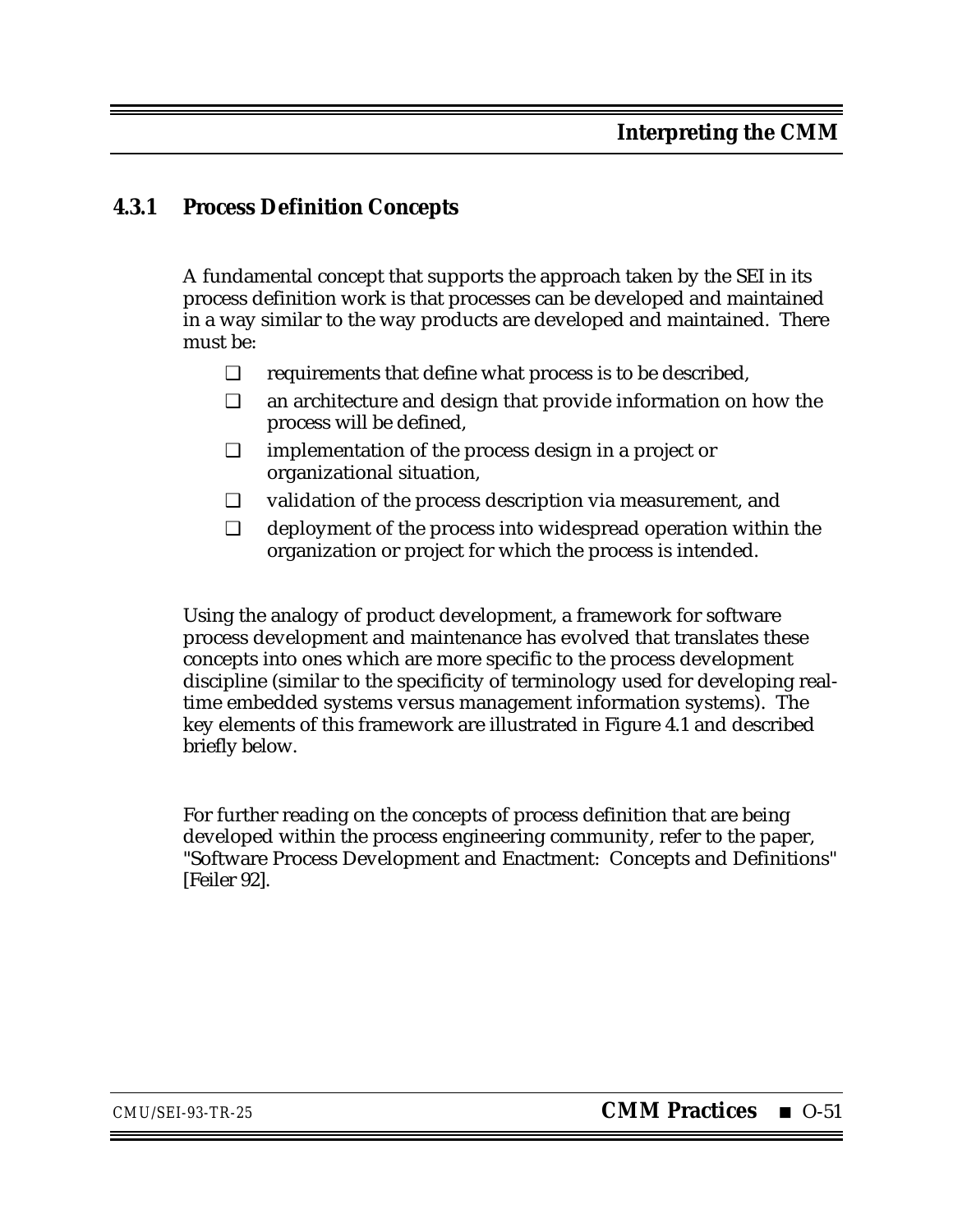

**Figure 4.1 Conceptual Software Process Framework Used in the CMM**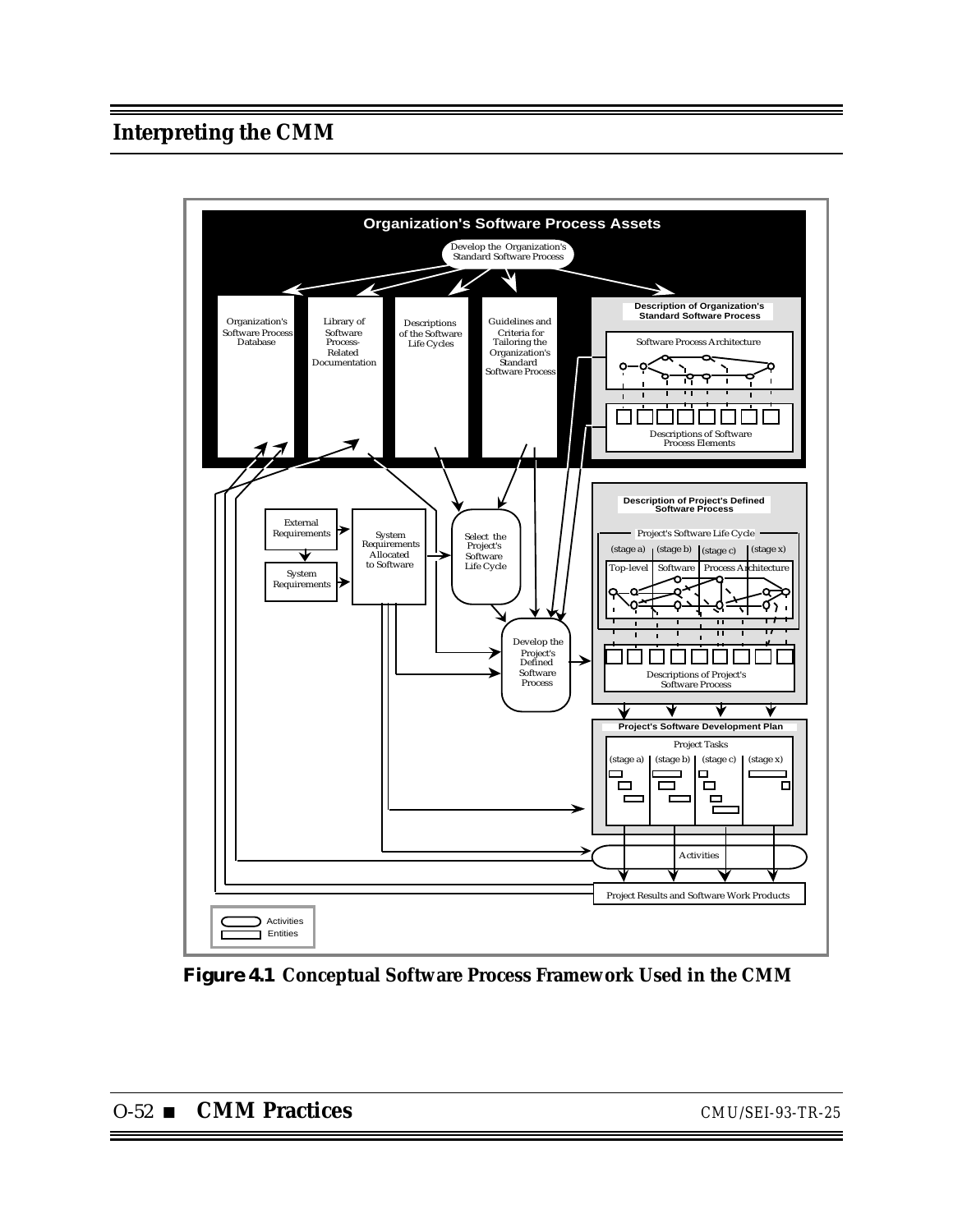## **4.3.2 Concepts Related to the Organization's Software Process Assets**

| Organization's<br>software process<br>assets | The organization establishes and maintains a set of<br>software process assets as shown in Figure 4.1. These<br>software process assets include:                                                                                                                                                                                                                                                             |  |
|----------------------------------------------|--------------------------------------------------------------------------------------------------------------------------------------------------------------------------------------------------------------------------------------------------------------------------------------------------------------------------------------------------------------------------------------------------------------|--|
|                                              | the organization's standard software process<br>(including the software process architecture and<br>software process elements),                                                                                                                                                                                                                                                                              |  |
|                                              | the descriptions of software life cycles approved<br>⊔<br>for use,                                                                                                                                                                                                                                                                                                                                           |  |
|                                              | the guidelines and criteria for tailoring the<br>⊔<br>organization's standard software process,                                                                                                                                                                                                                                                                                                              |  |
|                                              | the organization's software process database, and<br>⊔                                                                                                                                                                                                                                                                                                                                                       |  |
|                                              | the library of software process-related<br>❏<br>documentation.                                                                                                                                                                                                                                                                                                                                               |  |
|                                              | The software process assets are available for use by the<br>projects in developing, maintaining, and implementing<br>their defined software process.                                                                                                                                                                                                                                                         |  |
|                                              | An organization may bundle the software process assets in<br>many ways, depending on its approach to establishing its<br>standard software process. For example, the description of<br>the software life cycle may be an integral part of the<br>organization's standard software process Another<br>example is that parts of the library of software process-<br>related documentation may be stored in the |  |

organization's software process database.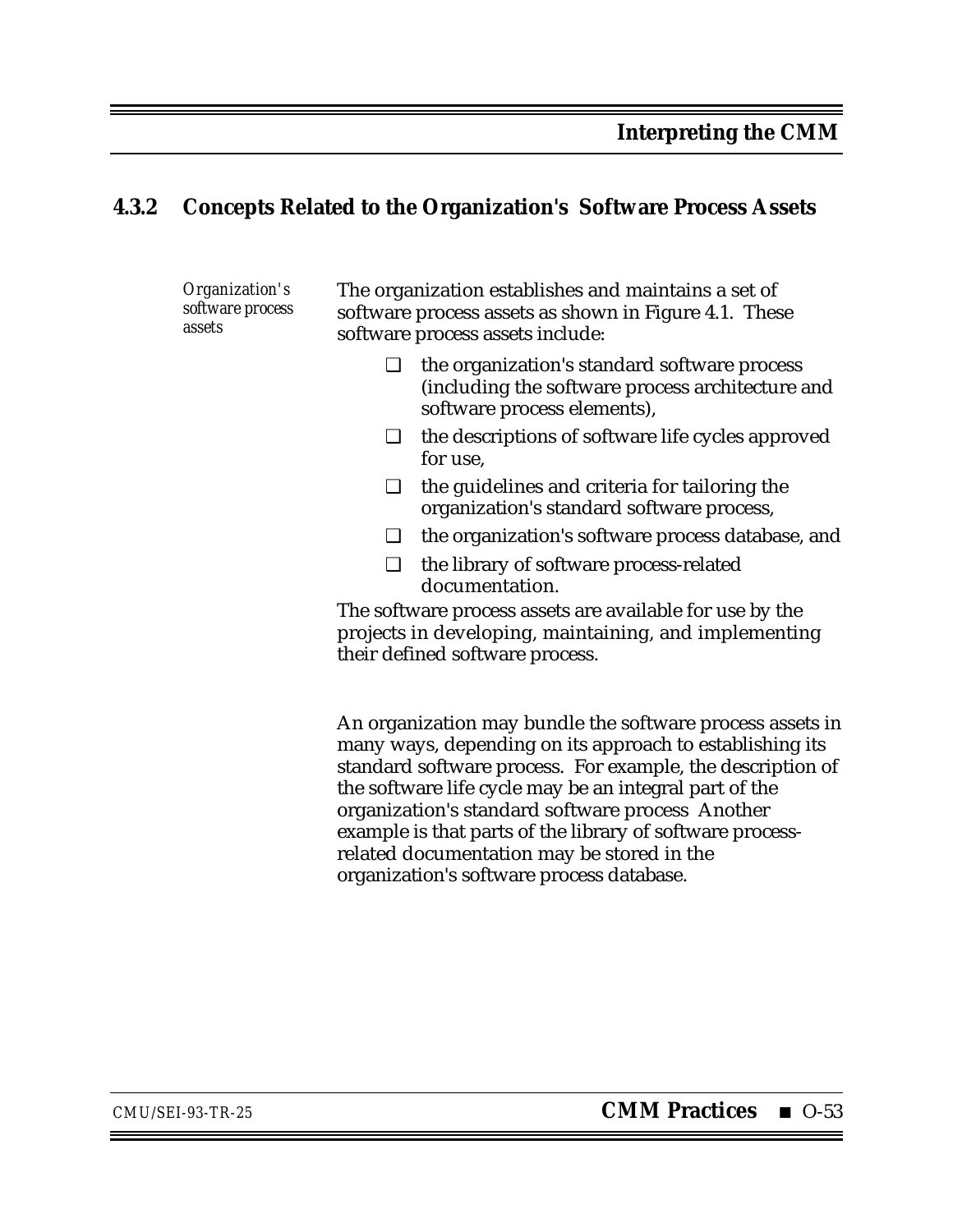| Organization's<br>standard software<br>process | An organization's standard software process is the<br>operational definition of the basic process that guides the<br>establishment of a common software process across the<br>software projects in the organization. It describes the<br>fundamental software process elements that each software<br>project is expected to incorporate into its defined software<br>process. It also describes the relationships (e.g., ordering<br>and interfaces) between these software process elements.<br>It guides the establishment of a common software process<br>across the software development and maintenance<br>projects in the organization. |
|------------------------------------------------|-----------------------------------------------------------------------------------------------------------------------------------------------------------------------------------------------------------------------------------------------------------------------------------------------------------------------------------------------------------------------------------------------------------------------------------------------------------------------------------------------------------------------------------------------------------------------------------------------------------------------------------------------|
|                                                | The relationship between software process elements is<br>sometimes referred to as a "software process architecture."                                                                                                                                                                                                                                                                                                                                                                                                                                                                                                                          |
|                                                | The organization's standard software process forms the<br>basis for the projects' defined software processes. It<br>provides continuity in the organization's process<br>activities and is the reference for the measurements and<br>long-term improvement of the software processes used in<br>the organization.                                                                                                                                                                                                                                                                                                                             |
| Software process<br>architecture               | The software process architecture is a high-level (i.e.,<br>summary) description of the organization's standard<br>software process. It describes the ordering, interfaces,<br>interdependencies, and other relationships between the<br>software process elements of the organization's standard<br>software process. It also describes the interfaces,<br>dependencies, and other relationships to other external<br>processes (e.g., system engineering, hardware engineering,<br>and contract management).                                                                                                                                |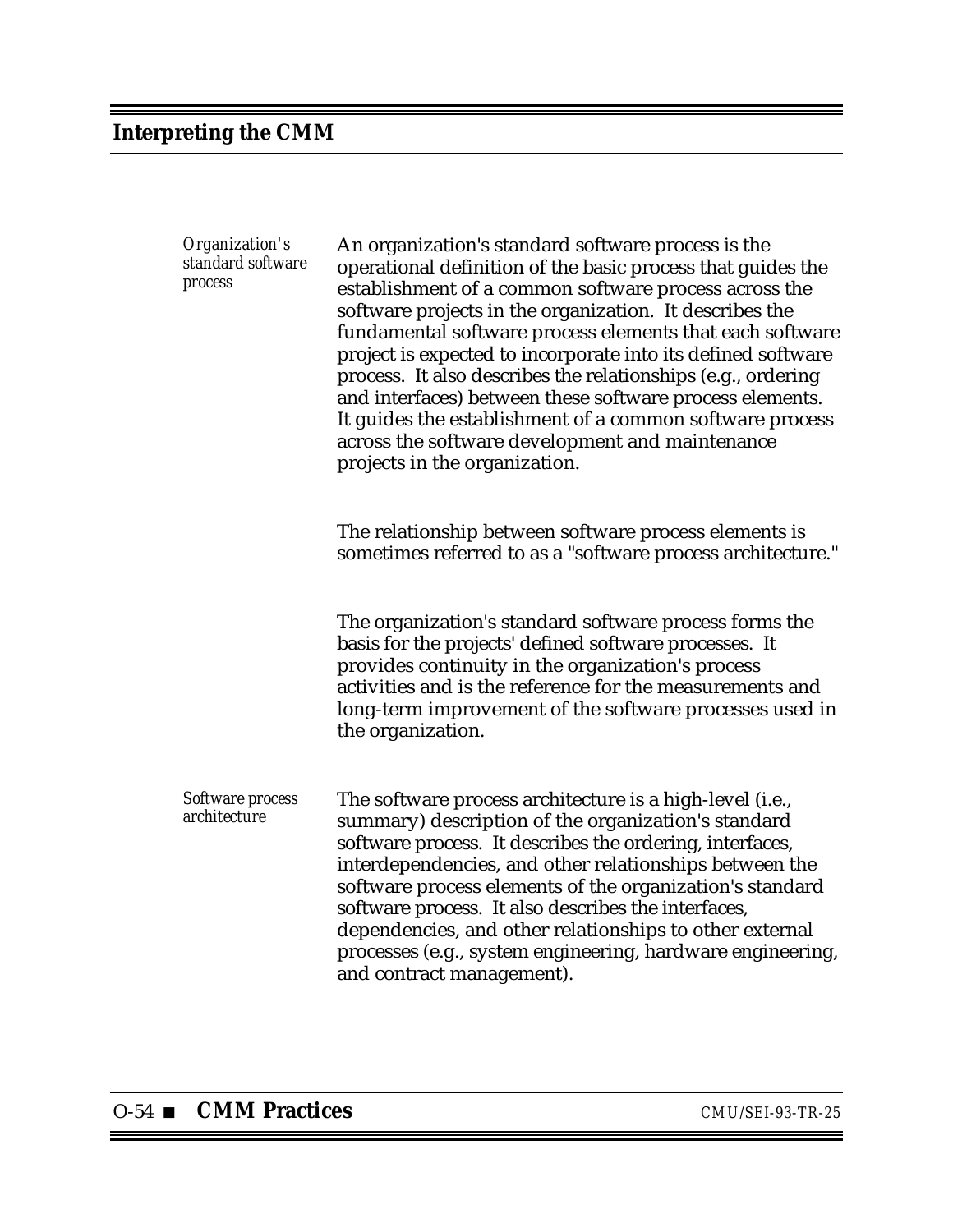| Software process<br>element                                | A software process element is a constituent element of a<br>software process description. Each process element covers<br>a well-defined, bounded, closely related set of tasks (e.g.,<br>software estimating element, software design element,<br>coding element, and peer review element). The<br>descriptions of the process elements may be templates to<br>be filled in, fragments to be completed, abstractions to be<br>refined, or complete descriptions to be modified or used<br>unmodified.                                                                                                                                  |
|------------------------------------------------------------|----------------------------------------------------------------------------------------------------------------------------------------------------------------------------------------------------------------------------------------------------------------------------------------------------------------------------------------------------------------------------------------------------------------------------------------------------------------------------------------------------------------------------------------------------------------------------------------------------------------------------------------|
| Description of<br>software life cycles<br>approved for use | A software life cycle is the period of time that begins when<br>a software product is conceived and ends when the<br>software is no longer available for use. The software life<br>cycle typically includes a concept stage, requirements stage,<br>design stage, implementation stage, test stage, installation<br>and checkout stage, operation and maintenance stage, and<br>sometimes, retirement stage [IEEE-STD-610].                                                                                                                                                                                                            |
|                                                            | Because an organization may be producing software for a<br>variety of contractual and/or commercial customers and<br>users, one software life cycle may not be appropriate for all<br>situations. Therefore, the organization may identify more<br>than one software life cycle for use by the projects. These<br>software life cycles are typically obtained from software<br>engineering literature and may be modified for the<br>organization. These software life cycles are available to be<br>used, in combination with the organization's standard<br>software process, in developing a project's defined<br>software process. |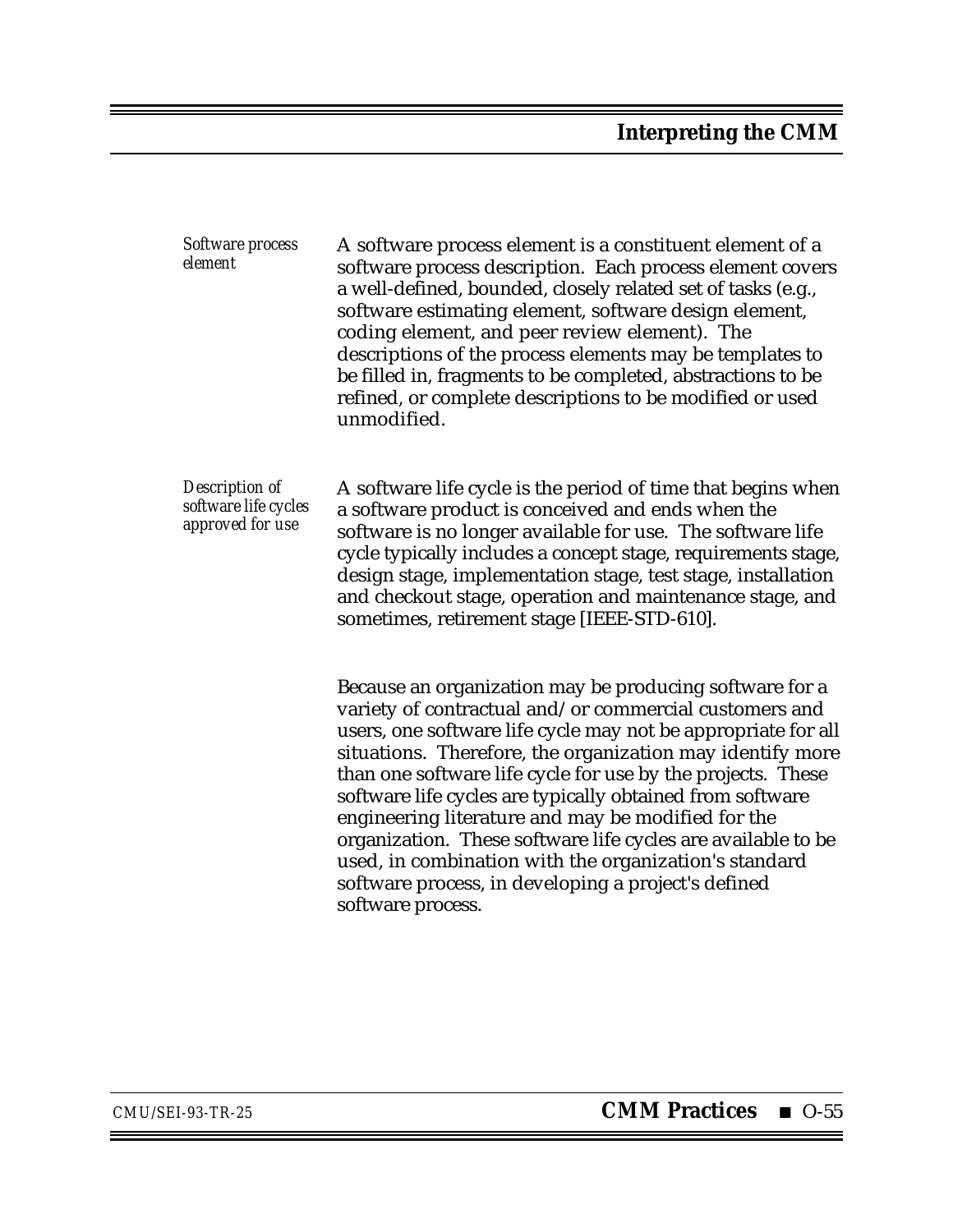| Guidelines and<br>criteria for tailoring       | The organization's standard software process is described<br>at a general level that may not be directly usable by a<br>project. Guidelines are established to guide the software<br>projects in (1) selecting a software life cycle from those<br>approved for use and (2) tailoring and elaborating the<br>organization's standard software process and the selected<br>software life cycle to fit the specific characteristics of the<br>project.                       |
|------------------------------------------------|----------------------------------------------------------------------------------------------------------------------------------------------------------------------------------------------------------------------------------------------------------------------------------------------------------------------------------------------------------------------------------------------------------------------------------------------------------------------------|
|                                                | These guidelines and criteria help ensure that there is a<br>common basis across all software projects for planning,<br>implementing, measuring, analyzing, and improving the<br>projects' defined software processes.                                                                                                                                                                                                                                                     |
| Organization's<br>software process<br>database | The organization's software process database is a database<br>established to collect and make available data on the<br>software processes and resulting software work products,<br>particularly as they relate to the organization's standard<br>software process. The database contains or references both<br>the actual measurement data and the related information<br>needed to understand the measurement data and assess it<br>for reasonableness and applicability. |
|                                                | Examples of process and work product data include<br>estimates of software size, effort, and cost; actual data on<br>software size, effort, and cost; productivity data; peer<br>review coverage and efficiency; and number and severity<br>of defects found in the software code.                                                                                                                                                                                         |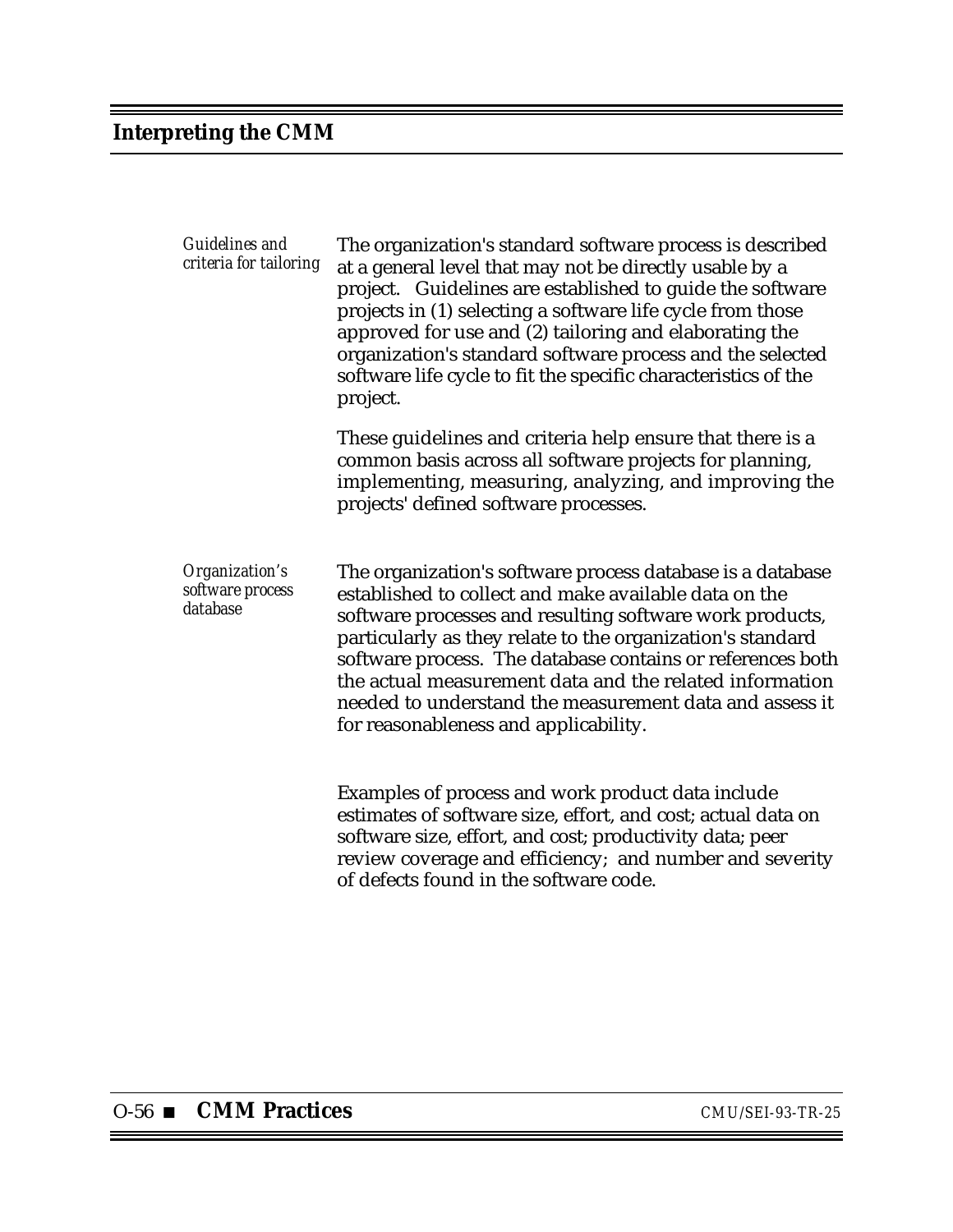*Library of software process-related documentation*

A library of software process-related documentation is established to (1) store process documents that are potentially useful to other current and future projects, particularly as they relate to the organization's standard software process, and (2) make them available for sharing across the organization. This library contains example documents and document fragments, which are expected to be of use to future projects when they are tailoring the organization's standard software process. The examples may cover subjects such as a project's defined software process, standards, procedures, software development plans, measurement plans, and process training materials. This library is an important resource that can help to reduce the amount of effort required to start a new project, by providing examples of successful projects as a starting point.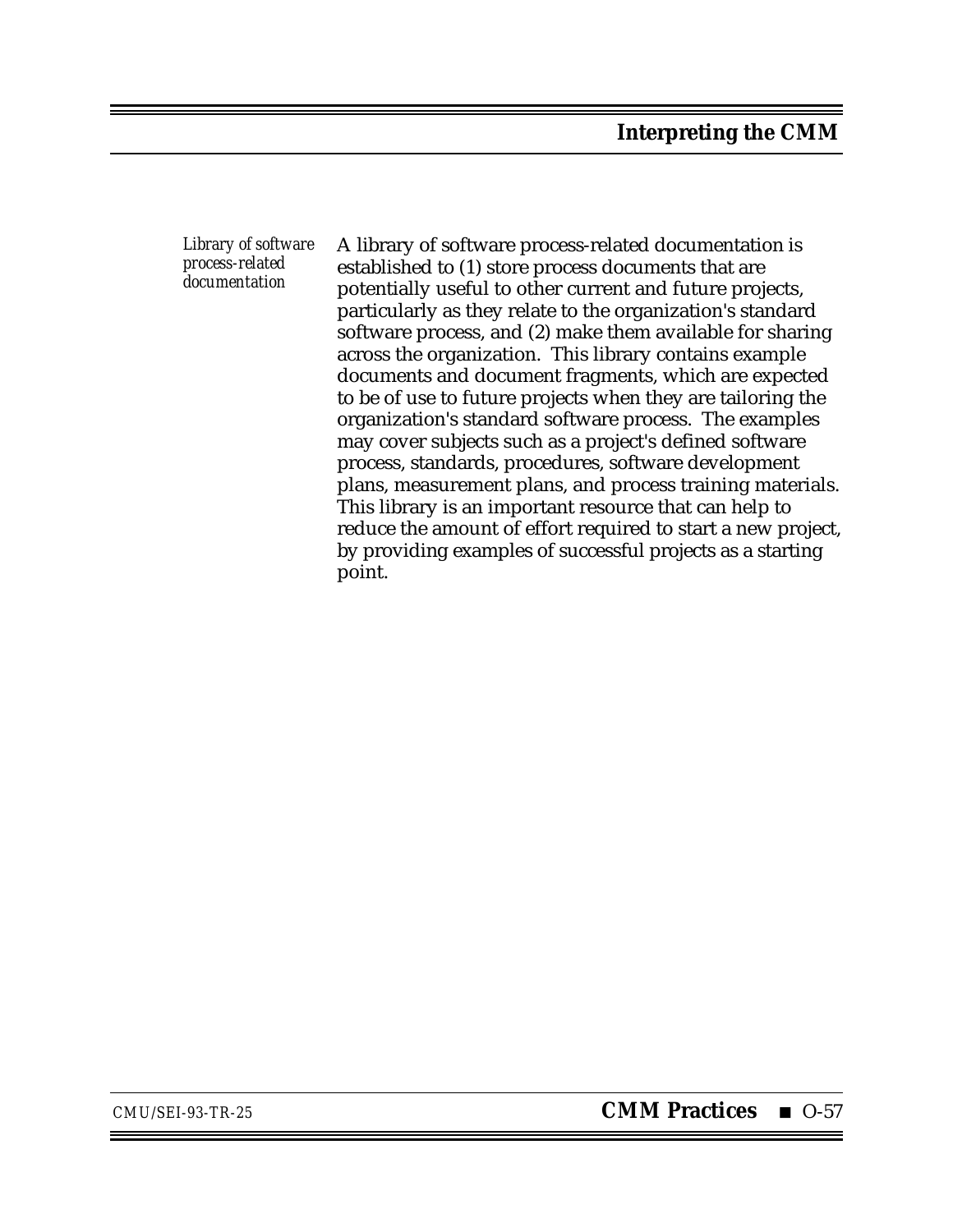## **4.3.3 Concepts Related to the Project's Defined Software Process**

| Description of<br>project's defined<br>software process | The description of the project's defined software process is<br>the operational definition of the software process used by<br>the project. The project's defined software process is a<br>well-characterized and understood software process,<br>described in terms of software standards, procedures, tools,<br>and methods. It is developed by tailoring the<br>organization's standard software process to fit the specific<br>characteristics of the project. |
|---------------------------------------------------------|-------------------------------------------------------------------------------------------------------------------------------------------------------------------------------------------------------------------------------------------------------------------------------------------------------------------------------------------------------------------------------------------------------------------------------------------------------------------|
|                                                         | This tailoring includes selecting a software life cycle from<br>those approved by the organization and modifying the<br>organization's standard software process to fit the specific<br>characteristics of the project.                                                                                                                                                                                                                                           |
|                                                         | The project's defined software process provides the basis<br>for planning, performing, and improving the activities of<br>the managers and technical staff performing the project's<br>tasks and activities. It is possible for a project to have<br>more than one defined software process (e.g., for the<br>operational software and for the test support software) or<br>to have one defined software process for two or more<br>similar projects.             |
| <b>Stages</b>                                           | A stage is a partition of the software effort that is of a<br>manageable size and that represents a meaningful and<br>measurable set of related tasks which are performed by the<br>project. A stage is usually considered a subdivision of a<br>software life cycle and is often ended with a formal review<br>prior to the onset of the following stage.                                                                                                        |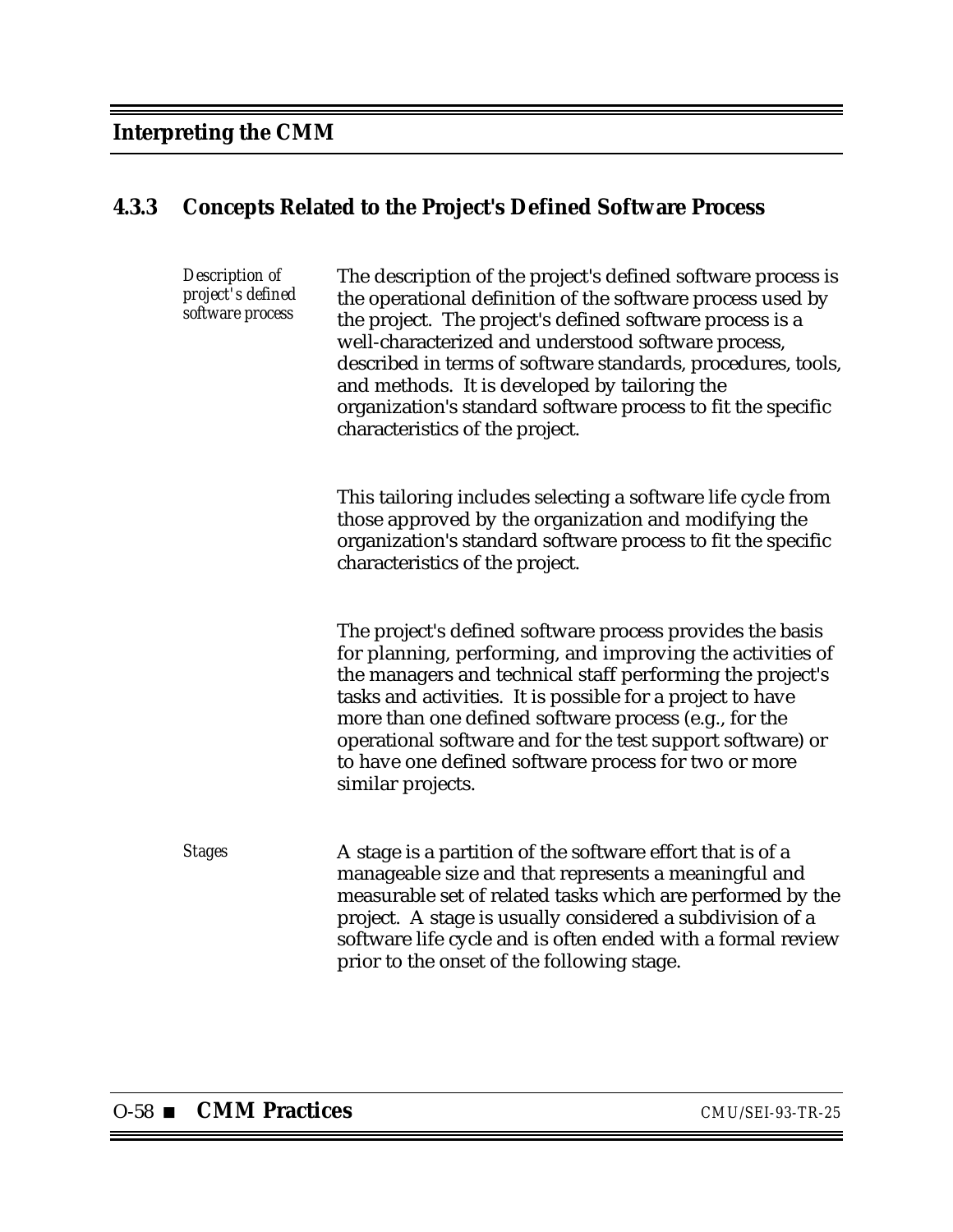| Tasks                    | The work to be performed is broken down into tasks. A<br>task is a well-defined unit of work in the software process<br>that provides management with a visible checkpoint into<br>the status of the project. Tasks have readiness criteria<br>(preconditions) and completion criteria (postconditions).                                                                                             |
|--------------------------|------------------------------------------------------------------------------------------------------------------------------------------------------------------------------------------------------------------------------------------------------------------------------------------------------------------------------------------------------------------------------------------------------|
|                          | Within the context of process definition, a task is a well-<br>defined component of a defined process. All tasks can be<br>considered activities, but not all activities are well enough<br>defined to be considered tasks (although an activity may<br>include a task). Because of this, use of "task" in the Level<br>2 key practices is avoided and the less rigorous term<br>"activity" is used. |
| <i><u>Activities</u></i> | An activity is any step taken or function performed, both<br>mental and physical, toward achieving some objective.<br>Activities include all the work the managers and technical<br>staff do to perform the tasks of the project and<br>organization.                                                                                                                                                |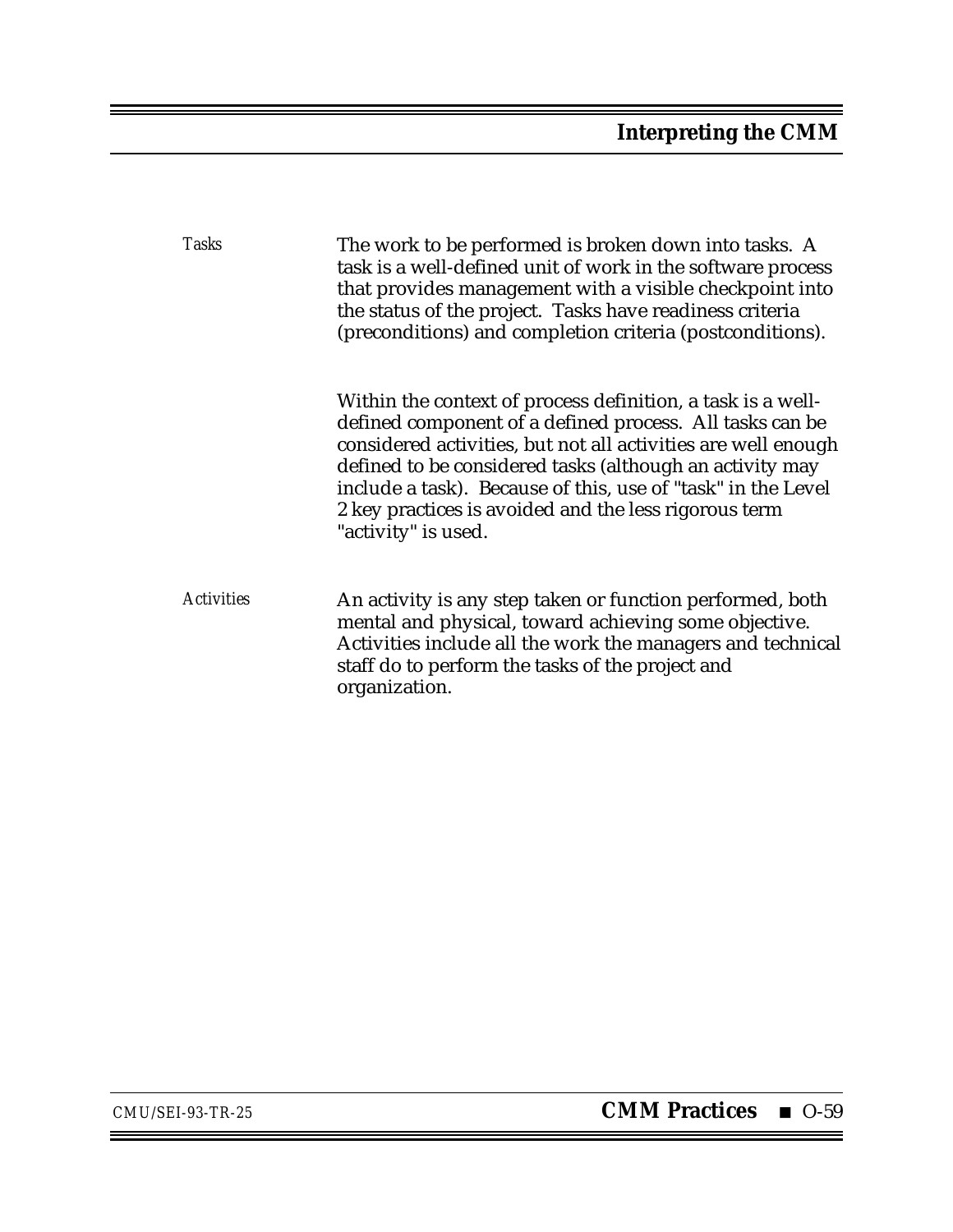| Software work<br>products (project<br>results) | The results of activities and tasks primarily consist of<br>software work products. A software work product is any<br>artifact created as part of defining, maintaining, or using a<br>software process, including process descriptions, plans,<br>procedures, computer programs, and associated<br>documentation, which may or may not be intended for<br>delivery to a customer or end user. Work products<br>become an input to the next step in the process or provide<br>archival information on the software project for use in<br>future projects. |
|------------------------------------------------|-----------------------------------------------------------------------------------------------------------------------------------------------------------------------------------------------------------------------------------------------------------------------------------------------------------------------------------------------------------------------------------------------------------------------------------------------------------------------------------------------------------------------------------------------------------|
|                                                | Examples of software work products include plans,<br>estimates, data on actual effort, corrective action<br>documentation, and requirements documents. The subset<br>of software work products that are deliverable to the<br>customer or end user are referred to as software products.                                                                                                                                                                                                                                                                  |
| Software products                              | The software products are the complete set, or any of the<br>individual items of the set, of computer programs,<br>procedures, and associated documentation and data<br>designated for delivery to a customer or end user. [IEEE-<br><b>STD-610</b>                                                                                                                                                                                                                                                                                                       |
|                                                | All software products are also software work products. A<br>software work product that will not be delivered to a<br>customer or end use is not, however, a software product.                                                                                                                                                                                                                                                                                                                                                                             |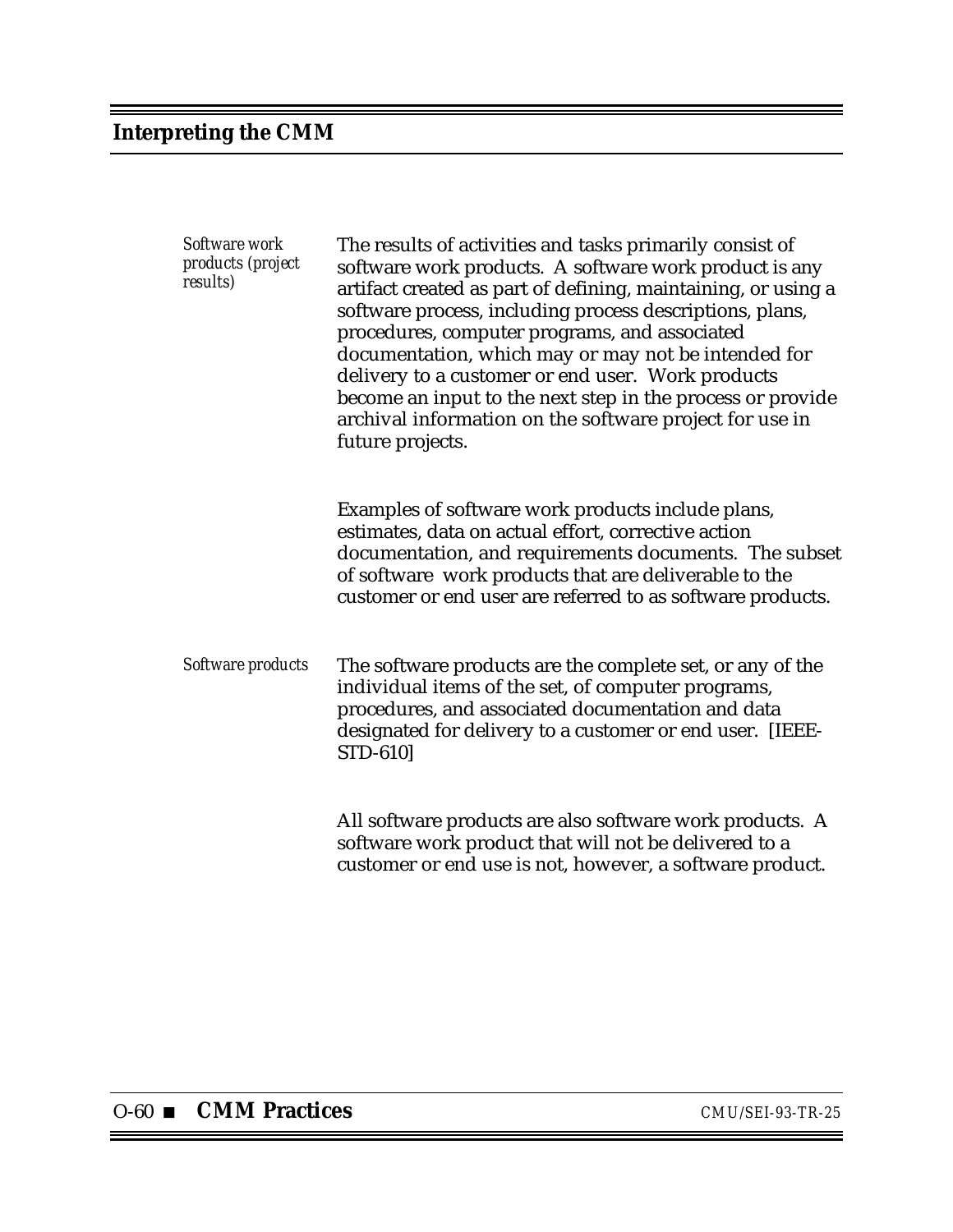#### **4.3.4 Relationship Between the Project's Defined Software Process and the Software Development Plan**

The description of the project's defined software process will usually not be specific enough to be performed directly. Although the description typically identifies such things as roles (i.e., who performs a task) and types of software work products needed to perform a task, it does not specify the individual who will assume the roles, the specific software work products that will be created, nor the schedule for performing the tasks and activities.

The project's software development plan, either as a single document or a collection of plans collectively referred to as a software development plan, provides the bridge between the project's defined software process (what will be done and how it will be done) and the specifics of how the project will be performed (e.g., which individuals will produce which software work products according to what schedule). The combination of the project's defined software process and its software development plan makes it possible to actually perform the process.

## **4.3.5 Life Cycles and the CMM**

The key practices are not meant to limit the choice of a software life cycle. People who have extensively used one particular software life cycle may perceive elements of that life cycle in the organization and structure of the key practices. However, there is no intent either to encourage or preclude the use of any particular software life cycle.

The term "stage" is used to refer to a defined partition of the software project's effort, but the term should not be tied to any specific software life cycle. As it is used in the key practices, "stage" can mean rigidly sequential stages or overlapping and iterative stages.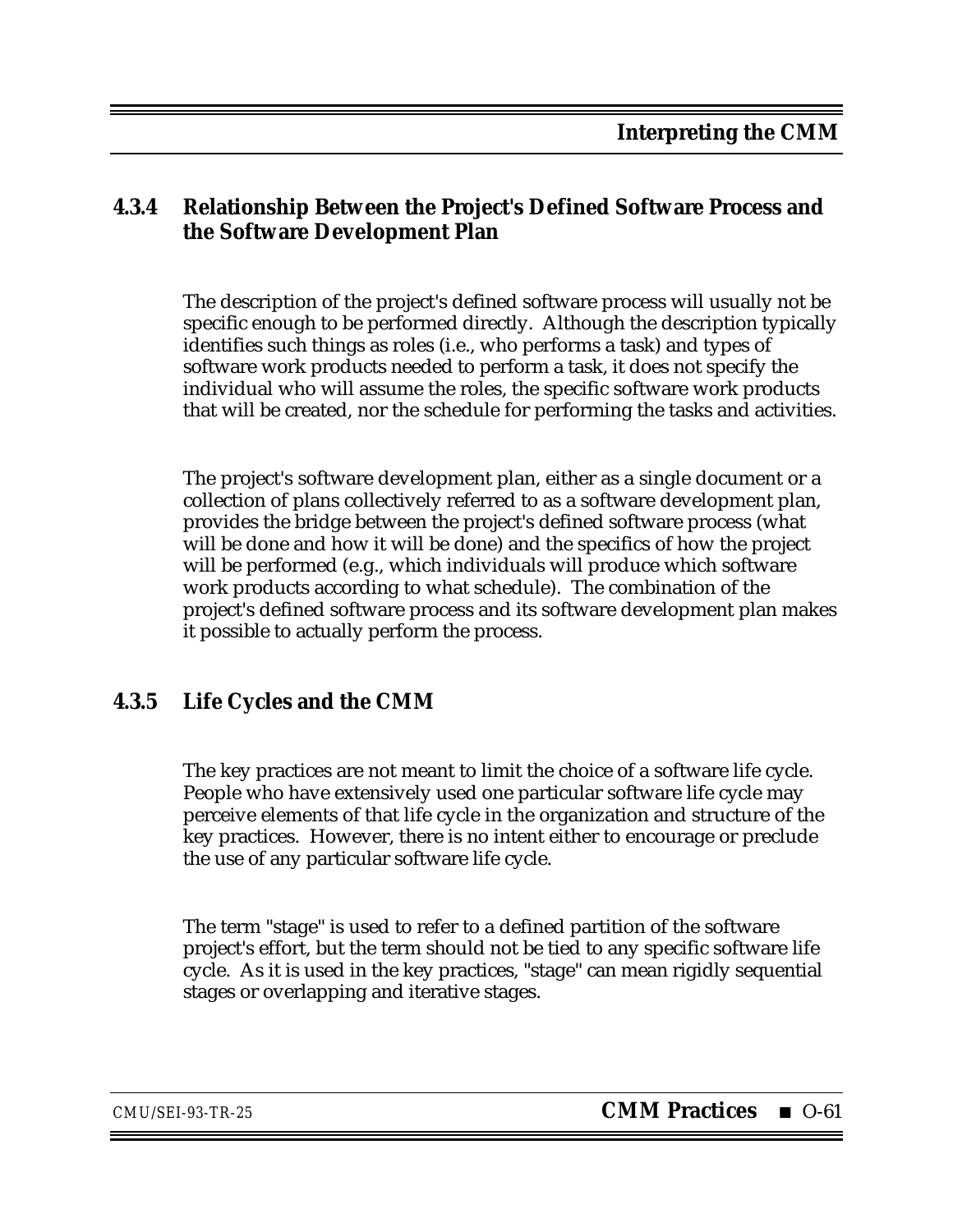#### **Interpreting the CMM**

#### **4.3.6 Technology and the CMM**

The key practices neither require nor preclude specific software technologies, such as prototyping, object oriented design, or reusing software requirements, design, code, or other elements.

#### **4.3.7 Documentation and the CMM**

The key practices describe a number of process-related documents, each one covering specific areas of content. The key practices do not require a one-toone relationship between the documents named in the key practices and the actual work products of an organization or project. Nor is there an intended one-to-one relationship to documents specified by the DoD or to standards such as DOD-STD-2167A or IEEE software standards. The key practices require only that the applicable contents of these documents be part of the organization's or project's written work products.

In terms of document structure, the contents of a document referred to in the key practices could be part of a larger document. For example, an organization might have a software development plan that includes the essentials of the software risk management plan.

Alternatively, the contents of a document referred to in the key practices could be distributed over a set of documents that differ from the set named in the key practices. For example, a project might develop three documents, a software development plan, a software management plan, and a project work breakdown structure, to satisfy the key practices for a software project's software risk management, software quality assurance, and software development plans.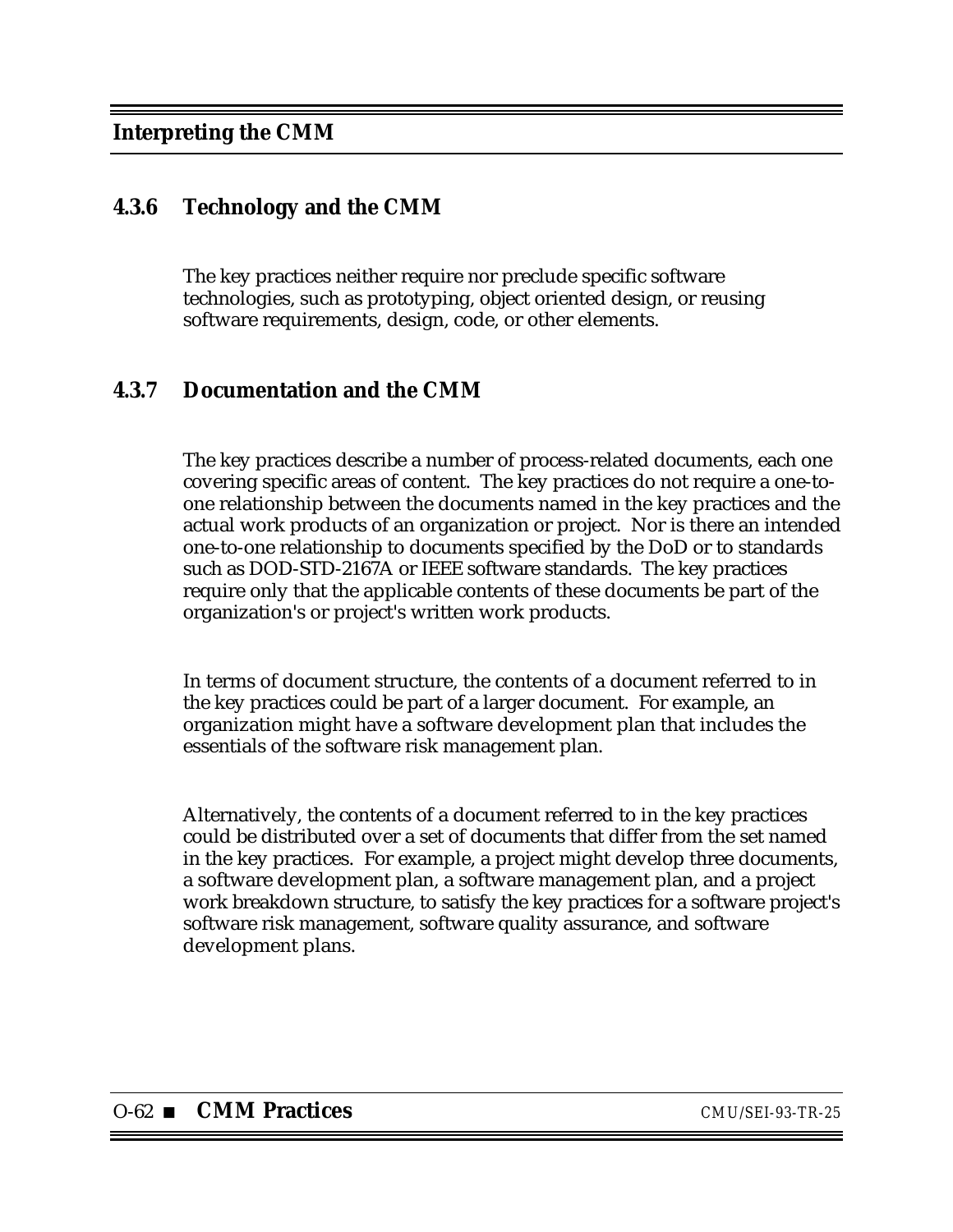#### **4.3.8 Collection and Analysis of Process Data**

The key practices for the collection and analysis of process data evolve across the maturity levels.

At Level 2, the data are primarily related to the size of the project's work products, effort, and schedule, and are defined, collected, and stored separately by each project. The data are shared between projects via informal mechanisms.

At Level 3, each project has a defined software process tailored from the organization's standard software process. Data related to each project's defined software process are collected and stored in the organization's software process database. The data collected and stored may be different for each project, but the data are well defined within the organization's software process database.

At Level 4, the organization defines a standard set of measurements based on the organization's standard software process. All projects collect this standard set of measurement data, as well as other project-specific data, and store them in the organization's software process database. The data are used by the projects to quantitatively understand and stabilize the process performance of the projects' defined software processes. They are also used by the organization to establish a process capability baseline for the organization's standard software process.

At Level 5, data are used to select areas for technology and process improvements, plan these improvements, and evaluate the effects of these improvements on the organization's process capability.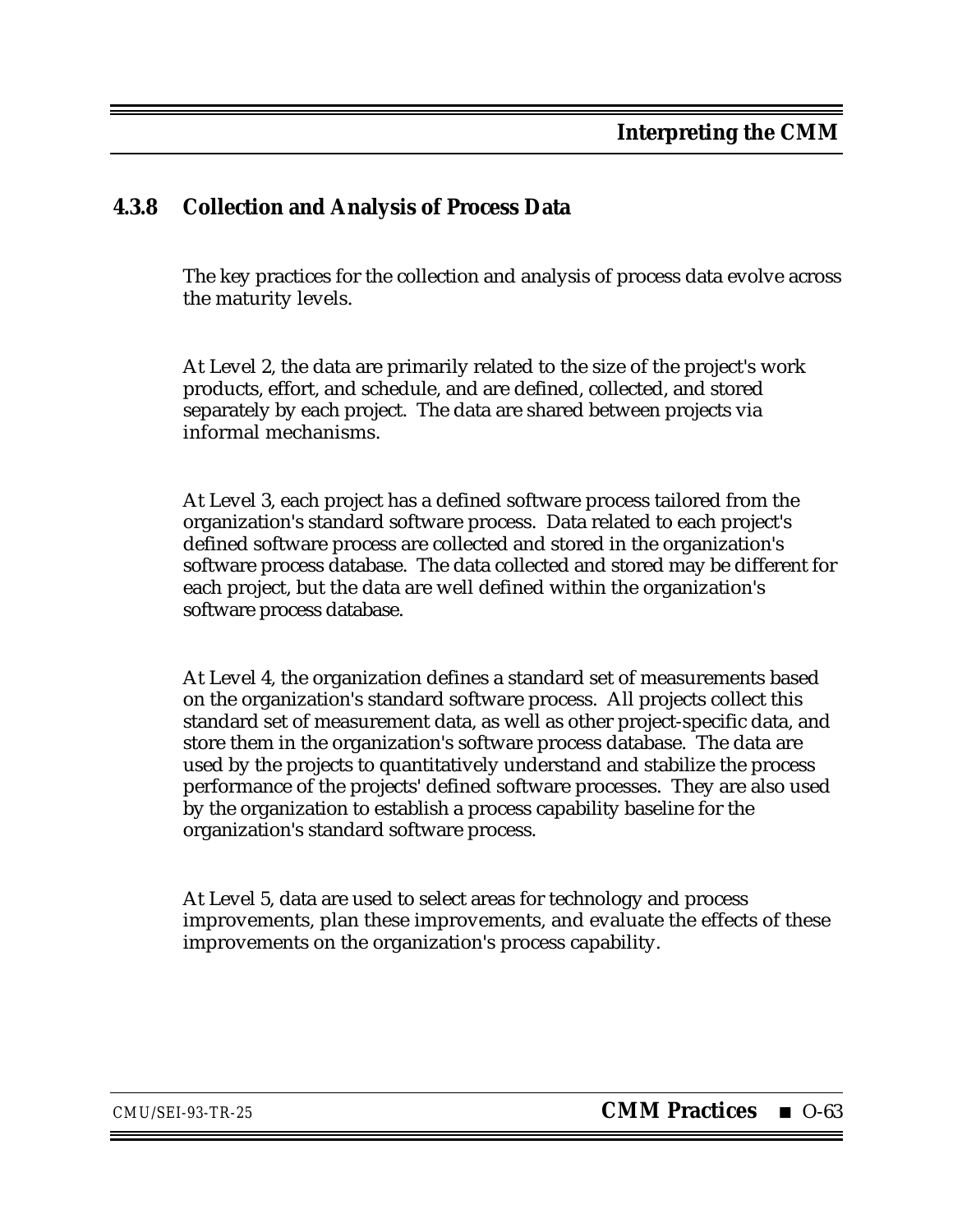# **4.4 Organizational Structure and Roles**

Although the CMM attempts to remain independent of specific organizational structures and models, it is necessary to express the practices in the CMM consistently using terminology related to organizational structure and roles, which may differ from that followed by any specific organization. The following sections describe the various concepts related to organizations, projects, and roles that are necessary for interpreting the key practices of the CMM.

#### **4.4.1 Organizational Roles**

A role is a unit of defined responsibilities that may be assumed by one or more individuals. The following descriptions of roles are frequently used in the key practices:

*Manager* A manager fulfills a role that encompasses providing technical and administrative direction and control to individuals performing tasks or activities within the manager's area of responsibility. The traditional functions of a manager include planning, resourcing, organizing, directing, and controlling work within an area of responsibility.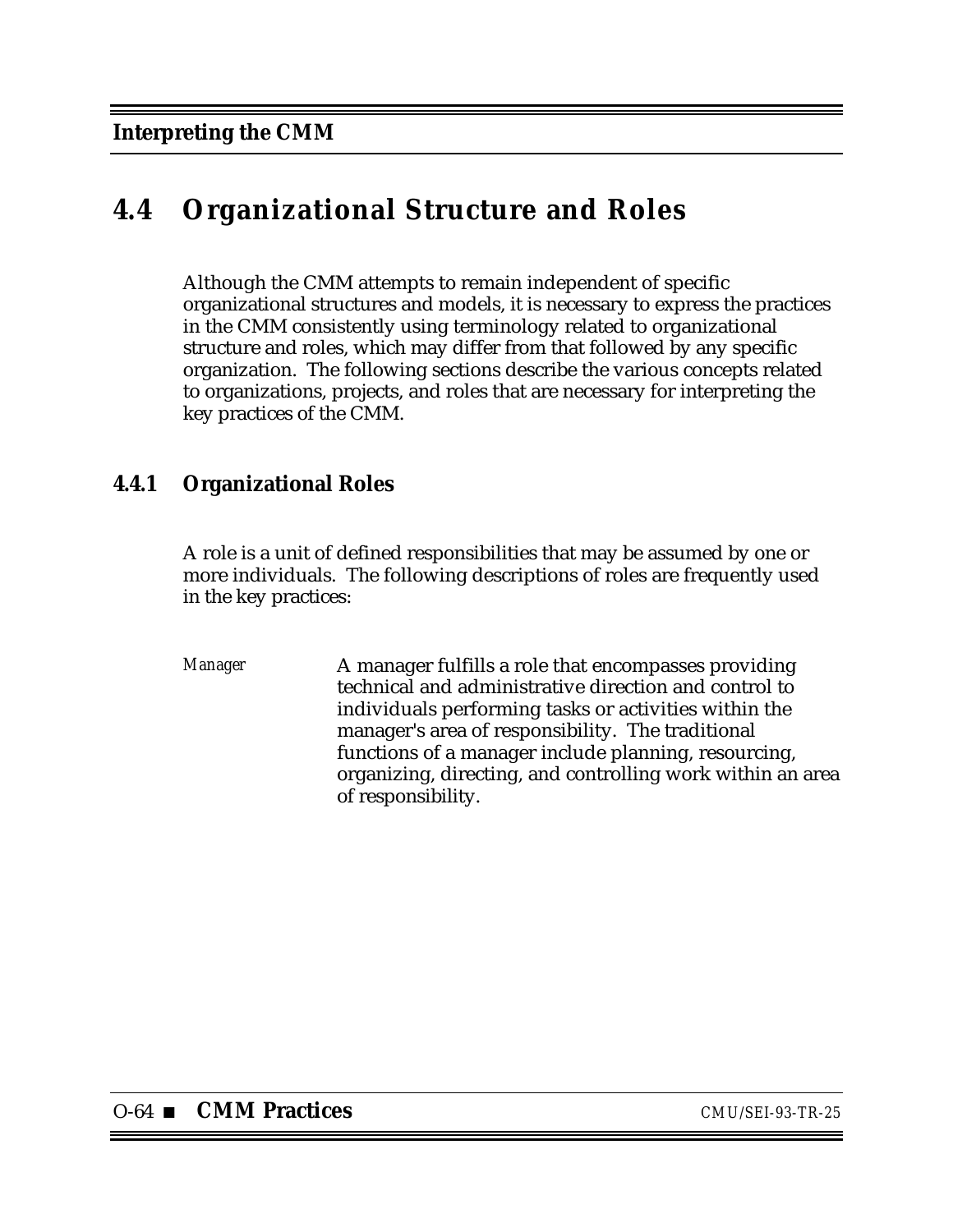*Senior manager* A senior manager fulfills a management role at a high enough level in an organization that the primary focus is the long-term vitality of the organization, rather than short-term project and contractual concerns and pressures. In general, a senior manager for engineering would have responsibility for multiple projects. A senior manager also provides and protects resources for long-term improvement of the software process (e.g., a software engineering process group).

> Senior management, as used in the CMM, can denote any manager who satisfies the above description, up to and including the head of the whole organization. As used in the key practices, the term senior management should be interpreted in the context of the key process area and the projects and organization under consideration. The intent is to include specifically those senior managers who are needed to fulfill the leadership and oversight roles essential to achieving the goals of the key process area.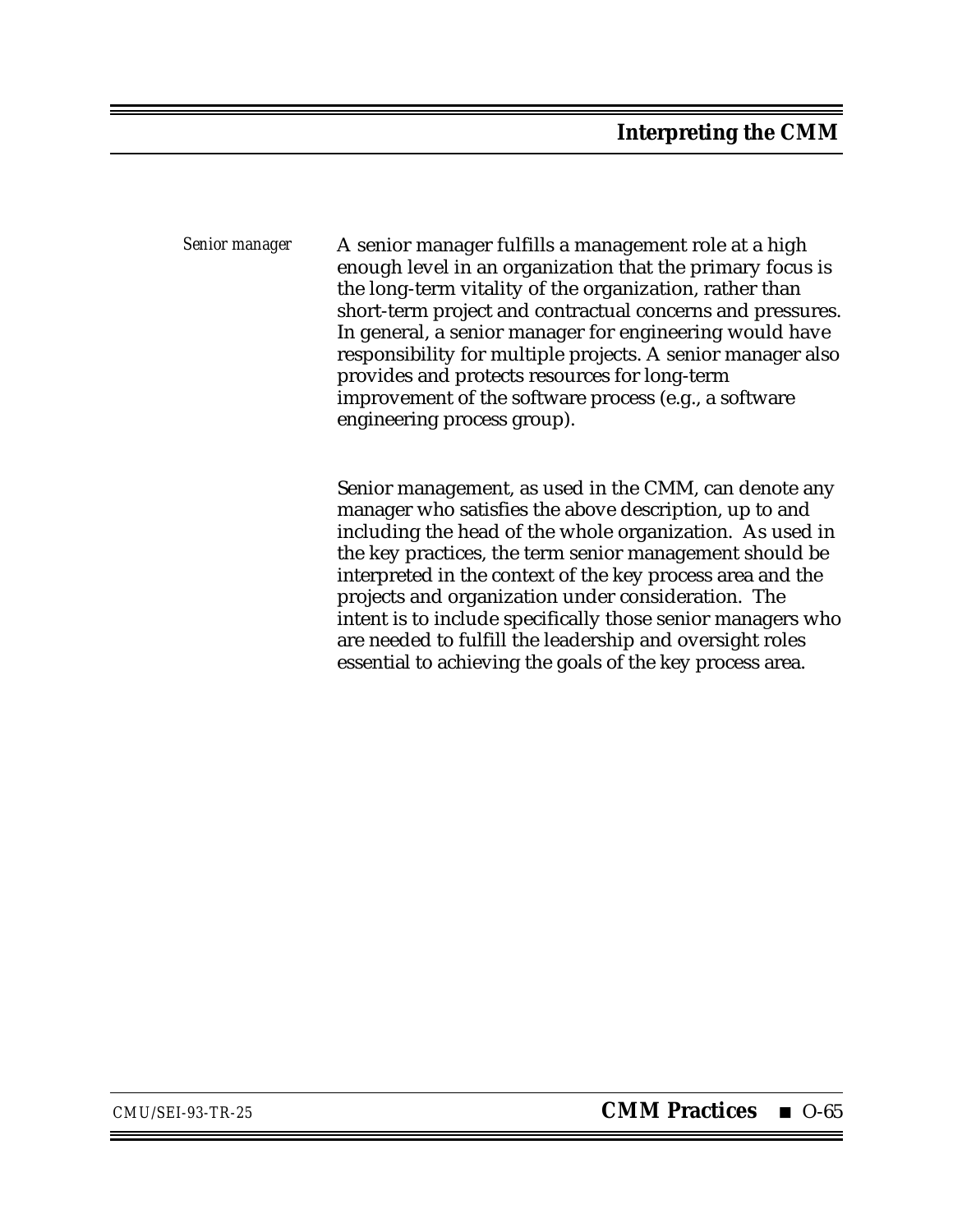#### **Interpreting the CMM**

*Project manager* A project manager fulfills the role with total business responsibility for an entire project; the project manager is the individual who directs, controls, administers, and regulates a project building a software or hardware/software system. The project manager is the individual ultimately responsible to the customer.

> In a project-oriented organizational structure, most of the people working on a project would report to the project manager, although some disciplines might have a matrixed reporting relationship. In a matrixed organizational structure, it may be only the business staff who reports to the project manager. The engineering groups would then have a matrixed reporting relationship.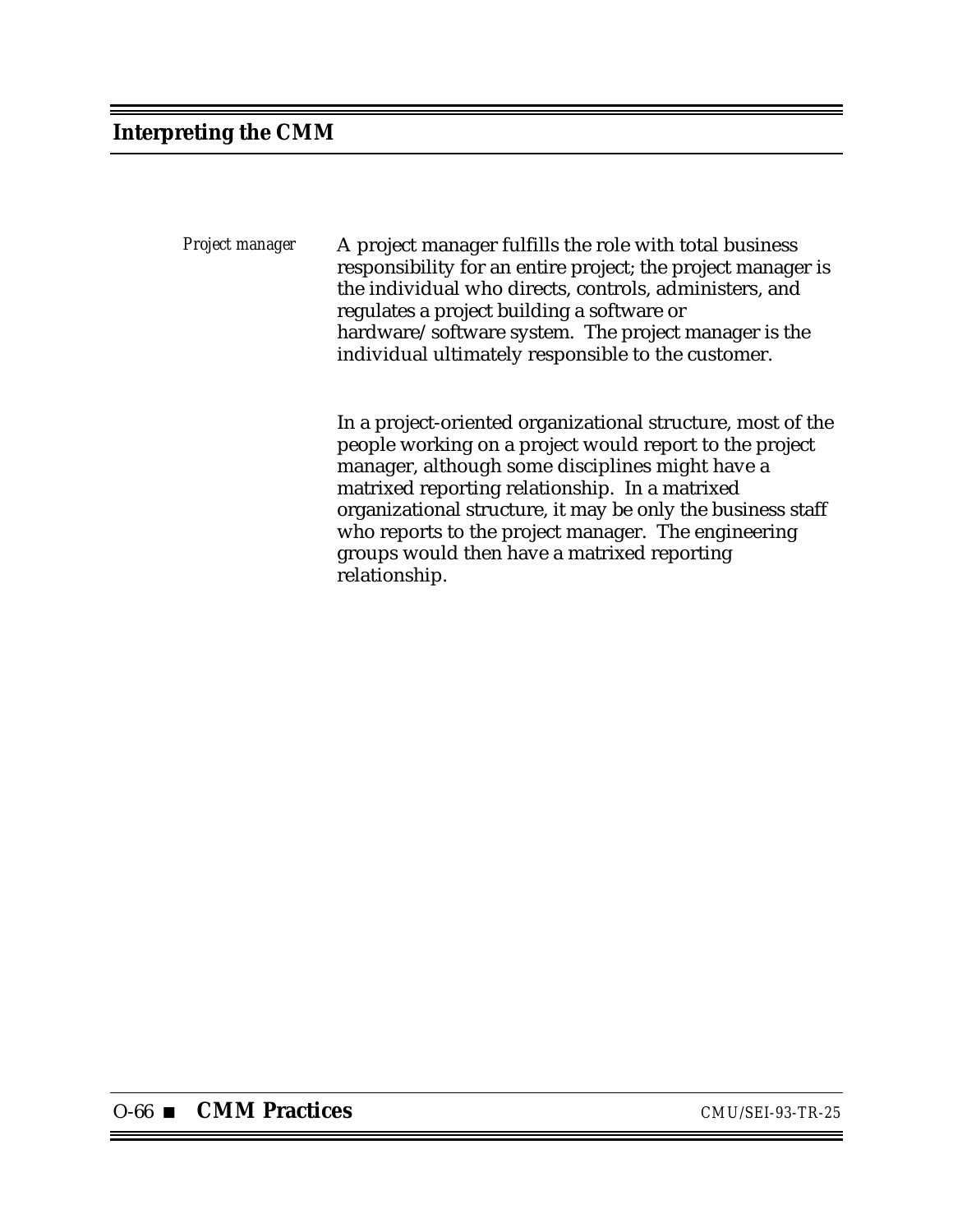| Project software<br>manager    | A project software manager fulfills the role with total<br>responsibility for all the software activities for a project.<br>The project software manager is the individual the project<br>manager deals with in terms of software commitments<br>and who controls all the software resources for a project.                                             |
|--------------------------------|---------------------------------------------------------------------------------------------------------------------------------------------------------------------------------------------------------------------------------------------------------------------------------------------------------------------------------------------------------|
|                                | The software engineering groups on a project would<br>report to the project software manager, although some<br>activities such as tools development might have a<br>matrixed reporting relationship.                                                                                                                                                    |
|                                | In a large project, the project software manager is likely to<br>be a second-, third-, or fourth-line manager. In a small<br>project or department with a single project, the project<br>software manager might be the first-line software<br>manager or might be at a higher level.                                                                    |
| First-line software<br>manager | A first-line software manager fulfills the role with direct<br>management responsibility (including providing<br>technical direction and administering the personnel and<br>salary functions) for the staffing and activities of a single<br>organizational unit (e.g., a department or project team) of<br>software engineers and other related staff. |

Ξ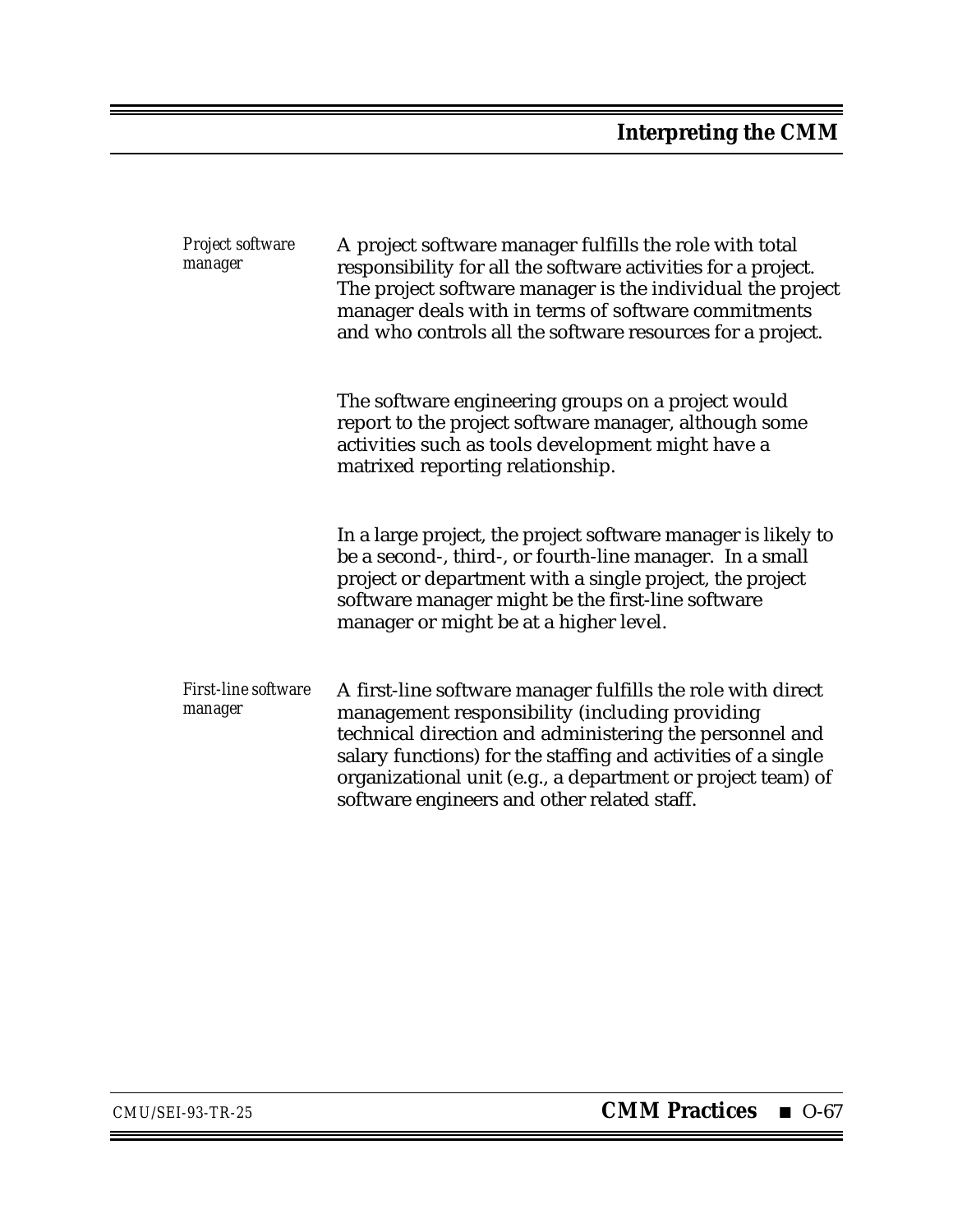#### **Interpreting the CMM**

| Software task leader                                 | A software task leader fulfills the role of leader of a<br>technical team for a specific task, who has technical<br>responsibility and provides technical direction to the staff<br>working on the task.                                                                                                                                                                             |
|------------------------------------------------------|--------------------------------------------------------------------------------------------------------------------------------------------------------------------------------------------------------------------------------------------------------------------------------------------------------------------------------------------------------------------------------------|
|                                                      | The software task leader usually reports to the same first-<br>line software manager as the other people who are<br>working on the task.                                                                                                                                                                                                                                             |
| Staff, software<br>engineering staff,<br>individuals | Several terms are used in the CMM to denote the<br>individuals who perform the various technical roles<br>described in various key practices of the CMM. The staff<br>are the individuals, including task leaders, who are<br>responsible for accomplishing an assigned function, such<br>as software development or software configuration<br>management, but who are not managers. |
|                                                      | The software engineering staff are the software technical<br>people (e.g., analysts, programmers, and engineers),<br>including software task leaders, who perform the software<br>development and maintenance activities for the project,<br>but who are not managers.                                                                                                               |
|                                                      | The term "individuals" as used in the key practices is<br>qualified and bounded by the context in which the term<br>appears (e.g., "the individual involved in managing the<br>software subcontract").                                                                                                                                                                               |

A similar breakout of roles can be identified for other engineering groups such as system engineering or system test.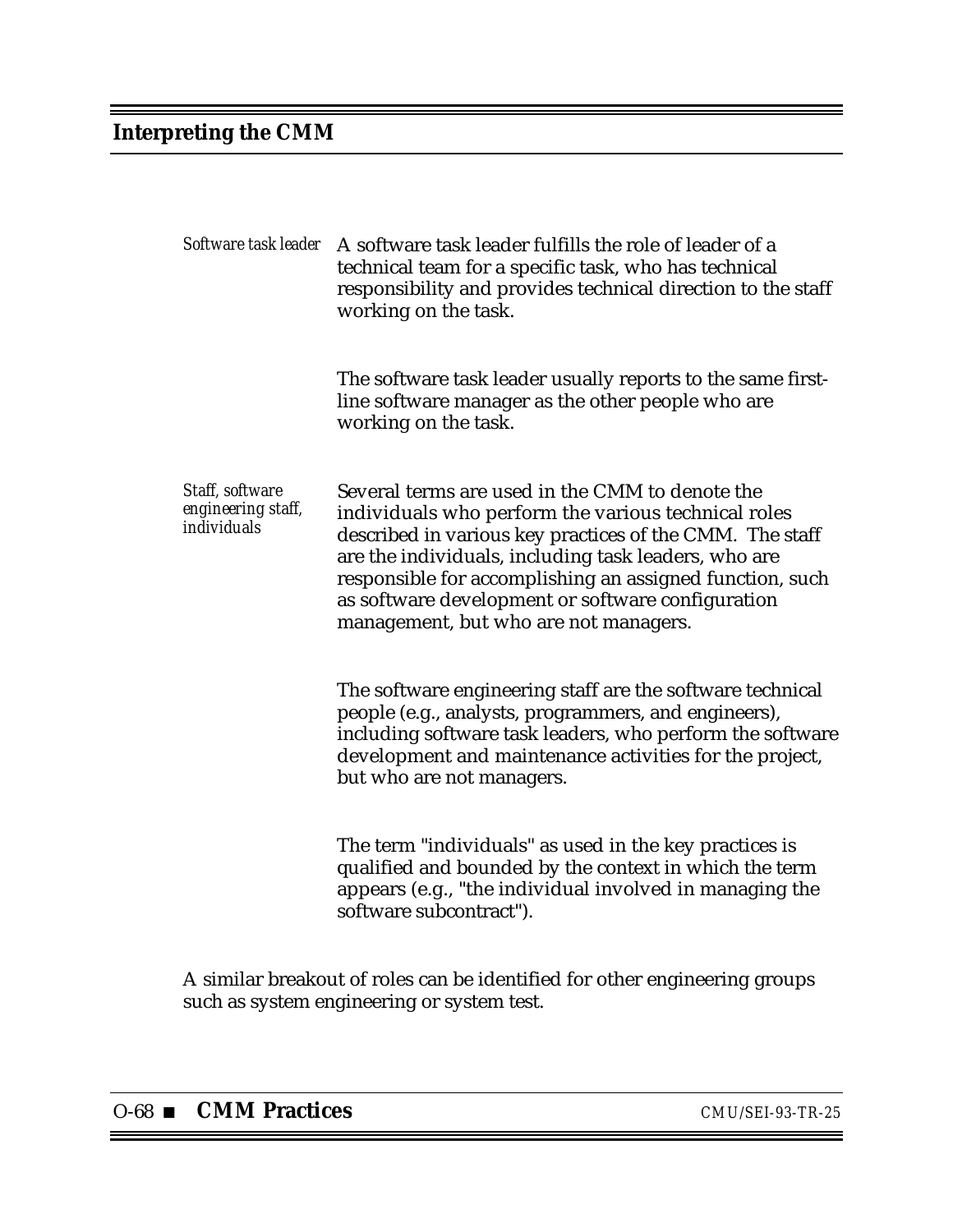In a particular project or organization, there does not need to be a one-toone correspondence between these roles and individuals. One person could perform in multiple roles, or each role could be performed by separate individuals.

For example, on a small, software-only project, one person might have as many as six roles: the system engineering first-line manager, the project system engineering manager, the software first-line manager, the project software manager, the project manager, and the software configuration management manager.

On a slightly larger project, one person might be the system engineering first-line manager, the project system engineering manager, and the project manager while another person might be both the first-line software manager and the project software manager. These two managers might be in the same second-line organization or in different second-line organizations.

On a large project, many roles, especially those of management, would likely be filled by separate individuals.

#### **4.4.2 Organizational Structure**

The fundamental concepts of organization, project, and group must be understood to properly interpret the key practices of the Capability Maturity Model. The following paragraphs define the use of these concepts in the CMM: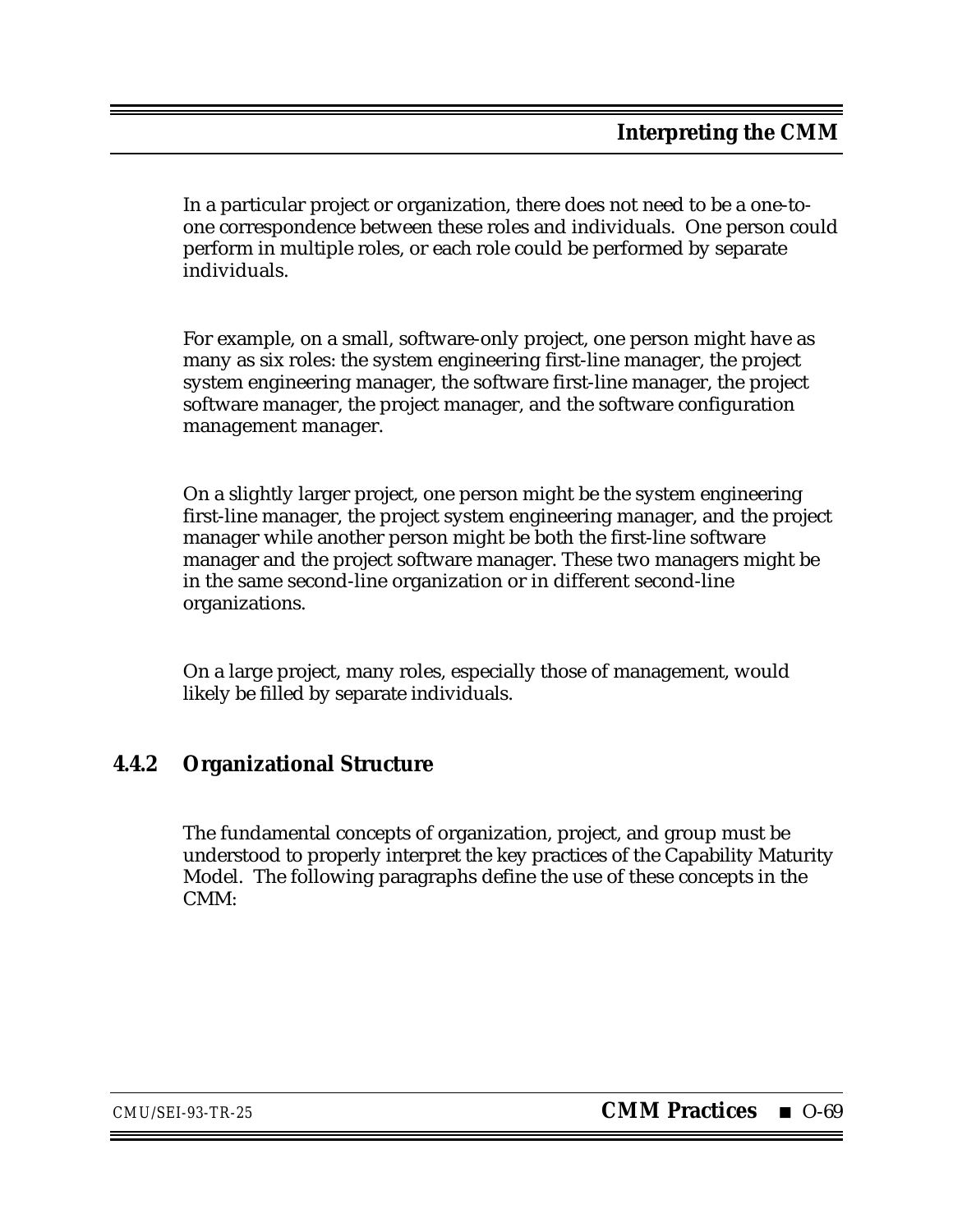## **Interpreting the CMM**

| Organization | An organization is a unit within a company or other<br>entity (e.g., government agency or branch of service)<br>within which many projects are managed as a whole. All<br>projects within an organization share a common top-level<br>manager and common policies.                                                             |
|--------------|--------------------------------------------------------------------------------------------------------------------------------------------------------------------------------------------------------------------------------------------------------------------------------------------------------------------------------|
| Project      | A project is an undertaking requiring concerted effort,<br>which is focused on developing and/or maintaining a<br>specific product. The product may include hardware,<br>software, and other components. Typically a project has<br>its own funding, cost accounting, and delivery schedule.                                   |
| Group        | A group is the collection of departments, managers, and<br>individuals who have responsibility for a set of tasks or<br>activities. A group could vary from a single individual<br>assigned part time, to several part-time individuals<br>assigned from different departments, to several<br>individuals dedicated full time. |

Ξ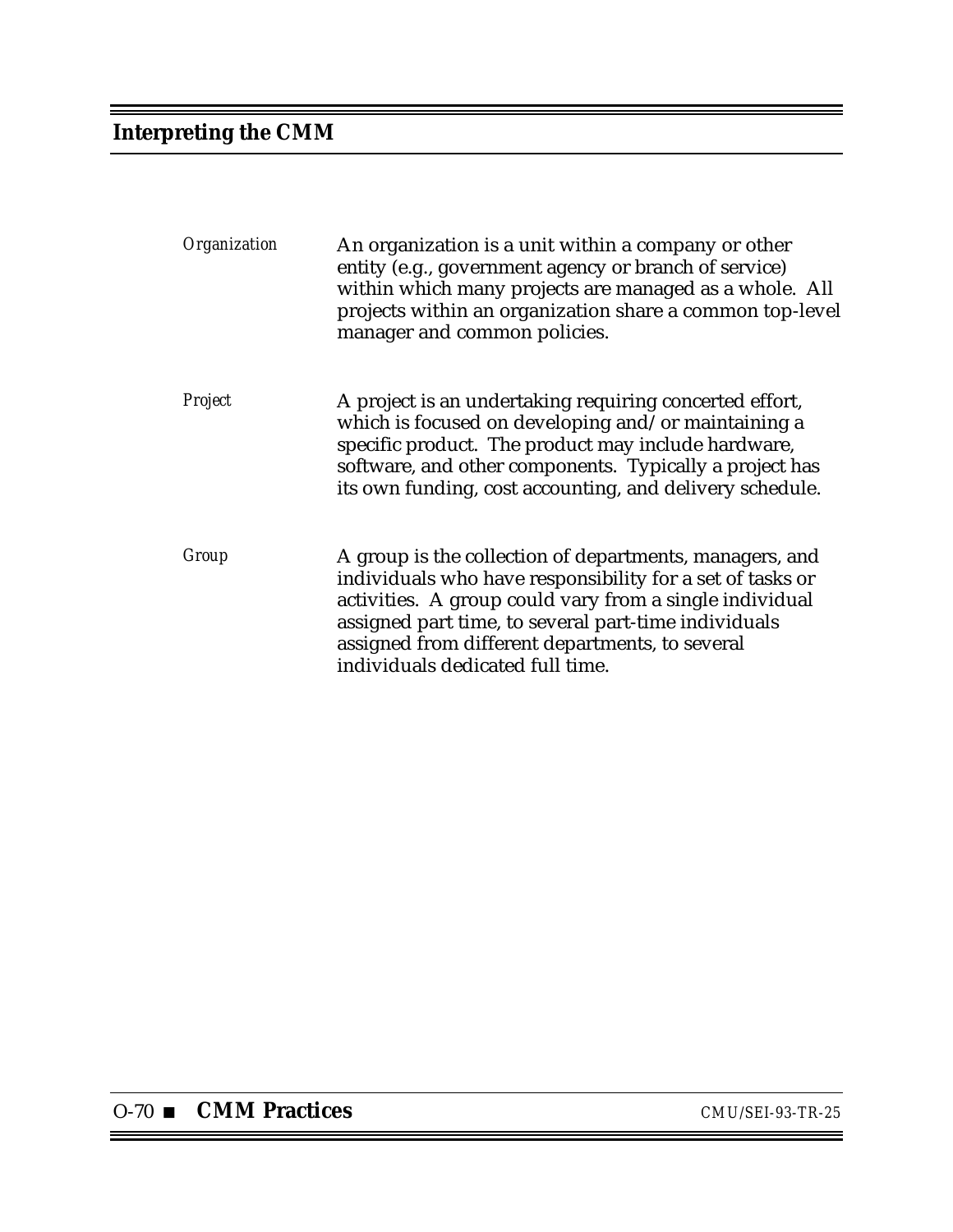Groups commonly referred to in the CMM are described below:

| Software<br>engineering group            | The software engineering group is the collection of<br>individuals (both managers and technical staff) who have<br>responsibility for software development and maintenance<br>activities (i.e., requirements analysis, design, code, and<br>test) for a project.                                                                           |
|------------------------------------------|--------------------------------------------------------------------------------------------------------------------------------------------------------------------------------------------------------------------------------------------------------------------------------------------------------------------------------------------|
|                                          | Groups performing software-related work, such as the<br>software quality assurance group, the software<br>configuration management group, and the software<br>engineering process group, are not included in the<br>software engineering group. These groups are considered<br>to be one of the "other software-related groups."           |
| Software-related<br>groups               | A software-related group is the collection of individuals<br>(both managers and technical staff) representing a<br>software engineering discipline that supports, but is not<br>directly responsible for, software development and/or<br>maintenance.                                                                                      |
|                                          | Examples of software engineering disciplines include<br>software quality assurance and software configuration<br>management.                                                                                                                                                                                                               |
| Software<br>engineering process<br>group | The software engineering process group is the group of<br>specialists who facilitate the definition, maintenance, and<br>improvement of the software process used by the<br>organization. In the key practices, this group is generically<br>referred to as "the group responsible for the organization's<br>software process activities." |

=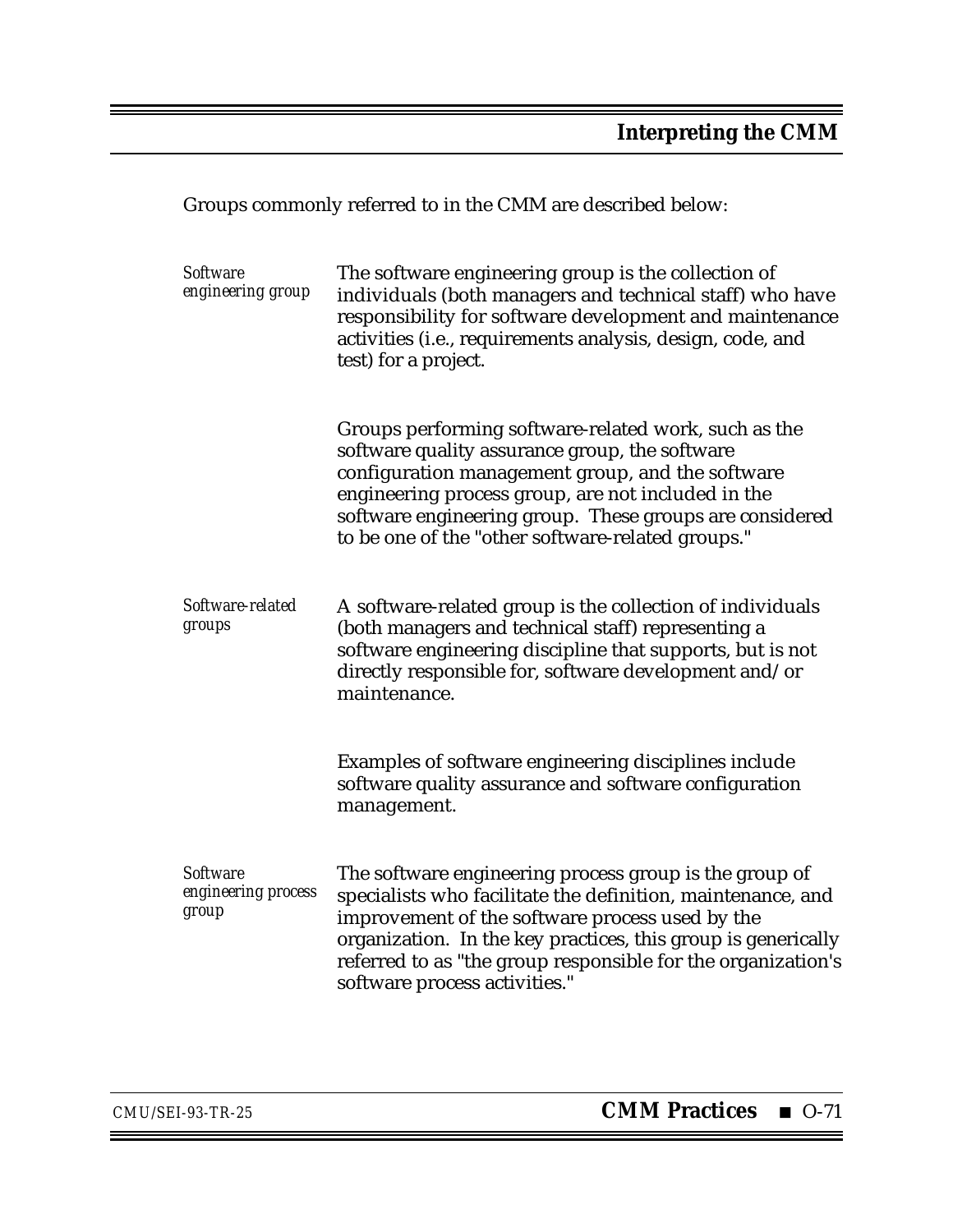## **Interpreting the CMM**

| System engineering<br>group                   | The system engineering group is the collection of<br>individuals (both managers and technical staff) who have<br>responsibility for specifying the system requirements;<br>allocating the system requirements to the hardware,<br>software, and other components; specifying the interfaces<br>between the hardware, software, and other components;<br>and monitoring the design and development of these<br>components to ensure conformance with their<br>specifications. |
|-----------------------------------------------|------------------------------------------------------------------------------------------------------------------------------------------------------------------------------------------------------------------------------------------------------------------------------------------------------------------------------------------------------------------------------------------------------------------------------------------------------------------------------|
| System test group                             | The system test group is the collection of individuals<br>(both managers and technical staff) who have<br>responsibility for planning and performing the<br>independent system testing of the software to determine<br>whether the software product satisfies its requirements.                                                                                                                                                                                              |
| Software quality<br>assurance group           | The software quality assurance group is the collection of<br>individuals (both managers and technical staff) who plan<br>and implement the project's quality assurance activities to<br>ensure the software process steps and standards are<br>followed. Organizational issues concerning software<br>quality assurance are discussed in Section 4.4.3.                                                                                                                      |
| Software<br>configuration<br>management group | The software configuration management group is the<br>collection of individuals (both managers and technical<br>staff) who have responsibility for planning, coordinating,<br>and implementing the formal configuration management<br>activities for the software project.                                                                                                                                                                                                   |

Ξ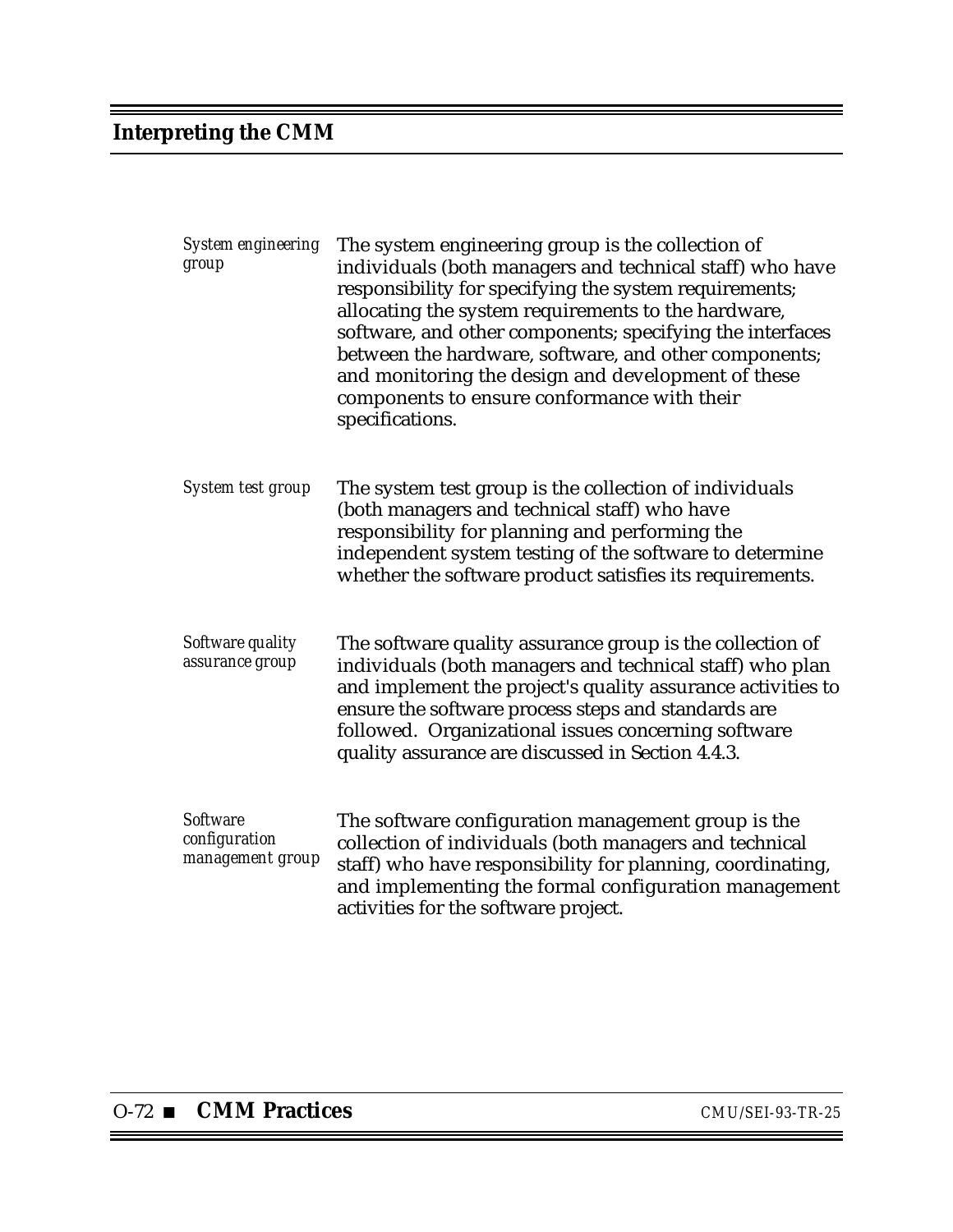*Training group* The training group is the collection of individuals (both managers and staff) who are responsible for coordinating and arranging the training activities for an organization. This group typically prepares and conducts most of the training courses and coordinates use of other training vehicles.

#### **4.4.3 Independence and Organizational Structure**

The organization must take care that the key practices that call for independence are appropriately interpreted and followed. This is particularly true for small projects and small organizations. The key practices call for independence when technical or organizational biases may affect the quality or risks associated with the project. For example, two practices dealing with independence are:

- ❑ The SQA group has a reporting channel to senior management that is independent of the project manager, the project's software engineering group, and the other software-related groups (Commitment 1.2 in Software Quality Assurance).
- ❑ The (system and acceptance) test cases and test procedures are planned and prepared by a test group that is independent of the software developers (Activity 7.3 in Software Product Engineering).

The need for independence of the system and acceptance testing is based on technical considerations. This independence ensures that the testers are not inappropriately influenced by the design and implementation decisions made by the software developers or maintainers.

The independence of the SQA group is necessary so its members can perform their jobs without being influenced by project schedule and cost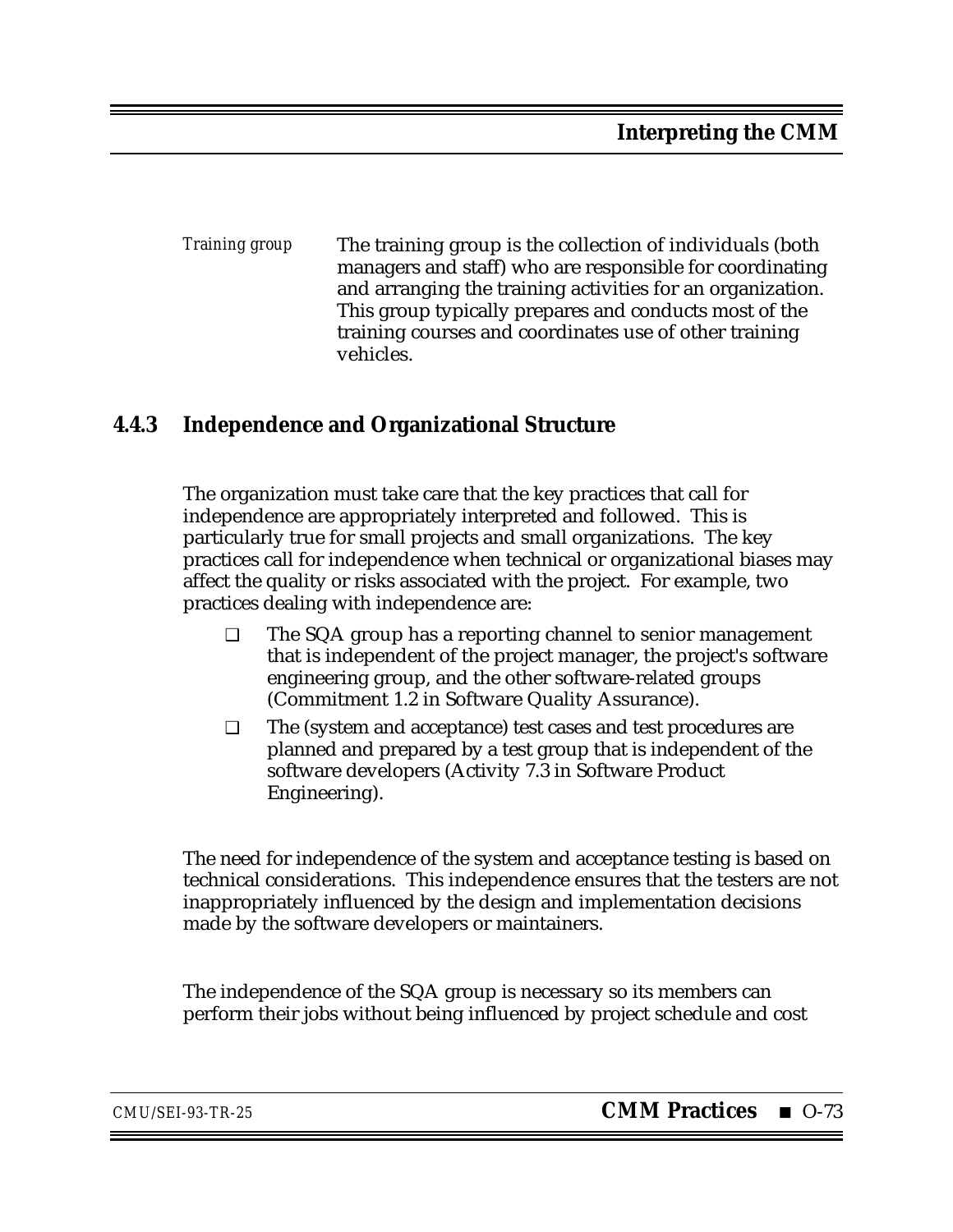pressures. Ensuring effective operational independence without the organizational independence is difficult. For example, an employee reporting to the project manager may be reluctant to stop a test activity even though serious noncompliance issues exist.

Organizations must determine the organizational structure that will support activities that require independence, such as SQA, in the context of their strategic business goals and business environment.

Independence should:

- ❑ provide the individuals performing the SQA role with the organizational freedom to be the "eyes and ears" of senior management on the project,
- ❑ protect the individuals performing the SQA role from performance appraisal by the management of the project about which they are reporting, and
- ❑ provide senior management with confidence that objective information on the process and products of the project is being reported.

Since the key practices allow interpretation of the independence criteria, professional judgment must be exercised by the organization in determining whether the goals of the key process area are achieved.

# **4.5 Applying Professional Judgment**

To provide a complete set of valid principles that apply to a wide range of situations, some of the key practices are intentionally stated to allow for flexibility. Throughout the key practices, nonspecific phrases like "affected groups," "as appropriate," and "as necessary" are used. The use of such nonspecific terms is generally minimized in the key practices, with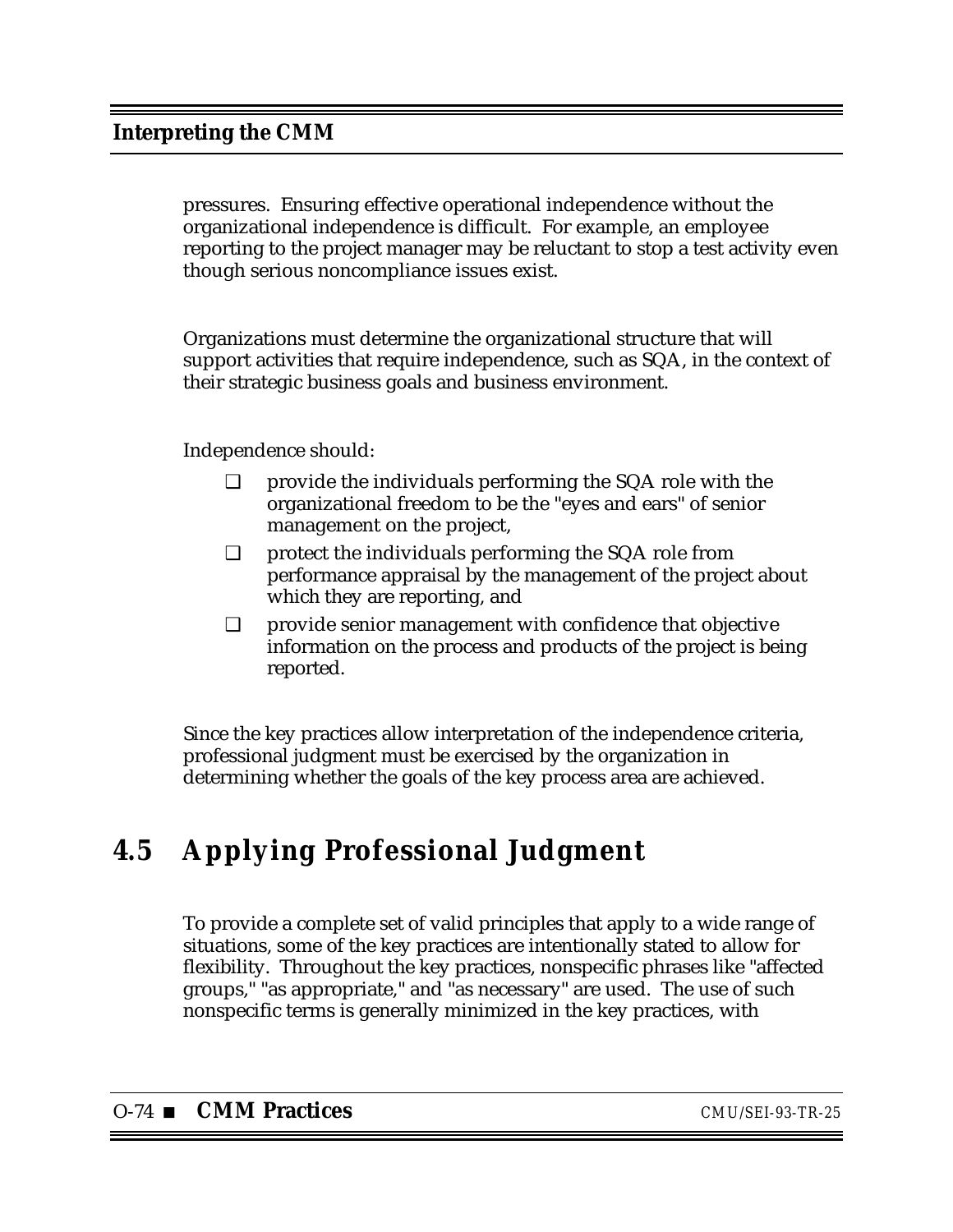examples provided in many cases, at least for the first use of the term. These phrases may have different meanings for two different organizations, for two projects in a single organization, or for one project at different points in its life cycle. Each project or organization must clarify these phrases for its specific situation.

Clarifying these phrases requires the organization to consider the overall context in which they are used. The pertinent question is whether the specific interpretation of one of these phrases meets the goals of the key process area. Professional judgment must be used to determine whether the goals have been achieved. The glossary in Appendix B may provide guidance in interpreting these and other phrases in the key practices.

Professional judgment must also be used when interpreting the key practices and how they contribute to the goals of a key process area. In general, the key process areas describe a fundamental set of behaviors that all software organizations should exhibit, regardless of their size or their products. The key practices in the CMM, however, must be interpreted in light of a project's or organization's business environment and specific circumstances. This interpretation should be based on an informed knowledge of both the CMM and the organization and its projects. The goals of the key process areas provide a means for structuring this interpretation. If an organization's implementation of a key process area satisfies the goals, but differs significantly from the key practices, the rationale for the interpretation should be documented. A documented rationale will help assessment and evaluation teams understand why certain practices are implemented the way they are.

Applying professional judgment leads to the issue of the "goodness" of the software process. The CMM does not place "goodness" requirements on the software process, although it does establish minimal criteria for a "reasonable" process in many software environments. The objective of process management is to establish processes that are used and can act as a foundation for systematic improvement based on the organization's business needs.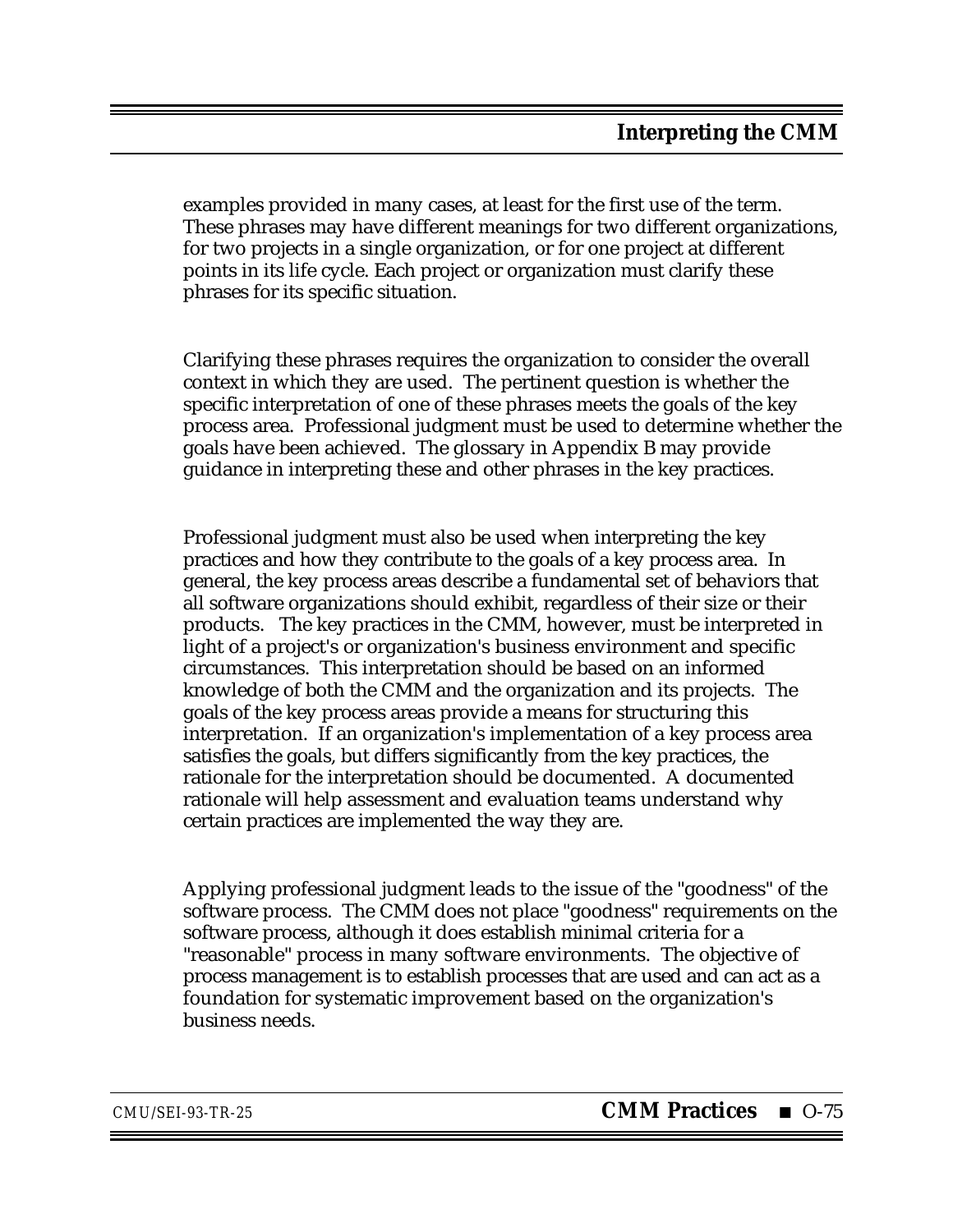#### **Interpreting the CMM**

What are the criteria for a "reasonable" software process? A reasonable software process is one that is effective in building the organizational capability and satisfies most of the requirements of a defined process. Specifically, it is practiced, documented, enforced, trained, measured, and able to improve.

If an organization established a software process for estimating that consisted of rolling the dice, would that constitute a reasonable process? It could certainly be documented and consistently followed. Some might even argue that it would be as realistic as many estimating techniques. "Rolling the dice" would, however, not be judged a reasonable estimating process by most software professionals. Since it responds only to the laws of probability, it cannot be improved.

How far is it from "rolling the dice" to documenting a process to "go ask George?" This could be a very good method for estimating. As long as George is around, it could even be consistent and repeatable. It would not, however, satisfy our criteria since it cannot be trained to other individuals. It is a person-centered process that cannot be repeated without George. It does not build an ongoing organizational capability.

Using some variant of a Delphi method (a method where experts in a subject review the issues under consideration and come to consensus on the recommendations related to the issue) for estimating would usually be judged a reasonable software process. A size estimating approach based on a Delphi method satisfies the criteria for a reasonable and effective process, even though the Delphi method is a person-centered process. An organizational capability can be based on a structured technique such as a Delphi method.

In a fundamental sense, professional judgment is necessary to make such distinctions. The difficulty lies in discriminating between compliance and goodness. The goals summarize the key practices, which, in turn, describe a reasonable software process. Complying with a reasonable process,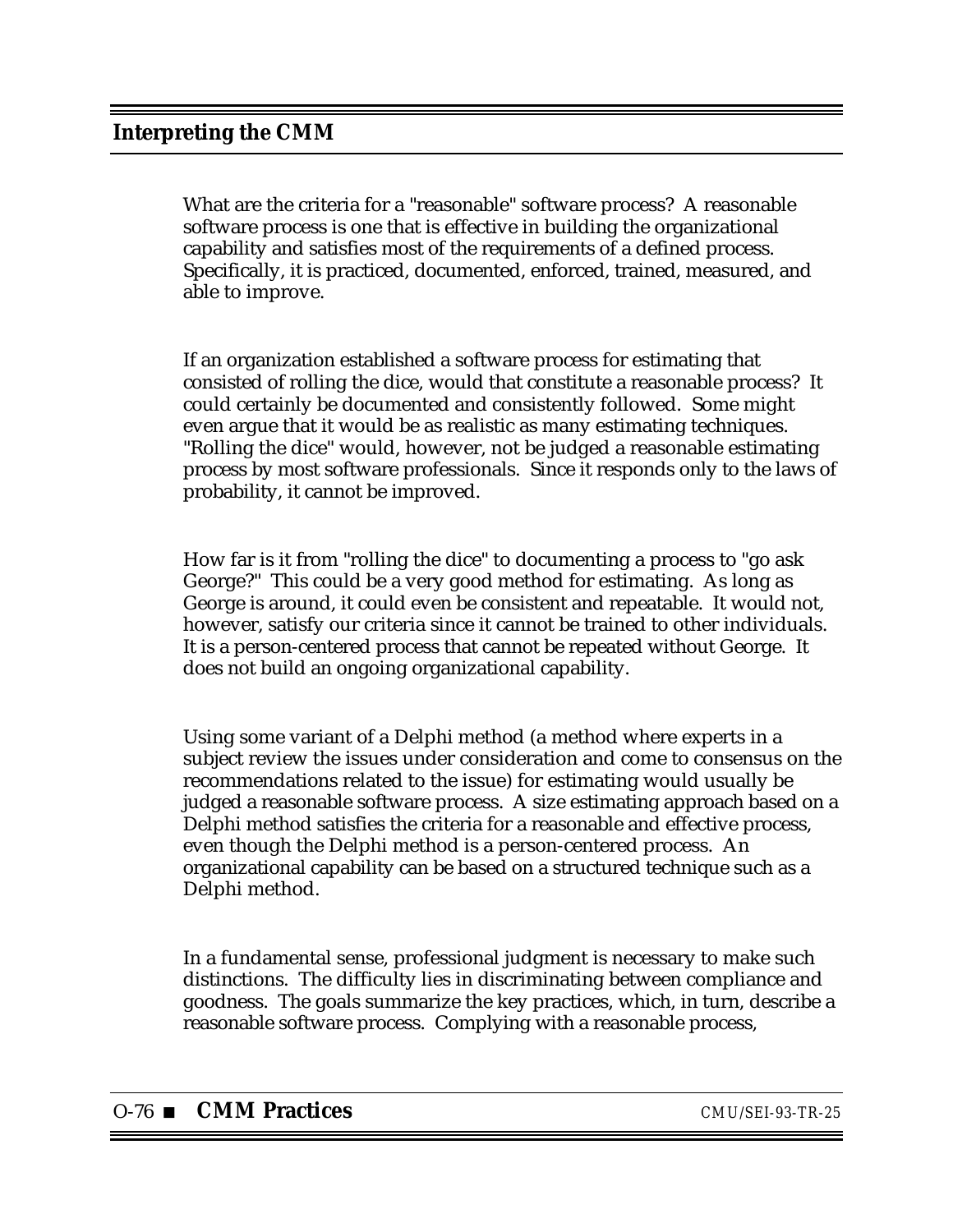however, does not mean that the process is efficient in achieving its purpose. There may be many factors influencing both organization and project success. For example, a successful project that builds a product that no one buys is a failure in the commercial world.

"Goodness" attributes can only be interpreted in the context of the business environment and specific circumstances of the project and the organization. Such "goodness" judgments can be made only by the organization as part of its continuous process improvement cycle. Perfection is never achieved, and continuous process improvement never ends.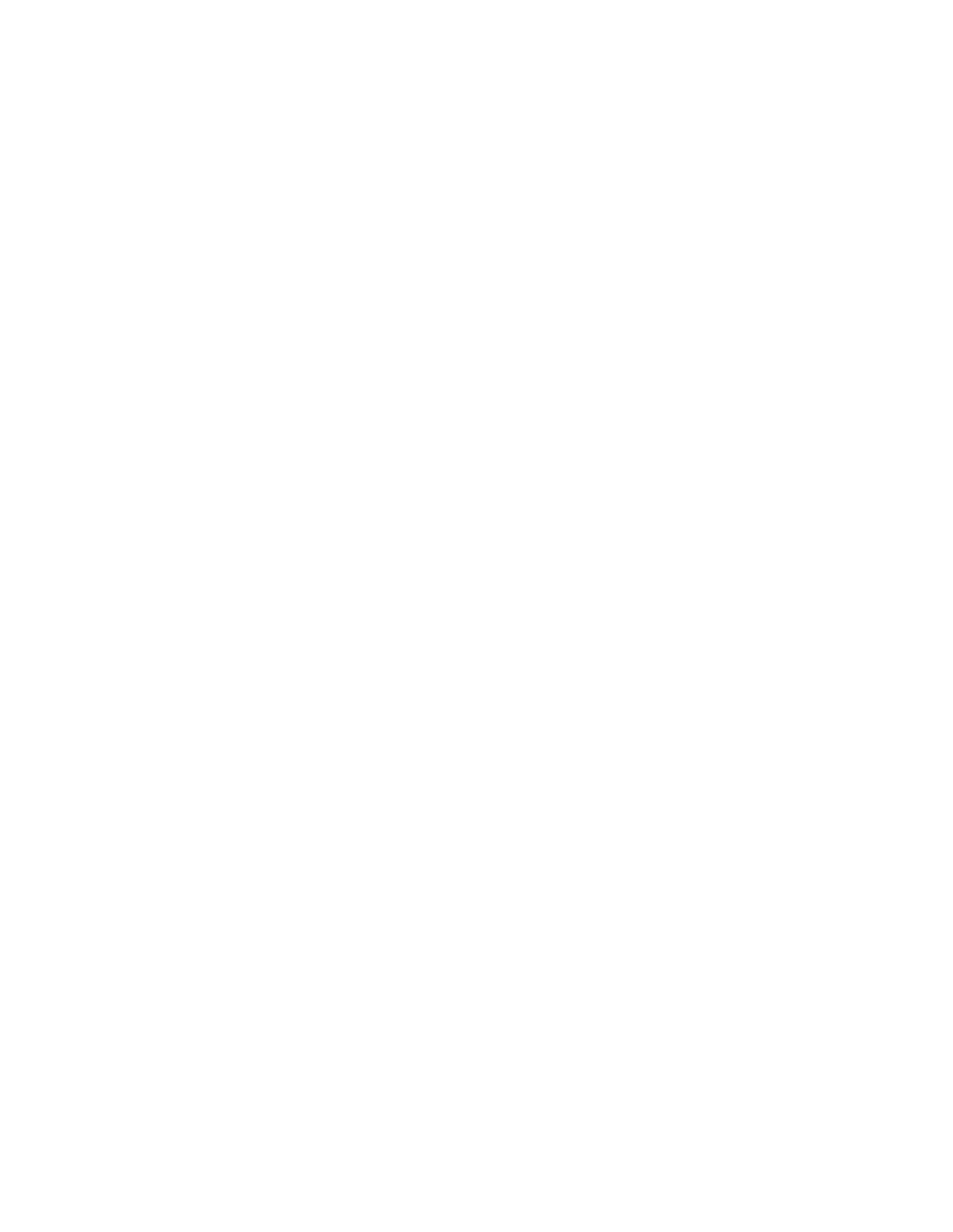# **Requirements Management**

# *a key process area for Level 2: Repeatable*

The purpose of Requirements Management is to establish a common understanding between the customer and the software project of the customer's requirements that will be addressed by the software project.

Requirements Management involves establishing and maintaining an agreement with the customer on the requirements for the software project. This agreement is referred to as the "system requirements allocated to the software." The "customer" may be interpreted as the system engineering group, the marketing group, another internal organization, or an external customer. The agreement covers both the technical and nontechnical (e.g., delivery dates) requirements. The agreement forms the basis for estimating, planning, performing, and tracking the software project's activities throughout the software life cycle.

The allocation of the system requirements to software, hardware, and other system components (e.g., humans) may be performed by a group external to the software engineering group (e.g., the system engineering group), and the software engineering group may have no direct control of this allocation. Within the constraints of the project, the software engineering group takes appropriate steps to ensure that the system requirements allocated to software, which they are responsible for addressing, are documented and controlled.

To achieve this control, the software engineering group reviews the initial and revised system requirements allocated to software to resolve issues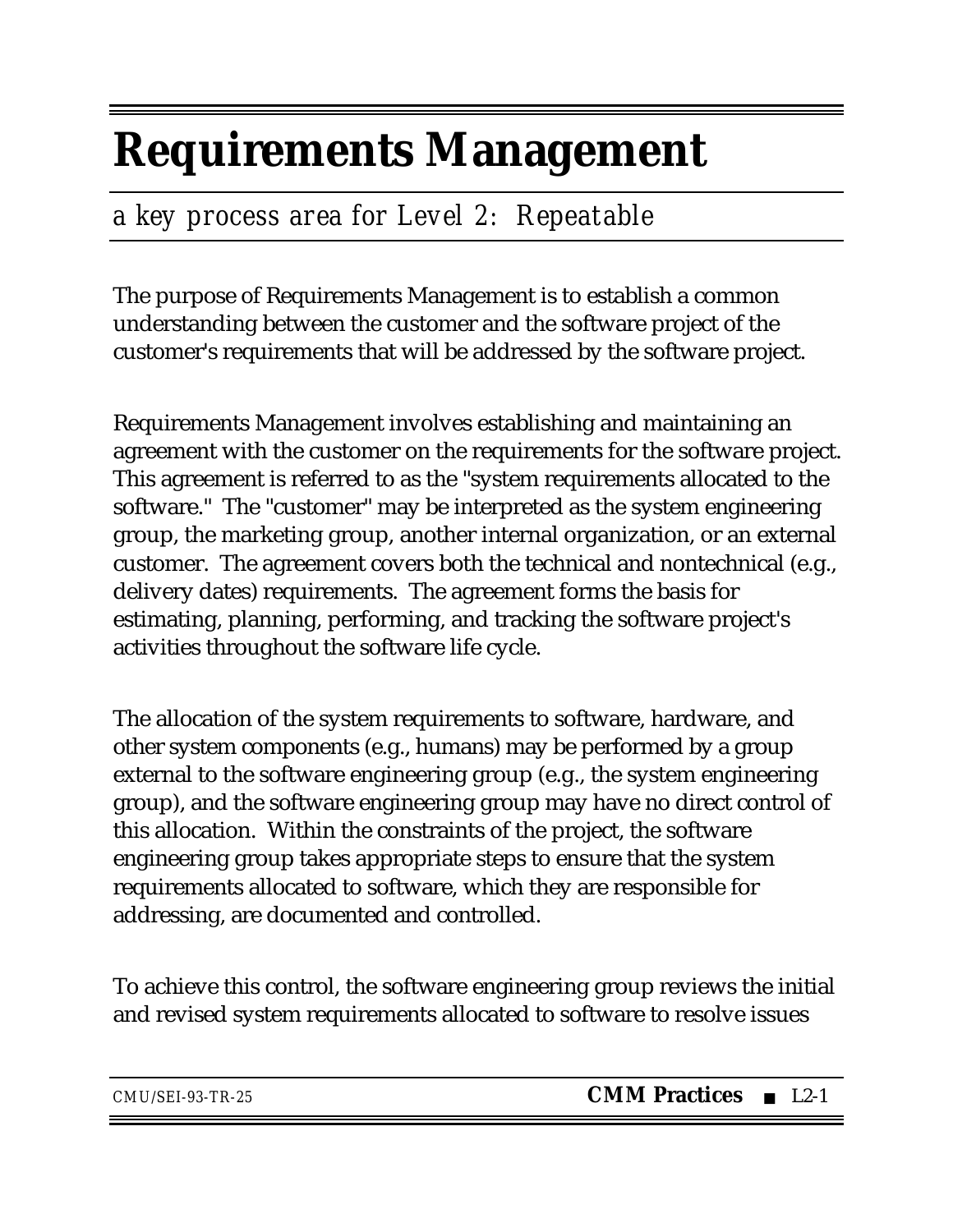before they are incorporated into the software project. Whenever the system requirements allocated to software are changed, the affected software plans, work products, and activities are adjusted to remain consistent with the updated requirements.

|                     | Goals                                                                                                                                                                                                                                                                                                                                                                                    |  |  |
|---------------------|------------------------------------------------------------------------------------------------------------------------------------------------------------------------------------------------------------------------------------------------------------------------------------------------------------------------------------------------------------------------------------------|--|--|
| Goal 1              | System requirements allocated to software are controlled to<br>establish a baseline for software engineering and management<br>use.                                                                                                                                                                                                                                                      |  |  |
| Goal 2              | Software plans, products, and activities are kept consistent with<br>the system requirements allocated to software.                                                                                                                                                                                                                                                                      |  |  |
|                     | <b>Commitment to perform</b>                                                                                                                                                                                                                                                                                                                                                             |  |  |
| <b>Commitment 1</b> | The project follows a written organizational policy for managing<br>the system requirements allocated to software.                                                                                                                                                                                                                                                                       |  |  |
|                     | The system requirements allocated to the software are referred to<br>as "allocated requirements" in these practices.                                                                                                                                                                                                                                                                     |  |  |
|                     | The allocated requirements are the subset of the system<br>requirements that are to be implemented in the software<br>components of the system. The allocated requirements are a<br>primary input to the software development plan. Software<br>requirements analysis elaborates and refines the allocated<br>requirements and results in software requirements which are<br>documented. |  |  |
|                     |                                                                                                                                                                                                                                                                                                                                                                                          |  |  |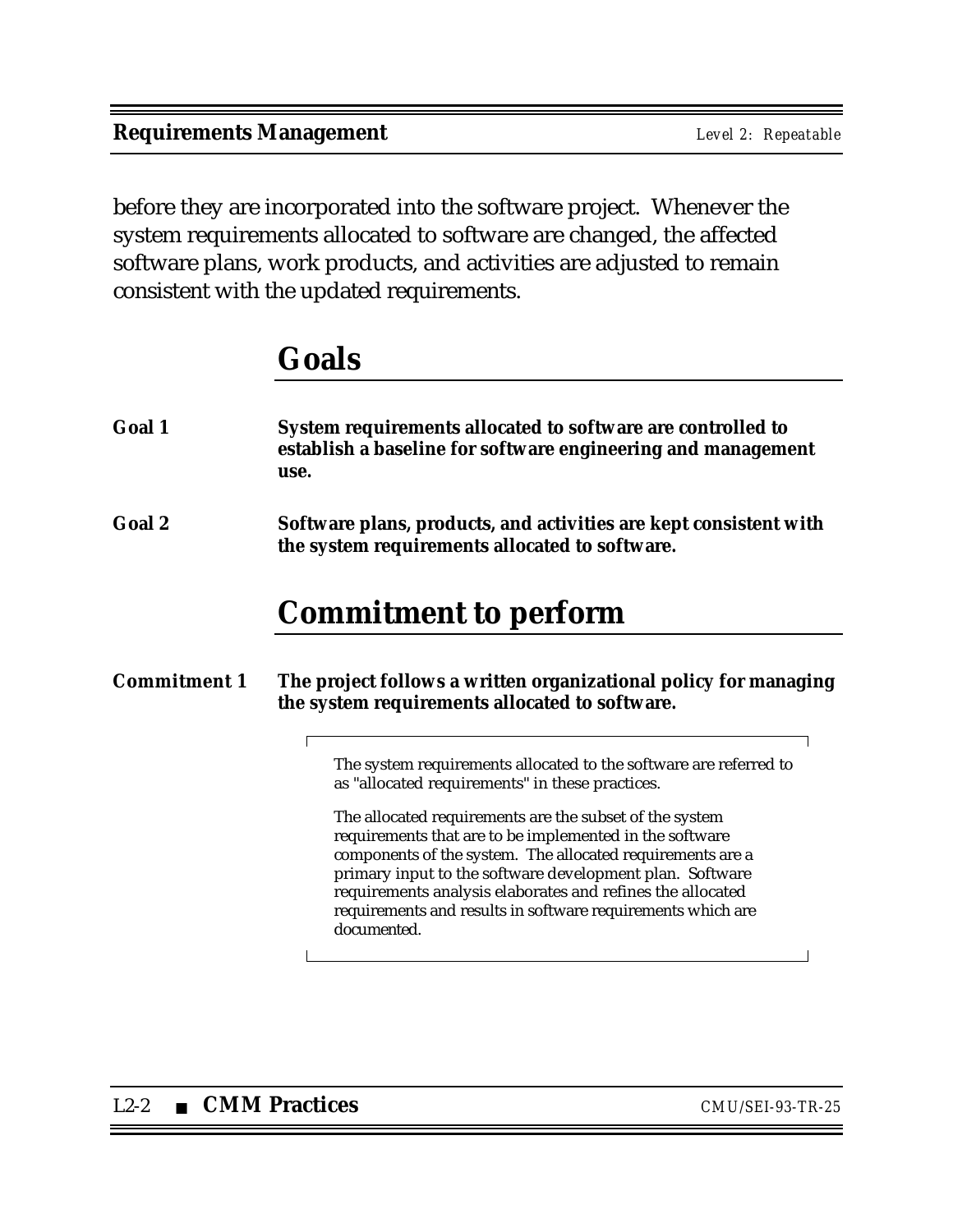**(Commitment 1)** This policy typically specifies that:

 $\sqrt{2}$ 

 $\sqrt{2}$ 

- 1. The allocated requirements are documented.
- 2. The allocated requirements are reviewed by:
	- ❑ the software managers, and
	- ❑ other affected groups.

Examples of affected groups include:

- system test,
- software engineering (including all subgroups, such as software design),
- system engineering,
- software quality assurance,
- software configuration management, and
- documentation support.
- 3. The software plans, work products, and activities are changed to be consistent with changes to the allocated requirements.

# **Ability to perform**

**Ability 1 For each project, responsibility is established for analyzing the system requirements and allocating them to hardware, software, and other system components.**

> Analysis and allocation of the system requirements is not the responsibility of the software engineering group, but is a prerequisite for their work.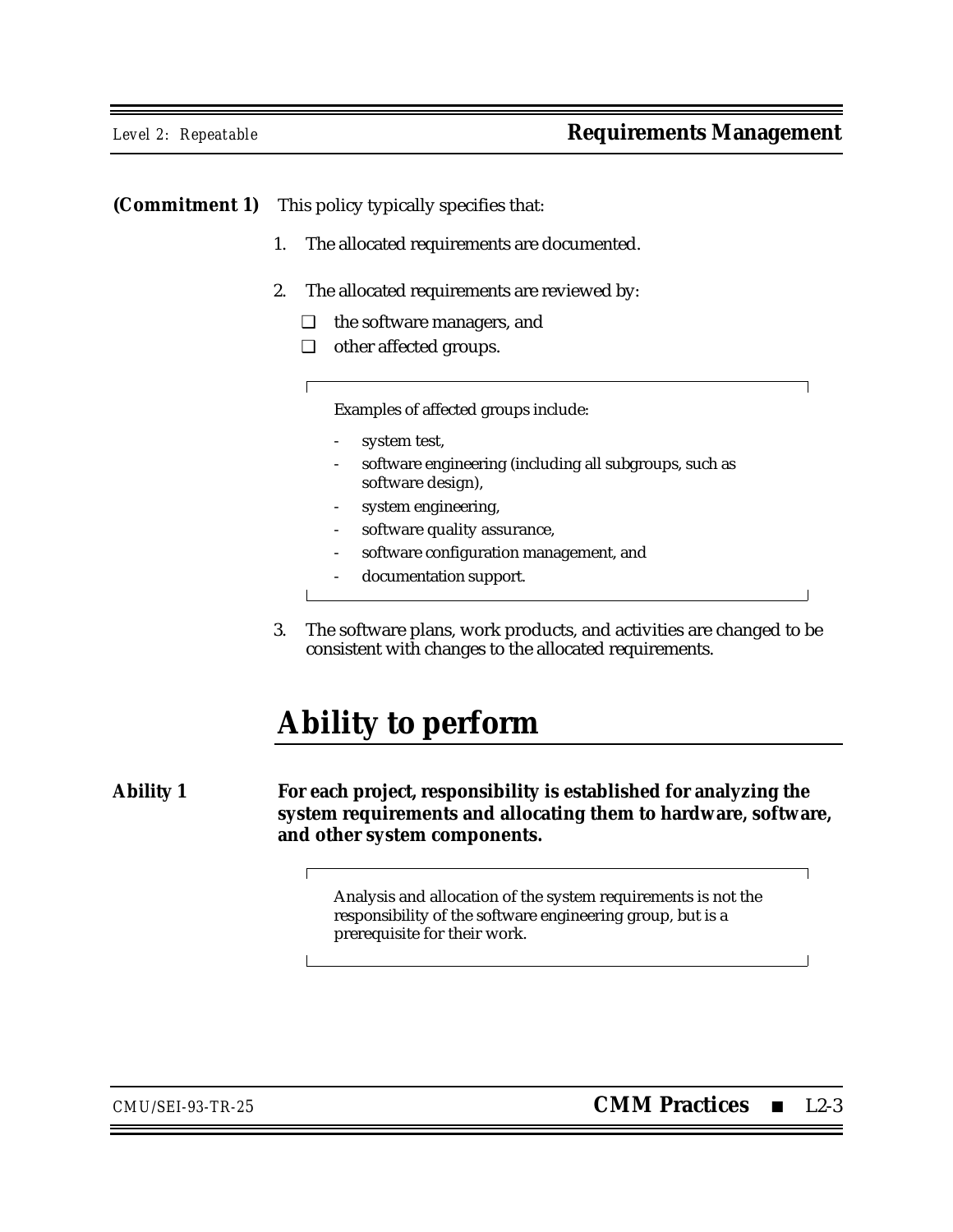#### **Requirements Management** *Level 2: Rep*

| (Ability 1)      | This responsibility covers:                                                                                                                                           |  |  |
|------------------|-----------------------------------------------------------------------------------------------------------------------------------------------------------------------|--|--|
|                  | 1.<br>Managing and documenting the system requirements and their<br>allocation throughout the project's life.                                                         |  |  |
|                  | Effecting changes to the system requirements and their allocation.<br>2.                                                                                              |  |  |
| <b>Ability 2</b> | The allocated requirements are documented.                                                                                                                            |  |  |
|                  | The allocated requirements include:                                                                                                                                   |  |  |
|                  | 1. The nontechnical requirements (i.e., the agreements, conditions, and/or<br>contractual terms) that affect and determine the activities of the<br>software project. |  |  |
|                  | Examples of agreements, conditions, and contractual terms<br>include:                                                                                                 |  |  |
|                  | products to be delivered,                                                                                                                                             |  |  |
|                  | delivery dates, and<br>$\blacksquare$                                                                                                                                 |  |  |
|                  | milestones.                                                                                                                                                           |  |  |
|                  | 2.<br>The technical requirements for the software.                                                                                                                    |  |  |
|                  | Examples of technical requirements include:                                                                                                                           |  |  |
|                  | end user, operator, support, or integration functions;<br>$\overline{\phantom{0}}$                                                                                    |  |  |
|                  | performance requirements;                                                                                                                                             |  |  |
|                  | design constraints;                                                                                                                                                   |  |  |
|                  | programming language; and                                                                                                                                             |  |  |
|                  | interface requirements.                                                                                                                                               |  |  |
|                  |                                                                                                                                                                       |  |  |

3. The acceptance criteria that will be used to validate that the software products satisfy the allocated requirements.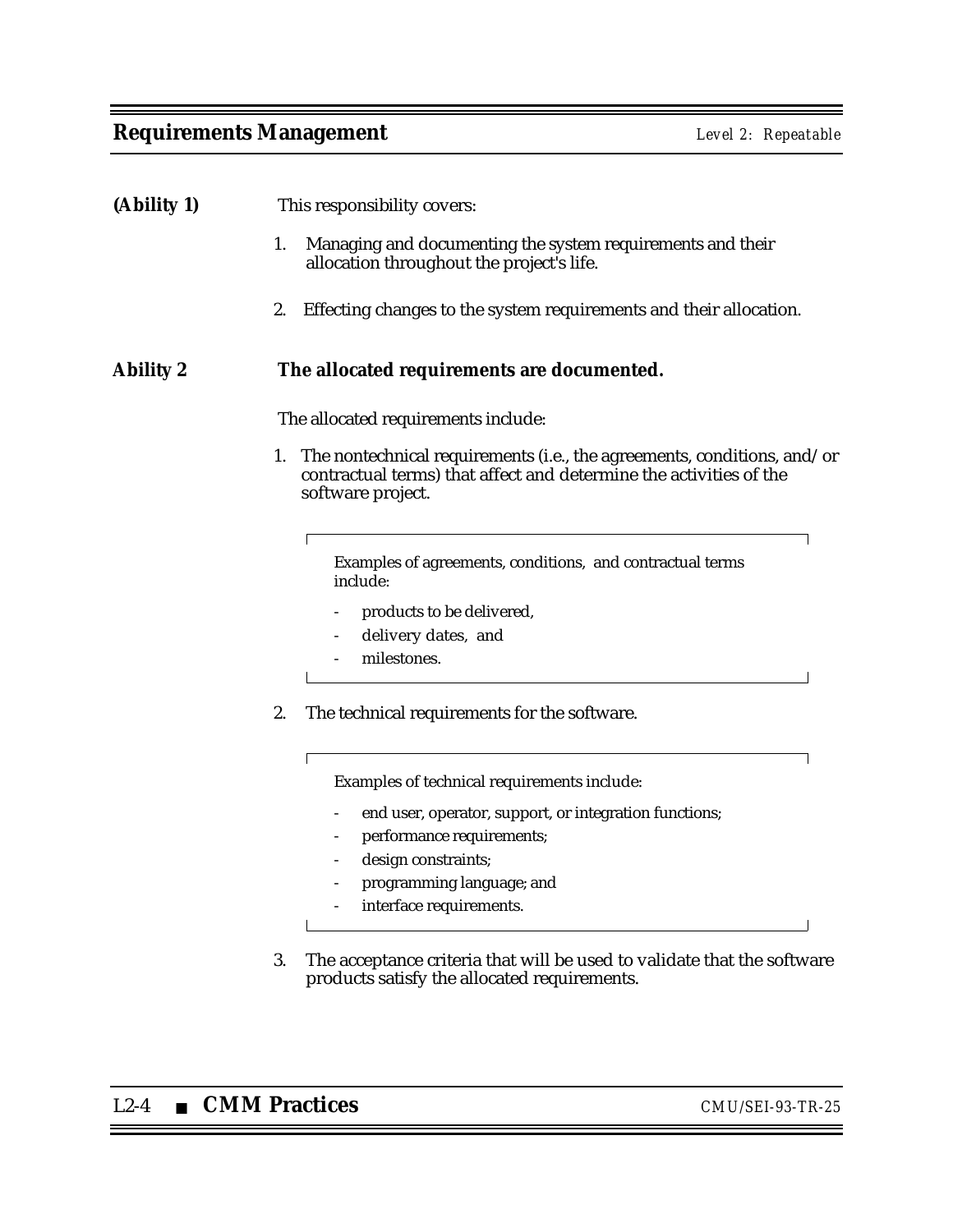#### **Ability 3 Adequate resources and funding are provided for managing the allocated requirements.** 1. Individuals who have experience and expertise in the application domain and in software engineering are assigned to manage the allocated requirements. 2. Tools to support the activities for managing requirements are made available.  $\sqrt{ }$ Examples of support tools include: - spreadsheet programs, tools for configuration management, tools for traceability, and tools for test management. **Ability 4 Members of the software engineering group and other softwarerelated groups are trained to perform their requirements management activities.**  $\sqrt{2}$ ٦ Examples of training include: the methods, standards, and procedures used by the project, and the application domain.  $\overline{\phantom{a}}$ **Activities performed**

**Activity 1 The software engineering group reviews the allocated requirements before they are incorporated into the software project.**

1. Incomplete and missing allocated requirements are identified.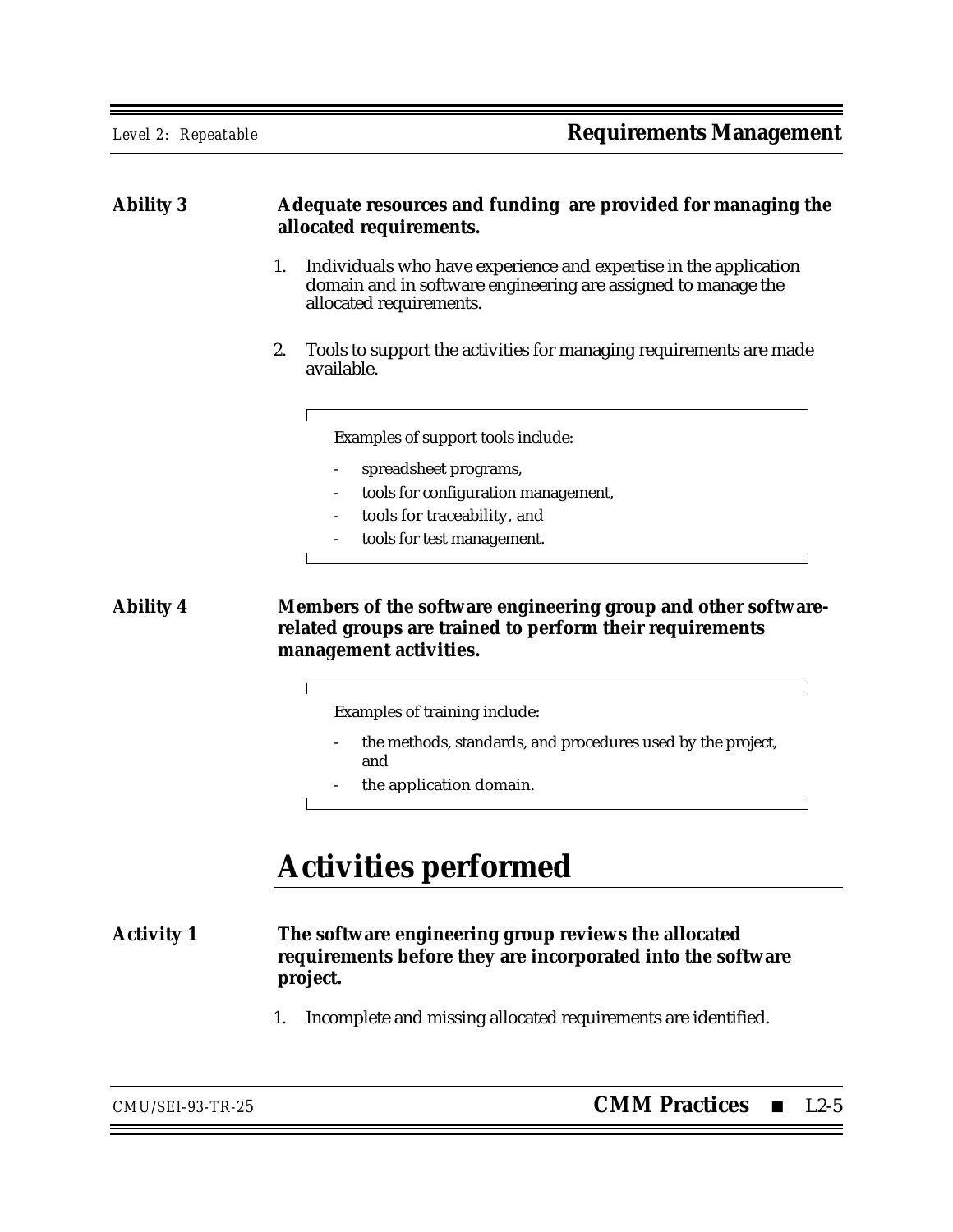#### **Requirements Management** *Level 2: Repeatable*

#### **(Activity 1)** 2. The allocated requirements are reviewed to determine whether they are:

- ❑ feasible and appropriate to implement in software,
- ❑ clearly and properly stated,
- ❑ consistent with each other, and
- ❑ testable.
- 3. Any allocated requirements identified as having potential problems are reviewed with the group responsible for analyzing and allocating system requirements, and necessary changes are made.
- 4. Commitments resulting from the allocated requirements are negotiated with the affected groups.

Examples of affected groups include:

- software engineering (including all subgroups, such as software design),
- software estimating,
- system engineering,
- system test,
- software quality assurance,
- software configuration management,
- contract management, and
- documentation support.

Refer to Activity 6 of the Software Project Planning key process area for practices covering negotiating commitments.

**Activity 2 The software engineering group uses the allocated requirements as the basis for software plans, work products, and activities.**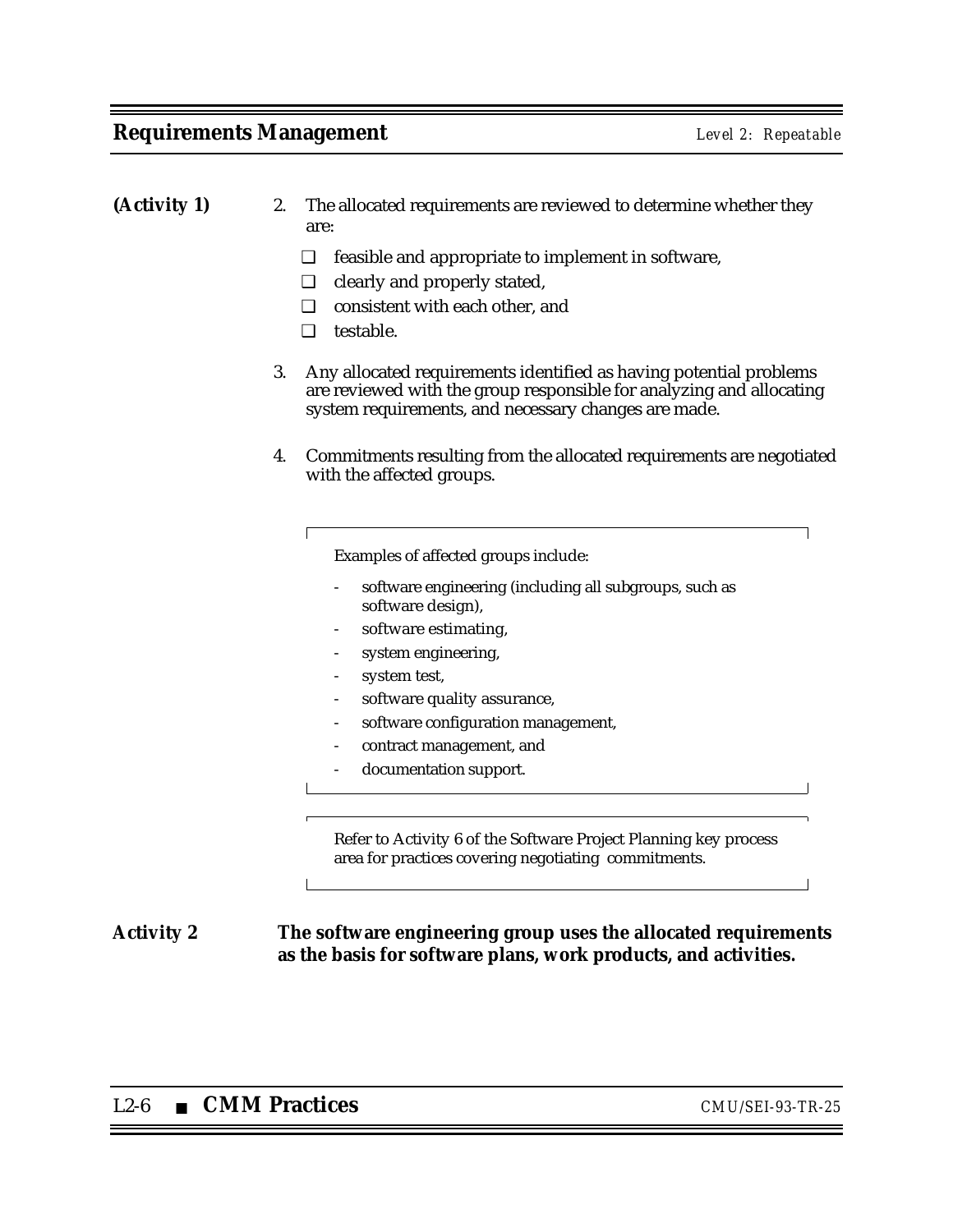| (Activity 2)      | The allocated requirements:       |                                                                                                                                                                                                                                                                    |
|-------------------|-----------------------------------|--------------------------------------------------------------------------------------------------------------------------------------------------------------------------------------------------------------------------------------------------------------------|
|                   | 1.<br>Are managed and controlled. |                                                                                                                                                                                                                                                                    |
|                   | manner (i.e., change control).    | "Managed and controlled" implies that the version of the work<br>product in use at a given time (past or present) is known (i.e.,<br>version control), and changes are incorporated in a controlled                                                                |
|                   |                                   | If a greater degree of formality than is implied by "managed and<br>controlled" is desired, the work product can be placed under the<br>full discipline of configuration management, as is described in the<br>Software Configuration Management key process area. |
|                   | 2.                                | Are the basis for the software development plan.                                                                                                                                                                                                                   |
|                   | 3.                                | Are the basis for developing the software requirements.                                                                                                                                                                                                            |
| <b>Activity 3</b> |                                   | Changes to the allocated requirements are reviewed and<br>incorporated into the software project.                                                                                                                                                                  |
|                   | 1.<br>negotiated as appropriate.  | The impact to existing commitments is assessed, and changes are                                                                                                                                                                                                    |
|                   | ⊔                                 | Changes to commitments made to individuals and groups external<br>to the organization are reviewed with senior management.                                                                                                                                         |
|                   |                                   | Refer to Activity 4 of the Software Project Planning key process<br>area and Activity 3 of the Software Project Tracking and<br>Oversight key process area for practices covering commitments<br>made external to the organization.                                |
|                   | ⊔<br>with the affected groups.    | Changes to commitments within the organization are negotiated                                                                                                                                                                                                      |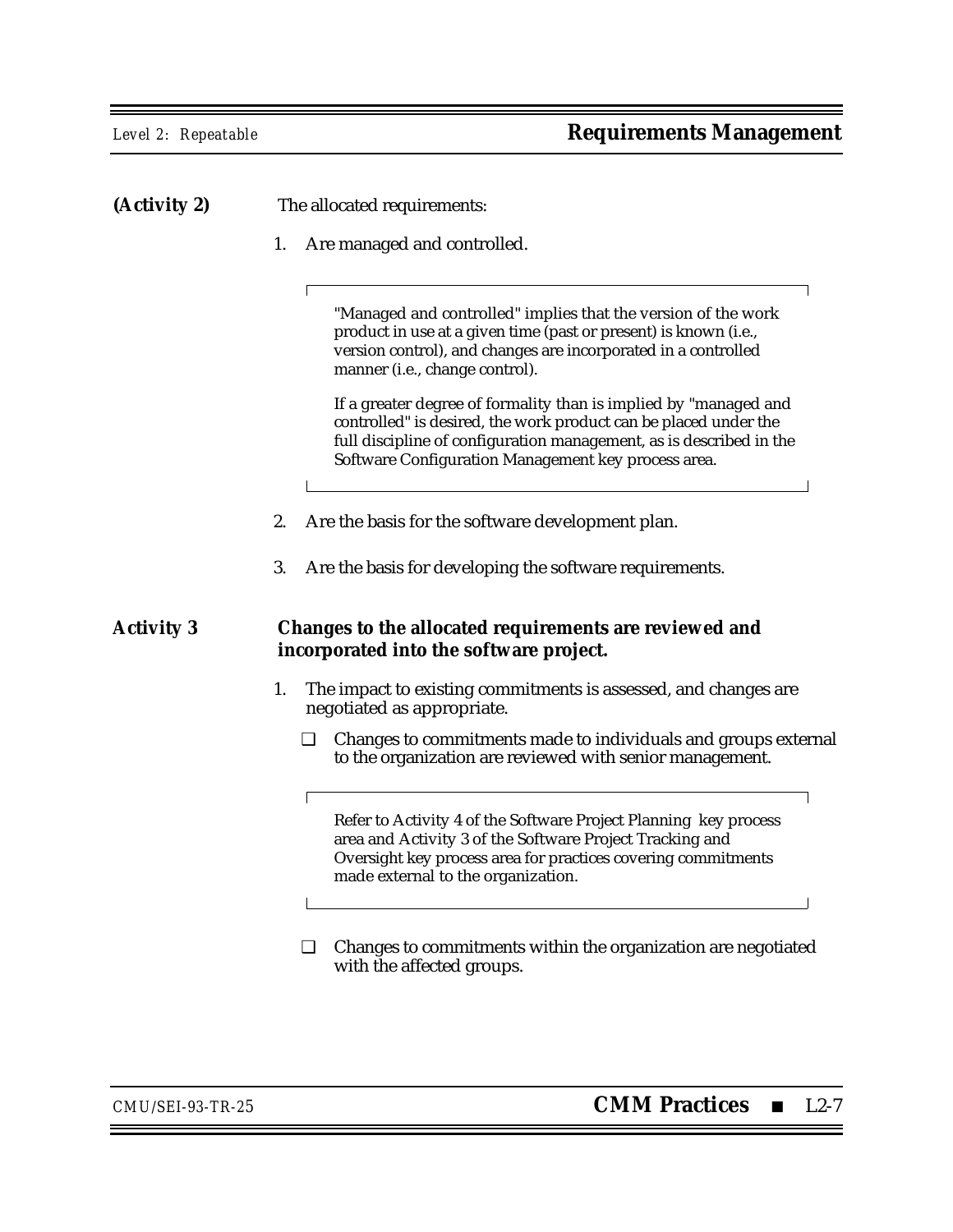### **Requirements Management** *Level 2: Repeatable*

≡

| (Activity 3)         | Refer to Activities 5, 6, 7, and 8 of the Software Project Tracking<br>and Oversight key process area for practices covering negotiating<br>changes to commitments.                                  |  |  |
|----------------------|------------------------------------------------------------------------------------------------------------------------------------------------------------------------------------------------------|--|--|
|                      | 2.<br>Changes that need to be made to the software plans, work products,<br>and activities resulting from changes to the allocated requirements are:                                                 |  |  |
|                      | identified,<br>ப                                                                                                                                                                                     |  |  |
|                      | evaluated,<br>❏                                                                                                                                                                                      |  |  |
|                      | assessed for risk,<br>⊔                                                                                                                                                                              |  |  |
|                      | documented,<br>⊔                                                                                                                                                                                     |  |  |
|                      | planned,<br>❏                                                                                                                                                                                        |  |  |
|                      | communicated to the affected groups and individuals, and<br>❏                                                                                                                                        |  |  |
|                      | tracked to completion.<br>❏                                                                                                                                                                          |  |  |
| <b>Measurement 1</b> | <b>Measurement and analysis</b><br>Measurements are made and used to determine the status of the<br>activities for managing the allocated requirements.                                              |  |  |
|                      | Examples of measurements include:                                                                                                                                                                    |  |  |
|                      | status of each of the allocated requirements;<br>-                                                                                                                                                   |  |  |
|                      | change activity for the allocated requirements; and                                                                                                                                                  |  |  |
|                      | cumulative number of changes to the allocated requirements,<br>$\overline{\phantom{0}}$<br>including total number of changes proposed, open, approved,<br>and incorporated into the system baseline. |  |  |

 $\overline{\phantom{a}}$ 

 $\overline{\phantom{a}}$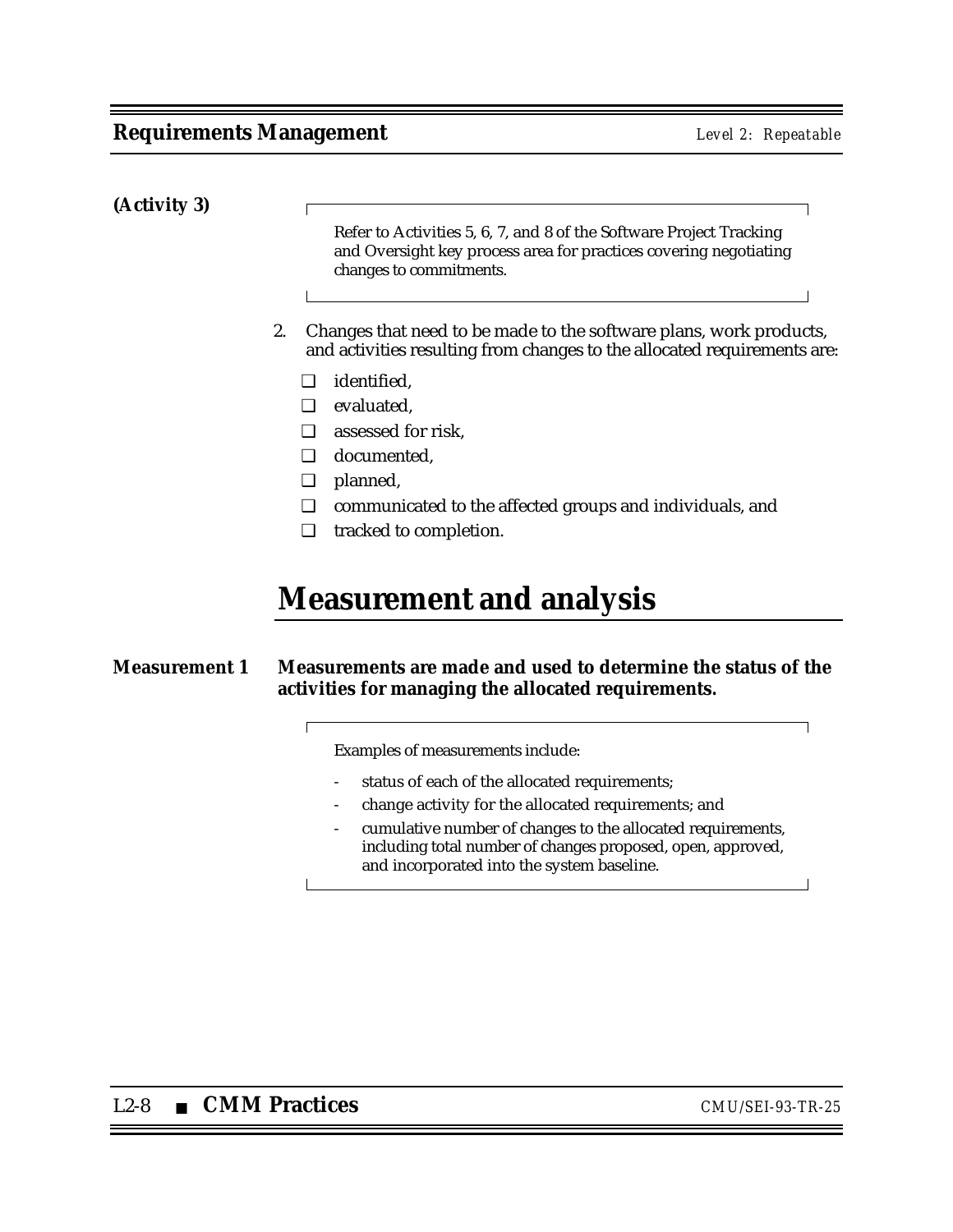# **Verifying implementation**

| <b>Verification 1</b> | The activities for managing the allocated requirements are<br>reviewed with senior management on a periodic basis.                                                                                                                                                                                                                                                              |  |  |
|-----------------------|---------------------------------------------------------------------------------------------------------------------------------------------------------------------------------------------------------------------------------------------------------------------------------------------------------------------------------------------------------------------------------|--|--|
|                       | The primary purpose of periodic reviews by senior management<br>is to provide awareness of and insight into software process<br>activities at an appropriate level of abstraction and in a timely<br>manner. The time between reviews should meet the needs of the<br>organization and may be lengthy, as long as adequate<br>mechanisms for exception reporting are available. |  |  |
|                       | Refer to Verification 1 of the Software Project Tracking and<br>Oversight key process area for practices covering the typical<br>content of senior management oversight reviews.                                                                                                                                                                                                |  |  |
| <b>Verification 2</b> | The activities for managing the allocated requirements are<br>reviewed with the project manager on both a periodic and event-                                                                                                                                                                                                                                                   |  |  |
|                       | driven basis.                                                                                                                                                                                                                                                                                                                                                                   |  |  |
|                       | Refer to Verification 2 of the Software Project Tracking and<br>Oversight key process area for practices covering the typical<br>content of project management oversight reviews.                                                                                                                                                                                               |  |  |
| <b>Verification 3</b> | The software quality assurance group reviews and/or audits the<br>activities and work products for managing the allocated<br>requirements and reports the results.                                                                                                                                                                                                              |  |  |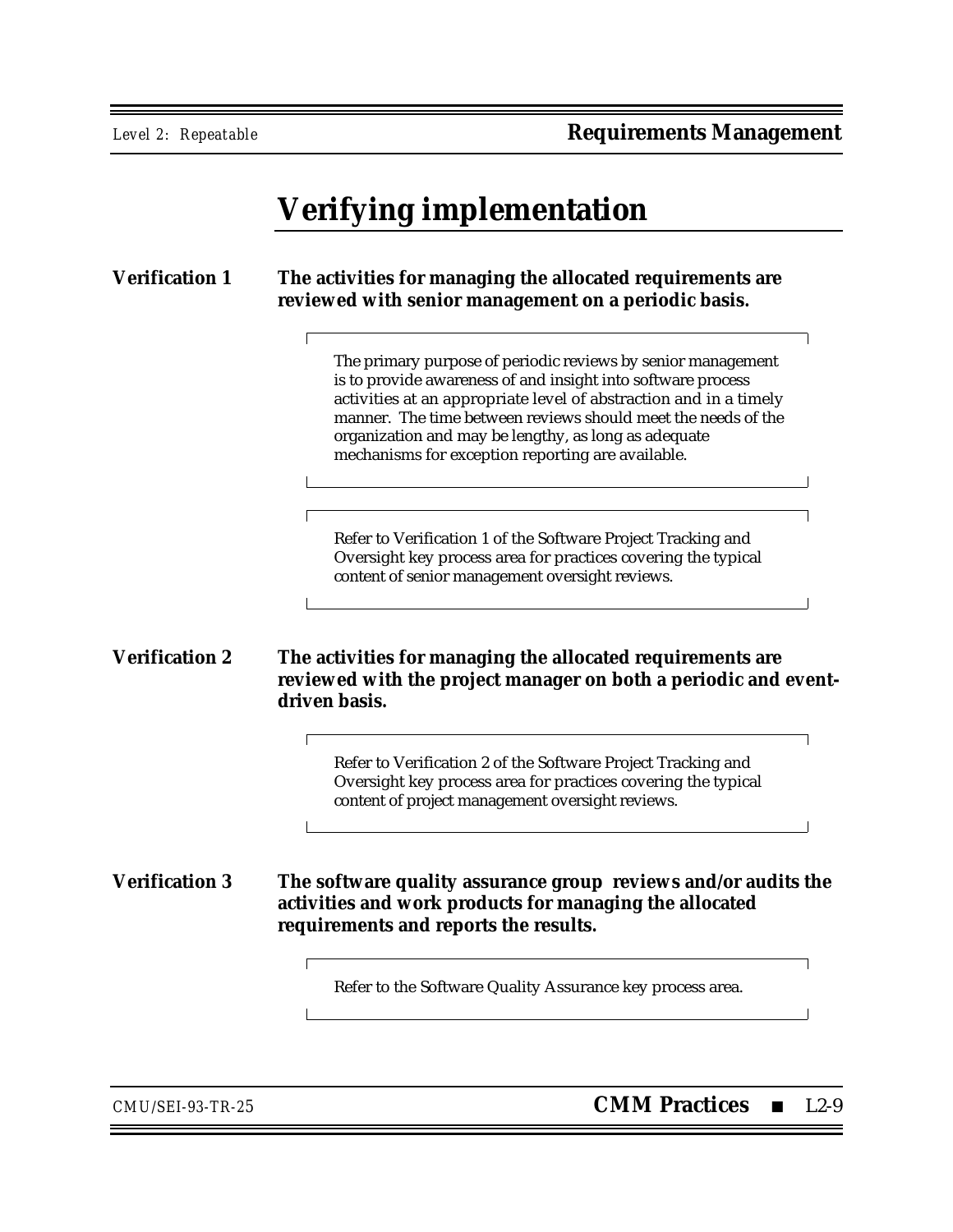#### **Requirements Management** *Level 2: Repeatable*

| (Verification 3) |    | At a minimum, these reviews and/or audits verify that:                                                                          |  |
|------------------|----|---------------------------------------------------------------------------------------------------------------------------------|--|
|                  |    | 1. The allocated requirements are reviewed, and problems are resolved<br>before the software engineering group commits to them. |  |
|                  | 2. | The software plans, work products, and activities are appropriately<br>revised when the allocated requirements change.          |  |

3. Changes to commitments resulting from changes to the allocated requirements are negotiated with the affected groups.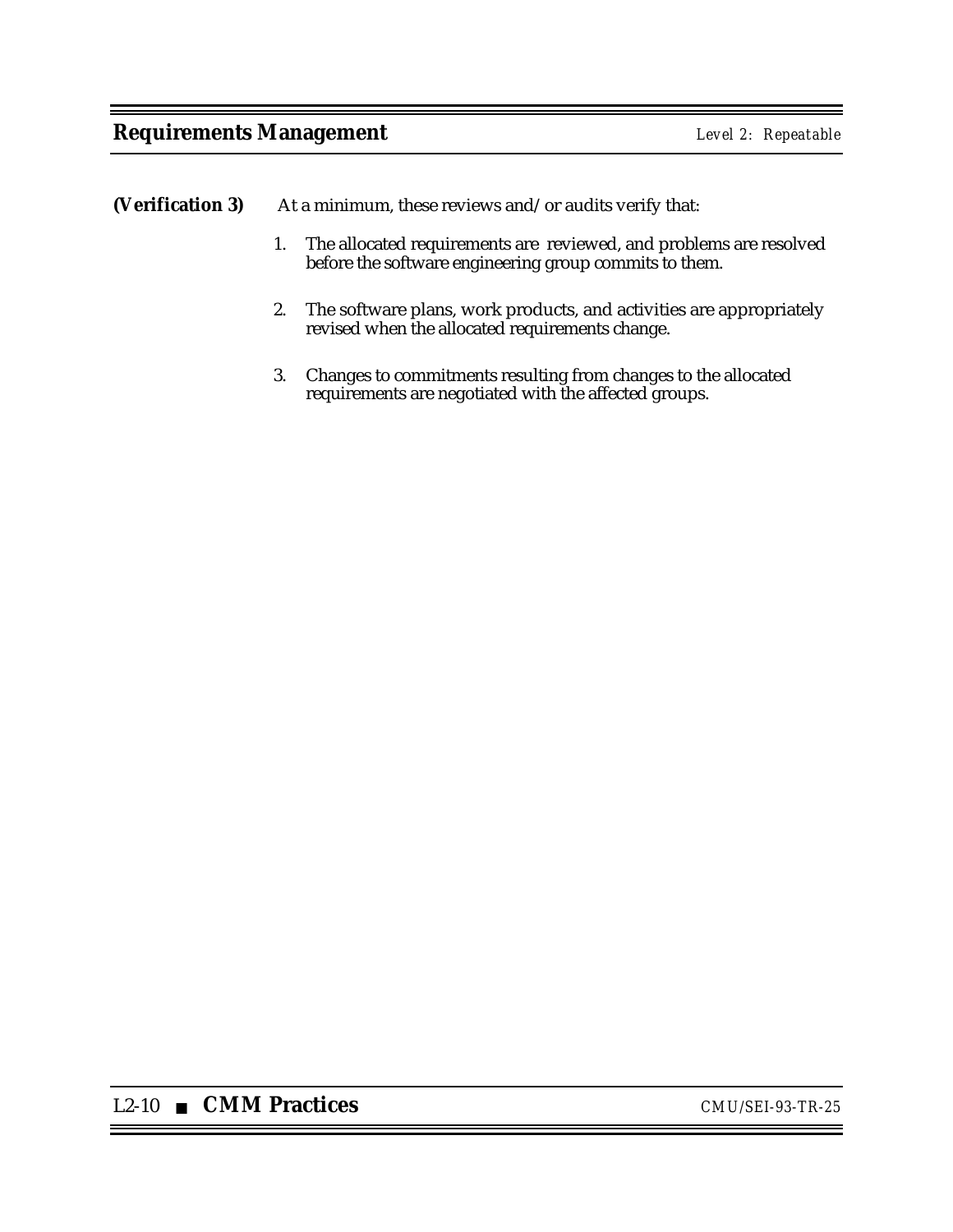# **Software Project Planning**

# *a key process area for Level 2: Repeatable*

The purpose of Software Project Planning is to establish reasonable plans for performing the software engineering and for managing the software project.

Software Project Planning involves developing estimates for the work to be performed, establishing the necessary commitments, and defining the plan to perform the work.

The software planning begins with a statement of the work to be performed and other constraints and goals that define and bound the software project (those established by the practices of the Requirements Management key process area). The software planning process includes steps to estimate the size of the software work products and the resources needed, produce a schedule, identify and assess software risks, and negotiate commitments. Iterating through these steps may be necessary to establish the plan for the software project (i.e., the software development plan).

This plan provides the basis for performing and managing the software project's activities and addresses the commitments to the software project's customer according to the resources, constraints, and capabilities of the software project.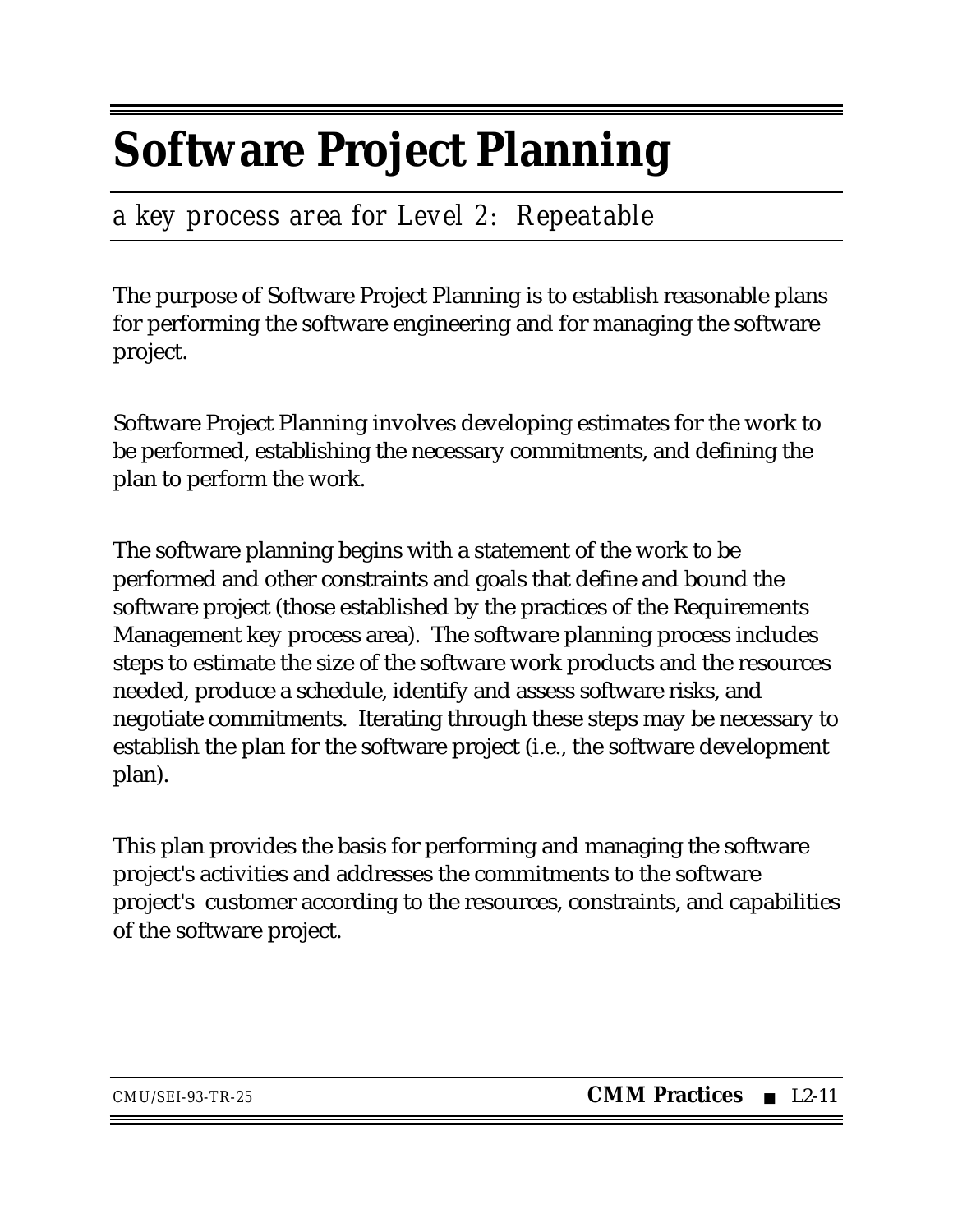### **Software Project Planning** *Level 2: Repeatable*

Ξ

|                     | Goals                                                                                                                                                |
|---------------------|------------------------------------------------------------------------------------------------------------------------------------------------------|
| <b>Goal 1</b>       | Software estimates are documented for use in planning and<br>tracking the software project.                                                          |
| <b>Goal 2</b>       | Software project activities and commitments are planned and<br>documented.                                                                           |
| <b>Goal 3</b>       | Affected groups and individuals agree to their commitments<br>related to the software project.                                                       |
|                     | <b>Commitment to perform</b>                                                                                                                         |
| <b>Commitment 1</b> | A project software manager is designated to be responsible for<br>negotiating commitments and developing the project's software<br>development plan. |
| <b>Commitment 2</b> | The project follows a written organizational policy for planning<br>a software project.                                                              |
|                     | This policy typically specifies that:                                                                                                                |
|                     | 1. The system requirements allocated to software are used as the basis<br>for planning the software project.                                         |
|                     | Refer to Activity 2 of the Requirements Management key process<br>area.                                                                              |
|                     | The software project's commitments are negotiated between:<br>2.                                                                                     |
|                     | the project manager,<br>⊔                                                                                                                            |
|                     | the project software manager, and<br>⊔                                                                                                               |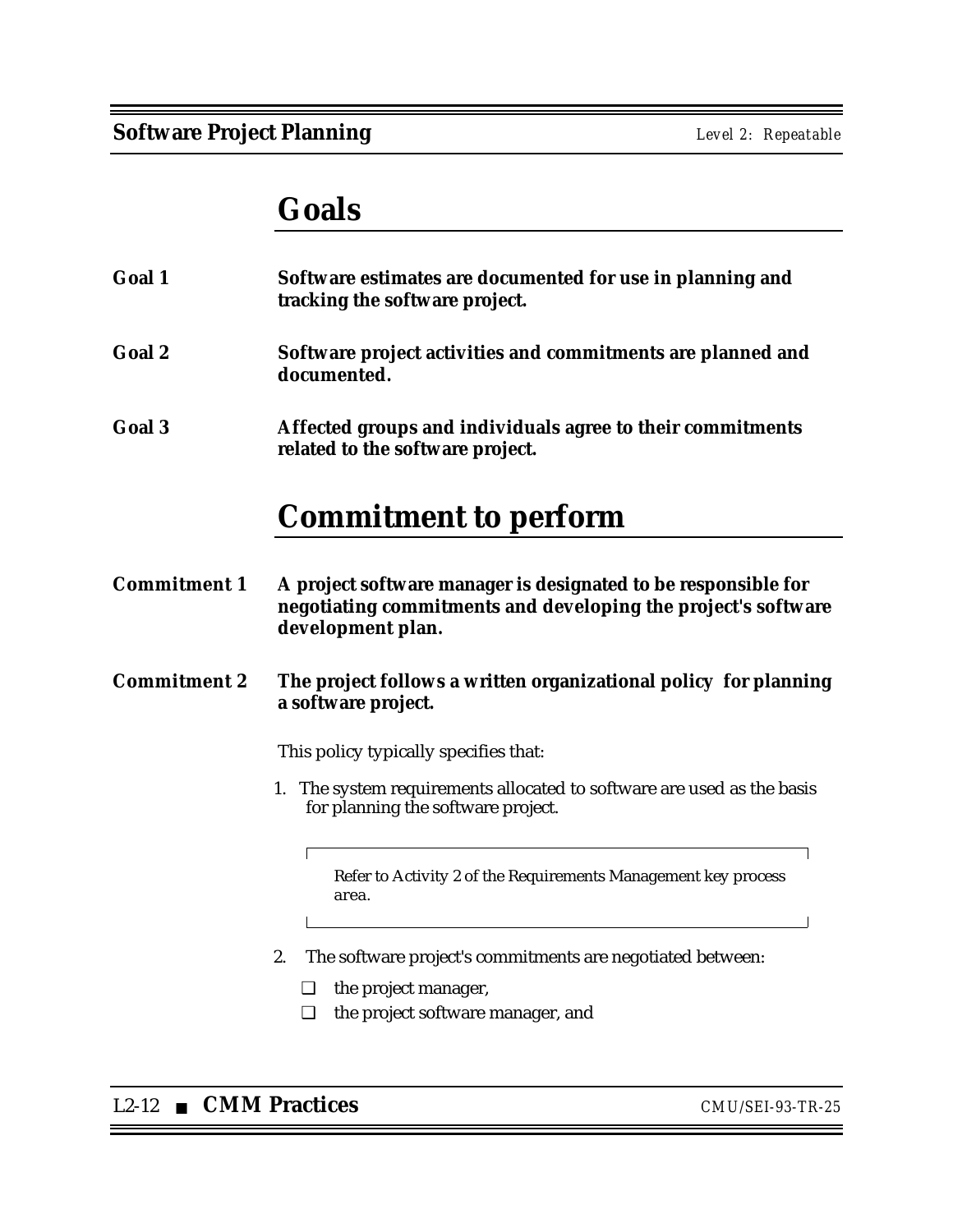- **(Commitment 2)** ❑ the other software managers.
	- 3. Involvement of other engineering groups in the software activities is negotiated with these groups and is documented.

Examples of other engineering groups include:

- system engineering,
- hardware engineering, and
- system test.

 $\sqrt{2}$ 

 $\sqrt{2}$ 

- 4. Affected groups review the software project's:
	- ❑ software size estimates,
	- ❑ effort and cost estimates,
	- ❑ schedules, and
	- ❑ other commitments.

Examples of affected groups include:

- software engineering (including all subgroups, such as software design),
- software estimating,
- system engineering,
- system test,
- software quality assurance,
- software configuration management,
- contract management, and
- documentation support.
- 5. Senior management reviews all software project commitments made to individuals and groups external to the organization.
- 6. The project's software development plan is managed and controlled.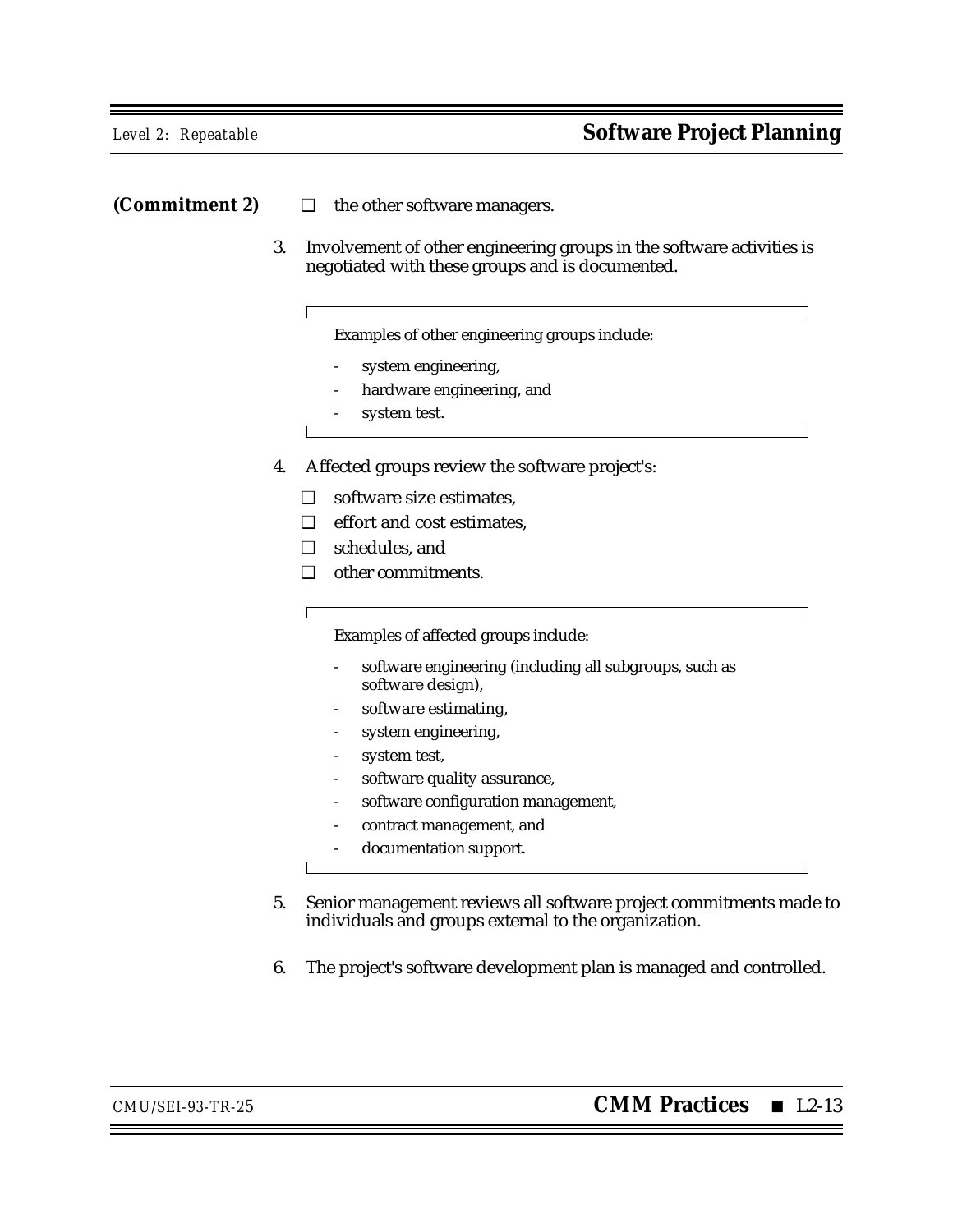### **Software Project Planning** *Level 2: Repeatable*

≡

| (Commitment 2)   |                                                                                                                                                                                                                                                                                                                                                |
|------------------|------------------------------------------------------------------------------------------------------------------------------------------------------------------------------------------------------------------------------------------------------------------------------------------------------------------------------------------------|
|                  | The term "software development plan" is used throughout these<br>practices to refer to the overall plan for managing the software<br>project. The use of "development" terminology is not intended to<br>exclude software maintenance or support projects and should be<br>appropriately interpreted in the context of the individual project. |
|                  |                                                                                                                                                                                                                                                                                                                                                |
|                  | "Managed and controlled" implies that the version of the work<br>product in use at a given time (past or present) is known (i.e.,<br>version control), and changes are incorporated in a controlled<br>manner (i.e., change control).                                                                                                          |
|                  | If a greater degree of control than is implied by "managed and<br>controlled" is desired, the work product can be placed under the<br>full discipline of configuration management, as is described in the<br>Software Configuration Management key process area.                                                                               |
|                  | <b>Ability to perform</b>                                                                                                                                                                                                                                                                                                                      |
| <b>Ability 1</b> | A documented and approved statement of work exists for the<br>software project.                                                                                                                                                                                                                                                                |
|                  | 1.<br>The statement of work covers:                                                                                                                                                                                                                                                                                                            |
|                  | scope of the work,<br>⊔                                                                                                                                                                                                                                                                                                                        |
|                  | technical goals and objectives,<br>⊔                                                                                                                                                                                                                                                                                                           |
|                  | identification of customers and end users,<br>⊔                                                                                                                                                                                                                                                                                                |
|                  |                                                                                                                                                                                                                                                                                                                                                |
|                  | The end users referred to in these practices are the customer<br>designated end users or representatives of the end users.                                                                                                                                                                                                                     |
|                  |                                                                                                                                                                                                                                                                                                                                                |
|                  | imposed standards,<br>ப                                                                                                                                                                                                                                                                                                                        |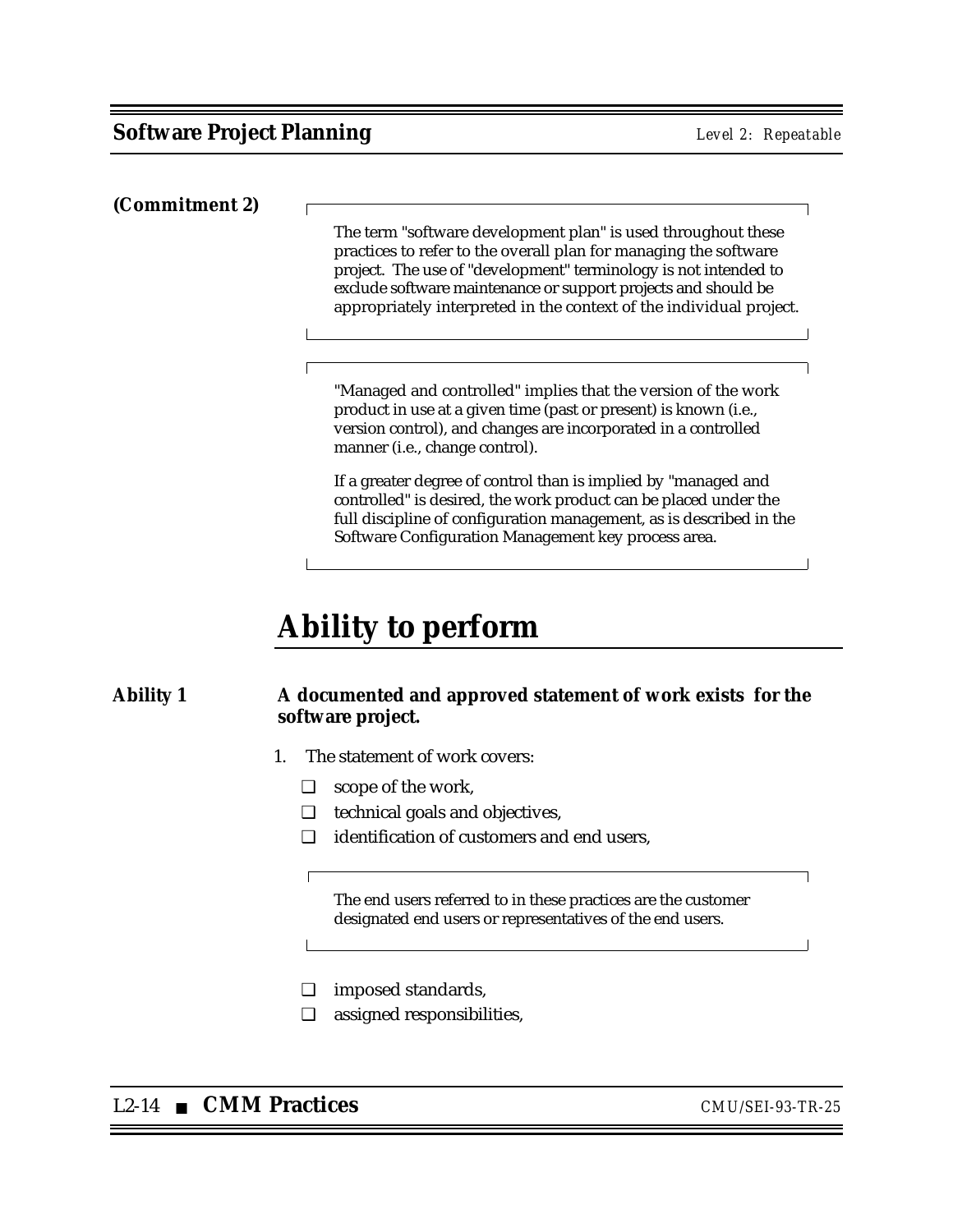| (Ability 1)      | cost and schedule constraints and goals,<br>$\Box$                                                             |
|------------------|----------------------------------------------------------------------------------------------------------------|
|                  | dependencies between the software project and other<br>$\Box$<br>organizations,                                |
|                  |                                                                                                                |
|                  | Examples of other organizations include:                                                                       |
|                  | the customer,                                                                                                  |
|                  | subcontractors, and                                                                                            |
|                  | joint venture partners.                                                                                        |
|                  | resource constraints and goals, and<br>❏                                                                       |
|                  | other constraints and goals for development and/or maintenance.<br>$\Box$                                      |
|                  |                                                                                                                |
|                  | 2.<br>The statement of work is reviewed by:                                                                    |
|                  | the project manager,<br>❏                                                                                      |
|                  | the project software manager,<br>❏                                                                             |
|                  | the other software managers, and<br>❏                                                                          |
|                  | other affected groups.<br>$\Box$                                                                               |
|                  | 3.<br>The statement of work is managed and controlled.                                                         |
| <b>Ability 2</b> | Responsibilities for developing the software development<br>plan are assigned.                                 |
|                  | 1.<br>The project software manager, directly or by delegation, coordinates<br>the project's software planning. |
|                  |                                                                                                                |

2. Responsibilities for the software work products and activities are partitioned and assigned to software managers in a traceable, accountable manner.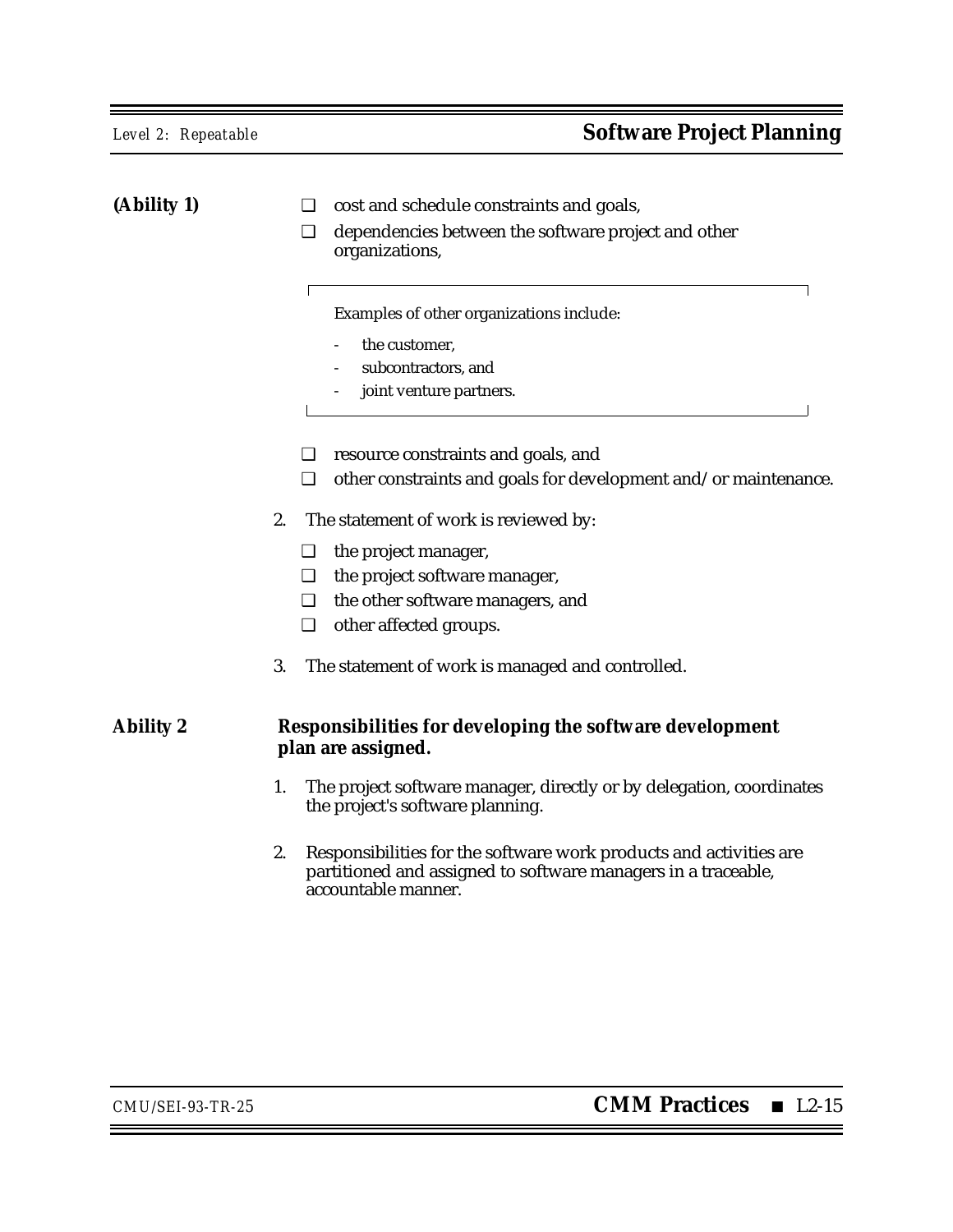### **Software Project Planning** *Level 2: Repeatable*

≡

| (Ability 2)       |                                                                                                                                                                                                                                 |
|-------------------|---------------------------------------------------------------------------------------------------------------------------------------------------------------------------------------------------------------------------------|
|                   | Examples of software work products include:                                                                                                                                                                                     |
|                   | work products for delivery to the external customer or end<br>users, as appropriate;                                                                                                                                            |
|                   | work products for use by other engineering groups; and<br>$\overline{\phantom{a}}$                                                                                                                                              |
|                   | major work products for internal use by the software<br>engineering group.                                                                                                                                                      |
| <b>Ability 3</b>  | Adequate resources and funding are provided for planning the<br>software project.                                                                                                                                               |
|                   | 1.<br>Where feasible, experienced individuals, who have expertise in the<br>application domain of the software project being planned, are<br>available to develop the software development plan.                                |
|                   | 2.<br>Tools to support the software project planning activities are made<br>available.                                                                                                                                          |
|                   | Examples of support tools include:                                                                                                                                                                                              |
|                   | spreadsheet programs,<br>$\qquad \qquad \blacksquare$                                                                                                                                                                           |
|                   | estimating models, and                                                                                                                                                                                                          |
|                   | project planning and scheduling programs.                                                                                                                                                                                       |
| <b>Ability 4</b>  | The software managers, software engineers, and other<br>individuals involved in the software project planning are<br>trained in the software estimating and planning procedures<br>applicable to their areas of responsibility. |
|                   | <b>Activities performed</b>                                                                                                                                                                                                     |
| <b>Activity 1</b> | The software engineering group participates on the project<br>proposal team.                                                                                                                                                    |
|                   |                                                                                                                                                                                                                                 |

#### L2-16 ■ **CMM Practices** *CMU/SEI-93-TR-25*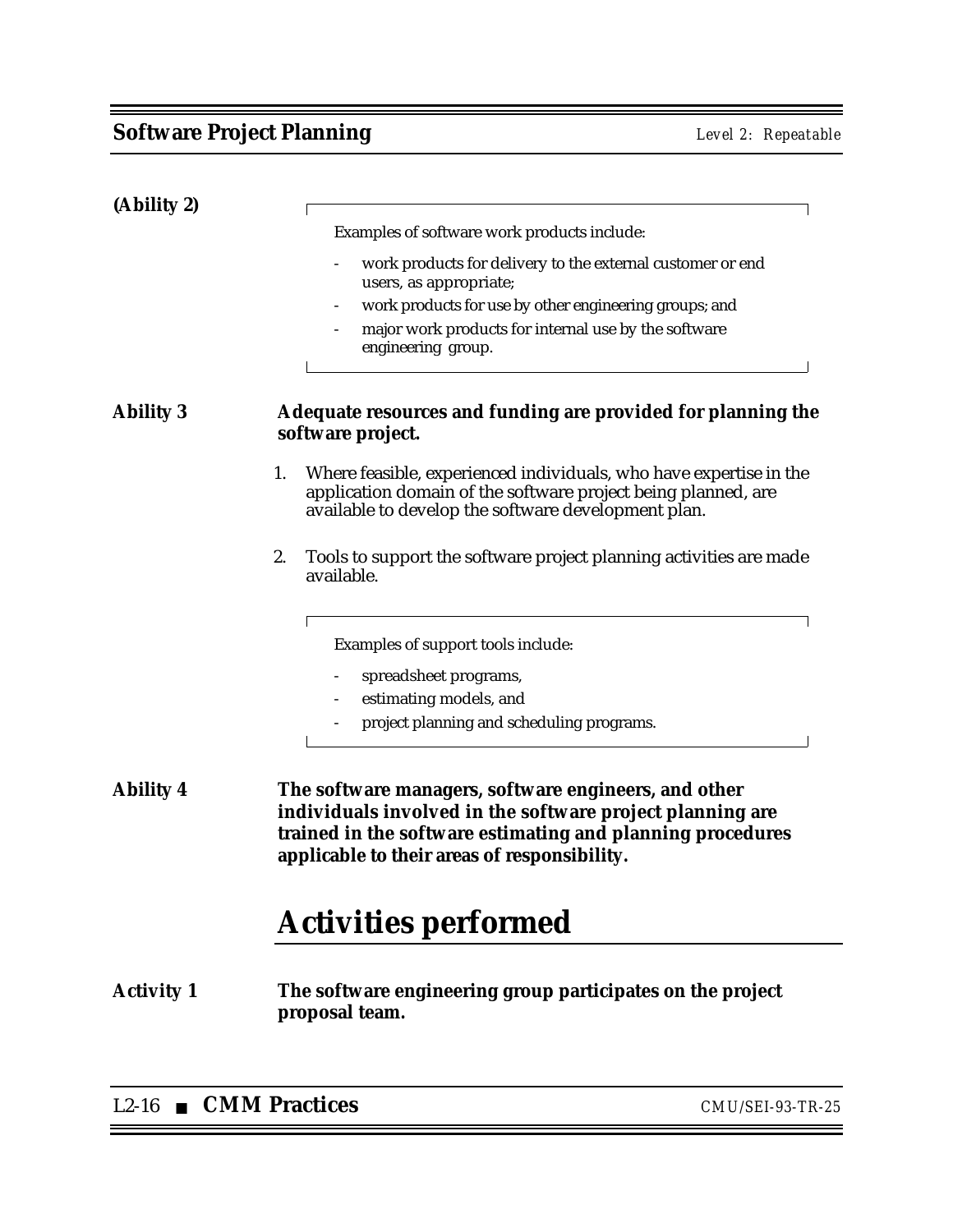| (Activity 1)      | 1. The software engineering group is involved in:                                                                                                                       |
|-------------------|-------------------------------------------------------------------------------------------------------------------------------------------------------------------------|
|                   | proposal preparation and submission,<br>⊔                                                                                                                               |
|                   | clarification discussions and submissions, and<br>❏                                                                                                                     |
|                   | negotiations of changes to commitments that affect the software<br>❏<br>project.                                                                                        |
|                   | The software engineering group reviews the project's proposed<br>2.<br>commitments.                                                                                     |
|                   |                                                                                                                                                                         |
|                   | Examples of project commitments include:                                                                                                                                |
|                   | the project's technical goals and objectives;                                                                                                                           |
|                   | the system and software technical solution;                                                                                                                             |
|                   | the software budget, schedule, and resources; and                                                                                                                       |
|                   | the software standards and procedures.                                                                                                                                  |
| <b>Activity 2</b> | Software project planning is initiated in the early stages of, and<br>in parallel with, the overall project planning.                                                   |
| <b>Activity 3</b> | The software engineering group participates with other affected<br>groups in the overall project planning throughout the project's<br>life.                             |
|                   | 1. The software engineering group reviews the project-level plans.                                                                                                      |
| <b>Activity 4</b> | Software project commitments made to individuals and groups<br>external to the organization are reviewed with senior<br>management according to a documented procedure. |
| <b>Activity 5</b> | A software life cycle with predefined stages of manageable size is<br>identified or defined.                                                                            |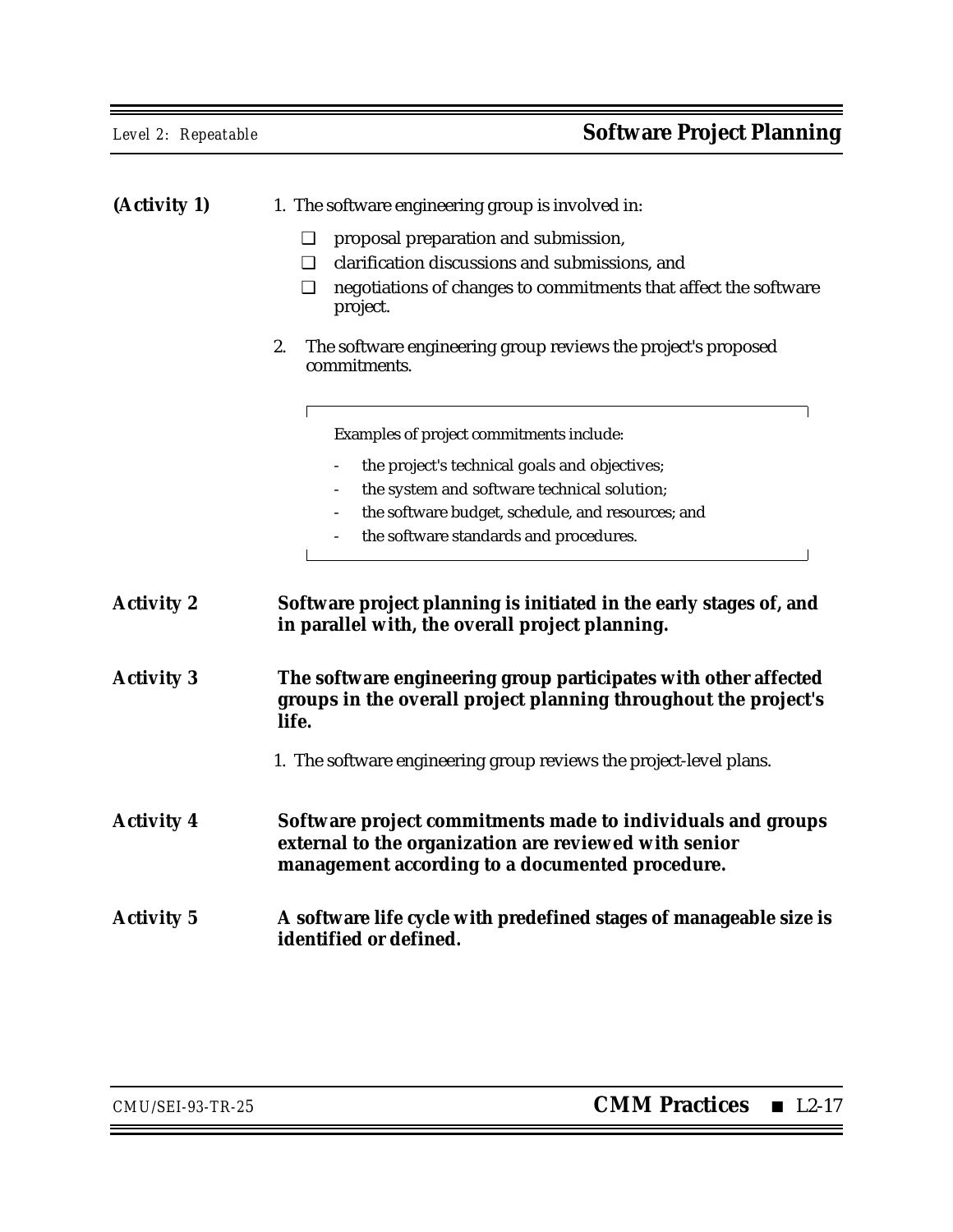### **Software Project Planning** *Level 2: Repeatable*

≡

| (Activity 5)      |                                                                                                                                                                                                                                                   |
|-------------------|---------------------------------------------------------------------------------------------------------------------------------------------------------------------------------------------------------------------------------------------------|
|                   | Examples of software life cycles include:                                                                                                                                                                                                         |
|                   | waterfall,                                                                                                                                                                                                                                        |
|                   | overlapping waterfall,                                                                                                                                                                                                                            |
|                   | spiral,                                                                                                                                                                                                                                           |
|                   | serial build, and                                                                                                                                                                                                                                 |
|                   | single prototype/overlapping waterfall.                                                                                                                                                                                                           |
| <b>Activity 6</b> | The project's software development plan is developed according<br>to a documented procedure.                                                                                                                                                      |
|                   | This procedure typically specifies that:                                                                                                                                                                                                          |
|                   | 1.<br>The software development plan is based on and conforms to:                                                                                                                                                                                  |
|                   | the customer's standards, as appropriate;<br>⊔                                                                                                                                                                                                    |
|                   | the project's standards;<br>⊔                                                                                                                                                                                                                     |
|                   | the approved statement of work; and<br>⊔                                                                                                                                                                                                          |
|                   | the allocated requirements.<br>$\Box$                                                                                                                                                                                                             |
|                   | 2.<br>Plans for software-related groups and other engineering groups<br>involved in the activities of the software engineering group are<br>negotiated with those groups, the support efforts are budgeted, and<br>the agreements are documented. |
|                   | Examples of software-related groups include:                                                                                                                                                                                                      |
|                   | software quality assurance,                                                                                                                                                                                                                       |
|                   | software configuration management, and                                                                                                                                                                                                            |
|                   |                                                                                                                                                                                                                                                   |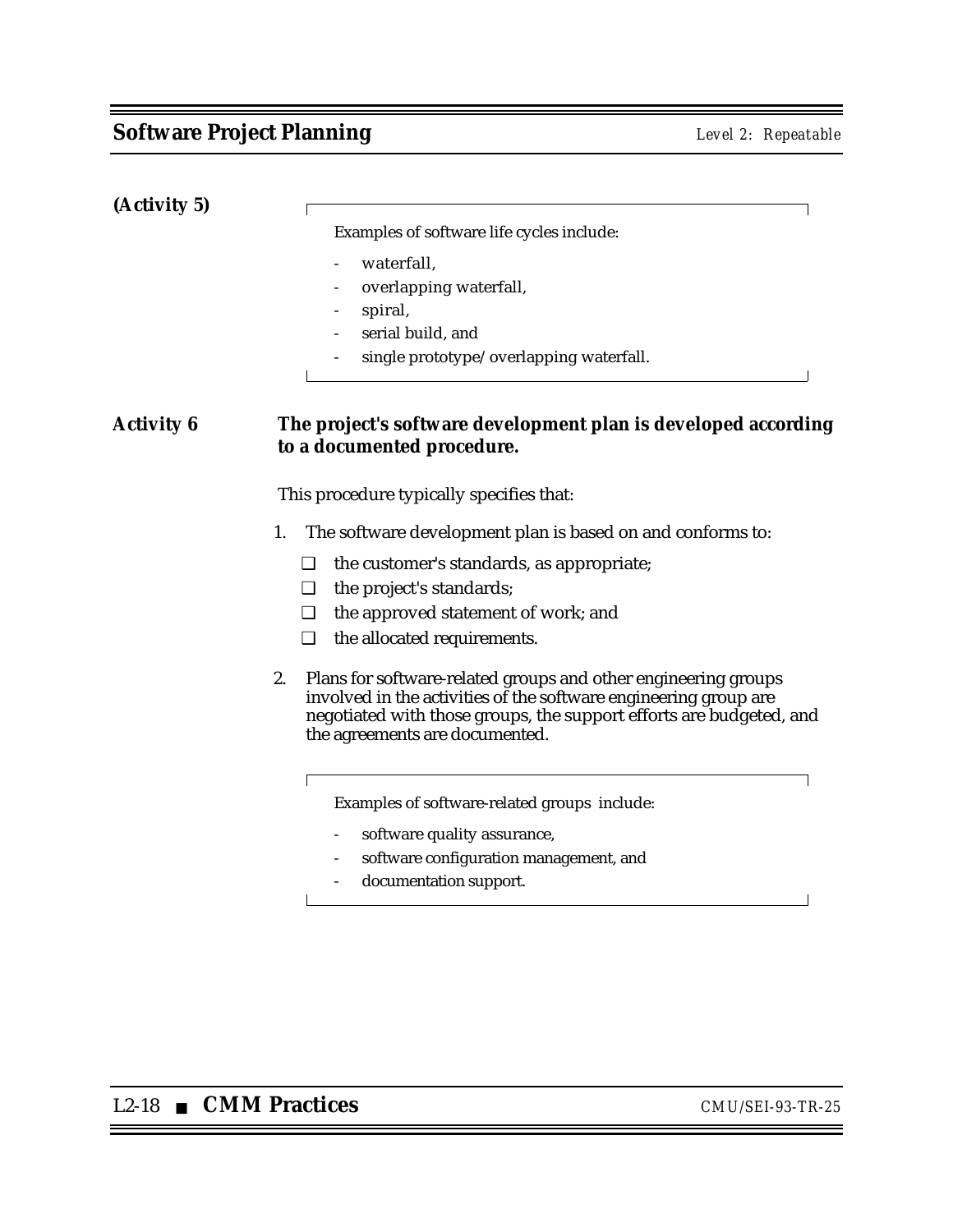| (Activity 6)      |                                                                                                                                                                                                                                                               |
|-------------------|---------------------------------------------------------------------------------------------------------------------------------------------------------------------------------------------------------------------------------------------------------------|
|                   | Examples of other engineering groups include:                                                                                                                                                                                                                 |
|                   | system engineering,                                                                                                                                                                                                                                           |
|                   | hardware engineering, and                                                                                                                                                                                                                                     |
|                   | system test.                                                                                                                                                                                                                                                  |
|                   | 3.<br>Plans for involvement of the software engineering group in the<br>activities of other software-related groups and other engineering<br>groups are negotiated with those groups, the support efforts are<br>budgeted, and the agreements are documented. |
|                   | 4.<br>The software development plan is reviewed by:                                                                                                                                                                                                           |
|                   | ⊔<br>the project manager,                                                                                                                                                                                                                                     |
|                   | the project software manager,<br>⊔                                                                                                                                                                                                                            |
|                   | the other software managers, and<br>⊔                                                                                                                                                                                                                         |
|                   | other affected groups.<br>❏                                                                                                                                                                                                                                   |
|                   | 5.<br>The software development plan is managed and controlled.                                                                                                                                                                                                |
| <b>Activity 7</b> | The plan for the software project is documented.                                                                                                                                                                                                              |
|                   | In the key practices, this plan or collection of plans is referred to<br>as the software development plan.                                                                                                                                                    |
|                   | Refer to Activity 1 of the Software Project Tracking and<br>Oversight key process area for practices concerning the project's<br>use of the software development plan.                                                                                        |
|                   | The software development plan covers:<br>The software project's purpose, scope, goals, and objectives.<br>1.                                                                                                                                                  |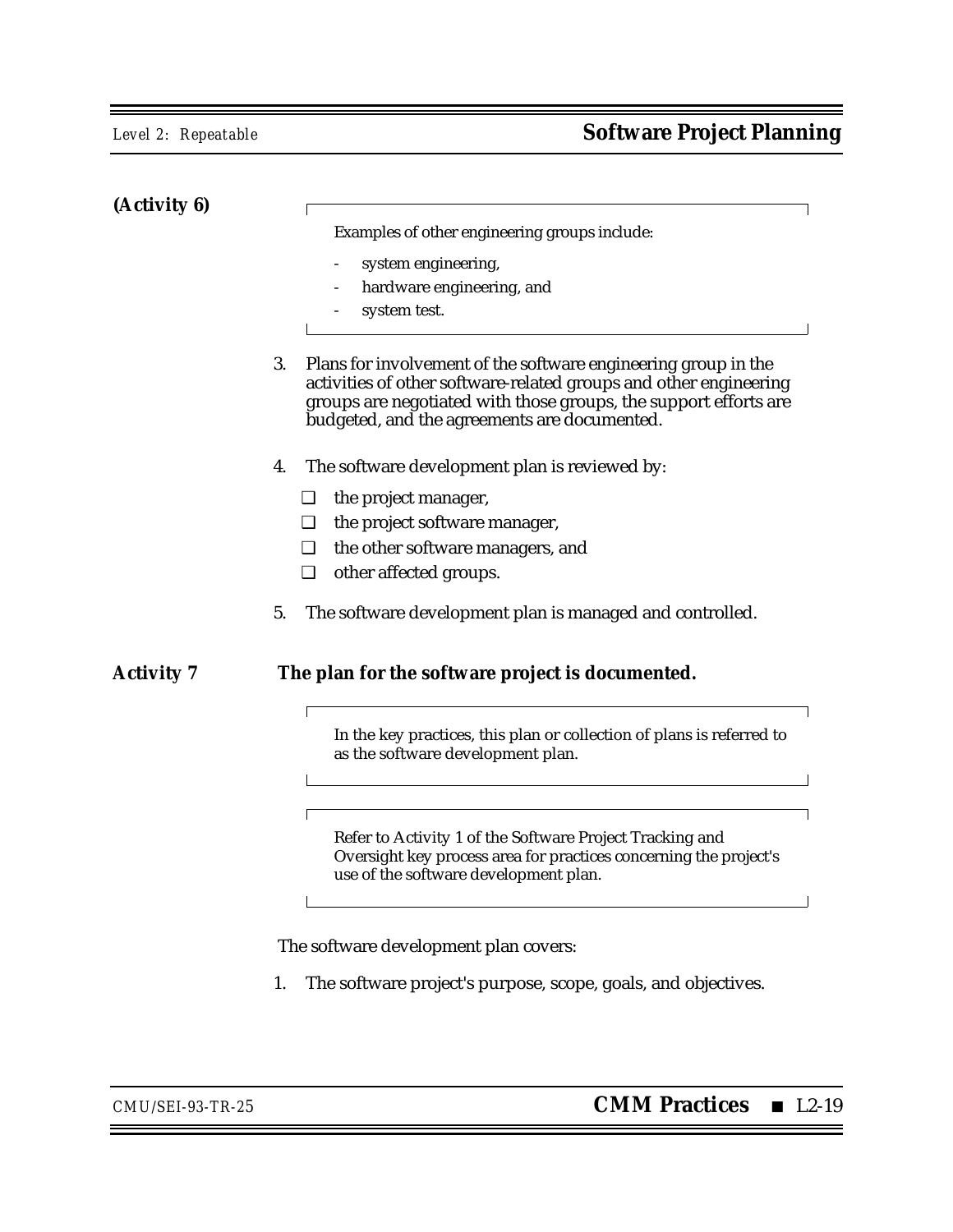#### **Software Project Planning** *Level 2: Repeatable*

 $\sqrt{2}$ 

2. Selection of a software life cycle.

**(Activity 7)** 3. Identification of the selected procedures, methods, and standards for developing and/or maintaining the software.

Examples of software standards and procedures include:

- software development planning,
- software configuration management,
- software quality assurance,
- software design,
- problem tracking and resolution, and
- software measurement.
- 4. Identification of software work products to be developed.
- 5. Size estimates of the software work products and any changes to the software work products.
- 6. Estimates of the software project's effort and costs.
- 7. Estimated use of critical computer resources.
- 8. The software project's schedules, including identification of milestones and reviews.
- 9. Identification and assessment of the project's software risks.
- 10. Plans for the project's software engineering facilities and support tools.

#### **Activity 8 Software work products that are needed to establish and maintain control of the software project are identified.**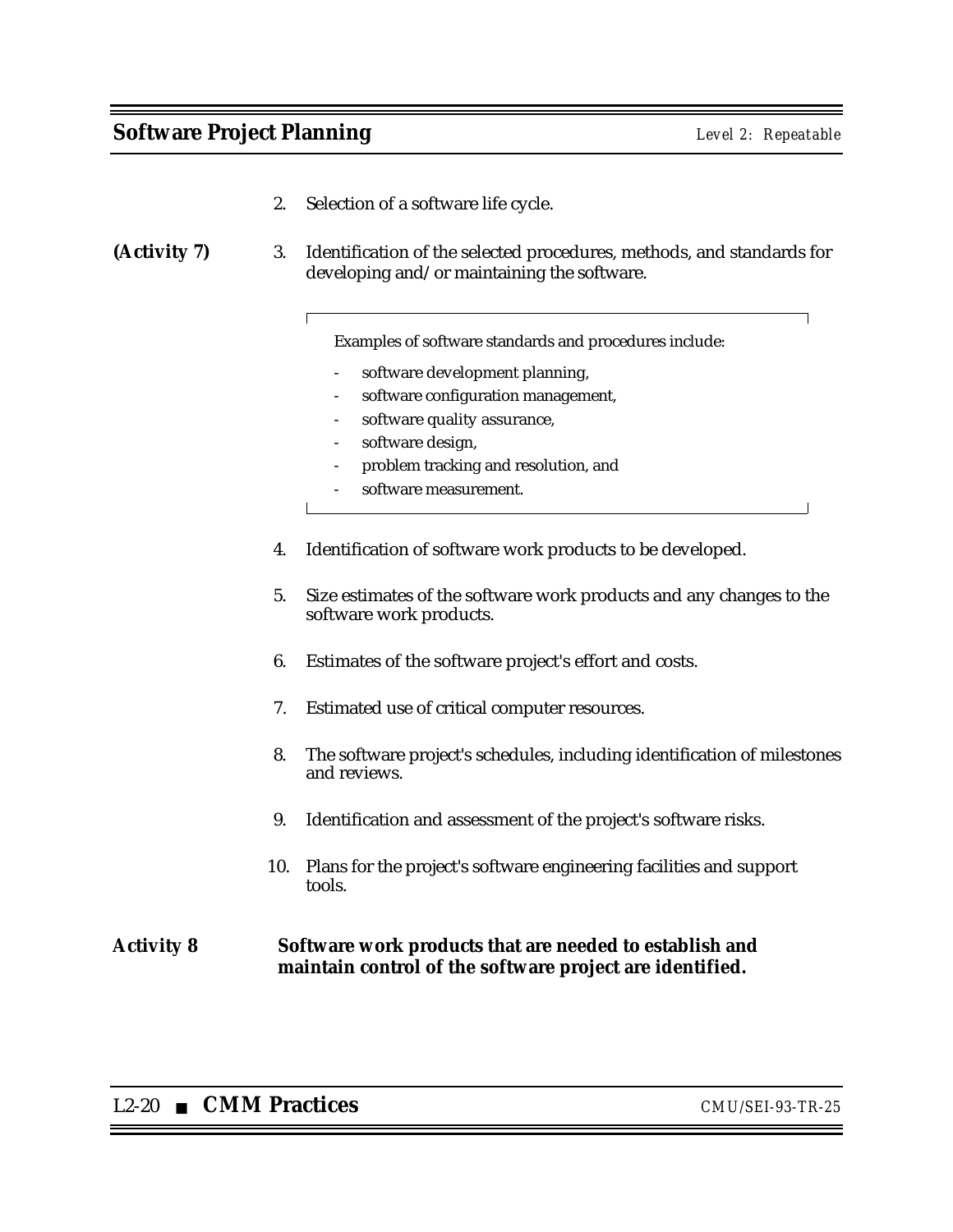$\sqrt{ }$ 

 $\sqrt{2}$ 

 $\sqrt{ }$ 

Refer to Activity 4 of the Software Configuration Management key process area.

**Activity 9 Estimates for the size of the software work products (or changes to the size of software work products) are derived according to a documented procedure.**

This procedure typically specifies that:

1. Size estimates are made for all major software work products and activities.

Examples of software size measurements include:

- function points,
- feature points,
- lines of code,
- number of requirements, and
- number of pages.

Examples of types of work products and activities for which size estimates are made include:

- operational software and support software,
- deliverable and nondeliverable work products,
- software and nonsoftware work products (e.g., documents), and
- activities for developing, verifying, and validating work products.
- 2. Software work products are decomposed to the granularity needed to meet the estimating objectives.
- 3. Historical data are used where available.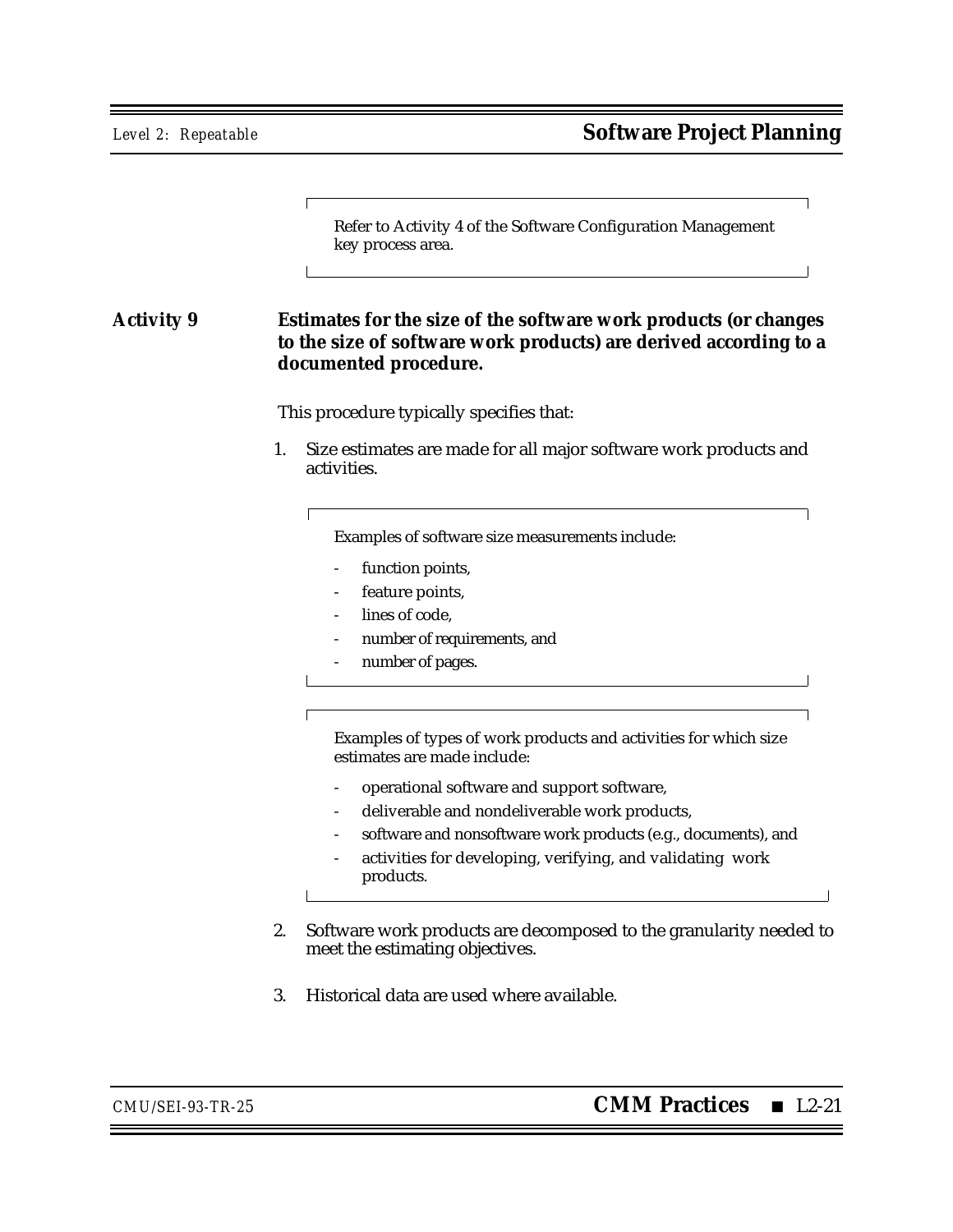## **Software Project Planning** *Level 2: Repeatable*

 $\equiv$ 

|              | 4. | Size estimating assumptions are documented.                                                                                                               |
|--------------|----|-----------------------------------------------------------------------------------------------------------------------------------------------------------|
|              | 5. | Size estimates are documented, reviewed, and agreed to.                                                                                                   |
| (Activity 9) |    |                                                                                                                                                           |
|              |    | Examples of groups and individuals who review and agree to size<br>estimates include:                                                                     |
|              |    | the project manager,                                                                                                                                      |
|              |    | the project software manager, and                                                                                                                         |
|              |    | the other software managers.                                                                                                                              |
| Activity 10  |    | Estimates for the software project's effort and costs are derived<br>according to a documented procedure.                                                 |
|              |    | This procedure typically specifies that:                                                                                                                  |
|              | 1. | Estimates for the software project's effort and costs are related to the<br>size estimates of the software work products (or the size of the<br>changes). |
|              | 2. | Productivity data (historical and/or current) are used for the<br>estimates when available; sources and rationale for these data are<br>documented.       |
|              |    | The productivity and cost data are from the organization's<br>⊔<br>projects when possible.                                                                |
|              |    | $\Box$<br>The productivity and cost data take into account the effort and<br>significant costs that go into making the software work products.            |
|              |    | Examples of significant costs that go into making the software<br>work products include:                                                                  |
|              |    | direct labor expenses,                                                                                                                                    |
|              |    | overhead expenses,                                                                                                                                        |
|              |    | travel expenses, and                                                                                                                                      |
|              |    | computer use costs.                                                                                                                                       |
|              |    |                                                                                                                                                           |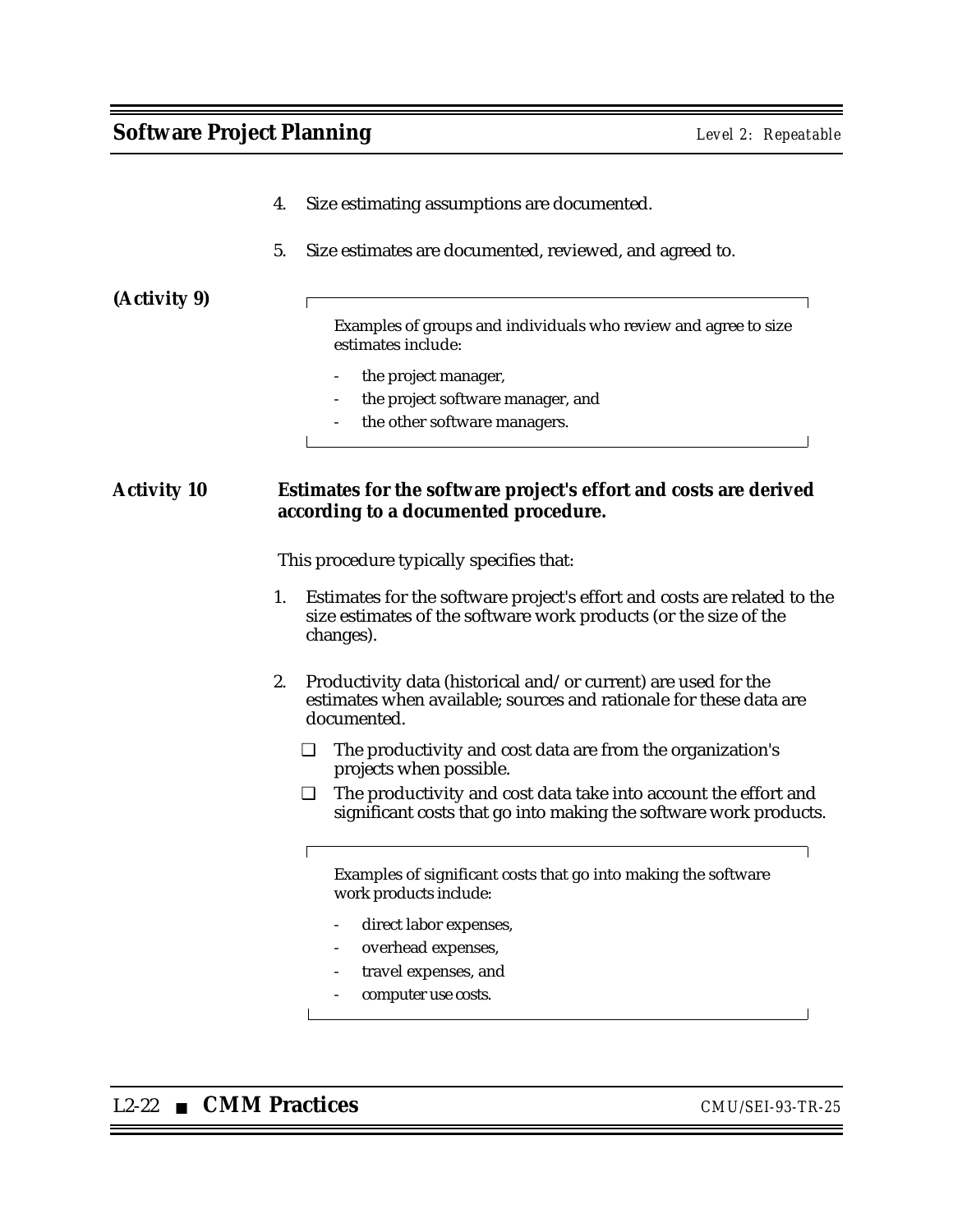|                    | 3.<br>Effort, staffing, and cost estimates are based on past experience.                                                                                                 |
|--------------------|--------------------------------------------------------------------------------------------------------------------------------------------------------------------------|
|                    | Similar projects should be used when possible.<br>❏                                                                                                                      |
|                    | Time phasing of activities is derived.<br>⊔                                                                                                                              |
| (Activity 10)      | Distributions of the effort, staffing, and cost estimates over the<br>❏<br>software life cycle are prepared.                                                             |
|                    | Estimates and the assumptions made in deriving the estimates are<br>4.<br>documented, reviewed, and agreed to.                                                           |
| <b>Activity 11</b> | <b>Estimates for the project's critical computer resources are derived</b><br>according to a documented procedure.                                                       |
|                    | Critical computer resources may be in the host environment, in the<br>integration and testing environment, in the target environment, or<br>in any combination of these. |
|                    | This procedure typically specifies that:                                                                                                                                 |
|                    | Critical computer resources for the project are identified.<br>1.                                                                                                        |
|                    | Examples of critical computer resources include:                                                                                                                         |
|                    | computer memory capacity,                                                                                                                                                |
|                    | computer processor use, and                                                                                                                                              |
|                    | communications channel capacity.                                                                                                                                         |
|                    | Estimates for the critical computer resources are related to the<br>2.<br>estimates of:                                                                                  |
|                    | the size of the software work products,<br>❏                                                                                                                             |
|                    | the operational processing load, and<br>$\Box$                                                                                                                           |
|                    | the communications traffic.<br>$\Box$                                                                                                                                    |
|                    | Estimates of the critical computer resources are documented,<br>3.<br>reviewed, and agreed to.                                                                           |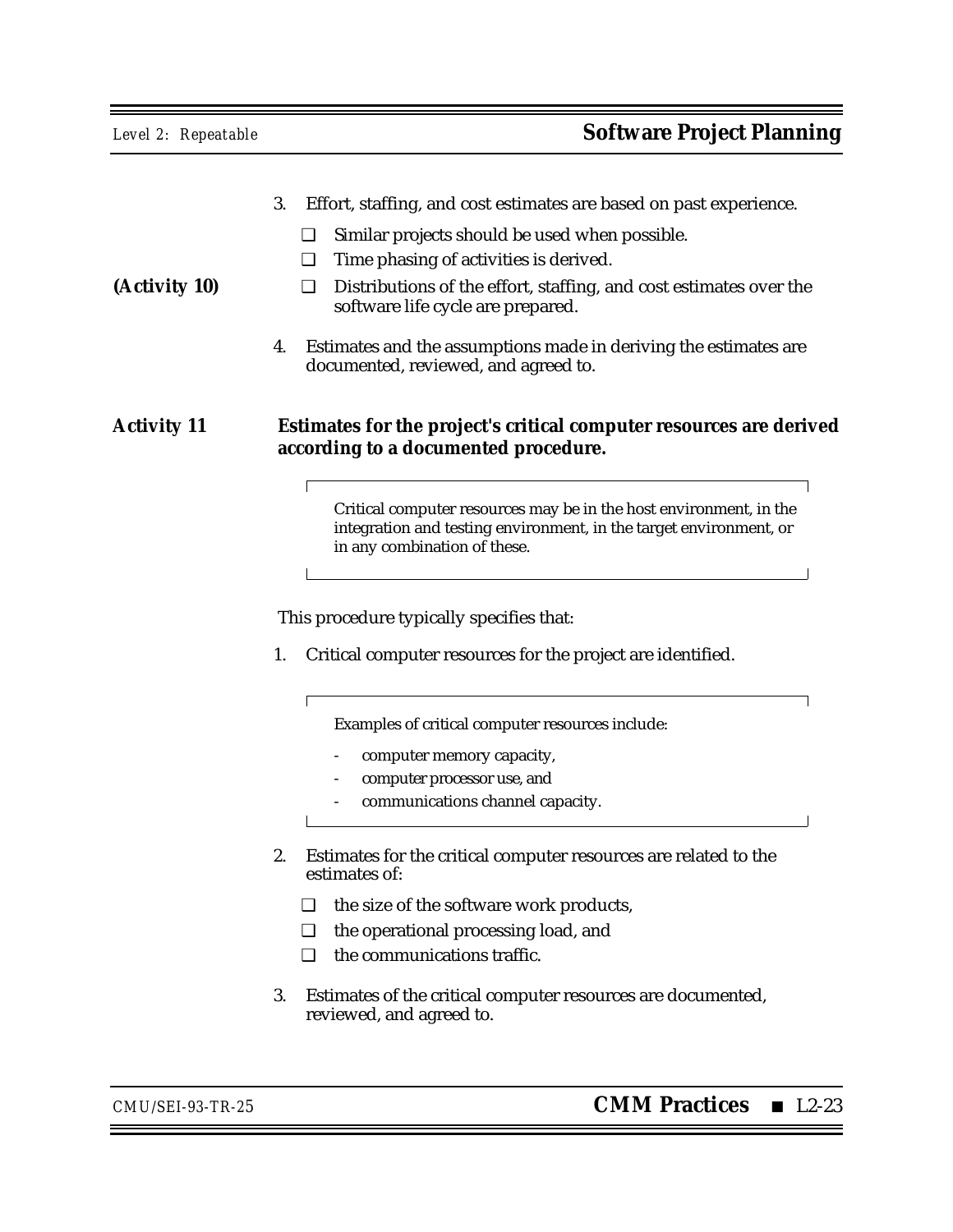## **Software Project Planning** *Level 2: Repeatable*

 $\equiv$ 

| <b>Activity 12</b> | The project's software schedule is derived according to a<br>documented procedure.                                                                                          |
|--------------------|-----------------------------------------------------------------------------------------------------------------------------------------------------------------------------|
| (Activity 12)      | This procedure typically specifies that:                                                                                                                                    |
|                    | The software schedule is related to:<br>1.                                                                                                                                  |
|                    | the size estimate of the software work products (or the size of<br>⊔<br>changes), and                                                                                       |
|                    | the software effort and costs.<br>❏                                                                                                                                         |
|                    | 2.<br>The software schedule is based on past experience.                                                                                                                    |
|                    | Similar projects are used when possible.<br>❏                                                                                                                               |
|                    | 3.<br>The software schedule accommodates the imposed milestone dates,<br>critical dependency dates, and other constraints.                                                  |
|                    | The software schedule activities are of appropriate duration and the<br>4.<br>milestones are of appropriate time separation to support accuracy in<br>progress measurement. |
|                    | Assumptions made in deriving the schedule are documented.<br>5.                                                                                                             |
|                    | The software schedule is documented, reviewed, and agreed to.<br>6.                                                                                                         |
| <b>Activity 13</b> | The software risks associated with the cost, resource, schedule,<br>and technical aspects of the project are identified, assessed, and<br>documented.                       |
|                    | The risks are analyzed and prioritized based on their potential impact<br>1.<br>to the project.                                                                             |
|                    | 2.<br>Contingencies for the risks are identified.                                                                                                                           |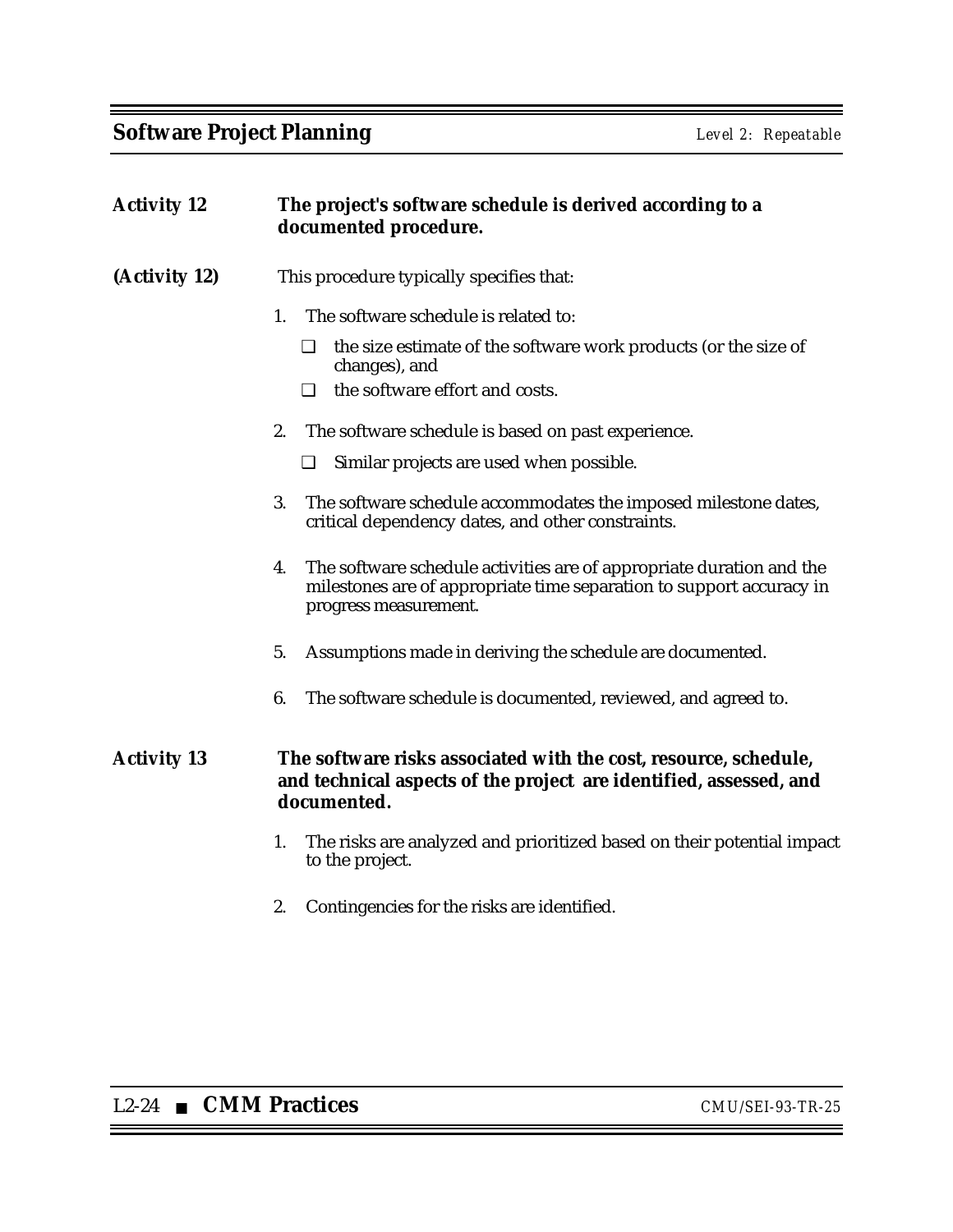Examples of contingencies include:

- schedule buffers,
- alternate staffing plans, and
- alternate plans for additional computing equipment.

**Activity 14 Plans for the project's software engineering facilities and support tools are prepared.**

> 1. Estimates of capacity requirements for these facilities and support tools are based on the size estimates of the software work products and other characteristics.

> > Examples of software development facilities and support tools include:

- host computers and peripherals for software development,
- software test computers and peripherals,
- target computer environment software, and
- other support software.
- 2. Responsibilities are assigned and commitments are negotiated to procure or develop these facilities and support tools.
- 3. The plans are reviewed by all affected groups.

#### **Activity 15 Software planning data are recorded.**

 $\sqrt{ }$ 

 $\lceil$ 

- 1. Information recorded includes the estimates and the associated information needed to reconstruct the estimates and assess their reasonableness.
- 2. The software planning data are managed and controlled.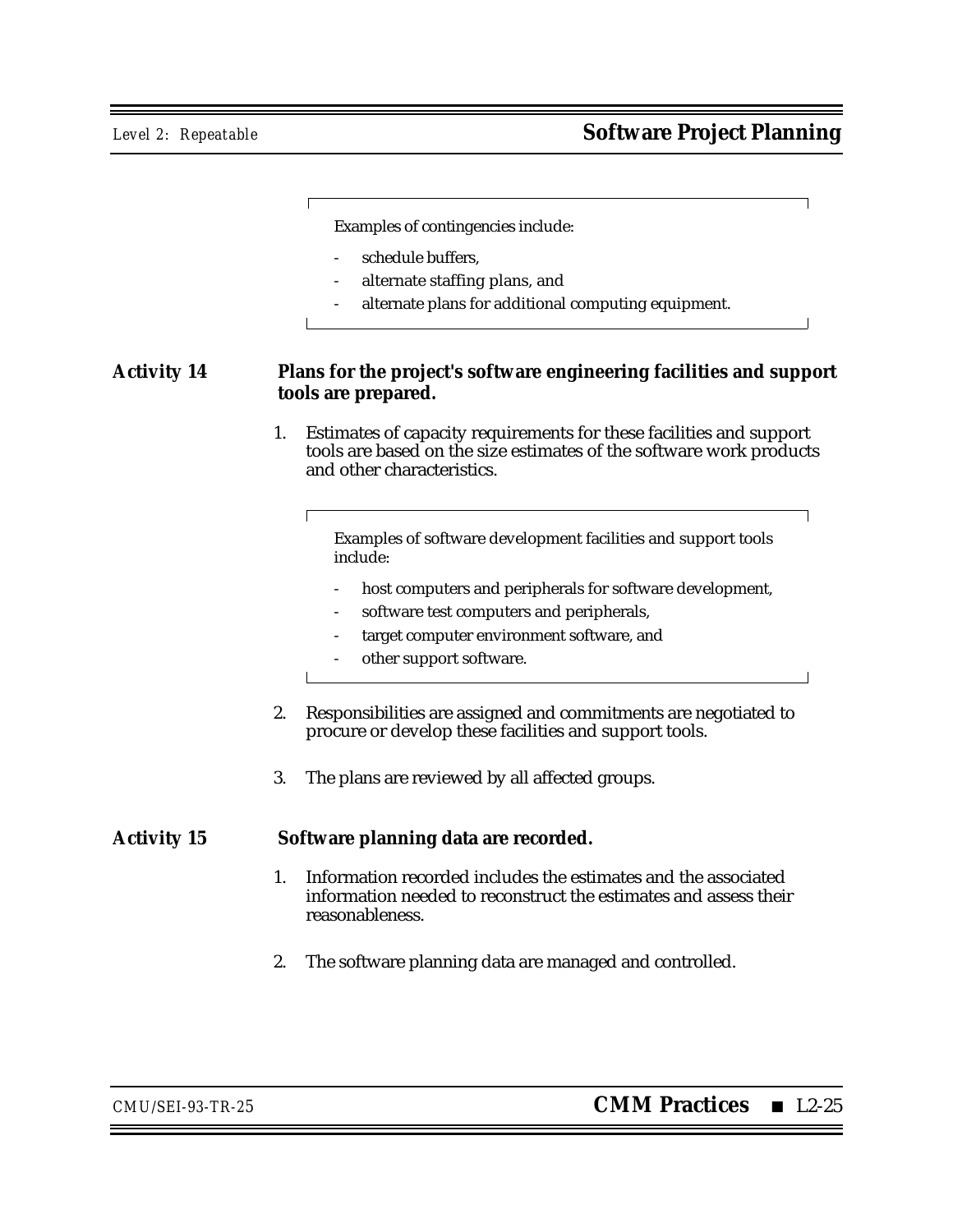#### **Software Project Planning** *Level 2: Repeatable*

# **Measurement and analysis**

| <b>Measurement 1</b> | Measurements are made and used to determine the status of the<br>software planning activities.                           |
|----------------------|--------------------------------------------------------------------------------------------------------------------------|
| (Measurement 1)      |                                                                                                                          |
|                      | <b>Examples of measurements include:</b>                                                                                 |
|                      | completions of milestones for the software project planning<br>activities compared to the plan; and                      |
|                      | work completed, effort expended, and funds expended in the<br>software project planning activities compared to the plan. |
|                      |                                                                                                                          |

# **Verifying implementation**

| <b>Verification 1</b> | The activities for software project planning are reviewed with<br>senior management on a periodic basis. |
|-----------------------|----------------------------------------------------------------------------------------------------------|
|                       |                                                                                                          |

The primary purpose of periodic reviews by senior management is to provide awareness of, and insight into, software process activities at an appropriate level of abstraction and in a timely manner. The time between reviews should meet the needs of the organization and may be lengthy, as long as adequate mechanisms for exception reporting are available.

- 1. The technical, cost, staffing, and schedule performance is reviewed.
- 2. Conflicts and issues not resolvable at lower levels are addressed.
- 3. Software project risks are addressed.
- 4. Action items are assigned, reviewed, and tracked to closure.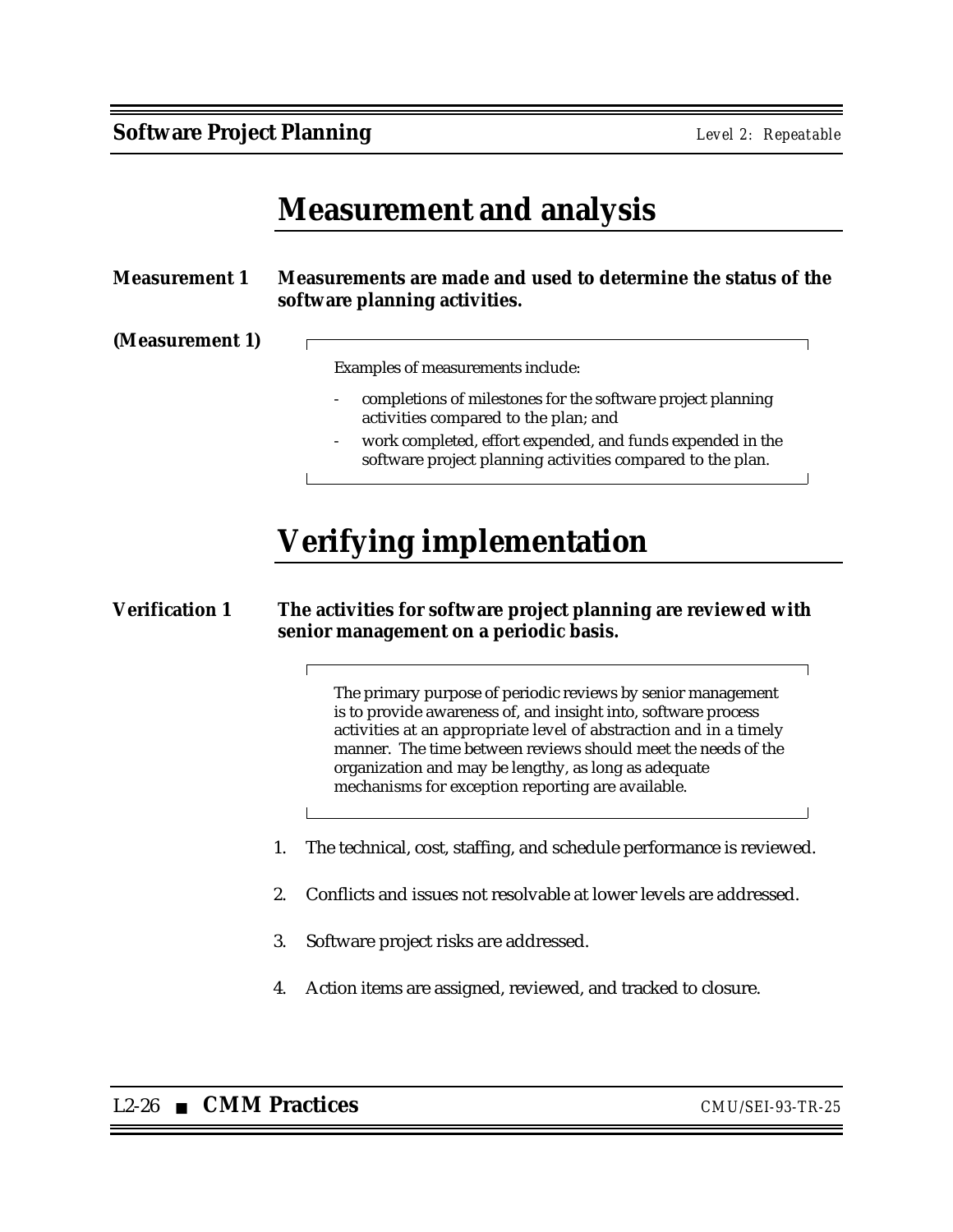5. A summary report from each meeting is prepared and distributed to the affected groups and individuals.

#### **Verification 2 The activities for software project planning are reviewed with the project manager on both a periodic and event-driven basis.**

- **(Verification 2)** 1. Affected groups are represented.
	- 2. Status and current results of the software project planning activities are reviewed against the software project's statement of work and allocated requirements.
	- 3. Dependencies between groups are addressed.
	- 4. Conflicts and issues not resolvable at lower levels are addressed.
	- 5. Software project risks are reviewed.
	- 6. Action items are assigned, reviewed, and tracked to closure.
	- 7. A summary report from each meeting is prepared and distributed to the affected groups and individuals.

#### **Verification 3 The software quality assurance group reviews and/or audits the activities and work products for software project planning and reports the results.**

Refer to the Software Quality Assurance key process area.

At a minimum, the reviews and/or audits verify:

- 1. The activities for software estimating and planning.
- 2. The activities for reviewing and making project commitments.

٦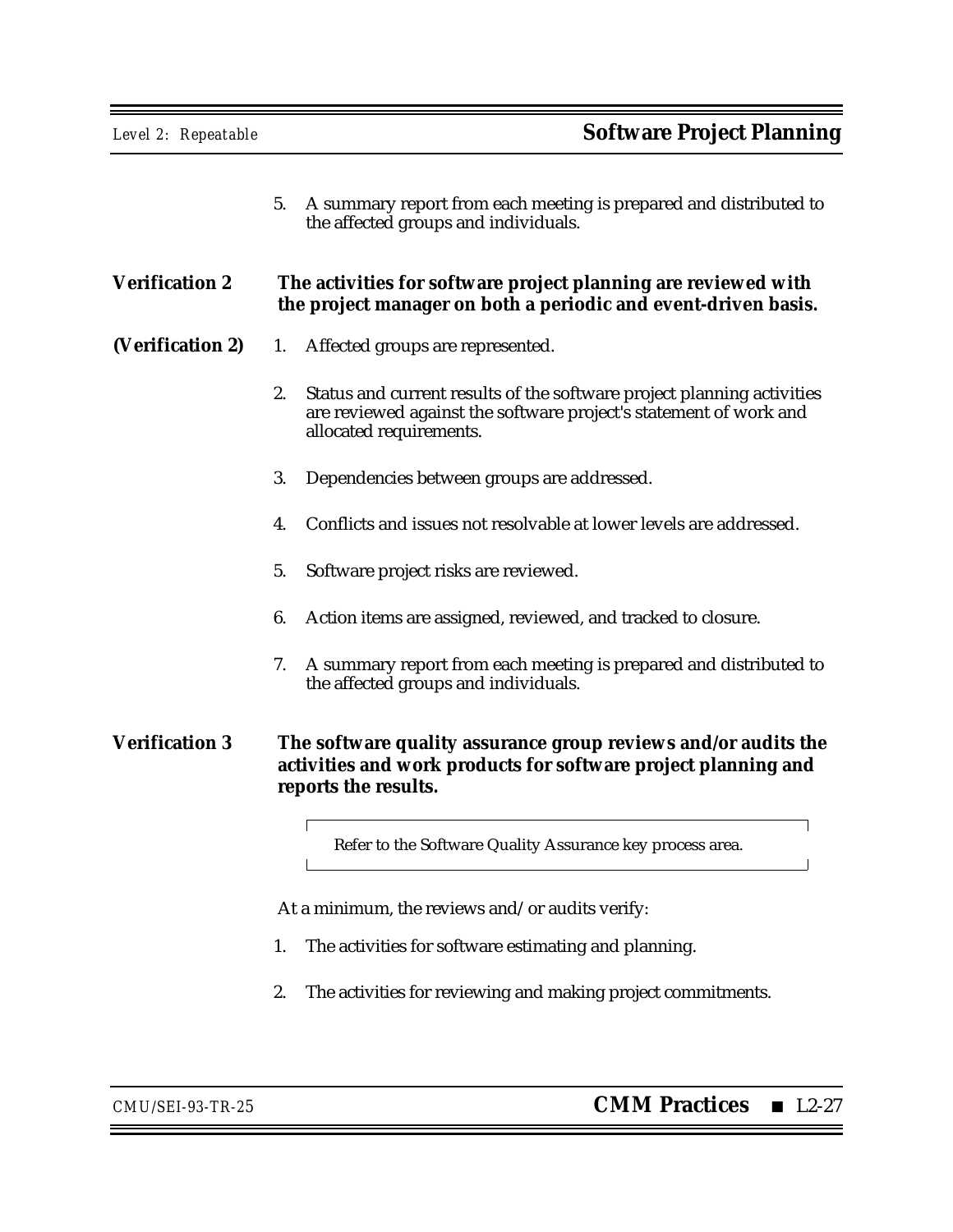- 3. The activities for preparing the software development plan.
- 4. The standards used for preparing the software development plan.
- 5. The content of the software development plan.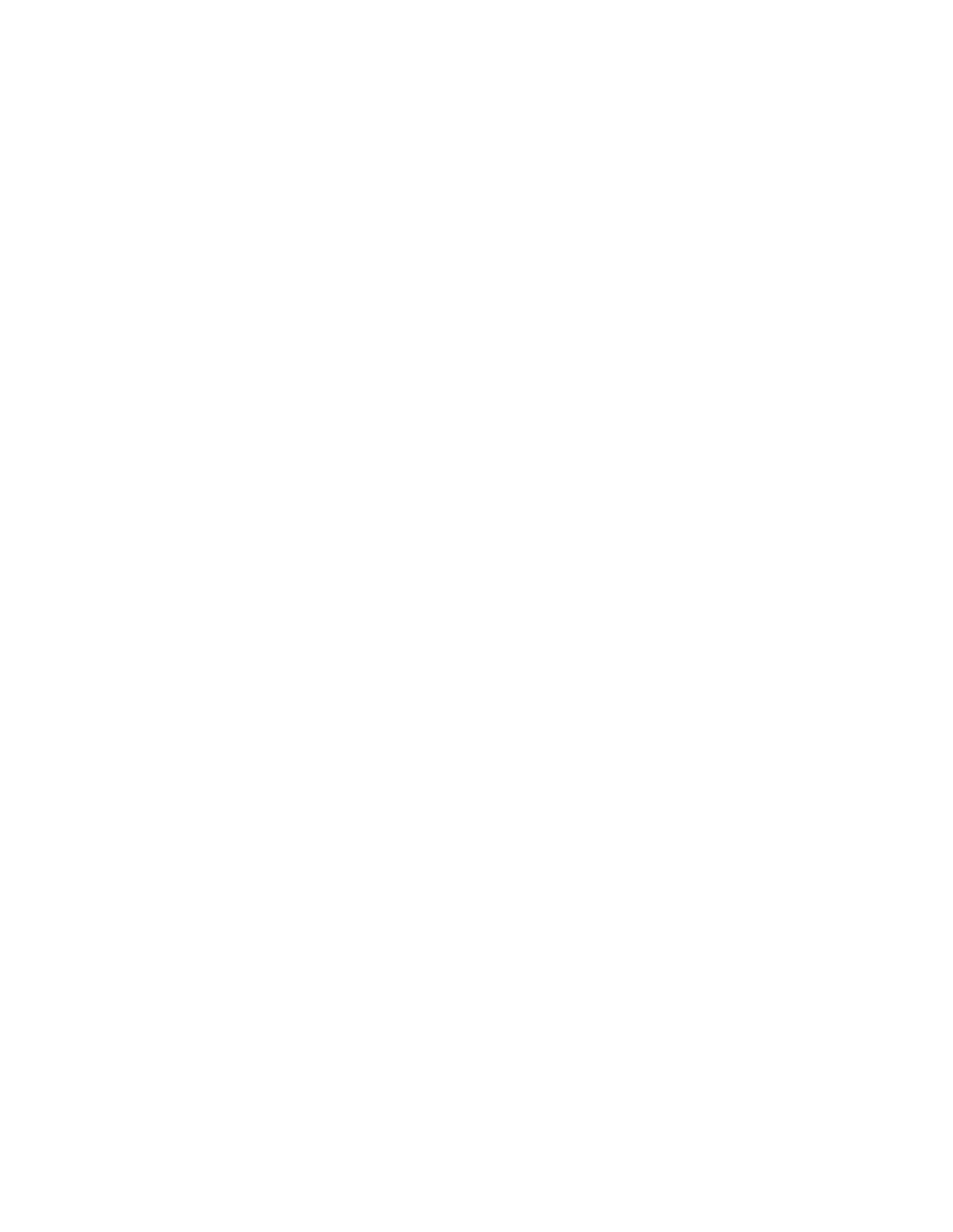# **Software Project Tracking and Oversight**

*a key process area for Level 2: Repeatable*

The purpose of Software Project Tracking and Oversight is to provide adequate visibility into actual progress so that management can take effective actions when the software project's performance deviates significantly from the software plans.

Software Project Tracking and Oversight involves tracking and reviewing the software accomplishments and results against documented estimates, commitments, and plans, and adjusting these plans based on the actual accomplishments and results.

A documented plan for the software project (i.e., the software development plan, as described in the Software Project Planning key process area) is used as the basis for tracking the software activities, communicating status, and revising plans. Software activities are monitored by the management. Progress is primarily determined by comparing the actual software size, effort, cost, and schedule to the plan when selected software work products are completed and at selected milestones. When it is determined that the software project's plans are not being met, corrective actions are taken. These actions may include revising the software development plan to reflect the actual accomplishments and replanning the remaining work or taking actions to improve the performance.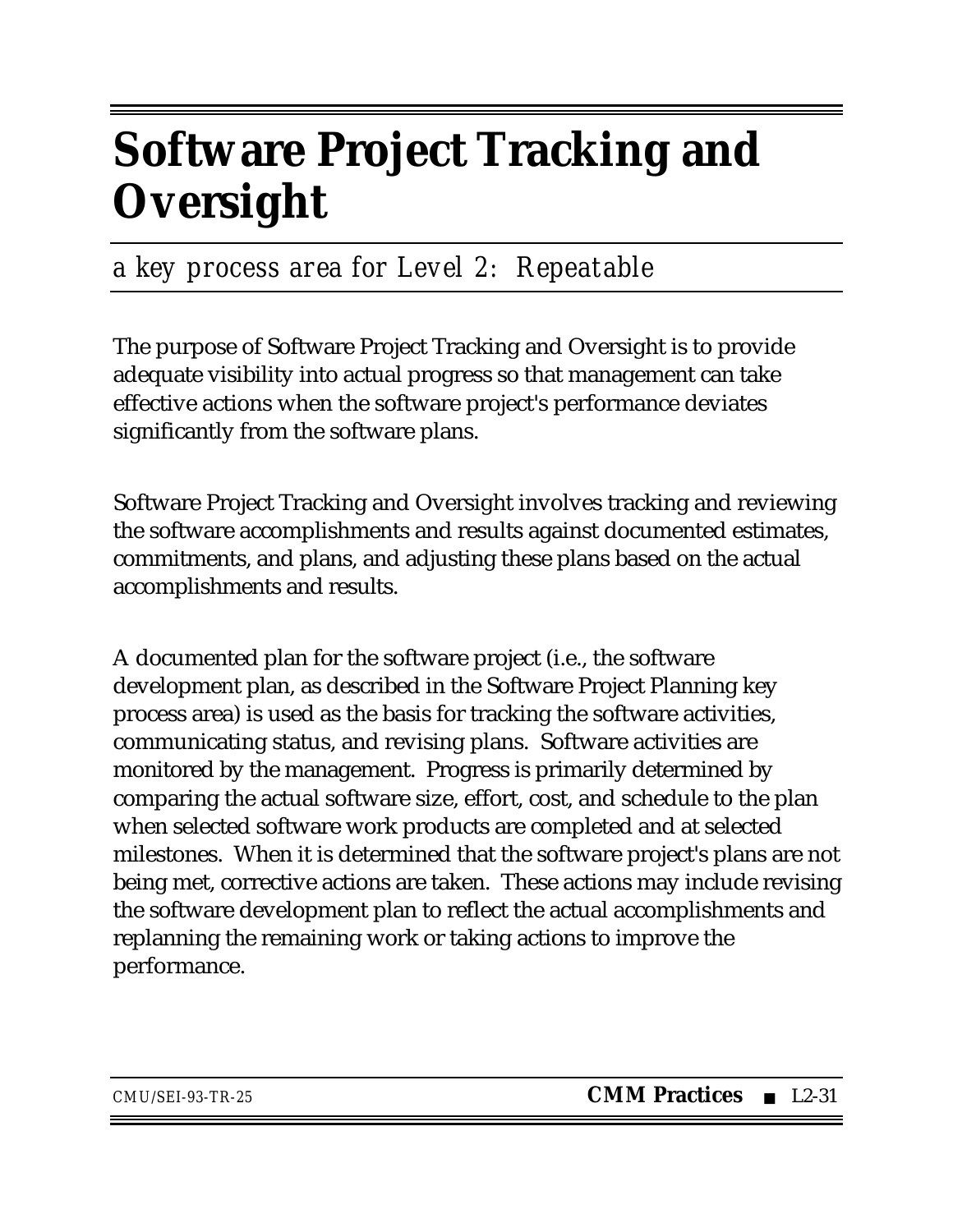Ξ

|                     | Goals                                                                                                                                          |
|---------------------|------------------------------------------------------------------------------------------------------------------------------------------------|
| Goal 1              | Actual results and performances are tracked against the software<br>plans.                                                                     |
| <b>Goal 2</b>       | Corrective actions are taken and managed to closure when actual<br>results and performance deviate significantly from the software<br>plans.   |
| Goal 3              | Changes to software commitments are agreed to by the affected<br>groups and individuals.                                                       |
|                     | <b>Commitment to perform</b>                                                                                                                   |
| <b>Commitment 1</b> | A project software manager is designated to be responsible for the<br>project's software activities and results.                               |
| <b>Commitment 2</b> | The project follows a written organizational policy for managing<br>the software project.                                                      |
|                     | This policy typically specifies that:                                                                                                          |
|                     | A documented software development plan is used and maintained as<br>1.<br>the basis for tracking the software project.                         |
|                     | The project manager is kept informed of the software project's status<br>2.<br>and issues.                                                     |
|                     | Corrective actions are taken when the software plan is not being<br>3.<br>achieved, either by adjusting performance or by adjusting the plans. |
|                     | Changes to the software commitments are made with the involvement<br>4.<br>and agreement of the affected groups.                               |
|                     |                                                                                                                                                |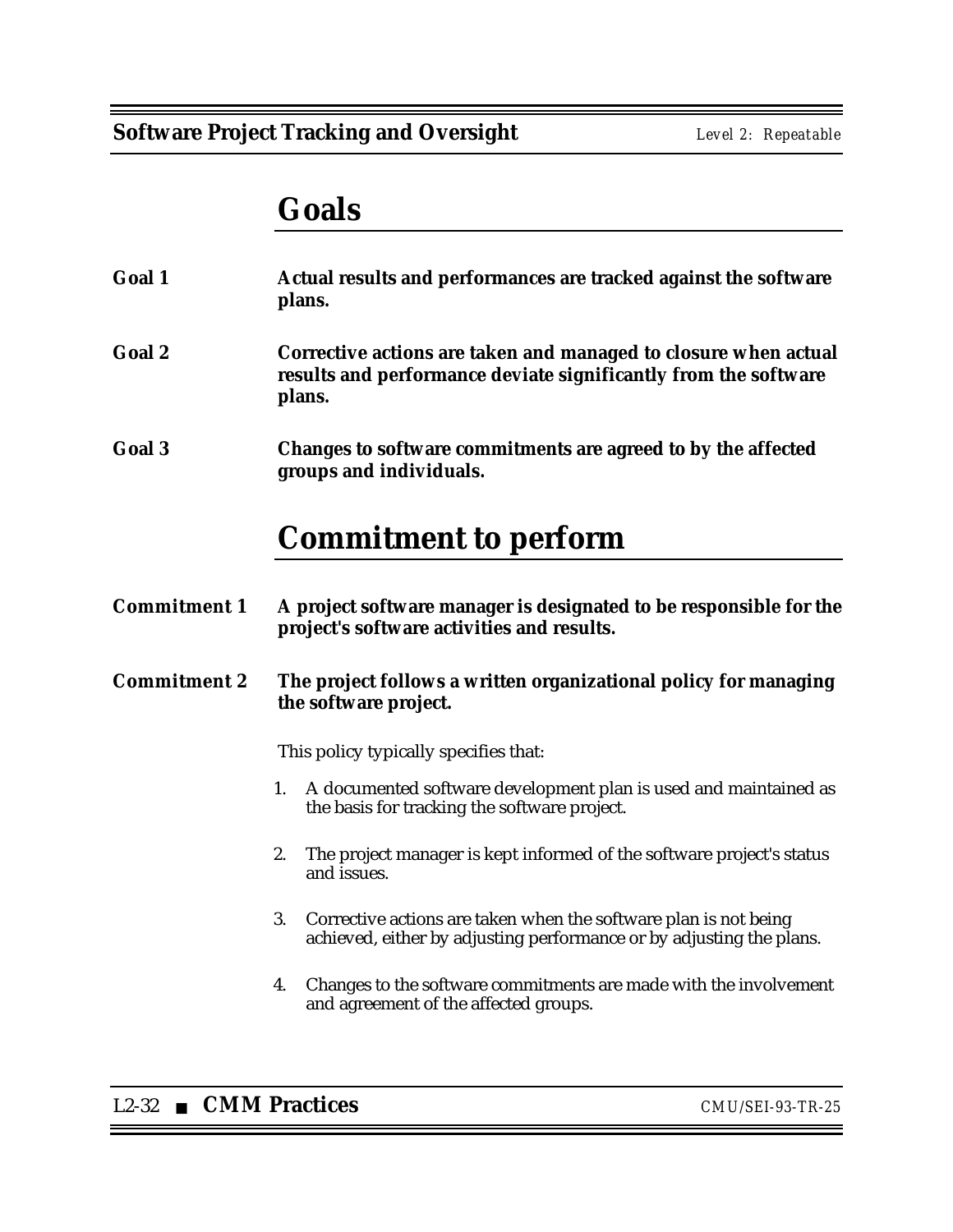## *Level 2: Repeatable* **Software Project Tracking and Oversight**

| (Commitment 2)   |                                                                                                                                                                |
|------------------|----------------------------------------------------------------------------------------------------------------------------------------------------------------|
|                  | Examples of affected groups include:                                                                                                                           |
|                  | software engineering (including all subgroups, such as<br>software design),                                                                                    |
|                  | software estimating,<br>-                                                                                                                                      |
|                  | system engineering,                                                                                                                                            |
|                  | system test,                                                                                                                                                   |
|                  | software quality assurance,<br>-                                                                                                                               |
|                  | software configuration management,<br>-                                                                                                                        |
|                  | contract management, and                                                                                                                                       |
|                  | documentation support.                                                                                                                                         |
|                  |                                                                                                                                                                |
|                  | 5.<br>Senior management reviews all commitment changes and new software<br>project commitments made to individuals and groups external to the<br>organization. |
| <b>Ability 1</b> | <b>Ability to perform</b><br>A software development plan for the software project is<br>documented and approved.                                               |
|                  | Refer to Activities 6 and 7 of the Software Project Planning key<br>process area for practices covering the software development<br>plan.                      |
| <b>Ability 2</b> | The project software manager explicitly assigns responsibility for<br>software work products and activities.                                                   |
|                  | The assigned responsibilities cover:                                                                                                                           |
|                  | The software work products to be developed or services to be<br>1.<br>provided.                                                                                |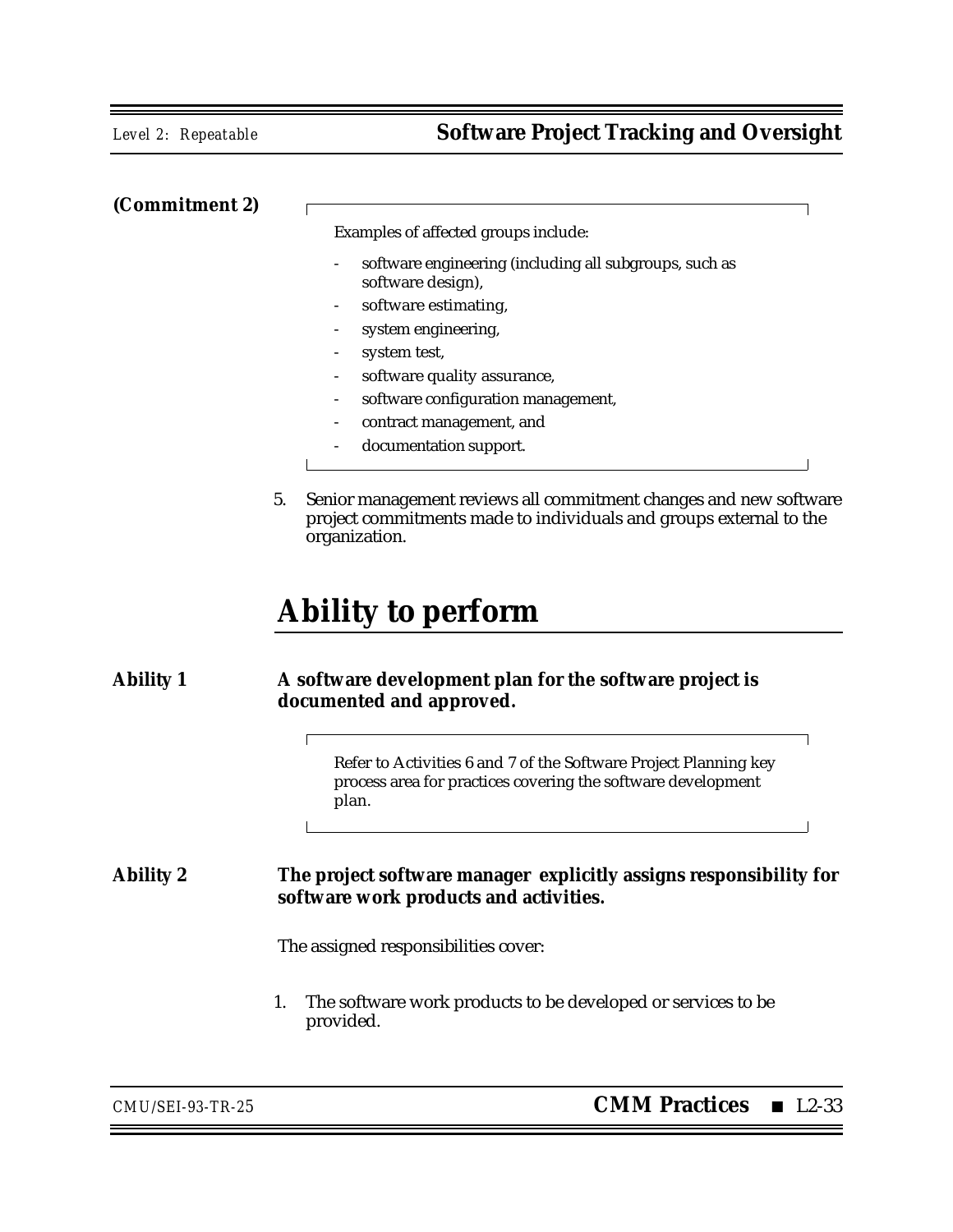Ξ

| (Ability 2)      | The effort and cost for these software activities.<br>2.                                                                               |
|------------------|----------------------------------------------------------------------------------------------------------------------------------------|
|                  | 3.<br>The schedule for these software activities.                                                                                      |
|                  | 4.<br>The budget for these software activities.                                                                                        |
| <b>Ability 3</b> | Adequate resources and funding are provided for tracking the<br>software project.                                                      |
|                  | 1.<br>The software managers and the software task leaders are assigned<br>specific responsibilities for tracking the software project. |
|                  | 2.<br>Tools to support software tracking are made available.                                                                           |
|                  | Examples of support tools include:                                                                                                     |
|                  | spreadsheet programs, and                                                                                                              |
|                  | project planning/scheduling programs.                                                                                                  |
| <b>Ability 4</b> | The software managers are trained in managing the technical<br>and personnel aspects of the software project.                          |
|                  | Examples of training include:                                                                                                          |
|                  | managing technical projects;                                                                                                           |
|                  | tracking and oversight of software size, effort, cost, and<br>schedule; and                                                            |
|                  | managing people.                                                                                                                       |
|                  |                                                                                                                                        |

#### **Ability 5 First-line software managers receive orientation in the technical aspects of the software project.**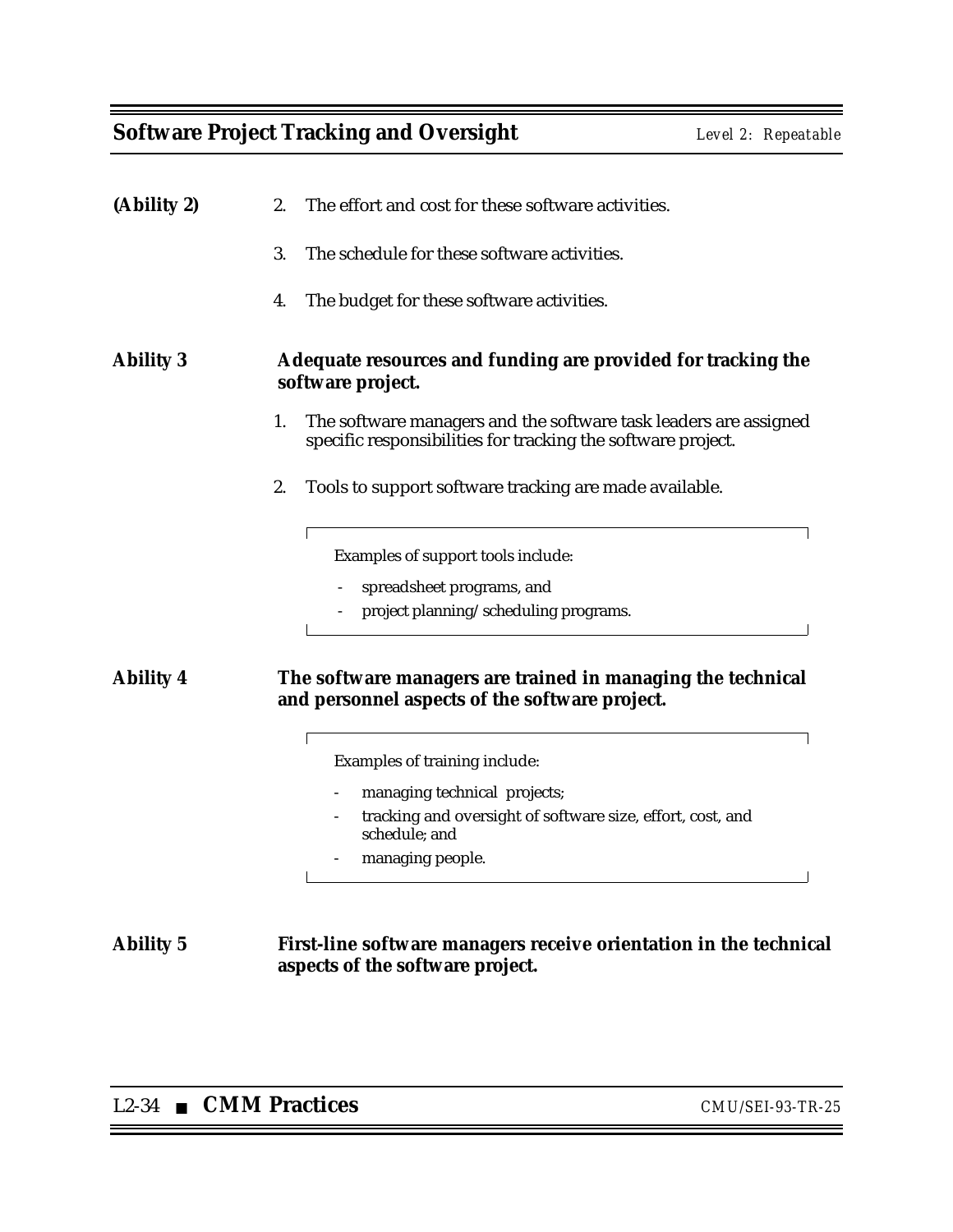| (Ability 5)       |                                                                                                                                                  |
|-------------------|--------------------------------------------------------------------------------------------------------------------------------------------------|
|                   | Examples of orientation include:                                                                                                                 |
|                   | the project's software engineering standards and procedures,<br>and                                                                              |
|                   | the project's application domain.                                                                                                                |
|                   | <b>Activities performed</b>                                                                                                                      |
| <b>Activity 1</b> | A documented software development plan is used for tracking<br>the software activities and communicating status.                                 |
|                   | Refer to Activity 7 of the Software Project Planning key process<br>area for practices covering the content of the software<br>development plan. |
|                   | This software development plan is:                                                                                                               |
| 1.                | Updated as the work progresses to reflect accomplishments,<br>particularly when milestones are completed.                                        |
| 2.                | Readily available to:                                                                                                                            |
|                   | $\Box$<br>the software engineering group (including all subgroups, such as<br>software design),                                                  |
|                   | the software managers,<br>⊔                                                                                                                      |
|                   | the project manager,<br>⊔                                                                                                                        |
|                   | ⊔<br>senior management, and                                                                                                                      |
|                   | $\Box$<br>other affected groups.                                                                                                                 |
| <b>Activity 2</b> | The project's software development plan is revised according to<br>a documented procedure.                                                       |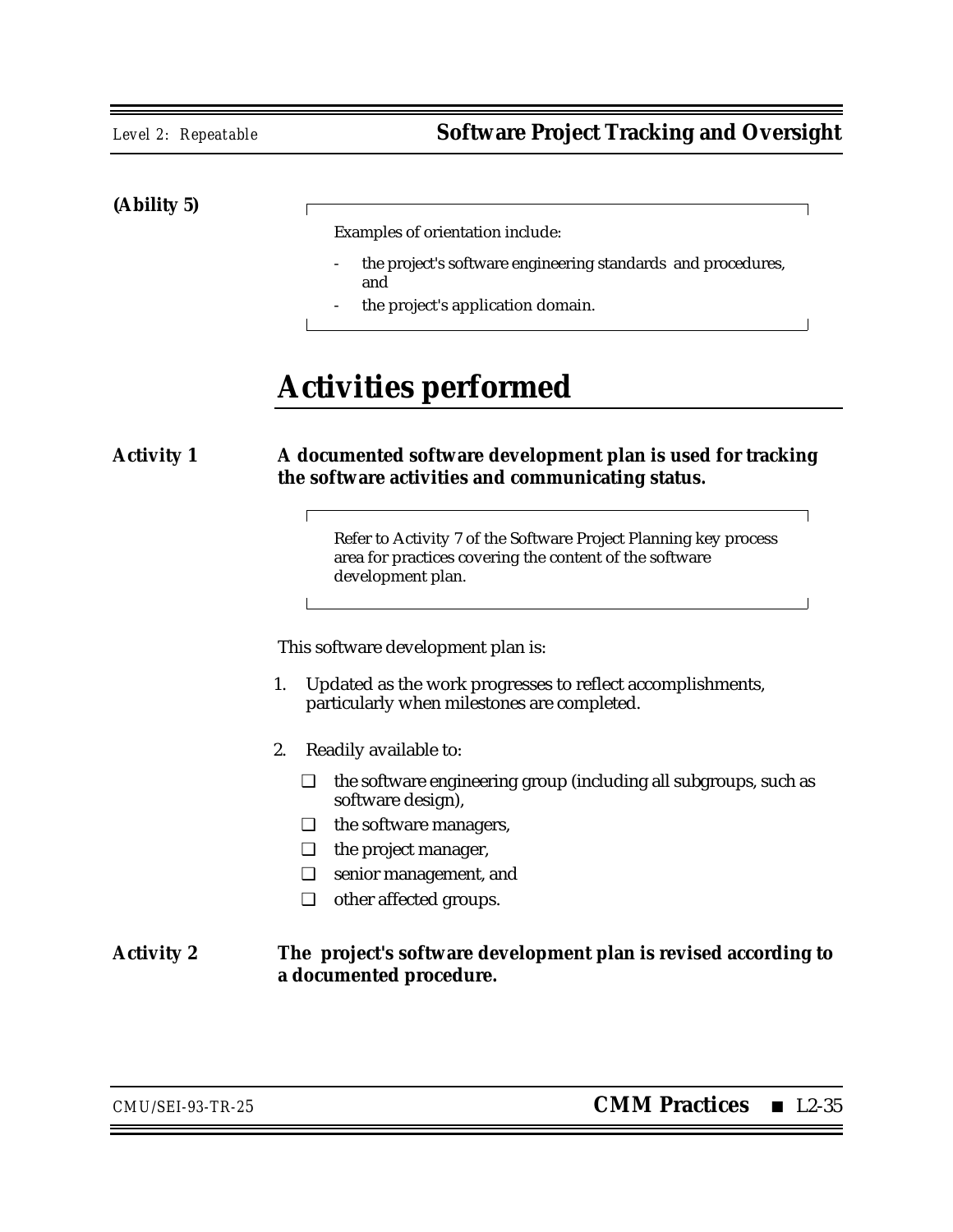≡

| (Activity 2) |    | Refer to Activity 6 of the Software Project Planning key process<br>area for practices covering the activities for producing the<br>software development plan.                                                                                                   |
|--------------|----|------------------------------------------------------------------------------------------------------------------------------------------------------------------------------------------------------------------------------------------------------------------|
|              |    | This procedure typically specifies that:                                                                                                                                                                                                                         |
|              | 1. | The software development plan is revised, as appropriate, to<br>incorporate plan refinements and incorporate plan changes,<br>particularly when plans change significantly.                                                                                      |
|              |    | Interdependencies between the system requirements allocated to<br>software, design constraints, resources, costs, and schedule need to<br>be reflected in all changes to the plan.                                                                               |
|              | 2. | The software development plan is updated to incorporate all new<br>software project commitments and changes to commitments.                                                                                                                                      |
|              | 3. | The software development plan is reviewed at each revision.                                                                                                                                                                                                      |
|              | 4. | The software development plan is managed and controlled.                                                                                                                                                                                                         |
|              |    | "Managed and controlled" implies that the version of the work<br>product in use at a given time (past or present) is known (i.e.,<br>version control), and changes are incorporated in a controlled<br>manner (i.e., change control).                            |
|              |    | If a greater degree of control than is implied by "managed and<br>controlled" is desired, the work product can be placed under the<br>full discipline of configuration management, as is described in the<br>Software Configuration Management key process area. |

 $\overline{\phantom{a}}$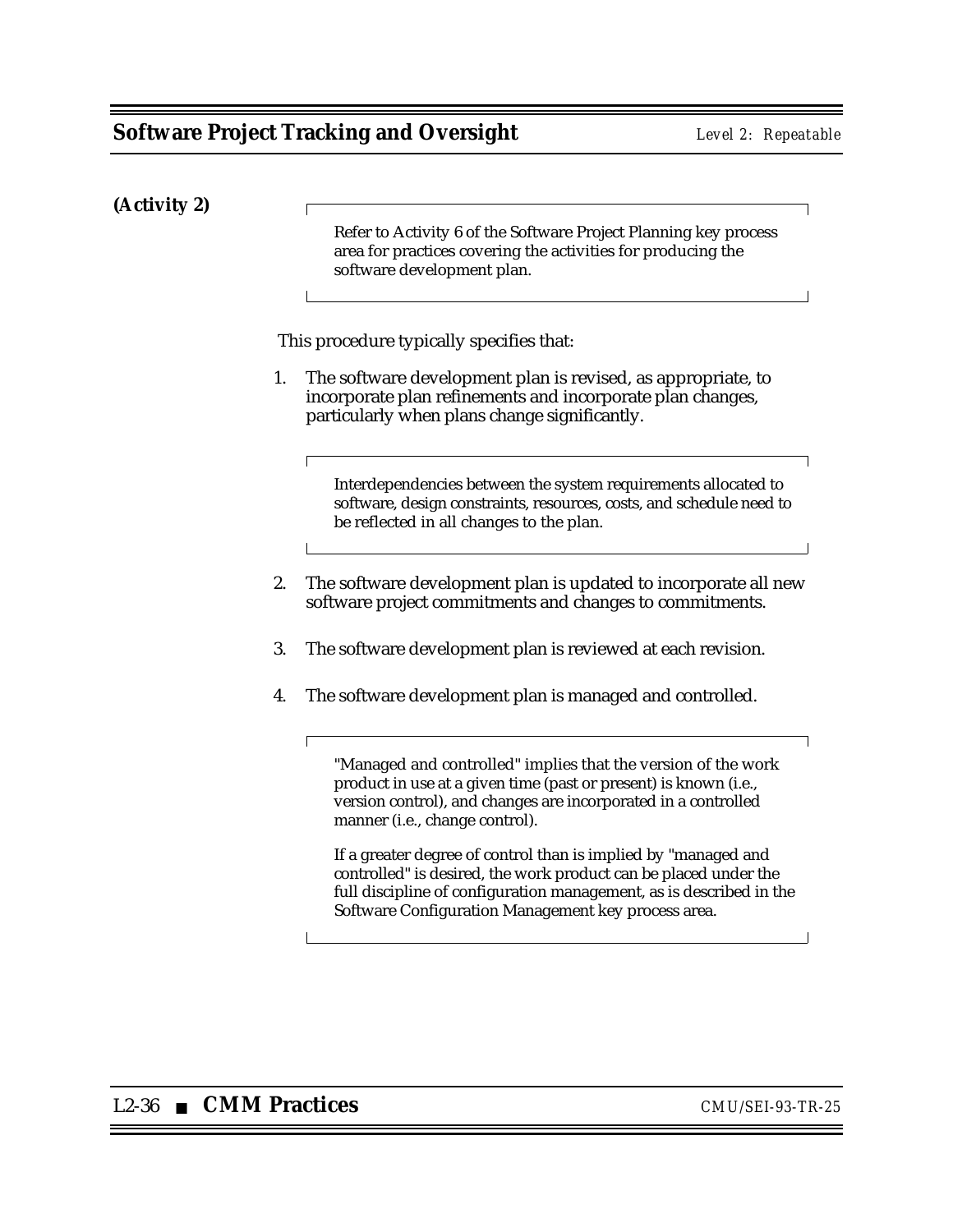| <b>Activity 3</b> | Software project commitments and changes to commitments<br>made to individuals and groups external to the organization are<br>reviewed with senior management according to a documented<br>procedure.                                                                                            |
|-------------------|--------------------------------------------------------------------------------------------------------------------------------------------------------------------------------------------------------------------------------------------------------------------------------------------------|
| <b>Activity 4</b> | Approved changes to commitments that affect the software<br>project are communicated to the members of the software<br>engineering group and other software-related groups.                                                                                                                      |
|                   | Examples of other software-related groups include:<br>software quality assurance,<br>software configuration management, and<br>documentation support.                                                                                                                                            |
| <b>Activity 5</b> | The size of the software work products (or size of the changes to<br>the software work products) are tracked, and corrective actions<br>are taken as necessary.<br>Refer to Activity 9 of the Software Project Planning key process<br>area for practices covering derivation of size estimates. |
|                   | Sizes for all major software work products (or the size of the changes)<br>1.<br>are tracked.                                                                                                                                                                                                    |
|                   | 2.<br>Actual size of code (generated, fully tested, and delivered) is<br>compared to the estimates documented in the software development<br>plan.                                                                                                                                               |
|                   | 3.<br>Actual units of delivered documentation are compared to the<br>estimates documented in the software development plan.                                                                                                                                                                      |
|                   | Overall projected size of the software work products (estimates<br>4.<br>combined with actuals) is refined, monitored, and adjusted on a<br>regular basis.                                                                                                                                       |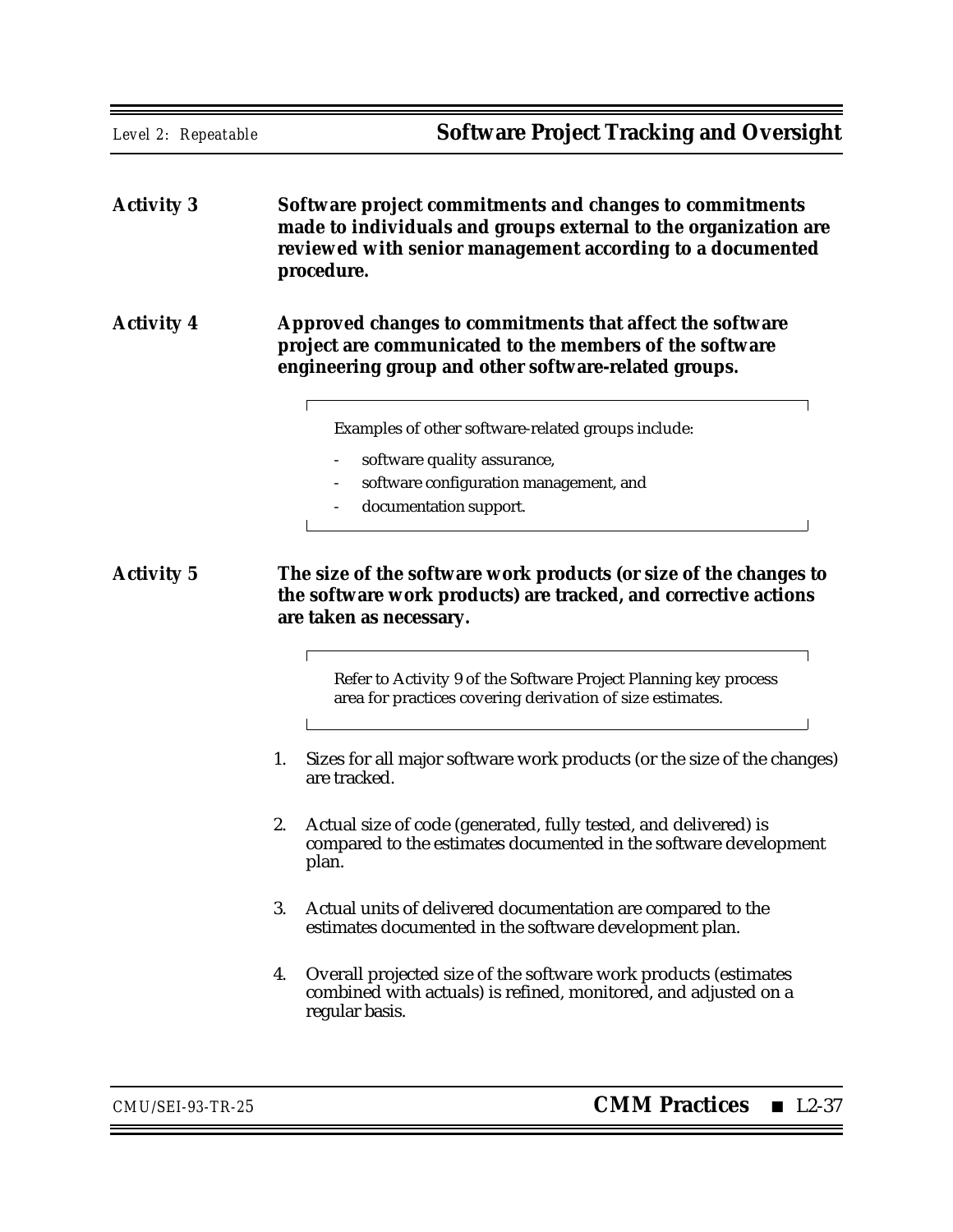Ξ

| (Activity 5)      | 5.<br>Changes in size estimates of the software work products that affect<br>software commitments are negotiated with the affected groups and<br>are documented.                                                     |
|-------------------|----------------------------------------------------------------------------------------------------------------------------------------------------------------------------------------------------------------------|
| <b>Activity 6</b> | The project's software effort and costs are tracked, and corrective<br>actions are taken as necessary.                                                                                                               |
|                   | Refer to Activity 10 of the Software Project Planning key process<br>area for practices covering the derivation of cost estimates.                                                                                   |
|                   | 1.<br>Actual expenditures of effort and costs over time and against work<br>completed are compared to the estimates documented in the software<br>development plan to identify potential overruns and underruns.     |
|                   | 2.<br>Software costs are tracked and compared to the estimates<br>documented in the software development plan.                                                                                                       |
|                   | 3.<br>Effort and staffing are compared to the estimates documented in the<br>software development plan.                                                                                                              |
|                   | Changes in staffing and other software costs that affect software<br>4.<br>commitments are negotiated with the affected groups and are<br>documented.                                                                |
| <b>Activity 7</b> | The project's critical computer resources are tracked, and<br>corrective actions are taken as necessary.                                                                                                             |
|                   | Refer to Activity 11 of the Software Project Planning key process<br>area for practices covering the derivation of computer resource<br>estimates.                                                                   |
|                   | The actual and projected use of the project's critical computer<br>1.<br>resources are tracked and compared to the estimates for each major<br>software component as documented in the software development<br>plan. |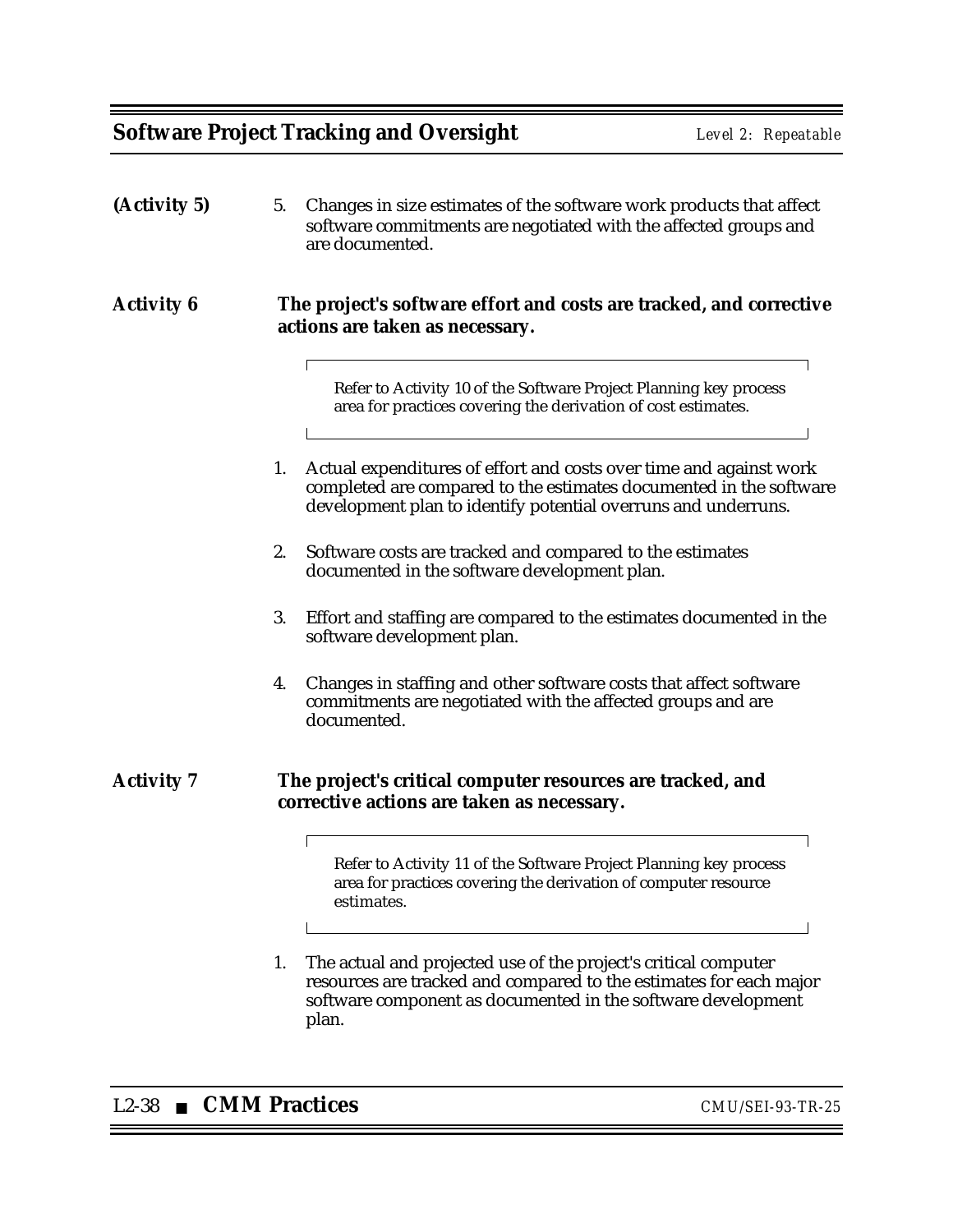| (Activity 7)      | 2.<br>Changes in estimates of critical computer resources that affect<br>software commitments are negotiated with the affected groups and<br>are documented.              |
|-------------------|---------------------------------------------------------------------------------------------------------------------------------------------------------------------------|
| <b>Activity 8</b> | The project's software schedule is tracked, and corrective actions<br>are taken as necessary.                                                                             |
|                   | Refer to Activity 12 of the Software Project Planning key process<br>area for practices covering derivation of the schedule.                                              |
|                   | Actual completion of software activities, milestones, and other<br>1.<br>commitments is compared against the software development plan.                                   |
|                   | 2.<br>Effects of late and early completion of software activities, milestones,<br>and other commitments are evaluated for impacts on future activities<br>and milestones. |
|                   | 3.<br>Software schedule revisions that affect software commitments are<br>negotiated with the affected groups and are documented.                                         |
| <b>Activity 9</b> | Software engineering technical activities are tracked, and<br>corrective actions are taken as necessary.                                                                  |
|                   | 1.<br>Members of the software engineering group report their technical<br>status to their first-line manager on a regular basis.                                          |
|                   | 2.<br>Software release contents for successive builds are compared to the<br>plans documented in the software development plan.                                           |
|                   | 3.<br>Problems identified in any of the software work products are reported<br>and documented.                                                                            |
|                   | Problem reports are tracked to closure.<br>4.                                                                                                                             |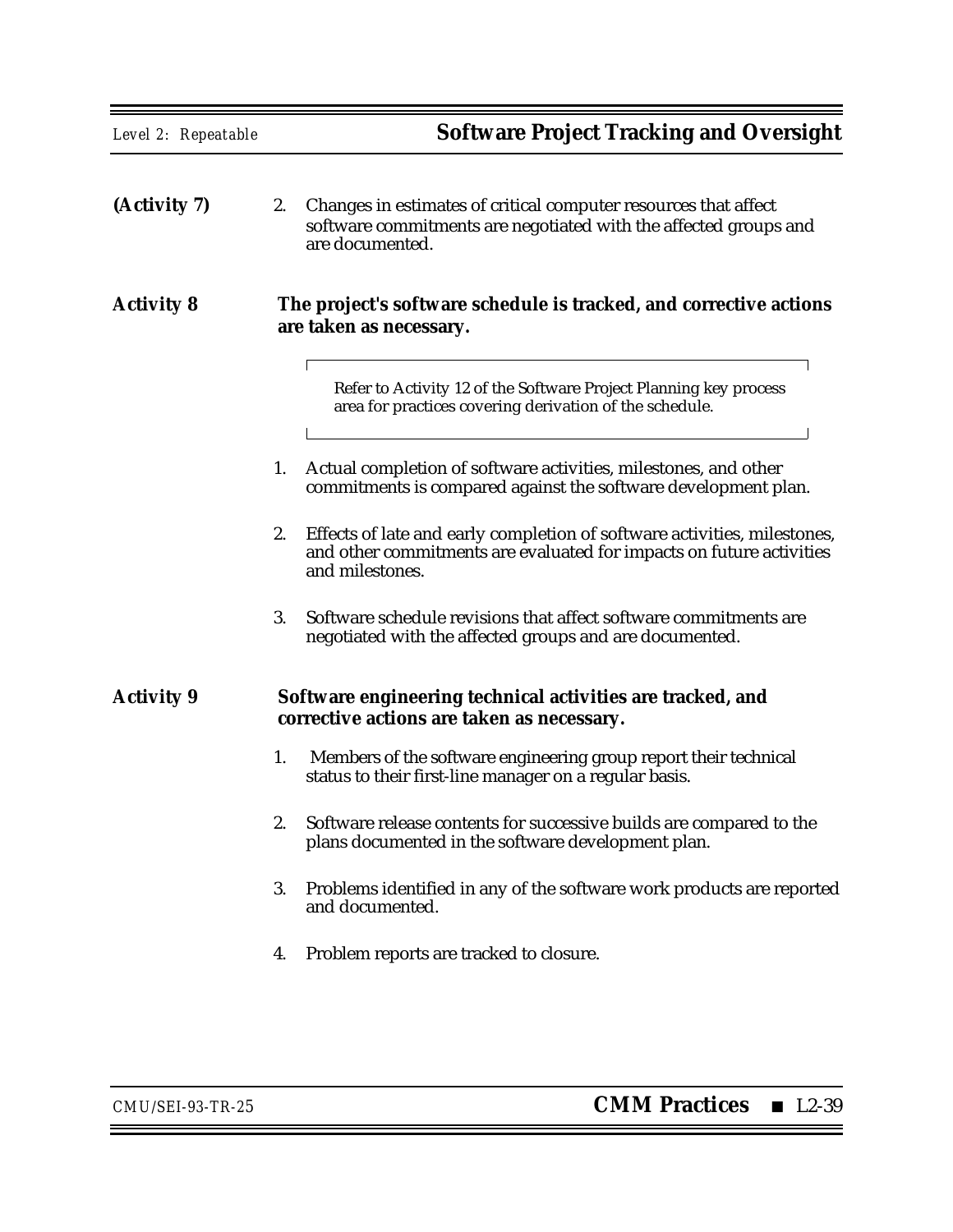Ξ

| <b>Activity 10</b> | The software risks associated with cost, resource, schedule, and<br>technical aspects of the project are tracked.                                                          |  |
|--------------------|----------------------------------------------------------------------------------------------------------------------------------------------------------------------------|--|
| (Activity 10)      | Refer to Activity 13 of the Software Project Planning key process<br>area for practices covering identification of risks.                                                  |  |
|                    | The priorities of the risks and the contingencies for the risks are<br>1.<br>adjusted as additional information becomes available.                                         |  |
|                    | High-risk areas are reviewed with the project manager on a regular<br>2.<br>basis.                                                                                         |  |
| <b>Activity 11</b> | Actual measurement data and replanning data for the software<br>project are recorded.                                                                                      |  |
|                    | Refer to Activity 15 of the Software Project Planning key process<br>area for practices covering recording of project data.                                                |  |
|                    | Information recorded includes the estimates and associated<br>1.<br>information needed to reconstruct the estimates and verify their<br>reasonableness.                    |  |
|                    | 2.<br>The software replanning data are managed and controlled.                                                                                                             |  |
|                    | 3.<br>The software planning data, replanning data, and the actual<br>measurement data are archived for use by ongoing and future projects.                                 |  |
| <b>Activity 12</b> | The software engineering group conducts periodic internal<br>reviews to track technical progress, plans, performance, and<br>issues against the software development plan. |  |
|                    | These reviews are conducted between:                                                                                                                                       |  |
|                    | The first-line software managers and their software task leaders.<br>1.                                                                                                    |  |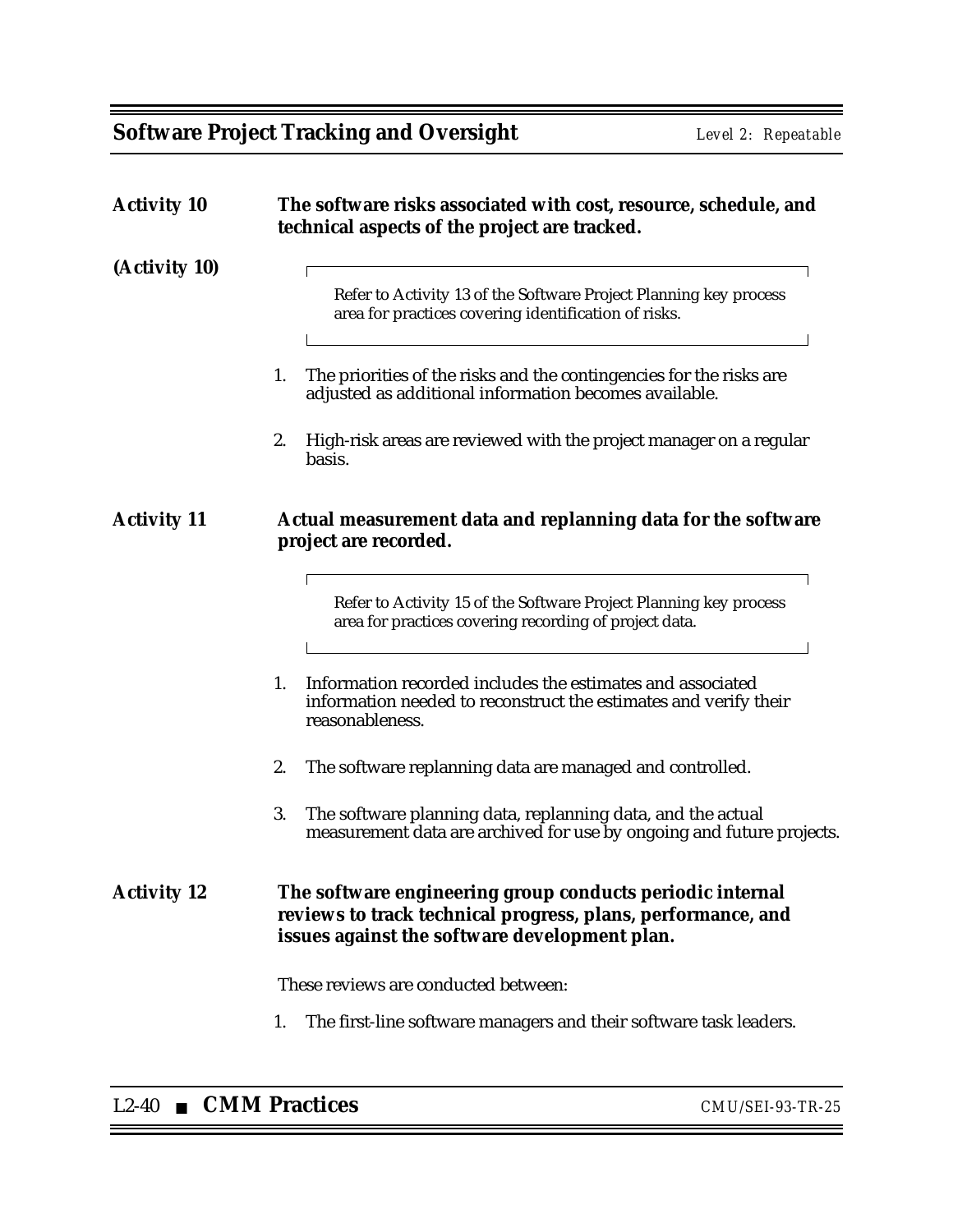2. The project software manager, first-line software managers, and other software managers, as appropriate.

#### **Activity 13 Formal reviews to address the accomplishments and results of the software project are conducted at selected project milestones according to a documented procedure.**

These reviews:

 $\sqrt{ }$ 

- 1. Are planned to occur at meaningful points in the software project's schedule, such as the beginning or completion of selected stages.
- 2. Are conducted with the customer, end user, and affected groups within the organization, as appropriate.

The end users referred to in these practices are the customer designated end users or representatives of the end users.

- 3. Use materials that are reviewed and approved by the responsible software managers.
- 4. Address the commitments, plans, and status of the software activities.
- 5. Result in the identification and documentation of significant issues, action items, and decisions.
- 6. Address the software project risks.
- 7. Result in the refinement of the software development plan, as necessary.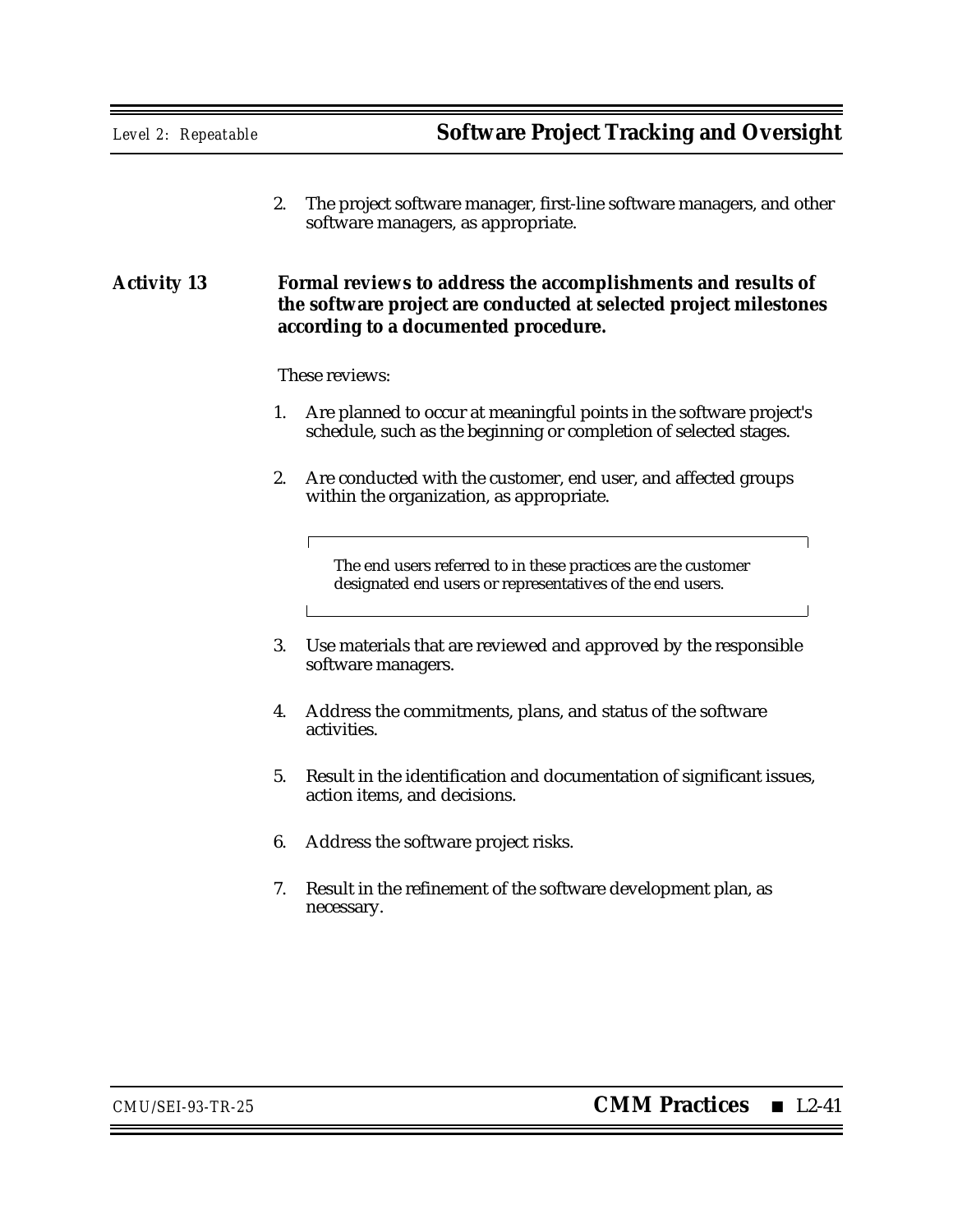$\sqrt{ }$ 

# **Measurement and analysis**

| <b>Measurement 1</b>  | Measurements are made and used to determine the status of the<br>software tracking and oversight activities.                                                                                                                                                                                                                                                       |
|-----------------------|--------------------------------------------------------------------------------------------------------------------------------------------------------------------------------------------------------------------------------------------------------------------------------------------------------------------------------------------------------------------|
| (Measurement 1)       | Examples of measurements include:<br>effort and other resources expended in performing the tracking<br>-<br>and oversight activities; and<br>change activity for the software development plan, which<br>-<br>includes changes to size estimates of the software work<br>products, software cost estimates, critical computer resource<br>estimates, and schedule. |
| <b>Verification 1</b> | <b>Verifying implementation</b><br>The activities for software project tracking and oversight are                                                                                                                                                                                                                                                                  |

The primary purpose of periodic reviews by senior management is to provide awareness of, and insight into, software process activities at an appropriate level of abstraction and in a timely manner. The time between reviews should meet the needs of the organization and may be lengthy, as long as adequate mechanisms for exception reporting are available.

**reviewed with senior management on a periodic basis.**

- 1. The technical, cost, staffing, and schedule performance are reviewed.
- 2. Conflicts and issues not resolvable at lower levels are addressed.
- 3. Software project risks are addressed.

٦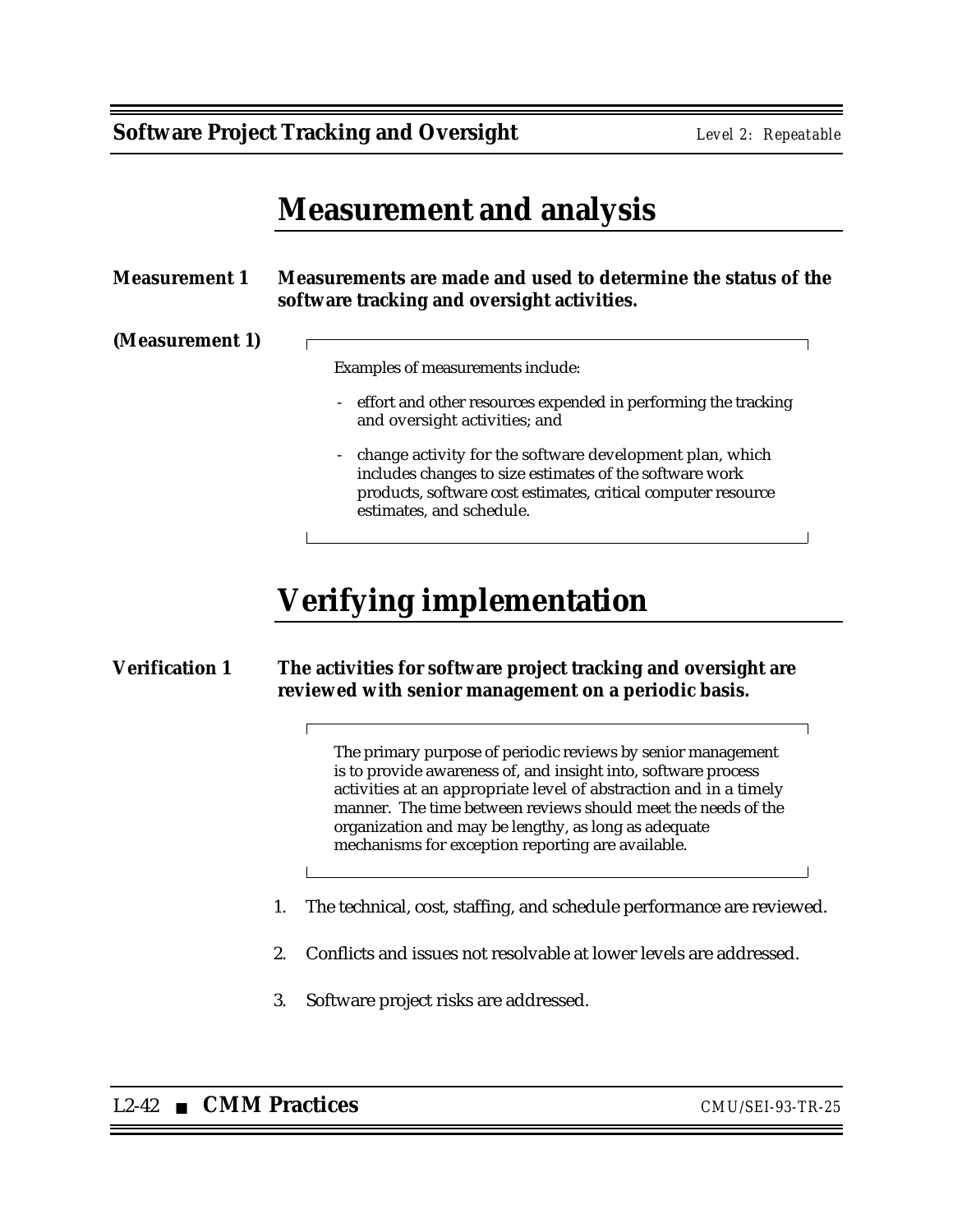- 4. Action items are assigned, reviewed, and tracked to closure.
- 5. A summary status report from each meeting is prepared and distributed to the affected groups.

#### **Verification 2 The activities for software project tracking and oversight are reviewed with the project manager on both a periodic and eventdriven basis.**

- 1. Affected groups are represented.
- 2. The technical, cost, staffing, and schedule performance is reviewed against the software development plan.
- 3. Use of critical computer resources is reviewed; current estimates and actual use of these critical computer resources are reported against the original estimates.
- 4. Dependencies between groups are addressed.
- 5. Conflicts and issues not resolvable at lower levels are addressed.
- 6. Software project risks are addressed.
- 7. Action items are assigned, reviewed, and tracked to closure.
- 8. A summary report from each meeting is prepared and distributed to the affected groups.

#### **Verification 3 The software quality assurance group reviews and/or audits the activities and work products for software project tracking and oversight and reports the results.**

Refer to the Software Quality Assurance key process area.

 $\sqrt{ }$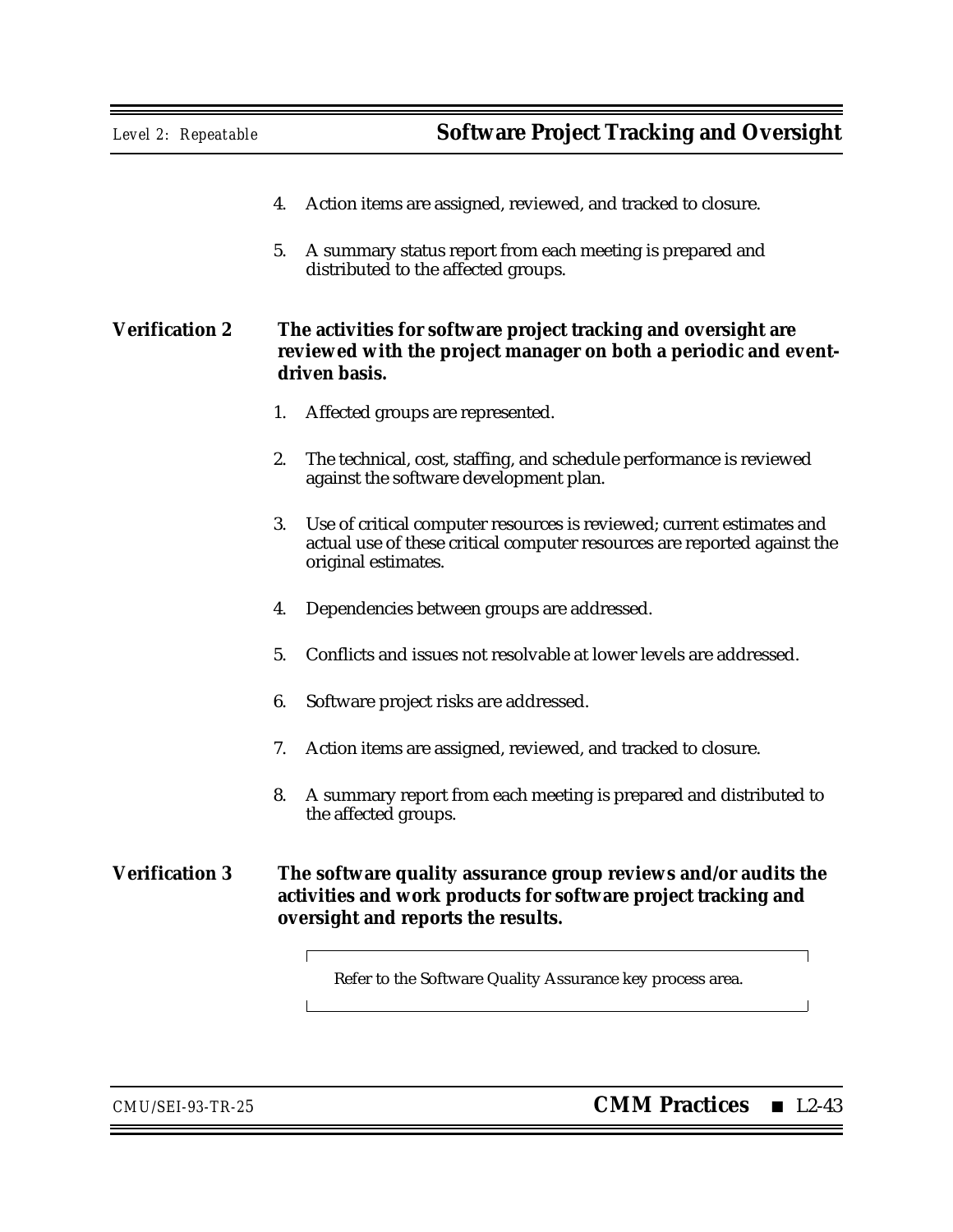At a minimum, the reviews and/or audits verify:

- 1. The activities for reviewing and revising commitments.
- 2. The activities for revising the software development plan.
- **(Verification 3)** 3. The content of the revised software development plan.
	- 4. The activities for tracking the software project's cost, schedule, risks, technical and design constraints, and functionality and performance.
	- 5. The activities for conducting the planned technical and management reviews.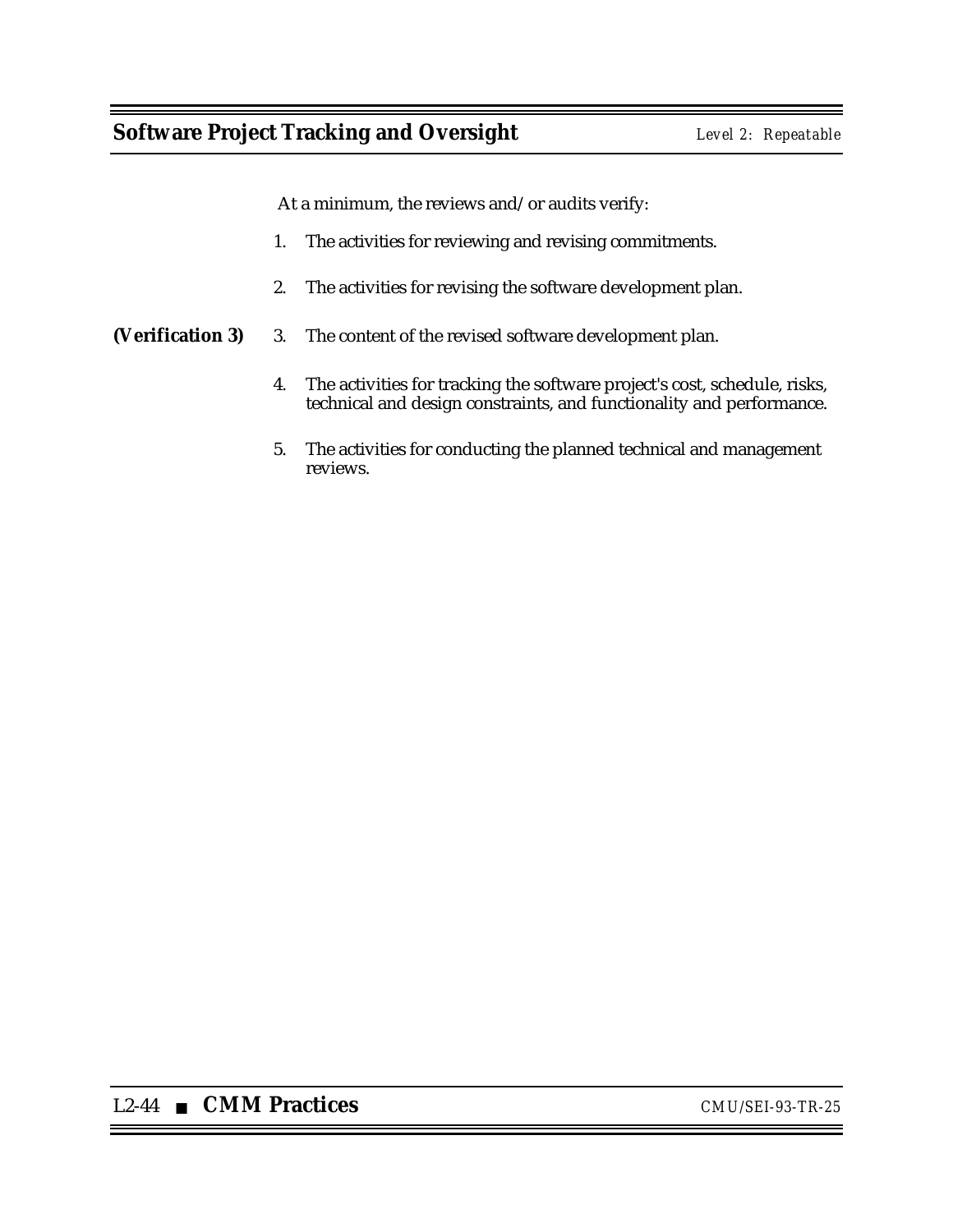# **Software Subcontract Management**

# *a key process area for Level 2: Repeatable*

The purpose of Software Subcontract Management is to select qualified software subcontractors and manage them effectively.

Software Subcontract Management involves selecting a software subcontractor, establishing commitments with the subcontractor, and tracking and reviewing the subcontractor's performance and results. These practices cover the management of a software (only) subcontract, as well as the management of the software component of a subcontract that includes software, hardware, and possibly other system components.

The subcontractor is selected based on its ability to perform the work. Many factors contribute to the decision to subcontract a portion of the prime contractor's work. Subcontractors may be selected based on strategic business alliances, as well as technical considerations. The practices of this key process area address the traditional acquisition process associated with subcontracting a defined portion of the work to another organization.

When subcontracting, a documented agreement covering the technical and nontechnical (e.g., delivery dates) requirements is established and is used as the basis for managing the subcontract. The work to be done by the subcontractor and the plans for the work are documented. The standards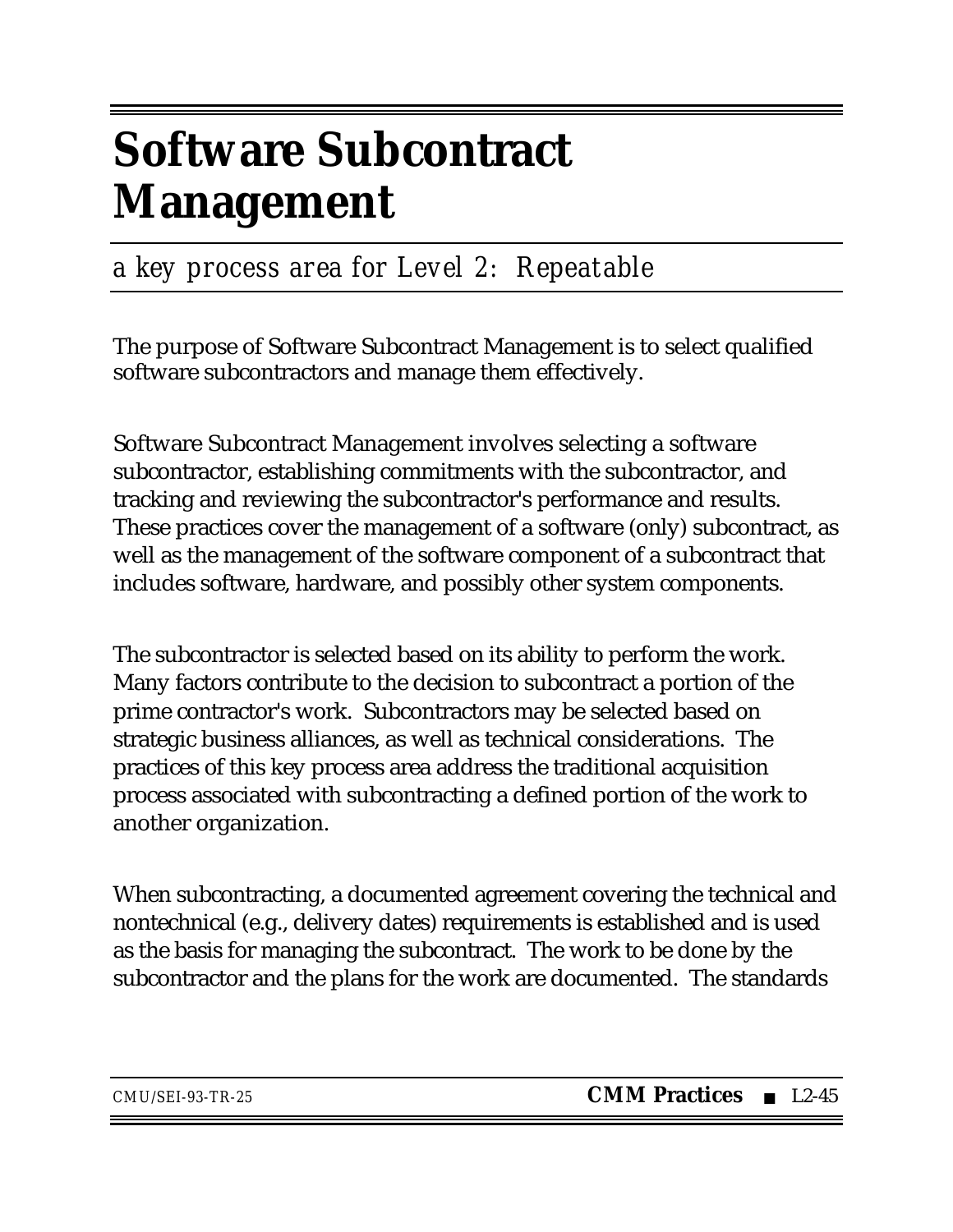that are to be followed by the subcontractor are compatible with the prime contractor's standards.

The software planning, tracking, and oversight activities for the subcontracted work are performed by the subcontractor. The prime contractor ensures that these planning, tracking, and oversight activities are performed appropriately and that the software products delivered by the subcontractor satisfy their acceptance criteria. The prime contractor works with the subcontractor to manage their product and process interfaces.

**Goals Goal 1 The prime contractor selects qualified software subcontractors. Goal 2 The prime contractor and the software subcontractor agree to their commitments to each other. Goal 3 The prime contractor and the software subcontractor maintain ongoing communications. Goal 4 The prime contractor tracks the software subcontractor's actual results and performance against its commitments. Commitment to perform**

**Commitment 1 The project follows a written organizational policy for managing the software subcontract.**

| $L2-46$ |  |  | <b>CMM</b> Practices |
|---------|--|--|----------------------|
|---------|--|--|----------------------|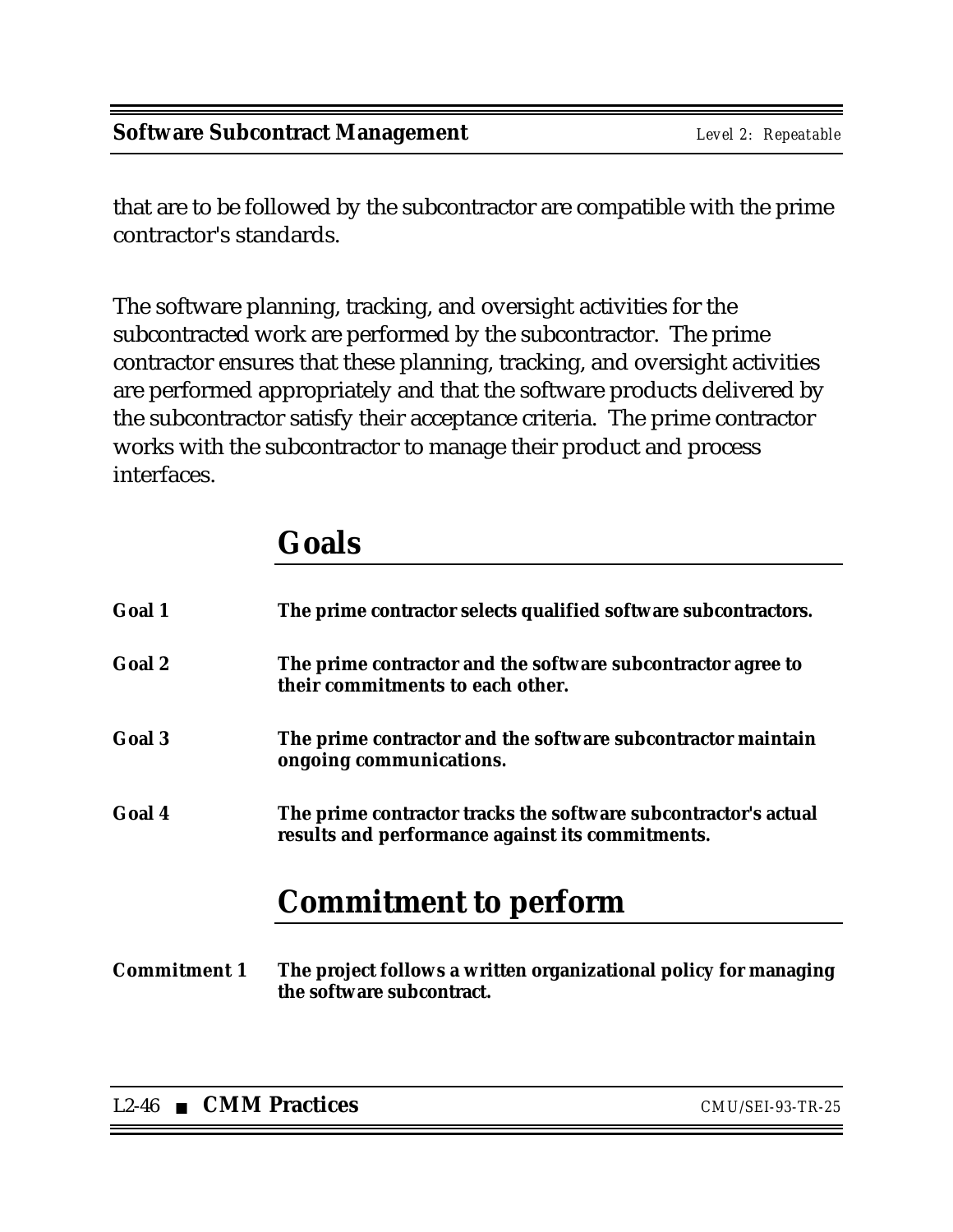## **(Commitment 1)** This policy typically specifies that: 1. Documented standards and procedures are used in selecting software subcontractors and managing the software subcontracts. 2. The contractual agreements form the basis for managing the subcontract. 3. Changes to the subcontract are made with the involvement and agreement of both the prime contractor and the subcontractor. **Commitment 2 A subcontract manager is designated to be responsible for establishing and managing the software subcontract.** 1. The subcontract manager is knowledgeable and experienced in software engineering or has individuals assigned who have that knowledge and experience. 2. The subcontract manager is responsible for coordinating the technical scope of work to be subcontracted and the terms and conditions of the subcontract with the affected parties.  $\sqrt{2}$ The project's system engineering group and software engineering group define the technical scope of the work to be subcontracted. The appropriate business function groups, such as purchasing, finance, and legal, establish and monitor the terms and conditions of the subcontract.

- 3. The subcontract manager is responsible for:
	- ❑ selecting the software subcontractor,
	- ❑ managing the software subcontract, and
	- ❑ arranging for the post-subcontract support of the subcontracted products.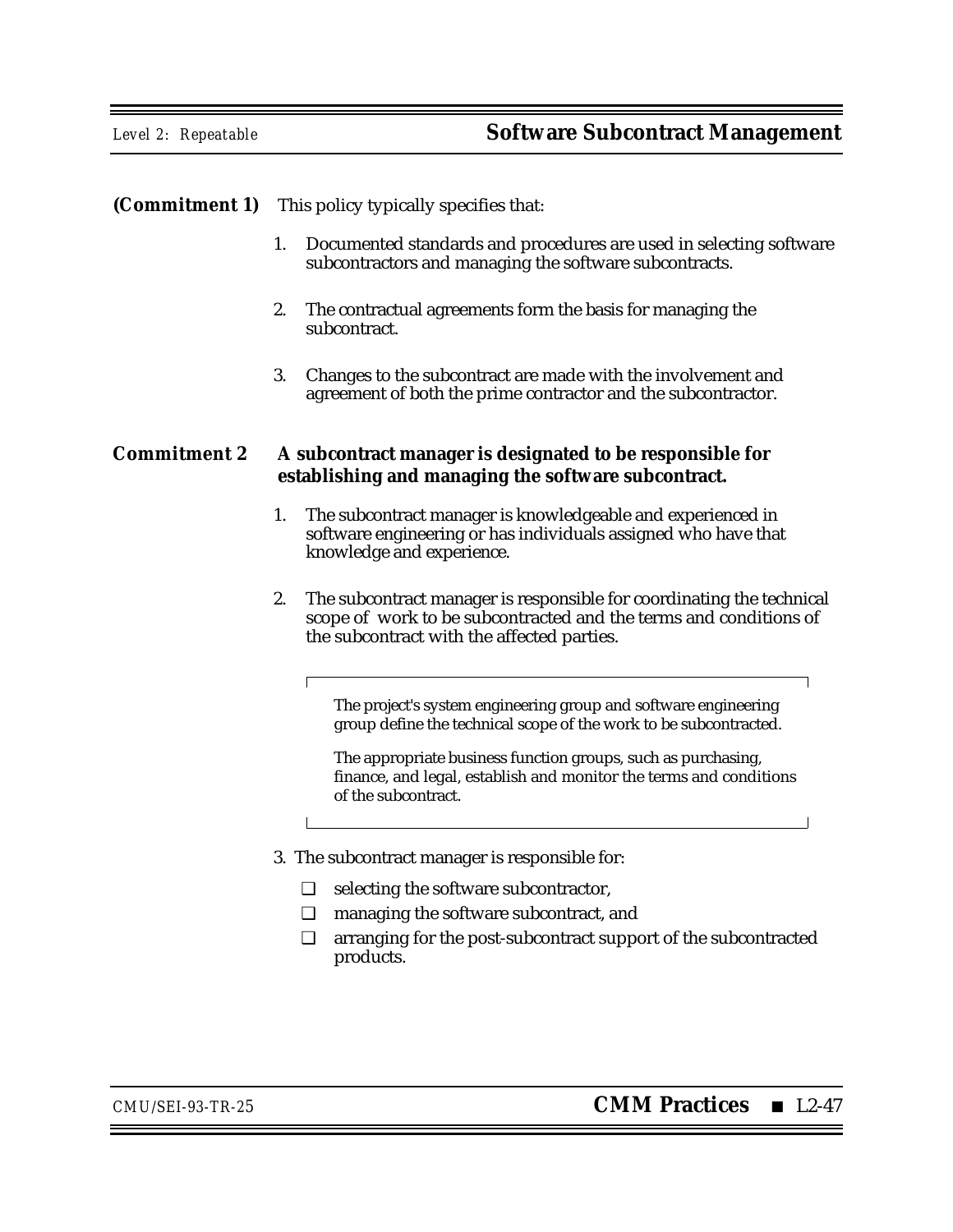#### **Software Subcontract Management** *Level 2: Repeatable*

 $\sqrt{ }$ 

# **Ability to perform**

#### **Ability 1 Adequate resources and funding are provided for selecting the software subcontractor and managing the subcontract.**

- 1. Software managers and other individuals are assigned specific responsibilities for managing the subcontract.
- 2. Tools to support managing the subcontract are made available.

Examples of support tools include:

- estimating models,
- spreadsheet programs, and
- project management and scheduling programs.

**Ability 2 Software managers and other individuals who are involved in establishing and managing the software subcontract are trained to perform these activities.**

Examples of training include:

- preparing and planning for software subcontracting,
- evaluating a subcontract bidder's software process capability,
- evaluating a subcontract bidder's software estimates and plans,
	- selecting a subcontractor, and
- managing a subcontract.

#### **Ability 3 Software managers and other individuals who are involved in managing the software subcontract receive orientation in the technical aspects of the subcontract.**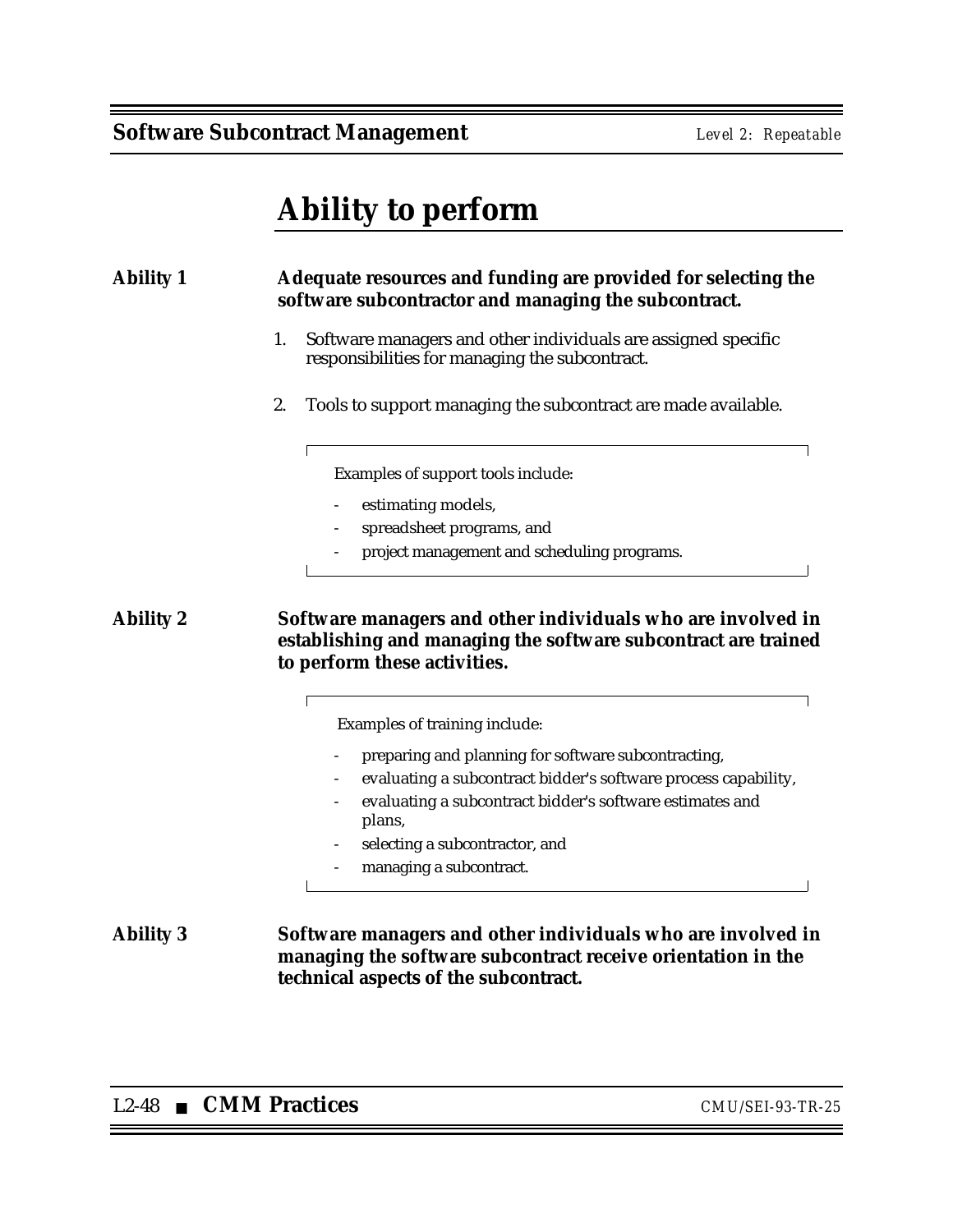#### *Level 2: Repeatable* **Software Subcontract Management**

| (Ability 3) |                                                                                                                                                                |
|-------------|----------------------------------------------------------------------------------------------------------------------------------------------------------------|
|             | <b>Examples of orientation include:</b>                                                                                                                        |
|             | application domain,<br>$\sim$<br>software technologies being applied,<br>$\sim$<br>software tools being used,<br>$\sim$<br>methodologies being used,<br>$\sim$ |

- standards being used, and
- procedures being used.

# **Activities performed**

#### **Activity 1 The work to be subcontracted is defined and planned according to a documented procedure.**

This procedure typically specifies that:

- 1. The software products and activities to be subcontracted are selected based on a balanced assessment of both technical and nontechnical characteristics of the project.
	- ❑ The functions or subsystems to be subcontracted are selected to match the skills and capabilities of potential subcontractors.
	- ❑ The specification of the software products and activities to be subcontracted is determined based on a systematic analysis and appropriate partitioning of the system and software requirements.
- 2. The specification of the work to be subcontracted and the standards and procedures to be followed are derived from the project's:
	- ❑ statement of work,
	- ❑ system requirements allocated to software,
	- ❑ software requirements,
	- ❑ software development plan, and
	- ❑ software standards and procedures.
- 3. A subcontract statement of work is: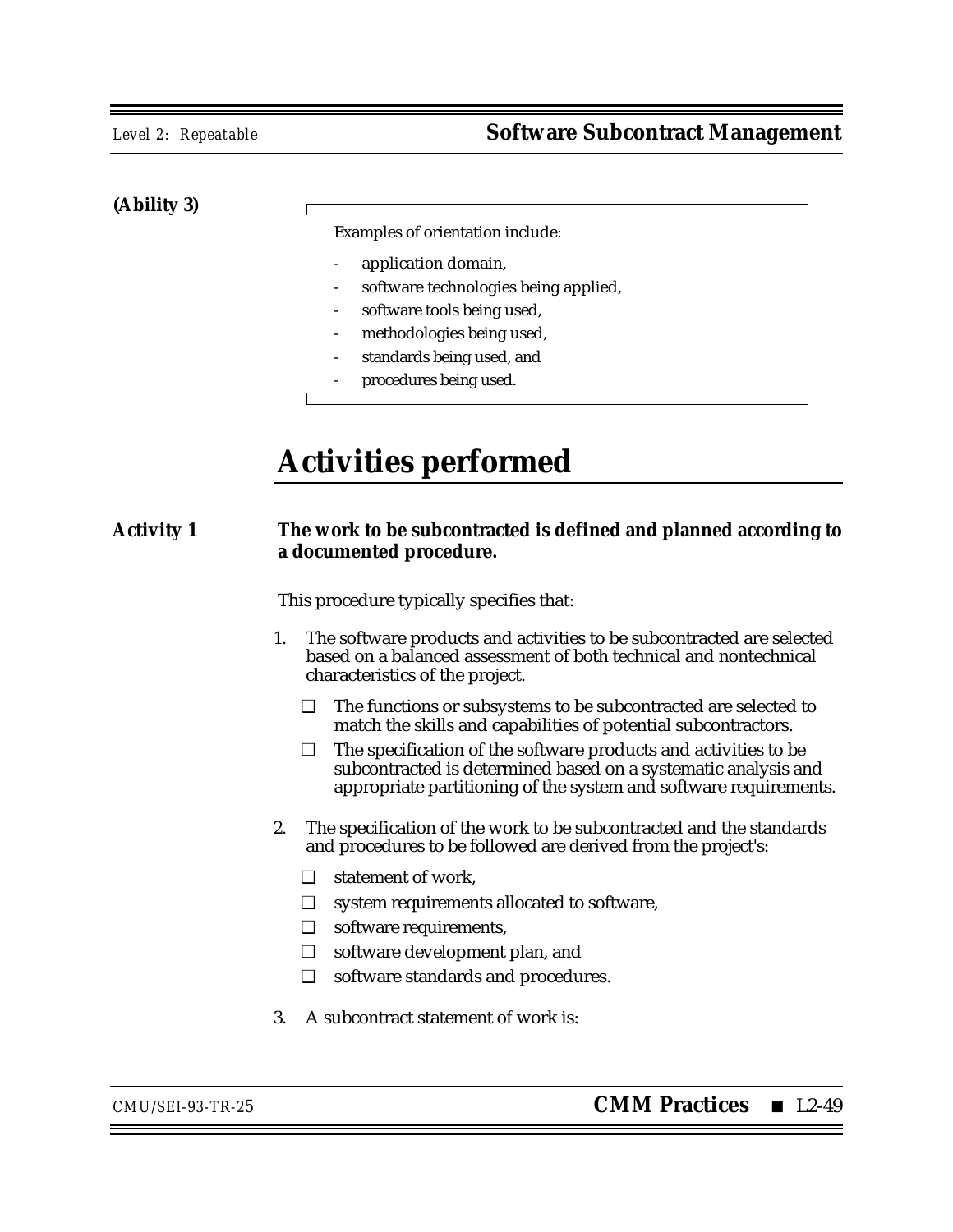## **Software Subcontract Management** *Level 2: Repeatable*

≡

| (Activity 1) | prepared,<br>⊔                                                                                                                                                                                                                                                   |
|--------------|------------------------------------------------------------------------------------------------------------------------------------------------------------------------------------------------------------------------------------------------------------------|
|              | reviewed,<br>⊔                                                                                                                                                                                                                                                   |
|              | $\Box$<br>agreed to,                                                                                                                                                                                                                                             |
|              | Examples of individuals who review and agree to the subcontract<br>statement of work include:                                                                                                                                                                    |
|              | the project manager,                                                                                                                                                                                                                                             |
|              | the project software manager,                                                                                                                                                                                                                                    |
|              | the responsible software managers,<br>$\qquad \qquad \blacksquare$                                                                                                                                                                                               |
|              | the software configuration management manager,                                                                                                                                                                                                                   |
|              | the software quality assurance manager, and                                                                                                                                                                                                                      |
|              | the subcontract manager.                                                                                                                                                                                                                                         |
|              |                                                                                                                                                                                                                                                                  |
|              | revised when necessary, and<br>⊔                                                                                                                                                                                                                                 |
|              | $\Box$<br>managed and controlled.                                                                                                                                                                                                                                |
|              |                                                                                                                                                                                                                                                                  |
|              | "Managed and controlled" implies that the version of the work<br>product in use at a given time (past or present) is known (i.e.,<br>version control), and changes are incorporated in a controlled<br>manner (i.e., change control).                            |
|              | If a greater degree of control than is implied by "managed and<br>controlled" is desired, the work product can be placed under the<br>full discipline of configuration management, as is described in the<br>Software Configuration Management key process area. |
|              |                                                                                                                                                                                                                                                                  |
|              |                                                                                                                                                                                                                                                                  |
|              | Refer to Ability 1 of the Software Project Planning key process<br>area for practices covering typical contents of the statement of<br>work.                                                                                                                     |
|              |                                                                                                                                                                                                                                                                  |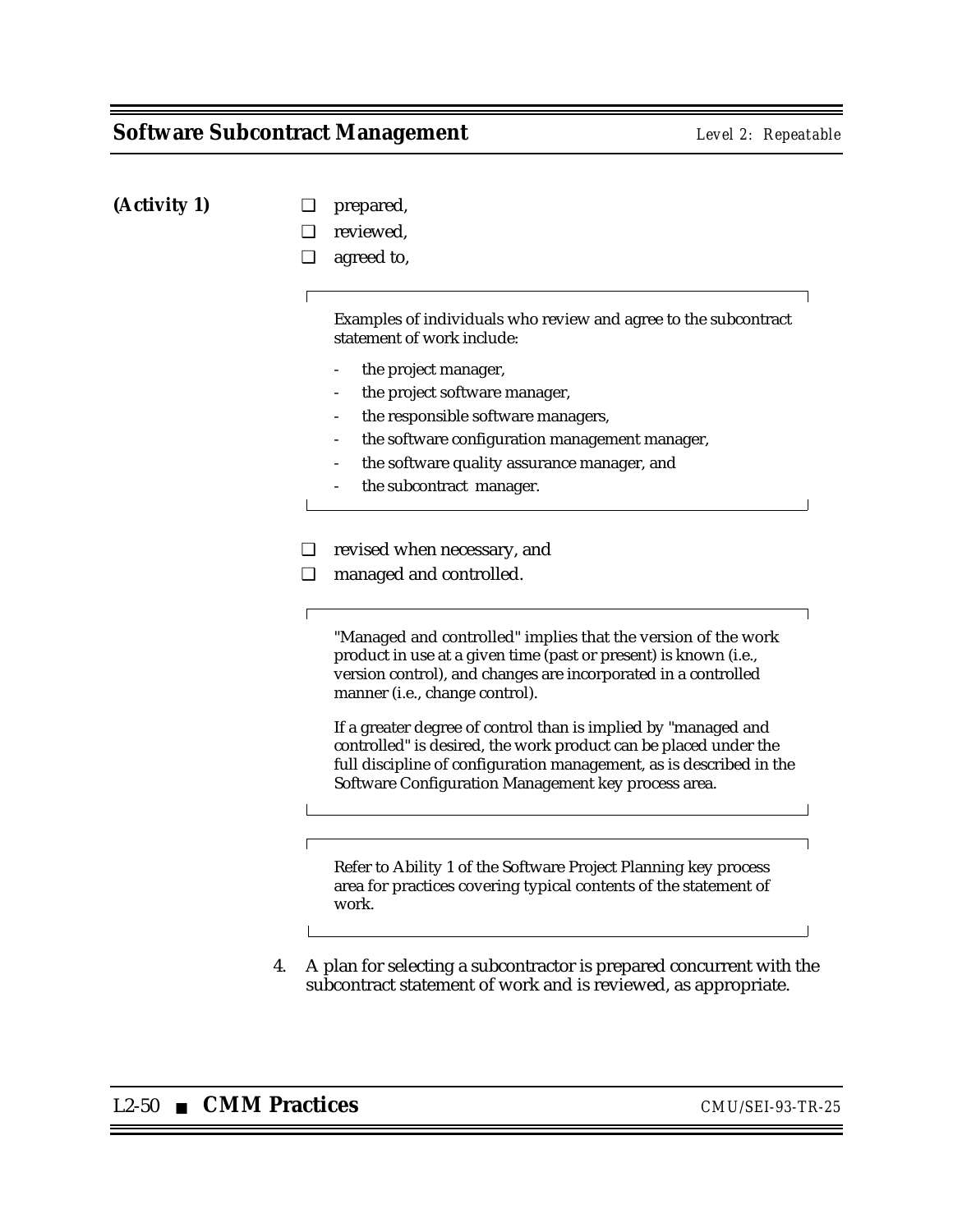#### **Activity 2 The software subcontractor is selected, based on an evaluation of the subcontract bidders' ability to perform the work, according to a documented procedure.**

This procedure covers the evaluation of:

- 1. Proposals submitted for the planned subcontract.
- 2. Prior performance records on similar work, if available.
- 3. The geographic locations of the subcontract bidders' organizations relative to the prime contractor.

Effective management of some subcontracts may require frequent face-to-face interactions.

4. Software engineering and software management capabilities.

An example of a method to evaluate subcontractors' capabilities is the SEI Software Capability Evaluation method.

- 5. Staff available to perform the work.
- 6. Prior experience in similar applications, including software expertise on the subcontractor's software management team.
- 7. Available resources.

 $\sqrt{2}$ 

 $\overline{\phantom{a}}$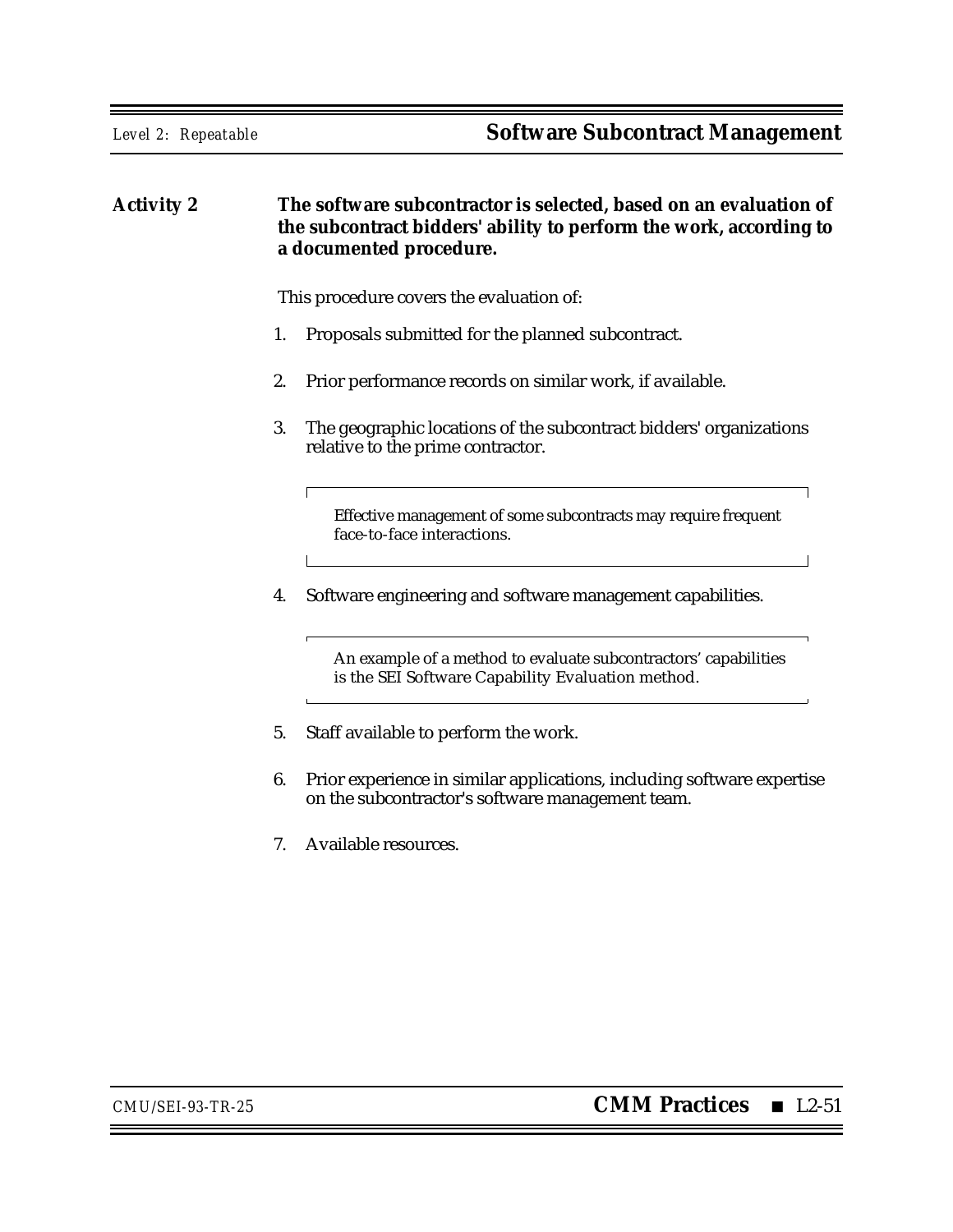#### **Software Subcontract Management** *Level 2: Repeatable*

 $\sqrt{ }$ 

Examples of resources include:

- facilities,
- hardware.
- software, and
- training.

**Activity 3 The contractual agreement between the prime contractor and the software subcontractor is used as the basis for managing the subcontract.**

The contractual agreement documents:

- 1. The terms and conditions.
- 2. The statement of work.

 $\sqrt{2}$ 

Refer to Ability 1 of the Software Project Planning key process area for practices covering the typical contents of a statement of work.

- 3. The requirements for the products to be developed.
- 4. The list of dependencies between the subcontractor and the prime contractor.
- 5. The subcontracted products to be delivered to the prime contractor.

 $\overline{\phantom{a}}$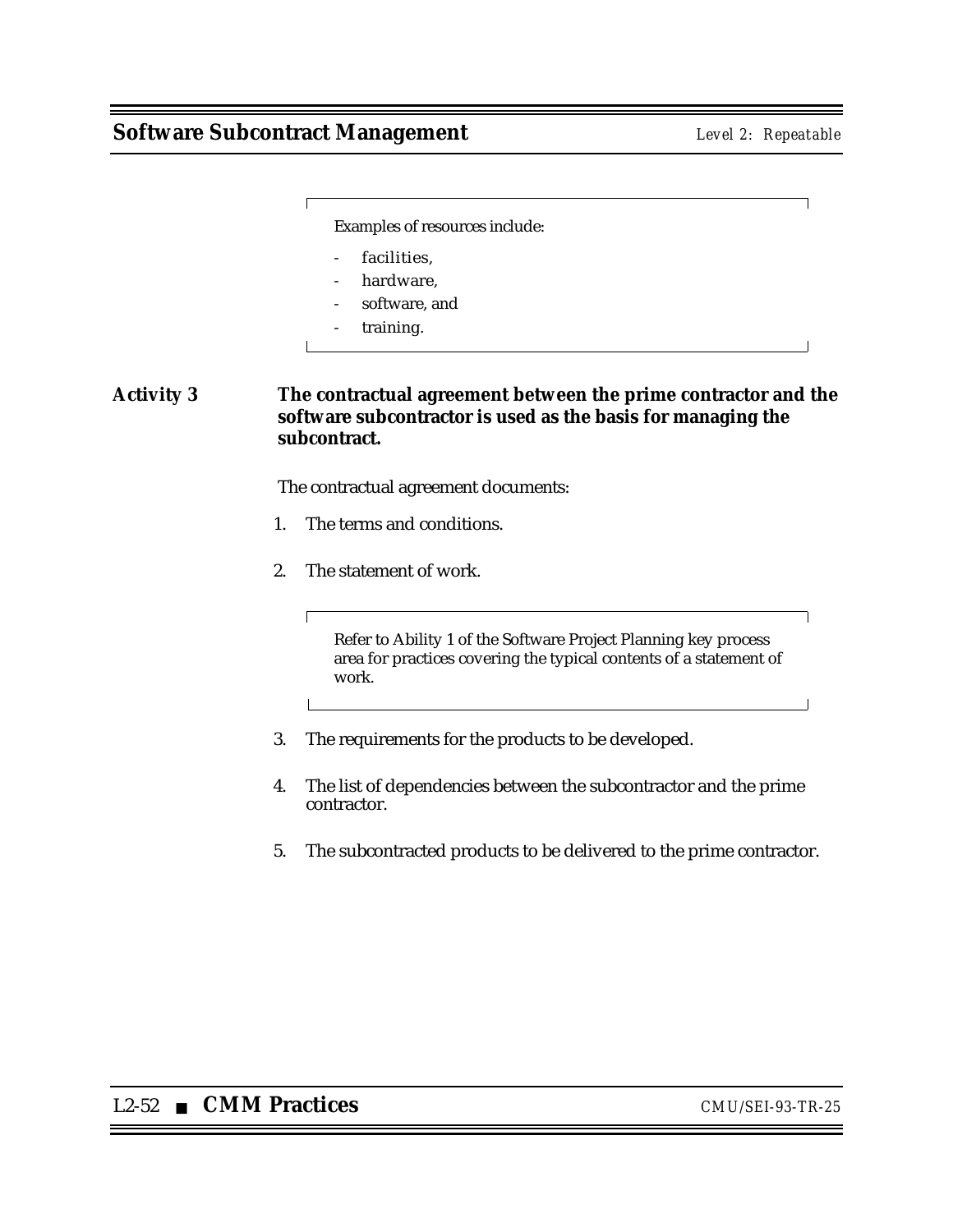|                   |    | Examples of products include:                                                                                                                                                                                   |
|-------------------|----|-----------------------------------------------------------------------------------------------------------------------------------------------------------------------------------------------------------------|
|                   |    | source code,                                                                                                                                                                                                    |
|                   |    | software development plan,                                                                                                                                                                                      |
|                   |    | simulation environment,                                                                                                                                                                                         |
|                   |    | design documentation, and                                                                                                                                                                                       |
|                   |    | acceptance test plan.                                                                                                                                                                                           |
|                   | 6. | The conditions under which revisions to products are to be submitted.                                                                                                                                           |
|                   | 7. | The acceptance procedures and acceptance criteria to be used in<br>evaluating the subcontracted products before they are accepted by the<br>prime contractor.                                                   |
| (Activity 3)      | 8. | The procedures and evaluation criteria to be used by the prime<br>contractor to monitor and evaluate the subcontractor's performance.                                                                           |
| <b>Activity 4</b> |    | A documented subcontractor's software development plan is<br>reviewed and approved by the prime contractor.                                                                                                     |
|                   | 1. | This software development plan covers (directly or by reference) the<br>appropriate items from the prime contractor's software development<br>plan.                                                             |
|                   |    | In some cases, the prime contractor's software development plan,<br>may include the software development plan for the subcontractor,<br>and no separate subcontractor's software development plan is<br>needed. |
|                   |    | Refer to Activity 7 of the Software Project Planning key process<br>area for practices covering content of the project's software<br>development plan.                                                          |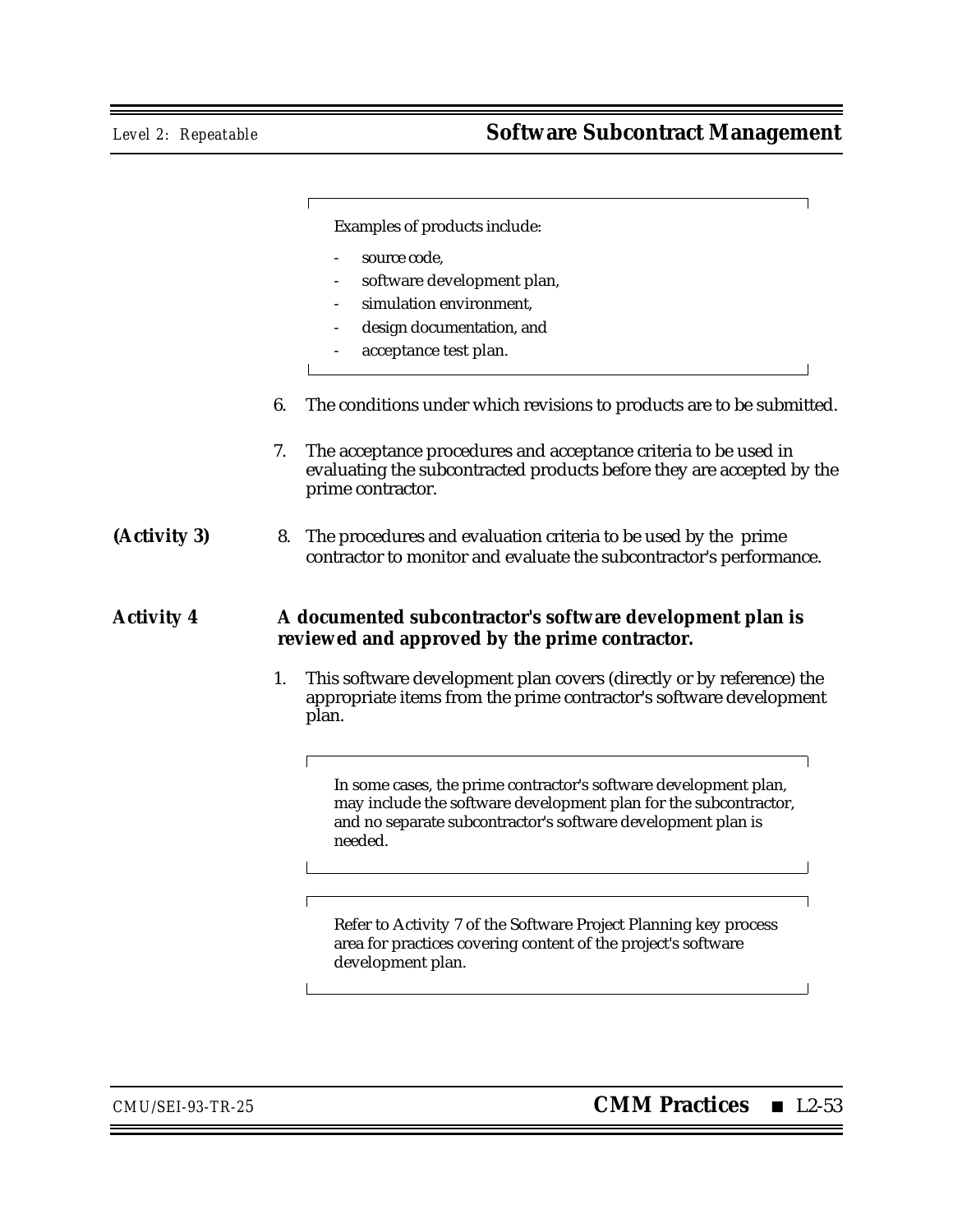## **Software Subcontract Management** *Level 2: Repeatable*

≡

| <b>Activity 5</b> | A documented and approved subcontractor's software<br>development plan is used for tracking the software activities and<br>communicating status.                                                                                                                                       |  |  |
|-------------------|----------------------------------------------------------------------------------------------------------------------------------------------------------------------------------------------------------------------------------------------------------------------------------------|--|--|
| <b>Activity 6</b> | Changes to the software subcontractor's statement of work,<br>subcontract terms and conditions, and other commitments are<br>resolved according to a documented procedure.                                                                                                             |  |  |
|                   | This procedure typically specifies that all affected groups of both the<br>1.<br>prime contractor and the subcontractor are involved.                                                                                                                                                  |  |  |
| <b>Activity 7</b> | The prime contractor's management conducts periodic<br>status/coordination reviews with the software subcontractor's<br>management.                                                                                                                                                    |  |  |
| (Activity 7)      | The subcontractor is provided with visibility of the needs and desires<br>1.<br>of the product's customers and end users, as appropriate.                                                                                                                                              |  |  |
|                   | The end users referred to in these practices are the customer<br>designated end users or representatives of the end users.                                                                                                                                                             |  |  |
|                   | 2.<br>The subcontractor's technical, cost, staffing, and schedule performance<br>is reviewed against the subcontractor's software development plan.                                                                                                                                    |  |  |
|                   | 3.<br>Computer resources designated as critical for the project are reviewed;<br>the subcontractor's contribution to the current estimates are tracked<br>and compared to the estimates for each software component as<br>documented in the subcontractor's software development plan. |  |  |
|                   | Critical dependencies and commitments between the subcontractor's<br>4.<br>software engineering group and other subcontractor groups are<br>addressed.                                                                                                                                 |  |  |
|                   | 5.<br>Critical dependencies and commitments between the prime contractor<br>and the subcontractor are addressed.                                                                                                                                                                       |  |  |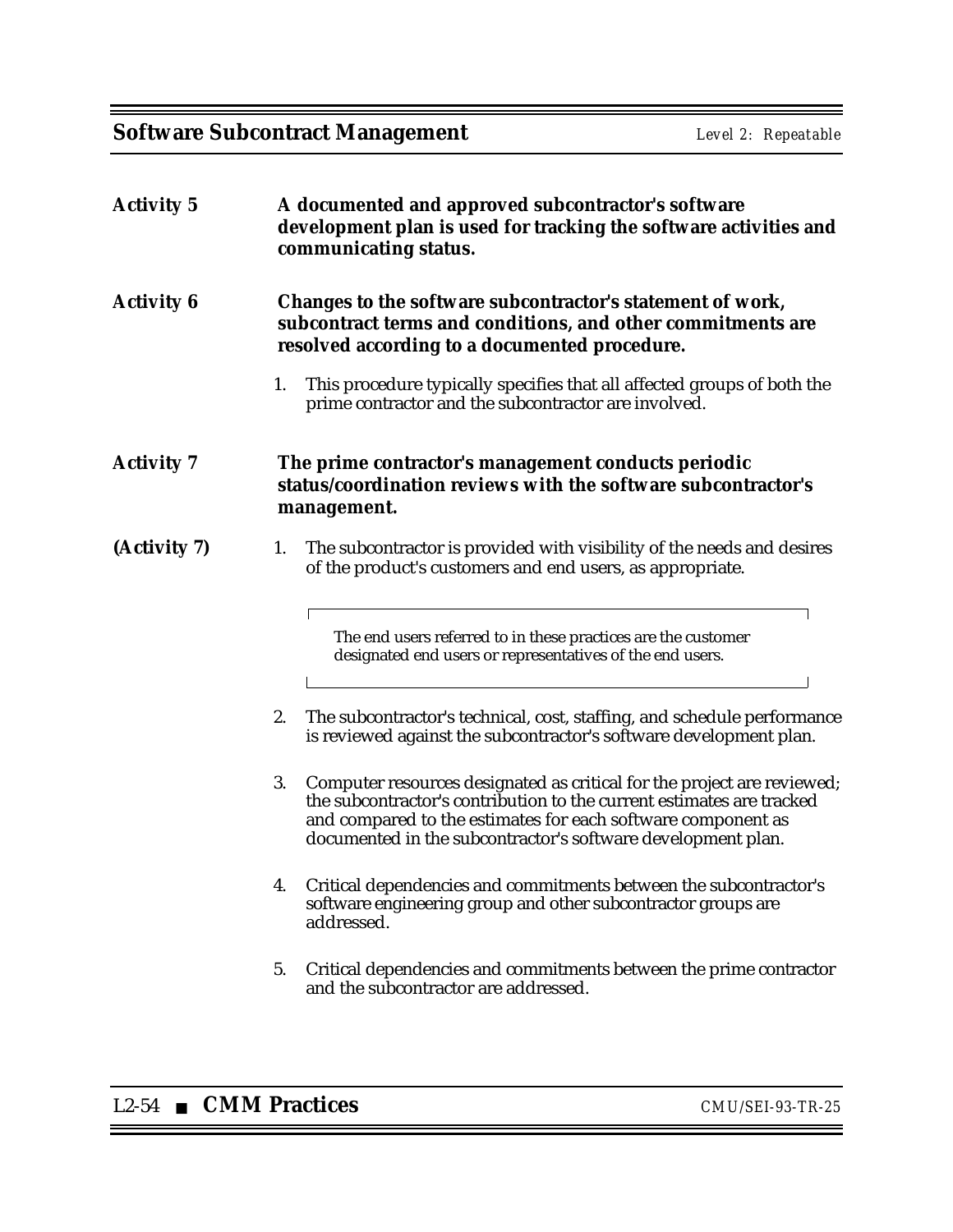|                   | Subcontractor commitments to the prime contractor and prime<br>⊔<br>contractor commitments to the subcontractor are both reviewed.                                             |
|-------------------|--------------------------------------------------------------------------------------------------------------------------------------------------------------------------------|
|                   | Nonconformance to the subcontract is addressed.<br>6.                                                                                                                          |
|                   | 7.<br>Project risks involving the subcontractor's work are addressed.                                                                                                          |
|                   | 8.<br>Conflicts and issues not resolvable internally by the subcontractor are<br>addressed.                                                                                    |
|                   | Action items are assigned, reviewed, and tracked to closure.<br>9.                                                                                                             |
| <b>Activity 8</b> | Periodic technical reviews and interchanges are held with the<br>software subcontractor.                                                                                       |
| (Activity 8)      | These reviews:                                                                                                                                                                 |
|                   | 1.<br>Provide the subcontractor with visibility of the customer's and end<br>users' needs and desires, as appropriate.                                                         |
|                   | 2.<br>Monitor the subcontractor's technical activities.                                                                                                                        |
|                   | 3.<br>Verify that the subcontractor's interpretation and implementation of<br>the technical requirements conform to the prime contractor's<br>requirements.                    |
|                   | Verify that commitments are being met.<br>4.                                                                                                                                   |
|                   | 5.<br>Verify that technical issues are resolved in a timely manner.                                                                                                            |
| <b>Activity 9</b> | Formal reviews to address the subcontractor's software<br>engineering accomplishments and results are conducted at<br>selected milestones according to a documented procedure. |
|                   | This procedure typically specifies that:                                                                                                                                       |
|                   | Reviews are preplanned and documented in the statement of work.<br>1.                                                                                                          |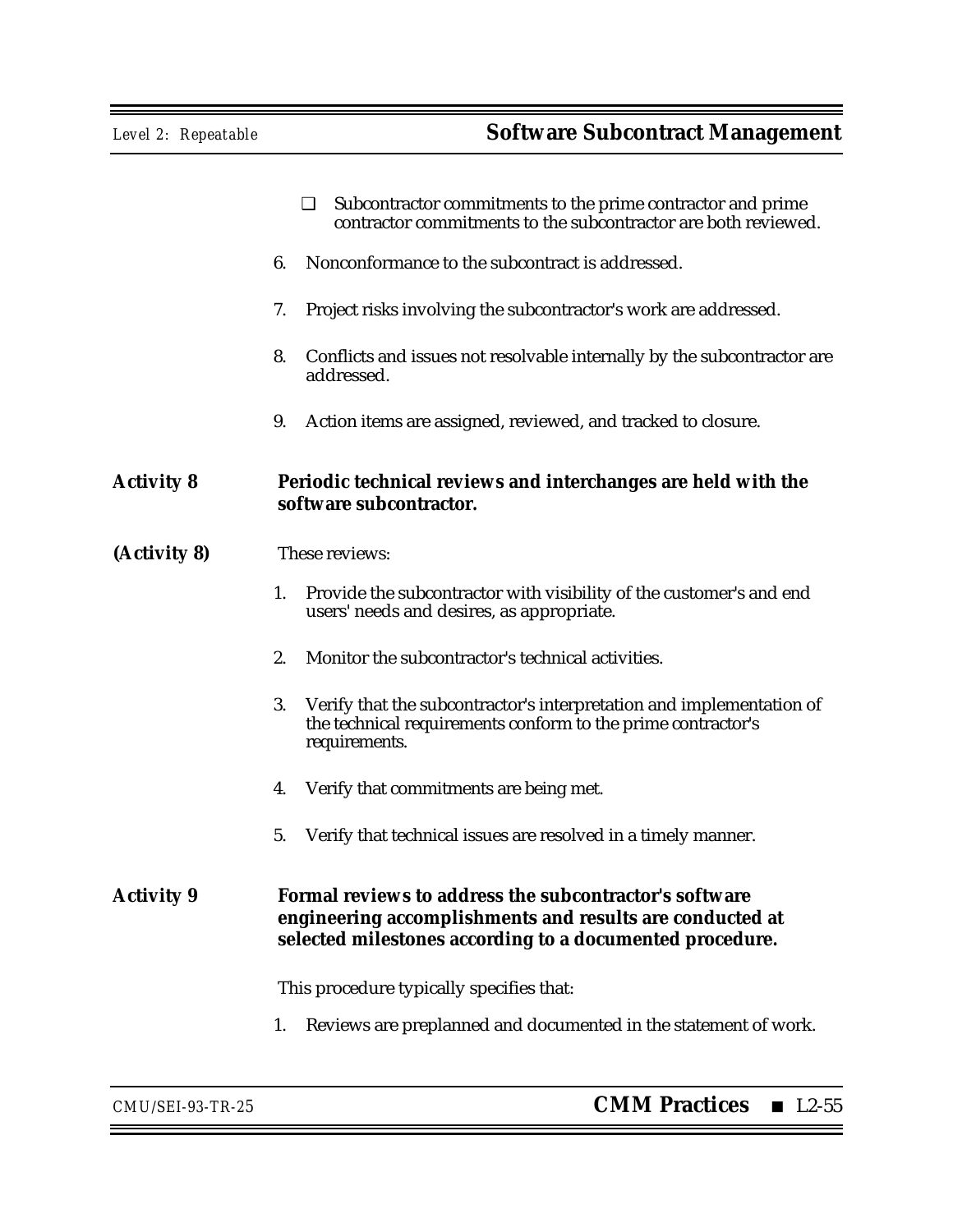#### **Software Subcontract Management** *Level 2: Repeatable*

- 2. Reviews address the subcontractor's commitments for, plans for, and status of the software activities.
- 3. Significant issues, action items, and decisions are identified and documented.
- 4. Software risks are addressed.
- 5. The subcontractor's software development plan is refined, as appropriate.

**Activity 10 The prime contractor's software quality assurance group monitors the subcontractor's software quality assurance activities according to a documented procedure.**

- **(Activity 10)** This procedure typically specifies that:
	- 1. The subcontractor's plans, resources, procedures, and standards for software quality assurance are periodically reviewed to ensure they are adequate to monitor the subcontractor's performance.
	- 2. Regular reviews of the subcontractor are conducted to ensure the approved procedures and standards are being followed.
		- ❑ The prime contractor's software quality assurance group spot checks the subcontractor's software engineering activities and products.
		- ❑ The prime contractor's software quality assurance group audits the subcontractor's software quality assurance records, as appropriate
	- 3. The subcontractor's records of its software quality assurance activities are periodically audited to assess how well the software quality assurance plans, standards, and procedures are being followed.

**Activity 11 The prime contractor's software configuration management group monitors the subcontractor's activities for software configuration management according to a documented procedure.**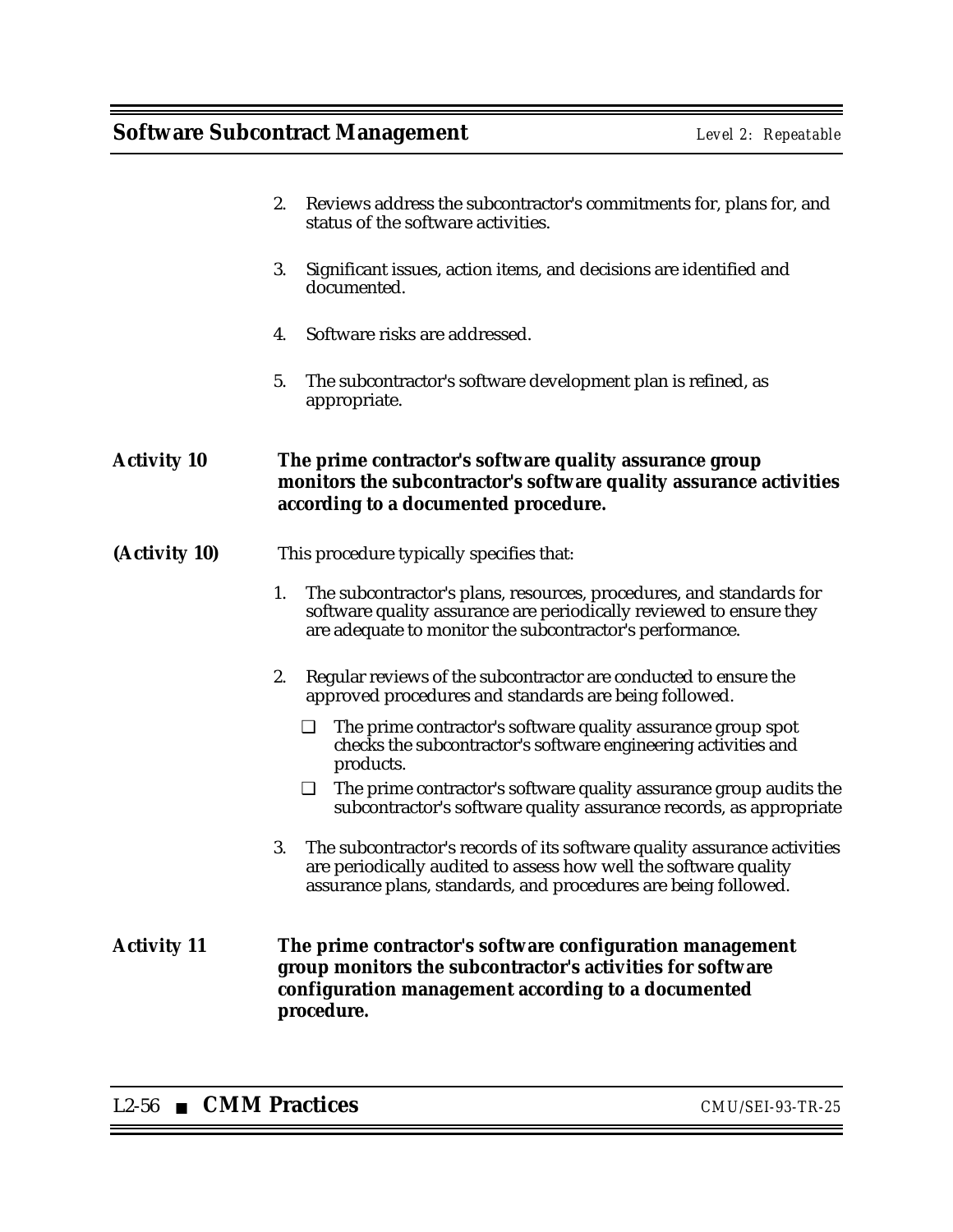This procedure typically specifies that:

- 1. The subcontractor's plans, resources, procedures, and standards for software configuration management are reviewed to ensure they are adequate.
- 2. The prime contractor and the subcontractor coordinate their activities on matters relating to software configuration management to ensure that the subcontractor's products can be readily integrated or incorporated into the project environment of the prime contractor.
- 3. The subcontractor's software baseline library is periodically audited to assess how well the standards and procedures for software configuration management are being followed and how effective they are in managing the software baseline.

#### **Activity 12 The prime contractor conducts acceptance testing as part of the delivery of the subcontractor's software products according to a documented procedure.**

This procedure typically specifies that:

- 1. The acceptance procedures and acceptance criteria for each product are defined, reviewed, and approved by both the prime contractor and the subcontractor prior to the test.
- 2. The results of the acceptance tests are documented.
- 3. An action plan is established for any software product that does not pass its acceptance test.

#### **Activity 13 The software subcontractor's performance is evaluated on a periodic basis, and the evaluation is reviewed with the subcontractor.**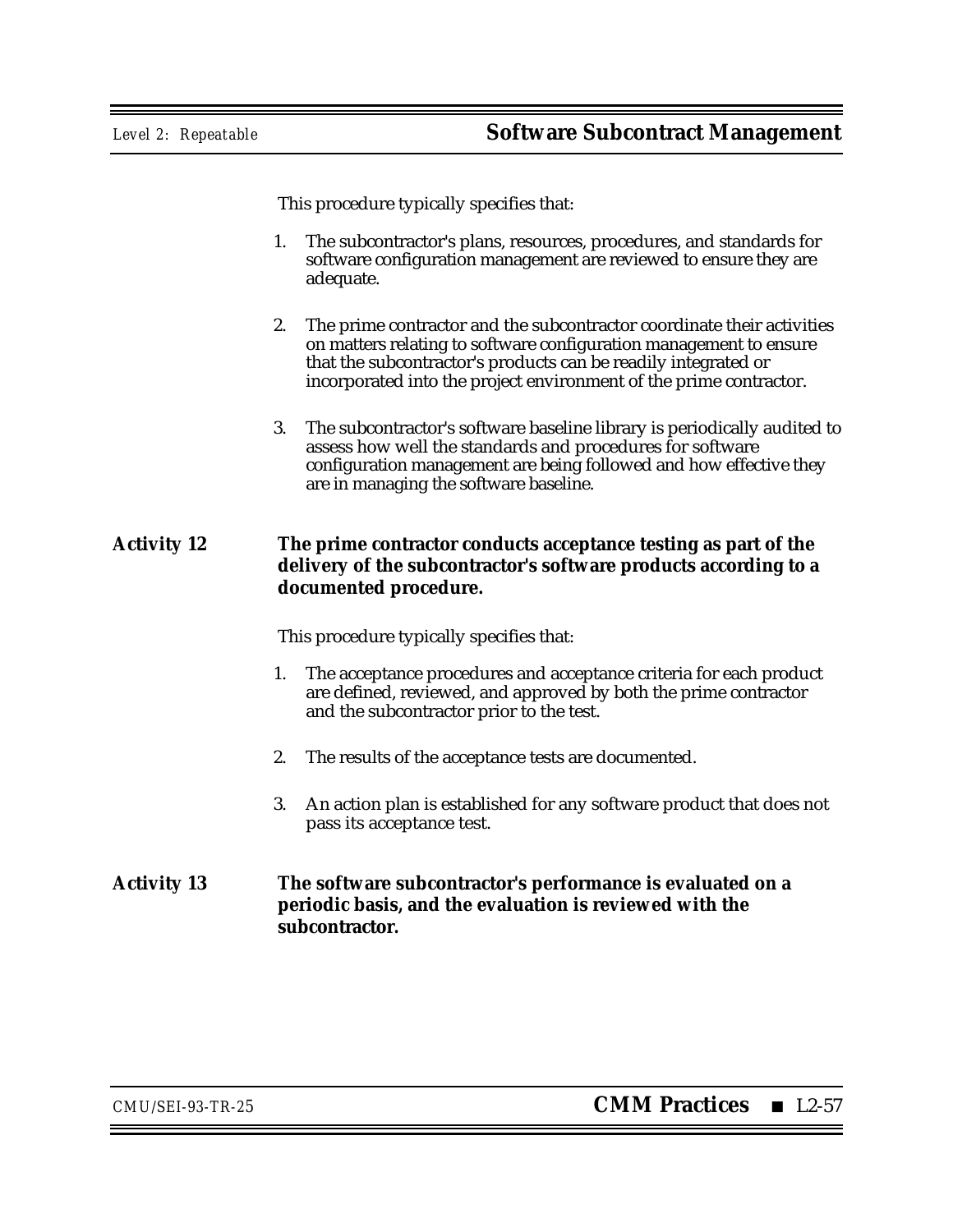### **Software Subcontract Management** *Level 2: Repeatable*

 $\sqrt{ }$ 

Evaluation of the subcontractor's performance provides an opportunity for the subcontractor to obtain feedback on whether or not it is satisfying its customer's (i.e., the prime contractor's) needs. A mechanism such as performance award fee reviews provides this type of feedback, as opposed to the periodic coordination and technical reviews which occur throughout the project. Documentation of these evaluations also acts as input for future subcontractor selection activities.

# **Measurement and analysis**

| <b>Measurement 1</b> | Measurements are made and used to determine the status of the<br>activities for managing the software subcontract. |
|----------------------|--------------------------------------------------------------------------------------------------------------------|
| (Measurement 1)      |                                                                                                                    |
|                      | Examples of measurements include:                                                                                  |
|                      | costs of the activities for managing the subcontract compared<br>-<br>to the plan,                                 |
|                      | actual delivery dates for subcontracted products compared to<br>$\overline{\phantom{0}}$<br>the plan, and          |
|                      | actual dates of prime contractor deliveries to the<br>$\sim$<br>subcontractor compared to the plan.                |

# **Verifying implementation**

#### **Verification 1 The activities for managing the software subcontract are reviewed with senior management on a periodic basis.**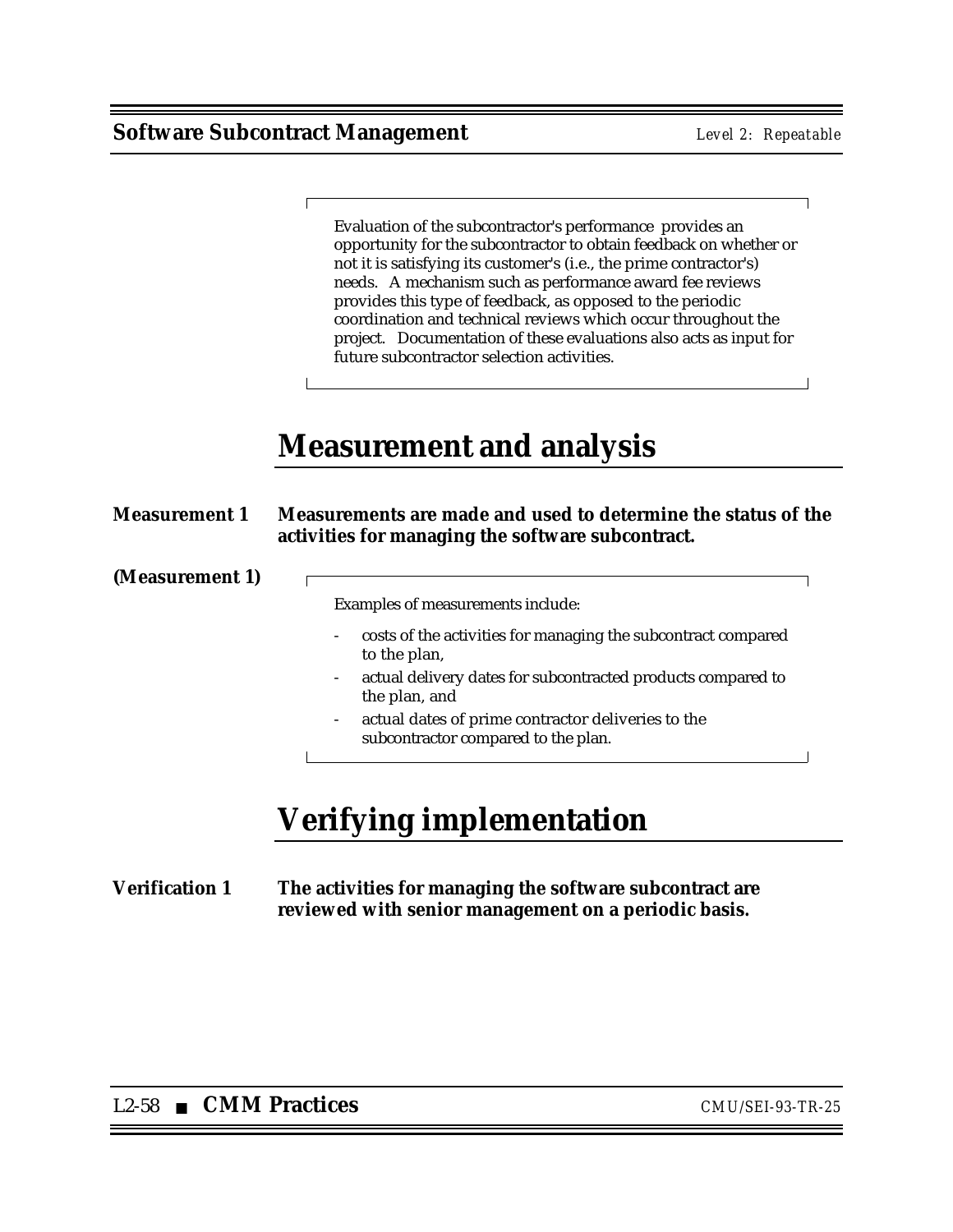|                       | The primary purpose of periodic reviews by senior management<br>is to provide awareness of and insight into software process<br>activities at an appropriate level of abstraction and in a timely<br>manner. The time between reviews should meet the needs of the<br>organization and may be lengthy, as long as adequate<br>mechanisms for exception reporting are available. |
|-----------------------|---------------------------------------------------------------------------------------------------------------------------------------------------------------------------------------------------------------------------------------------------------------------------------------------------------------------------------------------------------------------------------|
|                       | Refer to Verification 1 of the Software Project Tracking and<br>Oversight key process area for practices covering the typical<br>content of senior management oversight reviews.                                                                                                                                                                                                |
| <b>Verification 2</b> | The activities for managing the software subcontract are<br>reviewed with the project manager on both a periodic and event-<br>driven basis.                                                                                                                                                                                                                                    |
| (Verification 2)      | Refer to Verification 2 of the Software Project Tracking and<br>Oversight key process area for practices covering the typical<br>content of project management oversight reviews.                                                                                                                                                                                               |
| <b>Verification 3</b> | The software quality assurance group reviews and/or audits the<br>activities and work products for managing the software<br>subcontract and reports the results.                                                                                                                                                                                                                |
|                       | Refer to the Software Quality Assurance key process area.                                                                                                                                                                                                                                                                                                                       |
|                       | At a minimum, the reviews and/or audits verify:                                                                                                                                                                                                                                                                                                                                 |
|                       | The activities for selecting the subcontractor.<br>1.                                                                                                                                                                                                                                                                                                                           |
|                       | The activities for managing the software subcontract.<br>2.                                                                                                                                                                                                                                                                                                                     |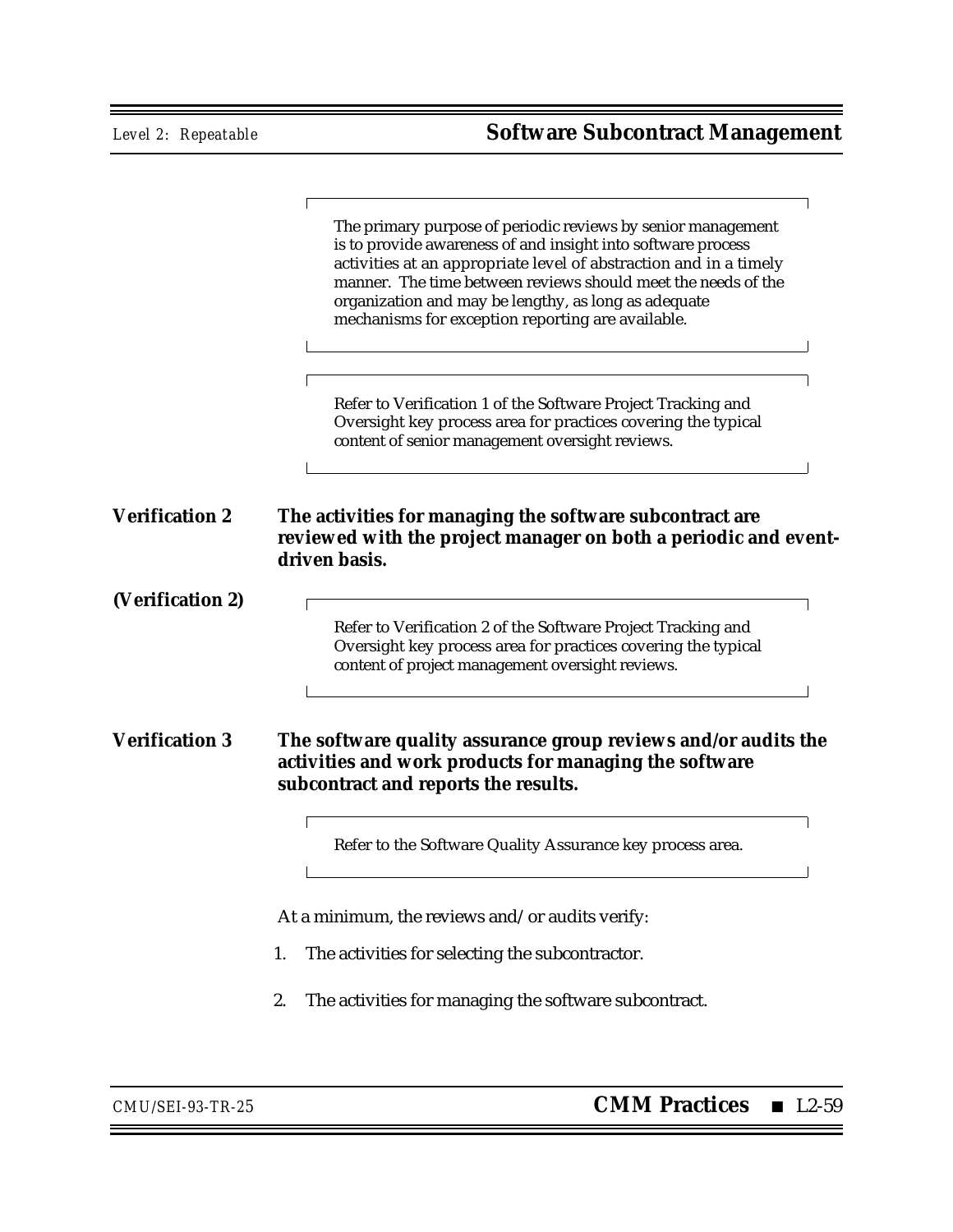### **Software Subcontract Management** *Level 2: Repeatable*

- 3. The activities for coordinating configuration management activities of the prime contractor and subcontractor.
- 4. The conduct of planned reviews with the subcontractor.
- 5. The conduct of reviews that establish completion of key project milestones or stages for the subcontract.
- 6. The acceptance process for the subcontractor's software products.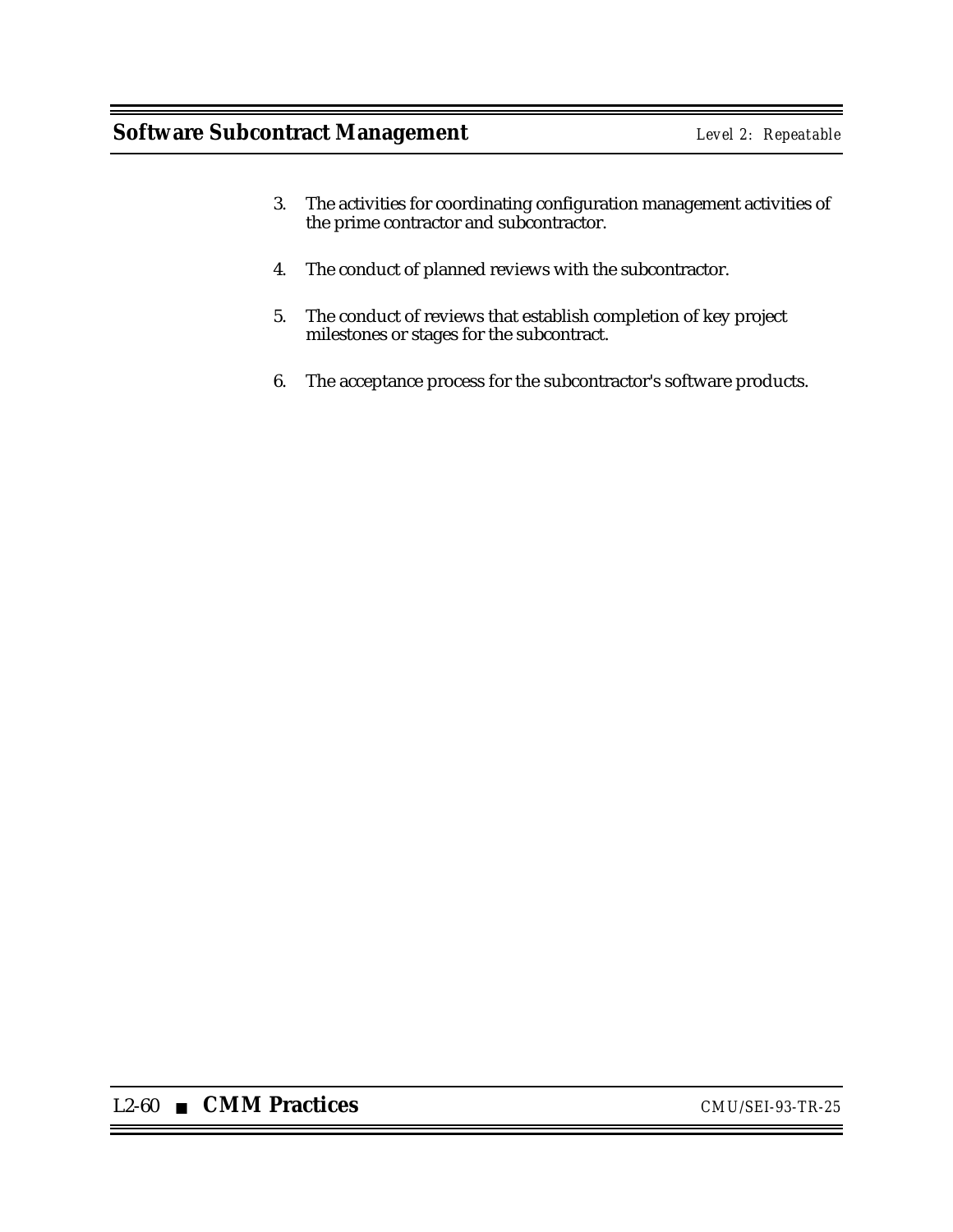*Level 2: Repeatable* **Software Subcontract Management**

*CMU/SEI-93-TR-25* **CMM Practices** ■ L2-61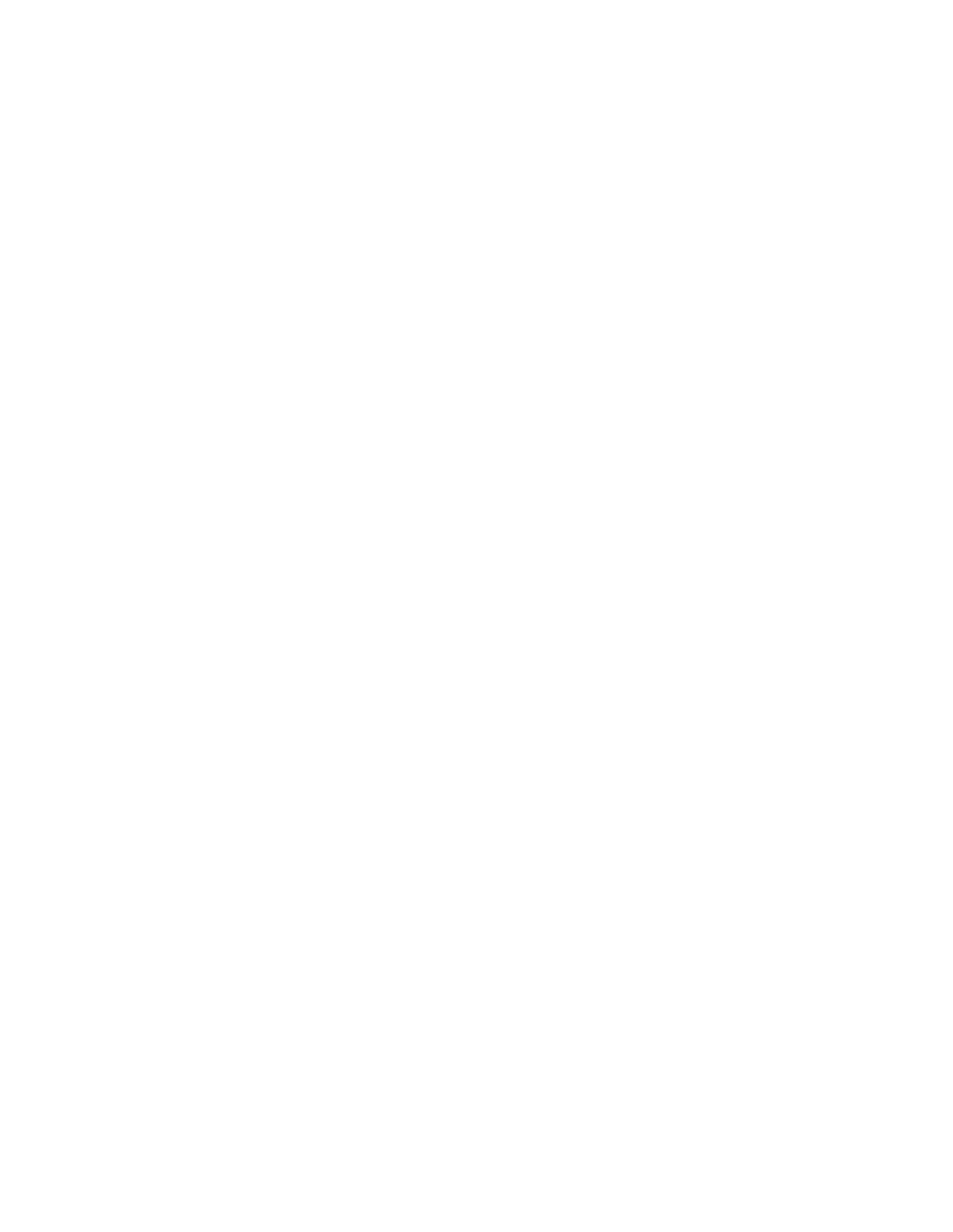# **Software Quality Assurance**

# *a key process area for Level 2: Repeatable*

The purpose of Software Quality Assurance is to provide management with appropriate visibility into the process being used by the software project and of the products being built.

Software Quality Assurance involves reviewing and auditing the software products and activities to verify that they comply with the applicable procedures and standards and providing the software project and other appropriate managers with the results of these reviews and audits.

The software quality assurance group works with the software project during its early stages to establish plans, standards, and procedures that will add value to the software project and satisfy the constraints of the project and the organization's policies. By participating in establishing the plans, standards, and procedures, the software quality assurance group helps ensure they fit the project's needs and verifies that they will be usable for performing reviews and audits throughout the software life cycle. The software quality assurance group reviews project activities and audits software work products throughout the life cycle and provides management with visibility as to whether the software project is adhering to its established plans, standards, and procedures.

Compliance issues are first addressed within the software project and resolved there if possible. For issues not resolvable within the software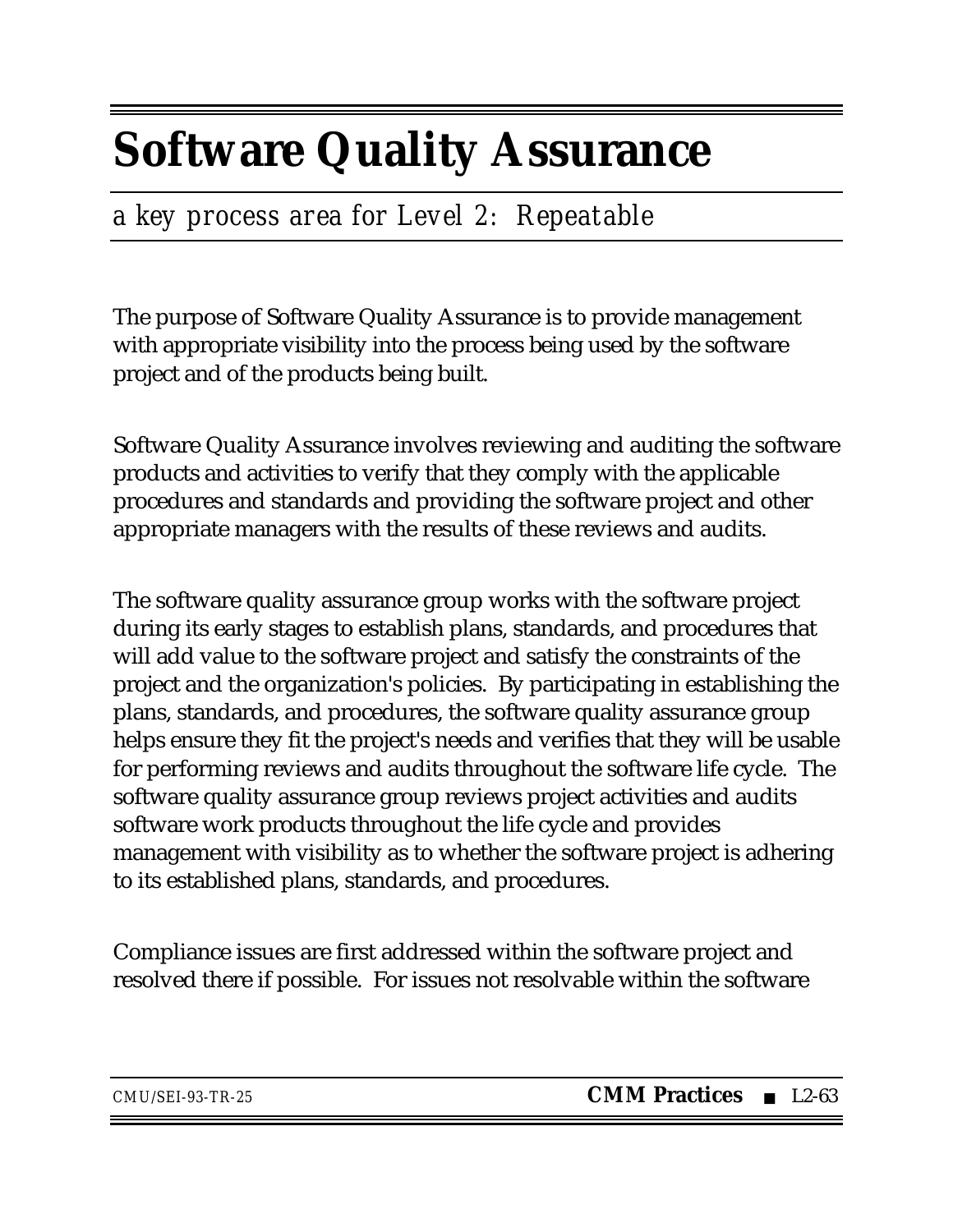project, the software quality assurance group escalates the issue to an appropriate level of management for resolution.

This key process area covers the practices for the group performing the software quality assurance function. The practices identifying the specific activities and work products that the software quality assurance group reviews and/or audits are generally contained in the Verifying Implementation common feature of the other key process areas.

# **Goals**

| Software quality assurance activities are planned.                                                                                  |
|-------------------------------------------------------------------------------------------------------------------------------------|
| Adherence of software products and activities to the applicable<br>standards, procedures, and requirements is verified objectively. |
| Affected groups and individuals are informed of software quality<br>assurance activities and results.                               |
| Noncompliance issues that cannot be resolved within the<br>software project are addressed by senior management.                     |
| <b>Commitment to perform</b>                                                                                                        |
| The project follows a written organizational policy for<br>implementing software quality assurance (SQA).                           |
| This policy typically specifies that:                                                                                               |
| The SQA function is in place on all software projects.<br>1.                                                                        |
|                                                                                                                                     |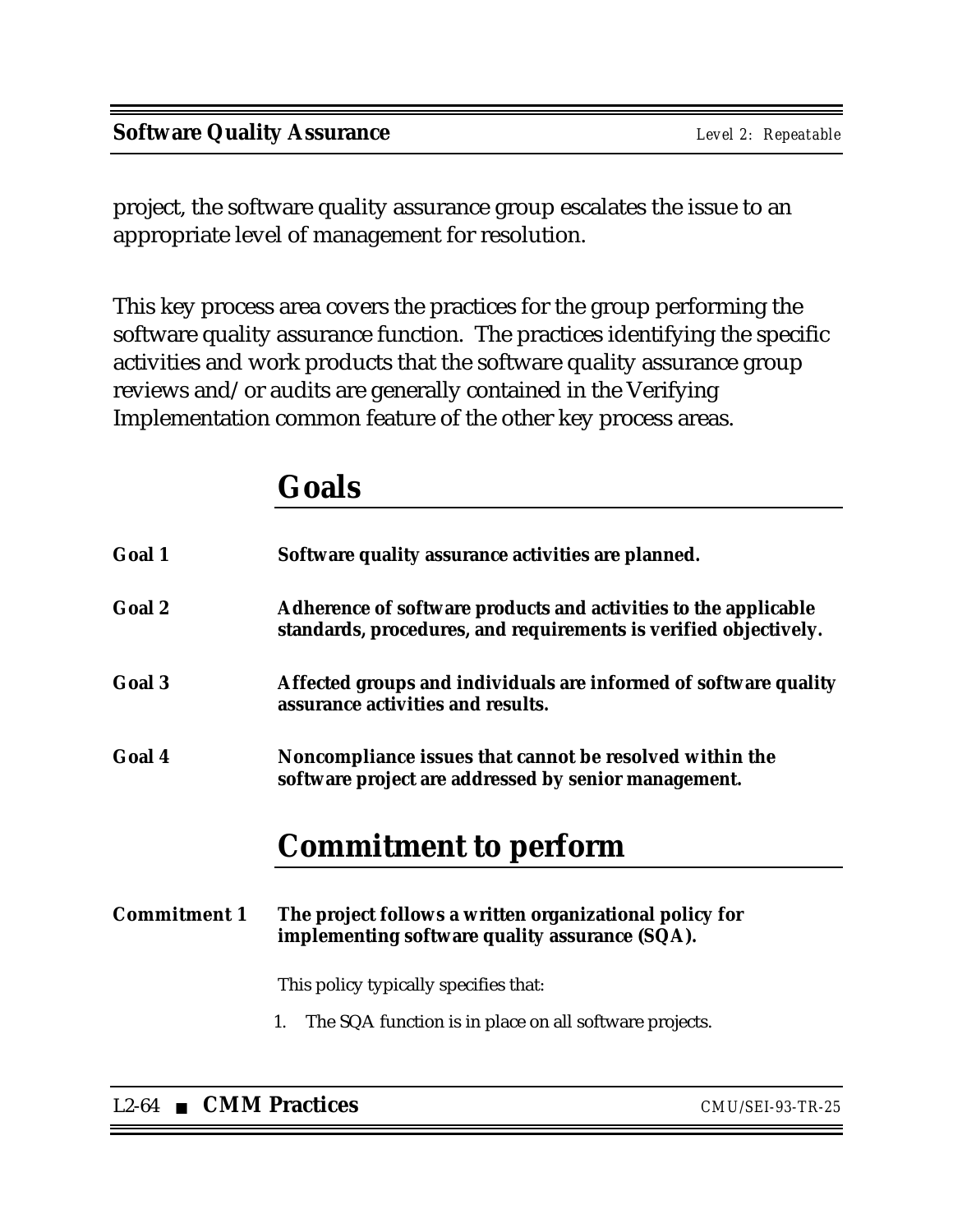#### **(Commitment 1)** 2. The SQA group has a reporting channel to senior management that is independent of:

❑ the project manager,

 $\sqrt{ }$ 

- ❑ the project's software engineering group, and
- ❑ the other software-related groups.

Examples of other software-related groups include:

- software configuration management, and
- documentation support.

Organizations must determine the organizational structure that will support activities that require independence, such as SQA, in the context of their strategic business goals and business environment.

Independence should:

- provide the individuals performing the SQA role with the organizational freedom to be the "eyes and ears" of senior management on the software project;
- protect the individuals performing the SQA role from performance appraisal by the management of the software project they are reviewing; and
- provide senior management with confidence that objective information on the process and products of the software project is being reported.
- 3. Senior management periodically reviews the SQA activities and results.

## **Ability to perform**

**Ability 1 A group that is responsible for coordinating and implementing SQA for the project (i.e., the SQA group) exists.**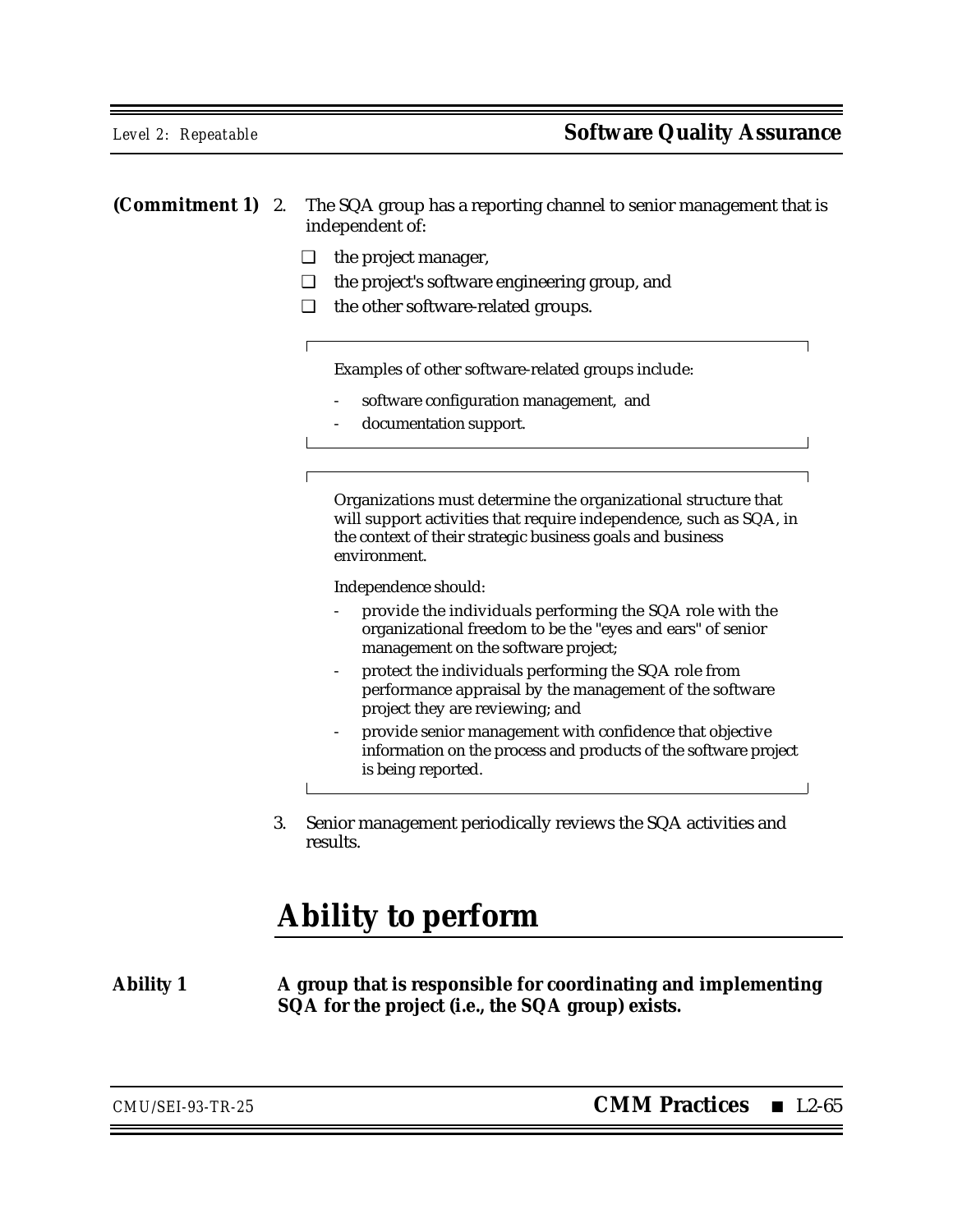### **Software Quality Assurance** *Level 2: Repeatable*

 $\equiv$ 

| (Ability 1)      |                                                                                                                                                                                                                                                                                                                                                                                                                                                                                                                                                                                                                                                                                                                            |
|------------------|----------------------------------------------------------------------------------------------------------------------------------------------------------------------------------------------------------------------------------------------------------------------------------------------------------------------------------------------------------------------------------------------------------------------------------------------------------------------------------------------------------------------------------------------------------------------------------------------------------------------------------------------------------------------------------------------------------------------------|
|                  | A group is the collection of departments, managers, and<br>individuals who have responsibility for a set of tasks or<br>activities. A group could vary from a single individual assigned<br>part time, to several part-time individuals assigned from<br>different departments, to several individuals dedicated full<br>time. Considerations when implementing a group include<br>assigned tasks or activities, the size of the project, the<br>organizational structure, and the organizational culture. Some<br>groups, such as the software quality assurance group, are focused<br>on project activities, and others, such as the software engineering<br>process group, are focused on organization-wide activities. |
| <b>Ability 2</b> | Adequate resources and funding are provided for performing the<br>SQA activities.                                                                                                                                                                                                                                                                                                                                                                                                                                                                                                                                                                                                                                          |
|                  | A manager is assigned specific responsibilities for the project's SQA<br>1.<br>activities.                                                                                                                                                                                                                                                                                                                                                                                                                                                                                                                                                                                                                                 |
|                  | 2.<br>A senior manager, who is knowledgeable in the SQA role and has the<br>authority to take appropriate oversight actions, is designated to<br>receive and act on software noncompliance items.                                                                                                                                                                                                                                                                                                                                                                                                                                                                                                                          |
|                  | $\Box$<br>All managers in the SQA reporting chain to the senior manager are<br>knowledgeable in the SQA role, responsibilities, and authority.                                                                                                                                                                                                                                                                                                                                                                                                                                                                                                                                                                             |
|                  | 3.<br>Tools to support the SQA activities are made available.                                                                                                                                                                                                                                                                                                                                                                                                                                                                                                                                                                                                                                                              |
|                  | Examples of support tools include:                                                                                                                                                                                                                                                                                                                                                                                                                                                                                                                                                                                                                                                                                         |
|                  | workstations,                                                                                                                                                                                                                                                                                                                                                                                                                                                                                                                                                                                                                                                                                                              |
|                  | database programs,                                                                                                                                                                                                                                                                                                                                                                                                                                                                                                                                                                                                                                                                                                         |
|                  | spreadsheet programs, and<br>auditing tools.                                                                                                                                                                                                                                                                                                                                                                                                                                                                                                                                                                                                                                                                               |
|                  |                                                                                                                                                                                                                                                                                                                                                                                                                                                                                                                                                                                                                                                                                                                            |
| <b>Ability 3</b> | Members of the SQA group are trained to perform their SQA<br>activities.                                                                                                                                                                                                                                                                                                                                                                                                                                                                                                                                                                                                                                                   |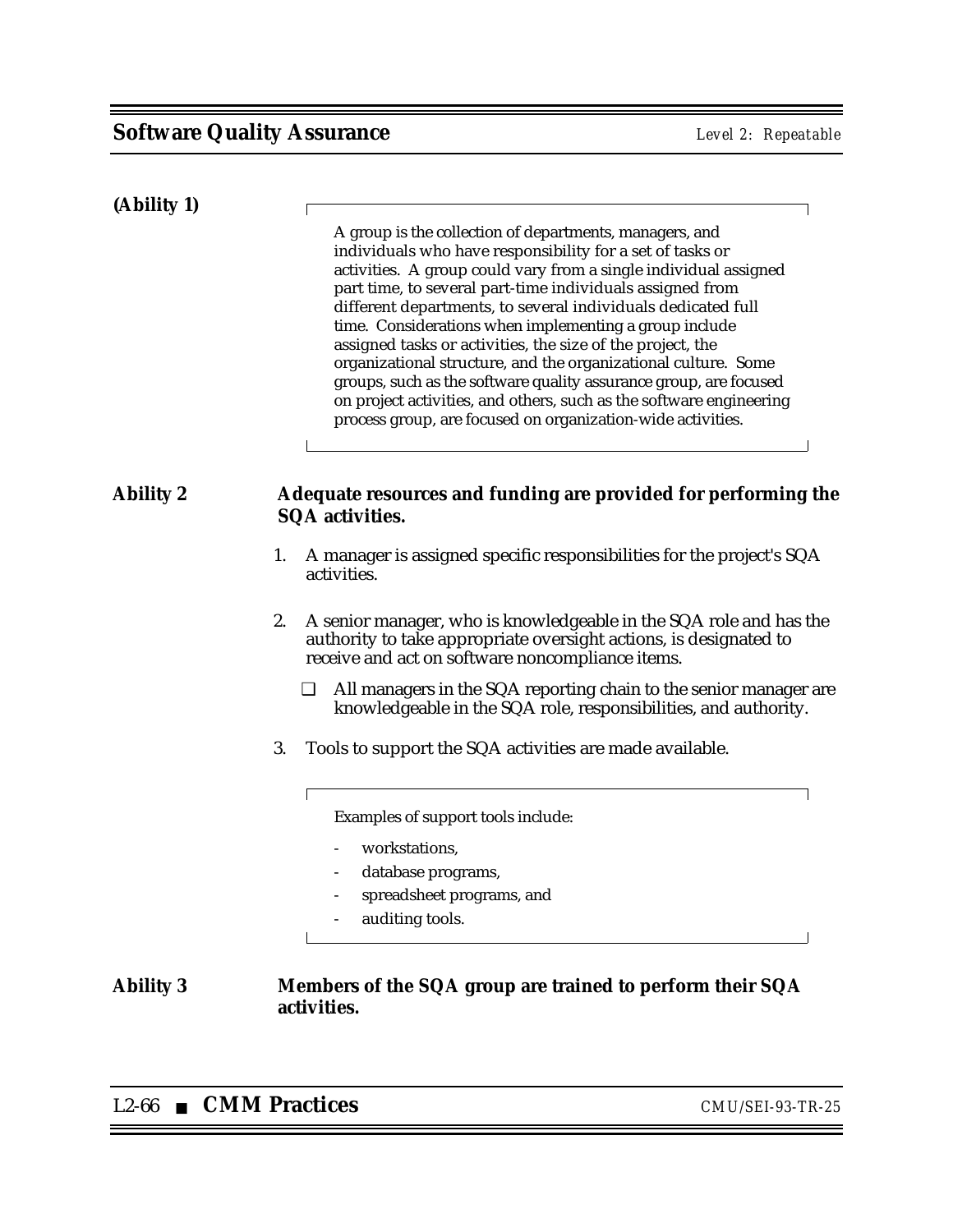| (Ability 3)       |                                                                                                                |
|-------------------|----------------------------------------------------------------------------------------------------------------|
|                   | Examples of training include:                                                                                  |
|                   | software engineering skills and practices;<br>-                                                                |
|                   | roles and responsibilities of the software engineering group<br>and other software-related groups;             |
|                   | standards, procedures, and methods for the software project;<br>-                                              |
|                   | application domain of the software project;                                                                    |
|                   | SQA objectives, procedures, and methods;                                                                       |
|                   | involvement of the SQA group in the software activities;                                                       |
|                   | effective use of SQA methods and tools; and<br>$\overline{\phantom{a}}$                                        |
|                   | interpersonal communications.                                                                                  |
|                   | <b>Activities performed</b>                                                                                    |
| <b>Activity 1</b> | A SQA plan is prepared for the software project according to a<br>documented procedure.                        |
|                   | This procedure typically specifies that:                                                                       |
|                   | The SQA plan is developed in the early stages of, and in parallel with,<br>1.<br>the overall project planning. |
|                   | The SQA plan is reviewed by the affected groups and individuals.<br>2.                                         |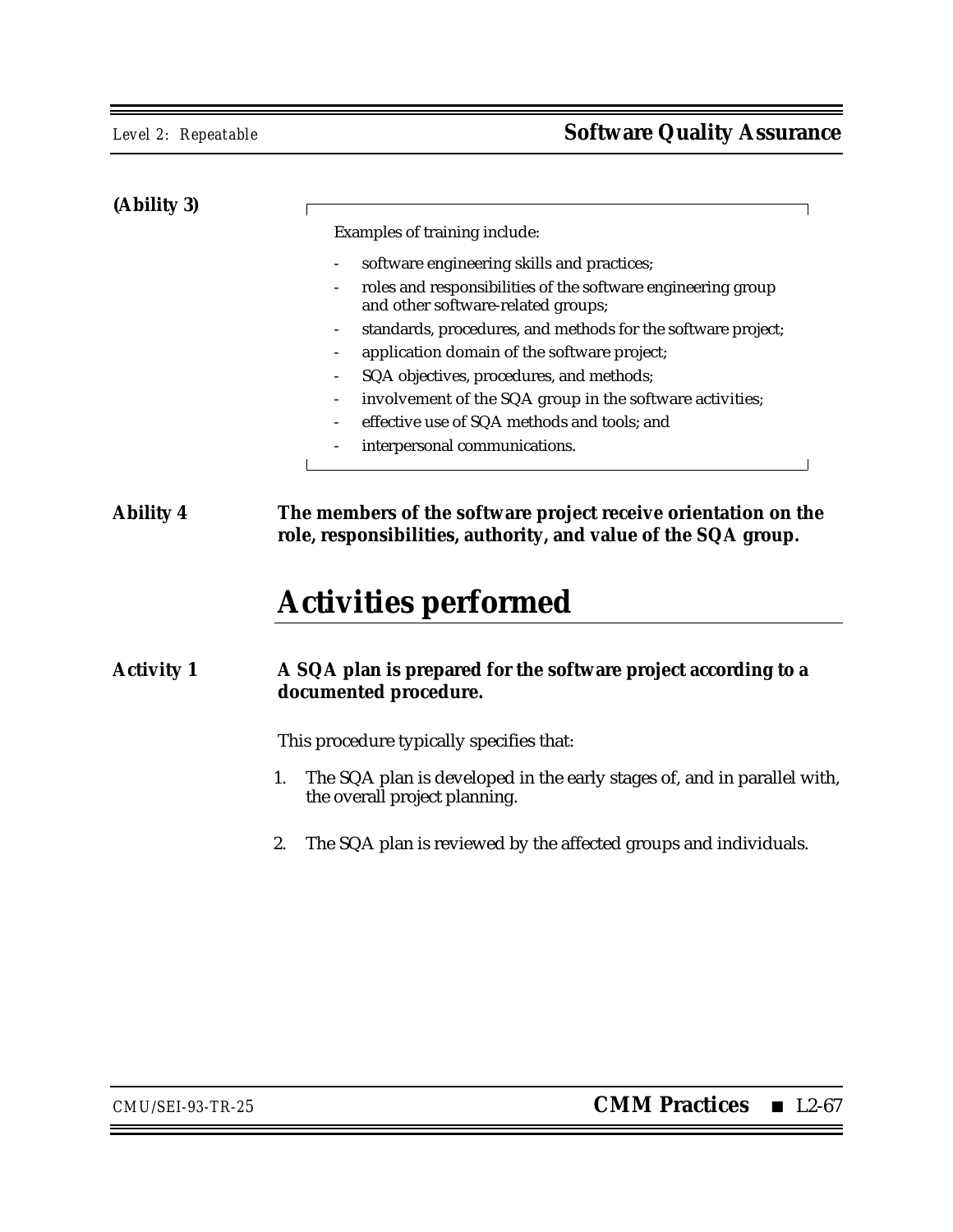### **Software Quality Assurance** *Level 2: Repeatable*

≡

| (Activity 1)      |                                                                                                                                                                                                                                                                  |
|-------------------|------------------------------------------------------------------------------------------------------------------------------------------------------------------------------------------------------------------------------------------------------------------|
|                   | Examples of affected groups and individuals include:                                                                                                                                                                                                             |
|                   | the project software manager;                                                                                                                                                                                                                                    |
|                   | other software managers;                                                                                                                                                                                                                                         |
|                   | the project manager;                                                                                                                                                                                                                                             |
|                   | customer SQA representative;                                                                                                                                                                                                                                     |
|                   | the senior manager to whom the SQA group reports<br>-<br>noncompliance issues; and                                                                                                                                                                               |
|                   | the software engineering group (including all subgroups, such<br>as software design as well as the software task leaders).                                                                                                                                       |
| 3.                | The SQA plan is managed and controlled.                                                                                                                                                                                                                          |
|                   | "Managed and controlled" implies that the version of the work<br>product in use at a given time (past or present) is known (i.e.,<br>version control), and changes are incorporated in a controlled<br>manner (i.e., change control).                            |
|                   | If a greater degree of control than is implied by "managed and<br>controlled" is desired, the work product can be placed under the<br>full discipline of configuration management, as is described in the<br>Software Configuration Management key process area. |
| <b>Activity 2</b> | The SQA group's activities are performed in accordance with the<br>SQA plan.                                                                                                                                                                                     |
|                   | The plan covers:                                                                                                                                                                                                                                                 |
| 1.                | Responsibilities and authority of the SQA group.                                                                                                                                                                                                                 |
| 2.                | Resource requirements for the SQA group (including staff, tools, and<br>facilities).                                                                                                                                                                             |
| 3.                | Schedule and funding of the project's SQA group activities.                                                                                                                                                                                                      |
|                   |                                                                                                                                                                                                                                                                  |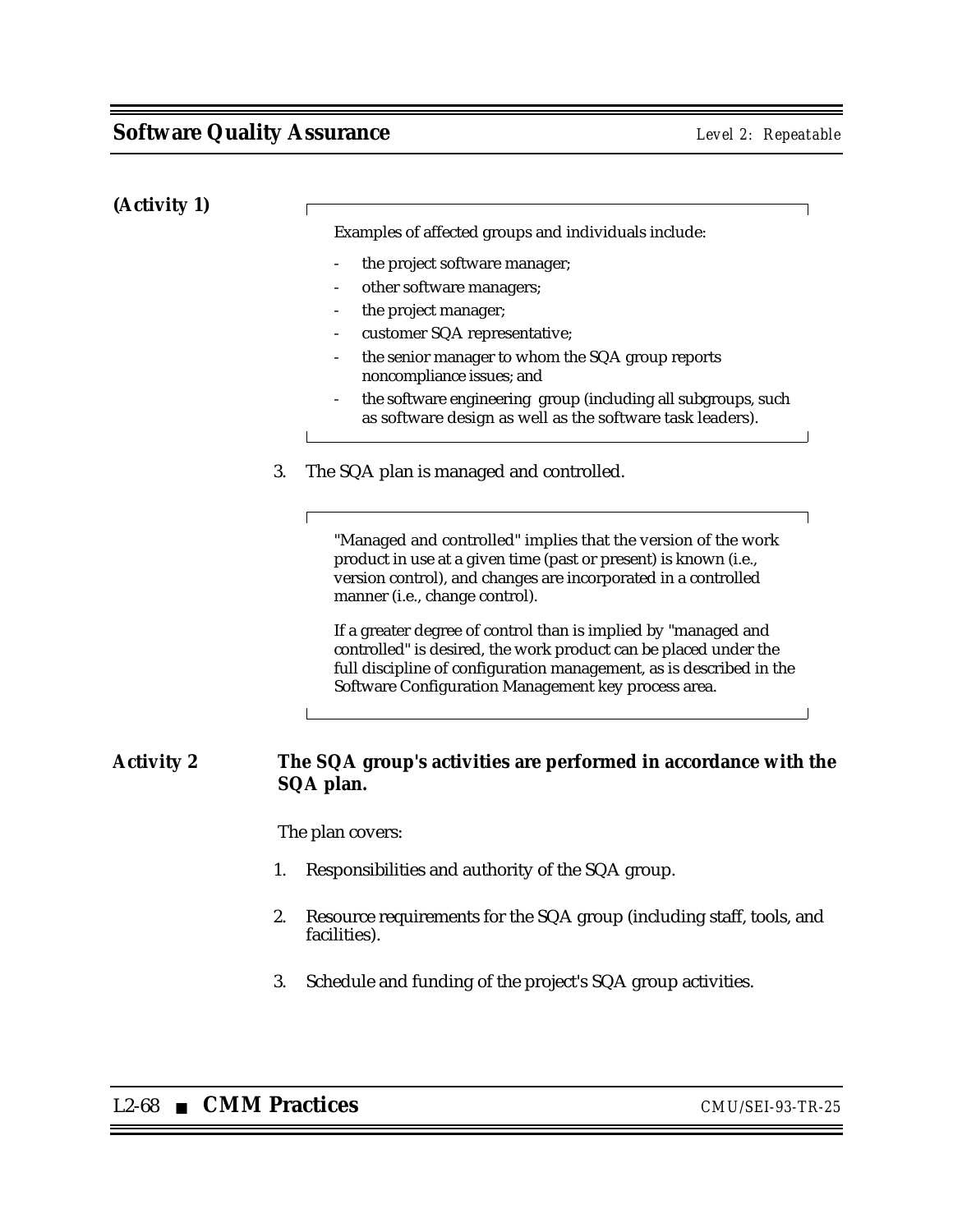| (Activity 2) | 4.       | The SQA group's participation in establishing the software<br>development plan, standards, and procedures for the project.                                                                                                                                                                                                                                                                                                                                                                                                        |
|--------------|----------|-----------------------------------------------------------------------------------------------------------------------------------------------------------------------------------------------------------------------------------------------------------------------------------------------------------------------------------------------------------------------------------------------------------------------------------------------------------------------------------------------------------------------------------|
|              | 5.       | Evaluations to be performed by the SQA group.                                                                                                                                                                                                                                                                                                                                                                                                                                                                                     |
|              | 6.<br>7. | Examples of products and activities to be evaluated include:<br>operational software and support software,<br>deliverable and nondeliverable products,<br>software and nonsoftware products (e.g., documents),<br>product development and product verification activities (e.g.,<br>executing test cases), and<br>the activities followed in creating the product.<br>Audits and reviews to be conducted by the SQA group.<br>Project standards and procedures to be used as the basis for the SQA<br>group's reviews and audits. |
|              | 8.       | Procedures for documenting and tracking noncompliance issues to<br>closure.                                                                                                                                                                                                                                                                                                                                                                                                                                                       |
|              |          | These procedures may be included as part of the plan or may be<br>included via reference to other documents where they are<br>contained.                                                                                                                                                                                                                                                                                                                                                                                          |
|              | 9.       | Documentation that the SQA group is required to produce.                                                                                                                                                                                                                                                                                                                                                                                                                                                                          |

10. Method and frequency of providing feedback to the software engineering group and other software-related groups on SQA activities.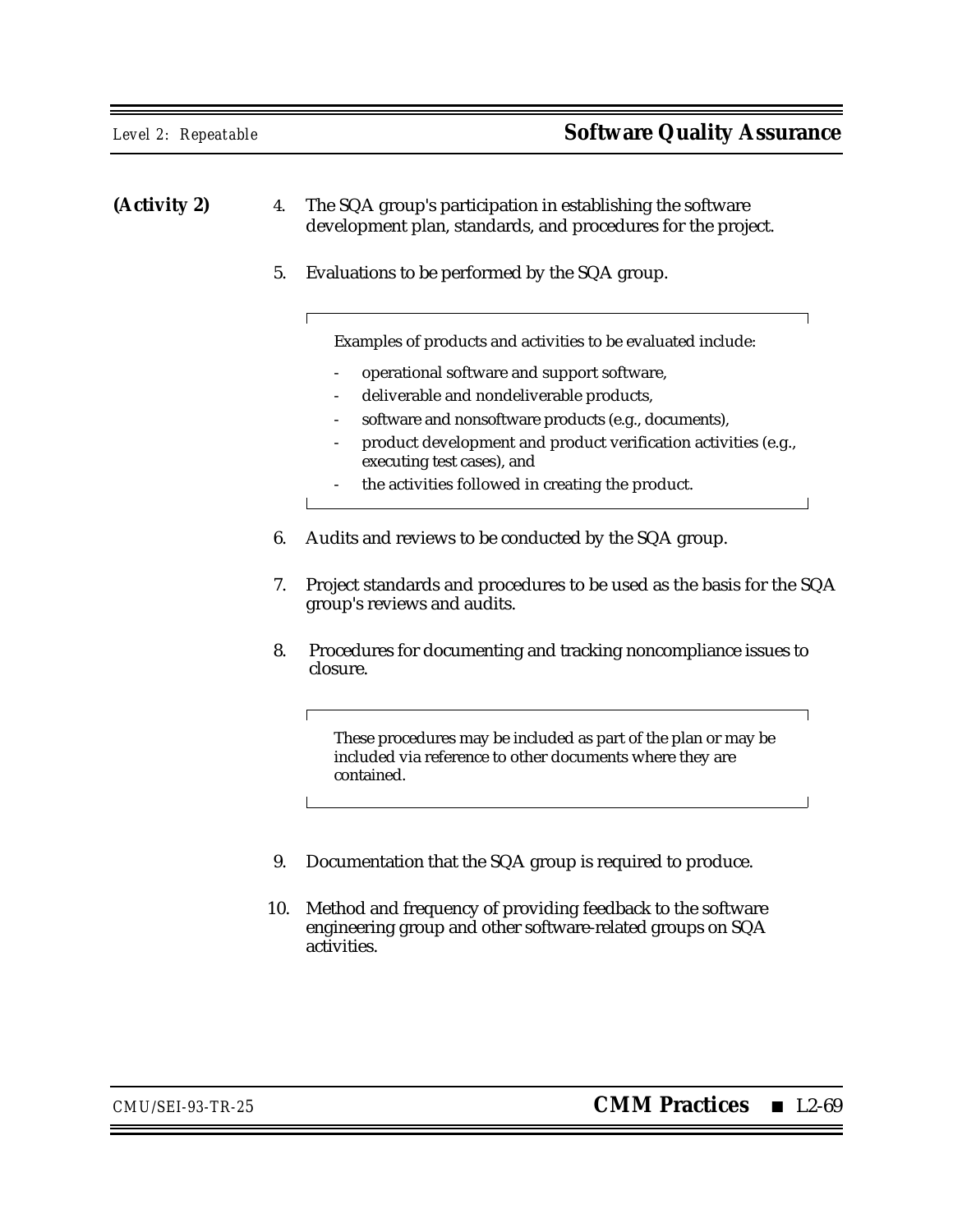### **Software Quality Assurance** *Level 2: Repeatable*

≡

| <b>Activity 3</b> | The SQA group participates in the preparation and review of the<br>project's software development plan, standards, and procedures.                                                                                      |  |
|-------------------|-------------------------------------------------------------------------------------------------------------------------------------------------------------------------------------------------------------------------|--|
| (Activity 3)      | The SQA group provides consultation and review of the plans,<br>1.<br>standards, and procedures with regard to:                                                                                                         |  |
|                   | compliance to organizational policy,<br>❏                                                                                                                                                                               |  |
|                   | $\Box$<br>compliance to externally imposed standards and requirements<br>(e.g., standards required by the statement of work),                                                                                           |  |
|                   | standards that are appropriate for use by the project,<br>⊔                                                                                                                                                             |  |
|                   | topics that should be addressed in the software development<br>❏<br>plan, and                                                                                                                                           |  |
|                   | other areas as assigned by the project.<br>❏                                                                                                                                                                            |  |
|                   | 2.<br>The SQA group verifies that plans, standards, and procedures are in<br>place and can be used to review and audit the software project.                                                                            |  |
| <b>Activity 4</b> | The SQA group reviews the software engineering activities to<br>verify compliance.<br>1.<br>The activities are evaluated against the software development plan<br>and the designated software standards and procedures. |  |
|                   | Refer to the Verifying Implementation common feature in the<br>other key process areas for practices covering the specific reviews<br>and audits performed by the SQA group.                                            |  |
|                   | 2.<br>Deviations are identified, documented, and tracked to closure.                                                                                                                                                    |  |
|                   | 3.<br>Corrections are verified.                                                                                                                                                                                         |  |
| <b>Activity 5</b> | The SQA group audits designated software work products to<br>verify compliance.                                                                                                                                         |  |
|                   | The deliverable software products are evaluated before they are<br>1.<br>delivered to the customer.                                                                                                                     |  |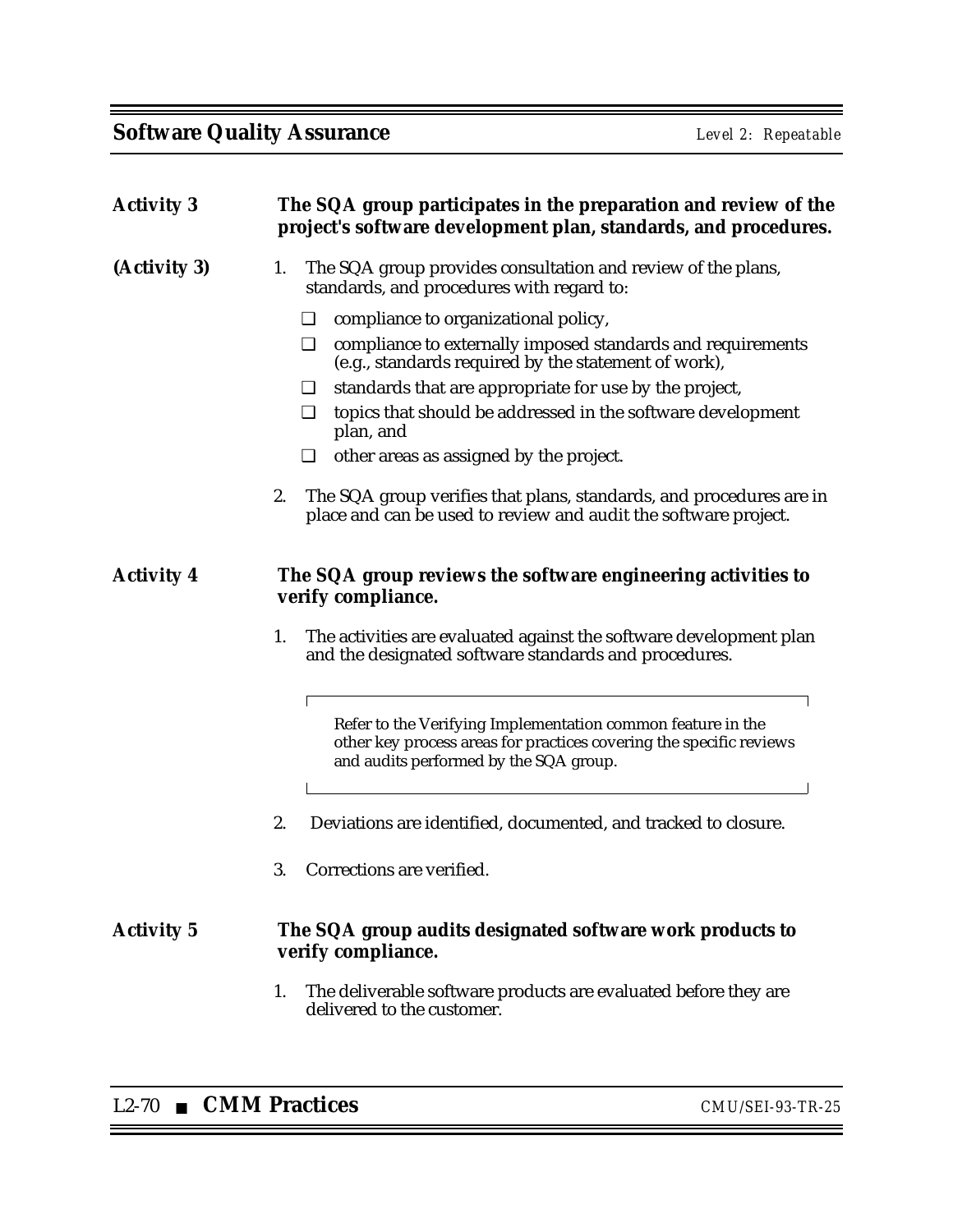|                   | 2.<br>The software work products are evaluated against the designated<br>software standards, procedures, and contractual requirements.                                                                                                                                                                 |
|-------------------|--------------------------------------------------------------------------------------------------------------------------------------------------------------------------------------------------------------------------------------------------------------------------------------------------------|
| (Activity 5)      | 3.<br>Deviations are identified, documented, and tracked to closure.                                                                                                                                                                                                                                   |
|                   | Corrections are verified.<br>4.                                                                                                                                                                                                                                                                        |
| <b>Activity 6</b> | The SQA group periodically reports the results of its activities to<br>the software engineering group.                                                                                                                                                                                                 |
| <b>Activity 7</b> | Deviations identified in the software activities and software<br>work products are documented and handled according to a<br>documented procedure.                                                                                                                                                      |
|                   | This procedure typically specifies that:                                                                                                                                                                                                                                                               |
|                   | 1<br>Deviations from the software development plan and the designated<br>project standards and procedures are documented and resolved with<br>the appropriate software task leaders, software managers, or project<br>manager, where possible.                                                         |
|                   | 2.<br>Deviations from the software development plan and the designated<br>project standards and procedures not resolvable with the software<br>task leaders, software managers, or project manager are documented<br>and presented to the senior manager designated to receive<br>noncompliance items. |
|                   | 3.<br>Noncompliance items presented to the senior manager are periodically<br>reviewed until they are resolved.                                                                                                                                                                                        |
|                   | 4.<br>The documentation of noncompliance items is managed and<br>controlled.                                                                                                                                                                                                                           |
| <b>Activity 8</b> | The SQA group conducts periodic reviews of its activities and<br>findings with the customer's SQA personnel, as appropriate.                                                                                                                                                                           |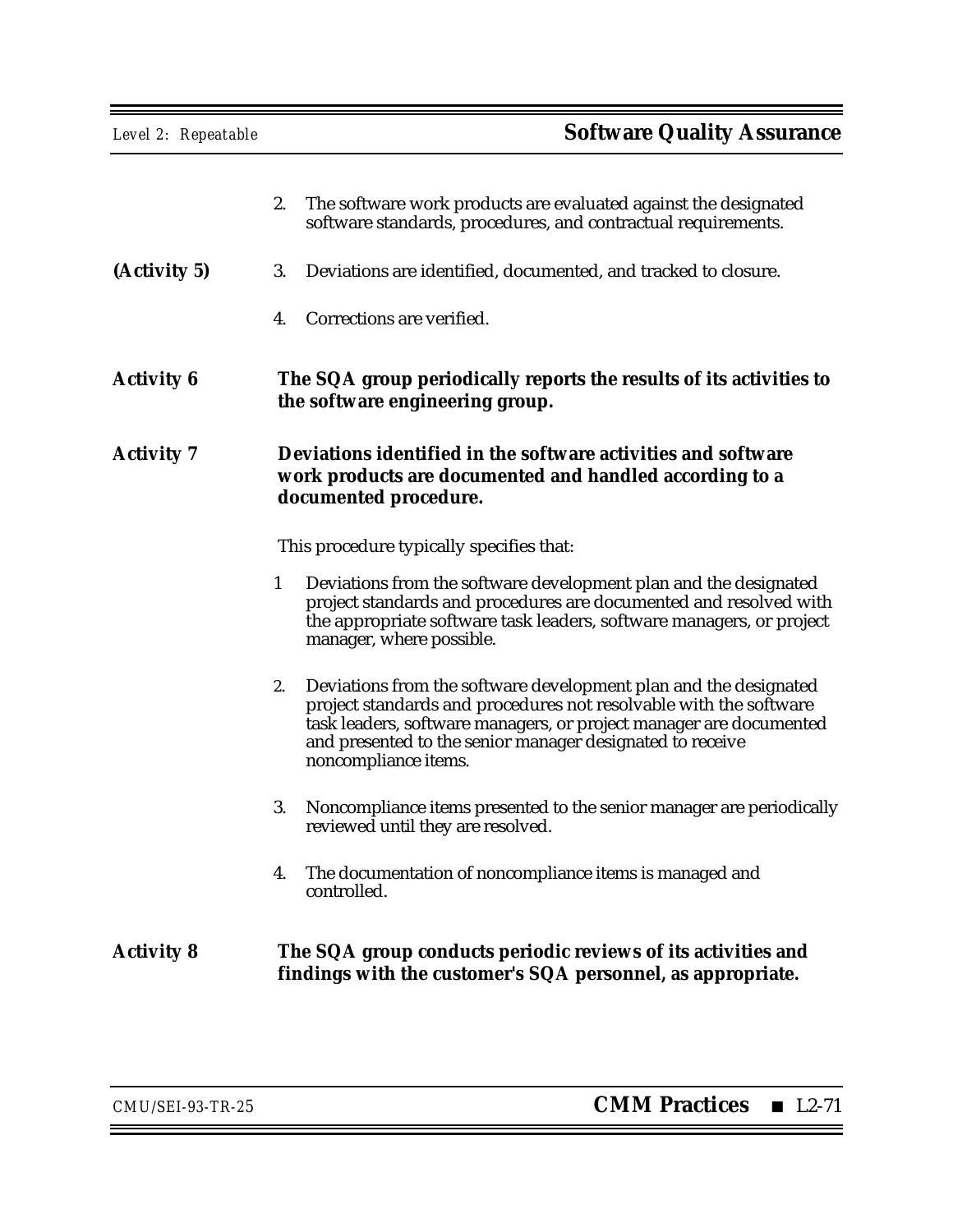$\sqrt{2}$ 

 $\Gamma$ 

 $\sqrt{ }$ 

٦

# **Measurement and analysis**

#### **Measurement 1 Measurements are made and used to determine the cost and schedule status of the SQA activities.**

Examples of measurements include:

- completions of milestones for the SQA activities compared to the plan;
- work completed, effort expended, and funds expended in the SQA activities compared to the plan; and
- numbers of product audits and activity reviews compared to the plan.

# **Verifying implementation**

#### **Verification 1 The SQA activities are reviewed with senior management on a periodic basis.**

The primary purpose of periodic reviews by senior management is to provide awareness of and insight into software process activities at an appropriate level of abstraction and in a timely manner. The time between reviews should meet the needs of the organization and may be lengthy, as long as adequate mechanisms for exception reporting are available.

Refer to Verification 1 of the Software Project Tracking and Oversight key process area for practices covering the typical content of senior management oversight reviews.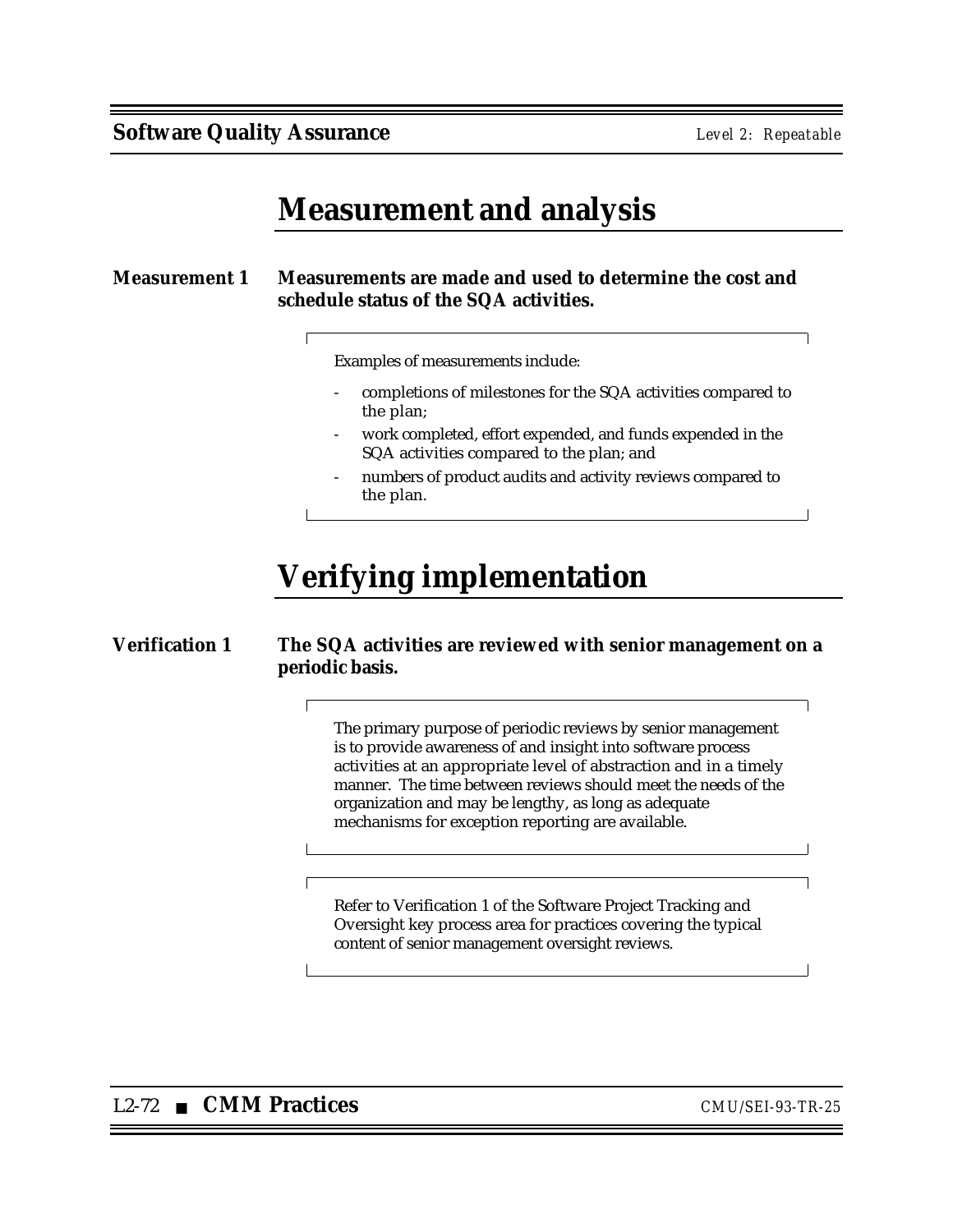| <b>Verification 2</b><br><b>Verification 3</b> | The SQA activities are reviewed with the project manager on<br>both a periodic and event-driven basis.                                                                            |  |  |
|------------------------------------------------|-----------------------------------------------------------------------------------------------------------------------------------------------------------------------------------|--|--|
|                                                | Refer to Verification 2 of the Software Project Tracking and<br>Oversight key process area for practices covering the typical<br>content of project management oversight reviews. |  |  |
|                                                | Experts independent of the SQA group periodically review the                                                                                                                      |  |  |
|                                                | activities and software work products of the project's SQA group.                                                                                                                 |  |  |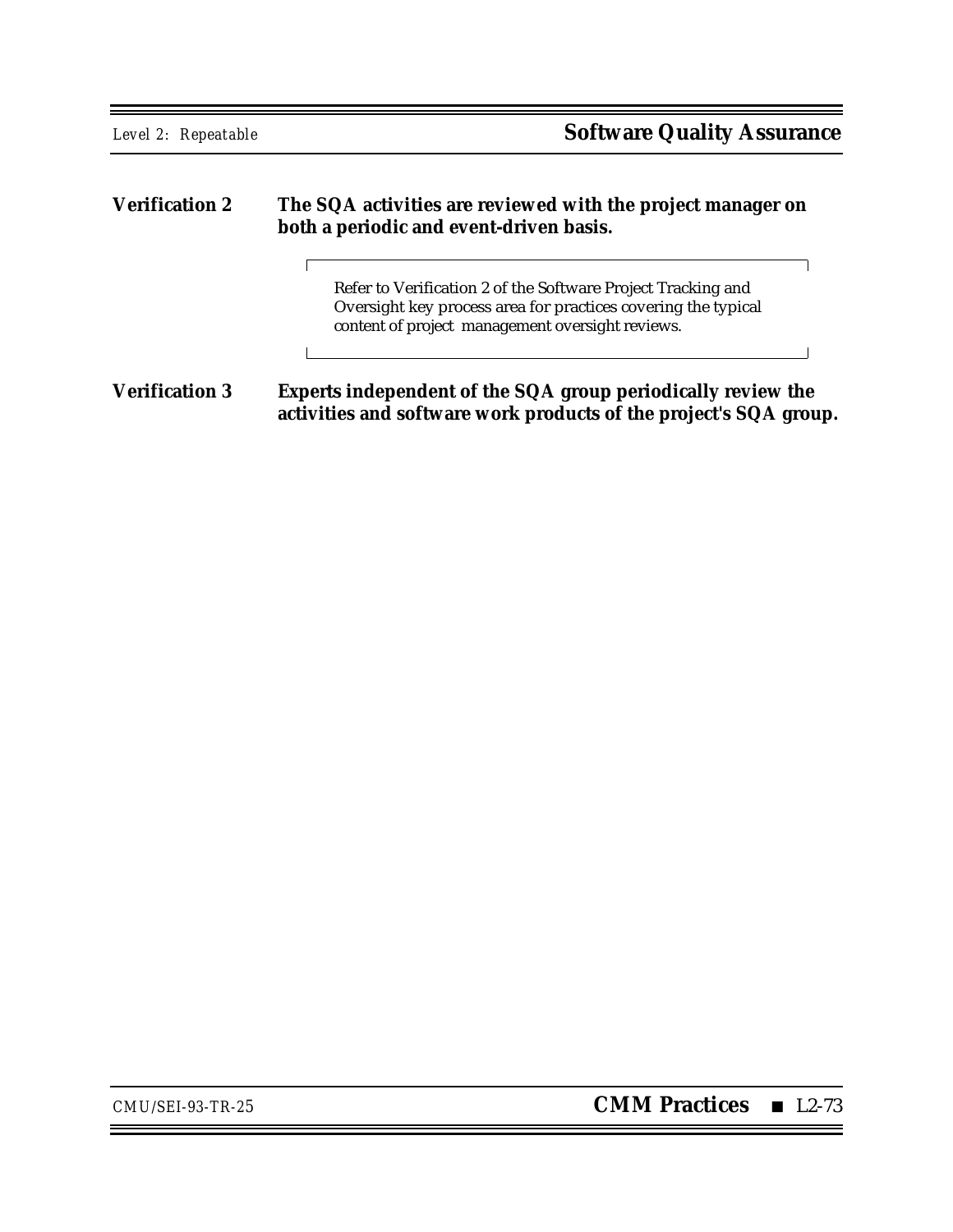**Software Quality Assurance** *Level 2: Repeatable*

≡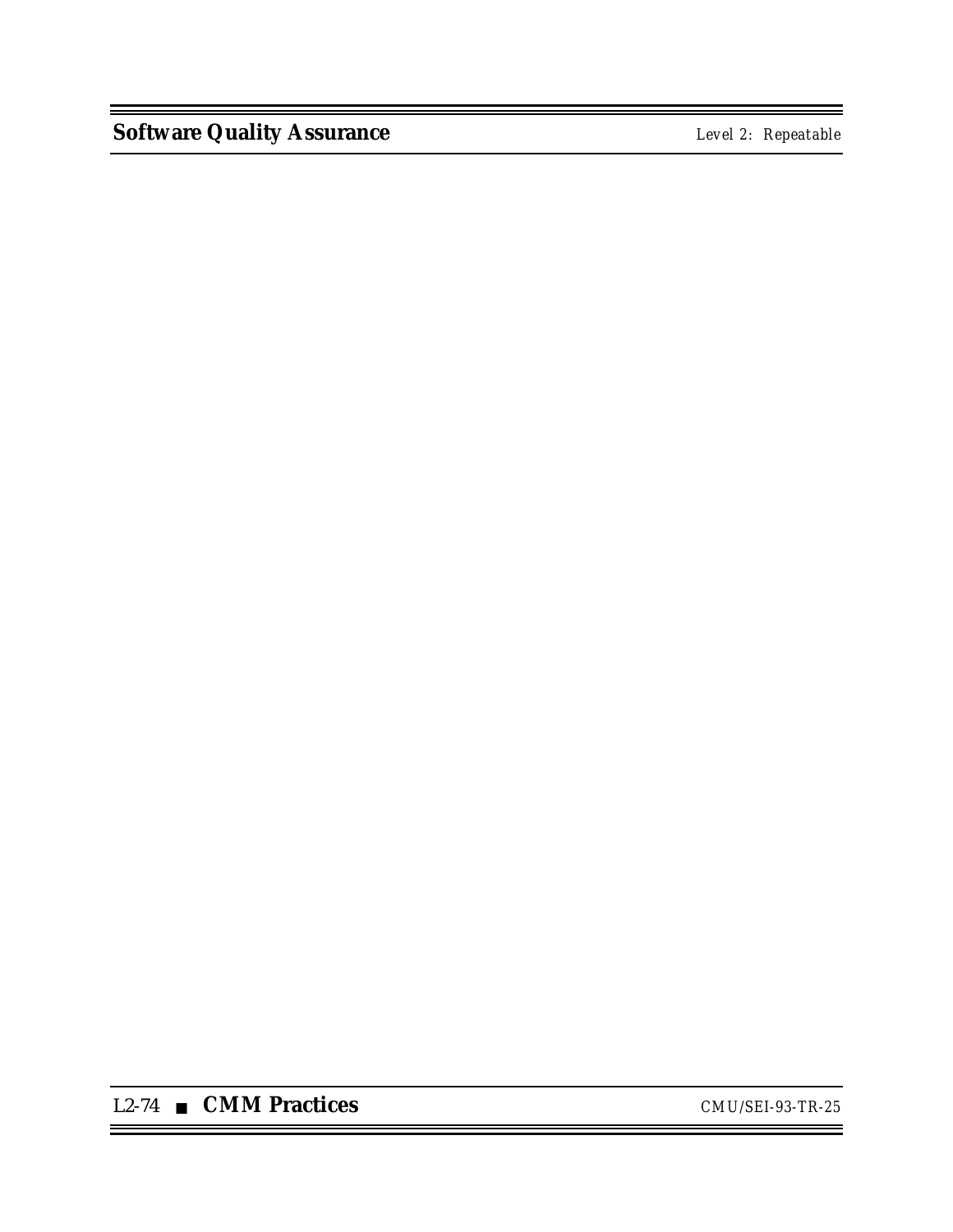# **Software Configuration Management**

*a key process area for Level 2: Repeatable*

The purpose of Software Configuration Management is to establish and maintain the integrity of the products of the software project throughout the project's software life cycle.

Software Configuration Management involves identifying the configuration of the software (i.e., selected software work products and their descriptions) at given points in time, systematically controlling changes to the configuration, and maintaining the integrity and traceability of the configuration throughout the software life cycle. The work products placed under software configuration management include the software products that are delivered to the customer (e.g., the software requirements document and the code) and the items that are identified with or required to create these software products (e.g., the compiler).

A software baseline library is established containing the software baselines as they are developed. Changes to baselines and the release of software products built from the software baseline library are systematically controlled via the change control and configuration auditing functions of software configuration management.

This key process area covers the practices for performing the software configuration mangement function. The practices identifying specific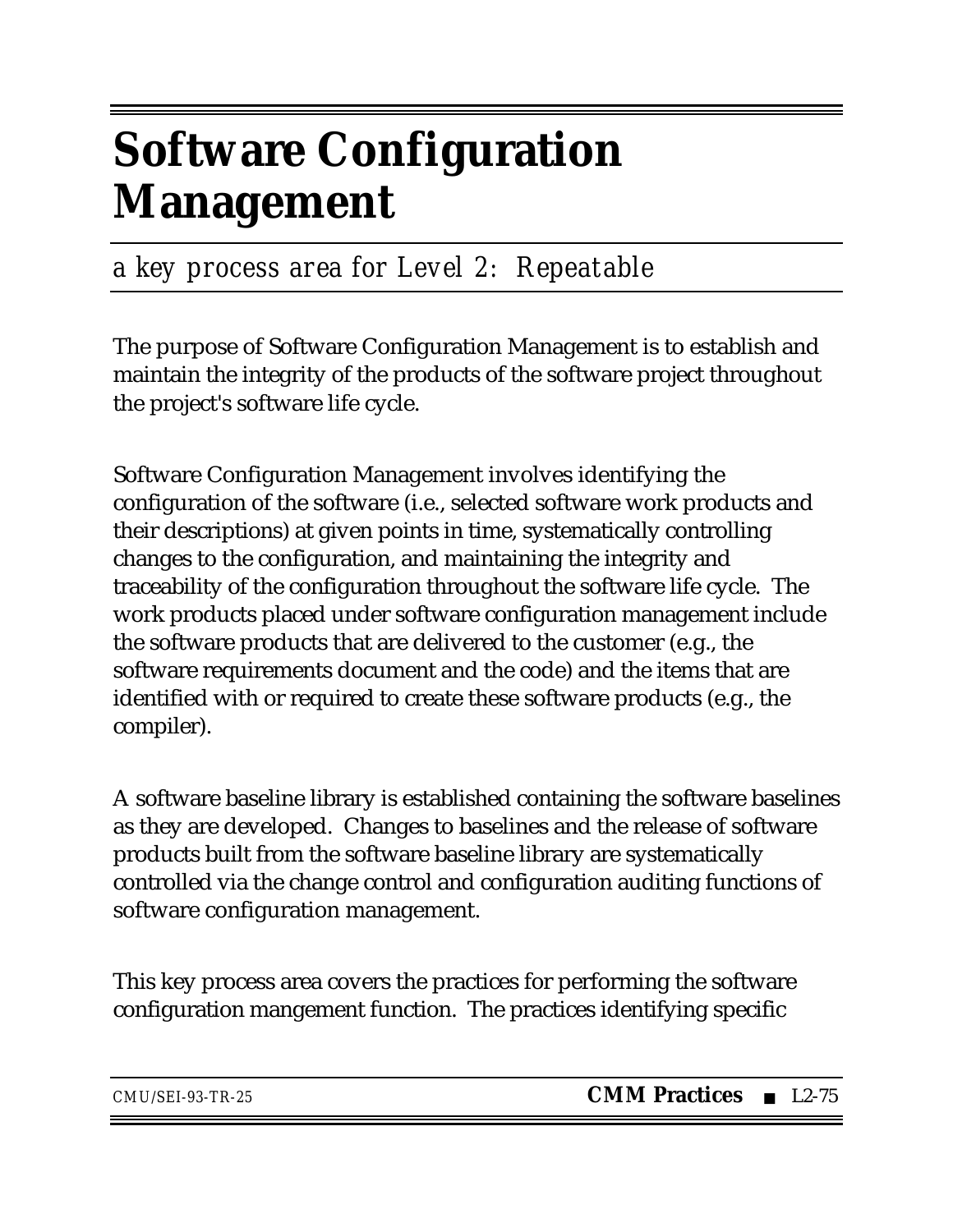**Goals**

configuration items/units are contained in the key process areas that describe the development and maintenance of each configuration item/unit.

| Goal 1              | Software configuration management activities are planned.                                                                                                                                        |
|---------------------|--------------------------------------------------------------------------------------------------------------------------------------------------------------------------------------------------|
| Goal 2              | Selected software work products are identified, controlled, and<br>available.                                                                                                                    |
| Goal 3              | Changes to identified software work products are controlled.                                                                                                                                     |
| Goal 4              | Affected groups and individuals are informed of the status and<br>content of software baselines.                                                                                                 |
|                     | <b>Commitment to perform</b>                                                                                                                                                                     |
| <b>Commitment 1</b> | The project follows a written organizational policy for<br>implementing software configuration management (SCM).                                                                                 |
|                     | This policy typically specifies that:                                                                                                                                                            |
|                     | Responsibility for SCM for each project is explicitly assigned.<br>1.                                                                                                                            |
|                     | SCM is implemented throughout the project's life cycle.<br>2.                                                                                                                                    |
|                     | 3.<br>SCM is implemented for externally deliverable software products,<br>designated internal software work products, and designated support<br>tools used inside the project (e.g., compilers). |

### L2-76 ■ **CMM Practices** *CMU/SEI-93-TR-25*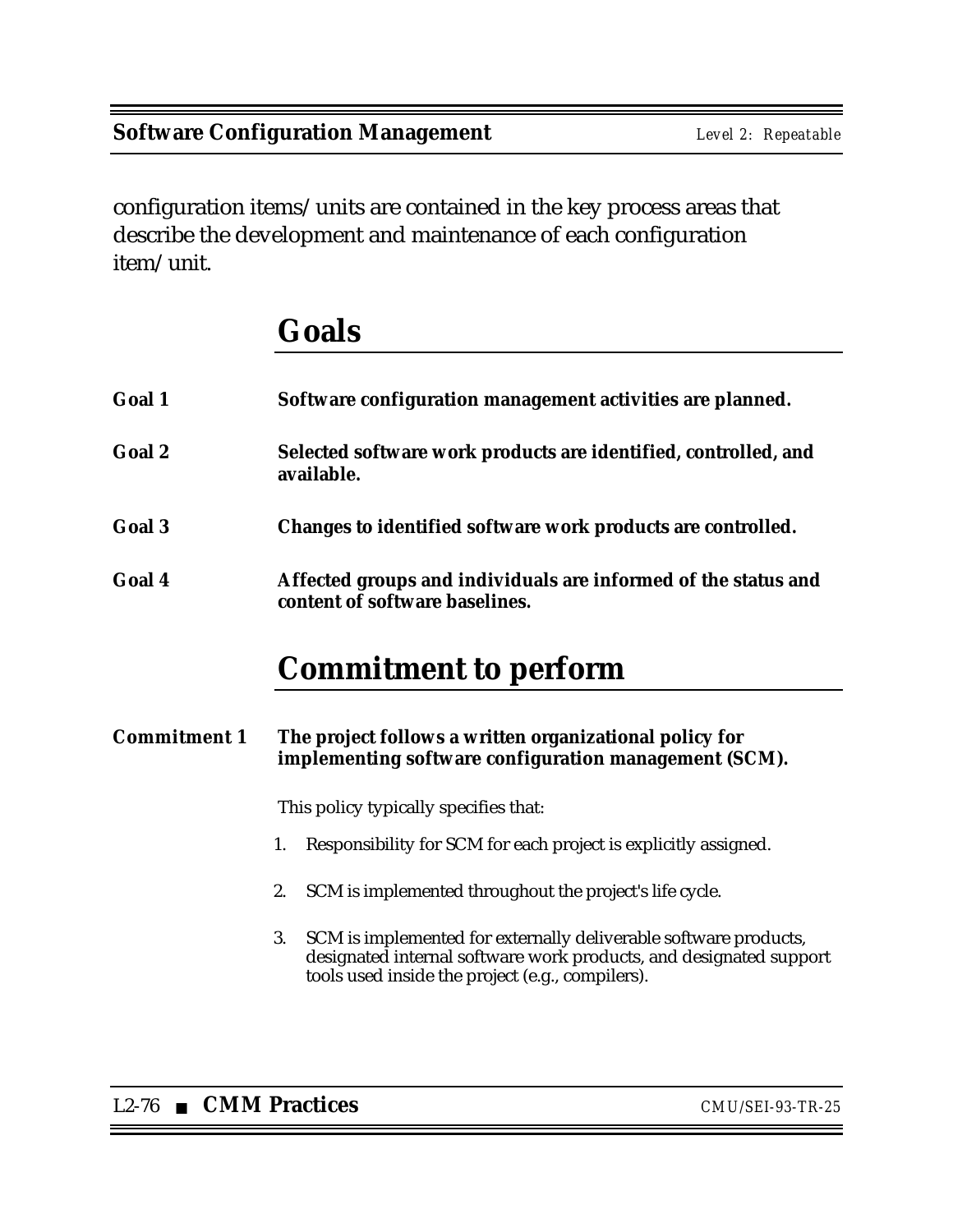٦

4. The projects establish or have access to a repository for storing configuration items/units and the associated SCM records.

#### **(Commitment 1)**

The contents of this repository are referred to as the "software baseline library" in these practices.

The tools and procedures for accessing this repository are referred to as the "configuration management library system" in these practices.

Work products that are placed under configuration management and treated as a single entity are referred to as configuration items.

Configuration items are typically decomposed into configuration components, and configuration components are typically decomposed into units. In a hardware/software system, all of the software may be considered as a single configuration item, or the software may be decomposed into multiple configuration items. In these practices the term "configuration items/units" is used to refer to the elements under configuration management.

5. The software baselines and SCM activities are audited on a periodic basis.

### **Ability to perform**

#### **Ability 1 A board having the authority for managing the project's software baselines (i.e., a software configuration control board - SCCB) exists or is established.**

The SCCB:

1. Authorizes the establishment of software baselines and the identification of configuration items/units.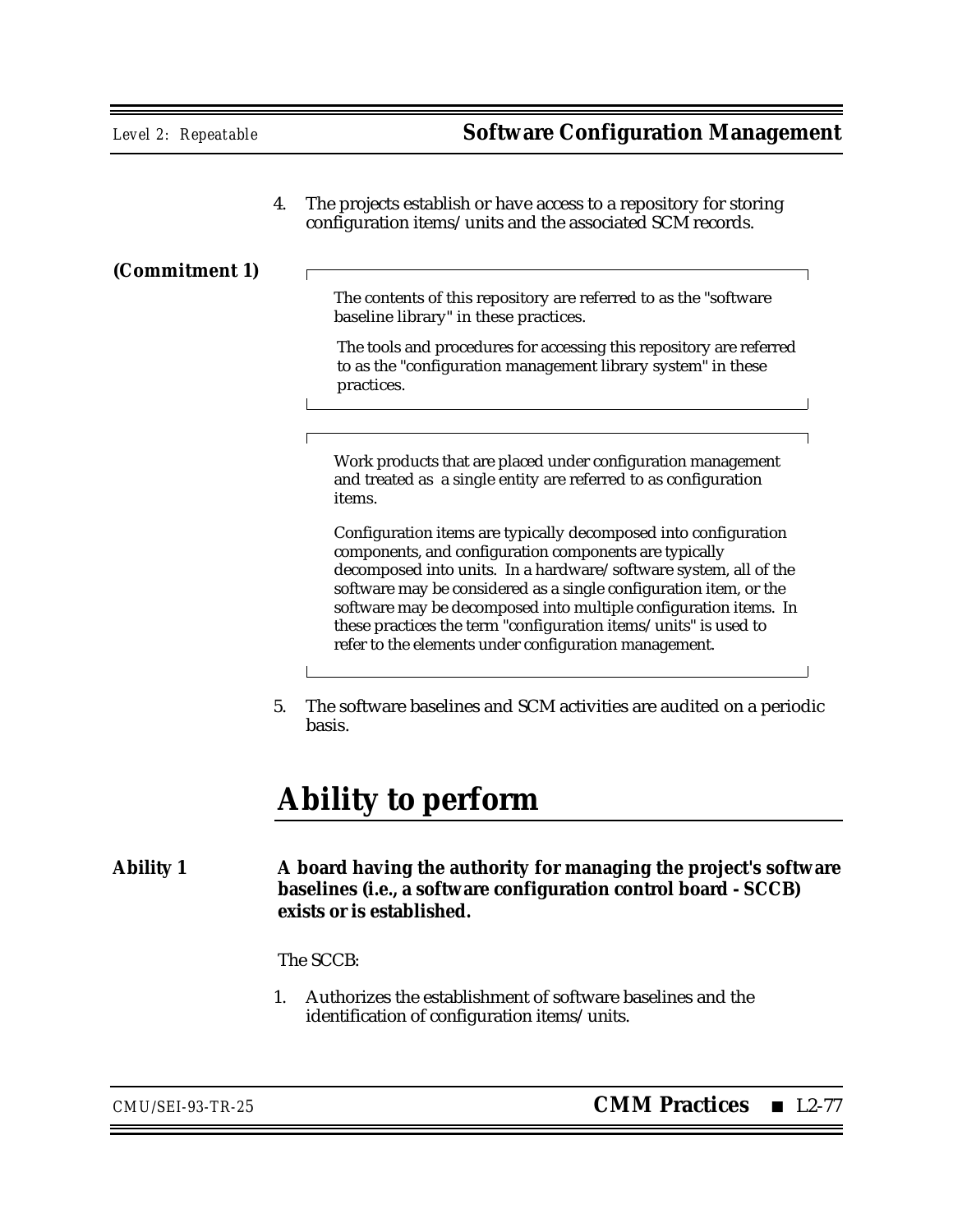| (Ability1) |    |                                                                             |
|------------|----|-----------------------------------------------------------------------------|
|            |    | Examples of affected groups include:                                        |
|            |    | hardware quality assurance,                                                 |
|            |    | hardware configuration management,                                          |
|            |    | hardware engineering,                                                       |
|            |    | manufacturing engineering,                                                  |
|            |    | software engineering (including all subgroups, such as<br>software design), |
|            |    | system engineering,                                                         |
|            |    | system test,                                                                |
|            |    | software quality assurance,                                                 |
|            |    | software configuration management,                                          |
|            |    | contract management, and                                                    |
|            |    | documentation support.                                                      |
|            |    |                                                                             |
|            | 3. | Reviews and authorizes changes to the software baselines.                   |
|            | 4. | Authorizes the creation of products from the software baseline library.     |

#### **Ability 2 A group that is responsible for coordinating and implementing SCM for the project (i.e., the SCM group) exists.**

### L2-78 ■ **CMM Practices** *CMU/SEI-93-TR-25*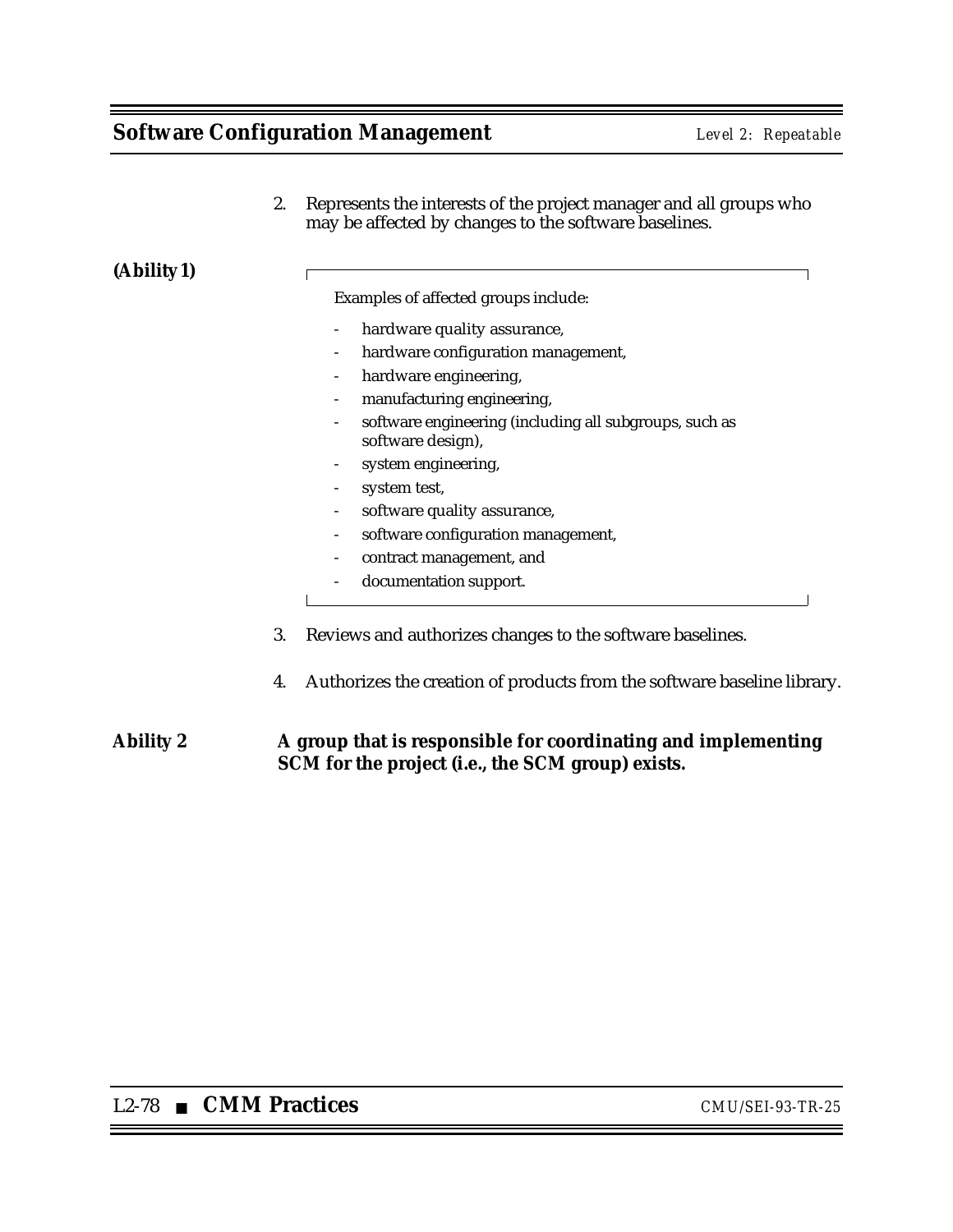|             | A group is the collection of departments, managers, and<br>individuals who have responsibility for a set of tasks or<br>activities. A group could vary from a single individual assigned<br>part time, to several part-time individuals assigned from<br>different departments, to several individuals dedicated full<br>time. Considerations when implementing a group include<br>assigned tasks or activities, the size of the project, the<br>organizational structure, and the organizational culture. Some<br>groups, such as the software quality assurance group, are focused<br>on project activities, and others, such as the software engineering<br>process group, are focused on organization-wide activities. |
|-------------|----------------------------------------------------------------------------------------------------------------------------------------------------------------------------------------------------------------------------------------------------------------------------------------------------------------------------------------------------------------------------------------------------------------------------------------------------------------------------------------------------------------------------------------------------------------------------------------------------------------------------------------------------------------------------------------------------------------------------|
| (Ability 2) | The SCM group coordinates or implements:                                                                                                                                                                                                                                                                                                                                                                                                                                                                                                                                                                                                                                                                                   |
|             | Creation and management of the project's software baseline library.<br>1.                                                                                                                                                                                                                                                                                                                                                                                                                                                                                                                                                                                                                                                  |
|             | 2.<br>Development, maintenance, and distribution of the SCM plans,<br>standards, and procedures.                                                                                                                                                                                                                                                                                                                                                                                                                                                                                                                                                                                                                           |
|             | 3.<br>The identification of the set of work products to be placed under<br>SCM.                                                                                                                                                                                                                                                                                                                                                                                                                                                                                                                                                                                                                                            |
|             | A work product is any artifact from defining, maintaining, or<br>using a software process.                                                                                                                                                                                                                                                                                                                                                                                                                                                                                                                                                                                                                                 |
|             | Management of the access to the software baseline library.<br>4.                                                                                                                                                                                                                                                                                                                                                                                                                                                                                                                                                                                                                                                           |
|             | Updates of the software baselines.<br>5.                                                                                                                                                                                                                                                                                                                                                                                                                                                                                                                                                                                                                                                                                   |
|             | Creation of products from the software baseline library.<br>6.                                                                                                                                                                                                                                                                                                                                                                                                                                                                                                                                                                                                                                                             |
|             | Recording of SCM actions.<br>7.                                                                                                                                                                                                                                                                                                                                                                                                                                                                                                                                                                                                                                                                                            |
|             | Production and distribution of SCM reports.<br>8.                                                                                                                                                                                                                                                                                                                                                                                                                                                                                                                                                                                                                                                                          |
|             |                                                                                                                                                                                                                                                                                                                                                                                                                                                                                                                                                                                                                                                                                                                            |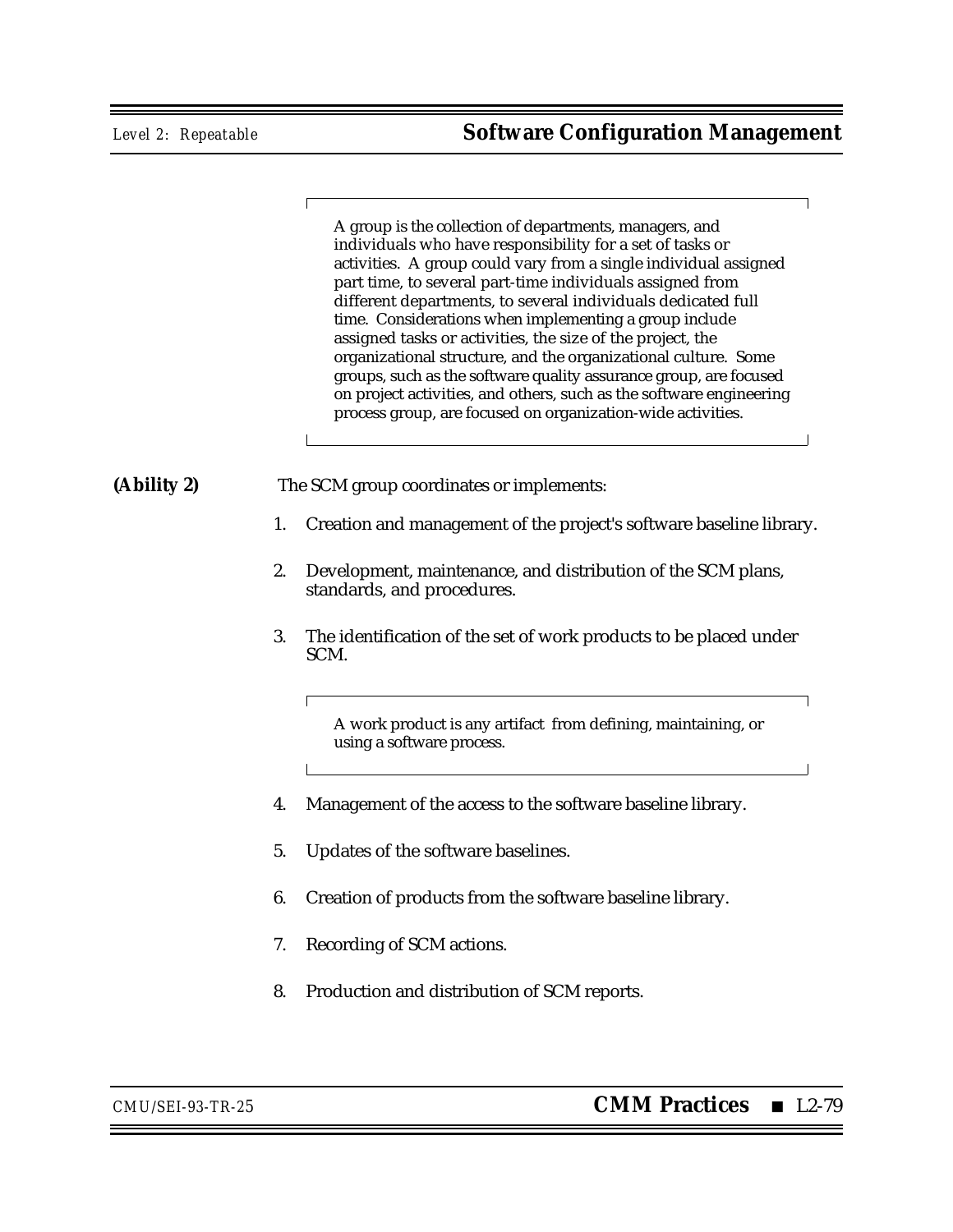Ξ

| Adequate resources and funding are provided for performing the<br><b>SCM</b> activities.                                                                                                                              |  |
|-----------------------------------------------------------------------------------------------------------------------------------------------------------------------------------------------------------------------|--|
| A manager is assigned specific responsibilities for SCM.<br>1.                                                                                                                                                        |  |
| 2.<br>Tools to support the SCM activities are made available.                                                                                                                                                         |  |
| Examples of support tools include:                                                                                                                                                                                    |  |
| workstations,                                                                                                                                                                                                         |  |
| database programs, and                                                                                                                                                                                                |  |
| configuration management tools.                                                                                                                                                                                       |  |
| Examples of training include:                                                                                                                                                                                         |  |
| SCM standards, procedures, and methods; and<br>SCM tools.                                                                                                                                                             |  |
| Members of the software engineering group and other software-<br>related groups are trained to perform their SCM activities.<br>Examples of other software-related groups include:<br>software quality assurance, and |  |
| documentation support.                                                                                                                                                                                                |  |
|                                                                                                                                                                                                                       |  |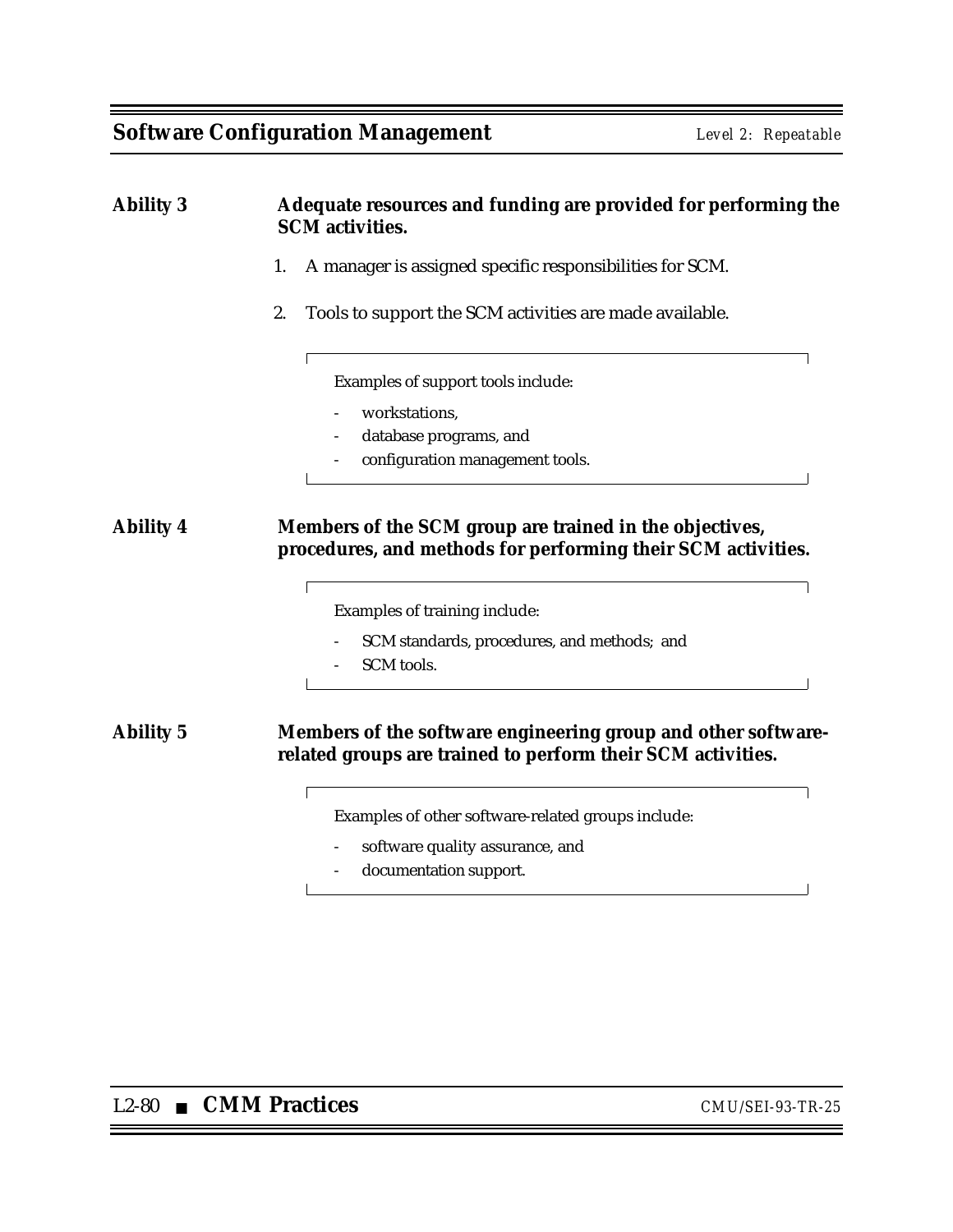Examples of training include:

- the standards, procedures, and methods to be followed for SCM activities performed inside the software engineering group and other software-related groups; and
- the role, responsibilities, and authority of the SCM group.

# **Activities performed**

#### **Activity 1 A SCM plan is prepared for each software project according to a documented procedure.**

This procedure typically specifies that:

- 1. The SCM plan is developed in the early stages of, and in parallel with, the overall project planning.
- **(Activity 1)** 2. The SCM plan is reviewed by the affected groups.

 $\sqrt{2}$ 

3. The SCM plan is managed and controlled.

"Managed and controlled" implies that the version of the work product in use at a given time (past or present) is be known (i.e., version control), and changes are incorporated in a controlled manner (i.e., change control).

If a greater degree of control than is implied by "managed and controlled" is desired, the work product can be placed under the full discipline of configuration management, as is described in this key process area.

**Activity 2 A documented and approved SCM plan is used as the basis for performing the SCM activities.**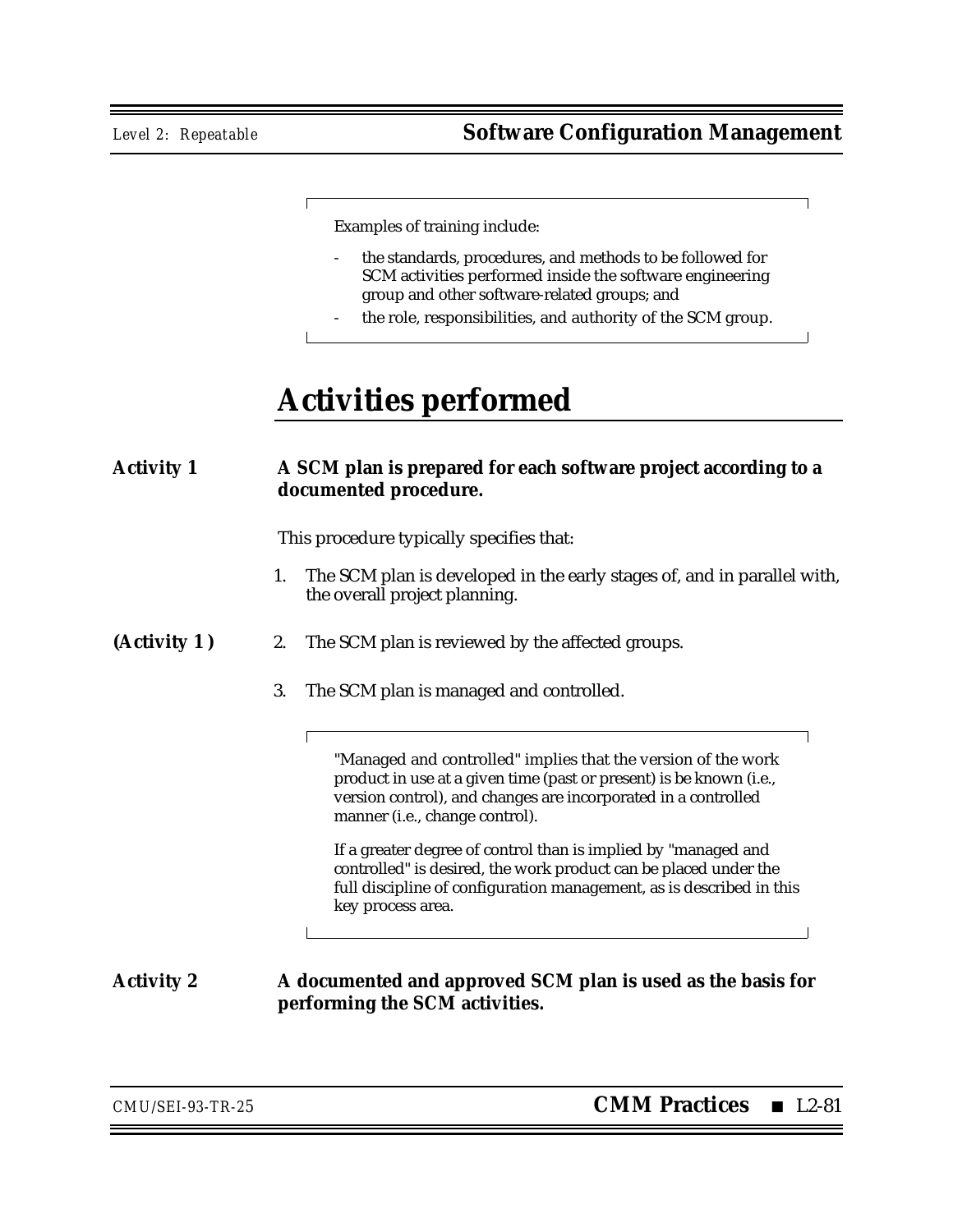Ξ

The plan covers:

|                   | The SCM activities to be performed, the schedule of activities, the<br>1.<br>assigned responsibilities, and the resources required (including staff,<br>tools, and computer facilities). |
|-------------------|------------------------------------------------------------------------------------------------------------------------------------------------------------------------------------------|
|                   | 2.<br>The SCM requirements and activities to be performed by the software<br>engineering group and other software-related groups.                                                        |
| <b>Activity 3</b> | A configuration management library system is established as a<br>repository for the software baselines                                                                                   |
|                   | This library system:                                                                                                                                                                     |
|                   | Supports multiple control levels of SCM.<br>1.                                                                                                                                           |
| (Activity 3)      | Examples of situations leading to multiple levels of control<br>include:                                                                                                                 |
|                   | differences in the levels of control needed at different times in<br>the life cycle (e.g., tighter control as product matures),                                                          |
|                   | differences in the levels of control needed for software-only<br>systems vs. systems which include both hardware and<br>software.                                                        |
|                   | 2.<br>Provides for the storage and retrieval of configuration items/units.                                                                                                               |
|                   | 3.<br>Provides for the sharing and transfer of configuration items/units<br>between the affected groups and between control levels within the<br>library.                                |
|                   | Helps in the use of product standards for configuration items/units.<br>4.                                                                                                               |
|                   | Provides for the storage and recovery of archive versions of<br>5.<br>configuration items/units.                                                                                         |
|                   |                                                                                                                                                                                          |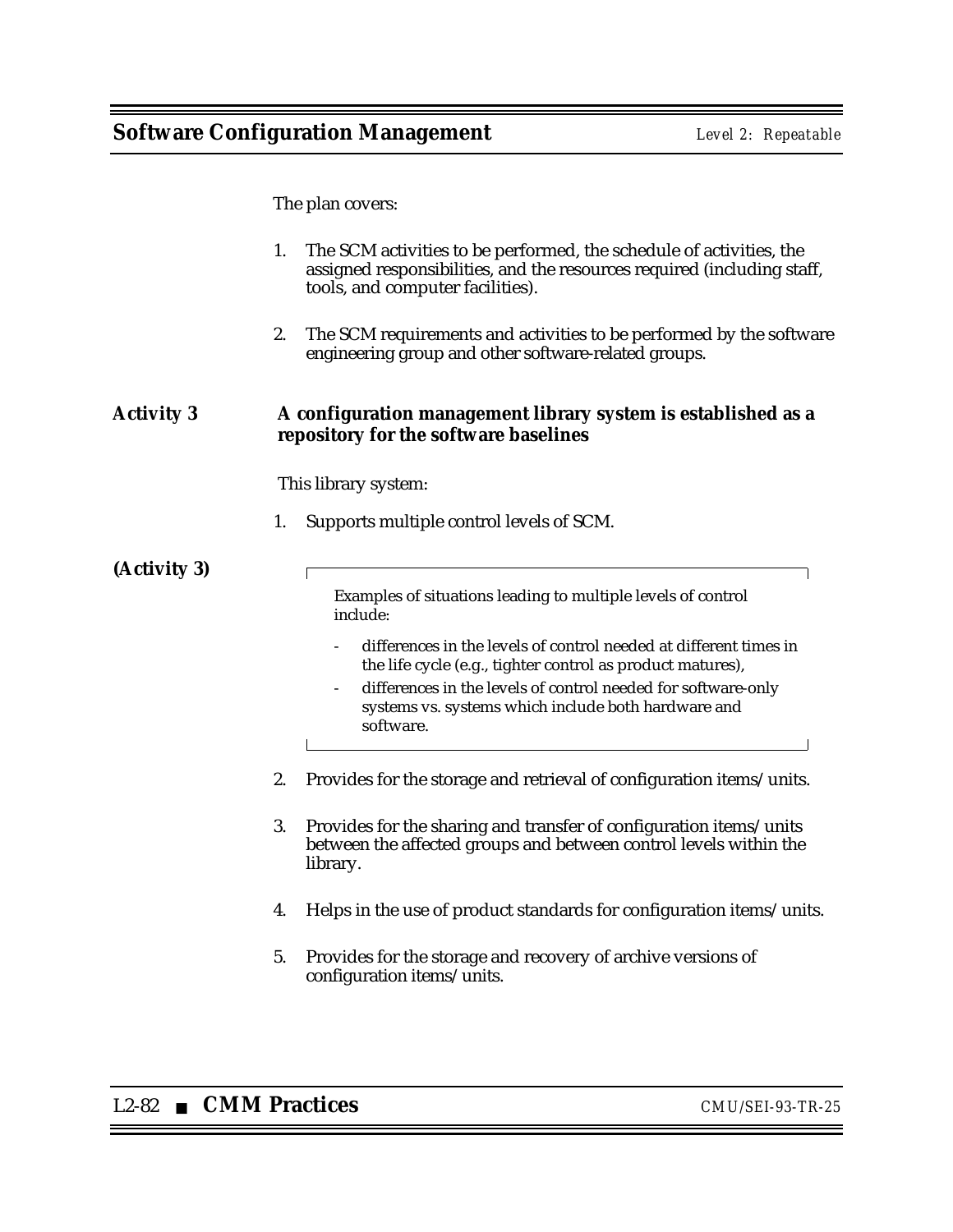|                                   | 6. | Helps to ensure correct creation of products from the software<br>baseline library.                                                                                      |
|-----------------------------------|----|--------------------------------------------------------------------------------------------------------------------------------------------------------------------------|
|                                   | 7. | Provides for the storage, update, and retrieval of SCM records.                                                                                                          |
|                                   | 8. | Supports production of SCM reports.                                                                                                                                      |
|                                   | 9. | Provides for the maintenance of the library structure and contents.                                                                                                      |
|                                   |    | Examples of library maintenance functions include:                                                                                                                       |
|                                   |    | backup/restoring of library files, and                                                                                                                                   |
|                                   |    | recovery from library errors.                                                                                                                                            |
|                                   |    |                                                                                                                                                                          |
| <b>Activity 4</b><br>(Activity 4) | 1. | The software work products to be placed under configuration<br>management are identified.<br>The configuration items/units are selected based on documented<br>criteria. |
|                                   |    | Examples of software work products that may be identified as<br>configuration items/units include:                                                                       |
|                                   |    | process-related documentation (e.g., plans, standards, or<br>procedures)                                                                                                 |
|                                   |    | software requirements,                                                                                                                                                   |
|                                   |    | software design,                                                                                                                                                         |
|                                   |    | software code units,<br>$\overline{\phantom{a}}$                                                                                                                         |
|                                   |    | software test procedures,                                                                                                                                                |
|                                   |    | software system build for the software test activity,                                                                                                                    |
|                                   |    | software system build for delivery to the customer or end                                                                                                                |
|                                   |    | users,                                                                                                                                                                   |
|                                   |    | compilers, and<br>other support tools.                                                                                                                                   |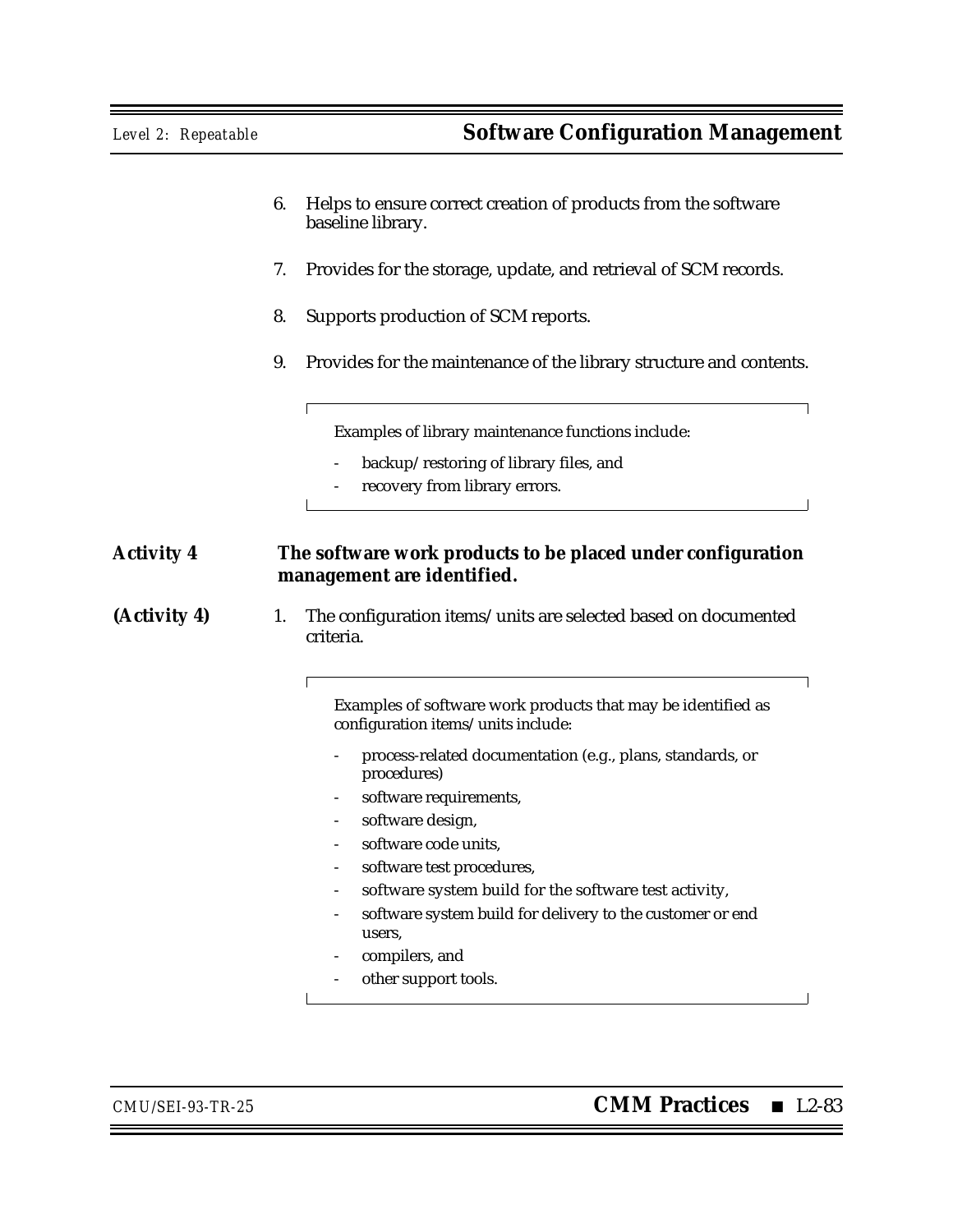≡

|                   | 2.<br>The configuration items/units are assigned unique identifiers.                                                                                                      |
|-------------------|---------------------------------------------------------------------------------------------------------------------------------------------------------------------------|
|                   | 3.<br>The characteristics of each configuration item/unit are specified.                                                                                                  |
|                   | The software baselines to which each configuration item/unit belongs<br>4.<br>are specified.                                                                              |
|                   | The point in its development that each configuration item/unit is<br>5.<br>placed under configuration management is specified.                                            |
|                   | The person responsible for each configuration item/unit (i.e., the<br>6.<br>owner, from a configuration management point of view) is identified.                          |
| <b>Activity 5</b> | Change requests and problem reports for all configuration<br>items/units are initiated, recorded, reviewed, approved, and<br>tracked according to a documented procedure. |
| <b>Activity 6</b> | Changes to baselines are controlled according to a documented<br>procedure.                                                                                               |
|                   | This procedure typically specifies that:                                                                                                                                  |
|                   | Reviews and/or regression tests are performed to ensure that changes<br>1.<br>have not caused unintended effects on the baseline.                                         |
|                   | 2.<br>Only configuration items/units that are approved by the SCCB are<br>entered into the software baseline library.                                                     |
|                   | 3.<br>Configuration items/units are checked in and out in a manner that<br>maintains the correctness and integrity of the software baseline<br>library.                   |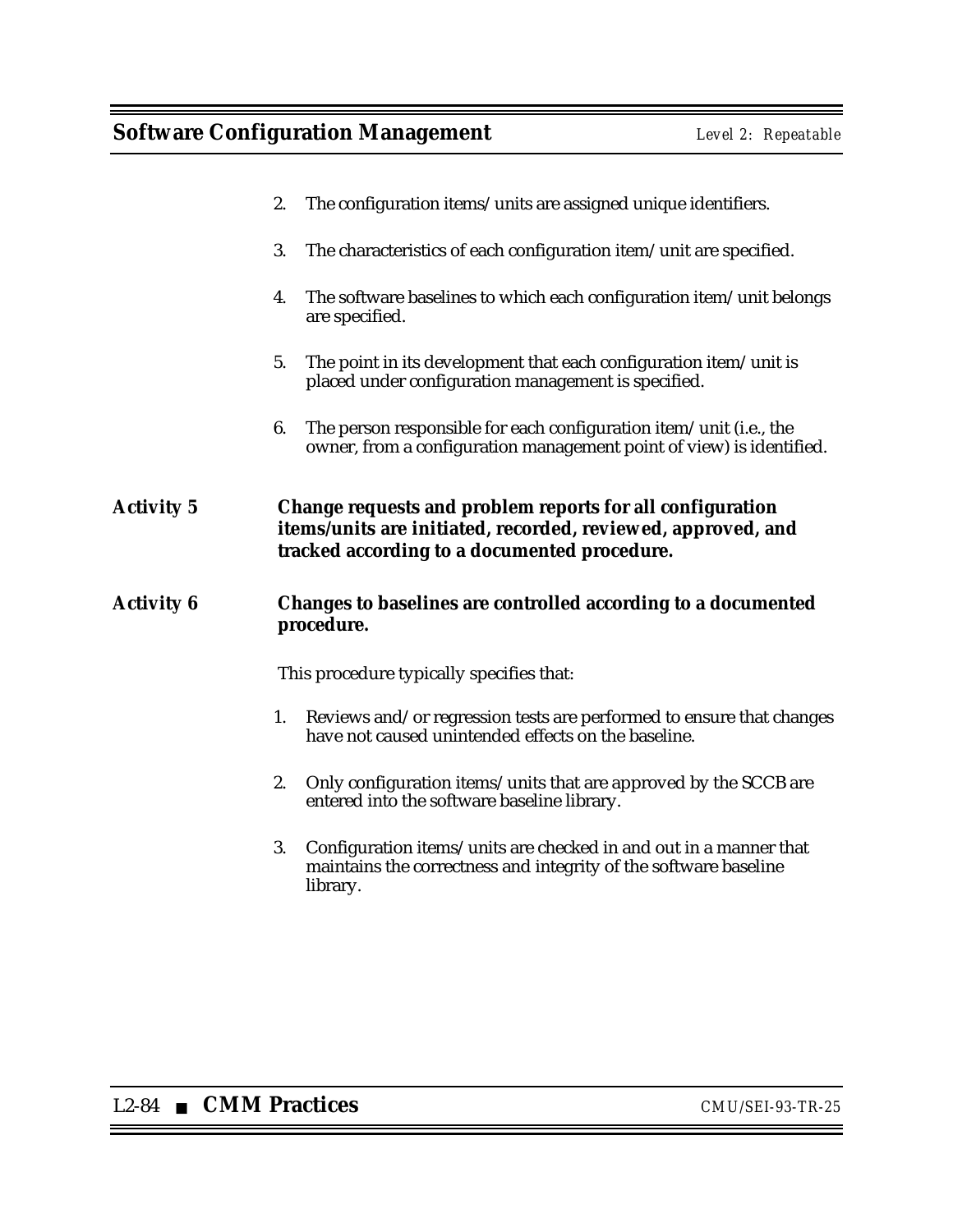| Examples of check-in/out steps include: |  |
|-----------------------------------------|--|
|-----------------------------------------|--|

- verifying that the revisions are authorized,
- creating a change log,
- maintaining a copy of the changes,
- updating the software baseline library, and
- archiving the replaced software baseline.

#### **Activity 7 Products from the software baseline library are created and their release is controlled according to a documented procedure.**

This procedure typically specifies that:

- 1. The SCCB authorizes the creation of products from the software baseline library.
- 2. Products from the software baseline library, for both internal and external use, are built only from configuration items/units in the software baseline library.

#### **Activity 8 The status of configuration items/units is recorded according to a documented procedure.**

- **(Activity 8)** This procedure typically specifies that:
	- 1. The configuration management actions are recorded in sufficient detail so that the content and status of each configuration item/unit are known and previous versions can be recovered.
	- 2. The current status and history (i.e., changes and other actions) of each configuration item/unit are maintained.

#### **Activity 9 Standard reports documenting the SCM activities and the contents of the software baseline are developed and made available to affected groups and individuals.**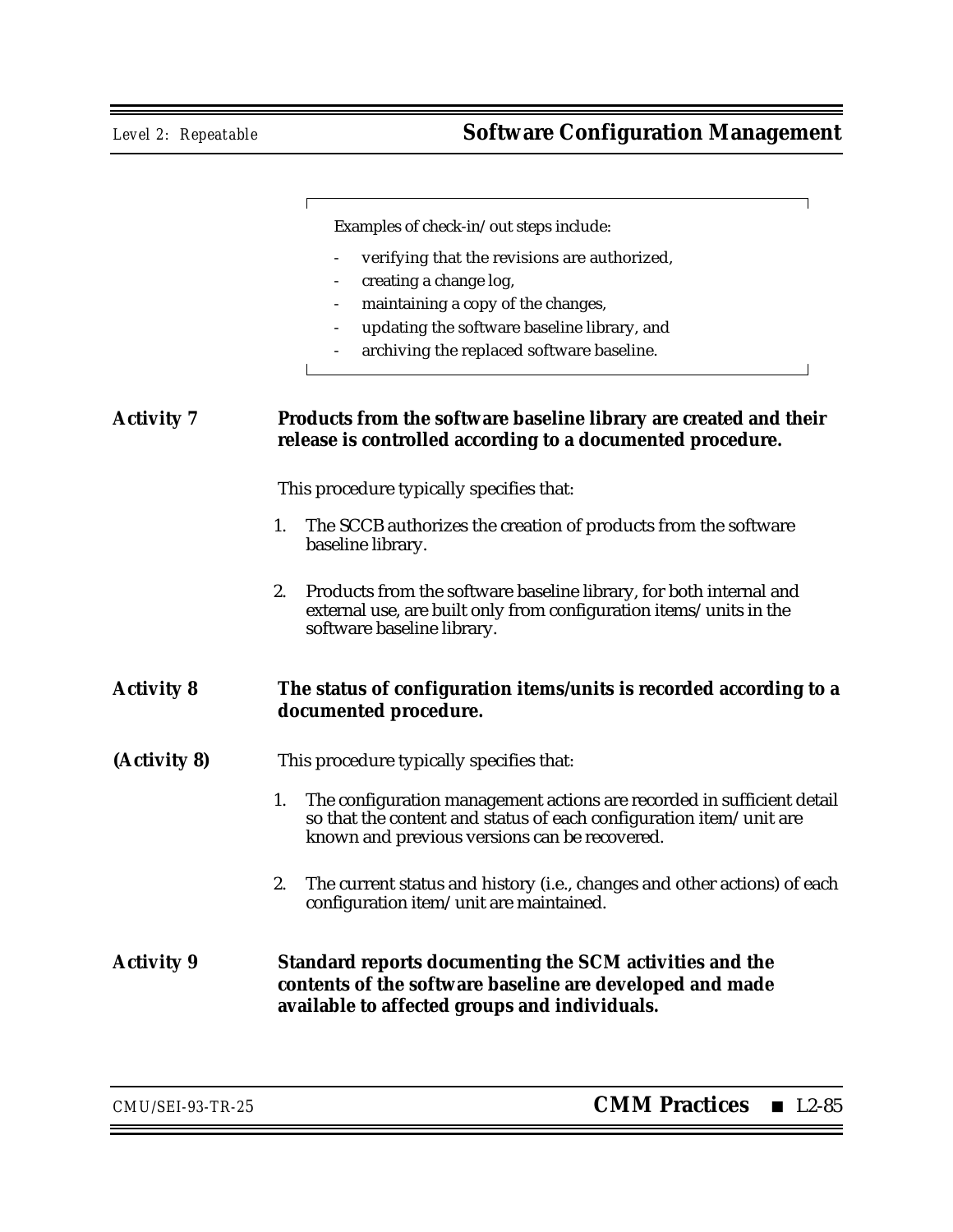$\lceil$ 

Examples of reports include:

- SCCB meeting minutes,
- change request summary and status,
- trouble report summary and status (including fixes),
- summary of changes made to the software baselines,
- revision history of configuration items/units,
- software baseline status, and
- results of software baseline audits.

#### **Activity 10 Software baseline audits are conducted according to a documented procedure.**

This procedure typically specifies that:

- 1. There is adequate preparation for the audit.
- 2. The integrity of software baselines is assessed.
- 3. The structure and facilities of the configuration management library system are reviewed.
- 4. The completeness and correctness of the software baseline library contents are verified.

#### **(Activity 10)** 5. Compliance with applicable SCM standards and procedures is verified.

- 6. The results of the audit are reported to the project software manager.
- 7. Action items from the audit are tracked to closure.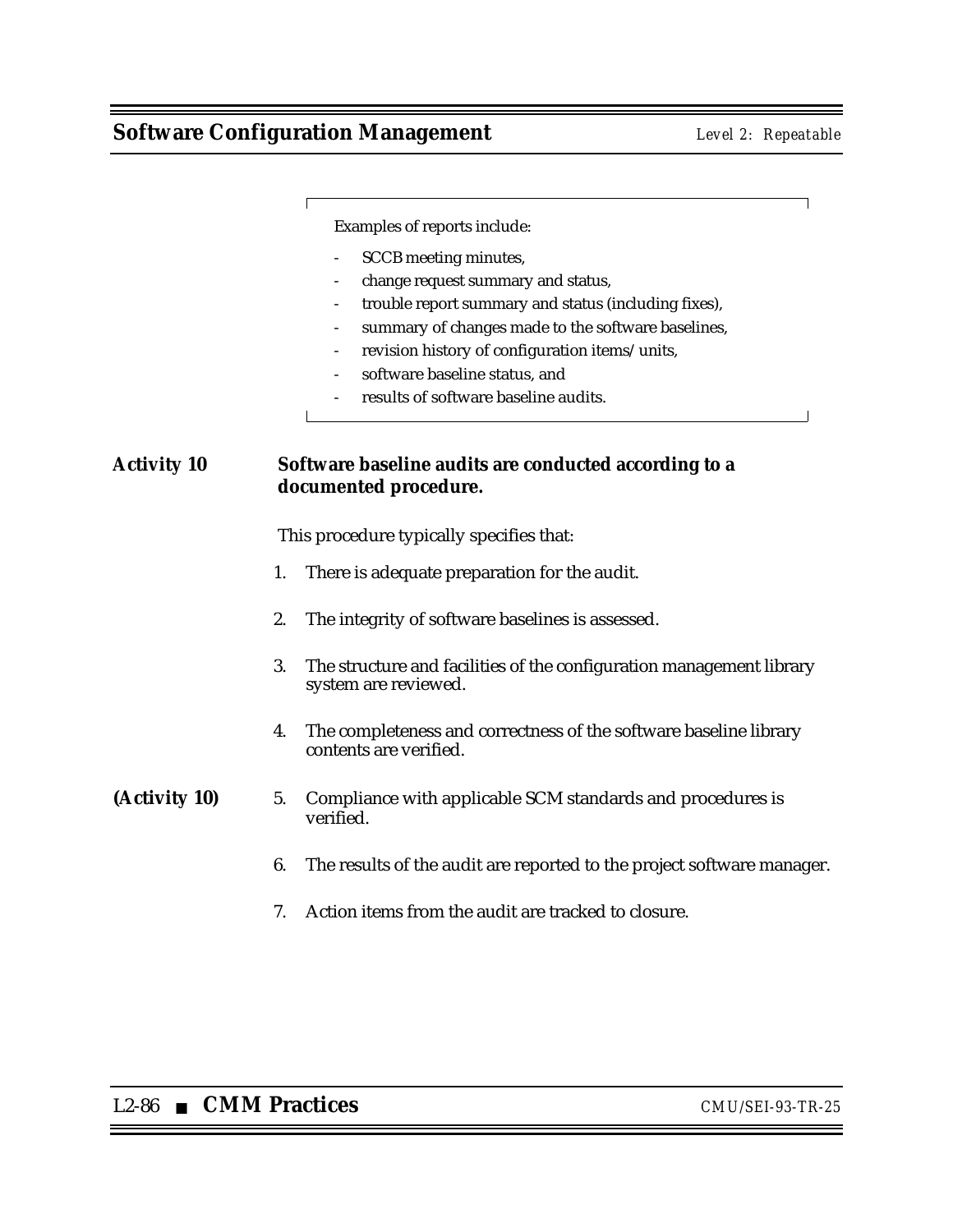*Level 2: Repeatable* **Software Configuration Management**

٦

 $\overline{\phantom{a}}$ 

### **Measurement and analysis**

#### **Measurement 1 Measurements are made and used to determine the status of the SCM activities.**

Examples of measurements include:

 $\sqrt{ }$ 

- number of change requests processed per unit time;
- completions of milestones for the SCM activities compared to the plan; and
- work completed, effort expended, and funds expended in the SCM activities.

## **Verifying implementation**

| <b>Verification 1</b> | The SCM activities are reviewed with senior management on a<br>periodic basis.                                                                                                                                                                                                                                                                                                  |
|-----------------------|---------------------------------------------------------------------------------------------------------------------------------------------------------------------------------------------------------------------------------------------------------------------------------------------------------------------------------------------------------------------------------|
|                       | The primary purpose of periodic reviews by senior management<br>is to provide awareness of and insight into software process<br>activities at an appropriate level of abstraction and in a timely<br>manner. The time between reviews should meet the needs of the<br>organization and may be lengthy, as long as adequate<br>mechanisms for exception reporting are available. |
| (Verification 1)      | Refer to Verification 1 of the Software Project Tracking and                                                                                                                                                                                                                                                                                                                    |
|                       | Oversight key process area for practices covering the typical<br>content of senior management oversight reviews.                                                                                                                                                                                                                                                                |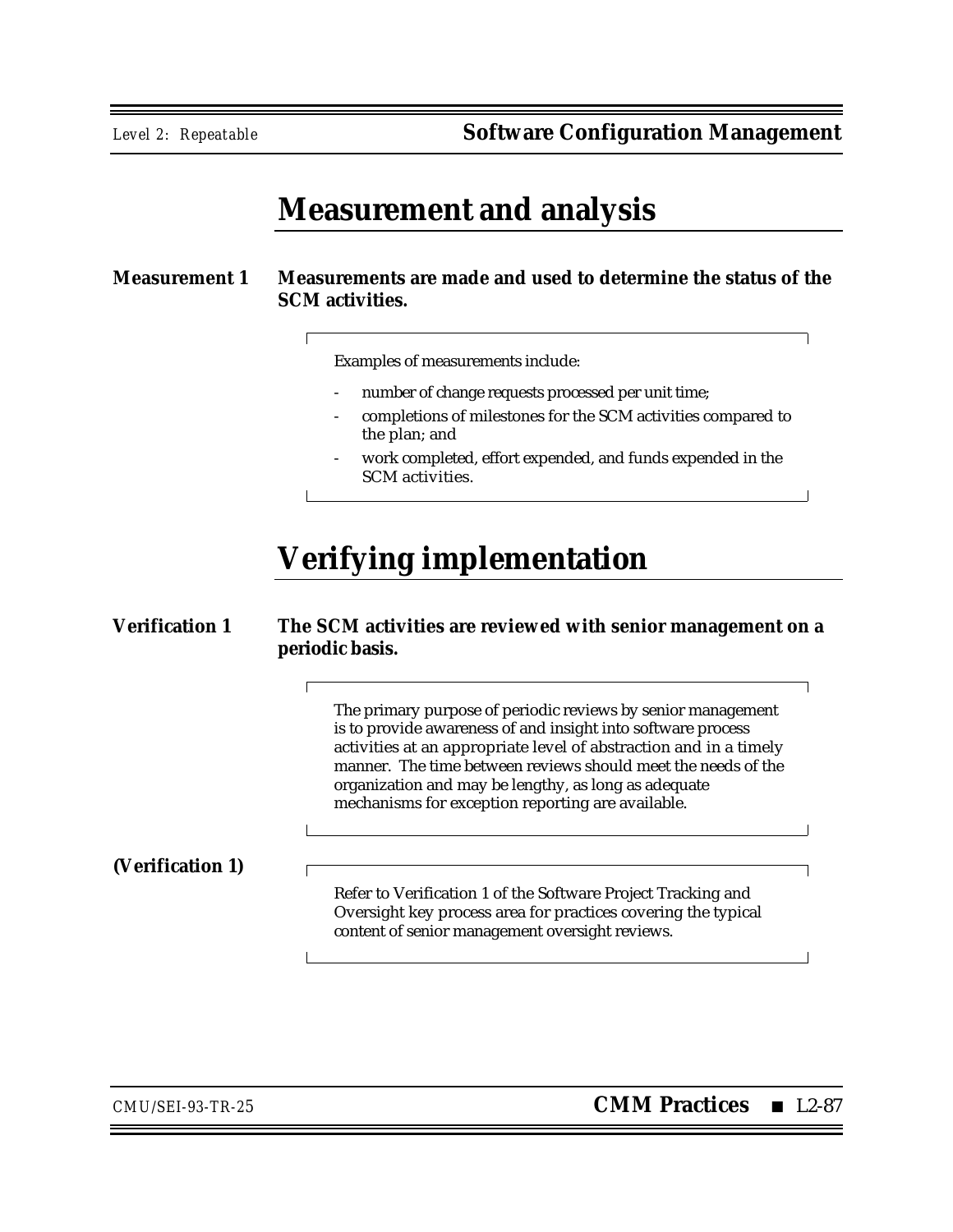≡

| <b>Verification 2</b> | The SCM activities are reviewed with the project manager on<br>both a periodic and event-driven basis.                                                                            |
|-----------------------|-----------------------------------------------------------------------------------------------------------------------------------------------------------------------------------|
|                       | Refer to Verification 2 of the Software Project Tracking and<br>Oversight key process area for practices covering the typical<br>content of project management oversight reviews. |
| <b>Verification 3</b> | The SCM group periodically audits software baselines to verify<br>that they conform to the documentation that defines them.                                                       |
| <b>Verification 4</b> | The software quality assurance group reviews and/or audits the<br>activities and work products for SCM and reports the results.                                                   |
|                       | Refer to the Software Quality Assurance key process area.                                                                                                                         |
|                       | At a minimum, the reviews and/or audits verify:                                                                                                                                   |
|                       | Compliance with the SCM standards and procedures by:<br>1.                                                                                                                        |
|                       | the SCM group,<br>❏                                                                                                                                                               |
|                       | the SCCB,<br>❏                                                                                                                                                                    |
|                       | the software engineering group, and<br>❏                                                                                                                                          |
|                       | other software-related groups.<br>$\Box$                                                                                                                                          |
|                       | Occurrence of periodic software baseline audits.<br>2.                                                                                                                            |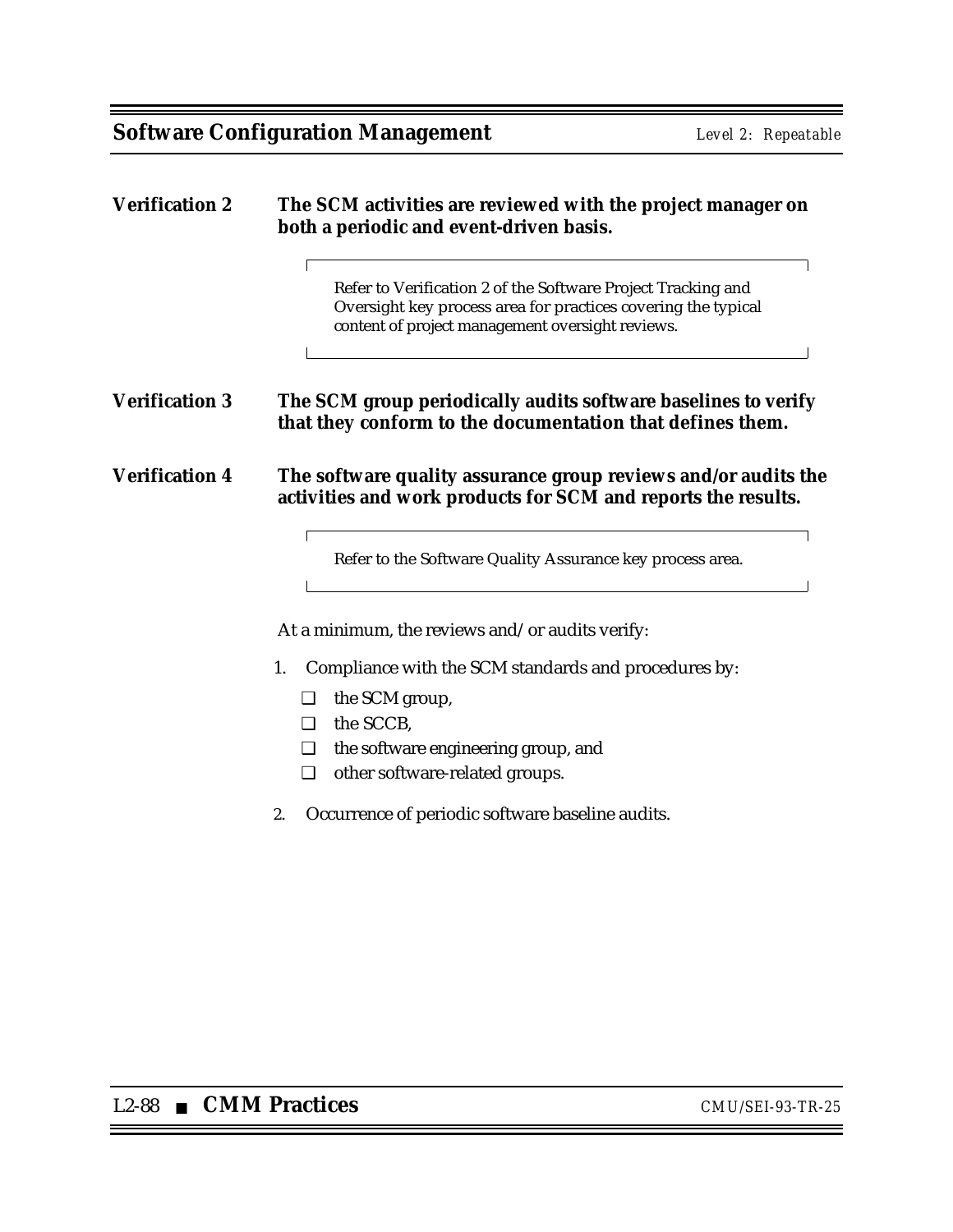*Level 2: Repeatable* **Software Configuration Management**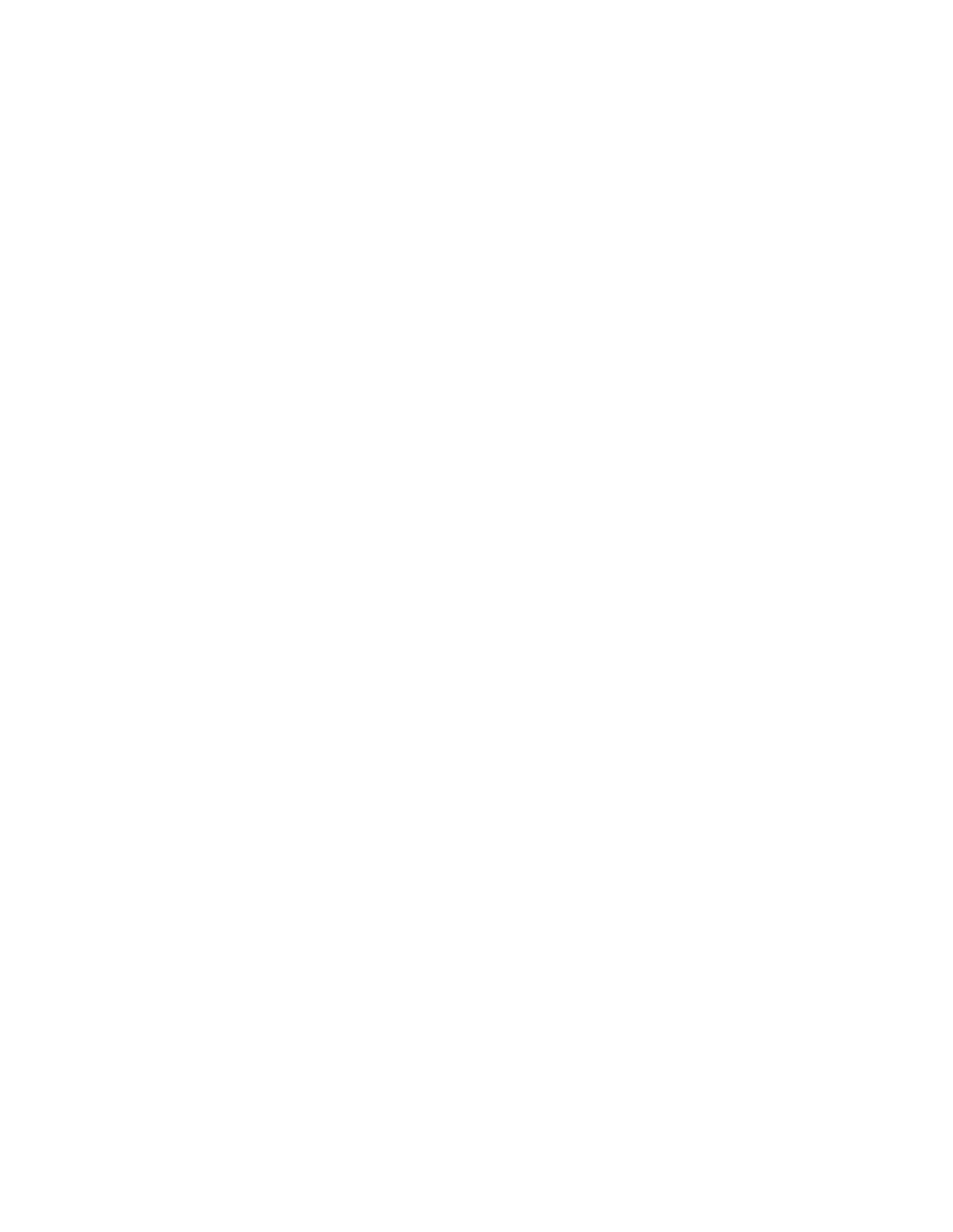## **Level 2 Index**

acceptance testing<br>
subcontractor's products 52 developmental configuration allocated requirements<br>definition of 2 definition of 2<br>audit documented procedure<br>software baseline 76 acceptance testing of software baseline 70<br>software work products 61<br>baseline configuration management<br>changes to software subcontractor's products 52 scope of work 49<br>commitment review procedure 7 definition of 66 scope of work 49 commitment review procedure *r* changing configuration items 74<br>commitments changes to 6<br>controlling changes to 6 review by senior management 29, Eview by semon management 25,<br>32 deriving software schedule 22 software project 10<br>configuration items<br>development plan 16<br>development plan 16 addit of 71<br>identification of 73 procedure for changing 74 resources 21 procedure for controlling changes procedure for controlling changes<br>  $\frac{74}{2}$ products 18 recording status of 75 configuration management library system definition of 67 establishment of 71 contract monitoring subcontractor's software subcontract management<br>47 <sup>47</sup><br>Corrective actions extending the preparation of software quality deviation from software deviation from software<br>development plan 28 products from software baseline<br>ibrary 75 library 75 critical computer resources recording status of configuration estimates for 21<br>tracking of 34<br>received and the setting of 34 tracking of 34 review of commitments 32 Customer examples of 1

baseline computation management<br>definition of 66 configuration items 74 development of software riguration items<br>audit of 77 estimating critical computer estimating size of software work milestone reviews 37 monitoring subcontractor's software configuration management 52 assurance plan 58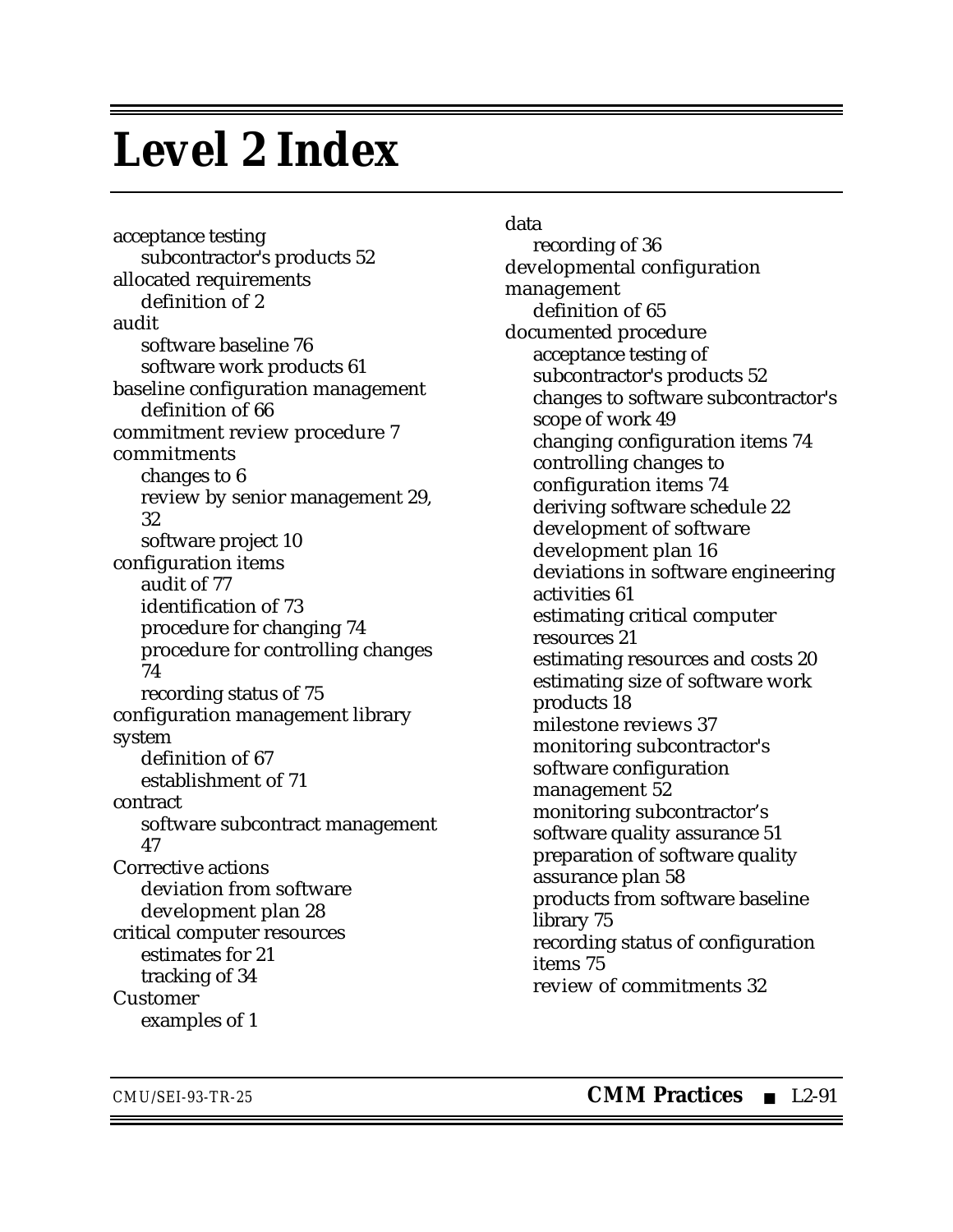#### **Level 2 Index** *Level 2: Repeatable*

reviews of software subcontractor 51 revising software development plan 31 selection of software subcontractor 46 software baseline audits 76 oversight 30 software configuration management plan 71 subcontracted work 45 44 Estimates Plan 46 critical computer resources 21 software engineering 23 resources and costs 20 software quality assurance 58 size of software work products 18 plan for software project manage and control items in 17 definition of 73 policy noncompliance items 62 management of system software configuration management plan 71 software development plan 11, 17, 32 software planning data 23 management 67 software quality assurance plan 59 software project planning 10 software replanning data 36 software quality assurance 56 statement of work for software project 13 subcontract statement of work 46 project manager system requirements allocated to software 6 Measurements software configuration requirements management 7 management 77 software configuration management 77 software project planning 24 oversight 38 software project tracking and oversight 37 software quality assurance 62 management 53

software subcontract management 53 noncompliance items management and control of 62 orientation software project tracking and software quality assurance 58 software subcontract management requirements allocated to software 2 managing the software project 28 software configuration software subcontract management 43 review requirements management 8 software project planning 24 software project tracking and software quality assurance 63 software subcontract project software manager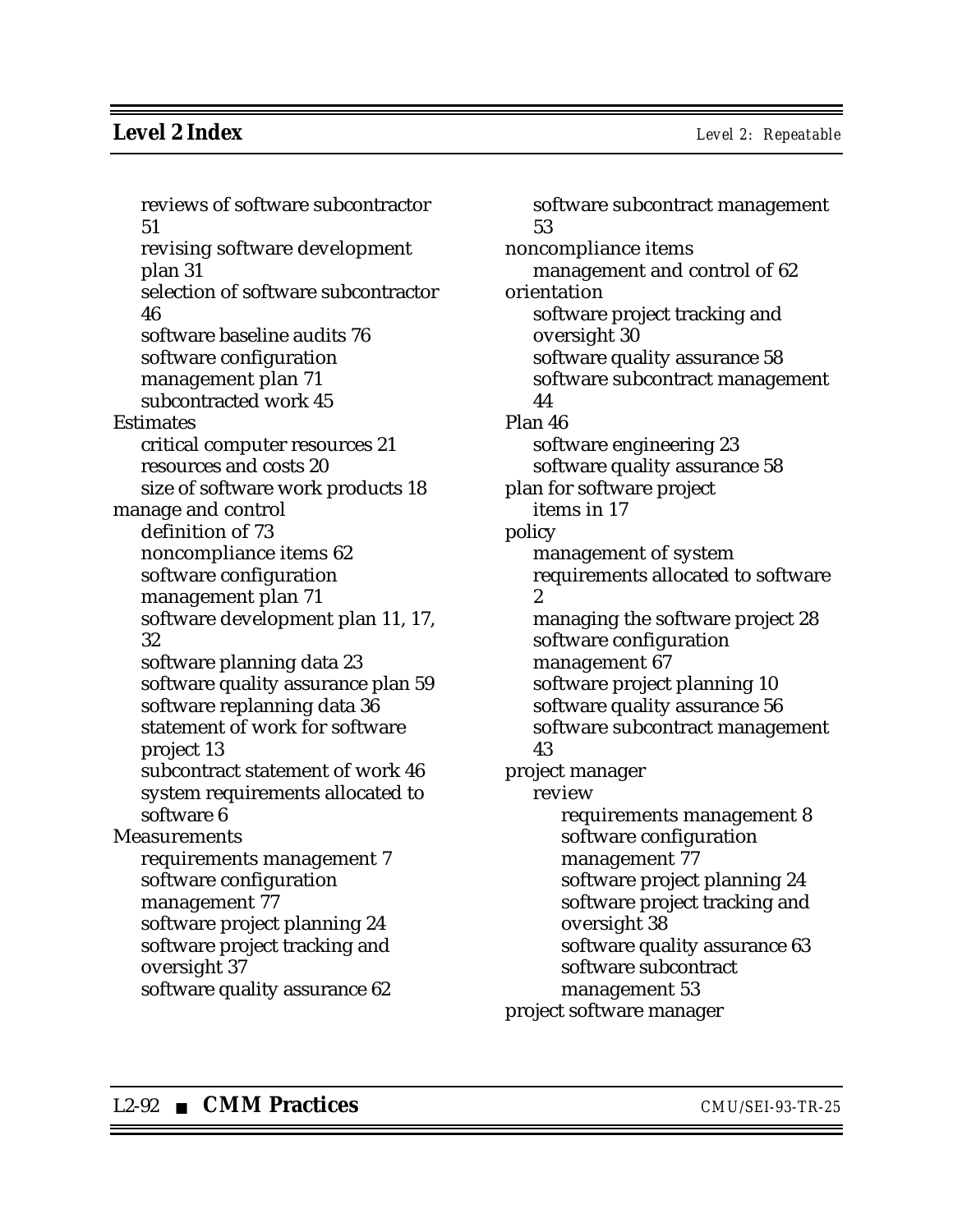assignment of work tasks 29 project manager 77 coordination of software project planning 13 software project planning 15 responsibility 10 software project planning reports **project manager 24** software configuration management activities 75 Requirements Management 1-8 software project tracking and measurements for 7 oversight resources and funding for 4 project manager 38 review senior management 38 senior management 8 software quality assurance software quality assurance 8 project manager 63 tools for 4 senior management 63 resources and costs software subcontract management estimates for 20 project manager 53 resources and funding senior management 53 requirements management 4 software quality assurance 54 software configuration management 69 software project planning 14 tracking progress 36 software project tracking and oversight 30 software quality assurance 57 tracking of 35 software subcontract management 43 review commitment changes 6 at milestones 37 commitments 29, 32 commitments 29 requirements management 8 requirements management software configuration<br>project manager 8 management 77 project manager 8 software quality assurance 8 11 software configuration management

senior management 77 software quality assurance 78 responsibilities of 28 software project commitments 11, senior management 24 software quality assurance 25 project manager 8 software quality assurance 39 technical aspects of software subcontract 50 risks identification of 22 senior management review senior management 8 software project commitments software project planning 24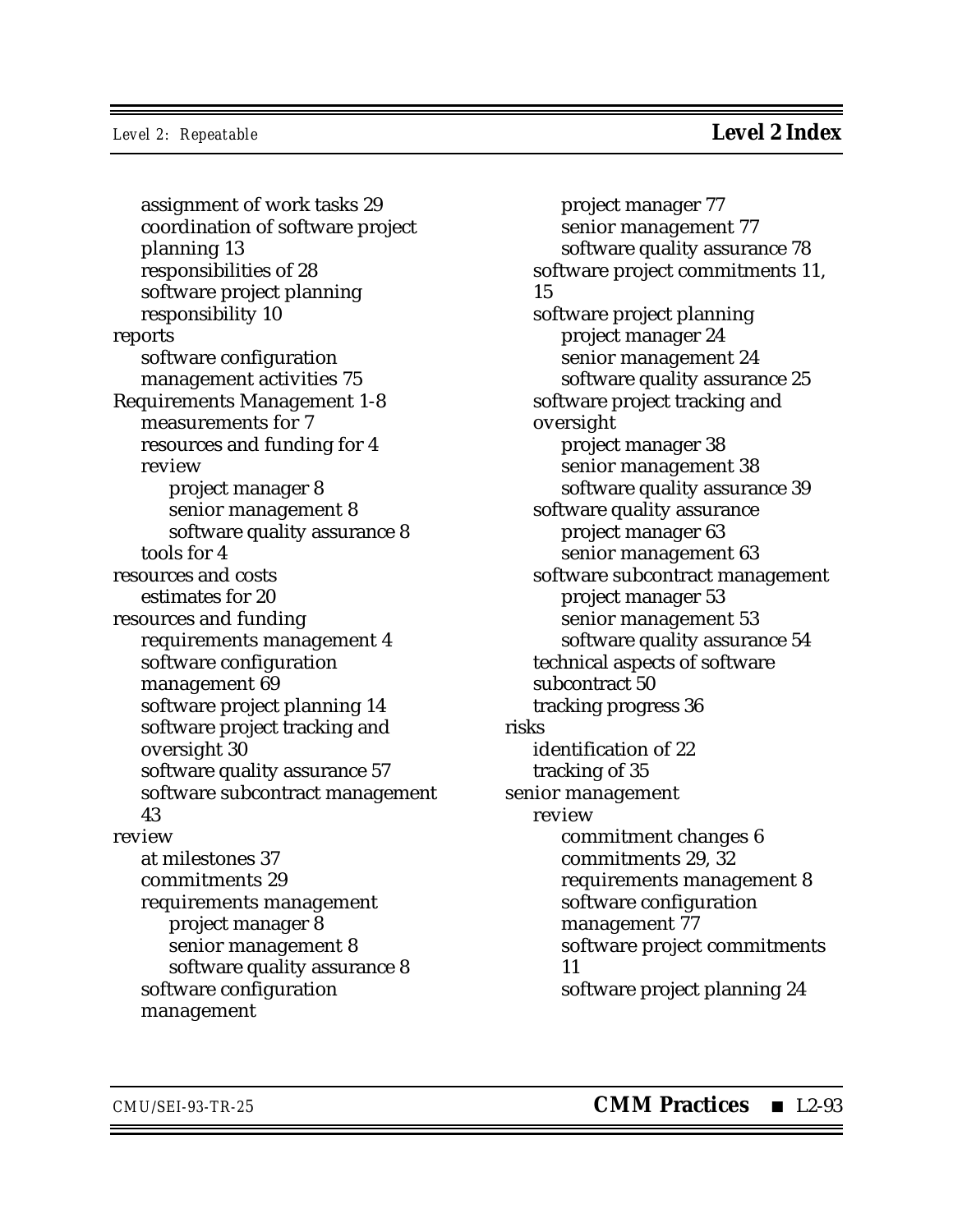software project tracking and oversight 38 software subcontract blan software activities and software work products deviations in 61 software costs Software baseline tracking of 34 audit of 76 software development 13 software baseline library software development plan check-in/out procedure 74 basis for tracking project 28 creating products from 75 definition of 12 creation of 75 description of 9 definition of 67 development of 16 software baselines deviations from 28 repository for 71 documentation of 29 Software Capability Evaluation 47 for software project tracking and software commitments oversight 31 changes to 28, 33 for subcontractor 48 software configuration control board (SCCB) activities of 68 refinement of 37 Software Configuration Management 65, 70-78 audit of 68 and 60 measurements for 77 software engineering group resources and funding for 69 participation in software project reports of activities 75 planning 15 project manager 77 team 14 senior management 77 review of project tracking 36 tools for 69 allocated to software 5 software configuration management group activities of 69 tracking of 35 audit of configuration items 77 software life cycle

monitor of subcontractor's software configuration management 52 software quality assurance 57, 63 software configuration management management 53 management and control of 71 procedure for 71 use of 71 management and control of 11, 17, 32 revision of 31 software quality assurance group review participation on project proposal software quality assurance 78 review of system requirements software engineering technical activities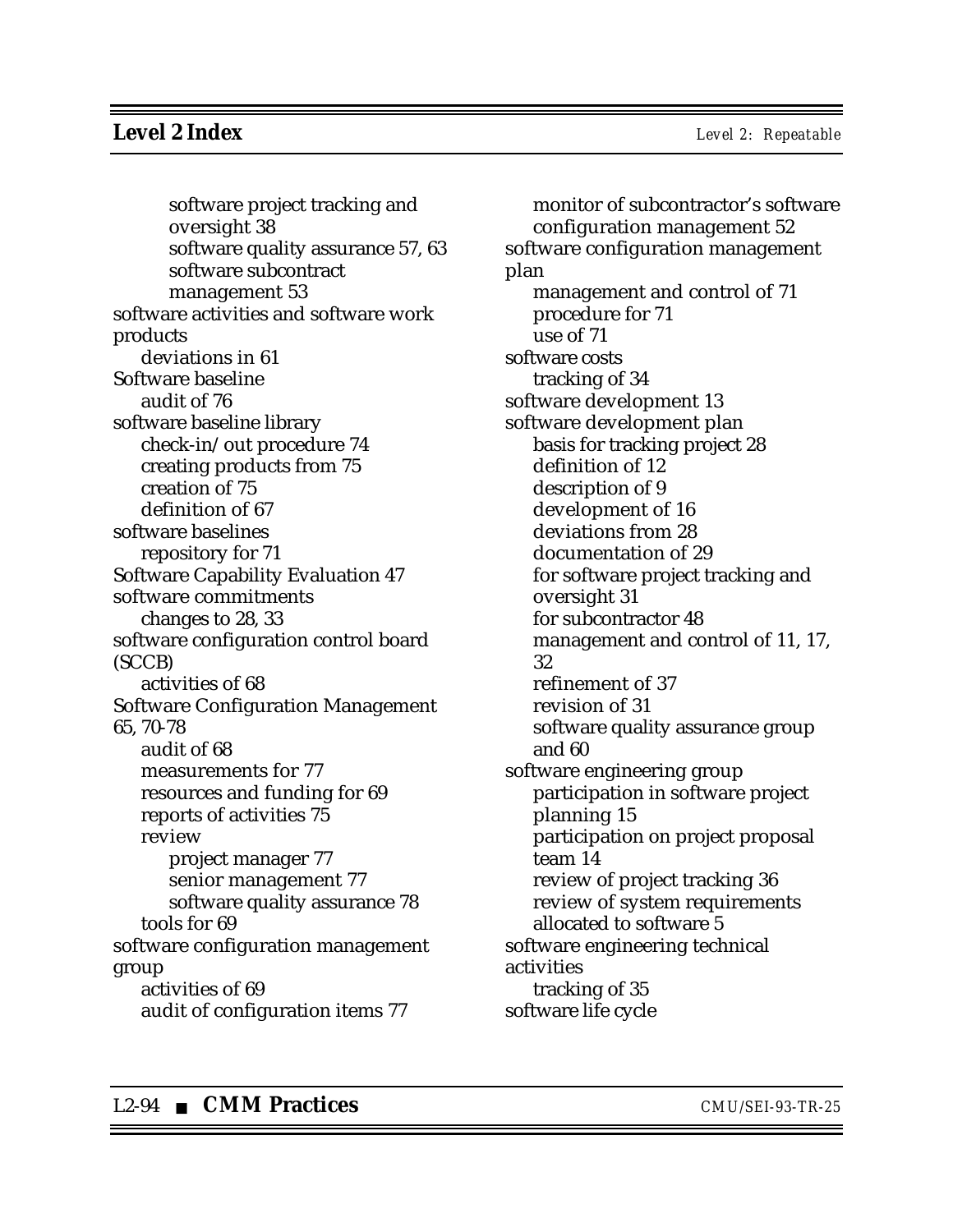identification of 15 measurements for 62 software manager orientation in 58 responsibility for software work products 13 Software planning data 23 review management and control of 23 independent experts 63 software project 12 project manager 63 commitment for 10 senior management 63 recording of data for 36 tools for 57 software project commitments training for 58 review of 11, 15 software quality assurance group Software Project Planning 9-25 review coordination of 13 software configuration measurements for 24 management 78 overall project planing and 15 software quality assurance group policy for 10 activities of 60 resources and funding for 14 audit responsibility for 10 software products 61 review coordination with customer 62 senior management 24 assurance 51 software quality assurance 25 reports of activities 61 tools for 14 review Software Project Tracking and Oversight 27-39 assignment of work tasks 29 software project planning 25 policy for 28 oversight 39 resources and funding for 30 software subcontract review management 54 software development plan for 31 software replanning data tools for 30 management and control of 36 training for 30 software schedule Software Quality Assurance 55-63 procedure for 22

policy for 56 resources and funding for 57 project manager 24 monitor of subcontractor's quality training for 14 requirements management 8 software engineering activities 60 measurements for 37 software project tracking and project manager 38 software development plan and 60 senior management 38 software quality assurance plan 58 software quality assurance 39 management and control of 59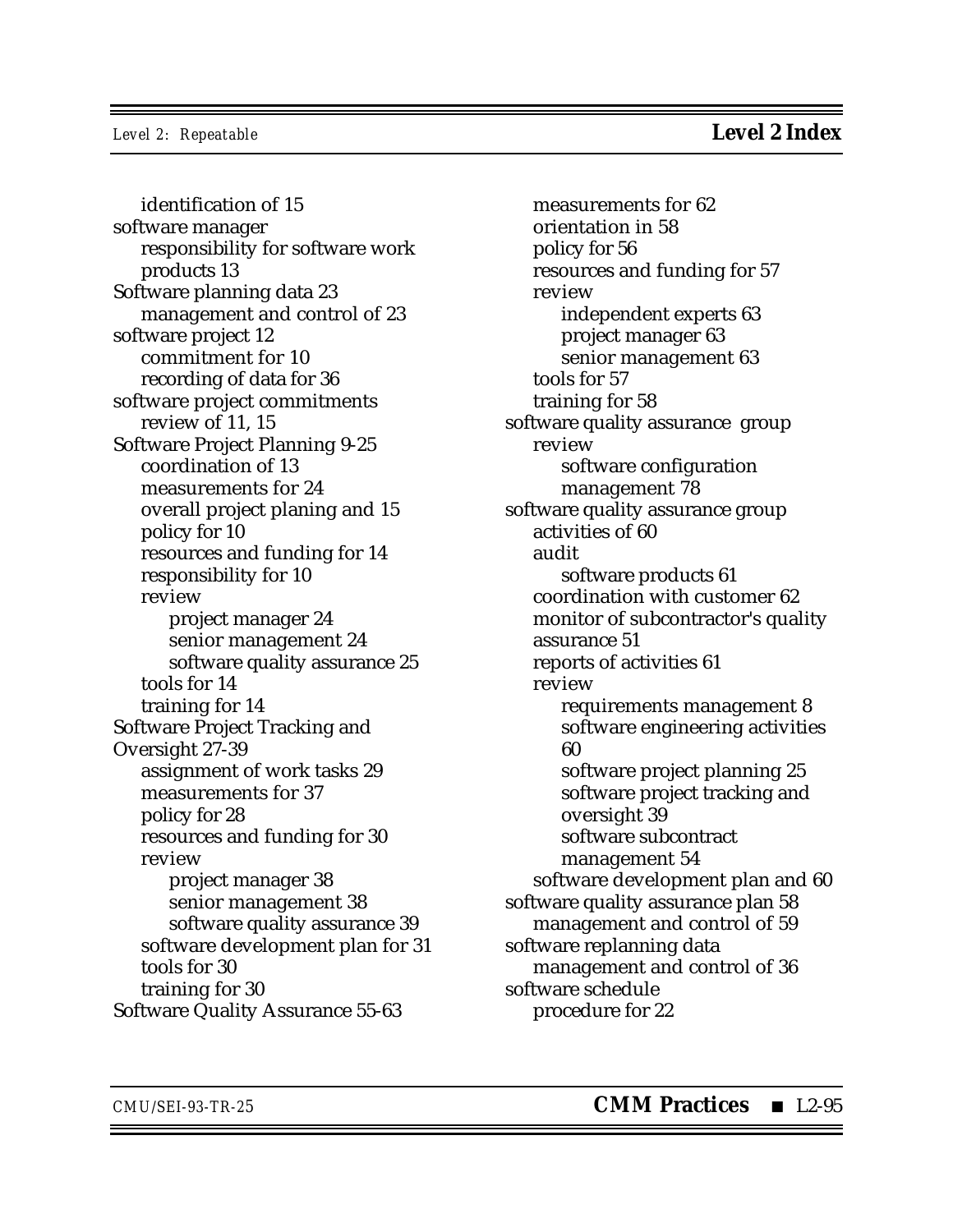#### **Level 2 Index** *Level 2: Repeatable*

software subcontract subcontracted work policy for managing 43 procedure for 45 responsibility for managing 42 selection of 45 Software Subcontract Management 41- 54 basis for 47 system requirements allocated to contract for 47 software measurements for 53 changes to 6 orientation in 44 documentation of 3 review examples of 4 project manager 53 policy for managing 2 senior management 53 review of 5 training for 44 software software subcontractor definition of 1 acceptance testing of products 52 Tools performance evaluation 53 requirements management 4 procedure for selection of 46 software configuration status reviews with 49 management 69 technical reviews with 50 software project planning 14 software subcontractor software project tracking and procedure for reviews with 51 oversight 30 software subcontractor's scope of work software quality assurance 57 software work products 44 audit of 61 tracking estimating size of 18 critical computer resources 34 responsibility for 13, 29 risks 35 statement of work statement of work statement of work statement of work statement of work statement of  $\frac{1}{2}$ subcontract 45 Software engineering technical statement of work for software project activities 35 management and control of 13 training review of 13 software configuration subcontract manager management 70 responsibilities of 42 software project planning 14 subcontract statement of work 45

tracking of 35 management and control of 46 system requirements responsibility for 3 software quality assurance 54 system requirements allocated to the changes to 49 software subcontract management tracking size of 33 size of software work products 33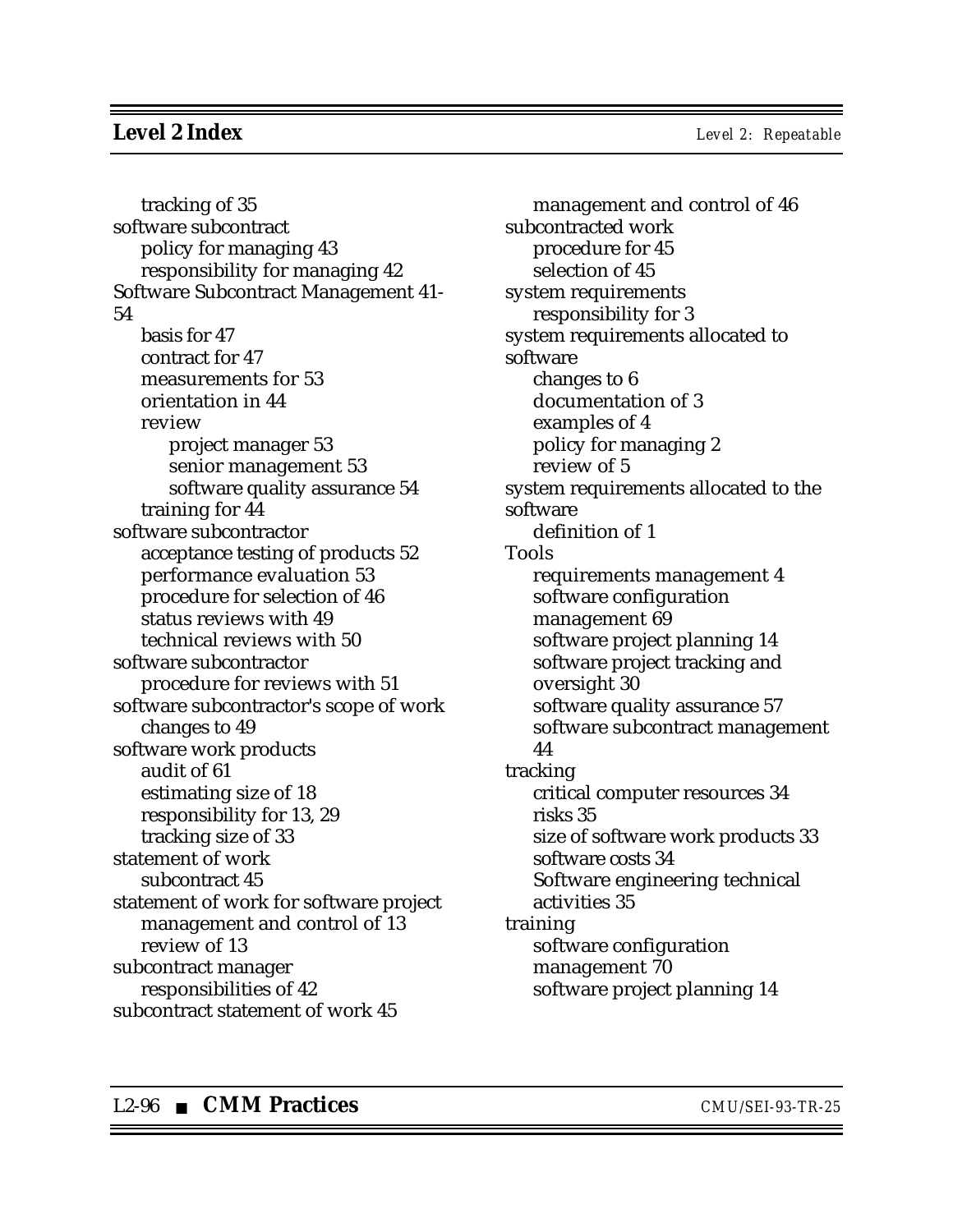software project tracking and oversight 30 software quality assurance 58 software subcontract management 44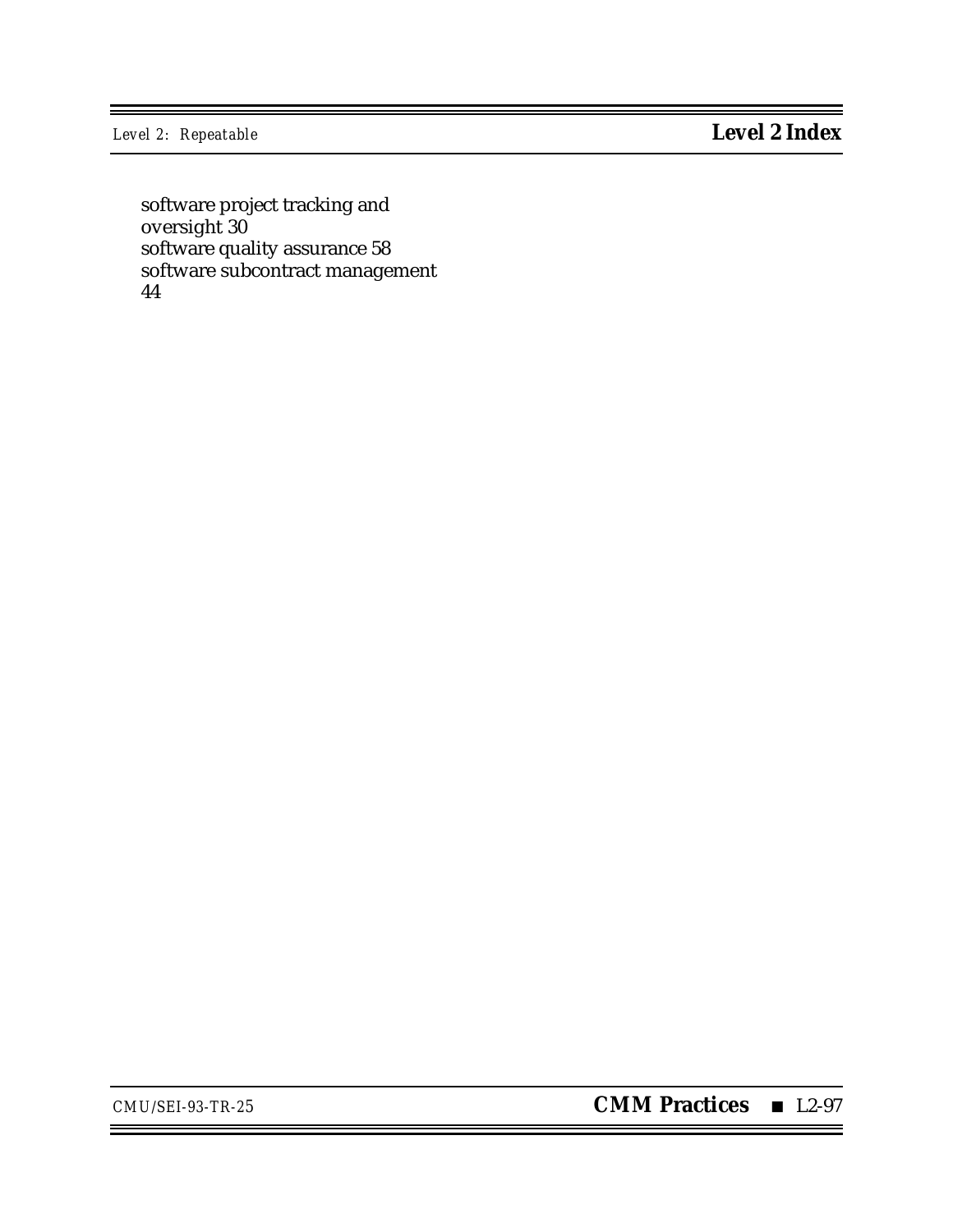## **Organization Process Focus**

*a key process area for Level 3: Defined*

The purpose of Organization Process Focus is to establish the organizational responsibility for software process activities that improve the organization's overall software process capability.

Organization Process Focus involves developing and maintaining an understanding of the organization's and projects' software processes and coordinating the activities to assess, develop, maintain, and improve these processes.

The organization provides the long-term commitments and resources to coordinate the development and maintenance of the software processes across current and future software projects via a group such as a software engineering process group. This group is responsible for the organization's software process activities. It is specifically responsible for the development and maintenance of the organization's standard software process and related process assets (as described in the Organization Process Definition key process area), and it coordinates the process activities with the software projects.

## **Goals**

**Goal 1 Software process development and improvement activities are coordinated across the organization.**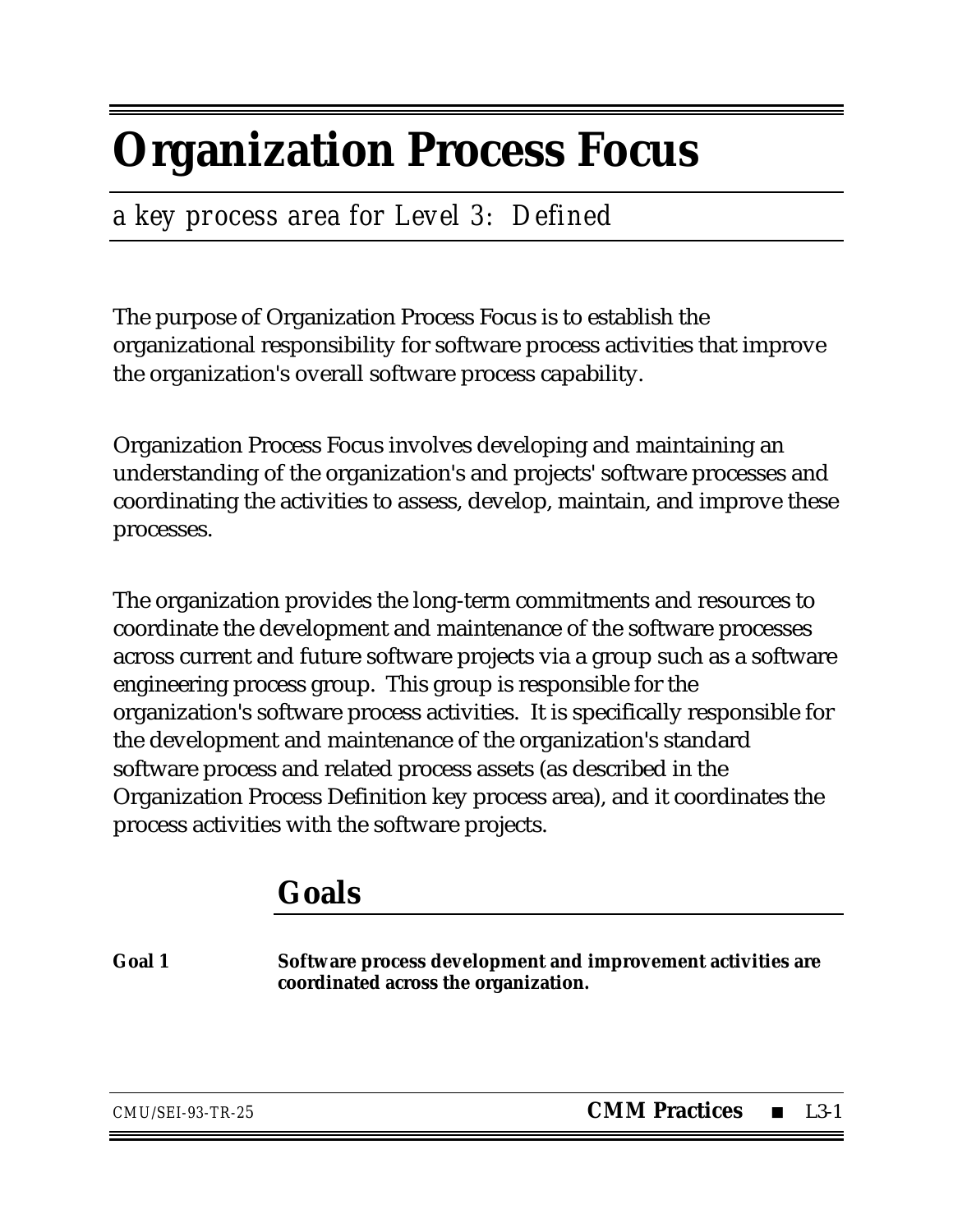#### **Goal 2 The strengths and weaknesses of the software processes used are identified relative to a process standard.**

**Goal 3 Organization-level process development and improvement activities are planned.**

### **Commitment to perform**

#### **Commitment 1 The organization follows a written organizational policy for coordinating software process development and improvement activities across the organization.**

This policy typically specifies that:

- 1. A group is established that is responsible for the organization-level software process activities and coordinating these activities with the projects.
- 2. The software processes used by the projects are assessed periodically to determine their strengths and weaknesses.
- 3. The software processes used by the projects are appropriately tailored from the organization's standard software process.

Refer to Activity 1 of the Integrated Software Management key process area for practices covering tailoring of the organization's standard software process.

4. Improvements to, and other useful information on, each project's software process, tools, and methods are available to other projects.

#### **Commitment 2 Senior management sponsors the organization's activities for software process development and improvement.**

 $\sqrt{2}$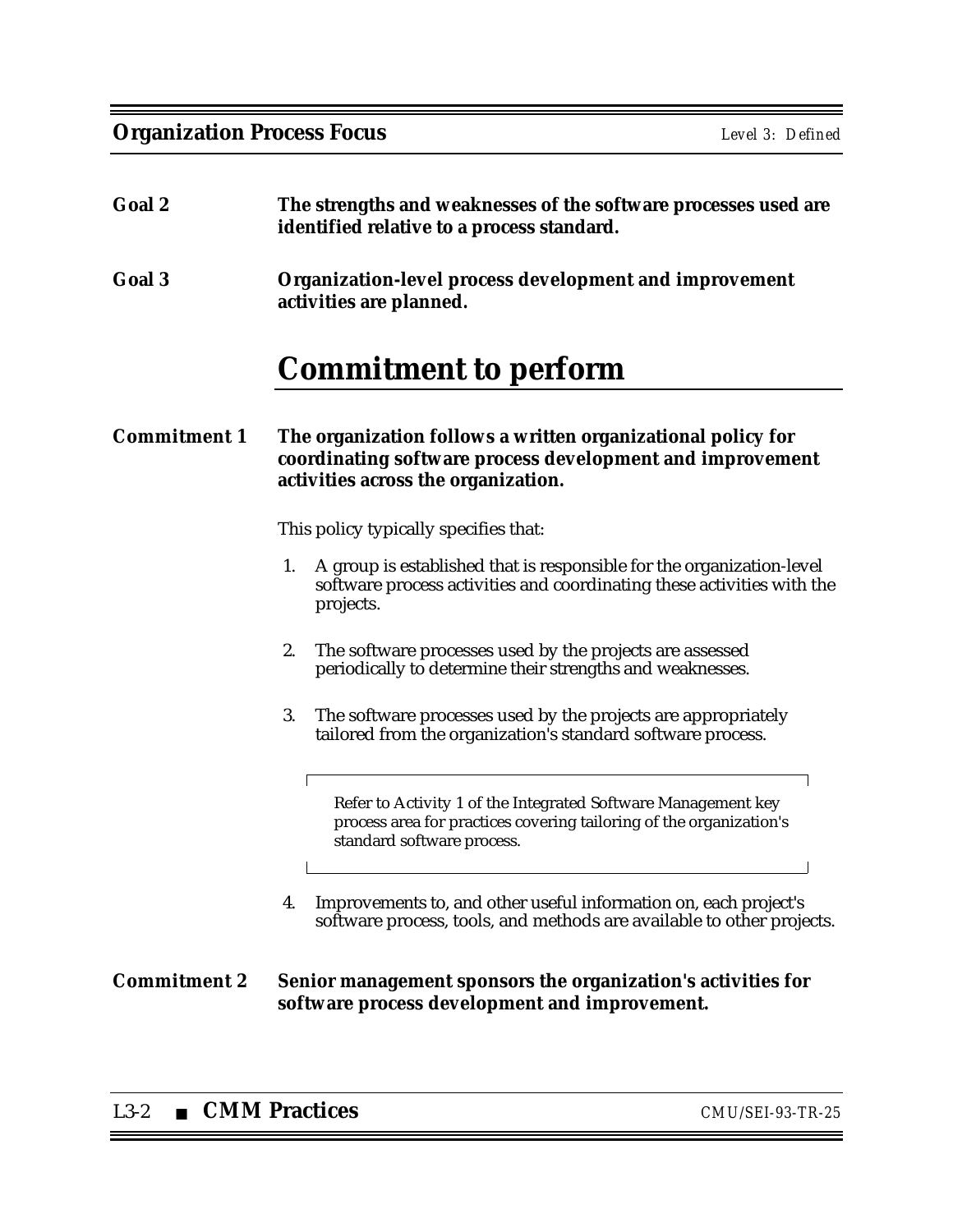| (Commitment 2)      | Senior management:                                                                                                                         |
|---------------------|--------------------------------------------------------------------------------------------------------------------------------------------|
|                     | Demonstrates to the organization's staff and managers its<br>1.<br>commitment to these software process activities.                        |
|                     | 2.<br>Establishes long-term plans and commitments for funding, staffing,<br>and other resources.                                           |
|                     | 3.<br>Establishes strategies for managing and implementing the activities<br>for process development and improvement.                      |
| <b>Commitment 3</b> | Senior management oversees the organization's activities for<br>software process development and improvement.                              |
|                     | Senior management:                                                                                                                         |
|                     | Ensures that the organization's standard software process supports<br>1.<br>its business goals and strategies.                             |
|                     | 2.<br>Advises on setting priorities for software process development and<br>improvement.                                                   |
|                     | 3.<br>Participates in establishing plans for software process development<br>and improvement.                                              |
|                     | Senior management coordinates software process requirements<br>❏<br>and issues with higher level staff and managers.                       |
|                     | Senior management coordinates with the organization's managers<br>$\Box$<br>to secure the managers' and staff's support and participation. |
|                     | <b>Ability to perform</b>                                                                                                                  |

## **Ability 1 A group that is responsible for the organization's software**

**process activities exists.**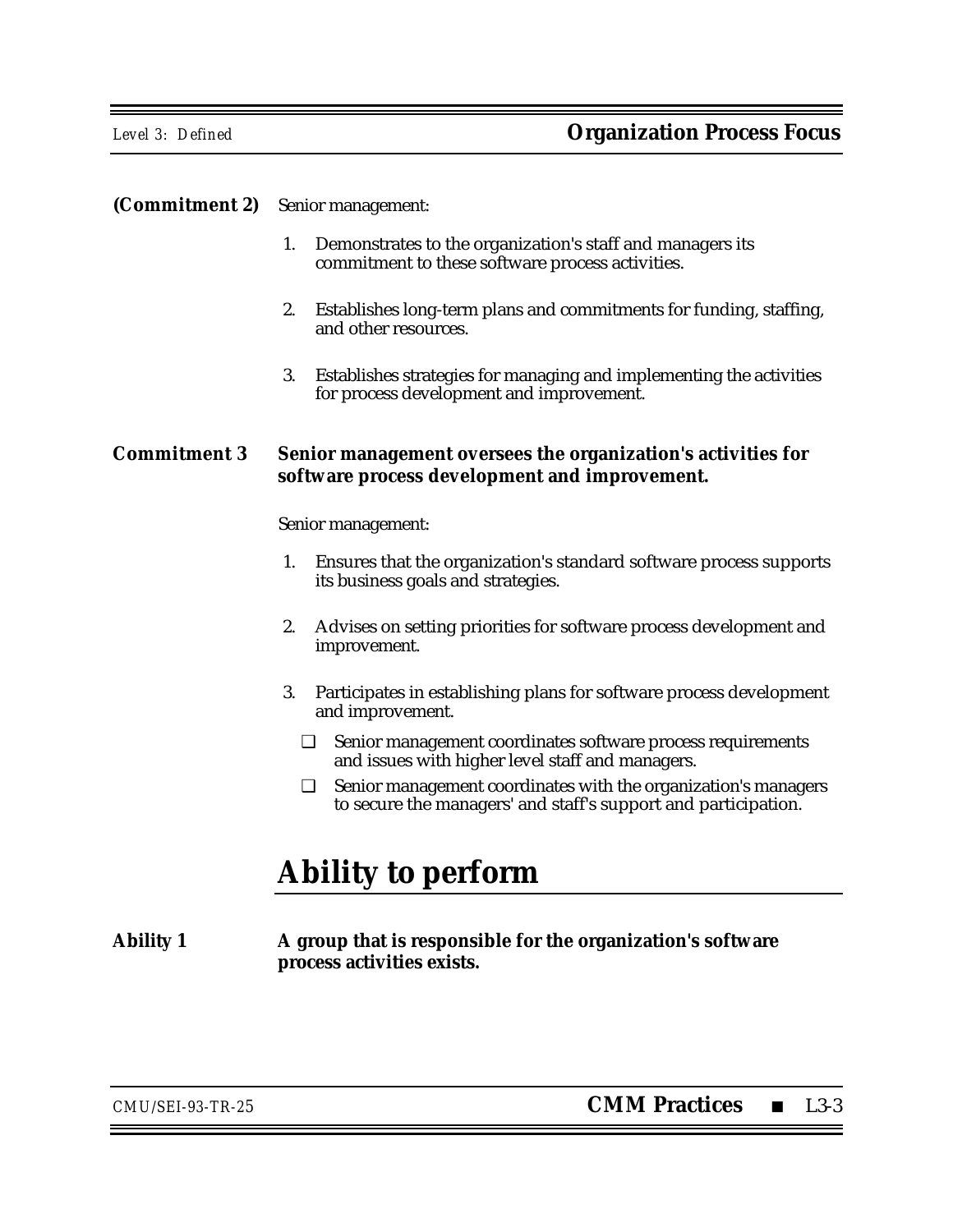### **Organization Process Focus** *Level 3: Defined*

| (Ability 1)      | A group is the collection of departments, managers, and<br>individuals who have responsibility for a set of tasks or<br>activities. A group could vary from a single individual assigned<br>part time, to several part-time individuals assigned from<br>different departments, to several individuals dedicated full<br>time. Considerations when implementing a group include<br>assigned tasks or activities, the size of the project, the<br>organizational structure, and the organizational culture. Some<br>groups, such as the software quality assurance group, are focused<br>on project activities, and others, such as the software engineering<br>process group, are focused on organization-wide activities. |
|------------------|----------------------------------------------------------------------------------------------------------------------------------------------------------------------------------------------------------------------------------------------------------------------------------------------------------------------------------------------------------------------------------------------------------------------------------------------------------------------------------------------------------------------------------------------------------------------------------------------------------------------------------------------------------------------------------------------------------------------------|
|                  | 1.<br>Where possible, this group is staffed by a core of software technical<br>professionals who are assigned full time to the group, possibly<br>supported by others, on a part-time basis.                                                                                                                                                                                                                                                                                                                                                                                                                                                                                                                               |
|                  | The most common example of this group is a software engineering<br>process group (SEPG).                                                                                                                                                                                                                                                                                                                                                                                                                                                                                                                                                                                                                                   |
|                  | 2.<br>This group is staffed to represent the software engineering discipline<br>and software-related disciplines.                                                                                                                                                                                                                                                                                                                                                                                                                                                                                                                                                                                                          |
|                  | Examples of software engineering and software-related<br>disciplines include:                                                                                                                                                                                                                                                                                                                                                                                                                                                                                                                                                                                                                                              |
|                  | software requirements analysis,                                                                                                                                                                                                                                                                                                                                                                                                                                                                                                                                                                                                                                                                                            |
|                  | software design,                                                                                                                                                                                                                                                                                                                                                                                                                                                                                                                                                                                                                                                                                                           |
|                  | coding,                                                                                                                                                                                                                                                                                                                                                                                                                                                                                                                                                                                                                                                                                                                    |
|                  | software test,                                                                                                                                                                                                                                                                                                                                                                                                                                                                                                                                                                                                                                                                                                             |
|                  | software configuration management, and<br>software quality assurance.                                                                                                                                                                                                                                                                                                                                                                                                                                                                                                                                                                                                                                                      |
|                  |                                                                                                                                                                                                                                                                                                                                                                                                                                                                                                                                                                                                                                                                                                                            |
| <b>Ability 2</b> | Adequate resources and funding are provided for the<br>organization's software process activities.                                                                                                                                                                                                                                                                                                                                                                                                                                                                                                                                                                                                                         |

#### L3-4 ■ **CMM Practices** *CMU/SEI-93-TR-25*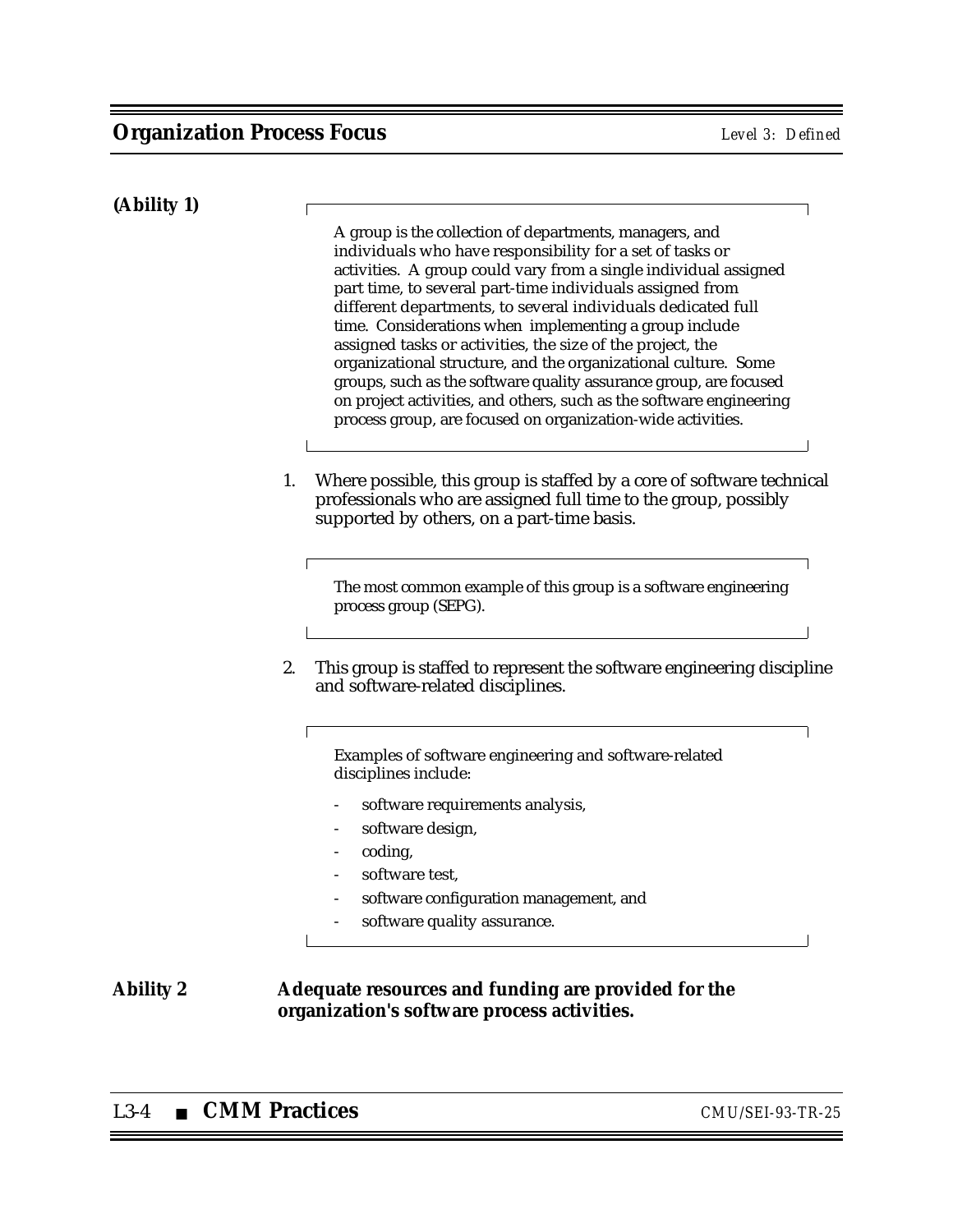Ξ

| (Ability 2)      | 1. | Experienced individuals who have expertise in specialized areas are<br>committed to support this group.                           |
|------------------|----|-----------------------------------------------------------------------------------------------------------------------------------|
|                  |    | Examples of specialized areas include:                                                                                            |
|                  |    | software reuse,                                                                                                                   |
|                  |    | computer-aided software engineering (CASE) technology,                                                                            |
|                  |    | measurement, and                                                                                                                  |
|                  |    | training course development.                                                                                                      |
|                  | 2. | Tools to support the organization's software process activities are<br>made available.                                            |
|                  |    | Examples of support tools include:                                                                                                |
|                  |    | statistical analysis tools,                                                                                                       |
|                  |    | desktop publishing tools,                                                                                                         |
|                  |    | database management systems, and                                                                                                  |
|                  |    | process modeling tools.                                                                                                           |
| <b>Ability 3</b> |    | Members of the group responsible for the organization's software<br>process activities receive required training to perform these |
|                  |    | activities.                                                                                                                       |
|                  |    | Examples of training include:                                                                                                     |
|                  |    | software engineering practices;                                                                                                   |
|                  |    | process control techniques;                                                                                                       |
|                  |    | organization change management;                                                                                                   |
|                  |    | planning, managing, and monitoring the software process; and                                                                      |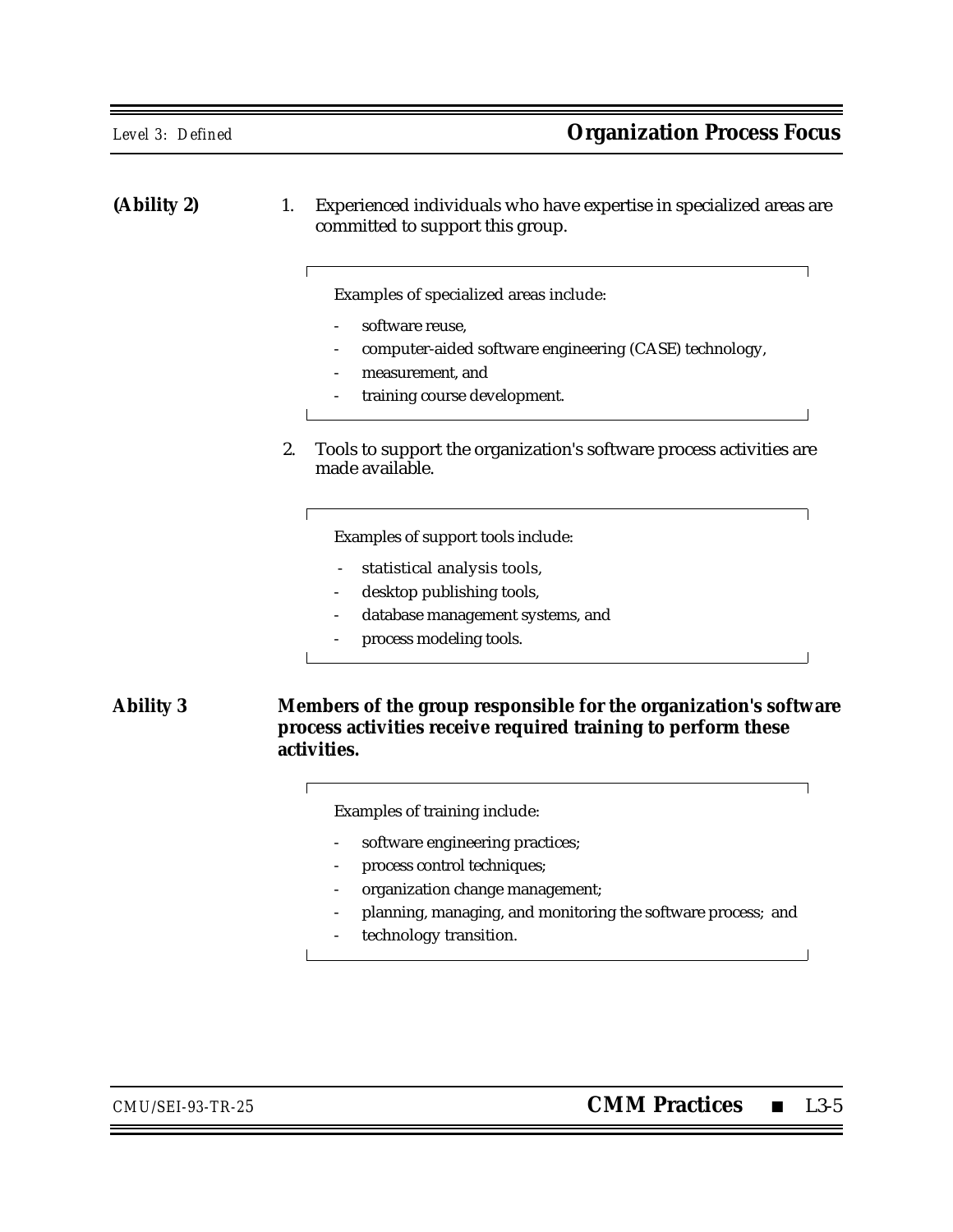### **Organization Process Focus** *Level 3: Defined*

| (Ability 3)       |                                                                                                                                                                                               |
|-------------------|-----------------------------------------------------------------------------------------------------------------------------------------------------------------------------------------------|
|                   | Refer to the Training Program key process area.                                                                                                                                               |
| <b>Ability 4</b>  | Members of the software engineering group and other software-<br>related groups receive orientation on the organization's software<br>process activities and their roles in those activities. |
|                   | Refer to the Training Program key process area.                                                                                                                                               |
|                   | <b>Activities performed</b>                                                                                                                                                                   |
|                   |                                                                                                                                                                                               |
| <b>Activity 1</b> | The software process is assessed periodically, and action plans are<br>developed to address the assessment findings.                                                                          |
|                   |                                                                                                                                                                                               |
|                   | Assessments are typically conducted every 1-1/2 to 3 years.                                                                                                                                   |
|                   | Assessments look at all software processes used in the<br>organization, but may do this by sampling process areas and<br>projects.                                                            |
|                   | An example of a method to assess an organization's software<br>process capability is the SEI Software Process Assessment<br>method.                                                           |
|                   |                                                                                                                                                                                               |
|                   |                                                                                                                                                                                               |
|                   | The action plan identifies:                                                                                                                                                                   |
|                   | which assessment findings will be addressed,                                                                                                                                                  |
|                   | guidelines for implementing the changes to address findings,<br>and                                                                                                                           |
|                   | the groups or individuals responsible for implementing the<br>changes.                                                                                                                        |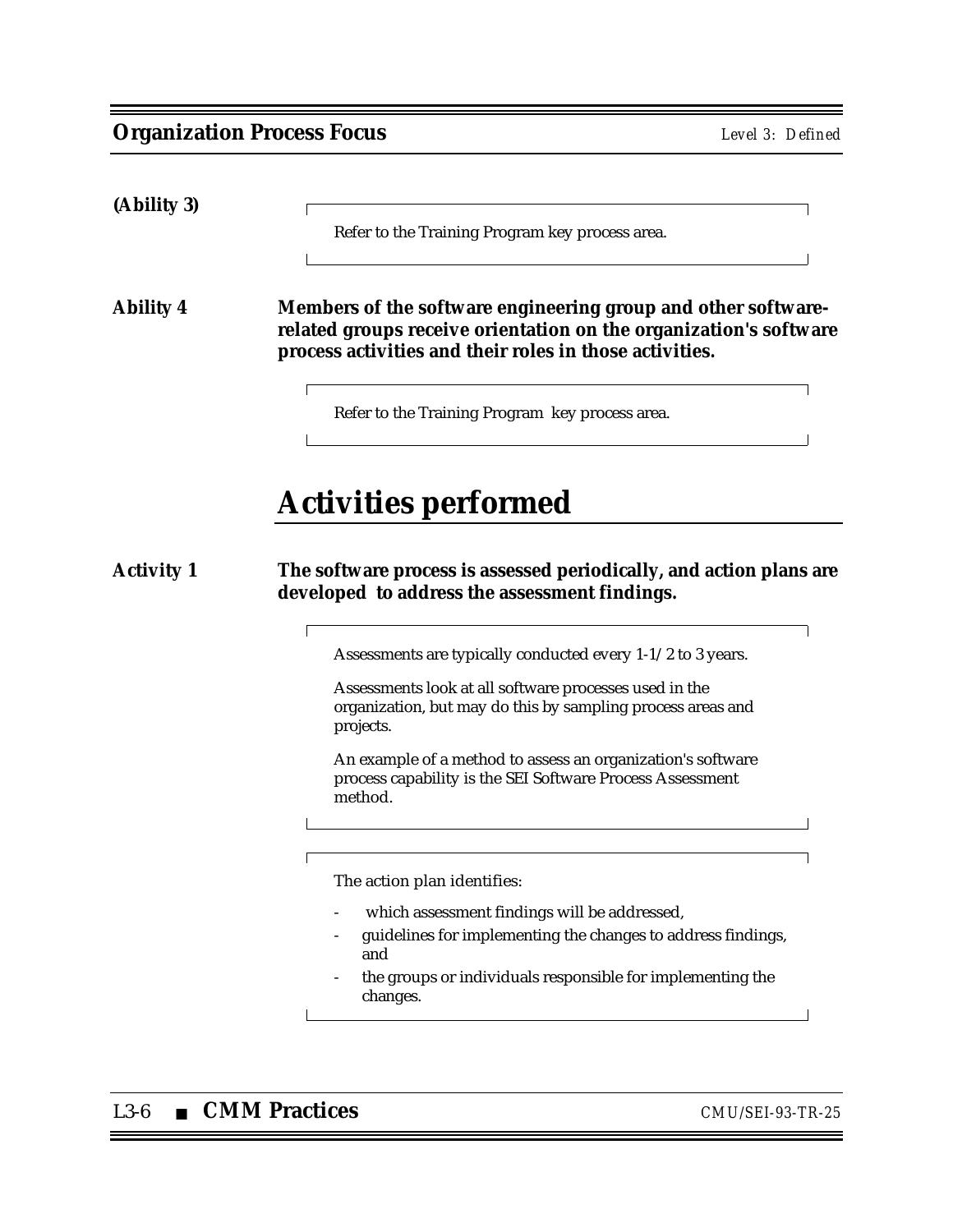$\equiv$ 

| <b>Activity 2</b> | The organization develops and maintains a plan for its software<br>process development and improvement activities.                                             |  |  |
|-------------------|----------------------------------------------------------------------------------------------------------------------------------------------------------------|--|--|
|                   | This plan:                                                                                                                                                     |  |  |
|                   | Uses the action plans from the software process assessments and<br>1.<br>other organization improvement initiatives as primary inputs.                         |  |  |
|                   | Defines the activities to be performed and the schedule for these<br>2.<br>activities.                                                                         |  |  |
|                   | 3.<br>Specifies the groups and individuals responsible for the activities.                                                                                     |  |  |
|                   | Identifies the resources required, including staff and tools.<br>4.                                                                                            |  |  |
|                   | 5.<br>Undergoes peer review when initially released and whenever major<br>revisions are made.                                                                  |  |  |
|                   | Refer to the Peer Reviews key process area.                                                                                                                    |  |  |
|                   | Is reviewed and agreed to by the organization's software managers<br>6.<br>and senior managers.                                                                |  |  |
| <b>Activity 3</b> | The organization's and projects' activities for developing and<br>improving their software processes are coordinated at the<br>organization level.             |  |  |
|                   | This coordination covers the development and improvement of:                                                                                                   |  |  |
|                   | The organization's standard software process.<br>1.                                                                                                            |  |  |
|                   | Refer to Activities 1 and 2 of the Organization Process Definition<br>key process area for practices covering the organization's<br>standard software process. |  |  |
|                   |                                                                                                                                                                |  |  |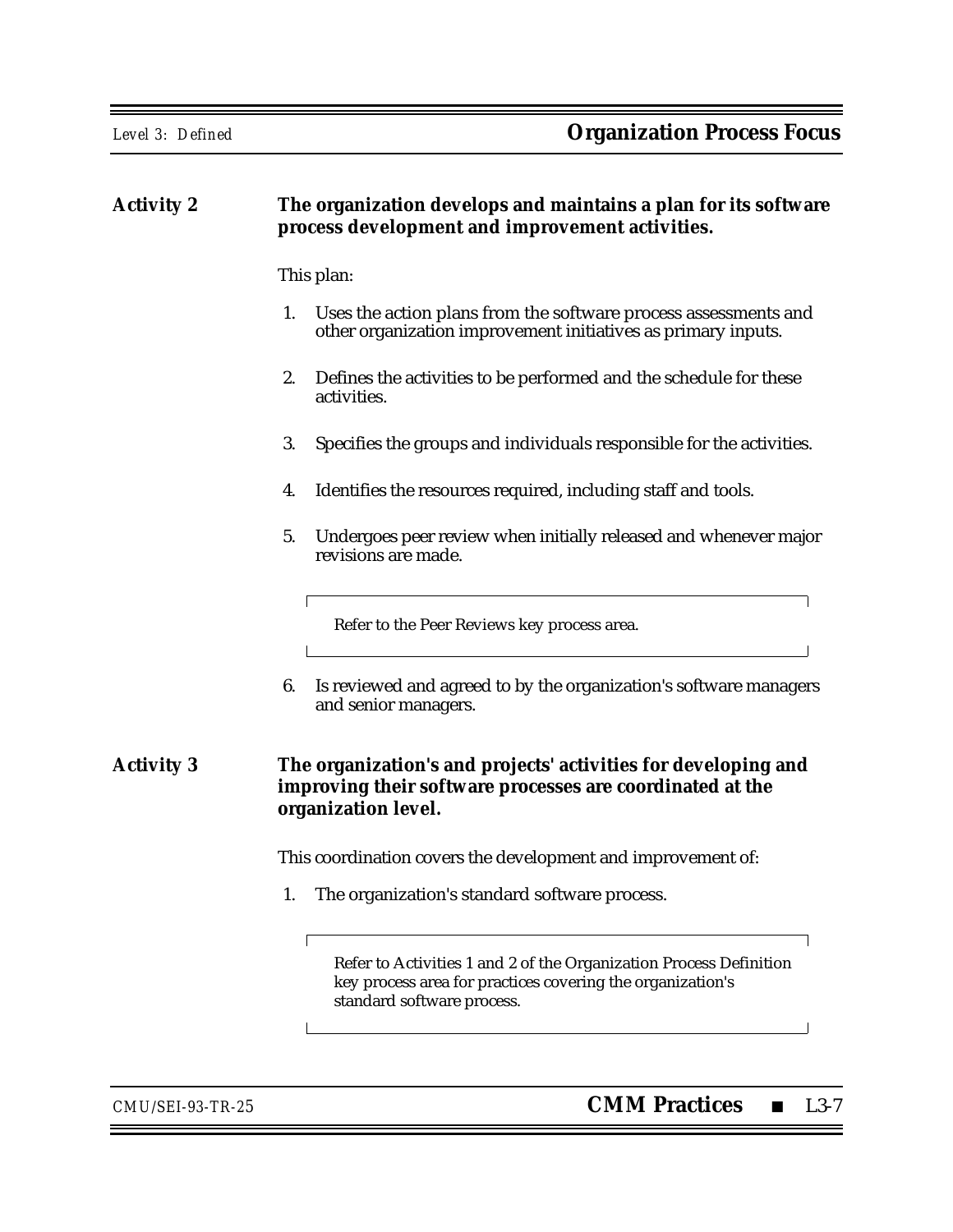### **Organization Process Focus** *Level 3: Defined*

| (Activity 3)      | The projects' defined software processes<br>2.                                                                                                                                                                         |
|-------------------|------------------------------------------------------------------------------------------------------------------------------------------------------------------------------------------------------------------------|
|                   | Refer to Activities 1 and 2 of the Integrated Software<br>Management key process area for practices covering the project's<br>defined software process.                                                                |
| <b>Activity 4</b> | The use of the organization's software process database is<br>coordinated at the organizational level.                                                                                                                 |
|                   | The organization's software process database is used to collect<br>information on the software processes and resulting software<br>products of the organization and the projects.                                      |
|                   | Refer to Activity 5 of the Organization Process Definition key<br>process area for practices covering the organization's software<br>process database.                                                                 |
| <b>Activity 5</b> | New processes, methods, and tools in limited use in the<br>organization are monitored, evaluated, and, where appropriate,<br>transferred to other parts of the organization.                                           |
| <b>Activity 6</b> | Training for the organization's and projects' software processes is<br>coordinated across the organization.                                                                                                            |
|                   | 1.<br>Plans for training on subjects related to the organization's and<br>projects' software processes are prepared.                                                                                                   |
|                   | 2.<br>Where appropriate, training may be prepared and conducted by the<br>group responsible for the organization's software process activities<br>(e.g., software engineering process group) or by the training group. |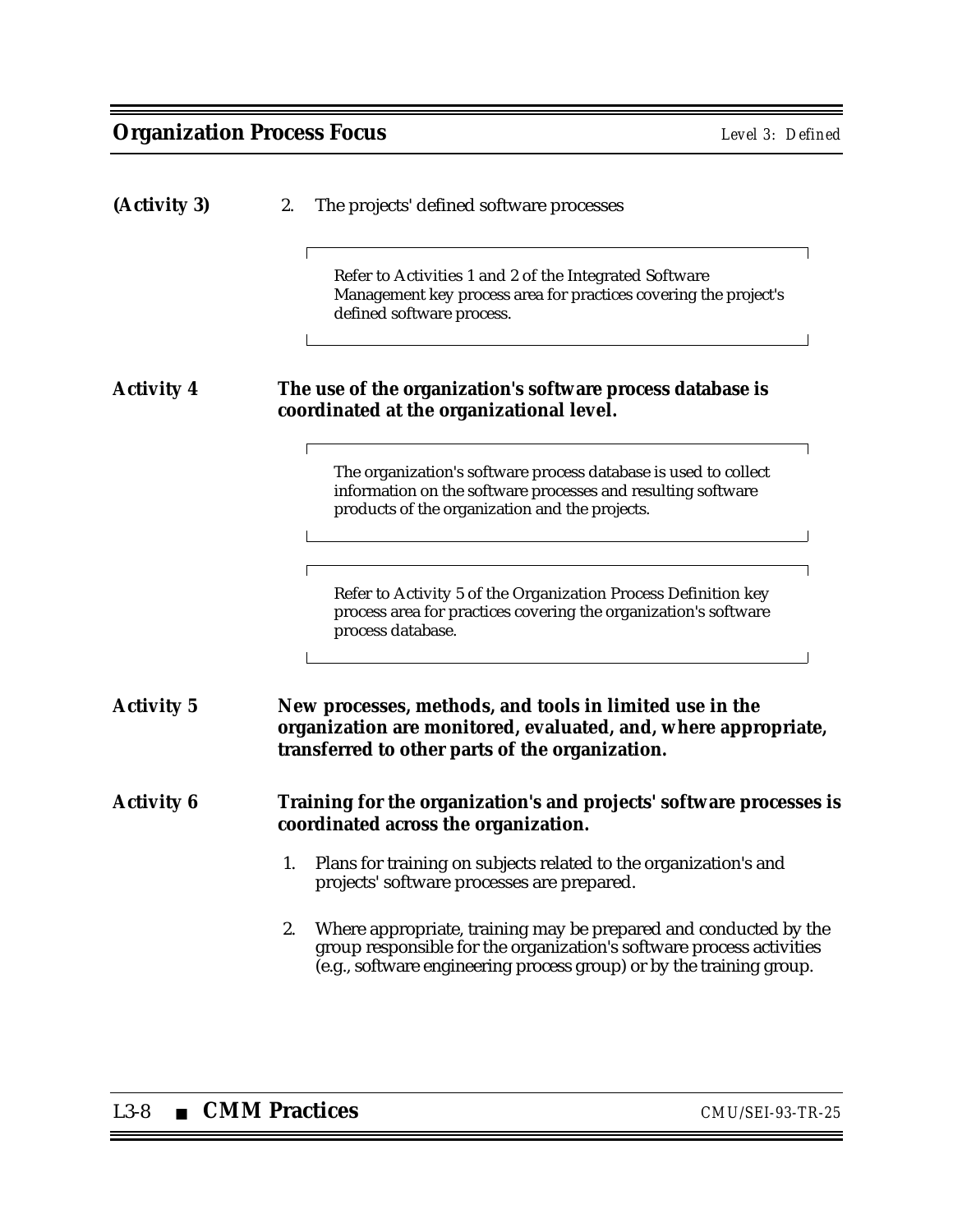| (Activity 6)      | Refer to the Training Program key process area.                                                                                                                                |  |  |
|-------------------|--------------------------------------------------------------------------------------------------------------------------------------------------------------------------------|--|--|
| <b>Activity 7</b> | The groups involved in implementing the software processes<br>are informed of the organization's and projects' activities for<br>software process development and improvement. |  |  |
|                   | Examples of means to inform and involve these people include:                                                                                                                  |  |  |
|                   | electronic bulletin boards on process,                                                                                                                                         |  |  |
|                   | process advisory boards,                                                                                                                                                       |  |  |
|                   |                                                                                                                                                                                |  |  |
|                   | working groups,                                                                                                                                                                |  |  |
|                   | information exchange meetings,                                                                                                                                                 |  |  |
|                   | surveys,                                                                                                                                                                       |  |  |
|                   | process improvement teams, and                                                                                                                                                 |  |  |

### **Measurement and analysis**

**Measurement 1 Measurements are made and used to determine the status of the organization's process development and improvement activities.**

Examples of measurements include:

 $\sqrt{2}$ 

- work completed, effort expended, and funds expended in the organization's activities for process assessment, development, and improvement compared to the plans for these activities; and
- results of each software process assessment, compared to the results and recommendations of previous assessments.

٦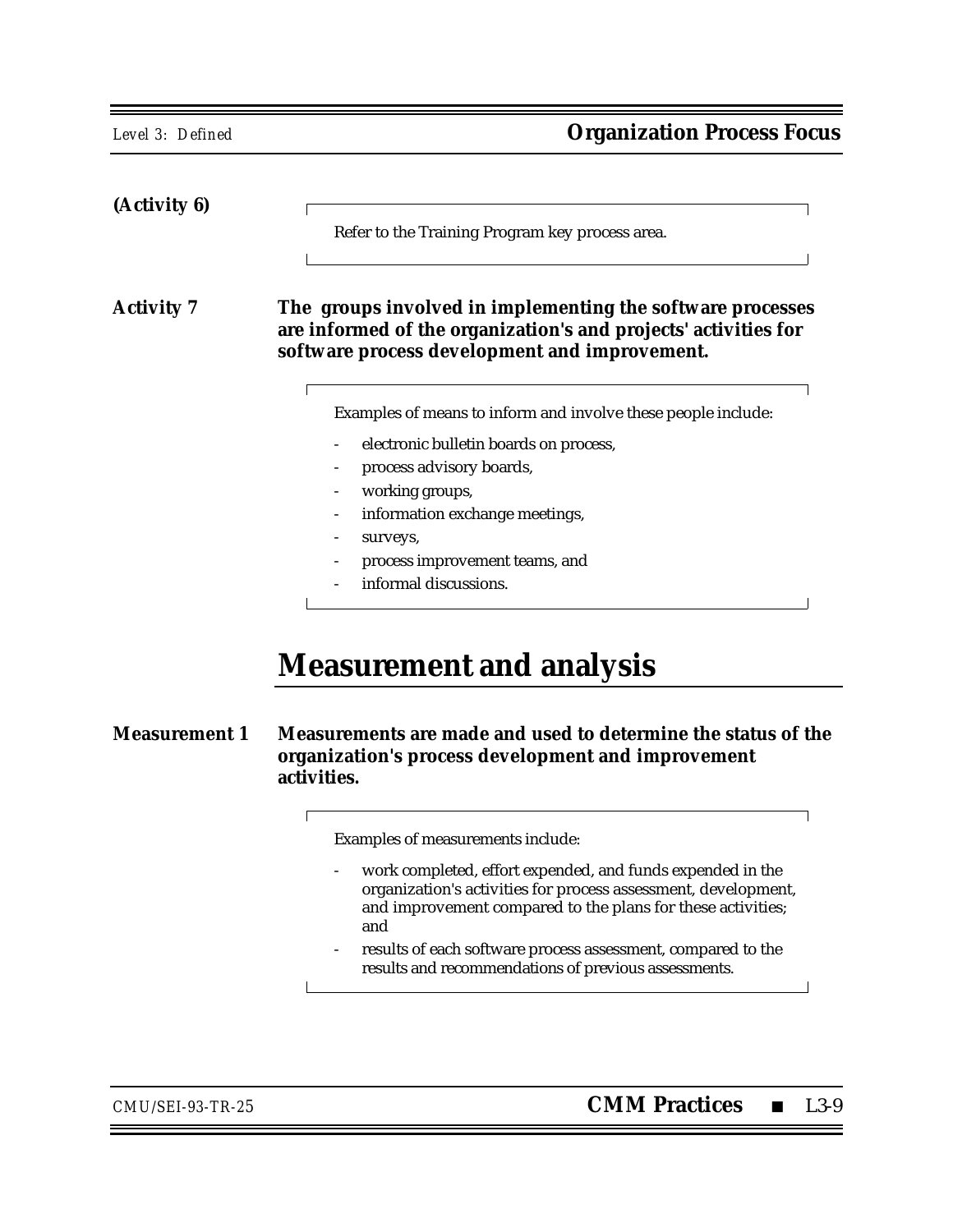#### **Organization Process Focus** *Level 3: Defined*

 $\sqrt{ }$ 

### **Verifying implementation**

#### **Verification 1 The activities for software process development and improvement are reviewed with senior management on a periodic basis.**

The primary purpose of periodic reviews by senior management is to provide awareness of, and insight into, software process activities at an appropriate level of abstraction and in a timely manner. The time between reviews should meet the needs of the organization and may be lengthy, as long as adequate mechanisms for exception reporting are available.

- 1. Progress and status of the activities to develop and improve the software process are reviewed against the plan.
- 2. Conflicts and issues not resolved at lower levels are addressed.
- 3. Action items are assigned, reviewed, and tracked to closure.
- 4. A summary report from each review is prepared and distributed to the affected groups and individuals.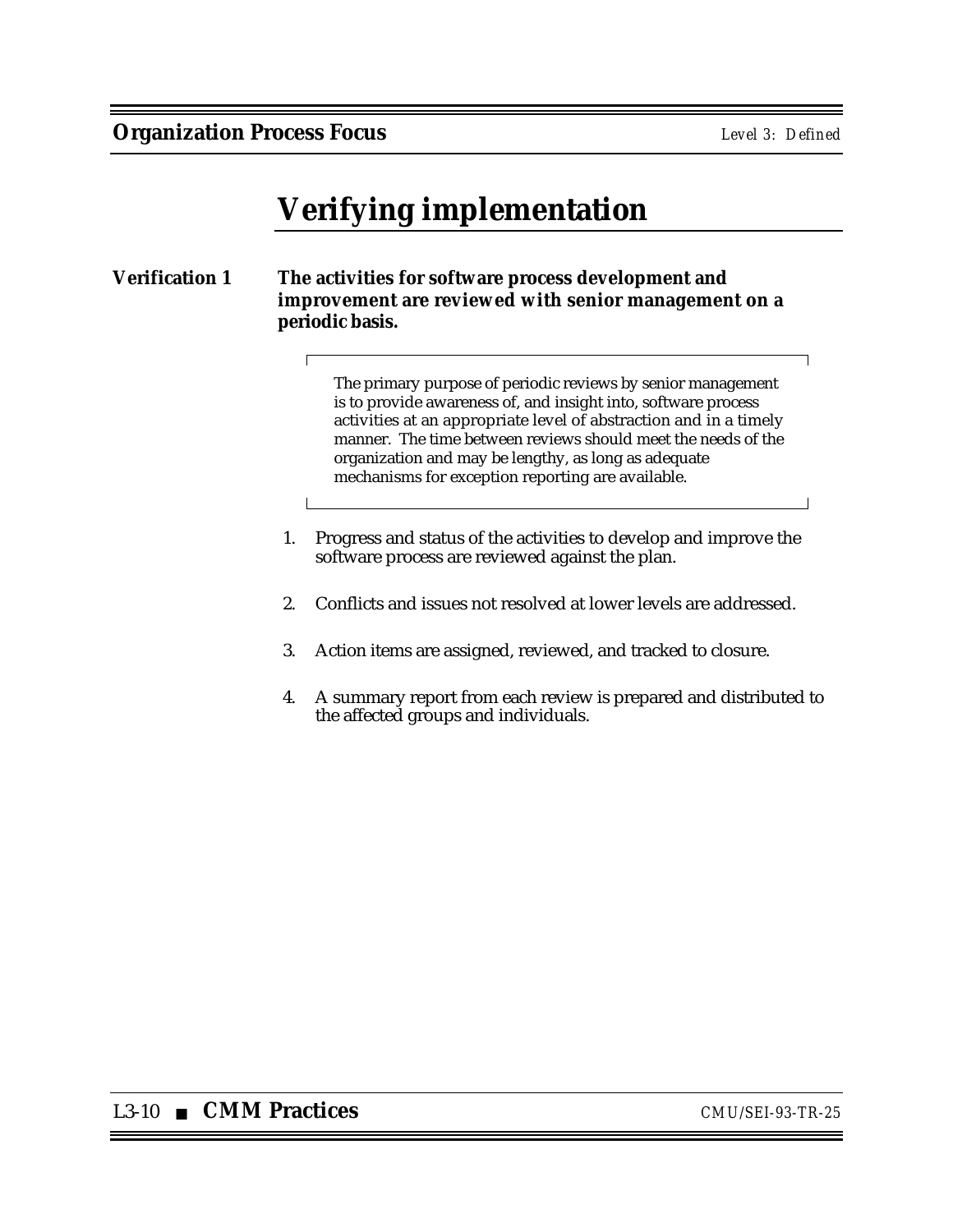## **Organization Process Definition**

### *a key process area for Level 3: Defined*

The purpose of Organization Process Definition is to develop and maintain a usable set of software process assets that improve process performance across the projects and provide a basis for cumulative, longterm benefits to the organization.

Organization Process Definition involves developing and maintaining the organization's standard software process, along with related process assets, such as descriptions of software life cycles, process tailoring guidelines and criteria, the organization's software process database, and a library of software process-related documentation.

These assets may be collected in many ways, depending on the organization's implementation of Organization Process Definition. For example, the descriptions of the software life cycles may be an integral part of the organization's standard software process or parts of the library of software process-related documentation may be stored in the organization's software process database.

The organization's software process assets are available for use in developing, implementing, and maintaining the projects' defined software processes. (The practices related to the development and maintenance of the project's defined software process are described in the Integrated Software Management key process area.)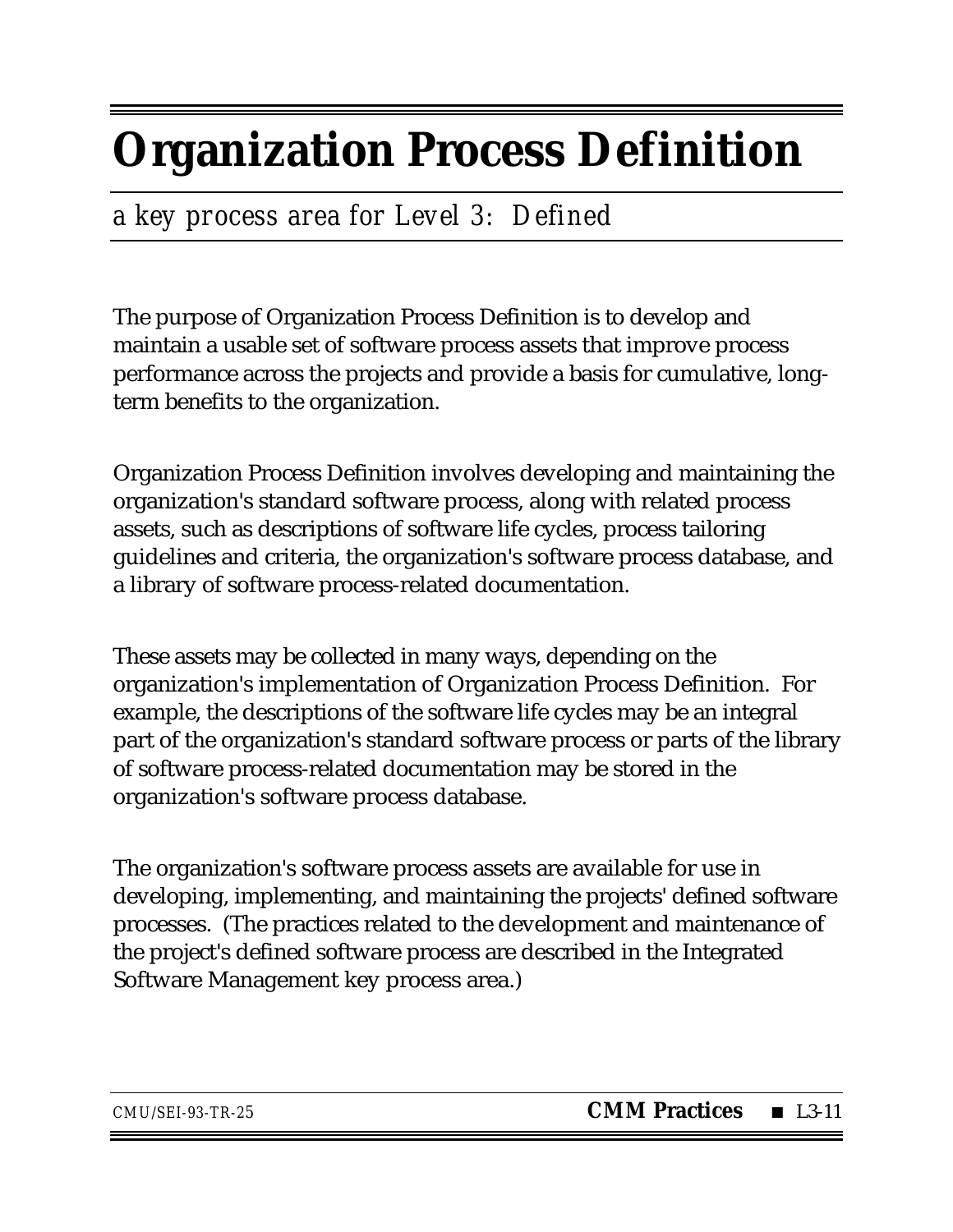|                     | Goals                                                                                                                                                     |  |  |
|---------------------|-----------------------------------------------------------------------------------------------------------------------------------------------------------|--|--|
| <b>Goal 1</b>       | A standard software process for the organization is developed<br>and maintained.                                                                          |  |  |
| <b>Goal 2</b>       | Information related to the use of the organization's standard<br>software process by the software projects is collected, reviewed,<br>and made available. |  |  |
|                     |                                                                                                                                                           |  |  |
|                     | <b>Commitment to perform</b>                                                                                                                              |  |  |
| <b>Commitment 1</b> | The organization follows a written policy for developing and<br>maintaining a standard software process and related process<br>assets.                    |  |  |
|                     | The organization's software process assets include:                                                                                                       |  |  |
|                     | the organization's standard software process,<br>guidelines and criteria for the projects' tailoring of the                                               |  |  |
|                     | organization's standard software process,<br>descriptions of software life cycles approved for use,                                                       |  |  |
|                     | the organization's software process database, and                                                                                                         |  |  |

#### L3-12 ■ **CMM Practices** *CMU/SEI-93-TR-25*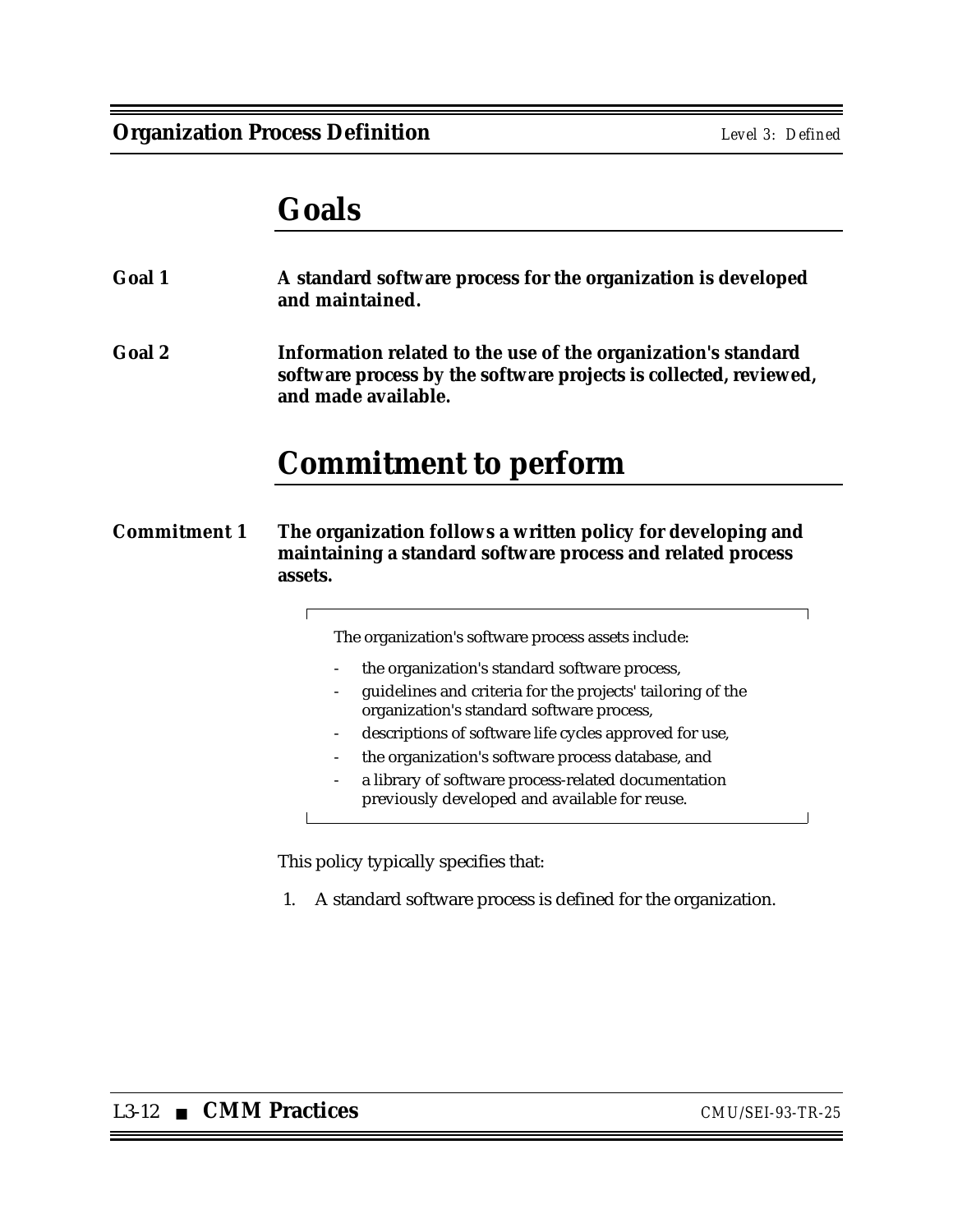| (Commitment 1) |    | The primary purposes of a standard software process are to<br>maximize the sharing of process assets and experiences across the<br>projects and to provide the ability to define and aggregate a<br>standard set of process measurements from the projects at the<br>organization level.     |
|----------------|----|----------------------------------------------------------------------------------------------------------------------------------------------------------------------------------------------------------------------------------------------------------------------------------------------|
|                |    | The organization's standard software process may contain<br>multiple software processes. Multiple software processes may be<br>needed to address the needs of different applications, life cycles,<br>methodologies, and tools, which the software projects may<br>compose in multiple ways. |
|                | 2. | A project's defined software process is a tailored version of the<br>organization's standard software process.                                                                                                                                                                               |
|                |    | Refer to Activity 1 of the Integrated Software Management key<br>process area for practices covering tailoring of the organization's<br>standard software process.                                                                                                                           |
|                | 3. | The organization's software process assets are maintained.                                                                                                                                                                                                                                   |
|                | 4. | Information collected from the projects is organized and used to<br>improve the organization's standard software process.                                                                                                                                                                    |
|                |    | Examples of collected information include:<br>process and product measurements,                                                                                                                                                                                                              |
|                |    | lessons learned, and<br>other process-related documentation.                                                                                                                                                                                                                                 |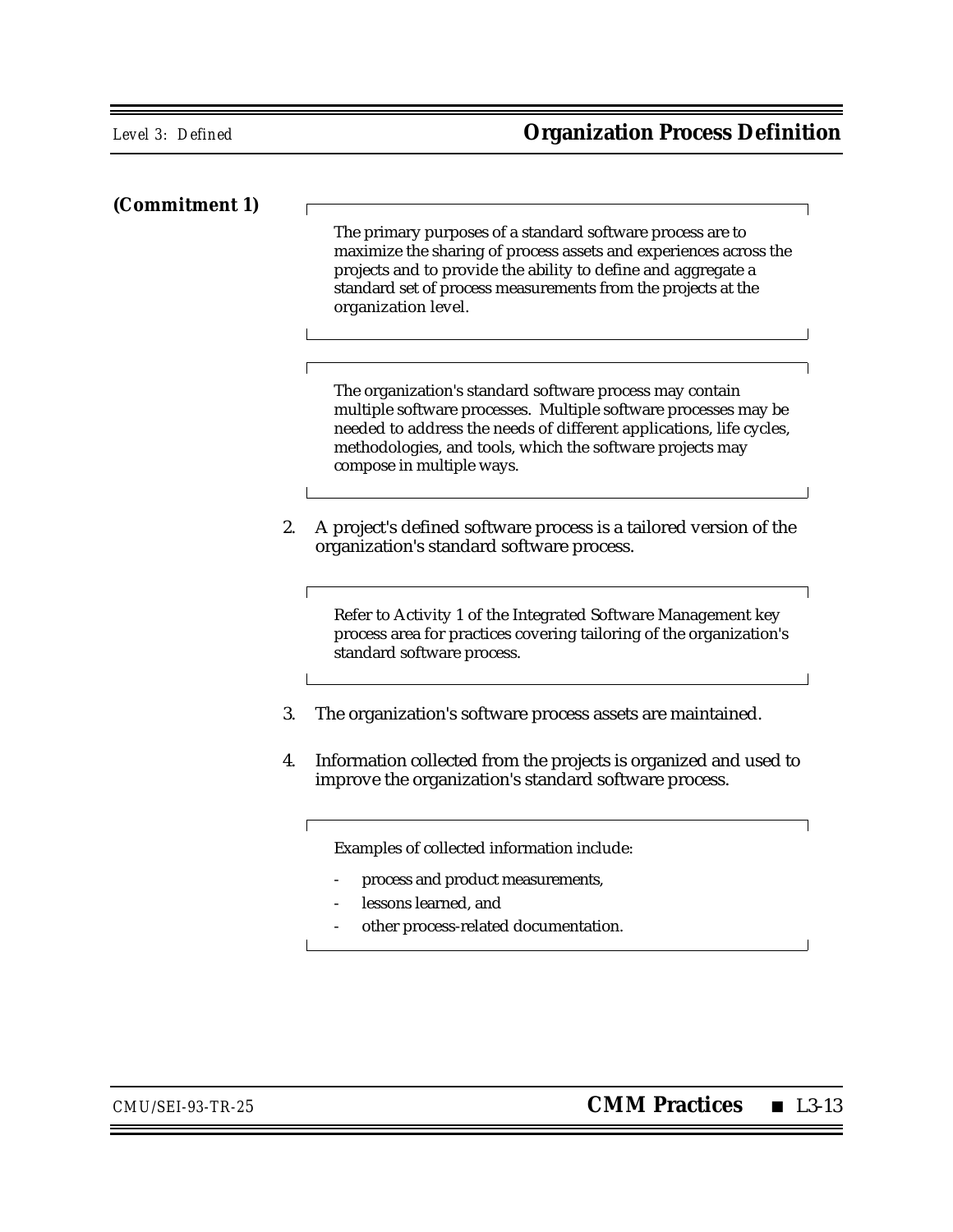### **Ability to perform**

#### **Ability 1 Adequate resources and funding are provided for developing and maintaining the organization's standard software process and related process assets.**

1. The development and maintenance of the organization's standard software process and related process assets is performed or coordinated by the group responsible for the organization's software process activities (e.g., software engineering process group).

Refer to the Organization Process Focus key process area for practices covering the group responsible for the organization's software process activities.

2. Tools to support process development and maintenance are made available.

Examples of support tools include:

- desktop publishing tools,
- database management systems, and
- process modeling tools.

**Ability 2 The individuals who develop and maintain the organization's standard software process and related process assets receive required training to perform these activities.**

Examples of training include:

- software engineering practices and methods,
- process analysis and documentation methods, and
- process modeling.

 $\sqrt{ }$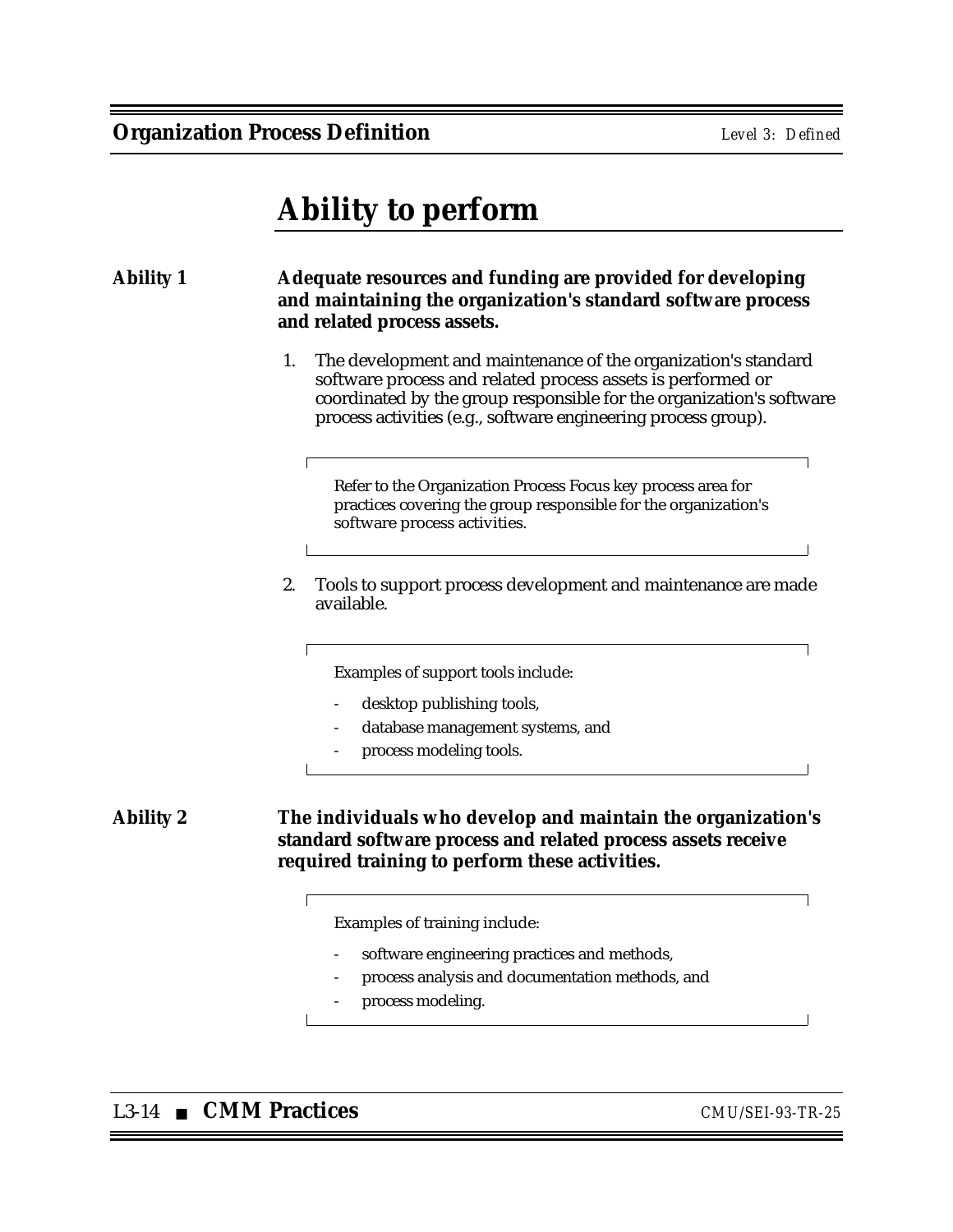| (Ability 2)       | Refer to the Training Program key process area.                                                                                                                                                            |
|-------------------|------------------------------------------------------------------------------------------------------------------------------------------------------------------------------------------------------------|
|                   | <b>Activities performed</b>                                                                                                                                                                                |
| <b>Activity 1</b> | The organization's standard software process is developed and<br>maintained according to a documented procedure.                                                                                           |
|                   | This procedure typically specifies that:                                                                                                                                                                   |
|                   | The organization's standard software process satisfies the software<br>1.<br>policies, process standards, and product standards imposed on the<br>organization, as appropriate.                            |
|                   | 2.<br>The organization's standard software process satisfies the software<br>process and product standards that are commonly imposed on the<br>organization's projects by their customers, as appropriate. |
|                   | 3.<br>State-of-the-practice software engineering tools and methods are<br>incorporated into the organization's standard software process, as<br>appropriate.                                               |
|                   | 4.<br>The internal process interfaces between the software disciplines are<br>described.                                                                                                                   |
|                   | Examples of software engineering disciplines include:                                                                                                                                                      |
|                   | software requirements analysis,                                                                                                                                                                            |
|                   | software design,                                                                                                                                                                                           |
|                   | coding,<br>software testing,                                                                                                                                                                               |
|                   | software configuration management, and                                                                                                                                                                     |
|                   | software quality assurance.                                                                                                                                                                                |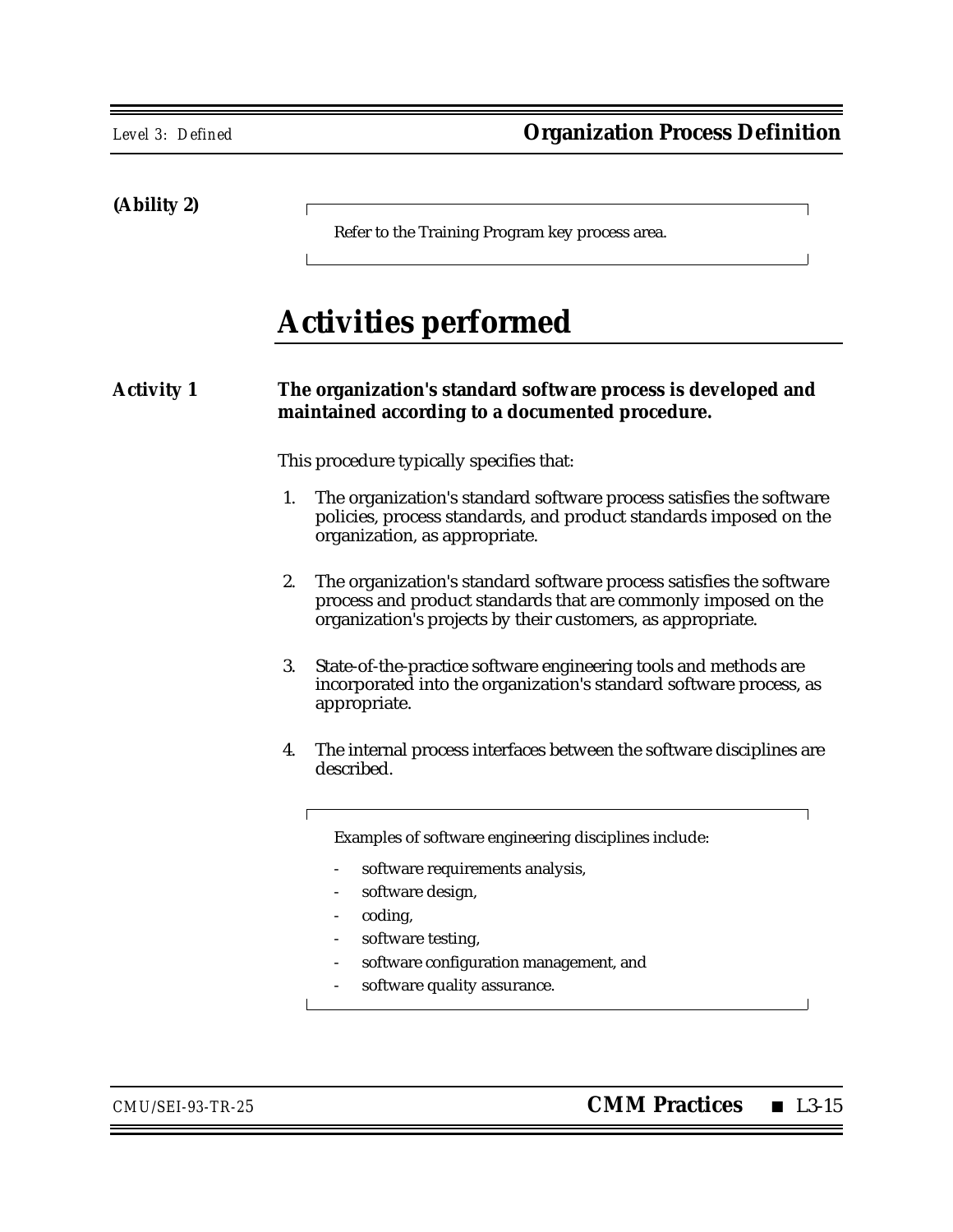| (Activity 1) | 5. | The external process interfaces between the software process and the<br>processes of other affected groups are described.                                                                                                                                              |
|--------------|----|------------------------------------------------------------------------------------------------------------------------------------------------------------------------------------------------------------------------------------------------------------------------|
|              |    | Examples of other affected groups include:                                                                                                                                                                                                                             |
|              |    | system engineering,                                                                                                                                                                                                                                                    |
|              |    | system test,                                                                                                                                                                                                                                                           |
|              |    | contract management, and                                                                                                                                                                                                                                               |
|              |    | documentation support.                                                                                                                                                                                                                                                 |
|              | 6. | Changes proposed for the organization's standard software process<br>are documented, reviewed, and approved by the group responsible<br>for the organization's software process activities (e.g., software<br>engineering process group) before they are incorporated. |
|              |    | Examples of sources for change include:                                                                                                                                                                                                                                |
|              |    | the findings and recommendations of software process<br>assessments,                                                                                                                                                                                                   |
|              |    | results of the project's tailoring of the organization's standard<br>software process,                                                                                                                                                                                 |
|              |    | lessons learned from monitoring the organization's and<br>projects' software process activities,                                                                                                                                                                       |
|              |    | changes proposed by the organization's staff and managers,<br>and                                                                                                                                                                                                      |
|              |    | process and product measurement data that are analyzed and<br>interpreted.                                                                                                                                                                                             |
|              | 7. | Plans for introducing changes to the software process of ongoing<br>projects are defined as appropriate.                                                                                                                                                               |
|              | 8. | The description of the organization's standard software process<br>undergoes peer review when initially developed and whenever                                                                                                                                         |

significant changes or additions are made.

L3-16 ■ **CMM Practices** *CMU/SEI-93-TR-25*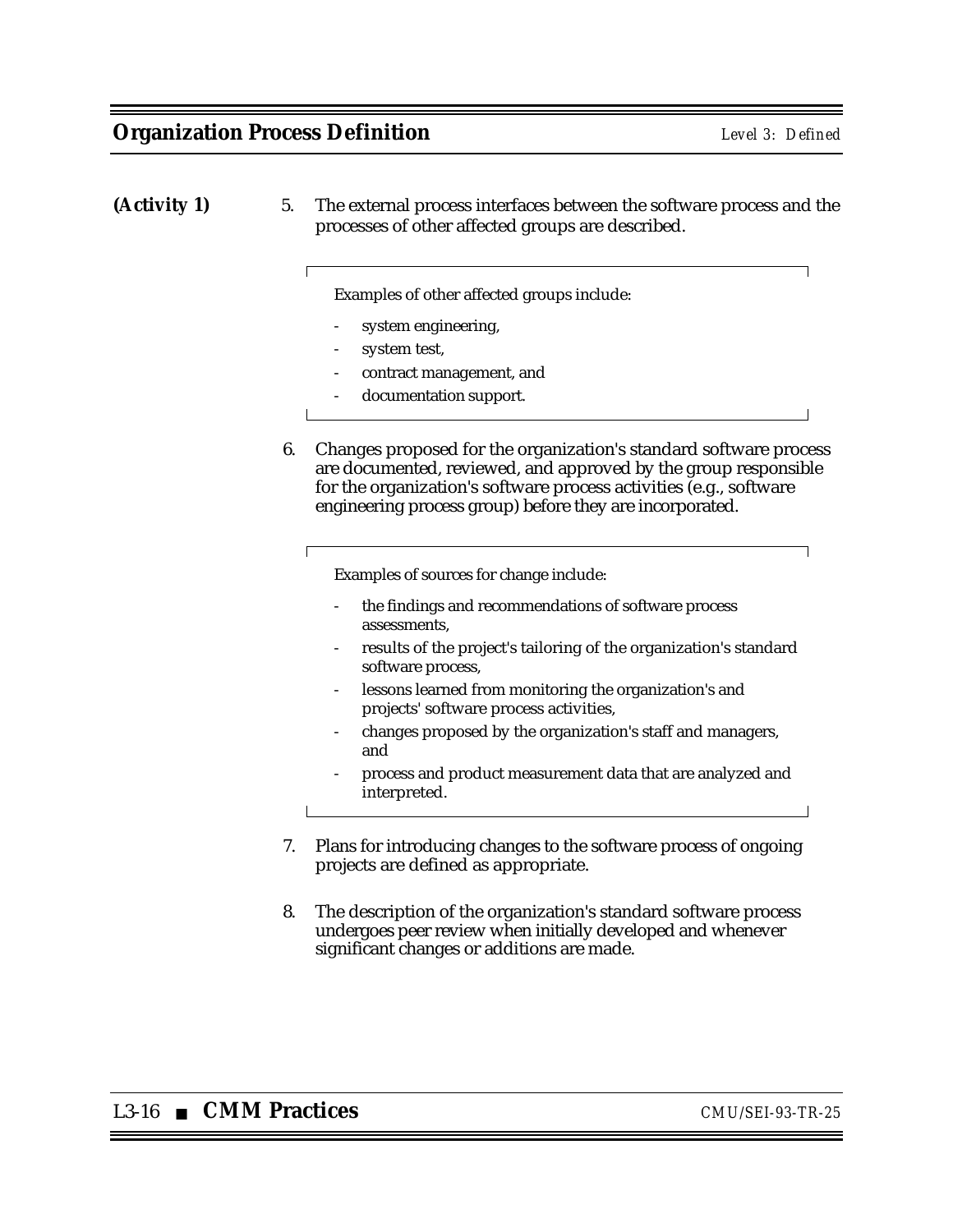| (Activity 1)      |                                                                                                                                                                                                     |
|-------------------|-----------------------------------------------------------------------------------------------------------------------------------------------------------------------------------------------------|
|                   | Refer to the Peer Reviews key process area.                                                                                                                                                         |
|                   | 9.<br>The description of the organization's standard software process is<br>placed under configuration management.                                                                                  |
|                   | Refer to the Software Configuration Management key process<br>area.                                                                                                                                 |
| <b>Activity 2</b> | The organization's standard software process is documented<br>according to established organization standards.                                                                                      |
|                   | These standards typically specify that:                                                                                                                                                             |
|                   | The process is decomposed into constituent process elements to the<br>1.<br>granularity needed to understand and describe the process.                                                              |
|                   | Each process element covers a well-defined, bounded, closely<br>related set of activities.                                                                                                          |
|                   | Examples of process elements include:                                                                                                                                                               |
|                   | software estimating element,                                                                                                                                                                        |
|                   | software design element,                                                                                                                                                                            |
|                   | coding element, and                                                                                                                                                                                 |
|                   | peer review element.                                                                                                                                                                                |
|                   | The descriptions of the process elements may be templates to be<br>filled in, fragments to be completed, abstractions to be refined, or<br>complete descriptions to be modified or used unmodified. |
|                   | 2.<br>Each process element is described and addresses:                                                                                                                                              |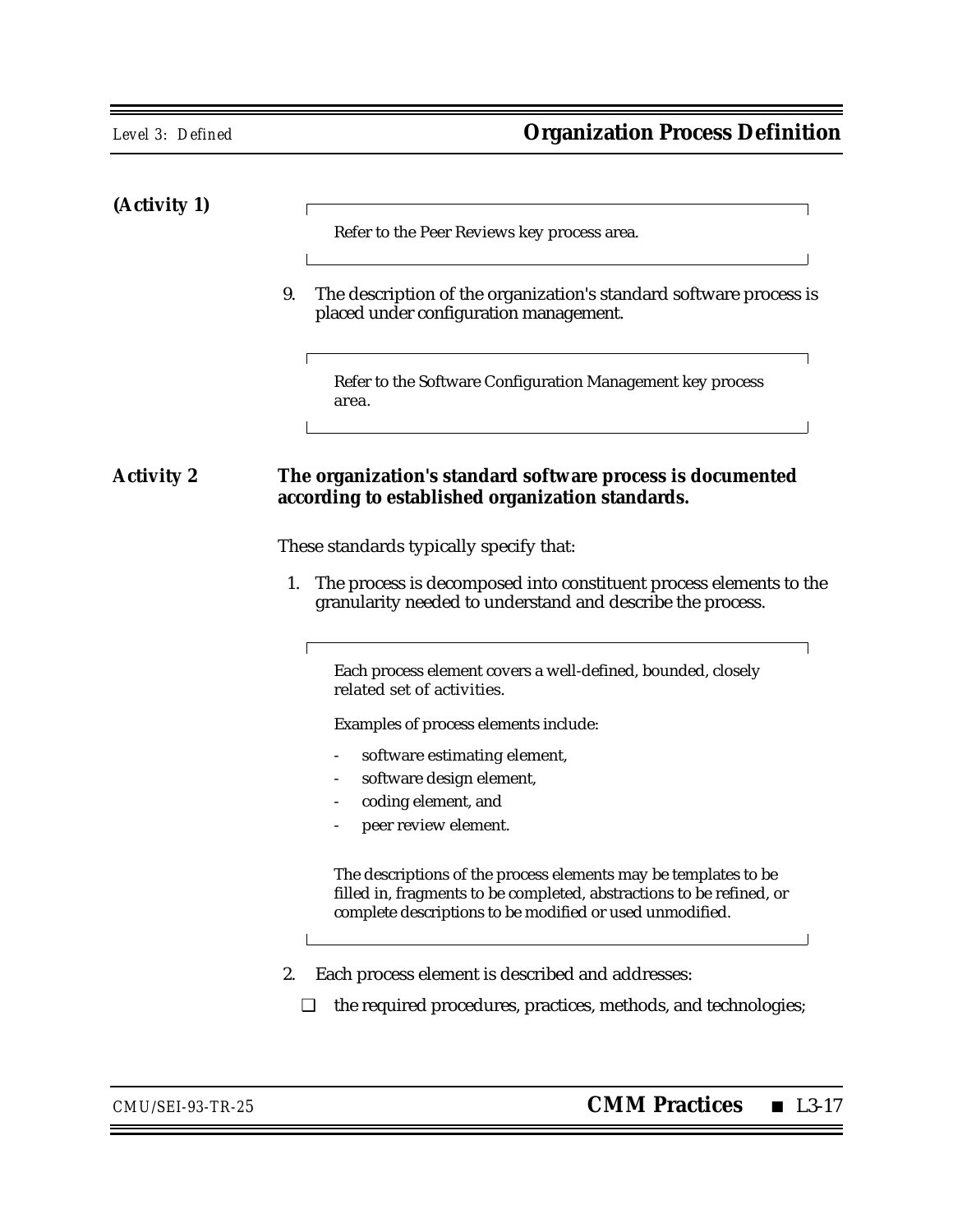|                   | $\Box$ | the applicable process and product standards;                                                                    |
|-------------------|--------|------------------------------------------------------------------------------------------------------------------|
| (Activity 2)      | ❏      | the responsibilities for implementing the process;                                                               |
|                   | ⊔      | the required tools and resources;                                                                                |
|                   | ⊔      | inputs;                                                                                                          |
|                   | ❏      | the software work products produced;                                                                             |
|                   | ❏      | the software work products that should undergo peer review;                                                      |
|                   | $\Box$ | the readiness and completion criteria; and                                                                       |
|                   | $\Box$ | the product and process data to be collected.                                                                    |
|                   | 3.     | The relationships of the process elements are described and address:                                             |
|                   | ⊔      | the ordering,                                                                                                    |
|                   | ❏      | the interfaces, and                                                                                              |
|                   | $\Box$ | the interdependencies.                                                                                           |
|                   |        | This relationship of the process elements is sometimes referred to<br>as a software process architecture.        |
| <b>Activity 3</b> |        | Descriptions of software life cycles that are approved for use by<br>the projects are documented and maintained. |
|                   |        | Examples of software life cycles include:                                                                        |
|                   |        | waterfall,                                                                                                       |
|                   |        | overlapping waterfall,                                                                                           |
|                   |        | spiral,                                                                                                          |
|                   |        | serial build, and                                                                                                |
|                   |        | single prototype/overlapping waterfall.                                                                          |
|                   | 1.     | The software life cycles are compatible with the organization's                                                  |

standard software process.

 $\equiv$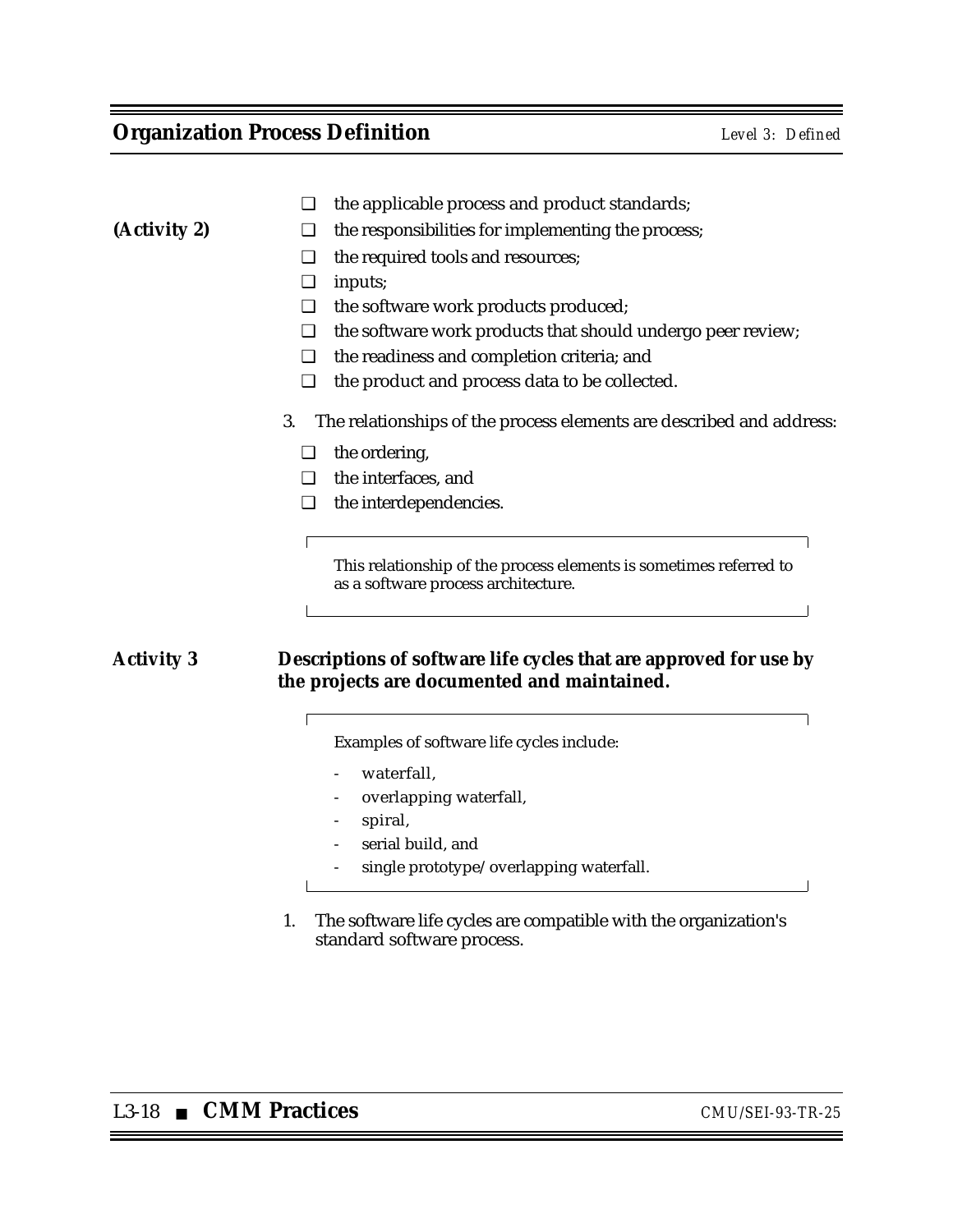|                   | 2.<br>Changes proposed for the descriptions of software life cycles are<br>documented, reviewed, and approved by the group responsible for<br>the organization's software process activities (e.g., software<br>engineering process group) before they are incorporated. |  |  |
|-------------------|--------------------------------------------------------------------------------------------------------------------------------------------------------------------------------------------------------------------------------------------------------------------------|--|--|
| (Activity 3)      | 3.<br>The descriptions of the software life cycles undergo peer review when<br>initially documented and whenever significant changes or additions<br>are made.                                                                                                           |  |  |
|                   | Refer to the Peer Reviews key process area.                                                                                                                                                                                                                              |  |  |
|                   | The descriptions of the software life cycles are managed and<br>4.<br>controlled.                                                                                                                                                                                        |  |  |
|                   | "Managed and controlled" implies that the version of the work<br>product in use at a given time (past or present) is known (i.e.,<br>version control), and changes are incorporated in a controlled<br>manner ( <i>i.e.</i> , change control).                           |  |  |
|                   | If a greater degree of control than is implied by "managed and<br>controlled" is desired, the work product can be placed under the<br>full discipline of configuration management, as is described in the<br>Software Configuration Management key process area.         |  |  |
| <b>Activity 4</b> | Guidelines and criteria for the projects' tailoring of the<br>organization's standard software process are developed and<br>maintained.                                                                                                                                  |  |  |
|                   | The tailoring guidelines and criteria cover:<br>1.                                                                                                                                                                                                                       |  |  |
|                   | selecting and tailoring the software life cycle for the project,<br>⊔<br>tailoring the organization's standard software process to<br>⊔                                                                                                                                  |  |  |
|                   | accommodate the software life cycle and the project's<br>characteristics, and                                                                                                                                                                                            |  |  |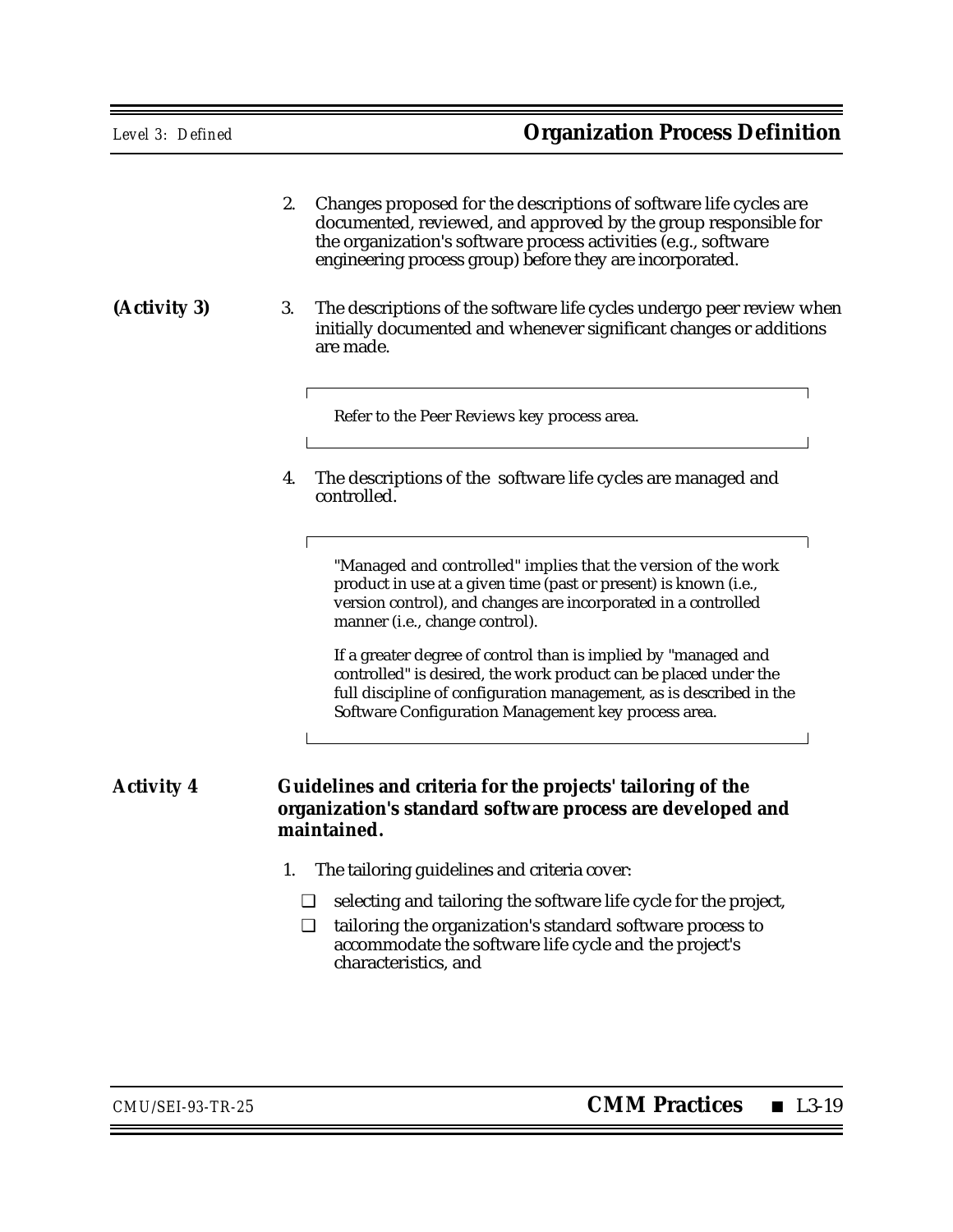| (Activity 4)      | Examples of tailoring include:                                                                                                                                                                                                                                                                                                                  |  |  |
|-------------------|-------------------------------------------------------------------------------------------------------------------------------------------------------------------------------------------------------------------------------------------------------------------------------------------------------------------------------------------------|--|--|
|                   | adapting the process for a new product line or host<br>environment.                                                                                                                                                                                                                                                                             |  |  |
|                   | customizing the process for a specific project or class of<br>projects, and                                                                                                                                                                                                                                                                     |  |  |
|                   | elaborating and adding detail to the process so that the<br>resulting project's defined software process can be enacted.                                                                                                                                                                                                                        |  |  |
|                   | standards for documenting the project's defined software process.<br>❏<br>2.<br>Changes proposed for the tailoring guidelines and criteria are<br>documented, reviewed, and approved by the group responsible for<br>the organization's software process activities (e.g., software<br>engineering process group) before they are incorporated. |  |  |
|                   | 3.<br>The tailoring guidelines and criteria are managed and controlled.                                                                                                                                                                                                                                                                         |  |  |
| <b>Activity 5</b> | The organization's software process database is established and<br>maintained.                                                                                                                                                                                                                                                                  |  |  |
|                   | The database is established to collect and make available data on<br>1.                                                                                                                                                                                                                                                                         |  |  |

the software processes and resulting software work products.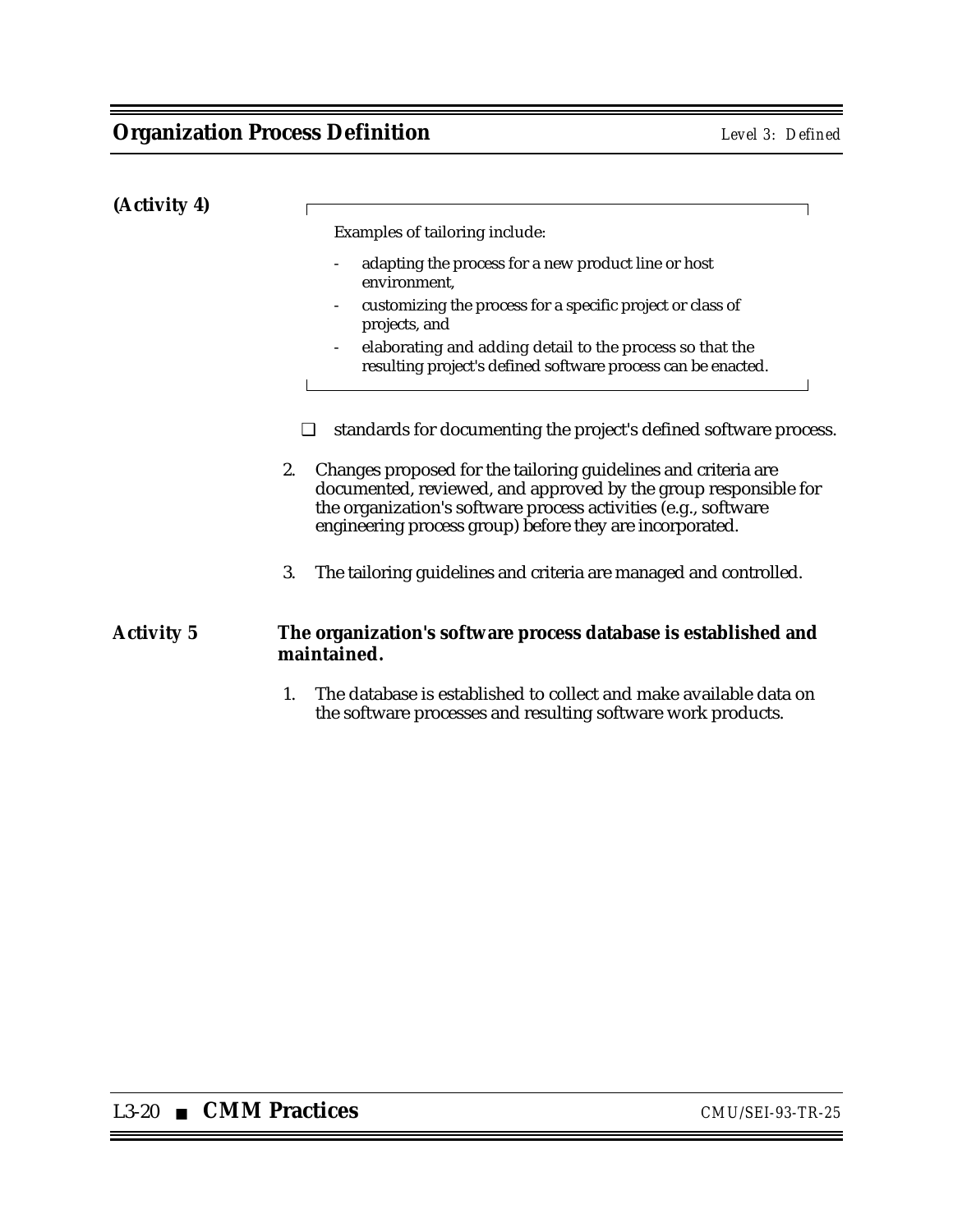$\sqrt{ }$ Examples of process and work product data include: estimates of software size, effort, and cost; actual data on software size, effort, and cost; productivity data; quality measurements; peer review coverage and efficiency; test coverage and efficiency; software reliability measures; number and severity of defects found in the software requirements; and number and severity of defects found in the software code. **(Activity 5)** 2. The data entered into the database is reviewed to ensure the integrity of the database contents.  $\sqrt{ }$ In addition, the database also contains or references the actual measurement data and related information and data needed to understand and interpret the measurement data and assess it for reasonableness and applicability. 3. The database is managed and controlled. 4. User access to the database contents is controlled to ensure completeness, integrity, and accuracy of the data. Access is limited to those who have a need to enter, change, view, analyze, or extract data. Sensitive data are protected and access to these data is appropriately controlled.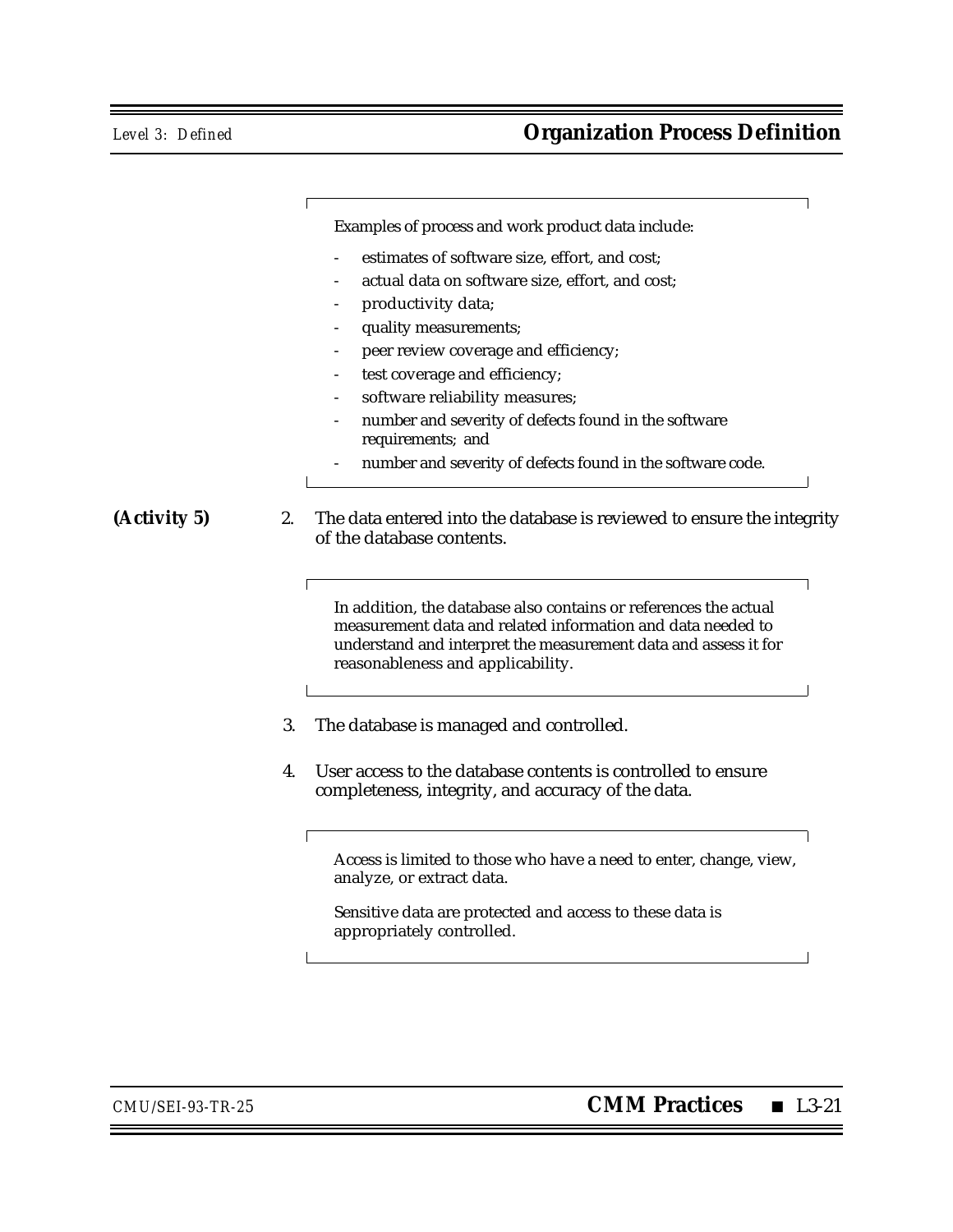|              | Examples of software process-related documentation include:                                                                                |
|--------------|--------------------------------------------------------------------------------------------------------------------------------------------|
|              | the description of a project's defined software process,                                                                                   |
|              | a project's standards,                                                                                                                     |
|              | a project's procedures,                                                                                                                    |
|              | a project's software development plans,                                                                                                    |
|              | a project's measurement plans, and                                                                                                         |
|              | a project's process training materials.                                                                                                    |
|              | 1.<br>Candidate documentation items are reviewed and appropriate items<br>that may be useful in the future are included in the library.    |
| (Activity 6) | 2.<br>The documentation items are catalogued for easy access.                                                                              |
|              | 3.<br>Revisions made to documentation items currently in the library are<br>reviewed, and the library contents are updated as appropriate. |
|              | 4.<br>The library contents are made available for use by the software<br>projects and other software-related groups.                       |
|              | Examples of software-related groups include:                                                                                               |
|              | software quality assurance                                                                                                                 |
|              | software configuration management,<br>$\overline{\phantom{a}}$                                                                             |
|              | software test, and                                                                                                                         |
|              | documentation support.                                                                                                                     |
|              | 5.<br>The use of each documentation item is reviewed periodically, and the                                                                 |

6. The library contents are managed and controlled.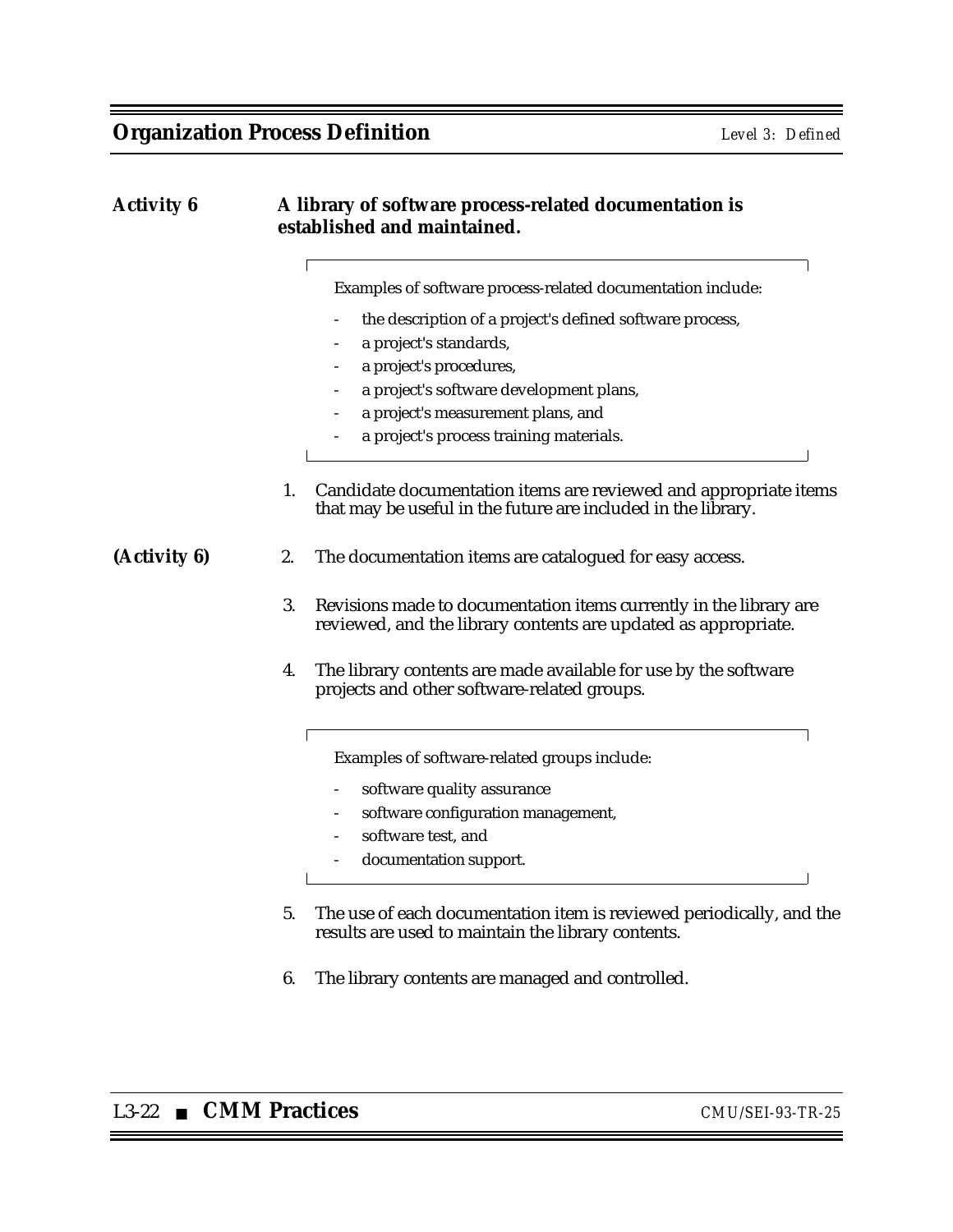### **Measurement and analysis**

**Measurement 1 Measurements are made and used to determine the status of the organization's process definition activities.**

Examples of measurements include:

Г

 $\sqrt{2}$ 

- status of the schedule milestones for process development and maintenance, and
- costs for the process definition activities.

### **Verifying implementation**

**Verification 1 The software quality assurance group reviews and/or audits the organization's activities and work products for developing and maintaining the organization's standard software process and related process assets and reports the results.**

Refer to the Software Quality Assurance key process area.

At a minimum, these reviews and/or audits verify that:

- 1. The appropriate standards are followed in developing, documenting, and maintaining the organization's standard software process and related process assets.
- 2. The organization's standard software process and related process assets are controlled and used appropriately.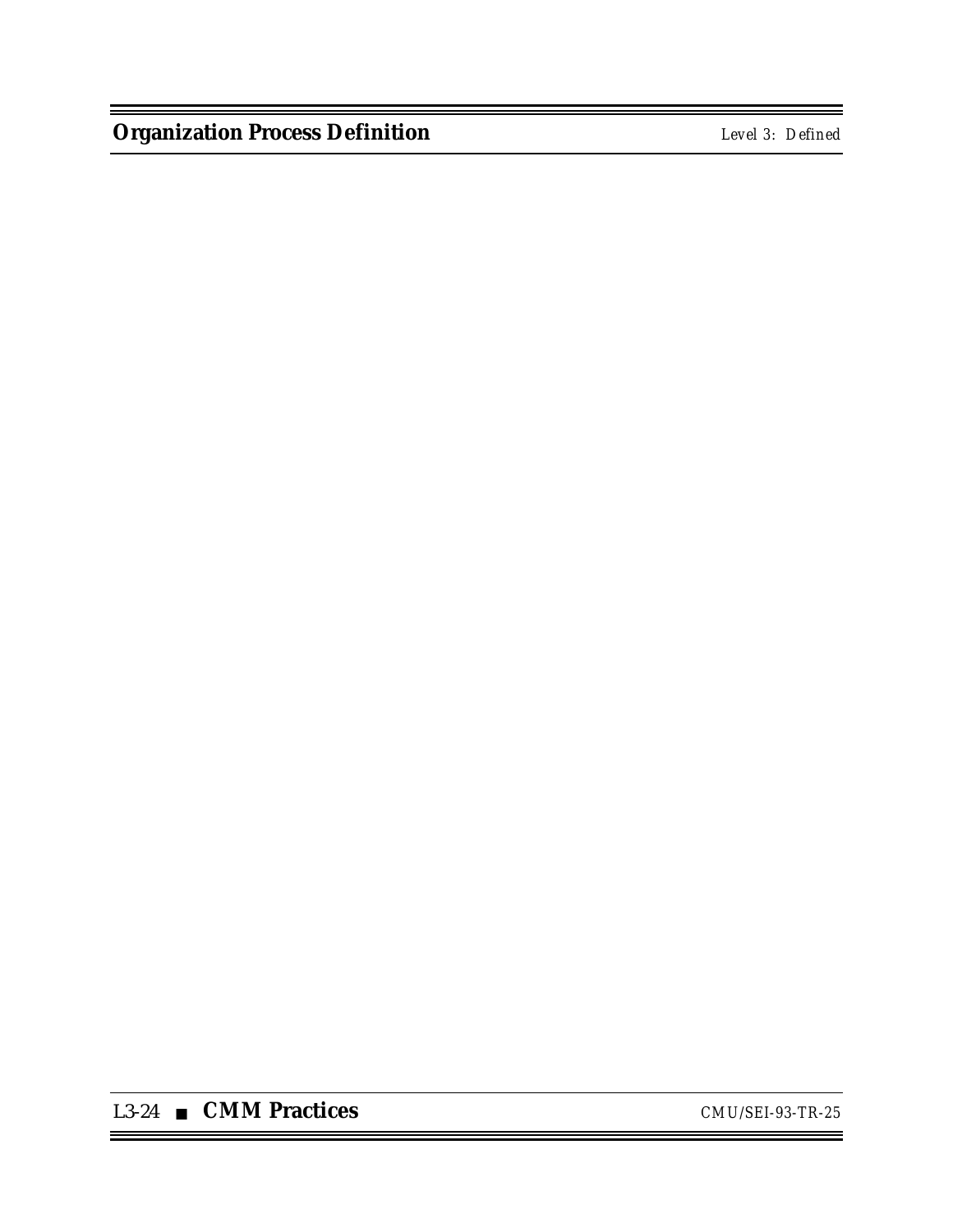# **Training Program**

*a key process area for Level 3: Defined*

The purpose of the Training Program key process area is to develop the skills and knowledge of individuals so they can perform their roles effectively and efficiently.

Training Program involves first identifying the training needed by the organization, projects, and individuals, then developing or procuring training to address the identified needs.

Each software project evaluates its current and future skill needs and determines how these skills will be obtained. Some skills are effectively and efficiently imparted through informal vehicles (e.g., on-the-job training and informal mentoring), whereas other skills need more formal training vehicles (e.g., classroom training and guided self-study) to be effectively and efficiently imparted. The appropriate vehicles are selected and used.

This key process area covers the practices for the group performing the training function. The practices identifying the specific training topics (i.e., knowledge or skill needed) are contained in the Ability to Perform common feature of the individual key process areas.

### **Goals**

**Goal 1 Training activities are planned.**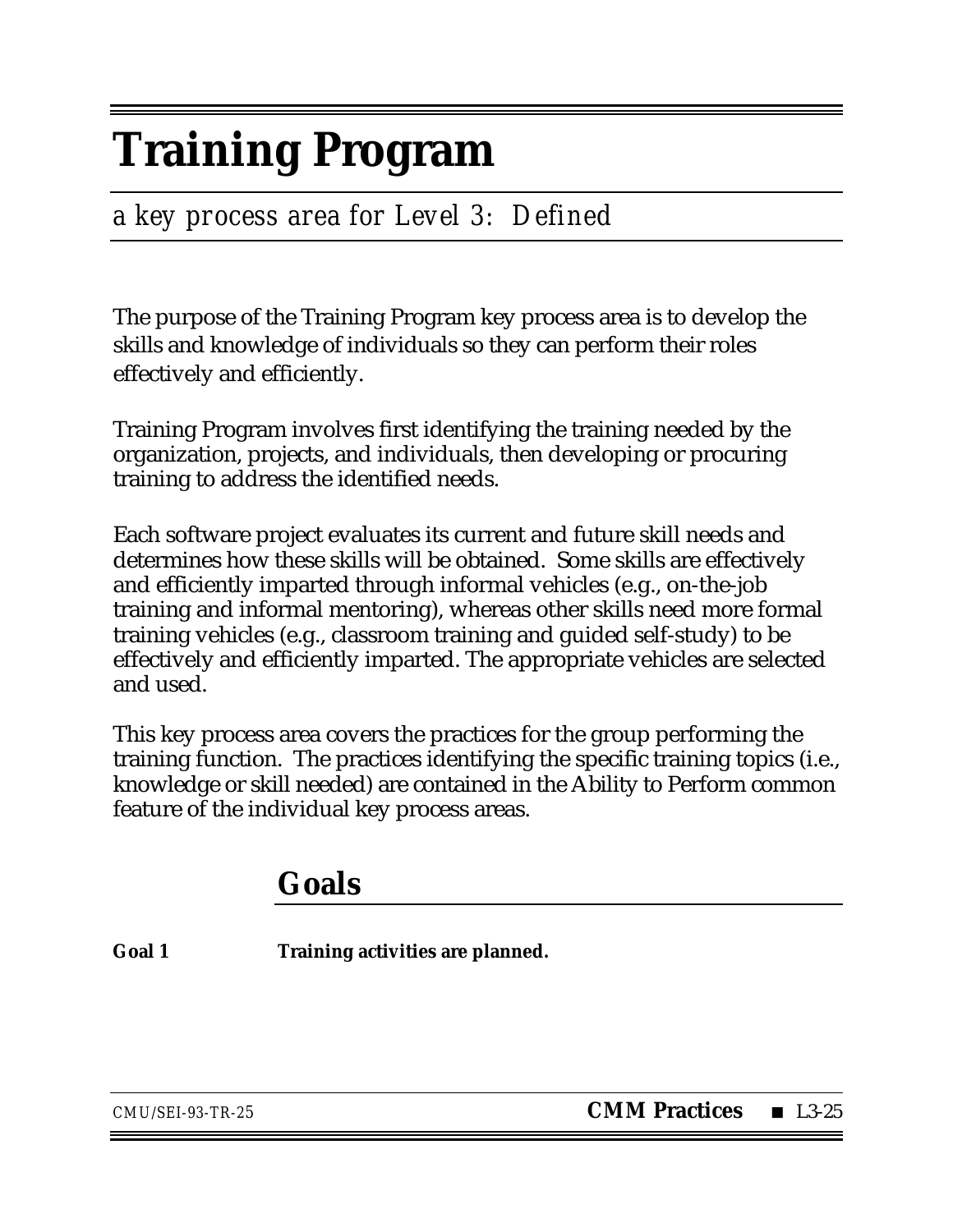| Goal 2              | Training for developing the skills and knowledge needed to<br>perform software management and technical roles is provided.                                          |  |  |
|---------------------|---------------------------------------------------------------------------------------------------------------------------------------------------------------------|--|--|
| Goal 3              | Individuals in the software engineering group and software-<br>related groups receive the training necessary to perform their<br>roles.                             |  |  |
|                     | <b>Commitment to perform</b>                                                                                                                                        |  |  |
| <b>Commitment 1</b> | The organization follows a written policy for meeting its training<br>needs.                                                                                        |  |  |
|                     | This policy typically specifies that:                                                                                                                               |  |  |
|                     | The needed skills and knowledge for each software management and<br>1.<br>technical role are identified.                                                            |  |  |
|                     | 2.<br>Training vehicles for imparting skills and knowledge are identified<br>and approved.                                                                          |  |  |
|                     | Examples of approved training vehicles include:                                                                                                                     |  |  |
|                     | classroom training,<br>$\overline{\phantom{0}}$<br>computer-aided instruction,                                                                                      |  |  |
|                     | guided self-study,                                                                                                                                                  |  |  |
|                     | formal apprenticeship and mentoring programs, and                                                                                                                   |  |  |
|                     | facilitated videos.                                                                                                                                                 |  |  |
|                     | 3.<br>Training is provided to build the skill base of the organization, to fill<br>the specific needs of the projects, and to develop the skills of<br>individuals. |  |  |

4. Training is developed within the organization or obtained from outside the organization when appropriate.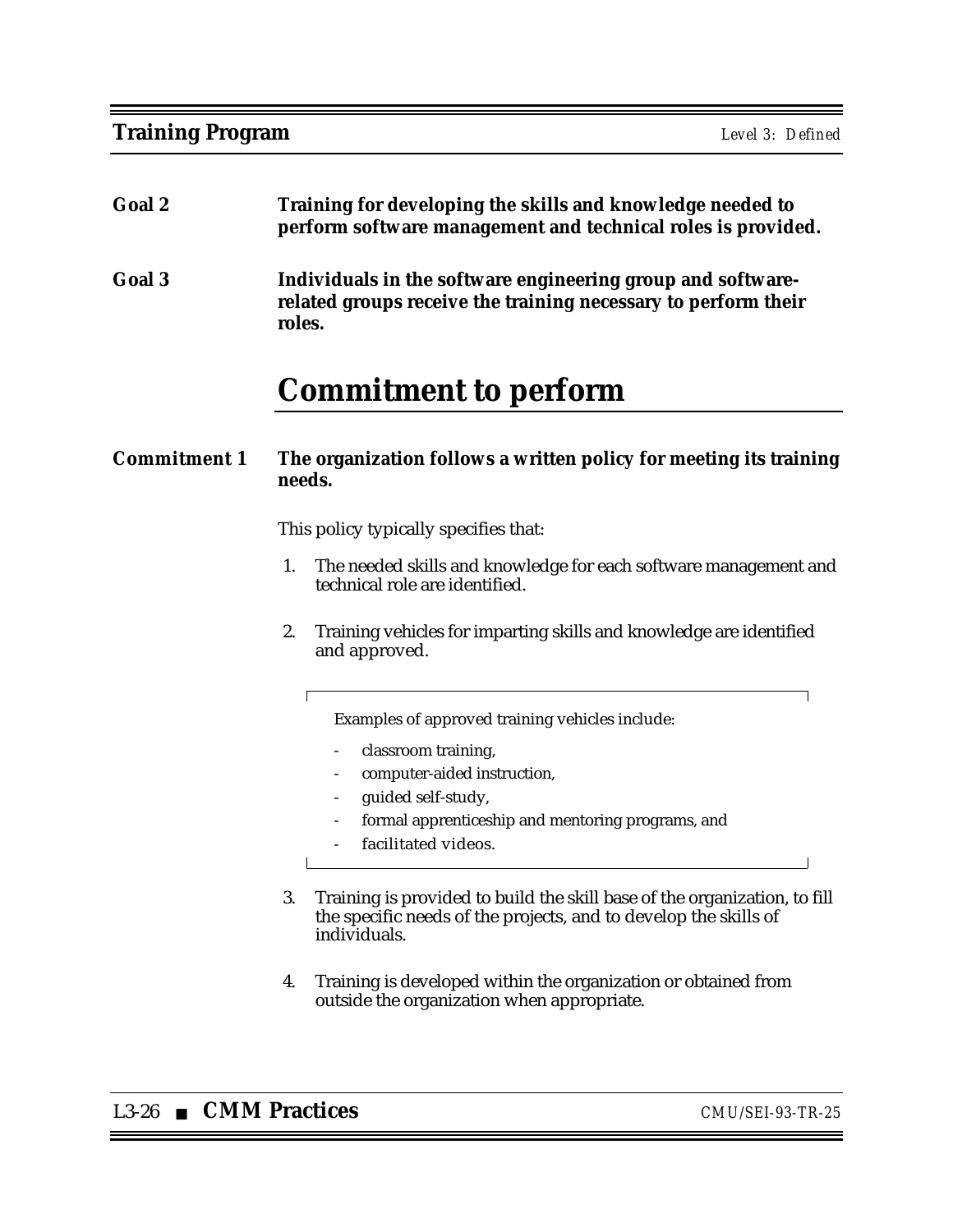٦

#### **(Commitment 1)**

Examples of external sources of training include:

- customer-provided training,
- commercially available training courses,
- academic programs,
- professional conferences, and
- seminars.

 $\sqrt{2}$ 

 $\sqrt{2}$ 

### **Ability to perform**

#### **Ability 1 A group responsible for fulfilling the training needs of the organization exists.**

The members of the training group may include full-time or parttime instructors drawn from the organization; the members may also be drawn from external sources.

A group is the collection of departments, managers, and individuals who have responsibility for a set of tasks or activities. A group could vary from a single individual assigned part time, to several part-time individuals assigned from different departments, to several individuals dedicated full time. Considerations when implementing a group include assigned tasks or activities, the size of the project, the organizational structure, and the organizational culture. Some groups, such as the software quality assurance group, are focused on project activities, and others, such as the software engineering process group, are focused on organization-wide activities.

#### **Ability 2 Adequate resources and funding are provided for implementing the training program.**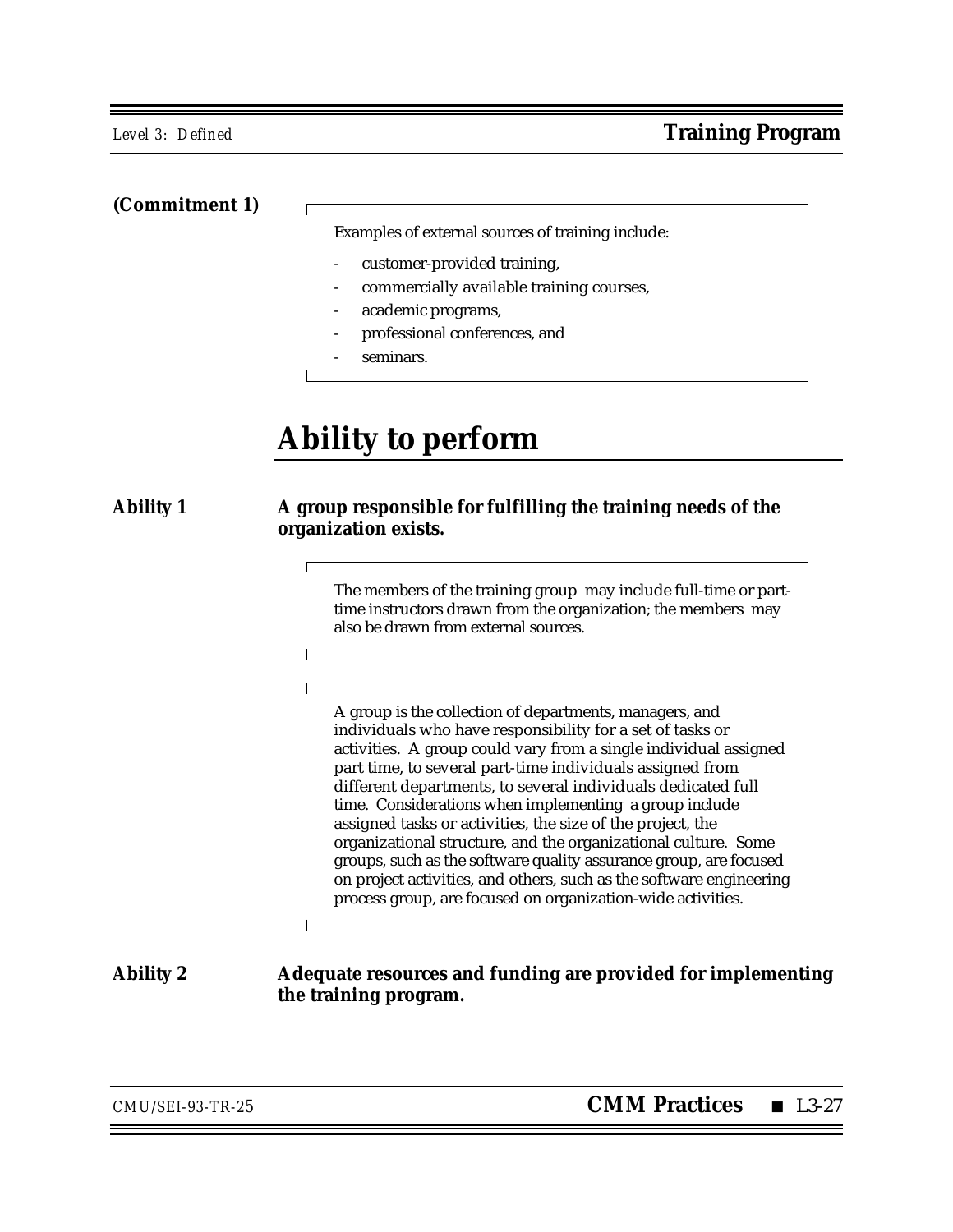#### **Training Program** *Level 3: Defined*

=

|    | Examples of training program elements include:                                                                                                                             |
|----|----------------------------------------------------------------------------------------------------------------------------------------------------------------------------|
|    | the organization's training plan,                                                                                                                                          |
|    | training materials,                                                                                                                                                        |
|    | development or procurement of training,                                                                                                                                    |
|    | conduct of training,                                                                                                                                                       |
|    | training facilities,<br>$\overline{\phantom{a}}$                                                                                                                           |
|    | evaluation of training, and                                                                                                                                                |
|    | maintaining records of training.                                                                                                                                           |
| 1. | A manager is designated to be responsible for implementing the<br>organization's training program.                                                                         |
| 2. | Tools to support the training program activities are made available.                                                                                                       |
|    | Examples of support tools include:                                                                                                                                         |
|    | workstations,                                                                                                                                                              |
|    | instructional design tools,                                                                                                                                                |
|    | database programs, and                                                                                                                                                     |
|    | packages for developing presentation materials.                                                                                                                            |
| 3. | Appropriate facilities are made available to conduct training.                                                                                                             |
|    | Classroom training facilities should be separated from the<br>students' work environment to eliminate interruptions.                                                       |
|    | Where appropriate, training is conducted in settings that closely<br>resemble actual performance conditions and includes activities to<br>simulate actual work situations. |
|    |                                                                                                                                                                            |

 $=$ 

Ξ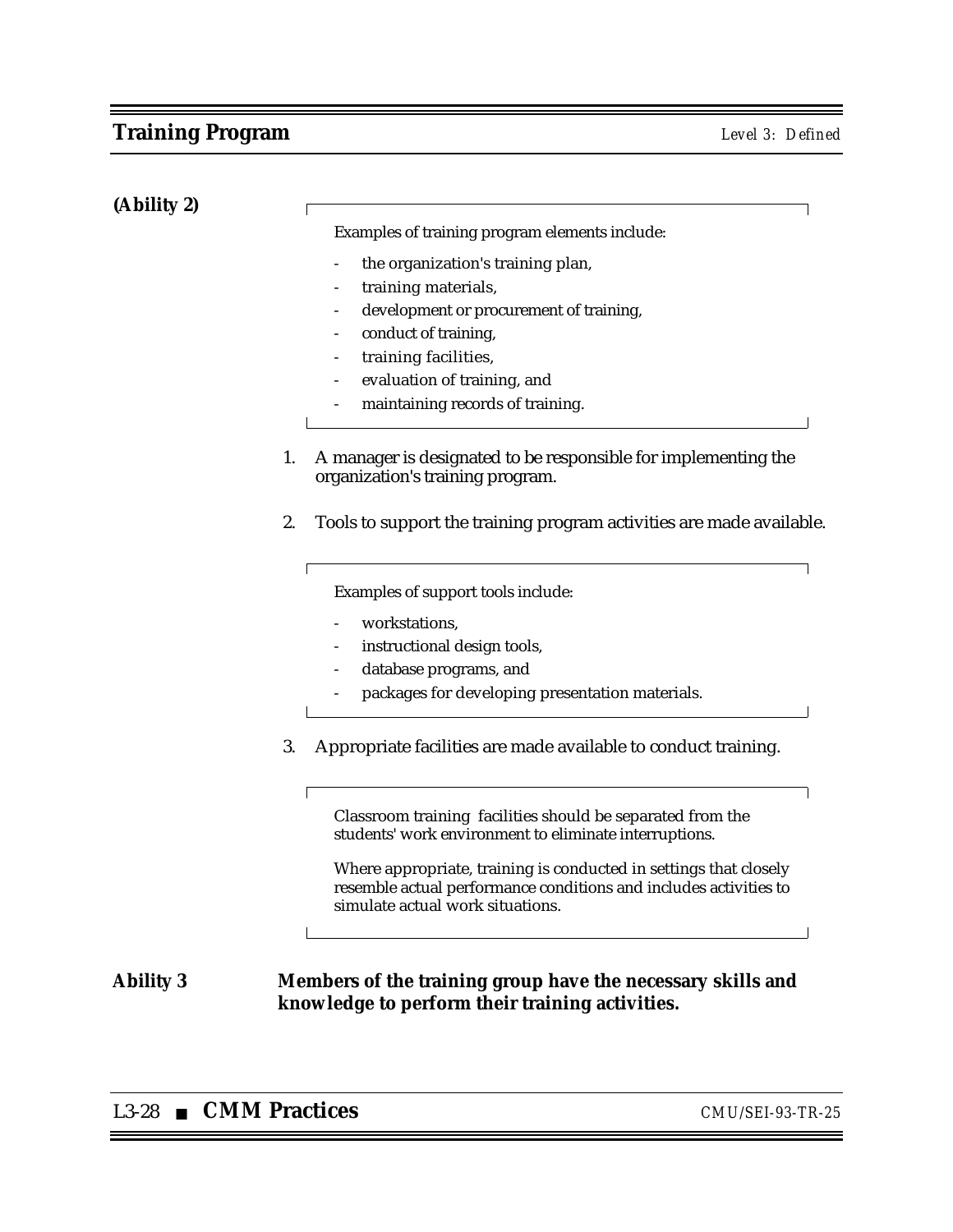$\equiv$ 

| (Ability 3)       | Examples of ways to provide these skills and knowledge include:<br>training in instructional techniques, and<br>refresher training in the subject matter.                                                                                                                                                                                                                                                                                                                                                                             |  |
|-------------------|---------------------------------------------------------------------------------------------------------------------------------------------------------------------------------------------------------------------------------------------------------------------------------------------------------------------------------------------------------------------------------------------------------------------------------------------------------------------------------------------------------------------------------------|--|
| <b>Ability 4</b>  | Software managers receive orientation on the training program.                                                                                                                                                                                                                                                                                                                                                                                                                                                                        |  |
|                   | <b>Activities performed</b>                                                                                                                                                                                                                                                                                                                                                                                                                                                                                                           |  |
| <b>Activity 1</b> | Each software project develops and maintains a training plan<br>that specifies its training needs.                                                                                                                                                                                                                                                                                                                                                                                                                                    |  |
|                   | The plan covers:                                                                                                                                                                                                                                                                                                                                                                                                                                                                                                                      |  |
|                   | The set of skills needed and when those skills are needed.<br>1.                                                                                                                                                                                                                                                                                                                                                                                                                                                                      |  |
|                   | 2.<br>The skills for which training is required and the skills that will be<br>obtained via other vehicles.                                                                                                                                                                                                                                                                                                                                                                                                                           |  |
|                   | Some skills are effectively and efficiently imparted through<br>informal vehicles (e.g., informal training and presentations,<br>reading books and journals, "chalk talks," brown-bag lunch<br>seminars, on-the-job training, and informal mentoring); while<br>other skills, to be effectively and efficiently imparted, need to be<br>based on more formal training vehicles (e.g., classroom training,<br>computer-aided instructions, guided self-study, facilitated video,<br>and formal apprenticeship and mentoring programs). |  |
|                   | The training that is required, for whom it is required, and when it is<br>3.<br>required.                                                                                                                                                                                                                                                                                                                                                                                                                                             |  |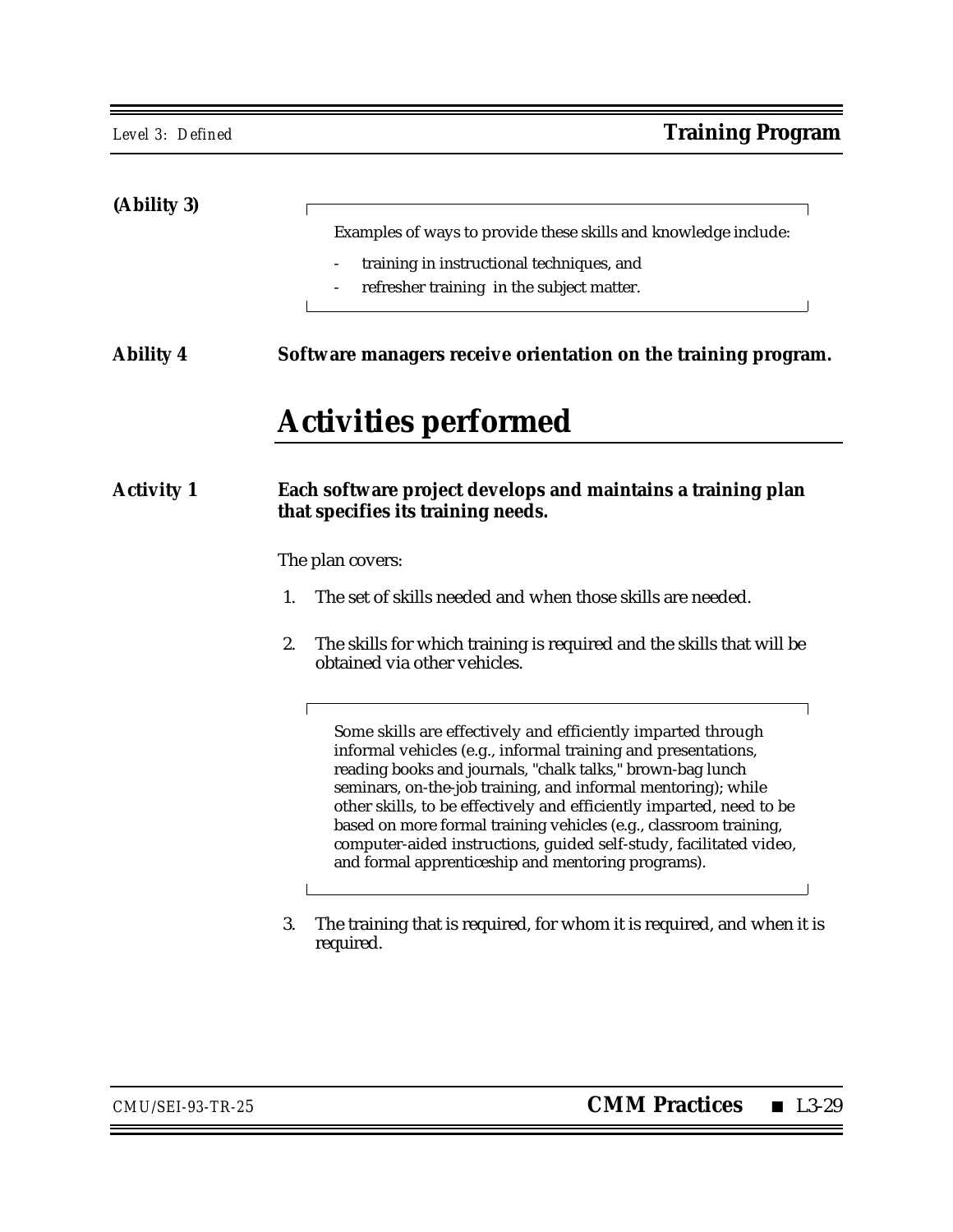#### **Training Program** *Level 3: Defined*

=

| (Activity 1)      |                                                                                                                                                                                                                                 |
|-------------------|---------------------------------------------------------------------------------------------------------------------------------------------------------------------------------------------------------------------------------|
|                   | Refer to the Ability to Perform common feature in all other key<br>process areas for examples of specific training needs.                                                                                                       |
|                   | Where appropriate, training for individuals is tied to their work<br>responsibilities so that on-the-job activities or other outside<br>experiences will reinforce the training within a reasonable time<br>after the training. |
|                   | How training will be provided.<br>4.                                                                                                                                                                                            |
|                   | Training may be provided by the software project, by the<br>organization's training group, or by an external organization.                                                                                                      |
|                   | Examples of training appropriately done by the software project<br>include:                                                                                                                                                     |
|                   | training in specific applications and requirements of the<br>project,                                                                                                                                                           |
|                   | training in the project's software architecture, and<br>other training more effectively or efficiently performed at<br>the project level.                                                                                       |
| <b>Activity 2</b> | The organization's training plan is developed and revised<br>according to a documented procedure.                                                                                                                               |
|                   | This procedure typically specifies that:                                                                                                                                                                                        |
|                   | The plan uses the software projects' training needs identified in their<br>1.<br>training plans.                                                                                                                                |
|                   | 2.<br>The specific training to be provided is identified based on the skills<br>needed by the organization and when those skills are needed.                                                                                    |

 $\qquad \qquad =\qquad$ 

Ξ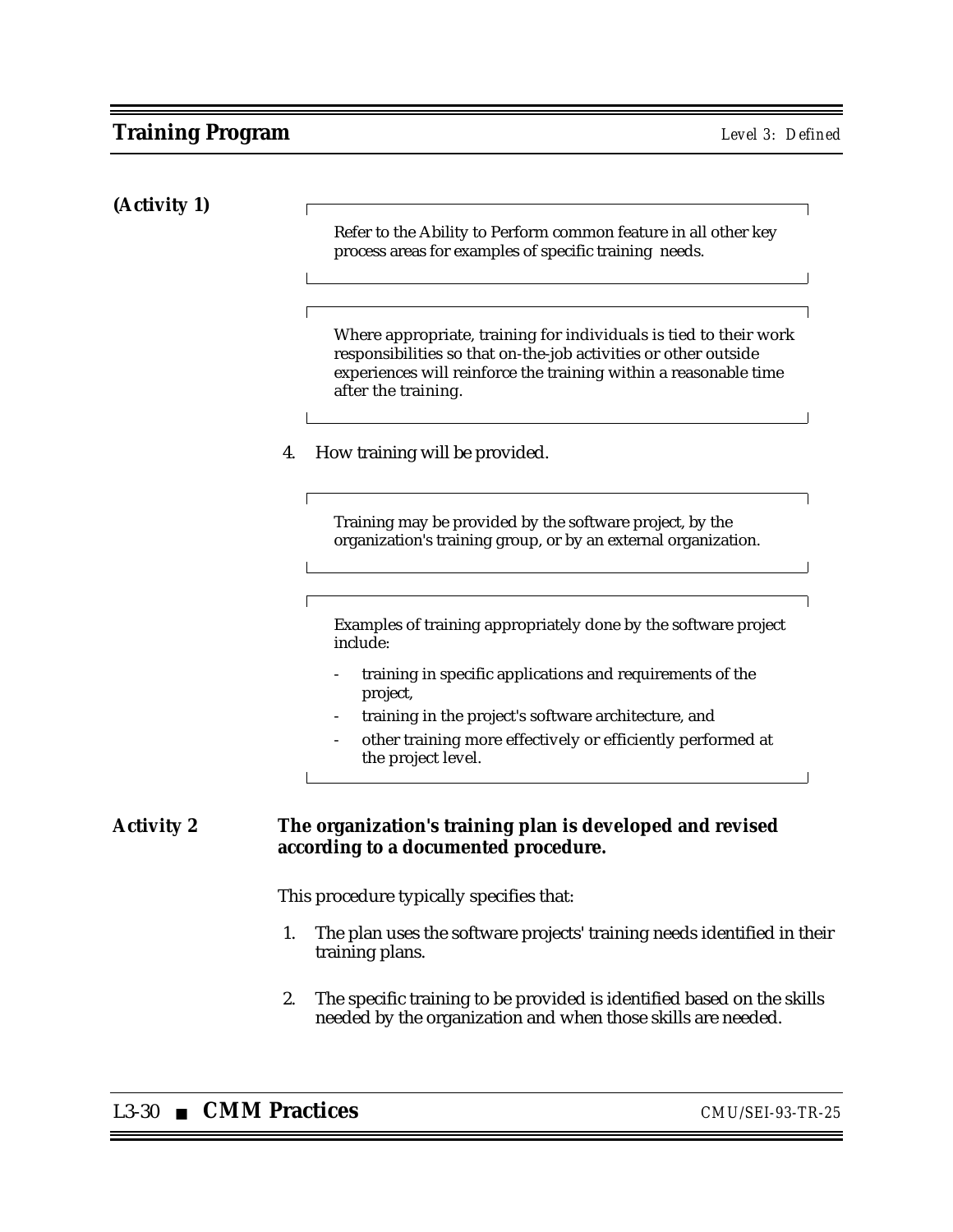Ξ

| (Activity 2) | 3. | The organization's training plan is revised, as appropriate, to<br>incorporate changes.                                                                                                                                                                          |
|--------------|----|------------------------------------------------------------------------------------------------------------------------------------------------------------------------------------------------------------------------------------------------------------------|
|              | 4. | The organization's training plan is reviewed by the affected<br>individuals when it is initially released and whenever major revisions<br>are made.                                                                                                              |
|              |    | Examples of affected individuals include:                                                                                                                                                                                                                        |
|              |    | senior management,                                                                                                                                                                                                                                               |
|              |    | software managers, and                                                                                                                                                                                                                                           |
|              |    | managers of software-related groups.                                                                                                                                                                                                                             |
|              | 5. | The organization's training plan is managed and controlled.                                                                                                                                                                                                      |
|              |    | "Managed and controlled" implies that the version of the work<br>product in use at a given time (past or present) is known (i.e.,<br>version control), and changes are incorporated in a controlled<br>manner (i.e., change control).                            |
|              |    | If a greater degree of control than is implied by "managed and<br>controlled" is desired, the work product can be placed under the<br>full discipline of configuration management, as is described in the<br>Software Configuration Management key process area. |
|              |    | $\cdots$<br>$\cdots$<br>.                                                                                                                                                                                                                                        |

6. The organization's training plan is readily available to the affected groups and individuals.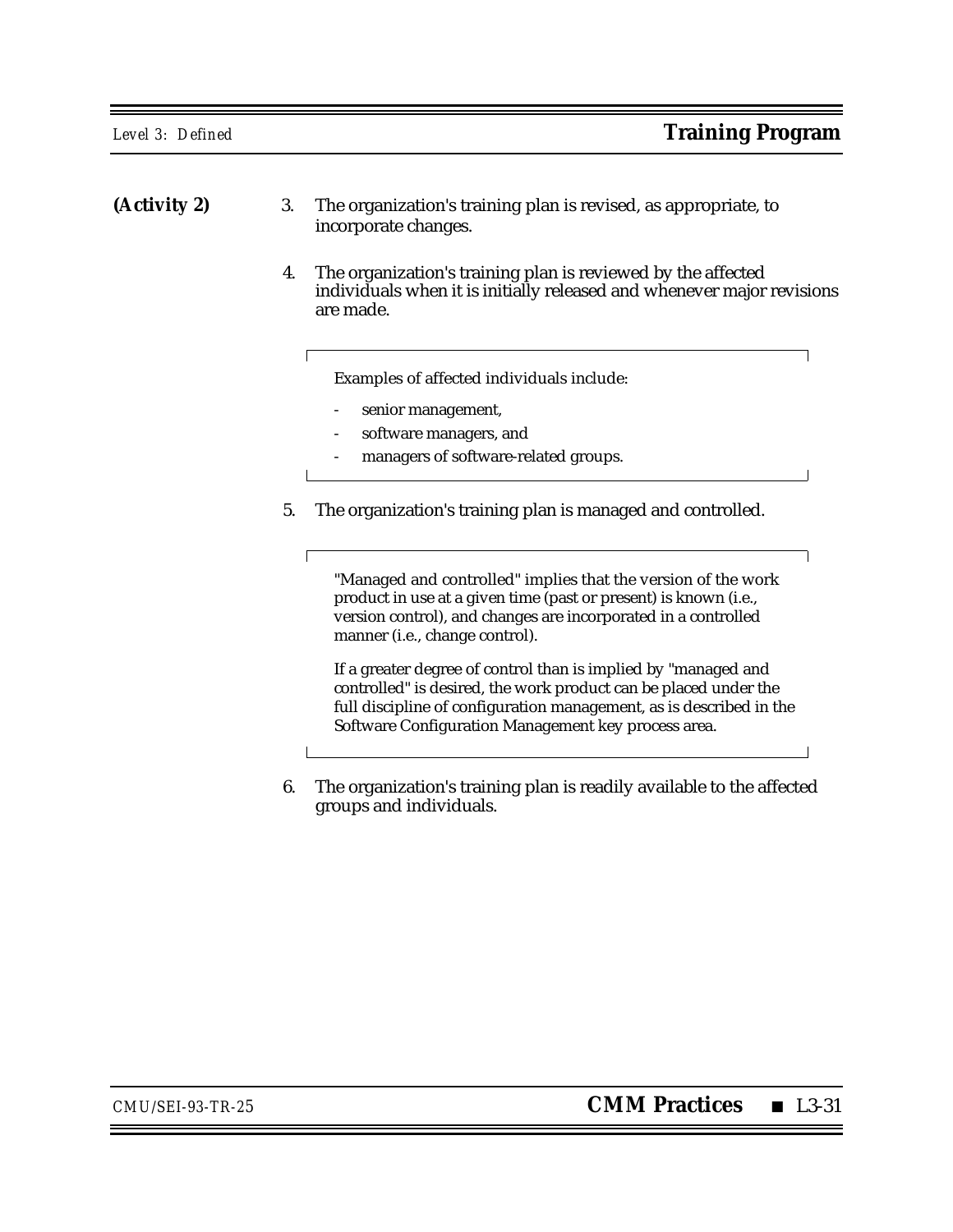#### **Training Program** *Level 3: Defined*

| Examples of affected groups and individuals include:                        |
|-----------------------------------------------------------------------------|
| senior management,                                                          |
| the training group,                                                         |
| the managers of software-related groups,                                    |
| software engineering (including all subgroups, such as<br>software design), |
| software estimating,                                                        |
| system engineering,                                                         |
| system test,                                                                |
| software quality assurance,                                                 |
| software configuration management,                                          |
| contract management, and                                                    |
| documentation support.                                                      |

#### **Activity 3 The training for the organization is performed in accordance with the organization's training plan.**

The plan covers:

- 1. The specific training needed within the organization and when it is needed.
- 2. The training that will be obtained from external sources and training that will be provided by the training group.
- 3. The funding and resources (including staff, tools, and facilities) needed to prepare and conduct or procure the training.
- 4. Standards for instructional materials used in training courses developed by the training group.
- 5. The schedule for developing and revising the training courses that will be developed by the training group.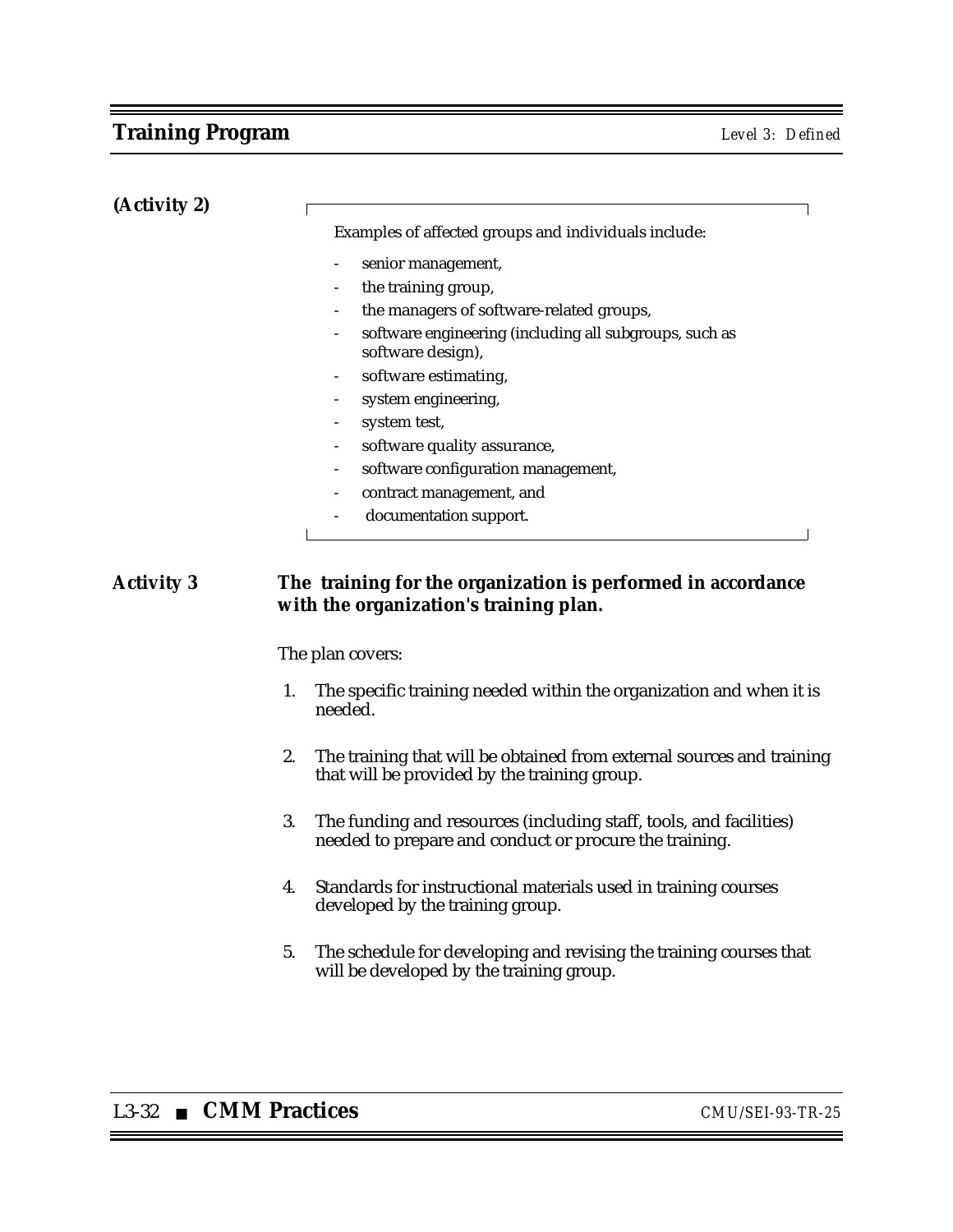$\equiv$ 

|                   | 6.<br>The schedule for conducting the training, based on the projected need<br>dates and the projected number of students.                                    |
|-------------------|---------------------------------------------------------------------------------------------------------------------------------------------------------------|
| (Activity 3)      | The procedures for:<br>7.                                                                                                                                     |
|                   | selecting the individuals who will receive the training,<br>$\Box$                                                                                            |
|                   | registering and participating in the training,<br>$\Box$                                                                                                      |
|                   | maintaining records of the training provided, and<br>⊔                                                                                                        |
|                   | collecting, reviewing, and using training evaluations and other<br>$\Box$<br>training feedback.                                                               |
| <b>Activity 4</b> | Training courses prepared at the organization level are<br>developed and maintained according to organization standards.                                      |
|                   | These standards require that:                                                                                                                                 |
|                   | 1. A description of each training course is developed.                                                                                                        |
|                   |                                                                                                                                                               |
|                   | Examples of the topics addressed by the description include:                                                                                                  |
|                   | intended audience,                                                                                                                                            |
|                   | preparation for participating,<br>$\qquad \qquad \blacksquare$                                                                                                |
|                   | training objectives,                                                                                                                                          |
|                   | length of the training,                                                                                                                                       |
|                   | lesson plans,<br>$\overline{\phantom{a}}$                                                                                                                     |
|                   | criteria for determining the students' satisfactory completion,                                                                                               |
|                   | procedures for periodically evaluating the effectiveness of<br>the training, and                                                                              |
|                   | special considerations, such as piloting and field testing the<br>training course, needs for refresher training, and opportunities<br>for follow-up training. |

2. The materials for the training course are reviewed.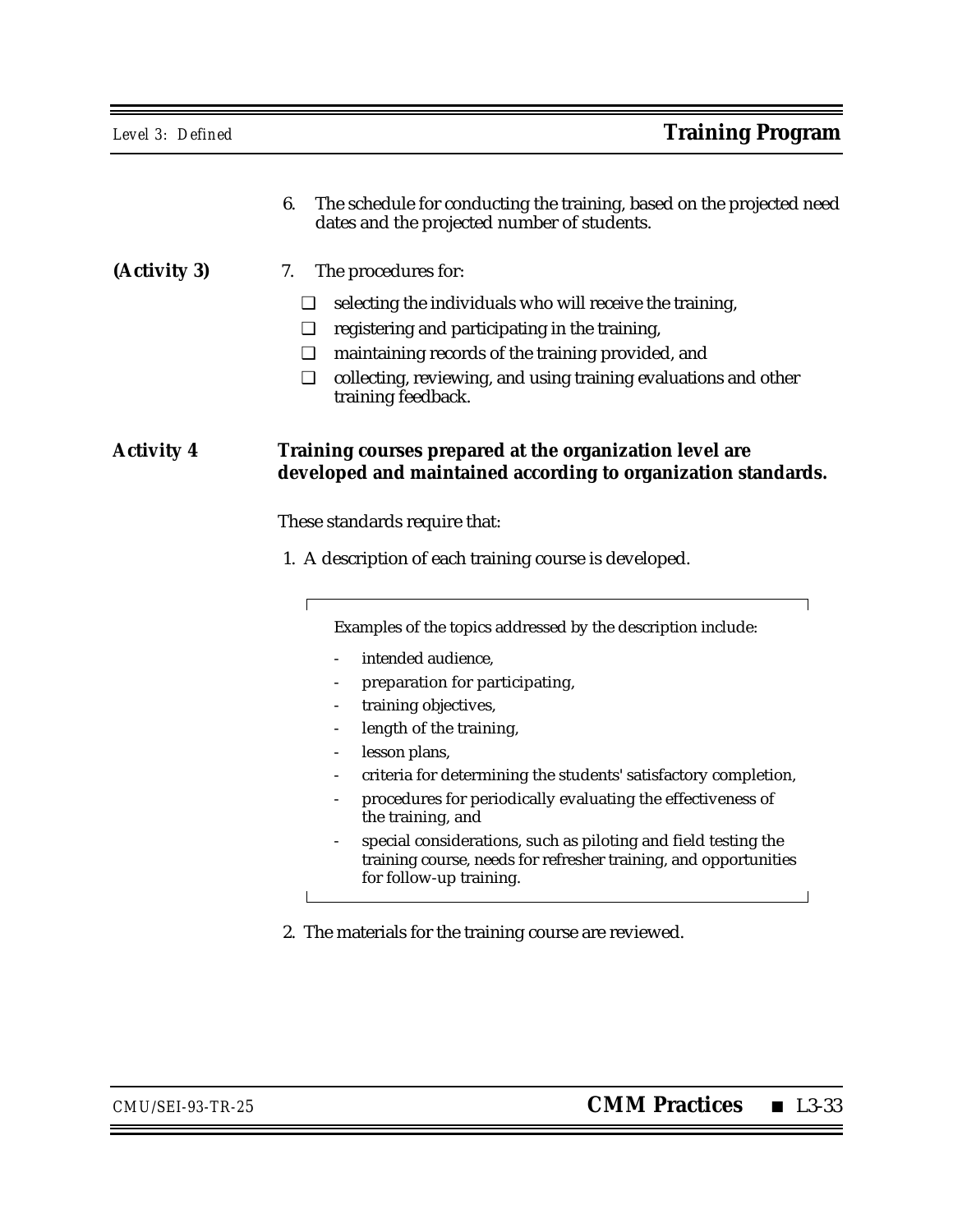#### **Training Program** *Level 3: Defined*

| (Activity 4)      | Examples of individuals who review the training materials                                                                                                                                       |
|-------------------|-------------------------------------------------------------------------------------------------------------------------------------------------------------------------------------------------|
|                   | include:                                                                                                                                                                                        |
|                   | instructional experts,                                                                                                                                                                          |
|                   | subject matter experts, and                                                                                                                                                                     |
|                   | representative students from pilot sessions of the training<br>course being reviewed.                                                                                                           |
|                   | 3. The materials for the training courses are managed and controlled.                                                                                                                           |
| <b>Activity 5</b> | A waiver procedure for required training is established and used<br>to determine whether individuals already possess the knowledge<br>and skills required to perform in their designated roles. |
| <b>Activity 6</b> | Records of training are maintained.                                                                                                                                                             |
|                   | 1.<br>Records are kept of all students who successfully complete each<br>training course or other approved training activity.                                                                   |
|                   | 2.<br>Records are kept of all students who successfully complete their<br>designated required training.                                                                                         |
|                   | 3.<br>Records of successfully completed training are made available for<br>consideration in assignments of the staff and managers.                                                              |
|                   |                                                                                                                                                                                                 |

#### **Measurement 1 Measurements are made and used to determine the status of the training program activities.**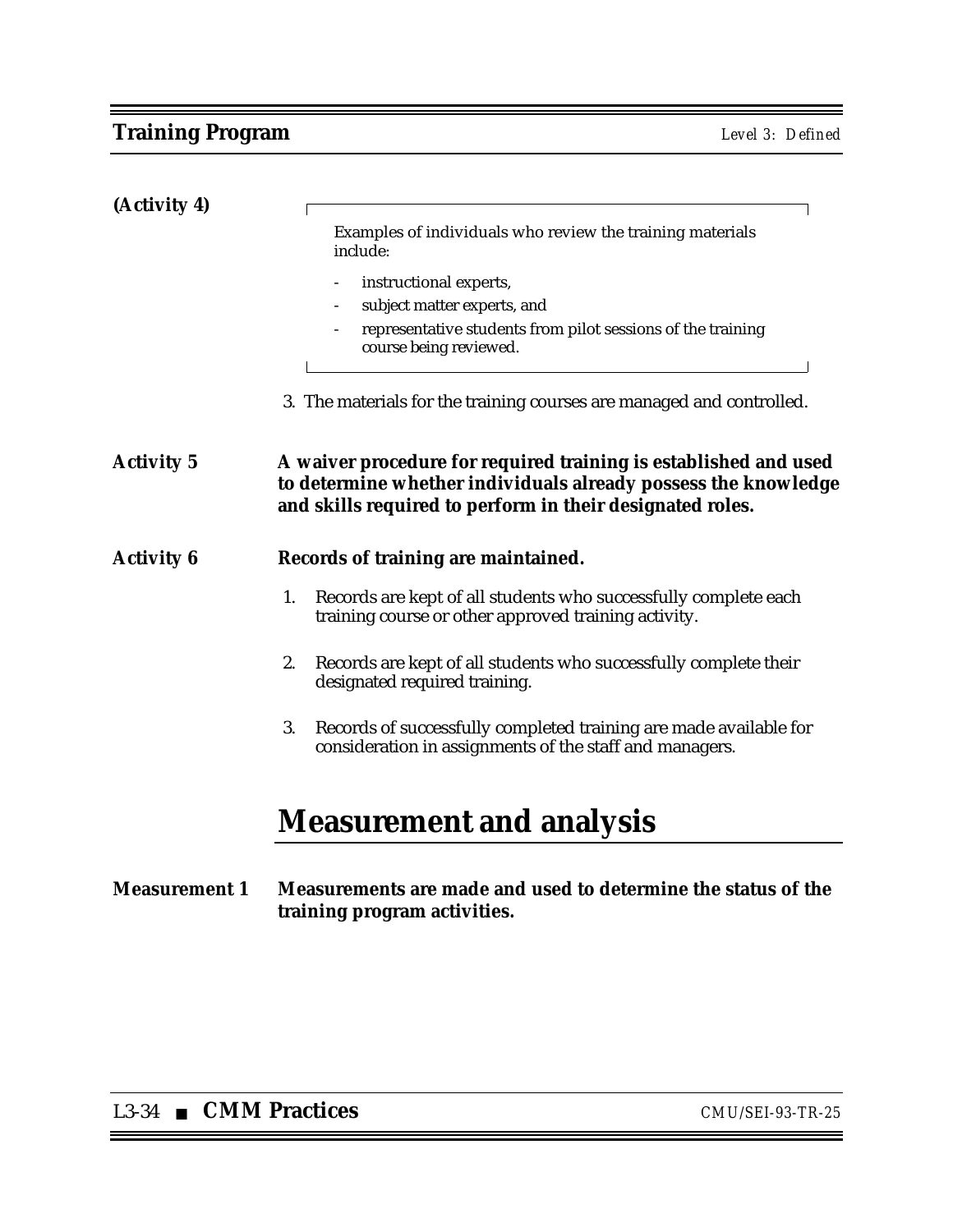٦

#### **(Measurement 1)**

Examples of measurements include:

- actual attendance at each training course compared to the projected attendance,
- progress in providing training courses compared to the organization's and projects' training plans, and
- number of training waivers approved over time.

#### **Measurement 2 Measurements are made and used to determine the quality of the training program.**

Examples of measurements include:

results of post-training tests,

 $\sqrt{2}$ 

 $\sqrt{2}$ 

- reviews of the courses from the students, and
- feedback from the software managers.

## **Verifying implementation**

#### **Verification 1 The training program activities are reviewed with senior management on a periodic basis.**

The primary purpose of periodic reviews by senior management is to provide awareness of, and insight into, software process activities at an appropriate level of abstraction and in a timely manner. The time between reviews should meet the needs of the organization and may be lengthy, as long as adequate mechanisms for exception reporting are available.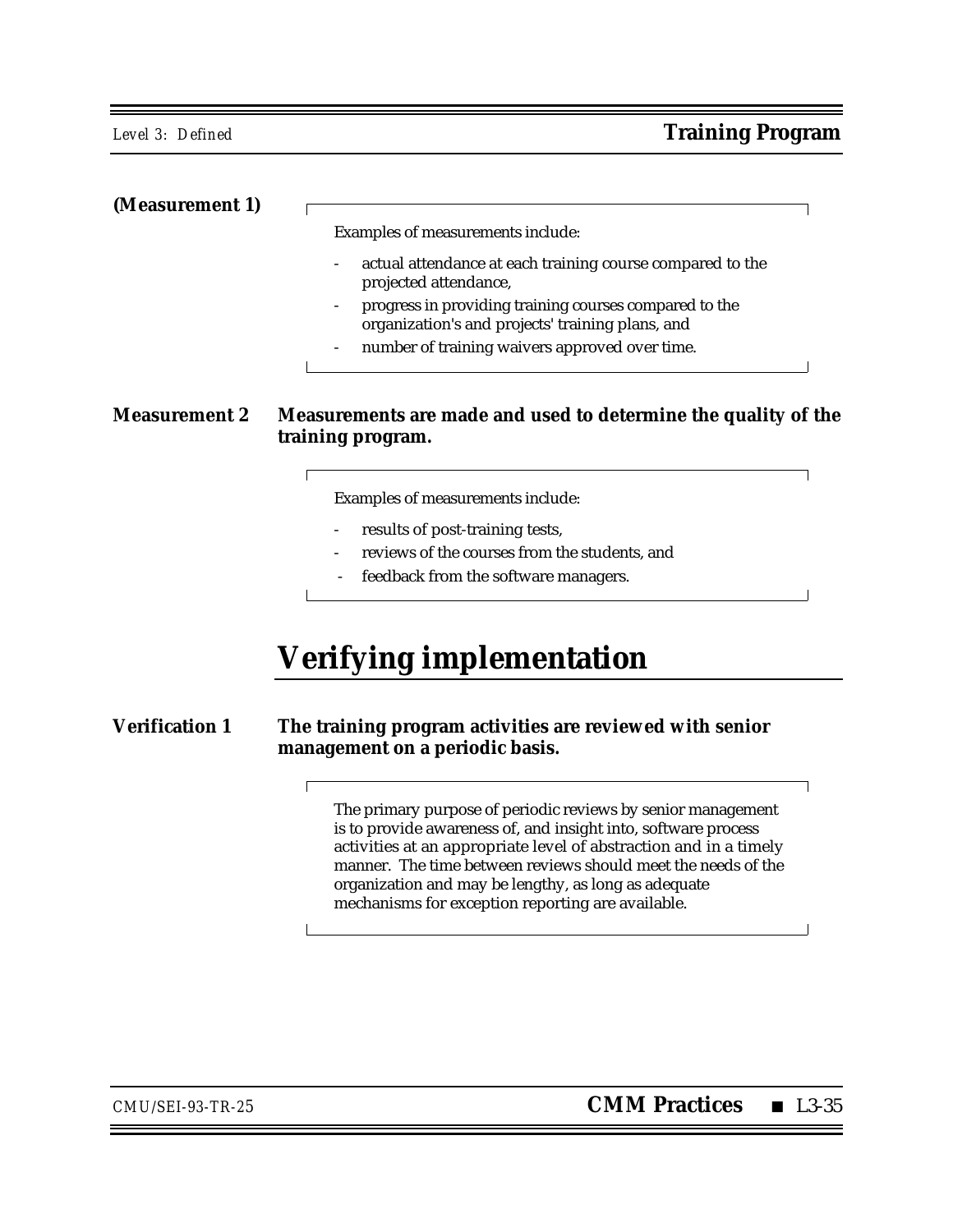#### **Training Program** *Level 3: Defined*

=

| (Verification 1)      | Refer to Verification 1 of the Software Project Tracking and<br>Oversight key process area for practices covering the typical<br>content of senior management oversight reviews. |  |  |
|-----------------------|----------------------------------------------------------------------------------------------------------------------------------------------------------------------------------|--|--|
| <b>Verification 2</b> | The training program is independently evaluated on a periodic<br>basis for consistency with, and relevance to, the organization's<br>needs.                                      |  |  |
| <b>Verification 3</b> | The training program activities and work products are reviewed<br>and/or audited and the results are reported.                                                                   |  |  |
|                       | At a minimum, the reviews and/or audits verify that:                                                                                                                             |  |  |
|                       | The process for developing and revising the organization's training<br>1.<br>plan is followed.                                                                                   |  |  |
|                       | 2.<br>The process for developing and revising a training course is followed.                                                                                                     |  |  |
|                       | 3.<br>Training records are properly maintained.                                                                                                                                  |  |  |
|                       | 4.<br>Individuals designated as requiring specific training complete that<br>training.                                                                                           |  |  |
|                       | 5.<br>The organization's training plan is followed.                                                                                                                              |  |  |

 $\qquad \qquad =\qquad$ 

Ξ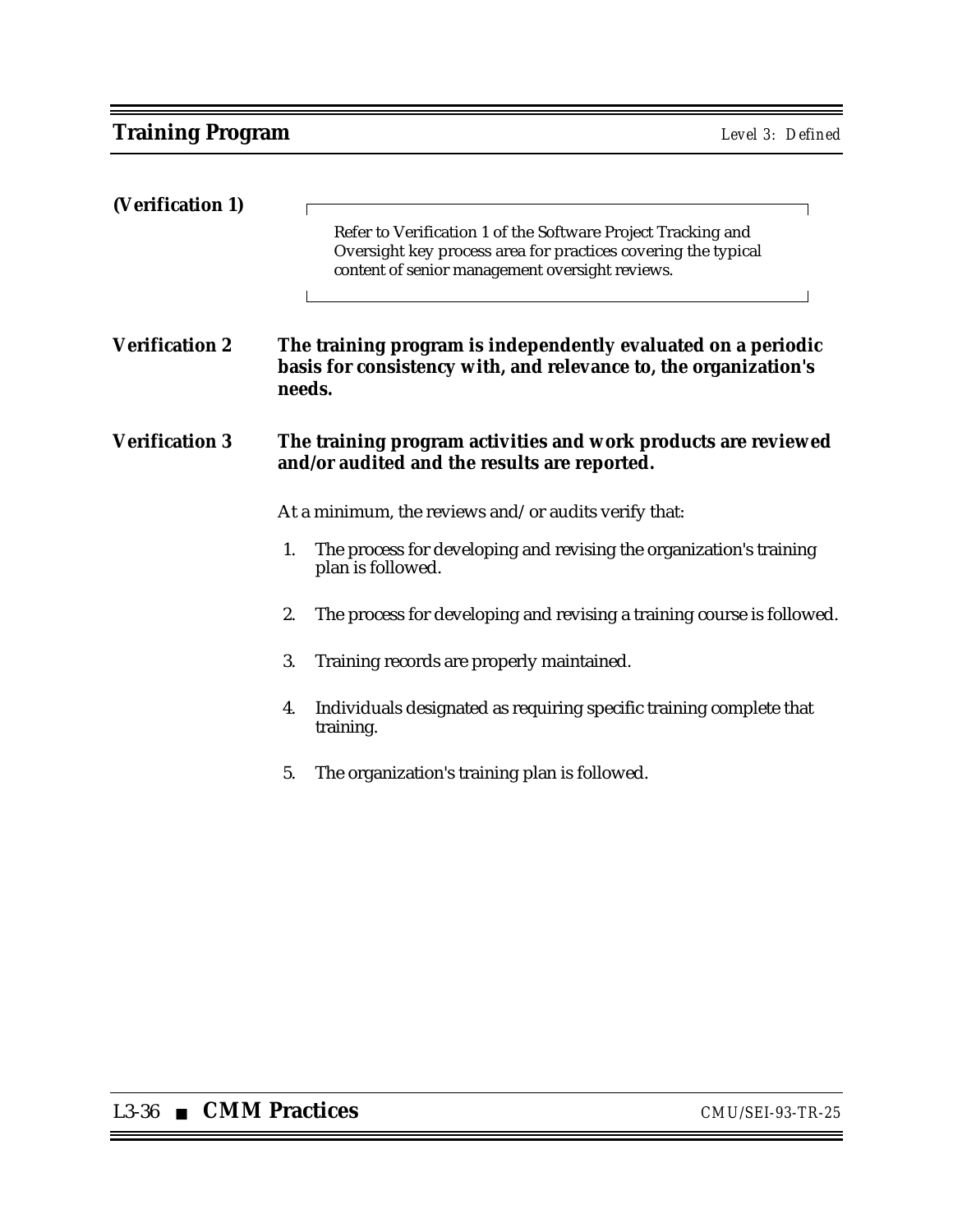# **Integrated Software Management**

*a key process area for Level 3: Defined*

The purpose of Integrated Software Management is to integrate the software engineering and management activities into a coherent, defined software process that is tailored from the organization's standard software process and related process assets, which are described in Organization Process Definition.

Integrated Software Management involves developing the project's defined software process and managing the software project using this defined software process. The project's defined software process is tailored from the organization's standard software process to address the specific characteristics of the project.

The software development plan is based on the project's defined software process and describes how the activities of the project's defined software process will be implemented and managed. The management of the software project's size, effort, cost, schedule, staffing, and other resources is tied to the tasks of the project's defined software process.

Since the projects' defined software processes are all tailored from the organization's standard software process, the software projects can share process data and lessons learned.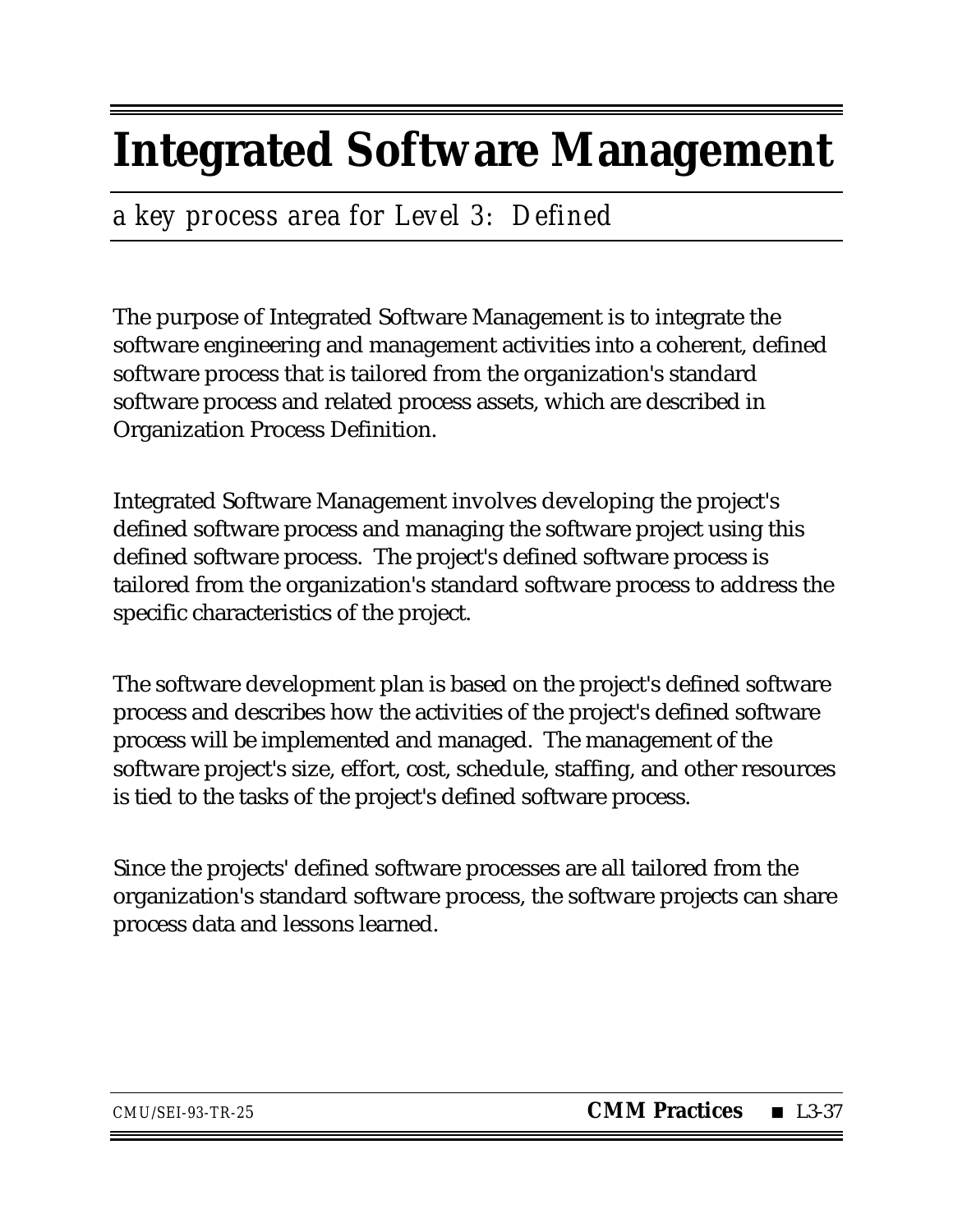The basic practices for estimating, planning, and tracking a software project are described in the Software Project Planning and Software Project Tracking and Oversight key process areas. They focus on recognizing problems when they occur and adjusting the plans and/or performance to address the problems. The practices of this key process area build on, and are in addition to, the practices of those two key process areas. The emphasis of Integrated Software Management shifts to anticipating problems and acting to prevent or minimize the effects of these problems.

## **Goals**

| Goal 1              | The project's defined software process is a tailored version of the<br>organization's standard software process.                                                                                       |
|---------------------|--------------------------------------------------------------------------------------------------------------------------------------------------------------------------------------------------------|
| Goal 2              | The project is planned and managed according to the project's<br>defined software process.                                                                                                             |
|                     | <b>Commitment to perform</b>                                                                                                                                                                           |
| <b>Commitment 1</b> | The project follows a written organizational policy requiring that<br>the software project be planned and managed using the<br>organization's standard software process and related process<br>assets. |
|                     | Refer to the Organization Process Definition key process area for<br>practices covering the organization's standard software process<br>and related process assets.                                    |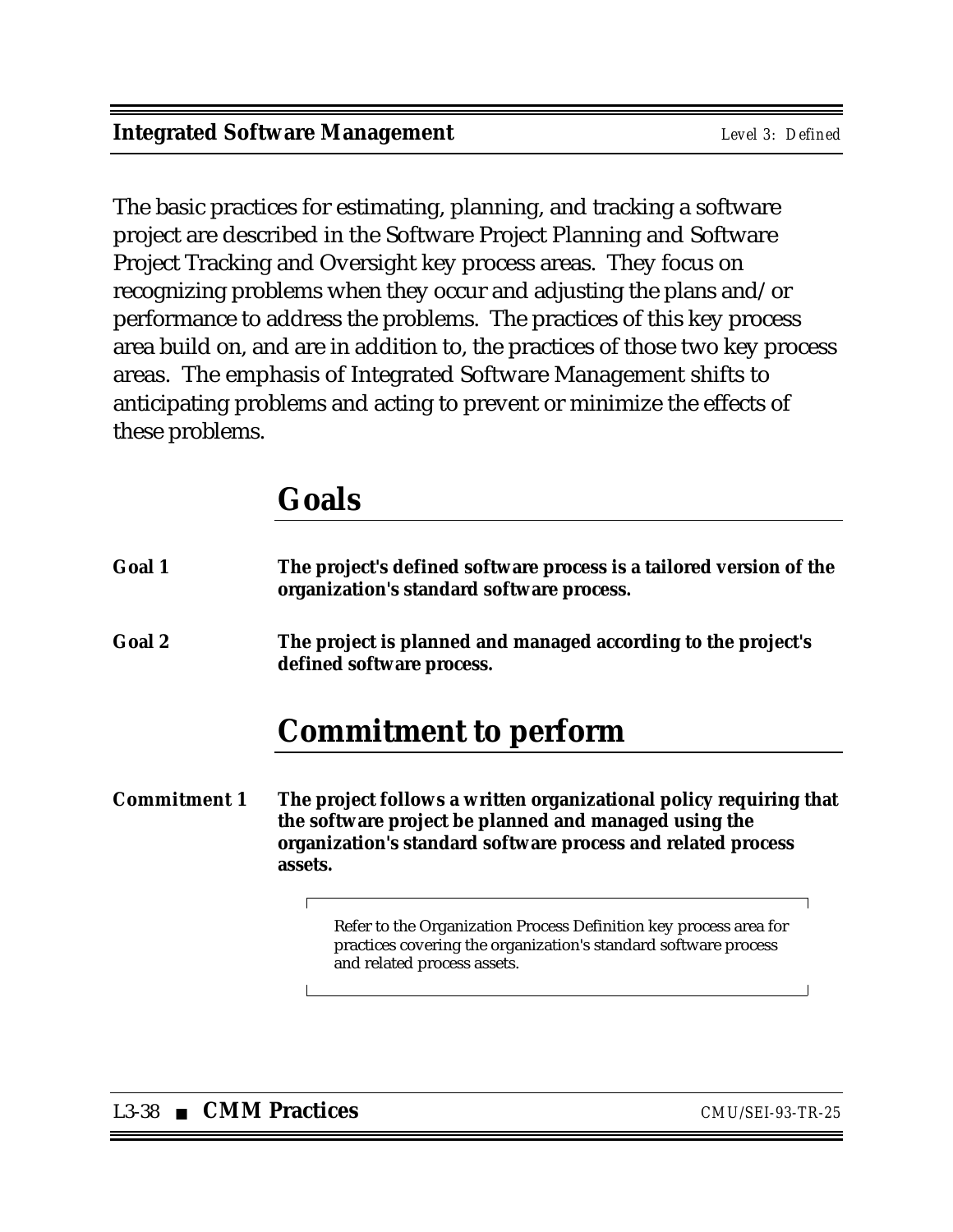**(Commitment 1)** This policy typically specifies that: 1. Each project documents the project's defined software process by tailoring the organization's standard software process. 2. The project's deviations from the organization's standard software process are documented and approved. 3. Each project performs its software activities in accordance with the project's defined software process. 4. Each project collects and stores appropriate project measurement data in the organization's software process database. ٦ Refer to Activity 5 of the Organization Process Definition key process area for practices covering the organization's software process database. **Ability to perform Ability 1 Adequate resources and funding are provided for managing the software project using the project's defined software process.**  $\overline{\phantom{a}}$  $\sqrt{ }$ Refer to Ability 3 of the Software Project Planning key process area and Ability 3 of the Software Project Tracking and Oversight key process area for practices covering resources and funding for software project planning, tracking, and oversight. **Ability 2 The individuals responsible for developing the project's defined software process receive required training in how to tailor the organization's standard software process and use the related process assets.**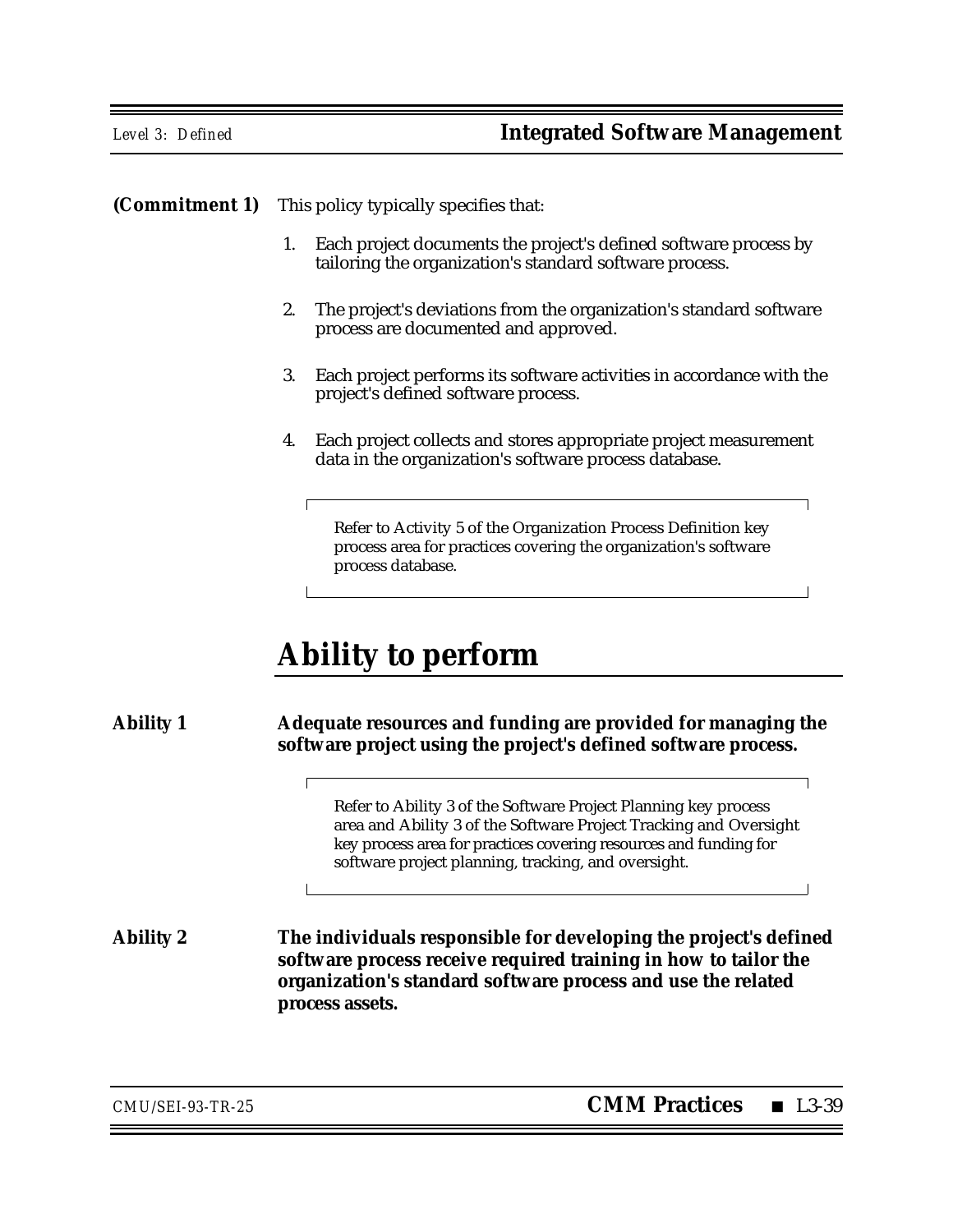| (Ability 2)      |                                                                                                                                                                                                                                                     |
|------------------|-----------------------------------------------------------------------------------------------------------------------------------------------------------------------------------------------------------------------------------------------------|
|                  | Examples of training include:                                                                                                                                                                                                                       |
|                  | using the software process database,                                                                                                                                                                                                                |
|                  | using the organization's standard software process, and                                                                                                                                                                                             |
|                  | using the guidelines and criteria for tailoring the<br>organization's standard software process to meet the needs of<br>the software project.                                                                                                       |
|                  | Refer to the Training Program key process areas.                                                                                                                                                                                                    |
| <b>Ability 3</b> | The software managers receive required training in managing<br>the technical, administrative, and personnel aspects of the<br>software project based on the project's defined software process.                                                     |
|                  | Refer to Ability 4 of the Software Project Planning key process<br>area and Ability 4 of the Software Project Tracking and Oversight<br>key process area for practices covering training for software<br>project planning, tracking, and oversight. |
|                  | Examples of training include:                                                                                                                                                                                                                       |
|                  | methods and procedures for software estimating, planning,<br>and tracking based on the project's defined software process;<br>and                                                                                                                   |
|                  | methods and procedures for identifying, managing, and<br>communicating software risks.                                                                                                                                                              |
|                  | Refer to the Training Program key process area.                                                                                                                                                                                                     |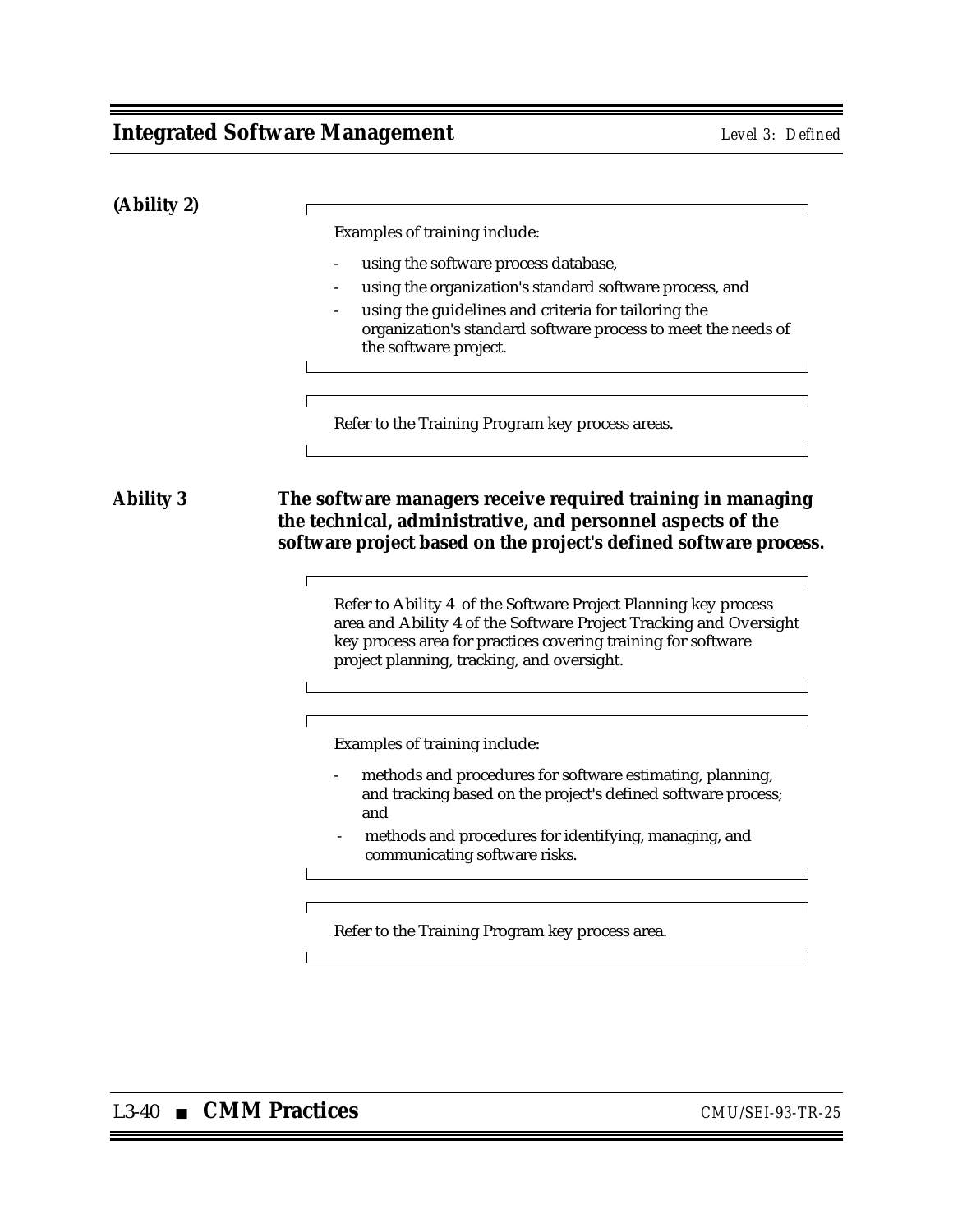## **Activities performed**

#### **Activity 1 The project's defined software process is developed by tailoring the organization's standard software process according to a documented procedure.**  $\sqrt{2}$ Refer to Activity 2 of Organization Process Definition key process area for practices covering the contents of the organization's standard software process. This procedure typically specifies that: 1. A software life cycle is: ❑ selected from among those approved by the organization, to satisfy the project's contractual and operational constraints;  $\sqrt{2}$ ٦ Refer to Activity 3 of the Organization Process Definition key process area for practices covering approved software life cycles. ❑ modified, if necessary, in ways permitted by the organization's tailoring guidelines and criteria; and ❑ documented according to the organization's standards.  $\sqrt{ }$ Refer to Activity 4 of the Organization Process Definition key process area for practices covering the organization's tailoring guidelines and criteria.

2. The description of the project's defined software process is documented.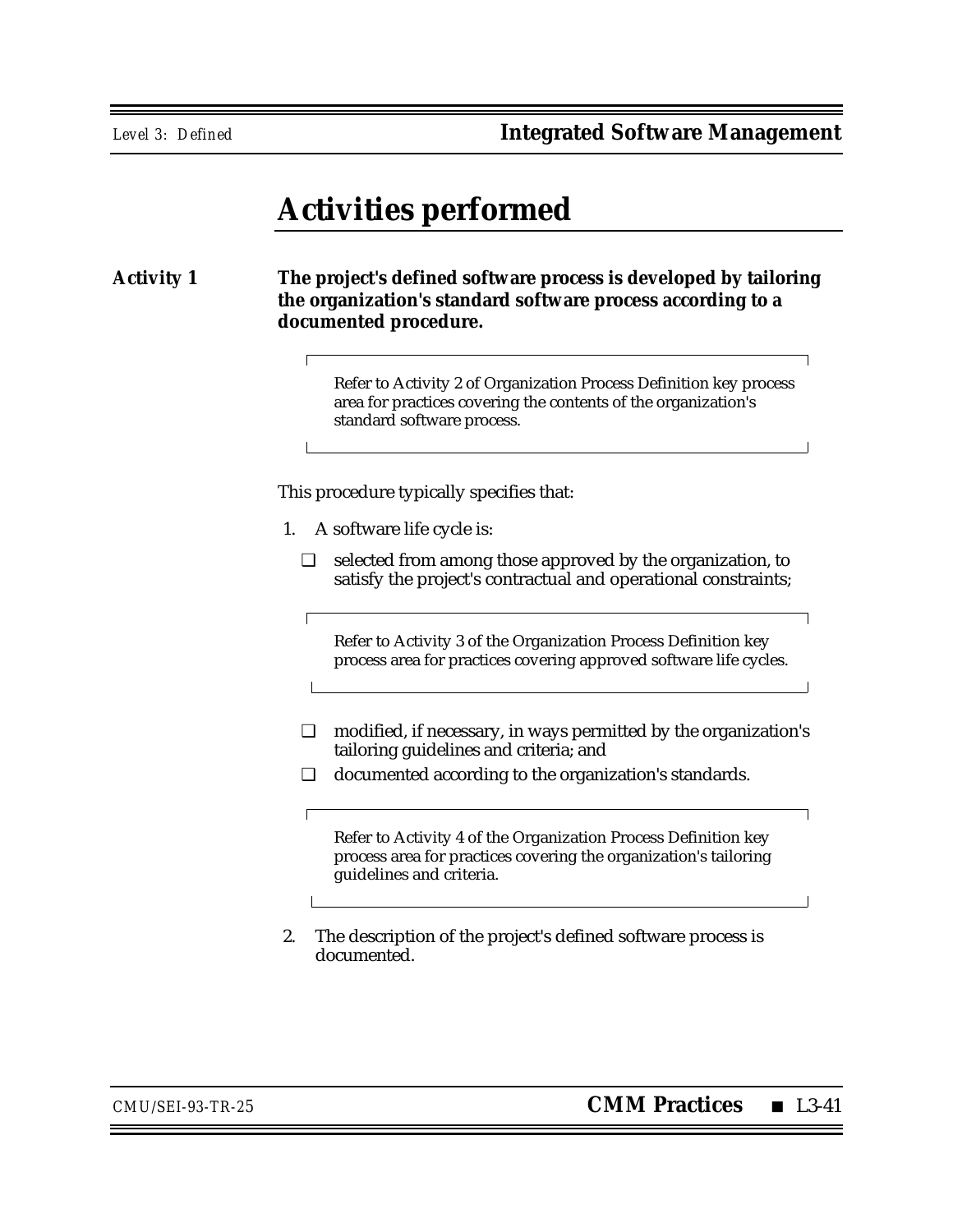| (Activity 1) |                                                                                                                                                                                                                                                                             |
|--------------|-----------------------------------------------------------------------------------------------------------------------------------------------------------------------------------------------------------------------------------------------------------------------------|
|              | Refer to Activity 2 of the Organization Process Definition key<br>process area for practices covering the expected contents of a<br>process definition.                                                                                                                     |
|              | The tailoring uses the organization's process assets as<br>appropriate.                                                                                                                                                                                                     |
|              | 3.<br>Tailoring of the organization's standard software process for the<br>project is reviewed by the group responsible for coordinating the<br>organization's software process activities (e.g., software engineering<br>process group) and approved by senior management. |
|              | Refer to Activity 6 of the Organization Process Definition key<br>process area for practices covering the library of software process-<br>related documentation.                                                                                                            |
|              | Waivers for deviations from the organization's standard software<br>$\Box$<br>process are documented and are reviewed and approved by senior<br>management.                                                                                                                 |
|              | 4.<br>Waivers for deviations from contractual software process<br>requirements are documented and are reviewed and approved by<br>senior management and the software project's customer, as<br>appropriate.                                                                 |
|              | 5.<br>The description of the project's defined software process is managed<br>and controlled.                                                                                                                                                                               |

Ξ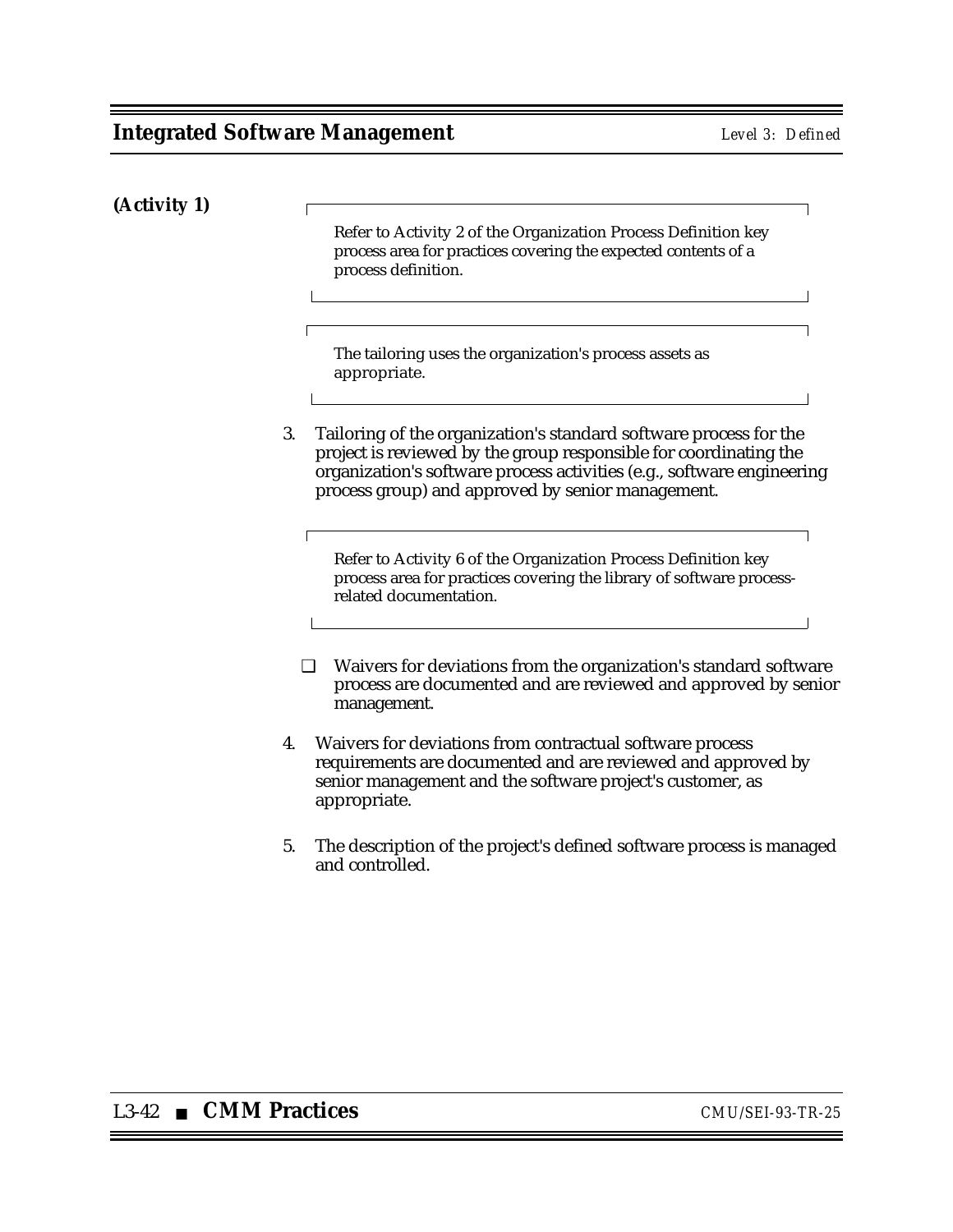| (Activity 1)      |                                                                                                                                                                                                                                                                  |
|-------------------|------------------------------------------------------------------------------------------------------------------------------------------------------------------------------------------------------------------------------------------------------------------|
|                   | "Managed and controlled" implies that the version of the work<br>product in use at a given time (past or present) is known (i.e.,<br>version control), and changes are incorporated in a controlled<br>manner (i.e., change control).                            |
|                   | If a greater degree of control than is implied by "managed and<br>controlled" is desired, the work product can be placed under the<br>full discipline of configuration management, as is described in the<br>Software Configuration Management key process area. |
| <b>Activity 2</b> | Each project's defined software process is revised according to a<br>documented procedure.                                                                                                                                                                       |
|                   | This procedure typically specifies that:                                                                                                                                                                                                                         |
|                   | 1.<br>Changes derived from the following are documented and<br>systematically reviewed:                                                                                                                                                                          |
|                   | lessons learned from monitoring the software activities of the<br>⊔<br>organization's projects,                                                                                                                                                                  |
|                   | changes proposed by the software project, and<br>⊔                                                                                                                                                                                                               |
|                   | process and work product measurement data.<br>⊔                                                                                                                                                                                                                  |
|                   | Changes to the project's defined software process are reviewed and<br>2.<br>approved before they are incorporated.                                                                                                                                               |
|                   | Examples of individuals who review the changes include:                                                                                                                                                                                                          |
|                   | members of the groups responsible for the organization's<br>software process activities (e.g., software engineering process<br>group),                                                                                                                           |
|                   | the software managers, and                                                                                                                                                                                                                                       |
|                   | the project software manager.                                                                                                                                                                                                                                    |
|                   |                                                                                                                                                                                                                                                                  |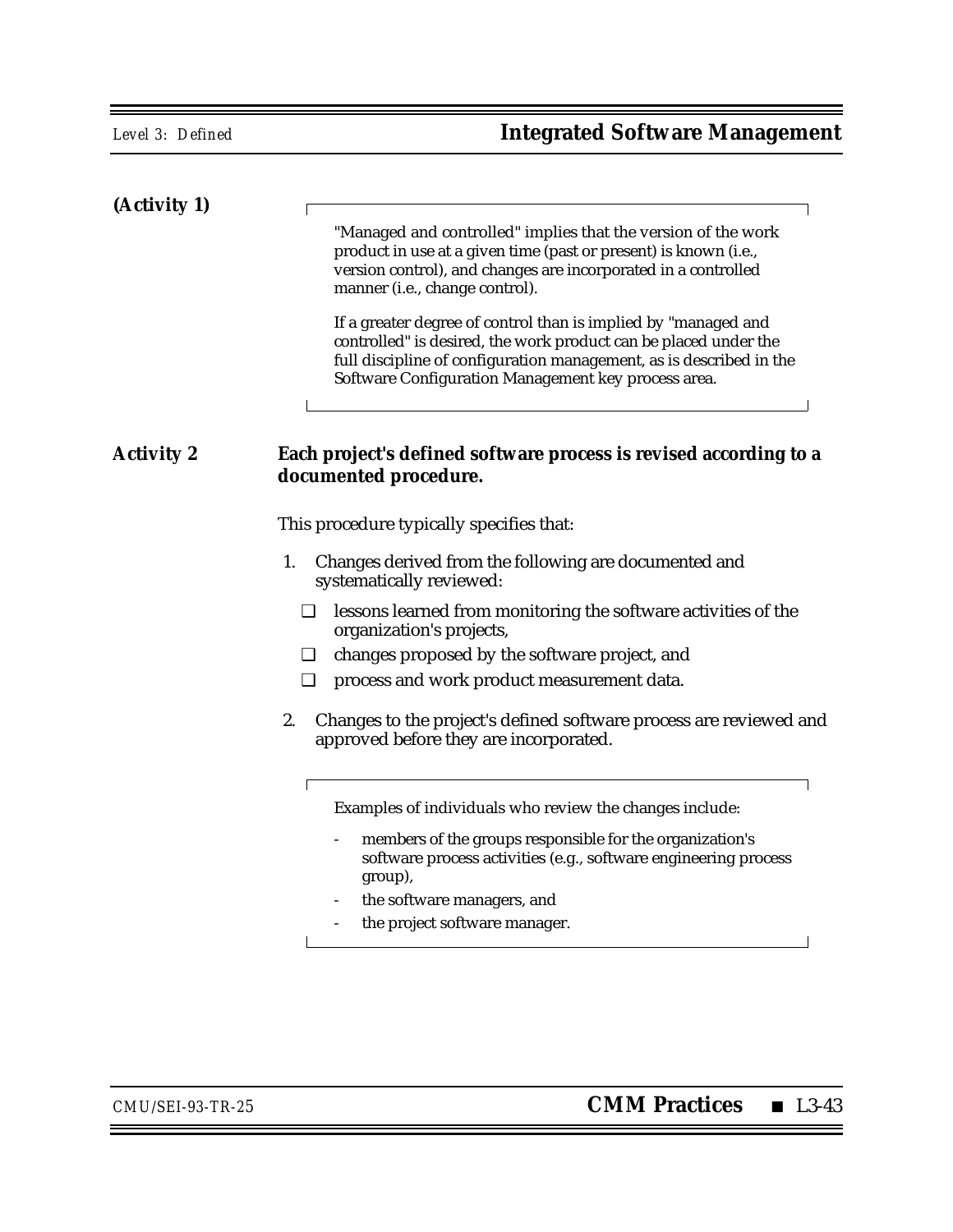| (Activity 2)      |                                                                                                                                                                                                                                     |
|-------------------|-------------------------------------------------------------------------------------------------------------------------------------------------------------------------------------------------------------------------------------|
|                   | Examples of individuals who approve the changes include:                                                                                                                                                                            |
|                   | the project software manager, and                                                                                                                                                                                                   |
|                   | the project manager.                                                                                                                                                                                                                |
| <b>Activity 3</b> | The project's software development plan, which describes the<br>use of the project's defined software process, is developed and<br>revised according to a documented procedure.                                                     |
|                   | Refer to Activities 6 and 7 of the Software Project Planning key<br>process area and Activities 1 and 2 of the Software Project<br>Tracking and Oversight key process area for practices covering<br>the software development plan. |
| <b>Activity 4</b> | The software project is managed in accordance with the project's<br>defined software process.                                                                                                                                       |
|                   | Refer to the Software Project Planning and the Software Project<br>Tracking and Oversight key process areas for basic practices<br>covering managing a software project.                                                            |
|                   | The project's defined software process typically specifies that:                                                                                                                                                                    |
|                   | Provisions are made for gathering, analyzing, and reporting<br>1.<br>measurement data needed to manage the software project.                                                                                                        |
|                   | The activities for software estimating, planning, and tracking are tied<br>2.<br>to the key tasks and work products of the project's defined software<br>process.                                                                   |
|                   | 3.<br>Readiness and completion criteria are established, documented, and<br>used to authorize initiation and determine completion of key tasks.                                                                                     |
|                   |                                                                                                                                                                                                                                     |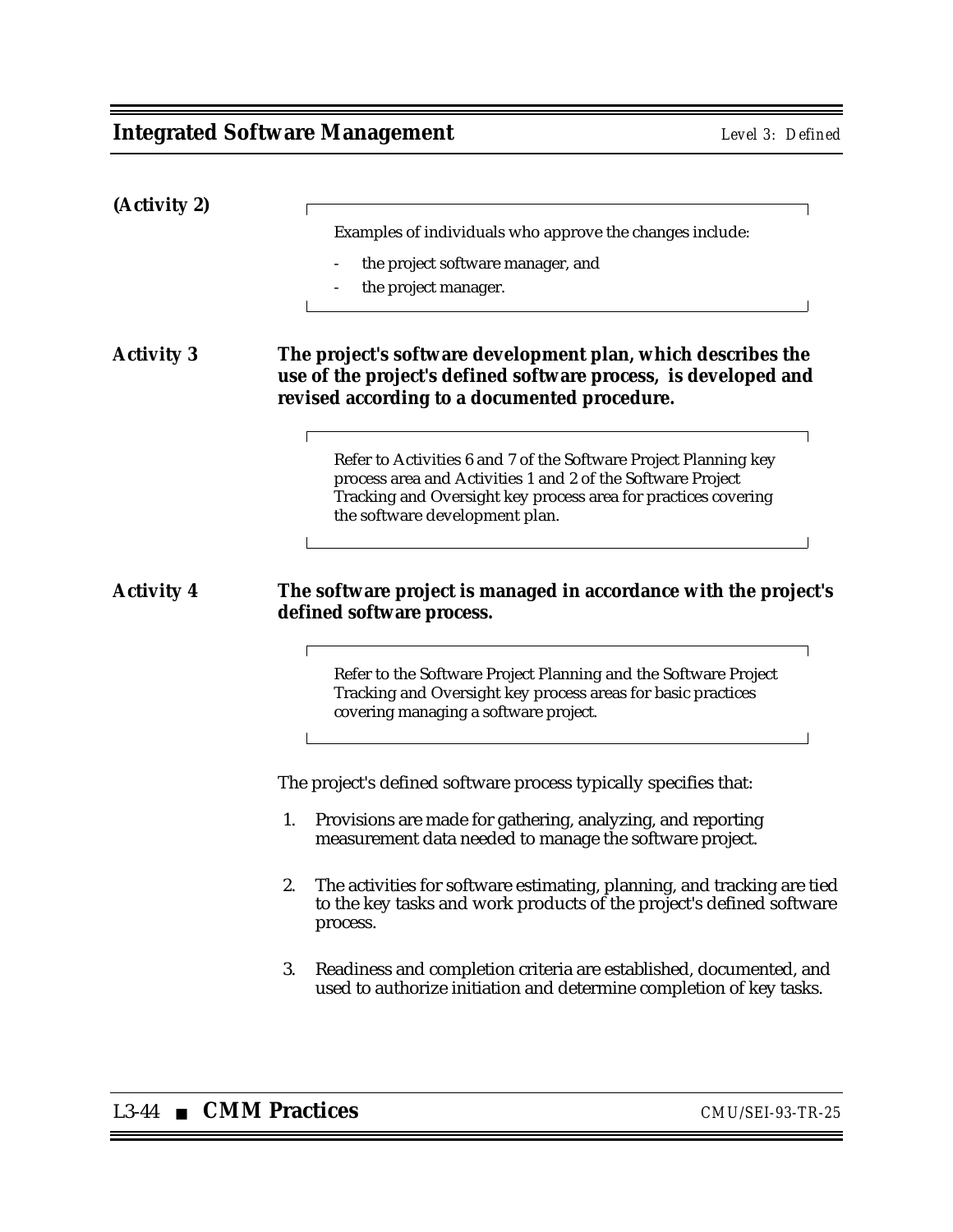#### **(Activity 4)** 4. Documented criteria are defined to indicate when to replan the software project.

5. Technical and management lessons learned are documented and stored in the organization's library of software process-related documentation.

Refer to Activity 6 of the Organization Process Definition key process area for practices covering the organization's library of software process-related documentation.

- 6. Technical and management lessons learned from monitoring the activities of other projects in the organization are systematically reviewed and used to estimate, plan, track, and replan the software project.
- 7. The staffing plan addresses the software project's needs for individuals with special skills and application domain knowledge.
- 8. Training needs are identified and documented to fit the specific needs of the software project.

Refer to Activity 1 of the Training Program key process area for practices covering the identification of the project's training needs.

9. The software plans and processes followed in interacting with other groups are adjusted to account for disparities with these groups and for other potential problems.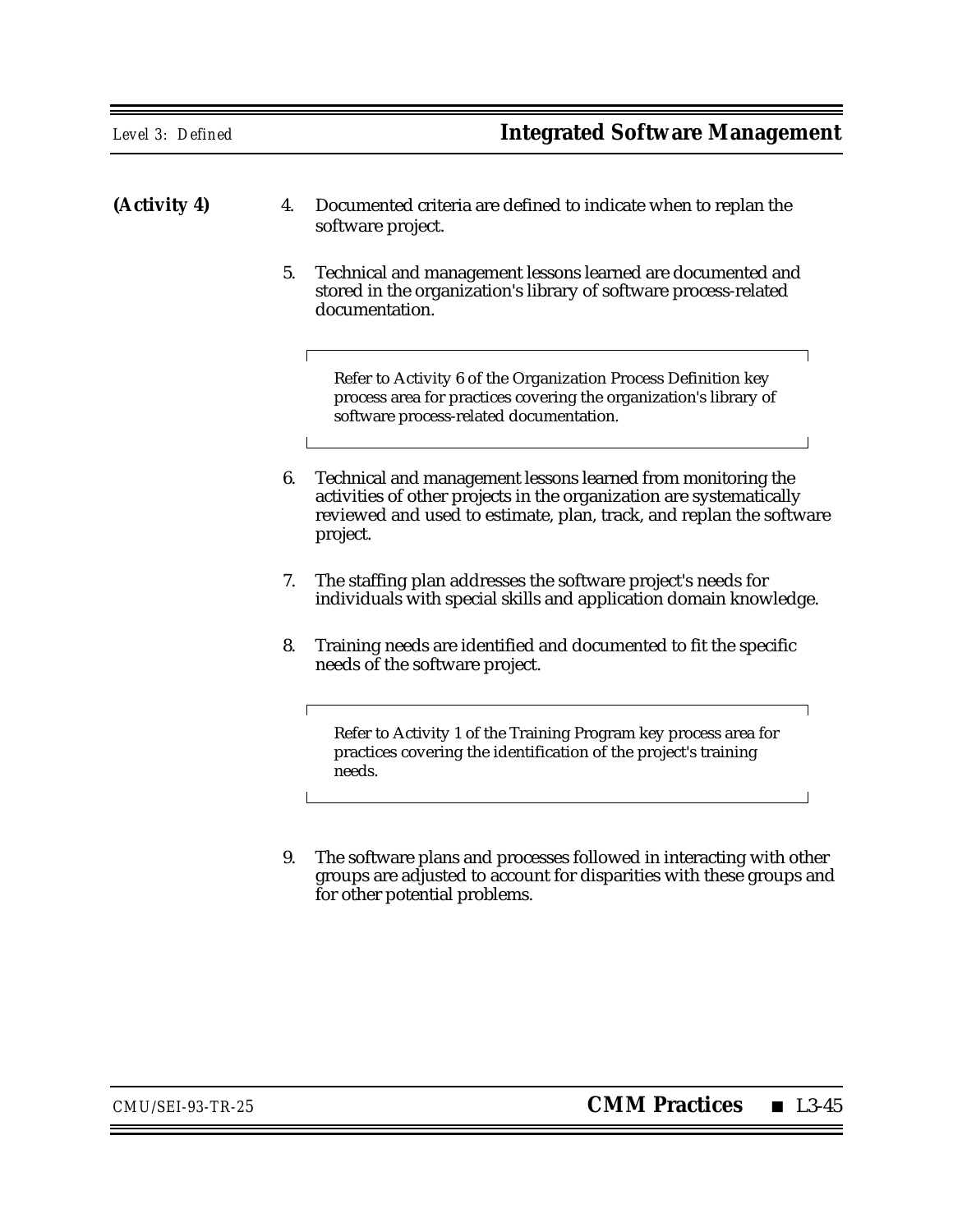| (Activity 4)      |                                                                                                                                                                                                                    |
|-------------------|--------------------------------------------------------------------------------------------------------------------------------------------------------------------------------------------------------------------|
|                   | Examples of disparities and problems include:                                                                                                                                                                      |
|                   | differences in process maturity,                                                                                                                                                                                   |
|                   | process incompatibility, and                                                                                                                                                                                       |
|                   | various business factors.                                                                                                                                                                                          |
| <b>Activity 5</b> | The organization's software process database is used for software<br>planning and estimating.                                                                                                                      |
|                   | Refer to Activity 5 of the Organization Process Definition key<br>process area for practices covering the organization's software<br>process database.                                                             |
|                   | 1.<br>The database is used as a source of data to estimate, plan, track,<br>and replan a software project; data for similar software projects are<br>used when possible.                                           |
|                   | Examples of data contained in the organization's software process<br>database include:                                                                                                                             |
|                   | size of the software work products,                                                                                                                                                                                |
|                   | software effort,                                                                                                                                                                                                   |
|                   | software cost,<br>$\overline{a}$                                                                                                                                                                                   |
|                   | schedule,                                                                                                                                                                                                          |
|                   | staffing, and                                                                                                                                                                                                      |
|                   | technical activities.                                                                                                                                                                                              |
|                   | 2.<br>Parameter values used to derive estimates for software size, effort,<br>cost, schedule, and use of critical computer resources are compared<br>to those of other software projects to assess their validity. |
|                   | Similarities and differences to the other projects in terms of<br>⊔<br>application domain and design approach are assessed and                                                                                     |

recorded.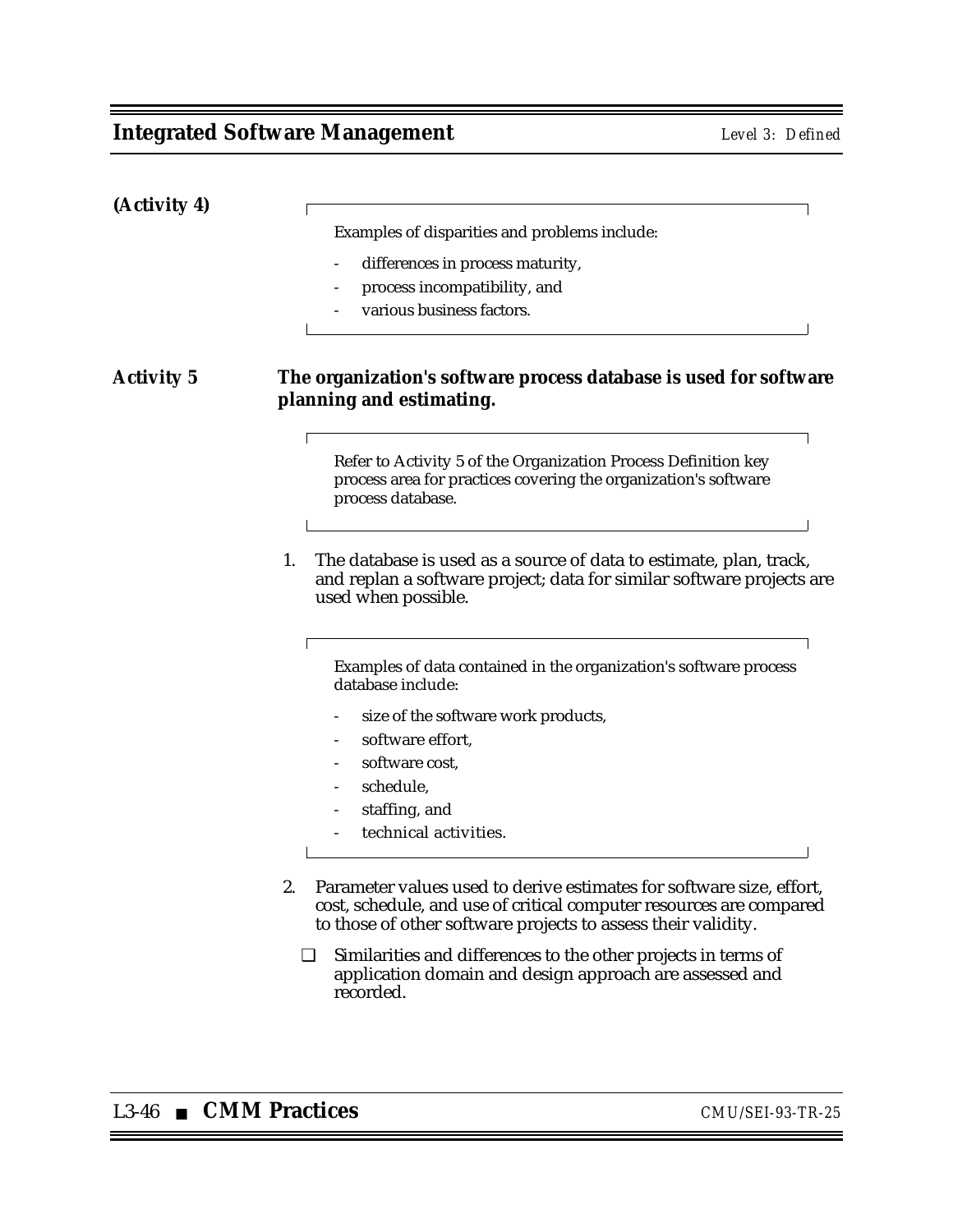| Rationales for similarities and differences between the parameter |
|-------------------------------------------------------------------|
| values are recorded.                                              |

**(Activity 5)** ❑ The reasoning used to judge the credibility of the project's estimates is recorded.

> 3. The software project provides appropriate software planning data, replanning data, and actual measured data for storage in the organization's software process database.

Examples of data recorded by the software project include:

- the task description,
- the assumptions,
- the estimates.

 $\sqrt{ }$ 

- the revised estimates.
- the actual measured data, and
- the associated information needed to reconstruct the estimates, assess their reasonableness, and derive estimates for new work.

**Activity 6 The size of the software work products (or size of changes to the software work products) is managed according to a documented procedure.**

> Refer to Activity 9 of the Software Project Planning key process area and Activity 5 of the Software Project Tracking and Oversight key process area for basic practices covering planning and tracking size of software work products.

This procedure typically specifies that:

1. A group that is independent of the software engineering group reviews the procedures for estimating the size of the software work products, and provides guidance in using historical data from the organization's software process database to establish credible estimates.

٦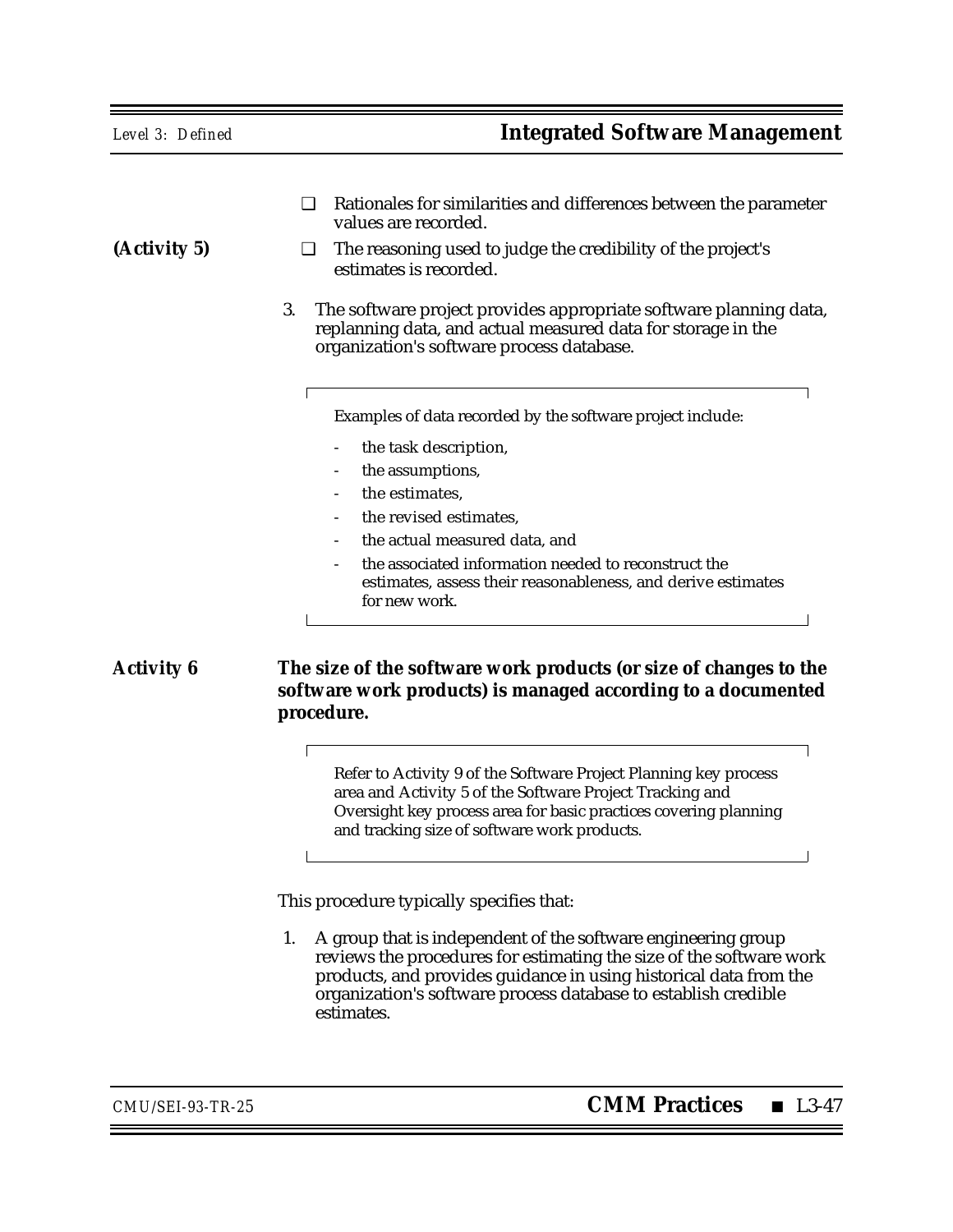| (Activity 6)      |                                                                                                                                                 |
|-------------------|-------------------------------------------------------------------------------------------------------------------------------------------------|
|                   | An example of an independent group is a software estimating<br>group.                                                                           |
|                   | An example of a method to evaluate the credibility of software<br>size estimates is a function-by-function comparison to a completed<br>system. |
|                   |                                                                                                                                                 |
|                   | The individuals who prepare the size estimates ensure that the<br>⊔<br>procedures and data used in the estimates are appropriate.               |
|                   | When the validity of a size estimate is questioned, a team of peers<br>$\Box$<br>and experts reviews the estimate.                              |
|                   | 2.<br>A contingency factor is applied to the size estimate for each<br>software element identified as a software risk.                          |
|                   | The rationale for the contingency is documented.<br>⊔                                                                                           |
|                   | The risks associated with reducing or eliminating the contingency<br>$\Box$<br>are assessed and documented.                                     |
|                   | 3.<br>Off-the-shelf or reusable software components are identified.                                                                             |
|                   | Reuse measurements account for the reuse of requirements, design,<br>⊔<br>code, test plan, and test procedures, etc.                            |
|                   | The effort to modify and incorporate reusable components is<br>❏<br>factored into the size estimates.                                           |
|                   | Factors which could significantly affect the size of the software work<br>4.<br>products are identified and monitored closely.                  |
|                   | 5.<br>A size threshold is established for each managed software element<br>which, when projected to be exceeded, requires action.               |
| <b>Activity 7</b> | The project's software effort and costs are managed according to a<br>documented procedure.                                                     |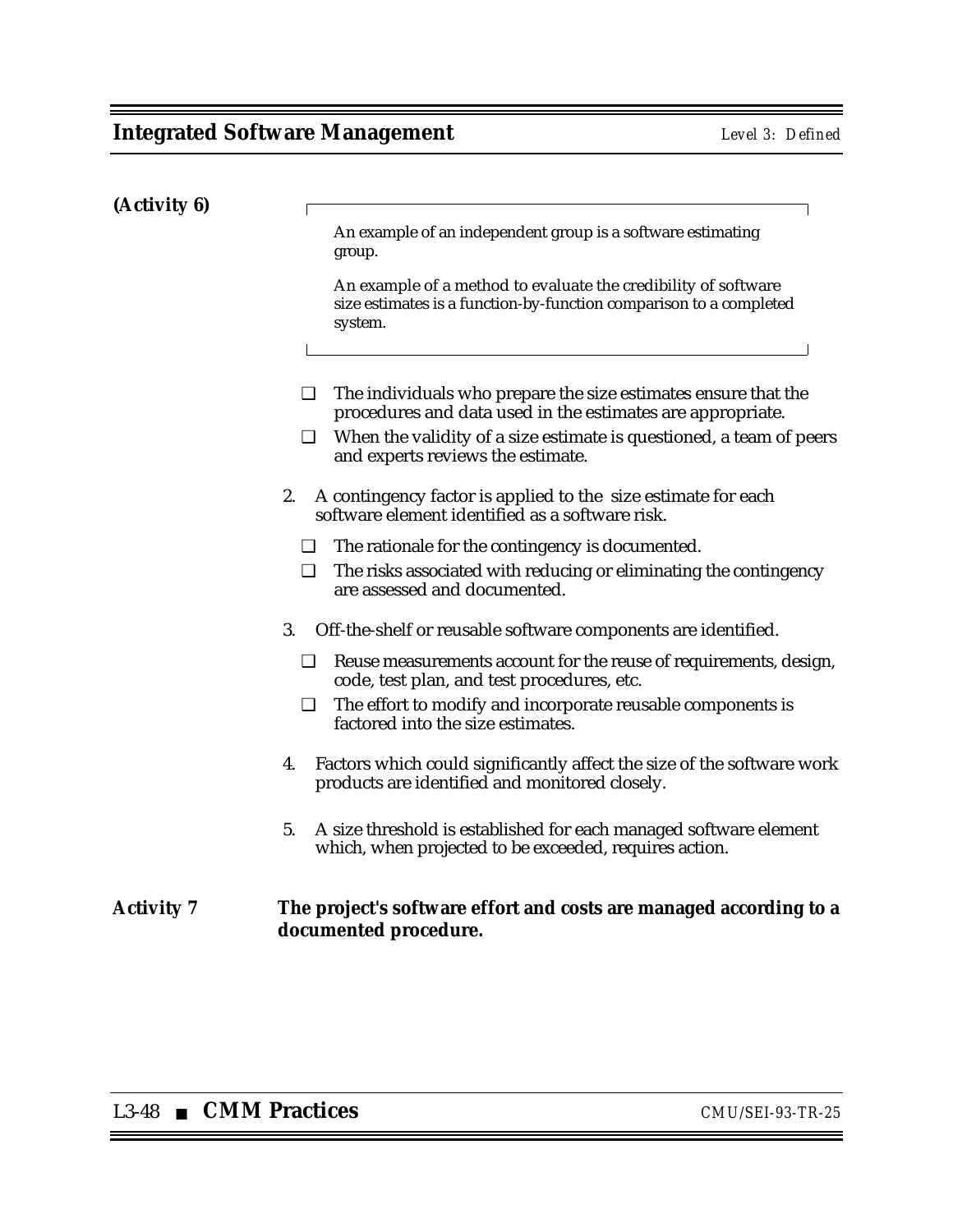| (Activity 7) |    | Refer to Activity 10 of the Software Project Planning key process<br>area and Activity 6 of the Software Project Tracking and<br>Oversight key process area for basic practices covering planning<br>and tracking software efforts and costs. |
|--------------|----|-----------------------------------------------------------------------------------------------------------------------------------------------------------------------------------------------------------------------------------------------|
|              |    | This procedure typically specifies that:                                                                                                                                                                                                      |
|              | 1. | Software effort, cost, and staffing profile models, if used, are<br>adapted to the project and use available historical data where<br>appropriate.                                                                                            |
|              | 2. | Referenced productivity and cost data are adjusted to incorporate<br>project variables.                                                                                                                                                       |
|              |    | Examples of project variables include:                                                                                                                                                                                                        |
|              |    | the geographic locations of the project's groups and<br>organizations (e.g., subcontractor),                                                                                                                                                  |
|              |    | the size and complexity of the system,<br>$\overline{\phantom{a}}$                                                                                                                                                                            |
|              |    | the stability of the requirements,                                                                                                                                                                                                            |
|              |    | the host environment for development,<br>$\overline{\phantom{0}}$                                                                                                                                                                             |
|              |    | the target environment of the system,                                                                                                                                                                                                         |
|              |    | the developers' familiarity and experience with the<br>$\overline{\phantom{a}}$<br>application,                                                                                                                                               |
|              |    | the availability of resources, and                                                                                                                                                                                                            |
|              |    | other special constraints.                                                                                                                                                                                                                    |
|              | 3. | The overall software effort and cost is allocated to individually<br>managed tasks or stages as needed to manage the effort and cost<br>effectively.                                                                                          |

4. When the software effort and cost status is reviewed and the estimates are revised, actual expenditures over time and against work completed are compared to the software development plan and used to refine the effort and cost estimates for remaining work.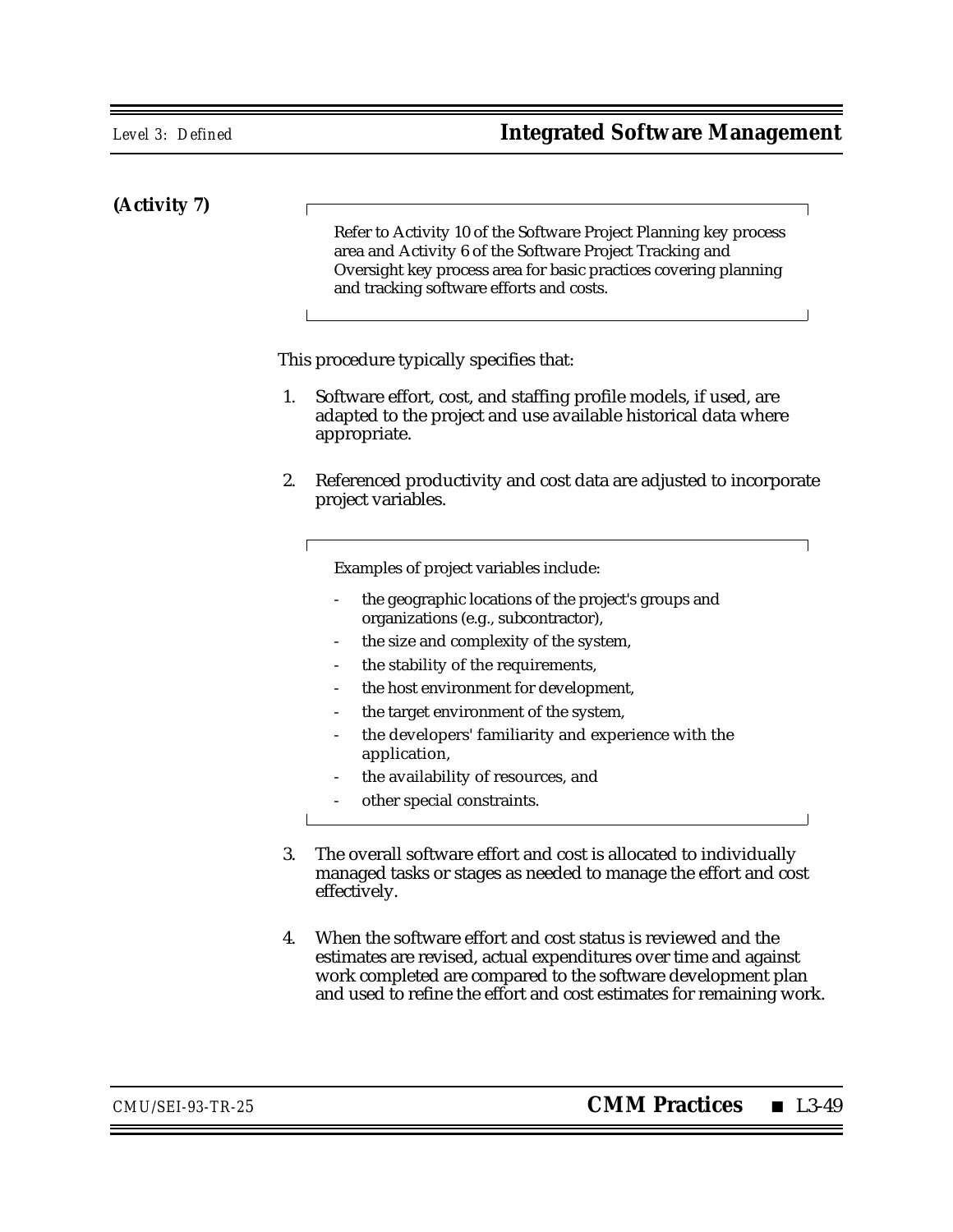| (Activity 7)      | $\Box$<br>Parameter values of the models used in estimating software effort<br>and costs are updated whenever major changes are made to the<br>software requirements.                                                                          |
|-------------------|------------------------------------------------------------------------------------------------------------------------------------------------------------------------------------------------------------------------------------------------|
|                   | Actual data on project productivity and other new software costs<br>$\Box$<br>are used where appropriate.                                                                                                                                      |
|                   | 5.<br>An effort and cost threshold is established for each individually<br>managed software task or stage which, when projected to be<br>exceeded, requires action.                                                                            |
| <b>Activity 8</b> | The project's critical computer resources are managed according<br>to a documented procedure.                                                                                                                                                  |
|                   | Refer to Activity 11 of the Software Project Planning key process<br>area and Activity 7 of the Software Project Tracking and<br>Oversight key process area for basic practices covering planning<br>and tracking critical computer resources. |
|                   |                                                                                                                                                                                                                                                |
|                   | This procedure typically specifies that:                                                                                                                                                                                                       |
|                   | 1.<br>Estimates for the project's critical computer resources are derived<br>based on historical experience, simulations, prototyping, or analysis,<br>as appropriate.                                                                         |
|                   | Sources and rationale for estimates are documented.<br>ப                                                                                                                                                                                       |
|                   | Similarities and differences between the project and the sources for<br>$\Box$<br>historical data in terms of application domain and design<br>approach are assessed and recorded.                                                             |
|                   | The reasoning used to judge the credibility of the estimates is<br>⊔<br>recorded.                                                                                                                                                              |
|                   | The planned computer resources, the system requirements allocated<br>to software, the software requirements, and/or the software design<br>are adjusted to achieve the project's critical computer resource<br>requirements.                   |
|                   | 3.<br>The available computer resources are allocated to the software<br>components.                                                                                                                                                            |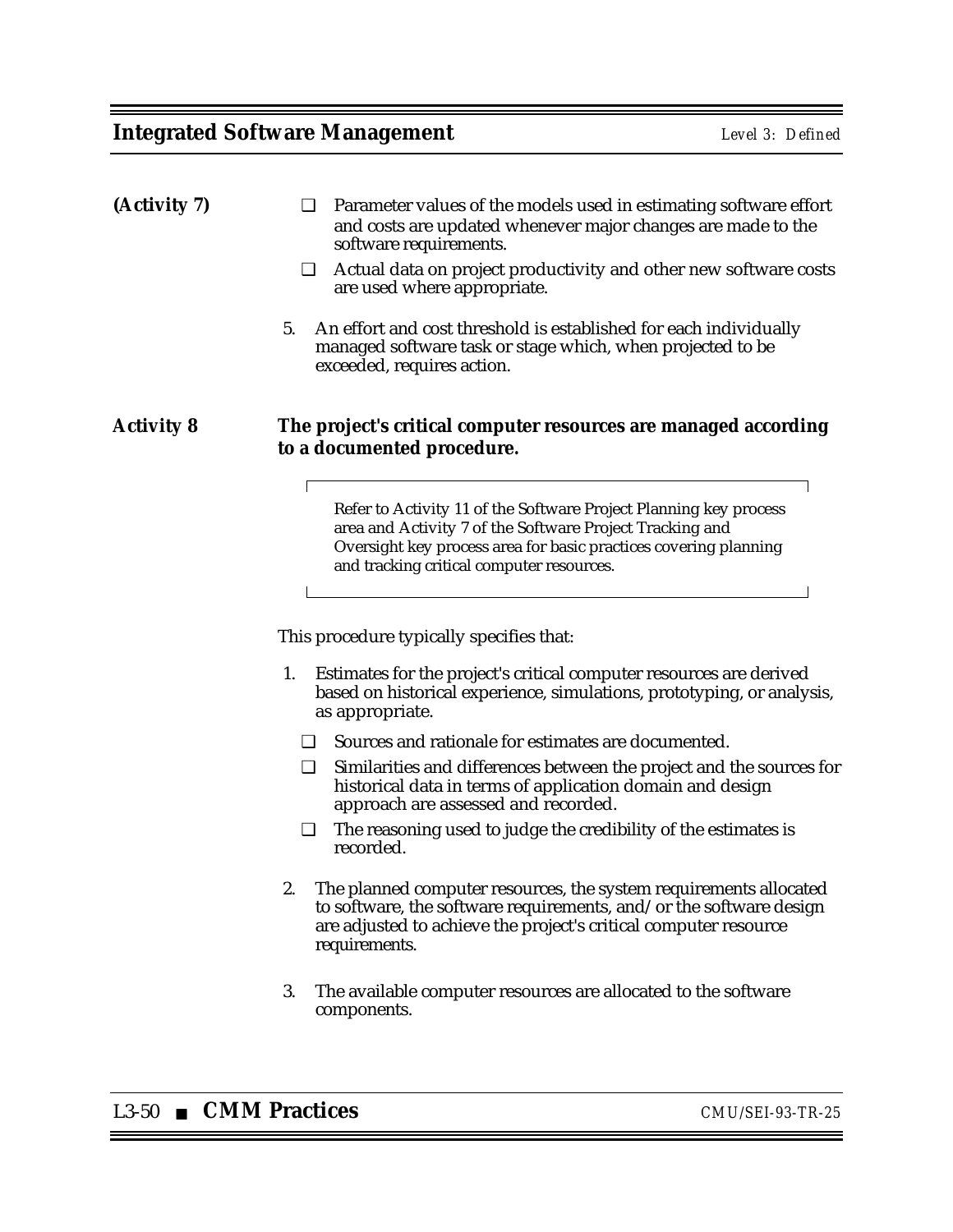| (Activity 8)      | The available capacity for the critical computer resources provides<br>4.<br>for a specified reserve capacity when the initial estimates are made.                                                                                                                                                    |
|-------------------|-------------------------------------------------------------------------------------------------------------------------------------------------------------------------------------------------------------------------------------------------------------------------------------------------------|
|                   | 5.<br>A threshold is established for each critical computer resource which,<br>when projected to be exceeded, requires action.                                                                                                                                                                        |
| <b>Activity 9</b> | The critical dependencies and critical paths of the project's<br>software schedule are managed according to a documented<br>procedure.                                                                                                                                                                |
|                   | Refer to Activity 12 of the Software Project Planning key process<br>area, Activity 8 of the Software Project Tracking and Oversight<br>key process area, and Activity 4 of the Intergroup Coordination<br>key process area for practices covering negotiating and tracking<br>critical dependencies. |
|                   | This procedure typically specifies that:                                                                                                                                                                                                                                                              |
|                   | 1.<br>Milestones, tasks, commitments, critical dependencies, staffing,<br>costs, and reviews are allocated in the schedule consistent with the<br>project's defined software process.                                                                                                                 |
|                   | The software schedule identifies specific tasks and milestones<br>$\Box$<br>whose completion can be objectively determined (i.e., a binary or<br>yes/no determination).                                                                                                                               |
|                   | Different levels of schedule detail, appropriately tied to each<br>other, are developed to accommodate the needs of different groups<br>and individuals.                                                                                                                                              |
|                   | 2.<br>Critical dependencies are defined, negotiated, and reflected in the                                                                                                                                                                                                                             |

software schedule.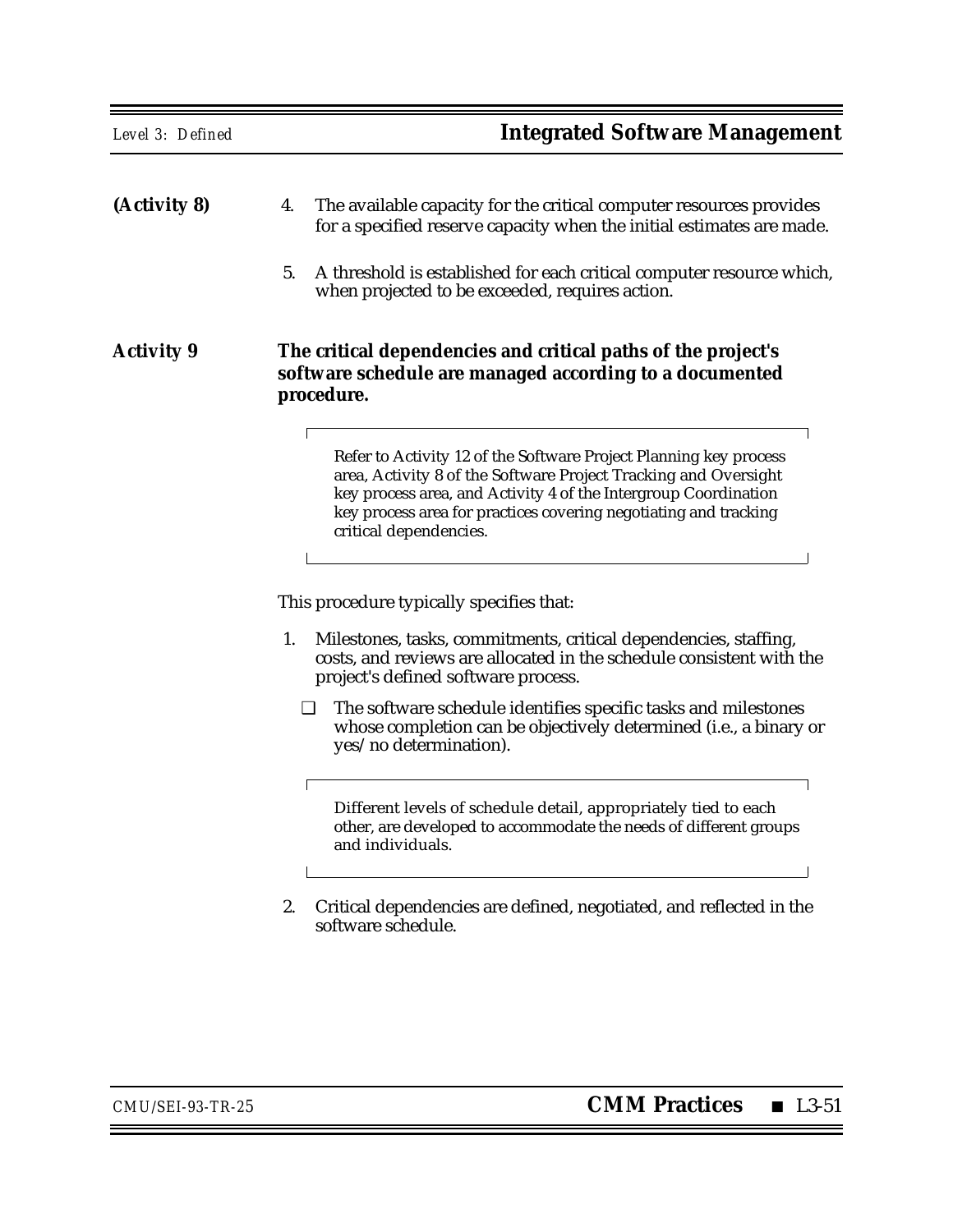| Critical dependencies include both those within the software<br>engineering group (i.e., between subgroups) and between the<br>software engineering group and other affected groups.                                        |
|-----------------------------------------------------------------------------------------------------------------------------------------------------------------------------------------------------------------------------|
| Schedule critical paths are defined and reflected in the software<br>3.<br>schedule.                                                                                                                                        |
| The software project's critical dependencies and schedule critical<br>4.<br>paths are tracked on a regular basis.                                                                                                           |
| 5.<br>Specific documented threshold criteria are established for each<br>critical path which, when projected to be exceeded, require action.                                                                                |
| <b>Examples of actions include:</b>                                                                                                                                                                                         |
| conducting analyses and simulations to tradeoff function,<br>quality, cost, schedule, staffing, and other resources;                                                                                                        |
| allocating contingencies and schedule slack, if available;                                                                                                                                                                  |
| evaluating the effects of contemplated actions on all critical<br>paths; and                                                                                                                                                |
| making decisions visible to the affected groups.                                                                                                                                                                            |
| The project's software risks are identified, assessed, documented,<br>and managed according to a documented procedure.                                                                                                      |
| Refer to Activity 13 of the Software Project Planning key process<br>area and Activity 10 of the Software Project Tracking and<br>Oversight key process area for basic practices covering<br>identifying and tracking risk. |
|                                                                                                                                                                                                                             |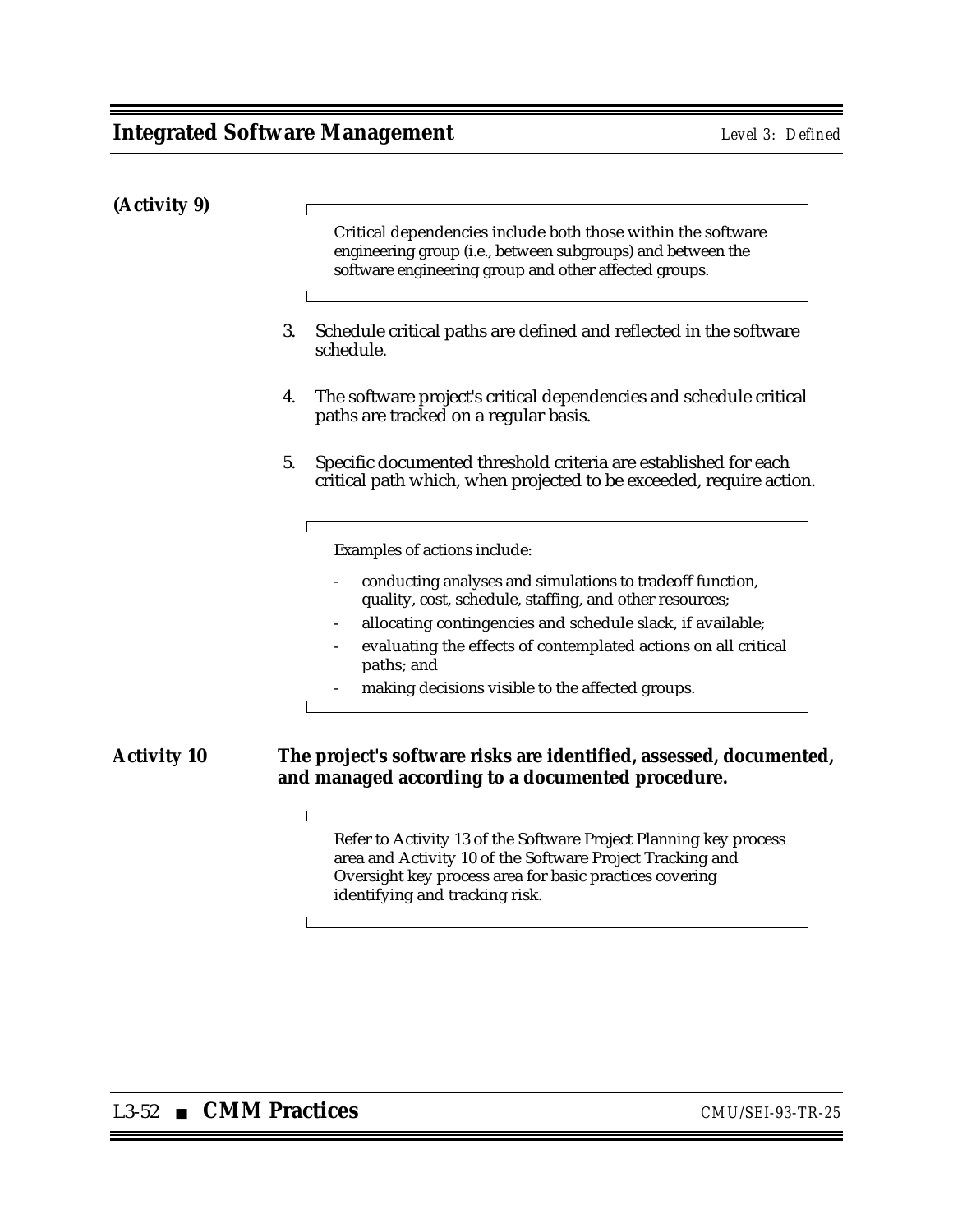| (Activity 10) | Examples of software risks that are to be managed include<br>significant possibilities that the software project could fail to<br>meet its objectives in areas such as: |
|---------------|-------------------------------------------------------------------------------------------------------------------------------------------------------------------------|
|               | schedule,                                                                                                                                                               |
|               | cost.                                                                                                                                                                   |
|               | functionality,                                                                                                                                                          |
|               | throughput or real-time performance,                                                                                                                                    |
|               | reliability or availability, and                                                                                                                                        |
|               | use of critical computer resources.                                                                                                                                     |
|               | Examples of activities to manage risks include:                                                                                                                         |
|               | early identification of high-risk project objectives;                                                                                                                   |
|               | identification of events that could introduce or increase risks;                                                                                                        |
|               | prototyping or early implementation of high-risk modules;<br>and                                                                                                        |
|               | close monitoring of key project risk indicators.                                                                                                                        |

1. A software risk management plan is documented and used to identify and manage the software risks.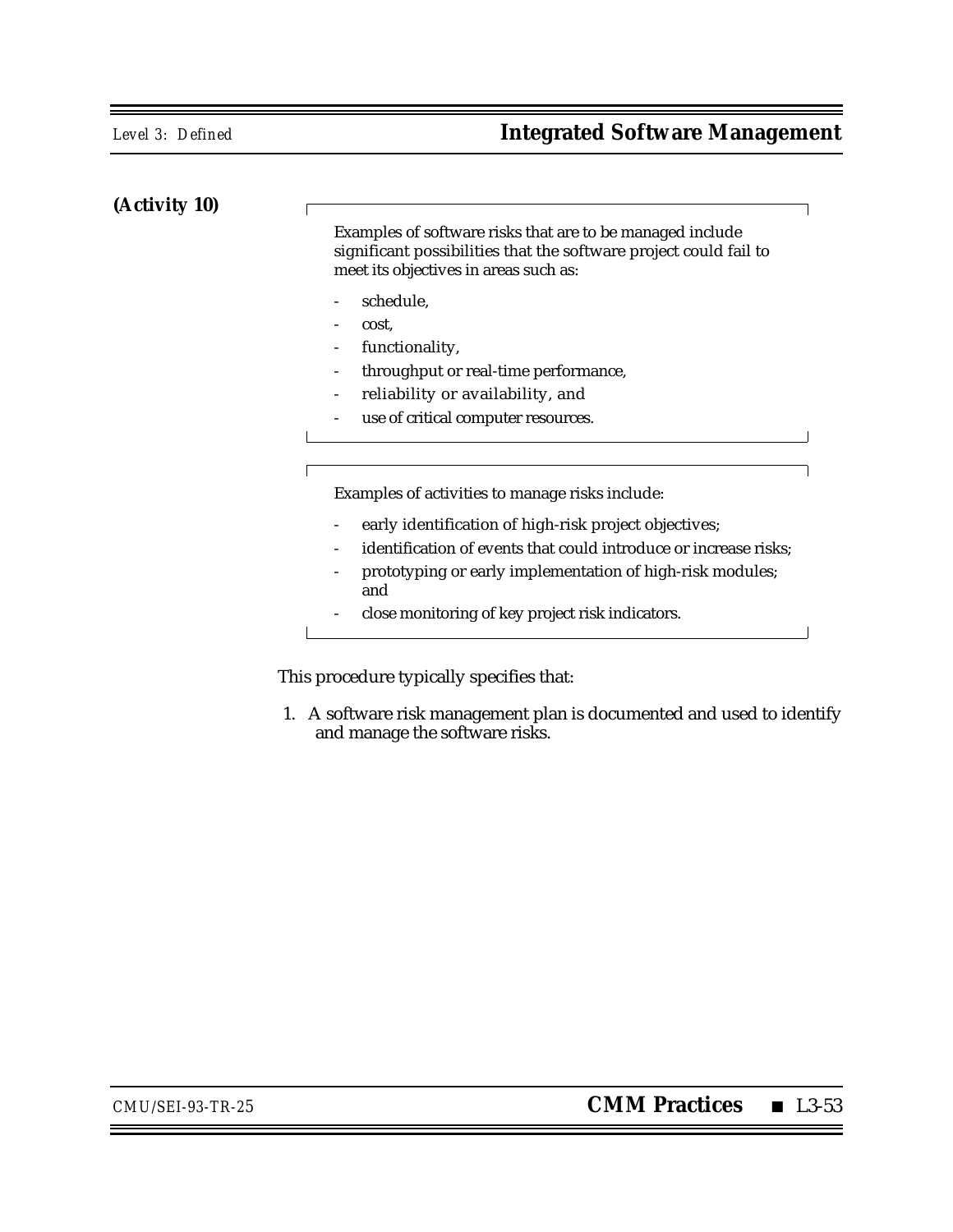| (Activity 10) |    |                                                                                                                                                |
|---------------|----|------------------------------------------------------------------------------------------------------------------------------------------------|
|               |    | Examples of items in a software risk management plan include:                                                                                  |
|               |    | resources required (including staff and tools);                                                                                                |
|               |    | risk management methods (e.g., identification, analysis,<br>$\overline{\phantom{a}}$<br>prioritization, planning, monitoring, and resolution); |
|               |    | list of identified risks (including assessment, prioritization,<br>status, and plans);                                                         |
|               |    | risk management schedule;<br>-                                                                                                                 |
|               |    | responsibilities and authorities;<br>-                                                                                                         |
|               |    | method and frequency of communicating risk status and<br>activities; and                                                                       |
|               |    | measurements.                                                                                                                                  |
|               | 2. | Contingency planning is based on the project's defined software<br>process and is performed throughout the project's software life cycle.      |
|               |    | Examples of areas covered by contingency planning activities<br>include:                                                                       |
|               |    | identification of options,<br>-                                                                                                                |
|               |    | impact assessment of options,                                                                                                                  |
|               |    | technical feasibility of options,<br>-                                                                                                         |
|               |    | allocation of management reserves, and                                                                                                         |
|               |    | decision criteria on when to pursue an option.                                                                                                 |
|               | 3. | Alternatives for each software risk are defined, where possible, along<br>with criteria for selecting among the alternatives.                  |
|               | 4. | The initial release and major revisions to the software risk<br>management plan undergo peer review.                                           |
|               |    | Refer to the Peer Reviews key process area.                                                                                                    |
|               | 5. | The software risk management plan is managed and controlled.                                                                                   |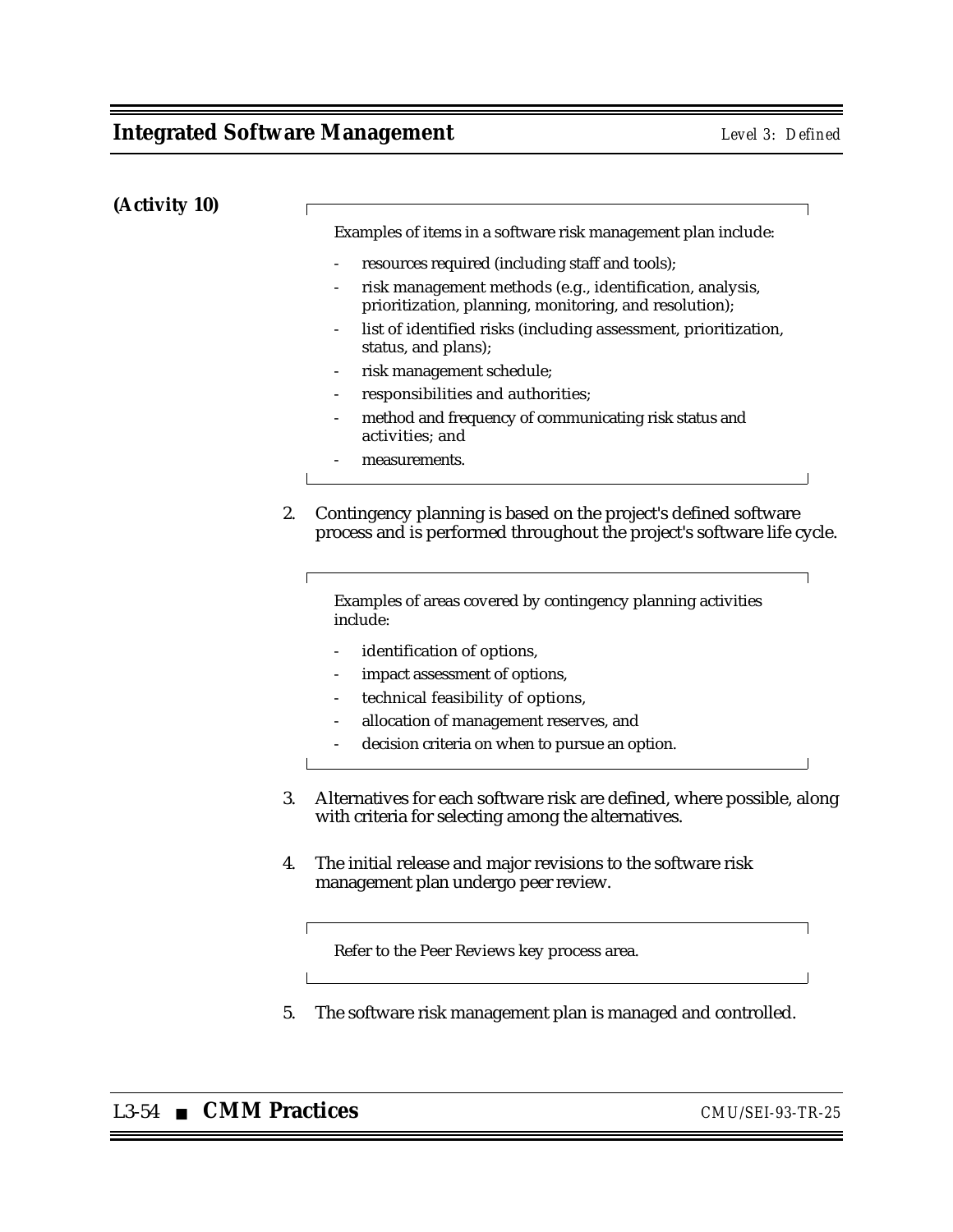- **(Activity 10)** 6. Software risks are tracked, reassessed, and replanned at selected project milestones, at designated risk checkpoints, and during the planning of significant changes that affect the software project.
	- ❑ Risk priorities and software risk management plans are reviewed and revised at these reassessment points.
	- $\Box$  Information obtained from monitoring the risks is used to refine the risk assessments and software risk management plans.
	- 7. The software engineering group and other affected groups and individuals are included in the communications on the software risks, the software risk management plans, and the results of risk mitigation.

Examples of affected groups and individuals include:

- customer,
- subcontractors,
- end users,
- software estimating,
- system engineering,
- system test,
- software quality assurance,
- software configuration management,
- contract management, and
- documentation support.

#### **Activity 11 Reviews of the software project are periodically performed to determine the actions needed to bring the software project's performance and results in line with the current and projected needs of the business, customer, and end users, as appropriate.**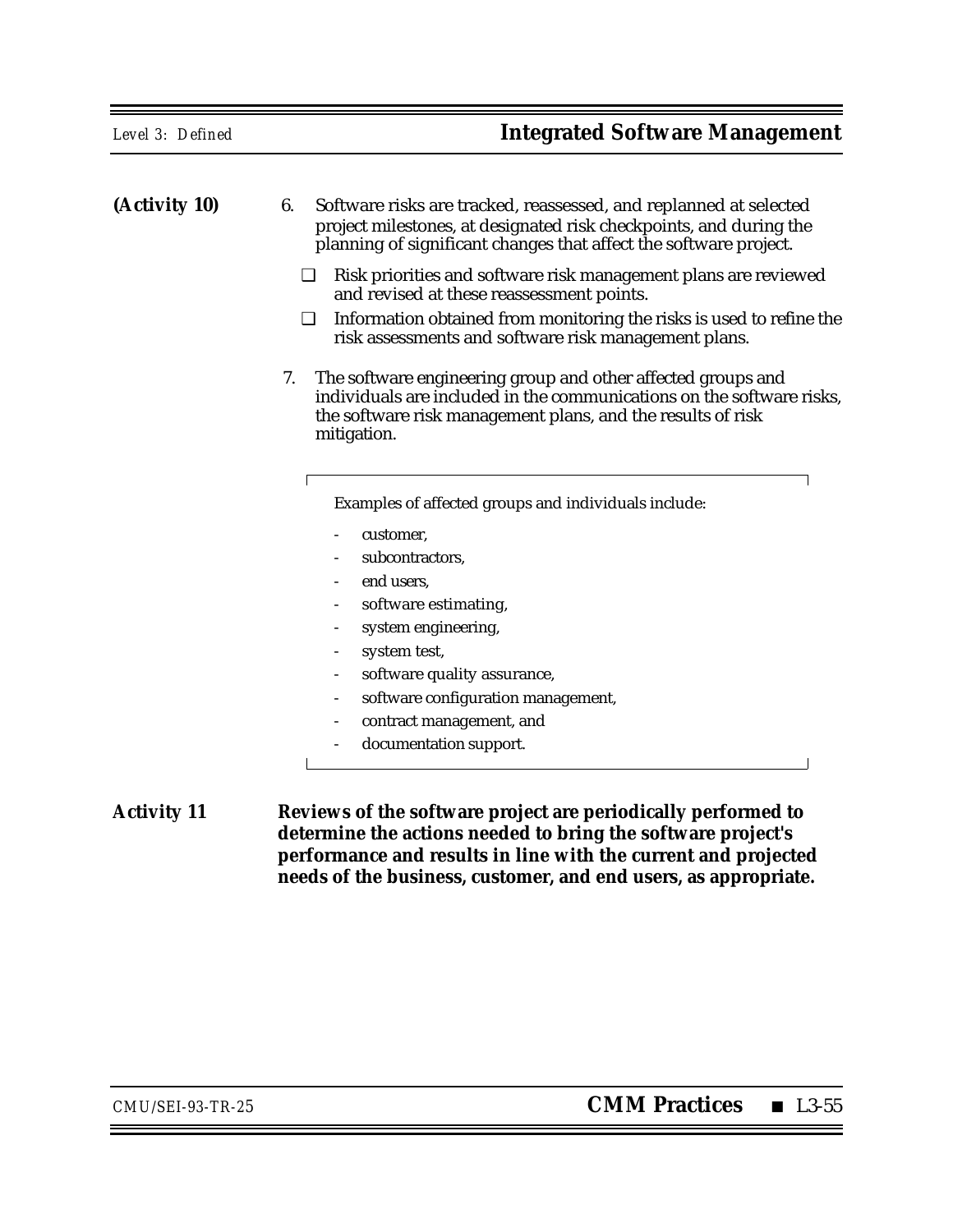| (Activity 11)         |                                                                                                                                                                 |
|-----------------------|-----------------------------------------------------------------------------------------------------------------------------------------------------------------|
|                       | Examples of actions include:                                                                                                                                    |
|                       | accelerating the schedule,                                                                                                                                      |
|                       | changing the system requirements in response to a change in<br>market opportunities or customer and end user needs, and<br>terminating the project.             |
|                       | The end users referred to in these practices are the customer-<br>designated end users or representatives of the end users.                                     |
| <b>Measurement 1</b>  | <b>Measurement and analysis</b><br>Measurements are made and used to determine the effectiveness                                                                |
|                       | of the integrated software management activities.<br>Examples of measurements include:                                                                          |
|                       | effort expended over time to manage the software project,<br>compared to the plan;                                                                              |
|                       | frequency, causes, and magnitude of replanning effort;<br>for each identified software risk, the realized adverse<br>impact compared to the estimated loss; and |
|                       | the number and magnitude of unanticipated major adverse<br>impacts to the software project, tracked over time.                                                  |
|                       | <b>Verifying implementation</b>                                                                                                                                 |
| <b>Verification 1</b> | The activities for managing the software project are reviewed                                                                                                   |

#### L3-56 ■ **CMM Practices** *CMU/SEI-93-TR-25*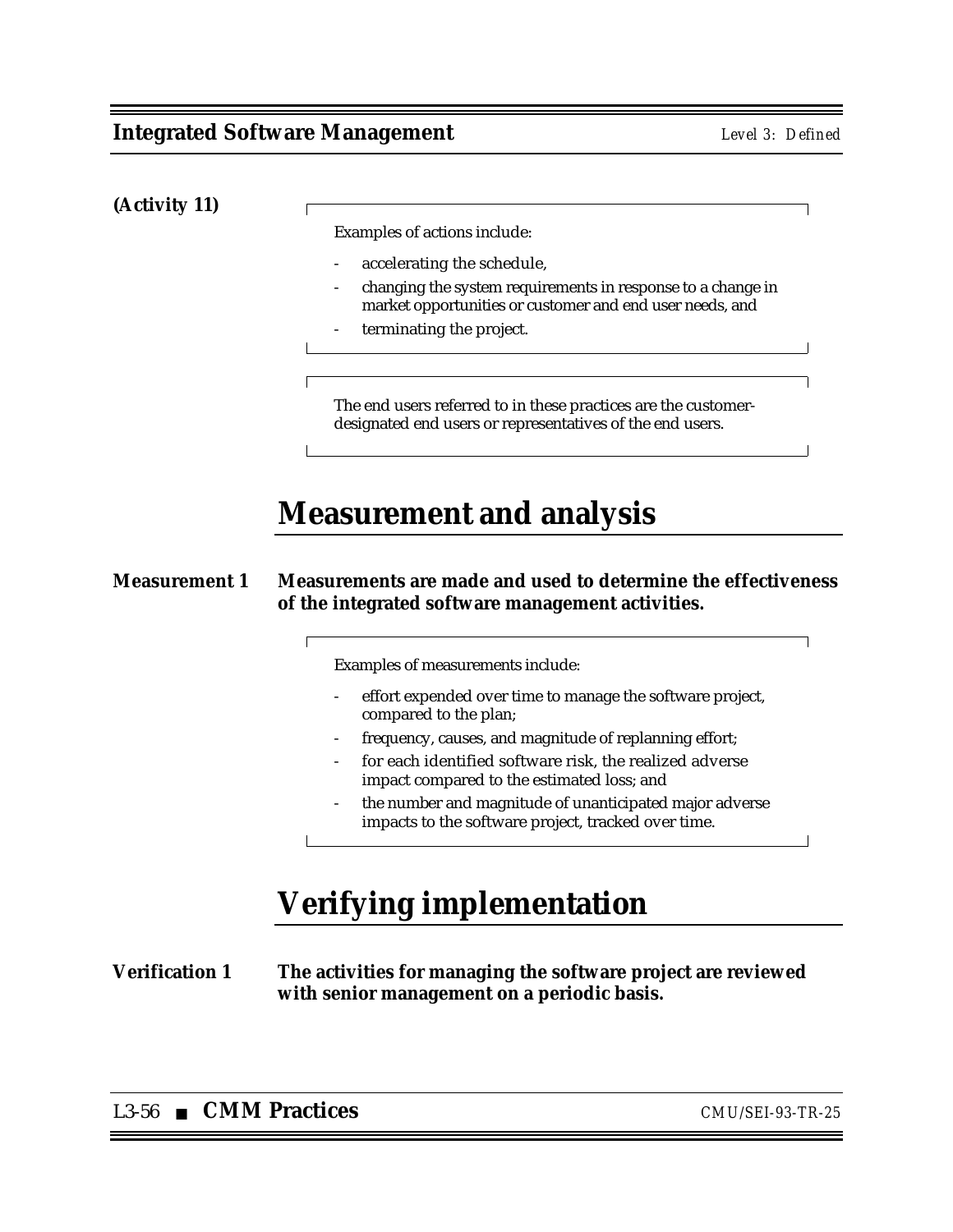| (Verification 1)      |                                                                                                                                                                                   |
|-----------------------|-----------------------------------------------------------------------------------------------------------------------------------------------------------------------------------|
|                       | Refer to Verification 1 of the Software Project Tracking and<br>Oversight key process area for practices covering the typical<br>content of senior management oversight reviews.  |
| <b>Verification 2</b> | The activities for managing the software project are reviewed<br>with the project manager on both a periodic and event-driven<br>basis.                                           |
|                       | Refer to Verification 2 of the Software Project Tracking and<br>Oversight key process area for practices covering the typical<br>content of project management oversight reviews. |
| <b>Verification 3</b> | The software quality assurance group reviews and/or audits the<br>activities and work products for managing the software project<br>and reports the results.                      |
|                       | Refer to the Software Quality Assurance key process area.                                                                                                                         |
|                       | At a minimum, the reviews and/or audits verify:                                                                                                                                   |
|                       | The process for developing and revising the project's defined<br>1.<br>software process.                                                                                          |
|                       | The process for preparing the project's software development plan<br>2.<br>and software risk management plan.                                                                     |
|                       | 3.<br>The processes for managing the project in accordance with the<br>project's defined software process.                                                                        |
|                       | The processes for collecting and providing appropriate data to the<br>4.<br>organization's software process database.                                                             |
|                       |                                                                                                                                                                                   |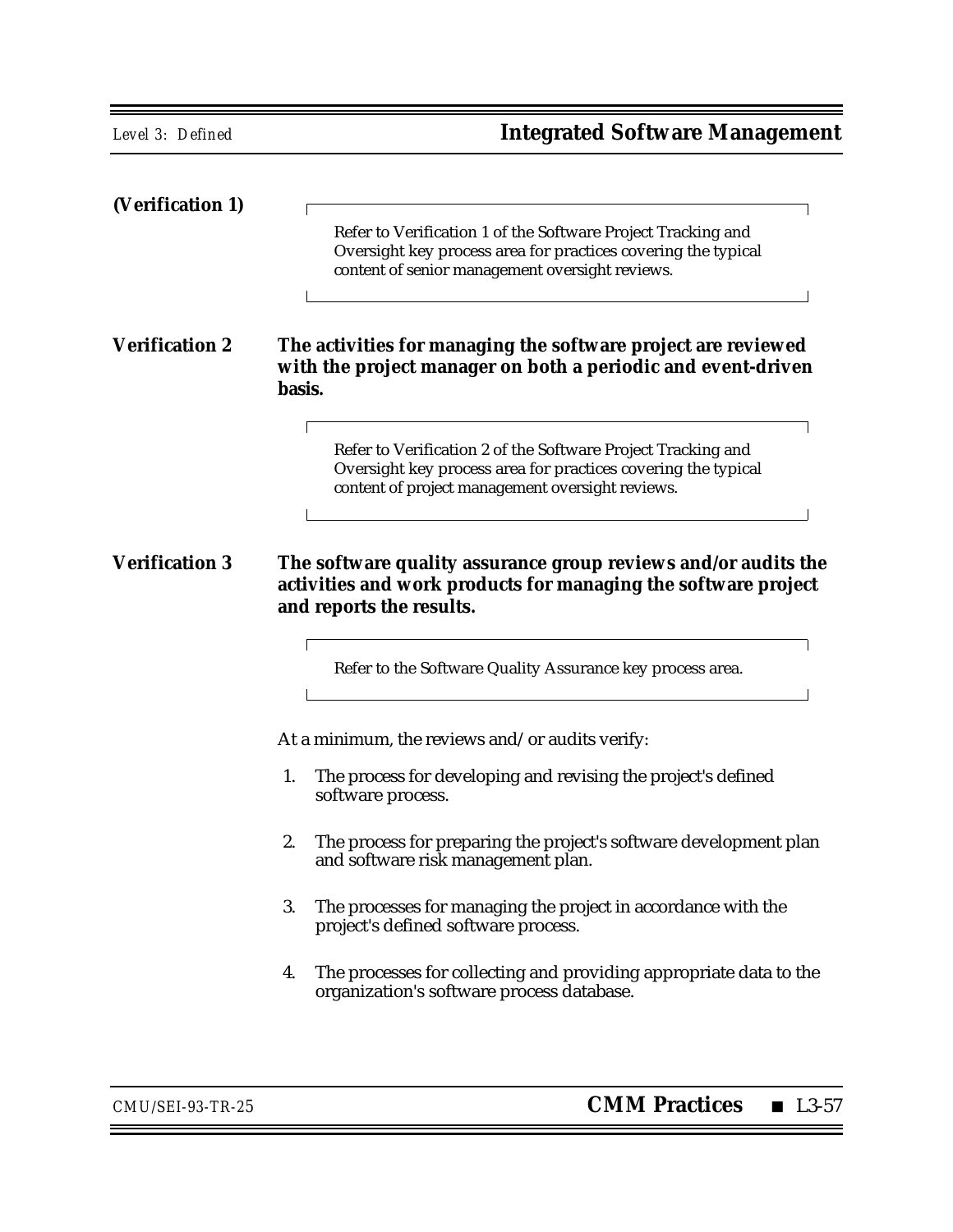**(Verification 3)** 5. The process for using the organization's software process database to support the software project's planning, estimating, and tracking activities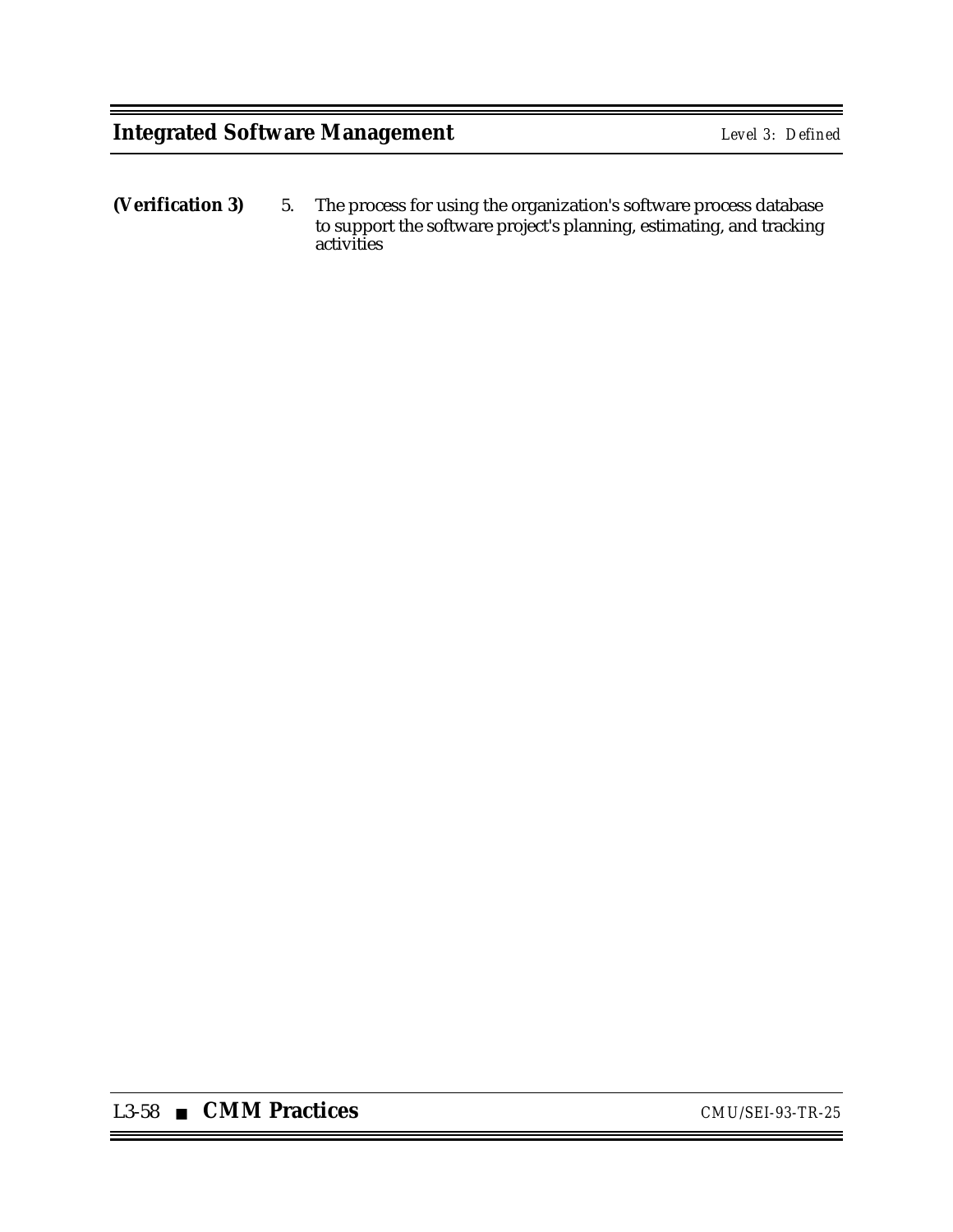# **Software Product Engineering**

*a key process area for Level 3: Defined*

The purpose of Software Product Engineering is to consistently perform a well-defined engineering process that integrates all the software engineering activities to produce correct, consistent software products effectively and efficiently.

Software Product Engineering involves performing the engineering tasks to build and maintain the software using the project's defined software process (which is described in the Integrated Software Management key process area) and appropriate methods and tools.

The software engineering tasks include analyzing the system requirements allocated to software (these system requirements are described in the Requirements Management key process area), developing the software requirements, developing the software architecture, designing the software, implementing the software in the code, integrating the software components, and testing the software to verify that it satisfies the specified requirements (i.e., the system requirements allocated to software and the software requirements).

Documentation needed to perform the software engineering tasks (e.g., software requirements document, software design document, test plan, and test procedures) is developed and reviewed to ensure that each task addresses the results of predecessor tasks and the results produced are appropriate for the subsequent tasks (including the tasks of operating and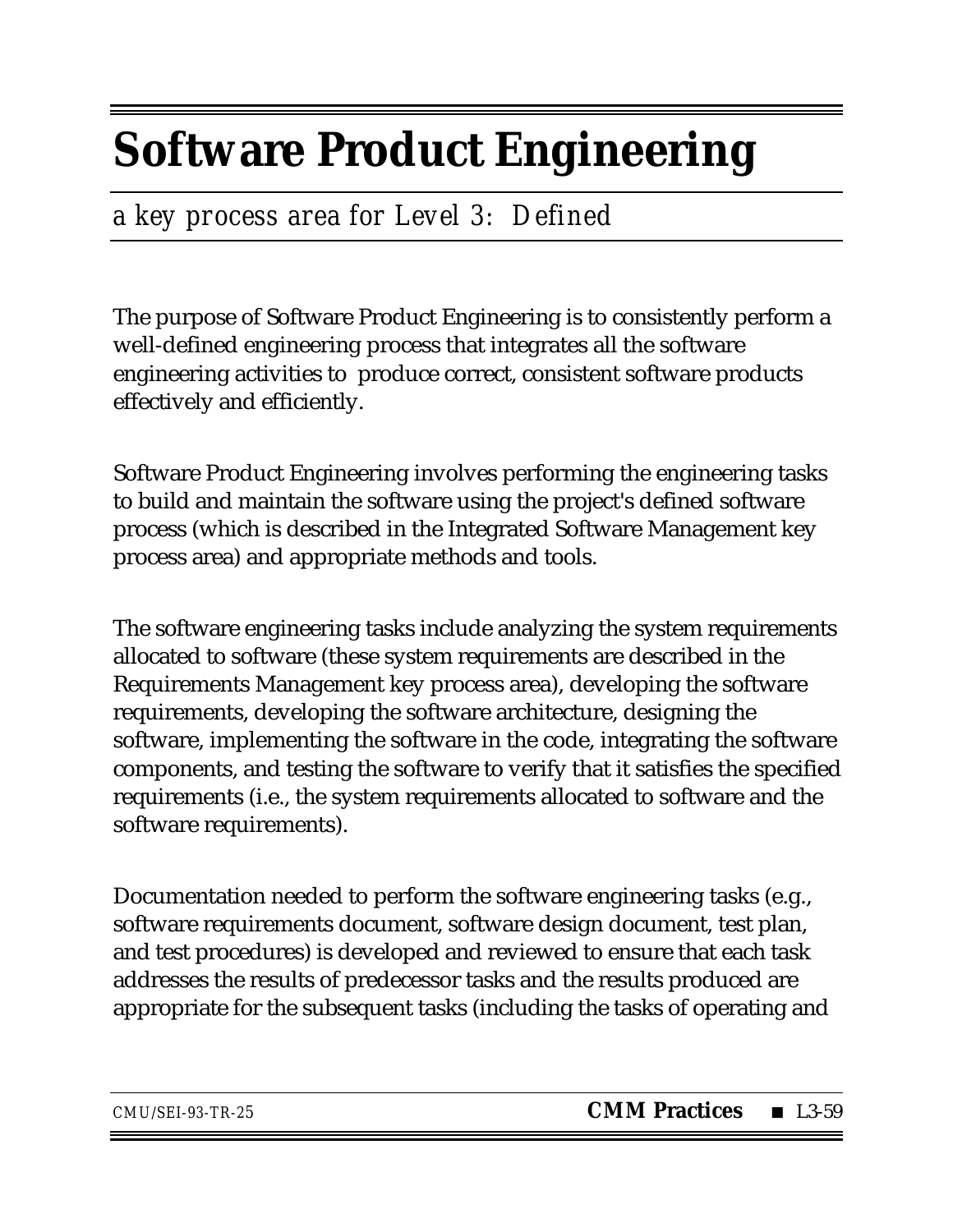maintaining the software). When changes are approved, affected software work products, plans, commitments, processes, and activities are revised to reflect the approved changes.

|                     | Goals                                                                                                                                                   |
|---------------------|---------------------------------------------------------------------------------------------------------------------------------------------------------|
| Goal 1              | The software engineering tasks are defined, integrated, and<br>consistently performed to produce the software.                                          |
| Goal 2              | Software work products are kept consistent with each other.                                                                                             |
|                     | <b>Commitment to perform</b>                                                                                                                            |
| <b>Commitment 1</b> | The project follows a written organizational policy for<br>performing the software engineering activities.                                              |
|                     | This policy typically specifies that:                                                                                                                   |
|                     | 1. The software engineering tasks are performed in accordance with the<br>project's defined software process.                                           |
|                     | Refer to Activities 1 and 2 of the Integrated Software<br>Management key process area for practices covering the project's<br>defined software process. |
|                     | 2.<br>Appropriate methods and tools are used to build and maintain the<br>software products.                                                            |

3. The software plans, tasks, and products are traceable to the system requirements allocated to software.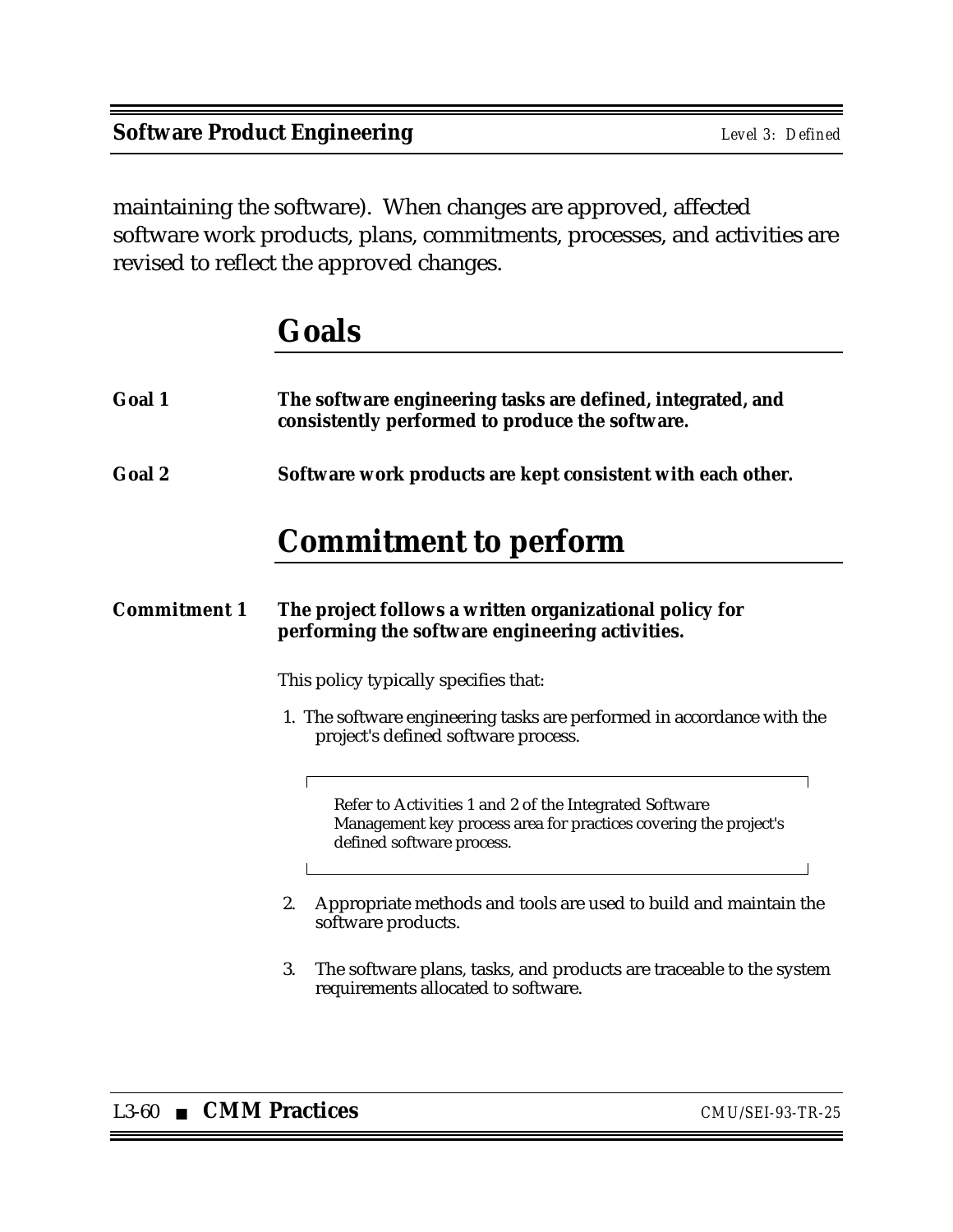| (Commitment 1)   |                                                                                                                                |
|------------------|--------------------------------------------------------------------------------------------------------------------------------|
|                  | The system requirements allocated to the software are referred to<br>as "allocated requirements" in these practices.           |
|                  | Refer to the Requirements Management key process area for<br>practices covering the system requirements allocated to software. |
|                  |                                                                                                                                |
|                  | <b>Ability to perform</b>                                                                                                      |
| <b>Ability 1</b> | Adequate resources and funding are provided for performing the<br>software engineering tasks.                                  |
|                  | 1.<br>Skilled individuals are available to perform the different software<br>engineering tasks, including:                     |
|                  | ⊔<br>software requirements analysis,                                                                                           |
|                  | software design,<br>⊔                                                                                                          |
|                  | coding,<br>⊔                                                                                                                   |
|                  | testing, and<br>⊔                                                                                                              |
|                  | software maintenance.<br>❏                                                                                                     |
|                  | 2.<br>Tools to support the software engineering tasks are made available.                                                      |
|                  | Examples of general support tools include:                                                                                     |
|                  | workstations,                                                                                                                  |
|                  | database management systems,                                                                                                   |
|                  | on-line help aids,<br>$\overline{\phantom{a}}$                                                                                 |
|                  | graphics tools,                                                                                                                |
|                  | interactive documentation tools, and                                                                                           |
|                  | word processing systems.                                                                                                       |
|                  |                                                                                                                                |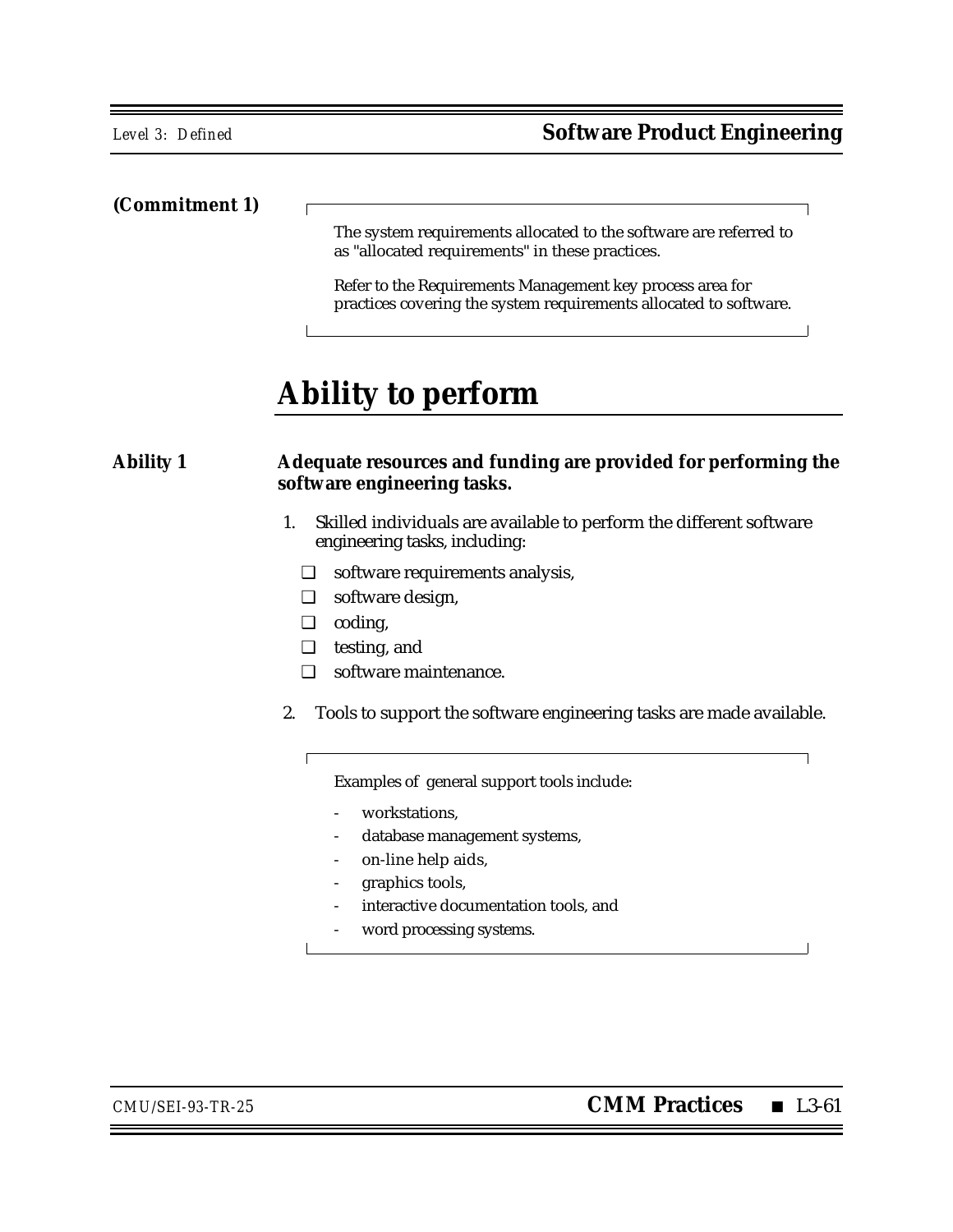## **Software Product Engineering** *Level 3: Defined*

| (Ability 1) |                                                                          |
|-------------|--------------------------------------------------------------------------|
|             | Examples of support tools for software requirements analysis<br>include: |
|             | requirements tracking tools,<br>$\overline{\phantom{0}}$                 |
|             | specification tools,                                                     |
|             | prototyping tools,                                                       |
|             | modeling tools, and                                                      |
|             | simulation tools.                                                        |
|             | Examples of support tools for software design include:                   |
|             | specification tools,<br>$\overline{\phantom{a}}$                         |
|             | prototyping tools,                                                       |
|             | simulation tools, and                                                    |
|             | program design languages.                                                |
|             | Examples of support tools for coding include:                            |
|             |                                                                          |
|             | editors,                                                                 |
|             | compilers,<br>cross-reference generators, and                            |
|             | pretty printers.                                                         |
|             |                                                                          |
|             | Examples of support tools for software testing include:                  |
|             | test management tools,                                                   |
|             | test generators,                                                         |
|             | test drivers,                                                            |
|             | test profilers,                                                          |
|             | symbolic debuggers, and                                                  |
|             | test coverage analyzers.                                                 |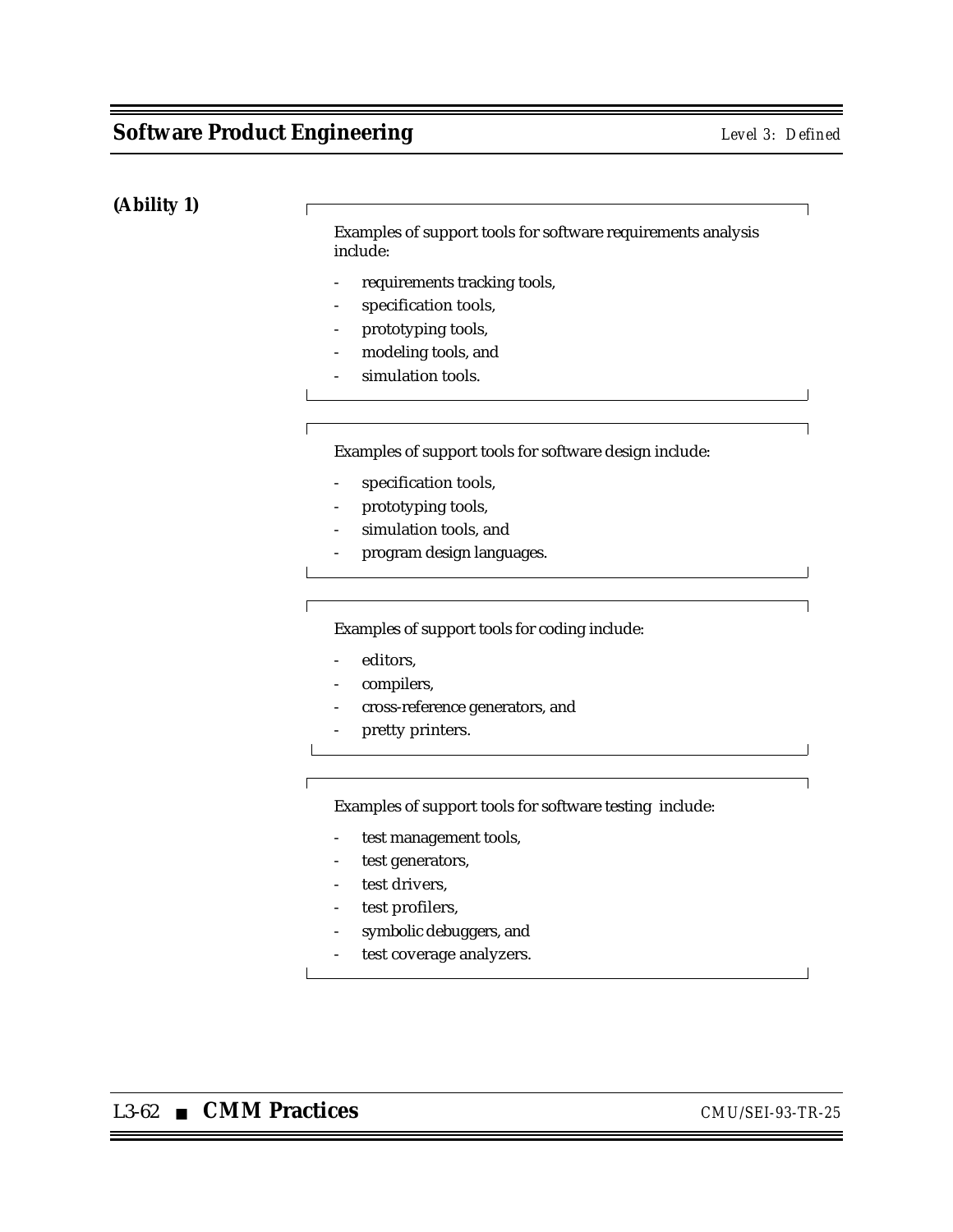| <b>Ability 2</b> | Members of the software engineering technical staff receive<br>required training to perform their technical assignments.                                 |
|------------------|----------------------------------------------------------------------------------------------------------------------------------------------------------|
|                  | The members of the software engineering technical staff should<br>receive training in the application domain.                                            |
|                  | Examples of training in software requirements analysis include:                                                                                          |
|                  | principles of analyzing software requirements;                                                                                                           |
|                  | the existing software requirements for any existing software to<br>be maintained:                                                                        |
|                  | skills to interview end users and application domain experts<br>in order to establish the software requirements (i.e.,<br>requirements elicitation); and |
|                  | the use of the tools, methods, conventions, and standards<br>selected by the project for analyzing software requirements.                                |
|                  | Examples of training in software design include:                                                                                                         |
|                  | design concepts;                                                                                                                                         |
|                  | the existing design for any existing software to be maintained;<br>and                                                                                   |
|                  | use of the tools, methods, conventions, and standards selected<br>by the project for designing software.                                                 |
|                  | Examples of training in coding include:                                                                                                                  |
|                  | the selected programming language(s);                                                                                                                    |
|                  | reviewing the existing source code for any existing code to be<br>maintained:                                                                            |
|                  | use of the tools, methods, conventions, and standards selected<br>by the project for programming; and<br>unit testing techniques.                        |
|                  |                                                                                                                                                          |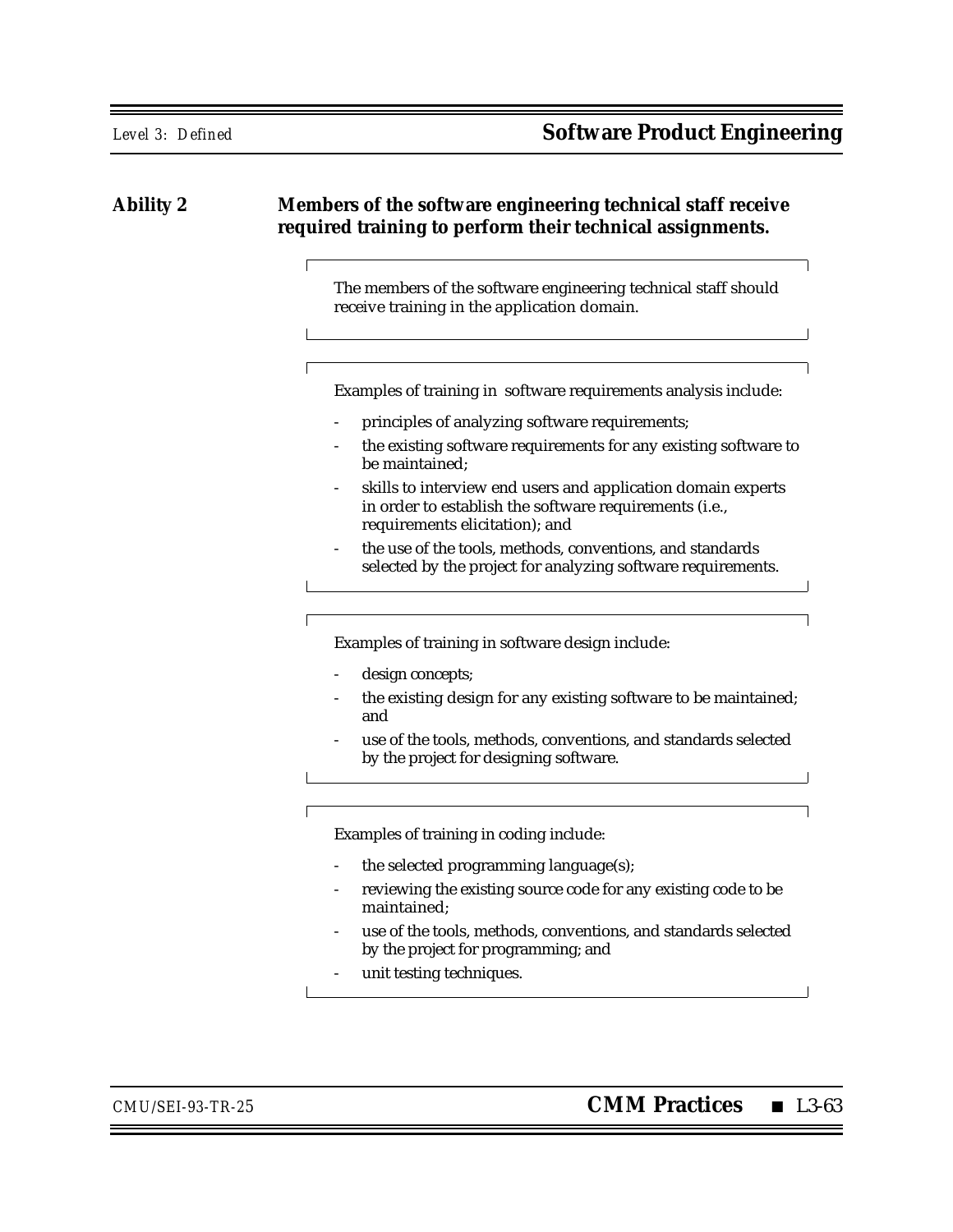## **Software Product Engineering** *Level 3: Defined*

|                  | Examples of training in software testing and other verification<br>techniques include:                                   |
|------------------|--------------------------------------------------------------------------------------------------------------------------|
|                  | verification methods (analysis, demonstration, and inspection<br>as well as test):                                       |
|                  | test planning;<br>$\overline{\phantom{a}}$                                                                               |
|                  | use of the tools, methods, conventions, and standards selected<br>by the project for testing and verifying the software; |
|                  | criteria for test readiness and completion; and                                                                          |
|                  | measuring test coverage.                                                                                                 |
|                  | Refer to the Training Program key process area.                                                                          |
| <b>Ability 3</b> | Members of the software engineering technical staff receive<br>orientation in related software engineering disciplines.  |
|                  |                                                                                                                          |
|                  | Examples of related software engineering disciplines include:                                                            |
|                  | software requirements analysis,                                                                                          |
|                  | software design,                                                                                                         |
|                  | coding,                                                                                                                  |
|                  | testing,                                                                                                                 |
|                  | software configuration management, and<br>software quality assurance.                                                    |

Ξ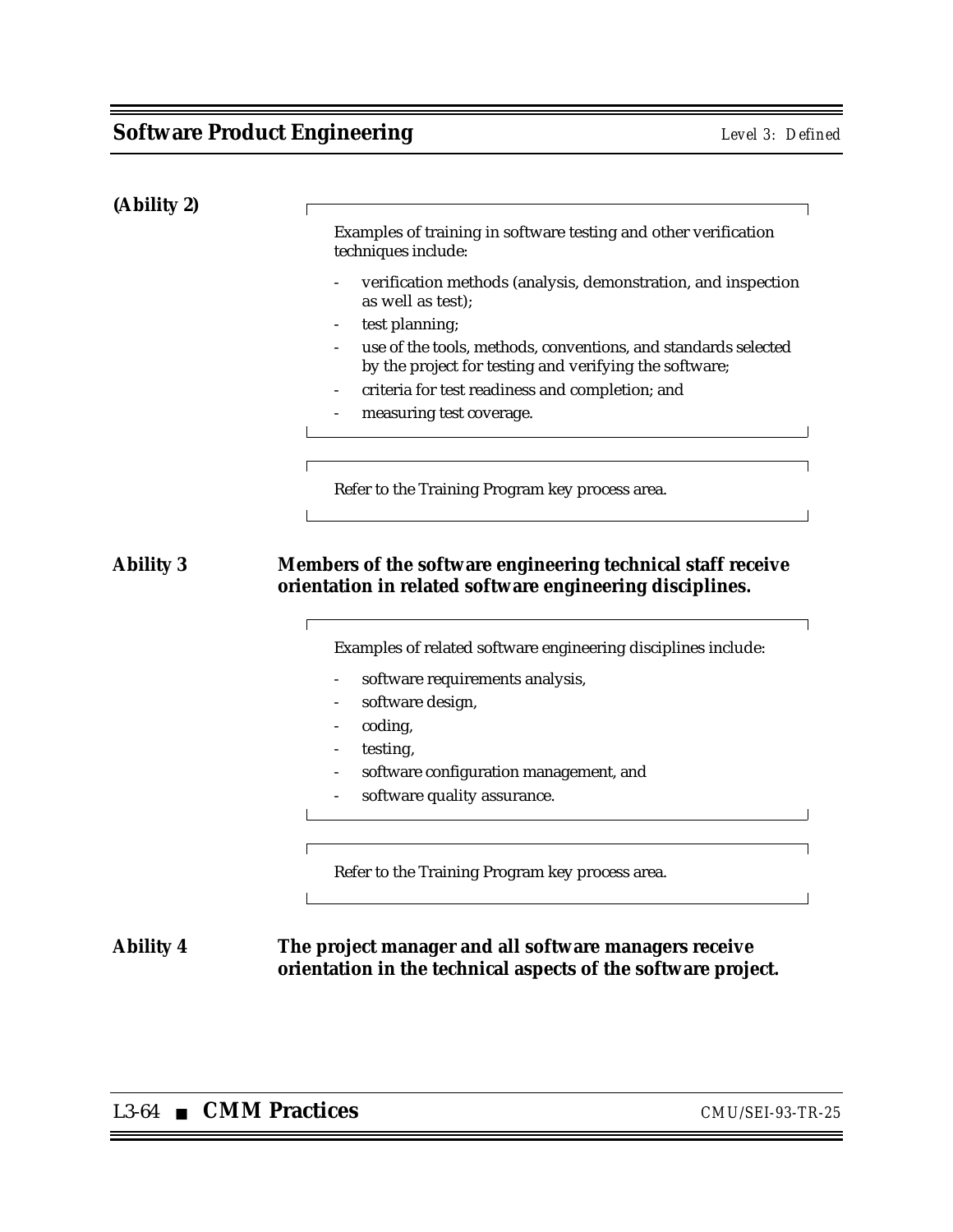| (Ability 4)       |                                                                                                                                                         |
|-------------------|---------------------------------------------------------------------------------------------------------------------------------------------------------|
|                   | Examples of orientation include:                                                                                                                        |
|                   | software engineering methods and tools,                                                                                                                 |
|                   | the application domain,                                                                                                                                 |
|                   | deliverable and nondeliverable software and associated work<br>products, and                                                                            |
|                   | guidelines on how to manage the project using the chosen<br>methods and tools.                                                                          |
|                   | Refer to the Training Program key process area.                                                                                                         |
|                   | <b>Activities performed</b>                                                                                                                             |
| <b>Activity 1</b> | Appropriate software engineering methods and tools are<br>integrated into the project's defined software process.                                       |
|                   |                                                                                                                                                         |
|                   | Refer to Activities 1 and 2 of the Integrated Software<br>Management key process area for practices covering the project's<br>defined software process. |
|                   | 1.<br>The software engineering tasks are integrated according to the<br>project's defined software process.                                             |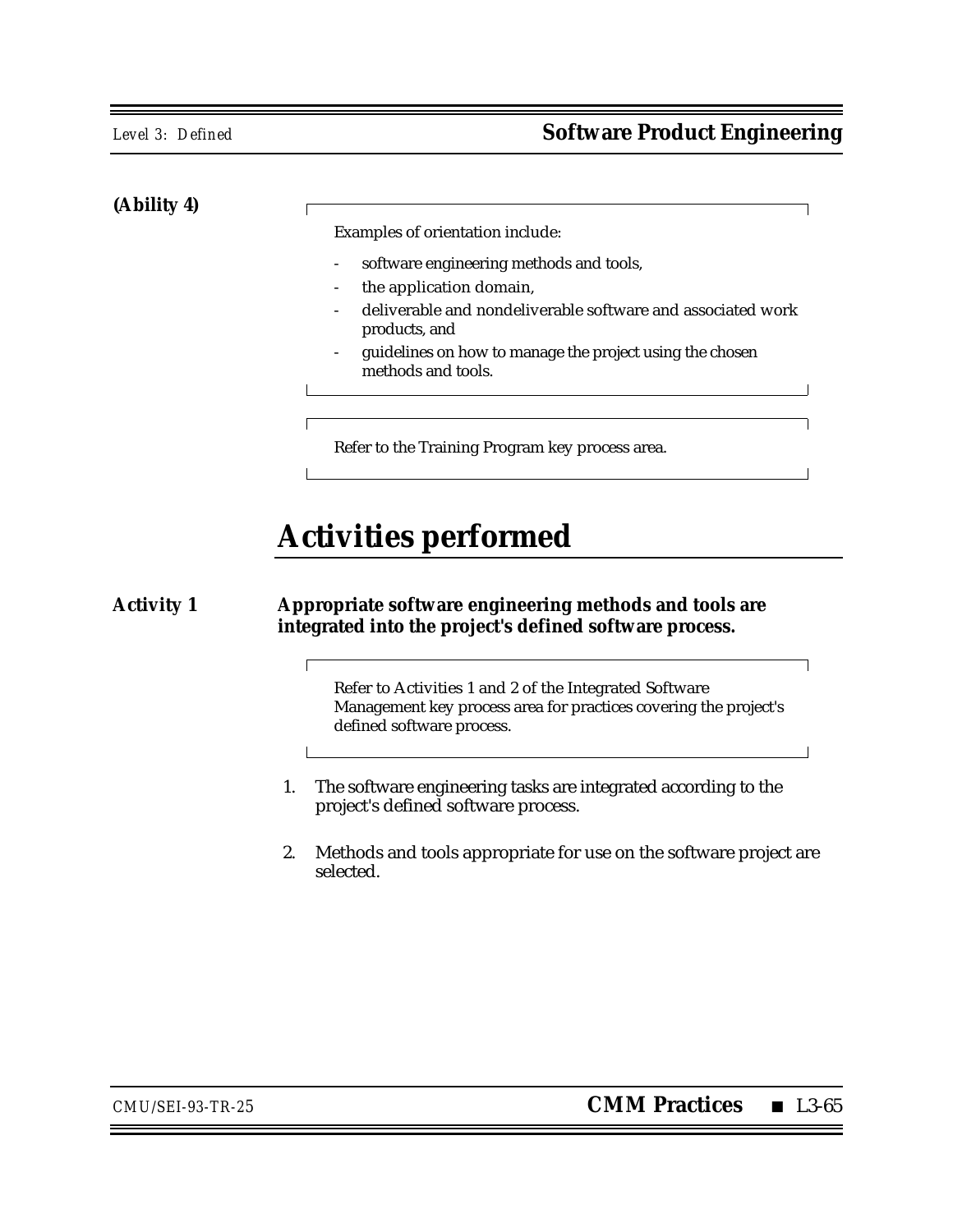| (Activity 1)      | Candidate methods and tools are selected based on their<br>applicability to the organization's standards, the project's<br>defined software process, the existing skill base, availability of<br>training, contractual requirements, power, ease of use, and support<br>services. |
|-------------------|-----------------------------------------------------------------------------------------------------------------------------------------------------------------------------------------------------------------------------------------------------------------------------------|
|                   | The rationale for selecting a particular tool or method is<br>⊔<br>documented.<br>3.<br>Configuration management models appropriate to the software                                                                                                                               |
|                   | project are selected and used.<br>Examples of configuration management models include:<br>check-out/check-in models,<br>composition models,<br>transaction models, and<br>change set models.                                                                                      |
|                   | The tools used to develop and maintain the software products are<br>4.<br>placed under configuration management.                                                                                                                                                                  |
|                   | Refer to the Software Configuration Management key process<br>area.                                                                                                                                                                                                               |
| <b>Activity 2</b> | The software requirements are developed, maintained,<br>documented, and verified by systematically analyzing the<br>allocated requirements according to the project's defined<br>software process.                                                                                |
|                   | The individuals involved in developing the software requirements<br>1.<br>review the allocated requirements to ensure that issues affecting the<br>software requirements analysis are identified and resolved.                                                                    |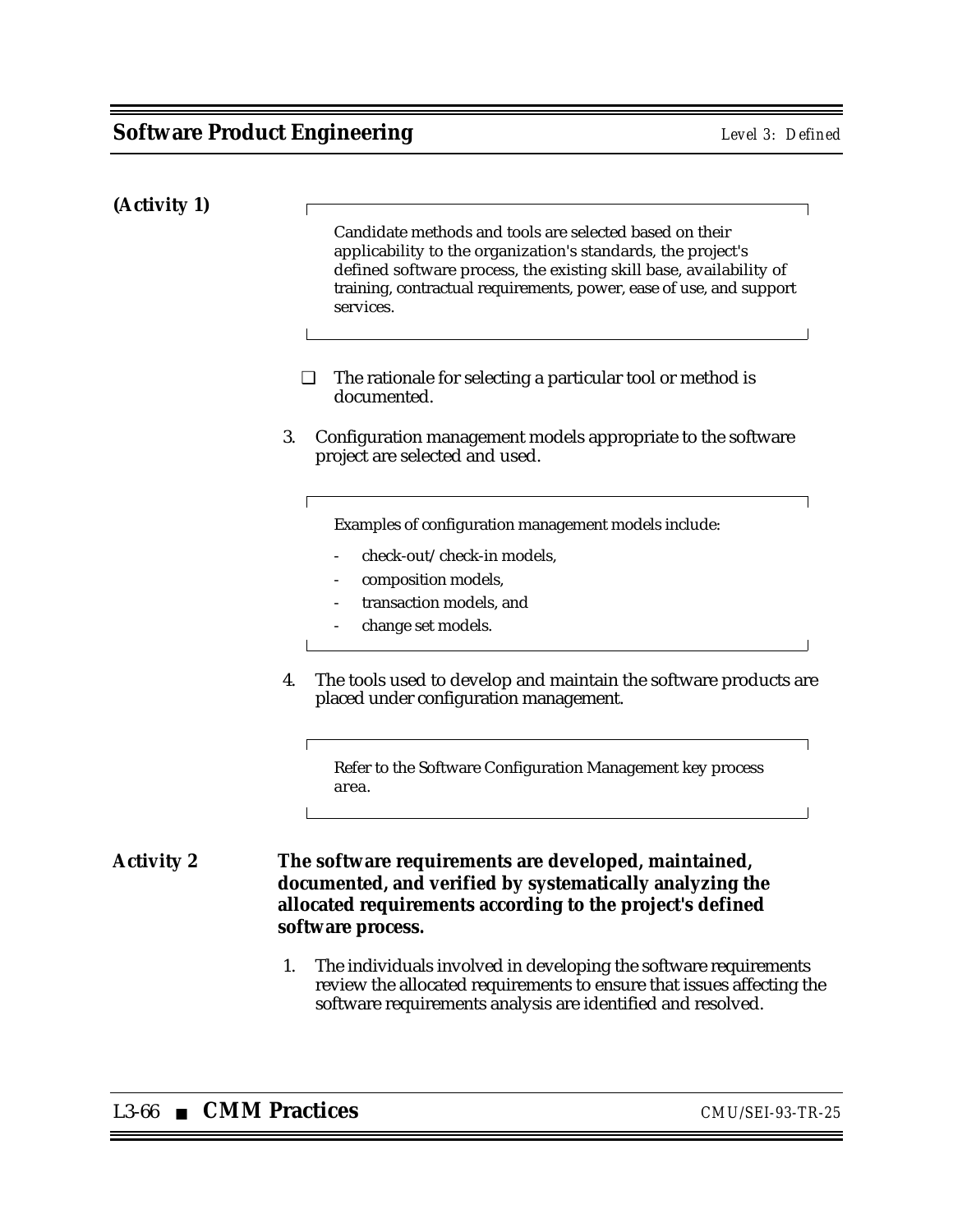| (Activity 2) |    | Software requirements cover the software functions and<br>performance, the interfaces to both hardware and software, and<br>other system components (e.g., humans).                                                                    |
|--------------|----|----------------------------------------------------------------------------------------------------------------------------------------------------------------------------------------------------------------------------------------|
|              | 2. | Effective methods for requirements analysis are used to identify and<br>derive the software requirements.                                                                                                                              |
|              |    | Examples of methods for requirements analysis include:                                                                                                                                                                                 |
|              |    | functional decomposition,                                                                                                                                                                                                              |
|              |    | object-oriented decomposition,                                                                                                                                                                                                         |
|              |    | tradeoff studies,                                                                                                                                                                                                                      |
|              |    | simulations,                                                                                                                                                                                                                           |
|              |    | modeling,                                                                                                                                                                                                                              |
|              |    | prototyping, and                                                                                                                                                                                                                       |
|              |    | scenario generation.                                                                                                                                                                                                                   |
|              | 3. | The results of the requirements analysis and the rationale for the<br>selected alternative are documented.                                                                                                                             |
|              | 4. | The software requirements are analyzed to ensure they are feasible<br>and appropriate to implement in software, clearly stated, consistent<br>with each other, testable, and complete (when considered as a set).                      |
|              |    | ❏<br>Problems with the software requirements are identified and<br>reviewed with the group responsible for the system requirements;<br>appropriate changes are made to the allocated requirements and<br>to the software requirements. |
|              |    | Refer to the Requirements Management key process area.                                                                                                                                                                                 |
|              | 5. | The software requirements are documented.                                                                                                                                                                                              |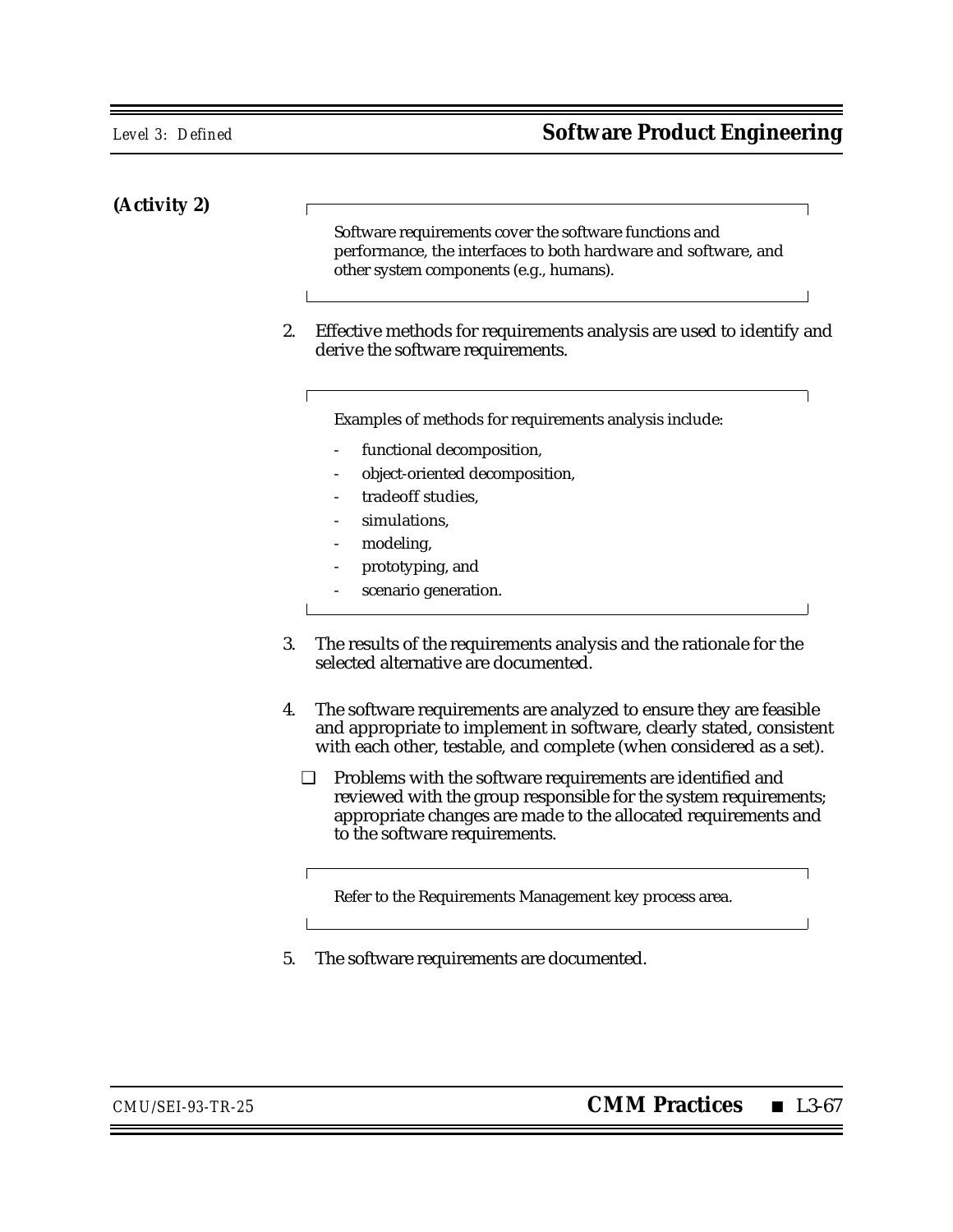- 6. The group responsible for system and acceptance testing of the software analyzes each software requirement to verify it can be tested.
- **(Activity 2)** 7. The methods for verifying and validating that each software requirement is satisfied are identified and documented.

Examples of verification and validation methods include:

- demonstration,
- system testing,
- acceptance testing,
- analysis, and
- inspection.

 $\Gamma$ 

 $\sqrt{2}$ 

8. The software requirements document undergoes peer review before it is considered complete.

Refer to the Peer Reviews key process area.

9. The software requirements document is reviewed and approved.

Examples of individuals who review and approve the software requirements document include:

- the project manager,
- the system engineering manager,
- the project software manager, and
- the software test manager.
- 10. The software requirements document is reviewed with the customer and end users, as appropriate.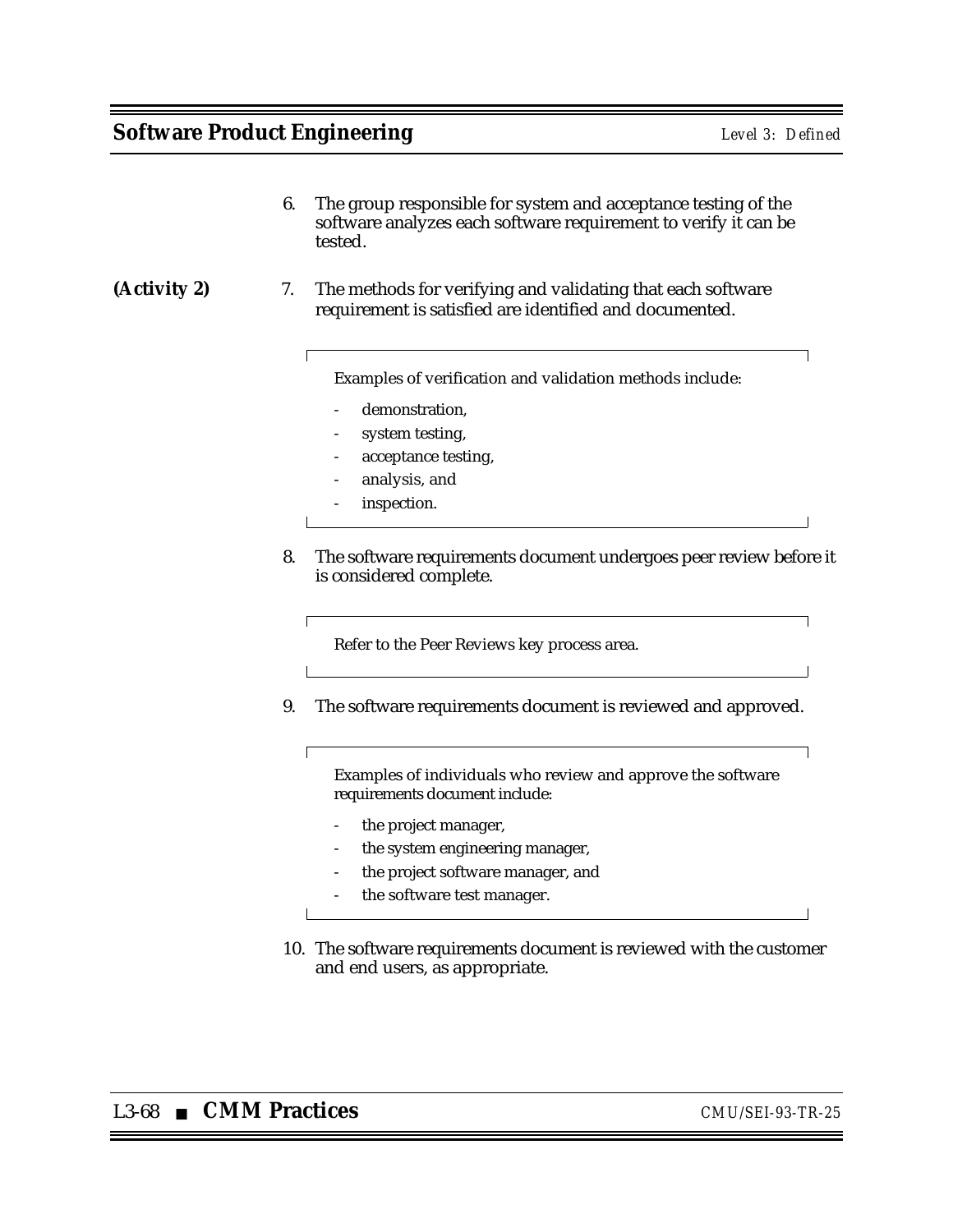|                   | The end users referred to in these practices are the customer-<br>designated end users or representatives of the end users.                                                                                          |
|-------------------|----------------------------------------------------------------------------------------------------------------------------------------------------------------------------------------------------------------------|
| (Activity 2)      | 11. The software requirements document is placed under configuration<br>management.                                                                                                                                  |
|                   | Refer to the Software Configuration Management key process<br>area.                                                                                                                                                  |
|                   | 12. The software requirements are appropriately changed whenever the<br>allocated requirements change.                                                                                                               |
|                   | Refer to the Requirements Management key process area.                                                                                                                                                               |
| <b>Activity 3</b> | The software design is developed, maintained, documented, and<br>verified, according to the project's defined software process, to<br>accommodate the software requirements and to form the<br>framework for coding. |
|                   | The software design consists of the software architecture and the<br>detailed software design.                                                                                                                       |

1. Design criteria are developed and reviewed.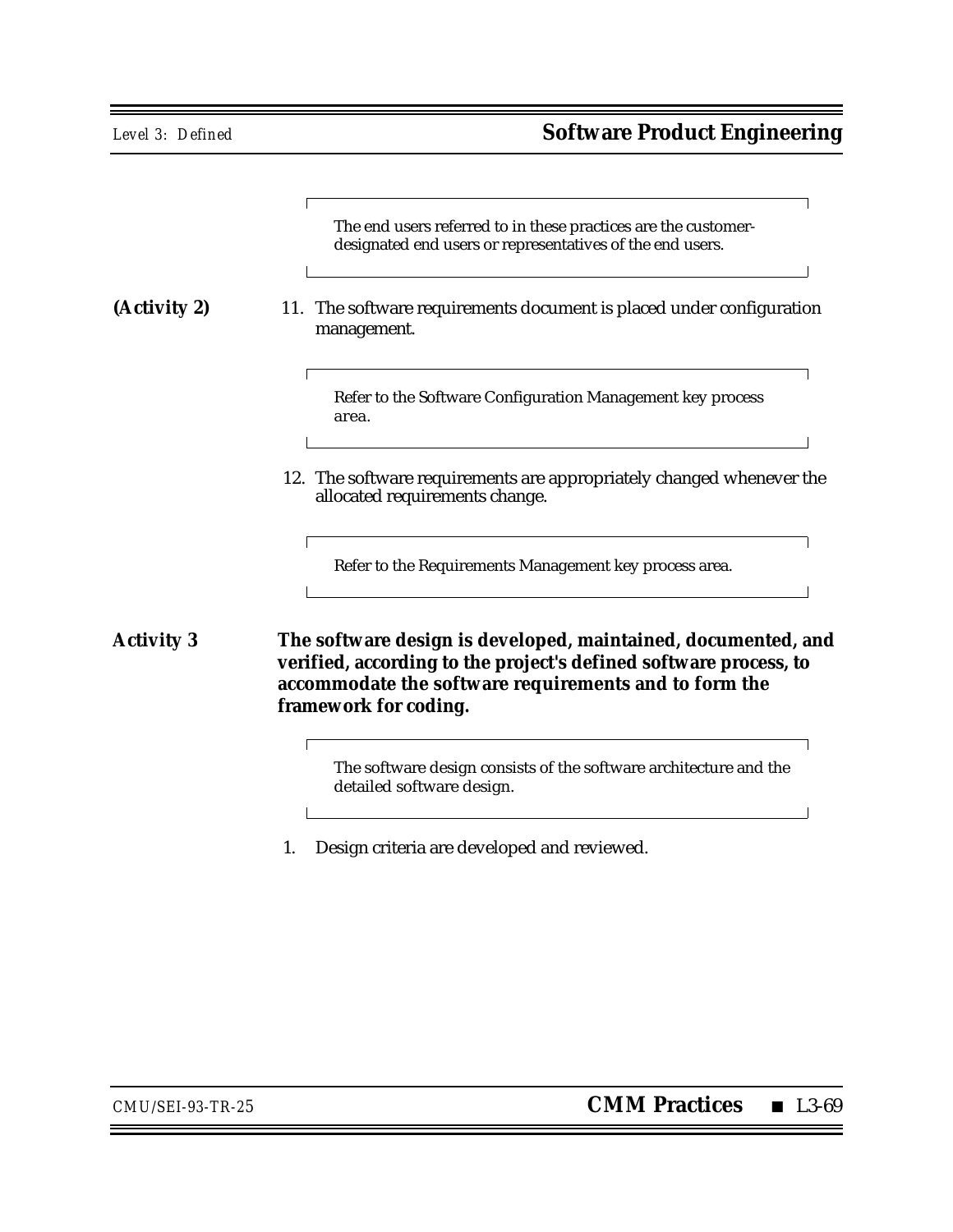$\sqrt{ }$ Examples of design criteria include: verifiability, adherence to design standards, ease of construction. simplicity, and ease of planning. 2. The individuals involved in the software design review the software requirements to ensure that issues affecting the software design are identified and resolved. **(Activity 3)** 3. Application standards are used where appropriate.  $\sqrt{2}$ ٦ Examples of application standards include: standards for operating system interfaces, standards for computer-human interfaces, and standards for networking interfaces. 4. Effective methods are used to design the software.  $\sqrt{ }$ Examples of software design methods include: prototyping, structural models, design reuse, object-oriented design, and essential systems analysis. 5. The software architecture is developed early, within the constraints of the software life cycle and technology being used.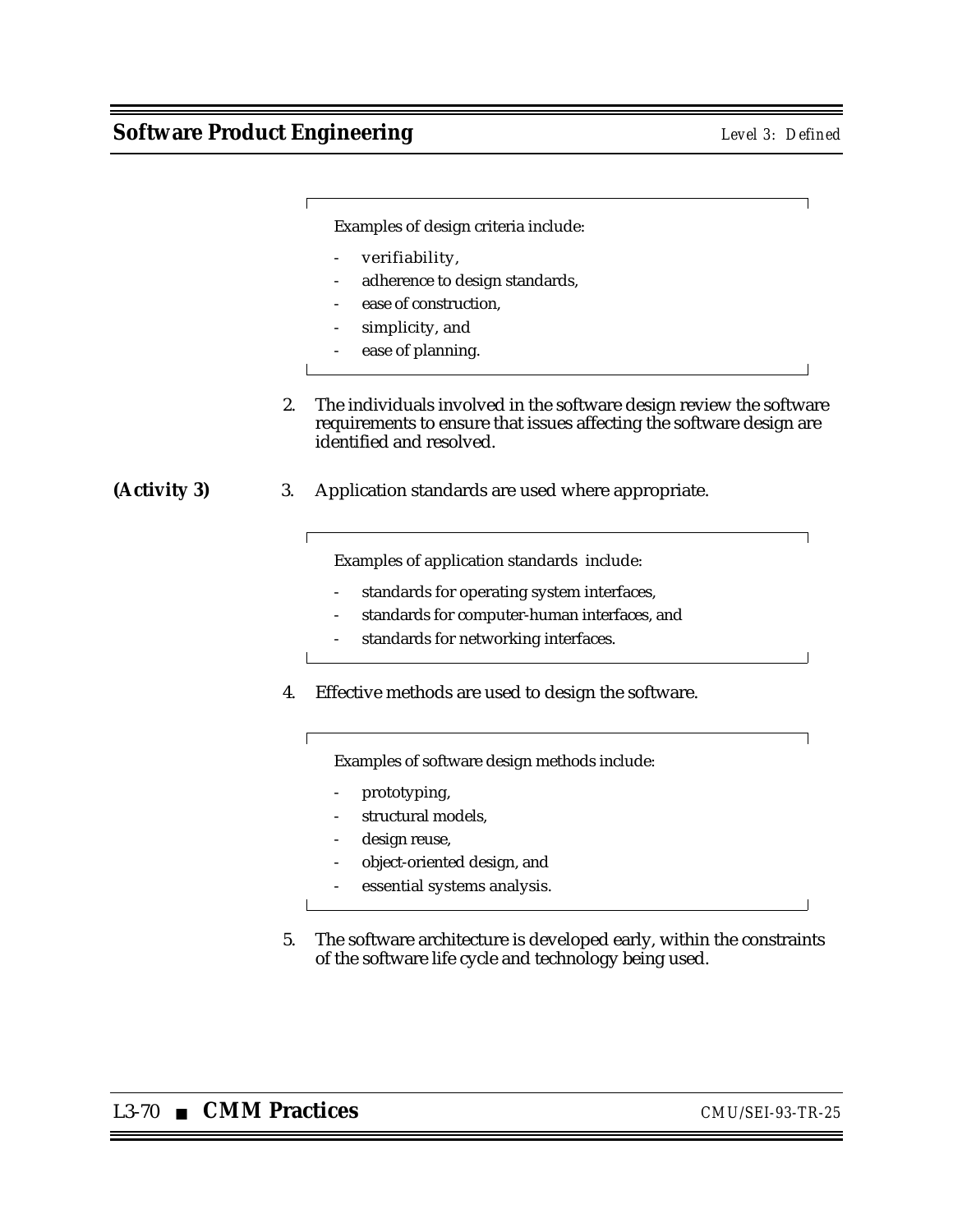|              | The software architecture establishes the top-level software<br>framework with well-defined internal and external interfaces.                                                                                                                                       |
|--------------|---------------------------------------------------------------------------------------------------------------------------------------------------------------------------------------------------------------------------------------------------------------------|
|              | The software architecture is reviewed to ensure that architecture<br>6.<br>issues affecting the software detailed design are identified and<br>resolved.                                                                                                            |
|              | The software detailed design is developed based on the software<br>7.<br>architecture.                                                                                                                                                                              |
|              | 8.<br>The software design (i.e., the software architecture and detailed<br>design) is documented.                                                                                                                                                                   |
| (Activity 3) | The documentation of the software design covers the software<br>$\Box$<br>components; the internal interfaces between software components;<br>and the software interfaces to other software systems, to<br>hardware, and to other system components (e.g., humans). |
|              | 9.<br>The software design document undergoes peer review before the<br>design is considered complete.                                                                                                                                                               |
|              | Refer to the Peer Reviews key process area.                                                                                                                                                                                                                         |
|              | 10. The software design document is placed under configuration<br>management.                                                                                                                                                                                       |
|              | Refer to the Software Configuration Management key process<br>area.                                                                                                                                                                                                 |
|              | 11. The software design document is appropriately changed whenever<br>the software requirements change.                                                                                                                                                             |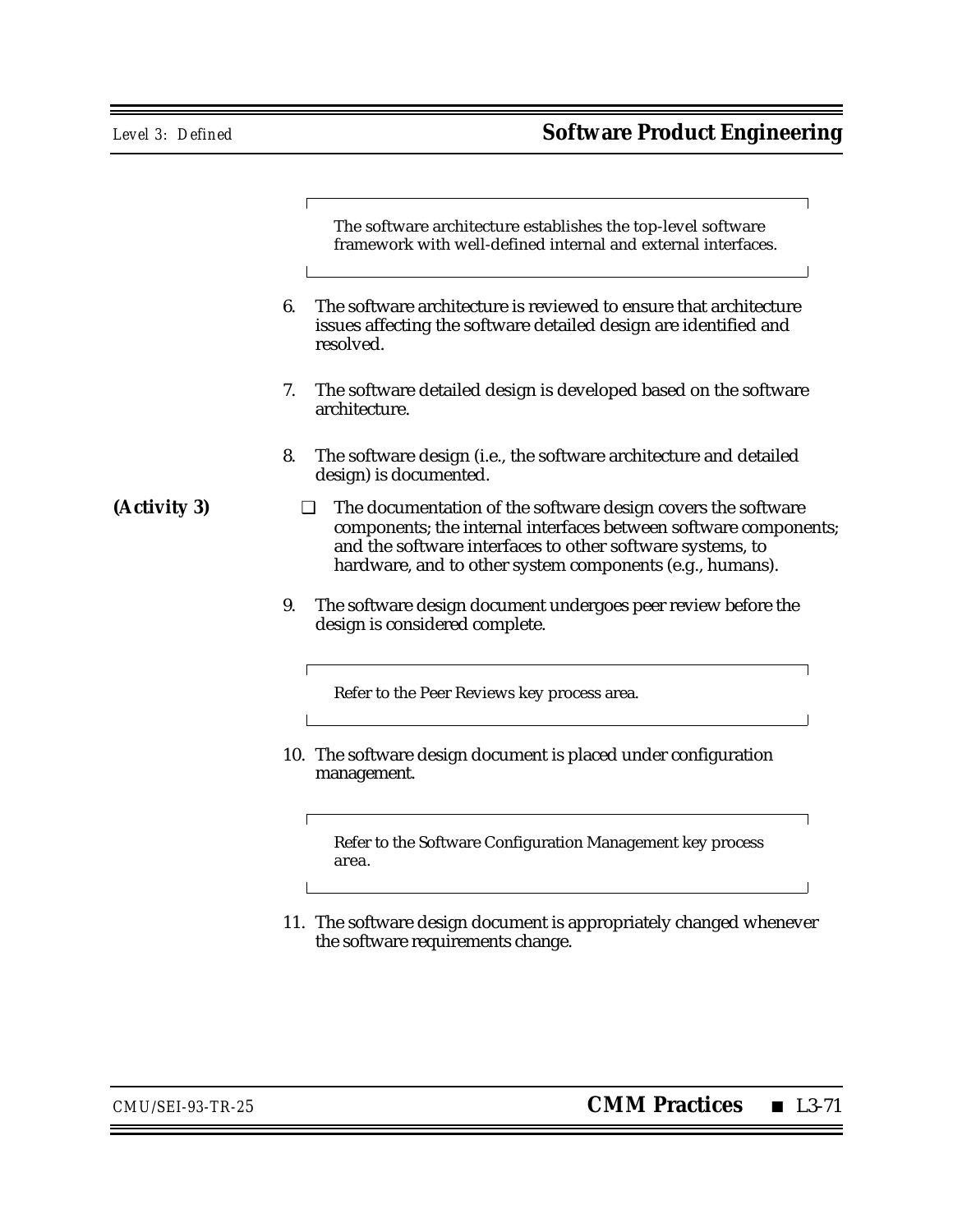| <b>Activity 4</b> | The software code is developed, maintained, documented, and<br>verified, according to the project's defined software process, to<br>implement the software requirements and software design.                                      |  |  |
|-------------------|-----------------------------------------------------------------------------------------------------------------------------------------------------------------------------------------------------------------------------------|--|--|
|                   | 1.<br>The individuals involved in coding review the software requirements<br>and software design to ensure that issues affecting the coding are<br>identified and resolved.                                                       |  |  |
|                   | 2.<br>Effective programming methods are used to code the software.                                                                                                                                                                |  |  |
|                   | Examples of programming methods include:                                                                                                                                                                                          |  |  |
|                   | structured programming, and<br>code reuse.                                                                                                                                                                                        |  |  |
| (Activity 4)      | 3.<br>The sequence in which code units are developed is based on a plan<br>that accounts for factors such as criticality, difficulty, integration<br>and test issues, and needs of the customer and end users, as<br>appropriate. |  |  |
|                   | Each code unit undergoes peer review and is unit tested before the<br>4.<br>unit is considered complete.                                                                                                                          |  |  |
|                   | Refer to the Peer Reviews key process area.                                                                                                                                                                                       |  |  |
|                   | 5.<br>The code is placed under configuration management.                                                                                                                                                                          |  |  |
|                   | Refer to the Software Configuration Management key process<br>area.                                                                                                                                                               |  |  |
|                   | 6.<br>The code is appropriately changed whenever the software<br>requirements or software design changes.                                                                                                                         |  |  |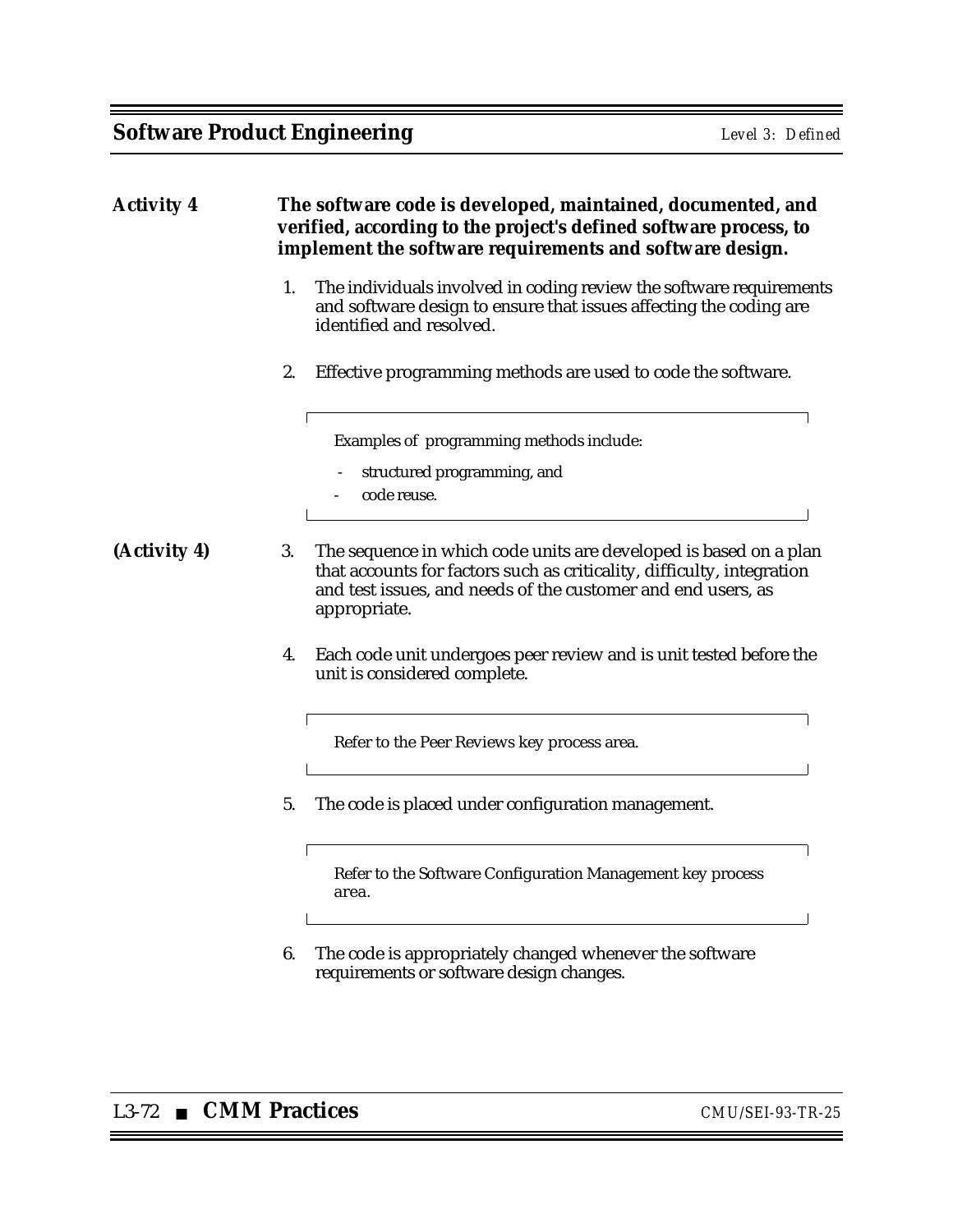| <b>Activity 5</b> | Software testing is performed according to the project's defined<br>software process.                                                                                                             |  |  |  |
|-------------------|---------------------------------------------------------------------------------------------------------------------------------------------------------------------------------------------------|--|--|--|
|                   | 1.<br>Testing criteria are developed and reviewed with the customer and<br>the end users, as appropriate.                                                                                         |  |  |  |
|                   | 2.<br>Effective methods are used to test the software.                                                                                                                                            |  |  |  |
|                   | 3.<br>The adequacy of testing is determined based on:                                                                                                                                             |  |  |  |
|                   | the level of testing performed,<br>❏                                                                                                                                                              |  |  |  |
| (Activity 5)      | Examples of levels of testing include:<br>unit testing,<br>$\overline{\phantom{a}}$<br>integration testing,<br>system testing, and<br>acceptance testing.<br>the test strategy selected, and<br>ப |  |  |  |
|                   | Examples of test strategies include:<br>functional (black-box),<br>structural (white-box), and<br>statistical.                                                                                    |  |  |  |

❑ the test coverage to be achieved.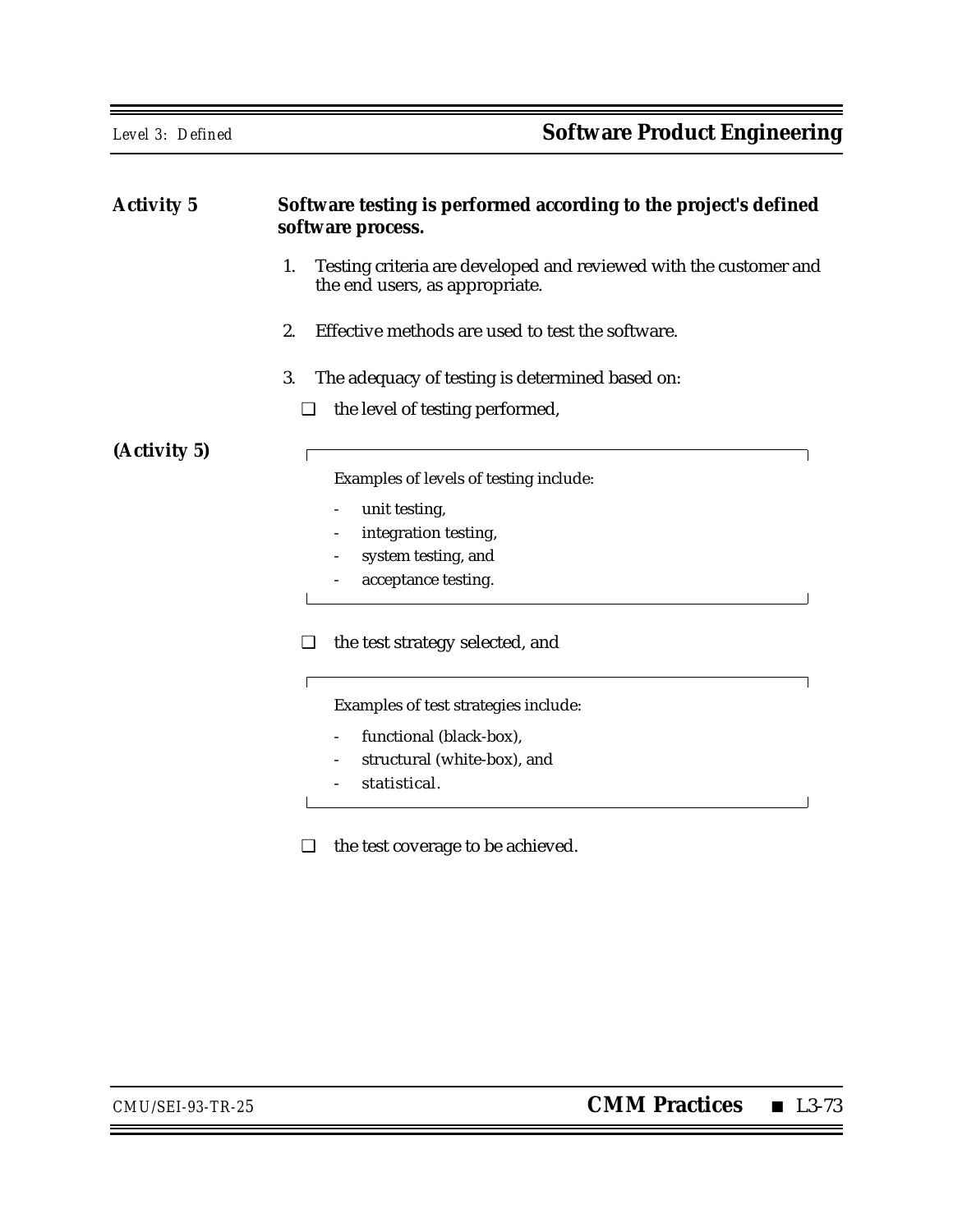|              |    | Examples of test coverage approaches include:                                                                                         |
|--------------|----|---------------------------------------------------------------------------------------------------------------------------------------|
|              |    | statement coverage,                                                                                                                   |
|              |    | path coverage,                                                                                                                        |
|              |    | branch coverage, and                                                                                                                  |
|              |    | usage profile.                                                                                                                        |
|              | 4. | For each level of software testing, test readiness criteria are<br>established and used.                                              |
| (Activity 5) |    |                                                                                                                                       |
|              |    | Examples of criteria to determine test readiness include:                                                                             |
|              |    | software units have successfully completed a code peer review<br>and unit testing before they enter integration testing,              |
|              |    | the software has successfully completed integration testing<br>before it enters system testing, and                                   |
|              |    | a test readiness review is held before the software enters<br>acceptance testing.                                                     |
|              | 5. | Regression testing is performed, as appropriate, at each test level<br>whenever the software being tested or its environment changes. |
|              | 6. | The test plan, test procedures, and test cases undergo peer review<br>before they are considered ready for use.                       |
|              |    | Refer to the Peer Reviews key process area.                                                                                           |
|              | 7. | The test plans, test procedures, and test cases are managed and<br>controlled.                                                        |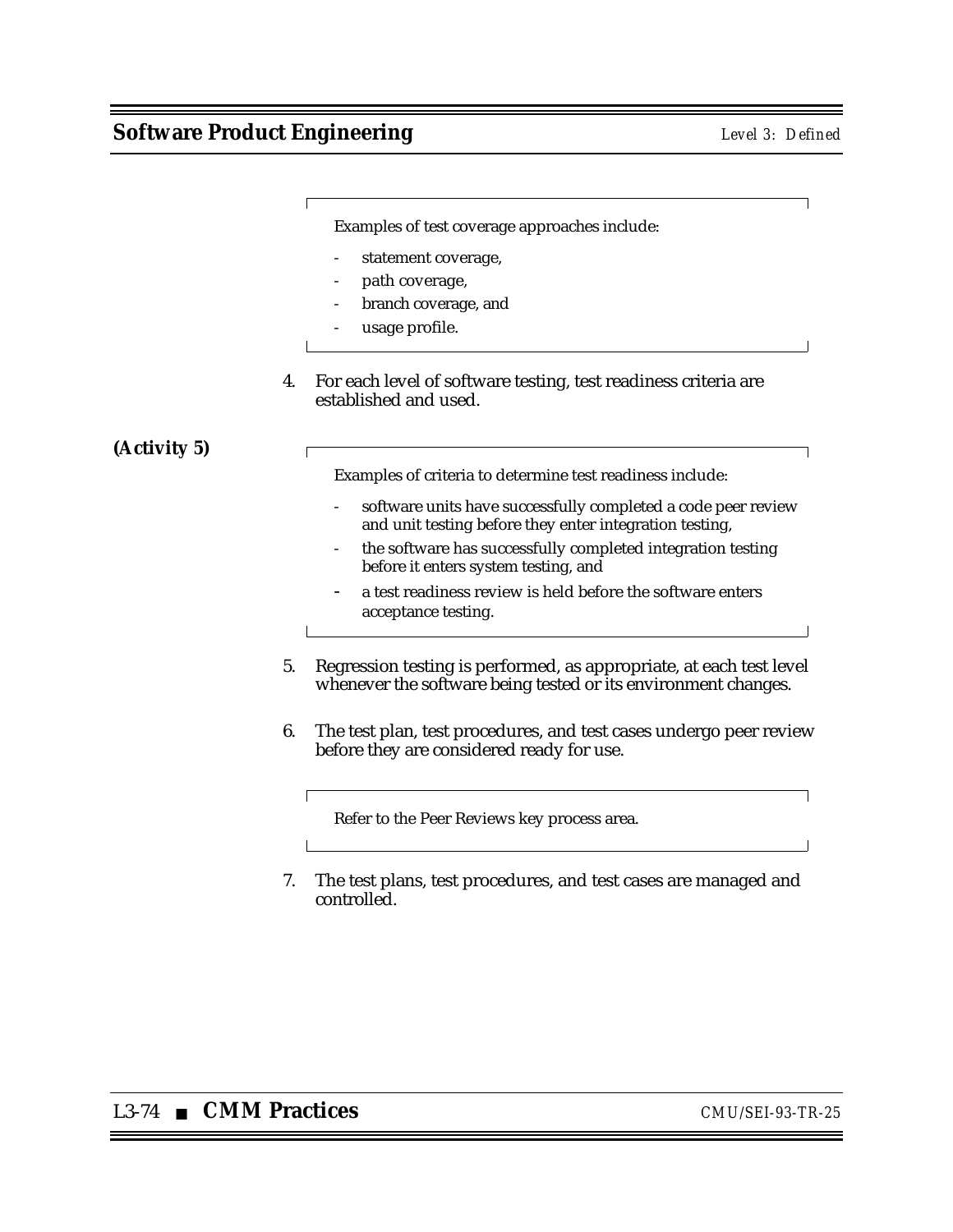|                   | "Managed and controlled" implies that the version of the work<br>product in use at a given time (past or present) must be known, and<br>changes must be incorporated in a controlled manner.                                                |
|-------------------|---------------------------------------------------------------------------------------------------------------------------------------------------------------------------------------------------------------------------------------------|
|                   | If a greater degree of formality than is implied by "managed and<br>controlled" is desired, the work product can be placed under<br>configuration management, as is described in the Software<br>Configuration Management key process area. |
|                   | 8.<br>Test plans, test procedures, and test cases are appropriately<br>changed whenever the allocated requirements, software requirements,<br>software design, or code being tested changes.                                                |
| <b>Activity 6</b> | Integration testing of the software is planned and performed<br>according to the project's defined software process.                                                                                                                        |
| (Activity 6)      | The plans for integration testing are documented and based on the<br>1.<br>software development plan.                                                                                                                                       |
|                   | 2.<br>The integration test cases and test procedures are reviewed with the<br>individuals responsible for the software requirements, software<br>design, and system and acceptance testing.                                                 |
|                   | 3.<br>Integration testing of the software is performed against the<br>designated version of the software requirements document and the<br>software design document.                                                                         |
| <b>Activity 7</b> | System and acceptance testing of the software are planned and<br>performed to demonstrate that the software satisfies its<br>requirements.                                                                                                  |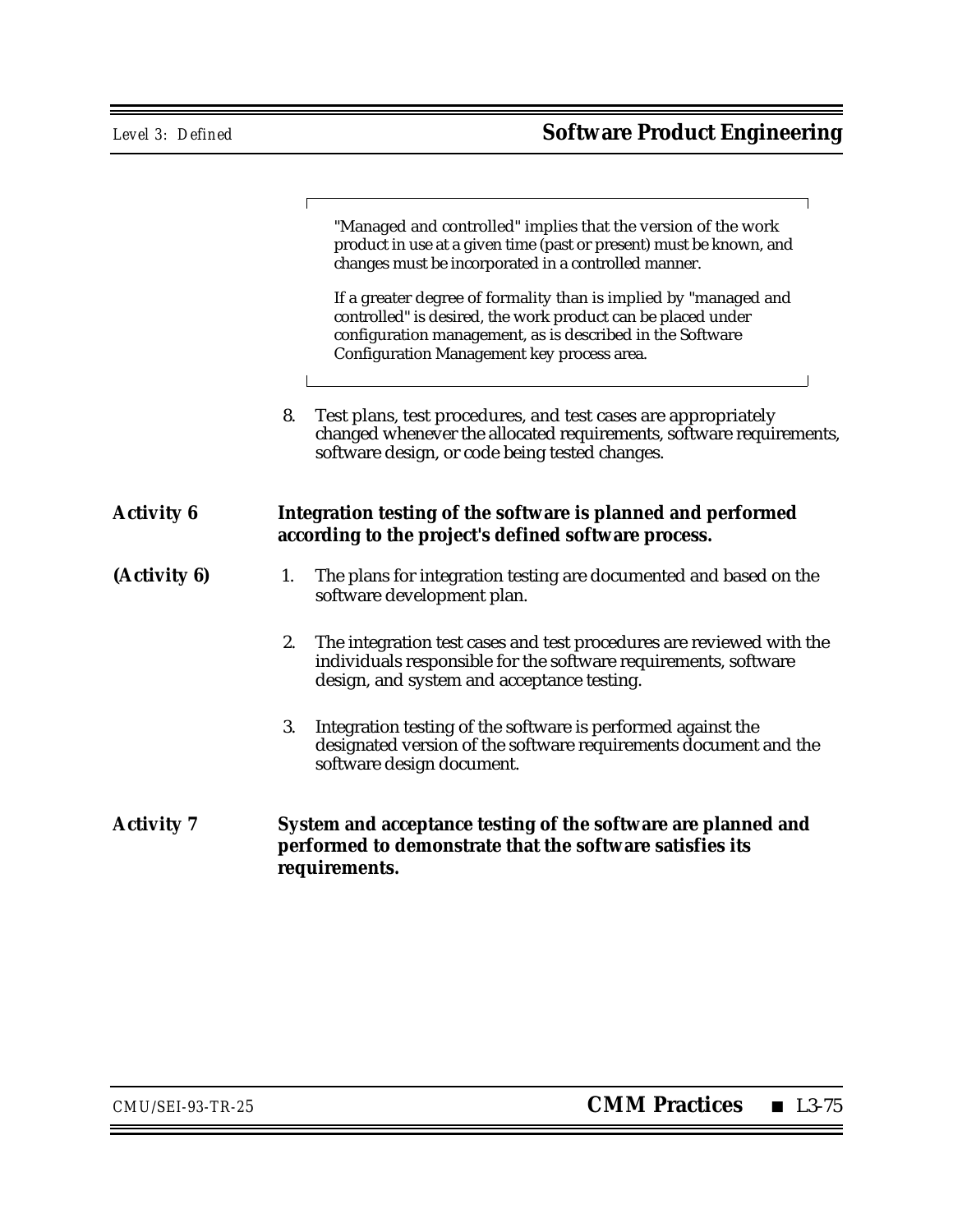|              | System testing is performed to ensure the software satisfies the<br>software requirements.                                                                                          |
|--------------|-------------------------------------------------------------------------------------------------------------------------------------------------------------------------------------|
|              | Acceptance testing is performed to demonstrate to the customer<br>and end users that the software satisfies the allocated<br>requirements.                                          |
|              | 1.<br>Resources for testing the software are assigned early enough to<br>provide for adequate test preparation.                                                                     |
|              | Examples of activities required to prepare for testing include:                                                                                                                     |
|              | preparing testing documentation,                                                                                                                                                    |
|              | scheduling testing resources,                                                                                                                                                       |
|              | developing test drivers, and                                                                                                                                                        |
|              | developing simulators.                                                                                                                                                              |
|              | 2.<br>System and acceptance testing are documented in a test plan, which<br>is reviewed with, and approved by, the customer and end users, as<br>appropriate. The test plan covers: |
|              | the overall testing and verification approach;<br>⊔                                                                                                                                 |
| (Activity 7) | responsibilities of the developing organization, subcontractors,<br>❏<br>customer, and end users, as appropriate;                                                                   |
|              | test facility, test equipment, and test support requirements; and<br>⊔                                                                                                              |
|              | ❏<br>acceptance criteria.                                                                                                                                                           |
|              | 3.<br>The test cases and test procedures are planned and prepared by a<br>test group that is independent of the software developers.                                                |
|              | 4.<br>The test cases are documented and are reviewed with, and approved<br>by, the customer and end users, as appropriate, before the testing<br>begins.                            |
|              | 5.<br>Testing of the software is performed against baselined software and<br>the baselined documentation of the allocated requirements and the                                      |

software requirements.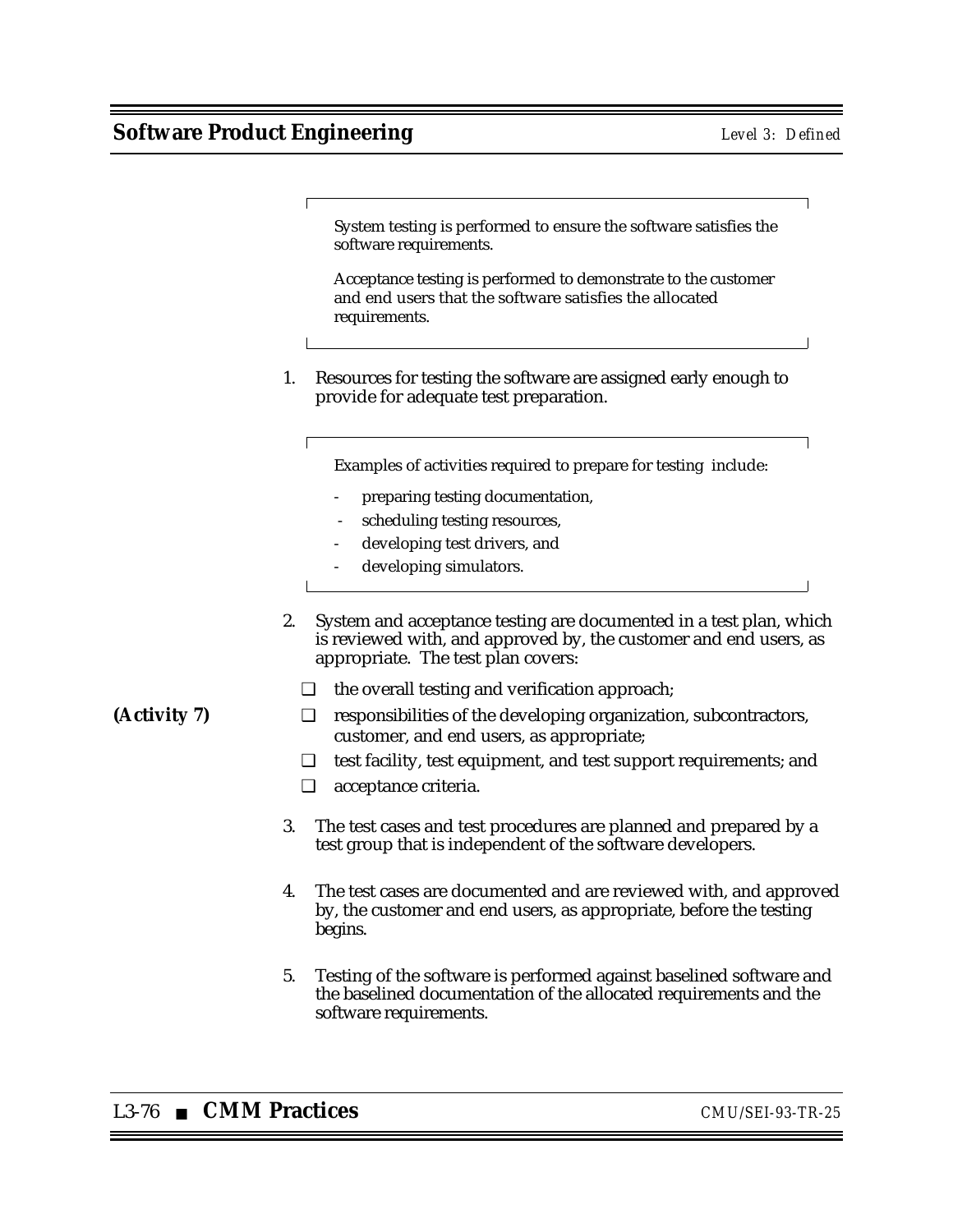|                   | 6. | Problems identified during testing are documented and tracked to<br>closure.                                                                                                                                                    |
|-------------------|----|---------------------------------------------------------------------------------------------------------------------------------------------------------------------------------------------------------------------------------|
|                   | 7. | Refer to Activity 9 of the Software Project Tracking and<br>Oversight key process area and Activity 5 of the Software<br>Configuration Management key process area for practices covering<br>documenting and tracking problems. |
|                   |    | Test results are documented and used as the basis for determining<br>whether the software satisfies its requirements.                                                                                                           |
|                   | 8. | The test results are managed and controlled.                                                                                                                                                                                    |
| <b>Activity 8</b> |    | The documentation that will be used to operate and maintain<br>the software is developed and maintained according to the<br>project's defined software process.                                                                 |
|                   | 1. | Appropriate methods and tools are used to develop the<br>documentation.                                                                                                                                                         |
| (Activity 8)      |    | Examples of methods and tools include:                                                                                                                                                                                          |
|                   |    |                                                                                                                                                                                                                                 |
|                   |    | word processing,                                                                                                                                                                                                                |
|                   |    | case studies, and<br>documentation reuse.                                                                                                                                                                                       |
|                   | 2. | Documentation specialists actively participate in planning,<br>developing, and maintaining documentation.                                                                                                                       |
|                   | 3. | Preliminary versions of the documentation are developed and made<br>available early in the software life cycle for the customer, end users,<br>and software maintainers, as appropriate, to review and provide<br>feedback.     |
|                   |    |                                                                                                                                                                                                                                 |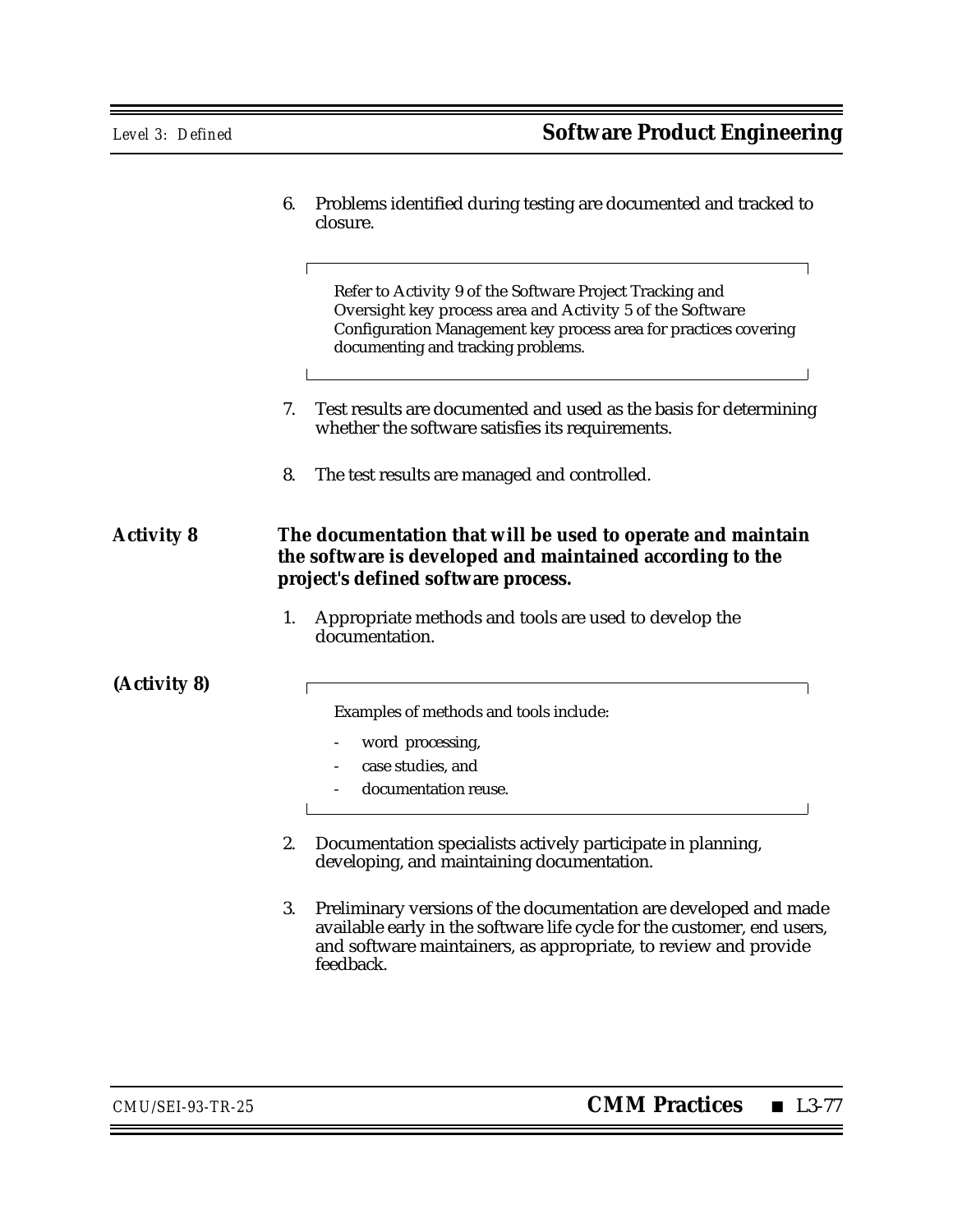|                   | Examples of documentation include:                                                                                                           |
|-------------------|----------------------------------------------------------------------------------------------------------------------------------------------|
|                   | training documentation,                                                                                                                      |
|                   | on-line documentation,                                                                                                                       |
|                   | the user's manual,                                                                                                                           |
|                   | the operator's manual, and                                                                                                                   |
|                   | the maintenance manual.                                                                                                                      |
|                   | 4.<br>Final versions of the documentation are verified against the software<br>baselined for software acceptance testing.                    |
|                   | 5.<br>The documentation undergoes peer review.                                                                                               |
|                   | Refer to the Peer Reviews key process area.                                                                                                  |
|                   | 6.<br>The documentation is managed and controlled.                                                                                           |
|                   | The final documentation is reviewed and approved by the customer,<br>7.<br>end users, and software maintainers, as appropriate.              |
| <b>Activity 9</b> | Data on defects identified in peer reviews and testing are<br>collected and analyzed according to the project's defined software<br>process. |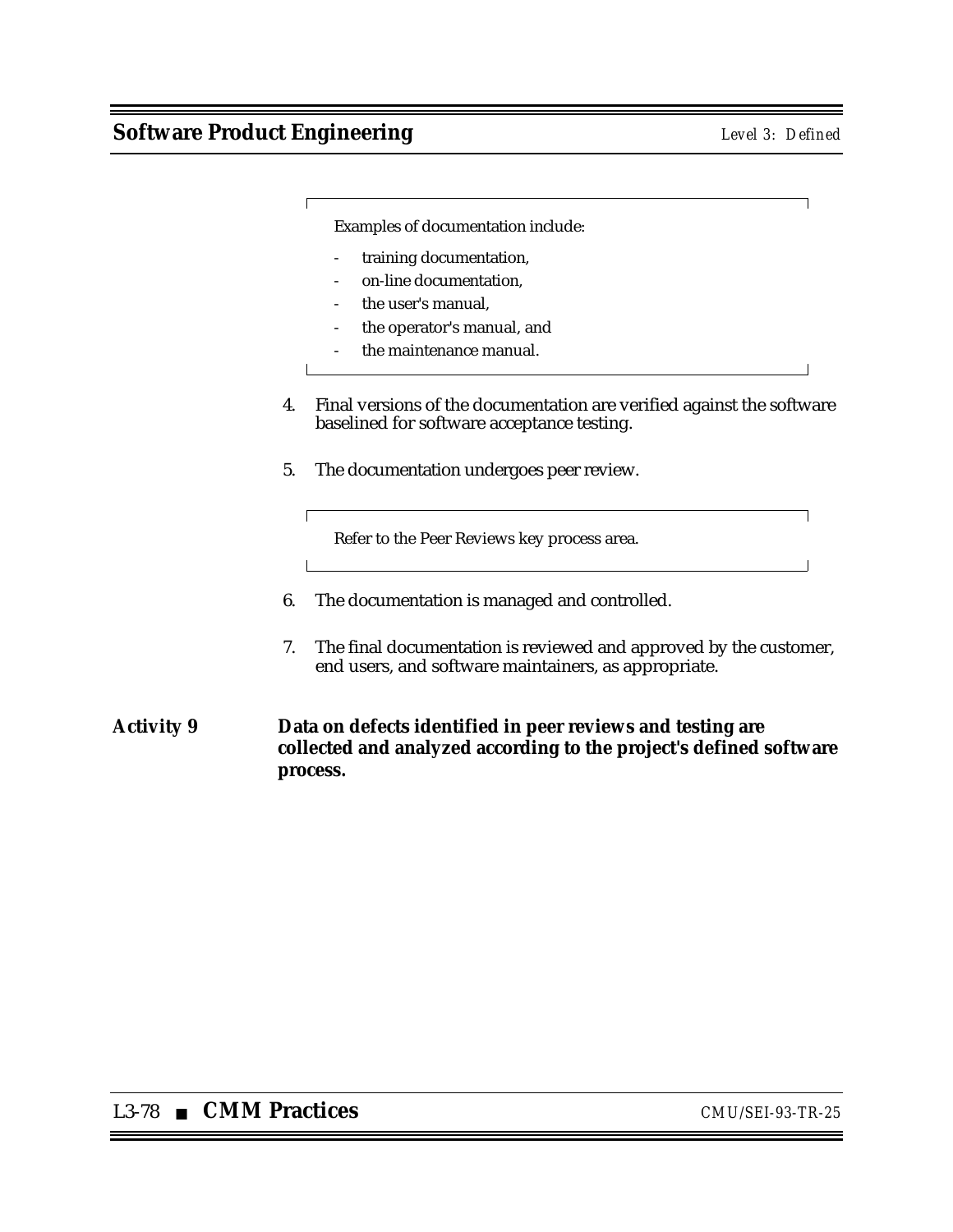$\overline{\phantom{a}}$ 

Examples of the kinds of data to be collected and analyzed include:

- defect description,
- defect category,

 $\lceil$ 

- severity of the defect,
- units containing the defect,
- units affected by the defect,
- activity where the defect was introduced,
- peer review or test cases that identified the defect,
- description of the scenario being run that identified the defect, and
- expected result and actual results that identified the defect.

**Activity 10 Consistency is maintained across software work products, including the software plans, process descriptions, allocated requirements, software requirements, software design, code, test plans, and test procedures.**

- 1. Software work products are documented, and the documentation is readily available.
- 2. The software requirements, design, code, and test cases are traced to the source from which they were derived and to the products of the subsequent software engineering activities.
- 3. The documentation tracing the allocated requirements through the software requirements, design, code, and test cases is managed and controlled.
- 4. As understanding of the software improves, changes to the software work products, plans, process descriptions, and activities are proposed, analyzed, and incorporated as appropriate.

#### **(Activity 10)** ❑ The project determines the impact of the change before the change is made.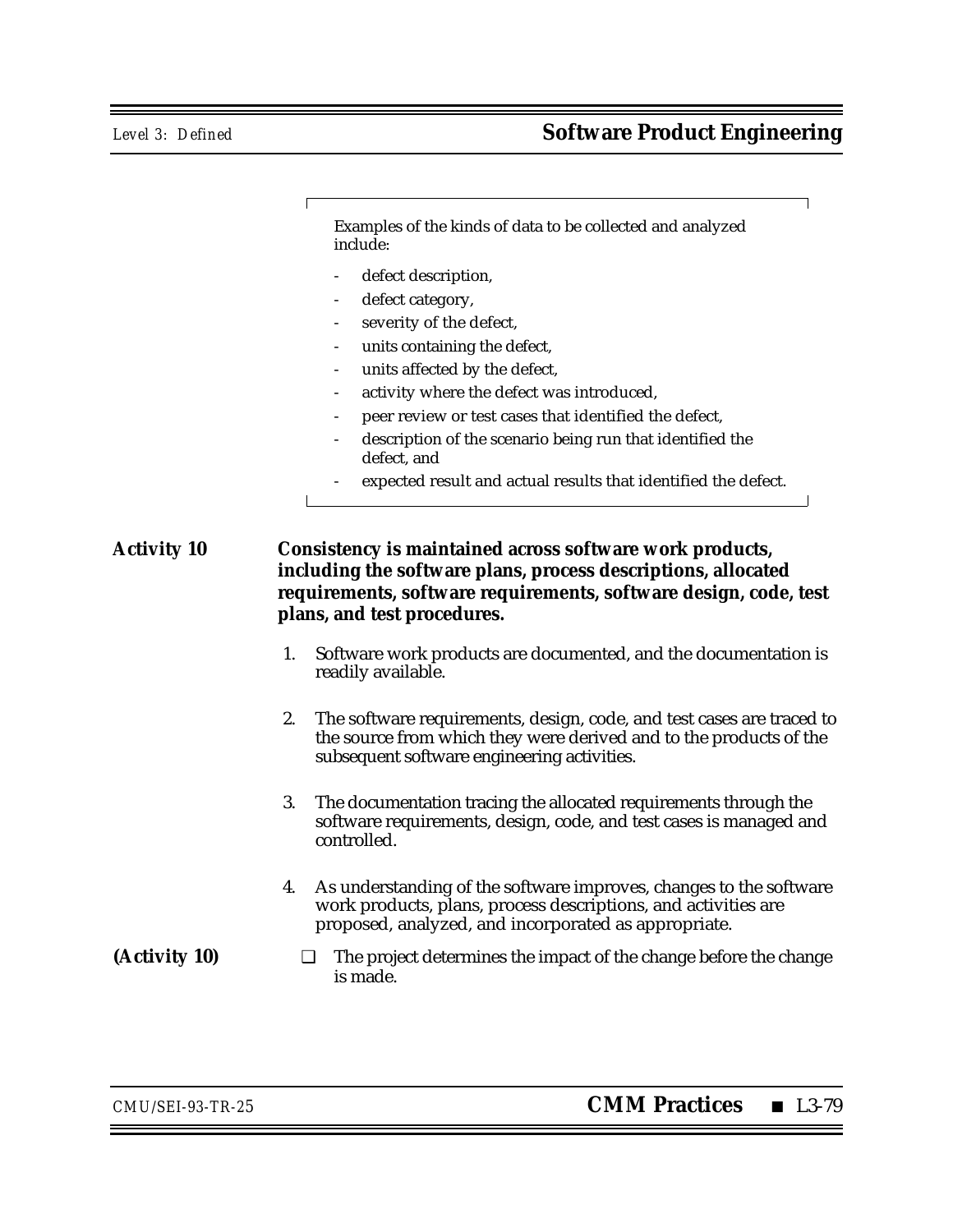$\sqrt{ }$ 

- ❑ Where changes to the allocated requirements are needed, they are approved and incorporated before any software work products or activities are changed.
- ❑ Changes to all software products, plans, process descriptions, and activities are coordinated.
- ❑ Changes are negotiated with and communicated to the affected groups.

Examples of affected groups include:

- software engineering,
- software estimating,
- system test,
- software quality assurance,
- software configuration management,
- contract management, and
- documentation support.
- ❑ Changes are tracked to completion.

### **Measurement and analysis**

#### **Measurement 1 Measurements are made and used to determine the functionality and quality of the software products.**

Examples of measurements include:

- numbers, types, and severity of defects identified in the software products tracked cumulatively and by stage; and
- allocated requirements summarized by category (e.g., security, system configuration, performance, and reliability), and traced to the software requirements and system test cases.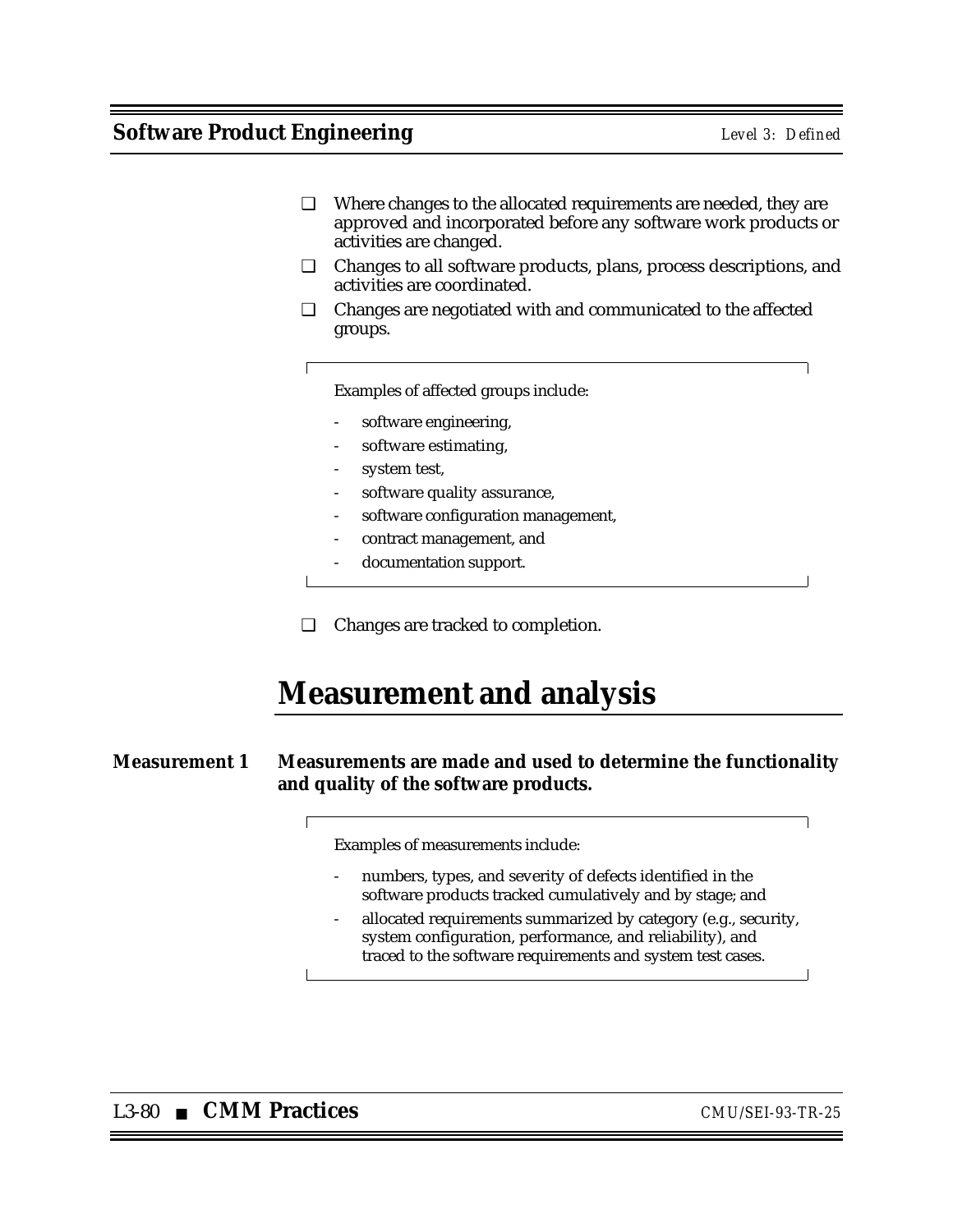$\overline{\phantom{a}}$ 

#### **Measurement 2 Measurements are made and used to determine the status of the software product engineering activities.**

Examples of measurements include:

 $\sqrt{ }$ 

- status of each allocated requirement throughout the life of the project;
- problem reports by severity and length of time they are open;
- change activity for the allocated requirements;
- effort to analyze proposed changes for each proposed change and cumulative totals;
- number of changes incorporated into the software baseline by category (e.g., interface, security, system configuration, performance, and usability); and
- size and cost to implement and test incorporated changes, including initial estimate and actual size and cost.

# **Verifying implementation**

### **Verification 1 The activities for software product engineering are reviewed with senior management on a periodic basis.**  $\sqrt{2}$ Refer to Verification 1 of the Software Project Tracking and Oversight key process area for practices covering the typical content of senior management oversight reviews. **Verification 2 The activities for software product engineering are reviewed**

### **with the project manager on both a periodic and event-driven basis.**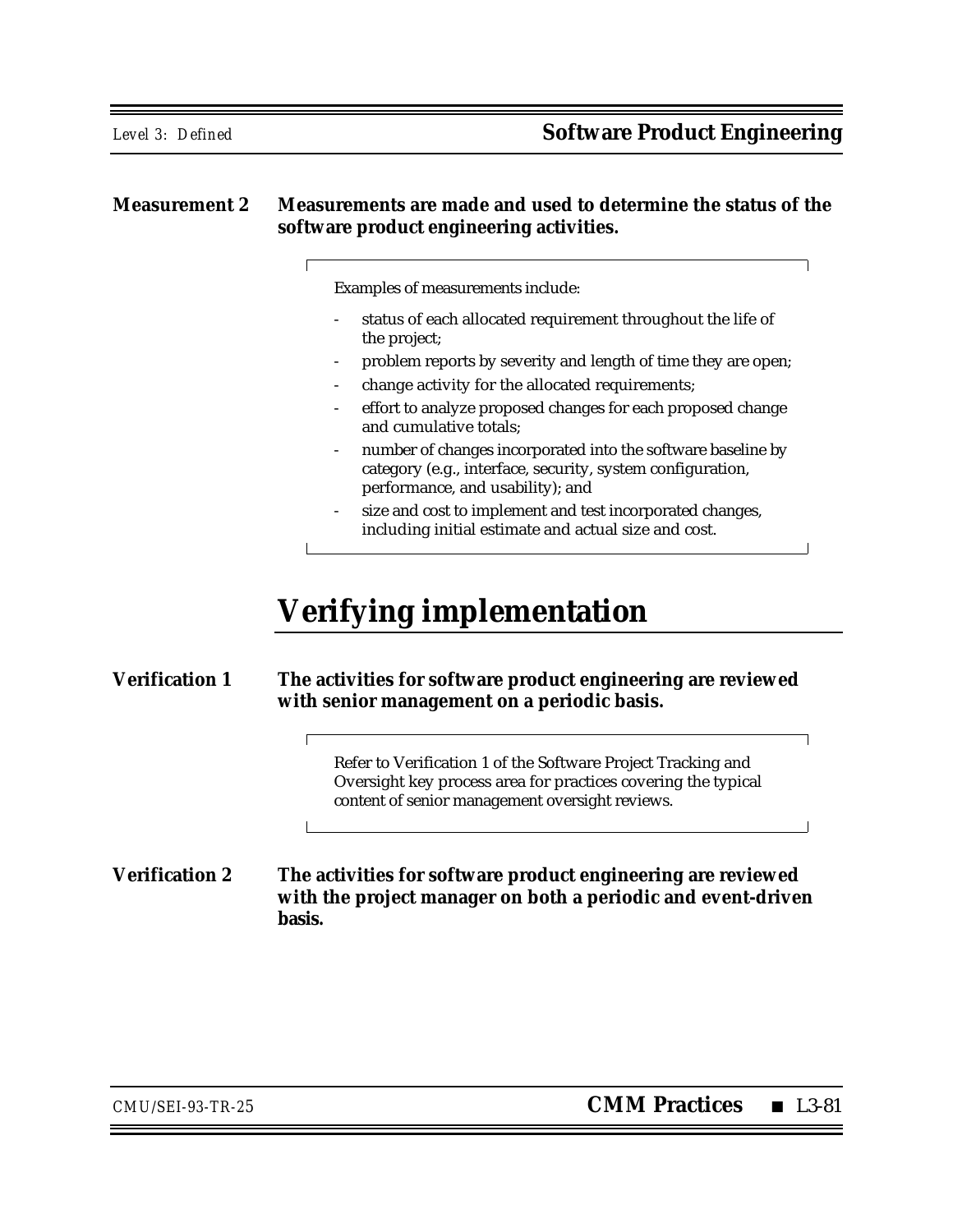| (Verification 2)      |                                                                                                                                                                                   |
|-----------------------|-----------------------------------------------------------------------------------------------------------------------------------------------------------------------------------|
|                       | Refer to Verification 2 of the Software Project Tracking and<br>Oversight key process area for practices covering the typical<br>content of project management oversight reviews. |
| <b>Verification 3</b> | The software quality assurance group reviews and/or audits the<br>activities and work products for software product engineering<br>and reports the results.                       |
|                       | Refer to the Software Quality Assurance key process area.                                                                                                                         |
|                       | At a minimum, the reviews and/or audits verify that:                                                                                                                              |
|                       | The software requirements are reviewed to ensure that they are:<br>1.                                                                                                             |
|                       | $\Box$<br>complete,                                                                                                                                                               |
|                       | correct,<br>⊔                                                                                                                                                                     |
|                       | consistent,<br>⊔                                                                                                                                                                  |
|                       | feasible, and<br>⊔                                                                                                                                                                |
|                       | testable.<br>❏                                                                                                                                                                    |
|                       | 2.<br>Readiness and completion criteria for each software engineering task<br>are satisfied.                                                                                      |
|                       | 3.<br>Software products comply with the standards and requirements<br>specified for them.                                                                                         |
|                       | Required testing is performed.<br>4.                                                                                                                                              |
|                       | 5.<br>System and acceptance testing of the software are performed<br>according to documented plans and procedures.                                                                |
|                       | Tests satisfy their acceptance criteria, as documented in the software<br>6.<br>test plan.                                                                                        |

Ξ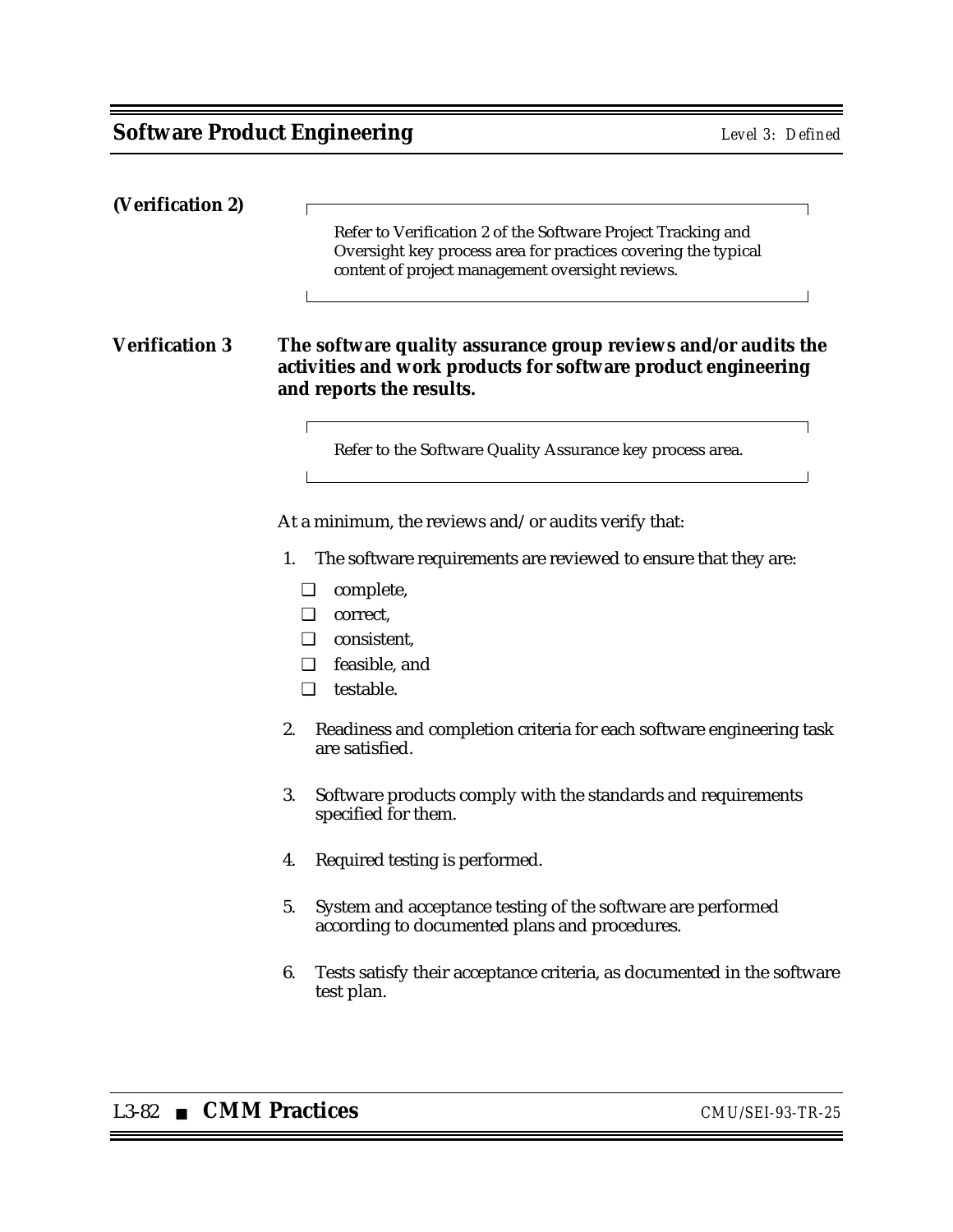- 7. Tests are satisfactorily completed and recorded.
- **(Verification 3)** 8. Problems and defects detected are documented, tracked, and addressed.
	- 9. Tracing of the allocated requirements through the software requirements, design, code, and test cases is performed.
	- 10. The documentation used to operate and maintain the software is verified against the software baseline and any applicable allocated requirements before the software product is released to the customer or end users.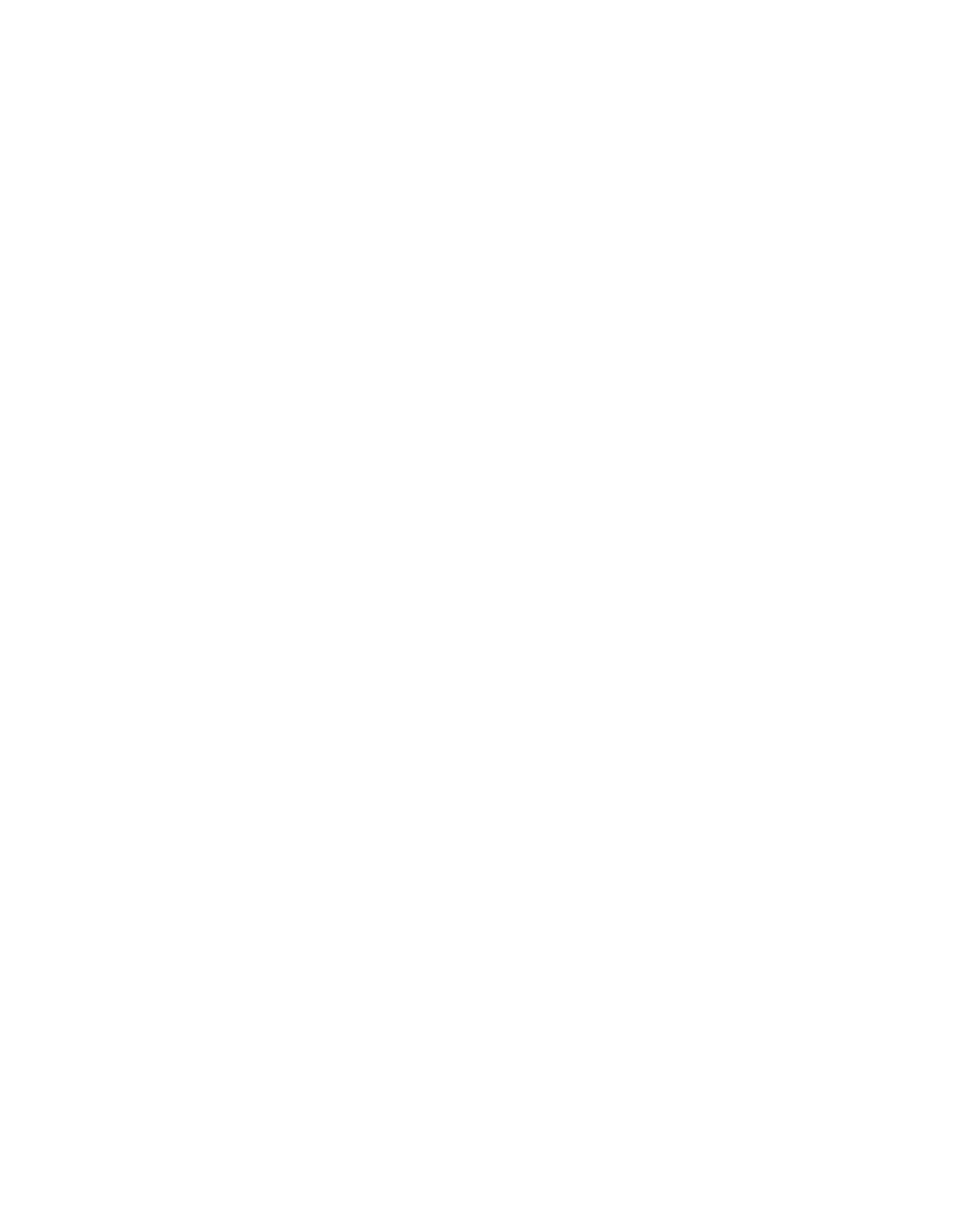# **Intergroup Coordination**

# *a key process area for Level 3: Defined*

The purpose of Intergroup Coordination is to establish a means for the software engineering group to participate actively with the other engineering groups so the project is better able to satisfy the customer's needs effectively and efficiently.

Intergroup Coordination involves the software engineering group's participation with other project engineering groups to address systemlevel requirements, objectives, and issues. Representatives of the project's engineering groups participate in establishing the system-level requirements, objectives, and plans by working with the customer and end users, as appropriate. These requirements, objectives, and plans become the basis for all engineering activities.

The technical working interfaces and interactions between groups are planned and managed to ensure the quality and integrity of the entire system. Technical reviews and interchanges are regularly conducted with representatives of the project's engineering groups to ensure that all engineering groups are aware of the status and plans of all the groups, and that system and intergroup issues receive appropriate attention.

The software-specific practices related to these engineering tasks are described in the Requirements Management and Software Product Engineering key process areas.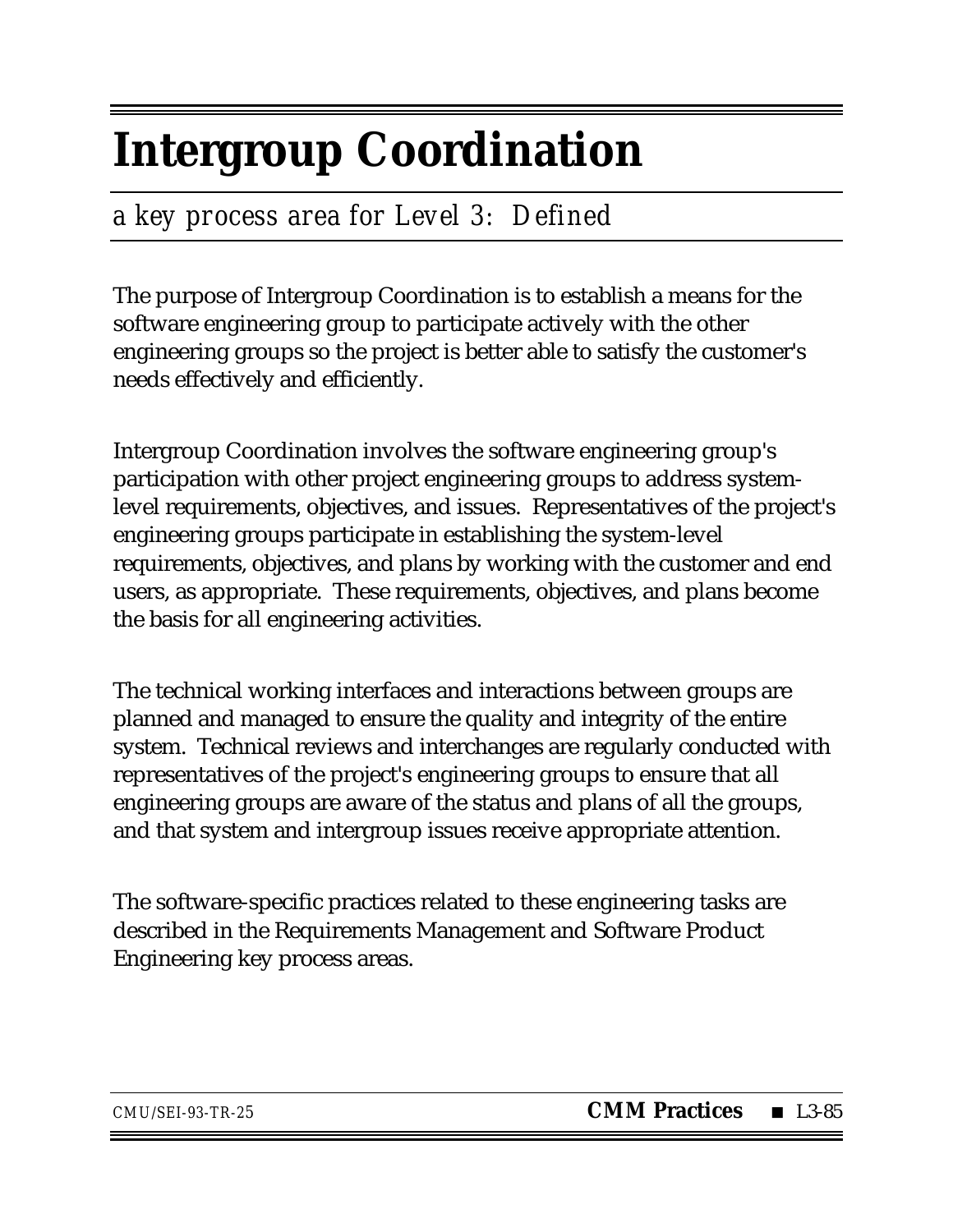### **Intergroup Coordination** *Level 3: Defined*

### Goals

| Goal 1              | The customer's requirements are agreed to by all affected groups.                                                              |
|---------------------|--------------------------------------------------------------------------------------------------------------------------------|
| Goal 2              | The commitments between the engineering groups are agreed to<br>by the affected groups.                                        |
| Goal 3              | The engineering groups identify, track, and resolve intergroup<br>issues.                                                      |
|                     | Commitment to perform                                                                                                          |
| <b>Commitment 1</b> | The project follows a written organizational policy for<br>establishing interdisciplinary engineering teams.                   |
|                     | This policy typically specifies that:                                                                                          |
|                     | 1.<br>The system requirements and project-level objectives for the project<br>are defined and reviewed by all affected groups. |
|                     | Examples of affected groups include:                                                                                           |
|                     | software engineering,                                                                                                          |
|                     | software estimating,                                                                                                           |
|                     | system test,                                                                                                                   |
|                     | software quality assurance,<br>$\overline{\phantom{a}}$                                                                        |
|                     | software configuration management,                                                                                             |
|                     | contract management, and<br>documentation support.                                                                             |
|                     |                                                                                                                                |

2. The engineering groups coordinate their plans and activities.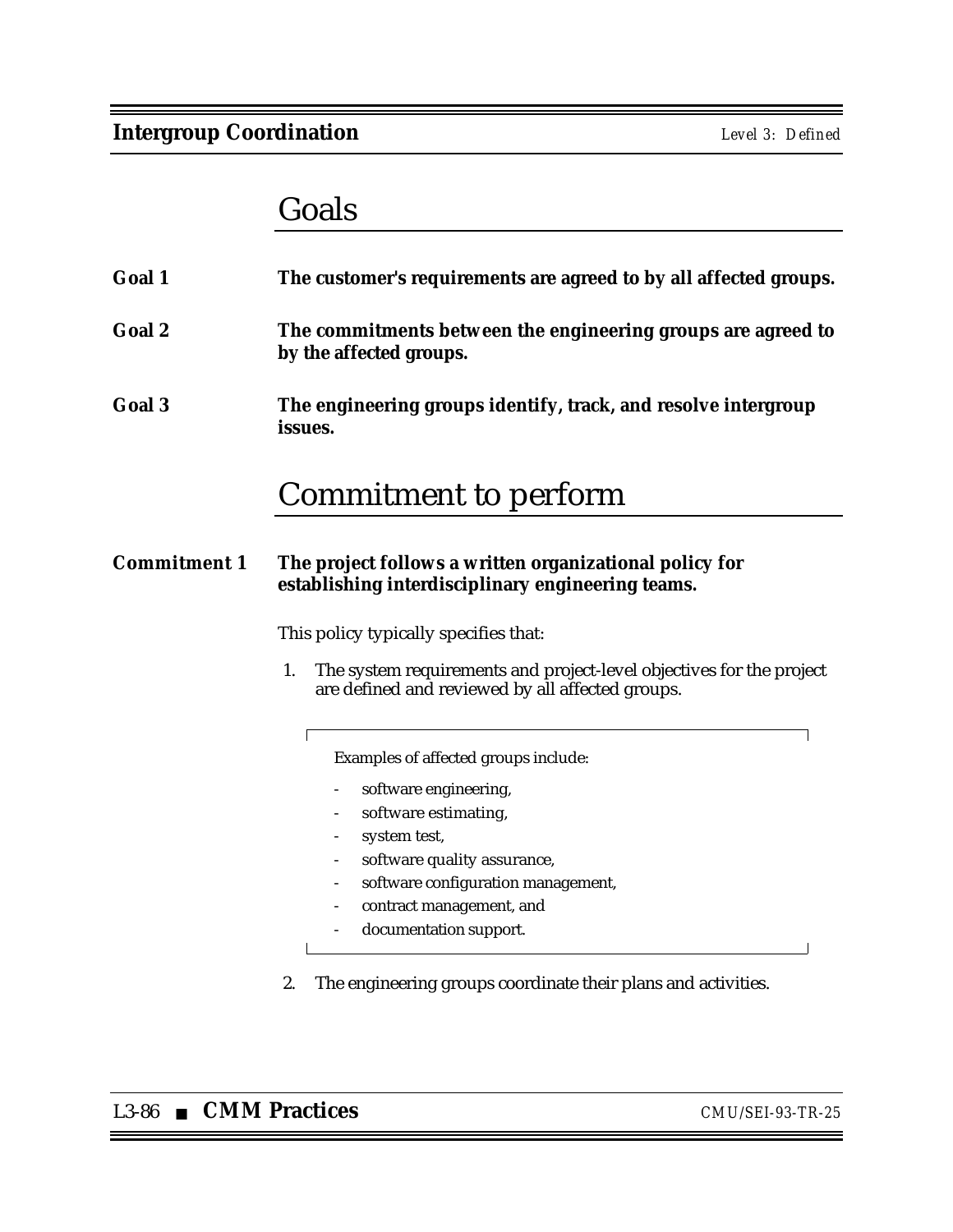Ξ

| (Commitment 1)   | 3.<br>Managers are responsible for establishing and maintaining an<br>environment to facilitate interaction, coordination, support, and<br>teamwork between the project's engineering groups, between the<br>project and the customer or end users, as appropriate, and<br>throughout the organization. |  |
|------------------|---------------------------------------------------------------------------------------------------------------------------------------------------------------------------------------------------------------------------------------------------------------------------------------------------------|--|
|                  | The end users referred to in these practices are the customer-<br>designated end users or representatives of the end users.                                                                                                                                                                             |  |
|                  | <b>Ability to perform</b>                                                                                                                                                                                                                                                                               |  |
| <b>Ability 1</b> | Adequate resources and funding are provided for coordinating<br>the software engineering activities with other engineering<br>groups.                                                                                                                                                                   |  |
| <b>Ability 2</b> | The support tools used by the different engineering groups are<br>compatible to enable effective communication and coordination.                                                                                                                                                                        |  |
|                  | Examples of support tools that should be compatible include:                                                                                                                                                                                                                                            |  |
|                  | word processing systems,                                                                                                                                                                                                                                                                                |  |
|                  | database systems,                                                                                                                                                                                                                                                                                       |  |
|                  | graphics tools,<br>$\blacksquare$                                                                                                                                                                                                                                                                       |  |
|                  | spreadsheet programs,                                                                                                                                                                                                                                                                                   |  |
|                  | problem tracking packages, and                                                                                                                                                                                                                                                                          |  |
|                  | library management tools.                                                                                                                                                                                                                                                                               |  |
| <b>Ability 3</b> | All managers in the organization receive required training in                                                                                                                                                                                                                                           |  |

**teamwork.**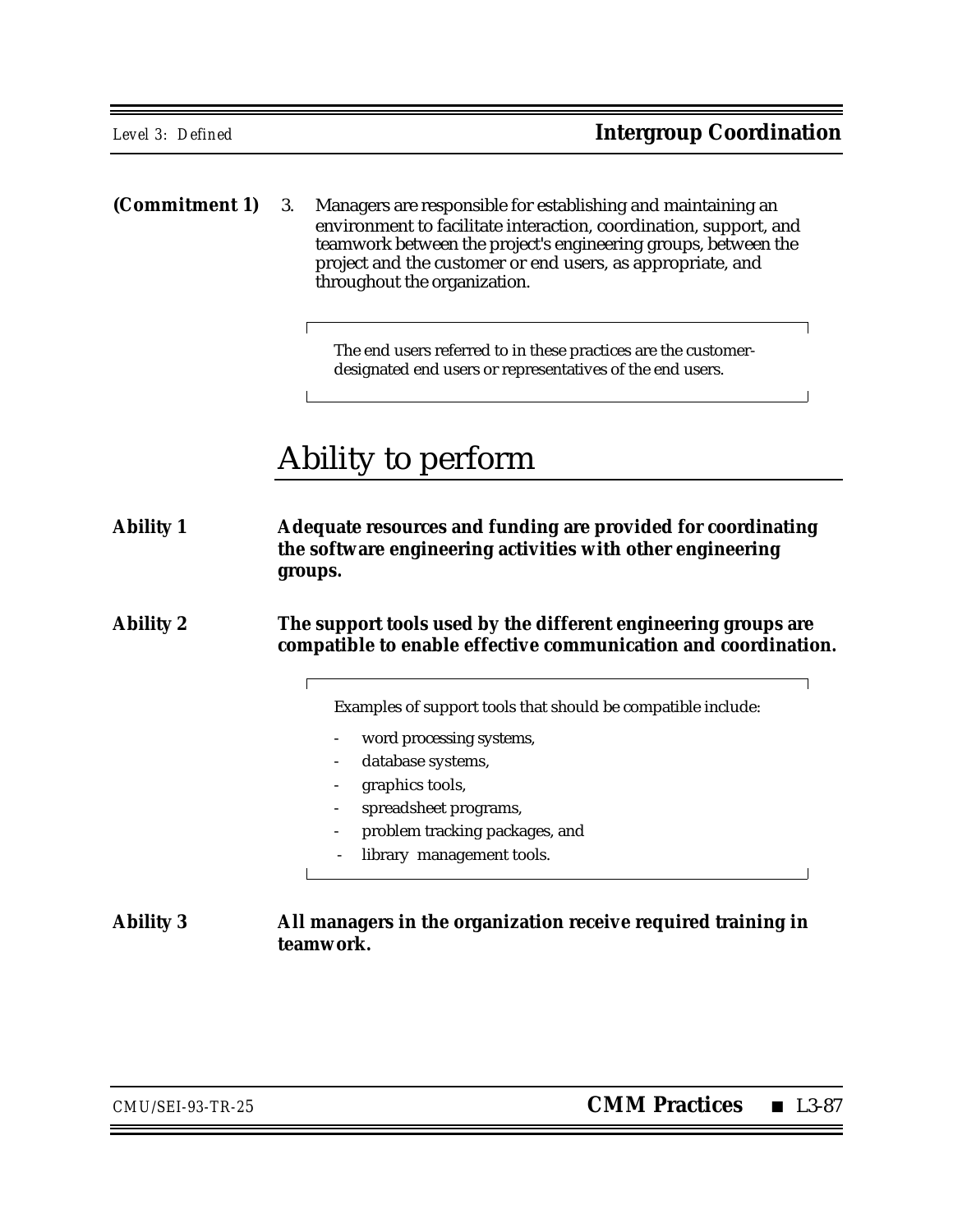# **Intergroup Coordination** *Level 3: Defined*

| (Ability 3)       | Examples of training include:<br>building teams;<br>managing teams;<br>$\blacksquare$<br>establishing, promoting, and facilitating teamwork; and<br>group dynamics.      |
|-------------------|--------------------------------------------------------------------------------------------------------------------------------------------------------------------------|
|                   | Refer to the Training Program key process area.                                                                                                                          |
| <b>Ability 4</b>  | All task leaders in each engineering group receive orientation in<br>the processes, methods, and standards used by the other<br>engineering groups.                      |
|                   | Refer to the Training Program key process area.                                                                                                                          |
| <b>Ability 5</b>  | The members of the engineering groups receive orientation in<br>working as a team.                                                                                       |
|                   | Refer to the Training Program key process area.                                                                                                                          |
|                   | <b>Activities performed</b>                                                                                                                                              |
| <b>Activity 1</b> | The software engineering group and the other engineering<br>groups participate with the customer and end users, as<br>appropriate, to establish the system requirements. |

 $=$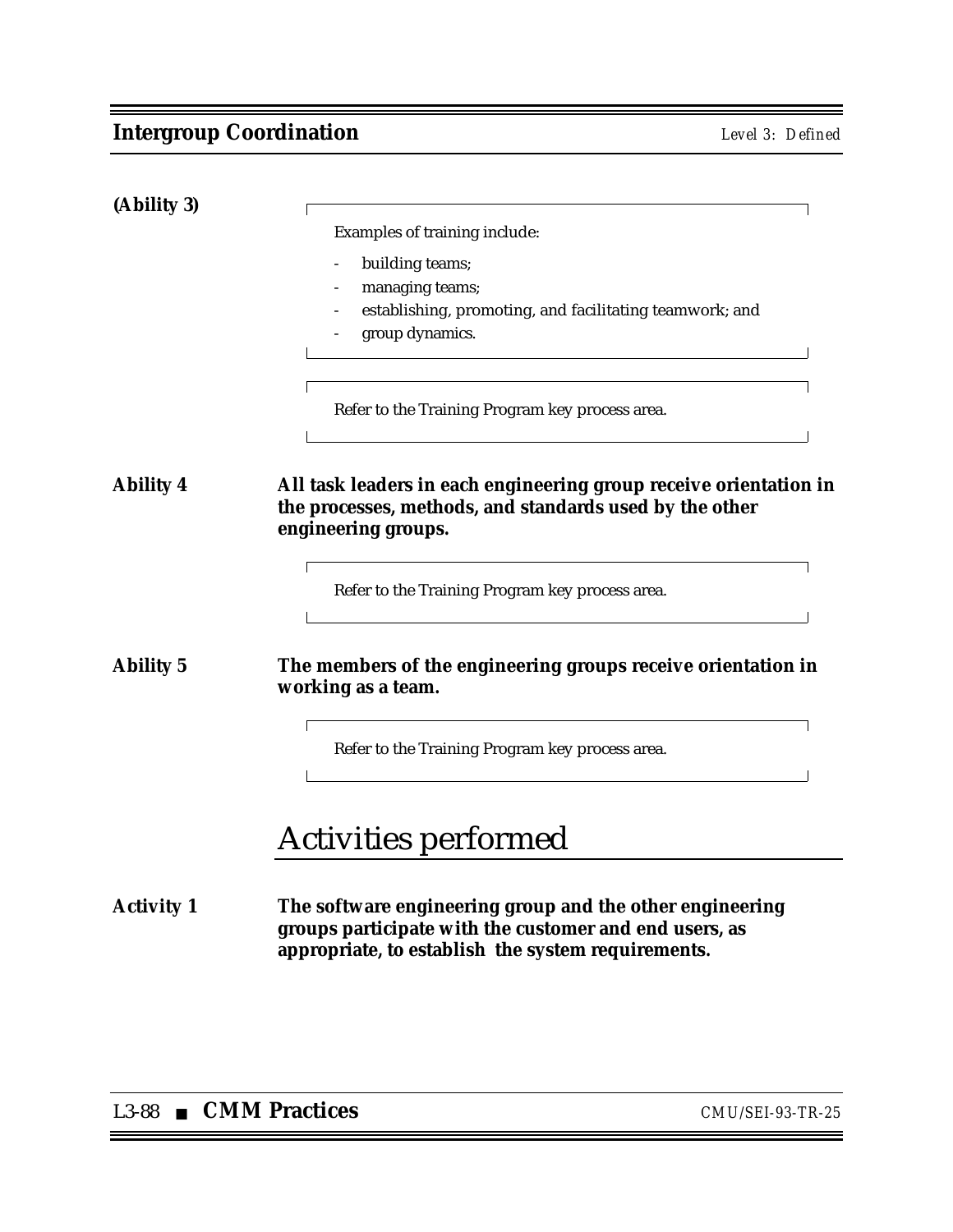| (Activity 1)      | Specifically, these groups:                                                                                                                                                                                                           |
|-------------------|---------------------------------------------------------------------------------------------------------------------------------------------------------------------------------------------------------------------------------------|
|                   | 1.<br>Define the critical characteristics of the customer's and end users'<br>requirements, as appropriate.                                                                                                                           |
|                   | 2.<br>Negotiate critical dependencies.                                                                                                                                                                                                |
|                   | 3.<br>Document the acceptance criteria for each product delivered to the<br>customer or end user, as appropriate.                                                                                                                     |
| <b>Activity 2</b> | Representatives of the project's software engineering group<br>work with representatives of the other engineering groups to<br>monitor and coordinate technical activities and resolve technical<br>issues.                           |
|                   | 1.<br>The representatives of these groups monitor and coordinate technical<br>activities by:                                                                                                                                          |
|                   | coordinating the specification and providing the technical review<br>⊔<br>and approval of the system requirements and system design;                                                                                                  |
|                   | The system requirements and system design are typically the<br>responsibility of the system engineering group, but<br>representatives of the other engineering groups are expected to<br>have significant involvement in these tasks. |
|                   | The system requirements and system design include:                                                                                                                                                                                    |
|                   | the overall system requirements,                                                                                                                                                                                                      |
|                   | the system configuration (i.e., hardware, software, and other<br>Ξ.<br>system components),                                                                                                                                            |
|                   | the allocation and tracing of requirements to these system<br>components, and                                                                                                                                                         |
|                   | the definitions of the interfaces between these system<br>components.                                                                                                                                                                 |
|                   |                                                                                                                                                                                                                                       |
|                   | ❏<br>providing the project-level technical review and analysis needed to                                                                                                                                                              |

manage and control changes to the system requirements and project-level objectives throughout the project's life cycle;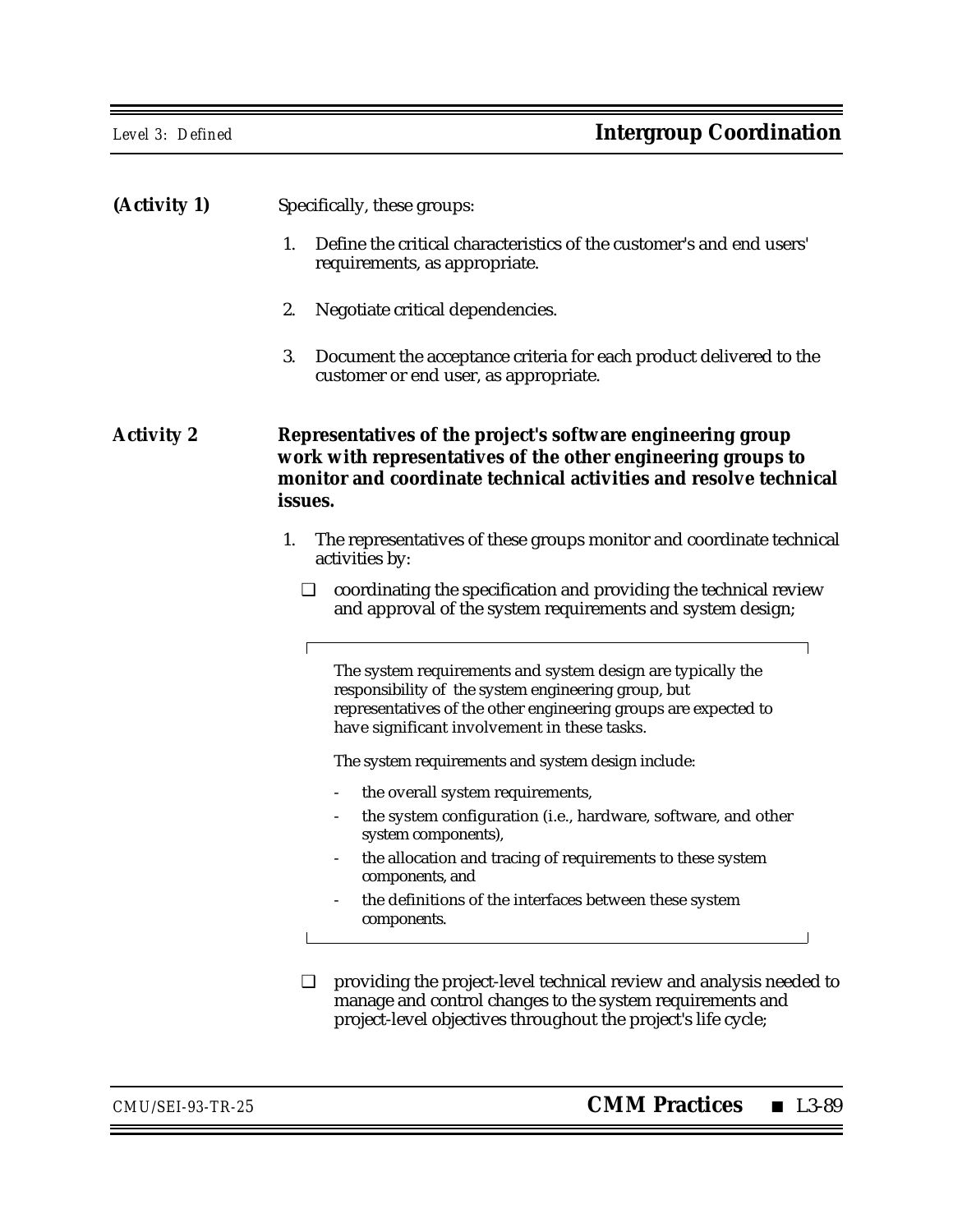| (Activity 2)      | tracking and reviewing the design and development activities for<br>$\Box$<br>hardware, software, and other system components; and |
|-------------------|------------------------------------------------------------------------------------------------------------------------------------|
|                   | assessing, developing recommendations for, and tracking technical<br>❏<br>risks that involve more than one engineering group.      |
|                   | Refer to Activity 10 of the Integrated Software Management key<br>process area for practices covering risk management.             |
|                   | 2. The representatives of the groups handle technical issues by:                                                                   |
|                   | resolving project-level conflicts and clarifying system requirements<br>$\Box$<br>and design issues;                               |
|                   | developing joint recommendations to resolve problems; and<br>⊔                                                                     |
|                   | addressing process issues that span the engineering groups of the<br>❏<br>project.                                                 |
| <b>Activity 3</b> | A documented plan is used to communicate intergroup<br>commitments and to coordinate and track the work performed.                 |
|                   | This plan is:                                                                                                                      |
|                   | The baseline for:<br>1.                                                                                                            |
|                   | the project schedule,<br>❏                                                                                                         |
|                   | the contractual and technical aspects of the project, and<br>$\Box$                                                                |
|                   | the assignment of responsibilities to the engineering groups.<br>❏                                                                 |
|                   | 2.<br>Used to coordinate activities between the different engineering<br>groups.                                                   |
|                   | 3.<br>Readily available to the members of all engineering groups.                                                                  |
|                   |                                                                                                                                    |

 $=$ 

Ξ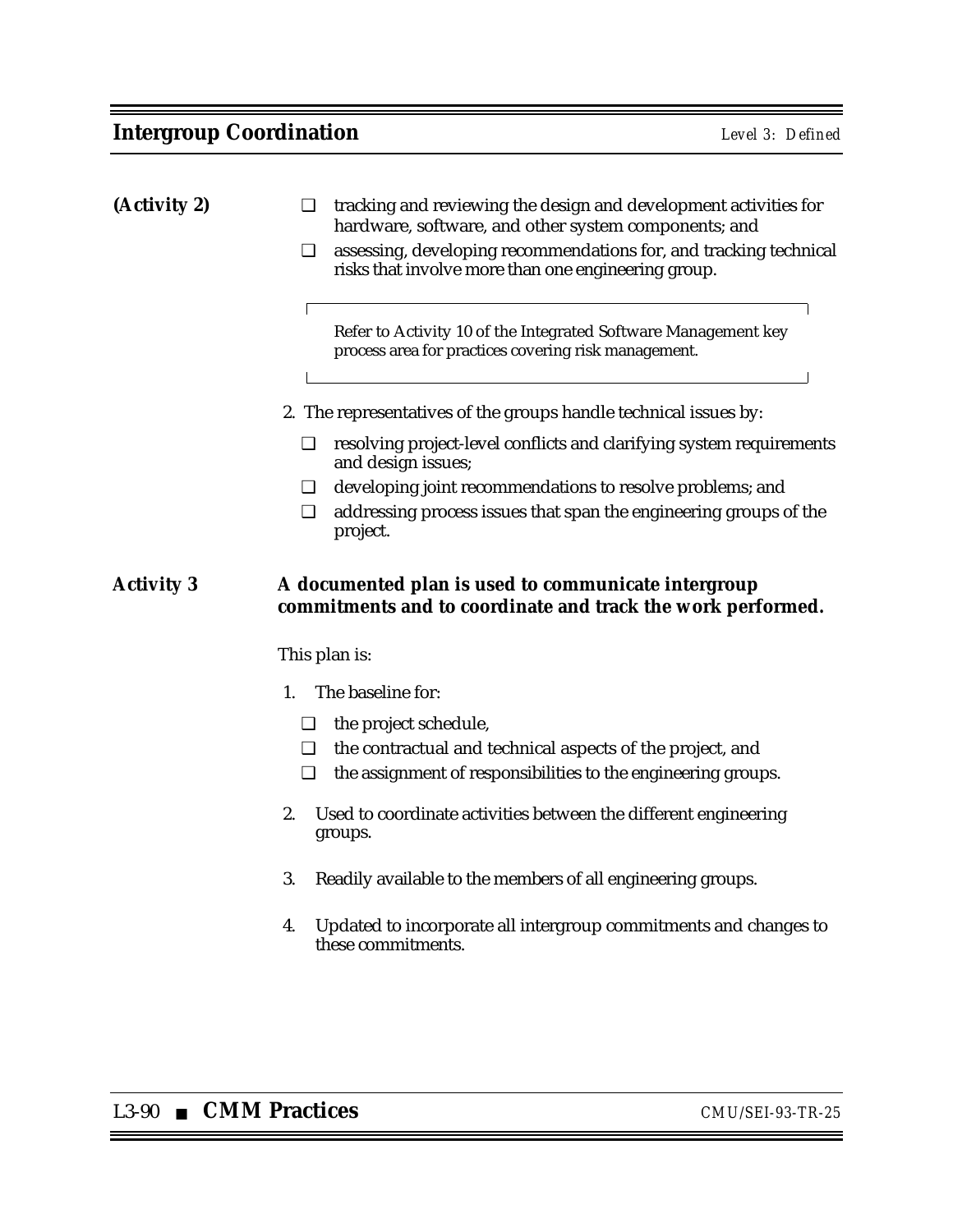|                   | 5.<br>Updated as the work progresses to reflect progress and plan changes<br>at the project level, particularly when major project milestones are<br>completed and when plans change significantly. |
|-------------------|-----------------------------------------------------------------------------------------------------------------------------------------------------------------------------------------------------|
| (Activity 3)      | 6.<br>Reviewed and agreed to by all engineering groups and the project<br>manager.                                                                                                                  |
| <b>Activity 4</b> | Critical dependencies between engineering groups are identified,<br>negotiated, and tracked according to a documented procedure.                                                                    |
|                   | Refer to Activity 9 of the Integrated Software Management key<br>process area for practices covering management of critical<br>dependencies.                                                        |
|                   | This procedure typically specifies that:                                                                                                                                                            |
|                   | Each critical dependency is explicitly defined, including:<br>1.                                                                                                                                    |
|                   | the item to be provided,<br>$\Box$                                                                                                                                                                  |
|                   | who will provide it,<br>❏                                                                                                                                                                           |
|                   | when it will be provided, and<br>❏                                                                                                                                                                  |
|                   | the criteria for acceptance.<br>$\Box$                                                                                                                                                              |
|                   | 2.<br>Critical dependencies are negotiated between the software<br>engineering group and other engineering groups in the project and<br>organization.                                               |
|                   | Aland datas and anallahility datas of outfield damaged announce                                                                                                                                     |

- 3. Need dates and availability dates of critical dependency items are tied to the project schedule and the software schedule.
- 4. The agreement for each critical dependency is documented, reviewed, and approved by both the receiving group and the group responsible for providing the critical dependency item.
- 5. Critical dependencies are tracked on a regular basis and corrective actions are taken when appropriate.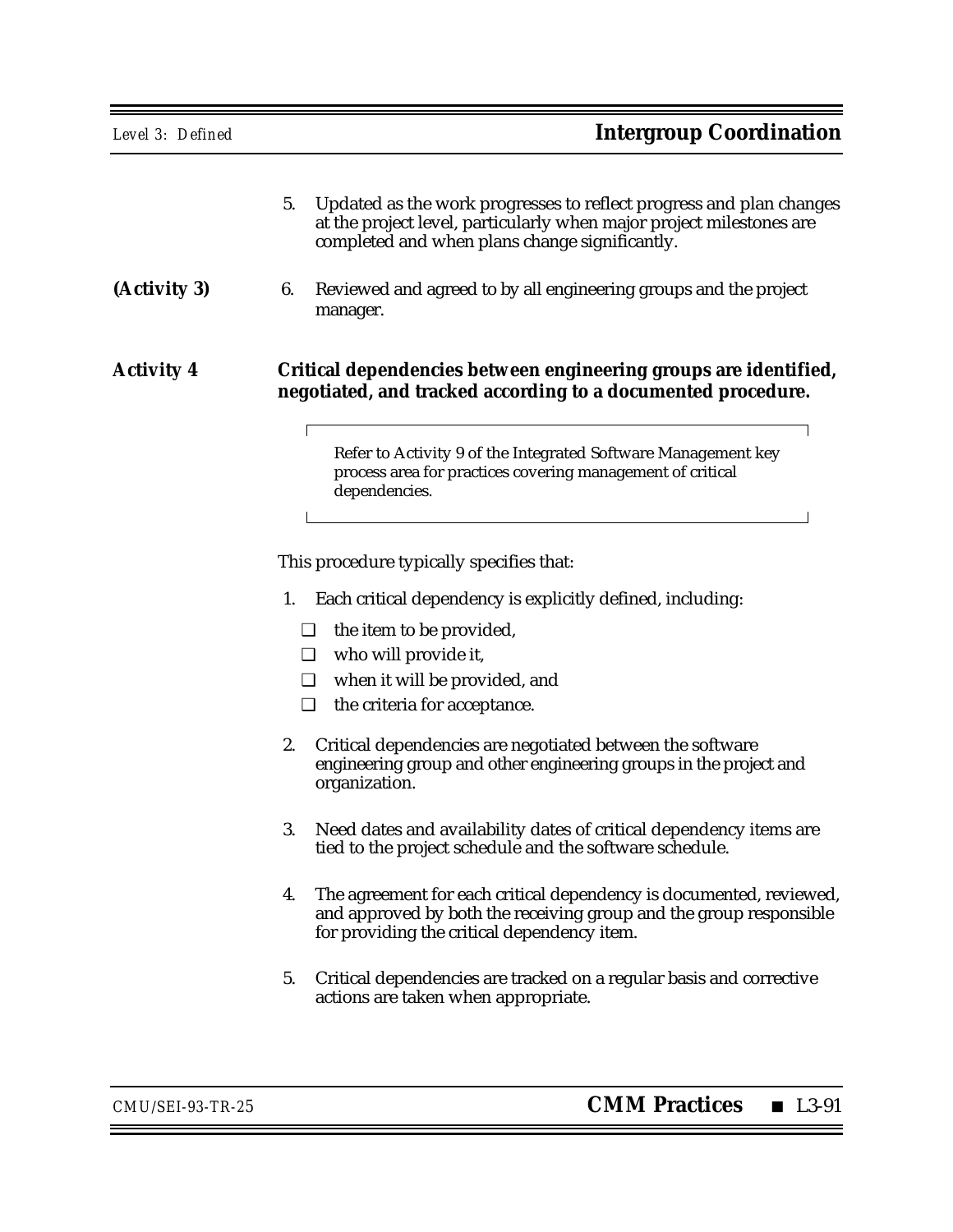Ξ

### **Intergroup Coordination** *Level 3: Defined*

|                   | Status and actual or projected completion are compared to the<br>$\Box$<br>plan used to coordinate intergroup commitments.                                                   |
|-------------------|------------------------------------------------------------------------------------------------------------------------------------------------------------------------------|
|                   | Effects of late and early completions are evaluated for impacts on<br>$\Box$<br>future activities and milestones.                                                            |
|                   | Actual and potential problems are reported to the appropriate<br>$\Box$<br>managers.                                                                                         |
| <b>Activity 5</b> | Work products produced as input to other engineering groups<br>are reviewed by representatives of the receiving groups to ensure<br>that the work products meet their needs. |
| <b>Activity 6</b> | Intergroup issues not resolvable by the individual<br>representatives of the project engineering groups are handled<br>according to a documented procedure.                  |
|                   | Examples of intergroup issues include:                                                                                                                                       |
|                   | incompatible schedules,                                                                                                                                                      |
|                   | inadequate funding,<br>$\blacksquare$                                                                                                                                        |
|                   | technical risks,                                                                                                                                                             |
|                   | system-level design and requirements defects, and                                                                                                                            |
|                   | system-level problems.                                                                                                                                                       |
| <b>Activity 7</b> | Representatives of the project engineering groups conduct<br>periodic technical reviews and interchanges.                                                                    |
|                   | In these meetings, the participants:                                                                                                                                         |
|                   | Provide visibility of the needs and desires of the customer and end<br>1.<br>users, as appropriate.                                                                          |
|                   | 2.<br>Monitor the technical activities of the project.                                                                                                                       |
|                   | 3.<br>Ensure that the groups' interpretation and implementation of the<br>technical requirements conform to the system requirements.                                         |

 $=$ 

Ξ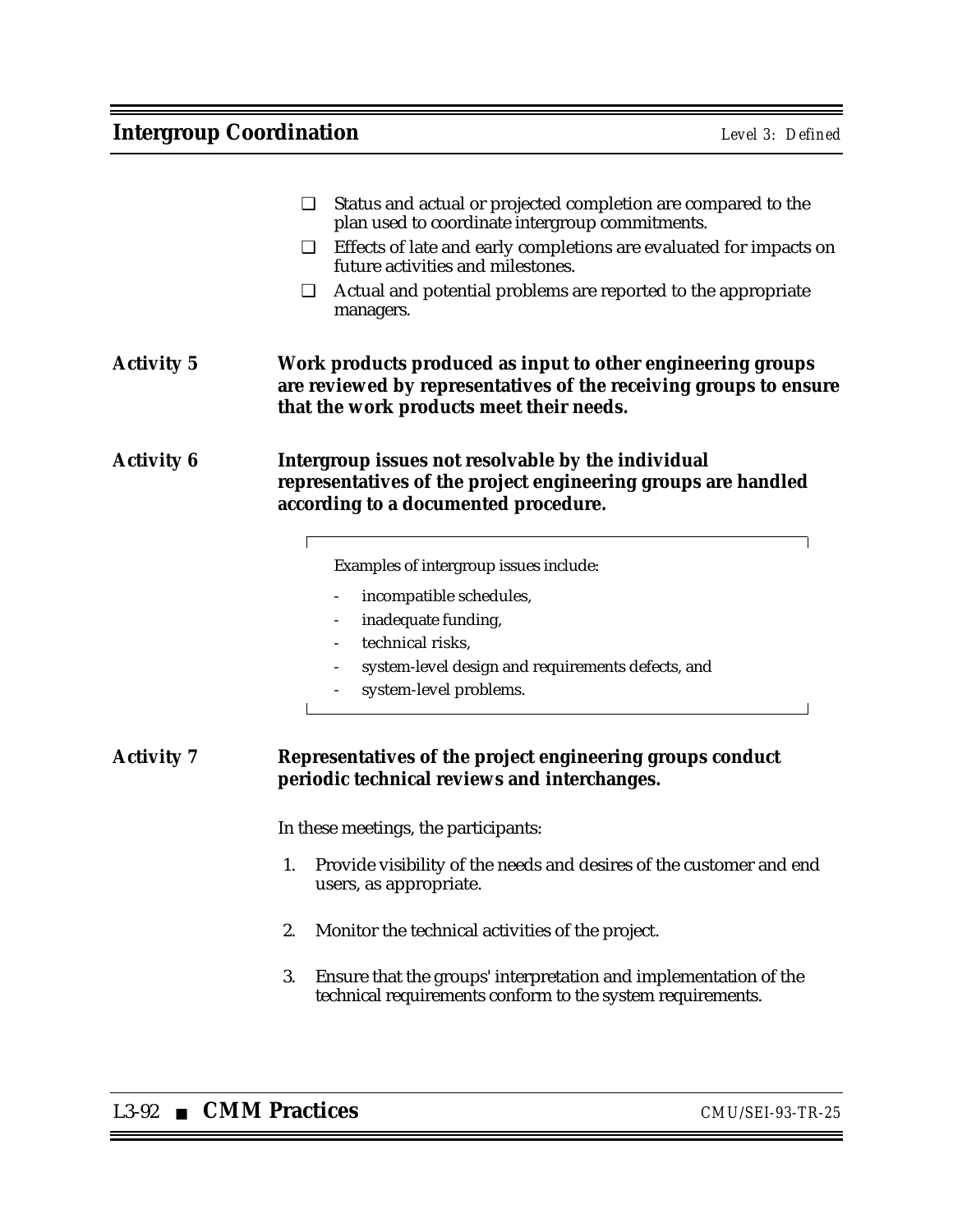Г

 $\sqrt{ }$ 

٦

 $\blacksquare$ 

٦

4. Review the commitments to determine whether they are being met.

Refer to the Software Project Tracking and Oversight key process area for practices covering reviews.

5. Review the technical risks and other technical issues.

**(Activity 7)**

Refer to Activity 10 of the Integrated Software Management key process area for practices covering risk management.

### **Measurement and analysis**

#### **Measurement 1 Measurements are made and used to determine the status of the intergroup coordination activities.**

Examples of measurements include:

- actual effort and other resources expended by the software engineering group for support to other engineering groups;
- actual effort and other resources expended by the other engineering groups in support of the software engineering group;
- actual completion of specific tasks and milestones by the software engineering group to support the activities of other engineering groups; and
- actual completion of specific tasks and milestones by the other engineering groups to support the activities of the software engineering group. **Contract Contract**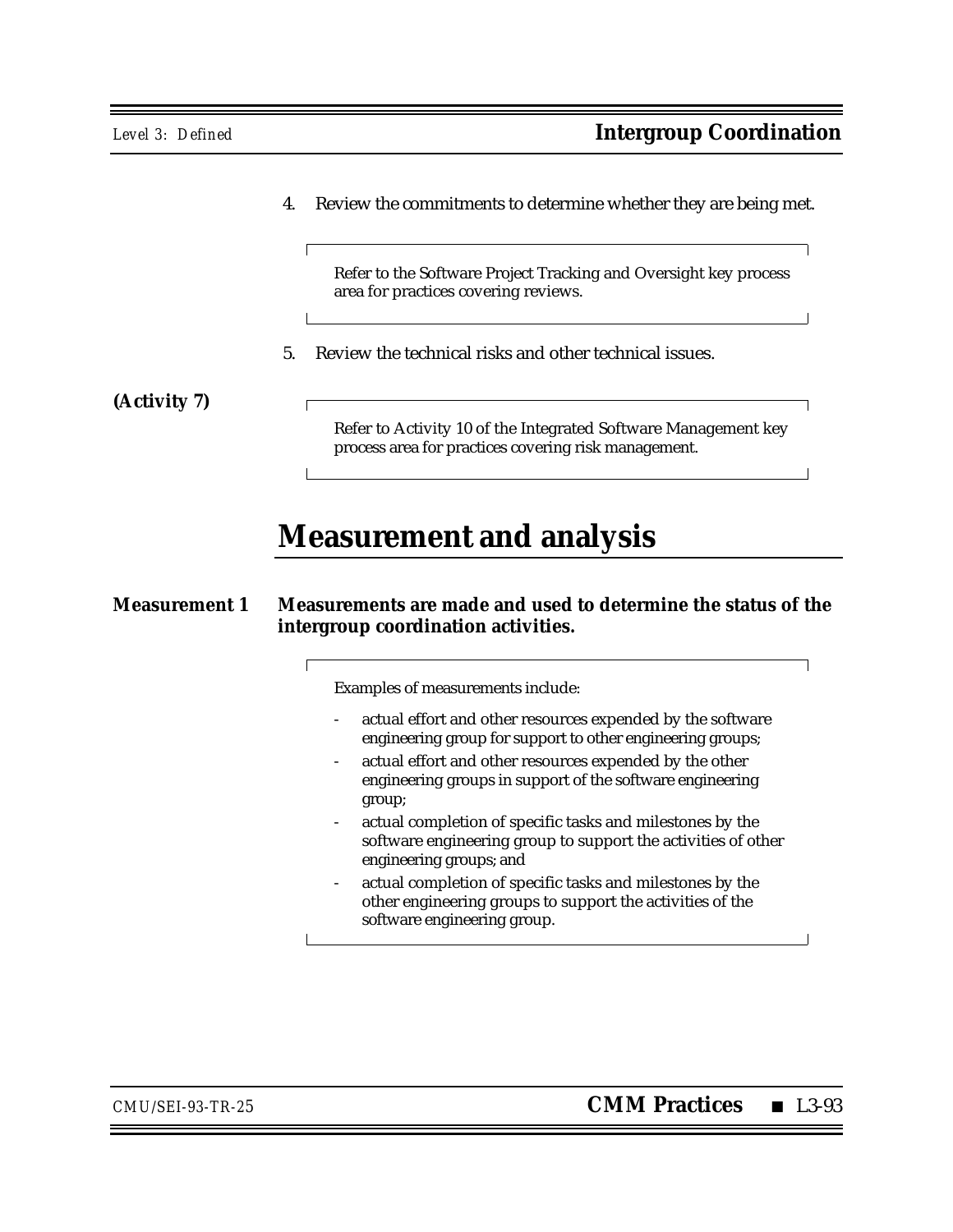#### **Intergroup Coordination** *Level 3: Defined*

# **Verifying implementation**

| <b>Verification 1</b> | The activities for intergroup coordination are reviewed with<br>senior management on a periodic basis.                                                                                |
|-----------------------|---------------------------------------------------------------------------------------------------------------------------------------------------------------------------------------|
|                       | Refer to Verification 1 of the Software Project Tracking and<br>Oversight key process area for practices covering the typical<br>content of the senior management oversight reviews.  |
| <b>Verification 2</b> | The activities for intergroup coordination are reviewed with the<br>project manager on both a periodic and even-driven basis.                                                         |
|                       | Refer to Verification 2 of the Software Project Tracking and<br>Oversight key process area for practices covering the typical<br>content of the project management oversight reviews. |
| <b>Verification 3</b> | The software quality assurance group reviews and/or audits the<br>activities and work products for intergroup coordination and<br>reports the results.                                |
|                       | Refer to the Software Quality Assurance key process area.                                                                                                                             |
|                       | The software quality assurance responsibilities for this key<br>process area may be subsumed into a quality assurance function<br>that covers all the project engineering groups.     |
|                       | At a minimum, the reviews and/or audits verify:                                                                                                                                       |
|                       | 1.<br>The procedure for identifying, negotiating, and tracking critical<br>dependencies between the project engineering groups.                                                       |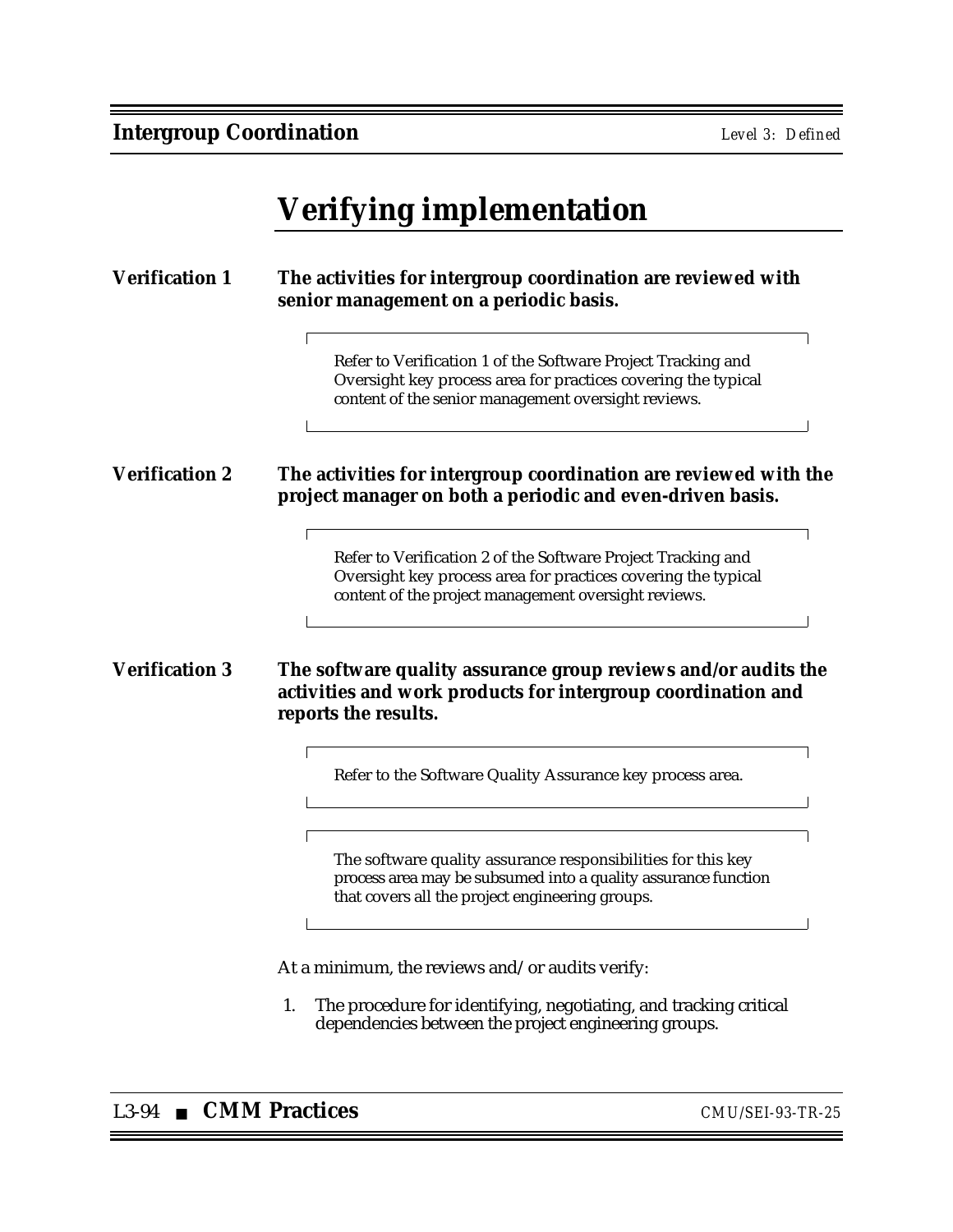2. The handling of intergroup issues.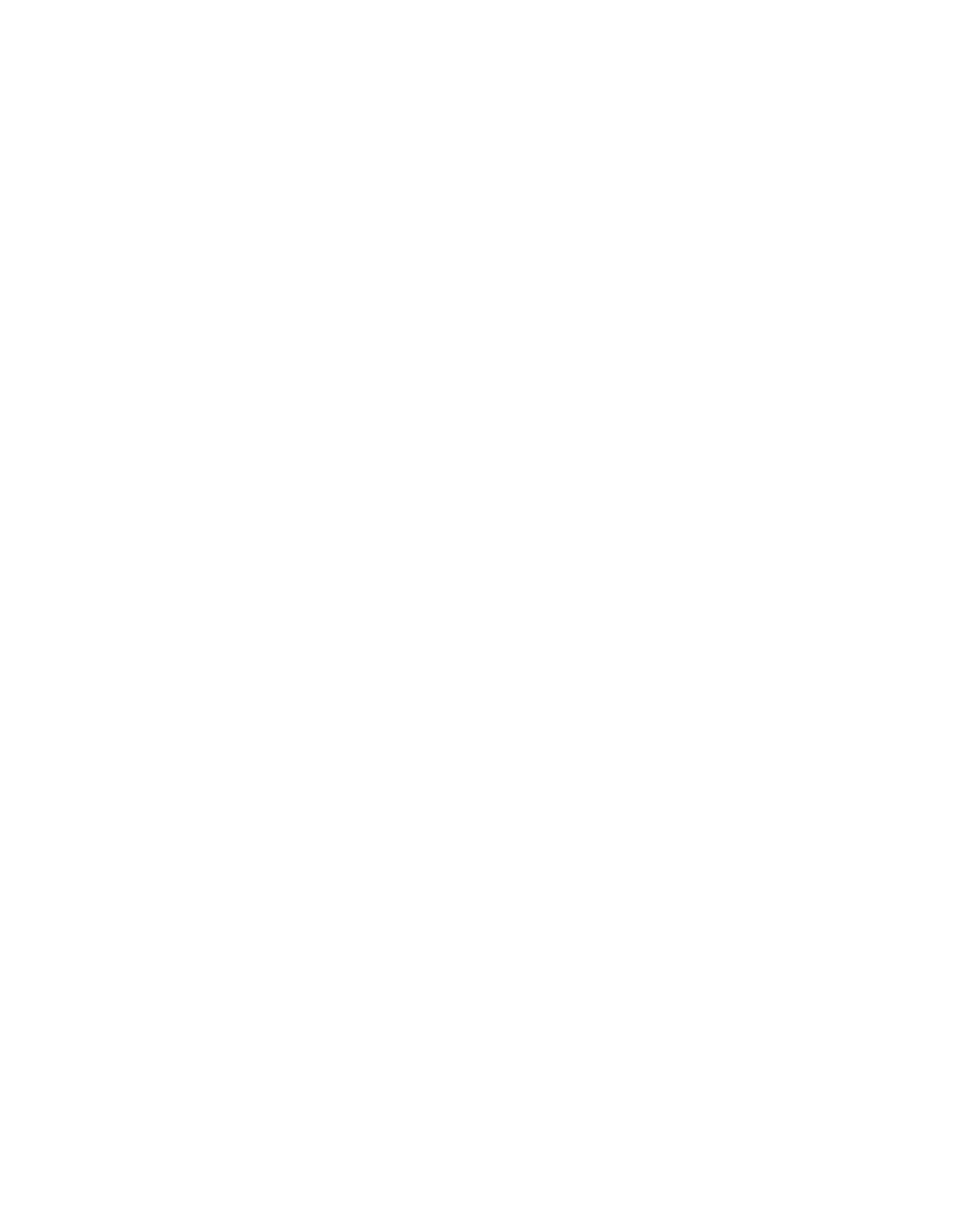# **Peer Reviews**

## *a key process area for Level 3: Defined*

The purpose of Peer Reviews is to remove defects from the software work products early and efficiently. An important corollary effect is to develop a better understanding of the software work products and of defects that might be prevented.

Peer Reviews involve a methodical examination of software work products by the producers' peers to identify defects and areas where changes are needed. The specific products that will undergo a peer review are identified in the project's defined software process and scheduled as part of the software project planning activities, as described in Integrated Software Management.

This key process area covers the practices for performing peer reviews. The practices identifying the specific software work products that undergo peer review are contained in the key process areas that describe the development and maintenance of each software work product.

# **Goals**

| Goal 1        | Peer review activities are planned.                                  |
|---------------|----------------------------------------------------------------------|
| <b>Goal 2</b> | Defects in the software work products are identified and<br>removed. |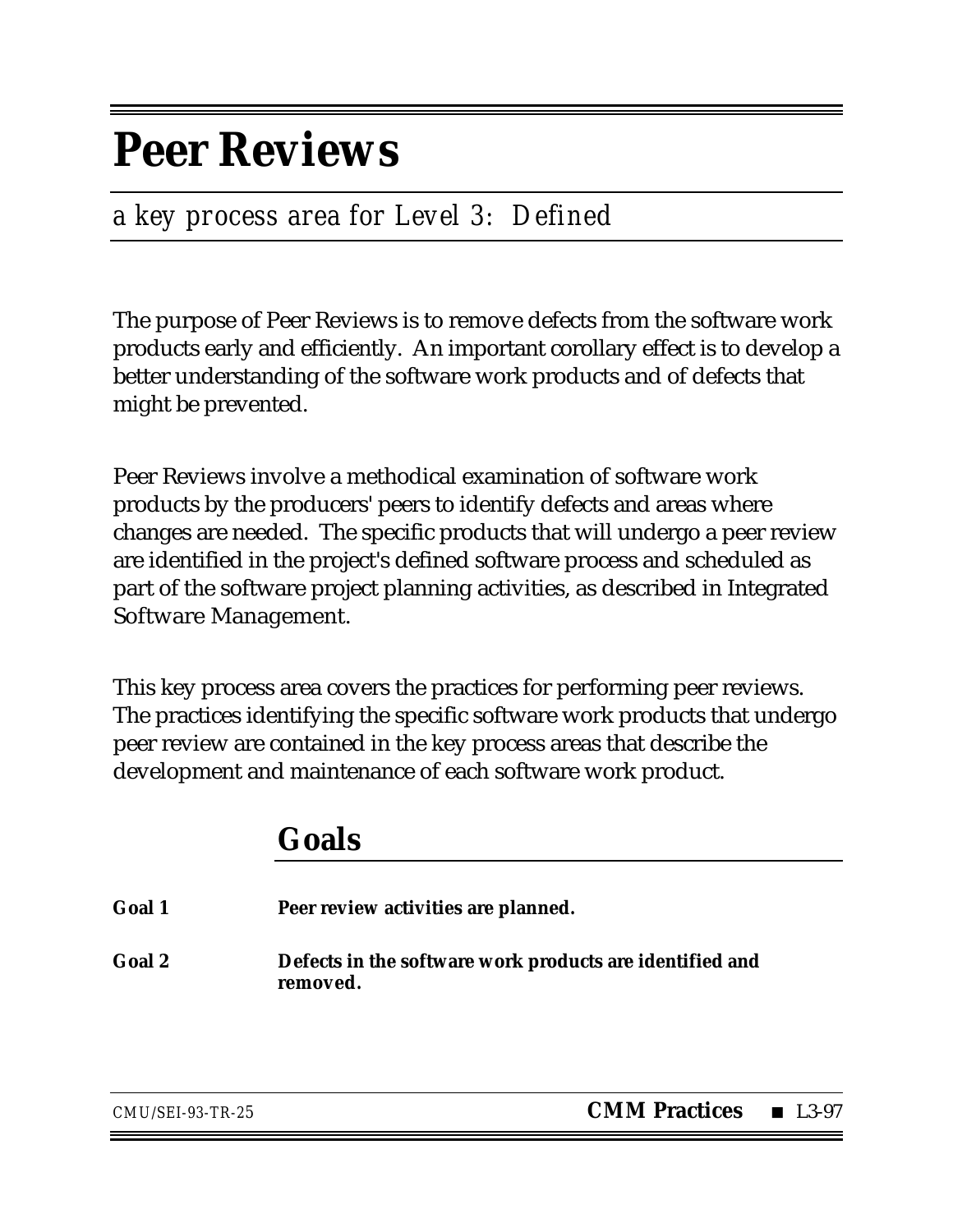# **Commitment to perform**

#### **Commitment 1 The project follows a written organizational policy for performing peer reviews.**

This policy typically specifies that:

 $\sqrt{ }$ 

 $\sqrt{ }$ 

- 1. The organization identifies a standard set of software work products that will undergo peer review.
- 2. Each project identifies the software work products that will undergo peer review.

Refer to Activity 1 of the Integrated Software Management key process area and Activity 2 of the Organization Process Definition key process area for practices covering the identification of software products that undergo peer review.

Examples of software work products include:

- operational software and support software,
- deliverable and nondeliverable software work products,
- software (e.g., source code) and nonsoftware work products (e.g., documents), and
- process descriptions.
- 3. Peer reviews are led by trained peer review leaders.
- 4. Peer reviews focus on the software work product being reviewed and not on the producer.
- 5. Results of the peer reviews are not used by management to evaluate the performance of individuals.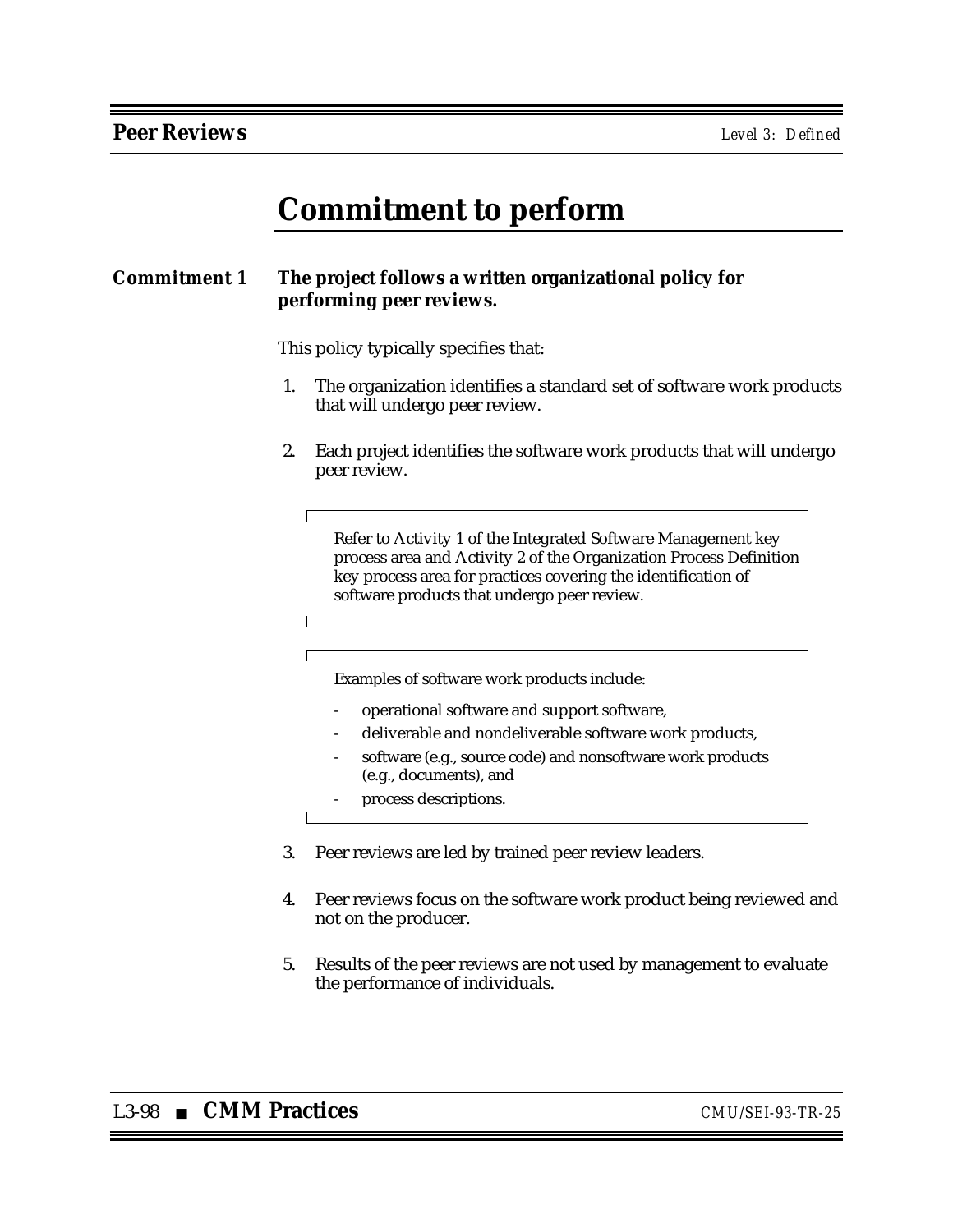# **Ability to perform**

#### **Ability 1 Adequate resources and funding are provided for performing peer reviews on each software work product to be reviewed.**

Resources and funding are provided to:

- 1. Prepare and distribute the peer review materials.
- 2. Lead the peer review.
- 3. Review the materials.
- 4. Participate in the peer review and any follow-up reviews required based on the defects identified in the peer review.
- 5. Monitor the rework of the software work product based on the defects identified in the peer review.
- 6. Collect and report the data resulting from the peer reviews.

#### **Ability 2 Peer review leaders receive required training in how to lead peer reviews.**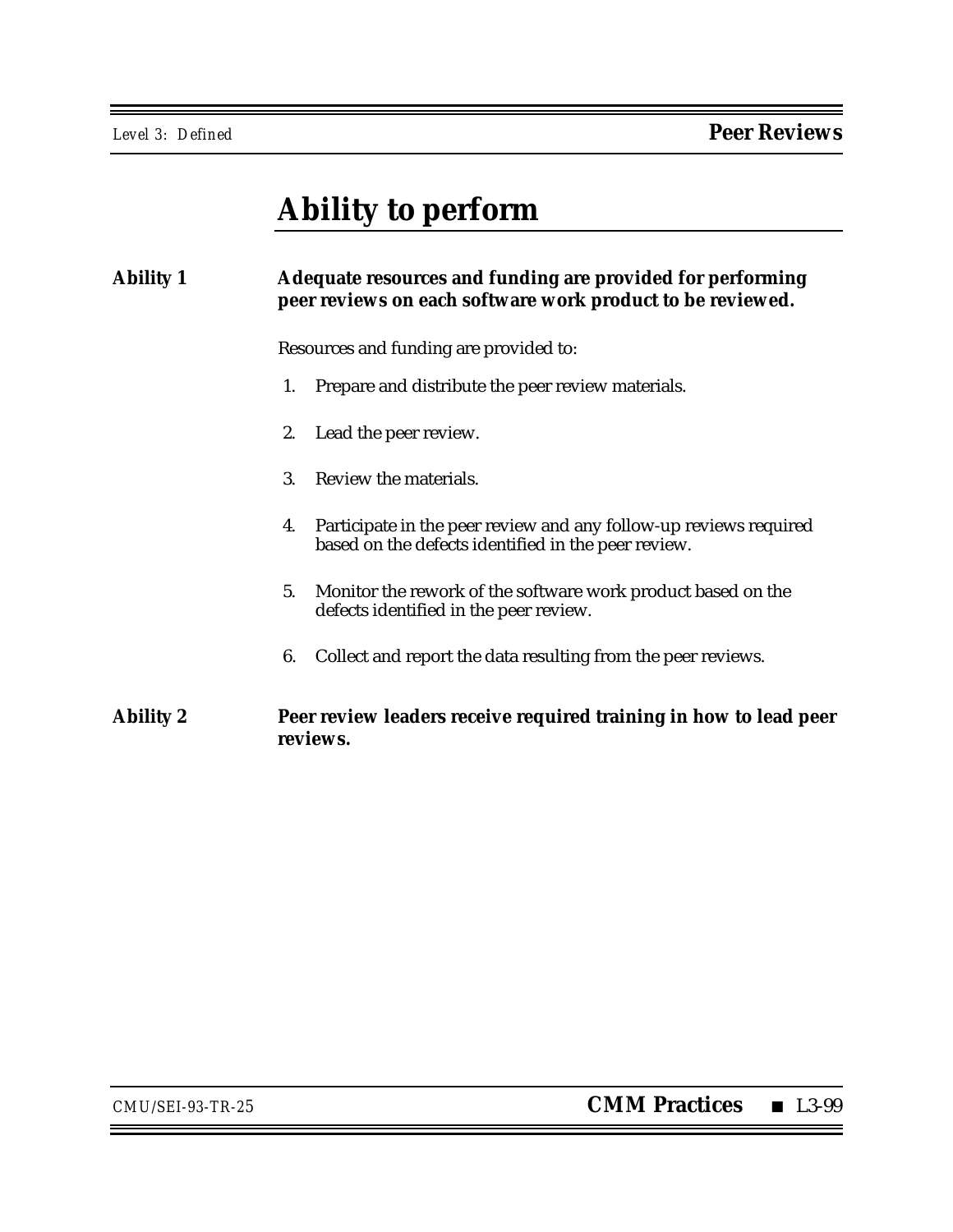| (Ability 2)      |                                                                                                                                       |
|------------------|---------------------------------------------------------------------------------------------------------------------------------------|
|                  | Examples of training include:                                                                                                         |
|                  | the objectives, principles, and methods of peer reviews;                                                                              |
|                  | planning and organizing a peer review;                                                                                                |
|                  | evaluating readiness and completion criteria for a peer<br>review:                                                                    |
|                  | conducting and facilitating a peer review;<br>$\overline{\phantom{a}}$                                                                |
|                  | reporting the results of a peer review;<br>$\overline{\phantom{a}}$                                                                   |
|                  | tracking and confirming rework to address the actions<br>identified in a peer review; and                                             |
|                  | collecting and reporting the data required for the peer<br>reviews.                                                                   |
|                  | Refer to the Training Program key process area.                                                                                       |
|                  |                                                                                                                                       |
| <b>Ability 3</b> | Reviewers who participate in peer reviews receive required<br>training in the objectives, principles, and methods of peer<br>reviews. |
|                  | Examples of training include:                                                                                                         |
|                  | types of peer reviews (e.g., reviews of software requirements,<br>software design, code, and software test procedures);               |
|                  | the objectives, principles, and methods of peer reviews;<br>$\overline{\phantom{a}}$                                                  |
|                  | roles of reviewers; and                                                                                                               |
|                  | estimating the effort for preparing and participating in peer<br>reviews.                                                             |

 $\qquad \qquad =\qquad$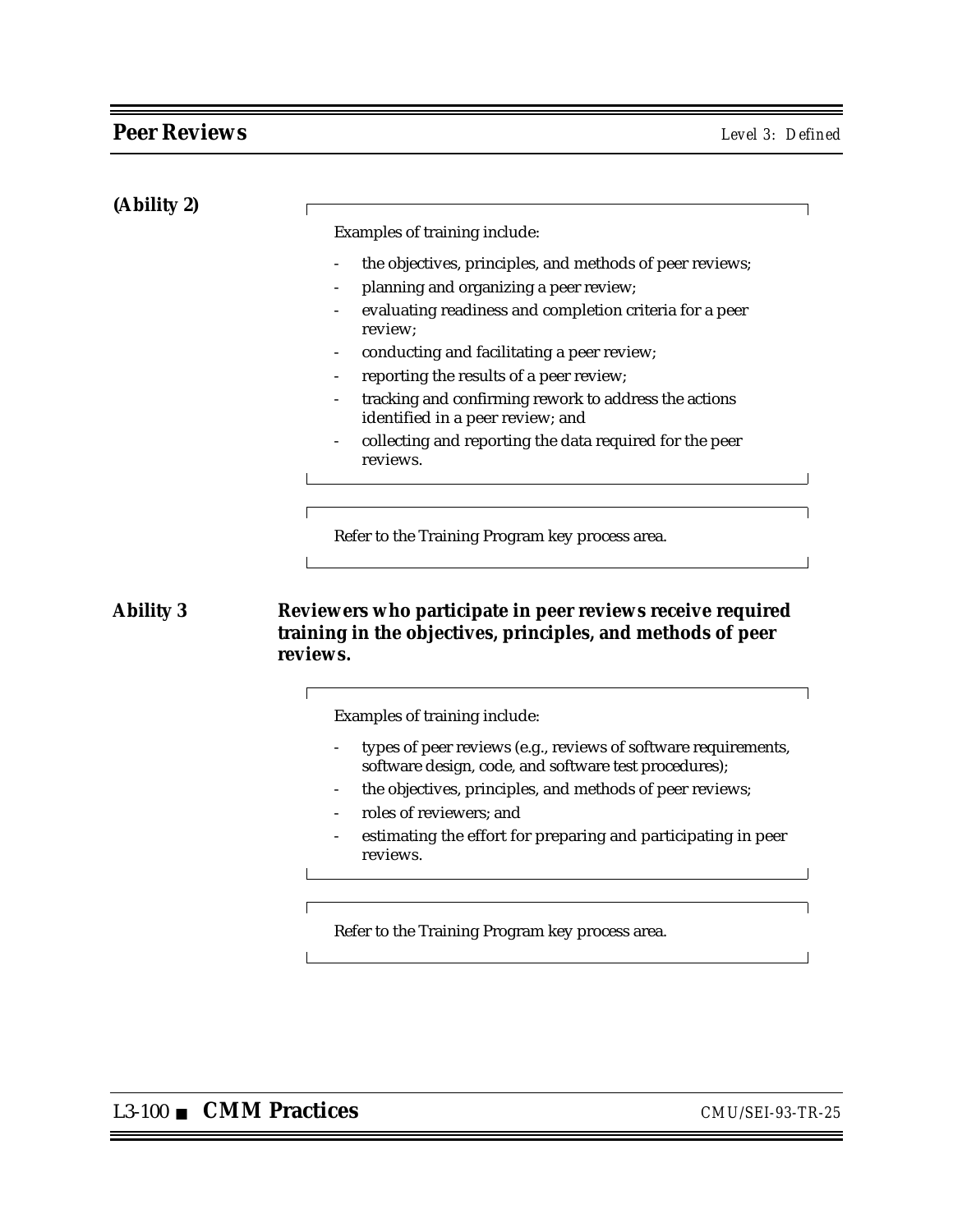$\overline{\phantom{0}}$ 

# **Activities performed**

**Activity 1 Peer reviews are planned, and the plans are documented.**

These plans:

 $\sqrt{ }$ 

- 1. Identify the software work products that will undergo peer review.
	- ❑ The software work products selected include the set identified in the organization's standard software process.

Refer to Activity 2 of the Organization Process Definition key process area for practices covering the organization's standard software process.

2. Specify the schedule of peer reviews.

For peer reviews that are scheduled to occur in the near future, the trained peer review leaders and the other reviewers for each peer review are identified.

#### **Activity 2 Peer reviews are performed according to a documented procedure.**

This procedure typically specifies that:

- 1. Peer reviews are planned and led by trained peer review leaders.
- 2. Review materials are distributed to the reviewers in advance so they can adequately prepare for the peer review.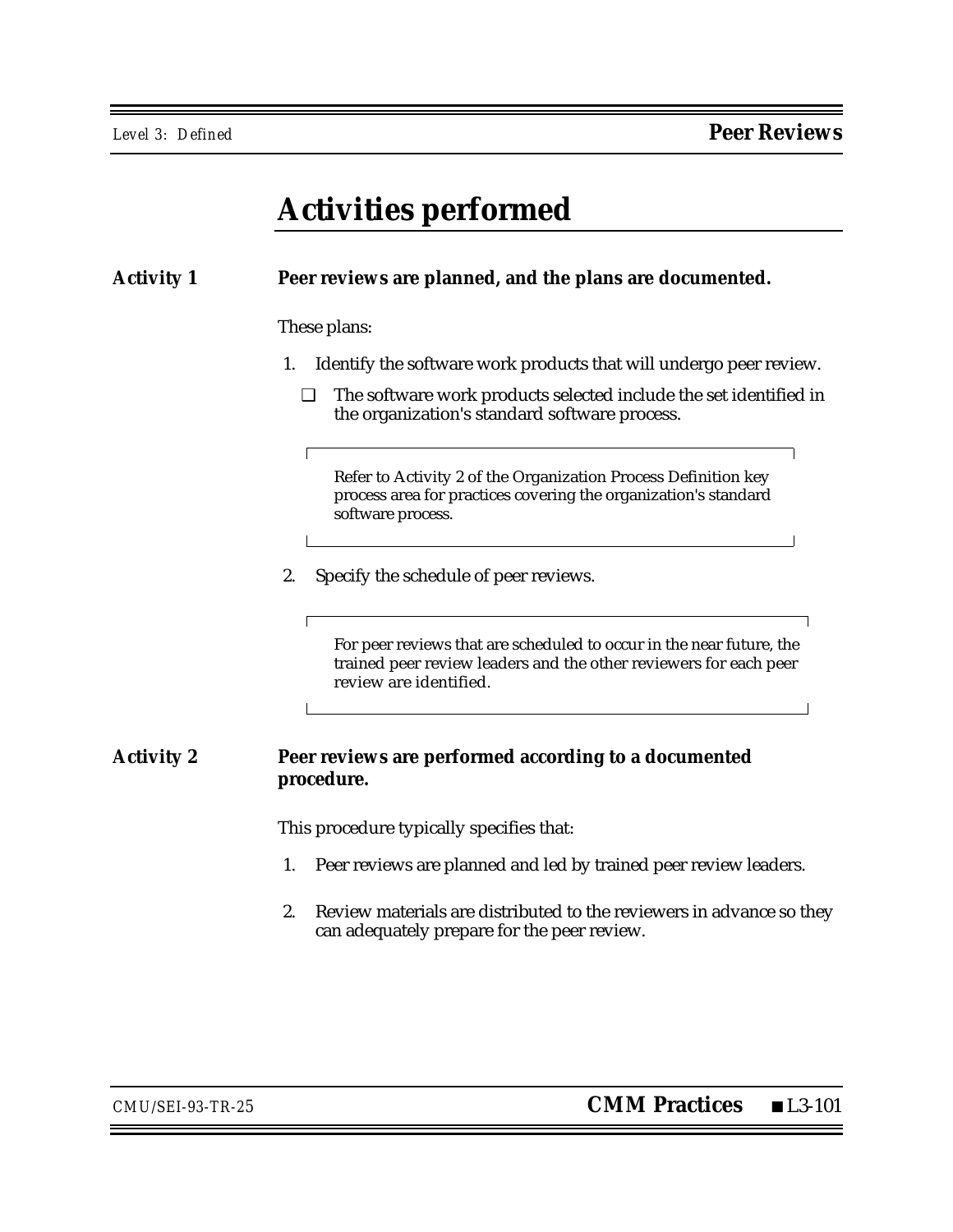| (Activity 2) |                                                                                                                                       |
|--------------|---------------------------------------------------------------------------------------------------------------------------------------|
|              | The review materials should include the relevant inputs to the<br>development of the software work product undergoing peer<br>review. |
|              | Examples of relevant input include:                                                                                                   |
|              | the objectives of the software work product,<br>the applicable standards,<br>the relevant requirements for a design module, or        |
|              | the relevant detailed design for a code module.                                                                                       |
|              | 3.<br>Reviewers have assigned roles in peer reviews.                                                                                  |
|              | Readiness and completion criteria for the peer reviews are specified<br>4.<br>and enforced.                                           |
|              | Issues in satisfying these criteria are reported to the appropriate<br>⊔<br>managers.                                                 |
|              | 5.<br>Checklists are used to identify criteria for the review of the software<br>work products in a consistent manner.                |
|              | The checklists are tailored to the specific type of work product<br>❏<br>and peer review.                                             |
|              | Examples of items addressed by tailoring the checklist include:                                                                       |
|              | compliance with standards and procedures,                                                                                             |
|              | completeness,<br>correctness,                                                                                                         |
|              | rules of construction, and<br>$\overline{\phantom{a}}$                                                                                |
|              | maintainability.                                                                                                                      |
|              | The checklists are reviewed by the checklist developers' peers and<br>❏<br>potential users.                                           |

6. Actions identified in the peer reviews are tracked until they are resolved.

Ξ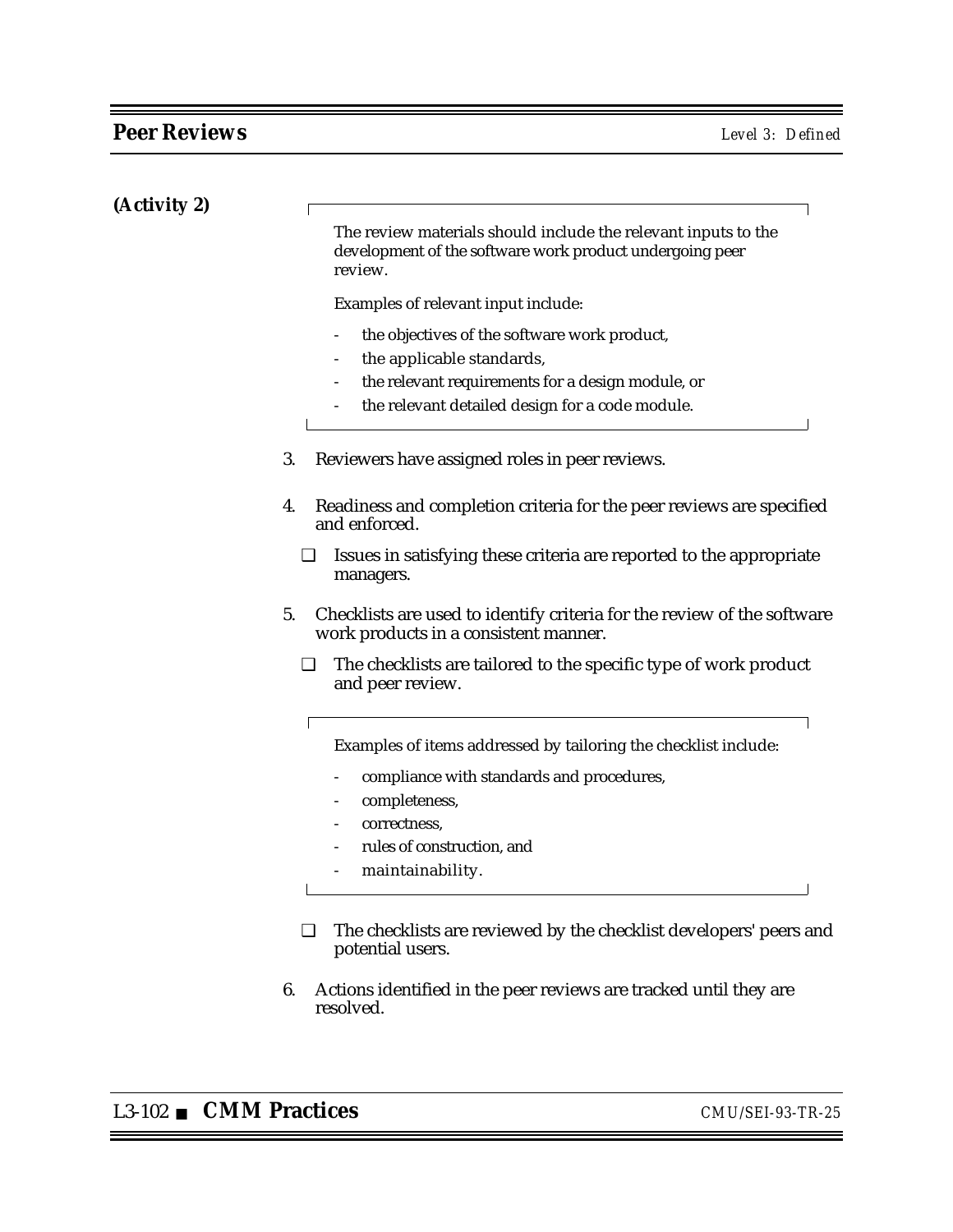$\overline{\phantom{a}}$ 

 $\overline{\phantom{a}}$ 

| (Activity 2)      | The successful completion of peer reviews, including the rework to<br>7.<br>address the items identified in the peer reviews, is used as a<br>completion criterion for the associated task. |
|-------------------|---------------------------------------------------------------------------------------------------------------------------------------------------------------------------------------------|
| <b>Activity 3</b> | Data on the conduct and results of the peer reviews are recorded.                                                                                                                           |
|                   | Examples of data include:                                                                                                                                                                   |
|                   | identification of the software work product reviewed,<br>$\overline{\phantom{a}}$                                                                                                           |
|                   | size of the software work product,                                                                                                                                                          |
|                   | size and composition of the review team,                                                                                                                                                    |
|                   | preparation time per reviewer,                                                                                                                                                              |
|                   | length of the review meeting,                                                                                                                                                               |
|                   | types and number of defects found and fixed, and<br>$\overline{\phantom{a}}$<br>$\mathbf{r}$                                                                                                |

rework effort.

 $\sqrt{2}$ 

# **Measurement and analysis**

#### **Measurement 1 Measurements are made and used determine the status of the peer review activities.**

Examples of measurements include:

- number of peer reviews performed compared to the plan,
- overall effort expended on peer reviews compared to the plan, and
- number of work products reviewed compared to the plan.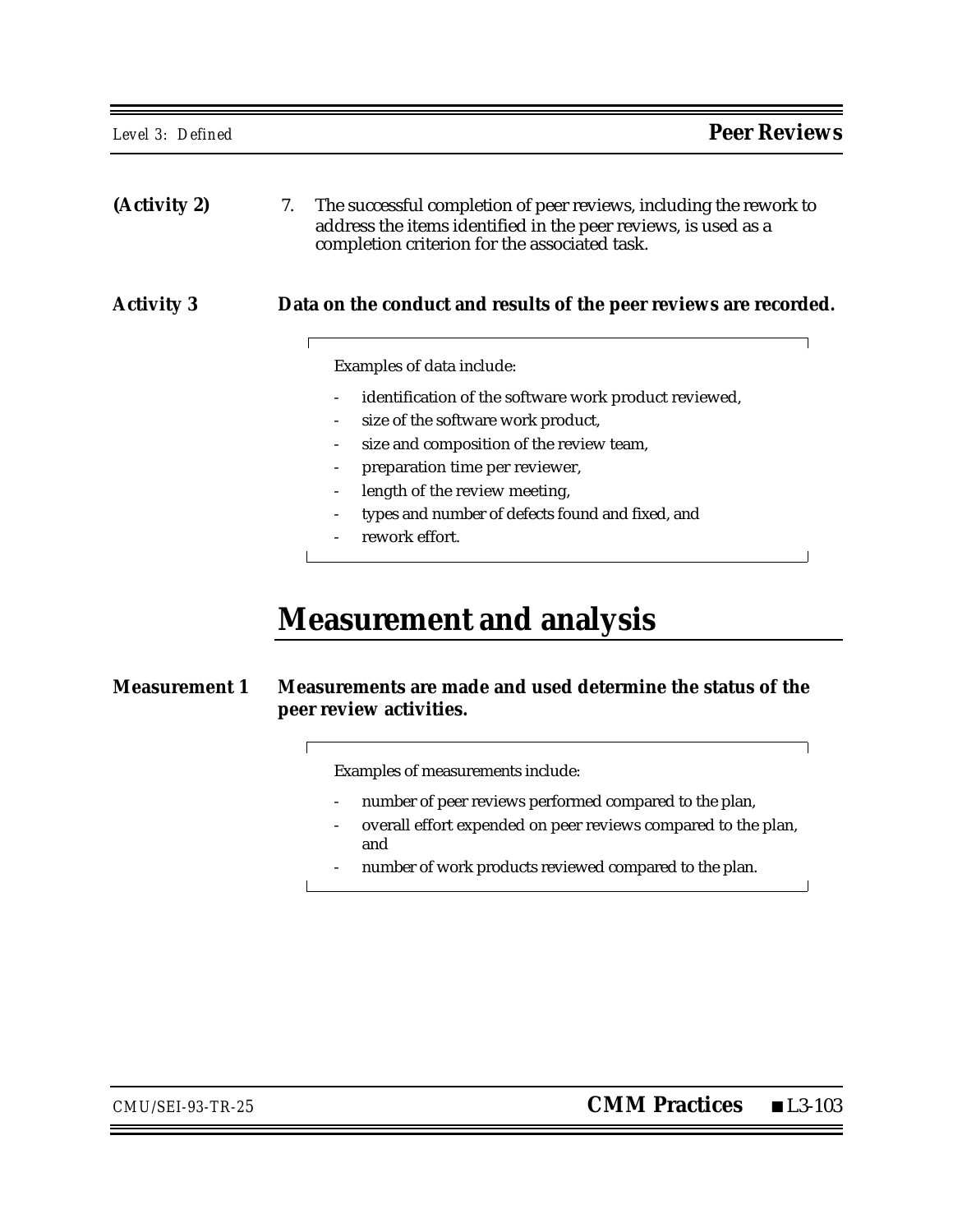$\sqrt{2}$ 

# **Verifying implementation**

#### **Verification 1 The software quality assurance group reviews and/or audits the activities and work products for peer reviews and reports the results.**

Refer to the Software Quality Assurance key process area.

At a minimum, the reviews and/or audits verify that:

- 1. The planned peer reviews are conducted.
- 2. The peer review leaders are adequately trained for their roles.
- 3. The reviewers are properly trained or experienced in their roles.
- 4. The process for preparing for the peer reviews, conducting the peer reviews, and performing the follow-up actions are followed.
- 5. Reporting of peer review data is complete, accurate, and timely.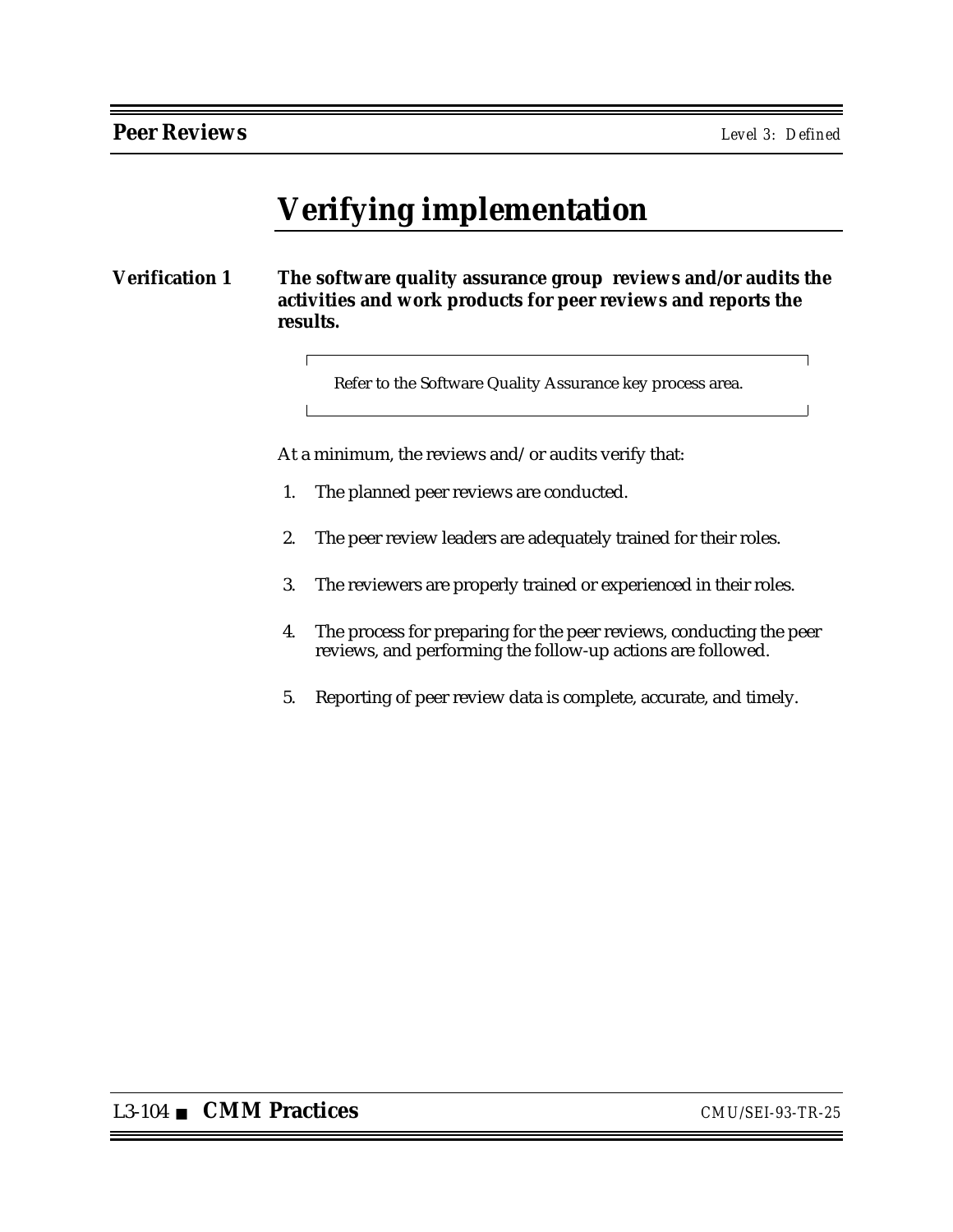# **Level 3 Index**

software process 6 resources 48 checklist for evaluating software work products 95 Contingency planning 53 50 critical computer resources organization's training plan 30 basis for estimates 49 peer reviews 95 management of 48 project's software development provision for reserve capacity 49 plan 43 Critical dependencies 87 review of organization's standard customer review software test plan 72 revision of project's defined software testing criteria 70 software process 42 waivers from contractual software requirements 41 defects defects software size management 46 use of data on 74 use of organization's software defined software process quality of the process database 44 coordination at organization level 7 development of software requirements 64 use in development of software code 69 documented procedure training for 39-40 developing project's defined software process 40 development of organization's standard software process 15 identification of critical dependencies 87 intergroup issues 88 resources and funding for 83 library of software process-related documentation 20

assessment management of critical computer management of software costs 47 management of software schedule software process and related process assets 21 risk management 51 software process database 19 engineering groups dependencies between 87 development of software design 67 Integrated Software Management 37-56 resources and funding for 39 review project manager 56 senior management 55 intergroup commitments plan for 86 Intergroup Coordination 81-90 measurements for 89 orientation in 84 policy for 82 review project manager 90 senior management 89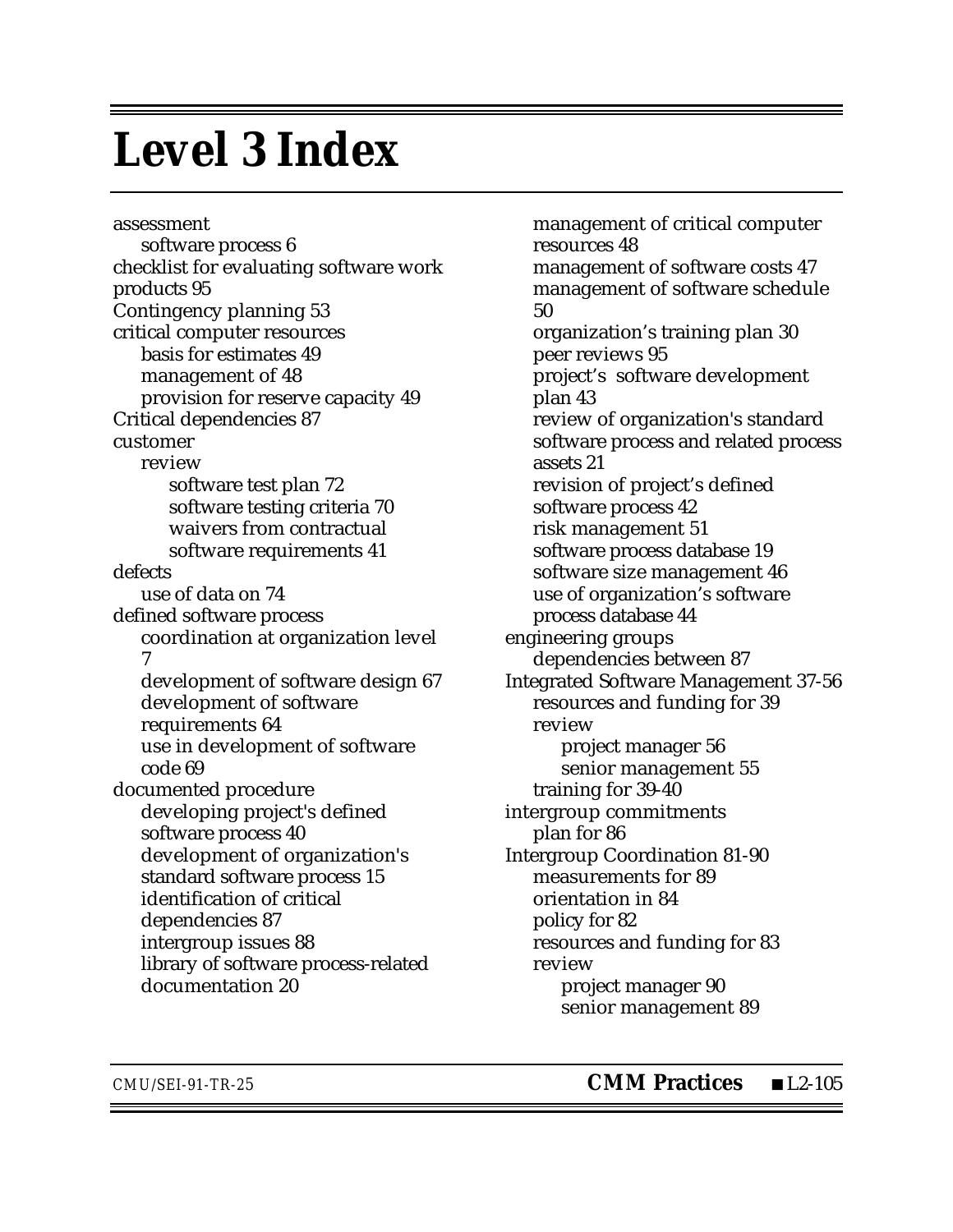#### **Level 3 Index** *Level 2: Repeatable*

tools for 83 measurements for 22 intergroup issues resources and funding for 14 procedure for 88 review intergroup team software quality assurance 22 conduct of technical reviews 88 tools for 14 responsibilities of 85 training for 14 library of software process-related documentation items stored in 43 involvement of key groups 8 procedure for 20 management sponsorship of 2 use in tailoring organization's standard software process 41 manage and control plan for 6 documentation tracing allocated requirements 75 organization's standard software process 16 project's defined software process 41 software life cycle 18 organization's software process software process database 19 database software risk management plan 53 examples of data in 45 Measurements **process** intergroup coordination 89 organization process definition 22 deviations from 38 organization process focus 9 guidelines for tailoring 18 peer reviews 96 management and control of 16 software engineering activities 77 peer review of 16 software product engineering 76 procedure for developing 15 training program 34-35 review of 21 milestones tailoring of 40 identification of 50 tailoring of for project 38 new technology waivers for deviations from 41 transfer within organization 8 organization's standard software Organization Process Definition 11-23 process and related process assets

Organization Process Focus 1-10 coordination of training for 8 measurements for 9 orientation in 5 policy for 2 resources and funding for 3 review senior management 9 organization's training plan 31 senior management oversight of 3 tools for 4 training for 5 organization's standard software integrated software management 55 coordination at organization level

#### L2-106 ■ **CMM Practices** *CMU/SEI-91-TR-25*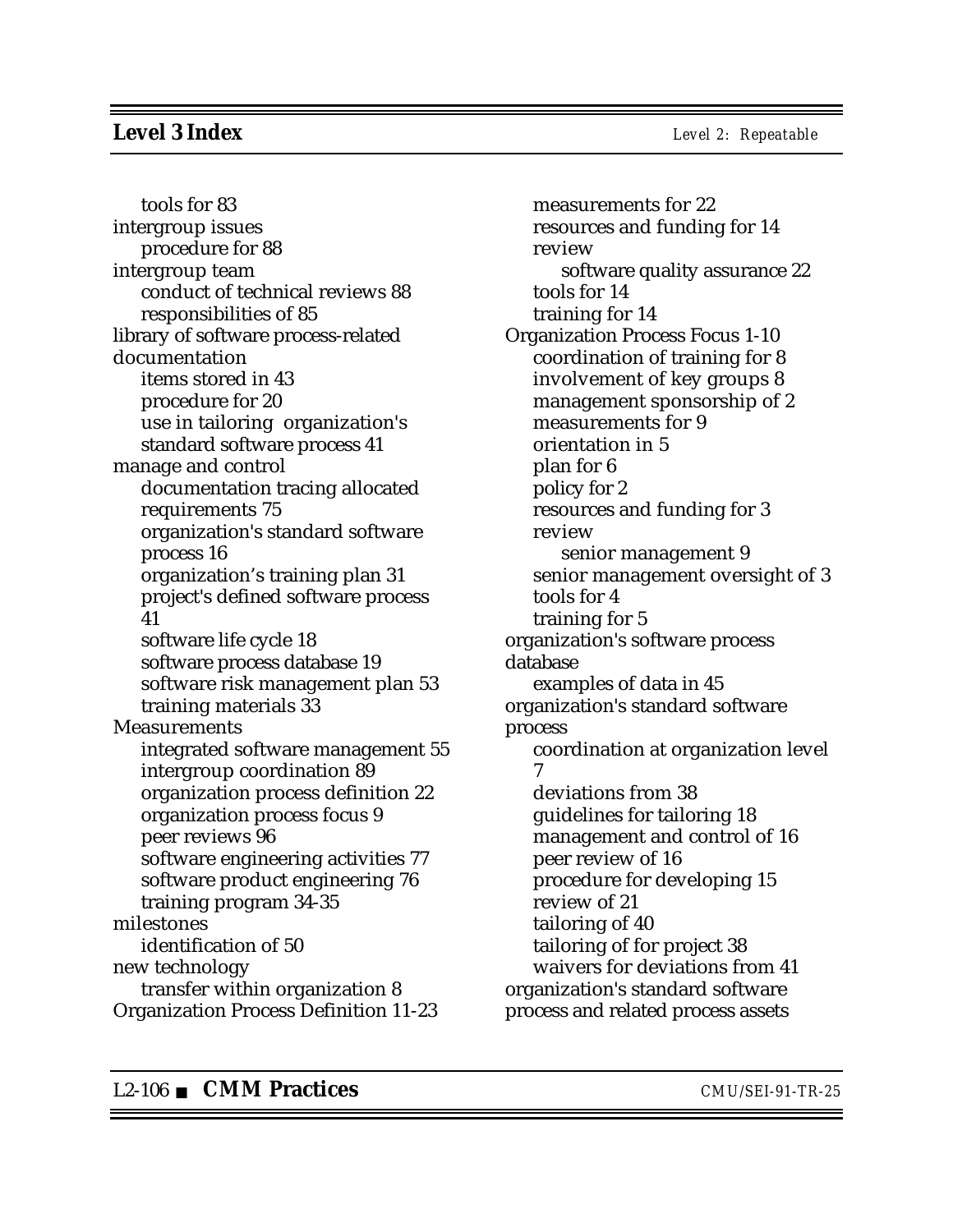use in project planning and management 38 orientation policy intergroup coordination 84 intergroup coordination 82 organization process focus 5 organization process focus 2 software product engineering for managers 63 software product engineering for 38 training program 28 standard software process and Peer Review related process assets 12 checklist for evaluating work products 96 organization's standard software process 16 plan for organization process focus 7 software code 69 definition of 17 software design document 68 project manager software requirements document 66 software risk management plan 53 management 56 software test plan 71 intergroup coordination 90 measurements for 96 project's defined software process plans for 94 documentation of 38 policy for 92 guidelines for development 40 resources and funding for 92 activities 63 review management and control of 41 software quality assurance 97 revision of 42 training to participate in 94 use for software testing 70 plan use in developing system communication of intergroup documentation 73 organization process focus 6 43 Peer reviews 94 use of defect data 74

plan for organization process focus peer review of 7 peer reviews 92 project planning and management technical staff 61 software product engineering 58 training 26 process assets examples of 11 policy for 12 review of 21 process element review integrated software Peer Reviews 91-97 software product engineering 77 procedure for 95 integration of software engineering training to lead 93 software engineering tasks and 58 commitments 86 use in managing software project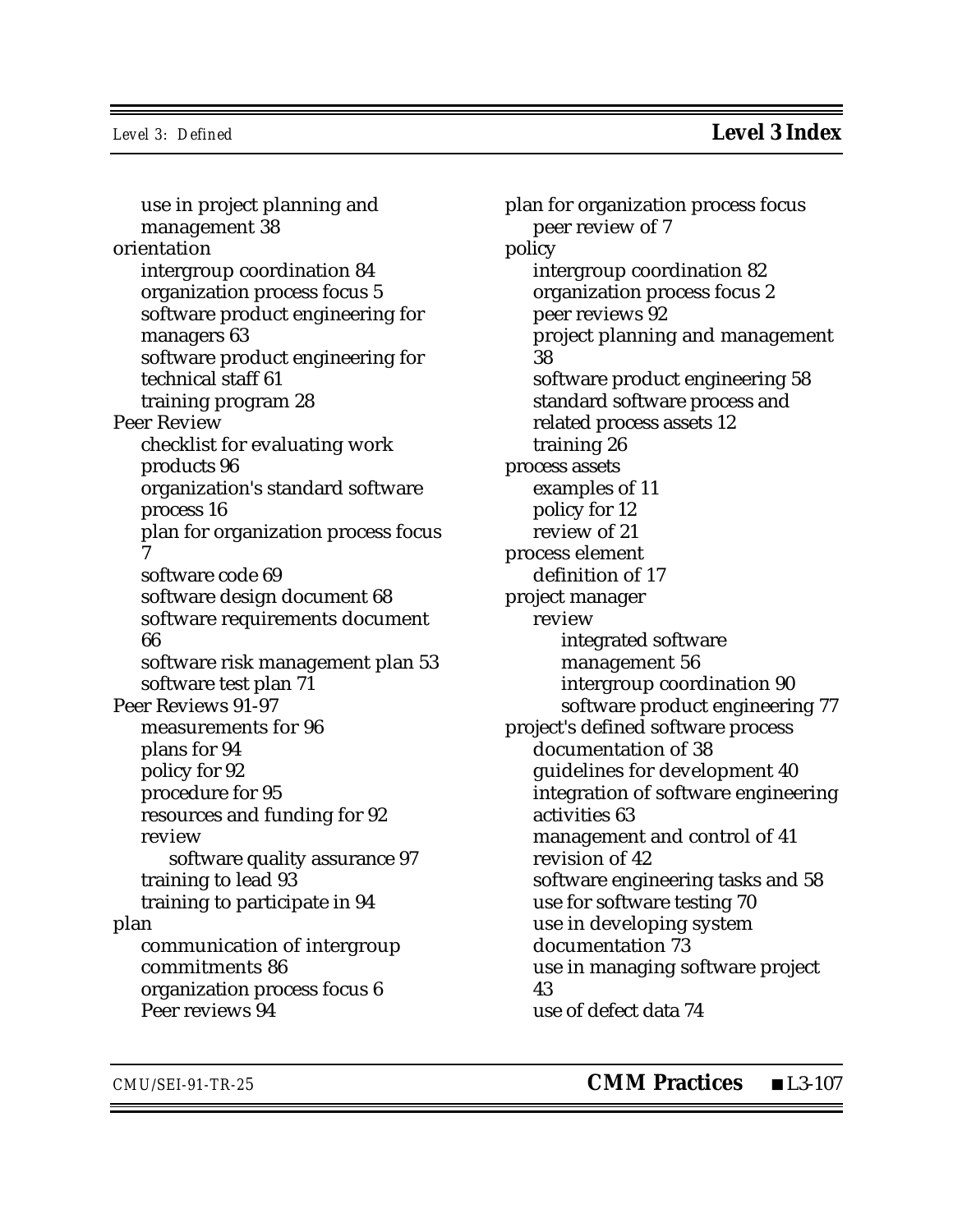project's software development plan Senior management development and revision of 43 approval of tailoring of resources and funding integrated software management 39 organization process definition 14 focus activities 3 organization process focus 3 review software product engineering 59 standard software process 38 training program 27 integrated software review management 55 integrated software management intergroup coordination 89 integrated software management training program 35 software quality assurance 56 waivers from contractual intergroup coordination software requirements 41 senior management 89 sponsorship of organization organization process definition process focus 2 software quality assurance 22 software architecture organization process focus development of 68 senior management 9 software code peer reviews development of 69 software quality assurance 97 peer review of 69 software product engineering software configuration project manager 77 management of 70 software quality assurance 78 models for 64 training materials 33 software code 70 training program software design document 69 senior management 35 software documentation 74 reviews 66 technical aspects of intergroup coordination 88 risks software costs management of 51 management of 47

organization's standard software process 41 intergroup coordination 83 oversight of organization process peer reviews 92 deviations from organization's project manager 56 organization process focus 9 senior management 55 software product engineering 77 project manager 90 role in software process focus 3 senior management 77 software configuration management work products 88 software requirements document tools for developing and maintaining software 64

#### L2-108 ■ **CMM Practices** *CMU/SEI-91-TR-25*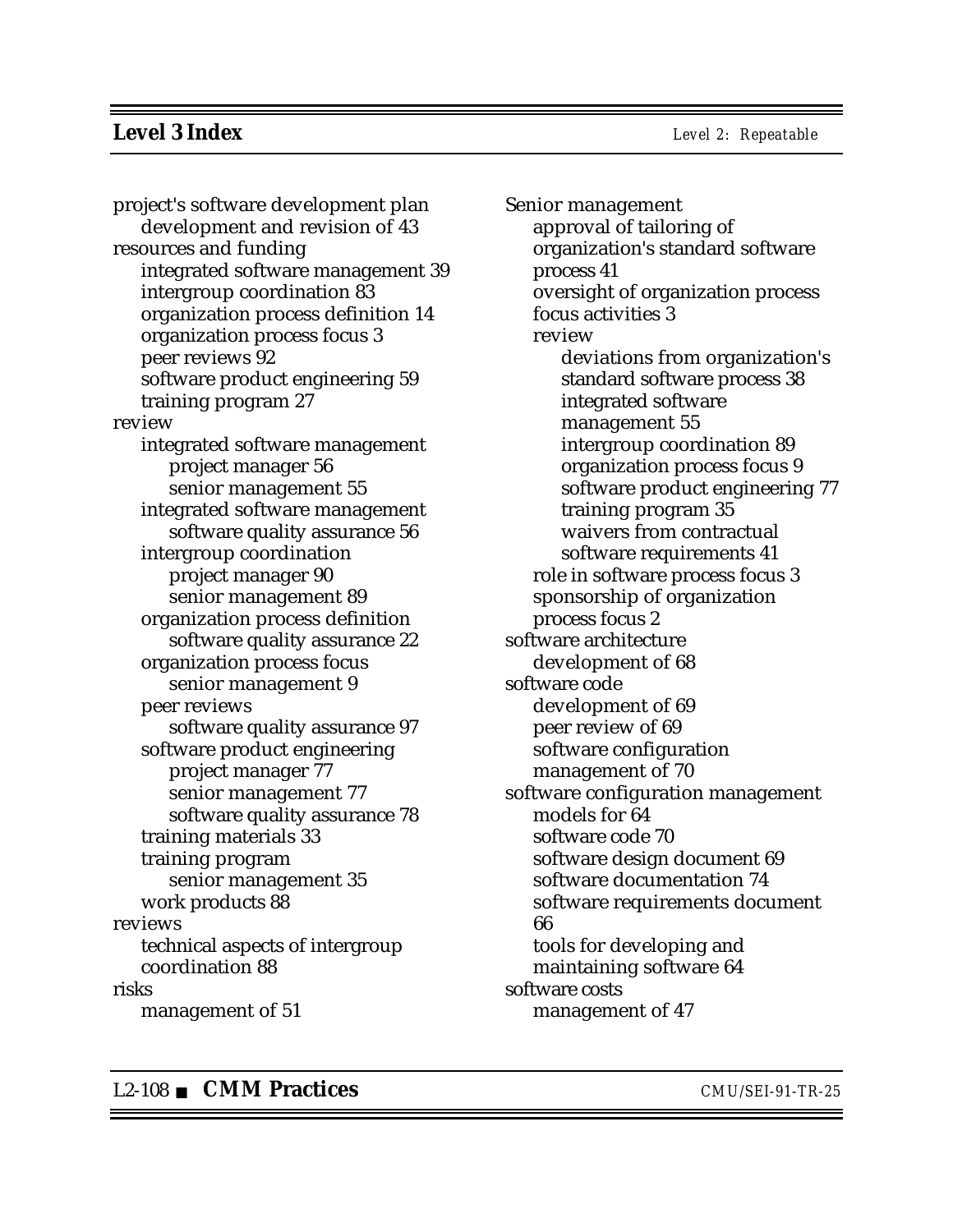definition of 67 software process database software design document 7 peer review of 68 management and control of 19 software configuration management of 69 software development plan software process focus relation to project's defined software process 37 software documentation measurements for 76 software configuration management of 74 software engineering group policy for 58 role in establishing system requirements 84 software engineering process group project manager 77 control of library of software process-related documentation 20 responsibility for organization's standard software process 14 responsibility of 1 software project review of tailoring of organization's standard software process 41 software engineering process group management (SEPG) policy for 38<br>establishment of 4 software quality software life cycle review documentation of 18 integrated software management and control of 18 management 56 Software managers 22 orientation for training program 28 peer reviews 97 assessment of 6 software requirements software process architecture changes to 67<br>definition of 18 development

software design Software Process Assessment (SPA) 6 requirements for 67 coordination at organization level procedure for establishing 19 use for planning and estimating 44 coordination of 7 Software Product Engineering 57-79 orientation for managers 63 orientation for technical staff 61 resources and funding for 59 review senior management 77 software quality assurance 78 tools for 59 training in 61 management of 43 review of 54 software project planning and software quality assurance group selection of 40 organization process definition software process software product engineering 78 development of 64

*CMU/SEI-91-TR-25* **CMM Practices** ■ L3-109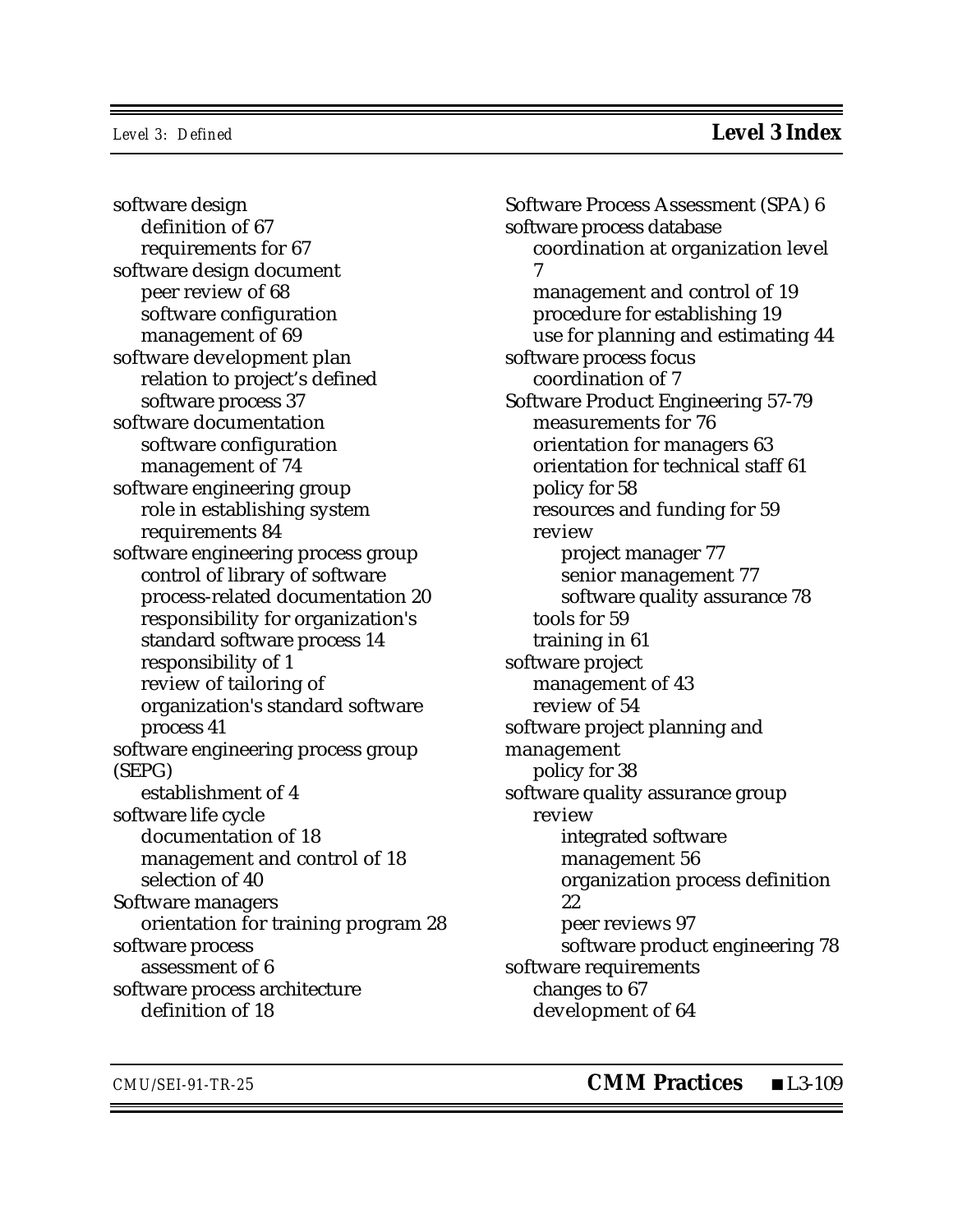software requirements document Tools software configuration 58 management of 66 intergroup coordination 83 plan for managing 52 organization process focus 4 software risk management plan selection of for project 63 peer review of 53 training 28 management of 50 software software size software configuration management of 46 management of 64 software test plan training 40 Software testing 70 facilities for 28 review of 70 intergroup coordination 83 software work products leading peer reviews 93 evaluation of 95 organization process focus 5 policy for 12 plan for project 29, 30 standards policy for 26 for training courses 32 records of 34 System and acceptance testing 72 review of materials for 33 development of 73 tools for 28 system requirements waiver for 33 coordination to establish 84 training materials system requirements allocated to software management and control of documentation for 75 testing Training Program 25-36 of system for acceptance 72 items included in 27

peer review of 66 building and maintaining software software risk organization process definition 14 management and control of 53 software product engineering 59 software schedule tools for developing and maintaining peer review of 71 coordination across organization 8 requirements for 72 development of courses for 32 software testing criteria integrated software management 39 consistency of 75 organization process definition 14 standard software process 3 participation in peer reviews 94 system documentation software product engineering 61 management and control of 33 training plan items included in 31 management and control of 31 of software 70 independent evaluation of 35

#### L2-110 ■ **CMM Practices** *CMU/SEI-91-TR-25*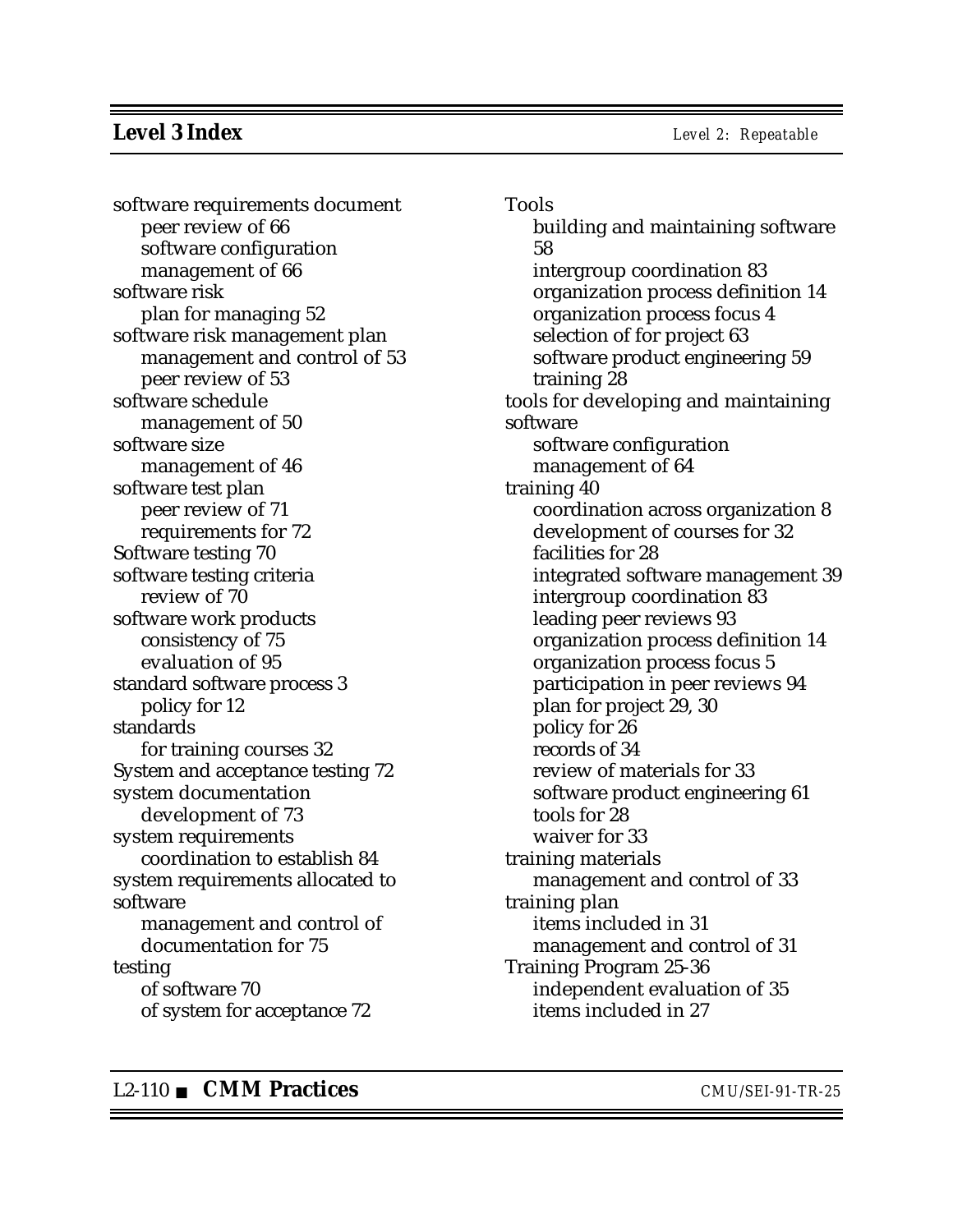measurements for 34 orientation in 28 resources and funding for 27 review senior management 35 review or audit of 35 training staff skills and knowledge of 28 training vehicles examples of 26 Work products review of 88

 $\qquad \qquad$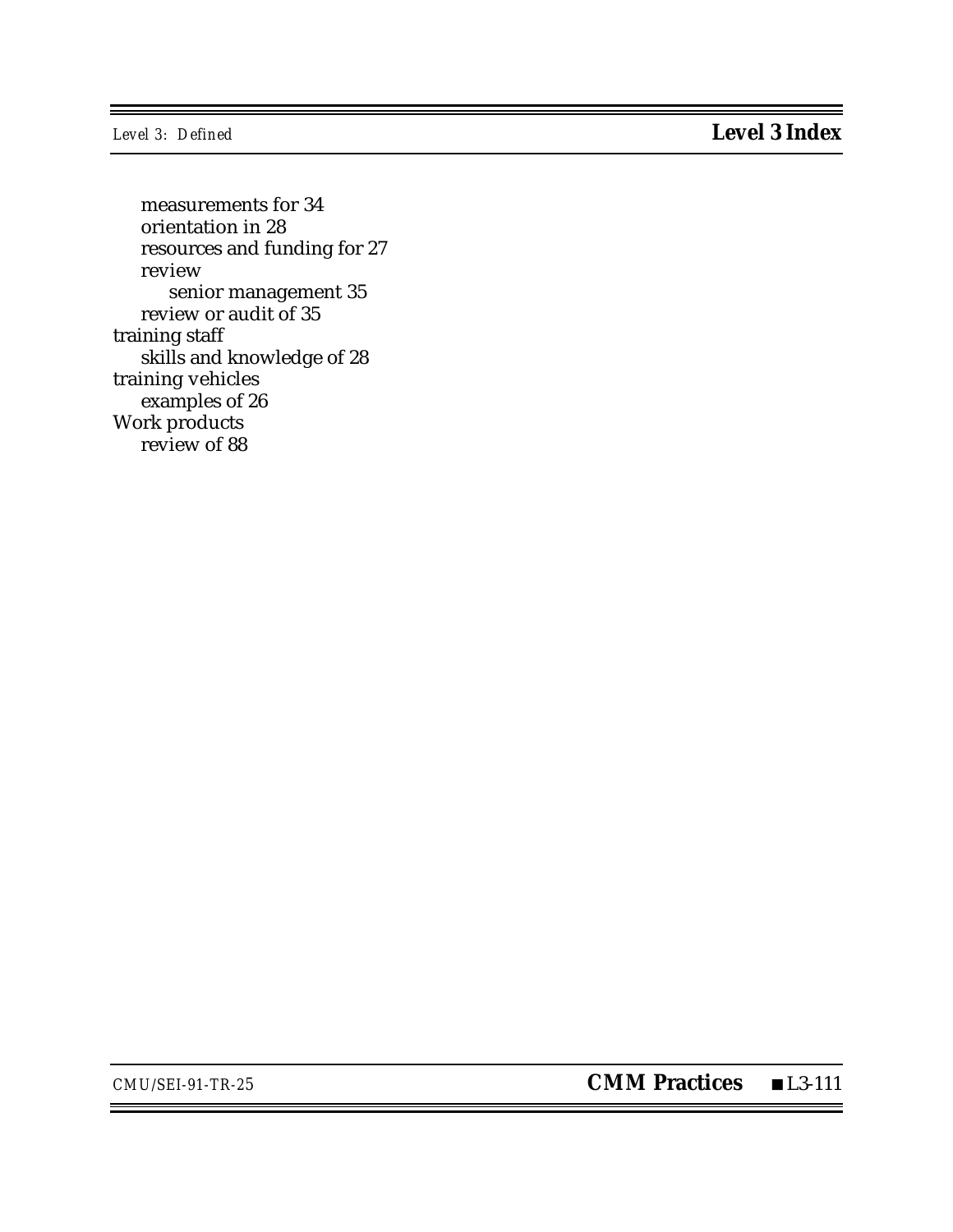# **Quantitative Process Management**

# *a key process area for Level 4: Managed*

The purpose of Quantitative Process Management is to control the process performance of the software project quantitatively. Software process performance represents the actual results achieved from following a software process.

Quantitative Process Management involves establishing goals for the performance of the project's defined software process, which is described in the Integrated Software Management key process area, taking measurements of the process performance, analyzing these measurements, and making adjustments to maintain process performance within acceptable limits. When the process performance is stabilized within acceptable limits, the project's defined software process, the associated measurements, and the acceptable limits for the measurements are established as a baseline and used to control process performance quantitatively.

The organization collects process performance data from the software projects and uses these data to characterize the process capability (i.e., the process performance a new project can expect to attain) of the organization's standard software process, which is described in the Organization Process Definition key process area. Process capability describes the range of expected results from following a software process (i.e., the most likely outcomes that are expected from the next software project the organization undertakes). These process capability data are, in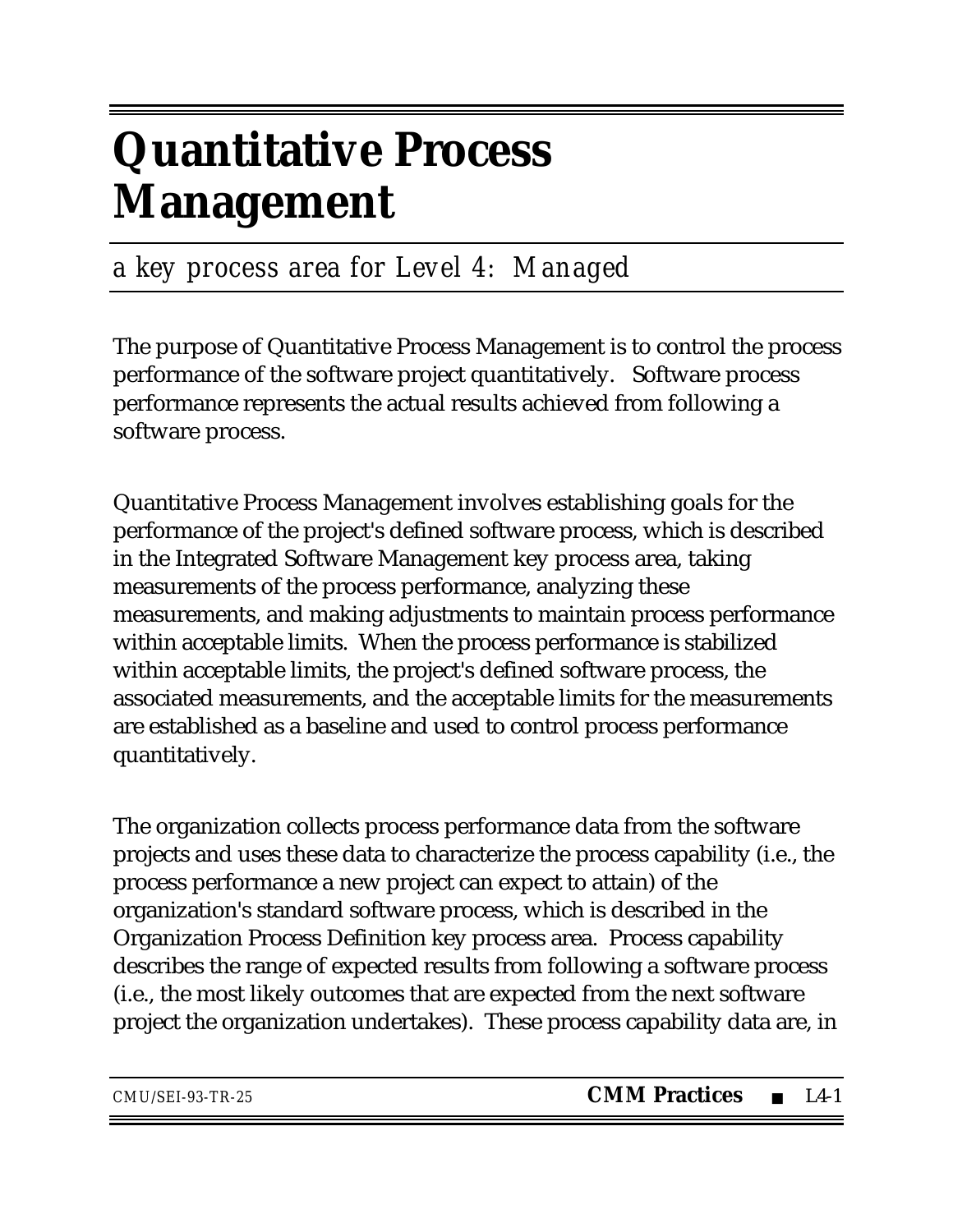turn, used by the software projects to establish and revise their process performance goals and to analyze the performance of the projects' defined software processes.

|                     | Goals                                                                                                                                                             |
|---------------------|-------------------------------------------------------------------------------------------------------------------------------------------------------------------|
| Goal 1              | The quantitative process management activities are planned.                                                                                                       |
| Goal 2              | The process performance of the project's defined software process<br>is controlled quantitatively.                                                                |
| Goal 3              | The process capability of the organization's standard software<br>process is known in quantitative terms.                                                         |
|                     | <b>Commitment to perform</b>                                                                                                                                      |
| <b>Commitment 1</b> | The project follows a written organizational policy for measuring<br>and quantitatively controlling the performance of the project's<br>defined software process. |
|                     | This policy typically specifies that:                                                                                                                             |
|                     | Each project implements a documented plan to bring the project's<br>1.<br>defined software process under quantitative control.                                    |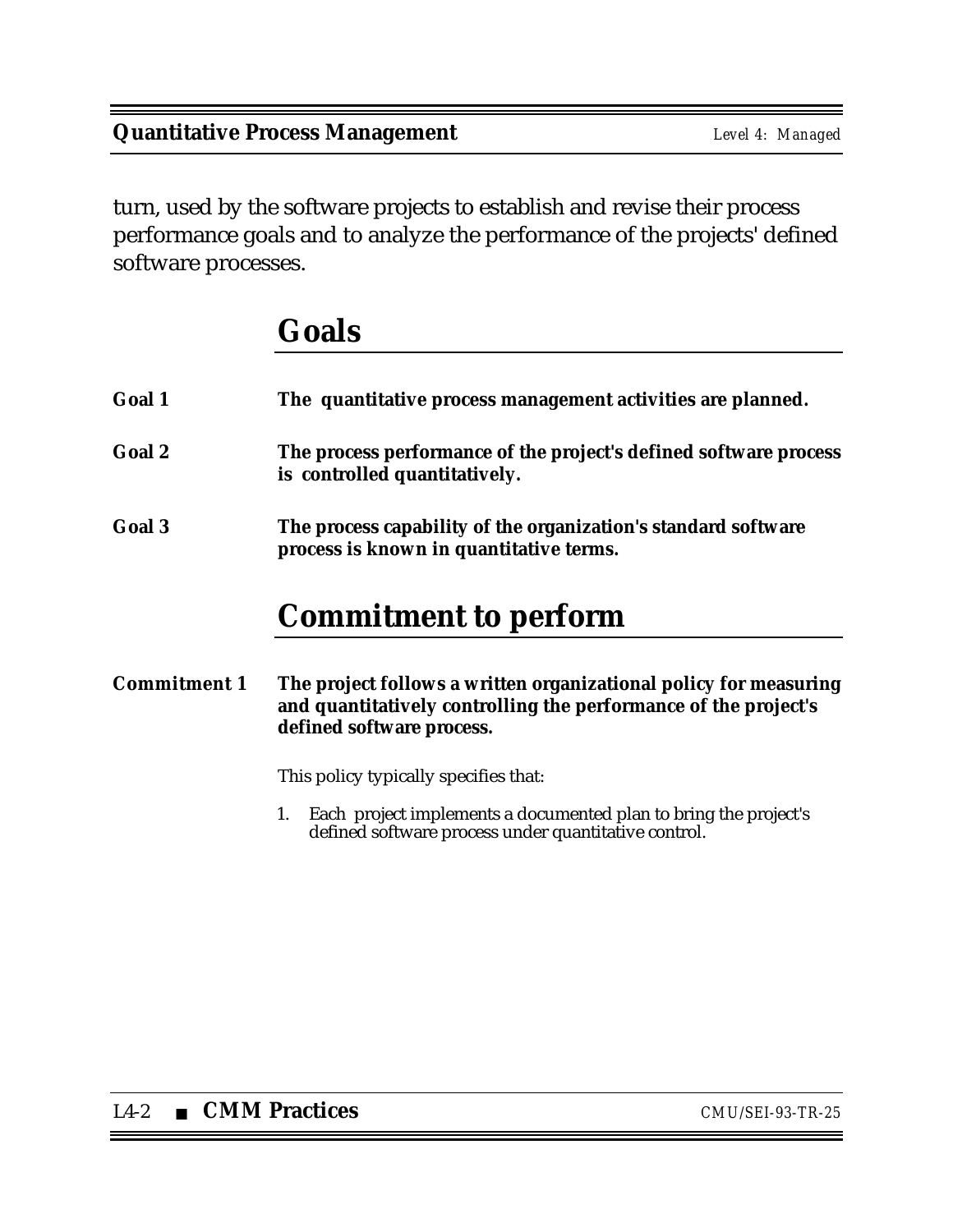| (Commitment 1)      |    |                                                                                                                                                                                                                                                                                                                  |
|---------------------|----|------------------------------------------------------------------------------------------------------------------------------------------------------------------------------------------------------------------------------------------------------------------------------------------------------------------|
|                     |    | The term "quantitative control" implies any quantitative or<br>statistically-based technique appropriate to analyze a software<br>process, identify special causes of variations in the performance of<br>the software process, and bring the performance of the software<br>process within well-defined limits. |
|                     |    | A special cause of variation is some transient circumstance (such<br>as a specific local condition, a single machine, a single<br>individual, or a small group of people performing in an unexpected<br>way) that causes an unexpected, transient change in the process<br>performance.                          |
|                     | 2. | Sensitive data relating to individuals' performance are protected, and<br>access to these data is appropriately controlled.                                                                                                                                                                                      |
|                     |    | Use of measurement data to evaluate individuals will negatively<br>affect the correctness and usefulness of the measurement data that<br>are reported.                                                                                                                                                           |
| <b>Commitment 2</b> |    | The organization follows a written policy for analyzing the<br>process capability of the organization's standard software process.                                                                                                                                                                               |
|                     |    | This policy typically specifies that:                                                                                                                                                                                                                                                                            |
|                     | 1. | The projects' measurements of process performance are analyzed to<br>establish and maintain a process capability baseline for the<br>organization's standard software process.                                                                                                                                   |
|                     |    | The process capability baseline includes:                                                                                                                                                                                                                                                                        |
|                     |    | the description of the organization's standard software<br>process,                                                                                                                                                                                                                                              |
|                     |    | the standard definitions of the measurements, and                                                                                                                                                                                                                                                                |
|                     |    | the expected range of values for the measurements.                                                                                                                                                                                                                                                               |
|                     |    |                                                                                                                                                                                                                                                                                                                  |

Ξ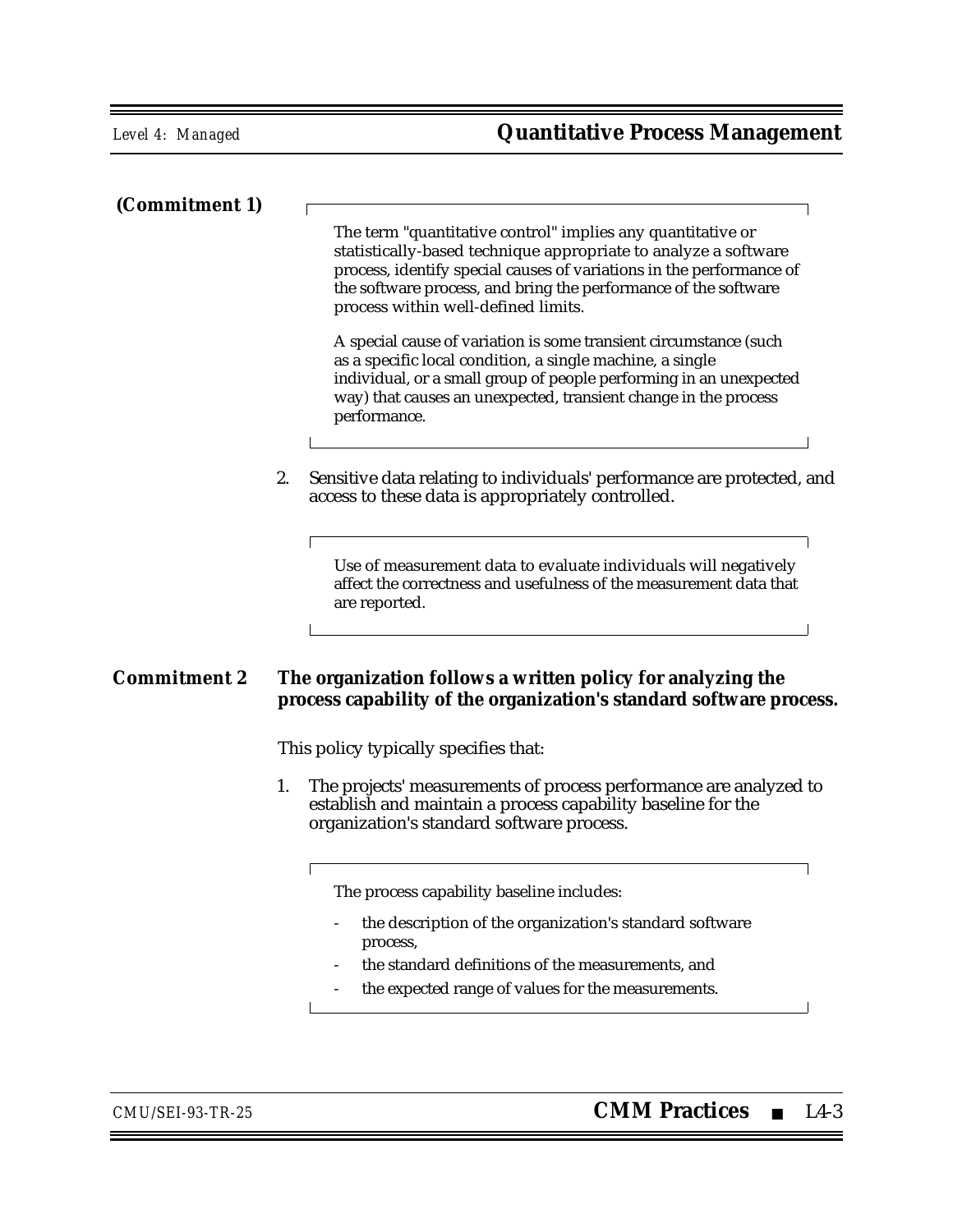### **Quantitative Process Management** *Level 4: Managed*

Г

**(Commitment 2)** 2. The process capability baseline for the organization's standard software process is used by the software projects in establishing their process performance goals.

# **Ability to perform**

#### **Ability 1 A group that is responsible for coordinating the quantitative process management activities for the organization exists.**

A group is the collection of departments, managers, and individuals who have responsibility for a set of tasks or activities. A group could vary from a single individual assigned part time, to several part-time individuals assigned from different departments, to several individuals dedicated full time. Considerations when implementing a group include assigned tasks or activities, the size of the project, the organizational structure, and the organizational culture. Some groups, such as the software quality assurance group, are focused on project activities, and others, such as the software engineering process group, are focused on organization-wide activities.

1. This group is either part of the group responsible for the organization's software process activities (e.g., software engineering process group) or its activities are closely coordinated with that group.

#### **Ability 2 Adequate resources and funding are provided for the quantitative process management activities.**

1. The managers and task leaders of the software engineering groups and other software-related groups perform the project's quantitative process management activities.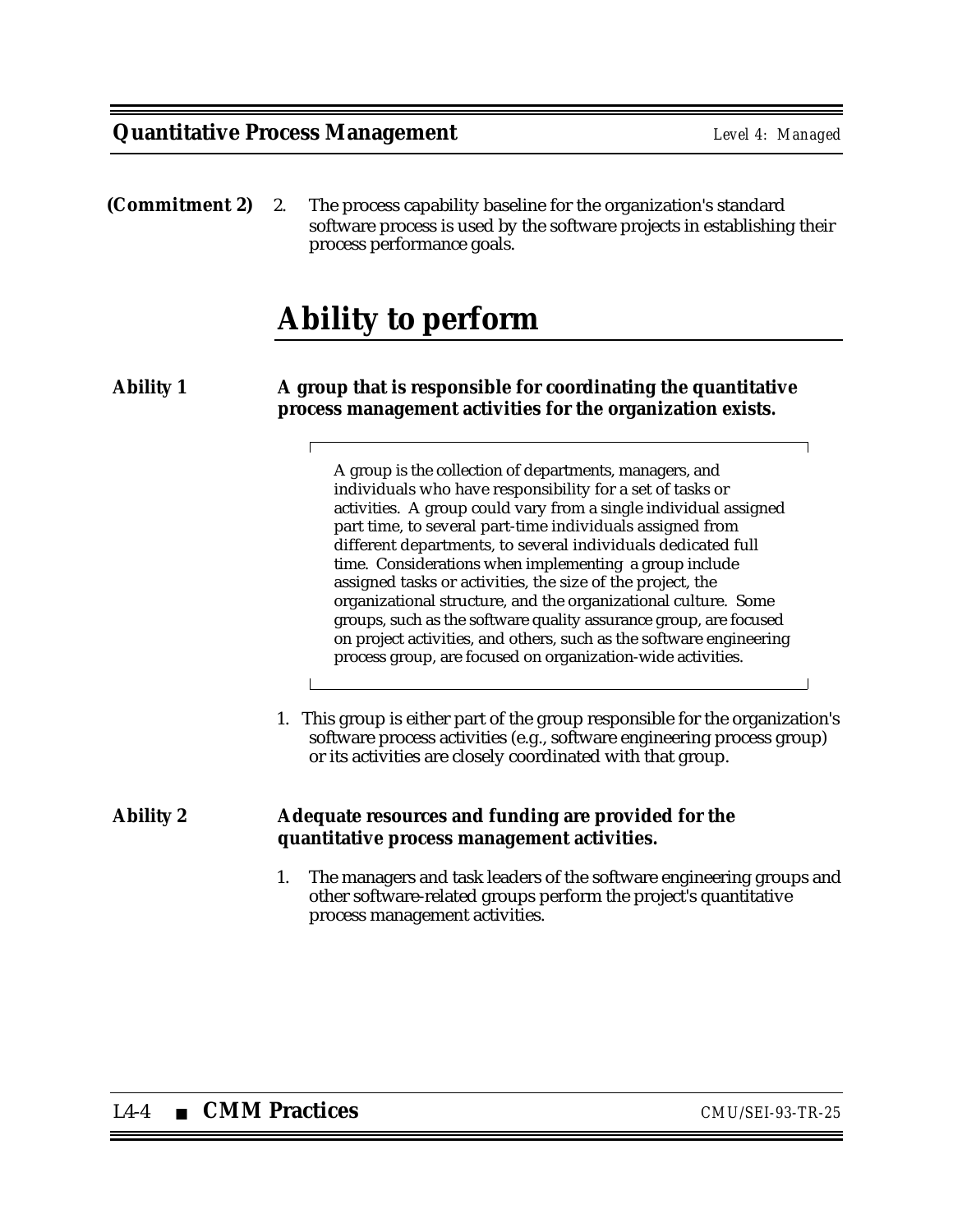| (Ability 2)      |    |                                                                                                                |
|------------------|----|----------------------------------------------------------------------------------------------------------------|
|                  |    | Examples of software-related groups include:                                                                   |
|                  |    | software quality assurance,                                                                                    |
|                  |    | software configuration management, and                                                                         |
|                  |    | documentation support.                                                                                         |
|                  | 2. | An organization-wide measurement program exists.                                                               |
|                  |    | The organization's measurement program includes:                                                               |
|                  |    | the definition of the organization-wide measurements,                                                          |
|                  |    | the collection of the organization's measurement data,                                                         |
|                  |    | the analysis of the organization's measurement data, and                                                       |
|                  |    | the quantitative measurement goals for the organization.                                                       |
|                  |    | Examples of support tools include:                                                                             |
|                  |    | software source code analyzers,                                                                                |
|                  |    | automated test coverage analyzers,                                                                             |
|                  |    | database systems,                                                                                              |
|                  |    | quantitative analysis packages, and                                                                            |
|                  |    | problem tracking packages.                                                                                     |
|                  |    |                                                                                                                |
|                  |    |                                                                                                                |
| <b>Ability 3</b> |    | Support exists for collecting, recording, and analyzing data for<br>selected process and product measurements. |

Ξ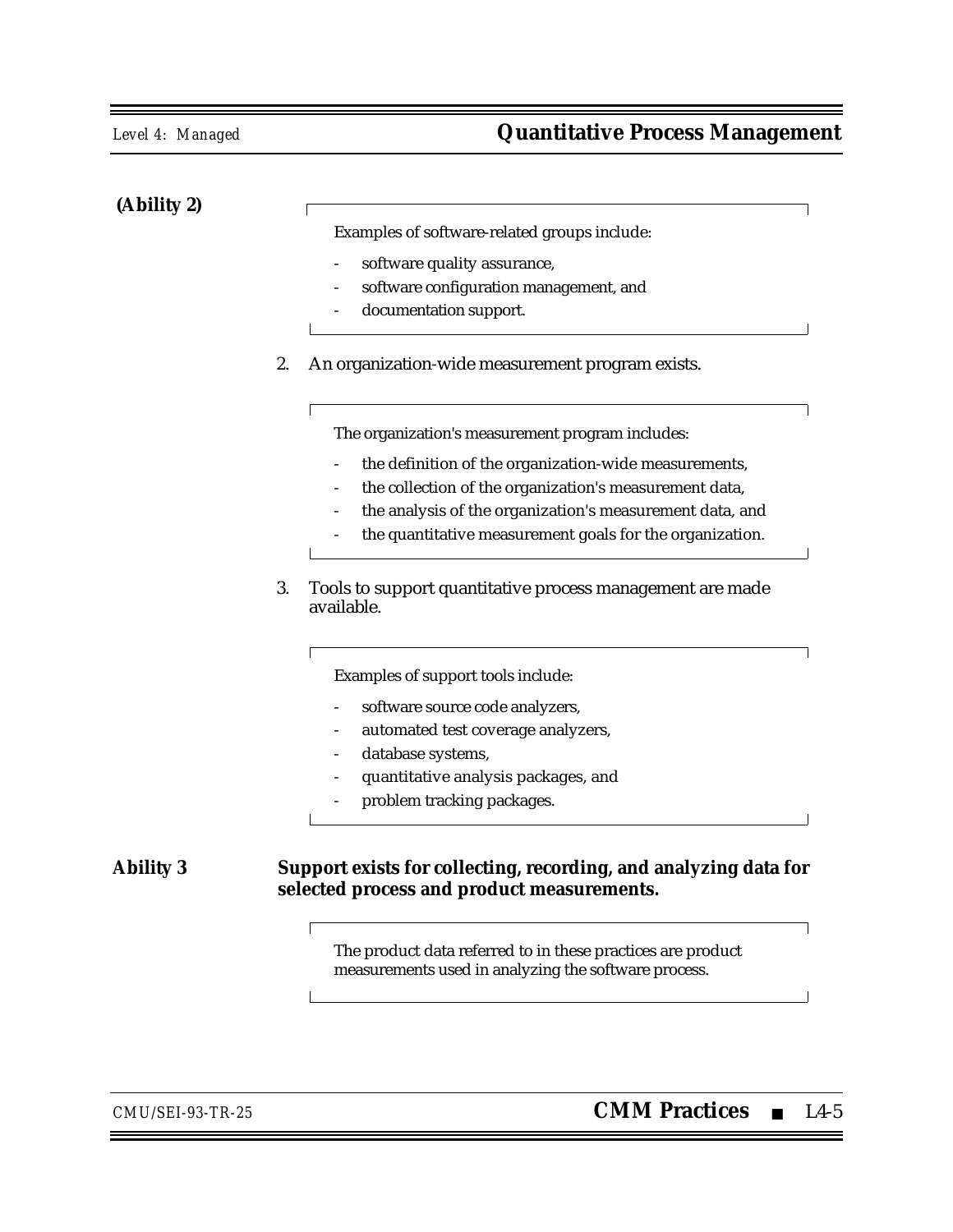**Quantitative Process Management** *Level 4: Managed*

Ξ

| <b>Ability 4</b>  | The individuals implementing or supporting quantitative<br>process management receive required training to perform these<br>activities. |  |  |
|-------------------|-----------------------------------------------------------------------------------------------------------------------------------------|--|--|
|                   | Examples of training include:                                                                                                           |  |  |
|                   | modeling and analyzing the software process;                                                                                            |  |  |
|                   | selecting, collecting, and validating process measurement<br>data; and                                                                  |  |  |
|                   | applying basic quantitative methods and analysis techniques<br>(e.g., estimation models, Pareto diagrams, and control charts).          |  |  |
|                   | Refer to the Training Program key process area.                                                                                         |  |  |
| <b>Ability 5</b>  | The members of the software engineering group and other                                                                                 |  |  |
|                   | software-related groups receive orientation on the goals and<br>value of quantitative process management.                               |  |  |
|                   | Refer to the Training Program key process area.                                                                                         |  |  |
| <b>Activity 1</b> | <b>Activities performed</b><br>The software project's plan for quantitative process management                                          |  |  |
|                   | is developed according to a documented procedure.                                                                                       |  |  |
|                   | This procedure typically specifies that:                                                                                                |  |  |
|                   | The quantitative process management plan is based on:<br>1.                                                                             |  |  |
|                   | the organization's strategic goals for product quality,<br>ப<br>productivity, and product development cycle time;                       |  |  |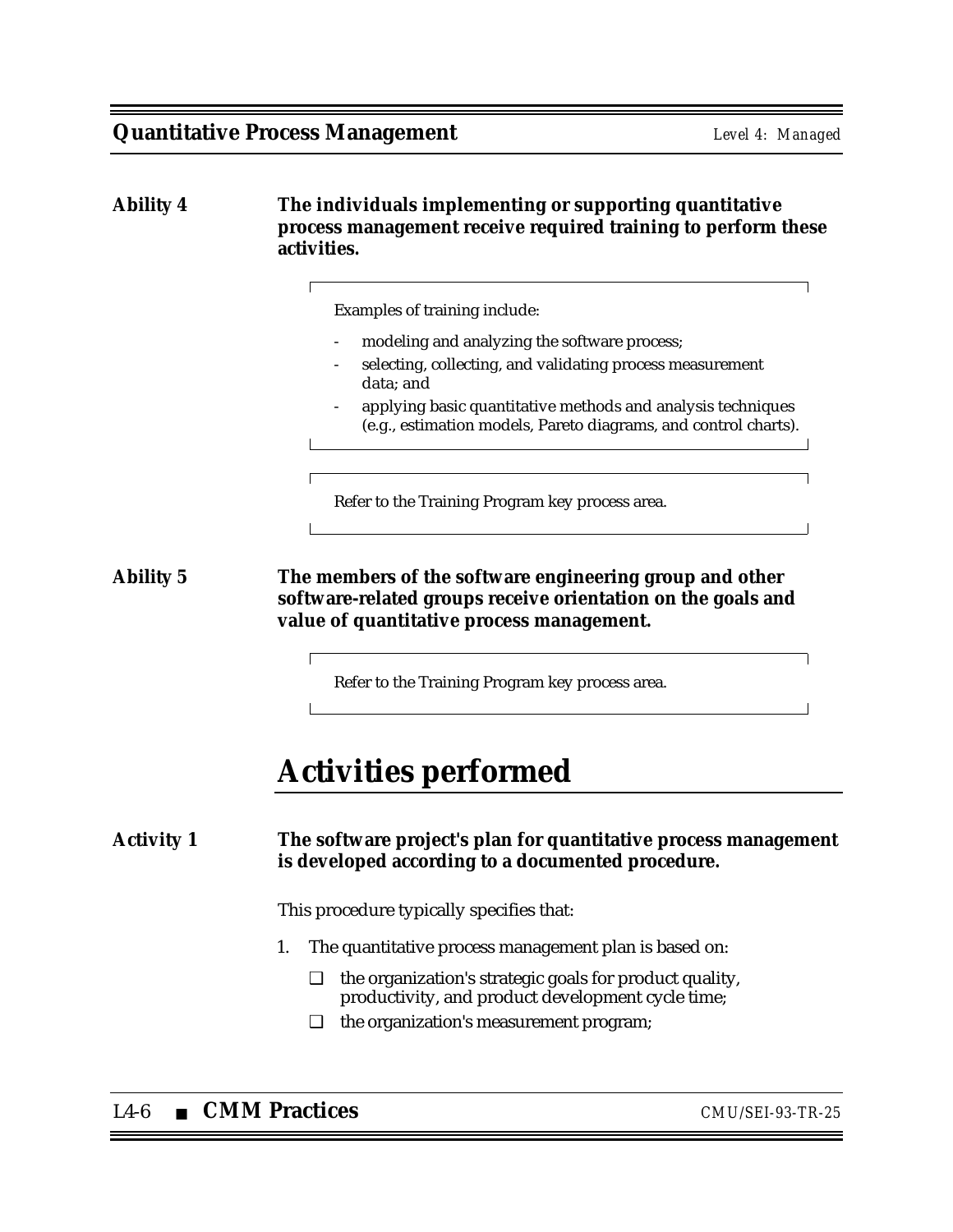| (Activity 1)      | the organization's standard software process;<br>the project's goals for the software product's quality,<br>⊔<br>productivity, and product development cycle time;<br>the measured performance of other projects' defined software<br>$\Box$<br>processes; and<br>the description of the project's defined software process. |
|-------------------|------------------------------------------------------------------------------------------------------------------------------------------------------------------------------------------------------------------------------------------------------------------------------------------------------------------------------|
|                   | 2.<br>The plan undergoes peer review.                                                                                                                                                                                                                                                                                        |
|                   | Refer to the Peer Reviews key process area.                                                                                                                                                                                                                                                                                  |
|                   | 3.<br>The plan is reviewed by the group responsible for the organization's<br>software process activities (e.g., the software engineering process<br>group).                                                                                                                                                                 |
|                   | The plan is managed and controlled.<br>4.                                                                                                                                                                                                                                                                                    |
|                   | "Managed and controlled" implies that the version of the work<br>product in use at a given time (past or present) is known (i.e.,<br>version control), and changes are incorporated in a controlled<br>manner (i.e., change control).                                                                                        |
|                   | If a greater degree of formality than is implied by "managed and<br>controlled" is desired, the work product can be placed under the<br>full discipline of configuration management, as is described in the<br>Software Configuration Management key process area.                                                           |
| <b>Activity 2</b> | The software project's quantitative process management<br>activities are performed in accordance with the project's<br>quantitative process management plan.                                                                                                                                                                 |
|                   | The plan covers:                                                                                                                                                                                                                                                                                                             |
|                   | The goals and objectives of the quantitative process management<br>1.<br>activities.                                                                                                                                                                                                                                         |
|                   |                                                                                                                                                                                                                                                                                                                              |

Ξ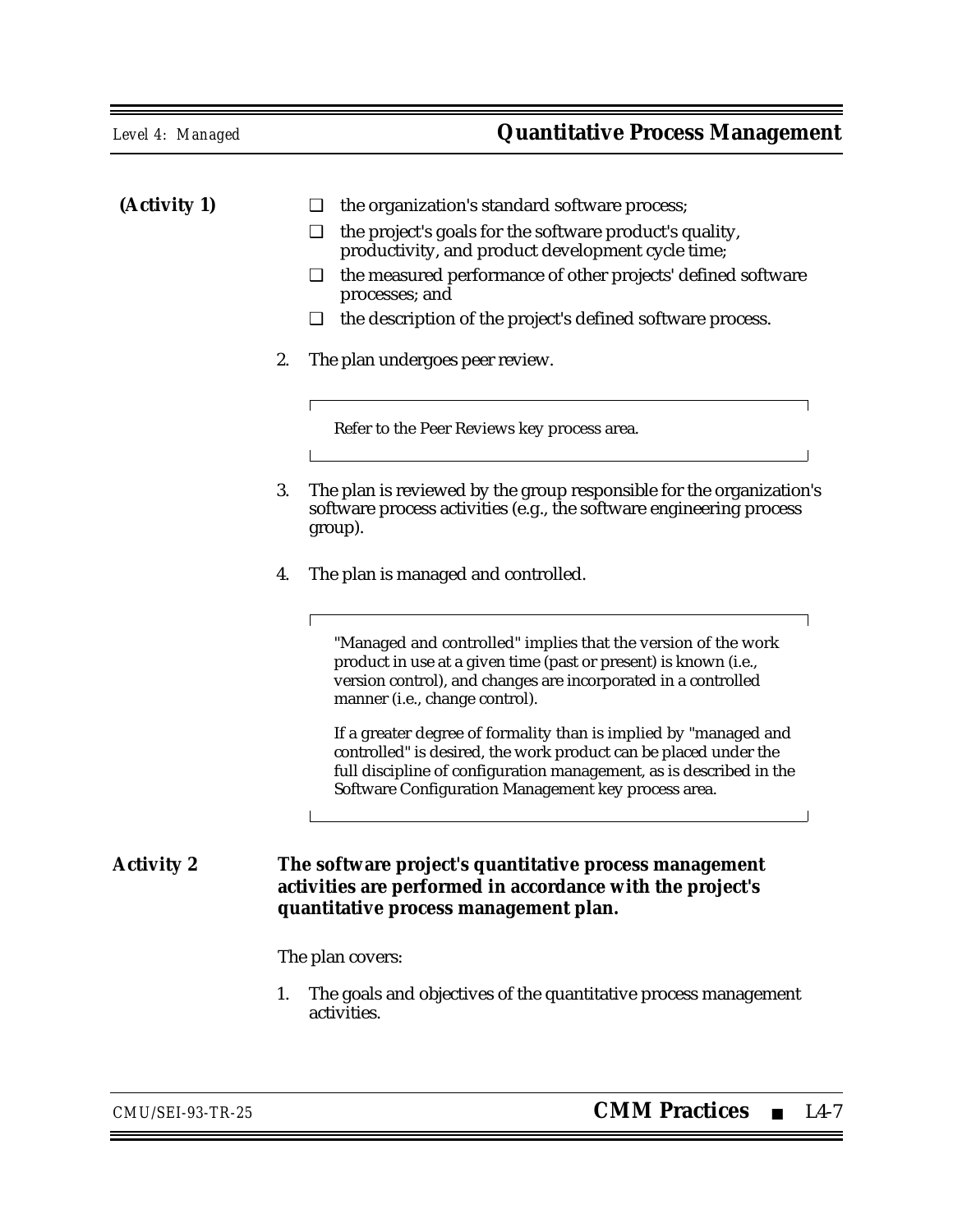Ξ

| (Activity 2)      | The software tasks or other software activities that will be measured<br>2.<br>and analyzed.                                                                                                                     |
|-------------------|------------------------------------------------------------------------------------------------------------------------------------------------------------------------------------------------------------------|
|                   | 3.<br>The instrumentation of the project's defined software process.                                                                                                                                             |
|                   | The instrumentation is based on the organization's measurement<br>program, the description of the organization's standard software<br>process, and the description of the project's defined software<br>process. |
|                   | The quantitative process management activities to be performed and<br>4.<br>the schedule for these activities.                                                                                                   |
|                   | In addition to current organizational and project needs,<br>measurements that may be useful to future efforts are included.                                                                                      |
|                   | The groups and individuals responsible for the quantitative process<br>5.<br>management activities.                                                                                                              |
|                   | 6.<br>The resources required to perform the quantitative process<br>management activities, including staff and tools.                                                                                            |
|                   | The procedures to be followed in performing the quantitative process<br>7.<br>management activities.                                                                                                             |
| <b>Activity 3</b> | The strategy for the data collection and the quantitative analyses<br>to be performed are determined based on the project's defined<br>software process.                                                         |
|                   | The attributes of the project's defined software process that are<br>considered include:                                                                                                                         |
|                   | The tasks, the activities, and their relationships to each other.<br>1.                                                                                                                                          |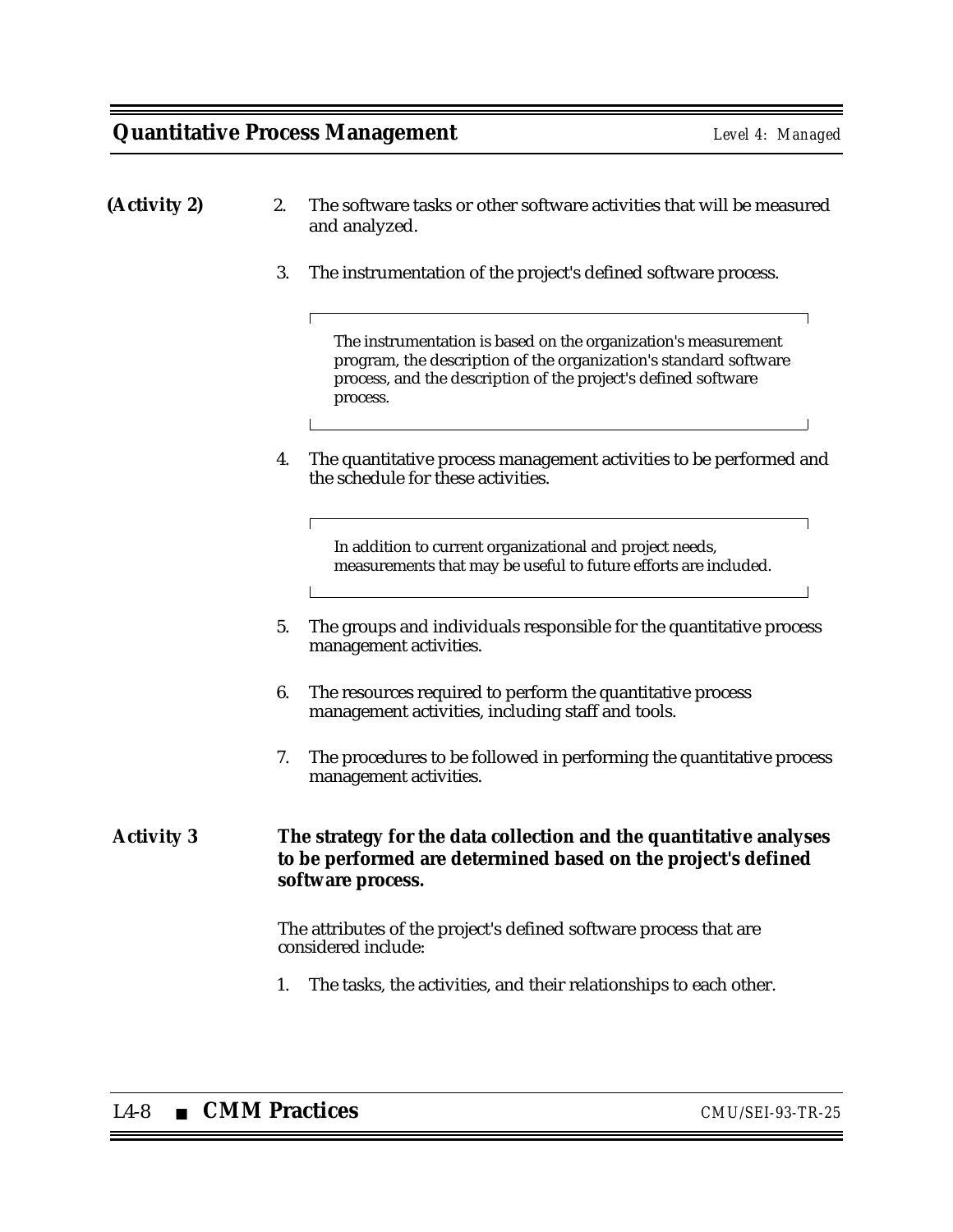#### **(Activity 3)** 2. The software work products and their relationships to each other and to the project's defined software process.

3. The process control points and data collection points.

**Activity 4 The measurement data used to control the project's defined software process quantitatively are collected according to a documented procedure.**

This procedure typically specifies that:

- 1. The measurement data collected support the organization's and the software project's measurement goals and objectives.
- 2. The specific measurement data to be collected, their precise definitions, the intended use and analysis of each measurement, and the process control points at which they will be collected are defined.

Examples of measurement data include:

- estimated/planned versus actual data on software size, cost, and schedule;
- productivity data;

Г

- quality measurements as defined in the software quality plan;
- coverage and efficiency of peer reviews;
- effectiveness of training;
- test coverage and efficiency;
- software reliability measures;
- number and severity of defects found in the software requirements;
- number and severity of defects found in the software code; and
- number and rate of closure on action items.
- 3. The measurements are chosen from the entire software life cycle (e.g., both the development and post-development stages).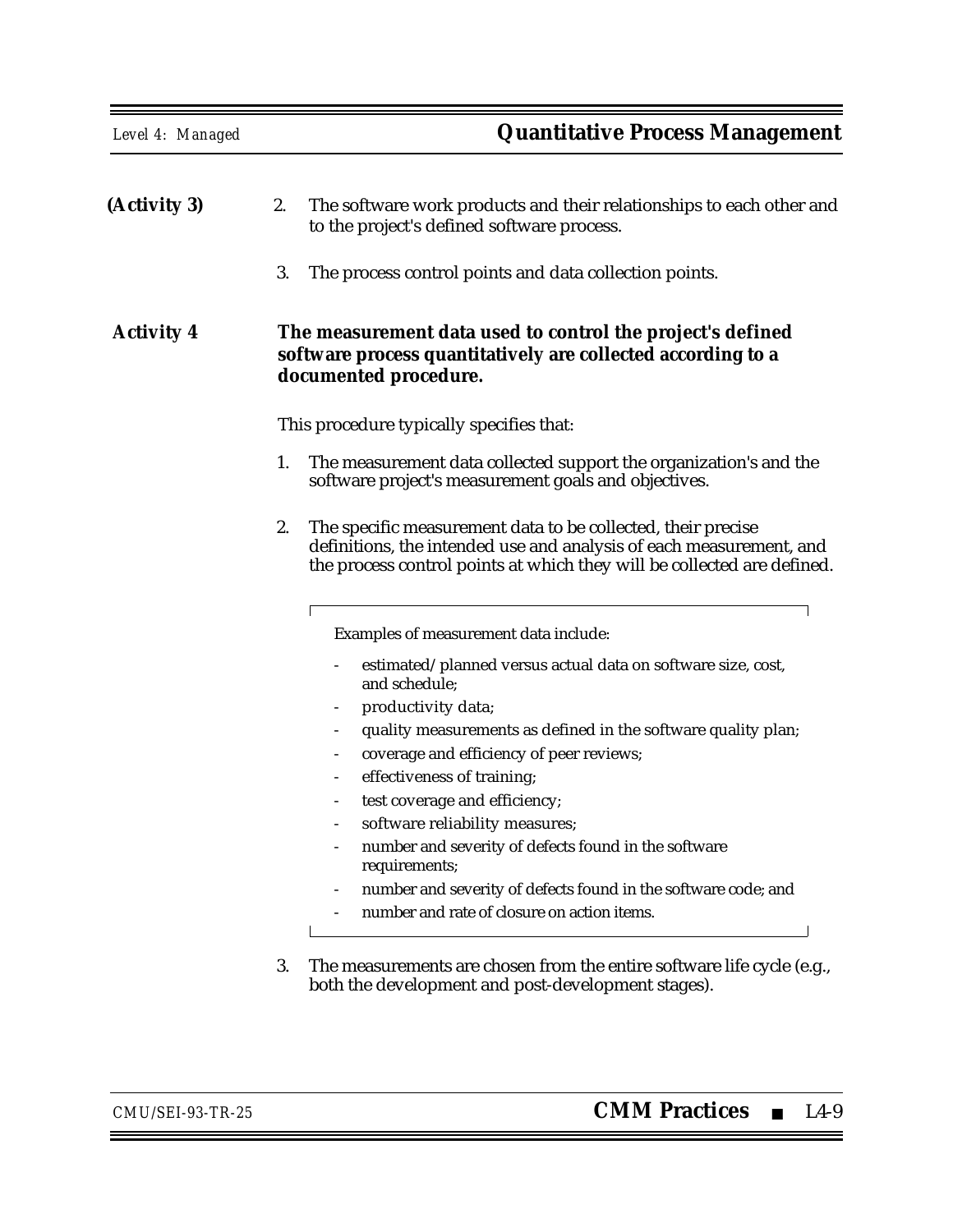Ξ

## **Quantitative Process Management** *Level 4: Managed*

| (Activity 4)      | The measurements cover the properties of the key software process<br>4.<br>activities and major software work products.                                |
|-------------------|--------------------------------------------------------------------------------------------------------------------------------------------------------|
|                   | 5.<br>The measurement data that relate to the organization's standard<br>software process are uniformly collected across the software projects.        |
|                   | 6.<br>The measurements to be controlled are a natural result of the software<br>activities where possible.                                             |
|                   | The measurements are selected to support predefined analysis<br>7.<br>activities.                                                                      |
|                   | In some cases, measurements may be research oriented and should<br>be explicitly designated as such.                                                   |
|                   | 8.<br>The validity of the measurement data is independently assessed.                                                                                  |
|                   | 9.<br>The collected measurement data are stored in the organization's<br>software process database as appropriate.                                     |
|                   | Refer to Activity 5 of the Organization Process Definition key<br>process area for practices covering the organization's software<br>process database. |
| <b>Activity 5</b> | The project's defined software process is analyzed and brought<br>under quantitative control according to a documented procedure.                      |
|                   | This procedure typically specifies that:                                                                                                               |
|                   | The specific data analysis activities are predefined.<br>1.                                                                                            |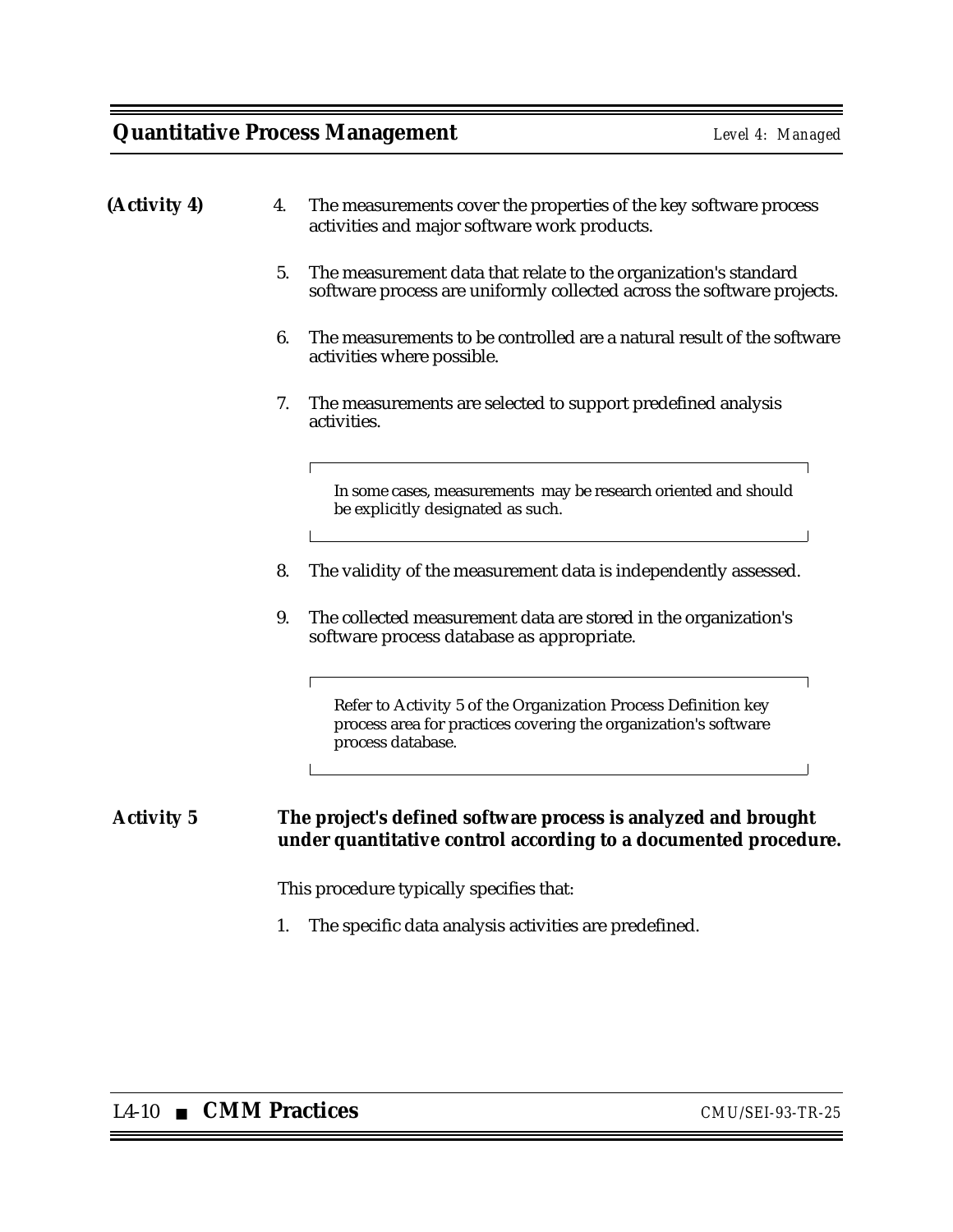| (Activity 5) |                                                                                                                                          |
|--------------|------------------------------------------------------------------------------------------------------------------------------------------|
|              | The description of the data analysis activities covers:                                                                                  |
|              | input data required,                                                                                                                     |
|              | tools used,                                                                                                                              |
|              | data manipulations performed,                                                                                                            |
|              | information to be derived, and                                                                                                           |
|              | decision criteria used in performing the analysis and deciding<br>what actions to take as a result of the analysis.                      |
|              |                                                                                                                                          |
|              | Examples of analysis techniques include:                                                                                                 |
|              | Pareto diagrams,                                                                                                                         |
|              | control charts,                                                                                                                          |
|              | trend diagrams, and                                                                                                                      |
|              | scatter diagrams.                                                                                                                        |
| 2.           | Measurement data on the process activities throughout the project's<br>defined software process are identified, collected, and analyzed. |
| 3.           | The selected measurements appropriately characterize the process<br>they represent.                                                      |
| 4.           | The expected values for mean and variance are specified for each<br>measurement.                                                         |
| 5.           | The acceptable limits for each measurement are defined and the<br>project's process performance baseline is established.                 |
|              | An example of establishing acceptable limits is to calculate the<br>historical deviation from the mean performance of the process.       |

6. The actual values of each measurement are compared to the expected values of the mean and variance.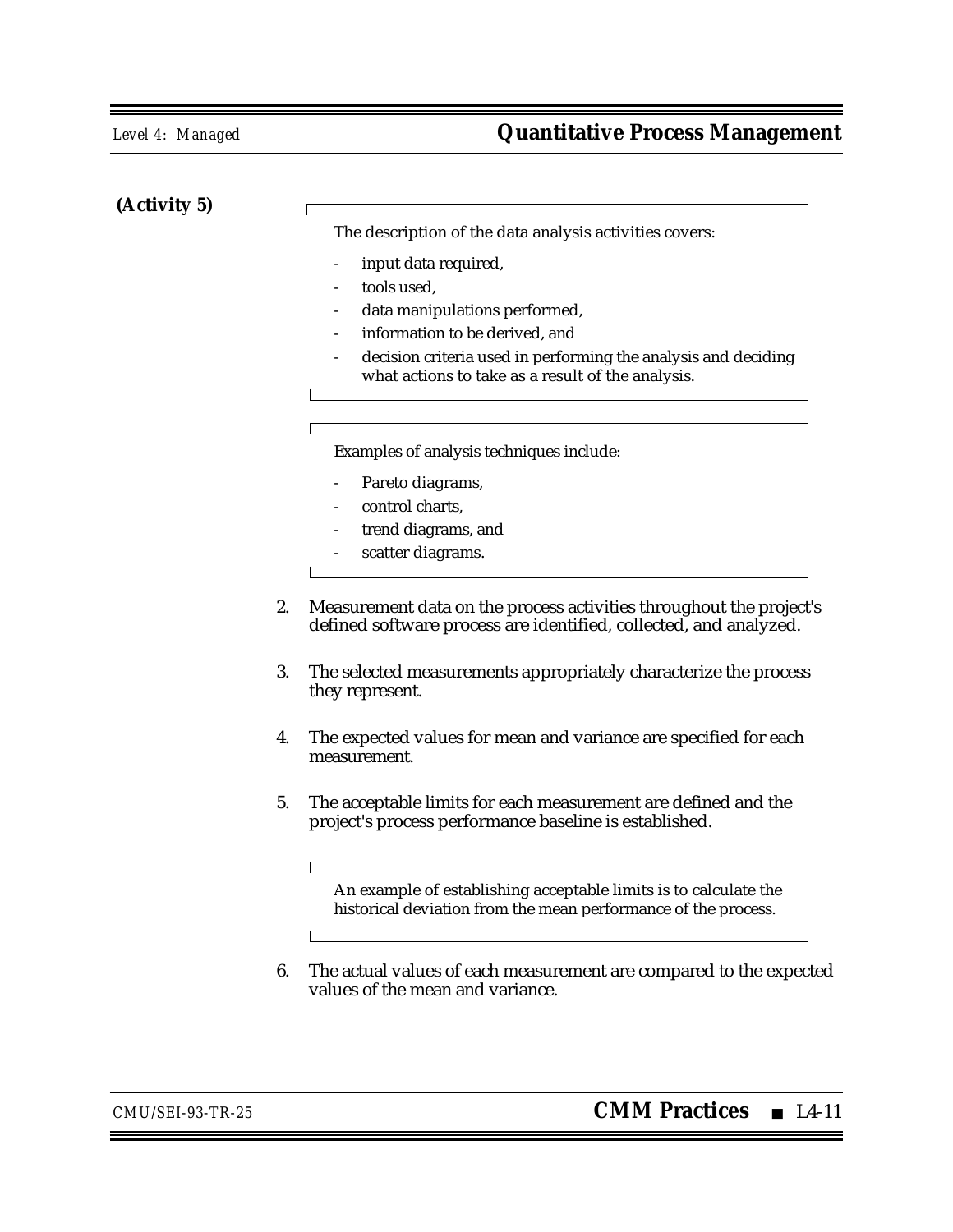# **Quantitative Process Management** *Level 4: Managed*

Ξ

| (Activity 5)      |                                                                                                                                                                                                       |
|-------------------|-------------------------------------------------------------------------------------------------------------------------------------------------------------------------------------------------------|
|                   | Examples of comparing actual process performance to defined<br>acceptable limits include:                                                                                                             |
|                   | comparing the peer review hours spent per thousand lines of<br>source code to upper and lower limits determined by analyzing<br>historical data; and                                                  |
|                   | comparing the expansion ratio of software requirements (e.g.,<br>number of "shalls") into the number of lines of source code to<br>upper and lower limits determined by analyzing historical<br>data. |
| 7.                | Adjustments are made to bring the actual process performance in line<br>with the defined acceptable limits, as appropriate.                                                                           |
| 8.                | When the project's defined software process is controlled<br>quantitatively, baselines are established for:                                                                                           |
|                   | the definition of the measurements,<br>⊔                                                                                                                                                              |
|                   | the actual measurement data, and<br>⊔                                                                                                                                                                 |
|                   | the acceptable limits for the measurements.<br>❏                                                                                                                                                      |
| 9.                | The process performance baseline for the software project is managed<br>and controlled.                                                                                                               |
| <b>Activity 6</b> | Reports documenting the results of the software project's<br>quantitative process management activities are prepared and<br>distributed.                                                              |
| 1.                | The results of the data analysis are reviewed with those affected by<br>the data before they are reported to anyone else.                                                                             |
| 2.                | The software managers, software task leaders, and senior<br>management receive regular reports appropriate for their needs.                                                                           |
| 3.                | The software quality assurance group receives regular reports<br>appropriate to its needs.                                                                                                            |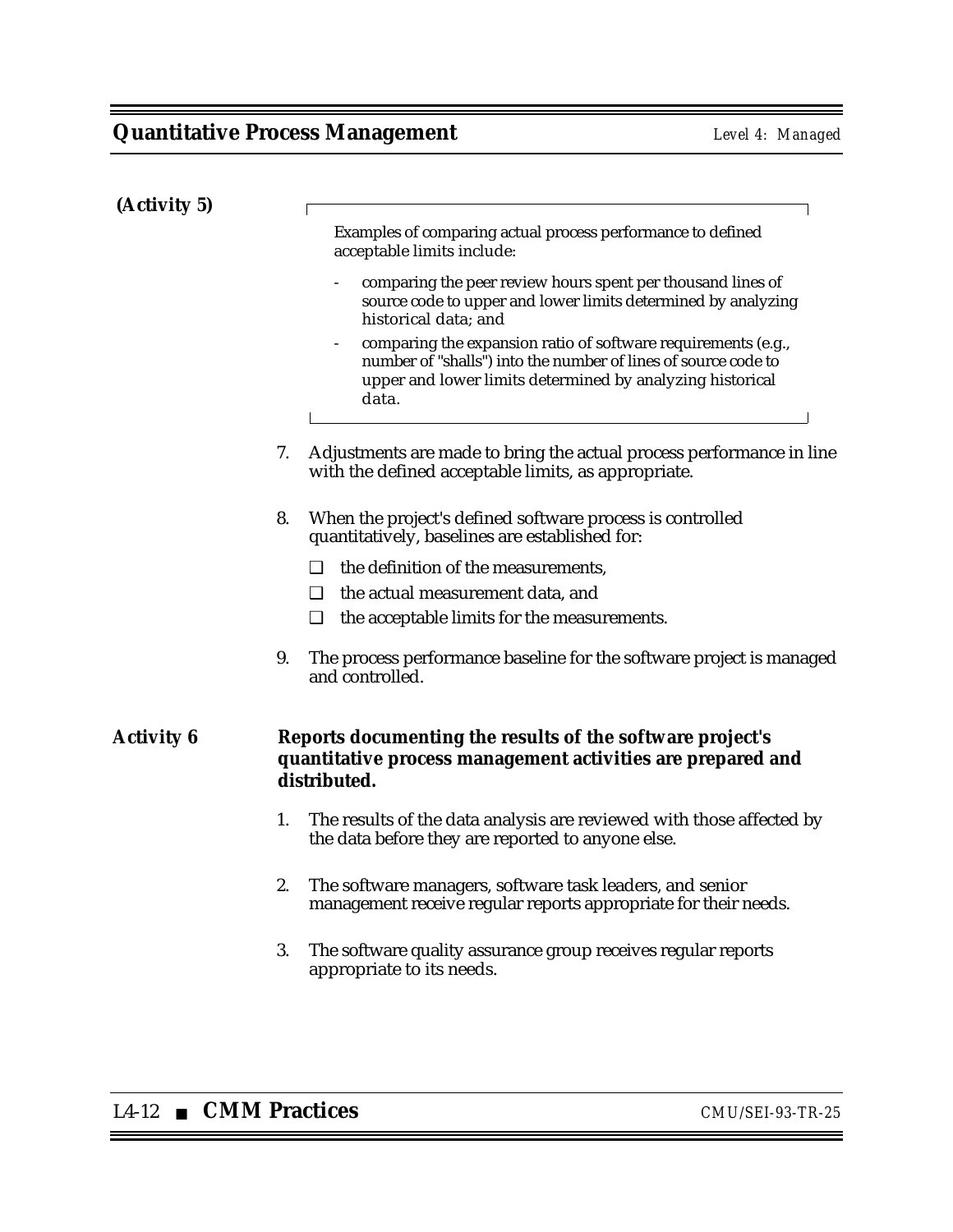4. The project manager, senior managers, software managers, and software task leaders receive specialized reports on request.

#### **Activity 7 The process capability baseline for the organization's standard software process is established and maintained according to a documented procedure.**

This procedure typically specifies that:

1. The project's software process data, as summarized in its process performance baseline, are recorded in the organization's software process database.

> Refer to Activity 5 of the Organization Process Definition key process area for practices covering the organization's software process database.

- 2. The process performance baseline for each project's defined software process is incorporated, as appropriate, into the process capability baseline for the organization's standard software process.
- 3. The process capability baseline for the organization's standard software process is documented.
- 4. Process capability trends for the organization's standard software process are examined to predict likely problems or opportunities for improvements.

Examples of using capability trends include:

- predicting the occurrence of software defects and comparing the predictions to actuals, and
- predicting the distribution and characteristics of defects remaining in a product based on the data from peer reviews and/or test.

ſ

٦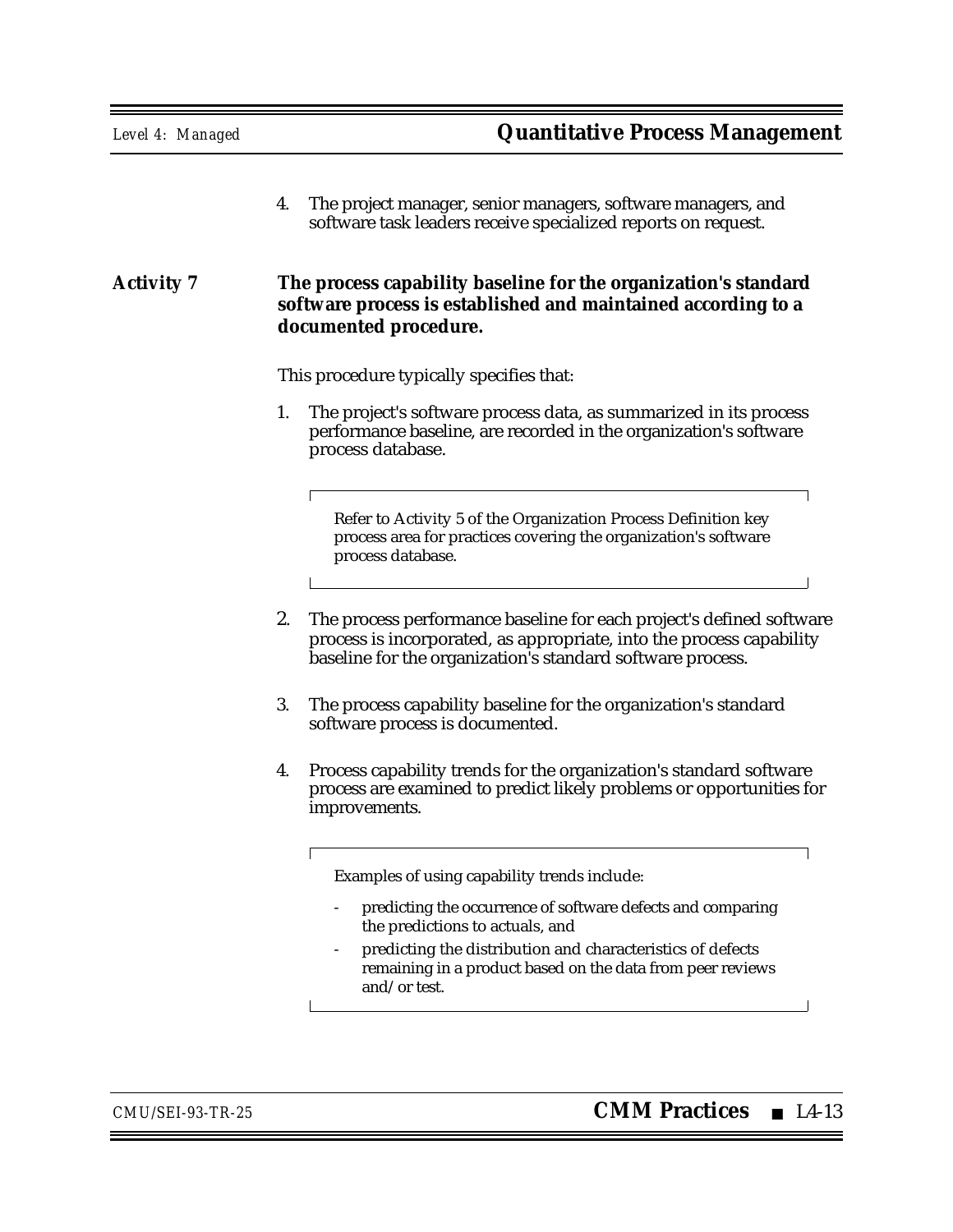# **Quantitative Process Management** *Level 4: Managed*

Ξ

| (Activity 7) |                                                                                                                                                                                                                                          |
|--------------|------------------------------------------------------------------------------------------------------------------------------------------------------------------------------------------------------------------------------------------|
|              | Examples of areas that are likely sources of defects include:                                                                                                                                                                            |
|              | items for estimating and planning,                                                                                                                                                                                                       |
|              | activities performed early in the software life cycle such as<br>requirements analysis,                                                                                                                                                  |
|              | major documentation items,                                                                                                                                                                                                               |
|              | items and activities that have been prone to defect insertion<br>in the past,                                                                                                                                                            |
|              | activities for implementing changes and fixing defects, and                                                                                                                                                                              |
|              | labor-intensive activities.                                                                                                                                                                                                              |
|              |                                                                                                                                                                                                                                          |
|              | Examples of areas that are likely opportunities for improvement<br>include:                                                                                                                                                              |
|              | activities that other projects and organizations have<br>successfully automated,                                                                                                                                                         |
|              | nondeliverable and support items and activities such as<br>training and tools,                                                                                                                                                           |
|              | quality oriented activities such as peer reviews and testing,<br>and                                                                                                                                                                     |
|              | labor intensive activities.                                                                                                                                                                                                              |
| 5.           | The process capability baseline for the organization's standard<br>software process is managed and controlled.                                                                                                                           |
| 6.           | When a software project that is substantially different from past<br>projects is undertaken, a new process performance baseline is<br>established for that project as part of tailoring the organization's<br>standard software process. |
|              | Refer to Activity 1 of the Integrated Software Management key<br>process area for practices covering the project's tailoring of the<br>organization's standard software process.                                                         |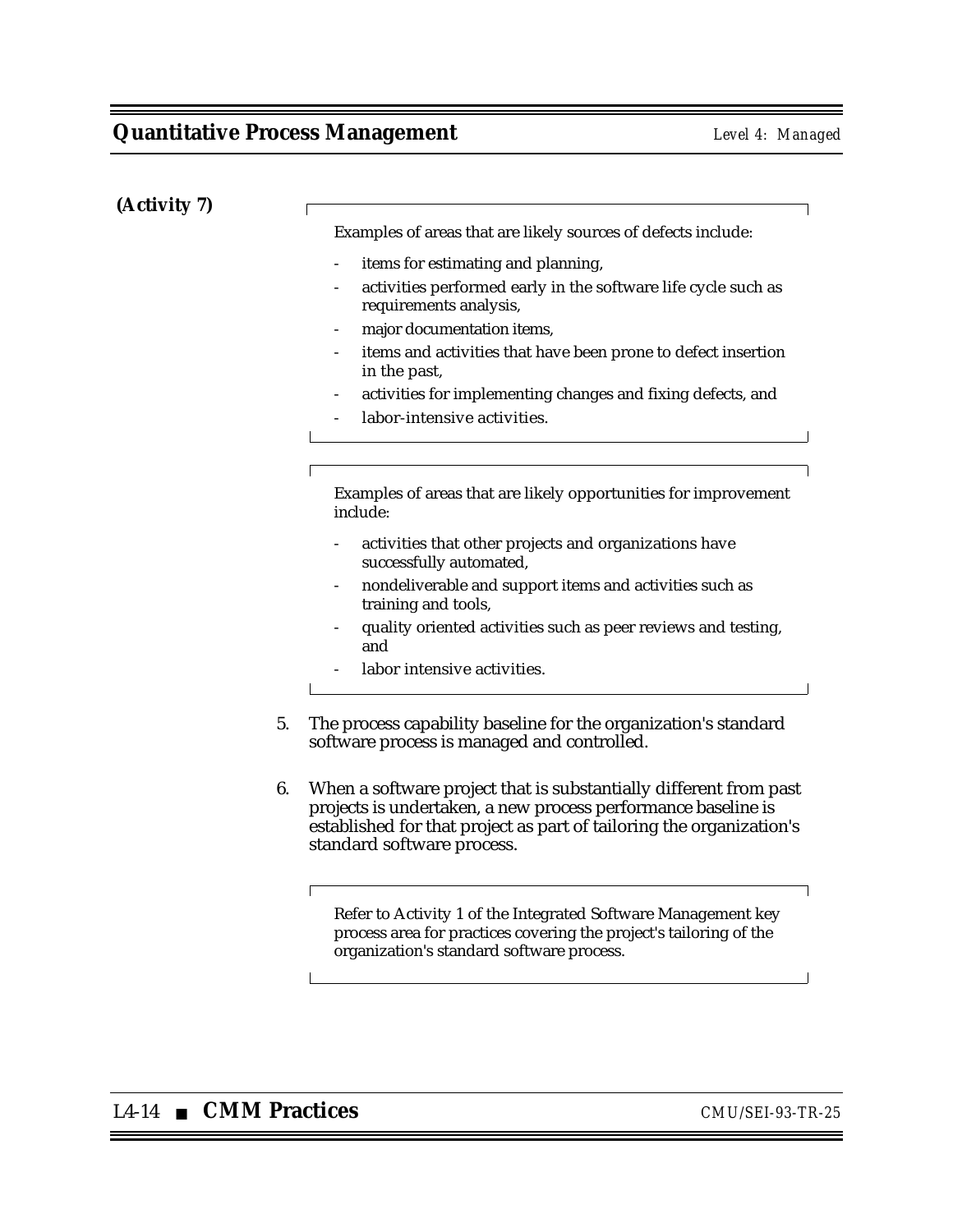## **(Activity 7)** ٦ Examples of substantial differences include: new application domains, use of radically different technologies, and significant change in the size of the application. 7. Changes to the organization's standard software process are tracked and analyzed to assess their effects on the process capability baseline. **Measurement and analysis Measurement 1 Measurements are made and used to determine the status of the activities for quantitative process management.**  $\sqrt{ }$ ٦ Examples of measurements include: the cost over time for the quantitative process management activities, compared to the plan; and the accomplishment of schedule milestones for quantitative process management activities, compared to the approved plan (e.g., establishing the process measurements to be used on the project, determining how the process data will be collected, and collecting the process data). **Verifying implementation**

**Verification 1 The activities for quantitative process management are reviewed with senior management on a periodic basis.**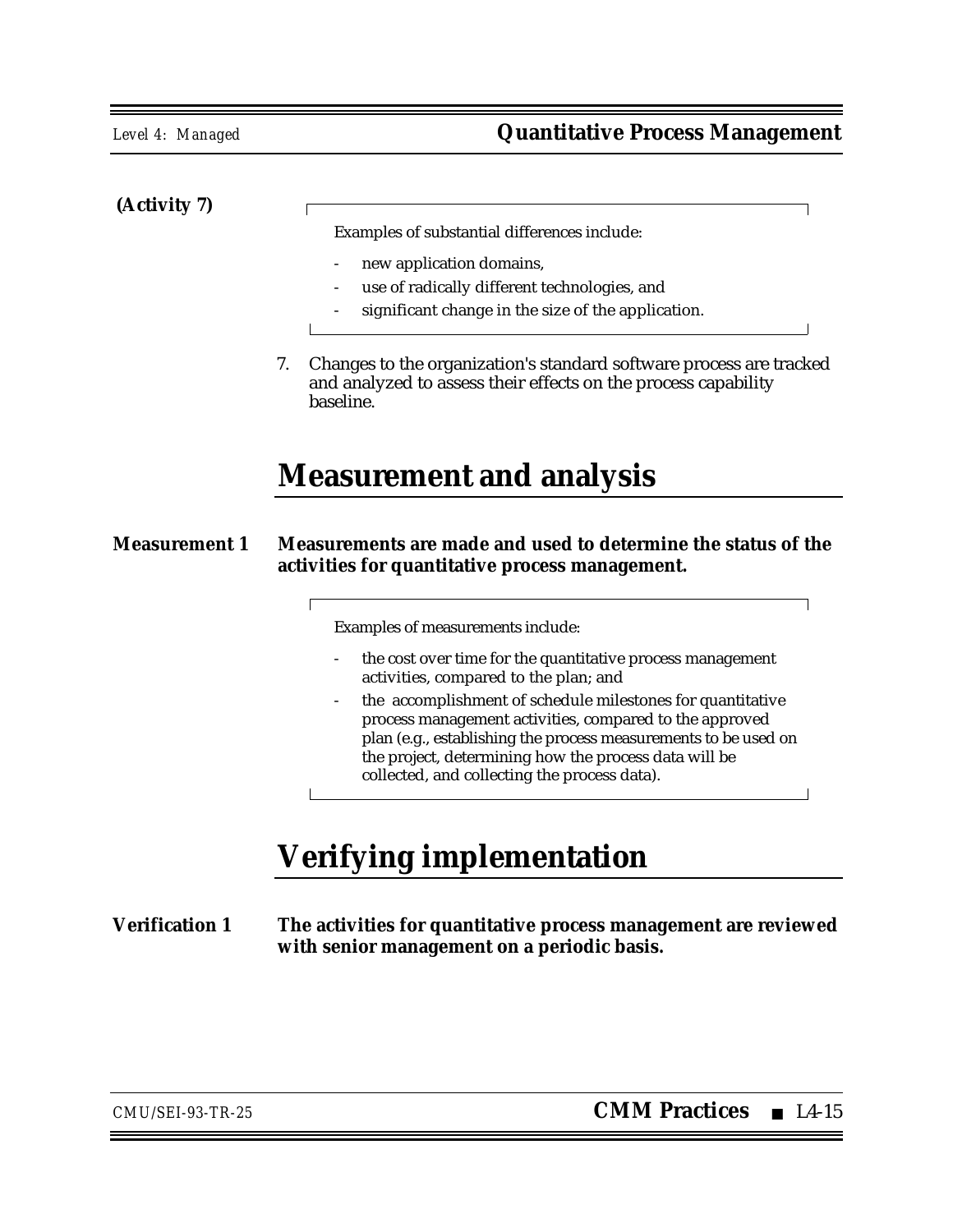# **Quantitative Process Management** *Level 4: Managed*

Ξ

| (Verification 1)      |                                                                                                                                                                                                                                                           |  |  |  |
|-----------------------|-----------------------------------------------------------------------------------------------------------------------------------------------------------------------------------------------------------------------------------------------------------|--|--|--|
|                       | Refer to Verification 1 of the Organization Process Focus key<br>process area and Verification 1 of the Software Project Tracking<br>and Oversight key process area for practices covering the typical<br>content of senior management oversight reviews. |  |  |  |
| <b>Verification 2</b> | The software project's activities for quantitative process<br>management are reviewed with the project manager on both a<br>periodic and event-driven basis.                                                                                              |  |  |  |
|                       | Refer to Verification 2 of the Software Project Tracking and<br>Oversight key process area for practices covering the typical<br>content of project management oversight reviews.                                                                         |  |  |  |
| <b>Verification 3</b> | The software quality assurance group reviews and/or audits the<br>activities and work products for quantitative process<br>management and reports the results.                                                                                            |  |  |  |
|                       | Refer to the Software Quality Assurance key process area.                                                                                                                                                                                                 |  |  |  |
|                       | At a minimum, the reviews and/or audits verify that:                                                                                                                                                                                                      |  |  |  |
|                       | The plans for the quantitative process management activities are<br>1.<br>followed.                                                                                                                                                                       |  |  |  |
|                       | 2.<br>The procedures for quantitative process management are followed.                                                                                                                                                                                    |  |  |  |
|                       | 3.<br>The collection and analysis of quantitative process management data<br>are performed as required, including verification that:                                                                                                                      |  |  |  |
|                       | the needed data exist,<br>❏                                                                                                                                                                                                                               |  |  |  |
|                       | the needed data are collected,<br>⊔                                                                                                                                                                                                                       |  |  |  |
|                       | the data collected are needed,<br>⊔                                                                                                                                                                                                                       |  |  |  |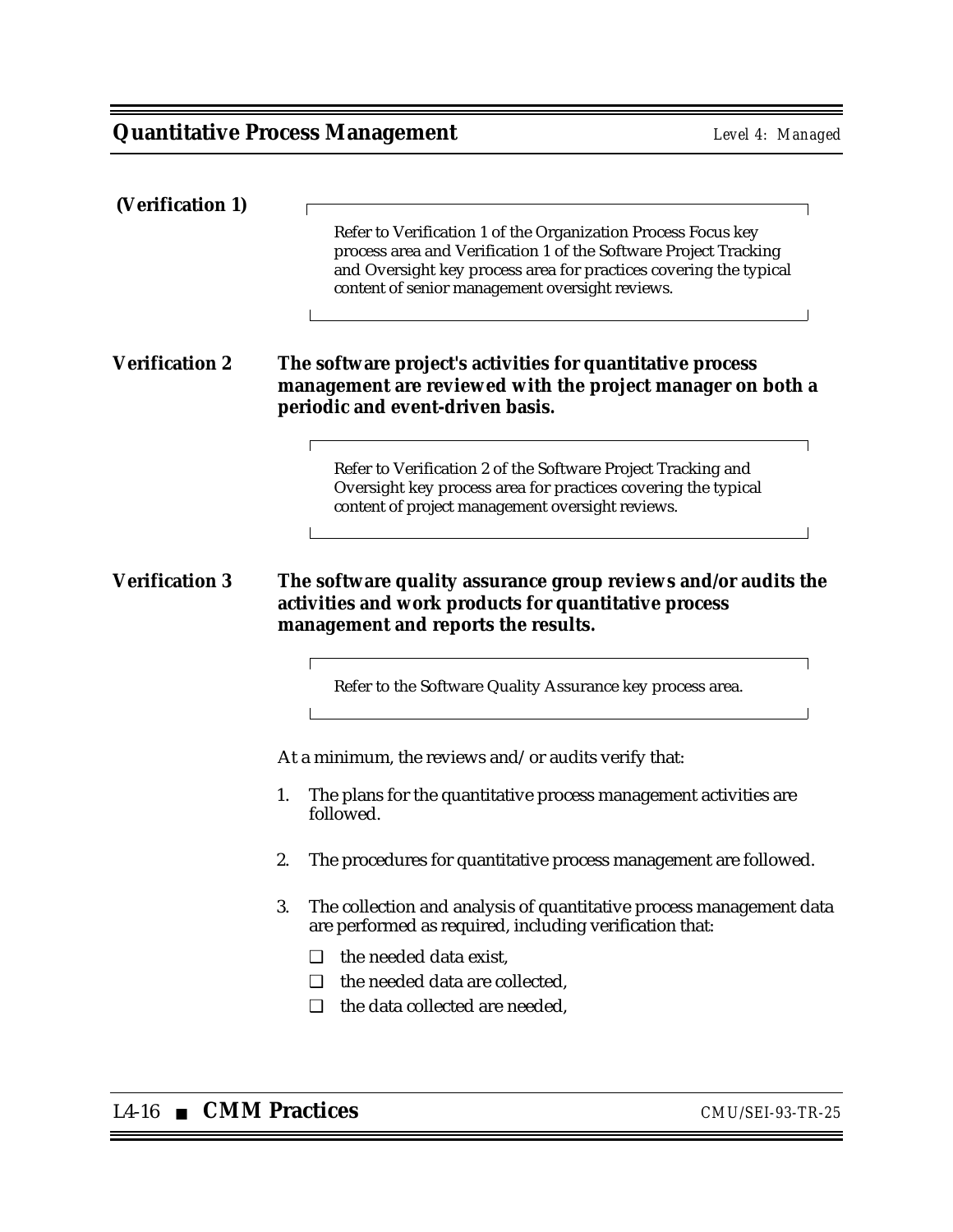| (Verification 3) | ⊔ | the data collected support the goals and objectives of the<br>organization's measurement program, |
|------------------|---|---------------------------------------------------------------------------------------------------|
|                  | ⊔ | the cost of collecting the data is justified by the usefulness of the<br>data,                    |
|                  | ⊔ | the data are collected at the correct point in the software life<br>cycle,                        |
|                  | ⊔ | the data are accurate and correct,                                                                |
|                  | ⊔ | the data are timely, and                                                                          |
|                  | ⊔ | the confidentiality of the data is properly protected.                                            |
|                  |   |                                                                                                   |

Ξ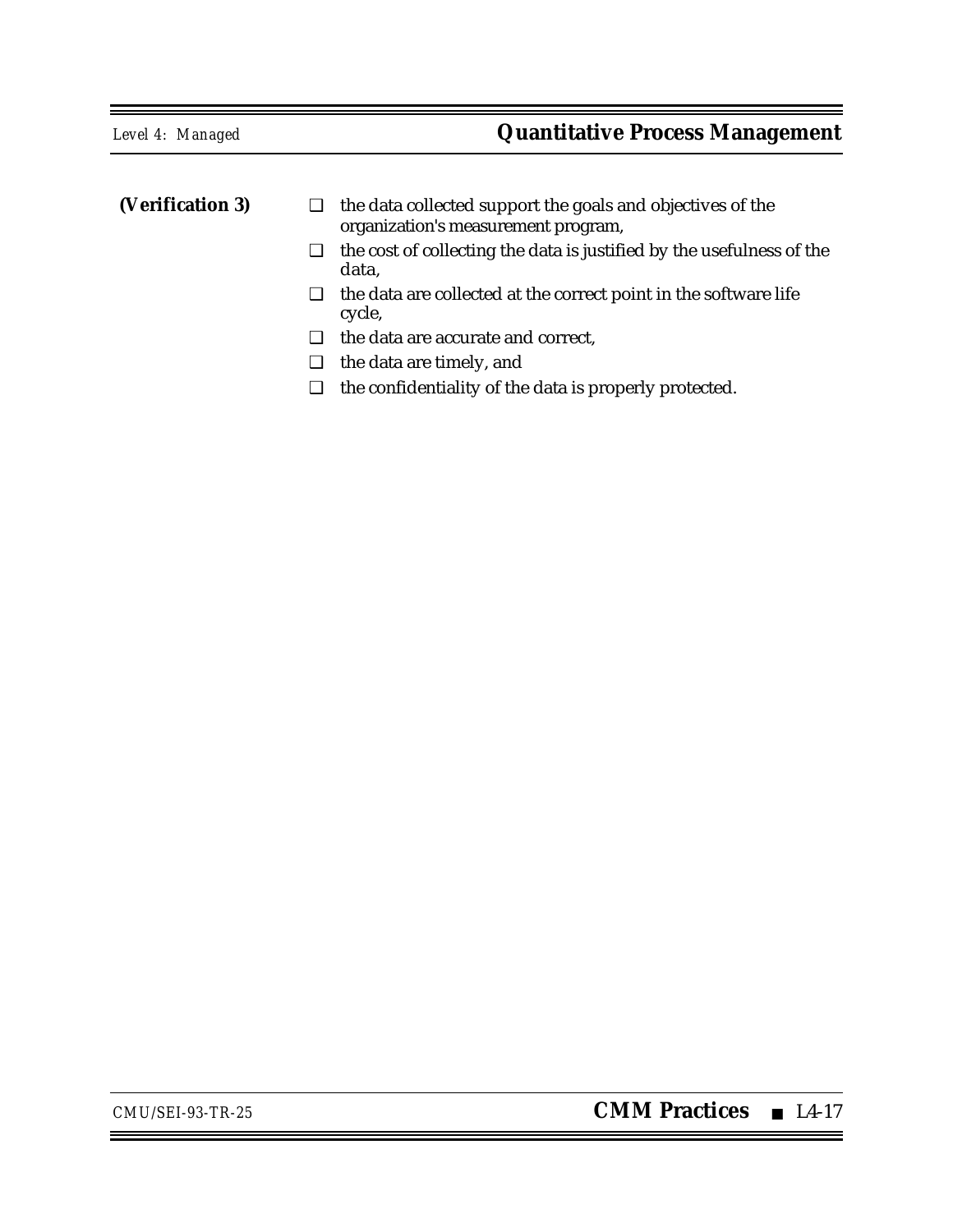**Quantitative Process Management** *Level 4: Managed*

Ξ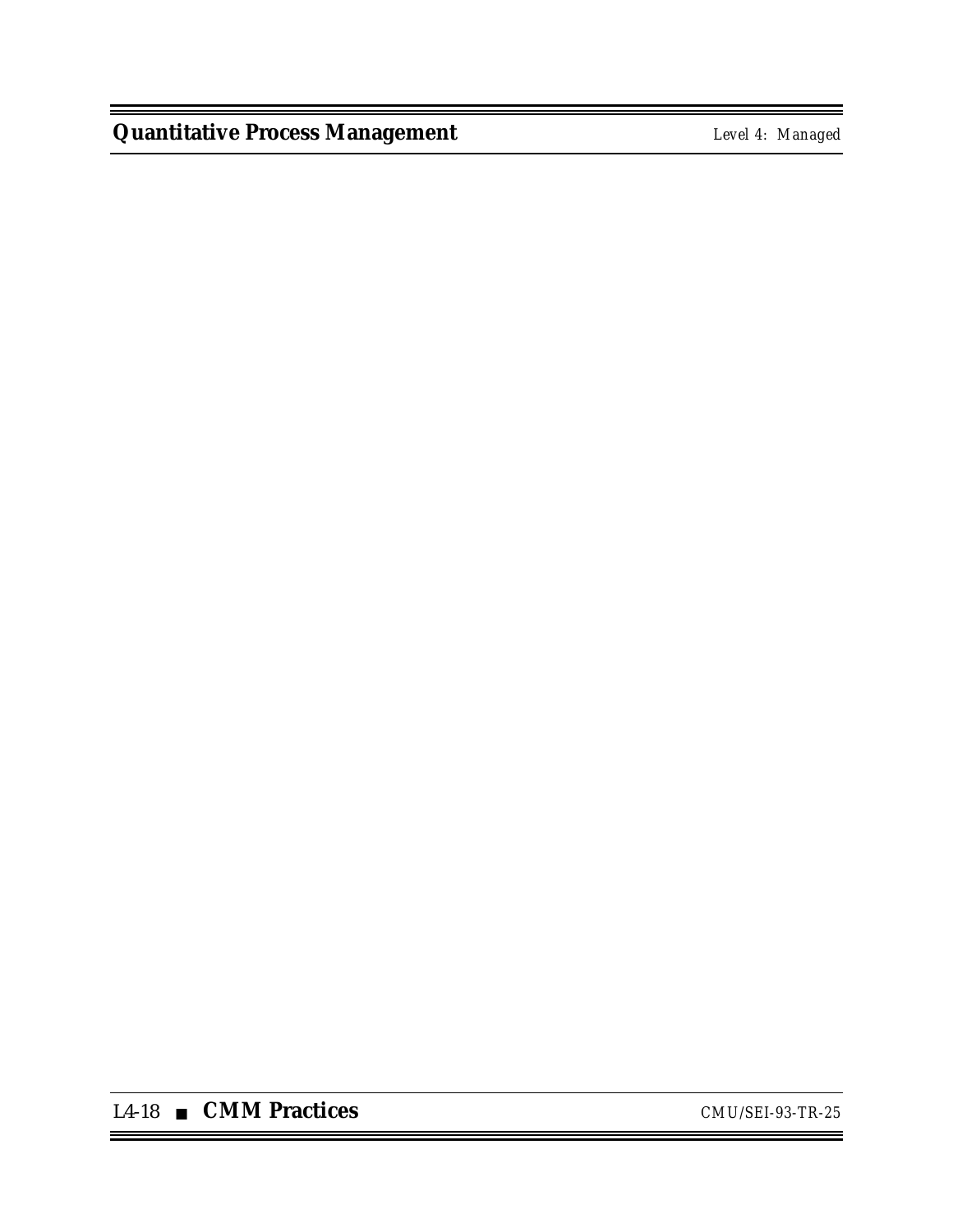# **Software Quality Management**

*a key process area for Level 4: Managed*

The purpose of Software Quality Management is to develop a quantitative understanding of the quality of the project's software products and achieve specific quality goals.

Software Quality Management involves defining quality goals for the software products, establishing plans to achieve these goals, and monitoring and adjusting the software plans, software work products, activities, and quality goals to satisfy the needs and desires of the customer and end user for high quality products.

The practices of Software Quality Management build on the practices of the Integrated Software Management and Software Product Engineering key process areas, which establish and implement the project's defined software process, and the Quantitative Process Management key process area, which establishes a quantitative understanding of the ability of the project's defined software process to achieve the desired results.

Quantitative goals are established for the software products based on the needs of the organization, the customer, and the end users. So that these goals may be achieved, the organization establishes strategies and plans, and the project specifically adjusts its defined software process, to accomplish the quality goals.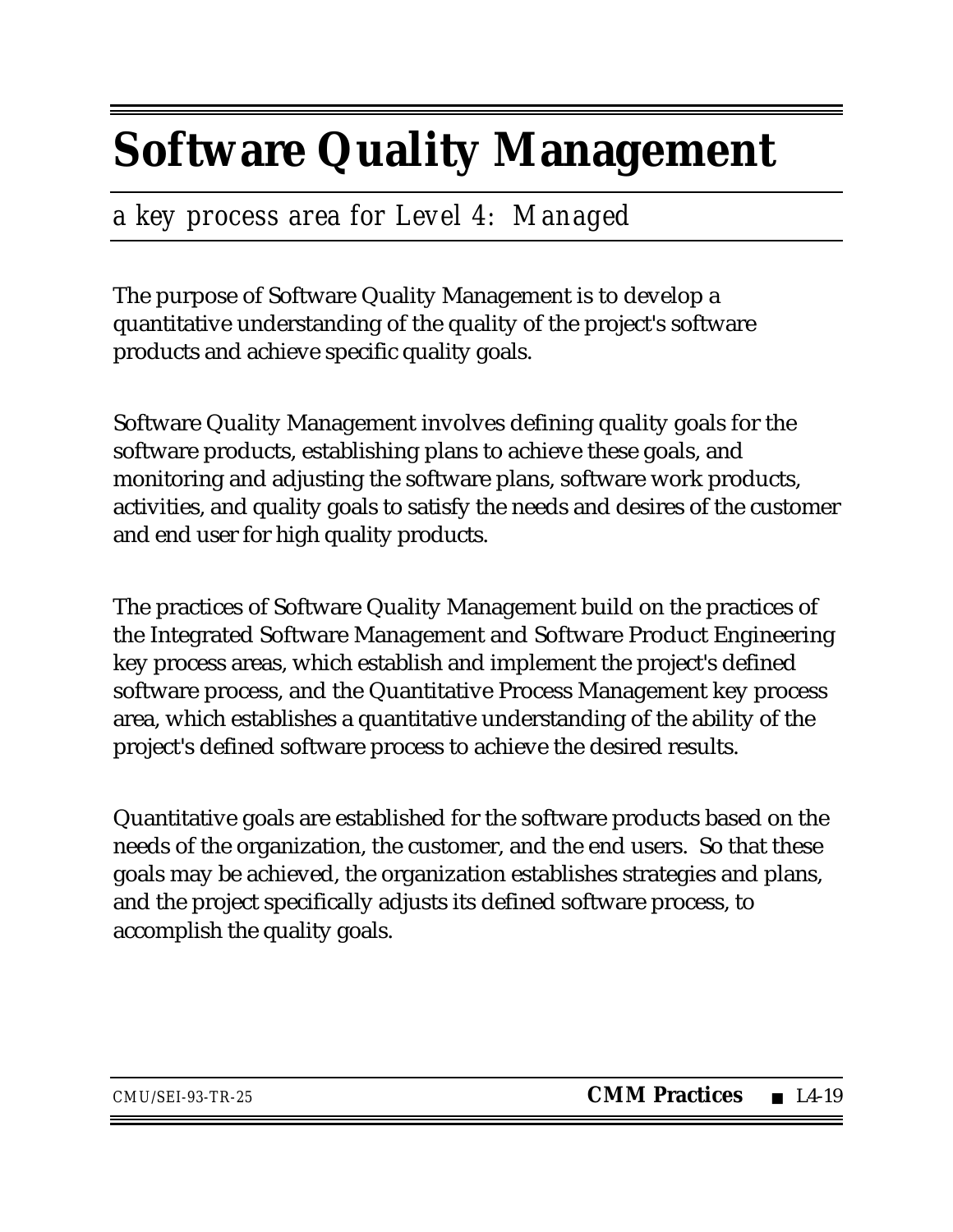## **Software Quality Management** *Level 4: Managed*

Ξ

|                     | Goals                                                                                                                                                   |  |  |  |
|---------------------|---------------------------------------------------------------------------------------------------------------------------------------------------------|--|--|--|
| <b>Goal 1</b>       | The project's software quality management activities are<br>planned.                                                                                    |  |  |  |
| <b>Goal 2</b>       | Measurable goals for software product quality and their priorities<br>are defined.                                                                      |  |  |  |
| Goal 3              | Actual progress toward achieving the quality goals for the<br>software products is quantified and managed.                                              |  |  |  |
|                     | <b>Commitment to perform</b>                                                                                                                            |  |  |  |
| <b>Commitment 1</b> | The project follows a written organizational policy for managing<br>software quality.                                                                   |  |  |  |
|                     | This policy typically specifies that:                                                                                                                   |  |  |  |
|                     | The project's software quality management activities support the<br>1.<br>organization's commitment to improve the quality of the software<br>products. |  |  |  |
|                     | Improvements to the process that increase software product<br>quality are a top priority of the organization.                                           |  |  |  |
|                     | Each new software product release should be measurably better<br>than its predecessor or leading competitor.                                            |  |  |  |
|                     | 2.<br>The project defines and collects the measurements used for software<br>quality management based on the project's defined software process.        |  |  |  |
|                     | 3.<br>The project defines the quality goals for the software products and<br>monitors its progress towards them.                                        |  |  |  |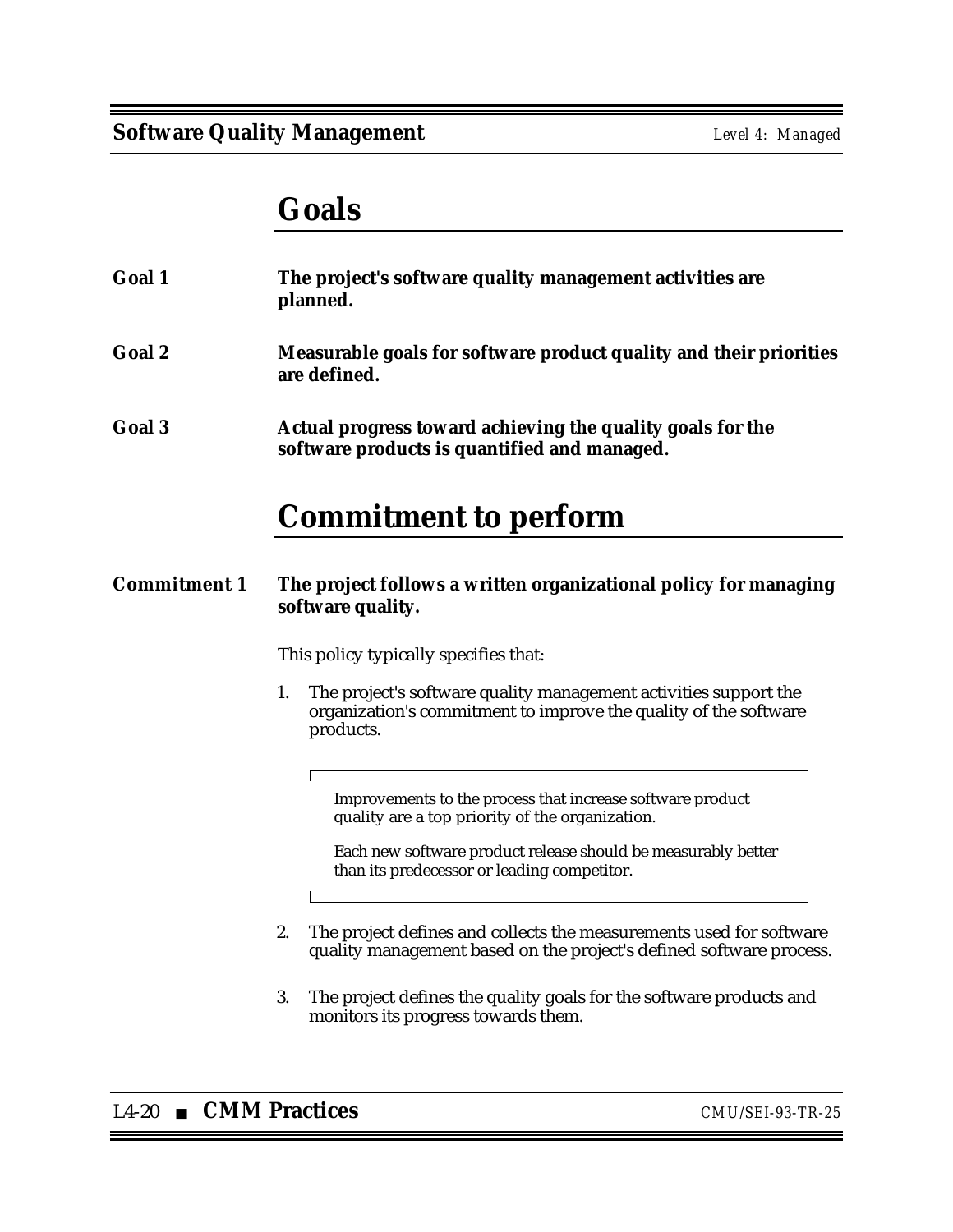#### **(Commitment 1)** 4. Responsibilities for software quality management are defined and assigned to the software engineering group and other software-related groups.

Examples of software-related groups include:

- software quality assurance,
- software configuration management, and
- documentation support.

ſ

Г

❑ Criteria are established to enable the groups to determine their success in achieving the quality goals for the software products.

# **Ability to perform**

#### **Ability 1 Adequate resources and funding are provided for managing the quality of the software products.**

- 1. Specialty engineers in areas such as safety and reliability are available to help set the software quality goals and review progress towards the goals.
- 2. Tools to support predicting, measuring, tracking, and analyzing software quality are made available.

Examples of support tools include:

- data collection tools.
- database systems,
- spreadsheet programs,
- software life-cycle simulators,
- quantitative analysis tools, and
- code audit tools.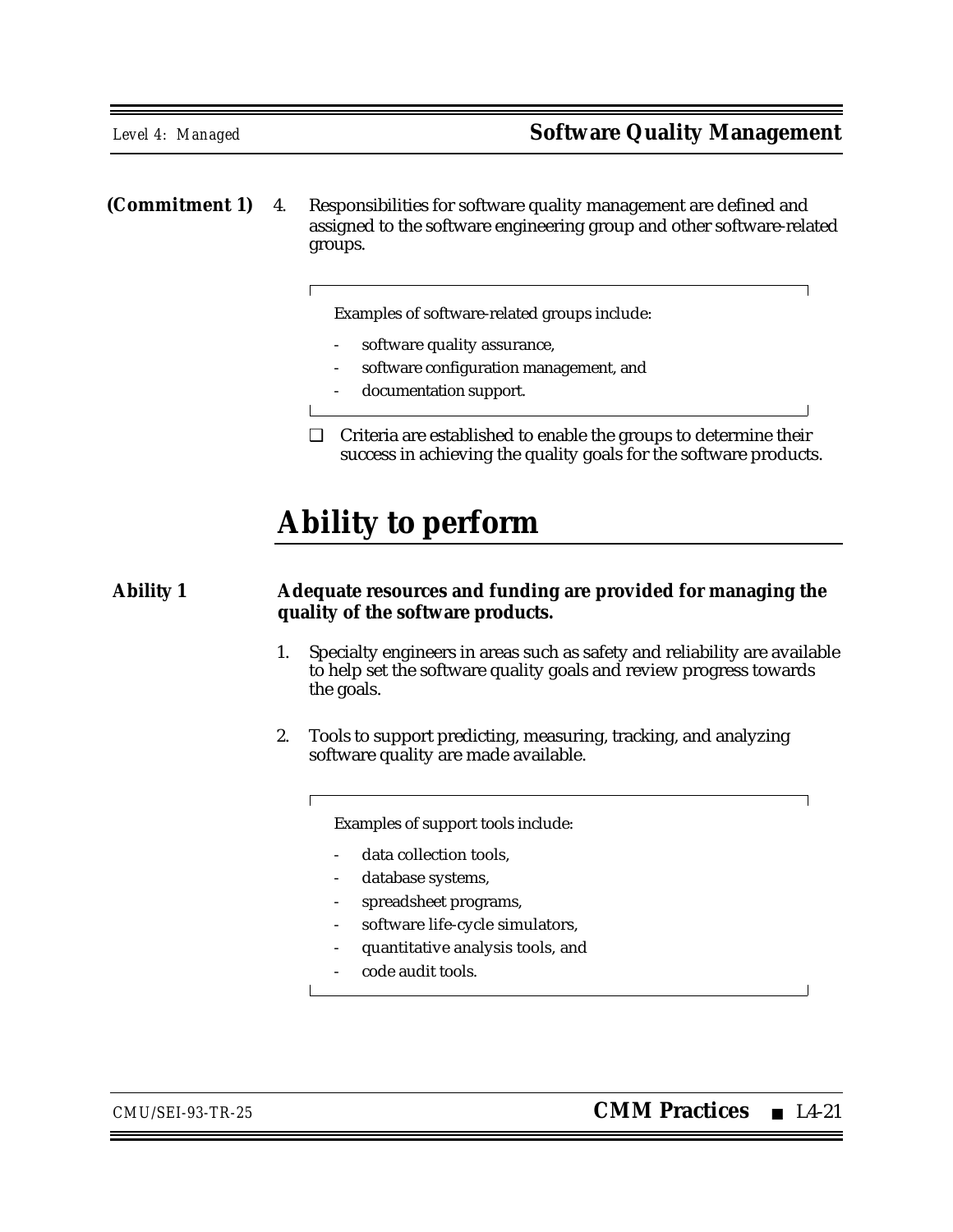# **Ability 2 The individuals implementing and supporting software quality management receive required training to perform their activities.**  $\Gamma$ Examples of training include: planning quality commitments and goals for the product, measuring product and process quality, and - controlling product quality using the defined software process. Г Refer to the Training Program key process area. **Ability 3 The members of the software engineering group and other software-related groups receive required training in software quality management.**  $\Gamma$ Examples of training include: understanding the goals and benefits of quantitatively managing product quality, collecting measurement data, understanding the quality measurements for the software process and product, and planning and controlling the quality of the software product. Refer to the Training Program key process area.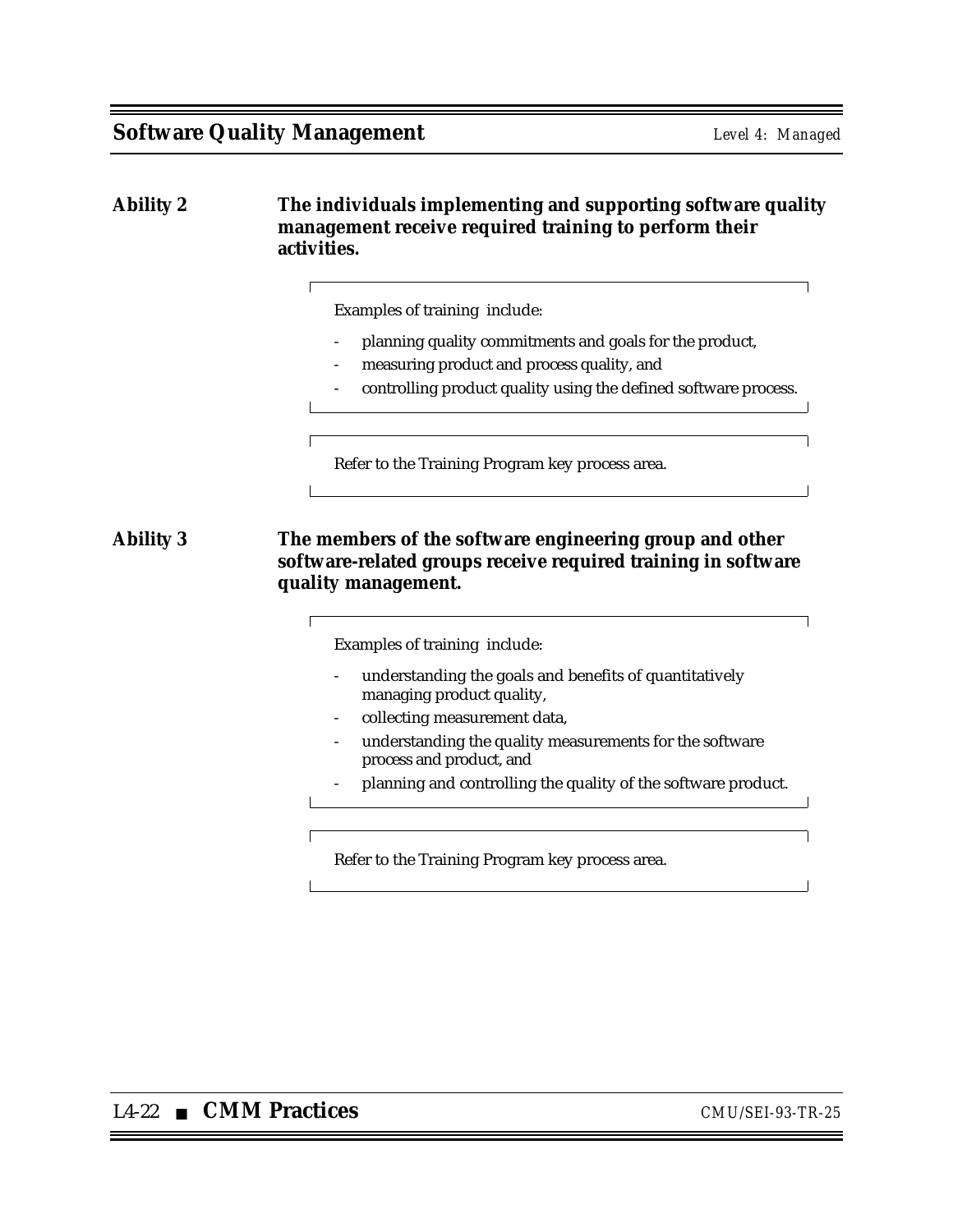# **Activities performed**

#### **Activity 1 The project's software quality plan is developed and maintained according to a documented procedure.**

This procedure typically specifies that:

1. An understanding of the software quality needs of the organization, customer, and end users is developed as appropriate.

> The end users referred to in these practices are the customerdesignated end users or representatives of the end users.

Examples of ways to measure the customer's and end users' software quality needs include:

surveys.

 $\sqrt{ }$ 

 $\sqrt{ }$ 

- focus groups, and
- product evaluations by users.
- 2. The software quality needs and priorities of the organization, customer, and end user are traceable to the system requirements allocated to software and the software quality goals.

An example of a method to trace these needs and priorities is Quality Function Deployment (QFD).

An example of tracing needs and priorities to the software quality goals for the product is establishing targets for the number of postdelivery defects and performing predictive exercises as the product matures to assess the likelihood of meeting those goals.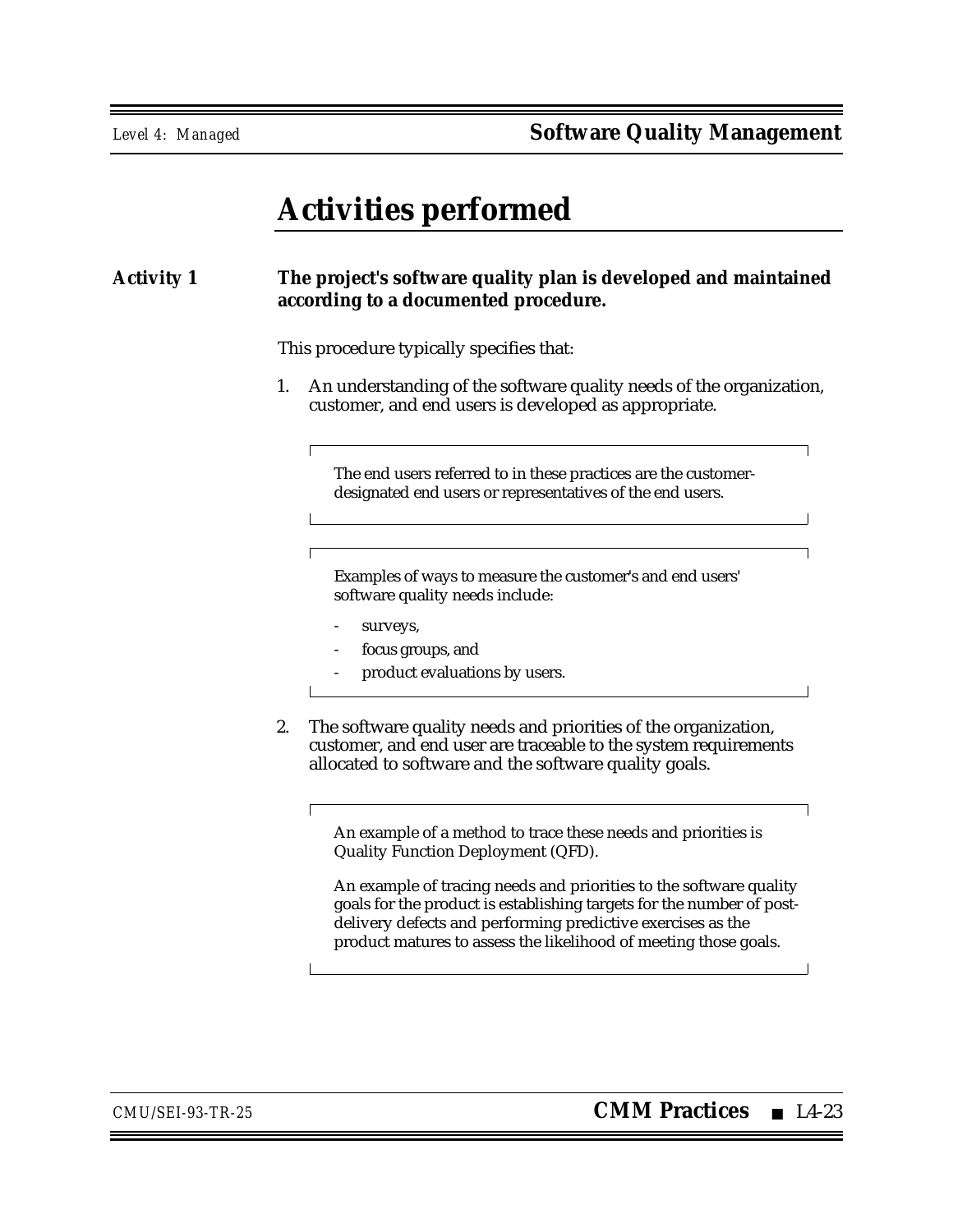| (Activity 1) |    |                                                                                                                                                                             |
|--------------|----|-----------------------------------------------------------------------------------------------------------------------------------------------------------------------------|
|              |    | The system requirements allocated to the software are referred to<br>as "allocated requirements" in these practices.                                                        |
|              |    | Refer to the Requirements Management key process area for<br>practices covering the system requirements allocated to software.                                              |
|              | 3. | The capability of the project's defined software process to satisfy the<br>software quality goals is assessed and documented.                                               |
|              |    | Techniques such as Quality Function Deployment and Taguchi's<br>method for robust design can be used to relate the quality goals of<br>a product to the process capability. |
|              | 4. | The software quality plan satisfies the quality plans of the<br>organization, as appropriate.                                                                               |
|              | 5. | The software quality plan is based on plans for previous or current<br>projects in the organization, as appropriate.                                                        |
|              | 6. | The software quality plan is updated at the start of the project, at<br>major project milestones, and whenever the allocated requirements<br>change significantly.          |
|              | 7. | The software quality plan undergoes peer review.                                                                                                                            |
|              |    | Refer to the Peer Reviews key process area.                                                                                                                                 |
|              | 8. | The software quality plan is reviewed by affected groups and<br>individuals.                                                                                                |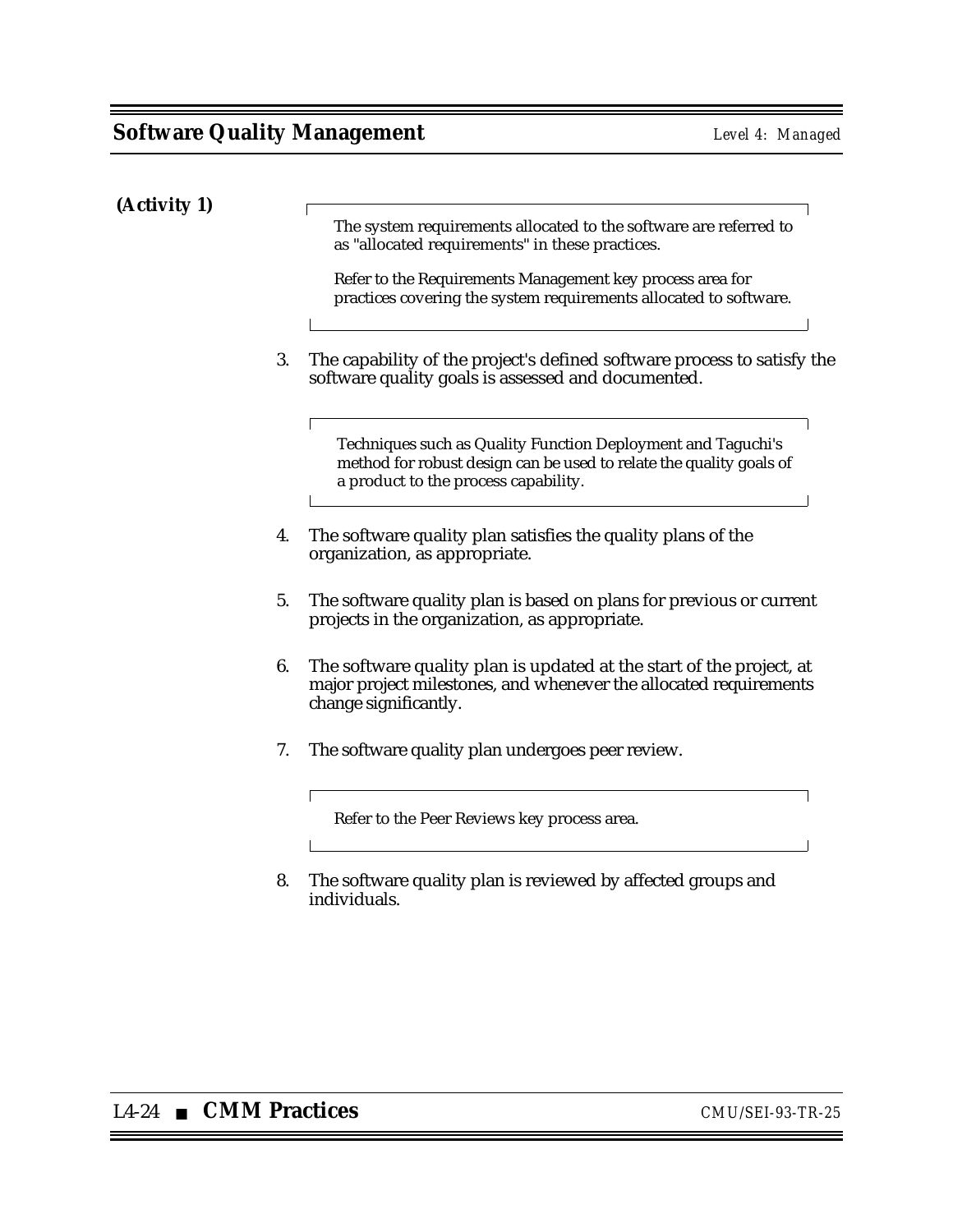| (Activity 1)      |                                                                                                                                                                                                                                                                    |
|-------------------|--------------------------------------------------------------------------------------------------------------------------------------------------------------------------------------------------------------------------------------------------------------------|
|                   | Examples of affected groups and individuals include:                                                                                                                                                                                                               |
|                   | the customer,                                                                                                                                                                                                                                                      |
|                   | the end user,                                                                                                                                                                                                                                                      |
|                   | software engineering (including all subgroups, such as<br>software design),                                                                                                                                                                                        |
|                   | software estimating,                                                                                                                                                                                                                                               |
|                   | system engineering,                                                                                                                                                                                                                                                |
|                   | system test,                                                                                                                                                                                                                                                       |
|                   | software quality assurance,                                                                                                                                                                                                                                        |
|                   | software configuration management,                                                                                                                                                                                                                                 |
|                   | contract management, and                                                                                                                                                                                                                                           |
|                   | documentation support.                                                                                                                                                                                                                                             |
|                   | 9.<br>Senior management reviews the software quality plans.<br>10. The software quality plan is managed and controlled.                                                                                                                                            |
|                   |                                                                                                                                                                                                                                                                    |
|                   | "Managed and controlled" implies that the version of the work<br>product in use at a given time (past or present) is known (i.e.,<br>version control), and changes are incorporated in a controlled<br>manner (i.e., change control).                              |
|                   | If a greater degree of formality than is implied by "managed and<br>controlled" is desired, the work product can be placed under the<br>full discipline of configuration management, as is described in the<br>Software Configuration Management key process area. |
|                   | 11. The software quality plan is available to all affected groups and<br>individuals.                                                                                                                                                                              |
| <b>Activity 2</b> | The project's software quality plan is the basis for the project's<br>activities for software quality management.                                                                                                                                                  |

Ξ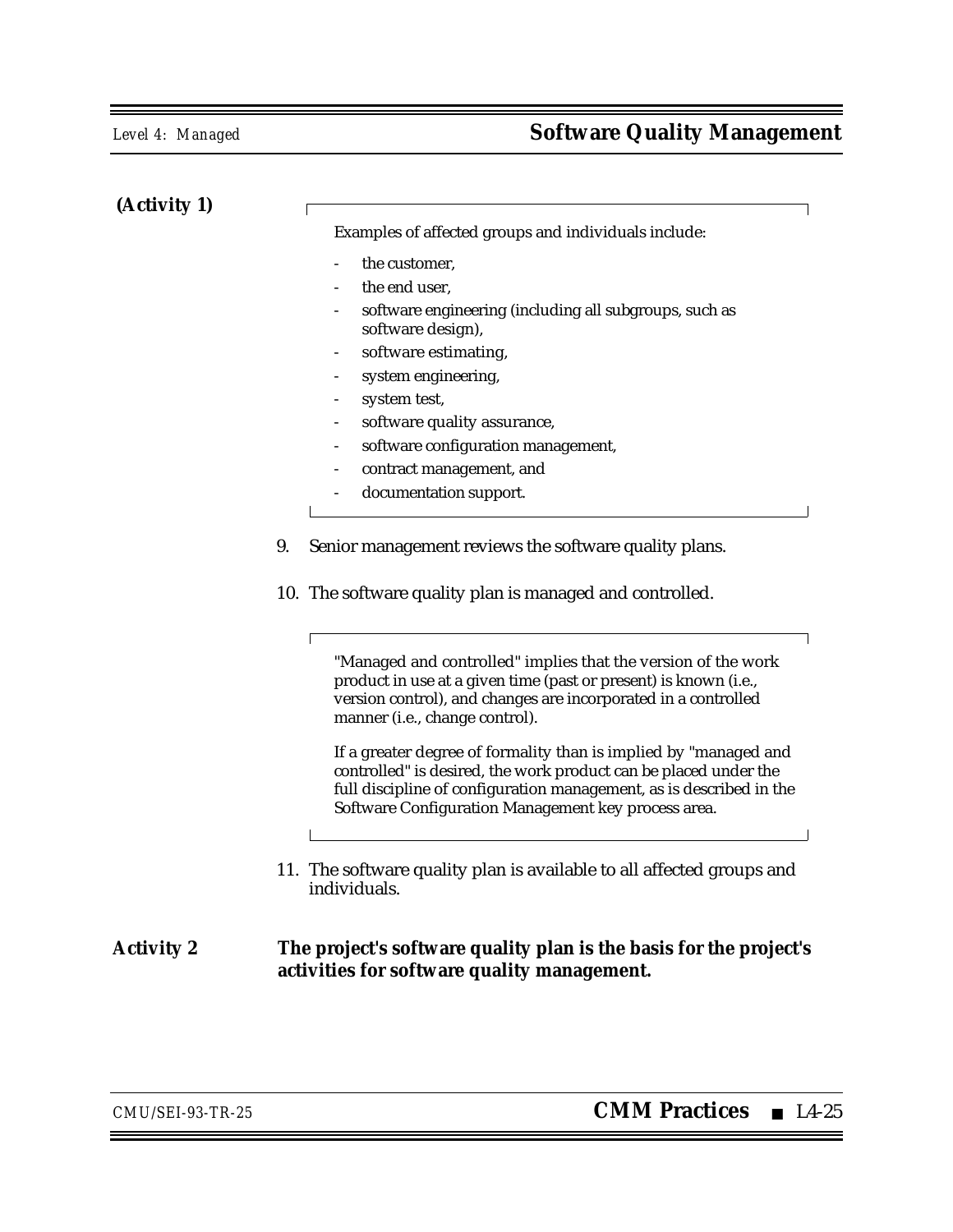| (Activity 2) | The plan covers:                                                                                                                                                                            |  |  |
|--------------|---------------------------------------------------------------------------------------------------------------------------------------------------------------------------------------------|--|--|
|              | 1.<br>The points in the process where software quality is measured.                                                                                                                         |  |  |
|              | 2.<br>The high-leverage quality goals for the software products.                                                                                                                            |  |  |
|              | High-leverage quality goals for the software products are those<br>that provide the greatest customer satisfaction at the least cost,<br>or the "must haves" from the customer or end user. |  |  |
|              | 3.<br>The actions that the software project will implement to improve on<br>past quality performance.                                                                                       |  |  |
|              | 4.<br>The activities to measure software product quality.                                                                                                                                   |  |  |
|              | Examples of software activities to measure software product<br>quality include:                                                                                                             |  |  |
|              | peer reviews,                                                                                                                                                                               |  |  |
|              | prototype development,                                                                                                                                                                      |  |  |
|              | product simulation, and<br>testing.                                                                                                                                                         |  |  |
|              | 5.<br>Quality goals for software work products, as appropriate.                                                                                                                             |  |  |
|              | Examples of quality goals for software products that are<br>appropriate to document in the project's software quality plan<br>include:                                                      |  |  |
|              | the characteristics that are planned to be met; and                                                                                                                                         |  |  |
|              | the critical characteristics that, if not met, would make the<br>product undesirable or not needed by the customers or end<br>users.                                                        |  |  |

I

 $\frac{1}{2}$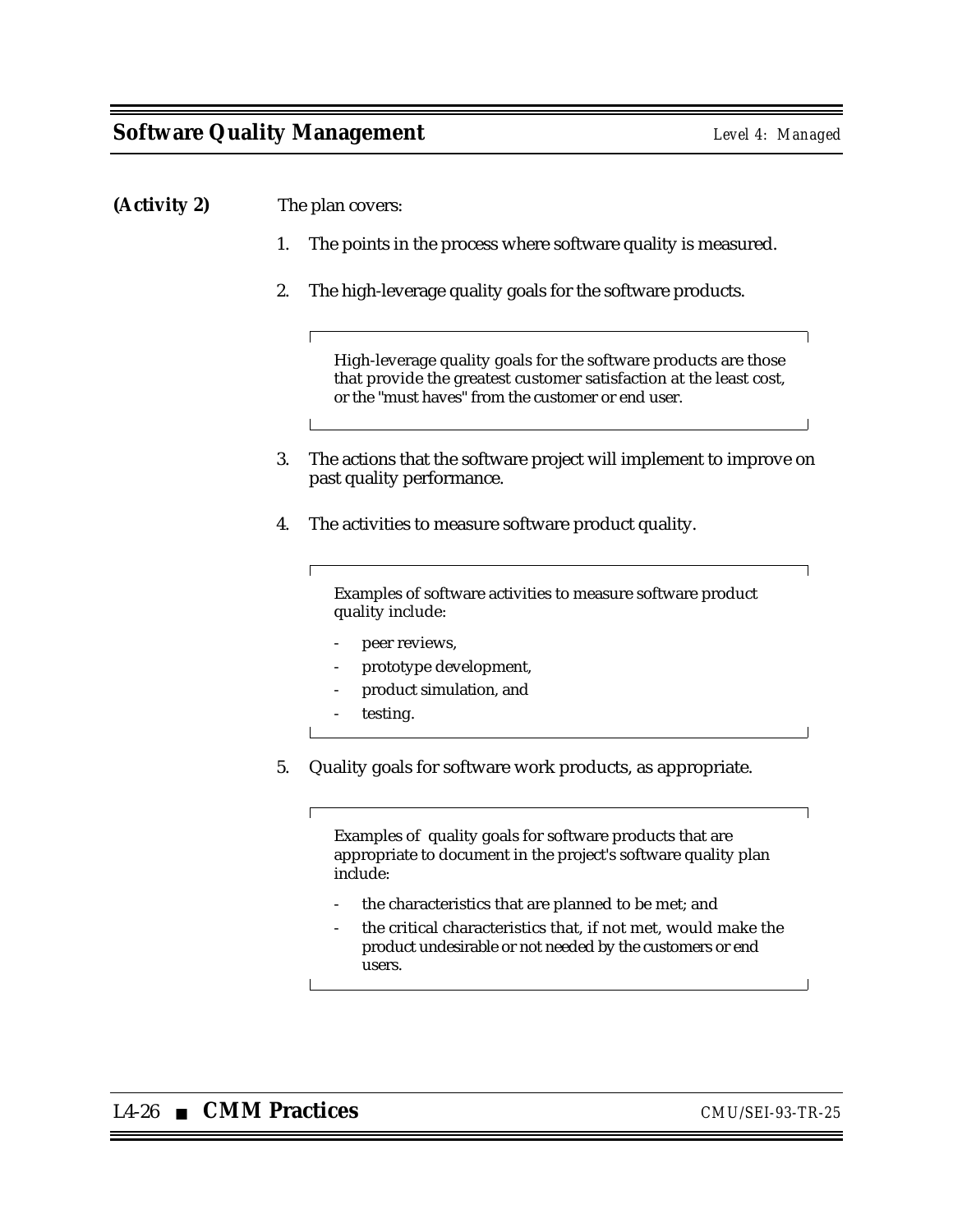6. The actions that will be taken when the software product quality is projected not to meet the quality goals.

#### **Activity 3 The project's quantitative quality goals for the software products are defined, monitored, and revised throughout the software life cycle.**

1. Characteristics of product quality that describe how well the software product will perform or how well it can be developed and maintained are identified.

Examples of software product quality characteristics include:

- functionality,
- reliability,

ſ

- maintainability, and
- usability.
- 2. The measurements used to quantify the characteristics of software product quality are identified.

Examples of activities to identify measurements for software product quality include:

- reviewing prior performance data and customer requirements,
- developing prototypes,
- expressing intermediate software products in formal representations,
- using formal software engineering methods, and
- conducting tests.
- 3. For each characteristic of software product quality, measurable, numeric values, based on the required and desired values, are selected as quality goals for the product.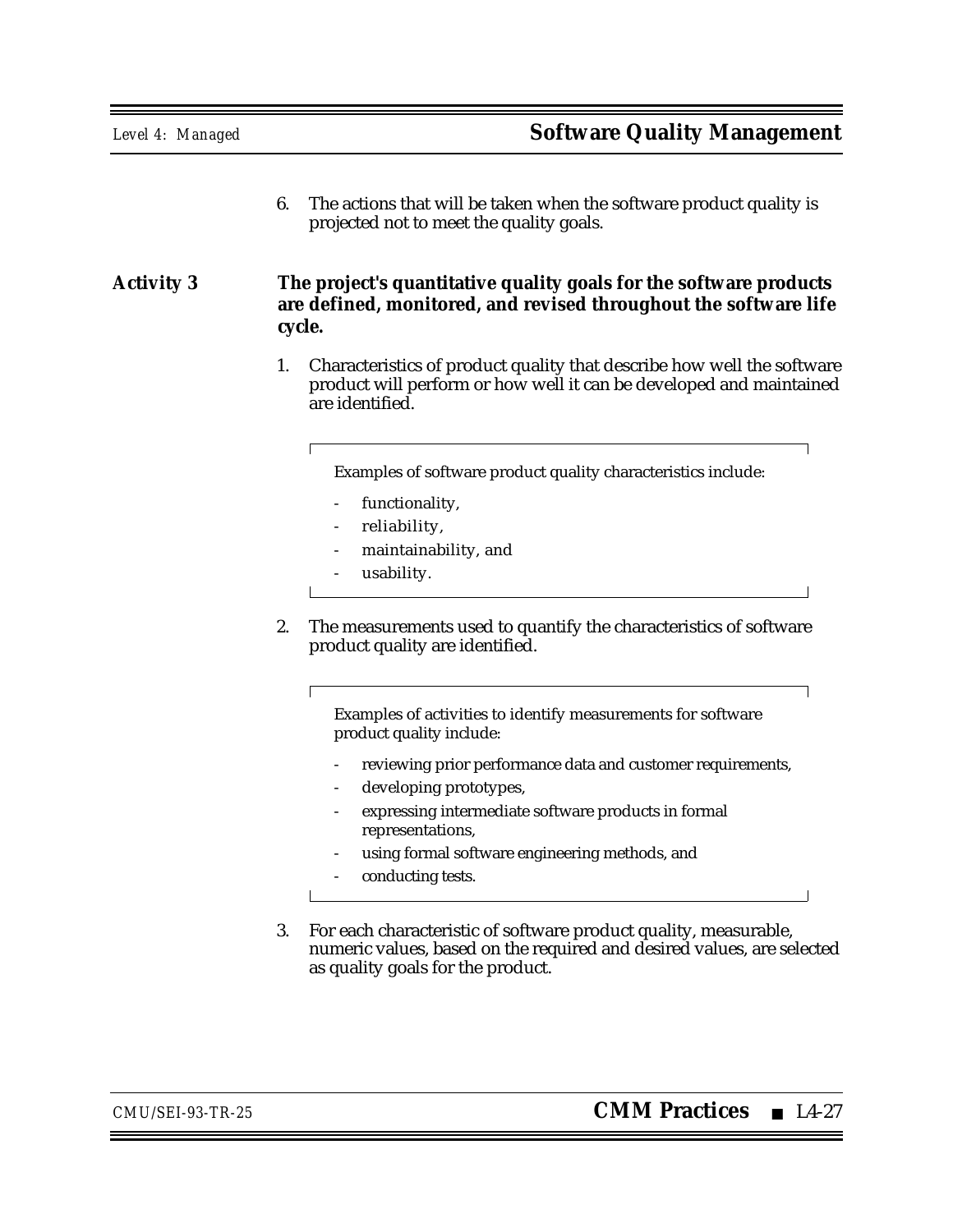### **Software Quality Management** *Level 4: Managed*

Ξ

| (Activity 3) |    |                                                                                                                                        |
|--------------|----|----------------------------------------------------------------------------------------------------------------------------------------|
|              |    | Examples of possible quality goals for the software product 's<br>reliability include:                                                 |
|              |    | the mean time between failure as specified in the<br>requirements,                                                                     |
|              |    | the mean time between failure that must be achieved (as<br>determined by analysis and experimentation), and                            |
|              |    | the mean time between failure that is planned to be achieved.                                                                          |
|              | 4. | Quality goals for the software products are documented in the<br>project's software quality plan.                                      |
|              |    | Examples of quality goals for software products that are<br>appropriate to document in the project's software quality plan<br>include: |
|              |    | the characteristics that are planned to be met; and                                                                                    |
|              |    | the critical characteristics that, if not met, would make the<br>product undesirable or not needed by the customers or end<br>users.   |
|              | 5. | Quality goals for each software life-cycle stage are defined and<br>documented.                                                        |
|              |    | Examples of software life-cycle stages include:                                                                                        |
|              |    | software requirements,                                                                                                                 |
|              |    | software design,                                                                                                                       |
|              |    | coding, and                                                                                                                            |
|              |    | software test.                                                                                                                         |
|              |    |                                                                                                                                        |

=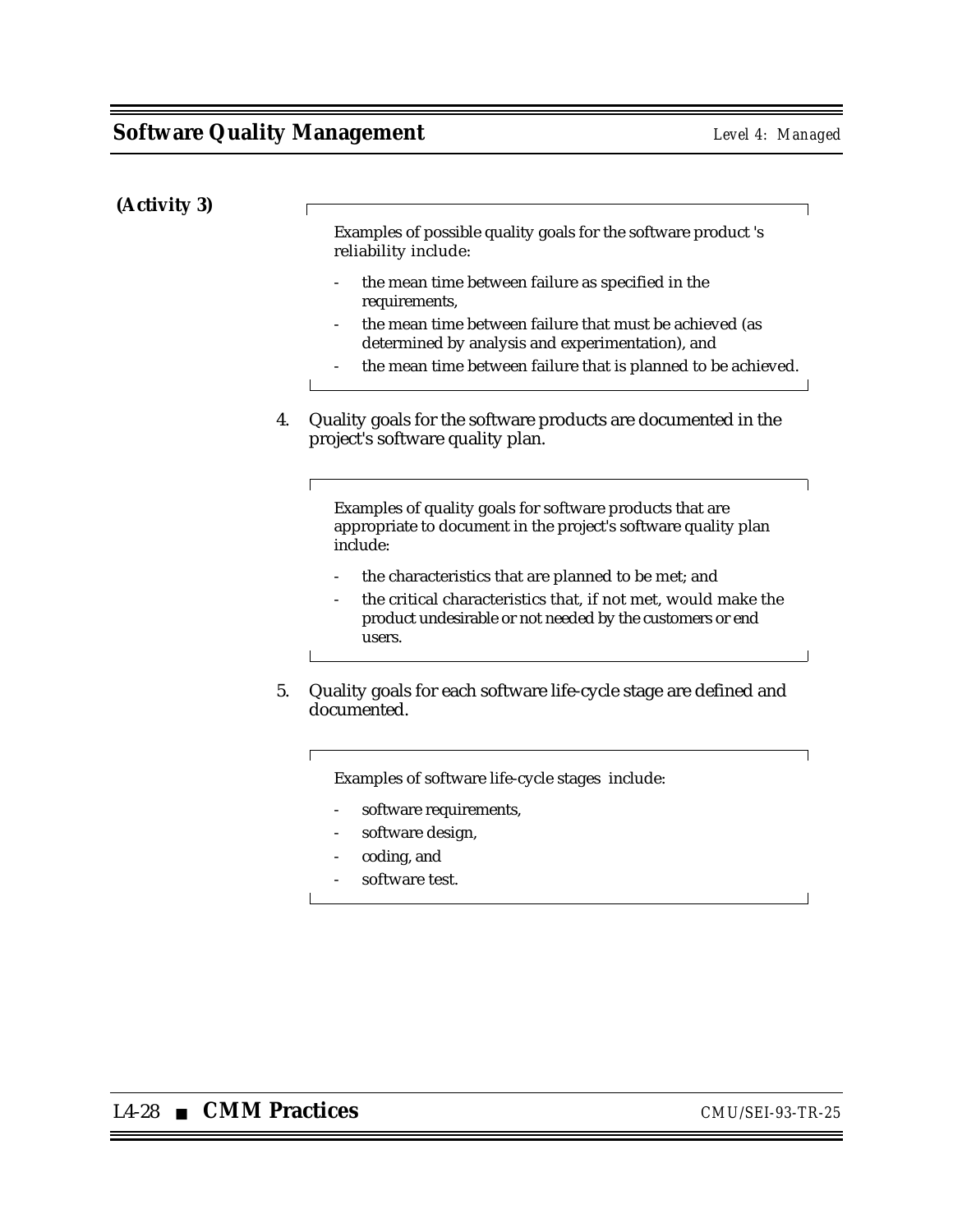| (Activity 3)      |    |                                                                                                                                                                                                             |
|-------------------|----|-------------------------------------------------------------------------------------------------------------------------------------------------------------------------------------------------------------|
|                   |    | Examples of quality goals related to software life-cycle stages<br>include:                                                                                                                                 |
|                   |    | product defects related to each software life-cycle stage will<br>be reduced from the previous product release by some<br>predetermined percentage, and                                                     |
|                   |    | a predetermined percentage of predicted defects will be found<br>by the end of the test cycle.                                                                                                              |
|                   | 6. | Quality goals for the software products and software life-cycle stages<br>are revised as understanding of the products and understanding of<br>the organization's, customer's, and end users' needs evolve. |
| <b>Activity 4</b> |    | The quality of the project's software products is measured,<br>analyzed, and compared to the products' quantitative quality<br>goals on an event-driven basis.                                              |
|                   |    | Refer to the Quantitative Process Management key process area<br>for practices covering use of measurement data.                                                                                            |
|                   | 1. | The software tasks are planned and performed to address the<br>project's software quality goals. At the beginning of a software task,<br>the team performing the task:                                      |
|                   |    | reviews the quality goals for the software product,<br>⊔                                                                                                                                                    |
|                   |    | determines the quality goals applicable to the software task,<br>⊔                                                                                                                                          |
|                   |    | identifies its plans to achieve the software quality goals, and<br>⊔                                                                                                                                        |
|                   |    | reviews changes made to the process to meet the software quality<br>⊔<br>goals.                                                                                                                             |
|                   |    |                                                                                                                                                                                                             |
|                   |    | An example of a change is revising a peer review checklist to<br>address defects that have been found to escape peer reviews.                                                                               |
|                   |    |                                                                                                                                                                                                             |
|                   | 2. | The quality of the software work products of each software life-cycle<br>stage are measured.                                                                                                                |
|                   |    |                                                                                                                                                                                                             |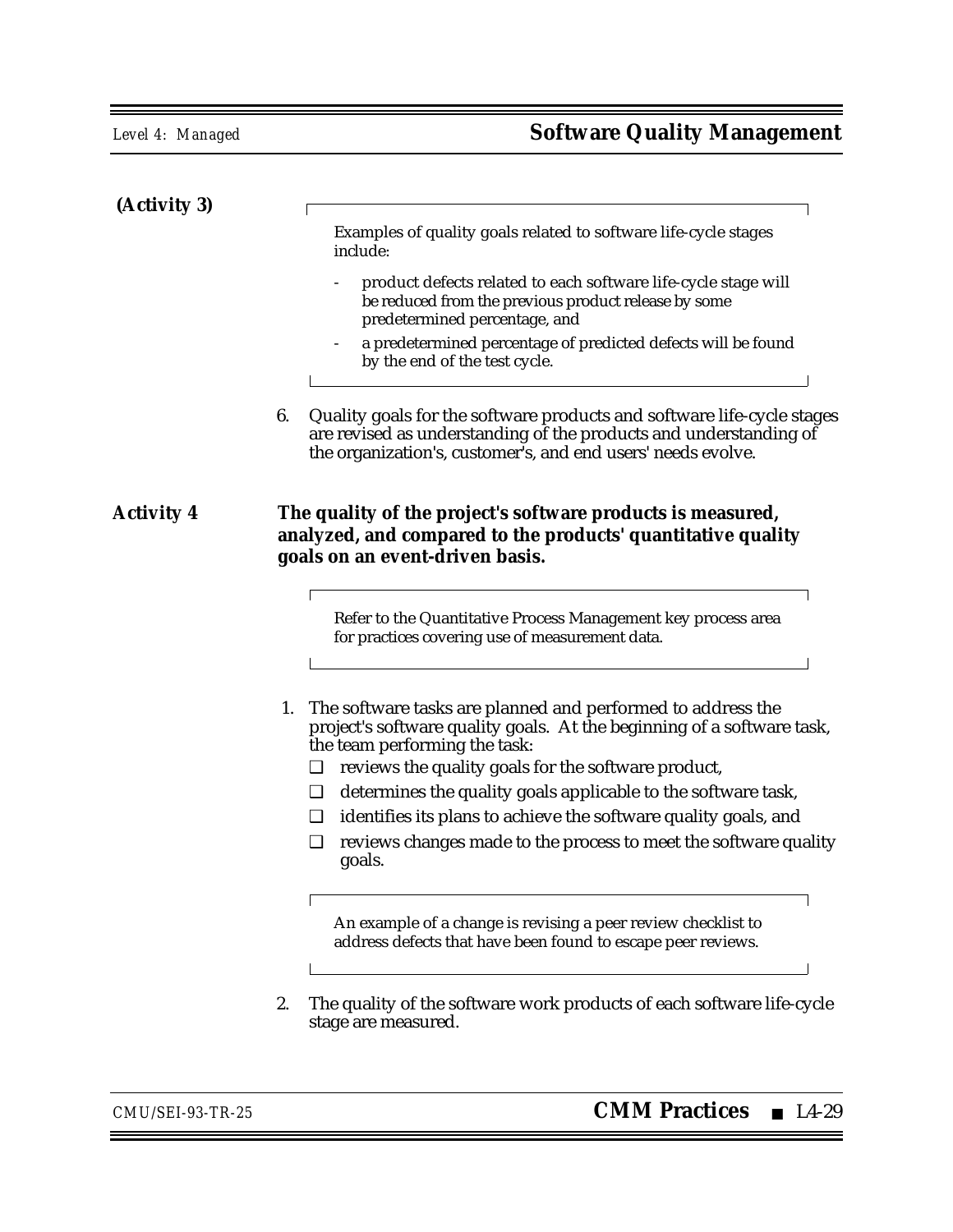### **Software Quality Management** *Level 4: Managed*

Ξ

| (Activity 4)      |                                                                                                                                                                                                 |
|-------------------|-------------------------------------------------------------------------------------------------------------------------------------------------------------------------------------------------|
|                   | Examples of methods to measure the quality of work products<br>include:                                                                                                                         |
|                   | peer reviews,                                                                                                                                                                                   |
|                   | simulation, and                                                                                                                                                                                 |
|                   | testing.                                                                                                                                                                                        |
|                   | 3.<br>The quality measurements are analyzed and compared to the<br>software quality goals to determine whether the quality goals are<br>satisfied.                                              |
|                   | 4.<br>Appropriate actions, consistent with the software quality plan, are<br>taken to bring the quality measures of the products in line with the<br>software quality goals.                    |
|                   | 5.<br>When it is determined that the software quality goals conflict (that is,<br>one goal cannot be achieved without compromising another goal),<br>actions are taken to resolve the conflict. |
|                   | The cost for achieving the software quality goals is analyzed.<br>⊔                                                                                                                             |
|                   | Alternative software quality goals are considered in light of long-<br>u.<br>term business strategies as well as short-term priorities.                                                         |
|                   | The customer and end users participate in quality tradeoff<br>Q<br>decisions, as appropriate.                                                                                                   |
|                   | The software work products and plans are revised, as<br>⊔<br>appropriate, to reflect the results of the tradeoffs.                                                                              |
| <b>Activity 5</b> | The software project's quantitative quality goals for the products<br>are allocated appropriately to the subcontractors delivering<br>software products to the project.                         |
|                   | Refer to Activity 1 of the Software Subcontract Management key<br>process area.                                                                                                                 |

=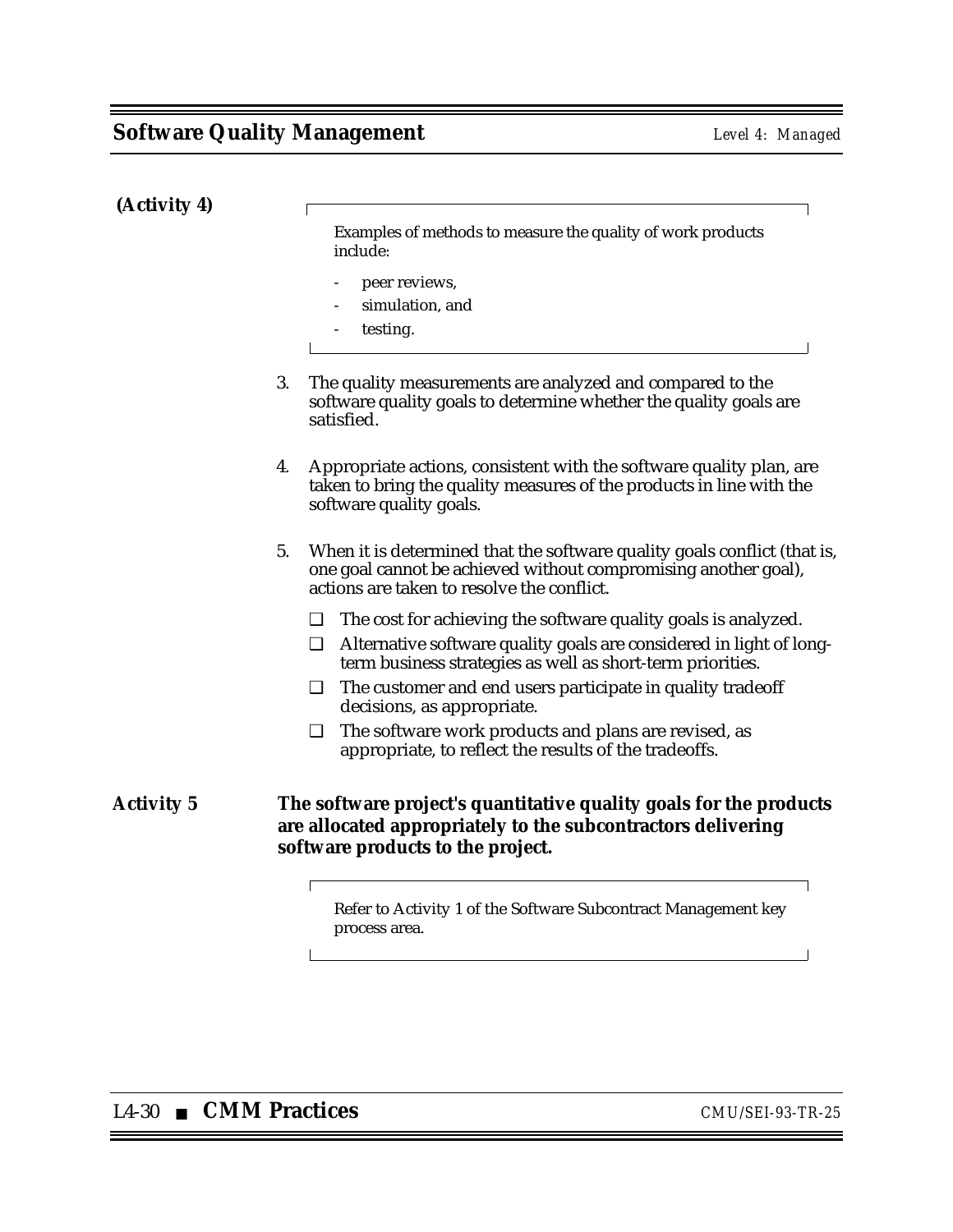## **Measurement and analysis**

| <b>Measurement 1</b>  | Measurements are made and used to determine the status of the<br>software quality management activities.                                                                          |
|-----------------------|-----------------------------------------------------------------------------------------------------------------------------------------------------------------------------------|
|                       | Examples of measurements include:                                                                                                                                                 |
|                       | the cost of poor quality (based on the known quality<br>measurements to whatever degree of accuracy they can be<br>collected), and                                                |
|                       | the costs for achieving the quality goals.                                                                                                                                        |
|                       | <b>Verifying implementation</b>                                                                                                                                                   |
| <b>Verification 1</b> | The activities for software quality management are reviewed<br>with senior management on a periodic basis.                                                                        |
|                       | Refer to Verification 1 of the Software Project Tracking and<br>Oversight key process area for practices covering the typical<br>content of senior management oversight reviews.  |
| <b>Verification 2</b> | The activities for software quality management are reviewed<br>with the project manager on both a periodic and event-driven<br>basis.                                             |
|                       | Refer to Verification 2 of the Software Project Tracking and<br>Oversight key process area for practices covering the typical<br>content of project management oversight reviews. |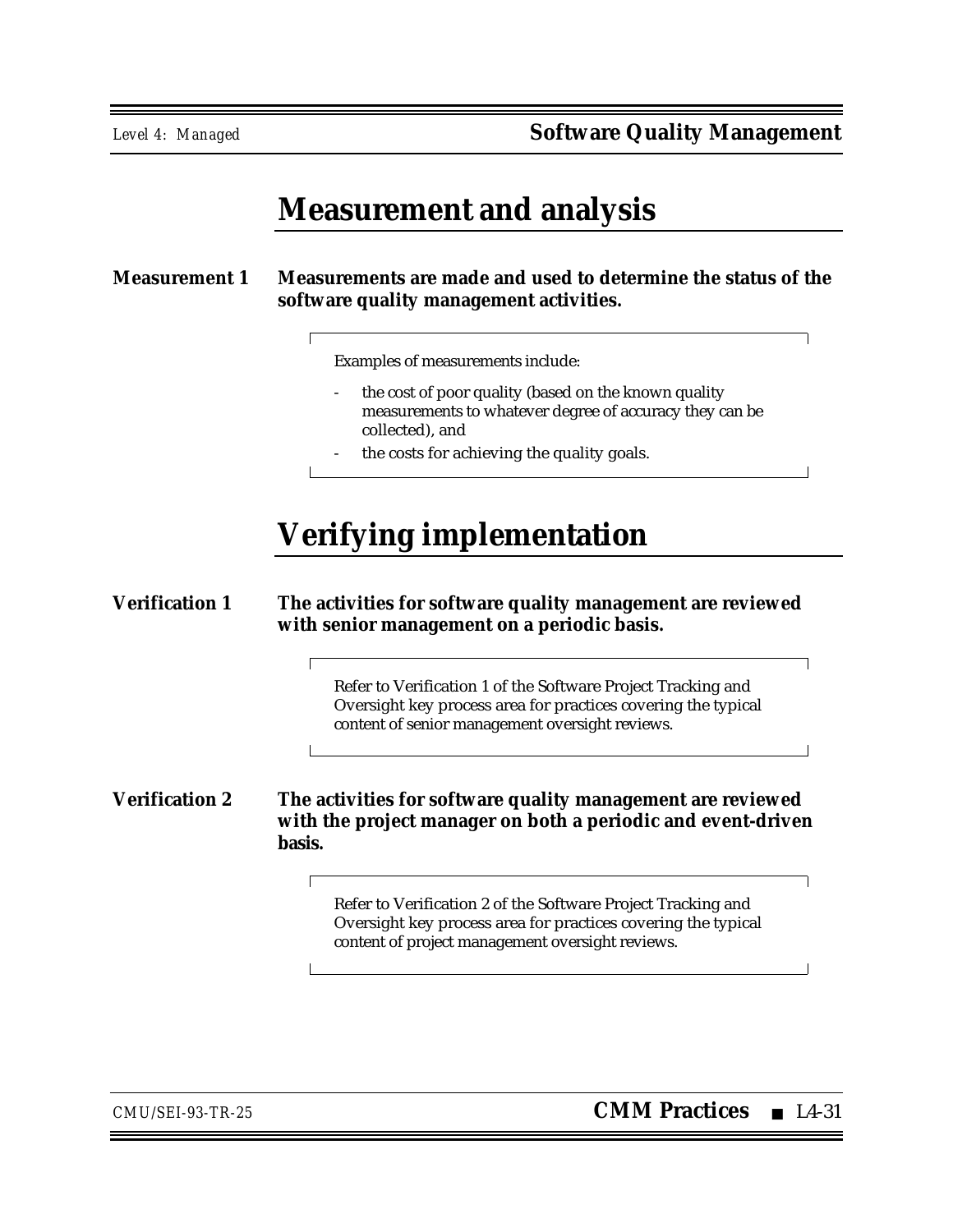$\Box$ 

I

٦

 $\overline{\phantom{a}}$ 

**Verification 3 The software quality assurance group reviews and/or audits the activities and work products for software quality management and reports the results.**

Refer to the Software Quality Assurance key process area.

At a minimum, the reviews and/or audits verify:

- 1. The preparation of the project's software quality plan.
- 2. The process for establishing and tracking the software quality goals.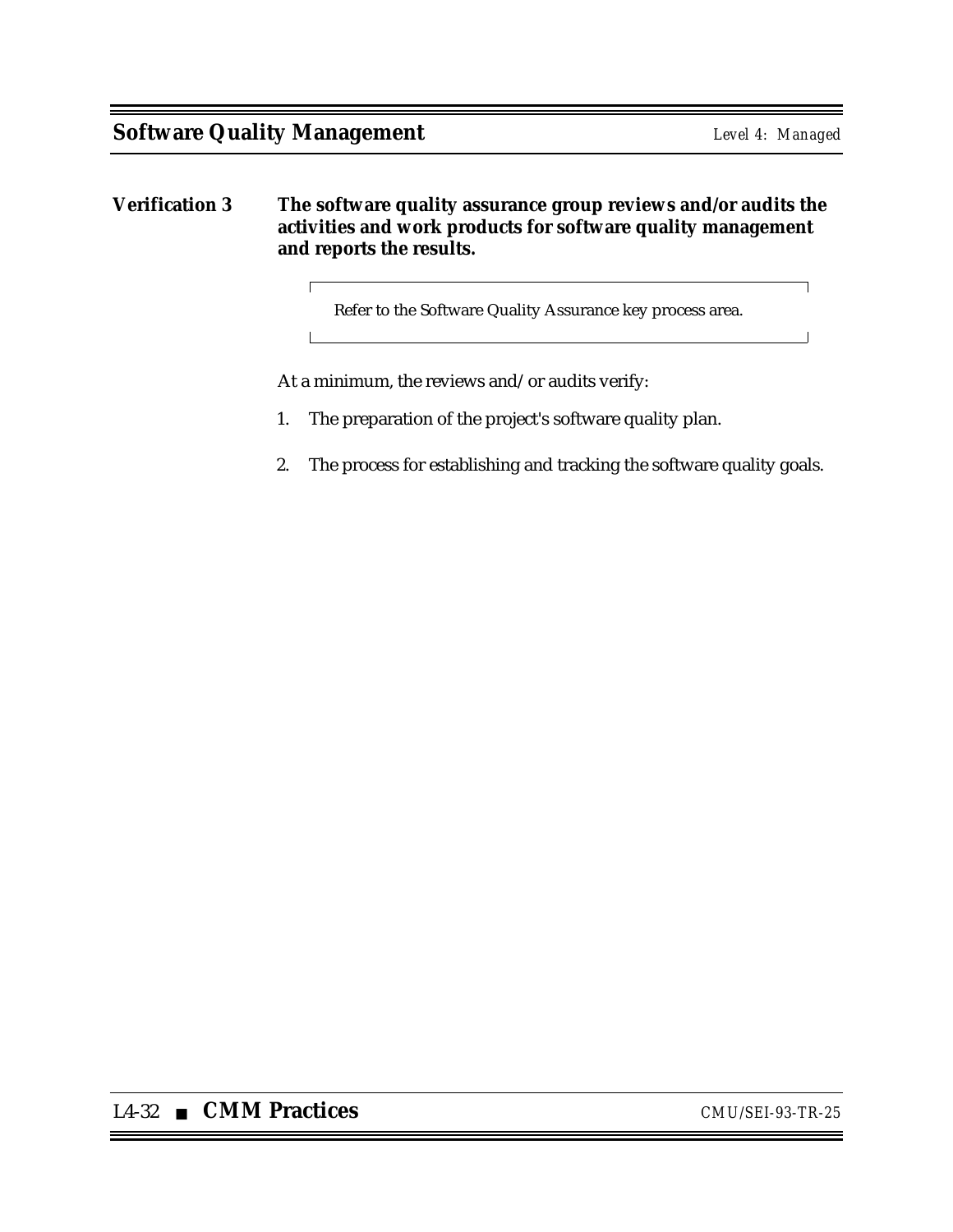# **Level 4 Index**

actions to prevent 21 orientation control of project's defined software process 10 process capability baseline 13 plan 7 quantitative process management plan 6 quantitative process control data 9 2-3 manage and control software quality management 20 process capability baseline 14 process capability process performance baseline 12 definition of 1 quantitative process management plan 7 software quality plan 25 for organization's standard measurement software process 13 program for organization 4 management and control of 14 measurement data process performance collecting and analyzing 5 definition of 1 collection of 9 process performance baseline 13 examples of 9 management and control of 12 storage of 10 project manager techniques for analyzing 11 review Measurements quantitative process quantitative process management management 16 software quality management 31 project's defined software process organization's software process database 13 storage of quantitative process management data 10 organization's standard software management 8 process use for software quality analyzing capability of 3 management 21 changes to 15 24

defects **process** capability trends for 13 documented procedure documented procedure quantitative process management 6 Peer Review quantitative process management software quality plan 25 policy software quality plan 23 quantitative process management trends in 13 process capability baseline 3 15 software quality management 31 measurement and control of 2 relation to quality goals 19, 24 quantitative control of 10 use for quantitative process baseline for 3, 13 Quality Function Deployment (QFD)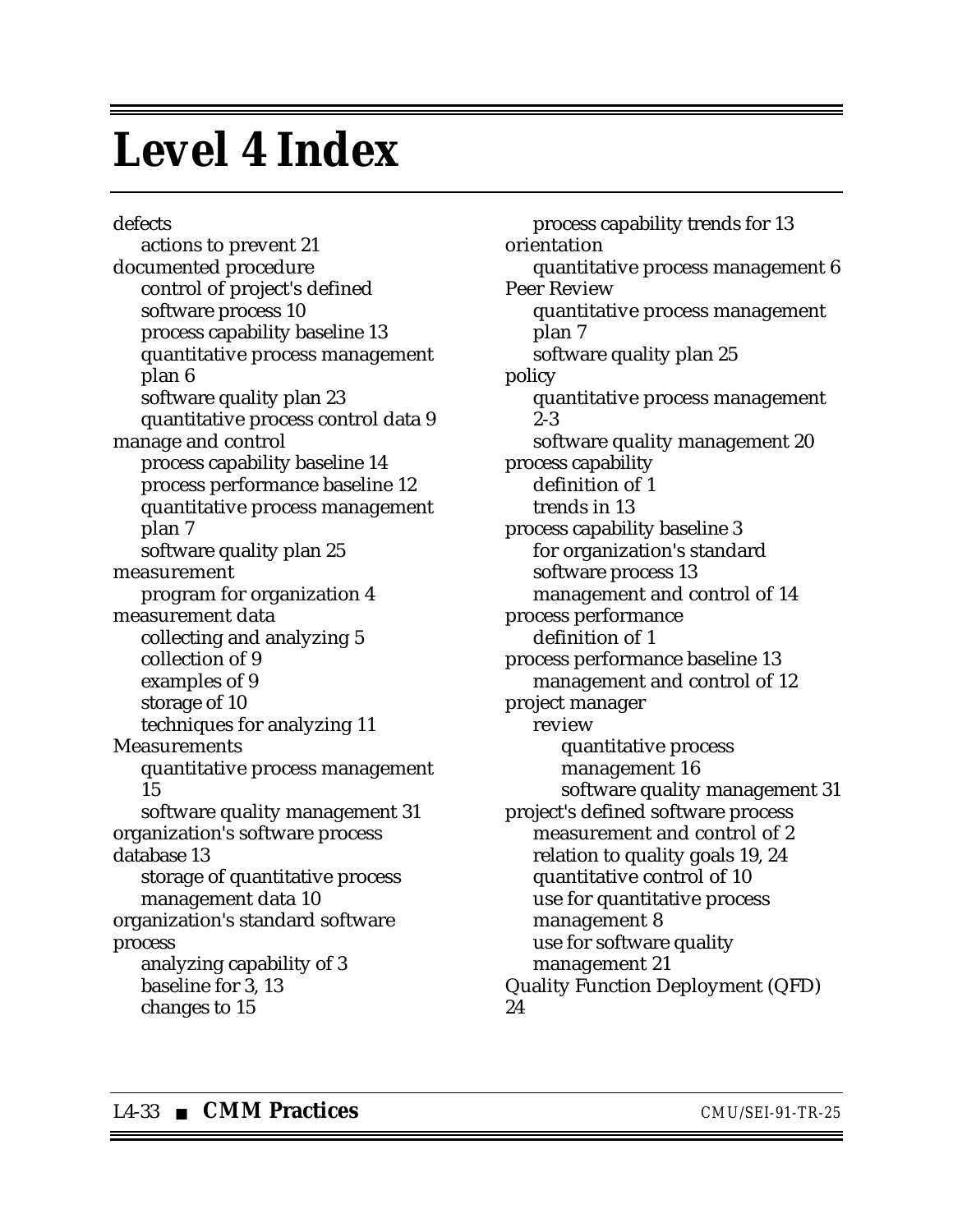#### **Level 4 Index** *Level 4: Managed*

quality goals quantitative process allocation to subcontractors 30 management 16 quality needs software quality plan 25 traceability of 24 software engineering group Quantitative Process Management 1-17 training for software quality measurements for 15 management 22 orientation in 6 software engineering process group plan for 6 **review of quantitative process** policy for 2-3 management plan 7 reports for 12 software quality assurance group resources and funding for 4 review review quantitative process project manager 16 management 17 software quality assurance 17 software quality goals team for 4 actions to resolve conflicts 30 tools for 5 documentation of 28 training for 5 Software Quality Management 19-32 quantitative process management plan measurements for 31 items in 7 Report resources and funding for 21 quantitative process management 12 resources and funding senior management 31 quantitative process management 4 software quality assurance 32 software quality management 21 tools for 21 review training for software engineering quantitative process management group 22 project manager 16 training to implement 22 senior management 16 software quality plan software quality management items in 26<br>project manager 31 management senior management 31 peer review of 25 software quality assurance 32 requirements for 23 senior management **review** by senior management 25

definition and revision of 27 software quality management 31 senior management 16 software quality management 32 policy for 20 review project manager 31 software quality assurance 17 documentation of quality goals 28 management and control of 25 review software subcontractor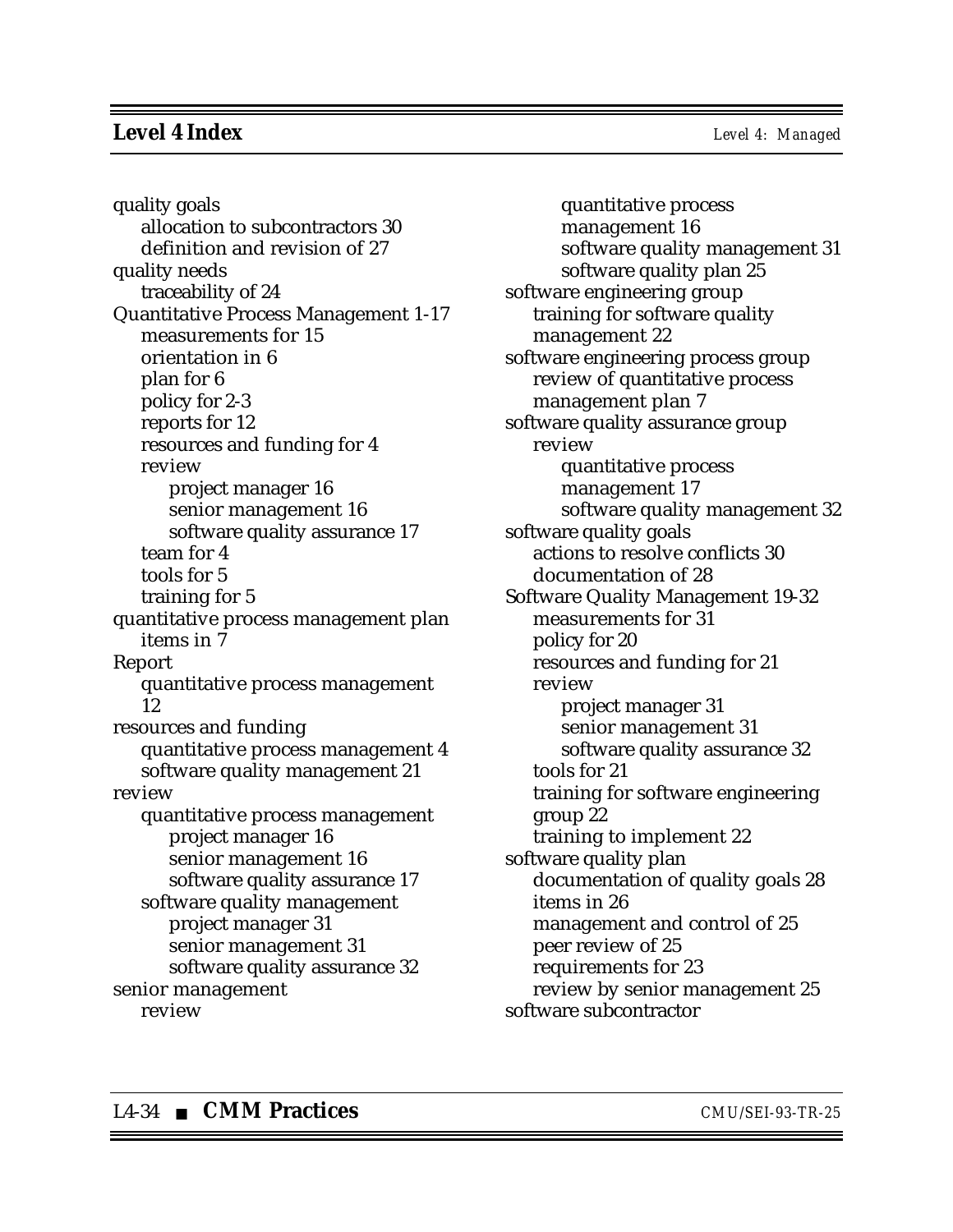quality goals for 30 quantitative control definition of 3 Taguchi's method for robust design 24 team quantitative process management 4 Tools quantitative process measurement 5 software quality management 21 training implementing software quality management 22 quantitative process management 5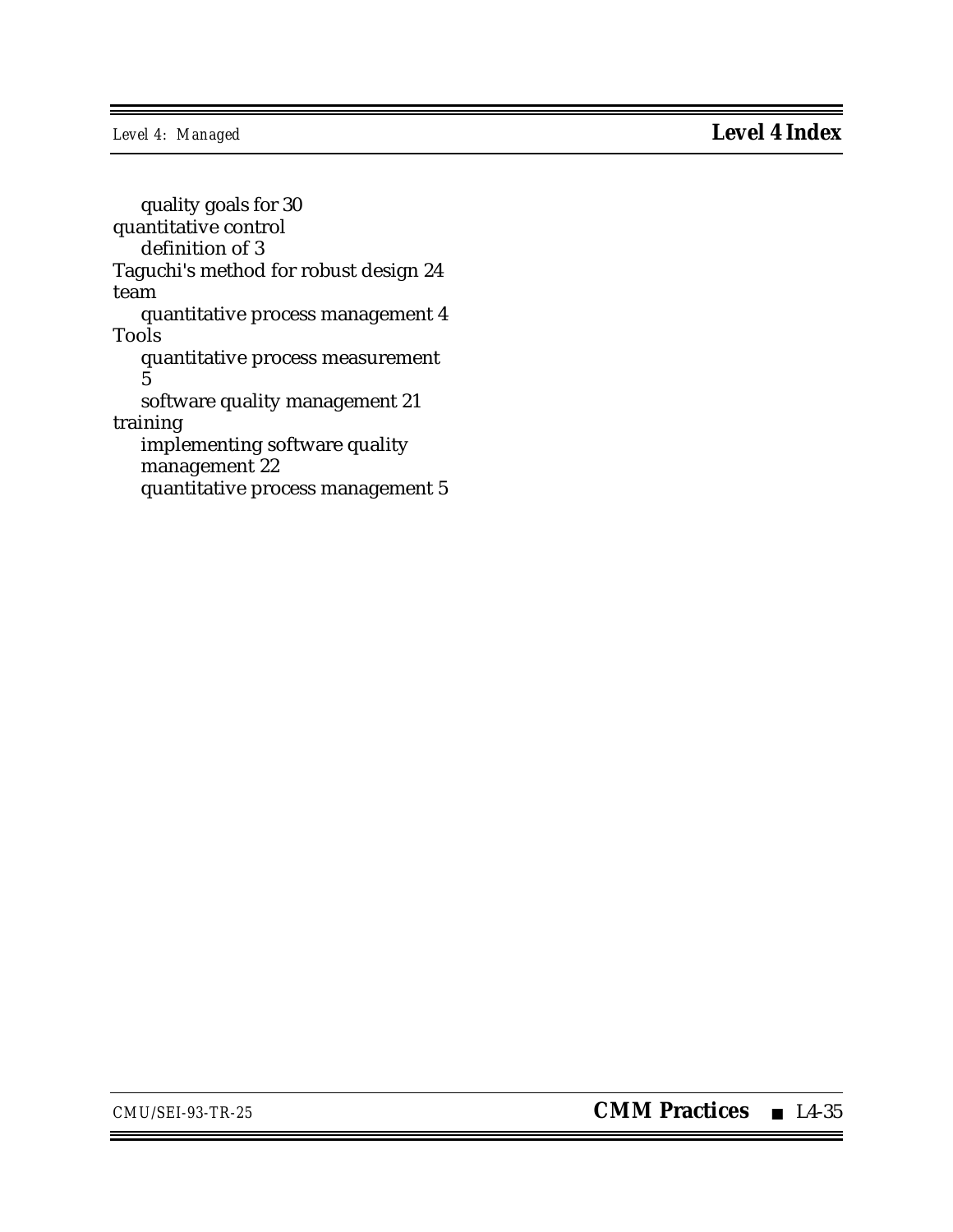# **Defect Prevention**

### *a key process area for Level 5: Optimizing*

The purpose of Defect Prevention is to identify the cause of defects and prevent them from recurring.

Defect Prevention involves analyzing defects that were encountered in the past and taking specific actions to prevent the occurrence of those types of defects in the future. The defects may have been identified on other projects as well as in earlier stages or tasks of the current project. Defect prevention activities are also one mechanism for spreading lessons learned between projects.

Trends are analyzed to track the types of defects that have been encountered and to identify defects that are likely to recur. Based on an understanding of the project's defined software process and how it is implemented (as described in the Integrated Software Management and Software Product Engineering key process areas), the root causes of the defects and the implications of the defects for future activities are determined.

Both the project and the organization take specific actions to prevent recurrence of the defects. Some of the organizational actions may be handled as described in the Process Change Management key process area.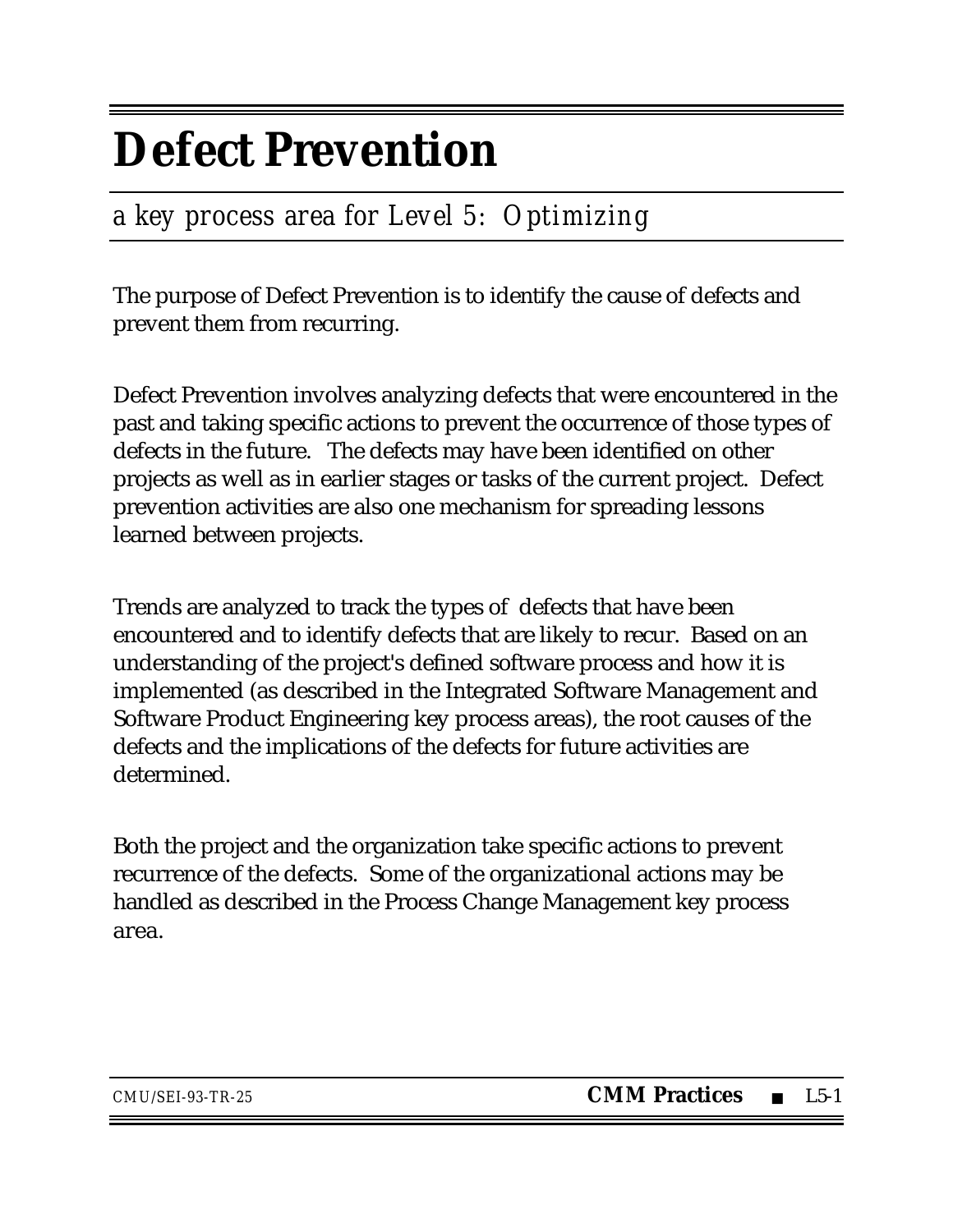## **Goals**

| Goal 1              | Defect prevention activities are planned.                                                                                     |  |
|---------------------|-------------------------------------------------------------------------------------------------------------------------------|--|
| Goal 2              | Common causes of defects are sought out and identified.                                                                       |  |
| Goal 3              | Common causes of defects are prioritized and systematically<br>eliminated.                                                    |  |
|                     | <b>Commitment to perform</b>                                                                                                  |  |
| <b>Commitment 1</b> | The organization follows a written policy for defect prevention<br>activities.                                                |  |
|                     | This policy typically specifies that:                                                                                         |  |
|                     | Long-term plans and commitments are established for funding,<br>1.<br>staffing, and other resources for defect prevention.    |  |
|                     | 2.<br>The resources needed are allocated for the defect prevention<br>activities.                                             |  |
|                     | Defect prevention activities are implemented across the organization<br>3.<br>to improve the software processes and products. |  |
|                     | The results of the defect prevention activities are reviewed to ensure<br>4.<br>the effectiveness of those activities.        |  |
|                     | 5.<br>Management and technical actions identified as a result of the defect<br>prevention activities are addressed.           |  |
|                     |                                                                                                                               |  |

=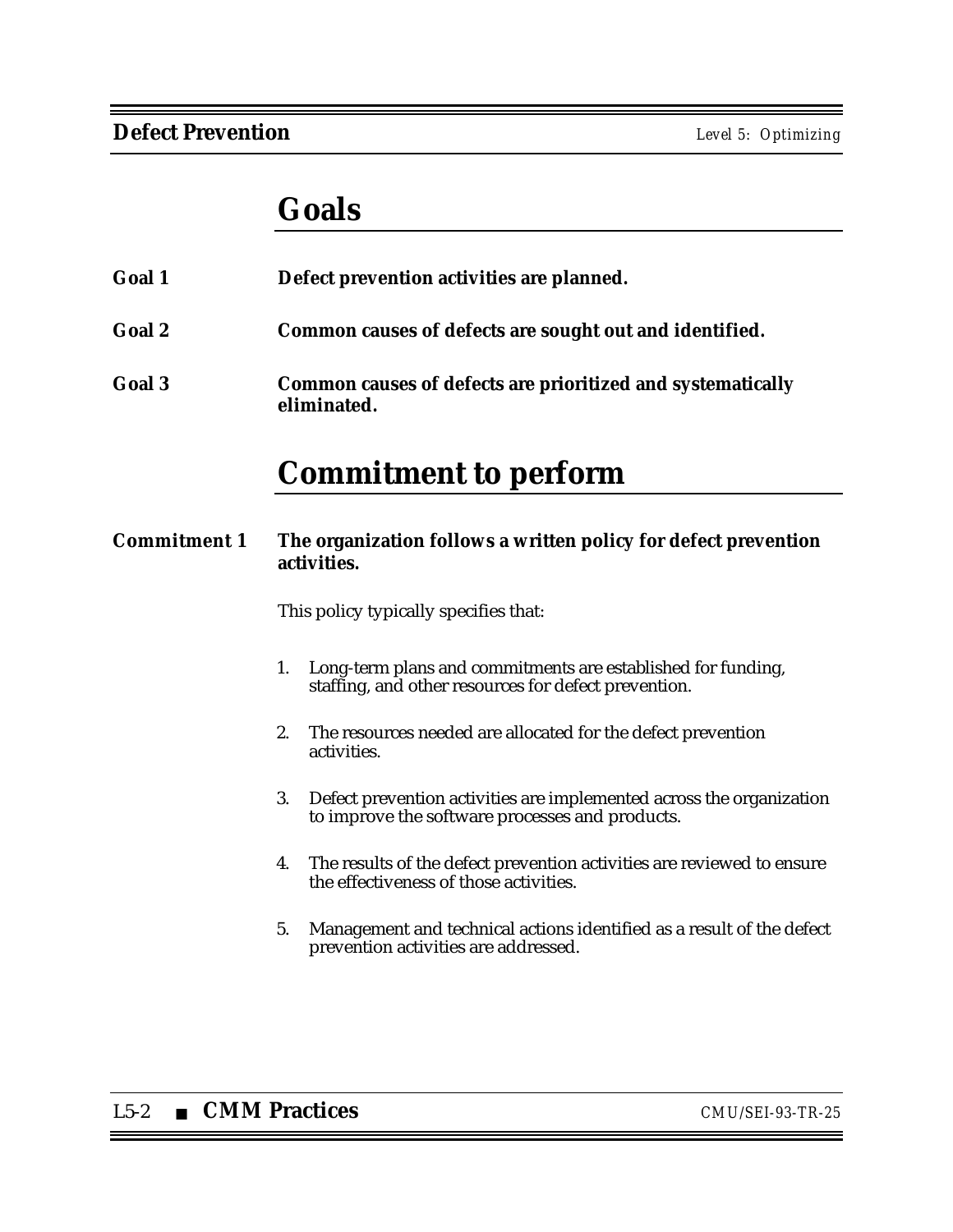#### **Commitment 2 The project follows a written organizational policy for defect prevention activities.**

**(Commitment 2)** This policy typically specifies that:

 $\sqrt{2}$ 

- 1. Defect prevention activities are included in each project's software development plan.
- 2. The resources needed are allocated for the defect prevention activities.
- 3. Project management and technical actions identified as a result of the defect prevention activities are addressed.

### **Ability to perform**

#### **Ability 1 An organization-level team to coordinate defect prevention activities exists.**

1. This team is either part of the group responsible for the organization's software process activities (e.g., software engineering process group) or its activities are closely coordinated with that group.

Refer to the Organization Process Focus key process area.

#### **Ability 2 A team to coordinate defect prevention activities for the software project exists.**

1. This team is closely tied to the team responsible for developing and maintaining the project's defined software process.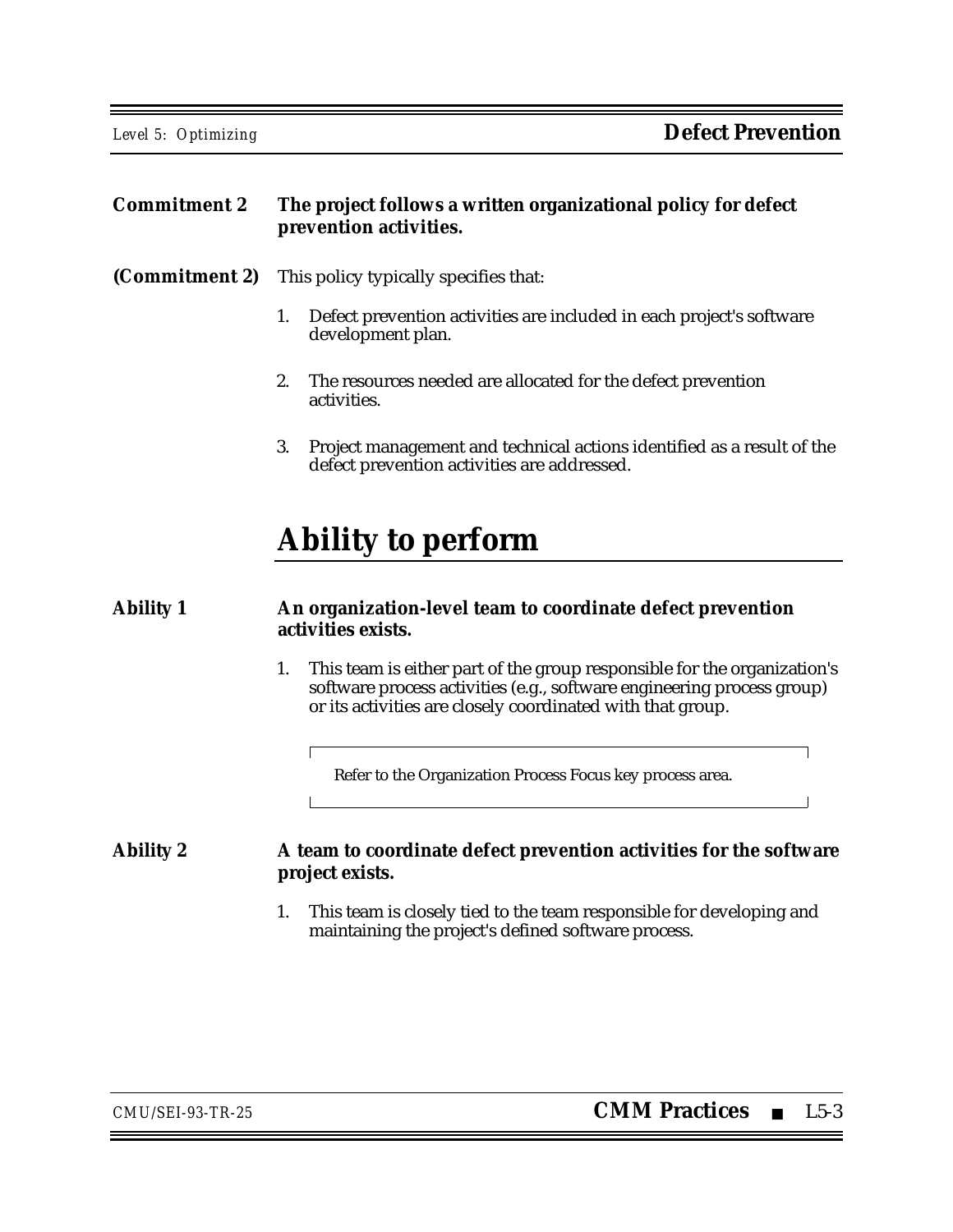### **Defect Prevention** *Level 5: Optimizing*

=

|    | Members of the team coordinating defect prevention activities are<br>usually assigned to this team on a part-time basis and have other<br>software engineering activities as their primary responsibility. |
|----|------------------------------------------------------------------------------------------------------------------------------------------------------------------------------------------------------------|
|    |                                                                                                                                                                                                            |
|    | Refer to Activities 1 and 2 of the Integrated Software<br>Management key process area for practices covering developing<br>and maintaining the project's defined software process.                         |
|    | Adequate resources and funding are provided for defect<br>prevention activities at the project and organization levels.                                                                                    |
|    | Defect prevention activities are planned into each person's<br>responsibilities, as appropriate.                                                                                                           |
|    | Examples of defect prevention activities include:                                                                                                                                                          |
|    | task kick-off meetings,                                                                                                                                                                                    |
|    | causal analysis meetings,                                                                                                                                                                                  |
|    | reviewing and planning proposed actions, and<br>implementing actions.                                                                                                                                      |
|    |                                                                                                                                                                                                            |
| 2. | Management participation in the defect prevention activities is<br>planned.                                                                                                                                |
| 3. | Each software project is represented on the team coordinating defect<br>prevention activities for the organization, as appropriate.                                                                        |
| 4. | Tools to support defect prevention activities are made available.                                                                                                                                          |
|    | 1.                                                                                                                                                                                                         |

 $=$ 

Ξ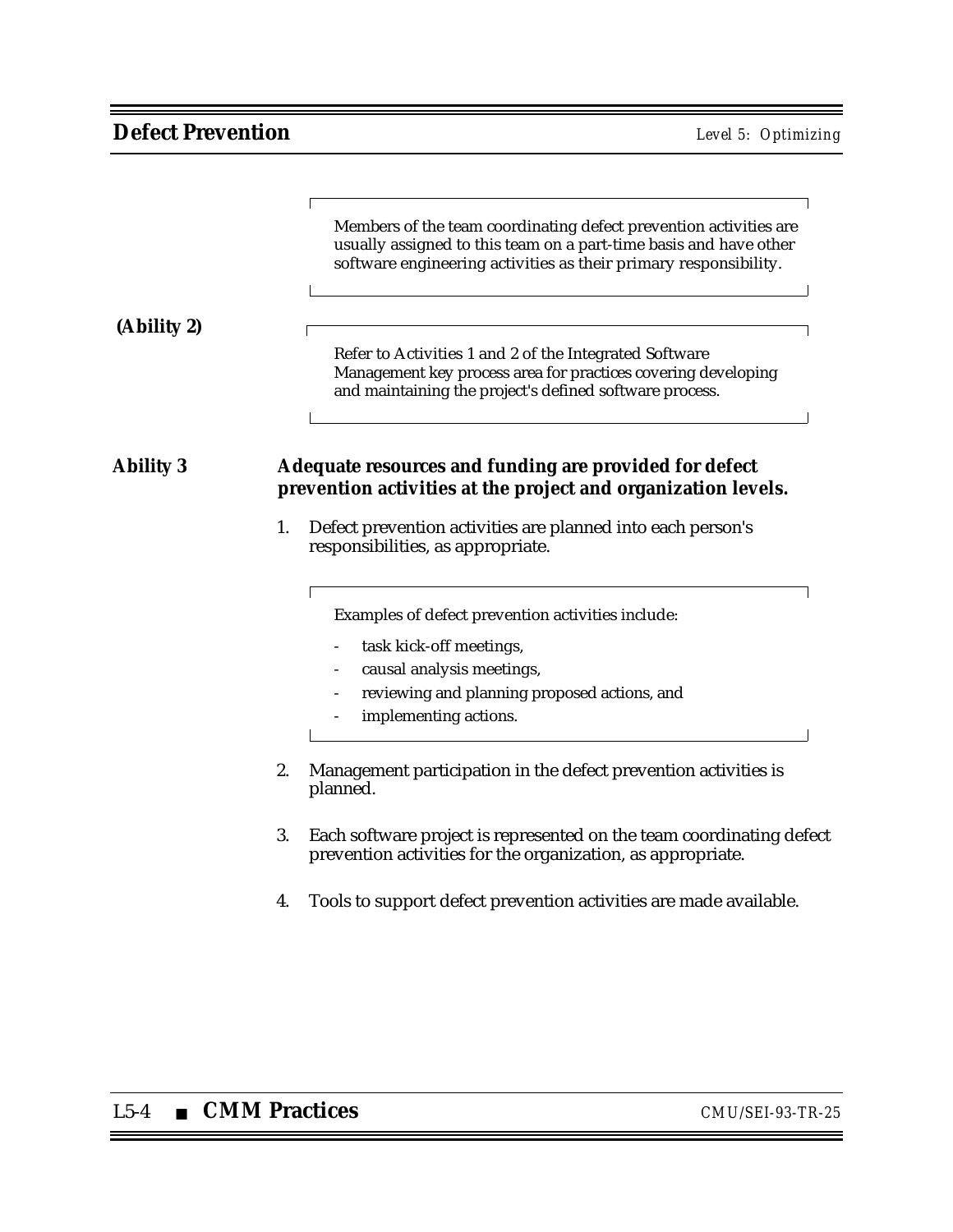|                  | Examples of support tools include:<br>statistical analysis tools, and<br>database systems.                                                                  |  |  |
|------------------|-------------------------------------------------------------------------------------------------------------------------------------------------------------|--|--|
| <b>Ability 4</b> | Members of the software engineering group and other software-<br>related groups receive required training to perform their defect<br>prevention activities. |  |  |
| (Ability 4)      | Examples of software-related groups include:                                                                                                                |  |  |
|                  | software quality assurance,                                                                                                                                 |  |  |
|                  | software configuration management, and                                                                                                                      |  |  |
|                  | documentation support.                                                                                                                                      |  |  |
|                  | Examples of training include:                                                                                                                               |  |  |
|                  | defect prevention methods,                                                                                                                                  |  |  |
|                  | conduct of task kick-off meetings,                                                                                                                          |  |  |
|                  | conduct of causal analysis meetings, and                                                                                                                    |  |  |
|                  | statistical methods (e.g., cause/effect diagrams and Pareto<br>analysis).                                                                                   |  |  |
|                  | Refer to the Training Program key process area.                                                                                                             |  |  |

# **Activities performed**

**Activity 1 The software project develops and maintains a plan for its defect prevention activities.**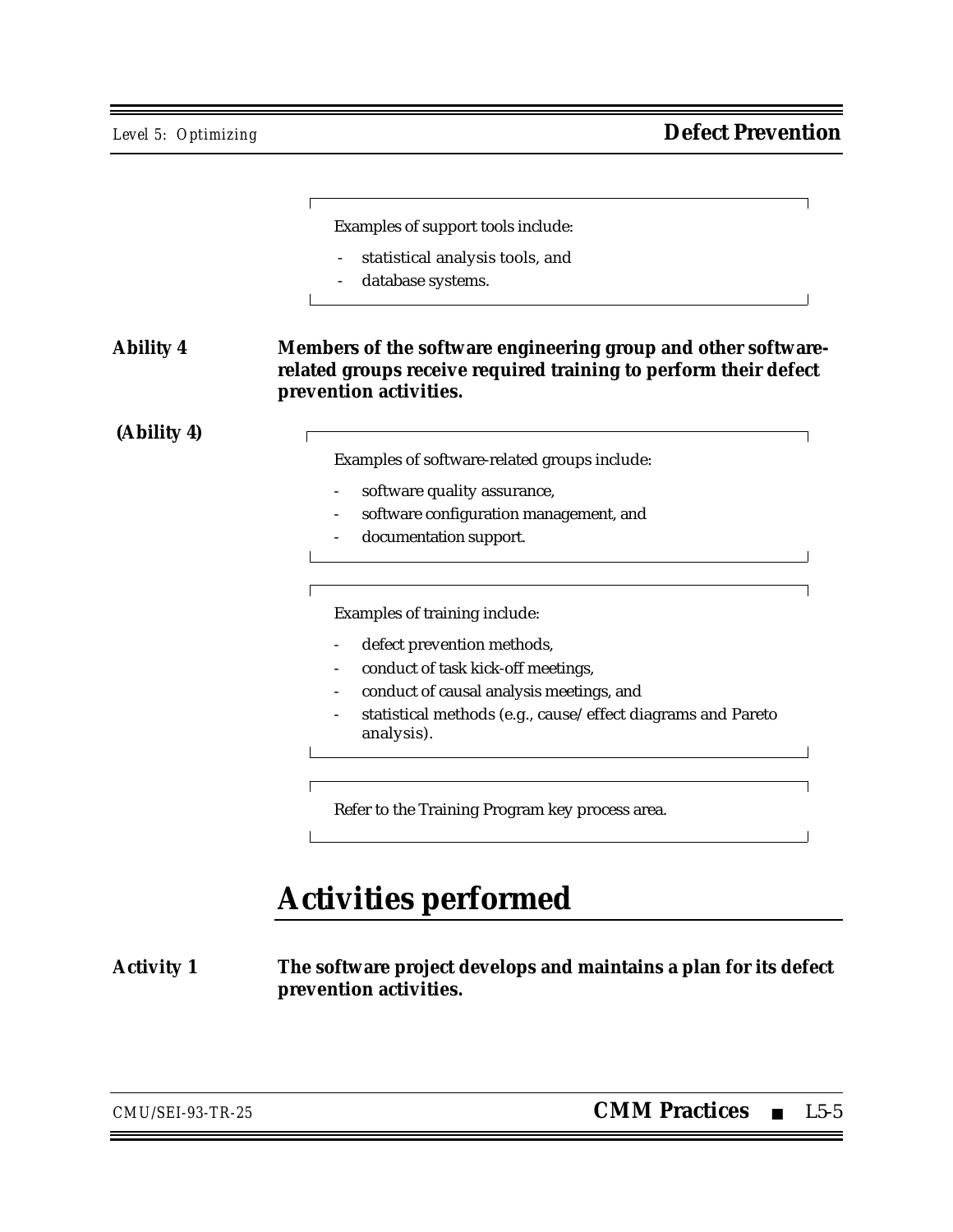٦

٦

 $\overline{\phantom{a}}$ 

٦

This plan:

 $\sqrt{2}$ 

 $\sqrt{ }$ 

| Identifies the defect prevention activities (e.g., task kick-off and |
|----------------------------------------------------------------------|
| causal analysis meetings) that will be held.                         |

- 2. Specifies the schedule of defect prevention activities.
- 3. Covers the assigned responsibilities and resources required, including staff and tools.
- 4. Undergoes peer review.

**(Activity 1 )**

Refer to the Peer Reviews key process area.

**Activity 2 At the beginning of a software task, the members of the team performing the task meet to prepare for the activities of that task and the related defect prevention activities.**

> Kick-off meetings are held to familiarize the members of the team with the details of the implementation of the process, as well as any recent changes to the process.

These kick-off meetings cover:

1. The software process, standards, procedures, methods, and tools applicable to the task, with an emphasis on recent changes.

> Changes may be implemented as an experiment to evaluate a recommendation from a previous causal analysis meeting.

2. The inputs required and available for the task.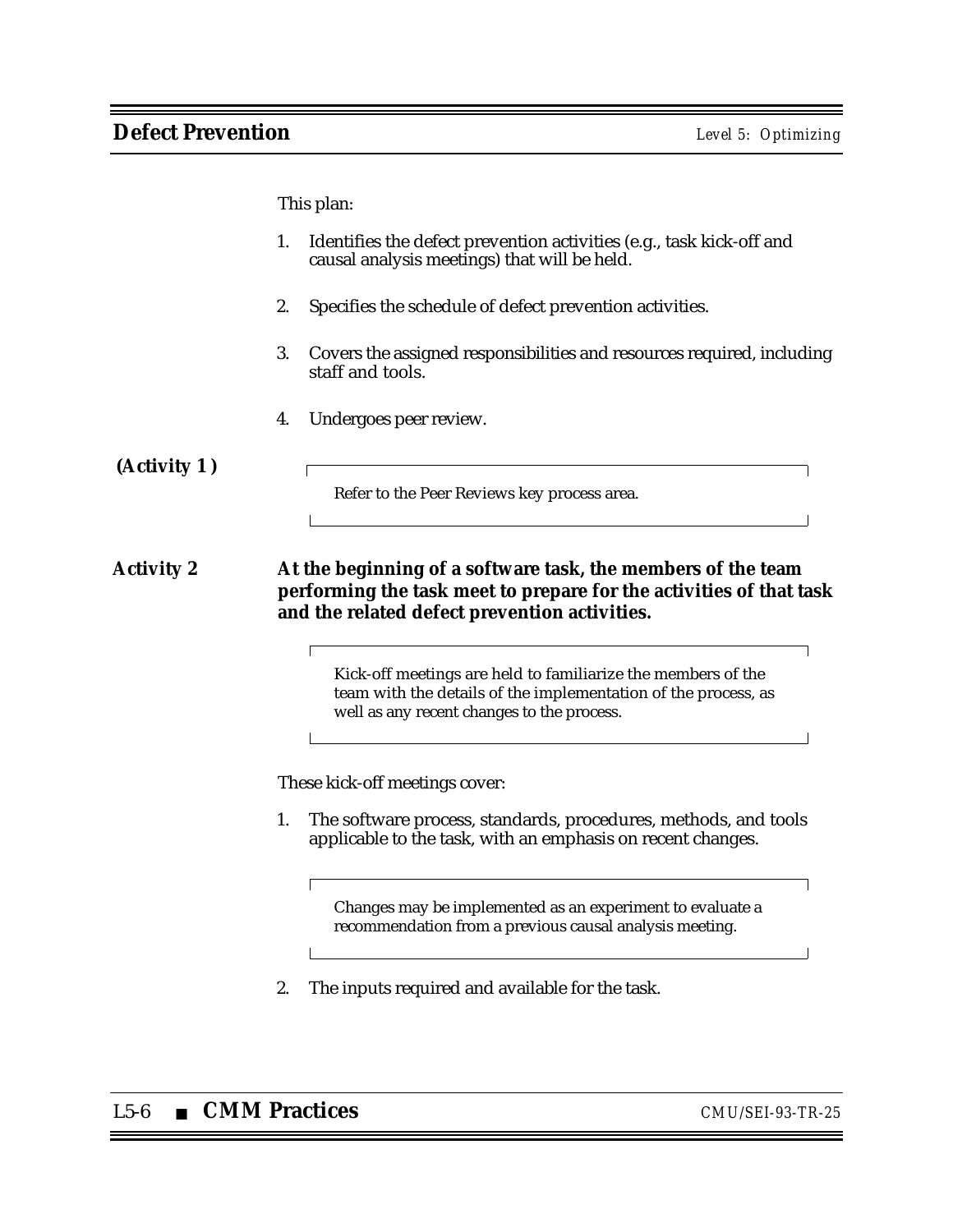|                   | 3.<br>The outputs to be produced with examples, if available.                                                                                |
|-------------------|----------------------------------------------------------------------------------------------------------------------------------------------|
|                   | 4.<br>The methods to be used to evaluate the outputs.                                                                                        |
|                   | 5.<br>The methods to be used to verify adherence to the software process.                                                                    |
|                   | 6.<br>A list of errors that are commonly made or introduced during the<br>current stage and recommended preventive actions for these errors. |
|                   | 7.<br>The team assignments.                                                                                                                  |
|                   | The task schedule.<br>8.                                                                                                                     |
| (Activity 2)      | The software product quality goals for the task and software project.<br>9.                                                                  |
|                   | Refer to the Software Quality Management key process area.                                                                                   |
| <b>Activity 3</b> | Causal analysis meetings are conducted according to a<br>documented procedure.                                                               |
|                   | This procedure typically specifies that:                                                                                                     |
|                   | Each team that performs a software task conducts causal analysis<br>1.<br>meetings.                                                          |
|                   | A causal analysis meeting is conducted shortly after the task is<br>u<br>completed.                                                          |
|                   | Meetings are conducted during the software task if and when the<br>⊔<br>number of defects uncovered warrants the additional meetings.        |
|                   | Periodic causal analysis meetings are conducted after software<br>❏<br>products are released to the customer, as appropriate.                |
|                   | For software tasks of long duration, periodic in-process defect<br>❏<br>prevention meetings are conducted, as appropriate.                   |
|                   |                                                                                                                                              |

 $\equiv$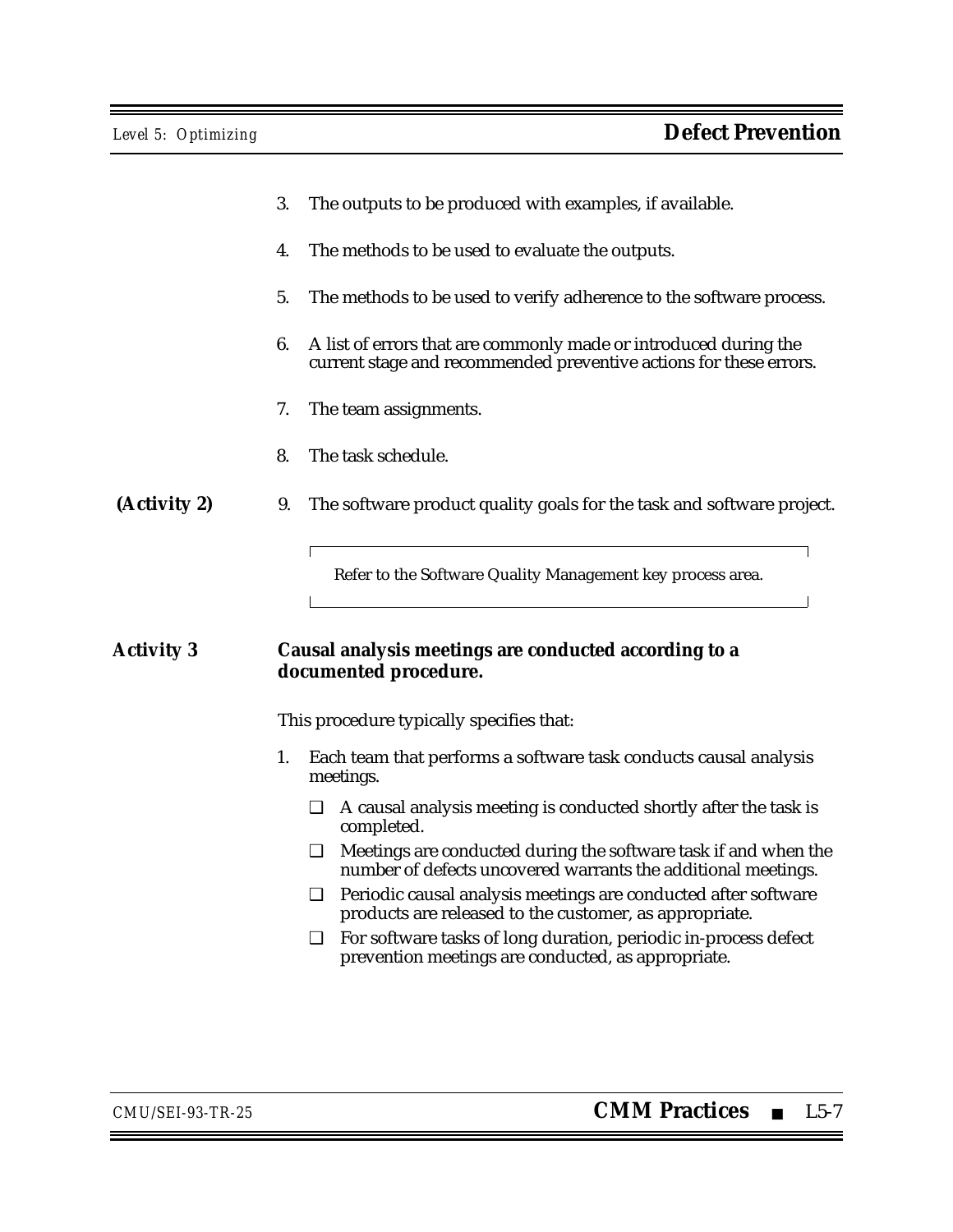### **Defect Prevention** *Level 5: Optimizing*

=

|              | An example of a long duration task is a level-of-effort, customer<br>support task.                                                                                                                                      |
|--------------|-------------------------------------------------------------------------------------------------------------------------------------------------------------------------------------------------------------------------|
|              | 2.<br>The meetings are led by a person trained in conducting causal analysis<br>meetings.                                                                                                                               |
|              | 3.<br>Defects are identified and analyzed to determine their root causes.                                                                                                                                               |
|              | An example of a method to determine root causes is cause/effect<br>diagrams.                                                                                                                                            |
|              | The defects are assigned to categories of root causes.<br>4.                                                                                                                                                            |
| (Activity 3) | Examples of defect root cause categories include:<br>inadequate training,<br>breakdown of communications,<br>not accounting for all details of the problem, and<br>making mistakes in manual procedures (e.g., typing). |
|              | 5.<br>Proposed actions to prevent the future occurrence of identified<br>defects and similar defects are developed and documented.                                                                                      |
|              | Examples of proposed actions include modifications to:<br>the process,<br>training,<br>tools,<br>methods,<br>communications, and<br>software work products.                                                             |

 $\qquad \qquad =\qquad$ 

=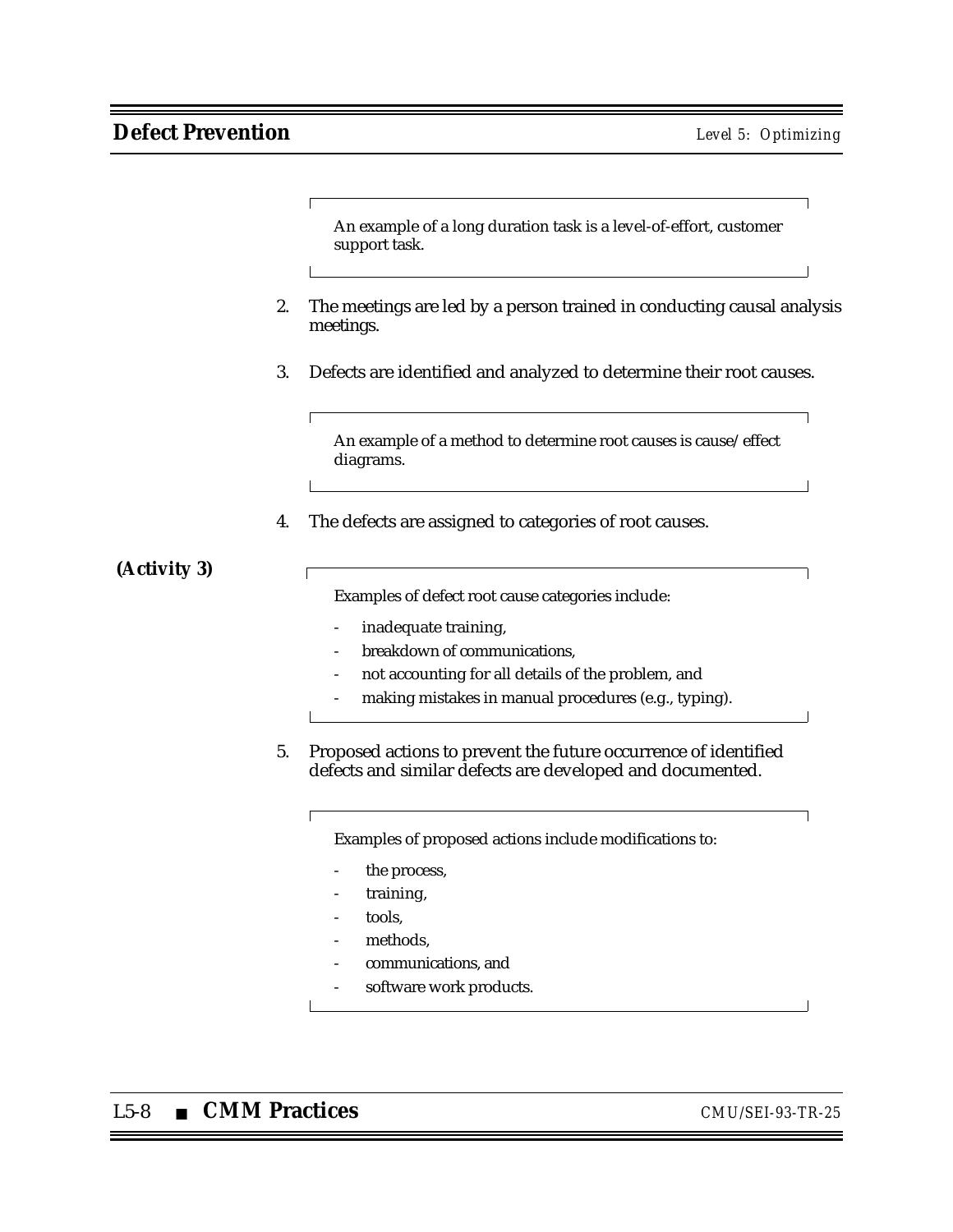|                   | Common causes of defects are identified and documented.<br>6.                                                                                                                                           |
|-------------------|---------------------------------------------------------------------------------------------------------------------------------------------------------------------------------------------------------|
|                   | Examples of common causes include:<br>frequent errors made in invoking a certain system function, and<br>frequent errors made in a related group of software units.                                     |
|                   | The results of the meeting are recorded for use by the organization<br>7.<br>and other projects.                                                                                                        |
| <b>Activity 4</b> | Each of the teams assigned to coordinate defect prevention<br>activities meets on a periodic basis to review and coordinate<br>implementation of action proposals from the causal analysis<br>meetings. |
| (Activity 4)      | The teams involved may be at the organization or project level.                                                                                                                                         |
|                   | The teams:                                                                                                                                                                                              |
|                   | 1.<br>Review the output from the causal analysis meetings and select action<br>proposals that will be addressed.                                                                                        |
|                   | 2.<br>Review action proposals that have been assigned to them by other<br>teams coordinating defect prevention activities in the organization<br>and select action proposals that will be addressed.    |
|                   | 3.<br>Review actions taken by the other teams in the organization to assess<br>whether these actions can be applied to their activities and processes.                                                  |
|                   | Perform a preliminary analysis of the action proposals and set their<br>4.<br>priorities.                                                                                                               |
|                   |                                                                                                                                                                                                         |

 $\equiv$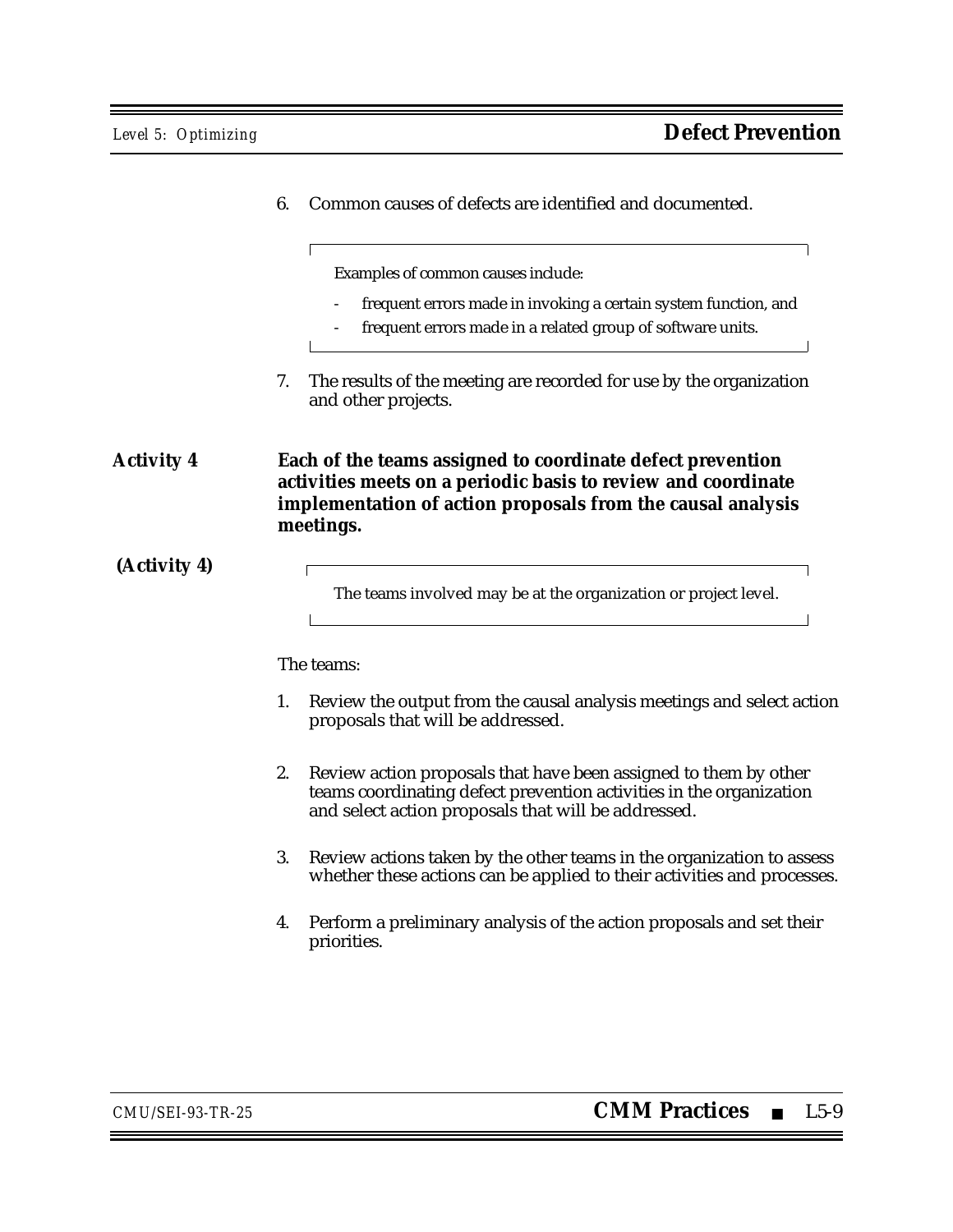#### **Defect Prevention** *Level 5: Optimizing*

Priority is usually nonrigorous and is based on an understanding of: the causes of defects, the implications of not addressing the defects, the cost to implement process improvements to prevent the defects, and the expected impact on software quality. An example of a technique used to set priorities for the action proposals is Pareto analysis. 5. Reassign action proposals to teams at another level in the organization, as appropriate. 6. Document their rationale for decisions and provide the decision and the rationale to the submitters of the action proposals. 7. Assign responsibility for implementing the action items resulting from the action proposals. **(Activity 4)** ❑ Implementation of the action items includes making immediate changes to the activities that are within the purview of the team and arranging for other changes. ❑ Members of the team usually implement the action items, but, in some cases, the team can arrange for someone else to implement an action item. 8. Review results of defect prevention experiments and take actions to incorporate the results of successful experiments into the rest of the project or organization, as appropriate. Examples of defect prevention experiments include: using a temporarily modified process, and using a new tool.

9. Track the status of the action proposals and action items.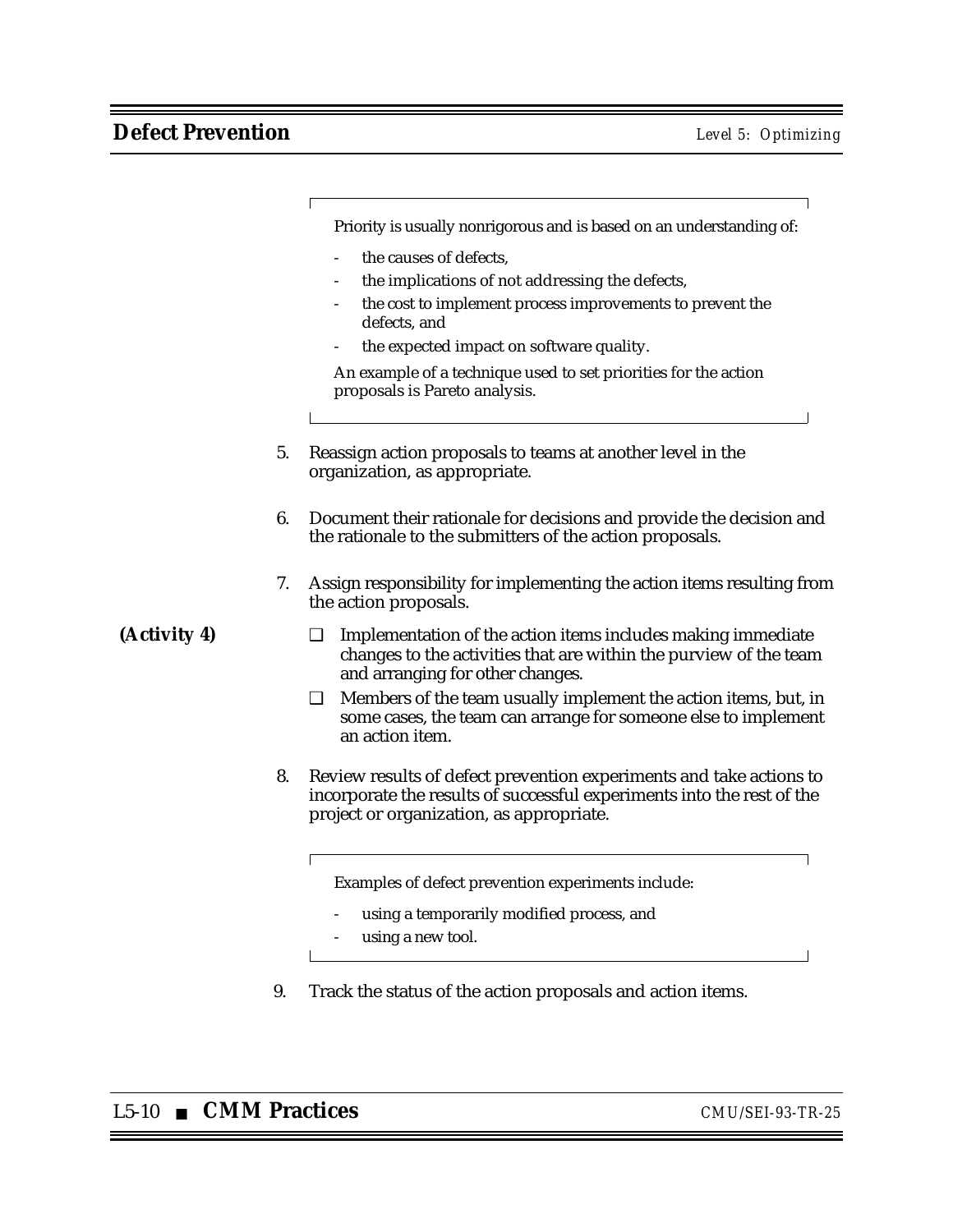ſ

ſ

ſ

 $\overline{\phantom{a}}$ 

٦

10. Document software process improvement proposals for the organization's standard software process and the projects' defined software processes as appropriate.

> The submitters of the action proposal are designated as the submitters of the software process improvement proposals.

Refer to Activity 5 of the Process Change Management key process area for practices covering handling of software process improvement proposals.

- 11. Review and verify completed action items before they are closed.
- 12. Ensure that significant efforts and successes in preventing defects are recognized.

#### **Activity 5 Defect prevention data are documented and tracked across the teams coordinating defect prevention activities.**

1. Action proposals identified in causal analysis meetings are documented.

> Examples of data that are in the description of an action proposal include:

- originator of the action proposal,
- description of the defect,
- description of the defect cause,
- defect cause category,
- stage when the defect was injected,
- stage when the defect was identified,
- description of the action proposal, and
- action proposal category.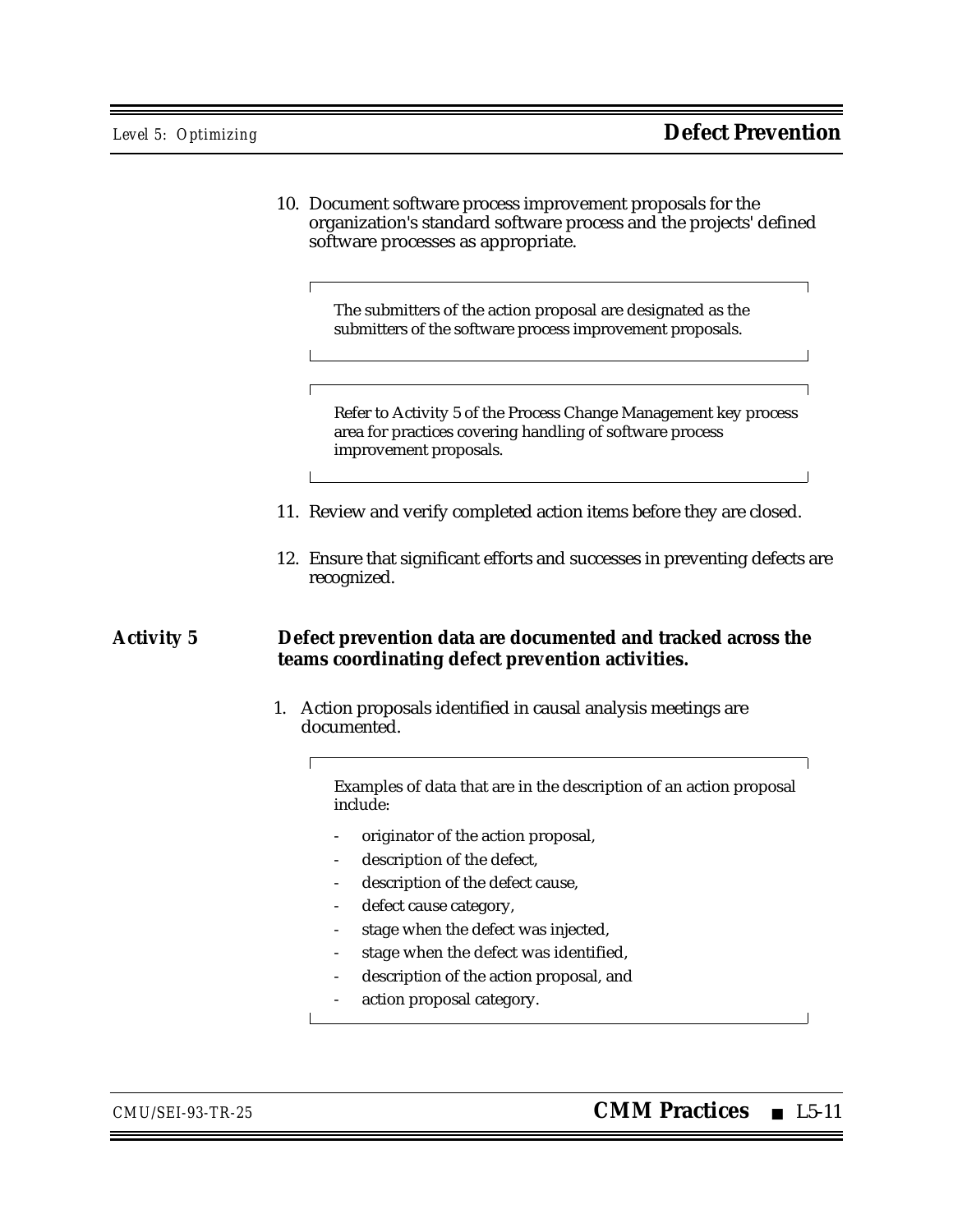#### **Defect Prevention** *Level 5: Optimizing*

Г

2. Action items resulting from action proposals are documented.

Examples of data that are in the description of an action item include:

- the person responsible for implementing it,
- a description of the areas affected by it,
- the individuals who are to be kept informed of its status,
- the next date its status will be reviewed,
- the rationale for key decisions,
- a description of implementation actions,
- the time and cost for identifying the defect and correcting it, and
- the estimated cost of not fixing the defect.
- 3. The defect prevention data are managed and controlled.

**(Activity 5)**

"Managed and controlled" implies that the version of the work product in use at a given time (past or present) is known (i.e., version control), and changes are incorporated in a controlled manner (i.e., change control).

If a greater degree of control than is implied by "managed and controlled" is desired, the work product can be placed under the full discipline of configuration management, as is described in the Software Configuration Management key process area.

**Activity 6 Revisions to the organization's standard software process resulting from defect prevention actions are incorporated according to a documented procedure.**

> Refer to Activity 1 of the Organization Process Definition key process area for practices covering the organization's standard software process.

 $\sqrt{2}$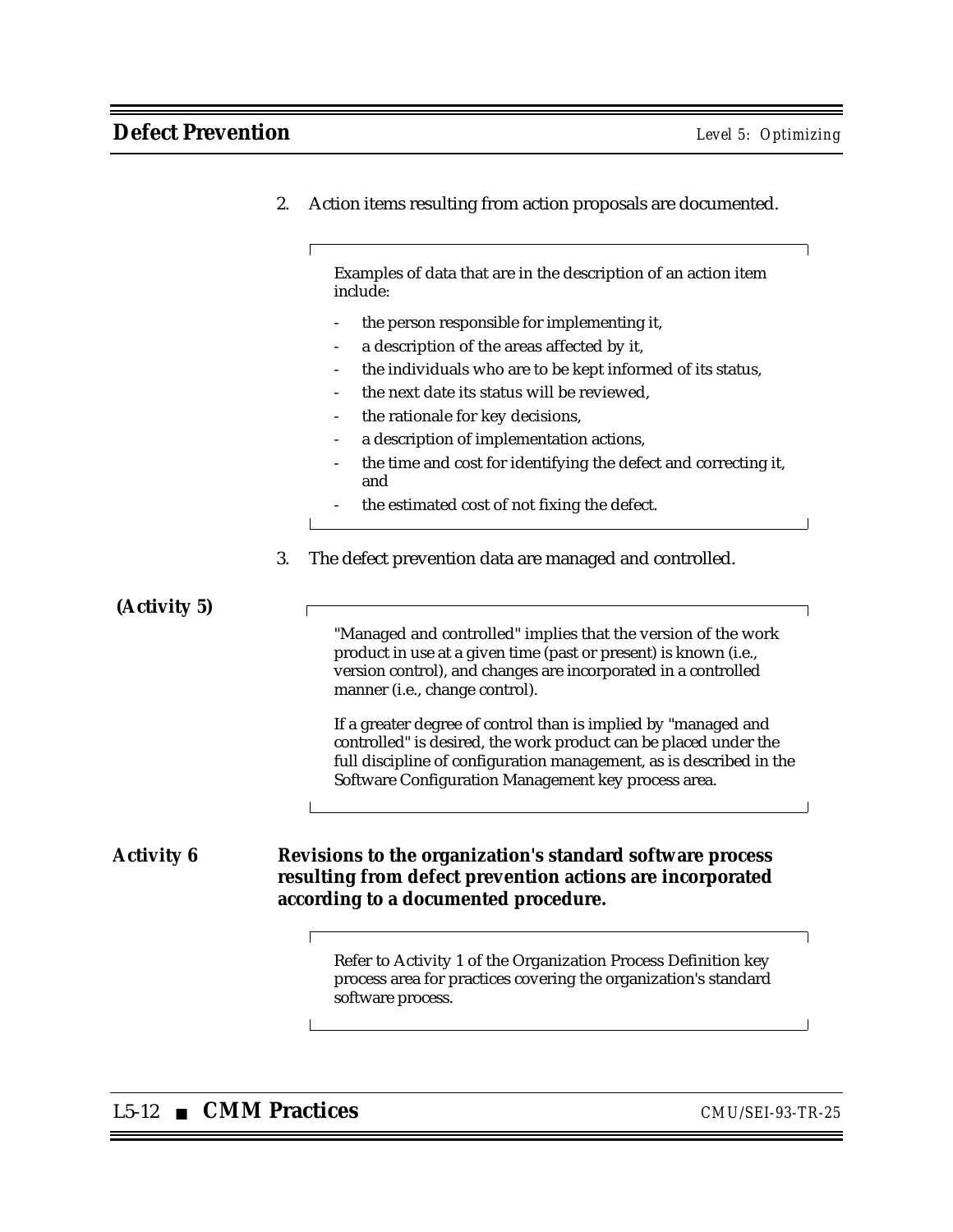| <b>Activity 7</b> | Revisions to the project's defined software process resulting<br>from defect prevention actions are incorporated according to a<br>documented procedure.                                                        |  |  |
|-------------------|-----------------------------------------------------------------------------------------------------------------------------------------------------------------------------------------------------------------|--|--|
|                   | Refer to Activity 2 of the Integrated Software Management key<br>process area for practices covering the project's defined software<br>process.                                                                 |  |  |
| <b>Activity 8</b> | Members of the software engineering group and software-related<br>groups receive feedback on the status and results of the<br>organization's and project's defect prevention activities on a<br>periodic basis. |  |  |
| (Activity 8)      | The feedback provides:                                                                                                                                                                                          |  |  |
|                   | 1.<br>A summary of the major defect categories.                                                                                                                                                                 |  |  |
|                   | 2.<br>The frequency distribution of defects in the major defect categories.                                                                                                                                     |  |  |
|                   | 3.<br>Significant innovations and actions taken to address the major defect<br>categories.                                                                                                                      |  |  |
|                   | 4.<br>A summary status of the action proposals and action items.                                                                                                                                                |  |  |
|                   | Examples of means to provide this feedback include:<br>electronic bulletin boards,<br>$\overline{\phantom{a}}$<br>newsletters, and<br>information flow meetings.                                                |  |  |

 $\equiv$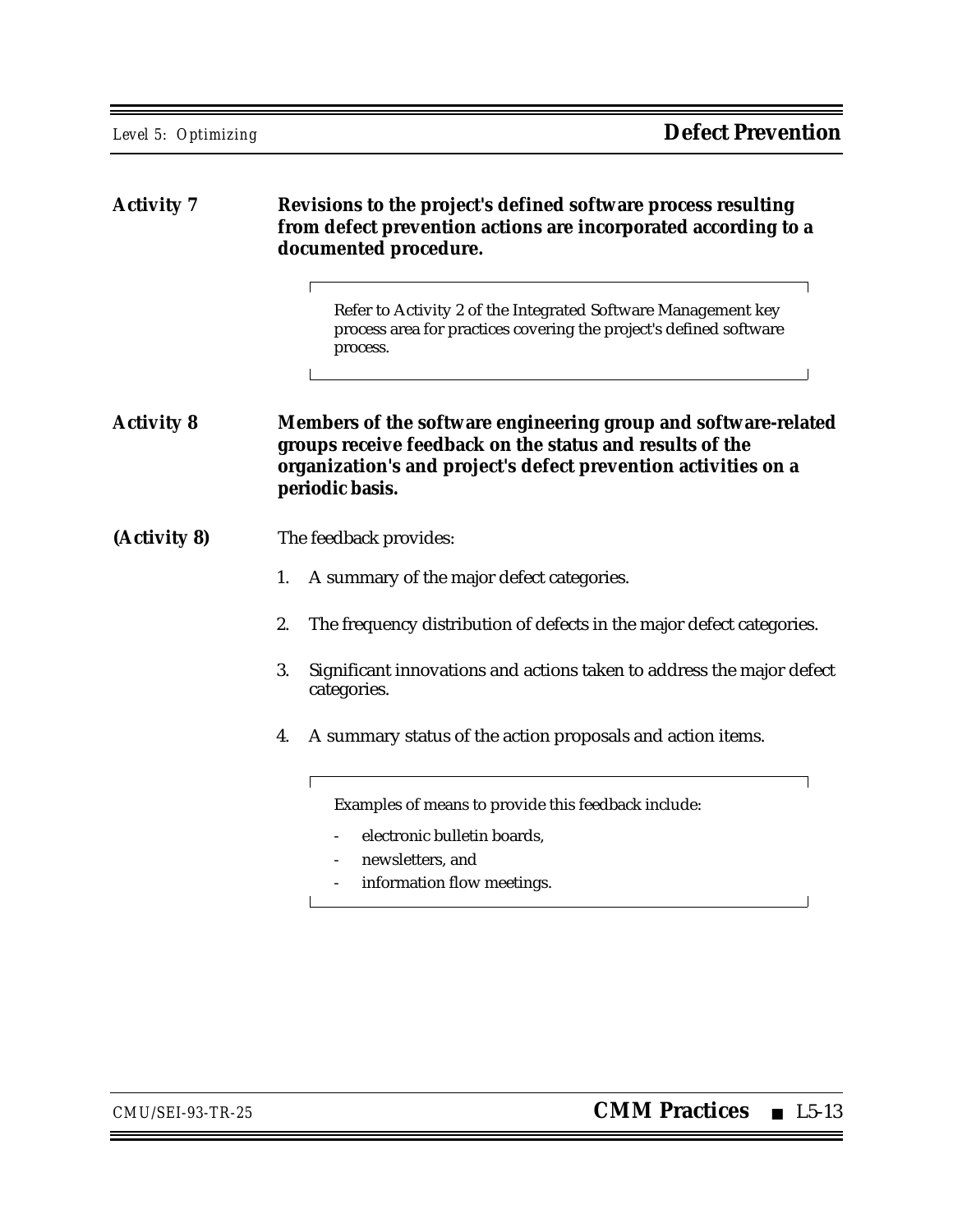## **Measurement and analysis**

| Measurements are made and used to determine the status of the<br>defect prevention activities.                                         |
|----------------------------------------------------------------------------------------------------------------------------------------|
| Examples of measurements include:                                                                                                      |
| the costs of defect prevention activities (e.g., holding causal<br>analysis meetings and implementing action items),<br>cumulatively;  |
| the time and cost for identifying the defects and correcting<br>them, compared to the estimated cost of not correcting the<br>defects; |
| profiles measuring the number of action items proposed, open,<br>and completed;                                                        |
| the number of defects injected in each stage, cumulatively, and<br>$\overline{\phantom{a}}$<br>over releases of similar products; and  |
| the number of defects.                                                                                                                 |
|                                                                                                                                        |

# **Verifying implementation**

**Verification 1 The organization's activities for defect prevention are reviewed with senior management on a periodic basis.**

> The primary purpose of periodic reviews by senior management is to provide awareness of, and insight into, software process activities at an appropriate level of abstraction and in a timely manner. The time between reviews should meet the needs of the organization and may be lengthy, as long as adequate mechanisms for exception reporting are available.

 $\Box$ 

 $\overline{\mathcal{L}}$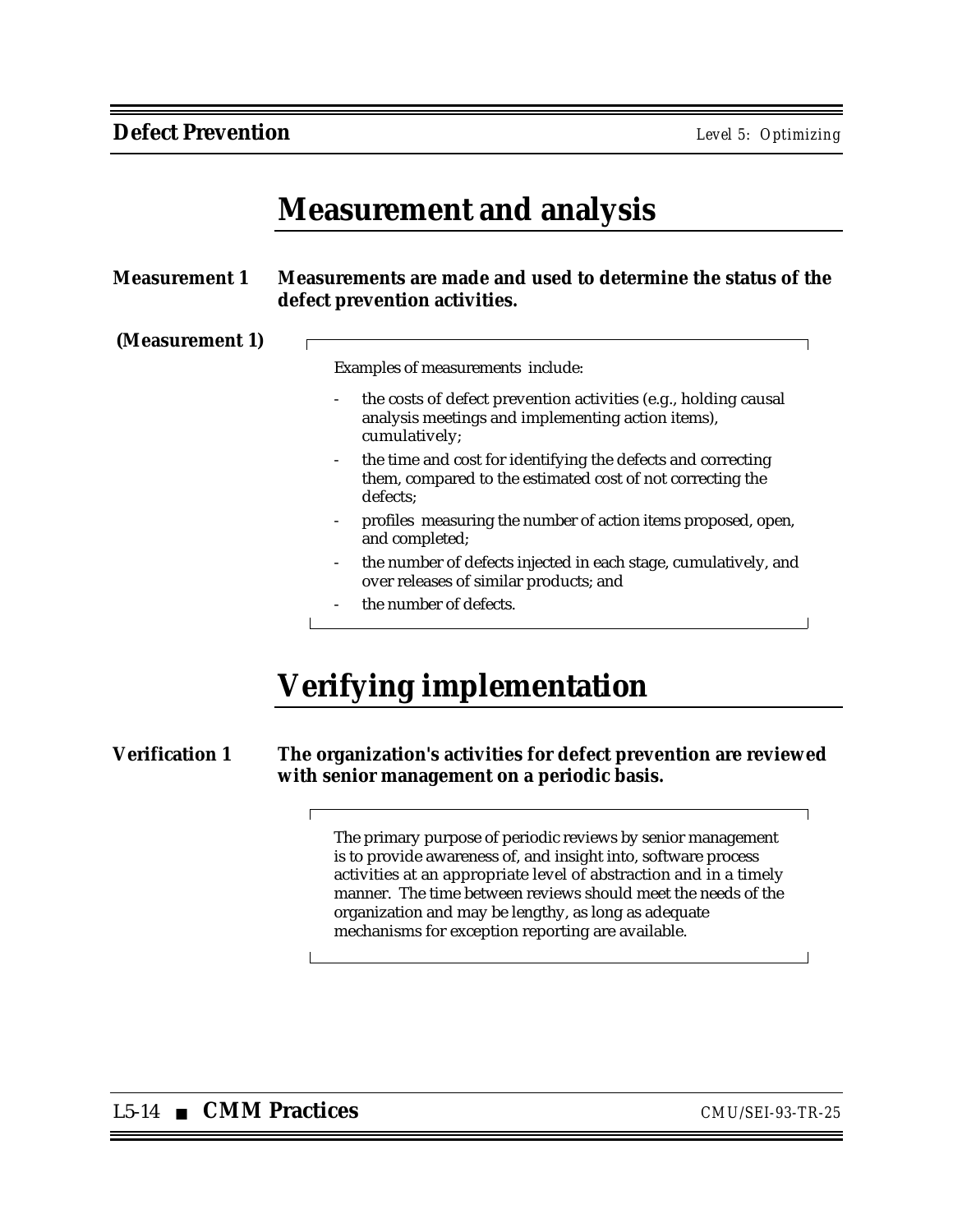These reviews cover:

 $\sqrt{2}$ 

ſ

| A summary of the major defect categories and the frequency |  |
|------------------------------------------------------------|--|
| distribution of defects in these categories.               |  |

- 2. A summary of the major action categories and the frequency distribution of actions in these categories.
- 3. Significant actions taken to address the major defect categories.

#### **(Verification 1)** 4. A summary status of the proposed, open, and completed action items.

- 5. A summary of the effectiveness of and savings attributable to the defect prevention activities.
- 6. The actual cost of completed defect prevention activities and the projected cost of planned defect prevention activities.

**Verification 2 The software project's activities for defect prevention are reviewed with the project manager on both a periodic and eventdriven basis.**

> Refer to Verification 2 of the Software Project Tracking and Oversight key process area for practices covering the typical content of project management oversight reviews.

**Verification 3 The software quality assurance group reviews and/or audits the activities and work products for defect prevention and reports the results.**

Refer to the Software Quality Assurance key process area.

٦

 $\overline{\phantom{a}}$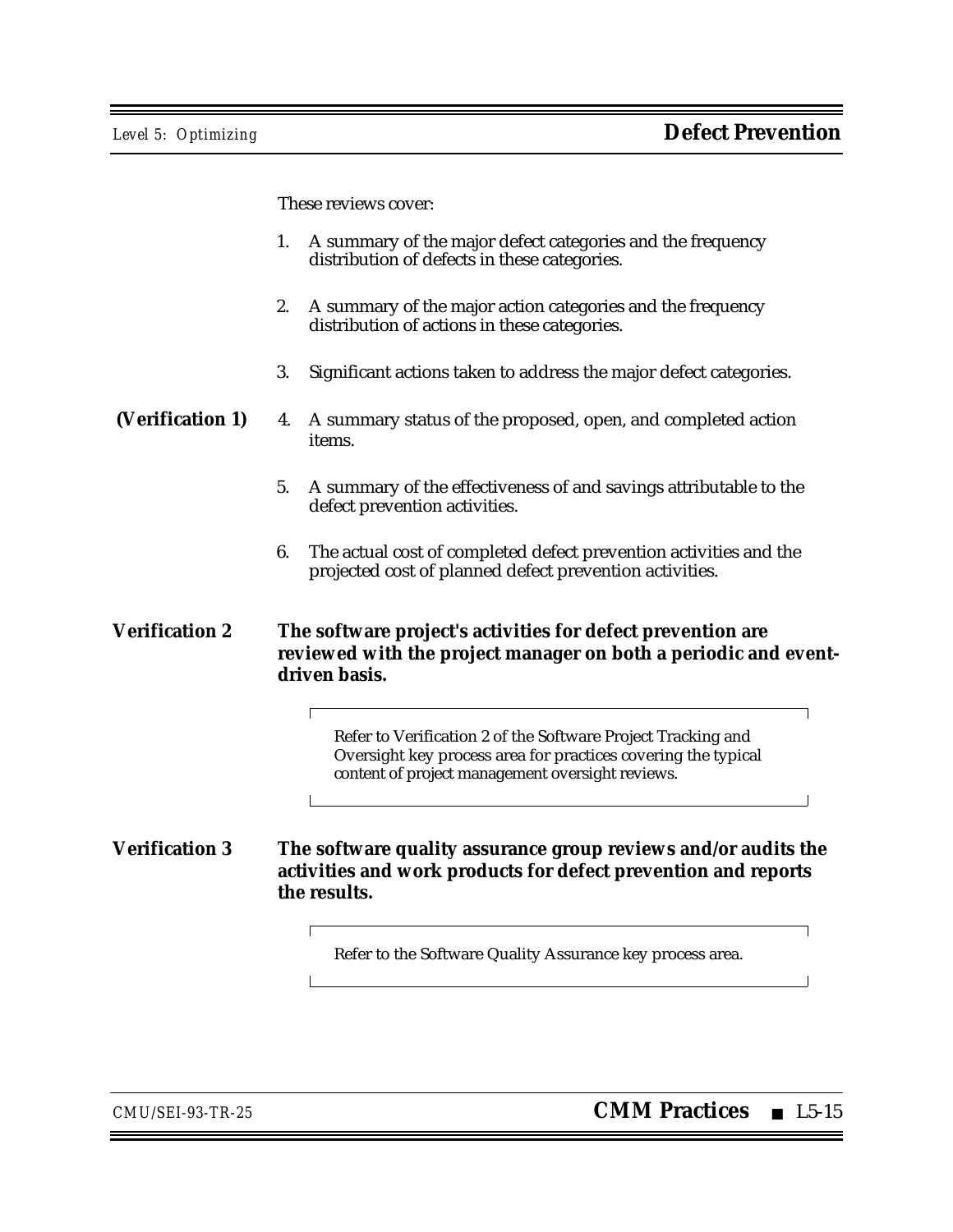### **Defect Prevention** *Level 5: Optimizing*

At a minimum, the reviews and/or audits verify that:

- 1. The software engineering managers and technical staff are trained for their defect prevention roles.
- 2. The task kick-off meetings and causal analysis meetings are properly conducted.
- 3. The process for reviewing action proposals and implementing action items is followed.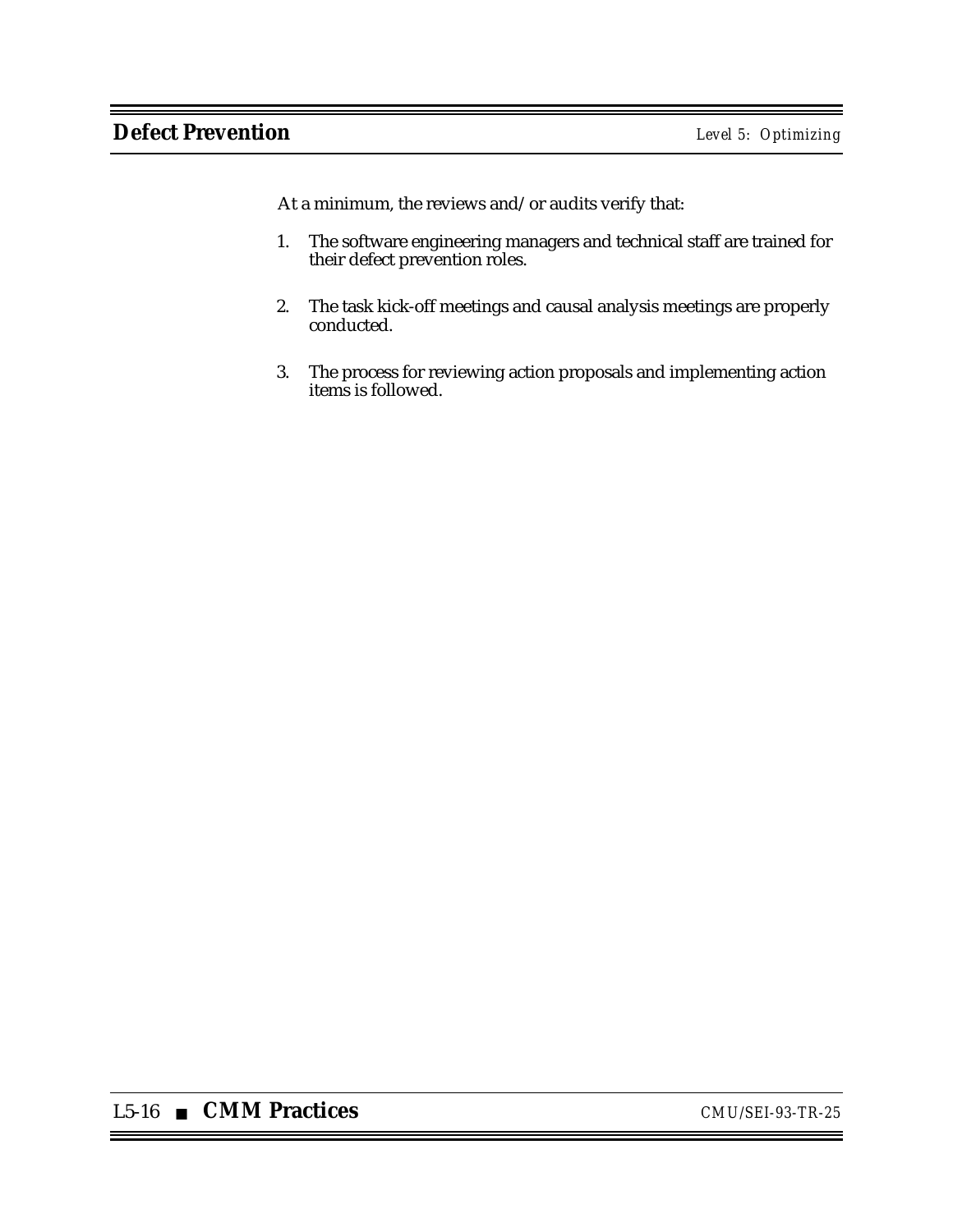Ξ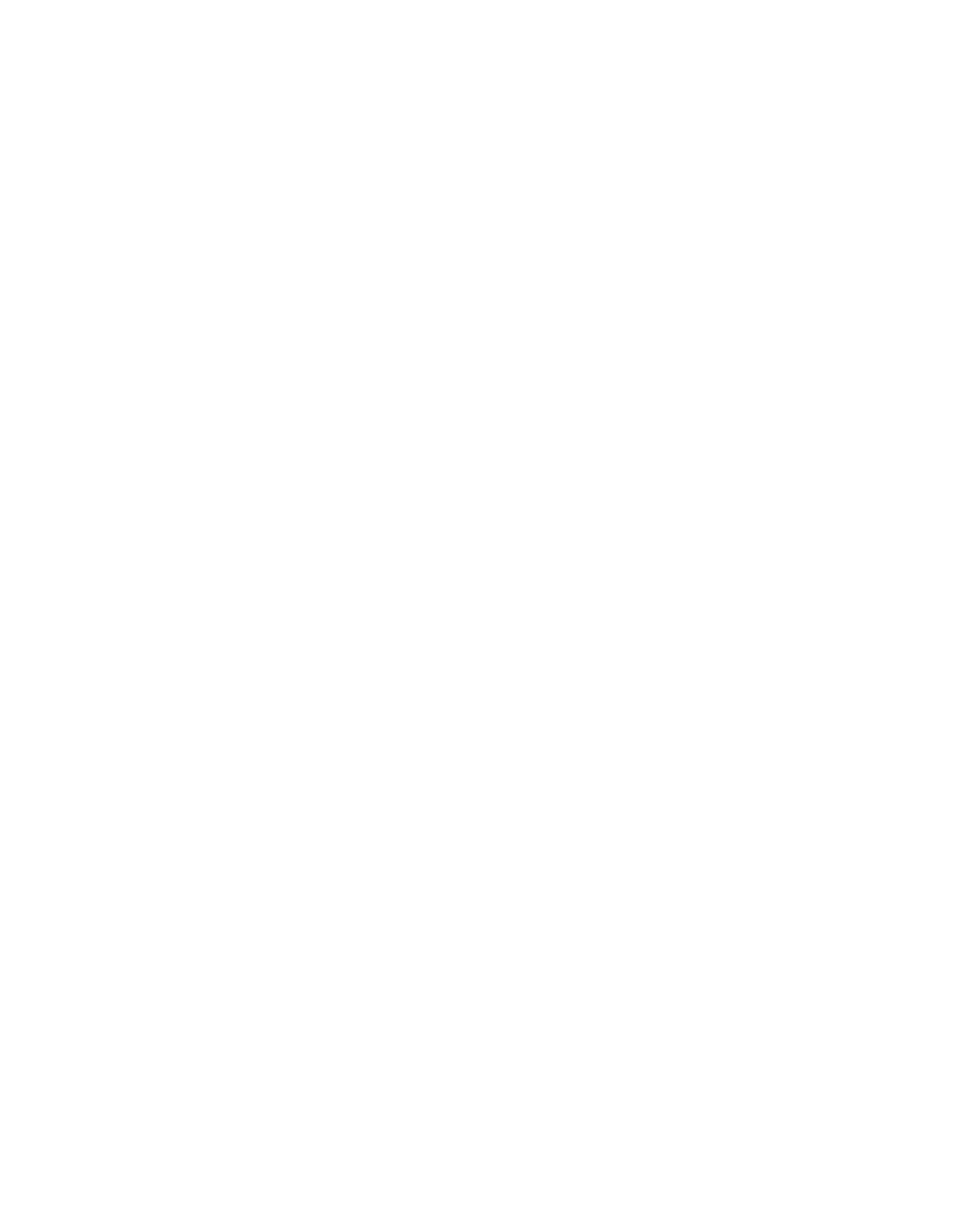# **Technology Change Management**

### *a key process area for Level 5: Optimizing*

The purpose of Technology Change Management is to identify new technologies (i.e., tools, methods, and processes) and track them into the organization in an orderly manner.

Technology Change Management involves identifying, selecting, and evaluating new technologies, and incorporating effective technologies into the organization. The objective is to improve software quality, increase productivity, and decrease the cycle time for product development.

The organization establishes a group (such as a software engineering process group or a technology support group) that works with the software projects to introduce and evaluate new technologies and manage changes to existing technologies. Particular emphasis is placed on technology changes that are likely to improve the capability of the organization's standard software process (as described in the Organization Process Definition key process area).

By maintaining an awareness of software-related technology innovations and systematically evaluating and experimenting with them, the organization selects appropriate technologies to improve the quality of its software and the productivity of its software activities. Pilot efforts are performed to assess new and unproven technologies before they are incorporated into normal practice. With appropriate sponsorship of the organization's management, the selected technologies are incorporated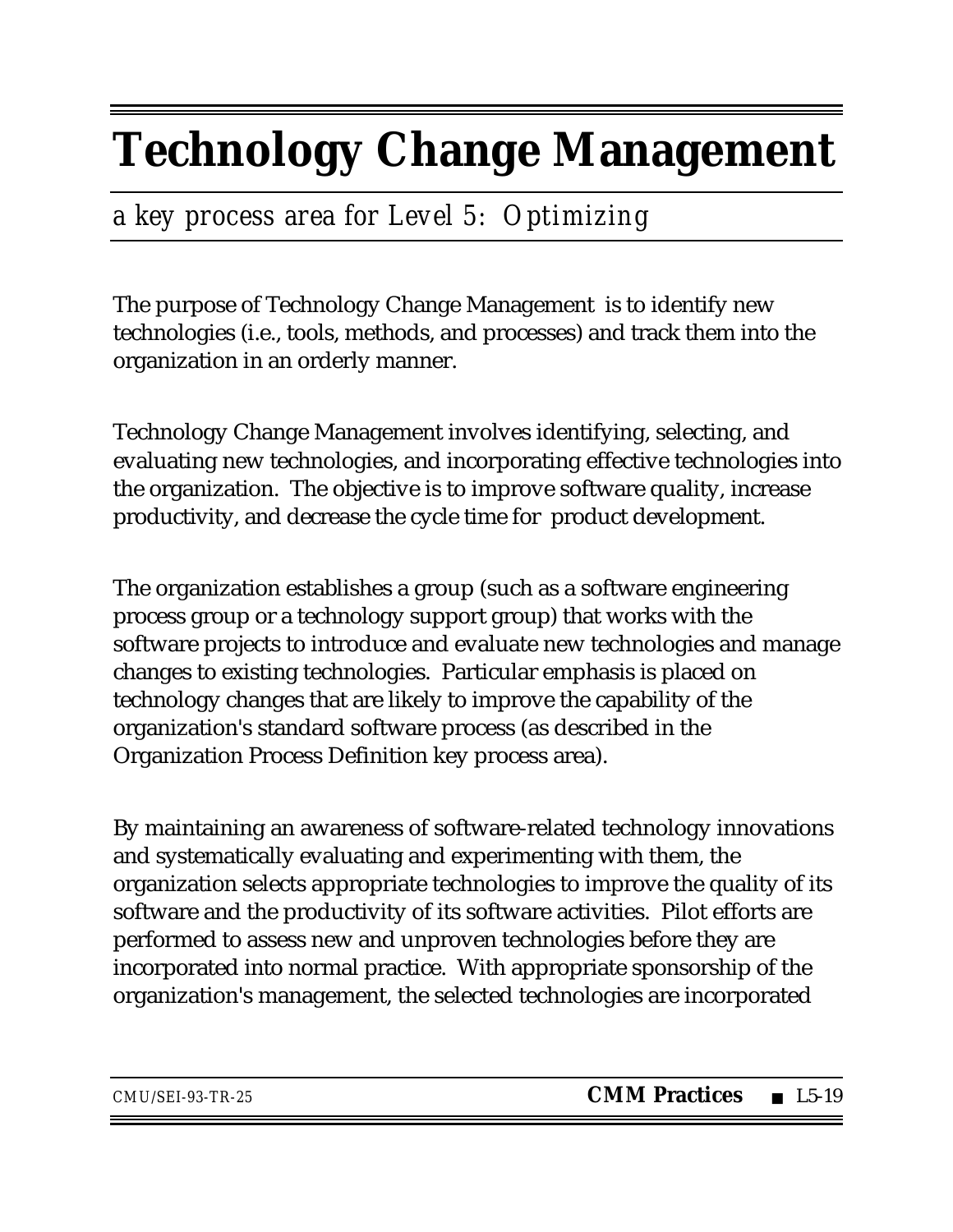into the organization's standard software process and current projects, as appropriate.

Changes to the organization's standard software process (as described in the Organization Process Definition key process area) and the projects' defined software processes (as described in the Integrated Software Management key process area) resulting from these technology changes are handled as described in the Process Change Management key process area.

**Goals**

| Goal 1              | Incorporation of technology changes are planned.                                              |
|---------------------|-----------------------------------------------------------------------------------------------|
| Goal 2              | New technologies are evaluated to determine their effect on<br>quality and productivity.      |
| Goal 3              | Appropriate new technologies are transferred into normal<br>practice across the organization. |
|                     | <b>Commitment to perform</b>                                                                  |
| <b>Commitment 1</b> | The organization follows a written policy for improving its<br>technology capability.         |
|                     | This policy typically specifies that:                                                         |
|                     | Objectives for technology change management are established and<br>1.<br>documented.          |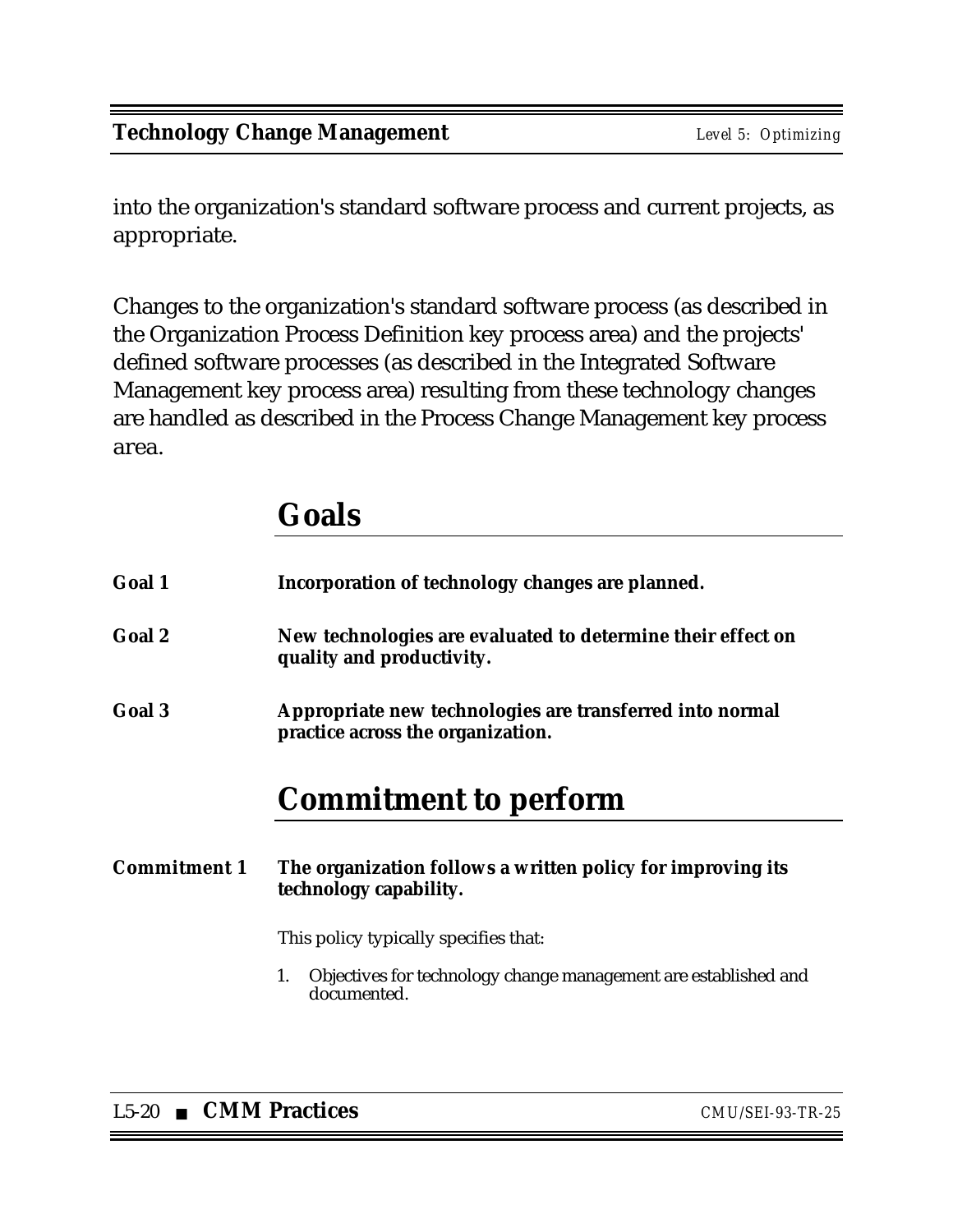**(Commitment 1)** 2. A documented plan addresses the objectives for technology change management.

#### **Commitment 2 Senior management sponsors the organization's activities for technology change management.**

Senior management:

- 1. Helps to define a strategy that addresses the organization's goals for product quality, productivity, and cycle time for product development.
- 2. Helps to define a strategy that addresses the customer's and end users' needs and desires, as appropriate.

The end users referred to in these practices are the customerdesignated end users or representatives of the end users.

- 3. Coordinates with the organization's managers in defining their goals and approaches for accomplishing the organization's strategy.
- 4. Makes a commitment to the effort for technology change management that is visible throughout the organization.
- 5. Establishes long-term plans and commitments for funding, staffing, and other resources.

#### **Commitment 3 Senior management oversees the organization's technology change management activities.**

Senior management:

1. Helps to establish policies for technology change management and reviews and approves these policies.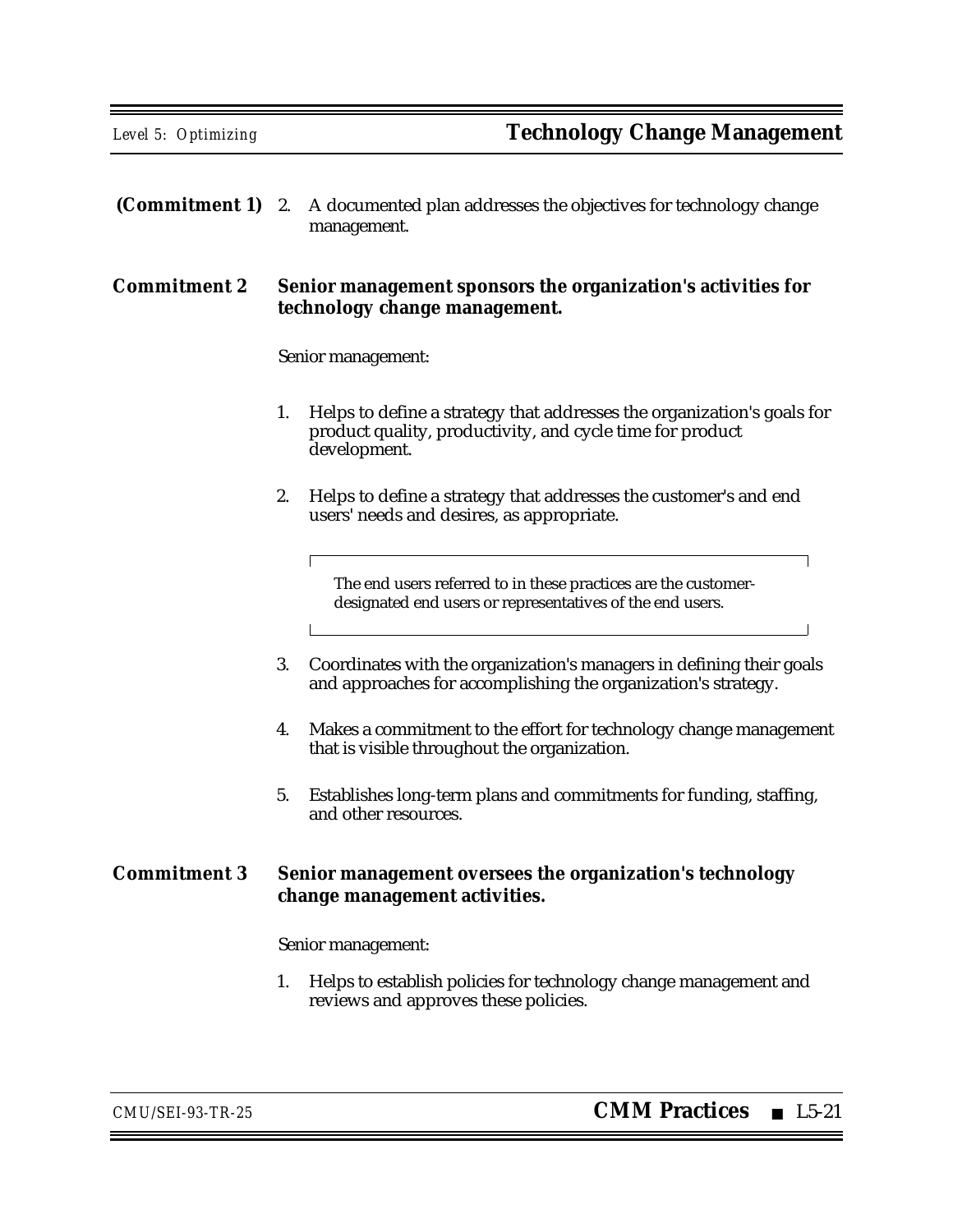#### **Technology Change Management** *Level 5: Optimizing*

- 2. Allocates resources for technology change management activities.
- **(Commitment 3)** 3. Helps relate organizational strategies and objectives to strategies for technology change management.
	- 4. Participates in establishing the plans for technology change management.
		- ❑ Senior management coordinates requirements and issues for technology change management at all appropriate levels of the organization.
		- ❑ Senior management coordinates with the organization's managers to secure the managers' and staff's support and participation.

### **Ability to perform**

 $\Box$ 

#### **Ability 1 A group responsible for the organization's technology change management activities exists.**

A group is the collection of departments, managers, and individuals who have responsibility for a set of tasks or activities. A group could vary from a single individual assigned part time, to several part-time individuals assigned from different departments, to several individuals dedicated full time. Considerations when implementing a group include assigned tasks or activities, the size of the project, the organizational structure, and the organizational culture. Some groups, such as the software quality assurance group, are focused on project activities, and others, such as the software engineering process group, are focused on organization-wide activities.

- 1. The group is either part of the group responsible for the organization's software process activities (e.g., software engineering process group) or its activities are closely coordinated with that group.
- 2. The group coordinates and helps to: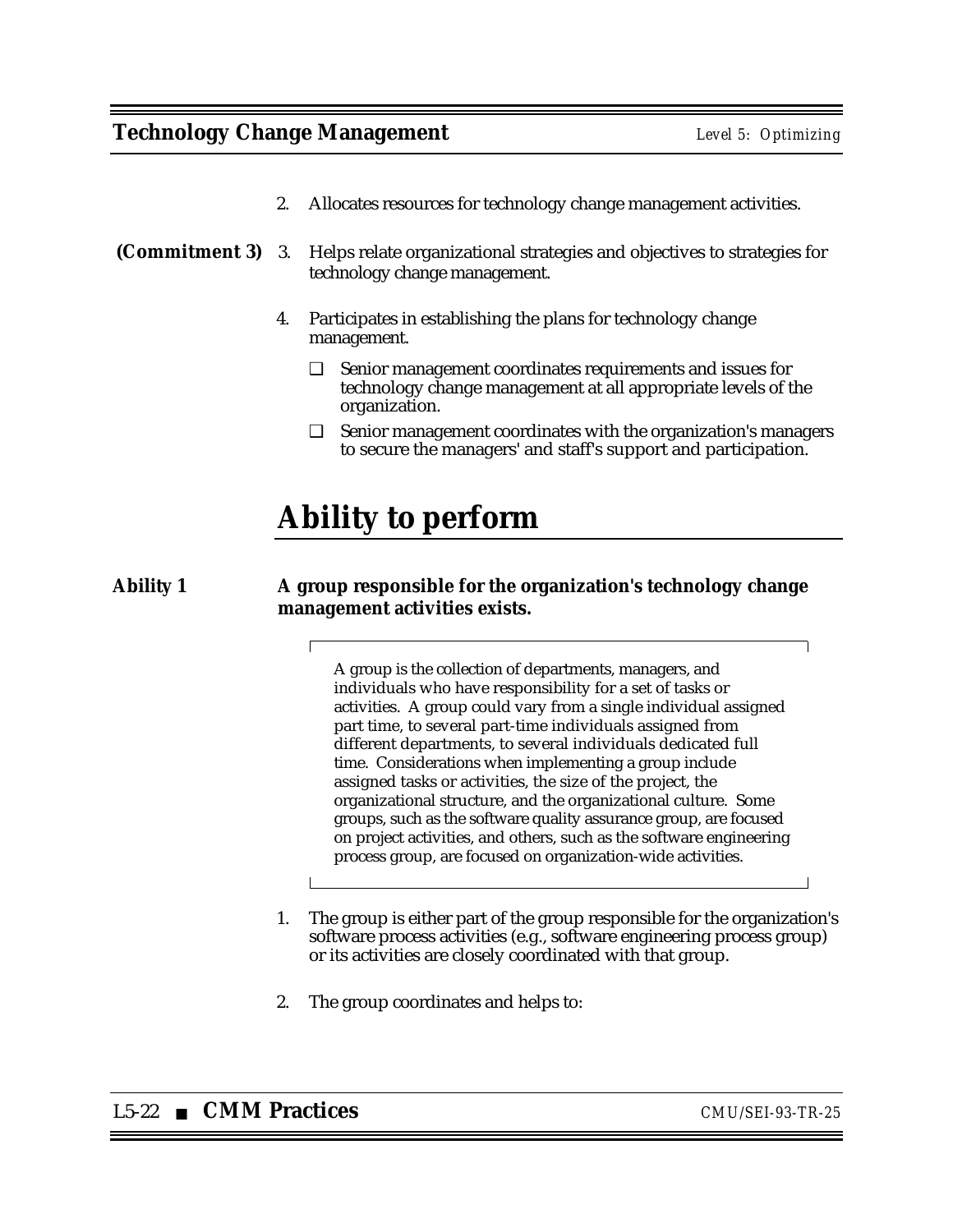|                  | explore potential areas for applying new technology;<br>$\Box$                                                                                                                                      |
|------------------|-----------------------------------------------------------------------------------------------------------------------------------------------------------------------------------------------------|
| (Ability 1)      | select and plan for new technologies;<br>⊔                                                                                                                                                          |
|                  | acquire, install, and customize new technologies;<br>❏                                                                                                                                              |
|                  | communicate and coordinate with related research and<br>❏<br>development activities within the organization; and                                                                                    |
|                  | communicate with the technology suppliers on problems and<br>$\Box$<br>enhancements.                                                                                                                |
| <b>Ability 2</b> | Adequate resources and funding are provided to establish and<br>staff a group responsible for the organization's technology<br>change management activities.                                        |
|                  | 1.<br>Experienced staff members with expertise in specialized areas are<br>available to this group to help in evaluating, planning, and supporting<br>initiatives for technology change management. |
|                  | Examples of specialized areas include:                                                                                                                                                              |
|                  | workstations.                                                                                                                                                                                       |
|                  | computer hardware,                                                                                                                                                                                  |
|                  | software reuse,                                                                                                                                                                                     |
|                  | computer-aided software engineering (CASE) technology,                                                                                                                                              |
|                  | software measurement,                                                                                                                                                                               |
|                  | formal methods, and                                                                                                                                                                                 |
|                  | programming languages.                                                                                                                                                                              |
|                  | 2.<br>Tools to support technology change management are made available.                                                                                                                             |
|                  | Examples of support tools include:                                                                                                                                                                  |
|                  | workstations,                                                                                                                                                                                       |
|                  | database programs, and                                                                                                                                                                              |
|                  | subscriptions to on-line technology databases.                                                                                                                                                      |
|                  |                                                                                                                                                                                                     |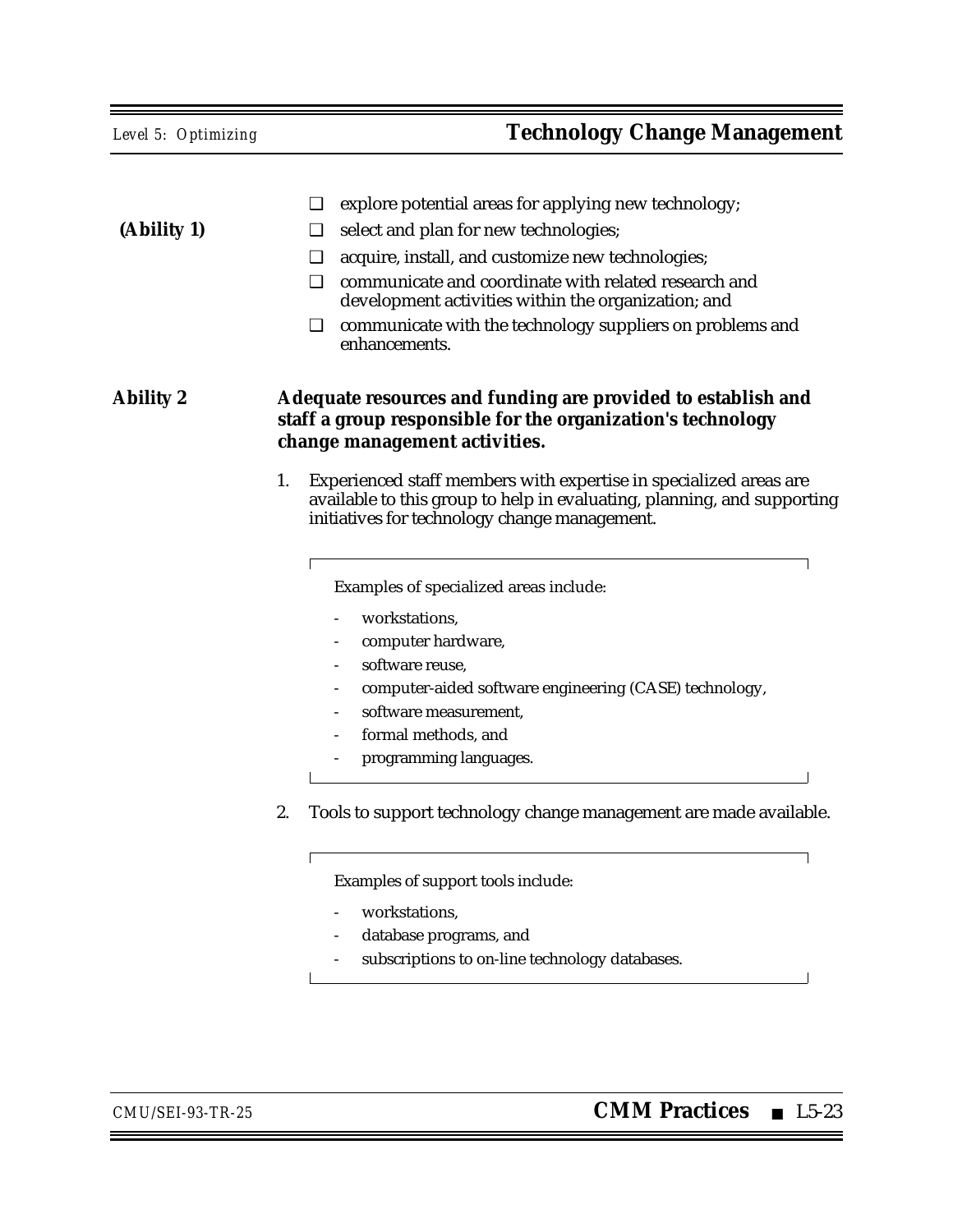**Technology Change Management** *Level 5: Optimizing*

| <b>Ability 3</b> | Support exists for collecting and analyzing data needed to<br>evaluate technology changes.                                                                         |
|------------------|--------------------------------------------------------------------------------------------------------------------------------------------------------------------|
| (Ability 3)      | This support includes the ability to:                                                                                                                              |
|                  | Record selected process and product data automatically.<br>1.                                                                                                      |
|                  | Support data analysis.<br>2.                                                                                                                                       |
|                  | 3.<br>Display selected data.                                                                                                                                       |
|                  | The results of data analysis are presented in formats that<br>appropriately convey the information content, e.g., graphical<br>displays.                           |
| <b>Ability 4</b> | Appropriate data on the software processes and software work<br>products are available to support analyses performed to evaluate<br>and select technology changes. |

=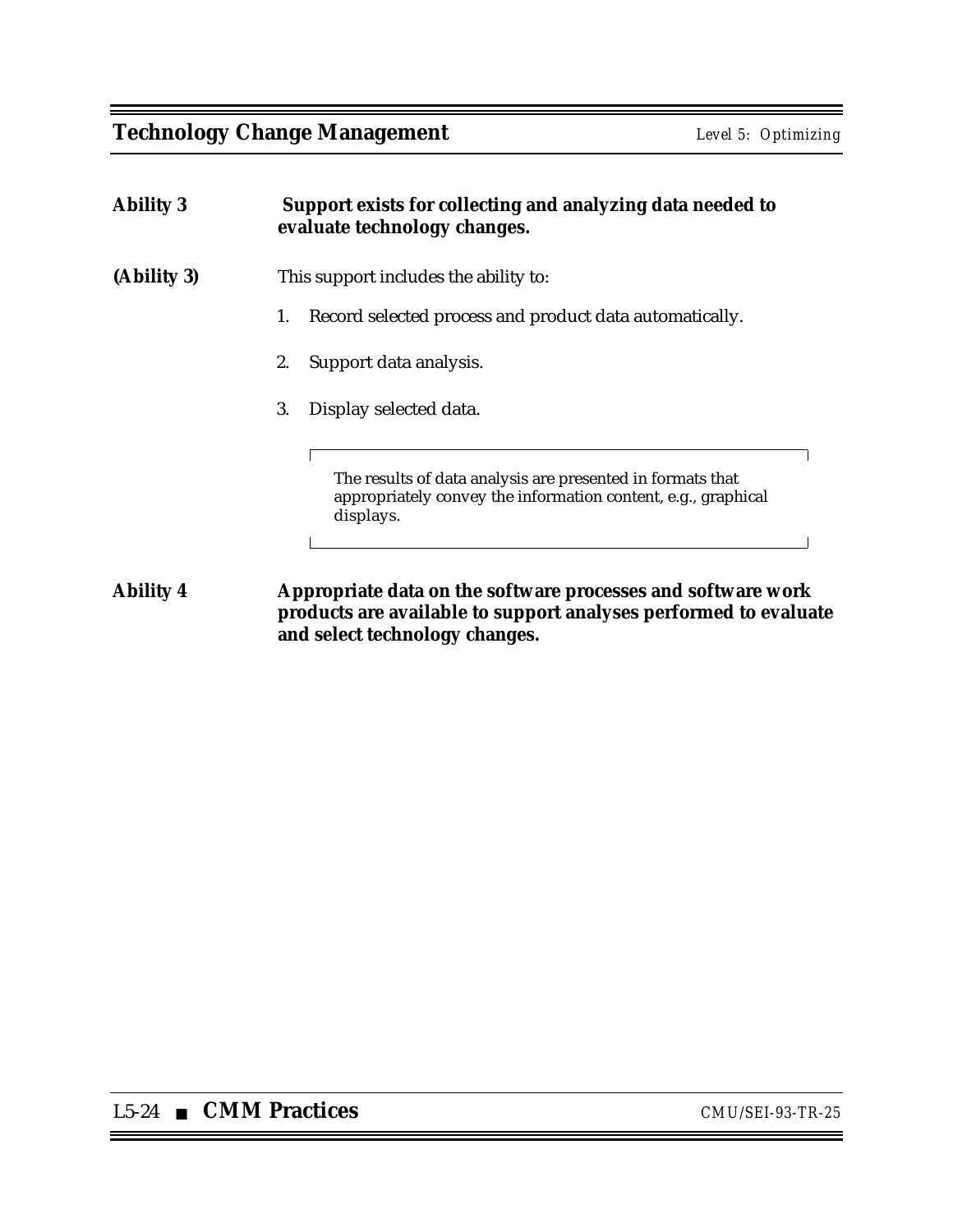Examples of process and product data include: resource expenditures and productivity by project, process stage, tools and methods used, program category, degree of program modification, etc.; schedule time by project, process stage of each project, program category, program size, degree of program modification, etc.; peer-review data, including defect data and review efficiencies; defect data showing stage introduced, stage removed, type, cause, severity, and time and effort to fix; change activity, including amount of code produced, amount of documentation produced, etc.; data on the activities to fix defects, including the identification of the defects, the product version where the defect fix was implemented, and identification of defects introduced in implementing each defect fix; and density of defects by project, product type, specific product, and specific subproduct (e.g., program modules).

**Ability 5 Members of the group responsible for the organization's technology change management activities receive required training to perform these activities.**

Examples of training include:

 $\sqrt{2}$ 

- the organization's standard software process,
- technology transfer and change management,
- software process improvement,
- tools and methods used by the organization,
- analytical and support facilities available to the organization, and
- principles of statistical quality control.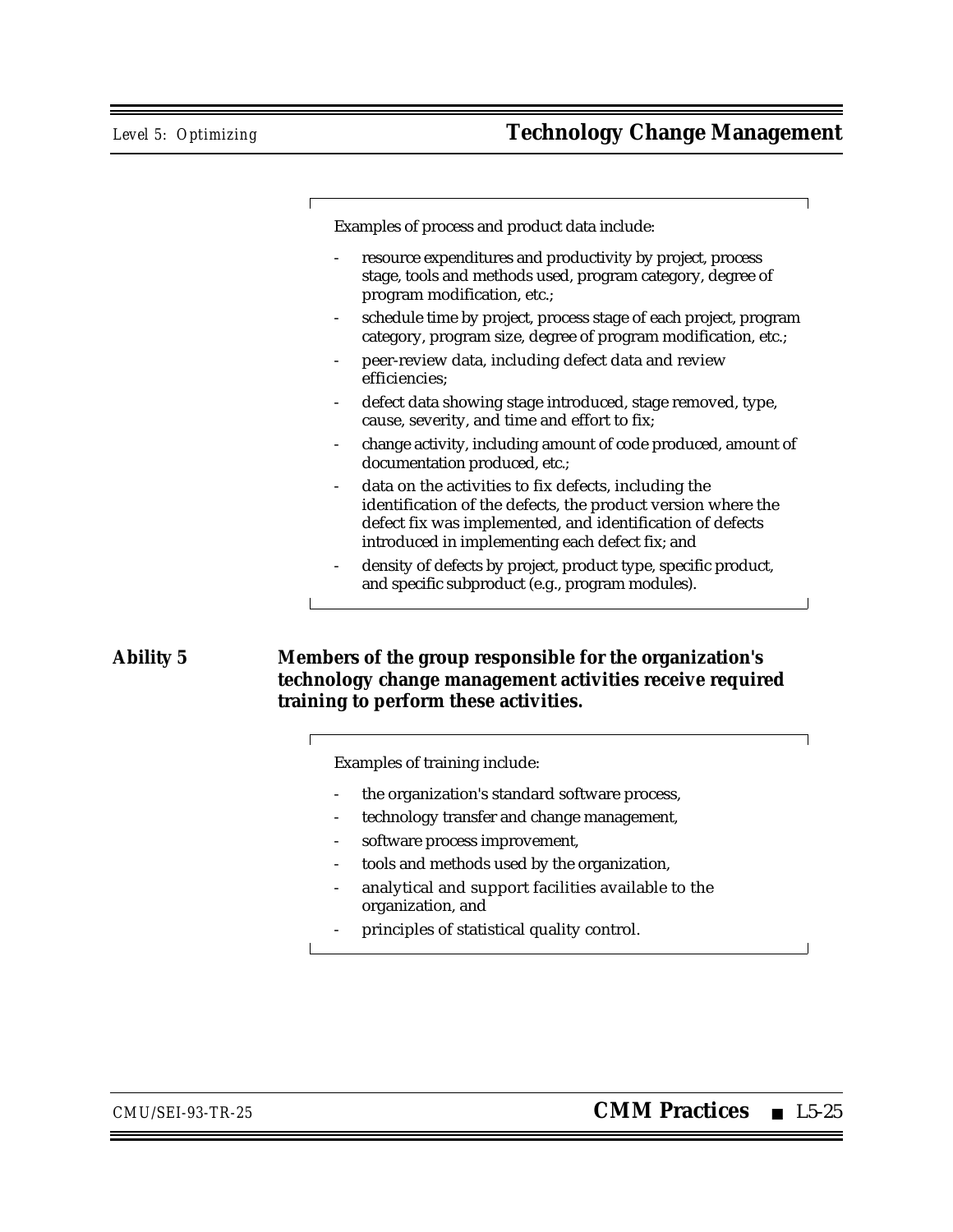#### **Technology Change Management** *Level 5: Optimizing*

Г

Refer to the Training Program key process area.

### **Activities performed**

**Activity 1 The organization develops and maintains a plan for technology change management.**

This plan:

- 1. Covers the assigned responsibilities and resources required, including staff and tools.
- 2. Defines the long-term technical strategy for automating and improving the organization's standard software process and enhancing the organization's market position.
- 3. Identifies the procedures to be followed in performing the organization's technology change management activities.

#### **(Activity 1)** 4. Describes the approach for introducing new technologies to address specific needs of the organization and projects.

- ❑ Process areas that are potential areas for technology changes are identified.
- ❑ Approaches for identifying opportunities for technology changes are identified.
- ❑ The specific planned or candidate technologies are identified.
- ❑ Where appropriate, the life span for the planned technologies is estimated, from introduction to replacement.
- ❑ The make/buy tradeoff studies are documented.
- ❑ Approaches for assessing unproven candidate technologies are defined.
- ❑ The acquisition and installation procedures are defined.

#### L5-26 ■ **CMM Practices** *CMU/SEI-93-TR-25*

)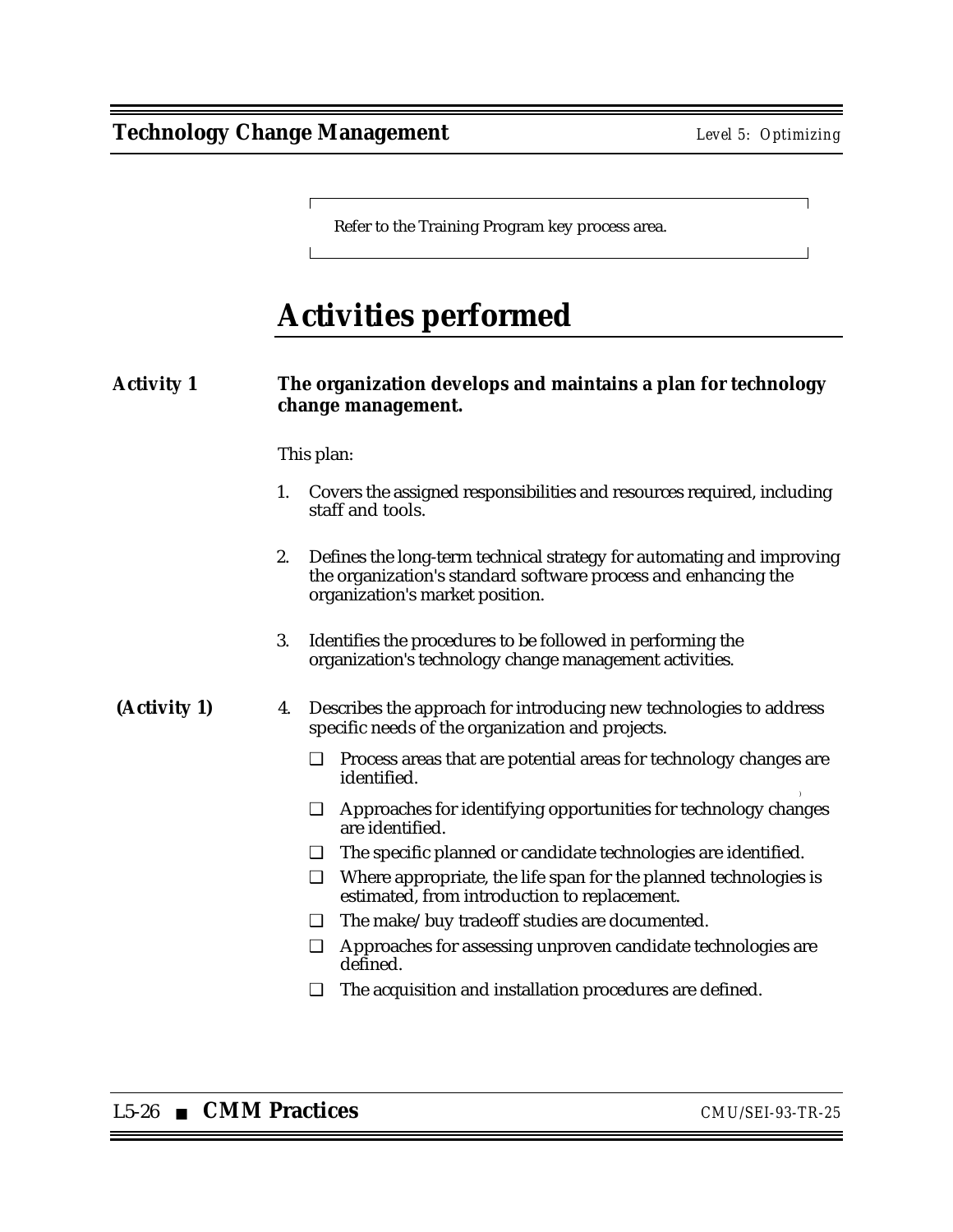|                   | The initial training, continuing training, and consultation support<br>⊔<br>are defined.                                                                                      |
|-------------------|-------------------------------------------------------------------------------------------------------------------------------------------------------------------------------|
|                   | 5.<br>Undergoes peer review.                                                                                                                                                  |
|                   | Refer to the Peer Reviews key process area.                                                                                                                                   |
|                   | Is reviewed by the affected managers.<br>6.                                                                                                                                   |
| <b>Activity 2</b> | The group responsible for the organization's technology change<br>management activities works with the software projects in<br>identifying areas of technology change.        |
|                   | This group:                                                                                                                                                                   |
|                   | 1.<br>Solicits suggestions for technology changes.                                                                                                                            |
|                   | 2.<br>Identifies available new technologies that may be appropriate to the<br>organization's and projects' needs.                                                             |
|                   | A periodic search is made to identify commercially available<br>⊔<br>technologies that meet identified and anticipated needs.                                                 |
| (Activity 2)      | Systematic efforts are made to maintain awareness of leading<br>⊔<br>relevant technical work and trends of new technologies.                                                  |
|                   | ❏<br>Systematic efforts are made to review the technologies used<br>externally and to compare these technologies to those used within<br>the organization.                    |
|                   | Areas where new technologies have been used successfully are<br>$\Box$<br>identified, and data and documentation of experience with using<br>them are collected and reviewed. |
|                   | 3.<br>Evaluates new technologies to determine their applicability to the<br>organization's and projects' current and future needs.                                            |
| <b>Activity 3</b> | Software managers and technical staff are kept informed of new<br>technologies.                                                                                               |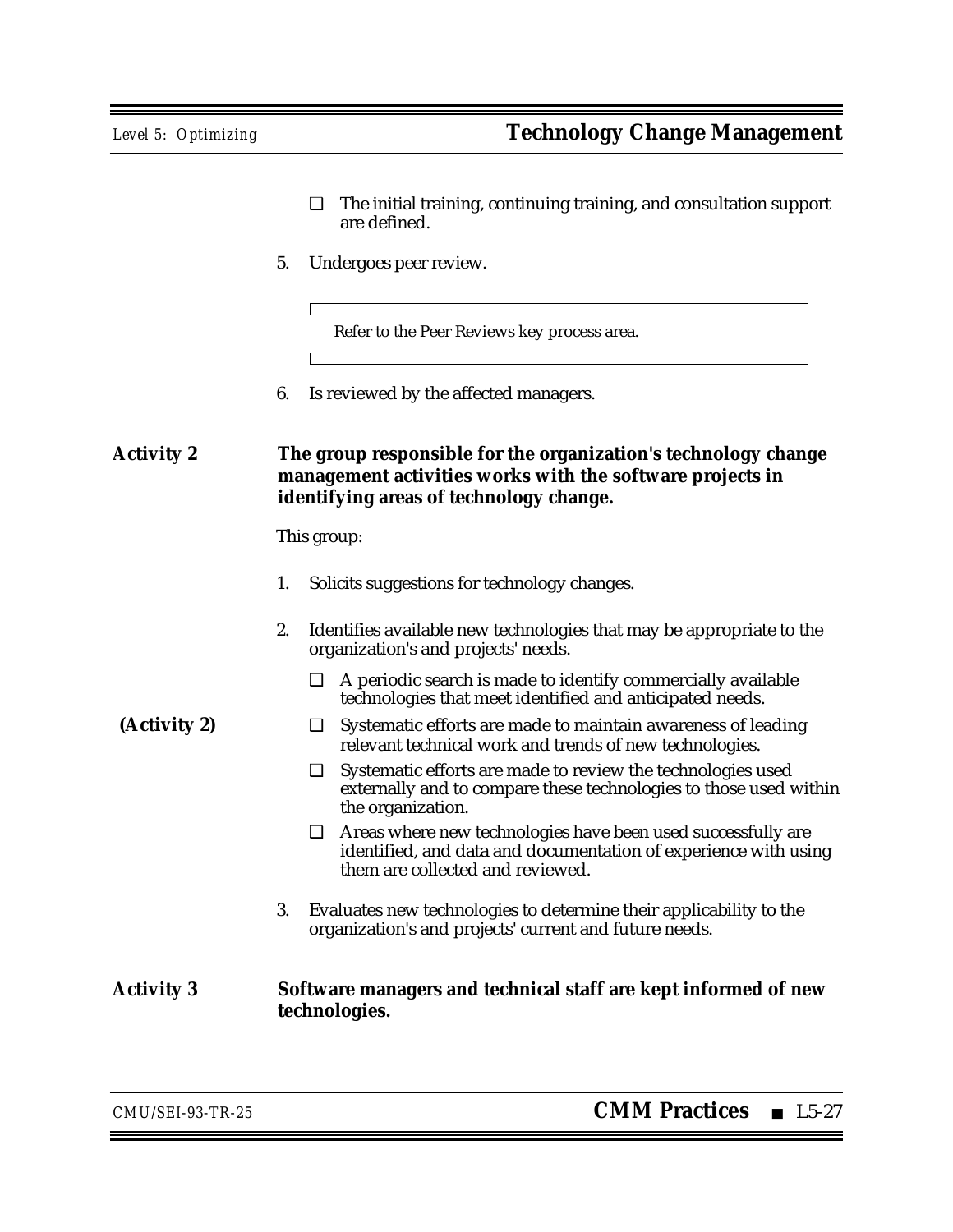#### **Technology Change Management** *Level 5: Optimizing*

- 1. Information on new technologies is disseminated as appropriate.
- 2 Information on advanced technologies already in use in parts of the organization is disseminated as appropriate.
- 3. Information on the status of technologies being transferred into the organization is disseminated as appropriate.

#### **Activity 4 The group responsible for the organization's technology change management systematically analyzes the organization's standard software process to identify areas that need or could benefit from new technology.**

This group:

- 1. Analyzes the organization's standard software process to determine areas where new technologies would be most helpful.
- 2. Identifies helpful technology changes and determines the economics of those changes.
- 3. Defines the relationship of the identified technology to the organization's standard software process.
- **(Activity 4)** 4. Defines the expected outcomes of the technology change qualitatively and quantitatively, as appropriate.
	- 5. Determines the need for piloting each potential technology change.
	- 6. Determines the priority of the candidate new technologies.
	- 7. Documents results of the analysis activities.

#### **Activity 5 Technologies are selected and acquired for the organization and software projects according to a documented procedure.**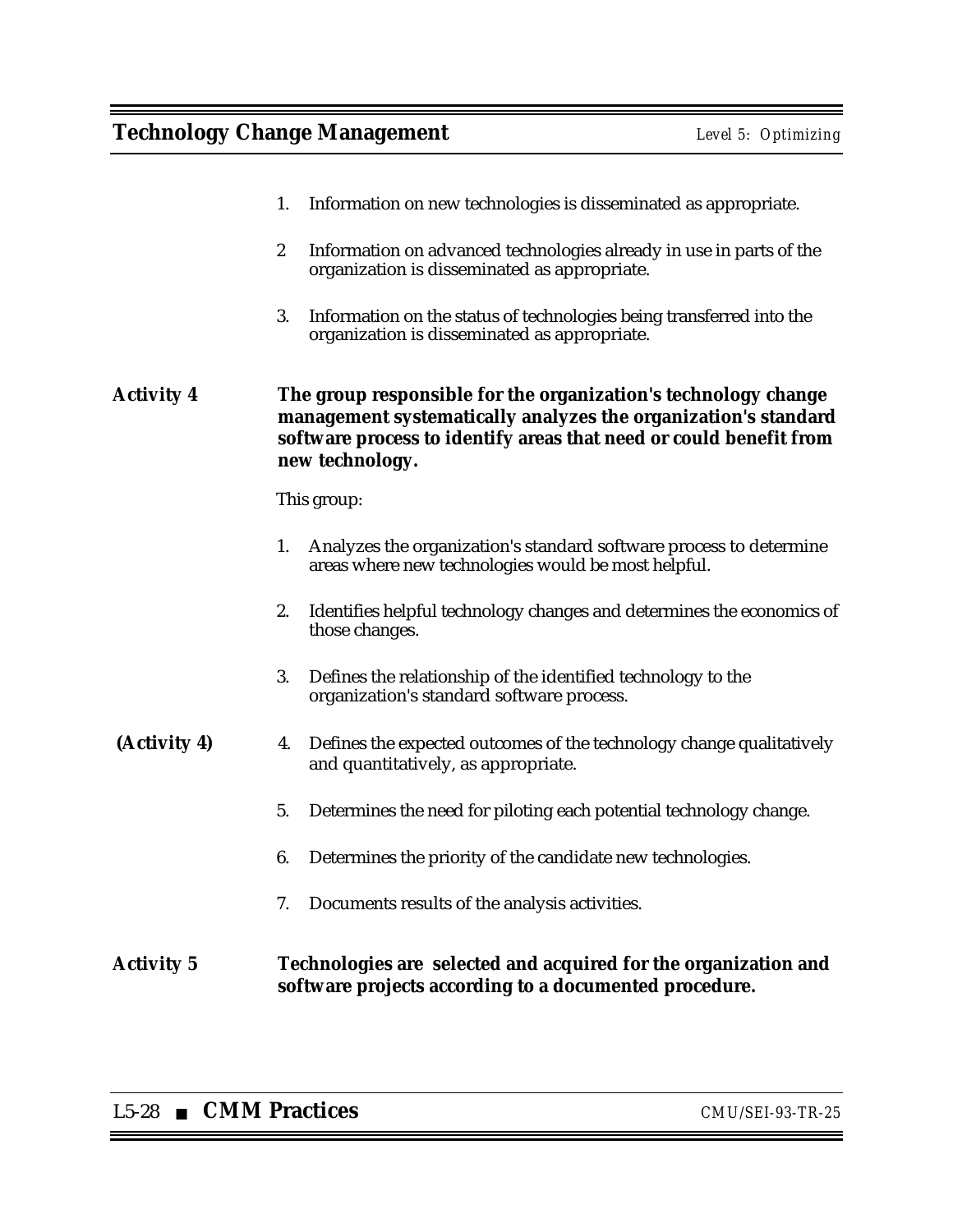This procedure typically specifies that:

- 1. Requests for the acquisition of new technologies are documented.
	- ❑ Management approval is required for technologies with projected expenses above a predefined level.
- 2. Preliminary cost/benefit analyses are performed for the potential technology changes.
- 3. Predefined and approved selection criteria are used to identify the highest potential benefits.
- 4. Requirements and plans for the selected technology changes are defined and documented.
	- ❑ Where practical, the expected life span and plans for replacement/upgrade are estimated.
	- ❑ Where appropriate, tradeoff studies are performed, reviewed, and documented to determine whether the technology should be developed internally or procured externally.
	- ❑ Where appropriate, the plan provides for installing the new technology on a pilot basis to determine its effectiveness and economic benefits.
	- ❑ The requirements and plans are reviewed by the managers of the affected groups and the group responsible for technology change management activities.

#### **Activity 6 Pilot efforts for improving technology are conducted, where appropriate, before a new technology is introduced into normal practice.**

- 1. These pilot efforts are conducted to determine the feasibility and economics of untried or advanced technologies.
- 2. The plans for the pilot effort are documented.
	- ❑ The plan covers the objectives, evaluation criteria, and activities for the pilot effort.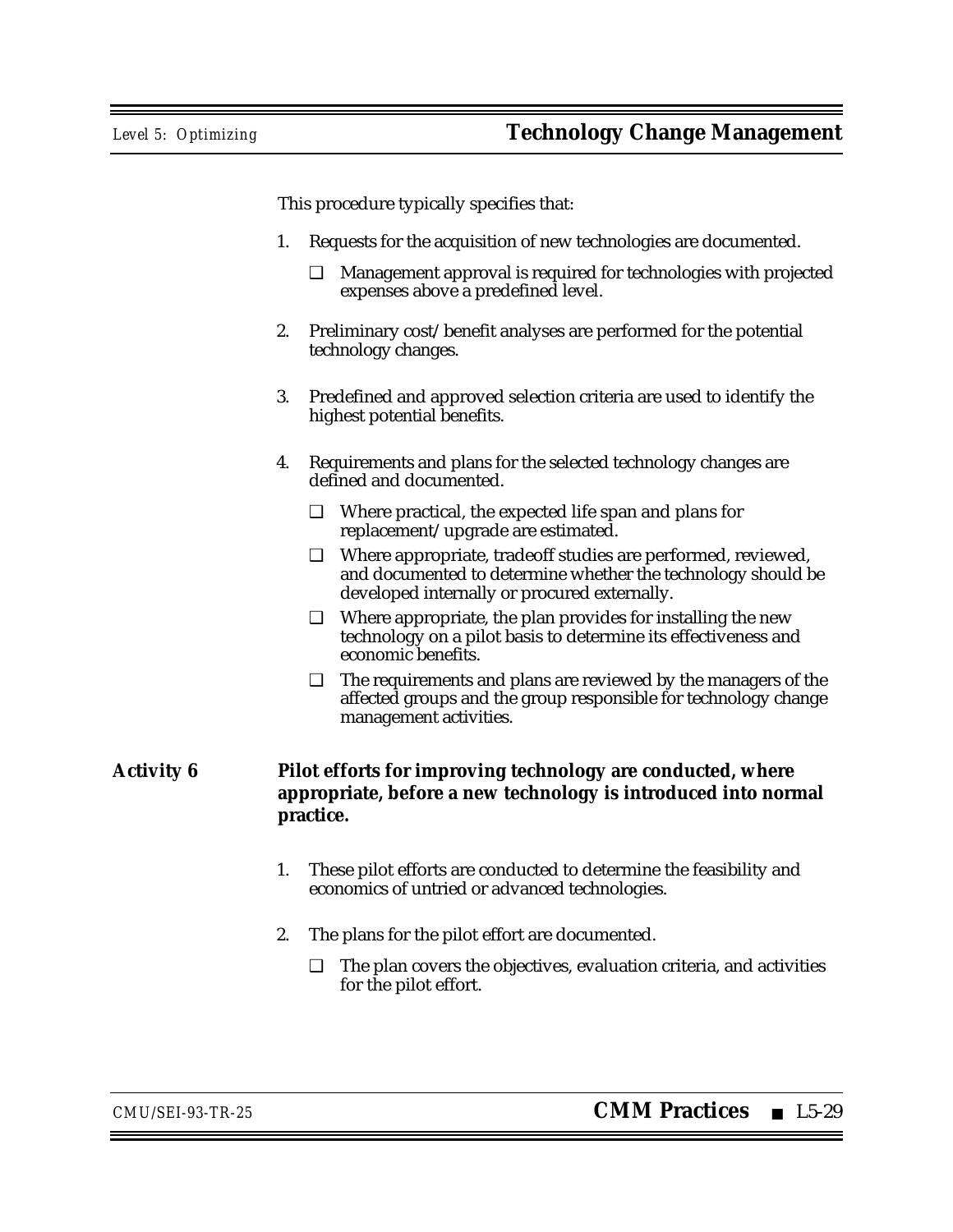### **Technology Change Management** *Level 5: Optimizing*

Г

3. The plan for conducting the pilot effort is reviewed and approved by the managers of the affected groups.

Examples of affected groups include:

- software engineering (including all subgroups),
- software estimating,
- system engineering,
- system test,
- software quality assurance,
- software configuration management,
- contract management, and
- documentation support.
- 4. The group responsible for technology change management activities provides consultation and assistance to the project implementing the pilot effort.
- 5. The pilot effort is performed in an environment that is relevant to the development or maintenance environment.
- 6. The results of the pilot effort are collected, analyzed, and documented.
	- ❑ Lessons learned and problems encountered during the effort are documented.
- **(Activity 6)** ❑ The benefits and impacts of broader use in the organization are estimated. The uncertainty in these estimates is assessed.
	- ❑ A decision is made whether to terminate the effort, proceed with broad-scale implementation of the technology, or replan and continue the pilot effort.

#### **Activity 7 Appropriate new technologies are incorporated into the organization's standard software process according to a documented procedure.**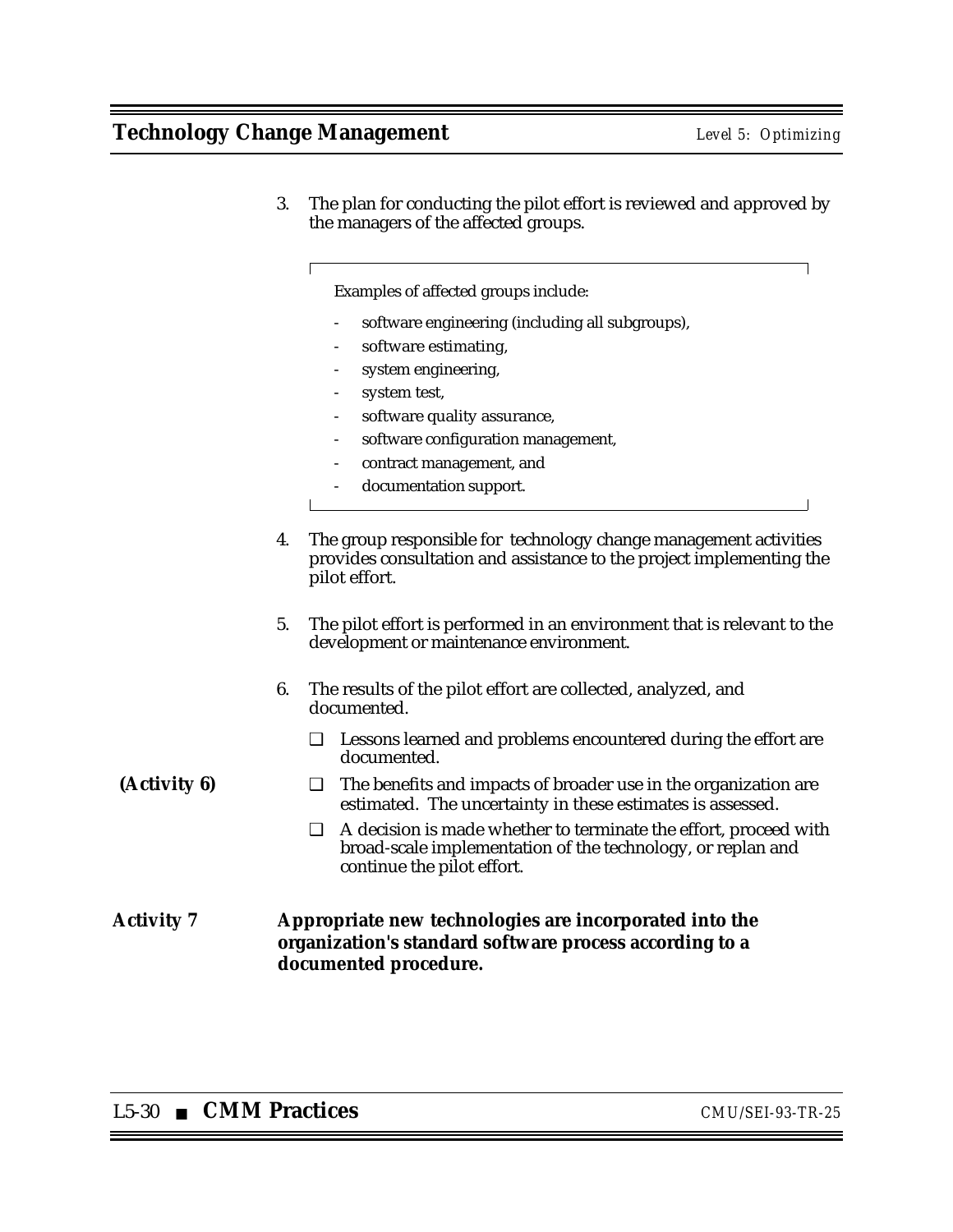|                      | Refer to Activity 1 of the Organization Process Definition key<br>process area and Activity 5 of the Process Change Management<br>key process area for practices covering changes to the<br>organization's standard software process. |
|----------------------|---------------------------------------------------------------------------------------------------------------------------------------------------------------------------------------------------------------------------------------|
| <b>Activity 8</b>    | Appropriate new technologies are incorporated into the projects'<br>defined software processes according to a documented procedure.                                                                                                   |
|                      | Refer to Activity 2 of the Integrated Software Management key<br>process area for practices covering revision of the project's defined<br>software process.                                                                           |
|                      |                                                                                                                                                                                                                                       |
| <b>Measurement 1</b> | <b>Measurement and analysis</b><br>Measurements are made and used to determine the status of the                                                                                                                                      |
|                      | organization's activities for technology change management.                                                                                                                                                                           |
| (Measurement 1)      |                                                                                                                                                                                                                                       |
|                      | Examples of measurements include:<br>the overall technology change activity, including number,<br>type, and size of changes; and                                                                                                      |

**Verification 1 The organization's activities for technology change management are reviewed with senior management on a periodic basis.**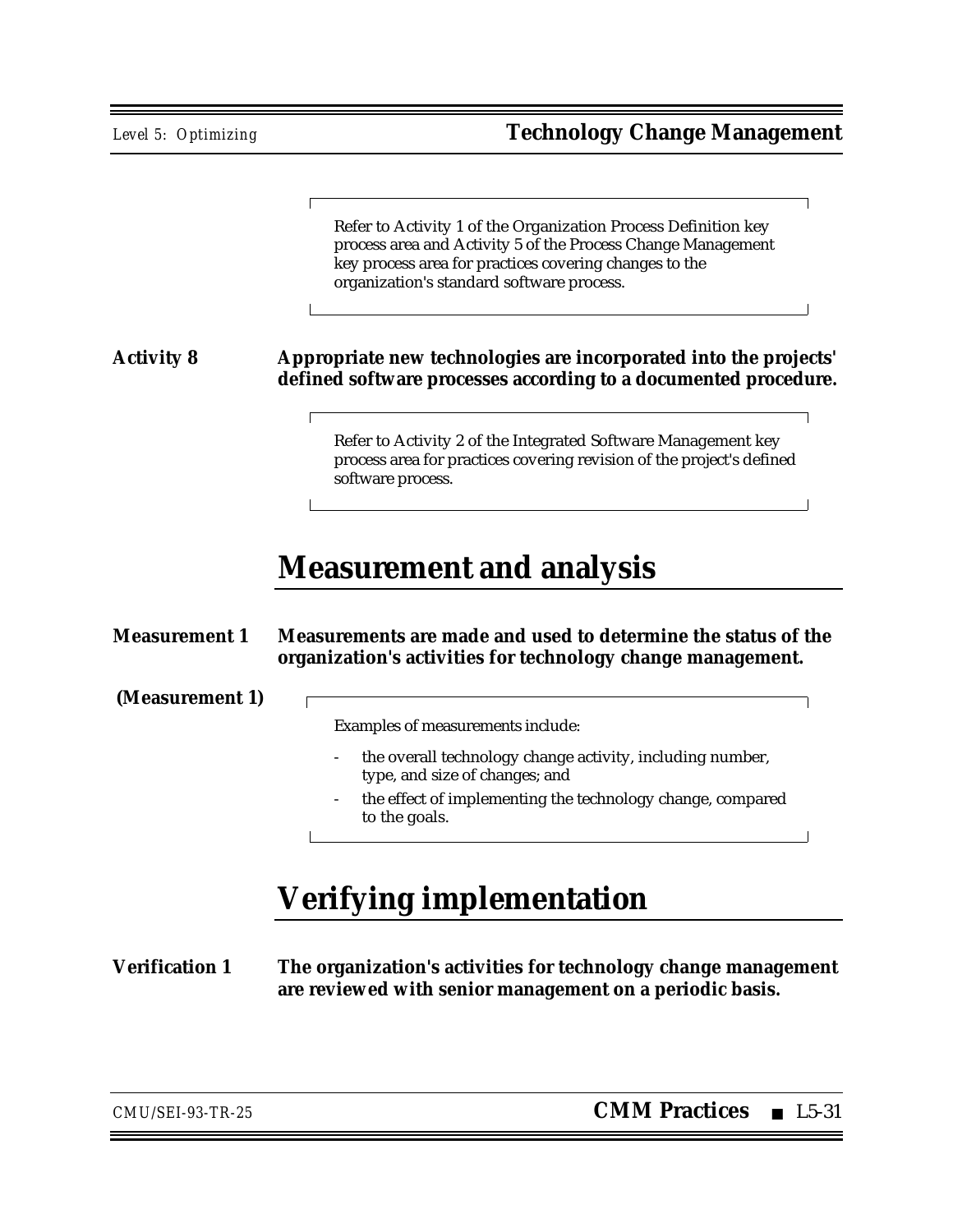# **Technology Change Management** *Level 5: Optimizing*

|                       | The primary purpose of periodic reviews by senior management<br>is to provide awareness of, and insight into, software process<br>activities at an appropriate level of abstraction and in a timely<br>manner. The time between reviews should meet the needs of the<br>organization and may be lengthy, as long as adequate<br>mechanisms for exception reporting are available. |
|-----------------------|-----------------------------------------------------------------------------------------------------------------------------------------------------------------------------------------------------------------------------------------------------------------------------------------------------------------------------------------------------------------------------------|
|                       | These reviews:                                                                                                                                                                                                                                                                                                                                                                    |
|                       | 1.<br>Summarize the activities for technology change management.                                                                                                                                                                                                                                                                                                                  |
|                       | 2.<br>Identify needed strategy changes.                                                                                                                                                                                                                                                                                                                                           |
|                       | Result in the resolution of issues.<br>3.                                                                                                                                                                                                                                                                                                                                         |
|                       | Result in the approval of revisions to the plans for technology change<br>4.<br>management, as appropriate.                                                                                                                                                                                                                                                                       |
| <b>Verification 2</b> | The software quality assurance group reviews and/or audits the<br>activities and work products for technology change management<br>and reports the results.                                                                                                                                                                                                                       |
| (Verification 2)      | Refer to the Software Quality Assurance key process area.                                                                                                                                                                                                                                                                                                                         |
|                       | At a minimum, the reviews and/or audits verify:                                                                                                                                                                                                                                                                                                                                   |
|                       | The plans for technology change management.<br>1.                                                                                                                                                                                                                                                                                                                                 |
|                       | The process for selecting, procuring, and installing new technologies.<br>2.                                                                                                                                                                                                                                                                                                      |

=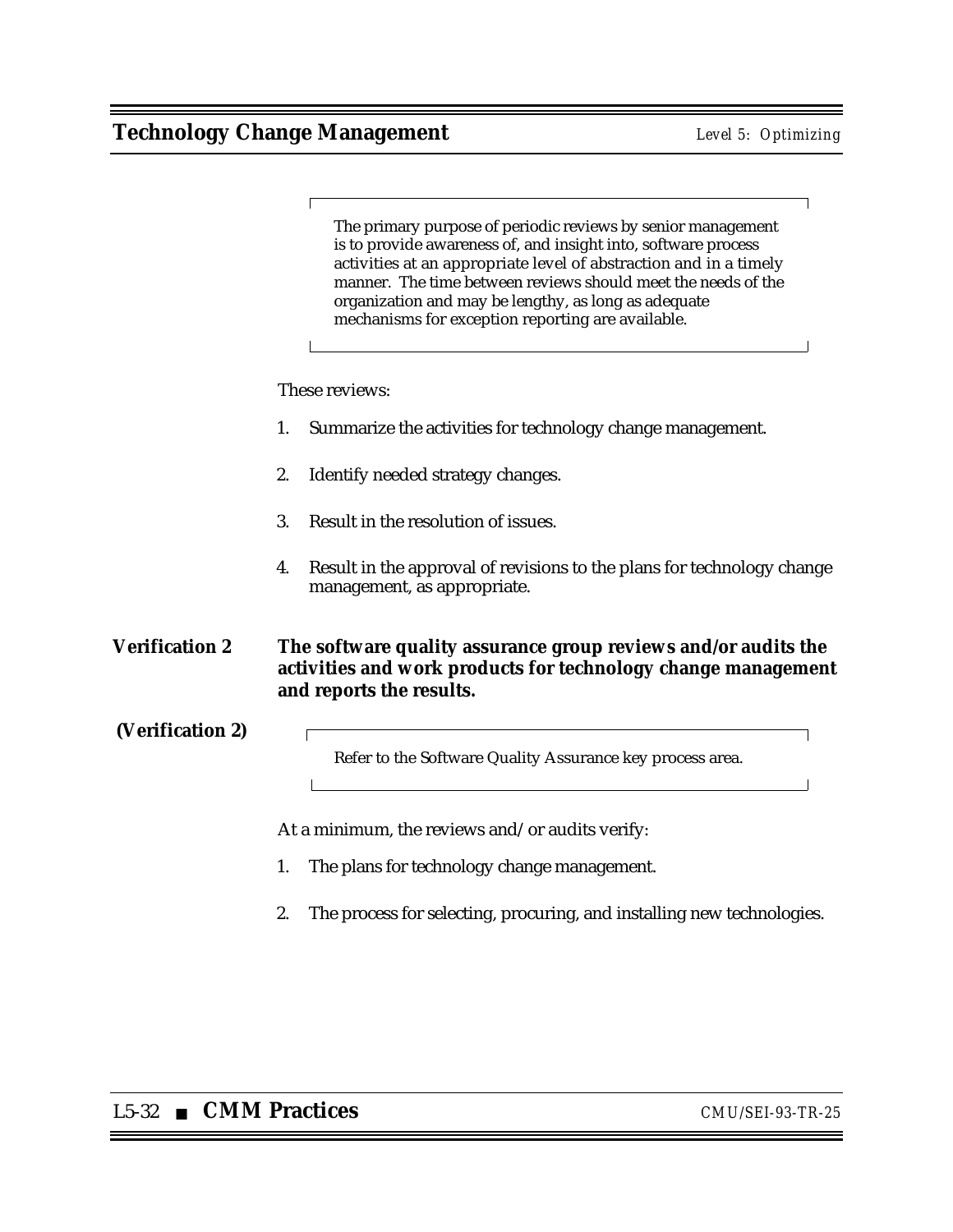# **Process Change Management**

# *a key process area for Level 5: Optimizing*

The purpose of Process Change Management is to continually improve the software processes used in the organization with the intent of improving software quality, increasing productivity, and decreasing the cycle time for product development.

Process Change Management involves defining process improvement goals and, with senior management sponsorship, proactively and systematically identifying, evaluating, and implementing improvements to the organization's standard software process and the projects' defined software processes on a continuous basis.

Training and incentive programs are established to enable and encourage everyone in the organization to participate in process improvement activities. Improvement opportunities are identified and evaluated for potential payback to the organization. Pilot efforts are performed to assess process changes before they are incorporated into normal practice.

When software process improvements are approved for normal practice, the organization's standard software process and the projects' defined software processes are revised as appropriate. The practices for revising the organization's standard software process are found in the Organization Process Definition key process area, and the practices for revising the projects' defined software processes are found in the Integrated Software Management key process area.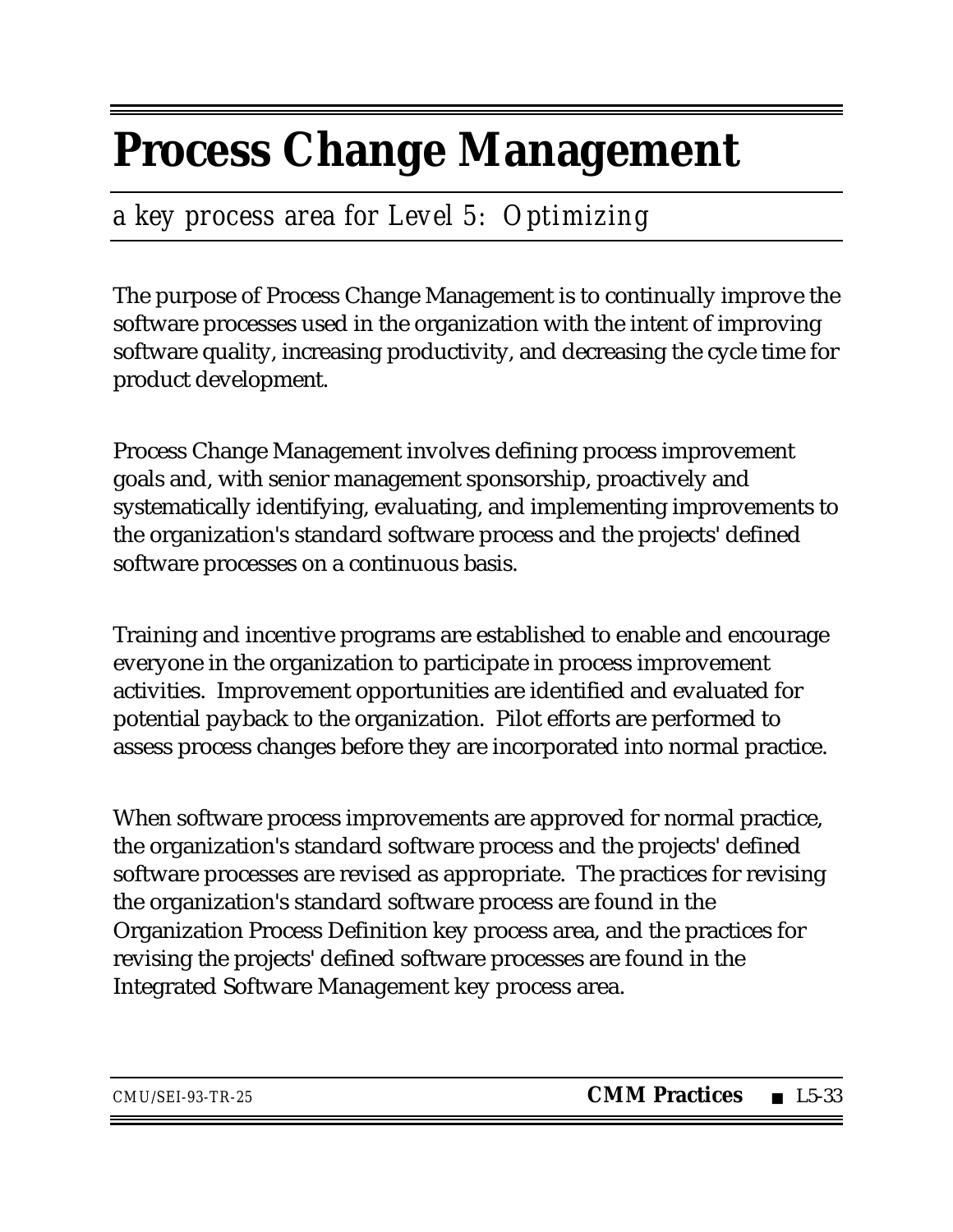# **Process Change Management** *Level 5: Optimizing*

# **Goals**

| Goal 1              | Continuous process improvement is planned.                                                                                                                                         |
|---------------------|------------------------------------------------------------------------------------------------------------------------------------------------------------------------------------|
| Goal 2              | Participation in the organization's software process<br>improvement activities is organization wide.                                                                               |
| Goal 3              | The organization's standard software process and the projects'<br>defined software processes are improved continuously.                                                            |
|                     | <b>Commitment to perform</b>                                                                                                                                                       |
| <b>Commitment 1</b> | The organization follows a written policy for implementing<br>software process improvements.                                                                                       |
|                     | This policy typically specifies that:                                                                                                                                              |
|                     | The organization has quantitative, measurable goals for software<br>1.<br>process improvement and tracks performance against these goals.                                          |
|                     | 2.<br>The organization's process improvements are directed toward<br>improving product quality, increasing productivity, and decreasing<br>the cycle time for product development. |
|                     | 3.<br>All of the organization's staff and managers are expected to<br>participate in improving the software processes.                                                             |
|                     | Skilled and motivated people are recognized as the principal<br>process improvement resource.                                                                                      |
| <b>Commitment 2</b> | Senior management sponsors the organization's activities for<br>software process improvement.                                                                                      |

=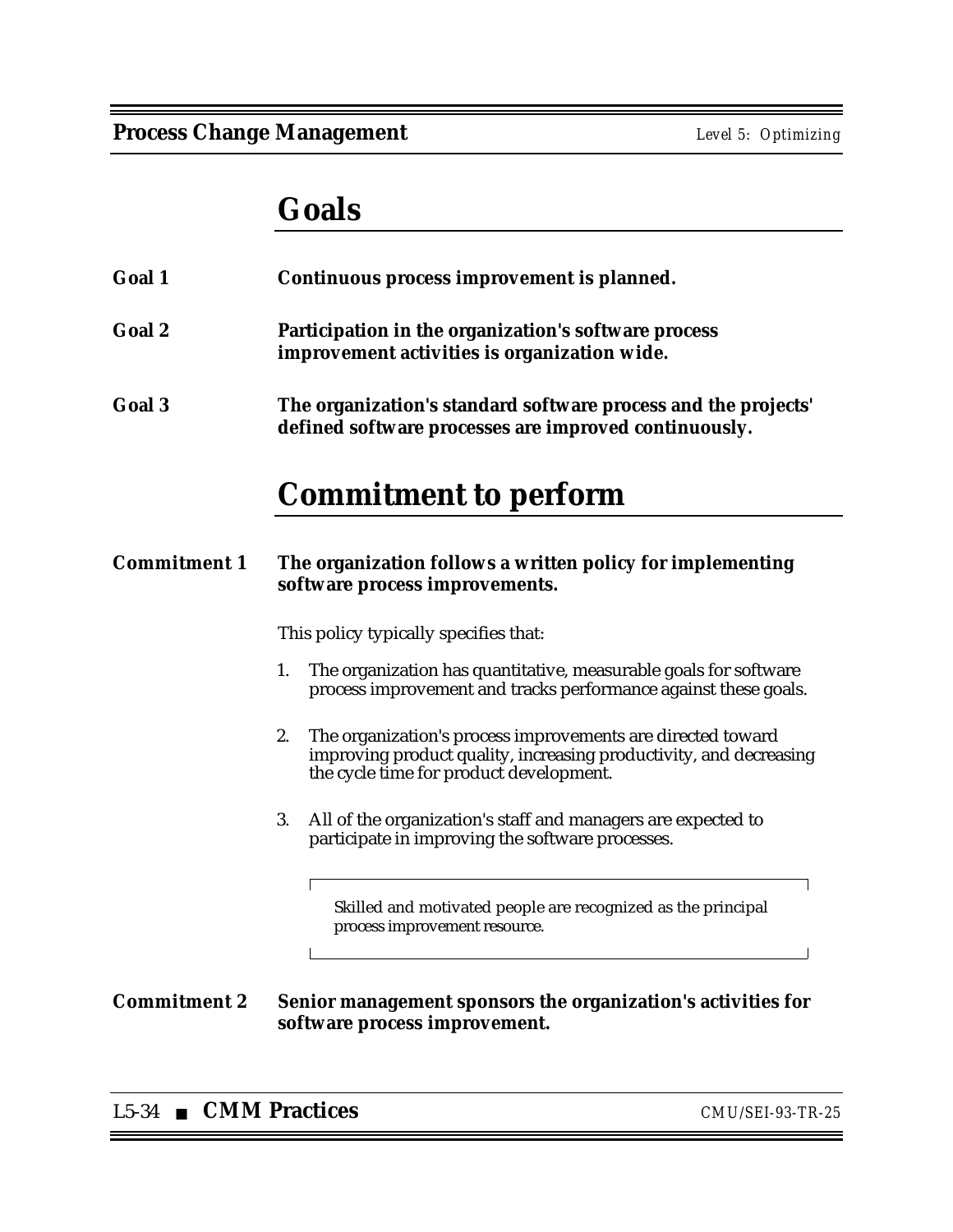| (Commitment 2) Senior management: |    |                                                                                                                                                                                     |
|-----------------------------------|----|-------------------------------------------------------------------------------------------------------------------------------------------------------------------------------------|
|                                   | 1. | Establishes the organization's long-term goals and plans for process<br>improvement.                                                                                                |
|                                   | 2. | Allocates resources for process improvement activities.                                                                                                                             |
|                                   | 3. | Coordinates with the software managers to ensure they have<br>reasonable, yet aggressive, process improvement goals and effective<br>process improvement plans to meet these goals. |
|                                   | 4. | Monitors process improvement performance against goals.                                                                                                                             |
|                                   | 5. | Maintains a consistent priority focus on process improvement in the<br>face of product crises.                                                                                      |
|                                   | 6. | Ensures that process improvement issues are promptly resolved.                                                                                                                      |
|                                   | 7. | Rewards employee participation in the process improvement<br>activities.                                                                                                            |

# **Ability to perform**

#### **Ability 1 Adequate resources and funding are provided for software process improvement activities.**

- 1. Resources are allocated to:
	- ❑ lead, guide, and support the process improvement activities;
	- ❑ maintain the process improvement records;
	- ❑ develop, control, and disseminate process changes; and
	- ❑ establish and operate the administrative and human resources functions to conduct the communications, motivation, and recognition activities needed to maintain a high level of employee participation.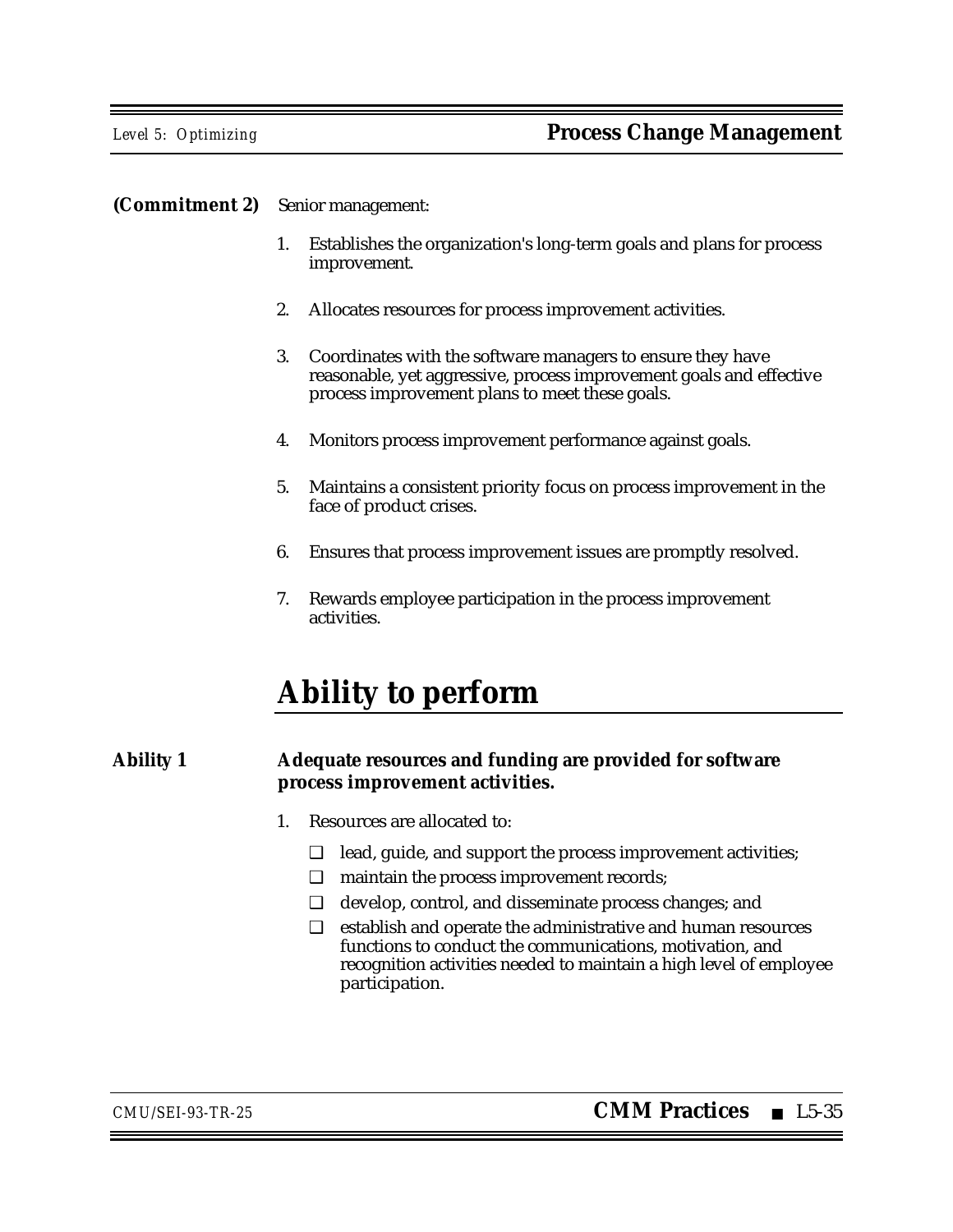# **Process Change Management** *Level 5: Optimizing*

| (Ability 1)      | 2. | Experienced individuals who have expertise in defining and analyzing<br>software processes are available to help the organization in its<br>process improvement activities. |
|------------------|----|-----------------------------------------------------------------------------------------------------------------------------------------------------------------------------|
|                  | 3  | Tools to support process improvement are made available.                                                                                                                    |
|                  |    | Examples of support tools include:                                                                                                                                          |
|                  |    | statistical analysis tools,                                                                                                                                                 |
|                  |    | database systems,                                                                                                                                                           |
|                  |    | process automation tools, and                                                                                                                                               |
|                  |    | process modeling tools.                                                                                                                                                     |
|                  |    | Examples of training include:                                                                                                                                               |
|                  |    |                                                                                                                                                                             |
|                  |    | managing technological and organizational change,                                                                                                                           |
|                  |    | team building, and                                                                                                                                                          |
|                  |    | teamwork skills as applied to continuous process<br>improvement.                                                                                                            |
|                  |    | Refer to the Training Program key process area.                                                                                                                             |
| <b>Ability 3</b> |    | The managers and technical staff of the software engineering                                                                                                                |

Ξ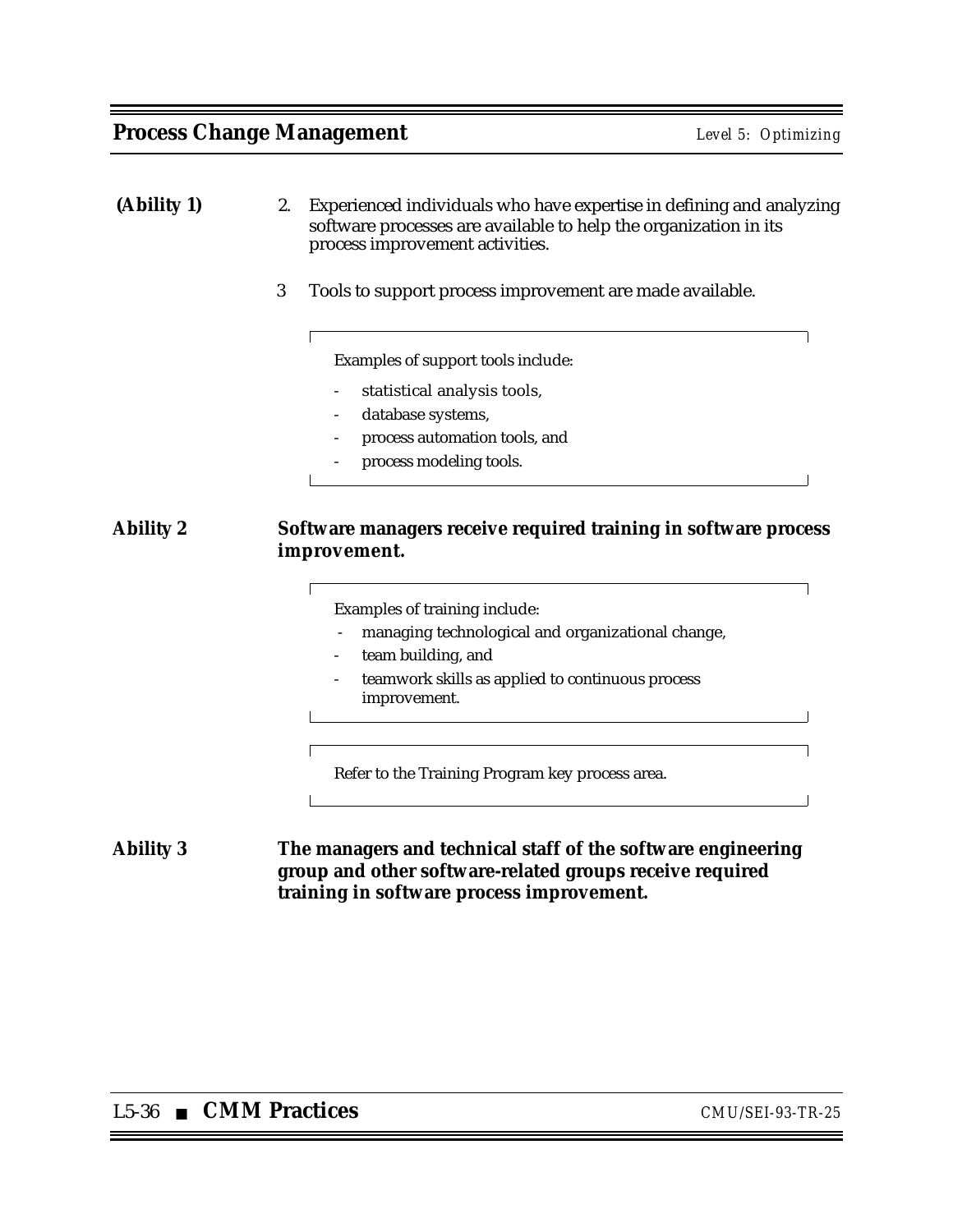|                  | Examples of software-related groups include:                                     |
|------------------|----------------------------------------------------------------------------------|
|                  | software quality assurance,                                                      |
|                  | software configuration management, and                                           |
|                  | documentation support.                                                           |
|                  | Examples of training include:                                                    |
|                  | the principles of quality and process improvement, and                           |
|                  | the procedures for proposing process improvements.                               |
|                  |                                                                                  |
|                  | Refer to the Training Program key process area.                                  |
| <b>Ability 4</b> | Senior management receives required training in software<br>process improvement. |
|                  |                                                                                  |
|                  | <b>Examples of training include:</b><br>benchmarking and comparative evaluation, |
|                  | principles of process improvement,                                               |
|                  | setting and tracking goals for process improvement, and                          |

**Activity 1 A software process improvement program is established which empowers the members of the organization to improve the processes of the organization.**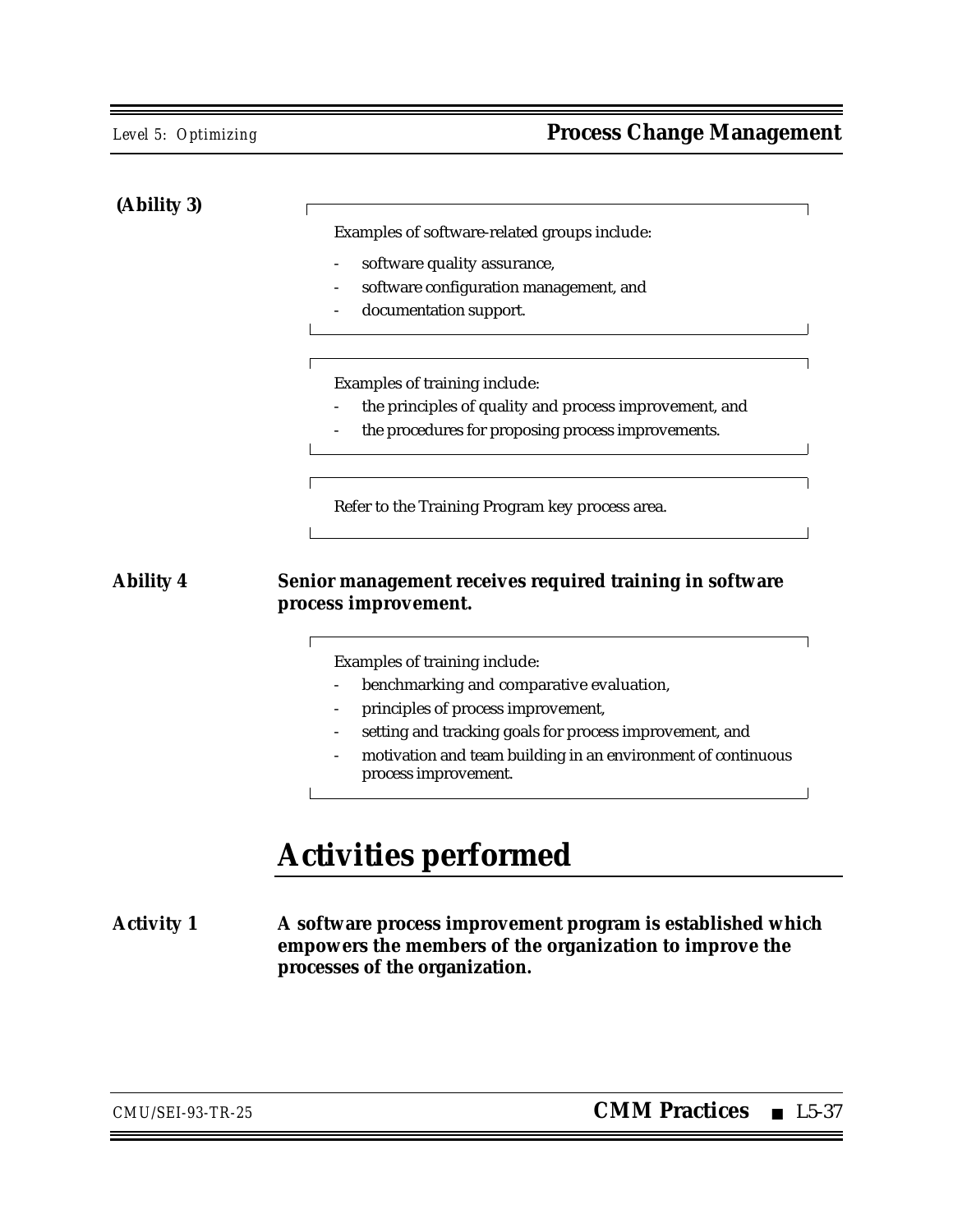### **Activity 2 The group responsible for the organization's software process activities (e.g., software engineering process group) coordinates the software process improvement activities.** Г Refer to the Organization Process Focus key process area for practices covering the group responsible for the organization's software process improvement activities.  $\overline{\phantom{a}}$ This group: 1. Defines organizational goals and measurement plans for software process performance. 2. Reviews the organizational goals for process performance with senior management for their endorsement. 3. Participates in the effort to define the organization's training needs for process improvement and supports the development and presentation of training course materials. Г ٦ Refer to the Training Program key process area.  $\overline{\phantom{a}}$ 4. Defines and maintains the procedures for handling process improvement proposals. 5. Reviews software process improvement proposals and coordinates the actions for these proposals. 6. Tracks status, accomplishments, and participation in the process improvement activities and periodically reports the results to senior management. 7. Coordinates and tracks changes to the organization's standard software process.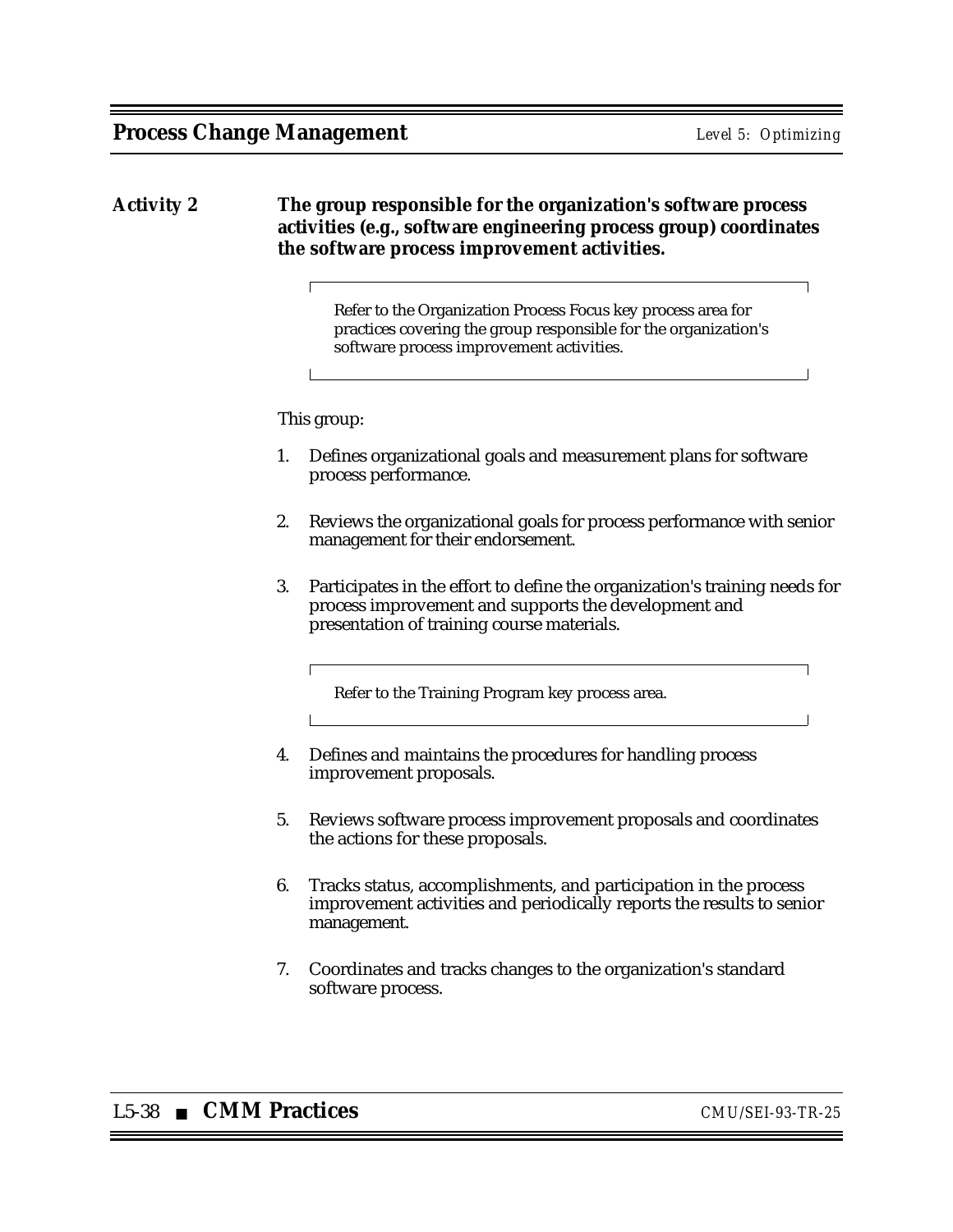8. Defines, establishes, and maintains the process improvement records.

#### **Activity 3 The organization develops and maintains a plan for software process improvement according to a documented procedure.**

Refer to Activity 2 of the Organization Process Focus key process area for other practices covering the organization's software process improvement plan.

This procedure typically specifies that:

 $\Box$ 

 $\sqrt{ }$ 

Г

- 1. The software process improvement plan is based on:
	- ❑ the organization's business and strategic operating plans, and
	- ❑ customer satisfaction indicators.
- 2. The software process improvement plan undergoes peer review.

Refer to the Peer Reviews key process area.

- 3. The software process improvement plan is reviewed by the affected managers.
- 4. The software process improvement plan is managed and controlled.

"Managed and controlled" implies that the version of the work product in use at a given time (past or present) is known (i.e., version control), and changes are incorporated in a controlled manner (i.e., change control).

If a greater degree of control than is implied by "managed and controlled" is desired, the work product can be placed under the full discipline of configuration management, as is described in the Software Configuration Management key process area.

٦

 $\overline{\phantom{a}}$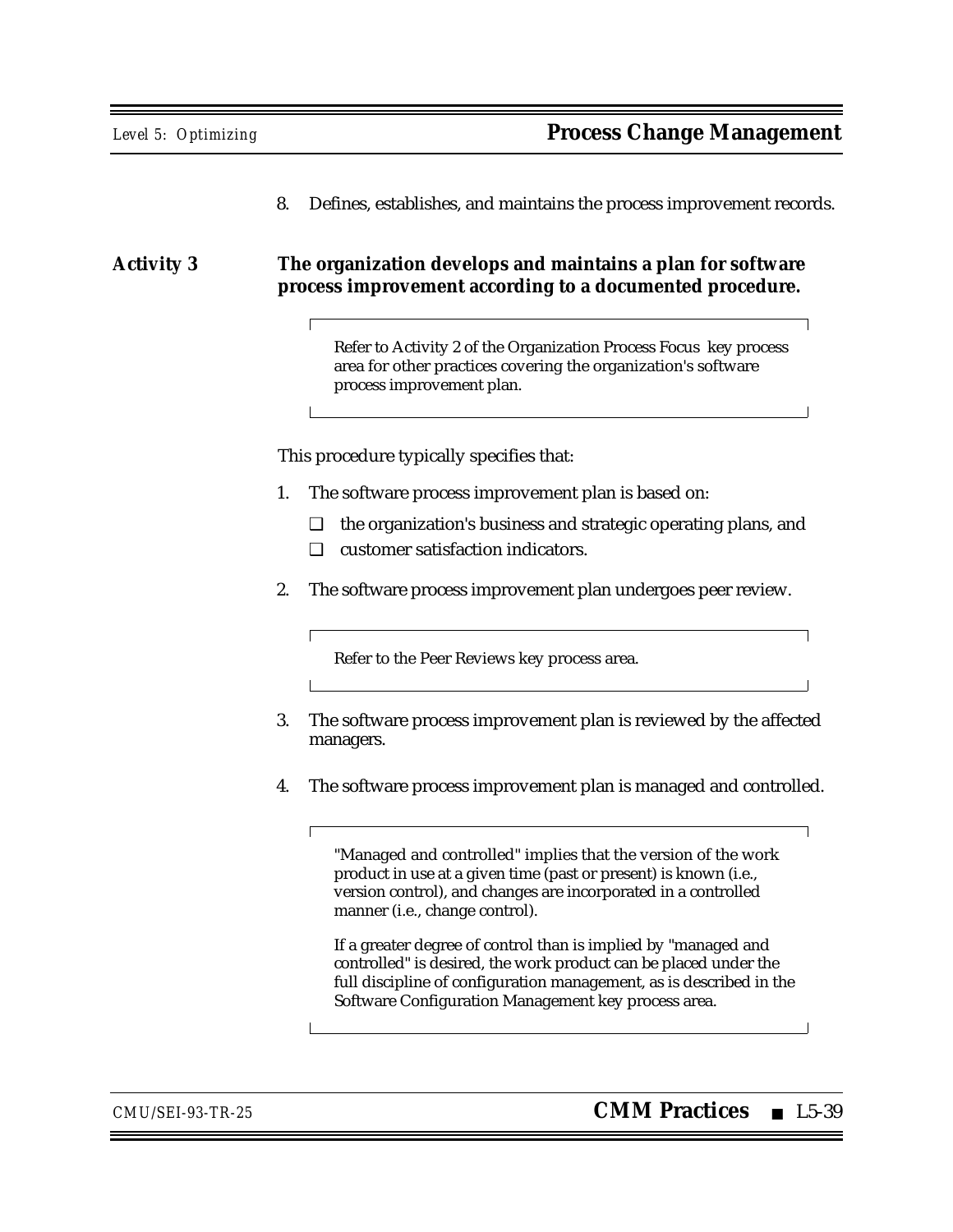# **Activity 4 The software process improvement activities are performed in accordance with the software process improvement plan.** The plan covers: 1. The resources required, including staff and tools. 2. The highest priority process areas for improvement. 3. Measurable short-term and long-term goals for software process performance and improvement. 4. Teams and their assignments for addressing improvements for specific process areas. Examples of teams include: - working groups, process action teams, and technical committees. 5. The procedures for: ❑ the senior managers overseeing the software process improvement activities; ❑ the software managers planning and coordinating the software process improvement activities; ❑ individuals and teams identifying, evaluating, and introducing appropriate software process improvements; and ❑ the teams developing software process improvements for assigned process areas. 6. The administrative and support plans required to maintain continuous process improvement. ❑ Appropriate administrative procedures are included to encourage participation in and facilitate the software process improvement activities.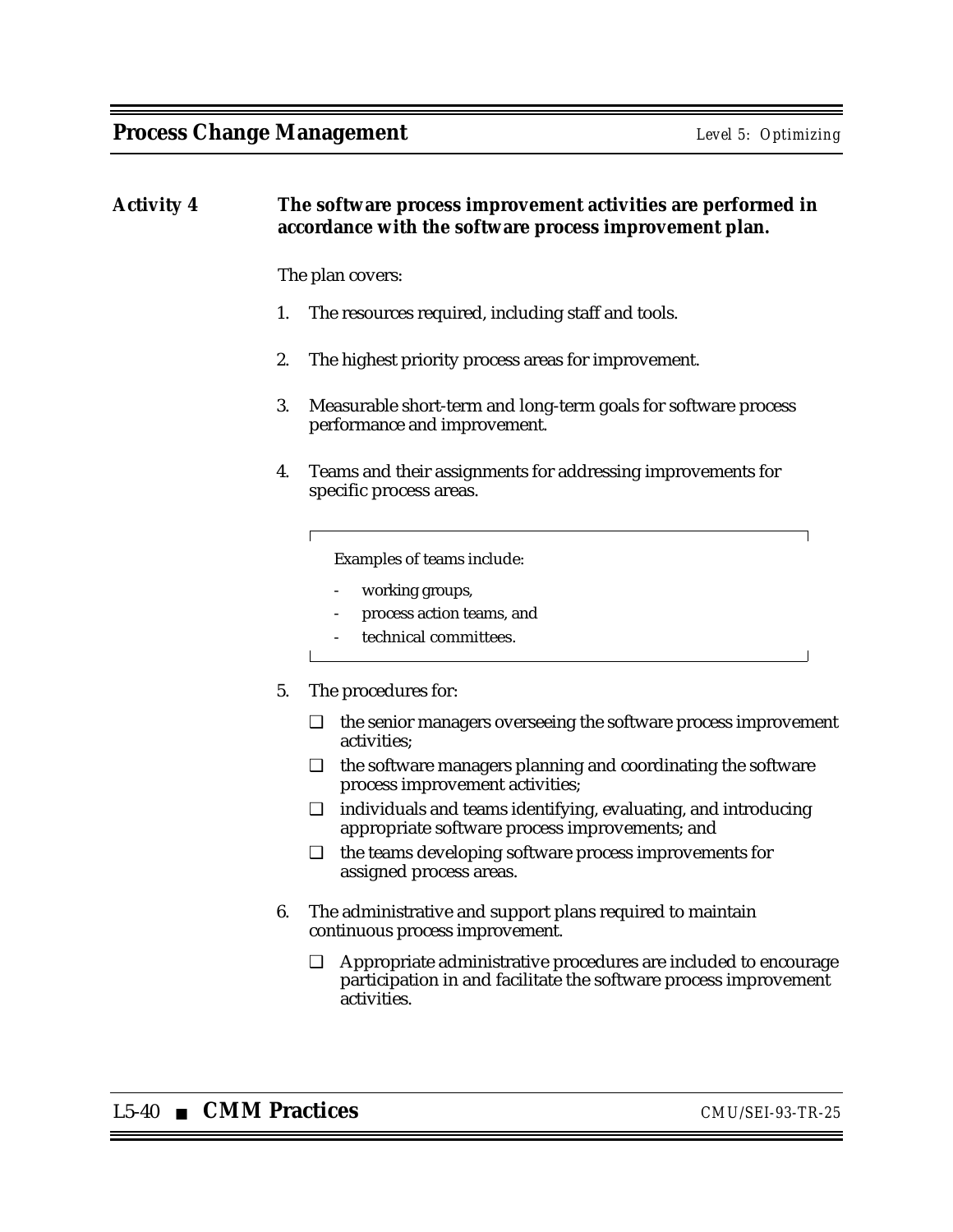|                   | Administrative personnel are included in oversight and review of<br>❏<br>the software process improvement activities.          |
|-------------------|--------------------------------------------------------------------------------------------------------------------------------|
| (Activity 4)      | The roles and contributions of employees to continuous process<br>$\Box$<br>improvement are recognized.                        |
| <b>Activity 5</b> | Software process improvement proposals are handled according<br>to a documented procedure.                                     |
|                   | This procedure typically specifies that:                                                                                       |
|                   | 1. Software process improvement proposals are submitted.                                                                       |
|                   | The software process improvement proposals can be submitted at<br>any time and can address any area of the software processes. |
|                   | Examples of sources for software process improvement proposals<br>include:                                                     |
|                   | the findings and recommendations of software process<br>assessments.                                                           |
|                   | the organization's software process improvement goals,                                                                         |
|                   | analysis of data on customer problems and customer<br>satisfaction.                                                            |
|                   | analysis of data on project performance compared to software<br>quality and productivity goals,                                |
|                   | the results of process benchmarks,<br>$\qquad \qquad \blacksquare$                                                             |
|                   | the potential for process/task automation,<br>$\overline{\phantom{0}}$                                                         |
|                   | analysis of data on defect causes,                                                                                             |
|                   | the measured effectiveness of the software process activities,                                                                 |
|                   | examples of software process improvement proposals that<br>were successfully adopted, and                                      |
|                   | feedback on previously submitted software process<br>improvement proposals, as appropriate.                                    |
|                   |                                                                                                                                |

=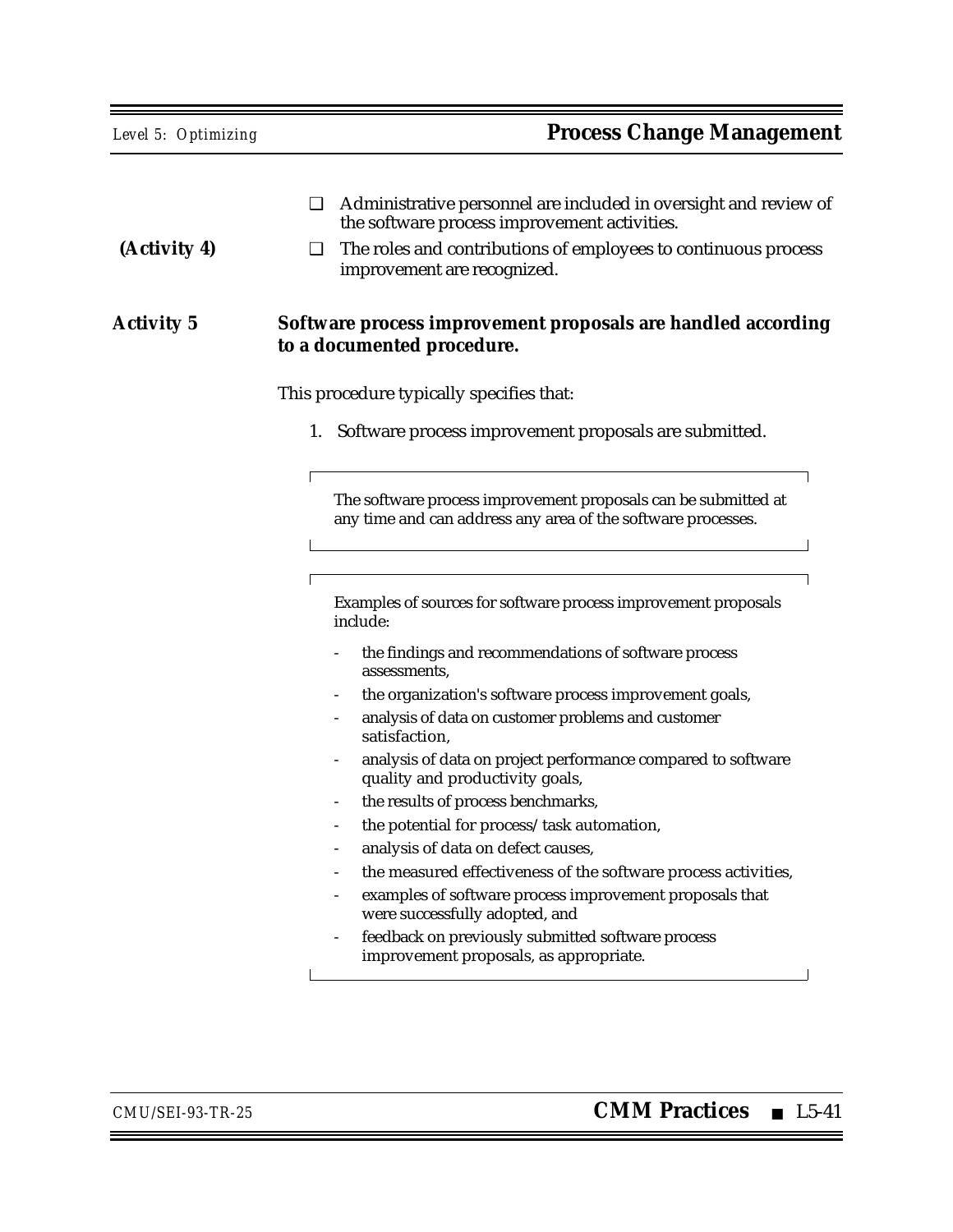#### **Process Change Management** *Level 5: Optimizing*

- 2. Each software process improvement proposal is evaluated; a decision is made whether to implement the proposal, and the decision rationale is documented.
- **(Activity 5)** 3. The expected benefits of each software process improvement proposal are determined.

Examples of expected benefit areas include:

- productivity,
- quality,

 $\sqrt{2}$ 

ſ

Г

- cycle time,
- other indicators of customer or end user satisfaction, and
- any other internal factors.
- 4. The priority of software process improvement proposals selected for implementation is determined.
	- ❑ Focus on high-priority software process improvement proposals is maintained.
- 5. Implementation of the software process improvement actions resulting from the proposals is assigned and planned.
- 6. Software process improvement actions that require a substantial effort are assigned to a team responsible for implementation.

Examples of substantial efforts include improvements requiring piloting of new technologies and other large changes.

Teams to focus on specific software process areas are established. Actions that are appropriate for piloting are coordinated.

٦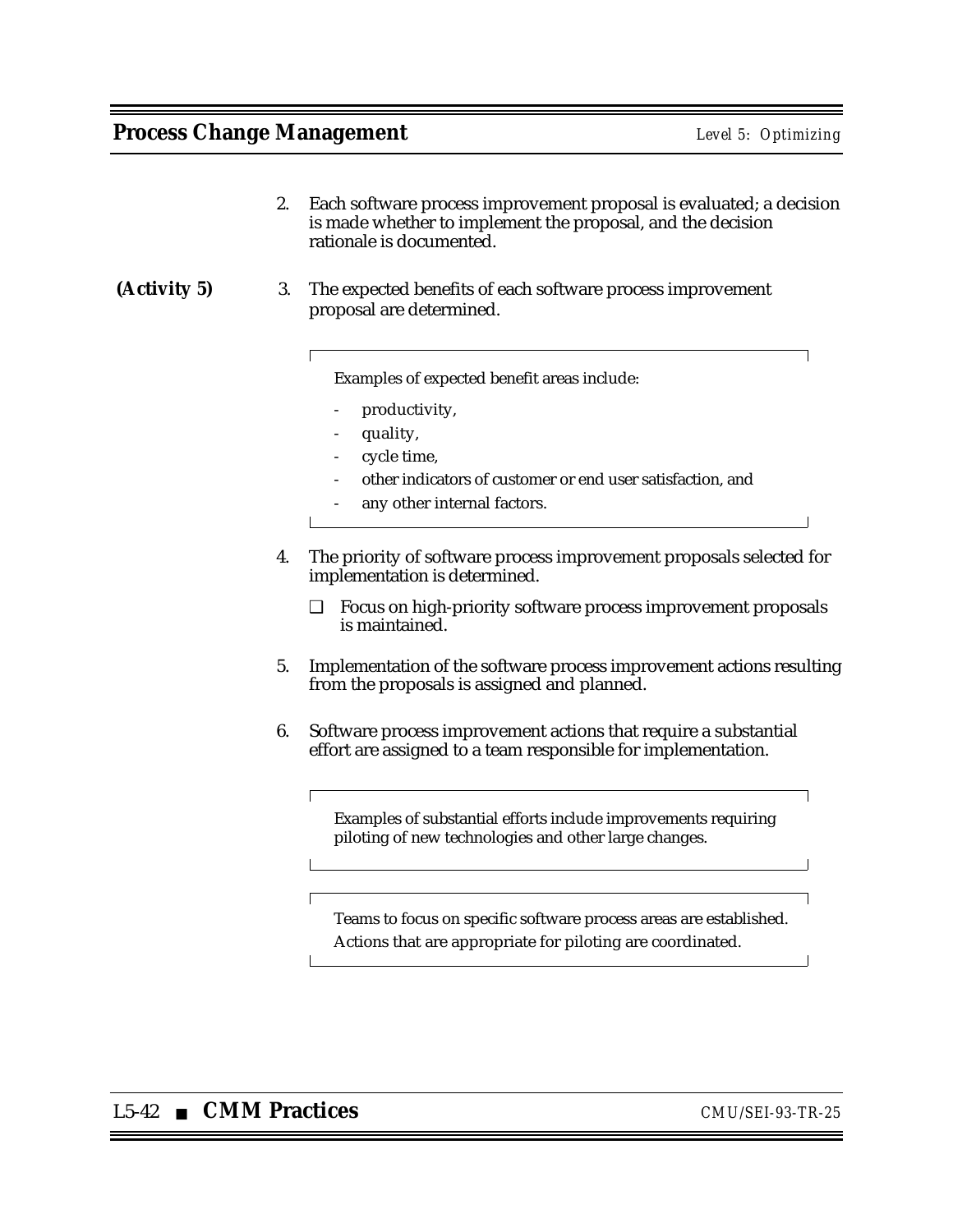|                   | Examples of teams include:                                                                                                                                                                                                                                                     |
|-------------------|--------------------------------------------------------------------------------------------------------------------------------------------------------------------------------------------------------------------------------------------------------------------------------|
|                   | working groups,                                                                                                                                                                                                                                                                |
|                   | process action teams, and                                                                                                                                                                                                                                                      |
|                   | technical committees.                                                                                                                                                                                                                                                          |
| (Activity 5)      | The status of each software process improvement proposal is<br>7.<br>tracked.                                                                                                                                                                                                  |
|                   | Software process improvement proposals for which the response has<br>8.<br>been unusually long are identified and acted upon.                                                                                                                                                  |
|                   | Software process changes that are judged to have a major impact on<br>9.<br>product quality or productivity or that will significantly alter<br>satisfaction of the customer and end users are reviewed and<br>approved by appropriate management before they are implemented. |
|                   | 10. Completed software process improvement actions are reviewed,<br>verified, and approved before they are closed.                                                                                                                                                             |
|                   | 11. Submitters of the software process improvement proposals receive:                                                                                                                                                                                                          |
|                   | prompt acknowledgment of their proposals, and<br>⊔                                                                                                                                                                                                                             |
|                   | notification of the disposition of their proposals.<br>❏                                                                                                                                                                                                                       |
| <b>Activity 6</b> | Members of the organization actively participate in teams to<br>develop software process improvements for assigned process<br>areas.                                                                                                                                           |
|                   | Each of these process improvement teams is funded and the activities<br>1.<br>are planned and scheduled.                                                                                                                                                                       |
|                   | 2.<br>Goals are established for each process improvement effort; where<br>possible, these goals are defined quantitatively.                                                                                                                                                    |
|                   | The plans are approved by the managers of the affected groups and<br>3.<br>the group that defines and maintains the affected process<br>descriptions.                                                                                                                          |

Ξ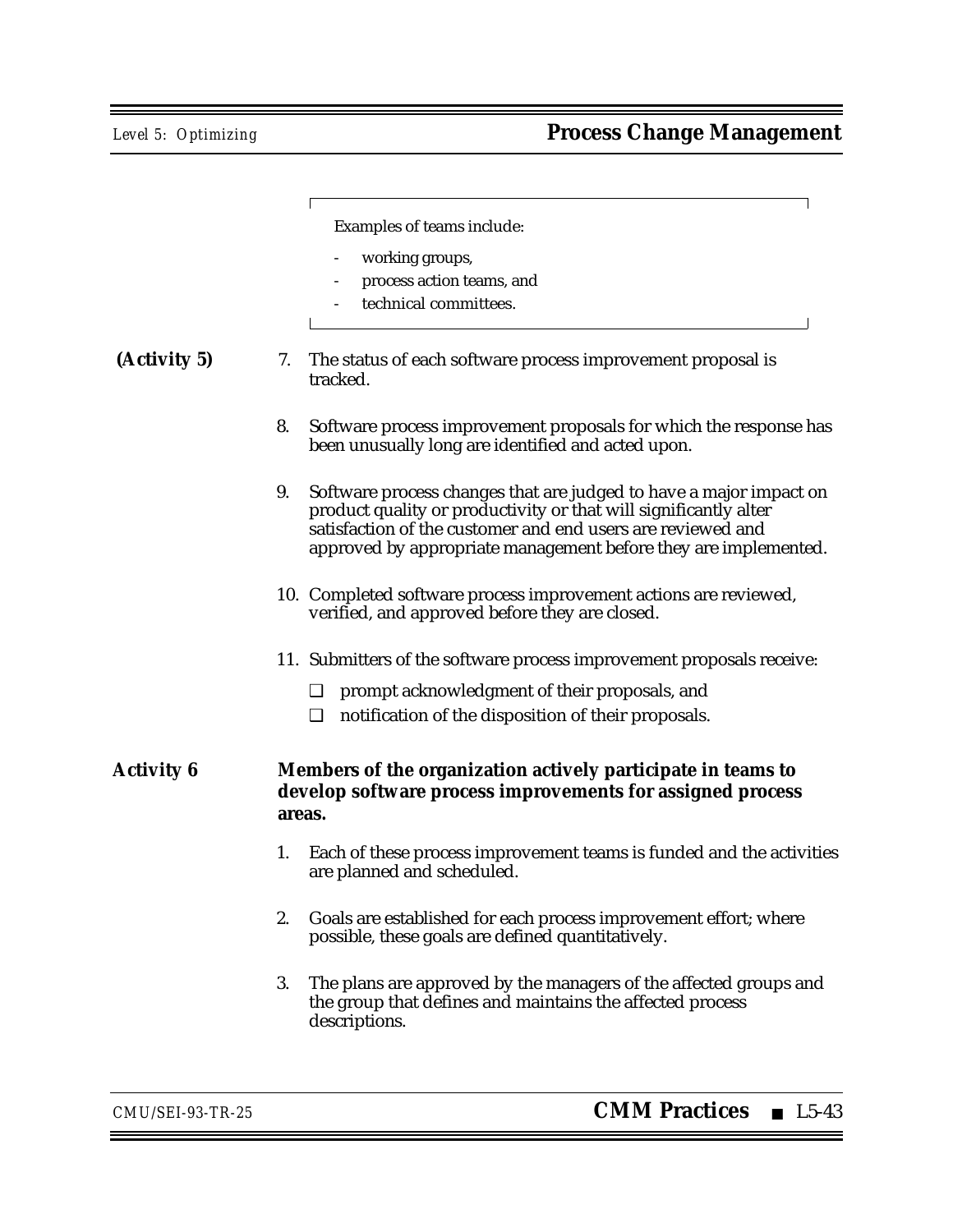# **Process Change Management** *Level 5: Optimizing*

Ξ

| (Activity 6)      |                                                                                                                                                                                                                                                                              |
|-------------------|------------------------------------------------------------------------------------------------------------------------------------------------------------------------------------------------------------------------------------------------------------------------------|
|                   | Examples of affected groups include:                                                                                                                                                                                                                                         |
|                   | software engineering (including all subgroups, such as<br>software design, as well as the software task leaders),                                                                                                                                                            |
|                   | software estimating,                                                                                                                                                                                                                                                         |
|                   | system engineering,                                                                                                                                                                                                                                                          |
|                   | system test,<br>$\qquad \qquad \blacksquare$                                                                                                                                                                                                                                 |
|                   | software quality assurance,<br>$\overline{\phantom{a}}$                                                                                                                                                                                                                      |
|                   | software configuration management,<br>$\blacksquare$                                                                                                                                                                                                                         |
|                   | contract management, and<br>-                                                                                                                                                                                                                                                |
|                   | documentation support.                                                                                                                                                                                                                                                       |
|                   | effectiveness before they are introduced into normal practice.<br>1.<br>Adjustments to the proposed process improvement are made and<br>documented during the pilot effort to optimize its implementation.<br>2.<br>Lessons learned and problems encountered are documented. |
|                   | 3.<br>The benefits, risks, and impacts of the process improvement's broader<br>use in the organization are estimated, and the uncertainty in these<br>estimates is assessed.                                                                                                 |
|                   | A decision is made whether to terminate the effort, proceed with<br>4.<br>broad-scale implementation of the improvement, or replan and<br>continue the pilot effort.                                                                                                         |
| <b>Activity 8</b> | When the decision is made to transfer a software process<br>improvement into normal practice, the improvement is<br>implemented according to a documented procedure.                                                                                                         |

Ξ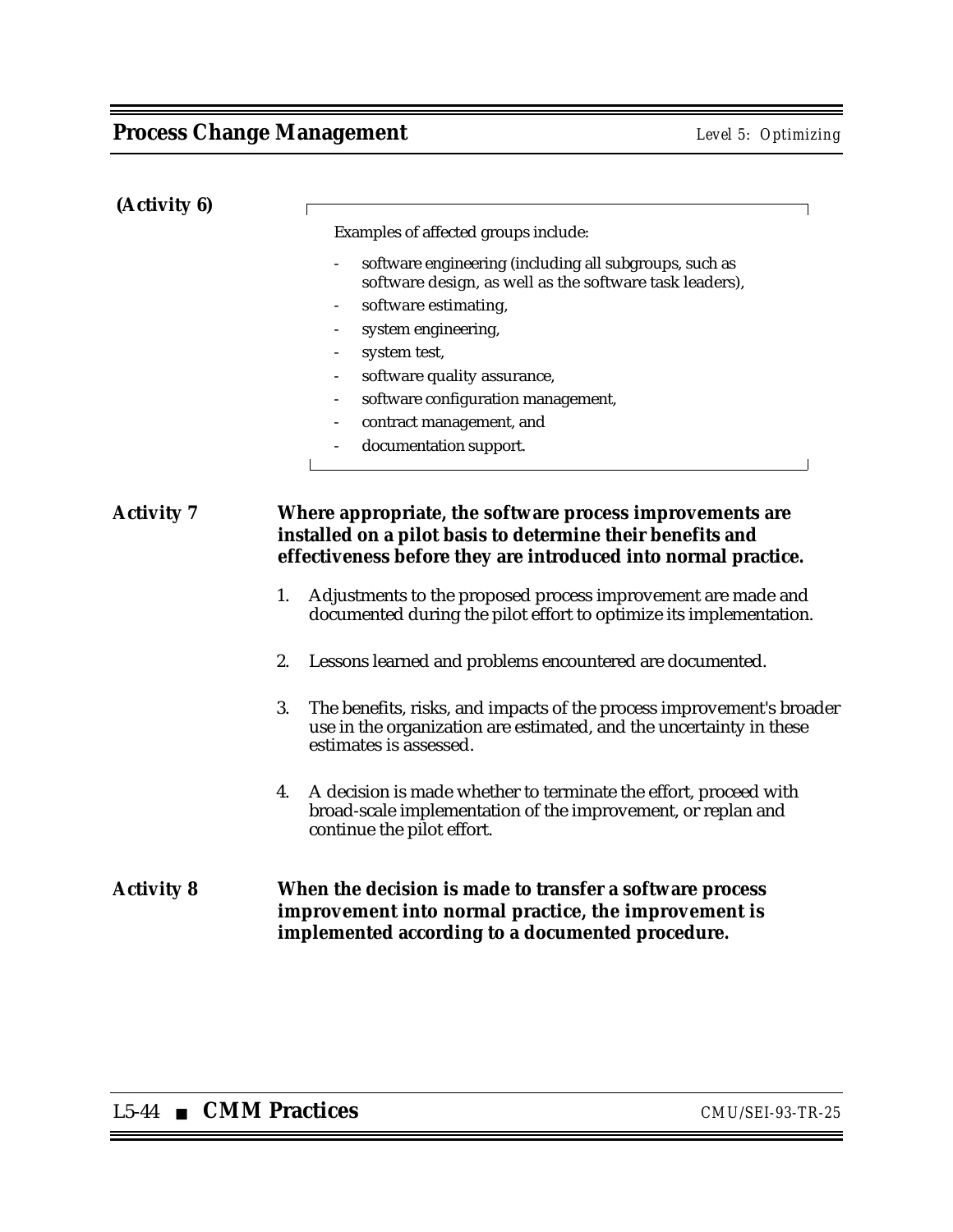This procedure typically specifies that:

- 1. The resources needed to support major changes to the software process are established and funded.
- **(Activity 8)** 2. The strategy for collecting data to measure and track the change in software process performance is documented, reviewed, and agreed to.
	- ❑ This strategy is agreed to by the individuals responsible for implementing the software processes affected by the change.
	- ❑ The support tools are instrumented, as appropriate, to record the desired data automatically.
	- 3. Training courses are updated to reflect the current software process, and training is provided before installing the process change for general use.

Refer to the Training Program key process area.

- 4. Consultation support, appropriate to the expected needs, is established before installing the process change for broad-scale use and is continued as needed.
- 5. Appropriate process changes are incorporated into the organization's standard software process.

Refer to Activity 1 of the Organization Process Definition key process area for practices covering the organization's standard software process.

6. Appropriate process changes are incorporated into the projects' defined software processes.

٦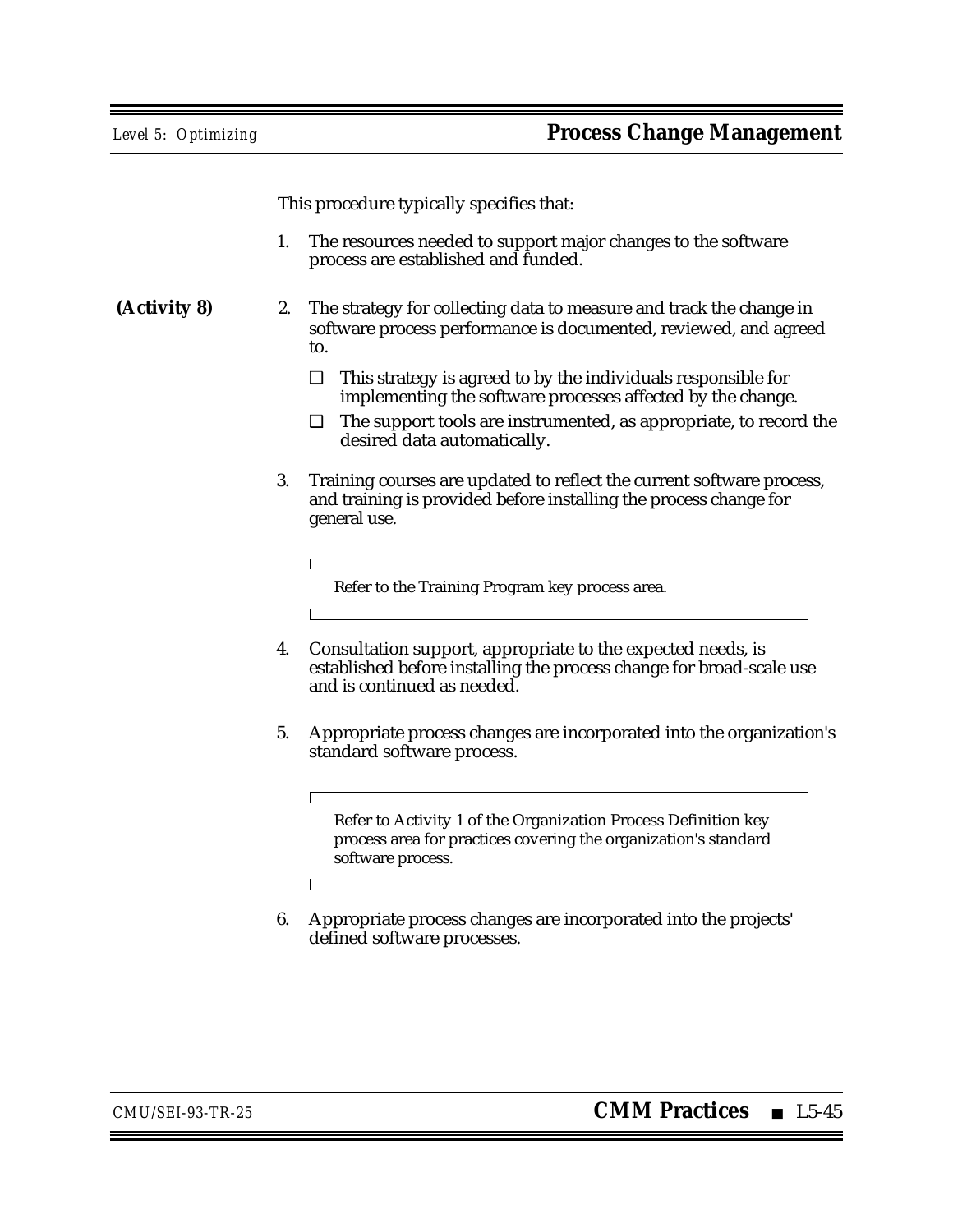Ξ

# **Process Change Management** *Level 5: Optimizing*

|                    | Refer to Activity 2 of the Integrated Software Management key<br>process area for practices covering the project's defined software<br>process.                                                                                                |  |  |  |
|--------------------|------------------------------------------------------------------------------------------------------------------------------------------------------------------------------------------------------------------------------------------------|--|--|--|
| <b>Activity 9</b>  | Records of software process improvement activities are<br>maintained.                                                                                                                                                                          |  |  |  |
| (Activity 9)       | 1.<br>Information about the initiation, status, and implementation of<br>software process improvement proposals is maintained.                                                                                                                 |  |  |  |
|                    | 2.<br>Ready access is provided to the software process improvement<br>records.                                                                                                                                                                 |  |  |  |
|                    | 3.<br>Historical data is maintained and reports are produced on software<br>process improvements.                                                                                                                                              |  |  |  |
|                    | Examples of records and reports include:                                                                                                                                                                                                       |  |  |  |
|                    | the project's productivity, quality, and schedule performance;<br>the program's defect history;                                                                                                                                                |  |  |  |
|                    | the organizational software quality and productivity trends;<br>and                                                                                                                                                                            |  |  |  |
|                    | the cost, schedule, and productivity of software process<br>development and improvement.                                                                                                                                                       |  |  |  |
|                    | Refer to Activity 5 of the Organization Process Definition key<br>process area for practices covering the organization's software<br>process database, which is one of the possible mechanisms for<br>maintaining process improvement records. |  |  |  |
| <b>Activity 10</b> | Software managers and technical staff receive feedback on the<br>status and results of the software process improvement activities<br>on an event-driven basis.                                                                                |  |  |  |

Ξ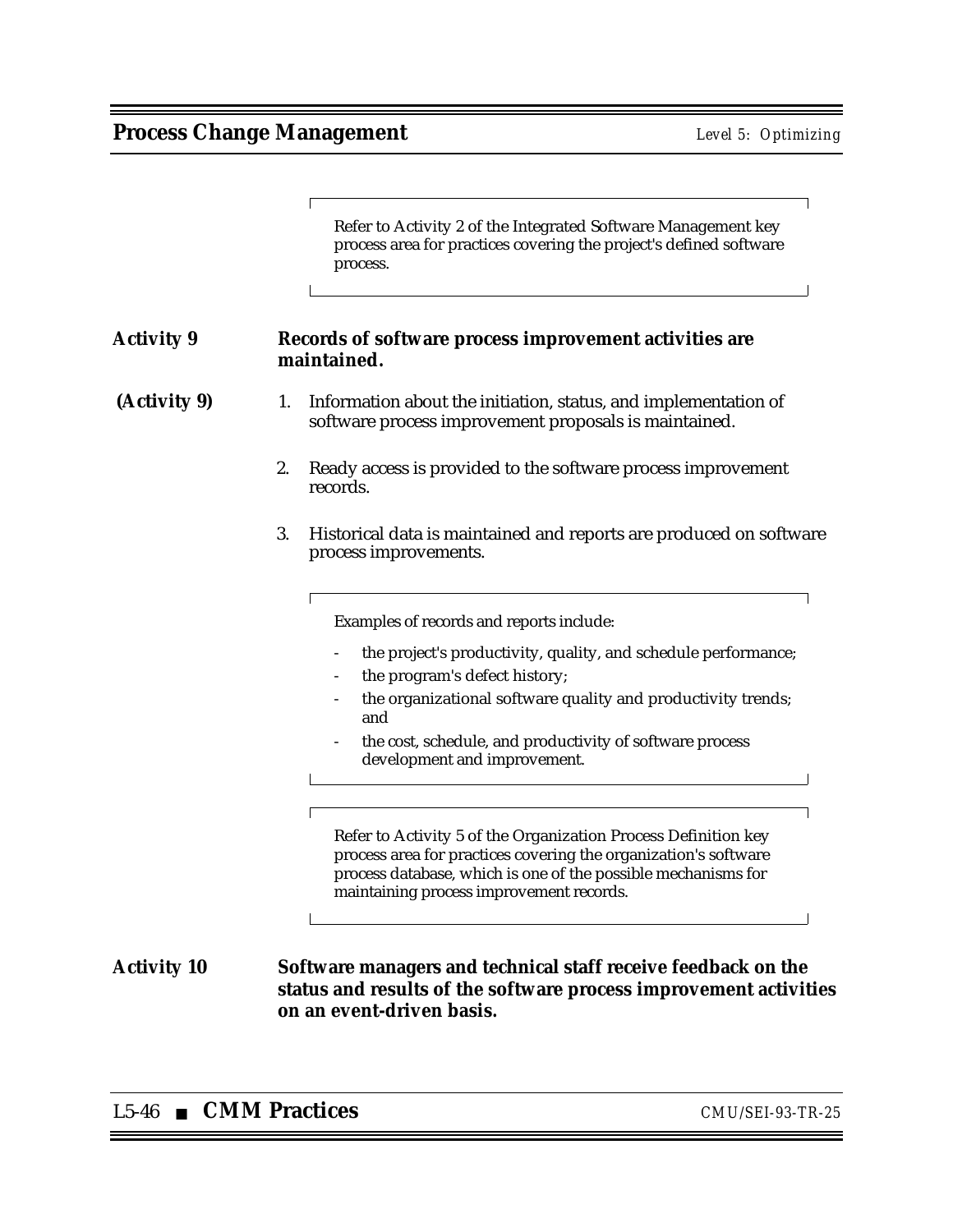$\overline{\phantom{a}}$ 

The feedback provides:

- 1. A summary of the major software process improvement activities.
- 2. Significant innovations and actions taken to address software process improvement.
- 3. A summary status of the software process improvement proposals that are submitted, open, and completed.

**(Activity 10)**

Examples of means to provide this feedback include:

- electronic bulletin boards,
- newsletters, and
- information flow meetings.

# **Measurement and analysis**

#### **Measurement 1 Measurements are made and used to determine the status of the software process improvement activities.**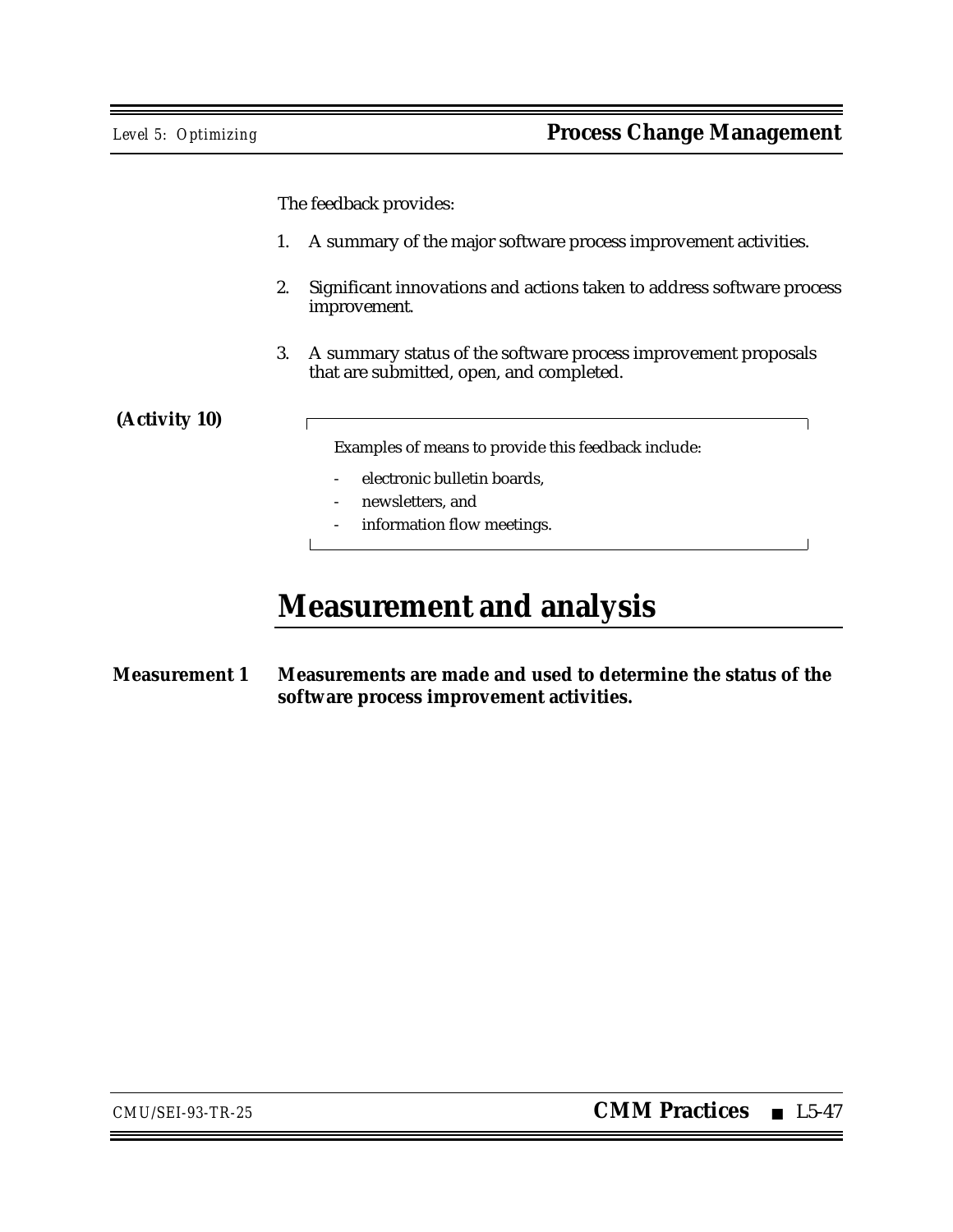#### **Process Change Management** *Level 5: Optimizing*

Examples of measurements include:

- the number of software process improvement proposals submitted and implemented for each process area;
- the number of software process improvement proposals submitted by each of the projects, groups, and departments;
- the number and types of awards and recognitions received by each of the projects, groups, and departments;
- the response time for handling software process improvement proposals;
- the percentage of software process improvement proposals accepted per reporting period;
- the overall change activity, including number, type, and size of changes;
- the effect of implementing each process improvement compared to its defined goals;
- overall performance of the organization's and project's processes, including effectiveness, quality, and productivity compared to their defined goals;
- overall productivity and software quality trends for each project; and
- process measurements that relate to the indicators of the customer's satisfaction.

# **Verifying implementation**

#### **Verification 1 The activities for software process improvement are reviewed with senior management on a periodic basis.**

The primary purpose of periodic reviews by senior management is to provide awareness of, and insight into, software process activities at an appropriate level of abstraction and in a timely manner. The time between reviews should meet the needs of the organization and may be lengthy, as long as adequate mechanisms for exception reporting are available.

 $\sqrt{2}$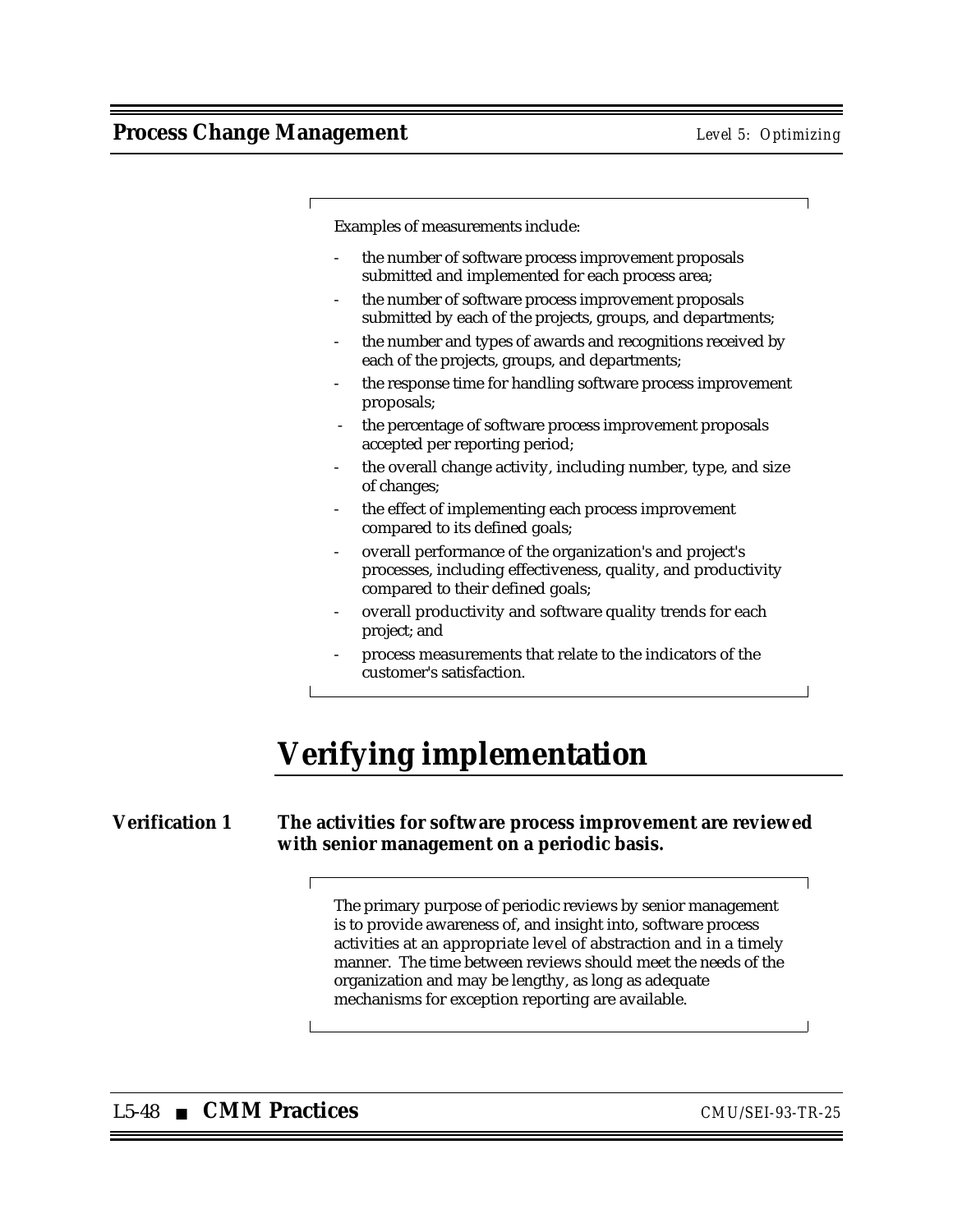These reviews are held to:

- 1. Summarize participation in the process improvement activities.
- 2. Assess process performance.
- 3. Identify needed goal changes.
- 4. Resolve issues.

 $\sqrt{2}$ 

5. Approve revisions to the software process improvement plan as appropriate.

#### **Verification 2 The software quality assurance group reviews and/or audits the activities and work products for software process improvement and reports the results.**

Refer to the Software Quality Assurance key process area.

#### **(Verification 2)** At a minimum, the reviews and/or audits verify:

- 1. The preparation of the organization's software process improvement plan.
- 2. The process of initiating, submitting, reviewing, approving, and planning implementation of software process improvement proposals.
- 3. The degree to which the process measurements conform to the software process descriptions and reflect actual performance.
- 4. The process for documenting, reviewing, approving, controlling, and disseminating changes to the organization's standard software process and projects' defined software processes.
- 5. The degree to which software process improvement activities are consistently measured and tracked.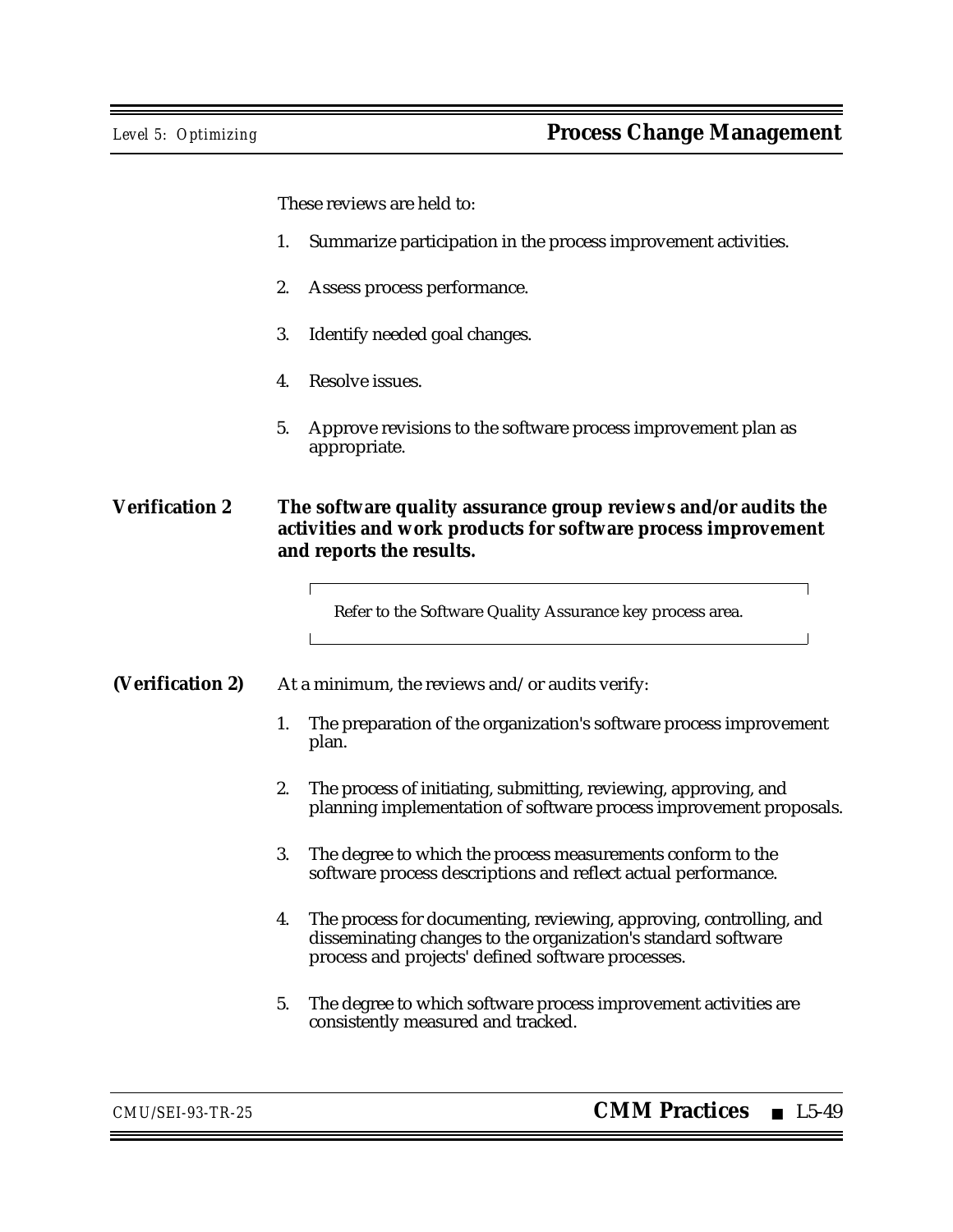6. The degree to which actual software process improvement performance achieves the plans and goals.

=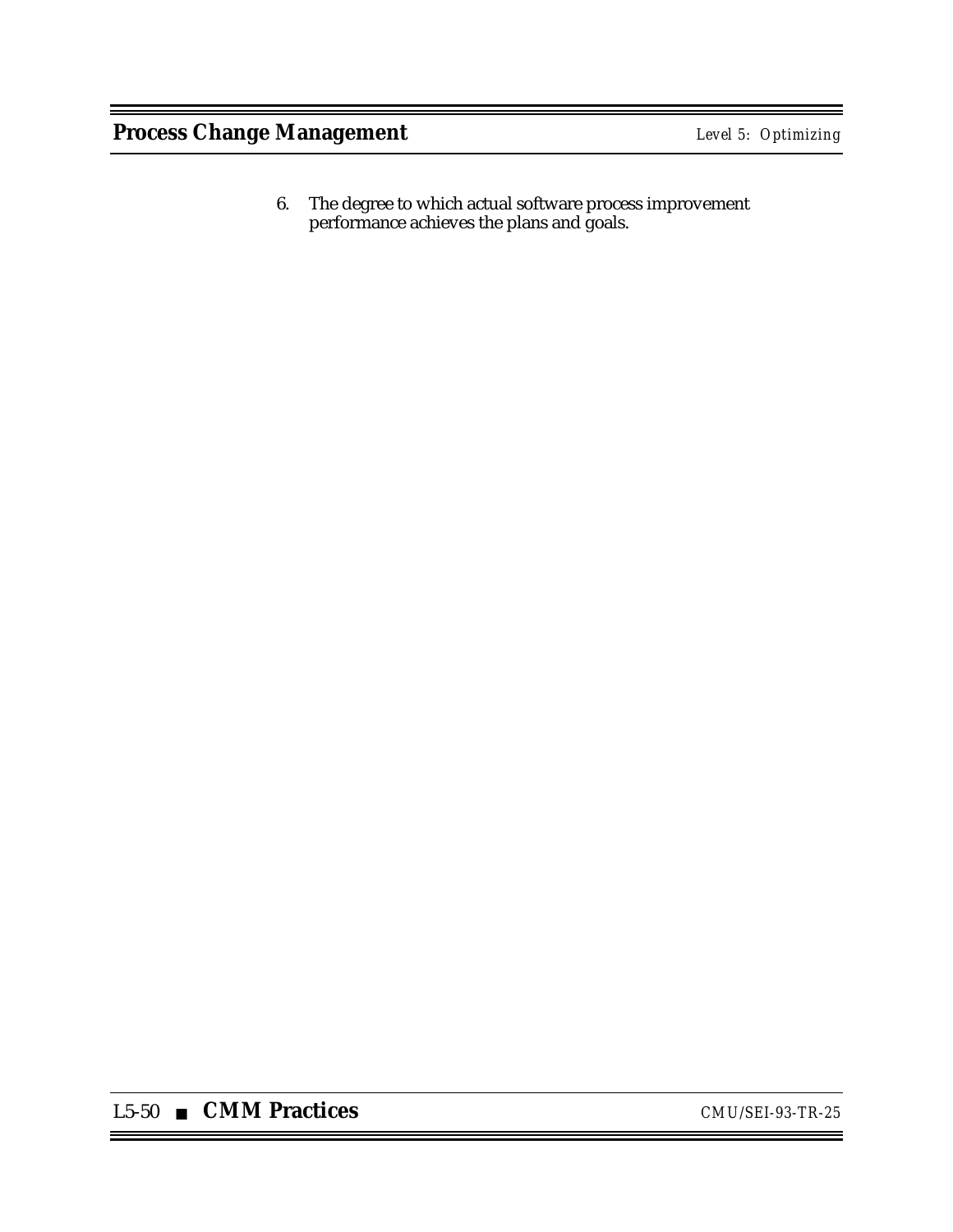Ξ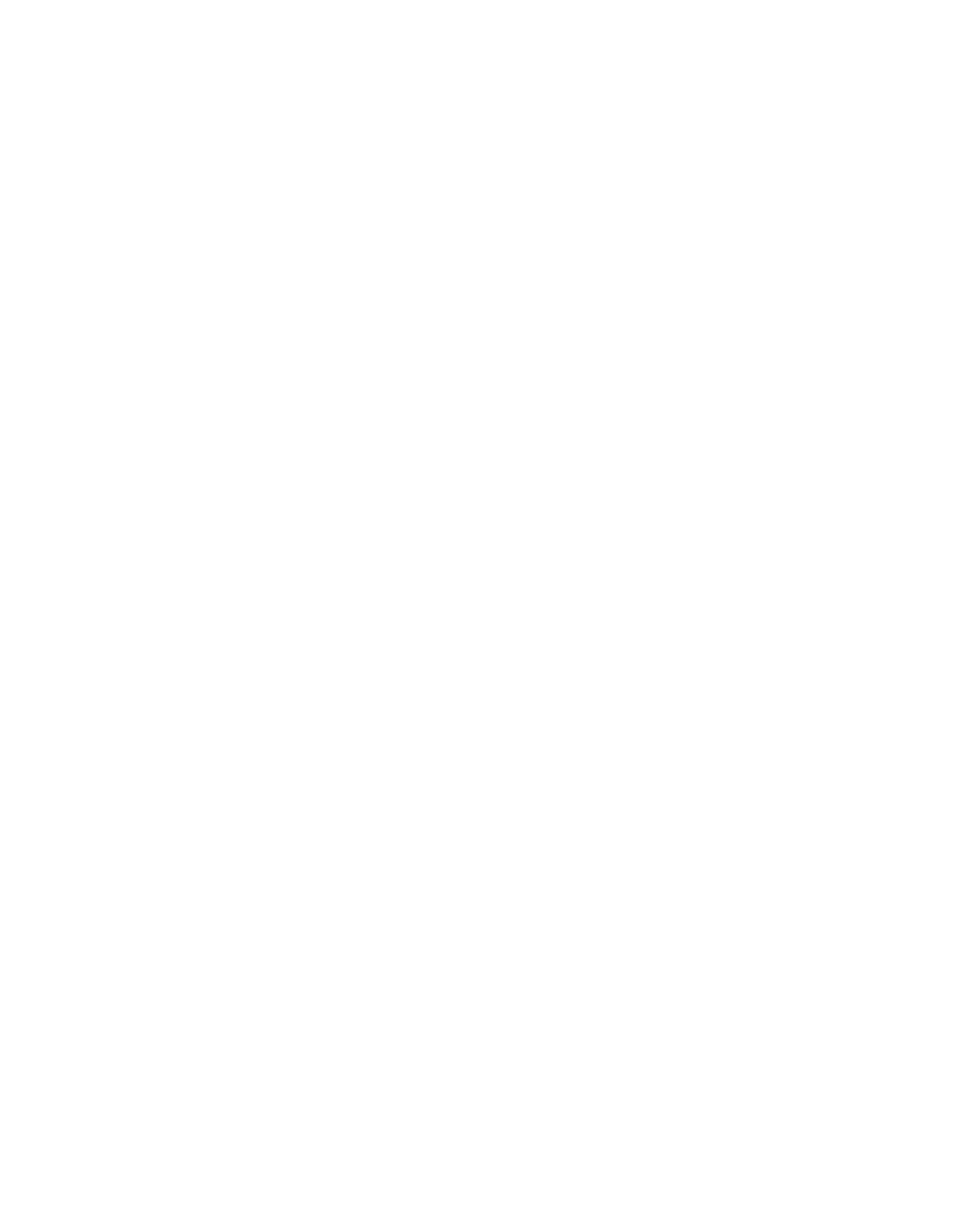# **Level 5 Index**

data in 12 prevention 7 action proposal action of software data in 11 process improvement 43 Causal analysis meetings incorporation of new technology requirements for 7 data defect examples of root causes 8 Defect Prevention 1-15 revisions to organization's causal analysis meeting for 7 documentation of data on 11 feedback on 13 kick-off meeting for task 6 management and control of data for 12 measurements for 13 plan 37 policy for organization 2 proposals 39 policy for project 2 manage and control resources and funding for 4 defect prevention data 12 project manager 15 plan 38 senior management 14 Measurements software quality assurance 15 defect prevention 13 tools for 4 new technology training for 5 information on 25 defect prevention plan selection of 26 peer review of 6 organization's standard software defect prevention team process documented procedure incorporation of process changes 44

action item causal analysis meetings for defect into organization's standard software process 28 defect prevention 11 incorporation of new technology into project's defined software process 29 standard software process based on defect prevention 12 revisions to project's defined software process based on defect prevention 12 selection of new technologies 26 software process improvement plan for project 5 software process improvement review software process improvement team for organization 3 software process improvement 46 team for project 3 technology change management 29 activities of 9 analysis for new technology 26 establishment of 3 incorporation of new technology 28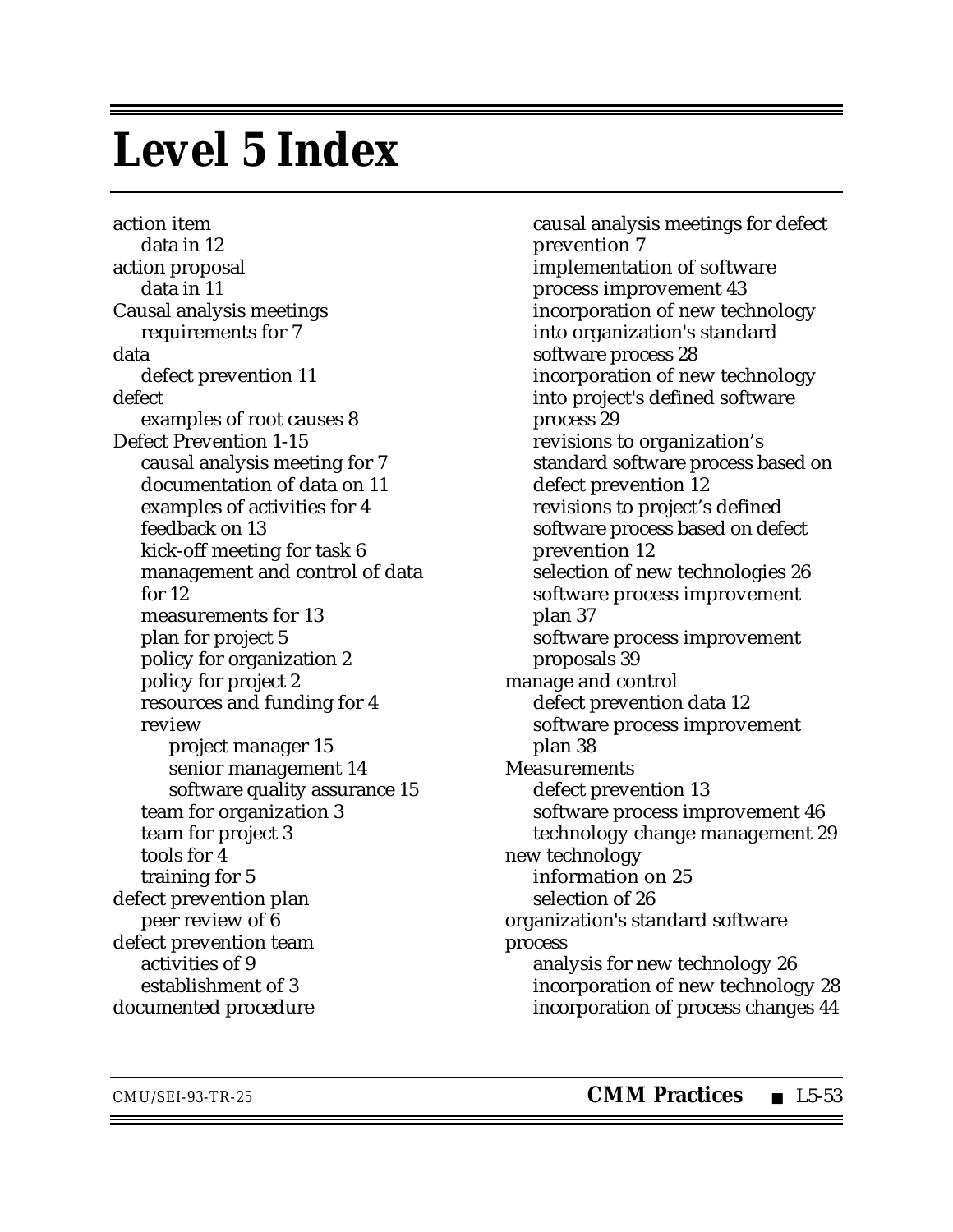#### **Level 5 Index** *Level 5: Optimizing*

revision based on defect prevention 12 Pareto analysis **Pareto** analysis **project manager 15** use in defect prevention 10 senior management 14 Peer Review software quality assurance 15 defect prevention plan 6 software process improvement software process improvement plan 38 technology change management plan 24 Pilot efforts **Software quality assurance 30** technology changes 27 senior management plan oversight of software process defect prevention 5 improvement 32 technology change management 23 review policy defect prevention 14 defect prevention for organization 2 software process improvement 32 30 technology change management 18 role in technology change Process Change Management 31-47 management 19-20 project manager training for software process review improvement 35 defect prevention 15 software development plan project's defined software process incorporation of defect prevention<br>coordination with defect activities 2 coordination with defect prevention team 3 software engineering environment incorporation of new technology 29 support for technology change 21 incorporation of process changes 44 software engineering group revision based on defect prevention 12 records<br>software process improvement 44<br>coordination of software process improvement 44<br>coordination of software process software process improvement 44 resources and funding improvement 36 defect prevention 4 relation with technology change software process improvement 33 management 20 technology change management 20 software improvement plan

review defect prevention senior management 46 software quality assurance 47 technology change management senior management 30 software process improvement 46 defect prevention for project 2 technology change management training for software process improvement 35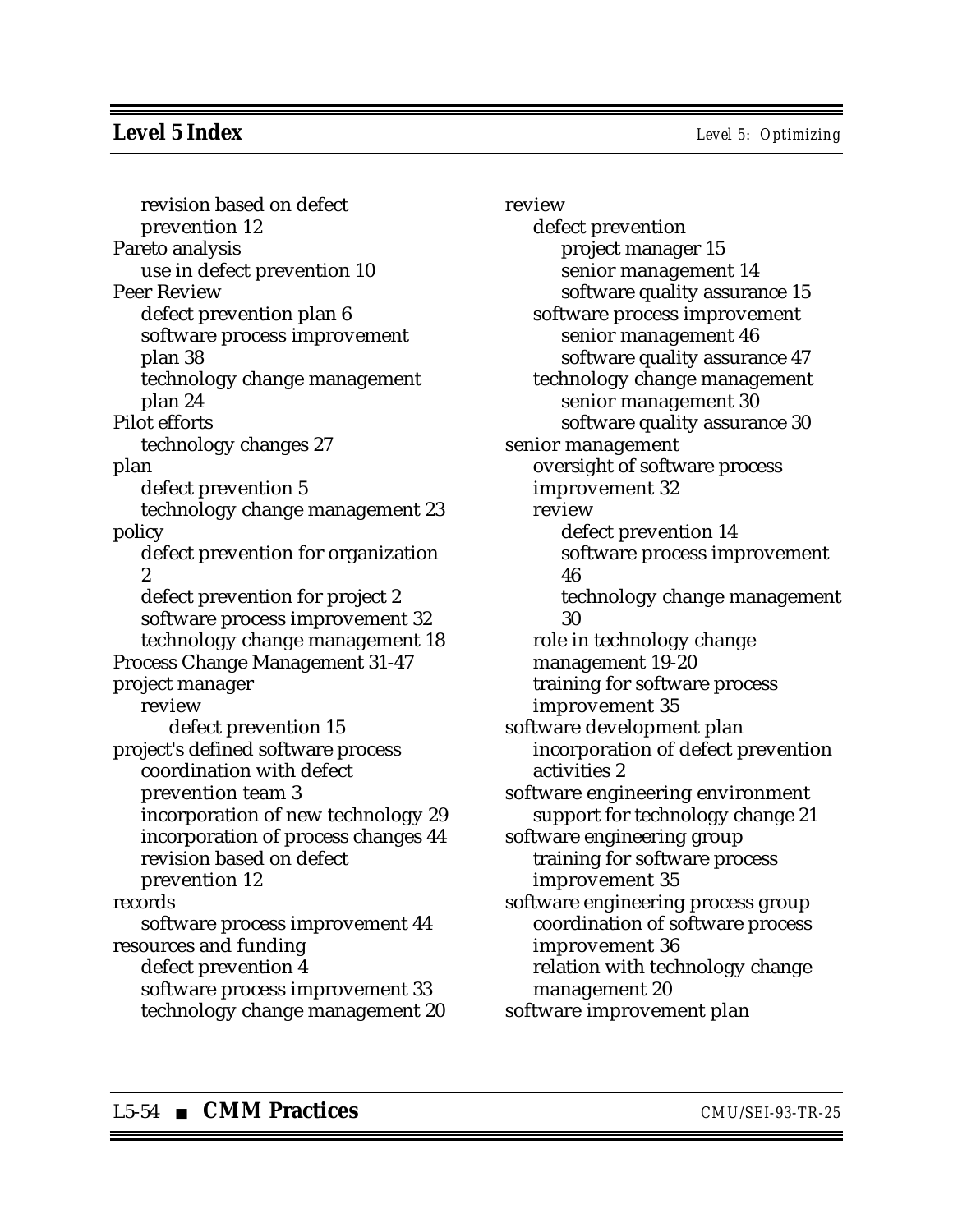Software manager 47 training for software process 30 improvement 34 software task software process kick-off meeting for defect responsibility for 34 prevention 6 software process improvement technology change feedback on 45 data to support 22 implementation of 43 identification of areas for 25 measurements for 46 pilot effort for 27 pilot installation 42 30 plans for 37 group responsible for 20 policy for 32 measurements for 29 program for 36 plan for 23 records of 44 policy for 18 resources and funding for 33 resources and funding for 20 review review senior management 46 senior management 30 teams for process areas 42 senior management role in 19 tools for 34 training for 23 update of training for 43 23 software process improvement plan peer review of 24 items in 38 technology support group 20 peer review of 38 Tools requirements for 37 defect prevention 4 software process improvement proposal 36 procedure for handling 39 defect prevention 5 software process improvement proposals software quality assurance group update based on software process review improvement 43 defect prevention 15

management and control of 38 software process improvement responsibility for processes 34 technology change management oversight by senior management 32 Technology Change Management 17 software quality assurance 47 software quality assurance 30 training for 34-35 technology change management plan software process improvement 34 training software process improvement 34- 35 documentation of 11 technology change management 23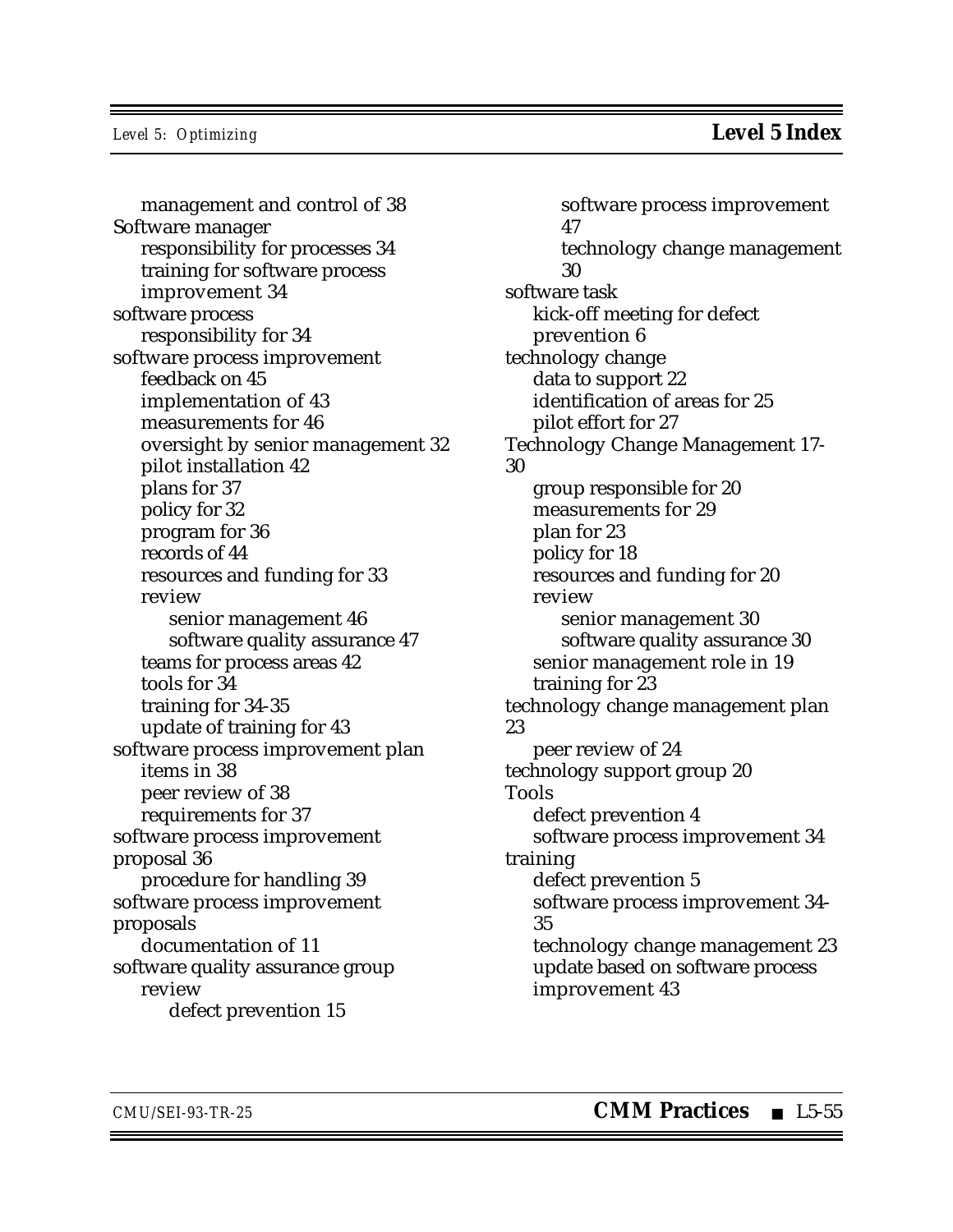# **Appendix A: References**

| Fagan <sub>86</sub> | M.E. Fagan, "Advances in Software Inspections," IEEE<br>Transactions on Software Engineering, Vol. 12, No. 7, July,<br>1986, pp. 744-751.                         |
|---------------------|-------------------------------------------------------------------------------------------------------------------------------------------------------------------|
| Feiler92            | P.H. Feiler and W.S. Humphrey, Software Process<br>Development and Enactment: Concepts and Definitions,<br>CMU/SEI-92-TR-4, ADA258465, March 1992.                |
| Fowler90            | P. Fowler and S. Rifkin, Software Engineering Process<br>Group Guide, Software Engineering Institute, CMU/SEI-<br>90-TR-24, ADA235784, September, 1990.           |
| Freedman90          | D.P. Freedman and G.M. Weinberg, Handbook of<br>Walkthroughs, Inspections, and Technical Reviews, Third<br>Edition, Dorset House, New York, NY, 1990.             |
| Humphrey88          | W.S. Humphrey, "Characterizing the Software Process,"<br>IEEE Software, Vol. 5, No. 2, March, 1988, pp. 73-79.                                                    |
| Humphrey89          | W.S. Humphrey, Managing the Software Process,<br>Addison-Wesley, Reading, MA, 1989.                                                                               |
| IEEE-STD-610        | ANSI/IEEE Std 610.12-1990, "IEEE Standard Glossary of<br>Software Engineering Terminology," February 1991.                                                        |
| Kitson92            | D.H. Kitson and S. Masters, An Analysis of SEI Software<br>Process Assessment Results: 1987-1991, Software<br>Engineering Institute, CMU/SEI-92-TR-24, July 1992. |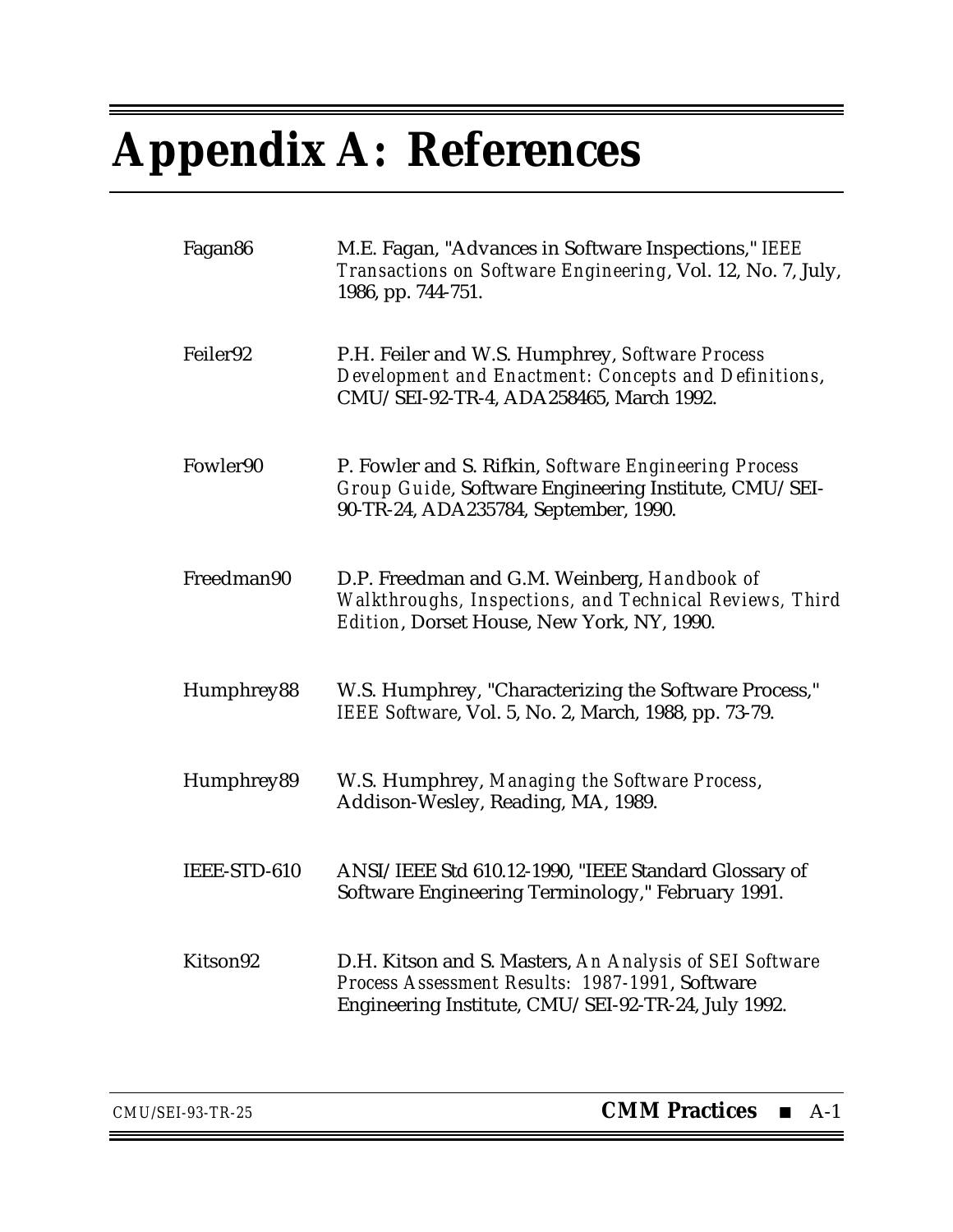| Paulk91  | M.C. Paulk, B. Curtis, M.B. Chrissis, et al, Capability<br>Maturity Model for Software, Software Engineering<br>Institute, CMU/SEI-91-TR-24, ADA240603, August 1991.                                          |
|----------|---------------------------------------------------------------------------------------------------------------------------------------------------------------------------------------------------------------|
| Paulk93a | M.C. Paulk, B. Curtis, M.B. Chrissis, and Charles V.<br>Weber, Capability Maturity Model for Software, Version<br>1.1, Software Engineering Institute, CMU/SEI-93-TR-24,<br>February 1993.                    |
| Paulk93b | M.C. Paulk, C.V. Weber, S. Garcia, M.B. Chrissis, and M.<br><b>Bush, Key Practices of the Capability Maturity Model,</b><br>Version 1.1, Software Engineering Institute, CMU/SEI-93-<br>TR-25, February 1993. |
| Weber91  | C.V. Weber, M.C. Paulk, C.J. Wise, and J.V. Withey, Key<br>Practices of the Capability Maturity Model, Software<br>Engineering Institute, CMU/SEI-91-TR-25, ADA240604,<br><b>August 1991.</b>                 |

=

Ξ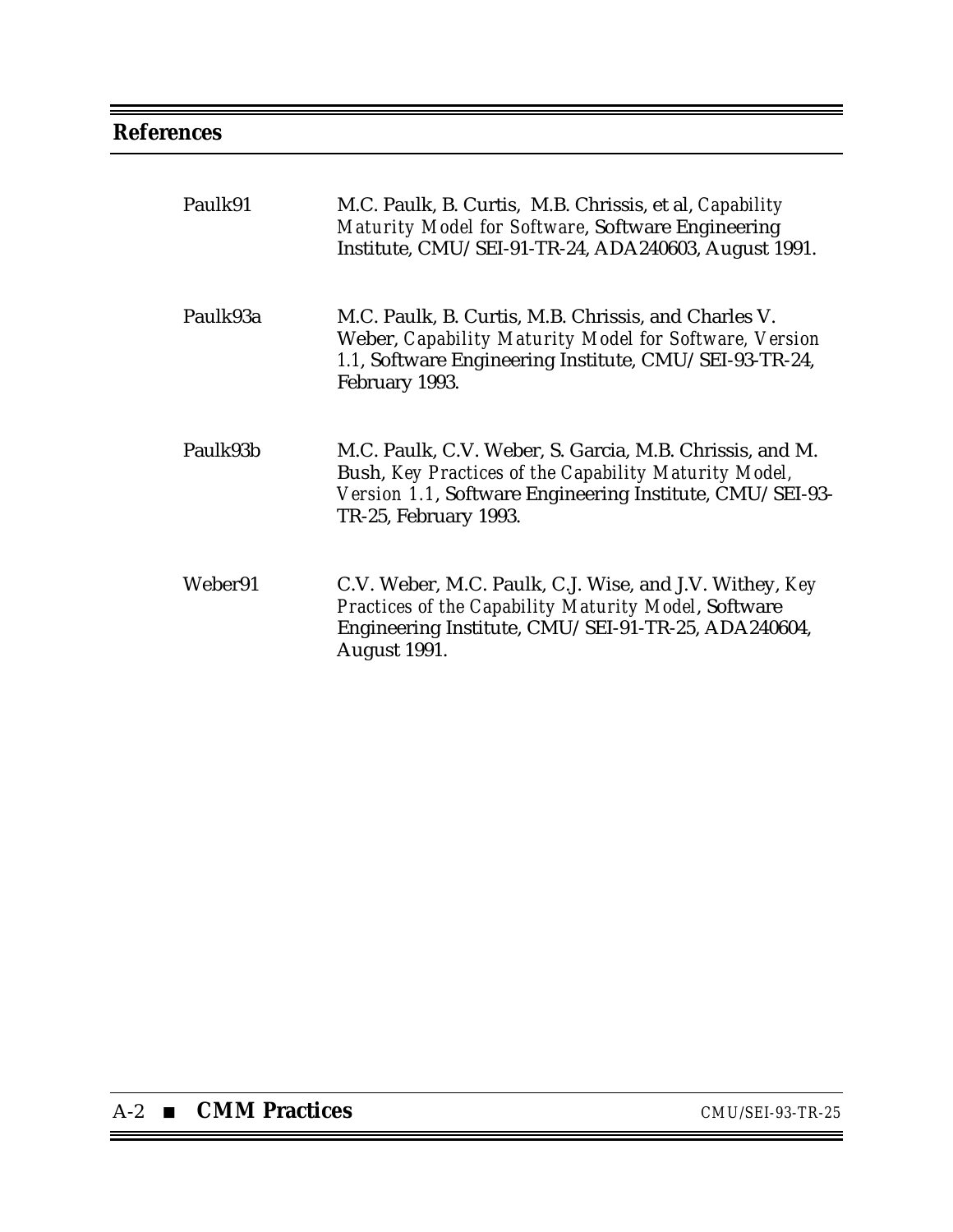# **Appendix B: Glossary of Terms**

*ability to perform* - (See *common features*.)

*acceptance criteria* - The criteria that a system or component must satisfy in order to be accepted by a user, customer, or other authorized entity. [IEEE-STD-610]

*acceptance testing* - Formal testing conducted to determine whether or not a system satisfies its acceptance criteria and to enable the customer to determine whether or not to accept the system. [IEEE-STD-610]

*activity* - Any step taken or function performed, both mental and physical, toward achieving some objective. Activities include all the work the managers and technical staff do to perform the tasks of the project and organization. (See *task* for contrast.)

*activities performed* - (See *common features*.)

*action item-* (1) A unit in a list that has been assigned to an individual or group for disposition. (2) An action proposal that has been accepted.

*action proposal-* A documented suggestion for change to a process or process-related item that will prevent the future occurrence of defects identified as a result of defect prevention activities. (See also *software process improvement proposal*.)

*allocated requirements* - (See *system requirements allocated to software*.)

*application domain* - A bounded set of related systems (i.e., systems that address a particular type of problem). Development and maintenance in an application domain usually requires special skills and/or resources. Examples include payroll and personnel systems, command and control systems, compilers, and expert systems.

*assessment* - (See *software process assessment*.)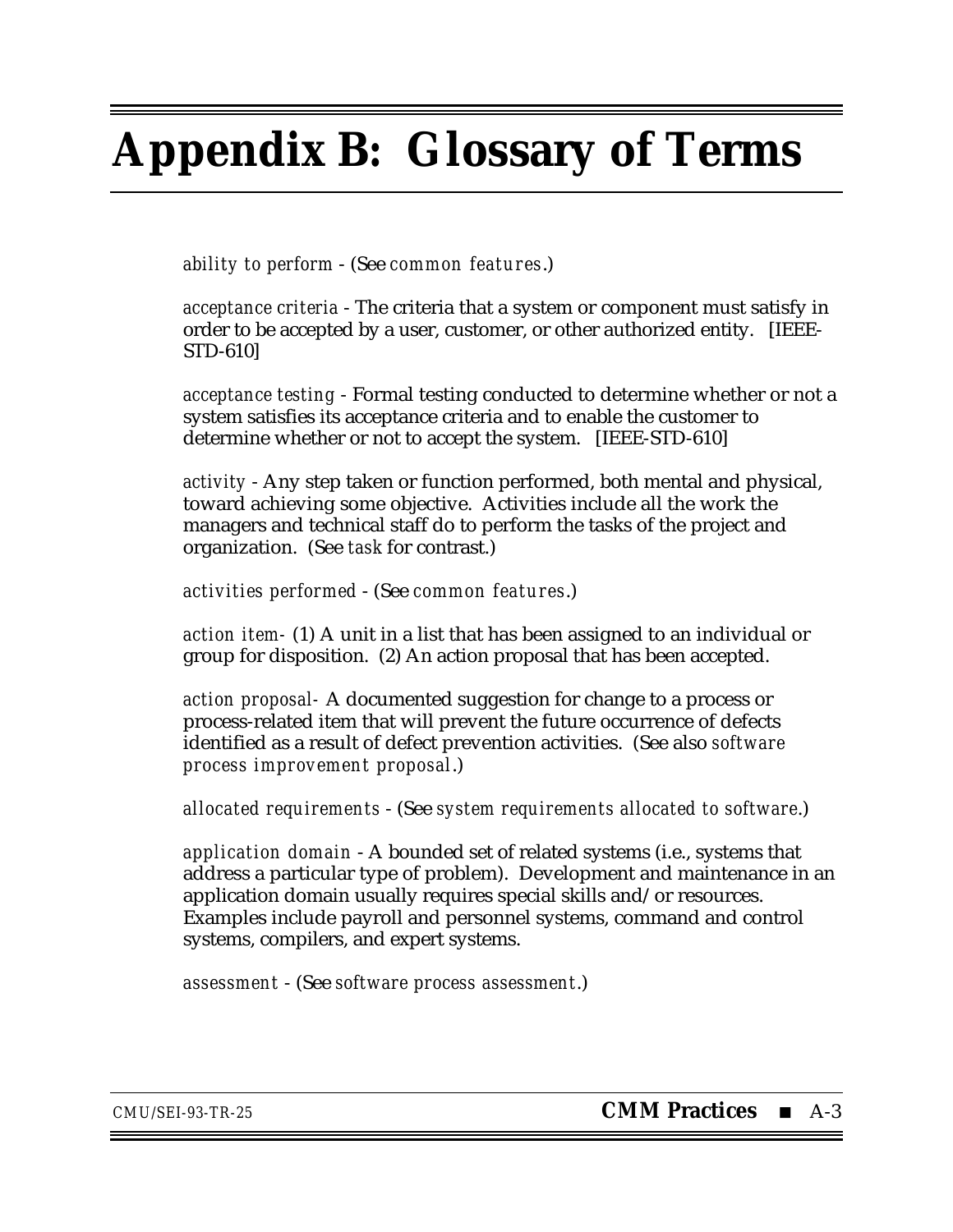*audit* - An independent examination of a work product or set of work products to assess compliance with specifications, standards, contractual agreements, or other criteria. [IEEE-STD-610]

*baseline* - A specification or product that has been formally reviewed and agreed upon, that thereafter serves as the basis for further development, and that can be changed only through formal change control procedures. [IEEE-STD-610]

*baseline configuration management-* The establishment of baselines that are formally reviewed and agreed on and serve as the basis for further development. Some software work products, e.g., the software design and the code, should have baselines established at predetermined points, and a rigorous change control process should be applied these items. These baselines provide control and stability when interacting with the customer. (See also *baseline management*.)

*baseline management-* In configuration management, the application of technical and administrative direction to designate the documents and changes to those documents that formally identify and establish baselines at specific times during the life cycle of a configuration item. [IEEE-STD-610]

*benchmark* - A standard against which measurements or comparisons can be made. [IEEE-STD-610]

*bidder* - An individual, partnership, corporation, or association that has submitted a proposal and is a candidate to be awarded a contract to design, develop, and/or manufacture one or more products.

*capability maturity model* - A description of the stages through which software organizations evolve as they define, implement, measure, control, and improve their software processes. This model provides a guide for selecting process improvement strategies by facilitating the determination of current process capabilities and the identification of the issues most critical to software quality and process improvement.

*causal analysis* - The analysis of defects to determine their underlying root cause.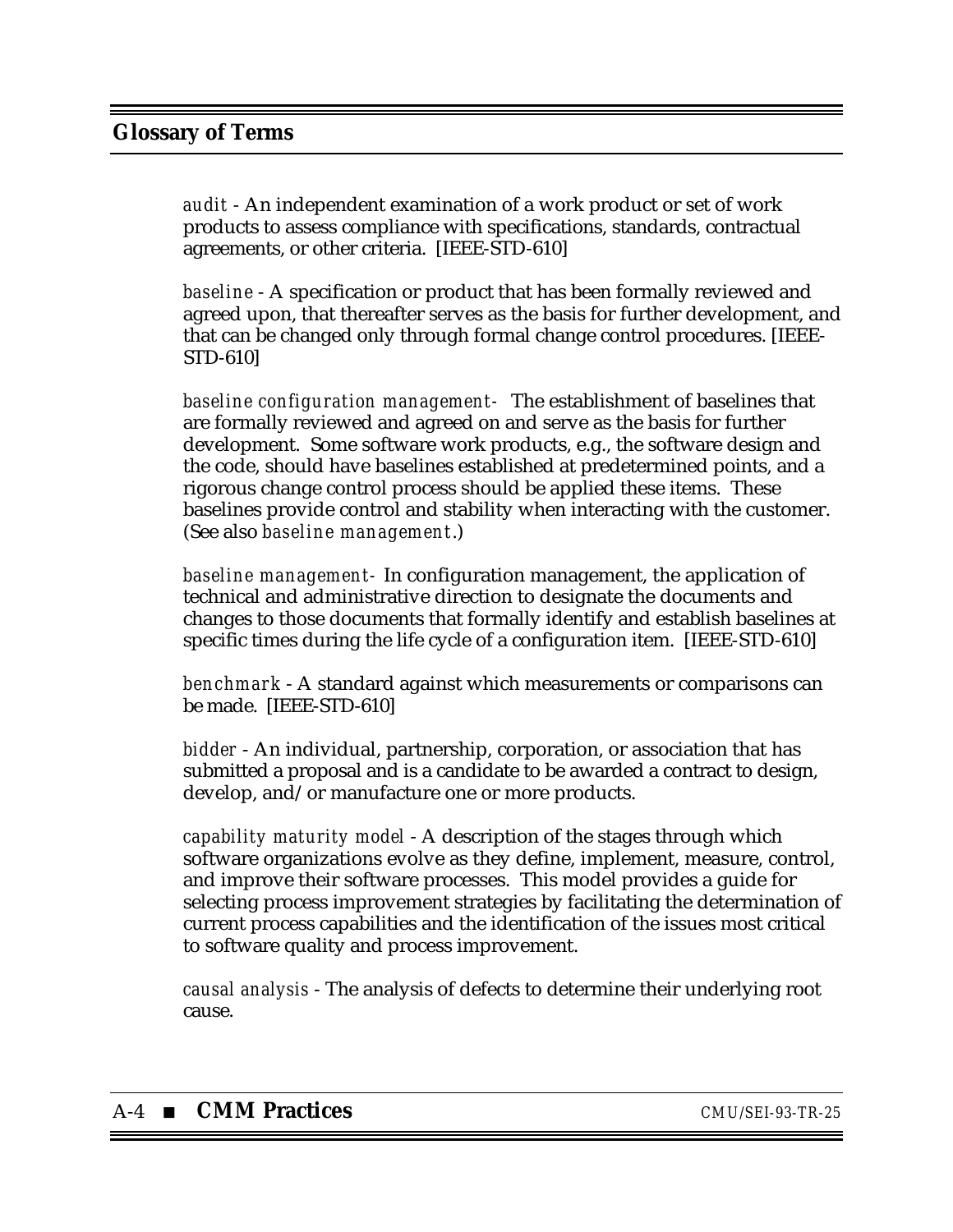*causal analysis meeting* - A meeting, conducted after completing a specific task, to analyze defects uncovered during the performance of that task.

*CMM* - Acronym for *capability maturity model.*

*commitment* - A pact that is freely assumed, visible, and expected to be kept by all parties.

```
commitment to perform - (See common features.)
```
*common cause (of a defect)* - A cause of a defect that is inherently part of a process or system. Common causes affect every outcome of the process and everyone working in the process. (See *special cause* for contrast.)

*common features* - The subdivision categories of the CMM key process areas. The common features are attributes that indicate whether the implementation and institutionalization of a key process area is effective, repeatable, and lasting. The CMM common features are the following:

- ❑ *commitment to perform* The actions the organization must take to ensure that the process is established and will endure. Commitment to Perform typically involves establishing organizational policies and senior management sponsorship.
- ❑ *ability to perform* The preconditions that must exist in the project or organization to implement the software process competently. Ability to Perform typically involves resources, organizational structures, and training.
- ❑ *activities performed* A description of the roles and procedures necessary to implement a key process area. Activities Performed typically involve establishing plans and procedures, performing the work, tracking it, and taking corrective actions as necessary.
- ❑ *measurement and analysis* A description of the need to measure the process and analyze the measurements. Measurement and Analysis typically includes examples of the measurements that could be taken to determine the status and effectiveness of the Activities Performed.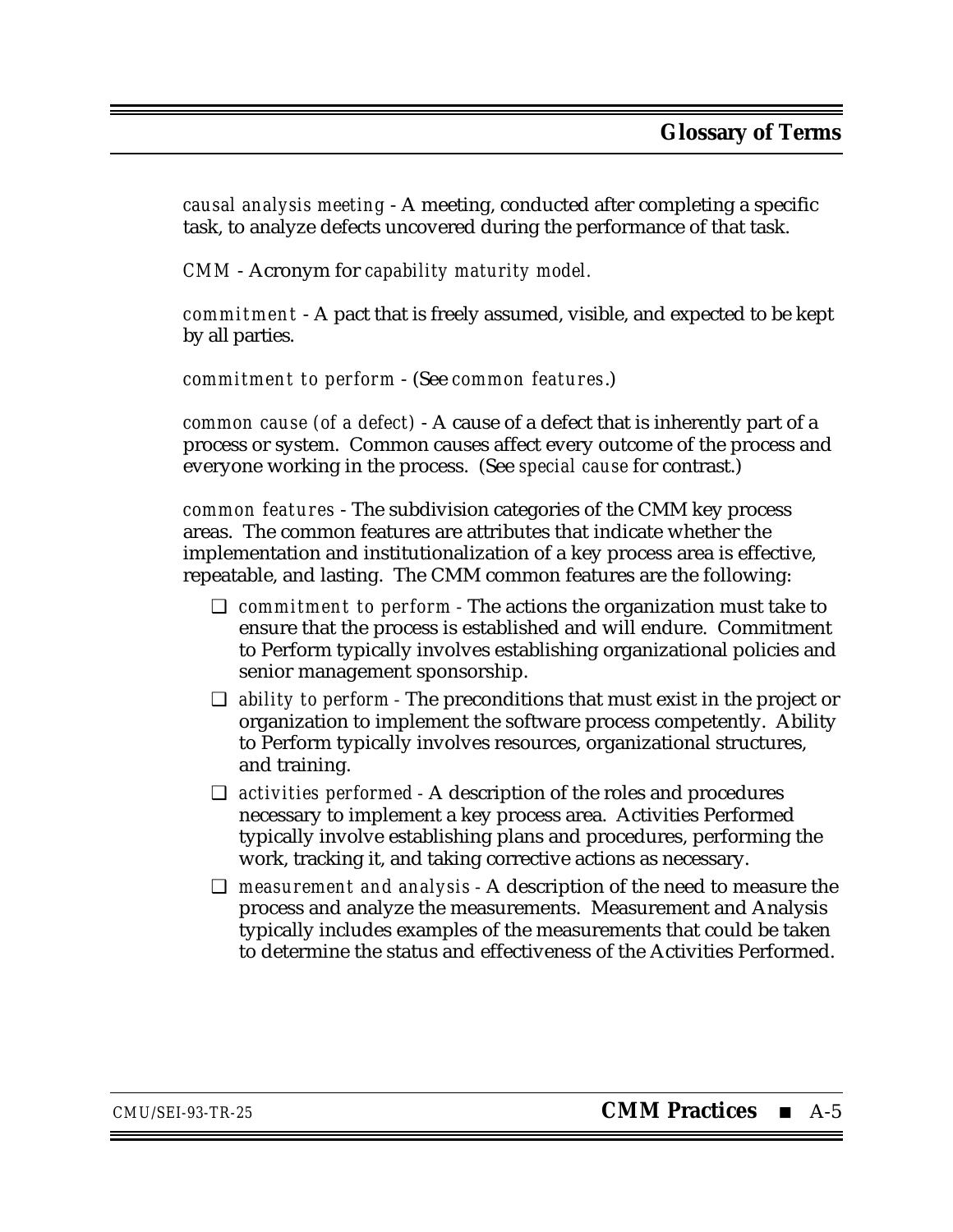❑ *verifying implementation* - The steps to ensure that the activities are performed in compliance with the process that has been established. Verification typically encompasses reviews and audits by management and software quality assurance.

*configuration* - In configuration management, the functional and physical characteristics of hardware or software as set forth in technical documentation or achieved in a product. [IEEE-STD-610]

*configuration control* - An element of configuration management, consisting of the evaluation, coordination, approval or disapproval, and implementation of changes to configuration items after formal establishment of their configuration identification. [IEEE-STD-610]

*configuration identification* - An element of configuration management, consisting of selecting the configuration items for a system and recording their functional and physical characteristics in technical documentation. [IEEE-STD-610]

*configuration item* - An aggregation of hardware, software, or both, that is designated for configuration management and treated as a single entity in the configuration management process. [IEEE-STD-610]

*configuration management* - A discipline applying technical and administrative direction and surveillance to identify and document the functional and physical characteristics of a configuration item, control changes to those characteristics, record and report change processing and implementation status, and verify compliance with specified requirements. [IEEE-STD-610]

*configuration management library system* - The tools and procedures to access the contents of the software baseline library.

*configuration unit* - The lowest level entity of a configuration item or component that can be placed into, and retrieved from, a configuration management library system.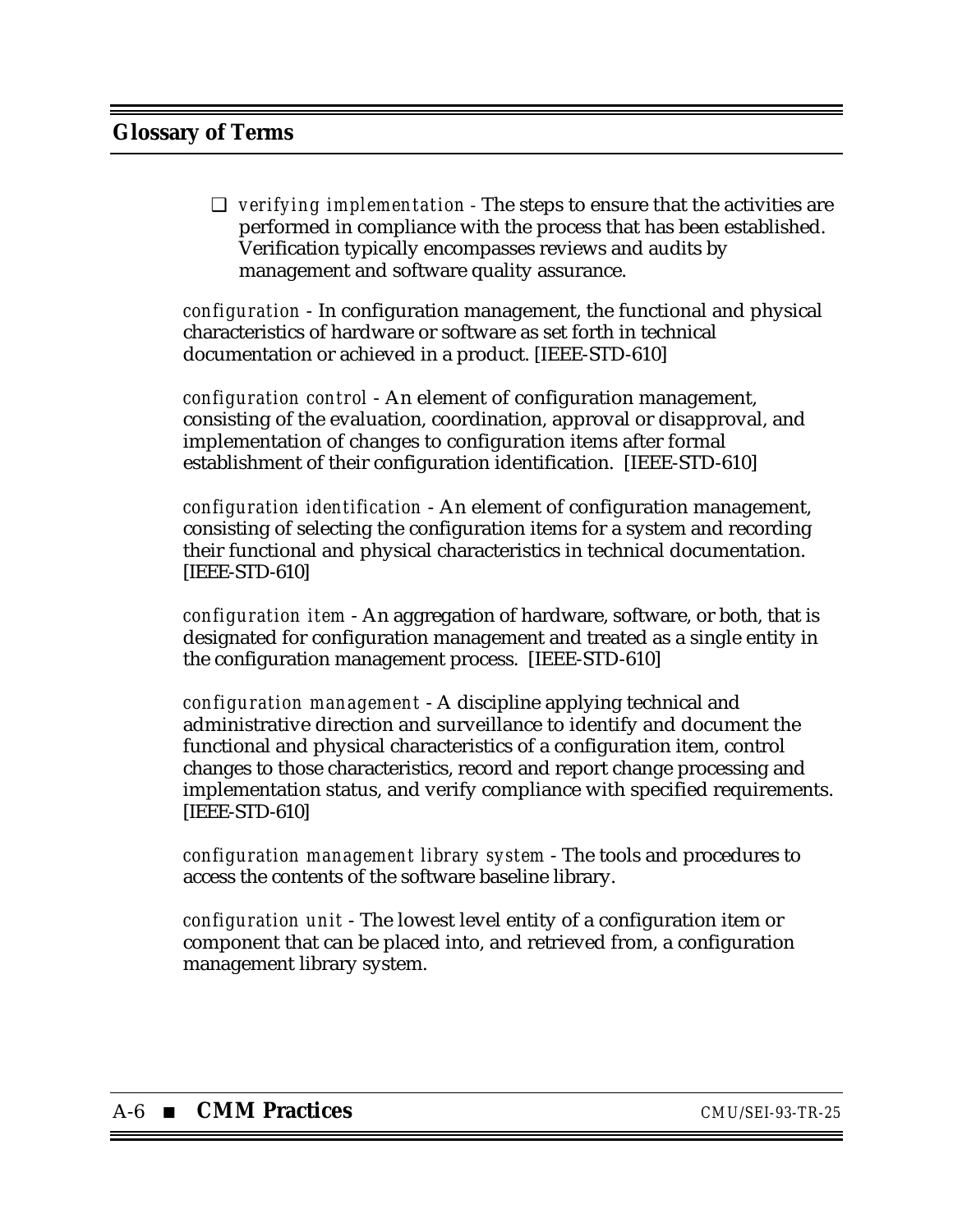*consistency* - The degree of uniformity, standardization, and freedom from contradiction among the documents or parts of system or component. [IEEE-STD-610]

*contingency factor* - An adjustment (increase) of a size, cost, or schedule plan to account for likely underestimates of these parameters due to incomplete specification, inexperience in estimating the application domain, etc.

*contract terms and conditions* - The stated legal, financial, and administrative aspects of a contract.

*critical computer resource* - The parameters of the computing resources deemed to be a source of risk to the project because the potential need for those resources may exceed the amount that is available. Examples include target computer memory and host computer disk space.

*critical path* - A series of dependent tasks for a project that must be completed as planned to keep the entire project on schedule.

*customer* - The individual or organization that is responsible for accepting the product and authorizing payment to the developing organization.

*defect* - A flaw in a system or system component that causes the system or component to fail to perform its required function. A defect, if encountered during execution, may cause a failure of the system.

*defect density* - The number of defects identified in a product divided by the size of the product component (expressed in standard measurement terms for that product).

*defect prevention* - The activities involved in identifying defects or potential defects and preventing them from being introduced into a product.

*defect root cause* - The underlying reason (e.g., process deficiency) that allowed a defect to be introduced.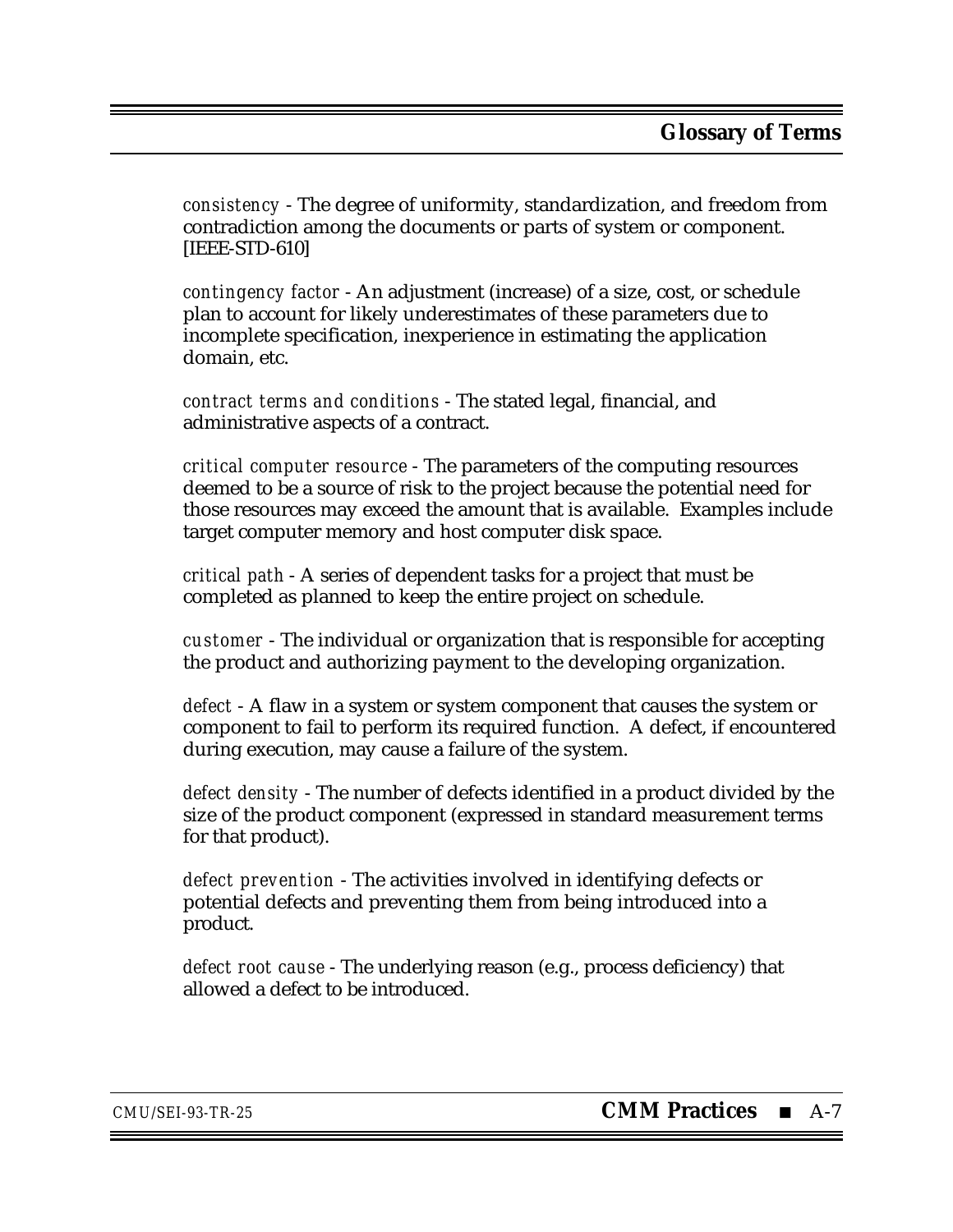#### **Glossary of Terms**

*defined level* - (See *maturity level.*)

*defined software process* - (See *project's defined software process.*)

*dependency item* - A product, action, piece of information, etc., that must be provided by one individual or group to a second individual or group so that the second individual or group can perform a planned task.

*developmental configuration management* - The application of technical and administrative direction to designate and control software and associated technical documentation that define the evolving configuration of a software work product during development. Developmental configuration management is under the direct control of the developer. Items under developmental configuration management are not baselines, although they may be baselined and placed under baseline configuration management at some point in their development.

*deviation* - A noticeable or marked departure from the appropriate norm, plan, standard, procedure, or variable being reviewed.

*documented procedure* - (See *procedure*.)

*effective process* - A process that can be characterized as practiced, documented, enforced, trained, measured, and able to improve. (See also *well-defined process*.)

*end user* - The individual or group who will use the system for its intended operational use when it is deployed in its environment.

*end user representatives* - A selected sample of end users who represent the total population of end users.

*engineering group* - A collection of individuals (both managers and technical staff) representing an engineering discipline. Examples of engineering disciplines include systems engineering, hardware engineering, system test, software engineering, software configuration management, and software quality assurance.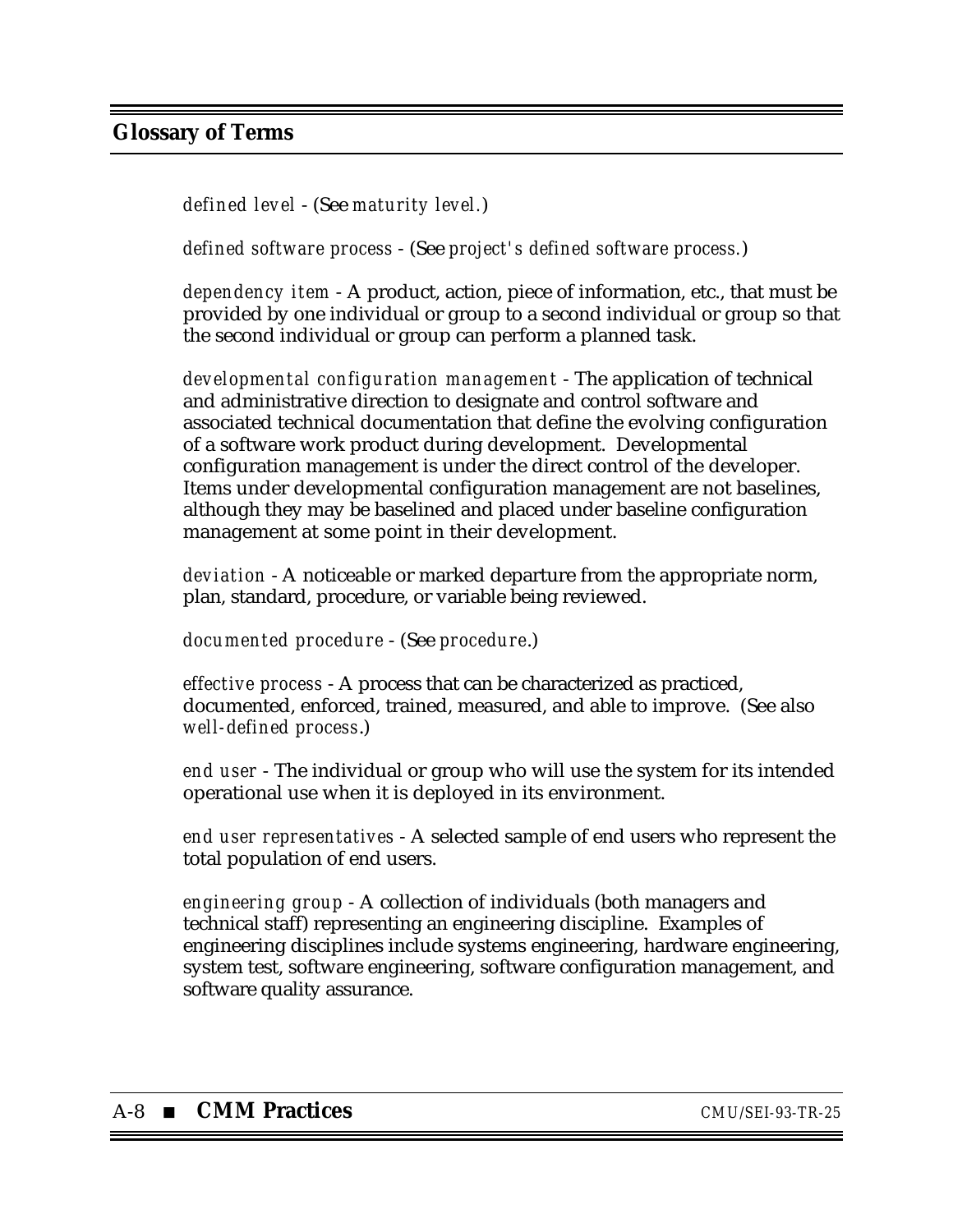*evaluation* - (See *software capability evaluation.*)

*event-driven review/activity* - A review or activity that is performed based on the occurrence of an event within the project (e.g., a formal review or the completion of a life cycle stage). (See *periodic review/activity* for contrast.)

*findings* - The conclusions of an assessment, evaluation, audit, or review that identify the most important issues, problems, or opportunities within the area of investigation.

*first-line software manager* - A manager who has direct management responsibility (including providing technical direction and administering the personnel and salary functions) for the staffing and activities of a single organizational unit (e.g., a department or project team) of software engineers and other related staff.

*formal review* - A formal meeting at which a product is presented to the end user, customer, or other interested parties for comment and approval. It can also be a review of the management and technical activities and of the progress of the project.

*function* - A set of related actions, undertaken by individuals or tools that are specifically assigned or fitted for their roles, to accomplish a set purpose or end.

*goals* - A summary of the key practices of a key process area that can be used to determine whether an organization or project has effectively implemented the key process area. The goals signify the scope, boundaries, and intent of each key process area.

*group* - The collection of departments, managers, and individuals who have responsibility for a set of tasks or activities. A group could vary from a single individual assigned part time, to several part-time individuals assigned from different departments, to several individuals dedicated full time.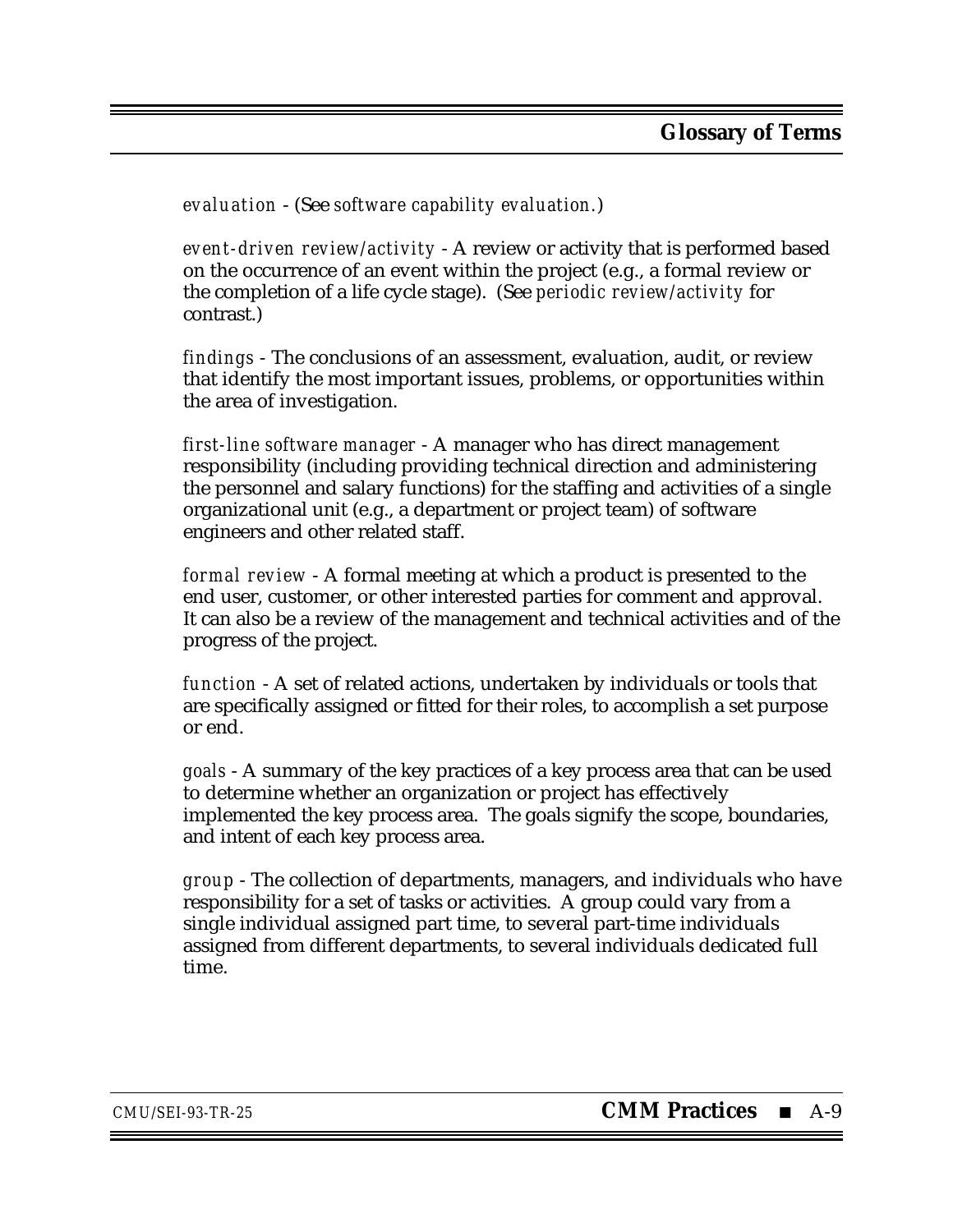*host computer* - A computer used to develop software. (See *target computer* for contrast.)

*initial level* - (See *maturity level.*)

*institutionalization* - The building of infrastructure and corporate culture that support methods, practices, and procedures so that they are the ongoing way of doing business, even after those who originally defined them are gone.

*integrated software management* - The unification and integration of the software engineering and management activities into a coherent defined software process based on the organization's standard software process and related process assets.

*integration* - (See *software integration.*)

*key practices* - The infrastructures and activities that contribute most to the effective implementation and institutionalization of a key process area.

*key process area* - A cluster of related activities that, when performed collectively, achieve a set of goals considered important for establishing process capability. The key process areas have been defined to reside at a single maturity level. They are the areas identified by the SEI to be the principal building blocks to help determine the software process capability of an organization and understand the improvements needed to advance to higher maturity levels. The Level 2 key process areas in the CMM are Requirements Management, Software Project Planning, Software Project Tracking and Oversight, Software Subcontract Management, Software Quality Assurance, and Software Configuration Management. The Level 3 key process areas in the CMM are Organization Process Focus, Organization Process Definition, Training Program, Integrated Software Management, Software Product Engineering, Intergroup Coordination, and Peer Reviews. The Level 4 key process areas are Quantitative Process Management and Software Quality Management. The Level 5 key process areas are Defect Prevention, Technology Change Management, and Process Change Management.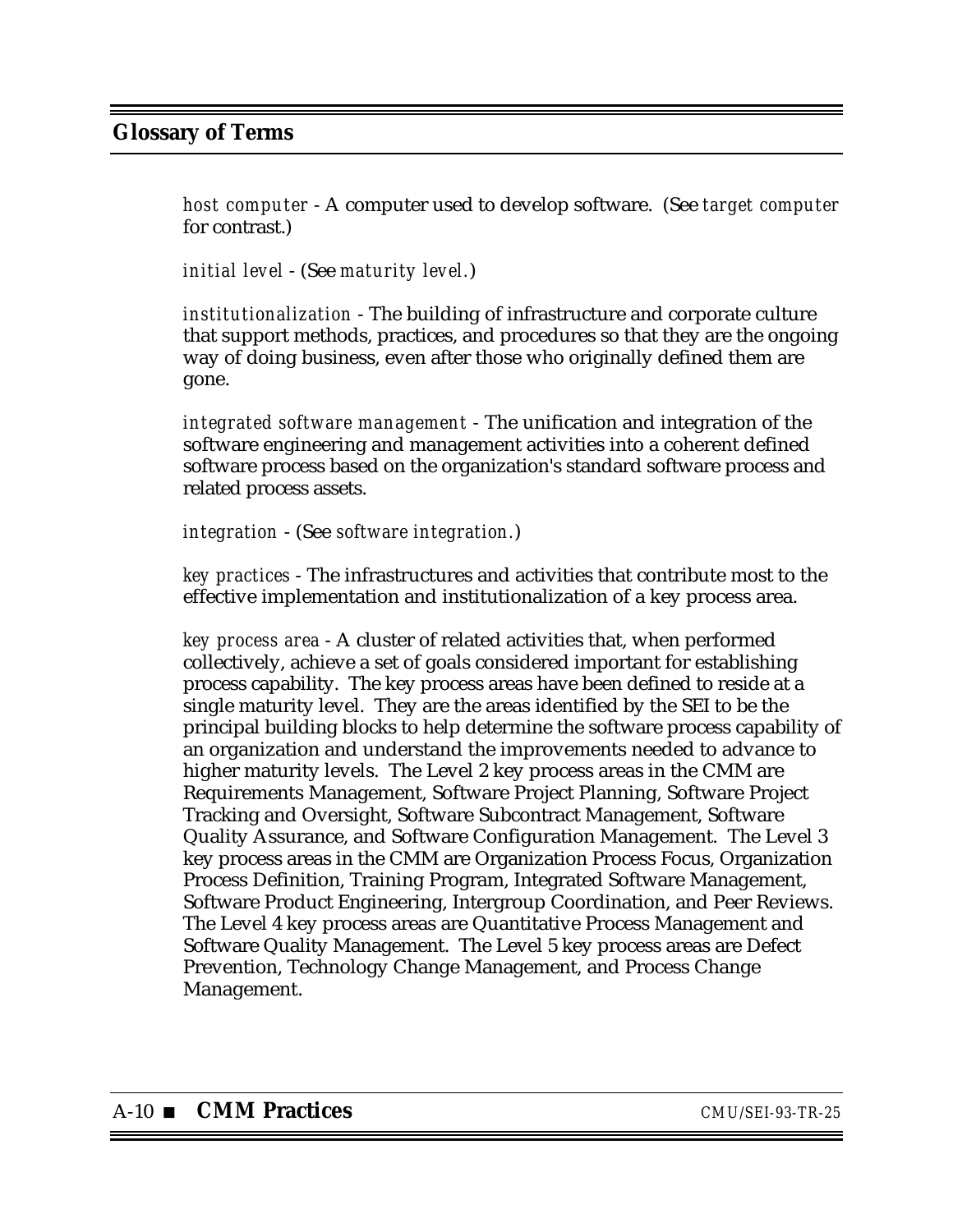*life cycle* - (See *software life cycle*.)

*maintenance* - The process of modifying a software system or component after delivery to correct faults, improve performance or other attributes, or adapt to a changed environment. [IEEE-STD-610]

*managed and controlled* - The process of identifying and defining software work products that are not part of a baseline and, therefore, are not placed under configuration management but that must be controlled for the project to proceed in a disciplined manner. "Managed and controlled" implies that the version of the work product in use at a given time (past or present) is known (i.e., version control), and changes are incorporated in a controlled manner (i.e., change control).

*managed level* - (See *maturity level.*)

*manager* - A role that encompasses providing technical and administrative direction and control to individuals performing tasks or activities within the manager's area of responsibility. The traditional functions of a manager include planning, resourcing, organizing, directing, and controlling work within an area of responsibility.

*maturity level* - A well-defined evolutionary plateau toward achieving a mature software process. The five maturity levels in the SEI's Capability Maturity Model are:

- ❑ *initial* The software process is characterized as ad hoc, and occasionally even chaotic. Few processes are defined, and success depends on individual effort.
- ❑ *repeatable* Basic project management processes are established to track cost, schedule, and functionality. The necessary process discipline is in place to repeat earlier successes on projects with similar applications.
- ❑ *defined* -The software process for both management and engineering activities is documented, standardized, and integrated into a standard software process for the organization. All projects use an approved, tailored version of the organization's standard software process for developing and maintaining software.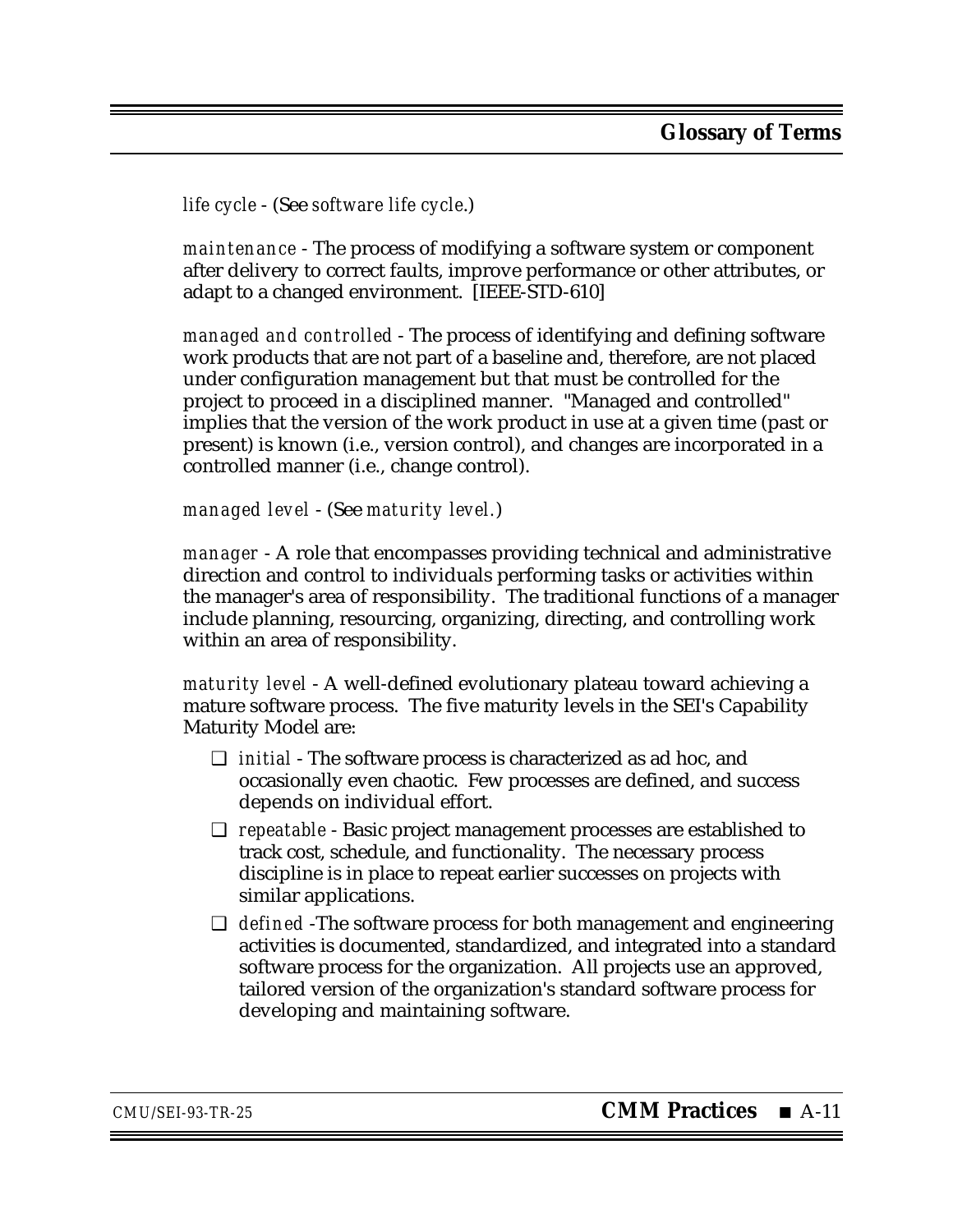- ❑ *managed* Detailed measures of the software process and product quality are collected. Both the software process and products are quantitatively understood and controlled.
- ❑ *optimizing* Continuous process improvement is enabled by quantitative feedback from the process and from piloting innovative ideas and technologies.

*maturity questionnaire* - A set of questions about the software process that sample the key practices in each key process area of the CMM. The maturity questionnaire is used as a springboard to appraise the capability of an organization or project to execute a software process reliably.

*measure* - A unit of measurement (such as source lines of code or document pages of design).

*measurement* - The dimension, capacity, quantity, or amount of something (e.g., 300 source lines of code or 7 document pages of design).

*method* - A reasonably complete set of rules and criteria that establish a precise and repeatable way of performing a task and arriving at a desired result.

*methodology* - A collection of methods, procedures, and standards that defines an integrated synthesis of engineering approaches to the development of a product.

*milestone* - A scheduled event for which some individual is accountable and that is used to measure progress.

*nontechnical requirements* - Agreements, conditions and/or contractual terms that affect and determine the management activities of a software project.

*operational software* - The software that is intended to be used and operated in a system when it is delivered to its customer and deployed in its intended environment.

*optimizing level* - (See *maturity level.*)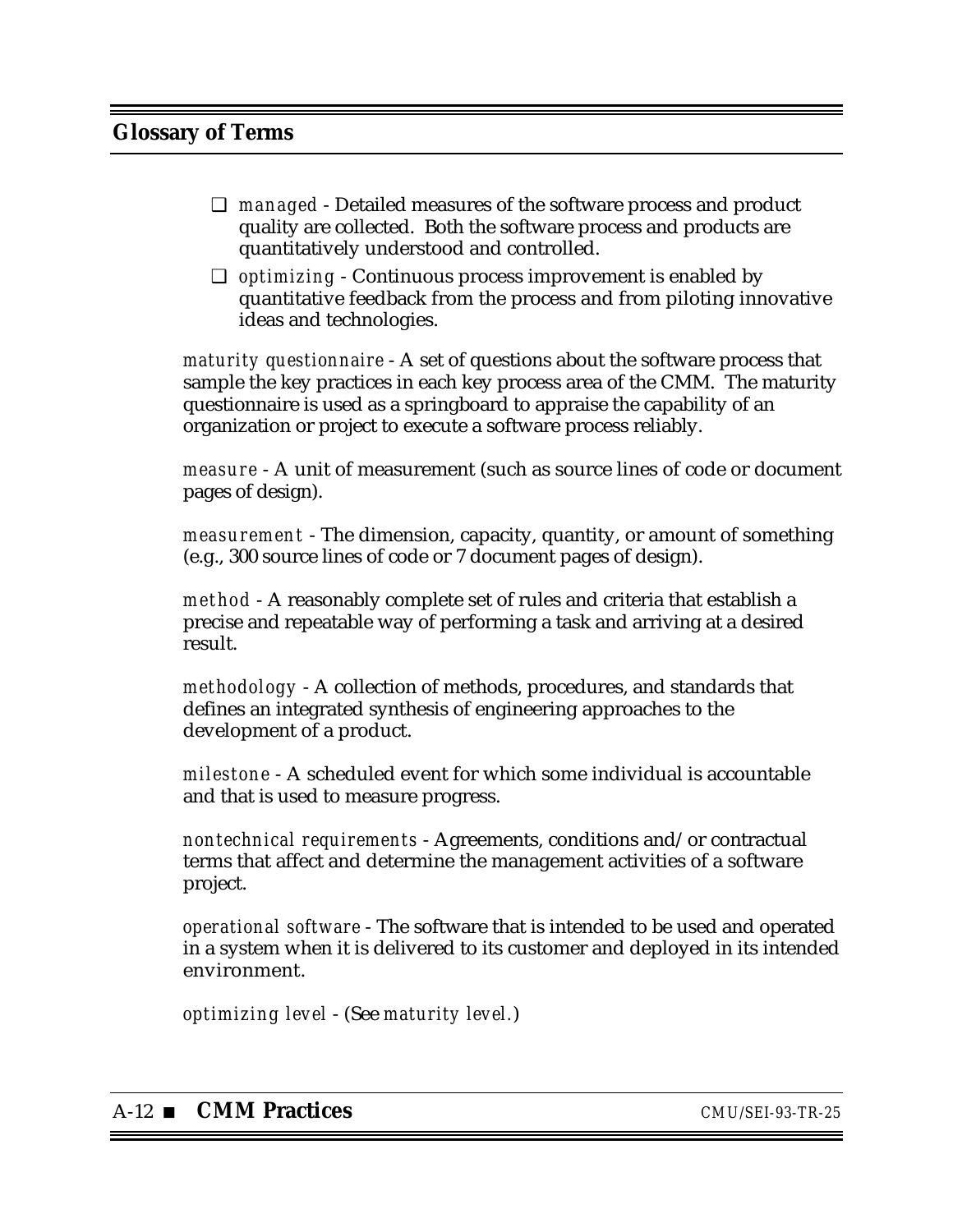*organization* - A unit within a company or other entity (e.g., government agency or branch of service) within which many projects are managed as a whole. All projects within an organization share a common top-level manager and common policies.

*organization's measurement program* - The set of related elements for addressing an organization's measurement needs. It includes the definition of organization-wide measurements, methods and practices for collecting organizational measurement data, methods and practices for analyzing organizational measurement data, and measurement goals for the organization.

*organization's software process assets* - A collection of entities, maintained by an organization, for use by projects in developing, tailoring, maintaining, and implementing their software processes. These software process assets typically include:

- ❑ the organization's standard software process,
- ❑ descriptions of the software life cycles approved for use,
- $\Box$  the guidelines and criteria for tailoring the organization's standard software process,
- ❑ the organization's software process database, and
- ❑ a library of software process-related documentation.

Any entity that the organization considers useful in performing the activities of process definition and maintenance could be included as a process asset.

*organization's software process database* - A database established to collect and make available data on the software processes and resulting software work products, particularly as they relate to the organization's standard software process. The database contains or references both the actual measurement data and the related information needed to understand the measurement data and assess it for reasonableness and applicability. Examples of process and work product data include estimates of software size, effort, and cost; actual data on software size, effort, and cost; productivity data; peer review coverage and efficiency; and number and severity of defects found in the software code.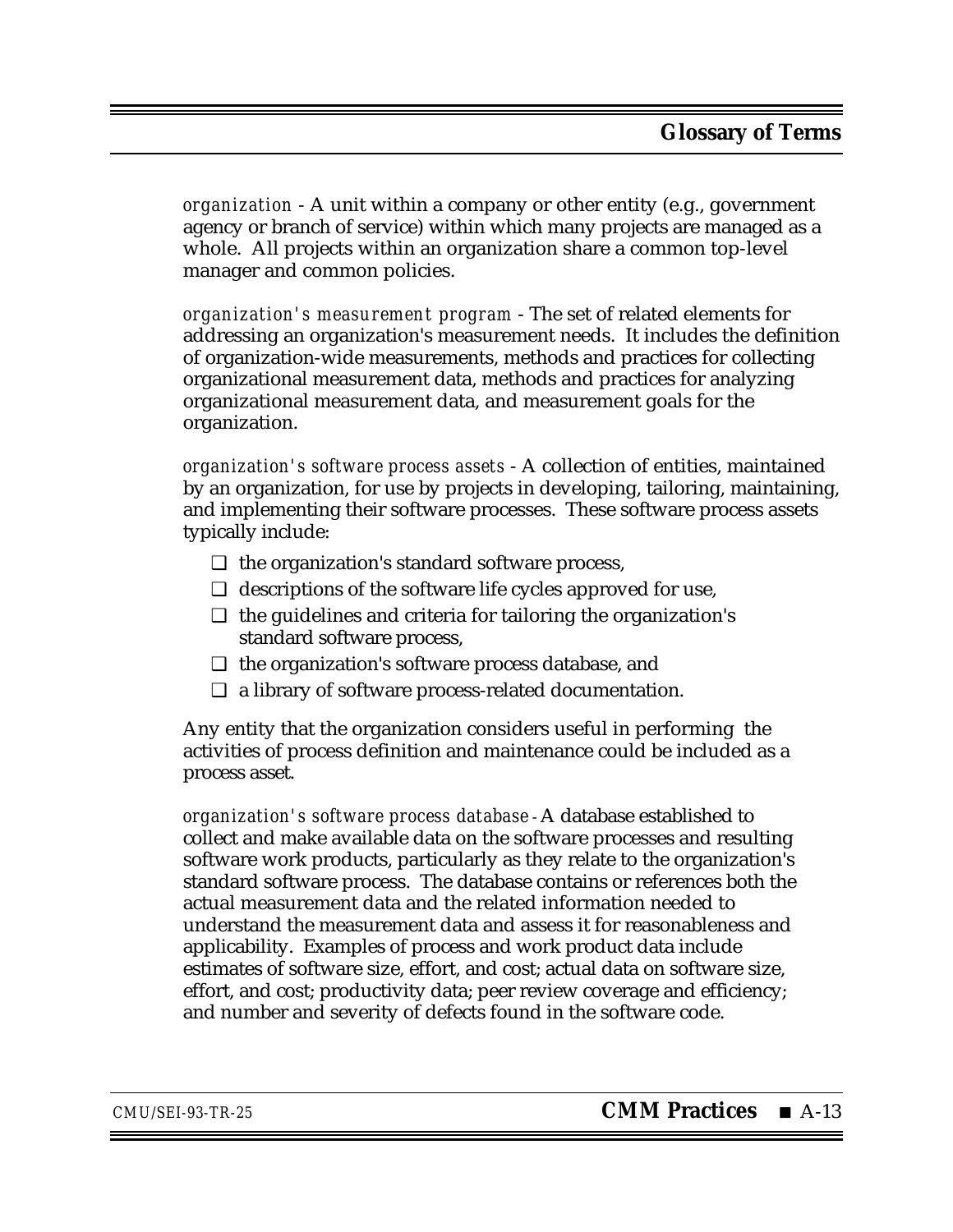*organization's standard software process* - The operational definition of the basic process that guides the establishment of a common software process across the software projects in an organization. It describes the fundamental software process elements that each software project is expected to incorporate into its defined software process. It also describes the relationships (e.g., ordering and interfaces) between these software process elements.

*orientation* - An overview or introduction to a topic for those overseeing or interfacing with the individuals responsible for performing in the topic area. (See *train* for contrast.)

*Pareto analysis* - The analysis of defects by ranking causes from most significant to least significant. Pareto analysis is based on the principle, named after the 19th-century economist Vilfredo Pareto, that most effects come from relatively few causes, i.e., 80% of the effects come from 20% of the possible causes.

*peer review* - A review of a software work product, following defined procedures, by peers of the producers of the product for the purpose of identifying defects and improvements.

*peer review leader* - An individual specifically trained and qualified to plan, organize, and lead a peer review.

*periodic review/activity* - A review or activity that occurs at specified regular time intervals. (See *event-driven review/activity* for contrast.)

*policy* - A guiding principle, typically established by senior management, which is adopted by an organization or project to influence and determine decisions.

*prime contractor* - An individual, partnership, corporation, or association that administers a subcontract to design, develop, and/or manufacture one or more products.

*procedure* - A written description of a course of action to be taken to perform a given task. [IEEE-STD-610]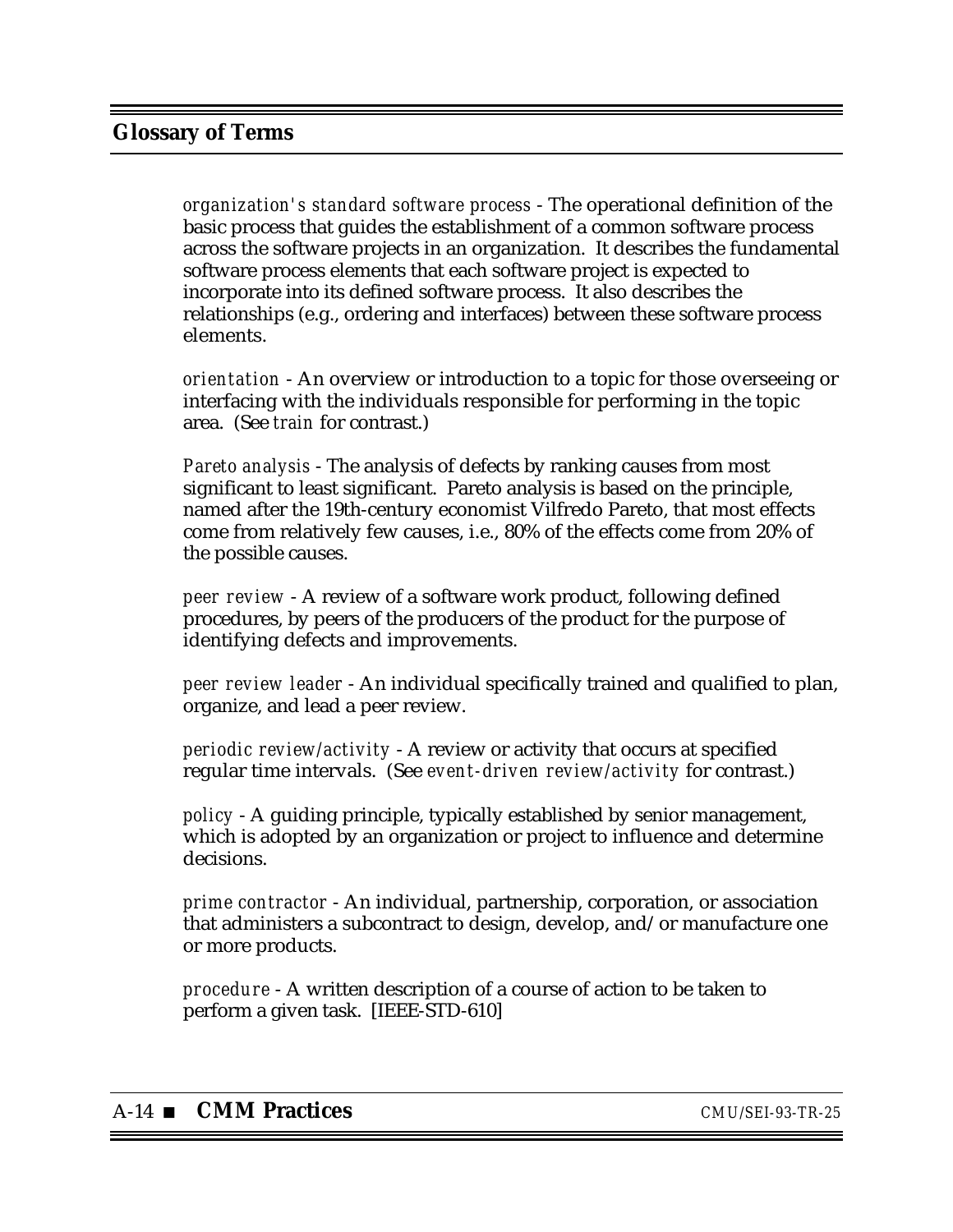*process* - A sequence of steps performed for a given purpose; for example, the software development process. [IEEE-STD-610]

*process capability* - The range of expected results that can be achieved by following a process. (See *process performance* for contrast.)

*process capability baseline* - A documented characterization of the range of expected results that would normally be achieved by following a specific process under typical circumstances. A process capability baseline is typically established at an organizational level. (See *process performance baseline* for contrast.)

*process database* - (See *organization's software process database*.)

*process description-* The operational definition of the major components of a process. Documentation that specifies, in a complete, precise, verifiable manner, the requirements, design, behavior, or other characteristics of a process. It may also include the procedures for determining whether these provisions have been satisfied. Process descriptions may be found at the task, project, or organizational level.

*process development-* The act of defining and describing a process. It may include planning, architecture, design, implementation, and validation.

*process measurement* - The set of definitions, methods, and activities used to take measurements of a process and its resulting products for the purpose of characterizing and understanding the process.

*process performance* - A measure of the actual results achieved by following a process. (See *process capability* for contrast.)

*process performance baseline* - A documented characterization of the actual results achieved by following a process, which is used as a benchmark for comparing actual process performance against expected process performance. A process performance baseline is typically established at the project level, although the initial process performance baseline will usually be derived from the process capability baseline. (See *process capability baseline* for contrast.)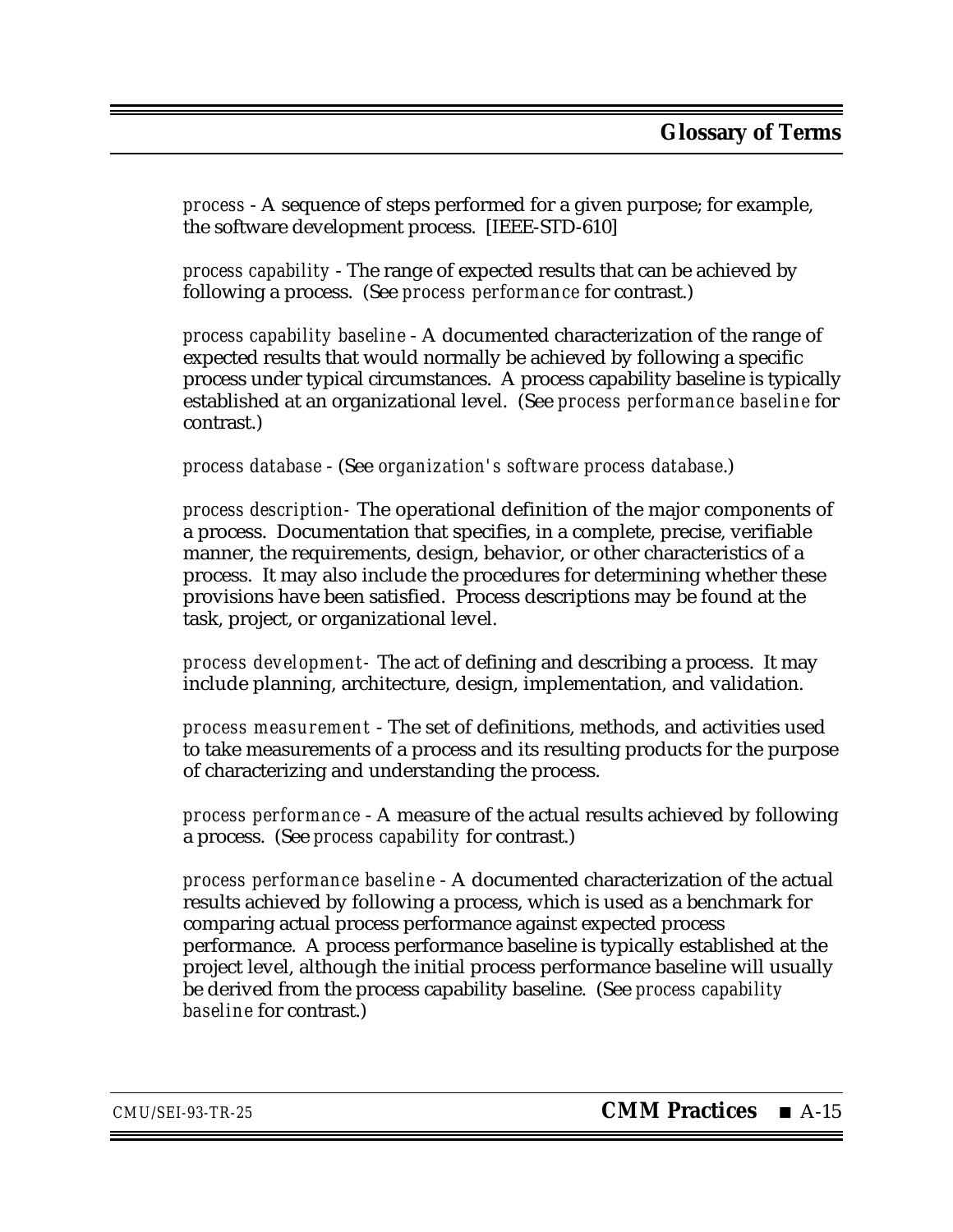*process tailoring* - The activity of creating a process description by elaborating, adapting, and/or completing the details of process elements or other incomplete specifications of a process. Specific business needs for a project will usually be addressed during process tailoring.

*product* - (See *software product* and *software work product*.)

*profile* - A comparison, usually in graphical form, of plans or projections versus actuals, typically over time.

*project* - An undertaking requiring concerted effort, which is focused on developing and/or maintaining a specific product. The product may include hardware, software, and other components. Typically a project has its own funding, cost accounting, and delivery schedule.

*project's defined software process* - The operational definition of the software process used by a project. The project's defined software process is a well-characterized and understood software process, described in terms of software standards, procedures, tools, and methods. It is developed by tailoring the organization's standard software process to fit the specific characteristics of the project. (See also *organization's standard software process, effective process,* and *well-defined process*.)

*project manager* - The role with total business responsibility for an entire project; the individual who directs, controls, administers, and regulates a project building a software or hardware/software system. The project manager is the individual ultimately responsible to the customer.

*project software manager* - The role with total responsibility for all the software activities for a project. The project software manager is the individual the project manager deals with in terms of software commitments and who controls all the software resources for a project.

*quality* - (1) The degree to which a system, component, or process meets specified requirements. (2) The degree to which a system, component, or process meets customer or user needs or expectations. [IEEE-STD-610]

*quality assurance* - (See *software quality assurance*.)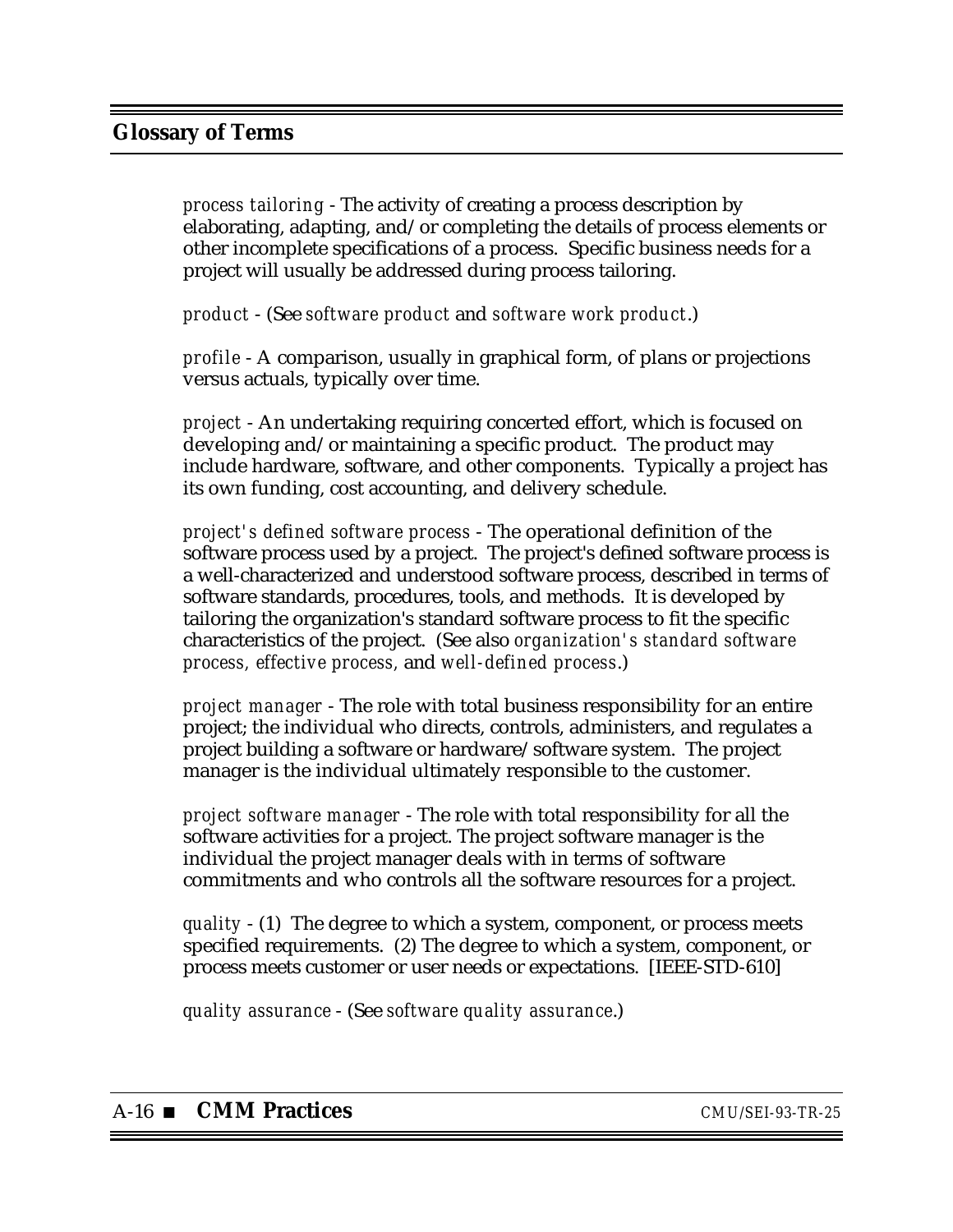*quantitative control* - Any quantitative or statistically-based technique appropriate to analyze a software process, identify special causes of variations in the performance of the software process, and bring the performance of the software process within well-defined limits.

*repeatable level* - (See *maturity level.*)

*required training* - Training designated by an organization to be required to perform a specific role.

*risk* - Possibility of suffering loss.

*risk management* - An approach to problem analysis which weighs risk in a situation by using risk probabilities to give a more accurate understanding of the risks involved. Risk management includes risk identification, analysis, prioritization, and control.

*risk management plan* - The collection of plans that describe the risk management activities to be performed on a project.

*role* - A unit of defined responsibilities that may be assumed by one or more individuals.

*SCE* - Acronym for *software capability evaluation*.

*SCM* - Acronym for *software configuration management*.

*senior manager* - A management role at a high enough level in an organization that the primary focus is the long-term vitality of the organization, rather than short-term project and contractual concerns and pressures. In general, a senior manager for engineering would have responsibility for multiple projects.

*software architecture* - The organizational structure of the software or module. [IEEE-STD-610]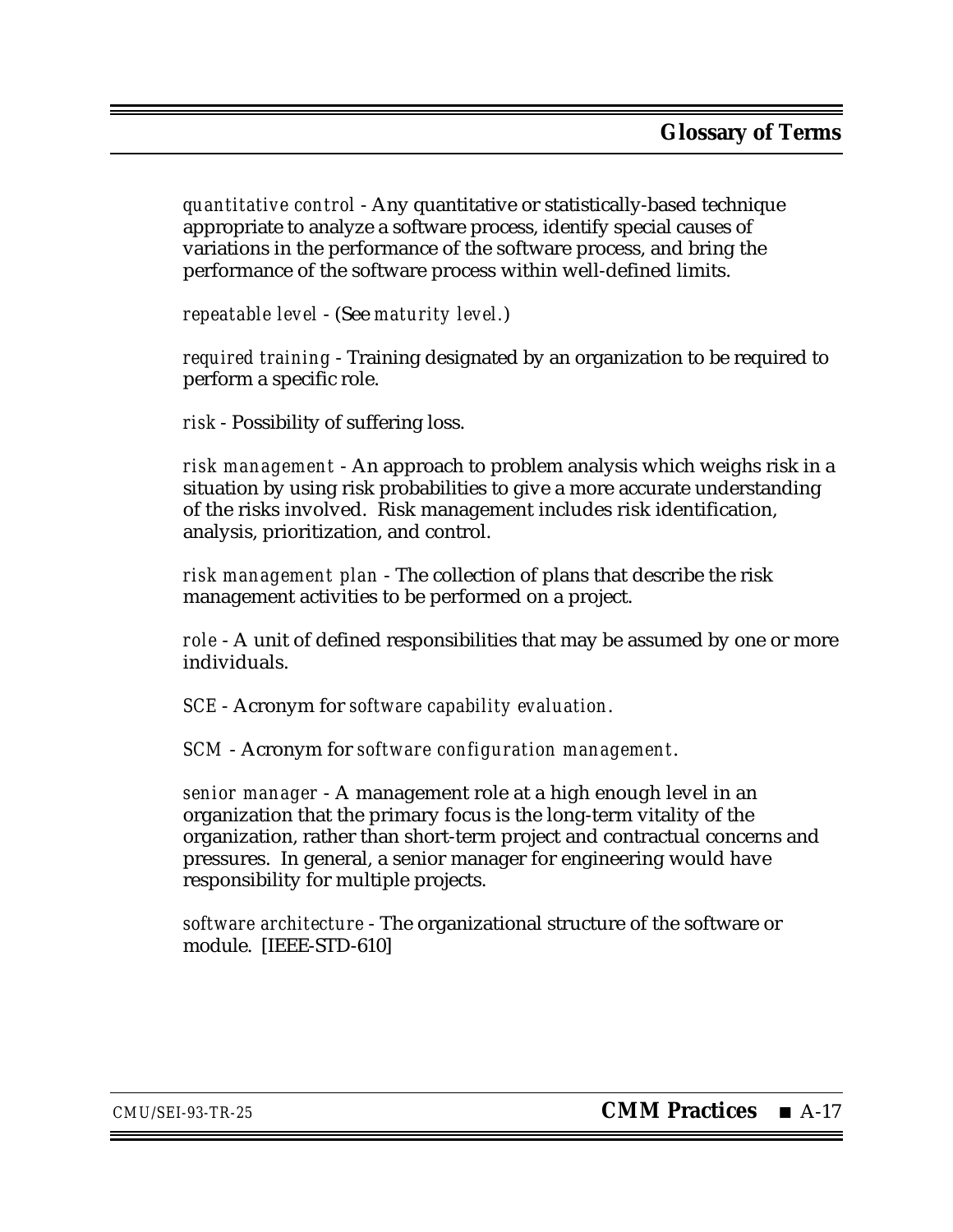*software baseline audit* - An examination of the structure, contents, and facilities of the software baseline library to verify that baselines conform to the documentation that describes the baselines.

*software baseline library* - The contents of a repository for storing configuration items and the associated records.

*software build* - An operational version of a software system or component that incorporates a specified subset of the capabilities the final software system or component will provide. [IEEE-STD-610]

*software capability evaluation* - An appraisal by a trained team of professionals to identify contractors who are qualified to perform the software work or to monitor the state of the software process used on an existing software effort.

*software configuration control board* - A group responsible for evaluating and approving or disapproving proposed changes to configuration items, and for ensuring implementation of approved changes.

*software development plan* - The collection of plans that describe the activities to be performed for the software project. It governs the management of the activities performed by the software engineering group for a software project. It is not limited to the scope of any particular planning standard, such as DOD-STD-2167A and IEEE-STD-1058, which may use similar terminology.

*software engineering group* - The collection of individuals (both managers and technical staff) who have responsibility for software development and maintenance activities (i.e., requirements analysis, design, code, and test) for a project. Groups performing software-related work, such as the software quality assurance group, the software configuration management group, and the software engineering process group, are not included in the software engineering group.

*software engineering process group* - A group of specialists who facilitate the definition, maintenance, and improvement of the software process used by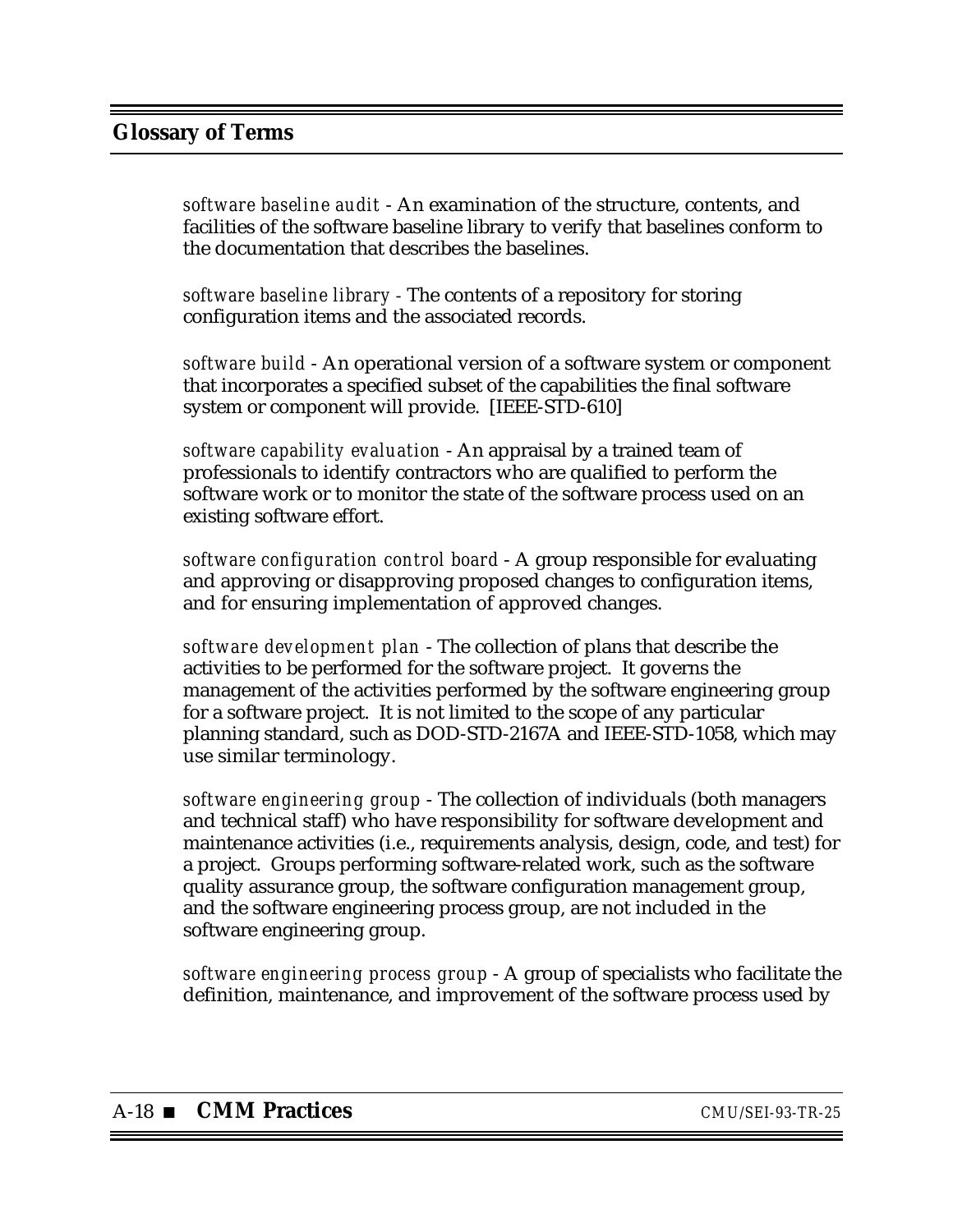the organization. In the key practices, this group is generically referred to as "the group responsible for the organization's software process activities."

*software engineering staff* - The software technical people (e.g., analysts, programmers, and engineers), including software task leaders, who perform the software development and maintenance activities for the project, but who are not managers.

*software integration* - A process of putting together selected software components to provide the set or specified subset of the capabilities the final software system will provide.

*software life cycle* - The period of time that begins when a software product is conceived and ends when the software is no longer available for use. The software life cycle typically includes a concept phase, requirements phase, design phase, implementation phase, test phase, installation and checkout phase, operation and maintenance phase, and, sometimes, retirement phase. [IEEE-STD-610]

*software manager* - Any manager, at a project or organizational level, who has direct responsibility for software development and/or maintenance.

*software plans* - The collection of plans, both formal and informal, used to express how software development and/or maintenance activities will be performed. Examples of plans that could be included: software development plan, software quality assurance plan, software configuration management plan, software test plan, risk management plan, and process improvement plan.

*software process* - A set of activities, methods, practices, and transformations that people use to develop and maintain software and the associated products (e.g., project plans, design documents, code, test cases, and user manuals).

*software process assessment* - An appraisal by a trained team of software professionals to determine the state of an organization's current software process, to determine the high-priority software process-related issues facing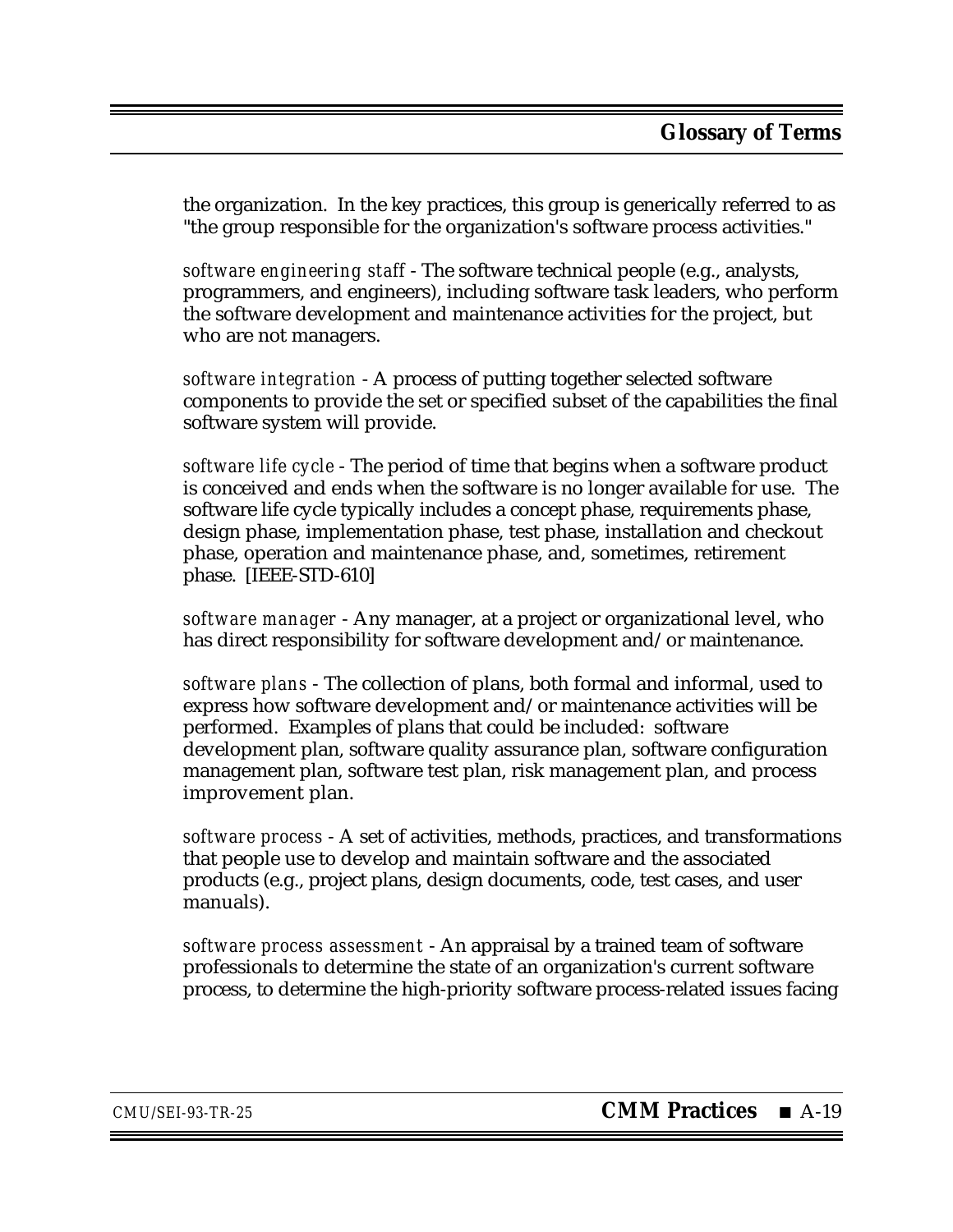an organization, and to obtain the organizational support for software process improvement.

*software process assets* - (See *organization's software process assets.*)

*software process capability* - (See *process capability*.)

*software process description* - The operational definition of a major software process component identified in the project's defined software process or the organization's standard software process. It documents, in a complete, precise, verifiable manner, the requirements, design, behavior, or other characteristics of a software process. (See also *process description*.)

*software process element* - A constituent element of a software process description. Each process element covers a well-defined, bounded, closely related set of tasks (e.g., software estimating element, software design element, coding element, and peer review element). The descriptions of the process elements may be templates to be filled in, fragments to be completed, abstractions to be refined, or complete descriptions to be modified or used unmodified.

*software process improvement plan* - A plan, derived from the recommendations of a software process assessment, that identifies the specific actions that will be taken to improve the software process and outlines the plans for implementing those actions. Sometimes referred to as an action plan.

*software process improvement proposal* - A documented suggestion for change to a process or process-related item that will improve software process capability and performance. (See also *action proposal*.)

*software process maturity* - The extent to which a specific process is explicitly defined, managed, measured, controlled, and effective. Maturity implies a potential for growth in capability and indicates both the richness of an organization's software process and the consistency with which it is applied in projects throughout the organization.

*software process performance* - (See *process performance*.)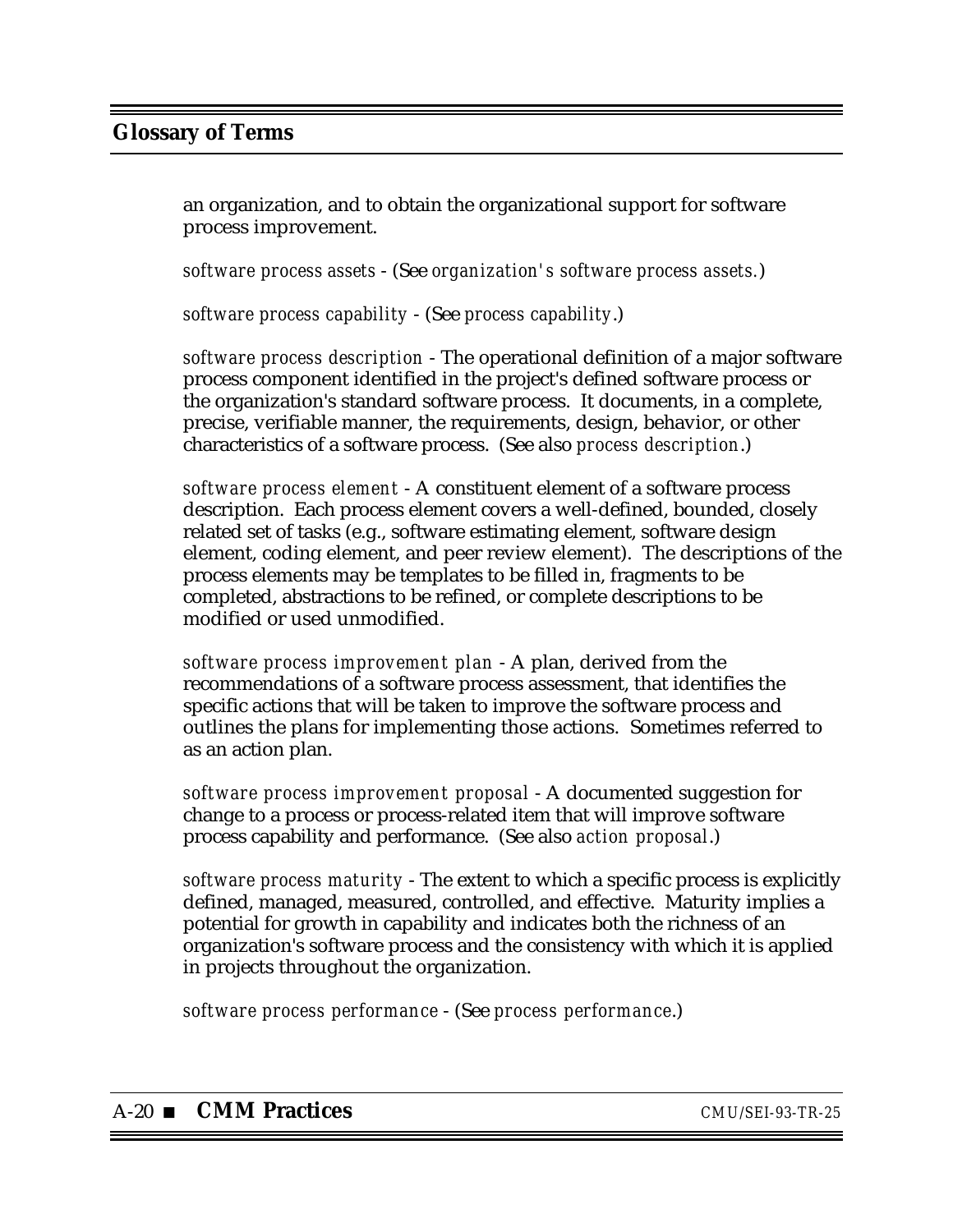*software process-related documentation* - Example documents and document fragments, which are expected to be of use to future projects when they are tailoring the organization's standard software process. The examples may cover subjects such as a project's defined software process, standards, procedures, software development plans, measurement plans, and process training materials.

*software product* - The complete set, or any of the individual items of the set, of computer programs, procedures, and associated documentation and data designated for delivery to a customer or end user. [IEEE-STD-610] (See *software work product* for contrast.)

*software project* - An undertaking requiring concerted effort, which is focused on analyzing, specifying, designing, developing, testing, and/or maintaining the software components and associated documentation of a system. A software project may be part of a project building a hardware/software system.

*software quality assurance* - (1) A planned and systematic pattern of all actions necessary to provide adequate confidence that a software work product conforms to established technical requirements. (2) A set of activities designed to evaluate the process by which software work products are developed and/or maintained.

*software quality goal* - Quantitative quality objectives defined for a software work product.

*software quality management* - The process of defining quality goals for a software product, establishing plans to achieve these goals, and monitoring and adjusting the software plans, software work products, activities, and quality goals to satisfy the needs and desires of the customer and end users.

*software-related group* - A collection of individuals (both managers and technical staff) representing a software engineering discipline that supports, but is not directly responsible for, software development and/or maintenance. Examples of software engineering disciplines include software quality assurance and software configuration management.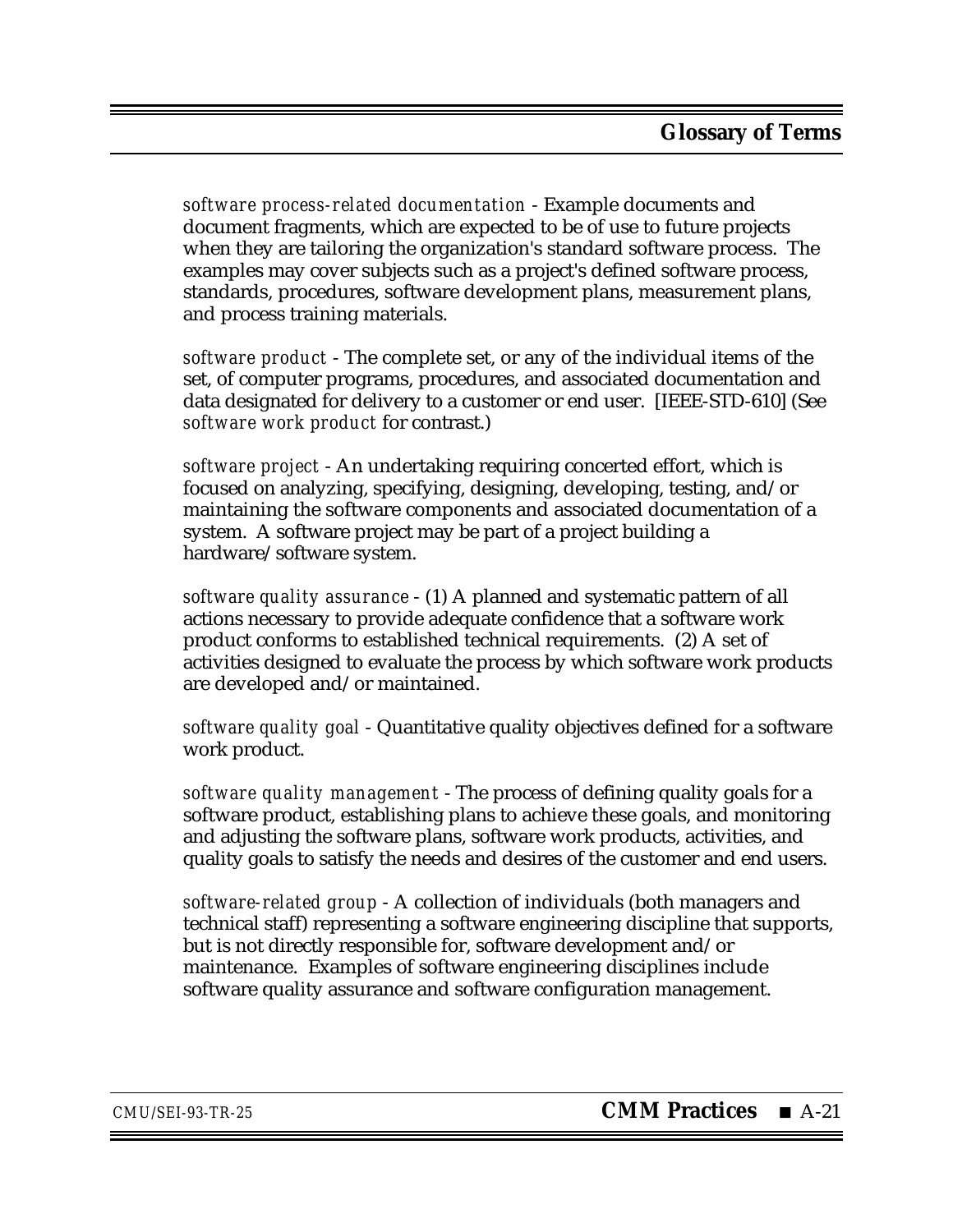*software requirement* - A condition or capability that must be met by software needed by a user to solve a problem or achieve an objective. [IEEE-STD-610]

*software work product* - Any artifact created as part of defining, maintaining, or using a software process, including process descriptions, plans, procedures, computer programs, and associated documentation, which may or may not be intended for delivery to a customer or end user. (See *software product* for contrast.)

*SPA* - Acronym for *software process assessment*.

*special cause (of a defect)* - A cause of a defect that is specific to some transient circumstance and not an inherent part of a process. Special causes provide random variation (noise) in process performance. (See *common cause* for contrast.)

*SQA* - Acronym for *software quality assurance.*

*staff* - The individuals, including task leaders, who are responsible for accomplishing an assigned function, such as software development or software configuration management, but who are not managers.

*stage* - A partition of the software effort that is of a manageable size and that represents a meaningful and measurable set of related tasks which are performed by the project. A stage is usually considered a subdivision of a software life cycle and is often ended with a formal review prior to the onset of the following stage.

*standard* - Mandatory requirements employed and enforced to prescribe a disciplined uniform approach to software development.

*standard software process* - (See *organization's standard software process*.)

*statement of work* - A description of all the work required to complete a project, which is provided by the customer.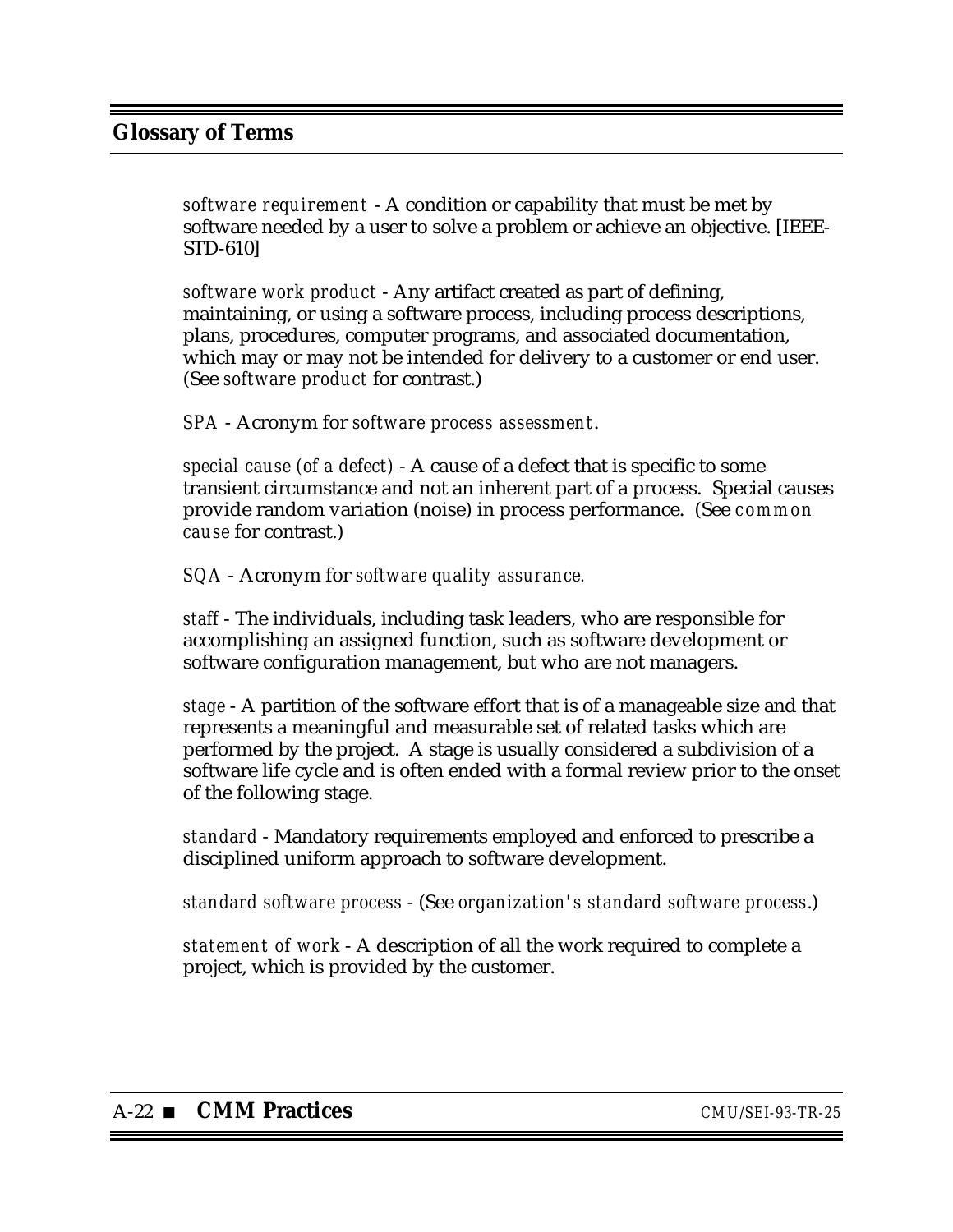*subcontract manager* - A manager in the prime contractor's organization who has direct responsibility for administering and managing one or more subcontracts.

*subcontractor* - An individual, partnership, corporation, or association that contracts with an organization (i.e., the prime contractor) to design, develop, and/or manufacture one or more products.

*system* - A collection of components organized to accomplish a specific function or set of functions. [IEEE-STD-610]

*system engineering group* - The collection of individuals (both managers and technical staff) who have responsibility for specifying the system requirements; allocating the system requirements to the hardware, software, and other components; specifying the interfaces between the hardware, software, and other components; and monitoring the design and development of these components to ensure conformance with their specifications.

*system requirement* - A condition or capability that must be met or possessed by a system or system component to satisfy a condition or capability needed by a user to solve a problem. [IEEE-STD-610]

*system requirements allocated to software* - The subset of the system requirements that are to be implemented in the software components of the system. The allocated requirements are a primary input to the software development plan. Software requirements analysis elaborates and refines the allocated requirements and results in software requirements which are documented.

*tailor* - To modify a process, standard, or procedure to better match process or product requirements.

*target computer* - The computer on which delivered software is intended to operate. (See *host computer* for contrast.)

*task* - (1) A sequence of instructions treated as a basic unit of work. [IEEE-STD-610] (2) A well-defined unit of work in the software process that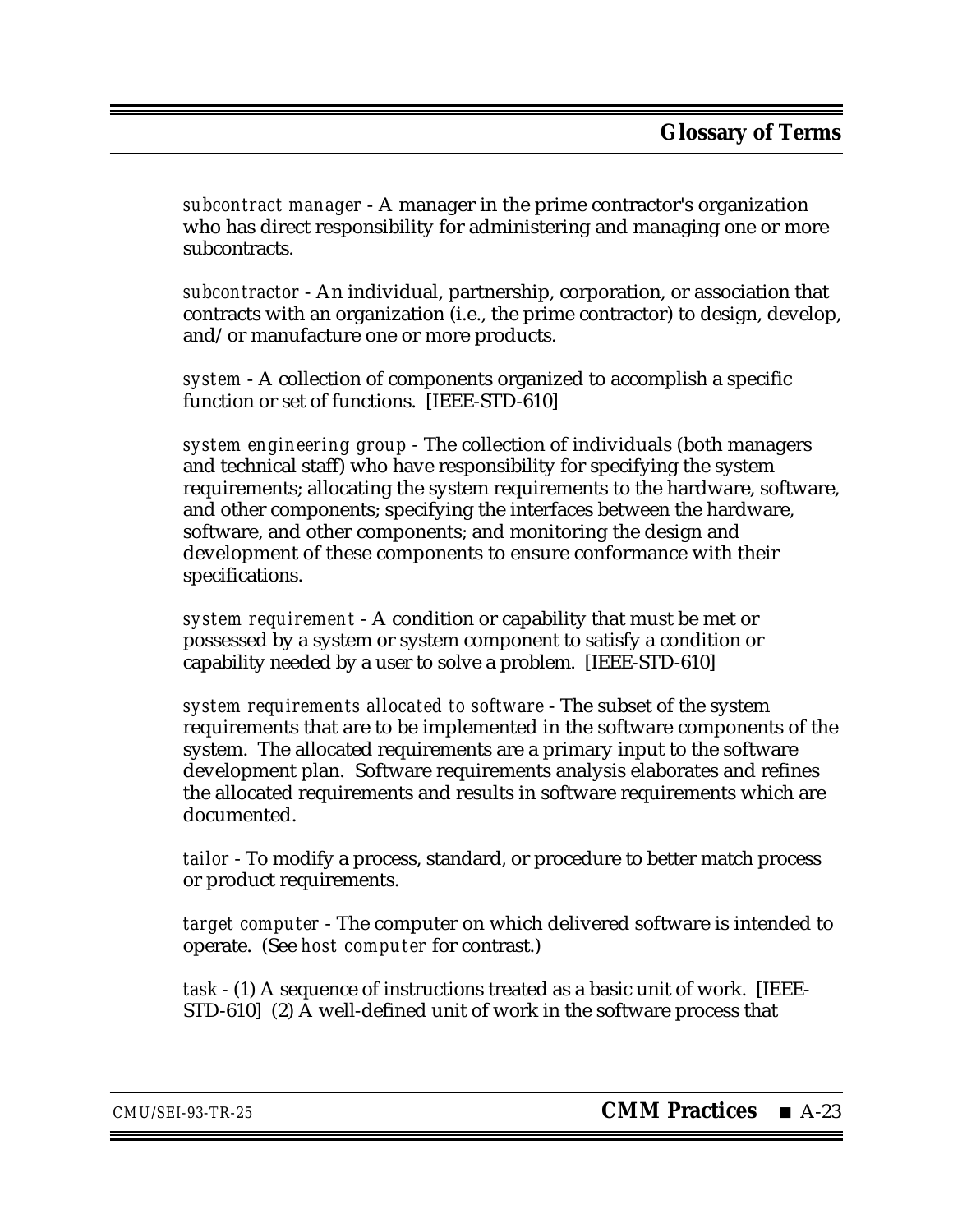provides management with a visible checkpoint into the status of the project. Tasks have readiness criteria (preconditions) and completion criteria (postconditions). (See *activity* for contrast.)

*task kick-off meeting* - A meeting held at the beginning of a task of a project for the purpose of preparing the individuals involved to perform the activities of that task effectively.

*task leader* - The leader of a technical team for a specific task, who has technical responsibility and provides technical direction to the staff working on the task.

*team* - A collection of people, often drawn from diverse but related groups, assigned to perform a well-defined function for an organization or a project. Team members may be part-time participants of the team and have other primary responsibilities.

*testability* - (1) The degree to which a system or component facilitates the establishment of test criteria and the performance of tests to determine whether those criteria have been met. (2) The degree to which a requirement is stated in terms that permit establishment of test criteria and performance of tests to determine whether those criteria have been met. [IEEE-STD-610]

*technical requirements* - Those requirements that describe what the software must do and its operational constraints. Examples of technical requirements include functional, performance, interface, and quality requirements.

*technology* - The application of science and/or engineering in accomplishing some particular result.

*traceability* - The degree to which a relationship can be established between two or more products of the development process, especially products having a predecessor-successor or master-subordinate relationship to one another. [IEEE-STD-610]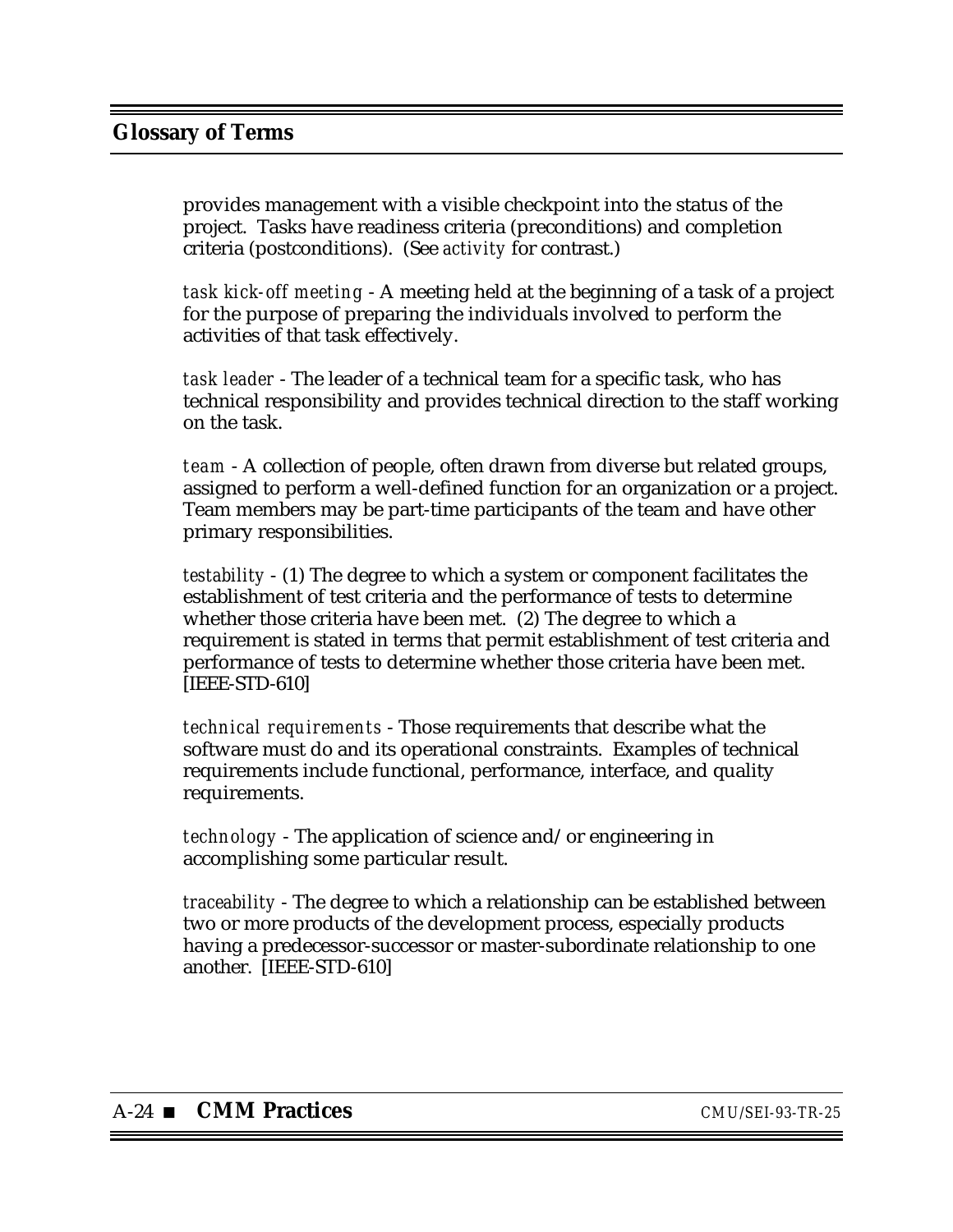*train* - To make proficient with specialized instruction and practice. (See also *orientation*.)

*training group* - The collection of individuals (both managers and staff) who are responsible for coordinating and arranging the training activities for an organization. This group typically prepares and conducts most of the training courses and coordinates use of other training vehicles.

*training program* - The set of related elements that focus on addressing an organization's training needs. It includes an organization's training plan, training materials, development of training, conduct of training, training facilities, evaluation of training, and maintenance of training records.

*training waiver* - A written approval exempting an individual from training that has been designated as required for a specific role. The exemption is granted because it has been objectively determined that the individual already possesses the needed skills to perform the role.

*unit* - (1) A separately testable element specified in the design of a computer software component. (2) A logically separable part of a computer program. (3) A software component that is not subdivided into other components. [IEEE-STD-610]

*user-* (See *end user.)*

*validation-* The process of evaluating software during or at the end of the development process to determine whether it satisfies specified requirements. [IEEE-STD-610]

*verification-* The process of evaluating software to determine whether the products of a given development phase satisfy the conditions imposed at the start of that phase. [IEEE-STD-610]

*verifying implementation* - (See *common features*.)

*waiver* - (See *training waiver)*.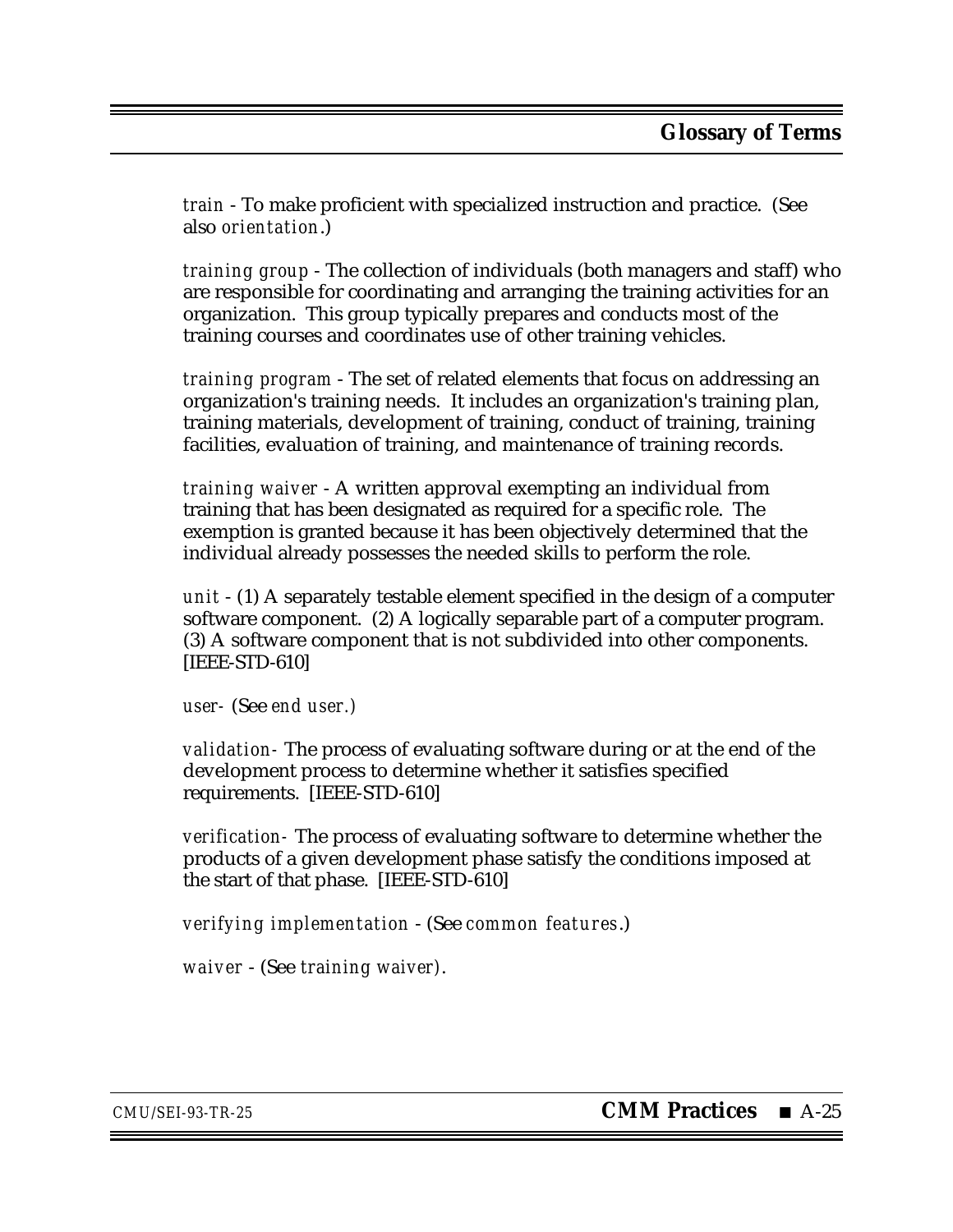*well-defined process* - A process that includes readiness criteria, inputs, standards and procedures for performing the work, verification mechanisms (such as peer reviews), outputs, and completion criteria. (See also *effective process*.)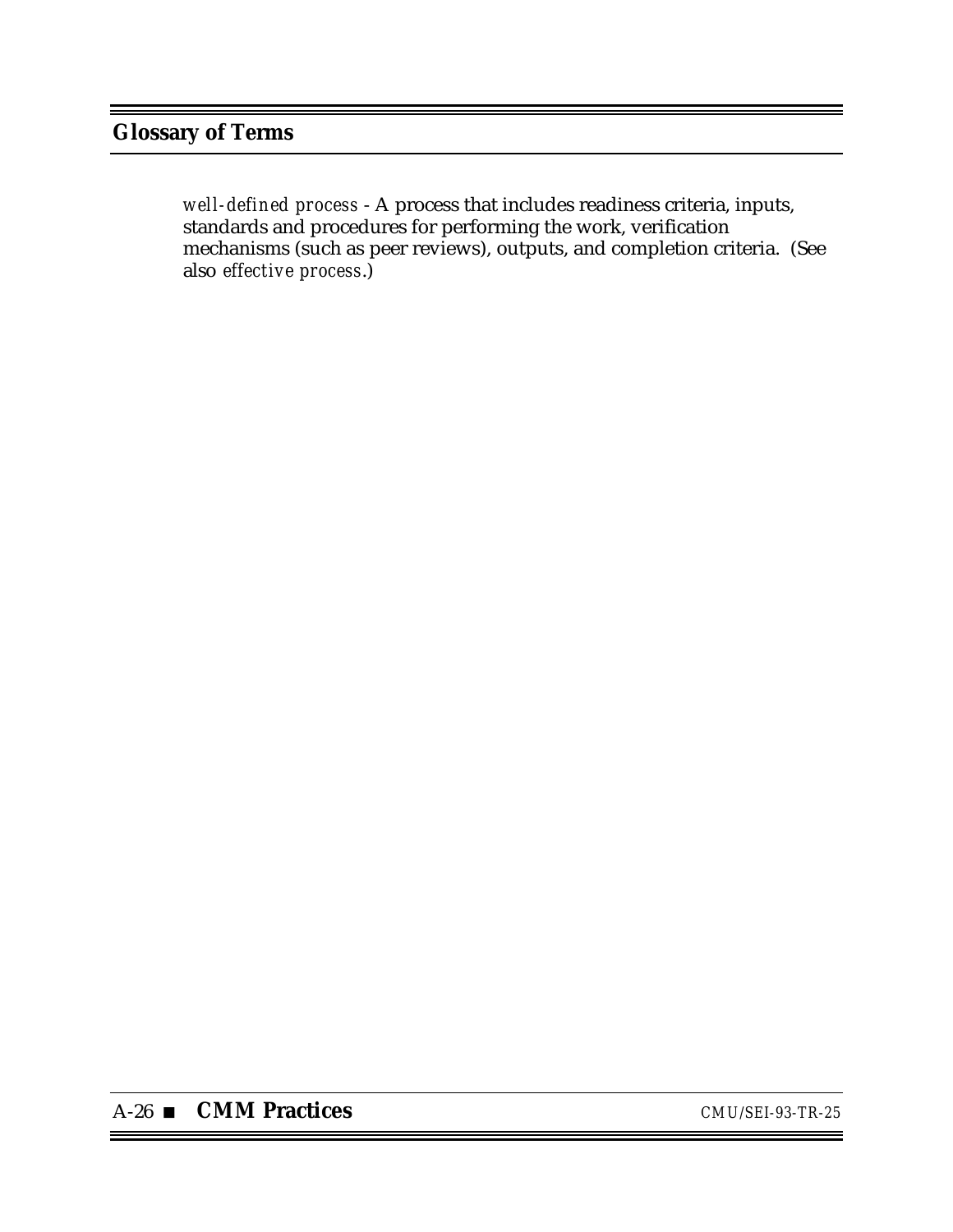# **Appendix C: Abridged Version of the Key Practices**

This appendix provides an abridged version of the key practices, which provides a high-level overview of the primary activities the SEI prescribes for each key process area. It can be used to get a "quick look" at each key process area. It does not, however, provide the specific activities for these key practices nor does it cover all the key practices. It is intended for informational purposes, not for determining compliance to the key practices or planning process improvements.

This abridgement contains a short description of the key process area, its goals, and the key practice statements from the Activities Performed common feature of the key process area. These items are extracted verbatim from the detailed key practice tables.

There are a number of other key practices specified under the other common features (i.e., Commitment to Perform, Ability to Perform, Measurement and Analysis, and Verifying Implementation) that are not contained in this appendix. These other key practices must be in place to ensure the key practices are implemented appropriately and effectively, are solidly established, will be maintained and not erode over time, and can be effectively applied to new work. To appropriately establish a key process area, the full set of key practices should be used.

Commitment to Perform typically involves establishing organizational policies and senior management sponsorship. Ability to Perform typically involves resources, organizational structures, and training. Measurement and Analysis typically includes examples of the measurements that could be taken to determine the status and effectiveness of the Activities Performed. Verifying Implementation typically encompasses reviews and audits by management and software quality assurance.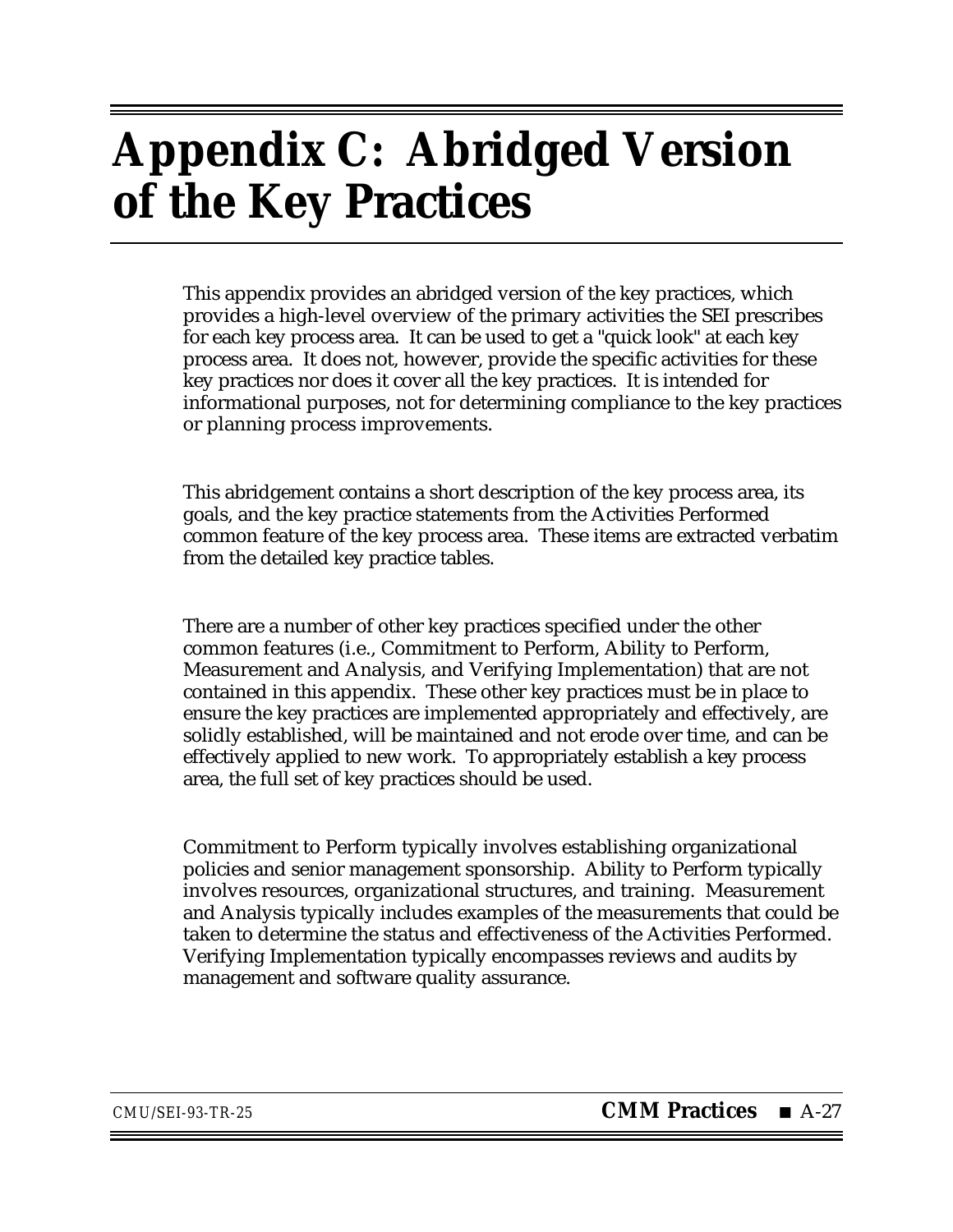# **Level 2: Requirements Management**

The purpose of Requirements Management is to establish a common understanding between the customer and the software project of the customer's requirements that will be addressed by the software project.

Requirements Management involves establishing and maintaining an agreement with the customer on the requirements for the software project. This agreement is referred to as the "system requirements allocated to the software." The "customer" may be interpreted as the system engineering group, the marketing group, another internal organization, or an external customer. The agreement covers both the technical and nontechnical (e.g., delivery dates) requirements. The agreement forms the basis for estimating, planning, performing, and tracking the software project's activities throughout the software life cycle.

The allocation of the system requirements to software, hardware, and other system components (e.g., humans) may be performed by a group external to the software engineering group (e.g., the system engineering group), and the software engineering group may have no direct control of this allocation. Within the constraints of the project, the software engineering group takes appropriate steps to ensure that the system requirements allocated to software, which they are responsible for addressing, are documented and controlled.

To achieve this control, the software engineering group reviews the initial and revised system requirements allocated to software to resolve issues before they are incorporated into the software project. Whenever the system requirements allocated to software are changed, the affected software plans, work products, and activities are adjusted to remain consistent with the updated requirements.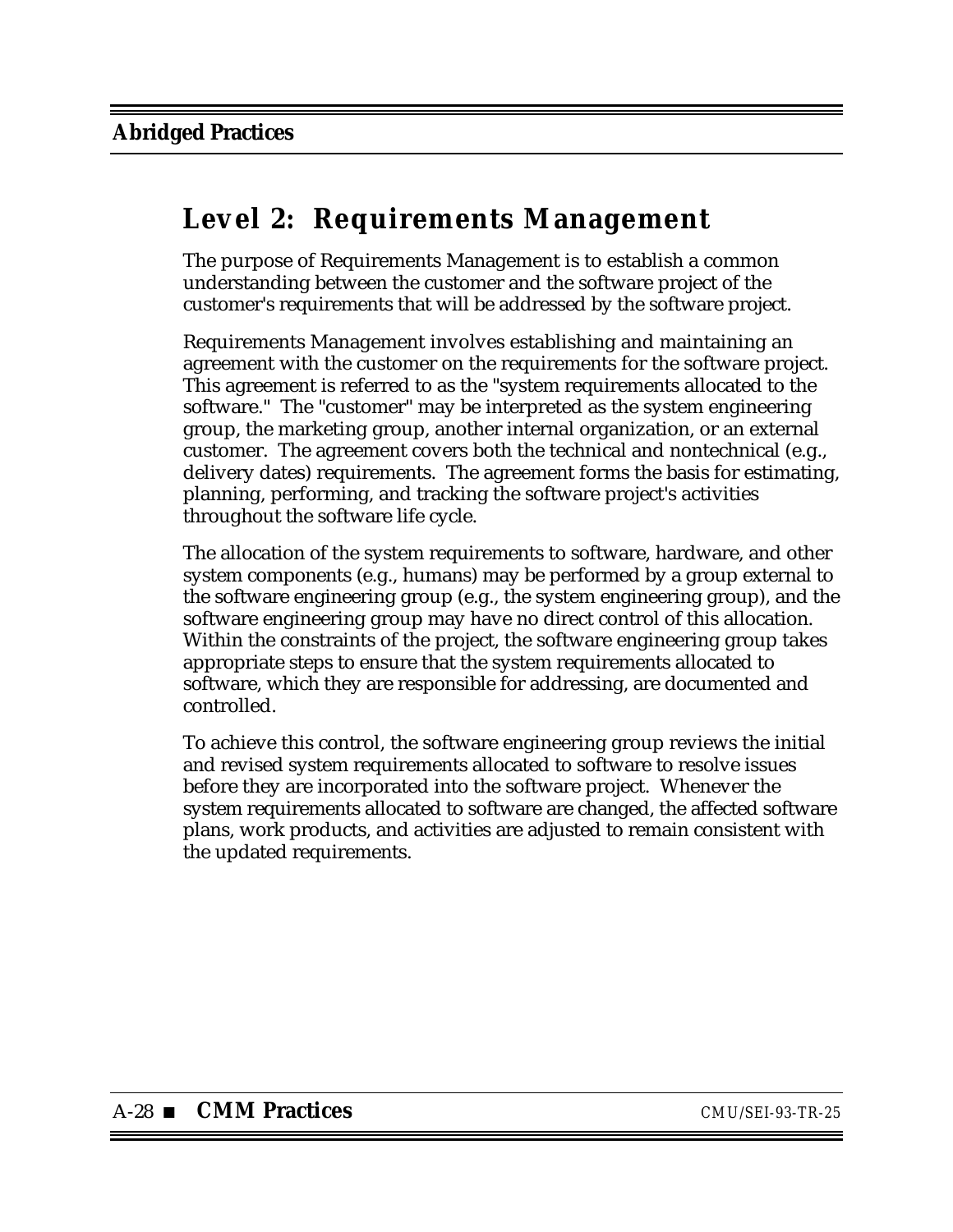#### **The goals of Requirements Management are:**

- 1. System requirements allocated to software are controlled to establish a baseline for software engineering and management use.
- 2. Software plans, products, and activities are kept consistent with the system requirements allocated to software.

#### **The top-level activities performed for Requirements Management are:**

- 1. The software engineering group reviews the allocated requirements before they are incorporated into the software project.
- 2. The software engineering group uses the allocated requirements as the basis for software plans, work products, and activities.
- 3. Changes to the allocated requirements are reviewed and incorporated into the software project.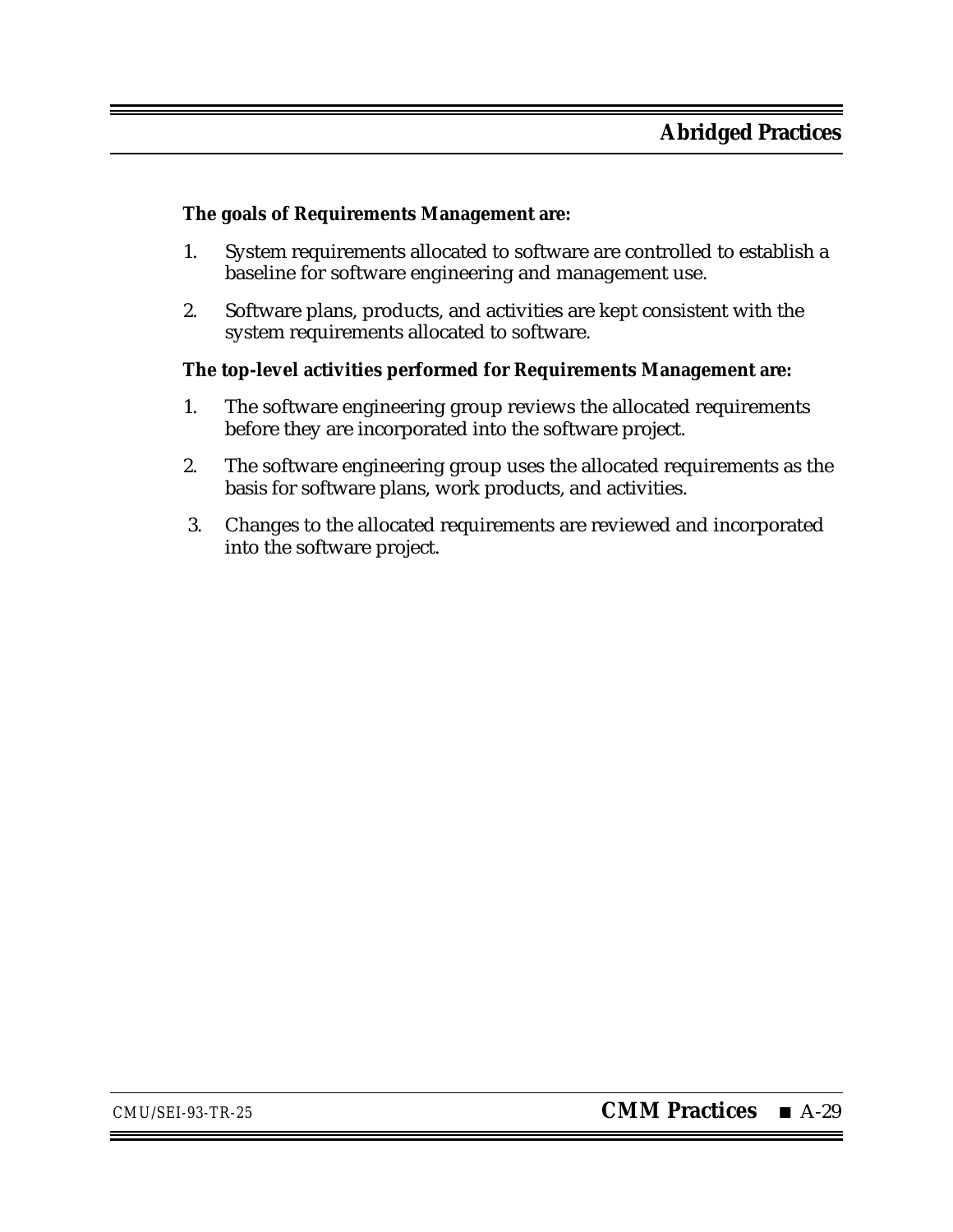# **Level 2: Software Project Planning**

The purpose of Software Project Planning is to establish reasonable plans for performing the software engineering and for managing the software project.

Software Project Planning involves developing estimates for the work to be performed, establishing the necessary commitments, and defining the plan to perform the work.

The software planning begins with a statement of the work to be performed and other constraints and goals that define and bound the software project (those established by the practices of the Requirements Management key process area). The software planning process includes steps to estimate the size of the software work products and the resources needed, produce a schedule, identify and assess software risks, and negotiate commitments. Iterating through these steps may be necessary to establish the plan for the software project (i.e., the software development plan).

This plan provides the basis for performing and managing the software project's activities and addresses the commitments to the software project's customer according to the resources, constraints, and capabilities of the software project.

### **The goals of Software Project Planning are:**

- 1. Software estimates are documented for use in planning and tracking the software project.
- 2. Software project activities and commitments are planned and documented.
- 3. Affected groups and individuals agree to their commitments related to the software project.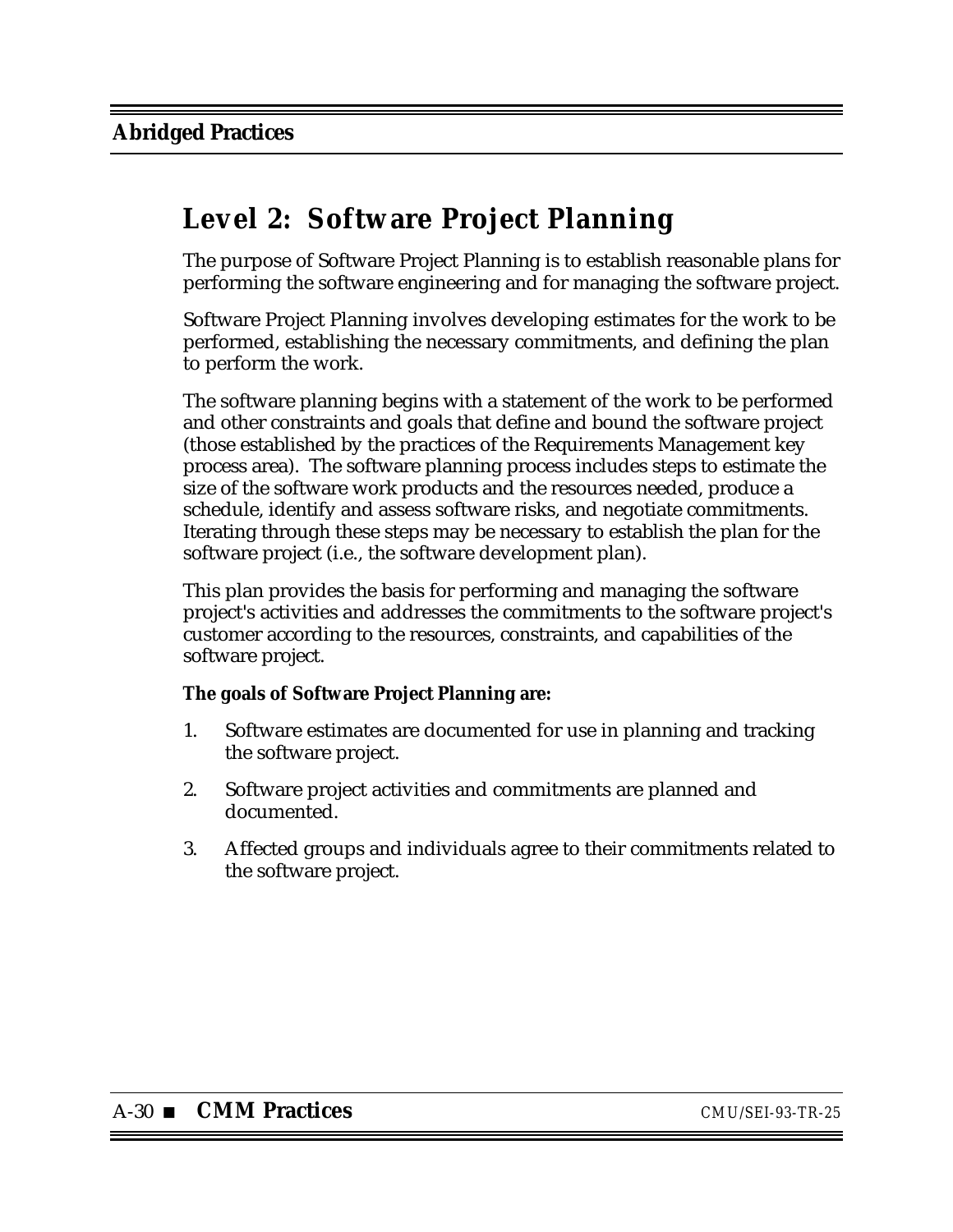#### **The top-level activities performed for Software Project Planning are:**

- 1. The software engineering group participates on the project proposal team.
- 2. Software project planning is initiated in the early stages of, and in parallel with, the overall project planning.
- 3. The software engineering group participates with other affected groups in the overall project planning throughout the project's life.
- 4. Software project commitments made to individuals and groups external to the organization are reviewed with senior management according to a documented procedure.
- 5. A software life cycle with predefined stages of manageable size is identified or defined.
- 6. The project's software development plan is developed according to a documented procedure.
- 7. The plan for the software project is documented.
- 8. Software work products that are needed to establish and maintain control of the software project are identified.
- 9. Estimates for the size of the software work products (or changes to the size of software work products) are derived according to a documented procedure.
- 10. Estimates for the software project's effort and costs are derived according to a documented procedure.
- 11. Estimates for the project's critical computer resources are derived according to a documented procedure.
- 12. The project's software schedule is derived according to a documented procedure.
- 13. The software risks associated with the cost, resource, schedule, and technical aspects of the project are identified, assessed, and documented.
- 14. Plans for the project's software engineering facilities and support tools are prepared.
- 15. Software planning data are recorded.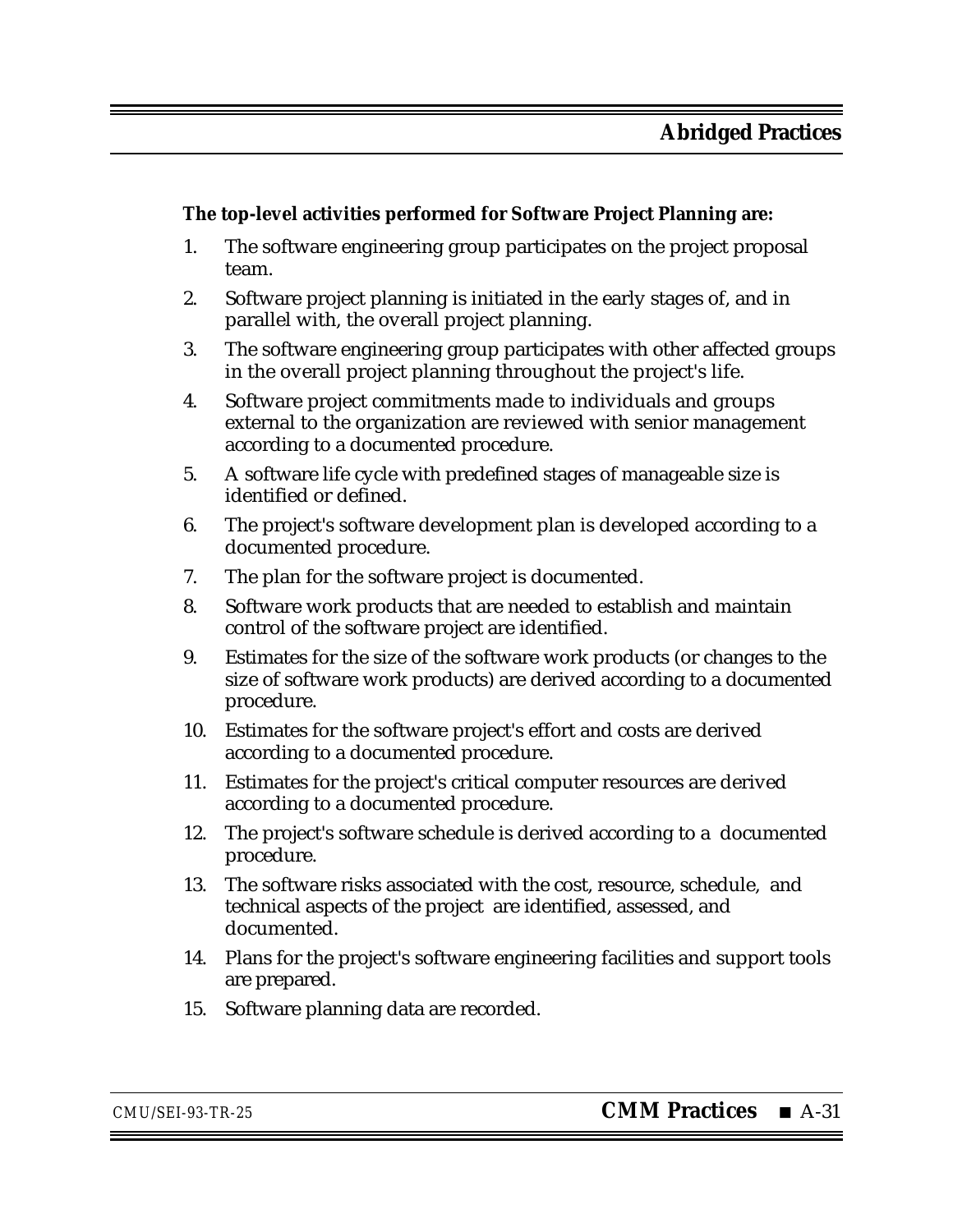# **Level 2: Software Project Tracking and Oversight**

The purpose of Software Project Tracking and Oversight is to provide adequate visibility into actual progress so that management can take effective actions when the software project's performance deviates significantly from the software plans.

Software Project Tracking and Oversight involves tracking and reviewing the software accomplishments and results against documented estimates, commitments, and plans, and adjusting these plans based on the actual accomplishments and results.

A documented plan for the software project (i.e., the software development plan, as described in the Software Project Planning key process area) is used as the basis for tracking the software activities, communicating status, and revising plans. Software activities are monitored by the management. Progress is primarily determined by comparing the actual software size, effort, cost, and schedule to the plan when selected software work products are completed and at selected milestones. When it is determined that the software project's plans are not being met, corrective actions are taken. These actions may include revising the software development plan to reflect the actual accomplishments and replanning the remaining work or taking actions to improve the performance.

### **The goals of Software Project Tracking and Oversight are:**

- 1. Actual results and performances are tracked against the software plans.
- 2. Corrective actions are taken and managed to closure when actual results and performance deviate significantly from the software plans.
- 3. Changes to software commitments are agreed to by the affected groups and individuals.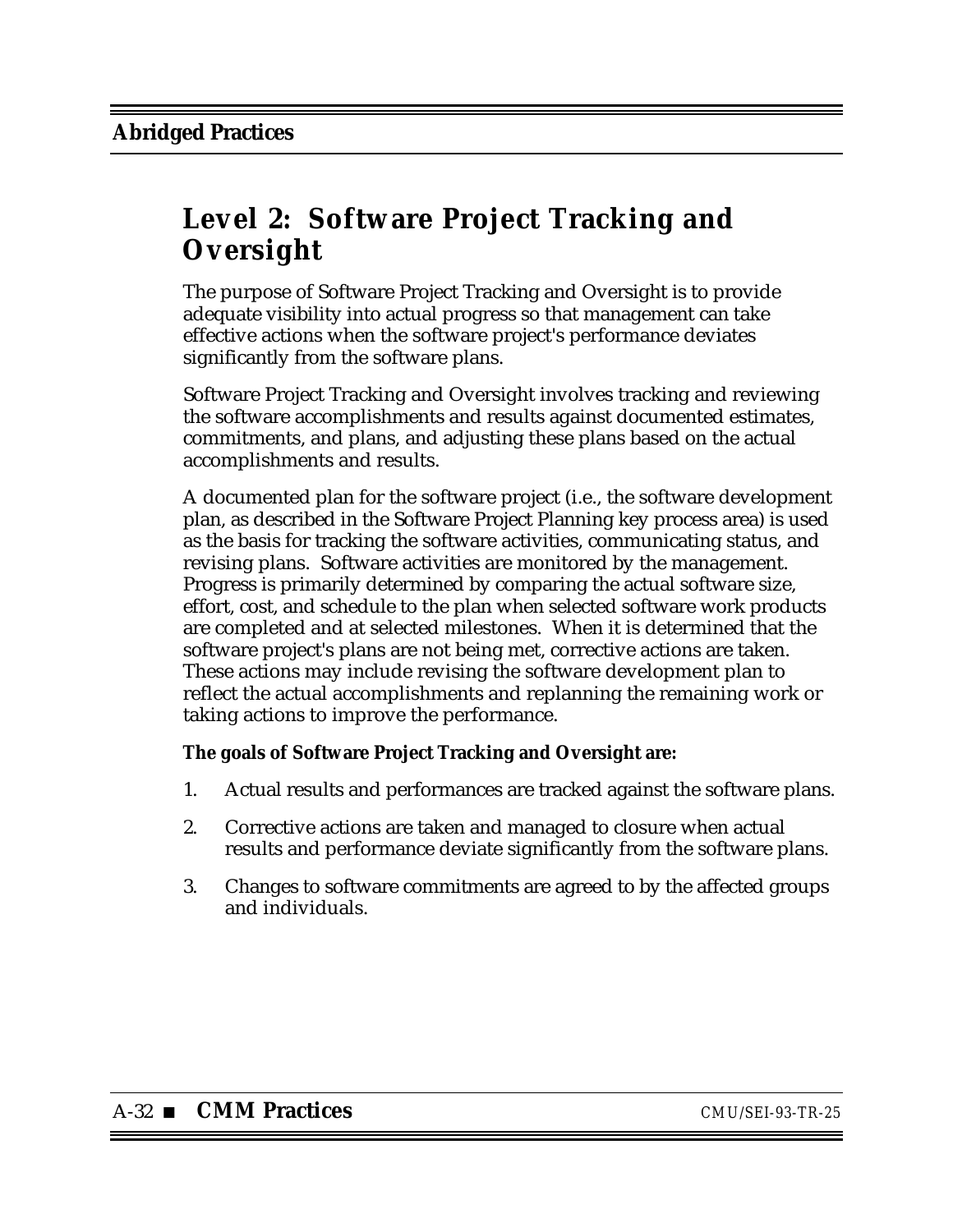#### **The top-level activities performed for Software Project Tracking and Oversight are:**

- 1. A documented software development plan is used for tracking the software activities and communicating status.
- 2. The project's software development plan is revised according to a documented procedure.
- 3. Software project commitments and changes to commitments made to individuals and groups external to the organization are reviewed with senior management according to a documented procedure.
- 4. Approved changes to commitments that affect the software project are communicated to the members of the software engineering group and other software-related groups.
- 5. The size of the software work products (or size of the changes to the software work products) are tracked, and corrective actions are taken as necessary.
- 6. The project's software effort and costs are tracked, and corrective actions are taken as necessary.
- 7. The project's critical computer resources are tracked, and corrective actions are taken as necessary.
- 8. The project's software schedule is tracked, and corrective actions are taken as necessary.
- 9. Software engineering technical activities are tracked, and corrective actions are taken as necessary.
- 10. The software risks associated with cost, resource, schedule, and technical aspects of the project are tracked.
- 11. Actual measurement data and replanning data for the software project are recorded.
- 12. The software engineering group conducts periodic internal reviews to track technical progress, plans, performance, and issues against the software development plan.
- 13. Formal reviews to address the accomplishments and results of the software project are conducted at selected project milestones according to a documented procedure.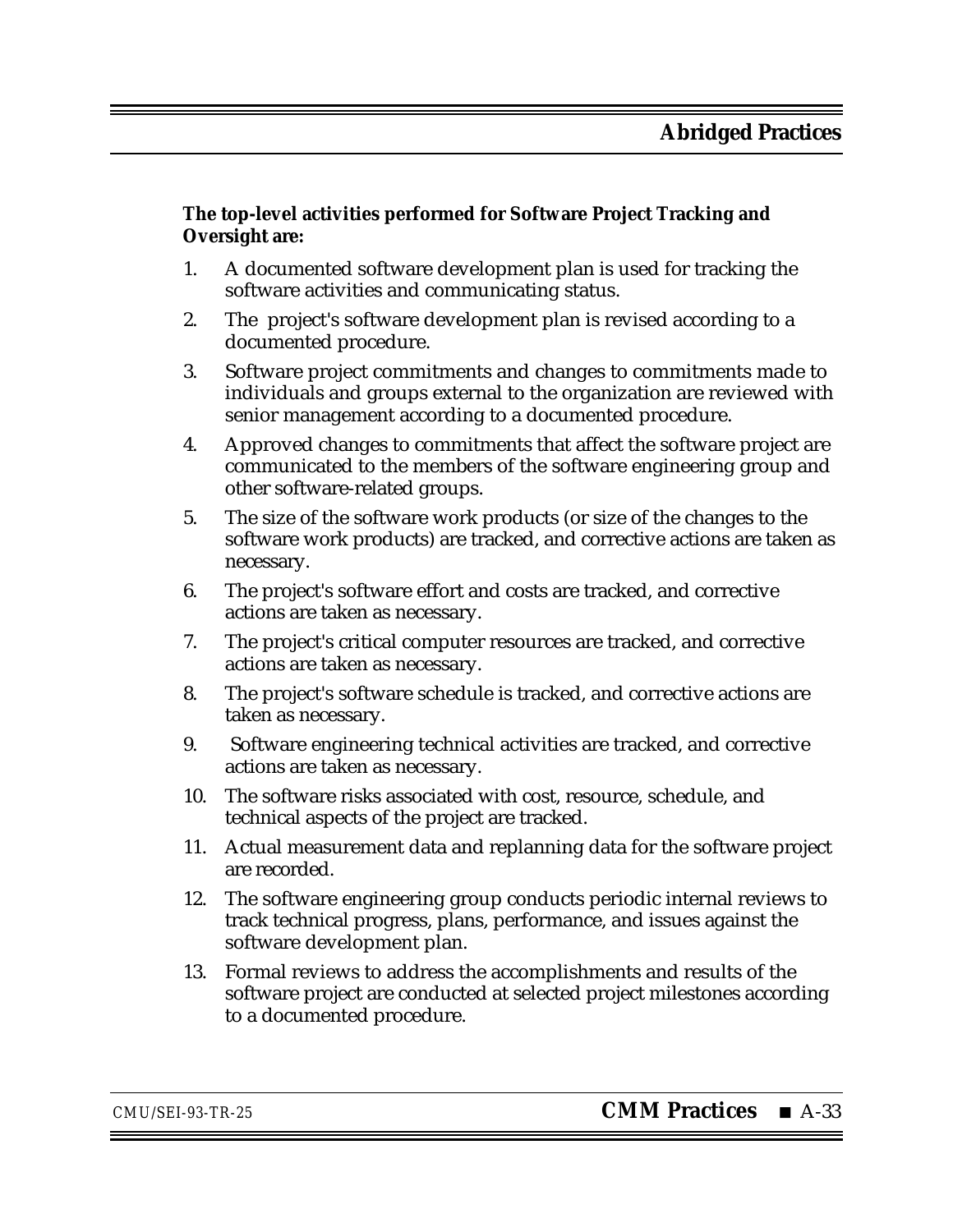# **Level 2: Software Subcontract Management**

The purpose of Software Subcontract Management is to select qualified software subcontractors and manage them effectively.

Software Subcontract Management involves selecting a software subcontractor, establishing commitments with the subcontractor, and tracking and reviewing the subcontractor's performance and results. These practices cover the management of a software (only) subcontract, as well as the management of the software component of a subcontract that includes software, hardware, and possibly other system components.

The subcontractor is selected based on its ability to perform the work. Many factors contribute to the decision to subcontract a portion of the prime contractor's work. Subcontractors may be selected based on strategic business alliances, as well as technical considerations. The practices of this key process area address the traditional acquisition process associated with subcontracting a defined portion of the work to another organization.

When subcontracting, a documented agreement covering the technical and nontechnical (e.g., delivery dates) requirements is established and is used as the basis for managing the subcontract. The work to be done by the subcontractor and the plans for the work are documented. The standards that are to be followed by the subcontractor are compatible with the prime contractor's standards.

The software planning, tracking, and oversight activities for the subcontracted work are performed by the subcontractor. The prime contractor ensures that these planning, tracking, and oversight activities are performed appropriately and that the software products delivered by the subcontractor satisfy their acceptance criteria. The prime contractor works with the subcontractor to manage their product and process interfaces.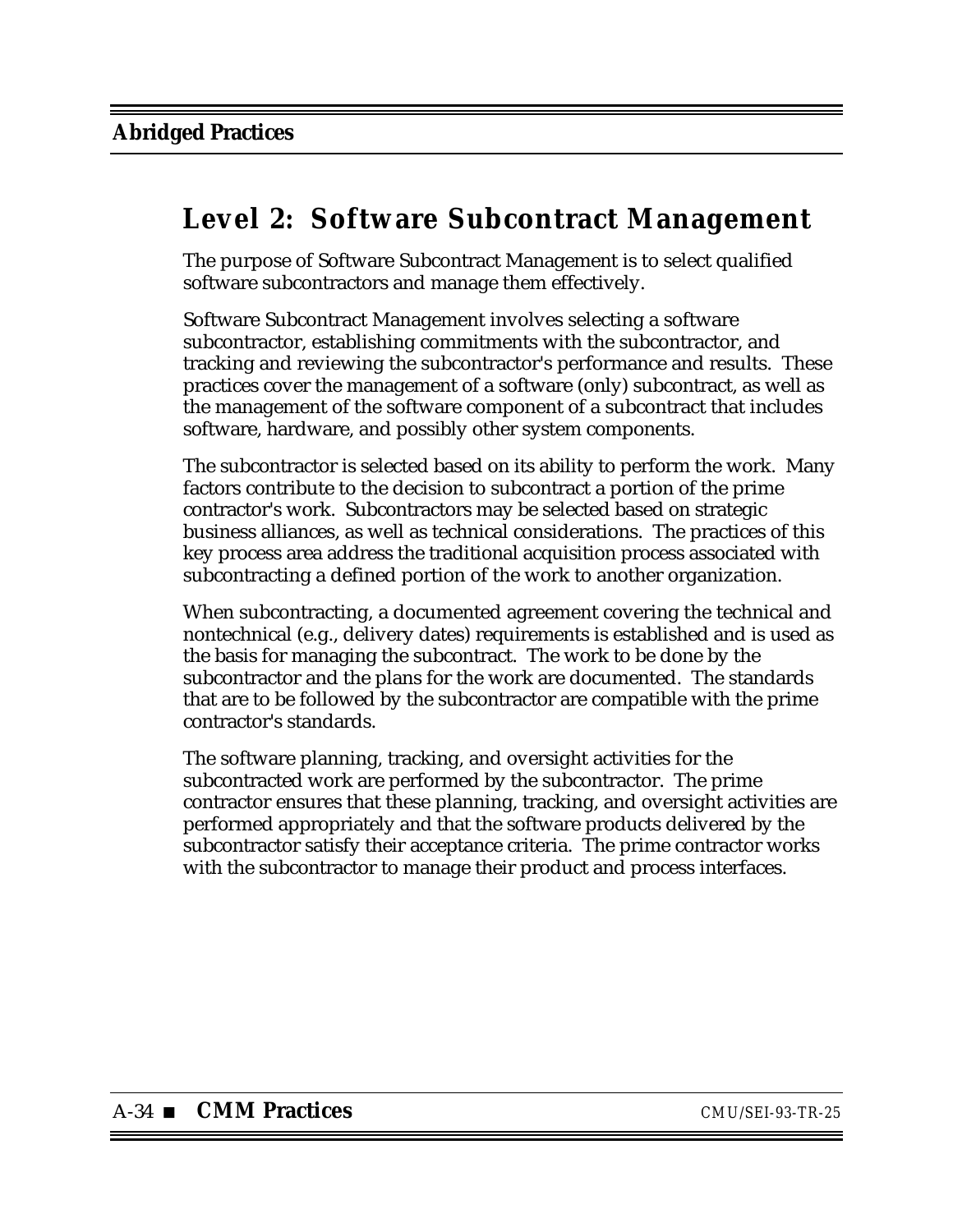#### **The goals of Software Subcontract Management are:**

- 1. The prime contractor selects qualified software subcontractors.
- 2. The prime contractor and the software subcontractor agree to their commitments to each other.
- 3. The prime contractor and the software subcontractor maintain ongoing communications.
- 4. The prime contractor tracks the software subcontractor's actual results and performance against its commitments.

#### **The top-level activities performed for Software Subcontract Management are:**

- 1. The work to be subcontracted is defined and planned according to a documented procedure.
- 2. The software subcontractor is selected, based on an evaluation of the subcontract bidders' ability to perform the work, according to a documented procedure.
- 3. The contractual agreement between the prime contractor and the software subcontractor is used as the basis for managing the subcontract.
- 4. A documented subcontractor's software development plan is reviewed and approved by the prime contractor.
- 5. A documented and approved subcontractor's software development plan is used for tracking the software activities and communicating status.
- 6. Changes to the software subcontractor's statement of work, subcontract terms and conditions, and other commitments are resolved according to a documented procedure.
- 7. The prime contractor's management conducts periodic status/coordination reviews with the software subcontractor's management.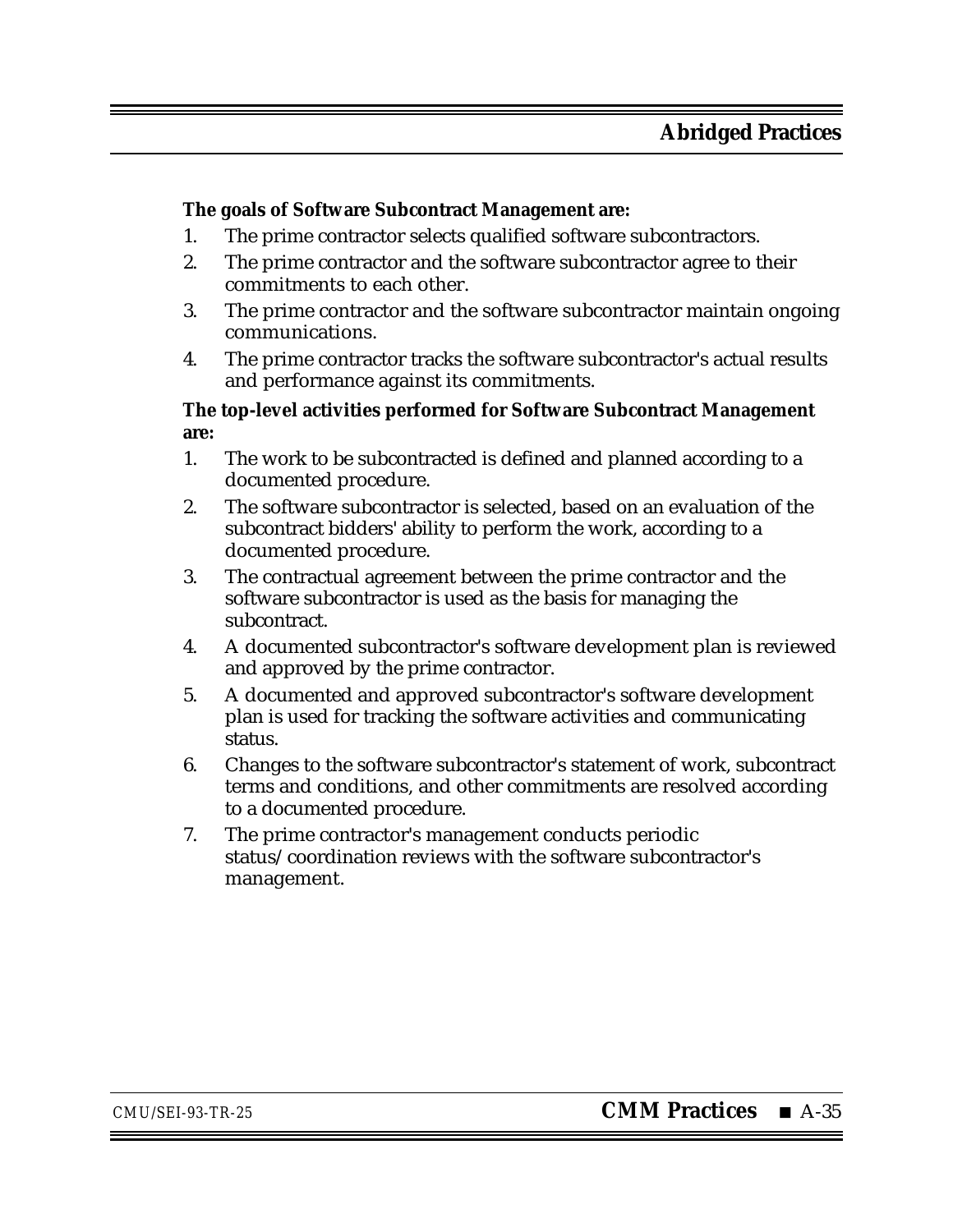# **Abridged Practices**

- 8. Periodic technical reviews and interchanges are held with the software subcontractor.
- 9. Formal reviews to address the subcontractor's software engineering accomplishments and results are conducted at selected milestones according to a documented procedure.
- 10. The prime contractor's software quality assurance group monitors the subcontractor's software quality assurance activities according to a documented procedure.
- 11. The prime contractor's software configuration management group monitors the subcontractor's activities for software configuration management according to a documented procedure.
- 12. The prime contractor conducts acceptance testing as part of the delivery of the subcontractor's software products according to a documented procedure.
- 13. The software subcontractor's performance is evaluated on a periodic basis, and the evaluation is reviewed with the subcontractor.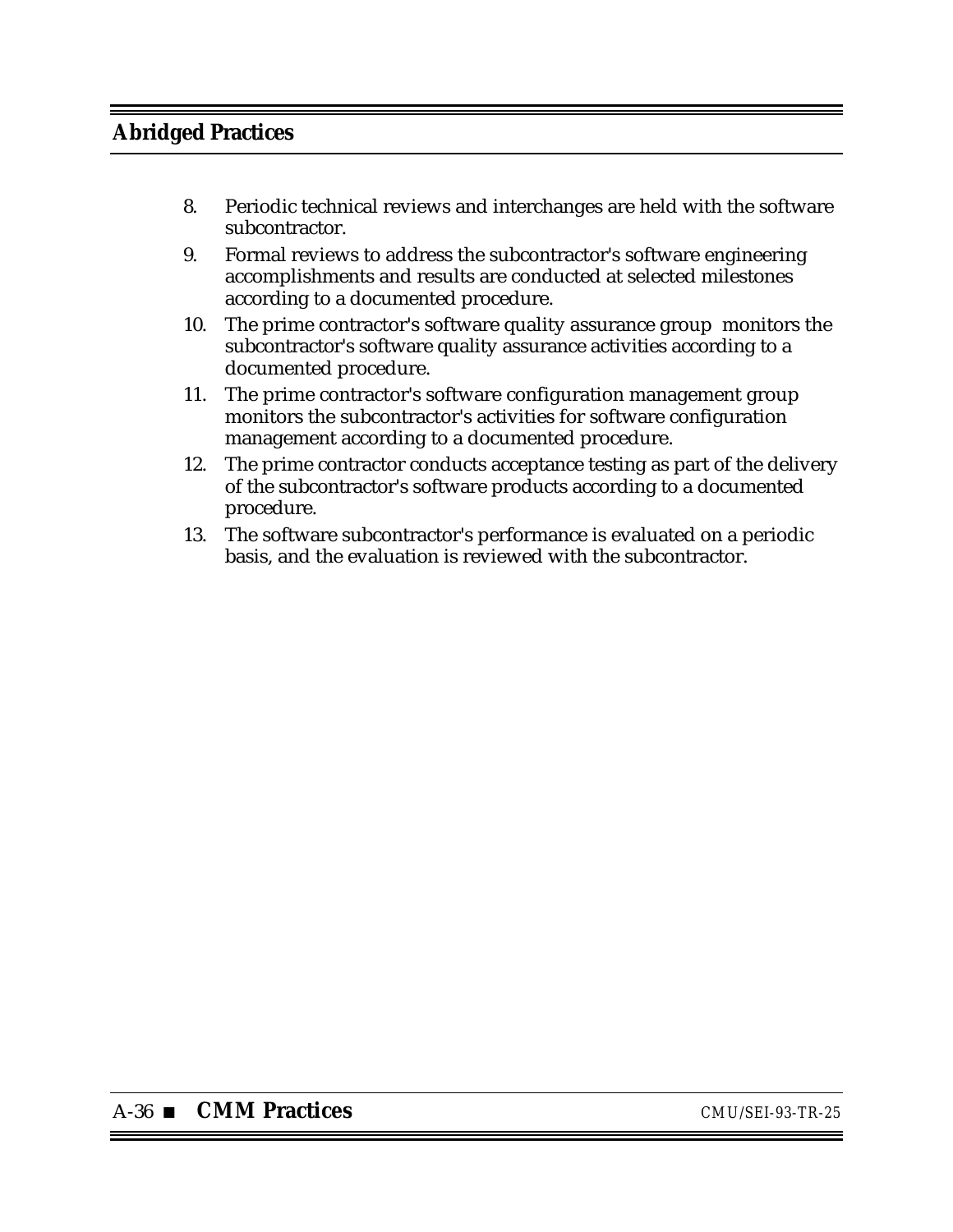**Abridged Practices**

≡

Ξ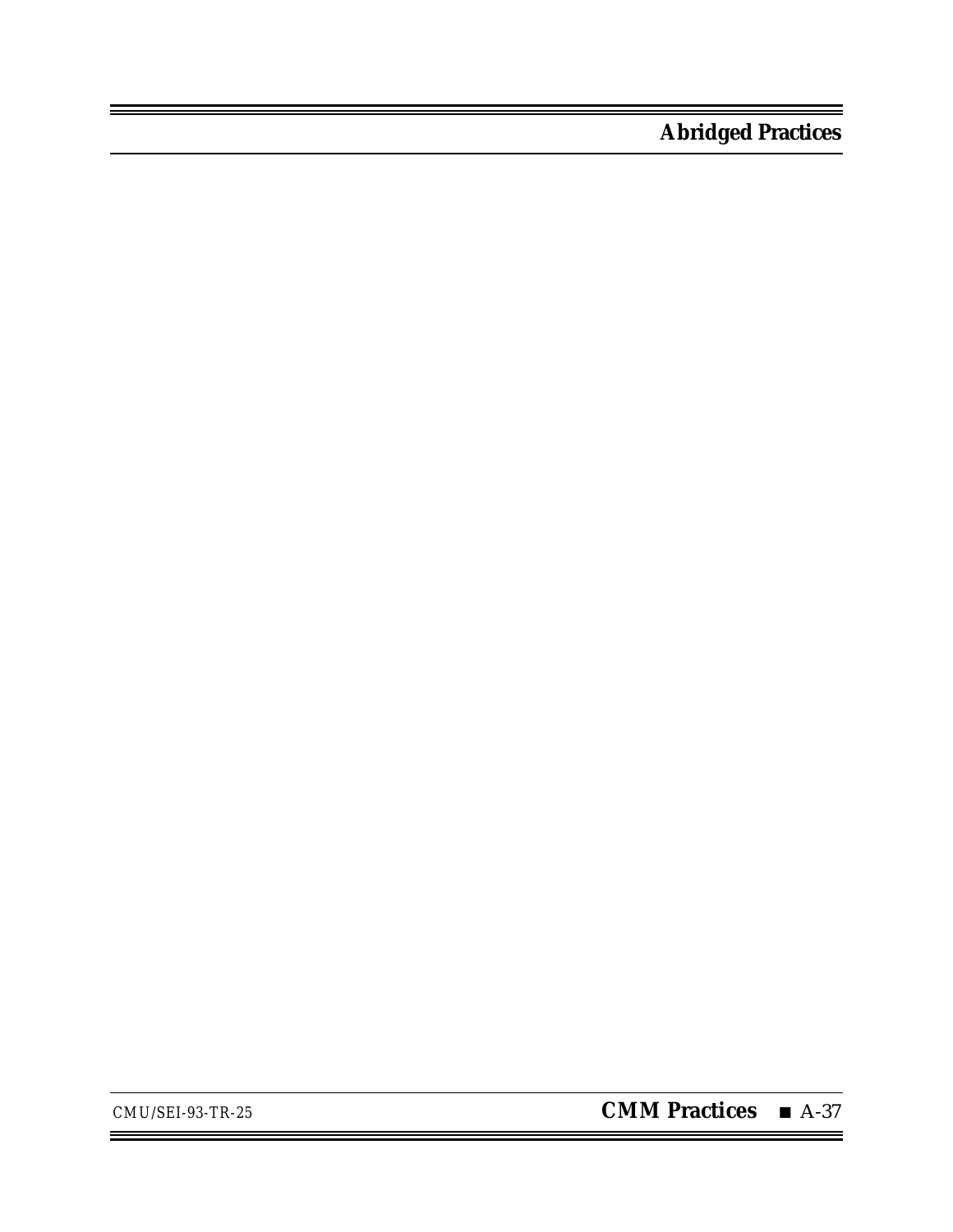# **Level 2: Software Quality Assurance**

The purpose of Software Quality Assurance is to provide management with appropriate visibility into the process being used by the software project and of the products being built.

Software Quality Assurance involves reviewing and auditing the software products and activities to verify that they comply with the applicable procedures and standards and providing the software project and other appropriate managers with the results of these reviews and audits.

The software quality assurance group works with the software project during its early stages to establish plans, standards, and procedures that will add value to the software project and satisfy the constraints of the project and the organization's policies. By participating in establishing the plans, standards, and procedures, the software quality assurance group helps ensure they fit the project's needs and verifies that they will be usable for performing reviews and audits throughout the software life cycle. The software quality assurance group reviews project activities and audits software work products throughout the life cycle and provides management with visibility as to whether the software project is adhering to its established plans, standards, and procedures.

Compliance issues are first addressed within the software project and resolved there if possible. For issues not resolvable within the software project, the software quality assurance group escalates the issue to an appropriate level of management for resolution.

This key process area covers the practices for the group performing the software quality assurance function. The practices identifying the specific activities and work products that the software quality assurance group reviews and/or audits are generally contained in the Verifying Implementation common feature of the other key process areas.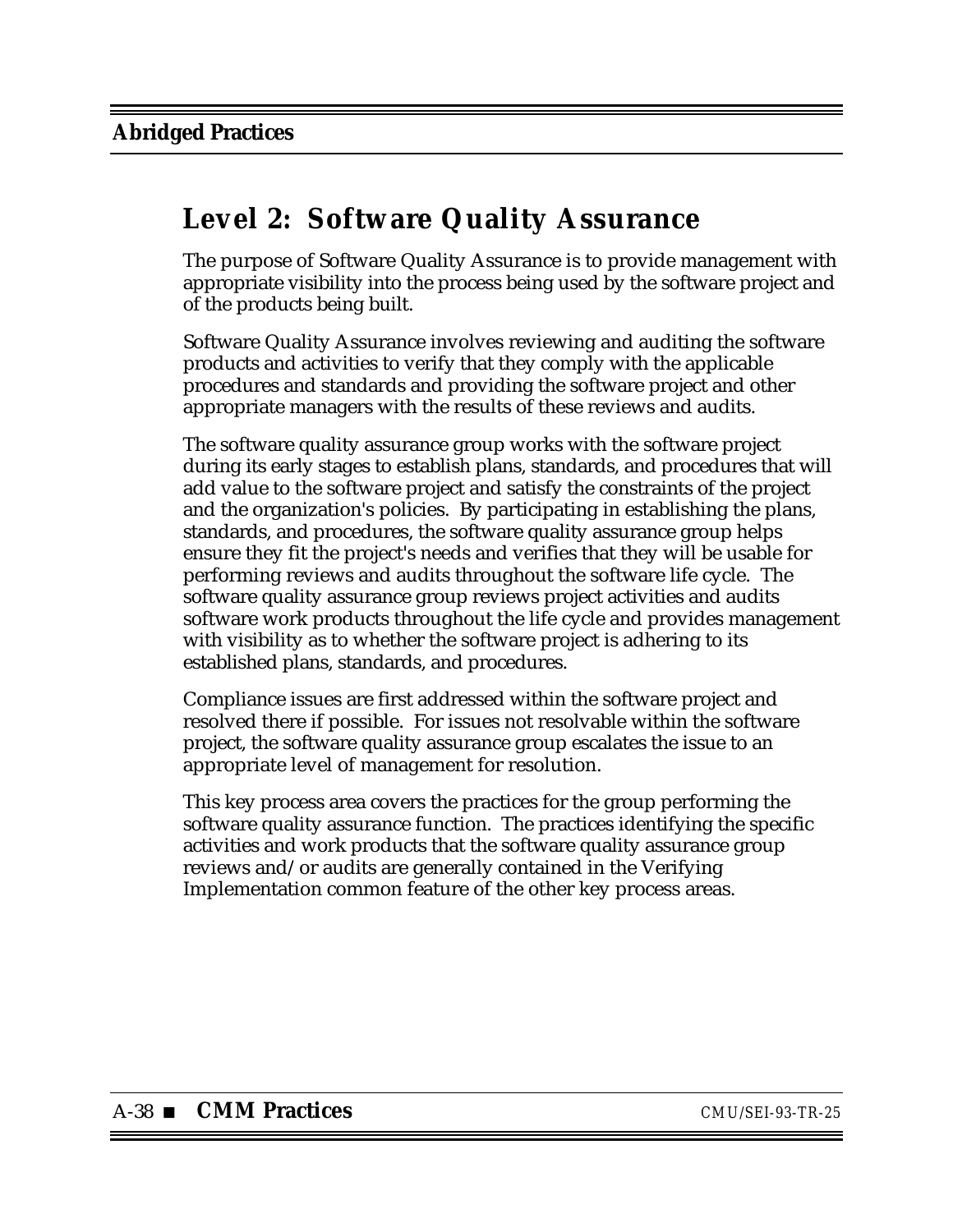#### **The goals of Software Quality Assurance are:**

- 1. Software quality assurance activities are planned.
- 2. Adherence of software products and activities to the applicable standards, procedures, and requirements is verified objectively.
- 3. Affected groups and individuals are informed of software quality assurance activities and results.
- 4. Noncompliance issues that cannot be resolved within the software project are addressed by senior management.

#### **The top-level activities performed for Software Quality Assurance are:**

- 1. A SQA plan is prepared for the software project according to a documented procedure.
- 2. The SQA group's activities are performed in accordance with the SQA plan.
- 3. The SQA group participates in the preparation and review of the project's software development plan, standards, and procedures.
- 4. The SQA group reviews the software engineering activities to verify compliance.
- 5. The SQA group audits designated software work products to verify compliance.
- 6. The SQA group periodically reports the results of its activities to the software engineering group.
- 7. Deviations identified in the software activities and software work products are documented and handled according to a documented procedure.
- 8. The SQA group conducts periodic reviews of its activities and findings with the customer's SQA personnel, as appropriate.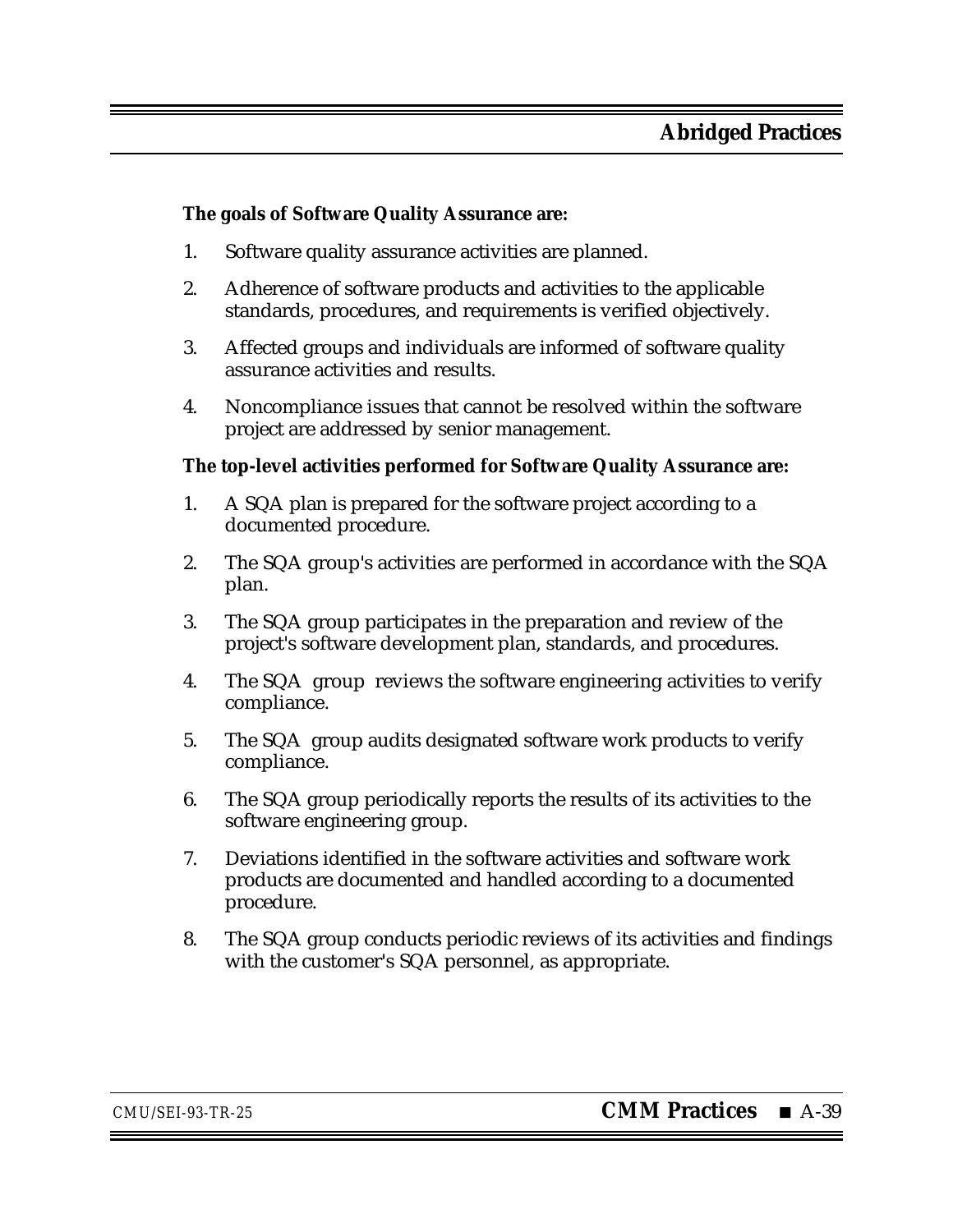# **Level 2: Software Configuration Management**

The purpose of Software Configuration Management is to establish and maintain the integrity of the products of the software project throughout the project's software life cycle.

Software Configuration Management involves identifying the configuration of the software (i.e., selected software work products and their descriptions) at given points in time, systematically controlling changes to the configuration, and maintaining the integrity and traceability of the configuration throughout the software life cycle. The work products placed under software configuration management include the software products that are delivered to the customer (e.g., the software requirements document and the code) and the items that are identified with or required to create these software products (e.g., the compiler).

A software baseline library is established containing the software baselines as they are developed. Changes to baselines and the release of software products built from the software baseline library are systematically controlled via the change control and configuration auditing functions of software configuration management.

This key process area covers the practices for performing the software configuration management function. The practices identifying specific configuration items/units are contained in the key process areas that describe the development and maintenance of each configuration item/unit.

#### **The goals of Software Configuration Management are:**

- 1. Software configuration management activities are planned.
- 2. Selected software work products are identified, controlled, and available.
- 3. Changes to identified software work products are controlled.
- 4. Affected groups and individuals are informed of the status and content of software baselines.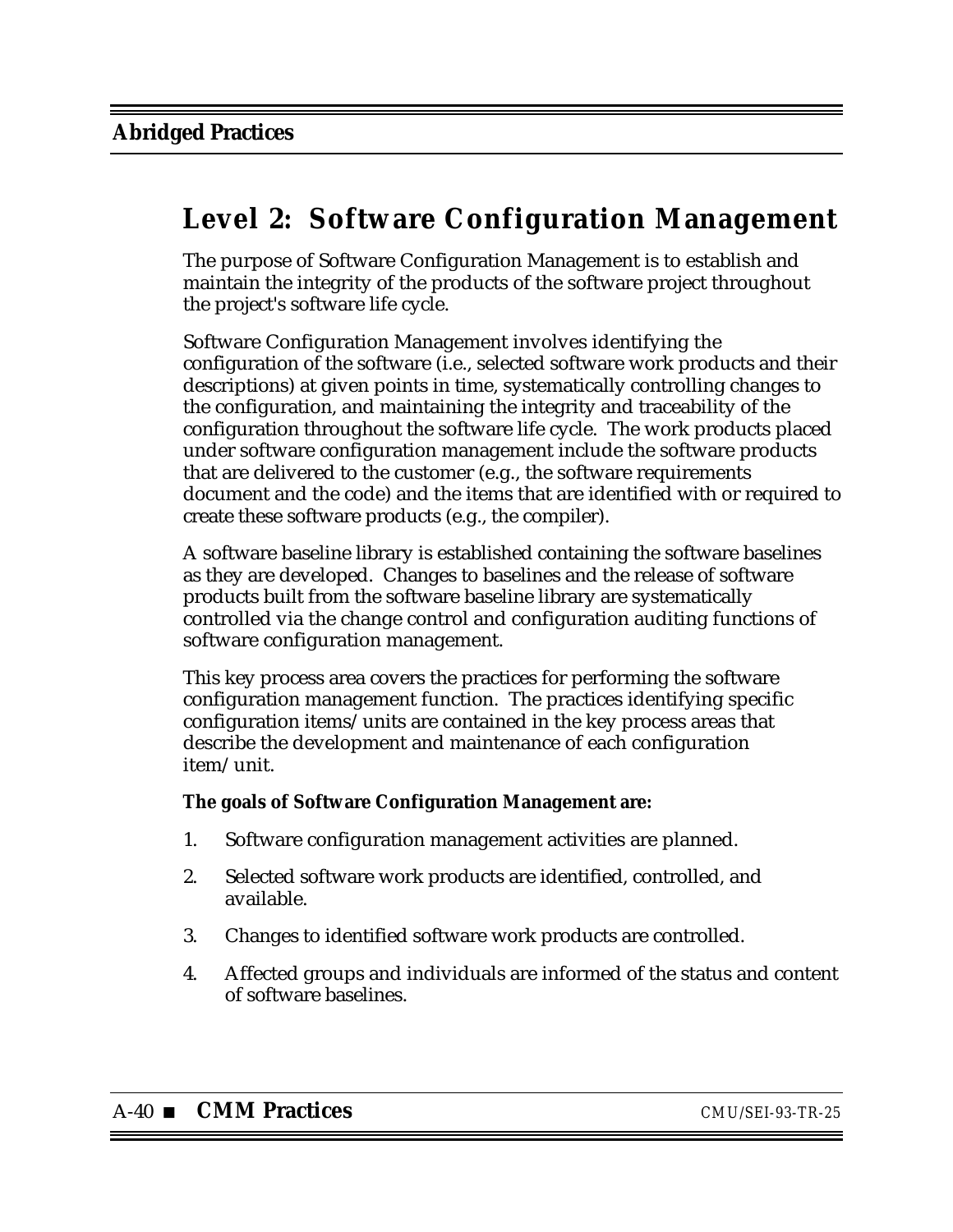**The top-level activities performed for Software Configuration Management are:**

- 1. A SCM plan is prepared for each software project according to a documented procedure.
- 2. A documented and approved SCM plan is used as the basis for performing the SCM activities.
- 3. A configuration management library system is established as a repository for the software baselines.
- 4. The software work products to be placed under configuration management are identified.
- 5. Change requests and problem reports for all configuration items/units are initiated, recorded, reviewed, approved, and tracked according to a documented procedure.
- 6. Changes to baselines are controlled according to a documented procedure.
- 7. Products from the software baseline library are created and their release is controlled according to a documented procedure.
- 8. The status of configuration items/units is recorded according to a documented procedure.
- 9. Standard reports documenting the SCM activities and the contents of the software baseline are developed and made available to affected groups and individuals.
- 10. Software baseline audits are conducted according to a documented procedure.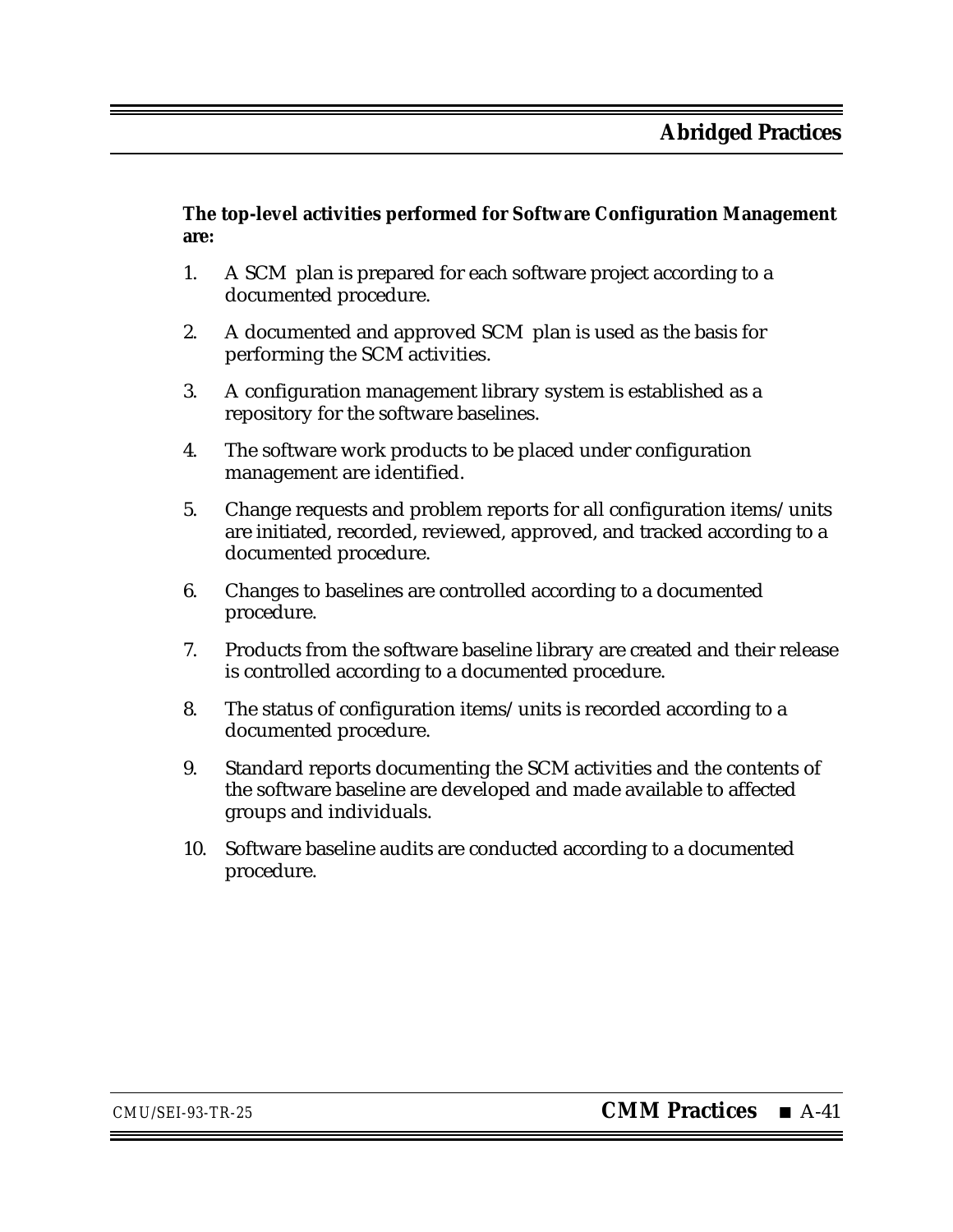# **Level 3: Organization Process Focus**

The purpose of Organization Process Focus is to establish the organizational responsibility for software process activities that improve the organization's overall software process capability.

Organization Process Focus involves developing and maintaining an understanding of the organization's and projects' software processes and coordinating the activities to assess, develop, maintain, and improve these processes.

The organization provides the long-term commitments and resources to coordinate the development and maintenance of the software processes across current and future software projects via a group such as a software engineering process group. This group is responsible for the organization's software process activities. It is specifically responsible for the development and maintenance of the organization's standard software process and related process assets (as described in the Organization Process Definition key process area), and it coordinates the process activities with the software projects.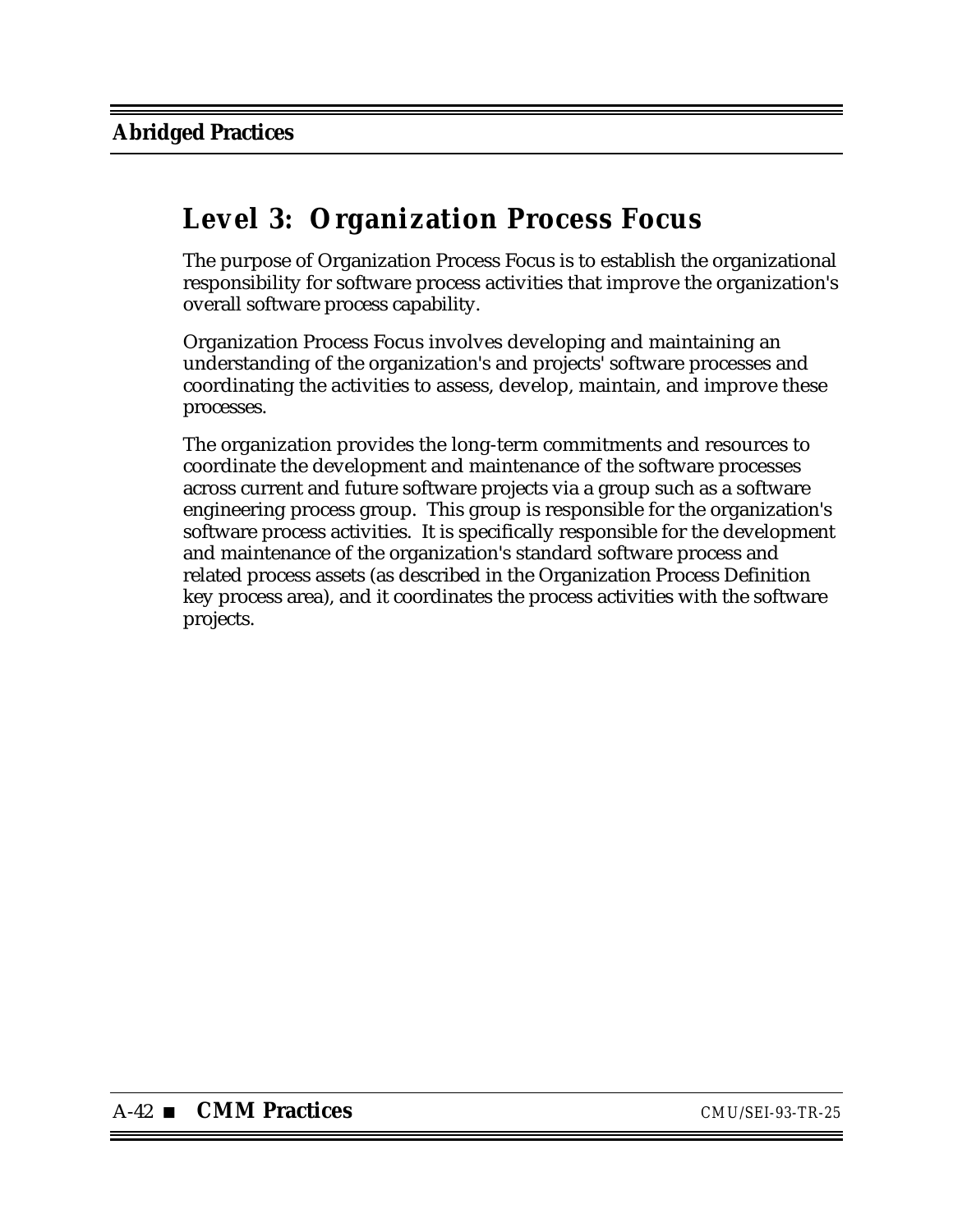#### **The goals of Organization Process Focus are:**

- 1. Software process development and improvement activities are coordinated across the organization.
- 2. The strengths and weaknesses of the software processes used are identified relative to a process standard.
- 3. Organization-level process development and improvement activities are planned.

#### **The top-level activities performed for Organization Process Focus are:**

- 1. The software process is assessed periodically, and action plans are developed to address the assessment findings.
- 2. The organization develops and maintains a plan for its software process development and improvement activities.
- 3. The organization's and projects' activities for developing and improving their software processes are coordinated at the organization level.
- 4. The use of the organization's software process database is coordinated at the organizational level.
- 5. New processes, methods, and tools in limited use in the organization are monitored, evaluated, and, where appropriate, transferred to other parts of the organization.
- 6. Training for the organization's and projects' software processes is coordinated across the organization.
- 7. The groups involved in implementing the software processes are informed of the organization's and projects' activities for software process development and improvement.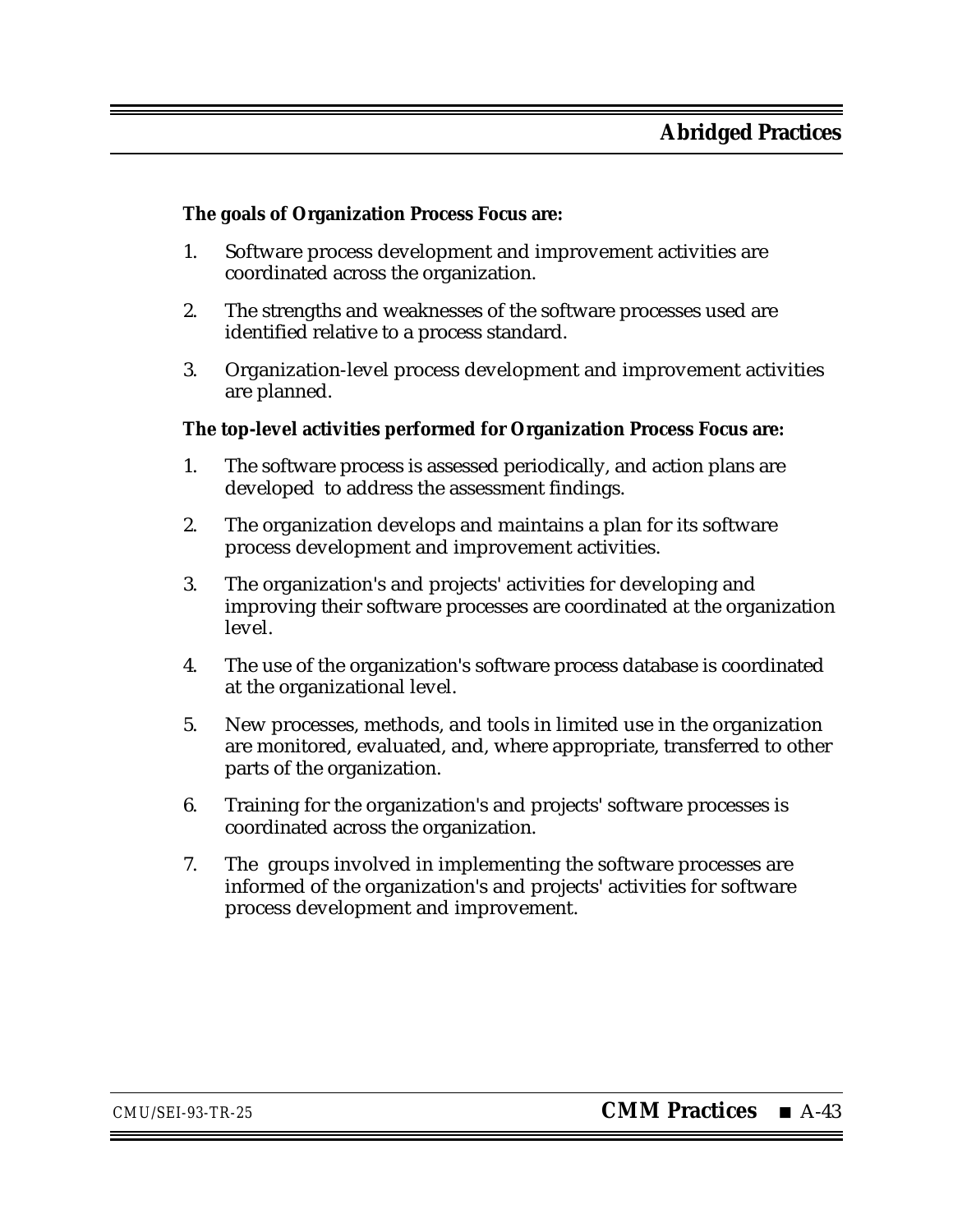# **Level 3: Organization Process Definition**

The purpose of Organization Process Definition is to develop and maintain a usable set of software process assets that improve process performance across the projects and provide a basis for cumulative, long-term benefits to the organization.

Organization Process Definition involves developing and maintaining the organization's standard software process, along with related process assets, such as descriptions of software life cycles, process tailoring guidelines and criteria, the organization's software process database, and a library of software process-related documentation.

These assets may be collected in many ways, depending on the organization's implementation of Organization Process Definition. For example, the descriptions of the software life cycles may be an integral part of the organization's standard software process or parts of the library of software process-related documentation may be stored in the organization's software process database.

The organization's software process assets are available for use in developing, implementing, and maintaining the projects' defined software processes. (The practices related to the development and maintenance of the project's defined software process are described in the Integrated Software Management key process area.)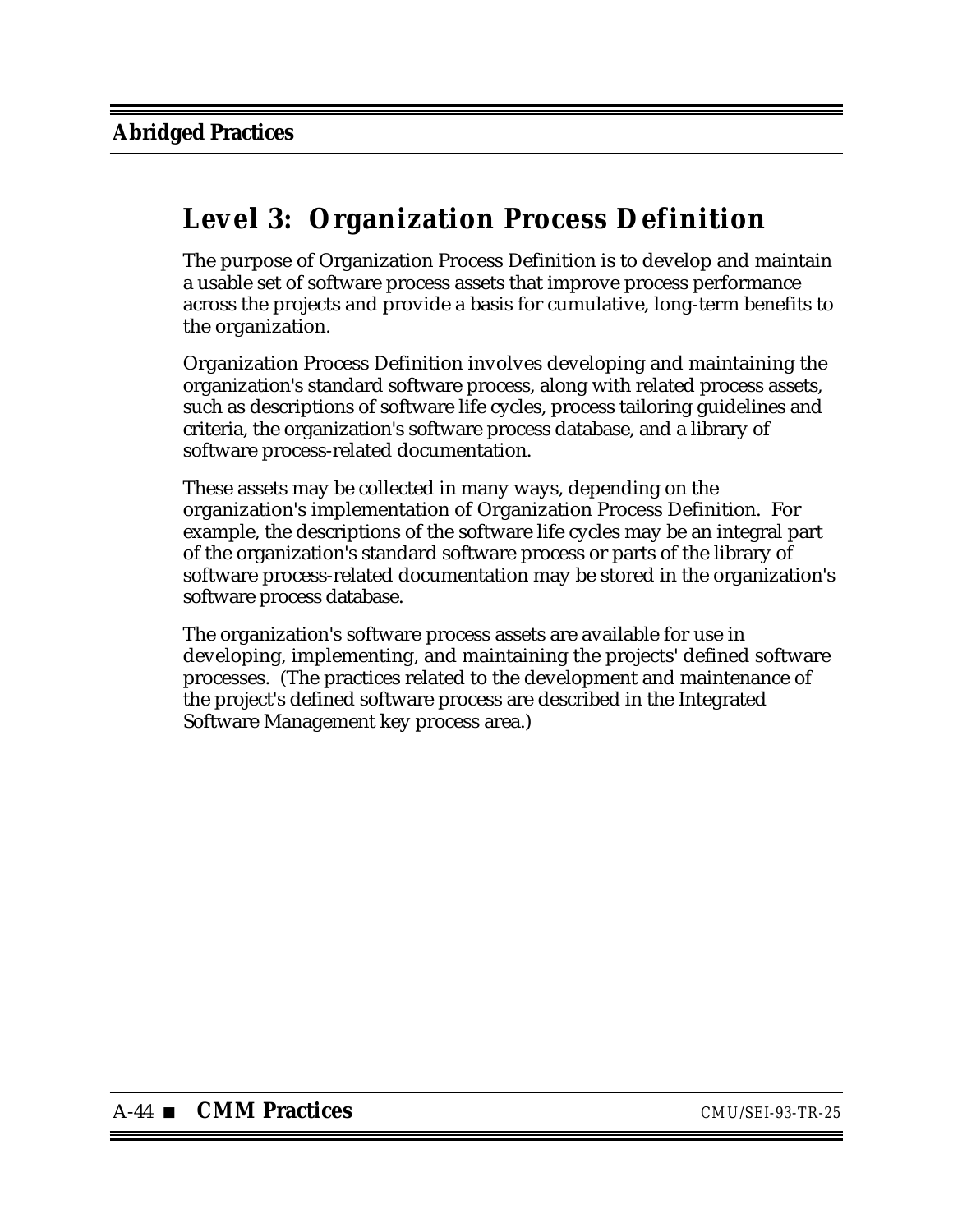#### **The goals of Organization Process Definition are:**

- 1. A standard software process for the organization is developed and maintained.
- 2. Information related to the use of the organization's standard software process by the software projects is collected, reviewed, and made available.

#### **The top-level activities performed for Organization Process Definition are:**

- 1. The organization's standard software process is developed and maintained according to a documented procedure.
- 2. The organization's standard software process is documented according to established organization standards.
- 3. Descriptions of software life cycles that are approved for use by the projects are documented and maintained.
- 4. Guidelines and criteria for the projects' tailoring of the organization's standard software process are developed and maintained.
- 5. The organization's software process database is established and maintained.
- 6. A library of software process-related documentation is established and maintained.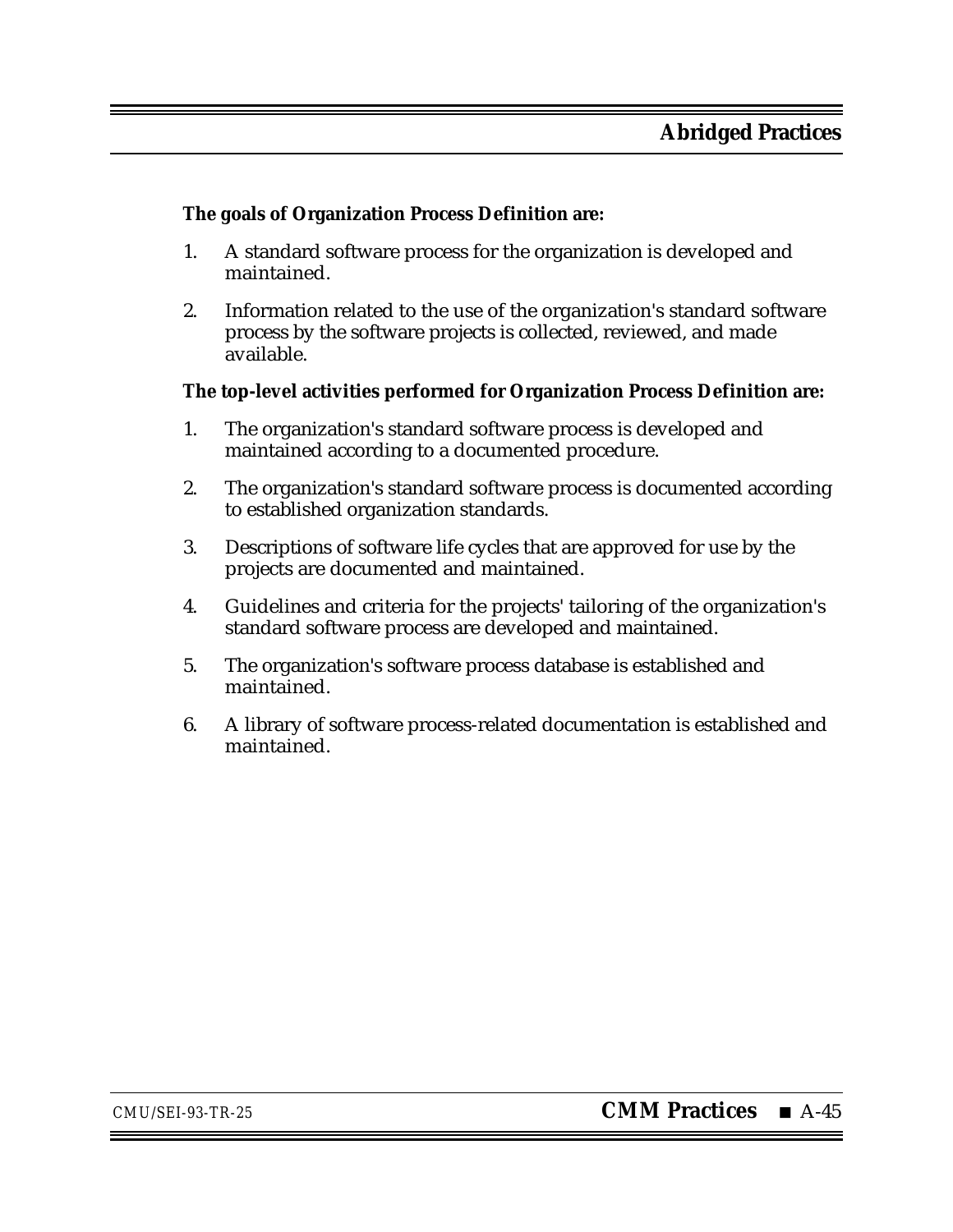# **Level 3: Training Program**

The purpose of the Training Program key process area is to develop the skills and knowledge of individuals so they can perform their roles effectively and efficiently.

Training Program involves first identifying the training needed by the organization, projects, and individuals, then developing or procuring training to address the identified needs.

Each software project evaluates its current and future skill needs and determines how these skills will be obtained. Some skills are effectively and efficiently imparted through informal vehicles (e.g., on-the-job training and informal mentoring), whereas other skills need more formal training vehicles (e.g., classroom training and guided self-study) to be effectively and efficiently imparted. The appropriate vehicles are selected and used.

This key process area covers the practices for the group performing the training function. The practices identifying the specific training topics (i.e., knowledge or skill needed) are contained in the Ability to Perform common feature of the individual key process areas.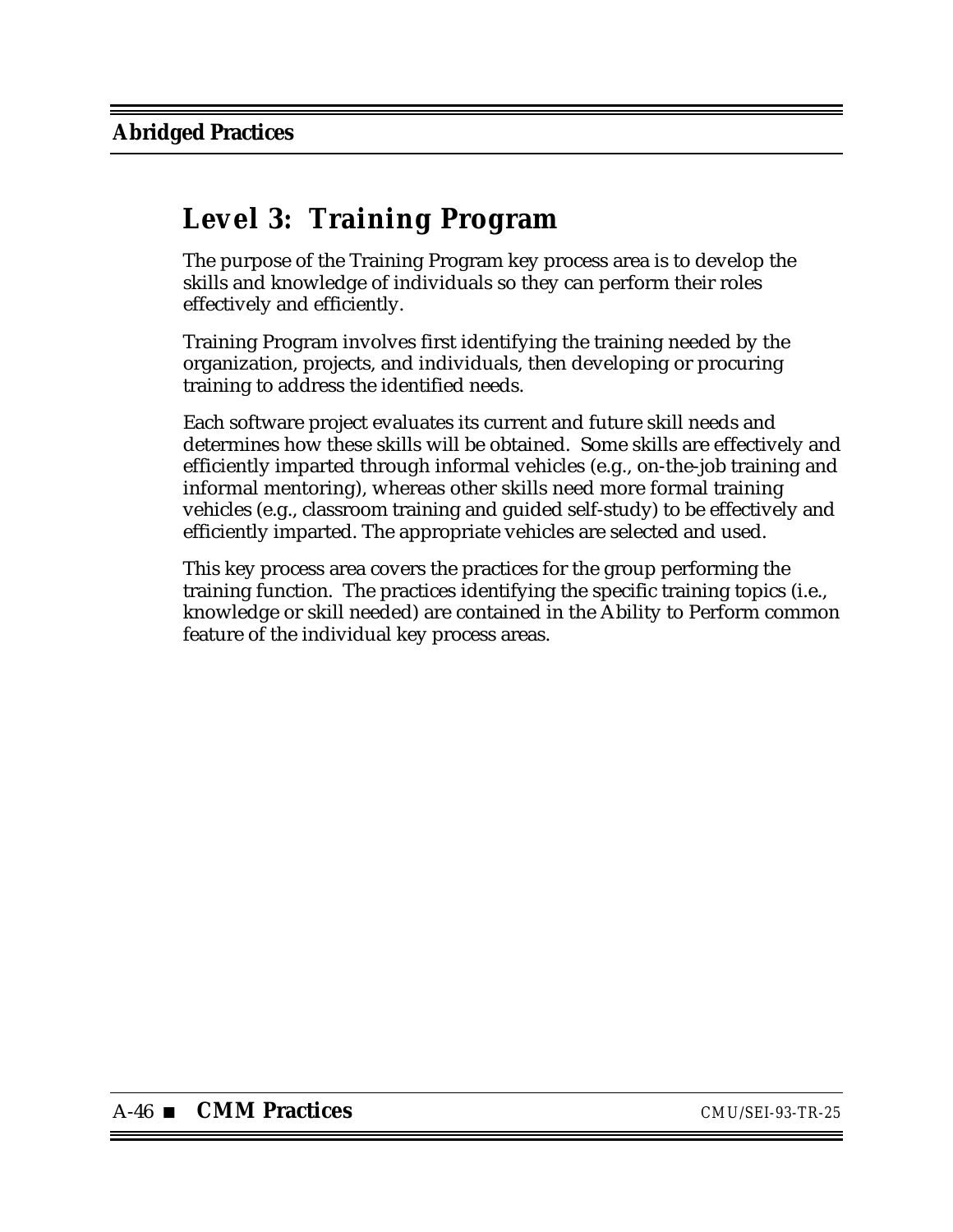#### **The goals of Training Program are:**

- 1. Training activities are planned.
- 2. Training for developing the skills and knowledge needed to perform software management and technical roles is provided.
- 3. Individuals in the software engineering group and software-related groups receive the training necessary to perform their roles.

#### **The top-level activities performed for Training Program are:**

- 1. Each software project develops and maintains a training plan that specifies its training needs.
- 2. The organization's training plan is developed and revised according to a documented procedure.
- 3. The training for the organization is performed in accordance with the organization's training plan.
- 4. Training courses prepared at the organization level are developed and maintained according to organization standards.
- 5. A waiver procedure for required training is established and used to determine whether individuals already possess the knowledge and skills required to perform in their designated roles.
- 6. Records of training are maintained.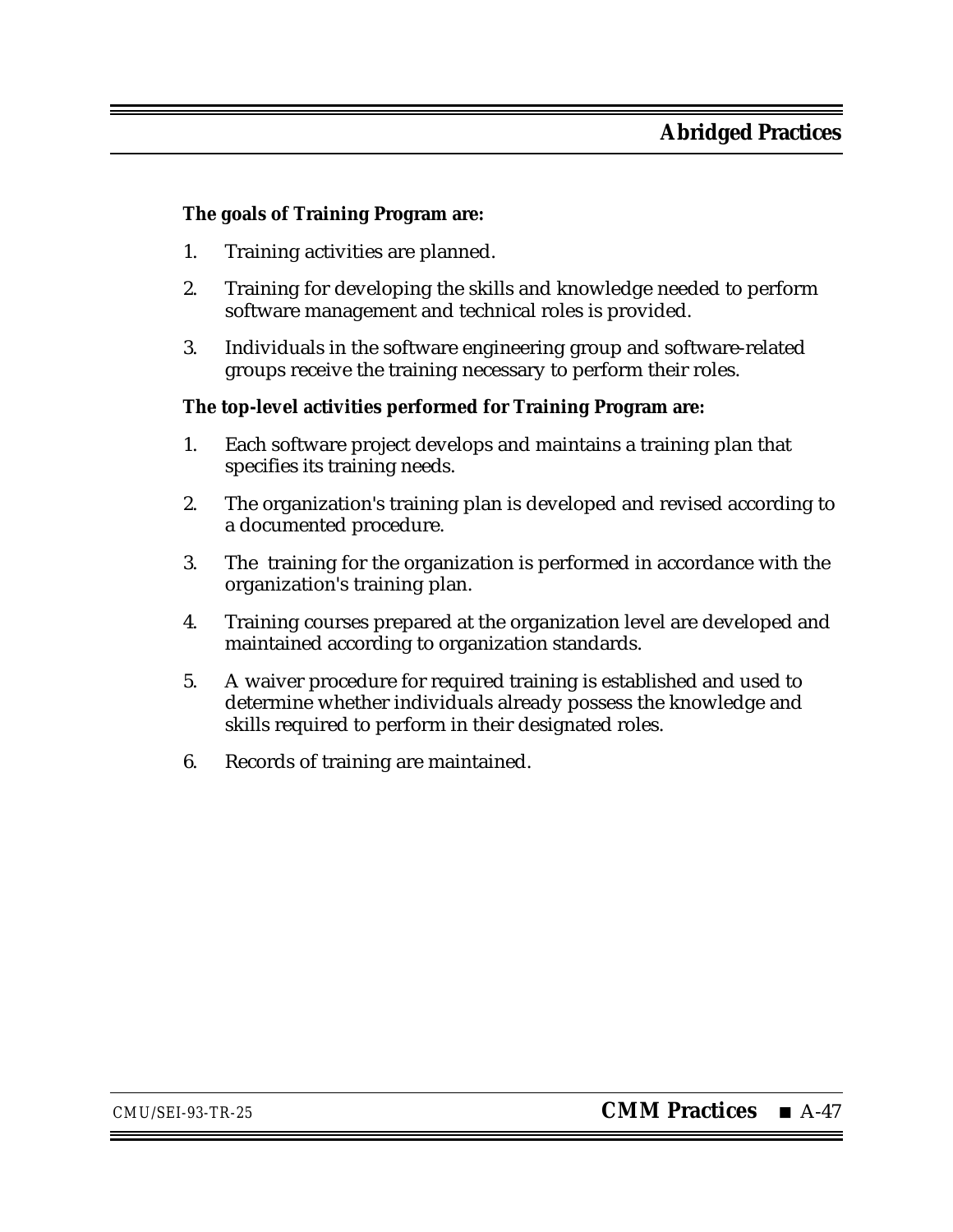# **Level 3: Integrated Software Management**

The purpose of Integrated Software Management is to integrate the software engineering and management activities into a coherent, defined software process that is tailored from the organization's standard software process and related process assets, which are described in Organization Process Definition.

Integrated Software Management involves developing the project's defined software process and managing the software project using this defined software process. The project's defined software process is tailored from the organization's standard software process to address the specific characteristics of the project.

The software development plan is based on the project's defined software process and describes how the activities of the project's defined software process will be implemented and managed. The management of the software project's size, effort, cost, schedule, staffing, and other resources is tied to the tasks of the project's defined software process.

Since the projects' defined software processes are all tailored from the organization's standard software process, the software projects can share process data and lessons learned.

The basic practices for estimating, planning, and tracking a software project are described in the Software Project Planning and Software Project Tracking and Oversight key process areas. They focus on recognizing problems when they occur and adjusting the plans and/or performance to address the problems. The practices of this key process area build on, and are in addition to, the practices of those two key process areas. The emphasis of Integrated Software Management shifts to anticipating problems and acting to prevent or minimize the effects of these problems.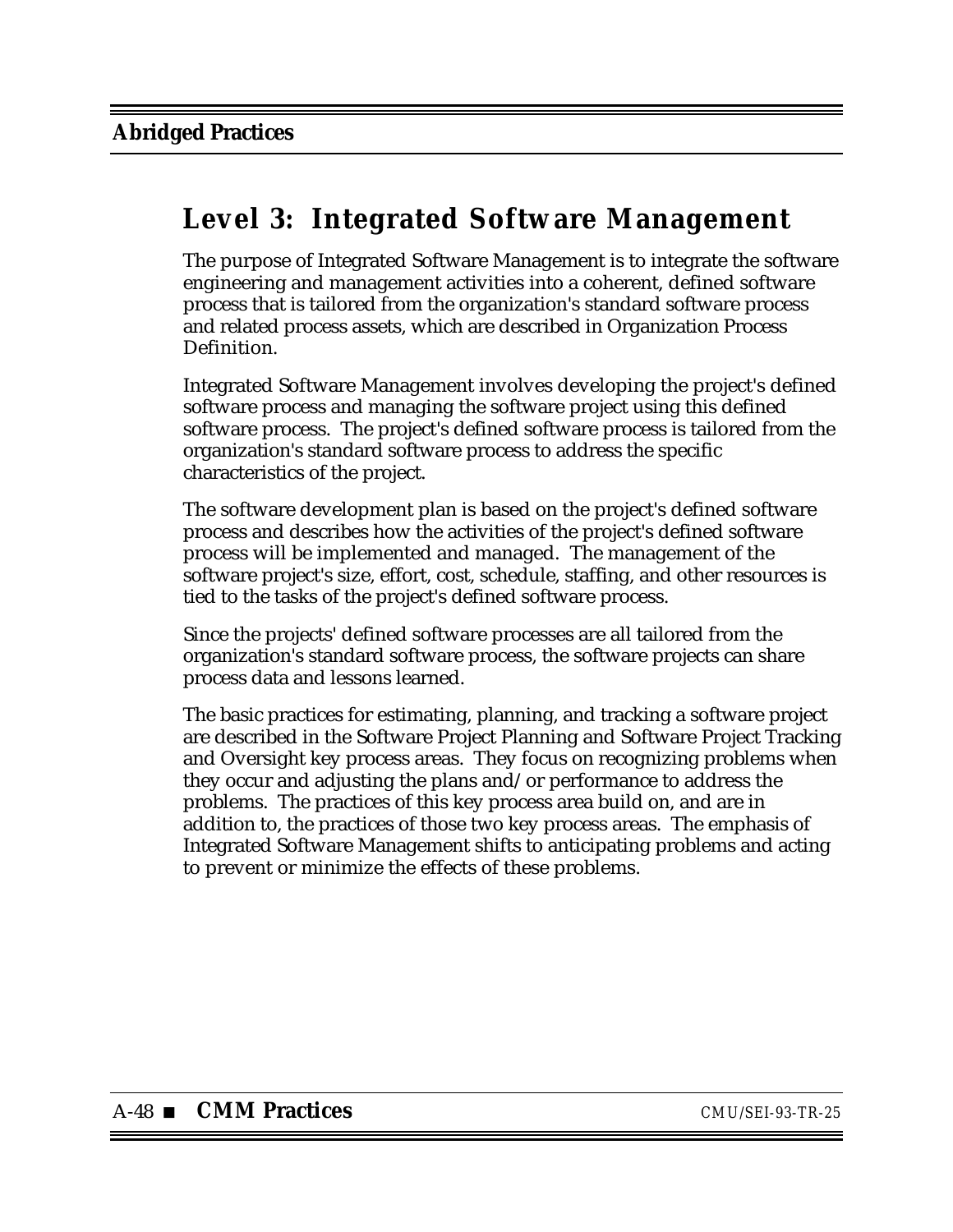#### **The goals of Integrated Software Management are:**

- 1. The project's defined software process is a tailored version of the organization's standard software process.
- 2. The project is planned and managed according to the project's defined software process.

#### **The top-level activities performed for Integrated Software Management are:**

- 1. The project's defined software process is developed by tailoring the organization's standard software process according to a documented procedure.
- 2. Each project's defined software process is revised according to a documented procedure.
- 3. The project's software development plan, which describes the use of the project's defined software process, is developed and revised according to a documented procedure.
- 4. The software project is managed in accordance with the project's defined software process.
- 5. The organization's software process database is used for software planning and estimating.
- 6. The size of the software work products (or size of changes to the software work products) is managed according to a documented procedure.
- 7. The project's software effort and costs are managed according to a documented procedure.
- 8. The project's critical computer resources are managed according to a documented procedure.
- 9. The critical dependencies and critical paths of the project's software schedule are managed according to a documented procedure.
- 10. The project's software risks are identified, assessed, documented, and managed according to a documented procedure.
- 11. Reviews of the software project are periodically performed to determine the actions needed to bring the software project's performance and results in line with the current and projected needs of the business, customer, and end users, as appropriate.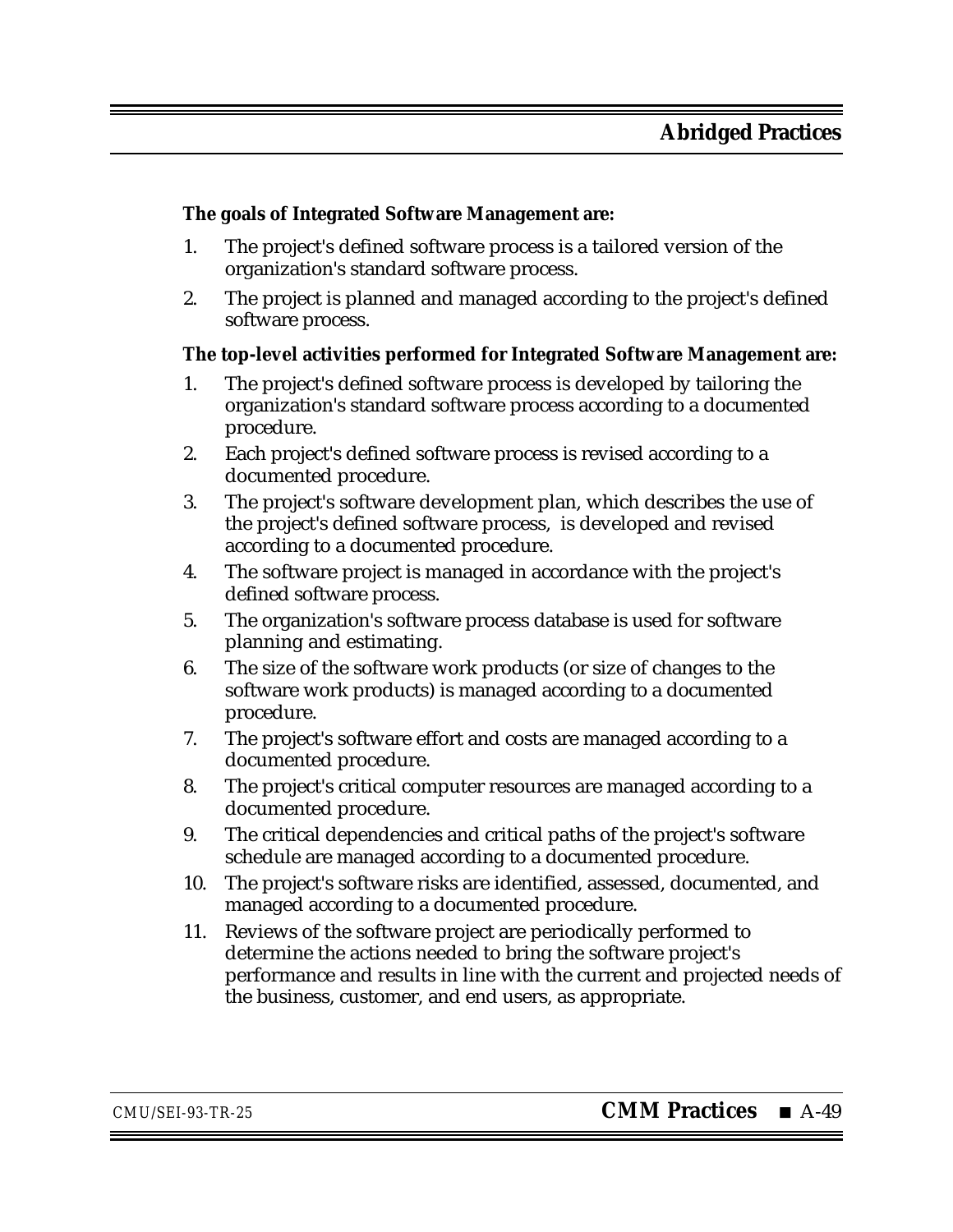# **Level 3: Software Product Engineering**

The purpose of Software Product Engineering is to consistently perform a well-defined engineering process that integrates all the software engineering activities to produce correct, consistent software products effectively and efficiently.

Software Product Engineering involves performing the engineering tasks to build and maintain the software using the project's defined software process (which is described in the Integrated Software Management key process area) and appropriate methods and tools.

The software engineering tasks include analyzing the system requirements allocated to software (these system requirements are described in the Requirements Management key process area), developing the software requirements, developing the software architecture, designing the software, implementing the software in the code, integrating the software components, and testing the software to verify that it satisfies the specified requirements (i.e., the system requirements allocated to software and the software requirements).

Documentation needed to perform the software engineering tasks (e.g., software requirements document, software design document, test plan, and test procedures) is developed and reviewed to ensure that each task addresses the results of predecessor tasks and the results produced are appropriate for the subsequent tasks (including the tasks of operating and maintaining the software). When changes are approved, affected software work products, plans, commitments, processes, and activities are revised to reflect the approved changes.

#### **The goals of Software Product Engineering are:**

- 1. The software engineering tasks are defined, integrated, and consistently performed to produce the software.
- 2. Software work products are kept consistent with each other.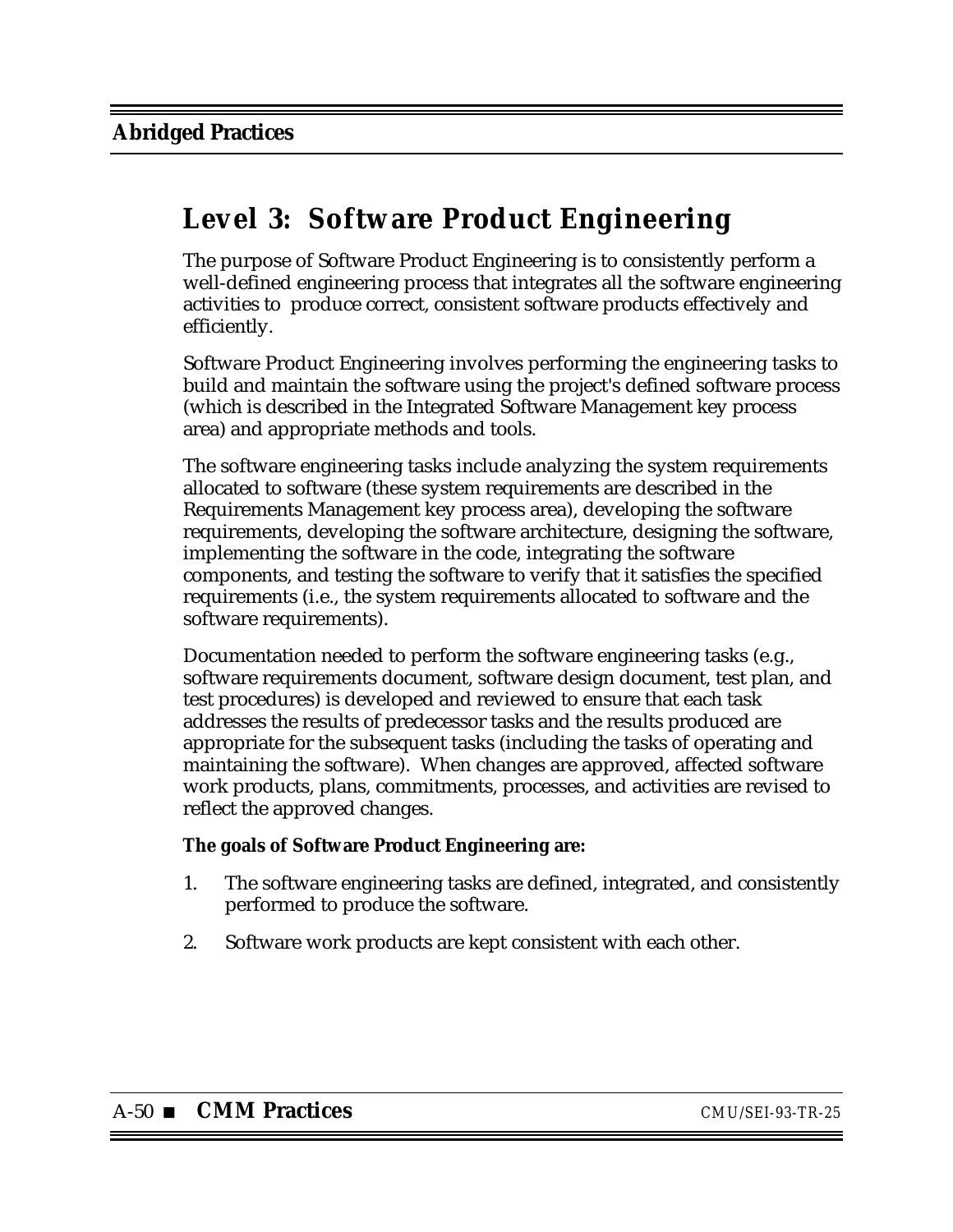#### **The top-level activities performed for Software Product Engineering are:**

- 1. Appropriate software engineering methods and tools are integrated into the project's defined software process.
- 2. The software requirements are developed, maintained, documented, and verified by systematically analyzing the allocated requirements according to the project's defined software process.
- 3. The software design is developed, maintained, documented, and verified, according to the project's defined software process, to accommodate the software requirements and to form the framework for coding.
- 4. The software code is developed, maintained, documented, and verified, according to the project's defined software process, to implement the software requirements and software design.
- 5. Software testing is performed according to the project's defined software process.
- 7. System and acceptance testing of the software are planned and performed to demonstrate that the software satisfies its requirements.
- 8. The documentation that will be used to operate and maintain the software is developed and maintained according to the project's defined software process.
- 9. Data on defects identified in peer reviews and testing are collected and analyzed according to the project's defined software process.
- 10. Consistency is maintained across software work products, including the software plans, process descriptions, allocated requirements, software requirements, software design, code, test plans, and test procedures.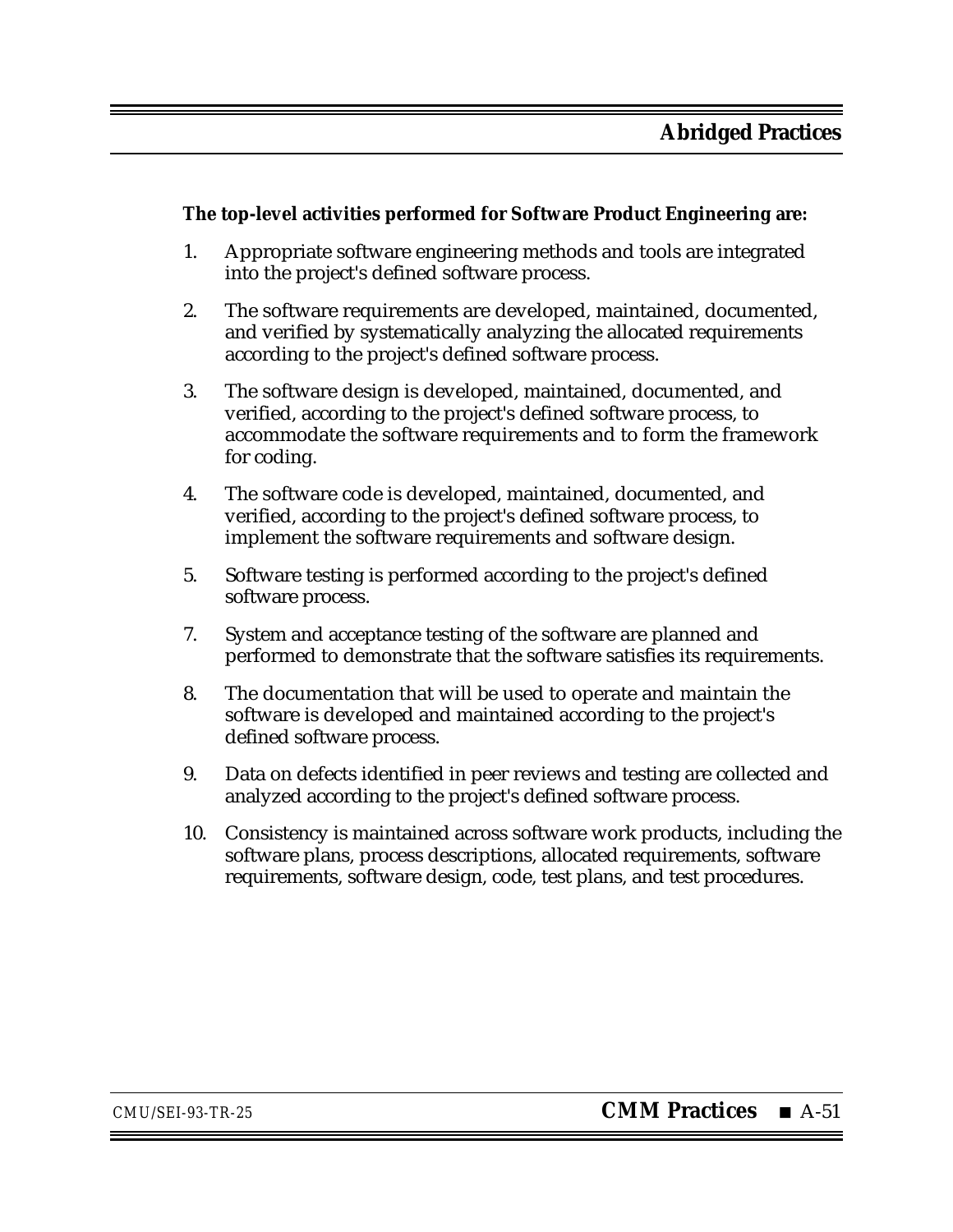# **Level 3: Intergroup Coordination**

The purpose of Intergroup Coordination is to establish a means for the software engineering group to participate actively with the other engineering groups so the project is better able to satisfy the customer's needs effectively and efficiently.

Intergroup Coordination involves the software engineering group's participation with other project engineering groups to address system-level requirements, objectives, and issues. Representatives of the project's engineering groups participate in establishing the system-level requirements, objectives, and plans by working with the customer and end users, as appropriate. These requirements, objectives, and plans become the basis for all engineering activities.

The technical working interfaces and interactions between groups are planned and managed to ensure the quality and integrity of the entire system. Technical reviews and interchanges are regularly conducted with representatives of the project's engineering groups to ensure that all engineering groups are aware of the status and plans of all the groups, and that system and intergroup issues receive appropriate attention.

The software-specific practices related to these engineering tasks are described in the Requirements Management and Software Product Engineering key process areas.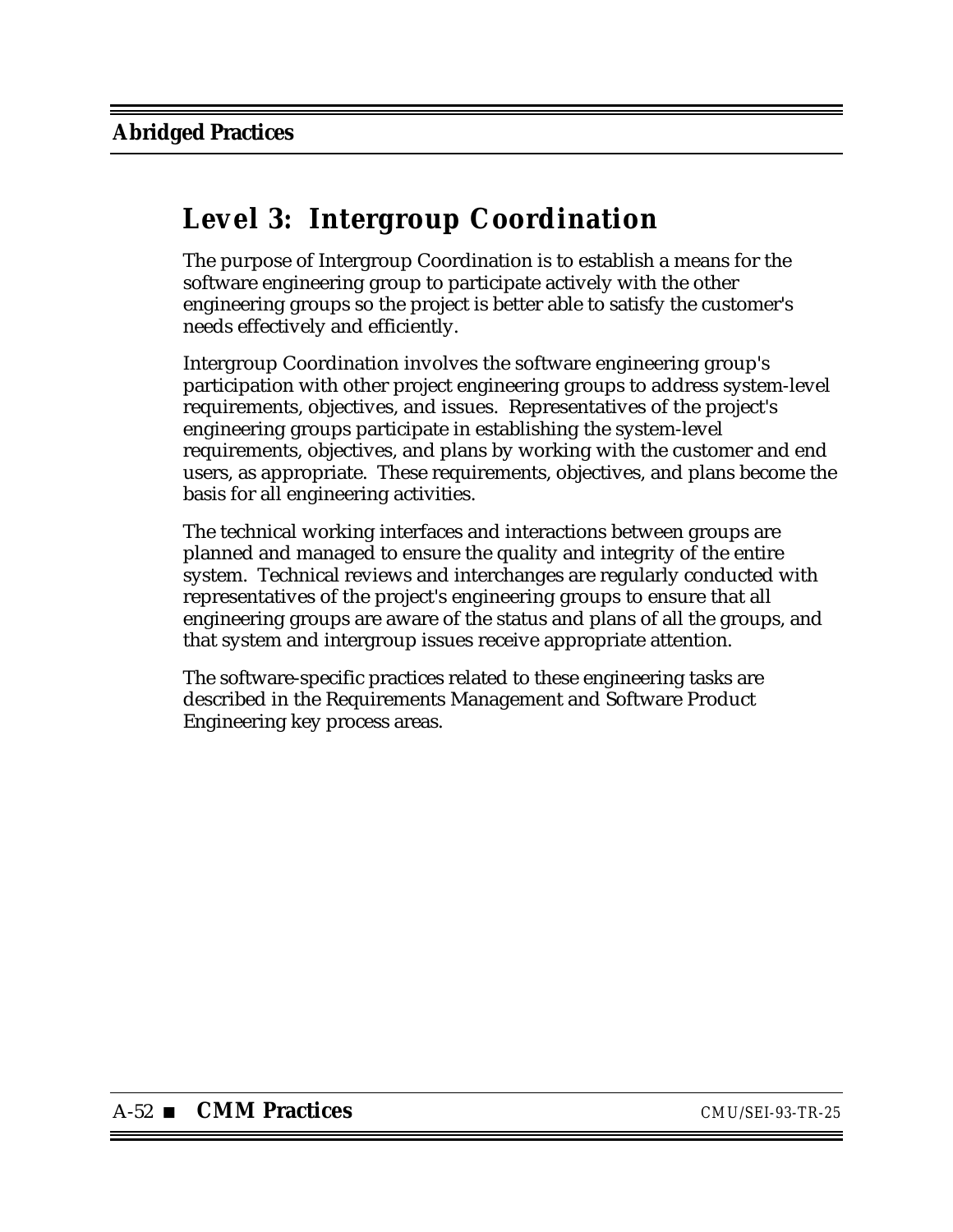#### **The goals of Intergroup Coordination are:**

- 1. The customer's requirements are agreed to by all affected groups.
- 2. The commitments between the engineering groups are agreed to by the affected groups.
- 3. The engineering groups identify, track, and resolve intergroup issues.

#### **The top-level activities performed for Intergroup Coordination are:**

- 1. The software engineering group and the other engineering groups participate with the customer and end users, as appropriate, to establish the system requirements.
- 2. Representatives of the project's software engineering group work with representatives of the other engineering groups to monitor and coordinate technical activities and resolve technical issues.
- 3. A documented plan is used to communicate intergroup commitments and to coordinate and track the work performed.
- 4. Critical dependencies between engineering groups are identified, negotiated, and tracked according to a documented procedure.
- 5. Work products produced as input to other engineering groups are reviewed by representatives of the receiving groups to ensure that the work products meet their needs.
- 6. Intergroup issues not resolvable by the individual representatives of the project engineering groups are handled according to a documented procedure.
- 7. Representatives of the project engineering groups conduct periodic technical reviews and interchanges.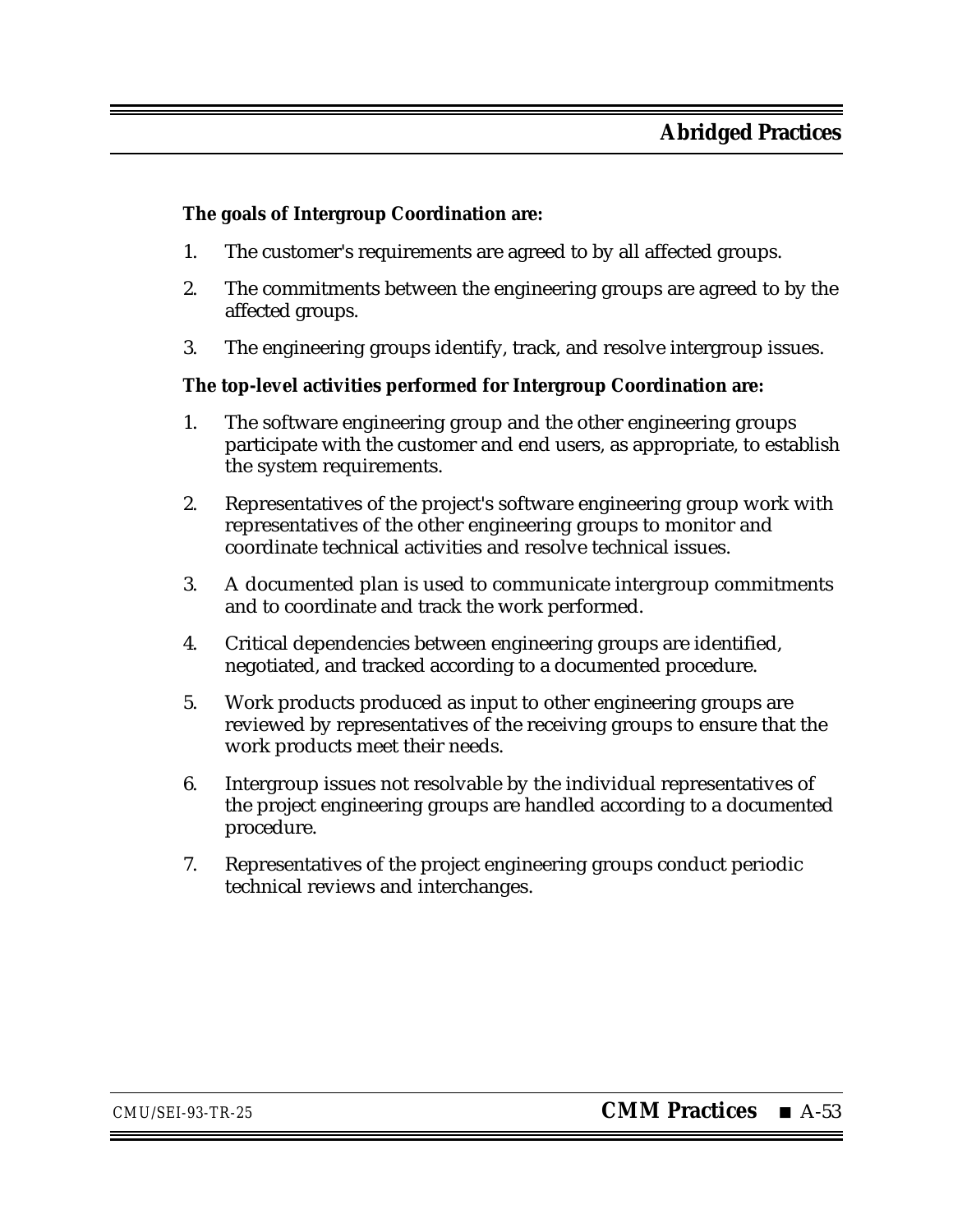# **Level 3: Peer Reviews**

The purpose of Peer Reviews is to remove defects from the software work products early and efficiently. An important corollary effect is to develop a better understanding of the software work products and of defects that might be prevented.

Peer Reviews involve a methodical examination of software work products by the producers' peers to identify defects and areas where changes are needed. The specific products that will undergo a peer review are identified in the project's defined software process and scheduled as part of the software project planning activities, as described in Integrated Software Management.

This key process area covers the practices for performing peer reviews. The practices identifying the specific software work products that undergo peer review are contained in the key process areas that describe the development and maintenance of each software work product.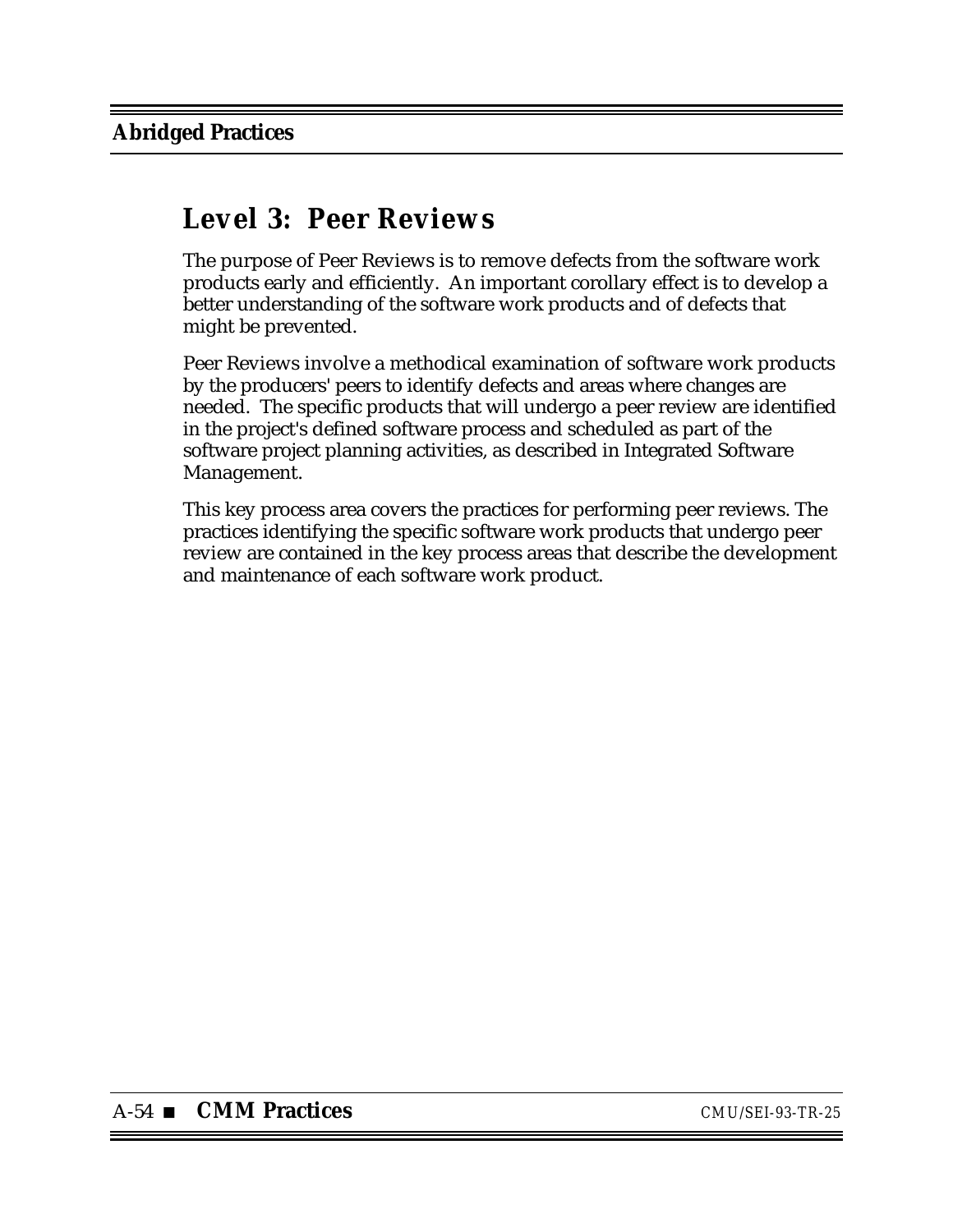#### **The goals of Peer Reviews are:**

- 1. Peer review activities are planned.
- 2. Defects in the software work products are identified and removed.

#### **The top-level activities performed for Peer Reviews are:**

- 1. Peer reviews are planned, and the plans are documented.
- 2. Peer reviews are performed according to a documented procedure.
- 3. Data on the conduct and results of the peer reviews are recorded.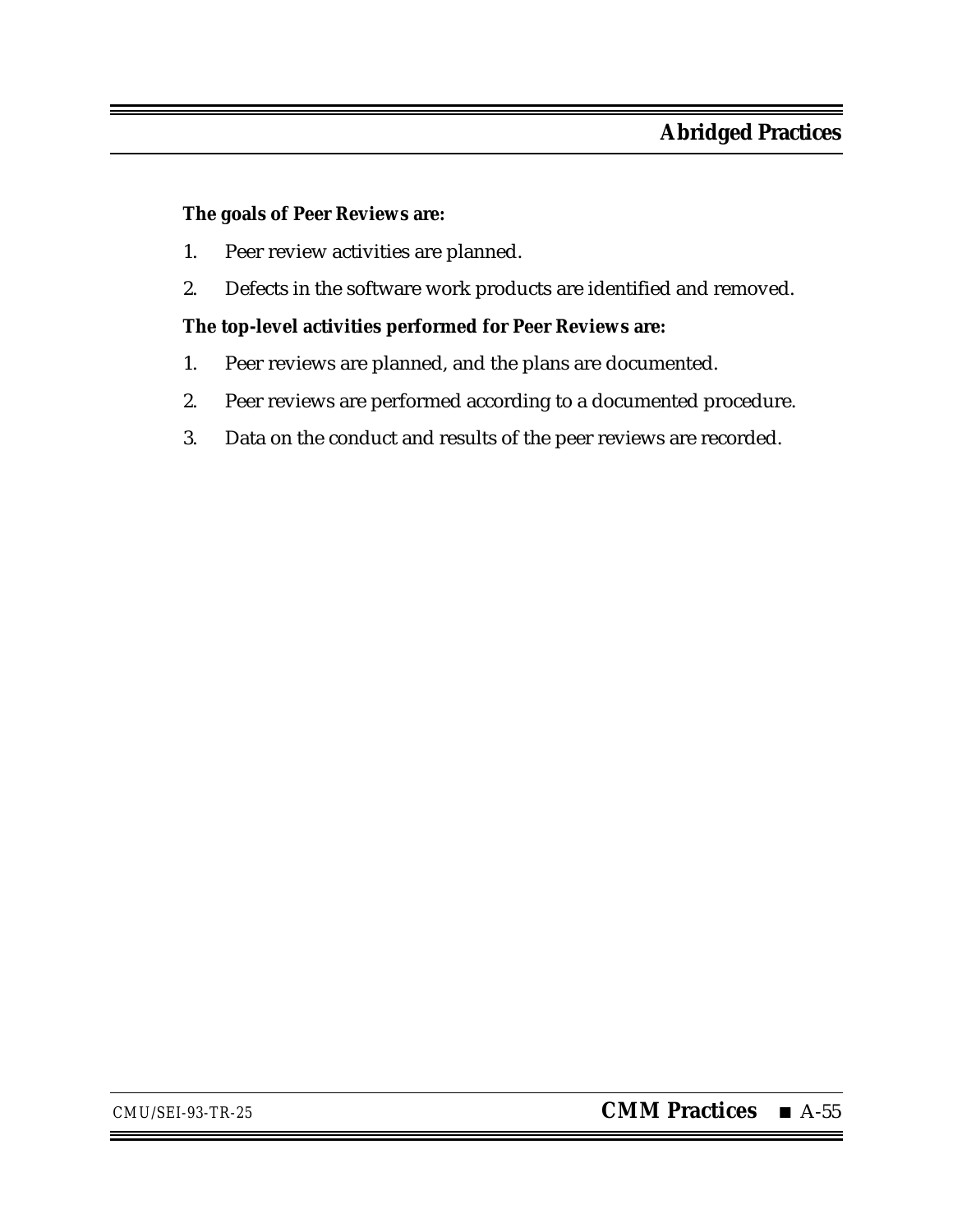# **Level 4: Quantitative Process Management**

The purpose of Quantitative Process Management is to control the process performance of the software project quantitatively. Software process performance represents the actual results achieved from following a software process.

Quantitative Process Management involves establishing goals for the performance of the project's defined software process, which is described in the Integrated Software Management key process area, taking measurements of the process performance, analyzing these measurements, and making adjustments to maintain process performance within acceptable limits. When the process performance is stabilized within acceptable limits, the project's defined software process, the associated measurements, and the acceptable limits for the measurements are established as a baseline and used to control process performance quantitatively.

The organization collects process performance data from the software projects and uses these data to characterize the process capability (i.e., the process performance a new project can expect to attain) of the organization's standard software process, which is described in the Organization Process Definition key process area. Process capability describes the range of expected results from following a software process (i.e., the most likely outcomes that are expected from the next software project the organization undertakes). These process capability data are, in turn, used by the software projects to establish and revise their process performance goals and to analyze the performance of the projects' defined software processes.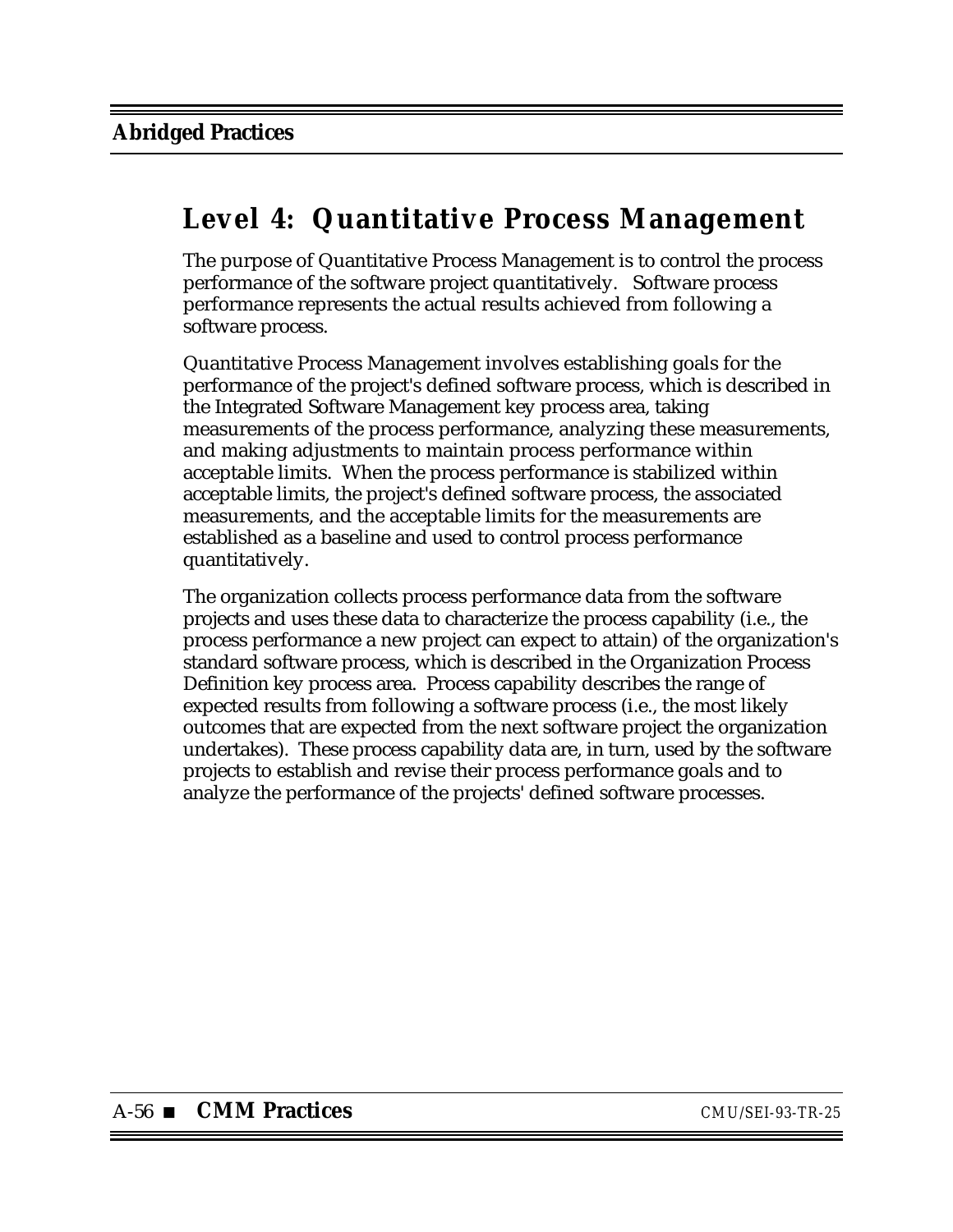#### **The goals of Quantitative Process Management are:**

- 1. The quantitative process management activities are planned.
- 2. The process performance of the project's defined software process is controlled quantitatively.
- 3. The process capability of the organization's standard software process is known in quantitative terms.

#### **The top-level activities performed for Quantitative Process Management are:**

- 1. The software project's plan for quantitative process management is developed according to a documented procedure.
- 2. The software project's quantitative process management activities are performed in accordance with the project's quantitative process management plan.
- 3. The strategy for the data collection and the quantitative analyses to be performed are determined based on the project's defined software process.
- 4. The measurement data used to control the project's defined software process quantitatively are collected according to a documented procedure.
- 5. The project's defined software process is analyzed and brought under quantitative control according to a documented procedure.
- 6. Reports documenting the results of the software project's quantitative process management activities are prepared and distributed.
- 7. The process capability baseline for the organization's standard software process is established and maintained according to a documented procedure.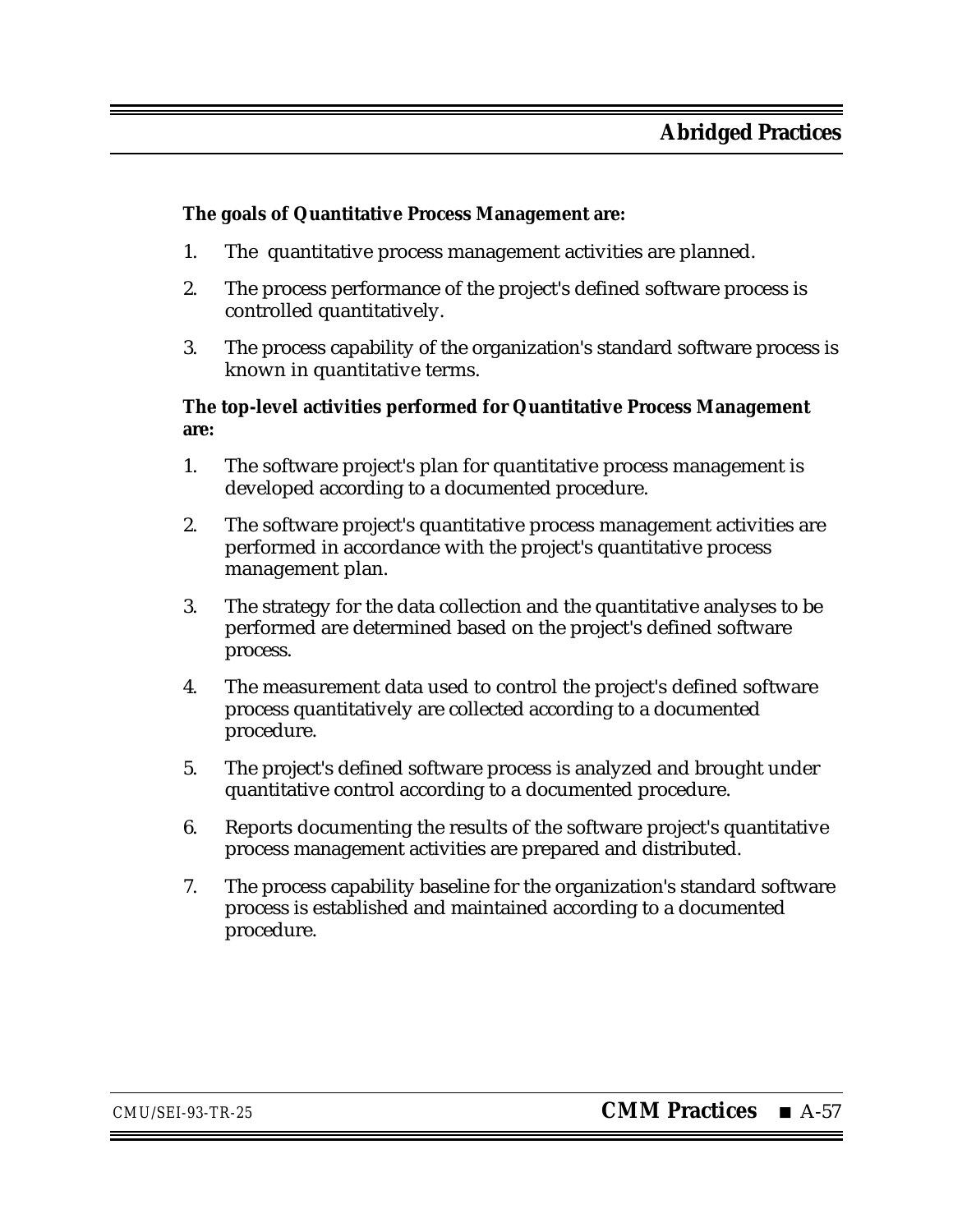# **Level 4: Software Quality Management**

The purpose of Software Quality Management is to develop a quantitative understanding of the quality of the project's software products and achieve specific quality goals.

Software Quality Management involves defining quality goals for the software products, establishing plans to achieve these goals, and monitoring and adjusting the software plans, software work products, activities, and quality goals to satisfy the needs and desires of the customer and end user for high quality products.

The practices of Software Quality Management build on the practices of the Integrated Software Management and Software Product Engineering key process areas, which establish and implement the project's defined software process, and the Quantitative Process Management key process area, which establishes a quantitative understanding of the ability of the project's defined software process to achieve the desired results.

Quantitative goals are established for the software products based on the needs of the organization, the customer, and the end users. So that these goals may be achieved, the organization establishes strategies and plans, and the project specifically adjusts its defined software process, to accomplish the quality goals.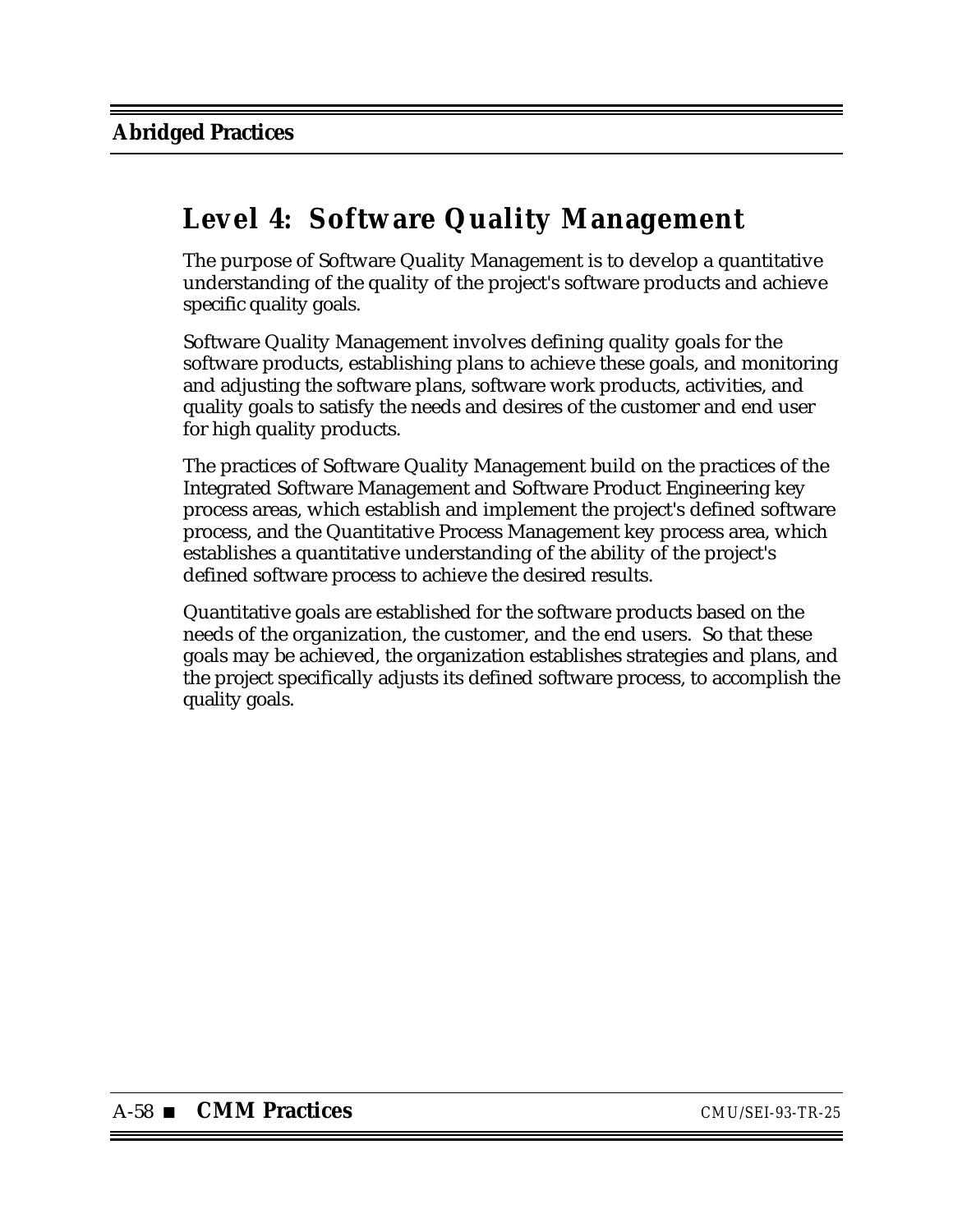#### **The goals of Software Quality Management are:**

- 1. The project's software quality management activities are planned.
- 2. Measurable goals for software product quality and their priorities are defined.
- 3. Actual progress toward achieving the quality goals for the software products is quantified and managed.

#### **The top-level activities performed for Software Quality Management are:**

- 1. The project's software quality plan is developed and maintained according to a documented procedure.
- 2. The project's software quality plan is the basis for the project's activities for software quality management.
- 3. The project's quantitative quality goals for the software products are defined, monitored, and revised throughout the software life cycle.
- 4. The quality of the project's software products is measured, analyzed, and compared to the products' quantitative quality goals on an eventdriven basis.
- 5. The software project's quantitative quality goals for the products are allocated appropriately to the subcontractors delivering software products to the project.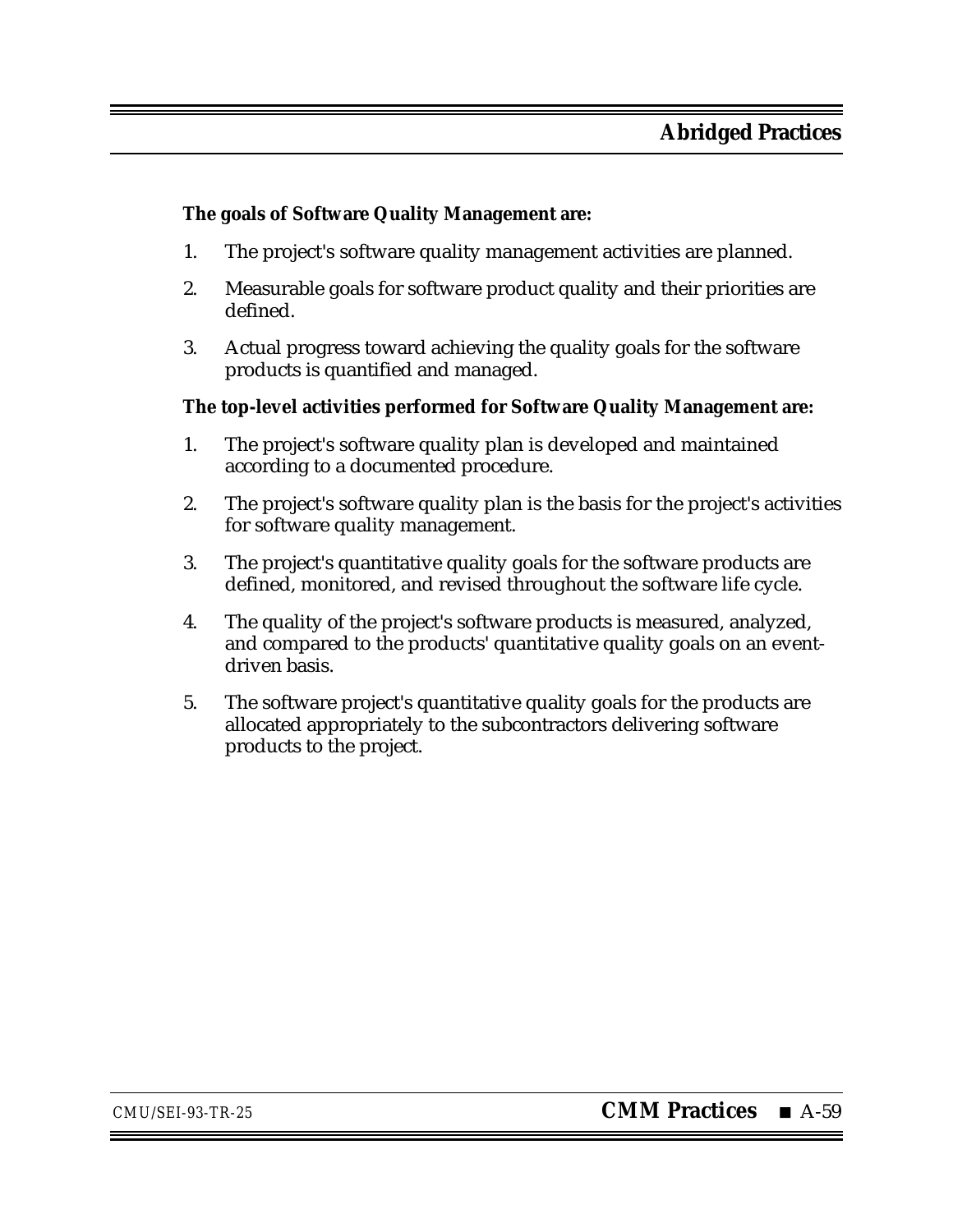# **Level 5: Defect Prevention**

The purpose of Defect Prevention is to identify the cause of defects and prevent them from recurring.

Defect Prevention involves analyzing defects that were encountered in the past and taking specific actions to prevent the occurrence of those types of defects in the future. The defects may have been identified on other projects as well as in earlier stages or tasks of the current project. Defect prevention activities are also one mechanism for spreading lessons learned between projects.

Trends are analyzed to track the types of defects that have been encountered and to identify defects that are likely to recur. Based on an understanding of the project's defined software process and how it is implemented (as described in the Integrated Software Management and Software Product Engineering key process areas), the root causes of the defects and the implications of the defects for future activities are determined.

Both the project and the organization take specific actions to prevent recurrence of the defects. Some of the organizational actions may be handled as described in the Process Change Management key process area.

#### **The goals of Defect Prevention are:**

- 1. Defect prevention activities are planned.
- 2. Common causes of defects are sought out and identified.
- 3. Common causes of defects are prioritized and systematically eliminated.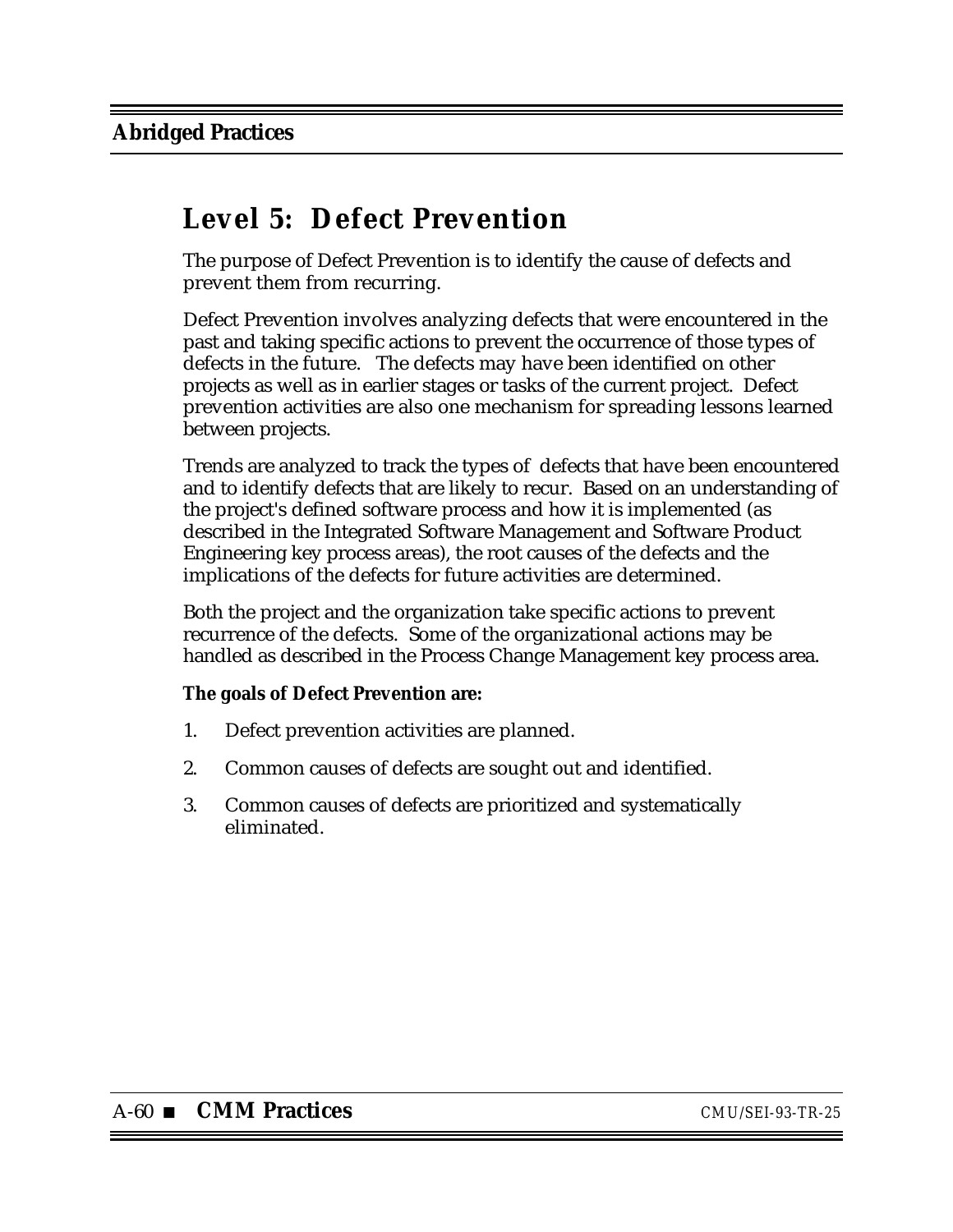#### **The top-level activities performed for Defect Prevention are:**

- 1. The software project develops and maintains a plan for its defect prevention activities.
- 2. At the beginning of a software task, the members of the team performing the task meet to prepare for the activities of that task and the related defect prevention activities.
- 3. Causal analysis meetings are conducted according to a documented procedure.
- 4. Each of the teams assigned to coordinate defect prevention activities meets on a periodic basis to review and coordinate implementation of action proposals from the causal analysis meetings.
- 5. Defect prevention data are documented and tracked across the teams coordinating defect prevention activities.
- 6. Revisions to the organization's standard software process resulting from defect prevention actions are incorporated according to a documented procedure.
- 7. Revisions to the project's defined software process resulting from defect prevention actions are incorporated according to a documented procedure.
- 8. Members of the software engineering group and software-related groups receive feedback on the status and results of the organization's and project's defect prevention activities on a periodic basis.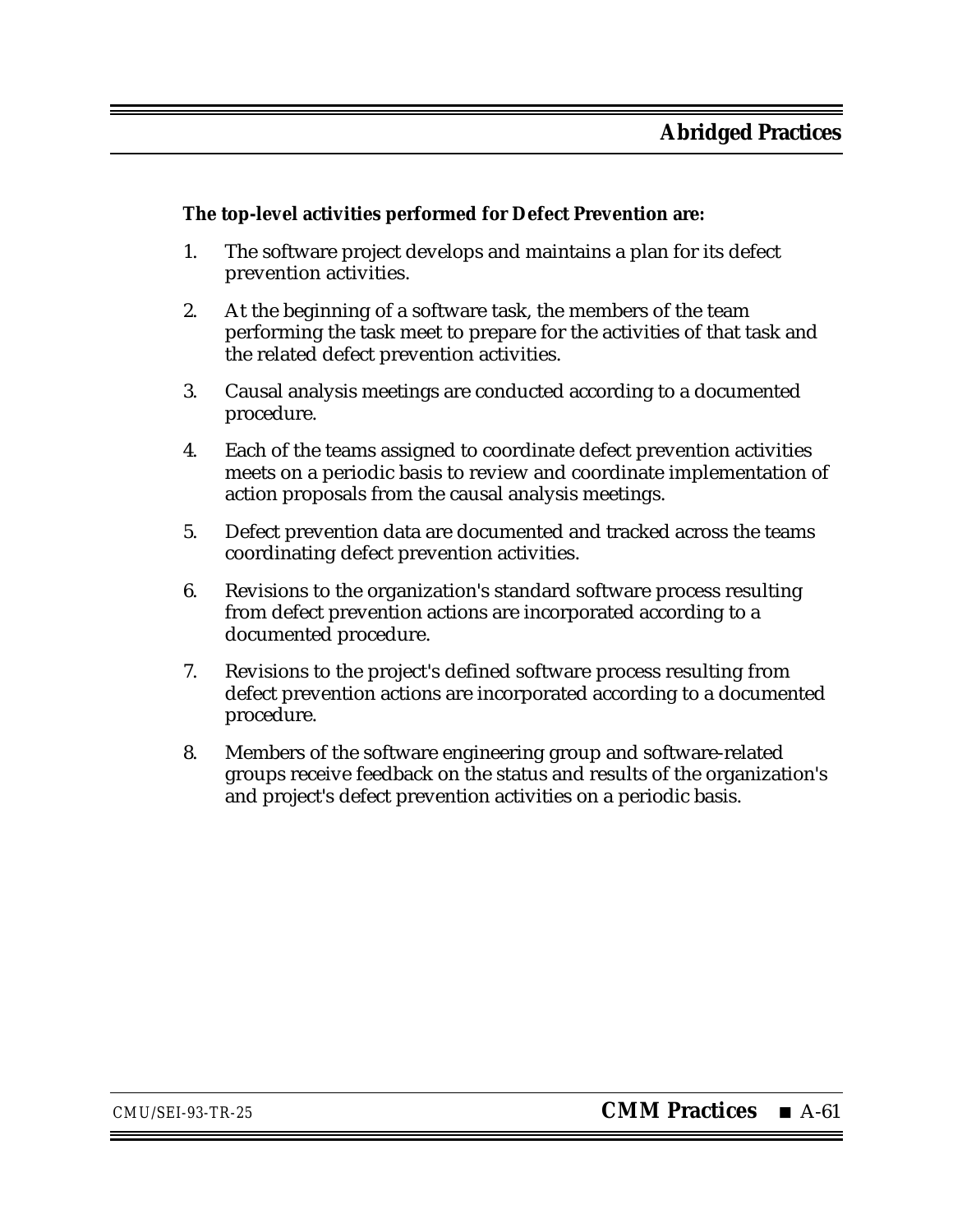# **Level 5: Technology Change Management**

The purpose of Technology Change Management is to identify new technologies (i.e., tools, methods, and processes) and track them into the organization in an orderly manner.

Technology Change Management involves identifying, selecting, and evaluating new technologies, and incorporating effective technologies into the organization. The objective is to improve software quality, increase productivity, and decrease the cycle time for product development.

The organization establishes a group (such as a software engineering process group or a technology support group) that works with the software projects to introduce and evaluate new technologies and manage changes to existing technologies. Particular emphasis is placed on technology changes that are likely to improve the capability of the organization's standard software process (as described in the Organization Process Definition key process area).

By maintaining an awareness of software-related technology innovations and systematically evaluating and experimenting with them, the organization selects appropriate technologies to improve the quality of its software and the productivity of its software activities. Pilot efforts are performed to assess new and unproven technologies before they are incorporated into normal practice. With appropriate sponsorship of the organization's management, the selected technologies are incorporated into the organization's standard software process and current projects, as appropriate.

Changes to the organization's standard software process (as described in the Organization Process Definition key process area) and the projects' defined software processes (as described in the Integrated Software Management key process area) resulting from these technology changes are handled as described in the Process Change Management key process area.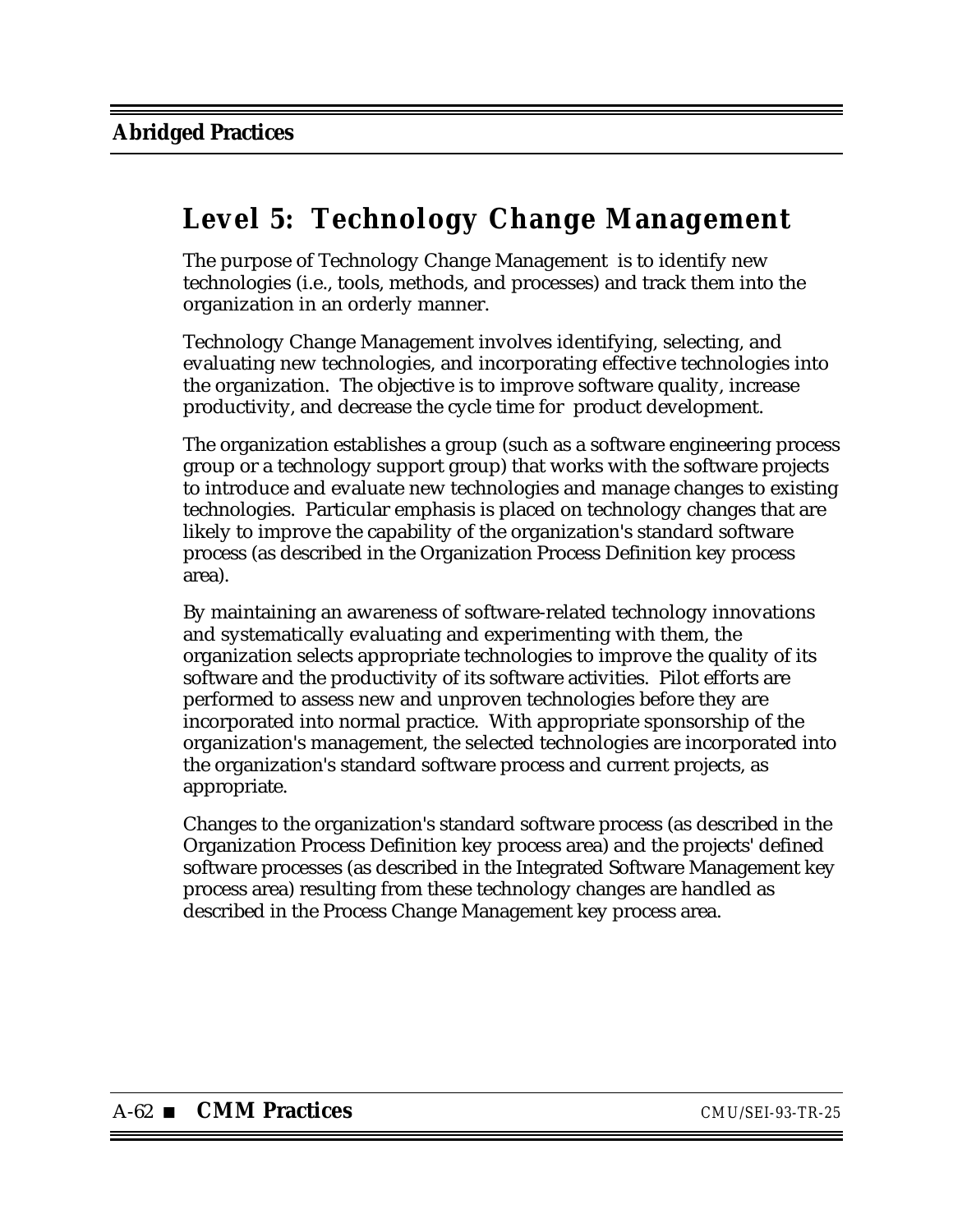#### **The goals of Technology Change Management are:**

- 1. Incorporation of technology changes are planned.
- 2. New technologies are evaluated to determine their effect on quality and productivity.
- 3. Appropriate new technologies are transferred into normal practice across the organization.

#### **The top-level activities for Technology Change Management are:**

- 1. The organization develops and maintains a plan for technology change management.
- 2. The group responsible for the organization's technology change management activities works with the software projects in identifying areas of technology change.
- 3. Software managers and technical staff are kept informed of new technologies.
- 4. The group responsible for the organization's technology change management systematically analyzes the organization's standard software process to identify areas that need or could benefit from new technology.
- 5. Technologies are selected and acquired for the organization and software projects according to a documented procedure.
- 6. Pilot efforts for improving technology are conducted, where appropriate, before a new technology is introduced into normal practice.
- 7. Appropriate new technologies are incorporated into the organization's standard software process according to a documented procedure.
- 8. Appropriate new technologies are incorporated into the projects' defined software processes according to a documented procedure.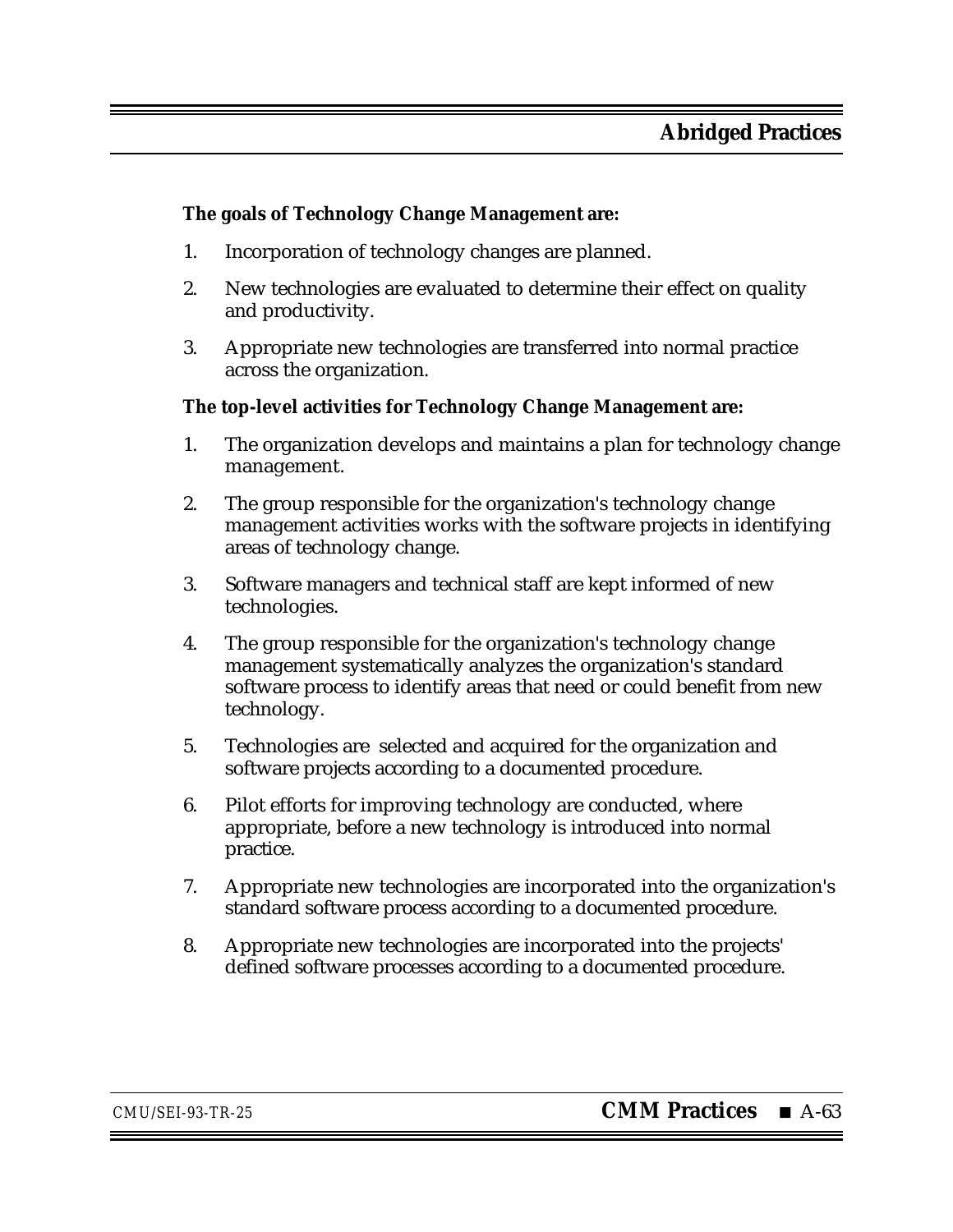# **Level 5: Process Change Management**

The purpose of Process Change Management is to continually improve the software processes used in the organization with the intent of improving software quality, increasing productivity, and decreasing the cycle time for product development.

Process Change Management involves defining process improvement goals and, with senior management sponsorship, proactively and systematically identifying, evaluating, and implementing improvements to the organization's standard software process and the projects' defined software processes on a continuous basis.

Training and incentive programs are established to enable and encourage everyone in the organization to participate in process improvement activities. Improvement opportunities are identified and evaluated for potential payback to the organization. Pilot efforts are performed to assess process changes before they are incorporated into normal practice.

When software process improvements are approved for normal practice, the organization's standard software process and the projects' defined software processes are revised as appropriate. The practices for revising the organization's standard software process are found in the Organization Process Definition key process area, and the practices for revising the projects' defined software processes are found in the Integrated Software Management key process area.

#### **The goals of Process Change Management are:**

- 1. Continuous process improvement is planned.
- 2. Participation in the organization's software process improvement activities is organization wide.
- 3. The organization's standard software process and the projects' defined software processes are improved continuously.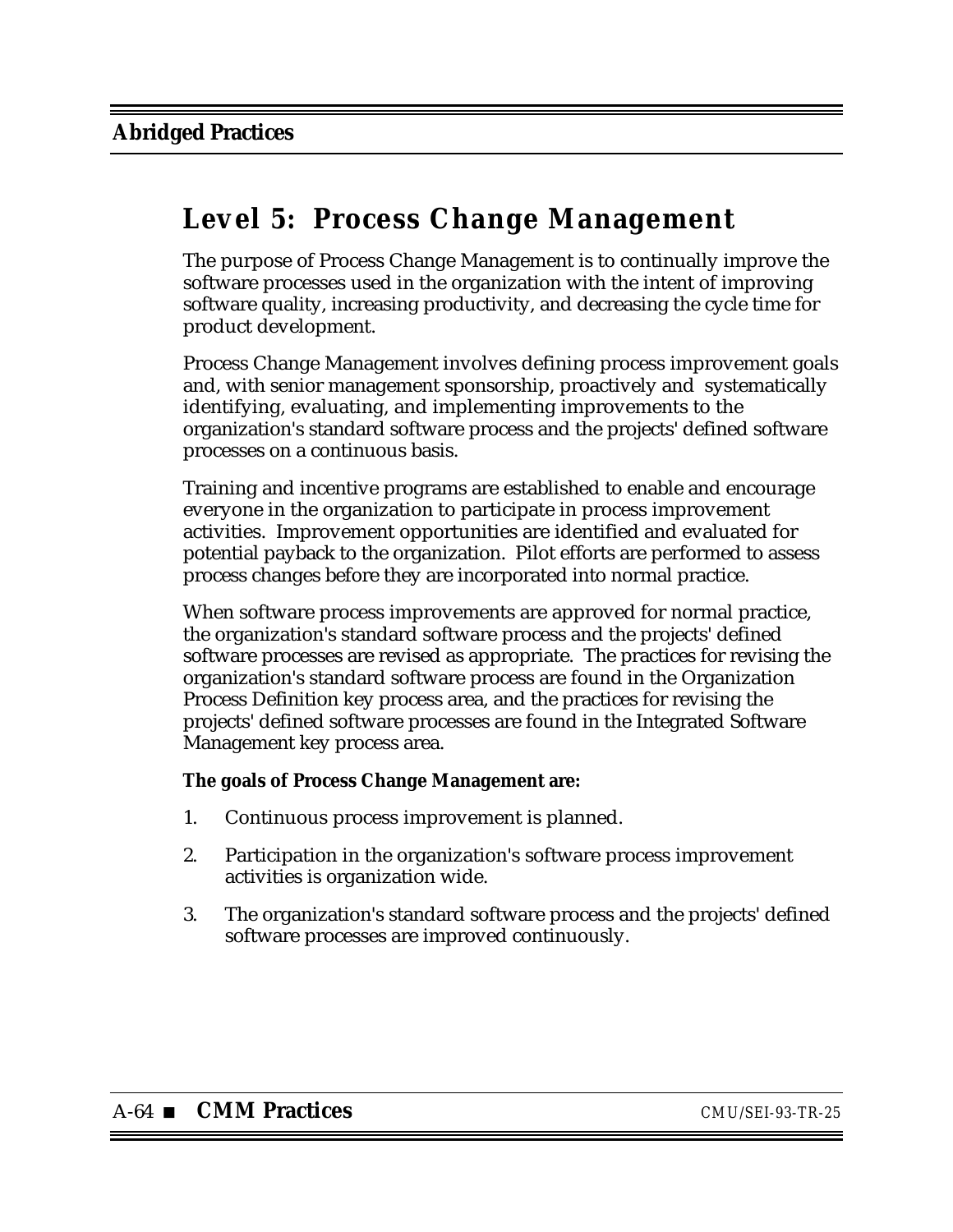#### **The top-level activities performed for Process Change Management are:**

- 1. A software process improvement program is established which empowers the members of the organization to improve the processes of the organization.
- 2. The group responsible for the organization's software process activities (e.g., software engineering process group) coordinates the software process improvement activities.
- 3. The organization develops and maintains a plan for software process improvement according to a documented procedure.
- 4. The software process improvement activities are performed in accordance with the software process improvement plan.
- 5. Software process improvement proposals are handled according to a documented procedure.
- 6. Members of the organization actively participate in teams to develop software process improvements for assigned process areas.
- 7. Where appropriate, the software process improvements are installed on a pilot basis to determine their benefits and effectiveness before they are introduced into normal practice.
- 8. When the decision is made to transfer a software process improvement into normal practice, the improvement is implemented according to a documented procedure.
- 9. Records of software process improvement activities are maintained.
- 10. Software managers and technical staff receive feedback on the status and results of the software process improvement activities on an event-driven basis.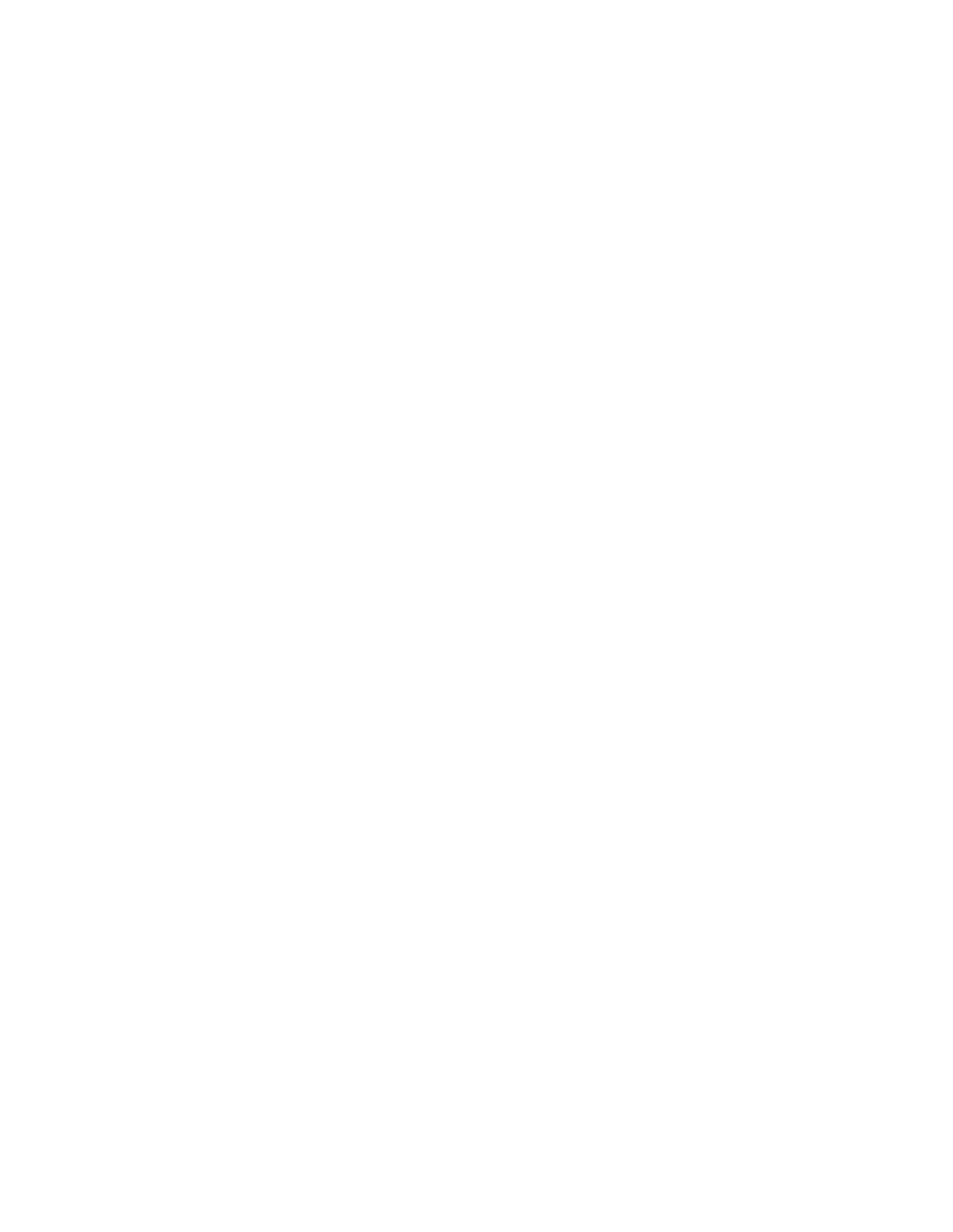# **Appendix D: Change History**

| <b>Date</b> | <b>Version</b> | <b>Change Description</b>                                                                                                                                                                                                                                                                                                                                                                                                                                                        |
|-------------|----------------|----------------------------------------------------------------------------------------------------------------------------------------------------------------------------------------------------------------------------------------------------------------------------------------------------------------------------------------------------------------------------------------------------------------------------------------------------------------------------------|
| 1 Mar 90    | 0.0            | Rough draft of the key practice tables; distributed to the<br>CMM User Working Group. Version for review at the<br>March 1990 CMM Workshop.                                                                                                                                                                                                                                                                                                                                      |
| 1 May 90    | 0.1            | Rough draft of the key practice tables appendix to<br>incorporate recommendations made at the March 1990<br>CMM Workshop against Version 0.0. Version for internal<br>SEI peer review.                                                                                                                                                                                                                                                                                           |
| 6 Jun 90    | 0.2            | Draft, revision to the key practice tables to incorporate<br>comments from the SEI peer review of Version 0.1.<br>Version distributed to the CMM User Working Group for<br>its review and comments. (Baselined version of the key<br>practice tables).                                                                                                                                                                                                                           |
| 26 Feb 91   | 0.3            | Draft, revision to the key practice tables (Level 2 key process<br>areas only) to incorporate comments from the CMM User<br>Working Group and the Questionnaire Advisory Board<br>made against Version 0.2. Version for internal SEI peer<br>review. Rough draft (first version) of overview and<br>definitions to assist in the SEI peer review of the key<br>practice tables, Level 2 key process areas.                                                                       |
| 18 Mar 91   | 0.4            | Draft, revision to the key practice tables, Level 2 key process<br>areas to incorporate comments from the SEI peer review of<br>Version 0.3. Version distributed to the CMM User Working<br>Group and Questionnaire Advisory Board for their review<br>and comments. Rough draft, revision of overview and<br>definitions to assist the CMM User Working Group and the<br>Questionnaire Advisory Board in their review of the key<br>practice tables, Level 2 key process areas. |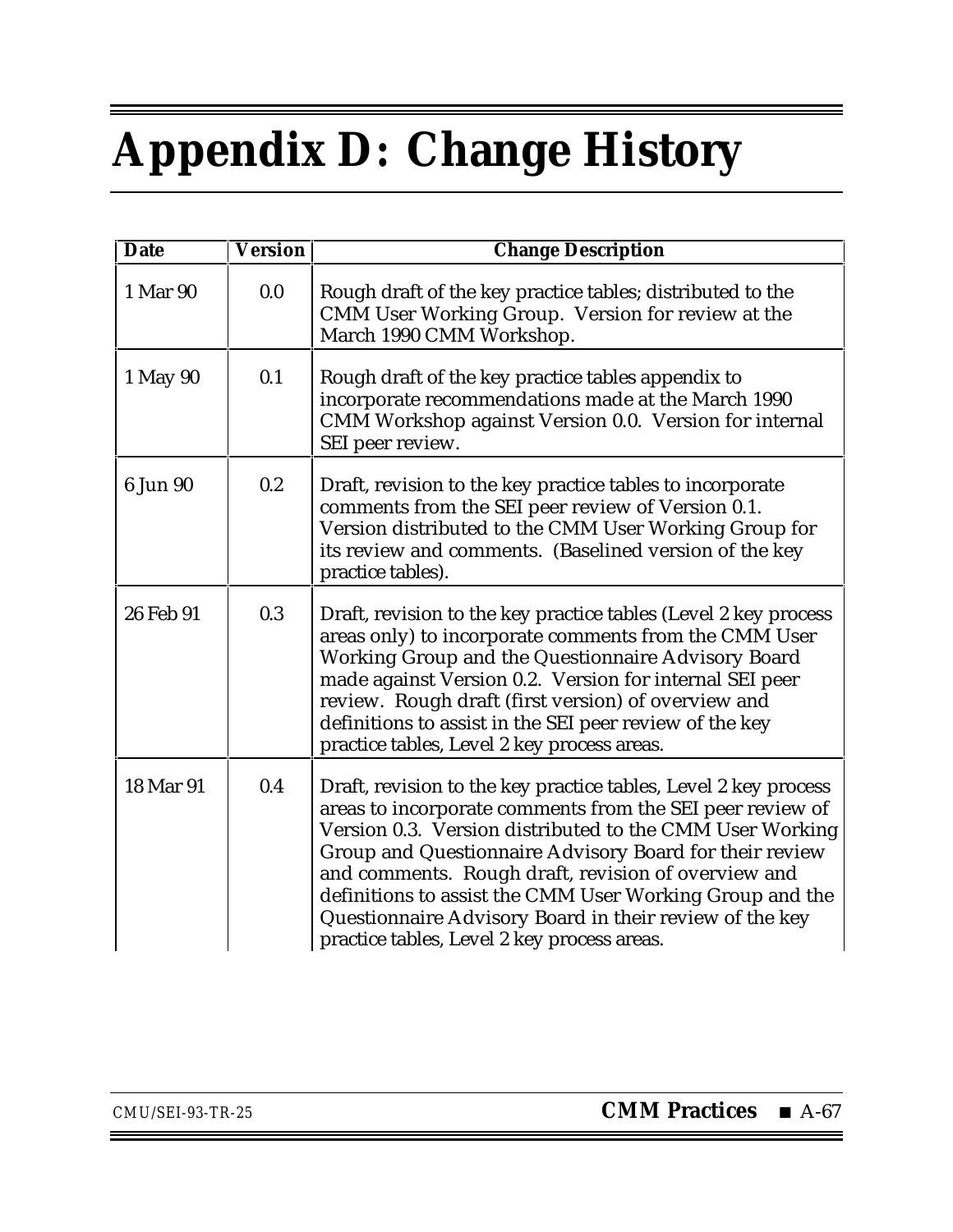# **Change History**

| 10 Apr 91 | 0.41 | Draft, revision to the key practice tables (Level 3 key process<br>areas only, except Software Product Engineering key process<br>area is not included) to incorporate comments from the<br><b>CMM User Working Group and the Questionnaire</b><br>Advisory Board made against Version 0.2. Version for<br>internal SEI peer review.                                                                                                                                                                                                                                      |
|-----------|------|---------------------------------------------------------------------------------------------------------------------------------------------------------------------------------------------------------------------------------------------------------------------------------------------------------------------------------------------------------------------------------------------------------------------------------------------------------------------------------------------------------------------------------------------------------------------------|
| 22 Apr 91 | 0.5  | Draft, revision to the key practice tables, Level 3 key process<br>areas (except the Software Product Engineering key process<br>area is not included) to incorporate comments from the SEI<br>peer review of Version 0.41. Version distributed to the<br><b>CMM User Working Group and Questionnaire Advisory</b><br>Board for their review and comments. Rough draft,<br>revision of overview and definitions to assist the CMM<br>User Working Group and the Questionnaire Advisory<br>Board in their review of the key practice tables, Level 3 key<br>process areas. |
| 17 May 91 | 0.51 | Draft, revision to the Level 2 key practice areas to<br>incorporate comments from the CMM User Working<br>Group made against Version 0.4 and make practices of each<br>key process area at a single maturity level. Version for<br>internal SEI peer review.                                                                                                                                                                                                                                                                                                              |
| 23 May 91 | 0.52 | Draft, revision to the key practice tables (initial version of<br>Software Requirements Management key process area, and<br>consolidation of Software Requirements Analysis, Software<br>Design, and Software Testing key process areas and addition<br>of coding practices into the single key process area, Software<br>Product Engineering) to incorporate comments from the<br><b>CMM User Working Group and the Questionnaire</b><br>Advisory Board. Version for internal SEI peer review.                                                                           |
| 5 Jun 91  | 0.53 | Preliminary baseline, revision to the Level 2 key practice<br>areas to incorporate comments from the internal SEI peer<br>review of Version 0.51. Version submitted to SEI's<br><b>Information Management.</b>                                                                                                                                                                                                                                                                                                                                                            |

Ξ

Ξ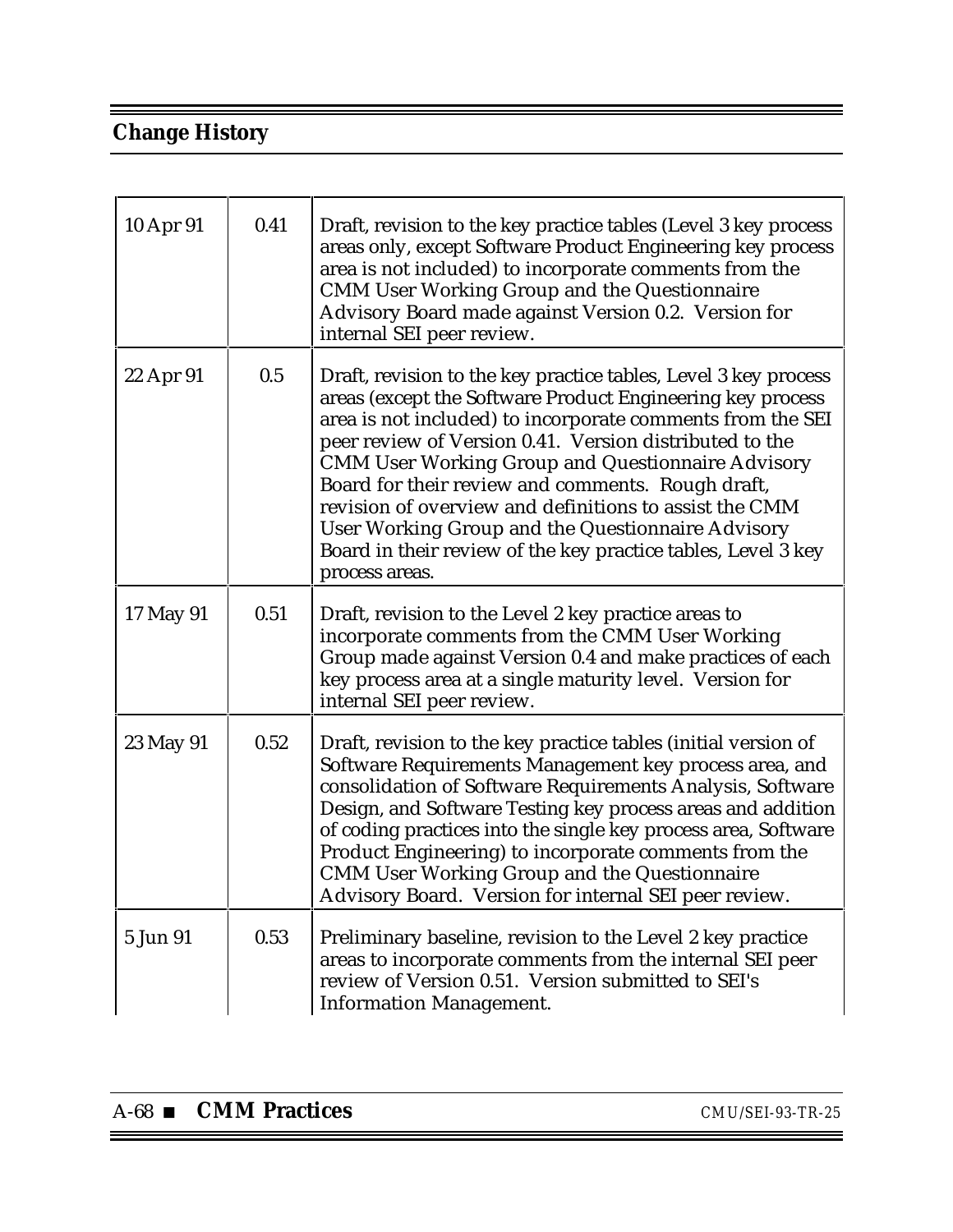| 7 Jun 91  | 0.54 | Draft, revision to the key practice tables (initial version of<br>Software Project Management key process area only).<br>Version for internal SEI peer review.                                                                                                                                                                                                                                                                                                                                                                                                                                                                                                                                                                                                                                                                                                                                                                                                                                                                                                                             |
|-----------|------|--------------------------------------------------------------------------------------------------------------------------------------------------------------------------------------------------------------------------------------------------------------------------------------------------------------------------------------------------------------------------------------------------------------------------------------------------------------------------------------------------------------------------------------------------------------------------------------------------------------------------------------------------------------------------------------------------------------------------------------------------------------------------------------------------------------------------------------------------------------------------------------------------------------------------------------------------------------------------------------------------------------------------------------------------------------------------------------------|
| 14 Jun 91 | 0.6  | Draft, revision to the key practice tables to incorporate<br>comments from the SEI peer review of Software<br>Requirements Management (Version 0.52), Software Project<br>Management (Version 0.54), and Software Product<br>Engineering (Version 0.52) key process areas; incorporated<br>Version 0.53 of other Level 2 key process areas. Version<br>distributed to the CMM User Working Group and<br>Questionnaire Advisory Board for their review and<br>comments. Rough draft, revision of overview and<br>definitions to assist the CMM User Working Group and the<br>Questionnaire Advisory Board in their review of the key<br>practice tables (Software Requirements Management,<br>Software Project Management, and Software Product<br>Engineering key process areas). Significant changes include<br>(1) restructuring key process area practice tables by changing<br>the common key features, (2) modifying the set of key<br>process areas, and (3) rearranging the practice statements so<br>that each key process area contains practices for a single<br>maturity level. |
| 21 Jun 91 | 0.61 | Draft, revision to the key practice tables (Level 4 and 5 key<br>process areas only) to incorporate comments from the CMM<br>User Working Group and the Questionnaire Advisory<br>Board made against Version 0.2. Version for internal SEI<br>peer review.                                                                                                                                                                                                                                                                                                                                                                                                                                                                                                                                                                                                                                                                                                                                                                                                                                 |
| 28 Jun 91 | 0.7  | Draft, revision to the key practice tables appendix, (Level 4<br>and 5 key process areas only) to incorporate comments from<br>the SEI peer review of Version 0.61. Version distributed to<br>the CMM User Working Group and Questionnaire<br>Advisory Board for their review and comments.                                                                                                                                                                                                                                                                                                                                                                                                                                                                                                                                                                                                                                                                                                                                                                                                |

Ξ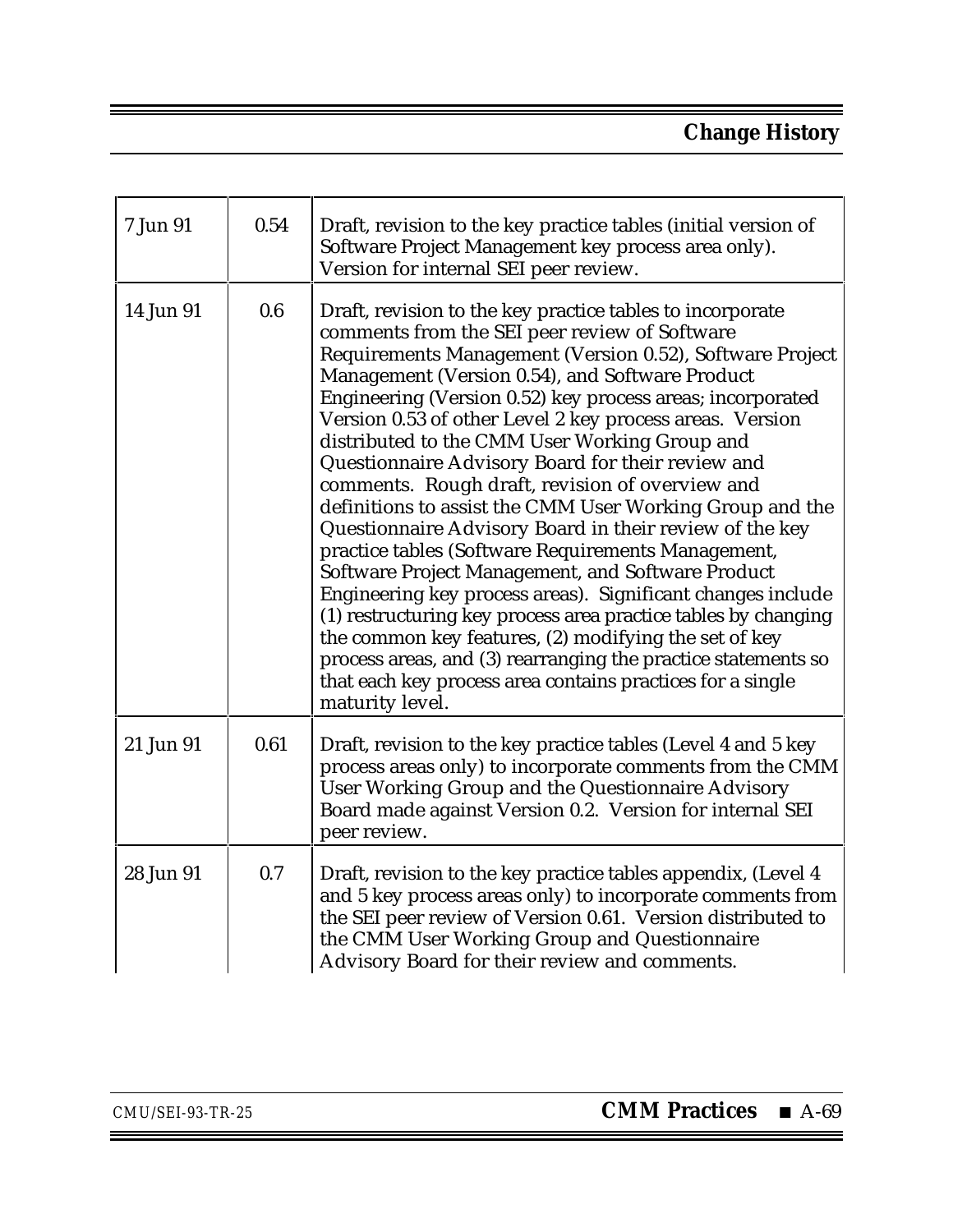# **Change History**

| 10 Jul 91 | 0.71 | Draft, revision to the Level 3 key process areas and Software<br>Requirements Management key process area to incorporate<br>comments from the CMM User Working Group made<br>against Versions 0.5 and 0.6; make practices of each key<br>process area at a single maturity level; and renamed three<br>key process areas (Software Requirements Management to<br>Requirements Management, Software Project Management<br>to Integrated Software Management, and Technical Team<br>Coordination to Intergroup Coordination). Version for<br>internal SEI peer review. |
|-----------|------|----------------------------------------------------------------------------------------------------------------------------------------------------------------------------------------------------------------------------------------------------------------------------------------------------------------------------------------------------------------------------------------------------------------------------------------------------------------------------------------------------------------------------------------------------------------------|
| 14 Jul 91 | 0.72 | Draft, revision to the Level 3 key process areas and Software<br>Requirements Management key process area to incorporate<br>comments from the internal SEI peer review against<br>Version 0.71. Version for internal SEI peer review.                                                                                                                                                                                                                                                                                                                                |
| 15 Jul 91 | 0.73 | Draft, revision to the Level 3 key process areas and Software<br>Requirements Management key process area to incorporate<br>comments from the internal SEI peer review.                                                                                                                                                                                                                                                                                                                                                                                              |
| 15 Jul 91 | 0.74 | Preliminary baseline, revision to the Level 3 key process<br>areas and Software Requirements Management key process<br>area (reformatting and fixing editorial defects). Version<br>submitted to SEI's Information Management.                                                                                                                                                                                                                                                                                                                                       |
| 22 Jul 91 | 0.75 | Draft, revision to the Level 4 and 5 key process areas to<br>incorporate comments from the CMM User Working<br>Group made against Version 0.7. Version for internal SEI<br>peer review.                                                                                                                                                                                                                                                                                                                                                                              |
| 30 Jul 91 | 0.76 | Preliminary baseline, revision to Level 4 and 5 key process<br>areas to incorporate comments from internal SEI peer<br>review. Version submitted to SEI's Information<br>Management.                                                                                                                                                                                                                                                                                                                                                                                 |

Ξ

=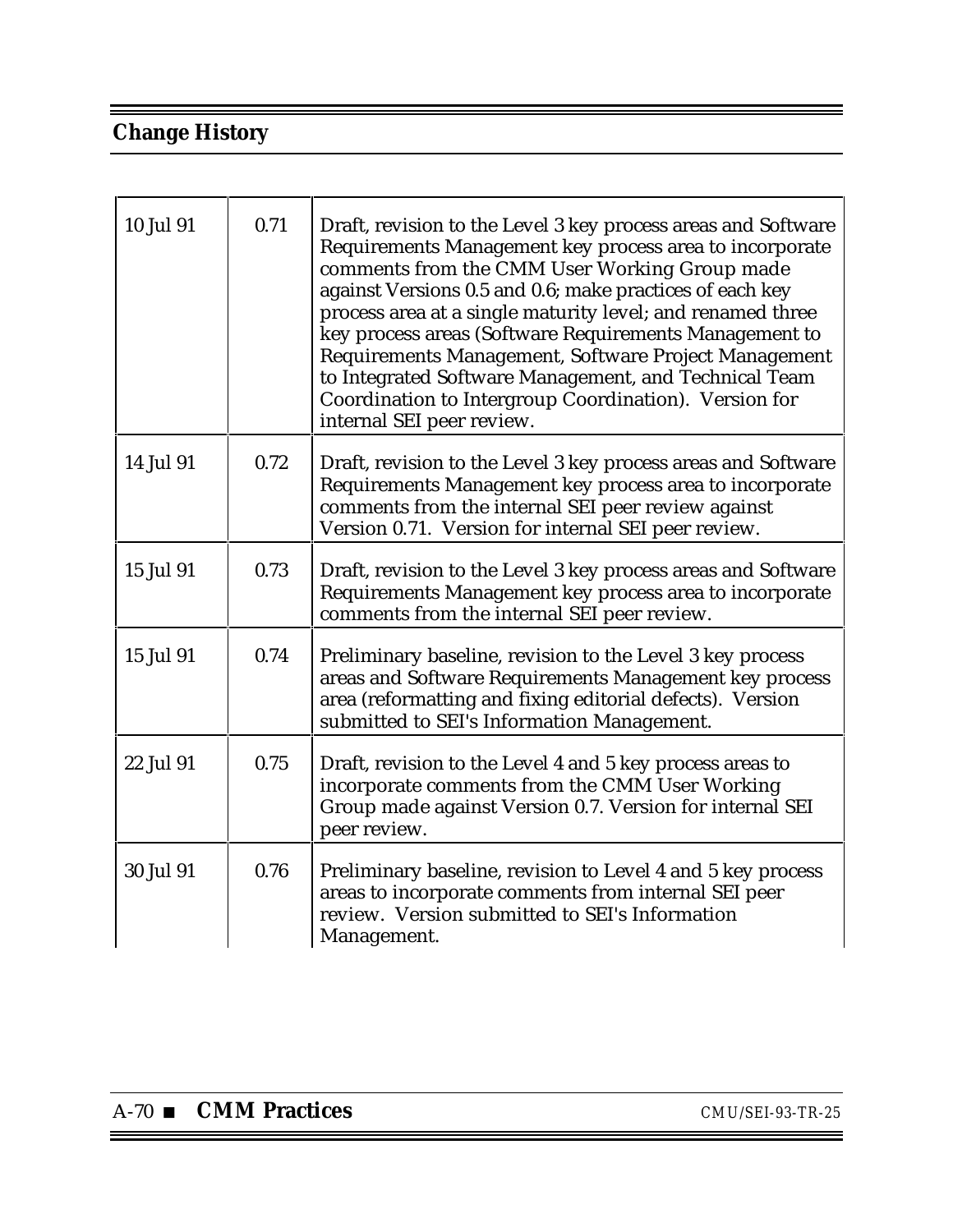| 30 Jul 91 | 0.77 | Draft, revision to the preliminary baseline of the<br>Requirements Management key process area to incorporate<br>comments from the 30 July 1991 Questionnaire Advisory<br>Board meeting. Version for internal SEI peer review.                                                                                                                                                                            |
|-----------|------|-----------------------------------------------------------------------------------------------------------------------------------------------------------------------------------------------------------------------------------------------------------------------------------------------------------------------------------------------------------------------------------------------------------|
| 5 Aug 91  | 0.78 | Draft, revision to Version 0.77 of the Requirements<br>Management key process area to incorporate comments<br>from the 31 July 1991 Questionnaire Advisory Board<br>meeting. Version for internal SEI peer review.                                                                                                                                                                                        |
| 7 Aug 91  | 0.79 | Revised preliminary baseline of the Requirements<br>Management key process area to incorporate comments<br>from the Questionnaire Advisory Board and the internal<br>SEI peer review against Version 0.78.                                                                                                                                                                                                |
| 7 Aug 91  | 0.80 | Draft, revision of overview and definitions to incorporate<br>comments received from the CMM User Working Group<br>and the Questionnaire Advisory Board in their review of<br>Versions 0.4, 0.5, and 0.6 and restructure the document.<br>Version for internal SEI peer review.                                                                                                                           |
| 15 Aug 91 | 1.0  | Baseline version for public release.                                                                                                                                                                                                                                                                                                                                                                      |
| 1 Sep 92  | 1.01 | Draft, revision to Version 1.0 based on change requests<br>received by 17 January 92 and recommendations from the<br>CMM Workshop held 6-7 April 92. Training Program key<br>process area replaced with Skills Building. Title of<br><b>Technology Innovation changed to Technology Change</b><br>Management.                                                                                             |
| 8 Dec 92  | 1.02 | Draft, revision to Version 1.01 to incorporate<br>recommendations of CMM Advisory Board and comments<br>from the internal SEI peer review. Training Program key<br>process area restored, with minor upgrades to address skills-<br>building concerns. Title of Process Measurement and<br>Analysis key process area changed to Quantitative Process<br>Management. Version for internal SEI peer review. |

=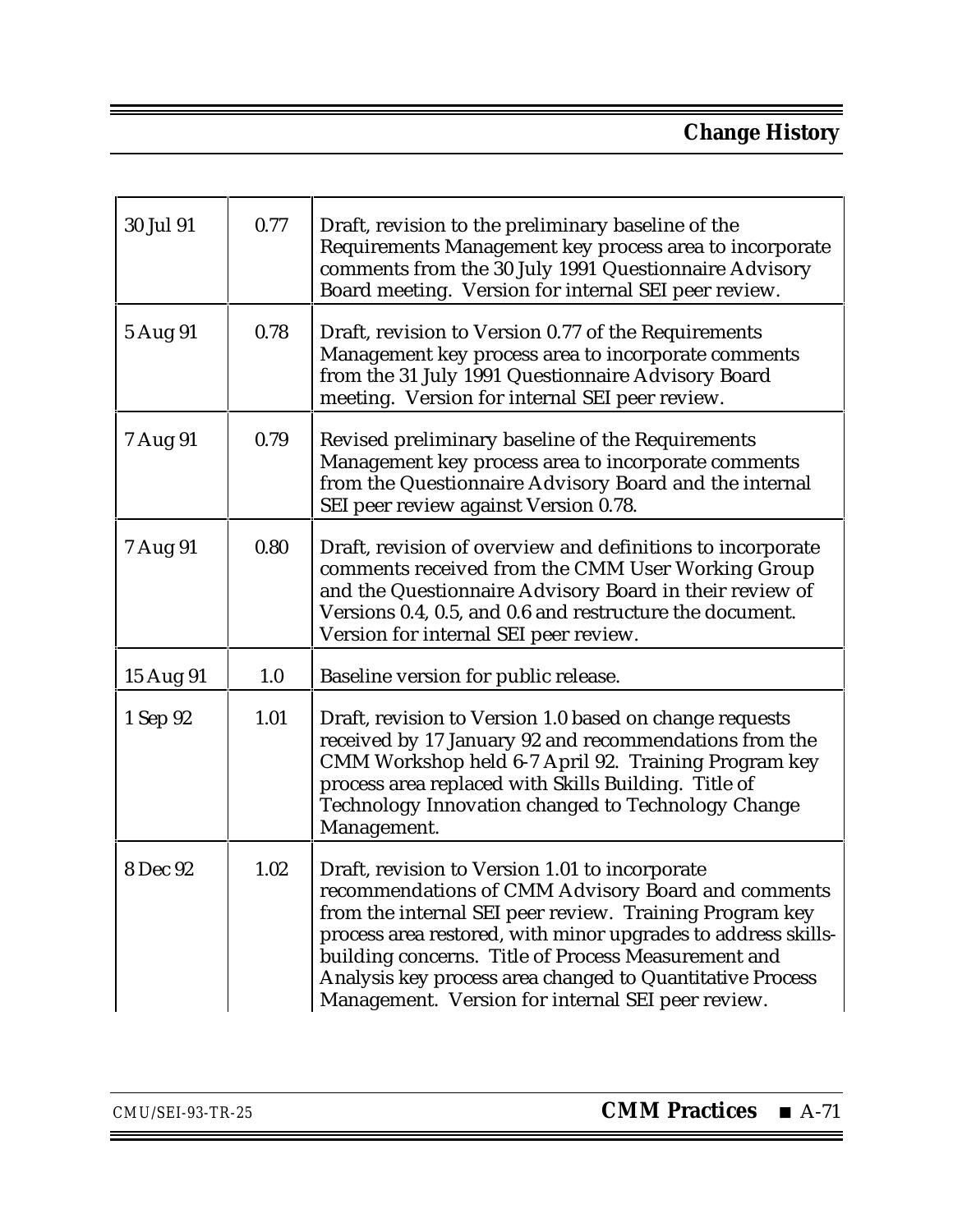# **Change History**

| 14 Dec 92 | 1.03 | Draft, revision to Version 1.02 to incorporate comments<br>from the internal SEI peer review. Title of Quality<br>Management key process area changed to Software Quality<br>Management. Version for internal SEI peer review. |
|-----------|------|--------------------------------------------------------------------------------------------------------------------------------------------------------------------------------------------------------------------------------|
| 18 Dec 92 | 1.04 | Draft, revision to Version 1.03 to incorporate comments<br>from the internal SEI peer review. Distributed to reviewers<br>of version 1.01 and the CMM Advisory Board for comment<br>and feedback.                              |
| 15 Jan 93 | 1.05 | Draft, revision to Version 1.04 to incorporate<br>recommendations of CMM Advisory Board and comments<br>from the internal SEI peer review. Version for internal SEI<br>peer review.                                            |
| 10 Feb 93 | 1.1  | Baseline version for public release.                                                                                                                                                                                           |

Ξ

Ξ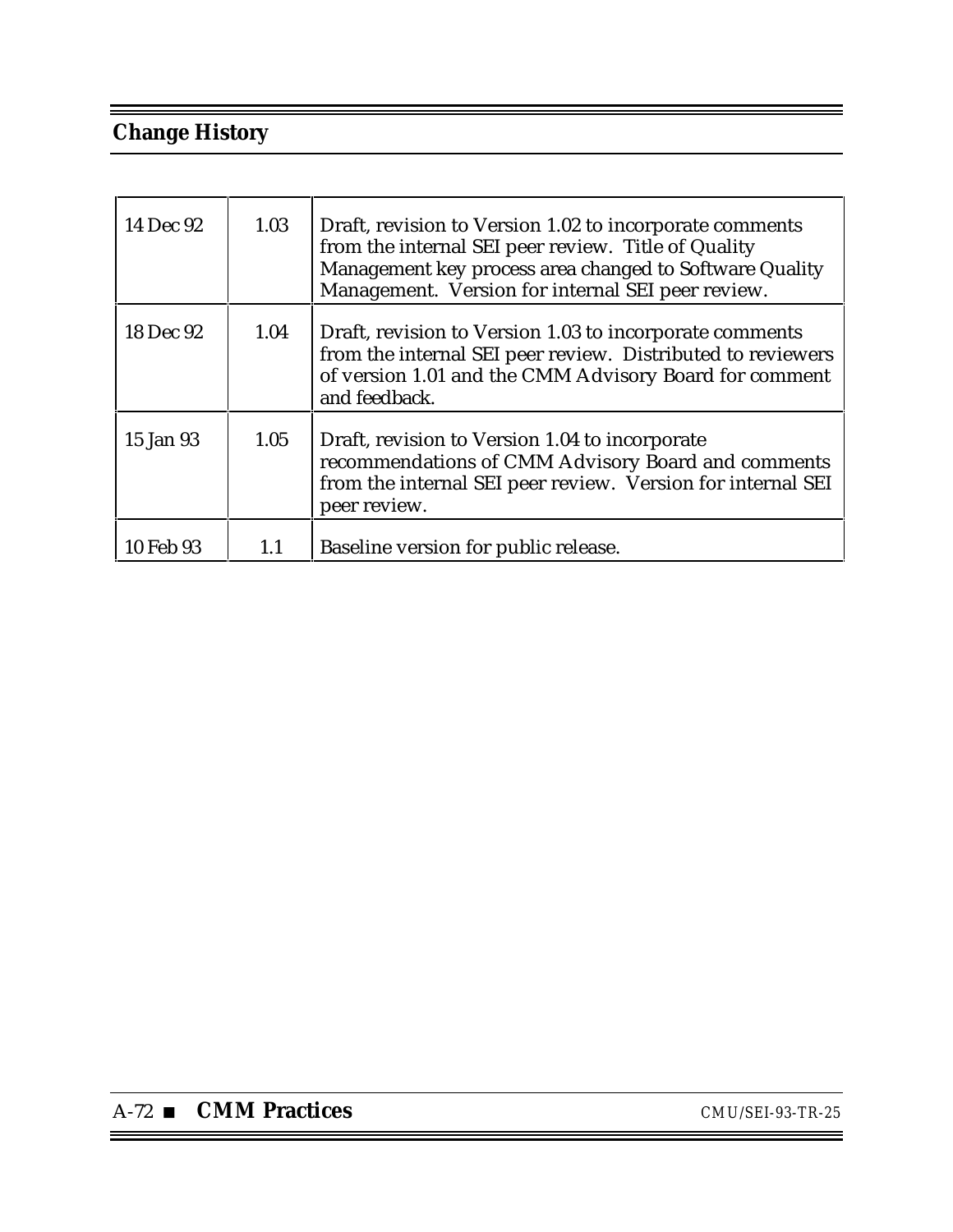# **Appendix E: Index**

# **A**

Ability to Perform and the Contract of the Versus funding O-37 description of O-28 acceptance testing **C** subcontractor's products L2-55 action item Capability Maturity Model<br>data in L5-11 background of O-7 action proposal description of O-7<br>data in L5-11 data evolution of O-8 Activities Performed<br>description of O-28 flexibility in O-75 description of O-28 activity<br>definition of O-59 errors organizational structure used in O-64<br>relation to appraisal methods O-4 allocated requirements. *See also* system requirements allocated to software definition of L2-2 relation to technology O-62 assessment<br>sources of O-3<br>structure of O-9. O-12 software process L3-6 audit use for small and/or commercial defect prevention L5-15 organizations O-2 integrated software management L3-57 uses of O-1 intergroup coordination L3-92 requirements for L5-7<br>organization process definition L3-23 causal analysis meetings organization process definition L3-23 peer reviews L3-100 procedure for 79 process change management L5-46 change request quantitative process management L4-16 procedure for evaluating L2-79 requirements management L2-9 checklist for evaluating software work software baseline L2-81 products L3-98 software configuration management L2- 83 software product engineering L3-81 software project planning L2-27 changes to 7 software project tracking and oversight L2-41 software quality management L4-32 software project L2-12 software subcontract management 57 Common Features<br>software work products L2-66 definition of O-11, O-27 software work products L2-66 technology change management L5-29 configuration items/units

## **B**

procedure for controlling changes to 80

baseline configuration management description of O-46 budget

background of O-7 evolution of O-8 relation to appraisal methods O-4 relation to documents O-62 relation to life cycles O-61 Commitment to Perform description of O-28<br>commitments review by senior management L2-31, L2- 35 definition of L2-73 identification of L2-78 procedure for changing L2-79 baseline **recording status of L2-80**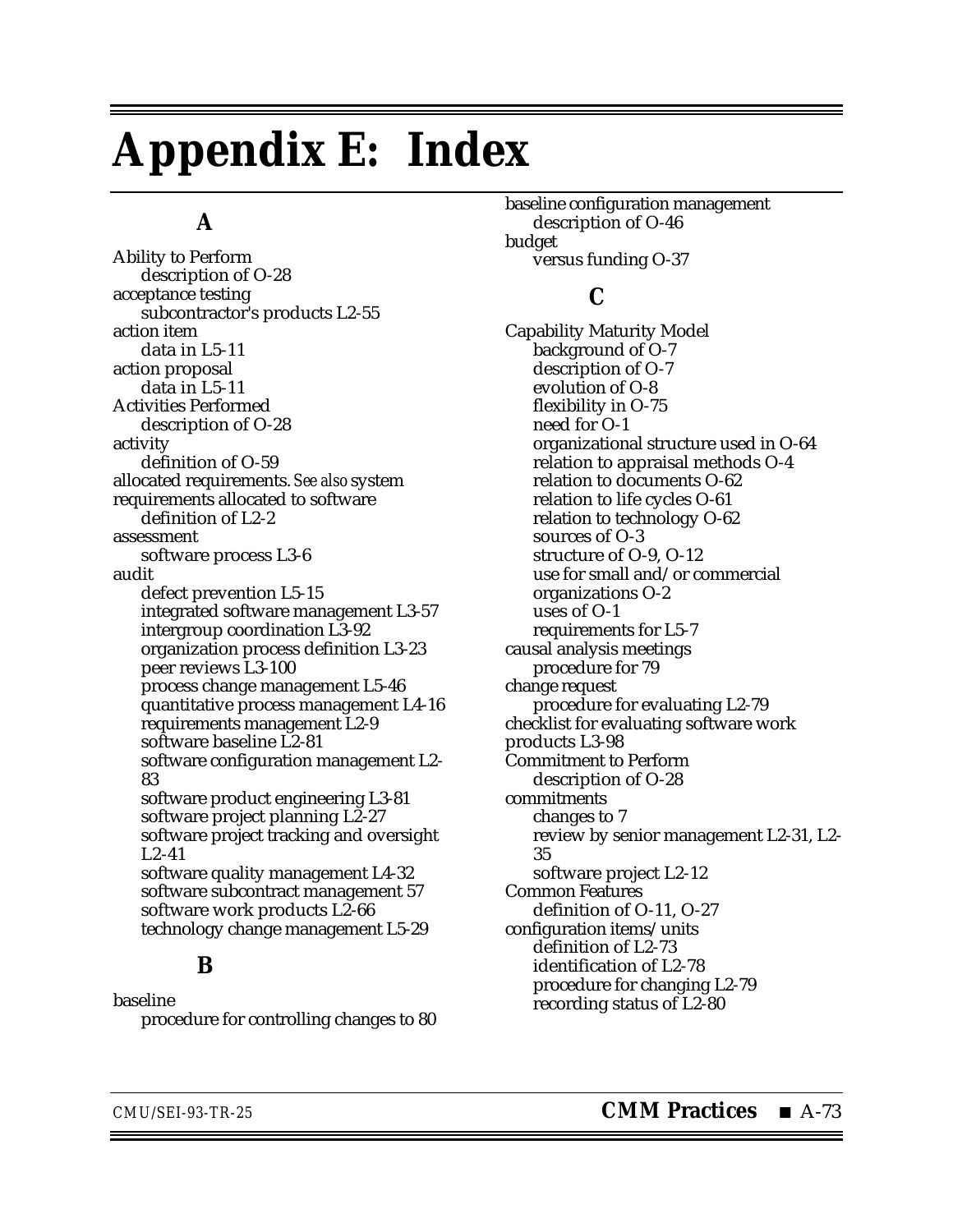configuration management. *See also* software configuration managent and "manage and control" baseline O-46 analyzing O-63 developmental O-46 defect versus manage and control O-46 examples of root causes L5-8 configuration management library system prevention at Level 5 O-17 definition of L2-73 use of data on L3-78 establishment of L2-77 Defect Prevention L5-1 through L5-15 contingency planning L3-54 causal analysis meeting for L5-7 contract description of O-24 software subcontract management L2- 50 conventions feedback on L5-12 description of O-36 kick-off meeting for task L5-6 deviation from software development plan L2-30 corrective actions measurements for L5-13 deviations from software development plan L2-30 critical computer resources policy for project L5-2 basis for estimates L3-50 resources and funding for L5-4 estimates for L2-23 review management of L3-50 project manager L5-15 provision for reserve capacity L3-51 senior management L5-14 tracking of L2-36 review and audit critical dependencies L3-89 software quality assurance L5-15 customer team for organization L5-3 examples of L2-1 team for project L5-3 internal versus external O-44 tools for L5-4 milestone review with L2-39 training for L5-4 review defect prevention plan software quality assurance  $L2-67$  peer review of  $L5-5$ software requirements document L3- 68 software test plan L3-75 establishment of L5-3 software testing criteria L3-72 Defined Level waivers from contractual software requirements L3-42

data defect prevention L5-11 evolution of practices for collecting and documentation of data on L5-11 examples of activities for L5-4 management and control of data for L5- 11 plan for project L5-5 policy for organization L5-2 defect prevention team activities of L5-8 description of O-15 defined software process review and approve development of software design L3-69 system documentation L3-77 development of software requirements L3-66 **D** use in development of software code L3-71 data developmental configuration management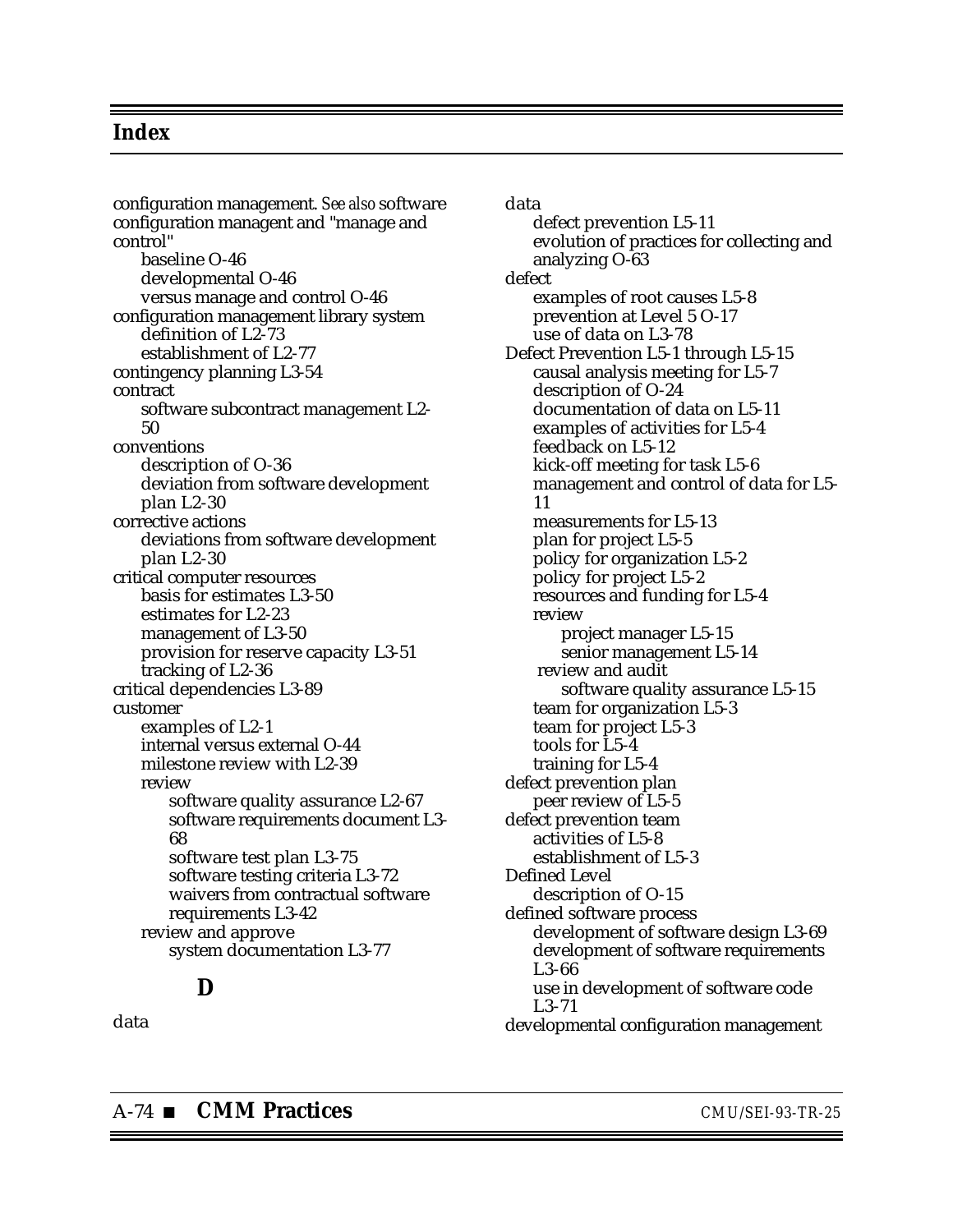description of O-46 milestone reviews L2-39 documented procedure monitoring subcontractor's software acceptance testing of subcontractor's configuration management L2-54 products L2-55 monitoring subcontractor's software causal analysis meetings for defect quality assurance L2-53 prevention L5-7 organization's training plan L3-30 changes to software subcontractor's statement of work L2-51 changing baselines L2-80 assurance plan L2-63 changing configuration items/units L2- 79 control of project's defined software L2-80 process L4-10 **profect's** software development plan deriving software schedule L2-23 L3-44<br>description of O-42 quant developing project's defined software process L3-41 developing software configuration management plan L2-76 development of organization's standard software process L3-15 development of software development plan L2-18 deviations in software engineering activities L2-67 estimating critical computer resources L2-23 estimating resources and costs L2-22 prevention L5-12 estimating size of software work products L2-21 identification of critical dependencies 12 L3-89 risk management L3-52 implementation of software process improvement L5-42 incorporation of new technology into 49 organization's standard software process L5-28 incorporation of new technology into 37 project's defined software process L5- 28 intergroup issues L3-90 software quality plan L4-23 management of critical computer resources L3-50 management of software costs L3-48 documents management of software schedule L3-51

peer reviews L3-97 preparation of software quality process capability baseline L4-13 products from software baseline library quantitative process control data L4-9 quantitative process management plan L4-6 recording status of configuration items L2-80 review of commitments L2-35 reviews of software subcontractor L2-53 revising software development plan L2- 33 revision of project's defined software process L3-43 revisions to organization's standard software process based on defect revisions to project's defined software process based on defect prevention L5 selection of new technologies L5-26 selection of software subcontractor L2 software baseline audits L2-81 software process improvement plan L5 software process improvement proposals L5-39 software size management L3-47 subcontracted work L2-47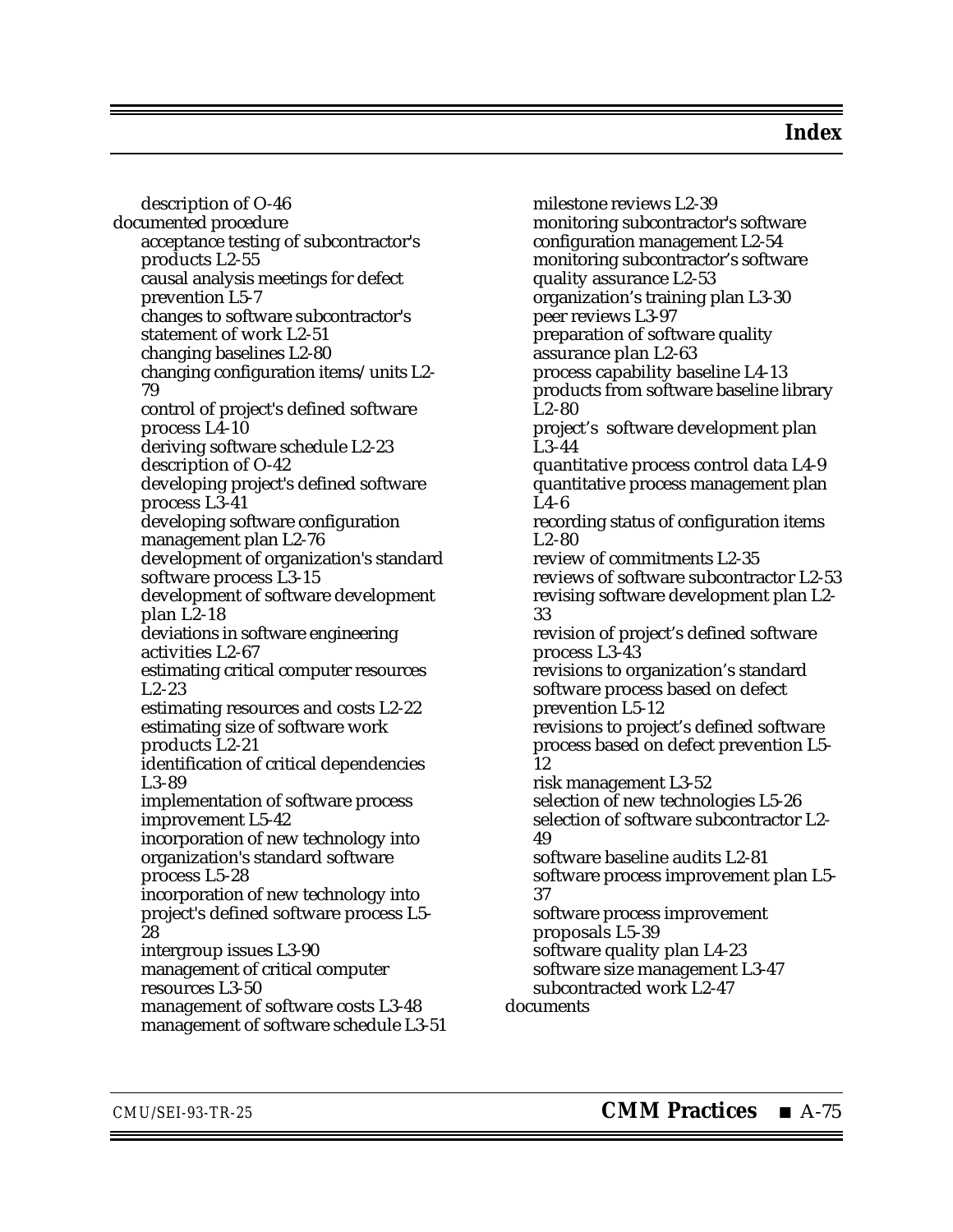relation to Capability Maturity Model O-62

#### **E**

effort and costs<br>estimates for L2-22<br>estimates for L2-22<br>escurres and fu engineering groups review dependencies between L3-89 project manager L3-57<br>estimates critical computer resources L2-23 training for L3-39-40<br>effort and costs L2-22 interdisciplinary engineer size of software work products  $L2-21$  policy for  $\dot{L}3-8\dot{4}$ 

#### **F**

Fagan-style inspections and the same style in Peer Reviews O-23 use in Peer Reviews O-23 description of O-22<br>first-line software manager definition of O-67 description in L3-86

#### **G**

tools for L3-85 goals intergroup issues definition of O-11 procedure for L3-90 use in interpreting key practices O-75 use of O-27 group definition of O-70 judgment<br>organization process focus L3-3 use in interpreting key practices O-75 quantitative process management L4-4 software configuration management L2- **<sup>K</sup>** <sup>74</sup> software quality assurance  $L2-61$  key practices technology change management L5-20 conventions used in O-35<br>training L3-27 definition of O-12

## **I**

Initial Level description of O-13 Integrated Software Management L3-37 through L3-58 description of O-22 resources and funding for L3-39 senior management L3-56 interdisciplinary engineering teams intergroup commitments plan for L3-88 Intergroup Coordination L3-83 through L3 review resources and funding for L3-85<br>project tracking L2-38 review resources and funding for L3-85<br>project manager L3-92<br>senior management L3-91 review and audit software quality assurance L3-92

#### **J**

definition of  $O-12$ description of O-26, O-31 example page O-33 implementation of O-35<br>intention of O-35 intention of O-35<br>interpretation of O-27, O-75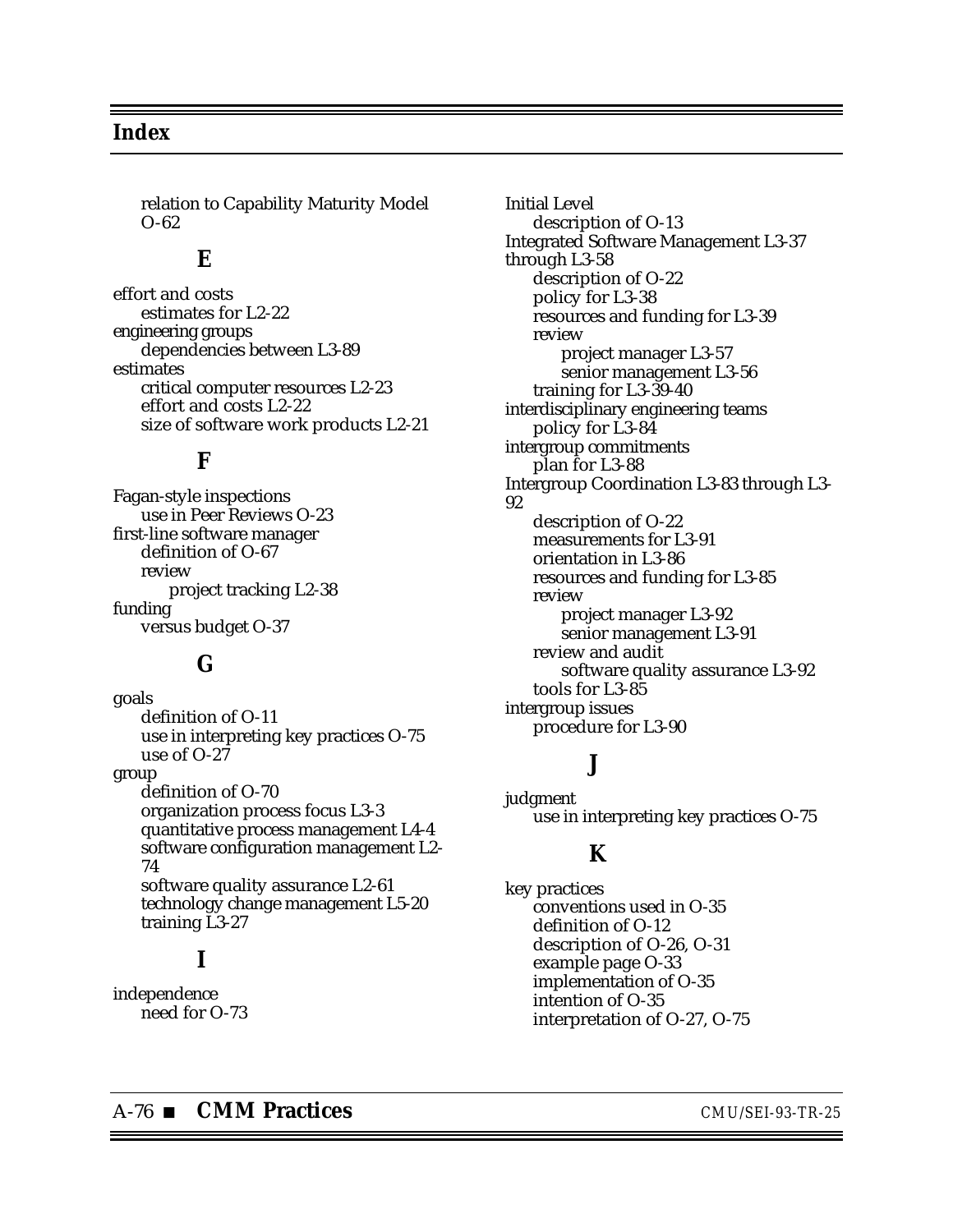key process areas software quality plan L4-25 categories of  $O-26$  software replanning data L2-38 description of O-18 L2-15 description of Level 2 O-20 through O-21 description of Level 3 O-21 through O-<br>software L2-7 description of Level 4 O-23 Managed Level description of Level 5 O-23 through O-24 identification by maturity level O-19 definition of O-64

### **L**

leadership maturity level description of O-36 definition of O-10<br>library of software process-related relation to process library of software process-related documentation life cycle O-4 relation to Capability Maturity Model O-61

#### **M**

examples of L4-9 manage and control. *See also* software configuration management and configuration management moncompliance items L2-67<br>process capability baseline L4-14 Management process capability baseline L4-14 defect prevention L5-13<br>process performance baseline L4-12 institutionalization at Level 4 O-16<br>quantitative process management plan<br>integrated software management I L4-7 L<sup>4-7</sup><br>software configuration management<br>organization process definition sortware configuration management<br>plan L2-77 organization process definition L3-22<br>organization process focus L3-9 software development plan L2-13, L2-19, L2-34 37

structure of O-31 software quality assurance plan L2-64 definition of O-10 statement of work for software project subcontract statement of work L2-48 system requirements allocated to 23 versus configuration management O-46 description of O-16 manager spanning maturity levels O-24 software quality assurance L2-62 subcontract L2-45 managing versus tracking O-45 relation to process capability O-12 spanning multiple O-24 maturity questionnaire definition of O-57 relation to Capability Maturity Model Measurement and Analysis description of O-28 measurement data collection of L4-9 storage of L4-10 techniques for analyzing L4-11 program for organization L4-5 defect prevention data L5-11 measurements. *See also* Quantitative Process integrated software management L3-56 peer reviews L3-99 process change management L5-45 software planning data L2-25 quantitative process management L4-15 software process improvement plan L5 requirements management L2-8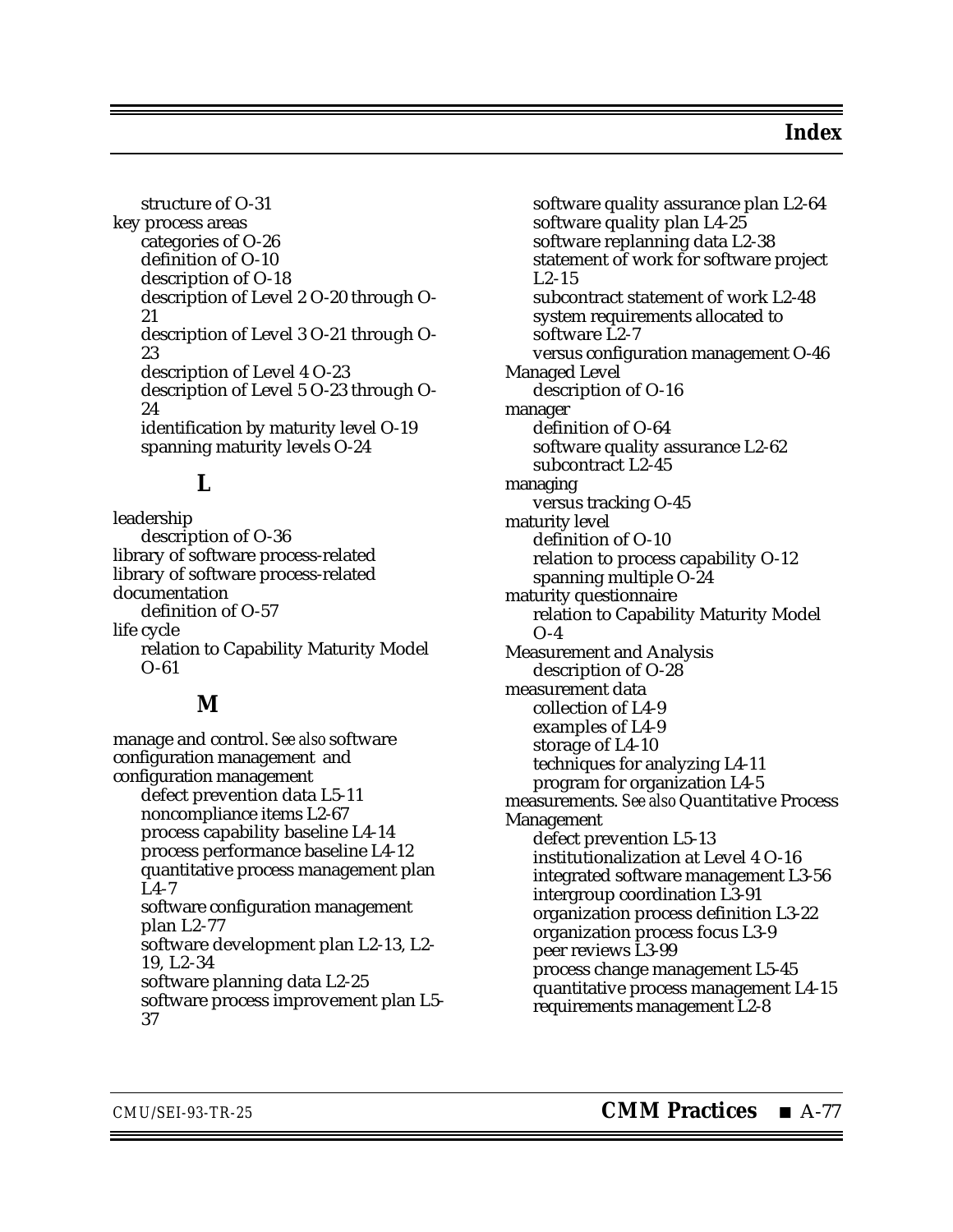software configuration management L2- 82 software engineering activities L3-80 orientation in L3-6 software product engineering L3-79 plan for L3-7 software project planning L2-25 policy for L3-2 software project tracking and oversight L2-39 software quality assurance L2-68 senior management L3-10 software quality management L4-31 senior management oversight of L3-3 software subcontract management L2- 55 technology change management L5-28 organization's software process database training program L3-34-35 L4-13 milestones definition of O-56 identification of L3-51 examples of data in L3-47

#### **N**

information on L5-25 analyzing capability of L4-3<br>selection of L5-26 analyzing capability of L4-3 transfer within organization L3-8 changes to L4-15<br>noncompliance items configuration ma

## **O**

Organization Process Definition L3-11 peer review of L<br>through L3-23 policy for L3-12 software quality assurance L3-23<br>tools for L3-14 tai tailoring of L3-41<br>training for L3-14 training for L3-14<br>Organization Process Focus L3-1 through L3-38<br>L3-10 waivers for deviations from L3-42 group for L3-3 training the training involvement of key groups L3-9 description of O-39

management sponsorship of L3-2 measurements for L3-9 resources and funding for L3-4 review tools for L3-5 training for L3-5 storage of quantitative process management data L4-10 organization's standard software process new technology<br>information on L5-25<br>analysis for new technology L5-25<br>analyzing canability of I 4-3 baseline for L4-3, L4-13 icompliance items<br>management and control of L2-67 coordination at organization level L coordination at organization level L3-7 definition of O-15, O-54 deviations from L3-39 Optimizing Level guidelines for tailoring L3-19, O-56<br>description of O-17 incorporation of new technology L5-28<br>Organization Process Definition L3-11 peer review of L3-16<br>peer review of L3-16 policy for L3-12<br>description of O-21 procedure for developing L3-15<br>measurements for L3-22 process capability trends for L4-13<br>policy for L3-12 relation to software process definition policy for E3-12<br>resources and funding for L3-14<br>review and audit<br>review and audit revision based on defect prevention L5coordination of training for L3-8 definition of O-70<br>description of O-21 orientation. *See also* training and required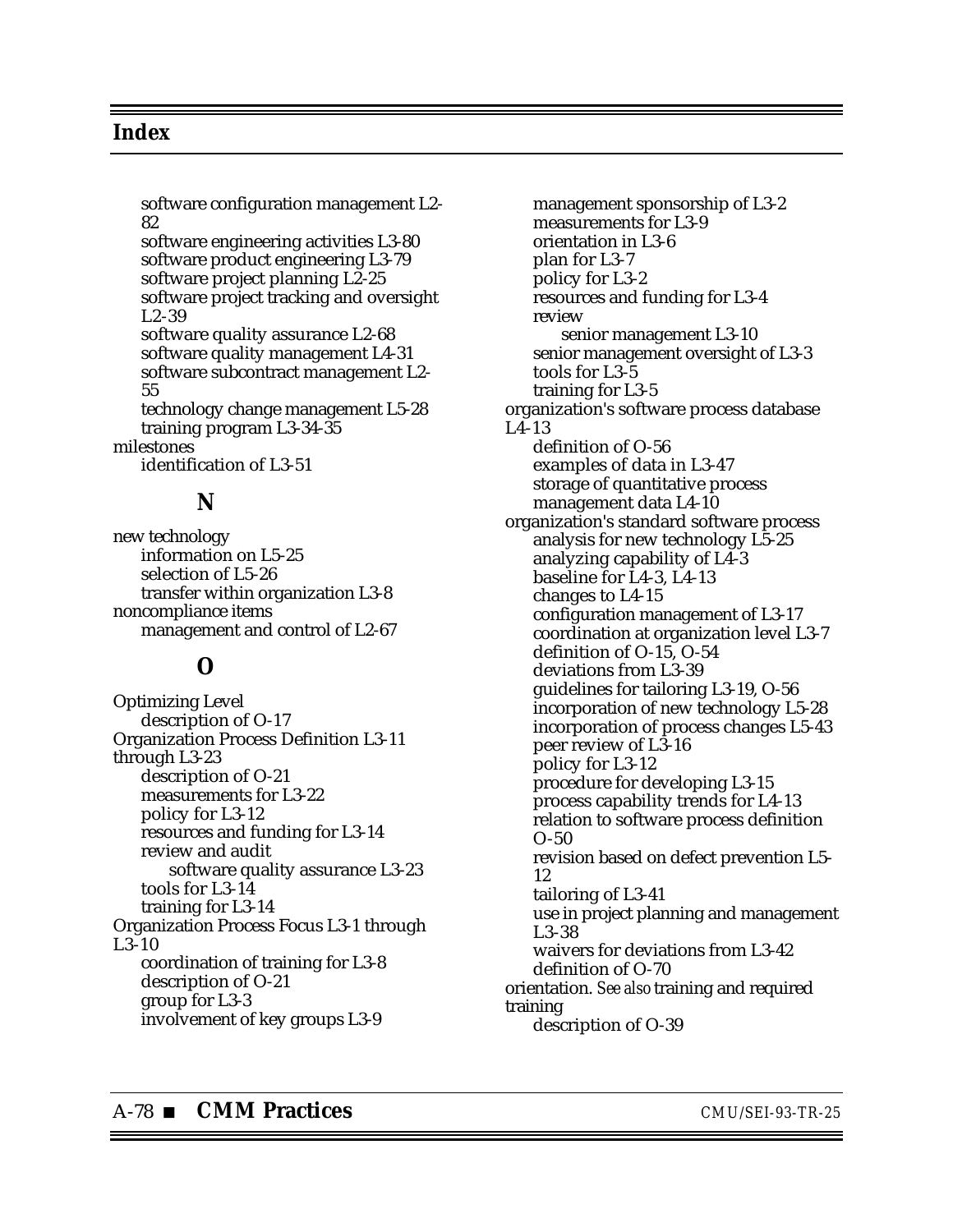intergroup coordination L3-86 versus review O-45 organization process focus L3-6 periodic and event-driven review quantitative process management L4-6 description of O-49 software product engineering for managers L3-64 software product engineering for technical staff L3-64 training program L3-29 plan

### **P**

Pareto analysis description of O-40 use in defect prevention L5-9 formal O-41 Peer Reviews L3-93 through L3-100 informal O-41<br>description of O-22 organization r description of O-22 organization process focus L3-7<br>plans for L3-97 organization process focus L3-7 plans for L3-97 peer reviews L3-97 peer reviews L3-97 peer reviews L3-97 policy for L3-94 process change management L5-37<br>procedure for L3-97 process change management I review and audit 76 software quality assurance L3-100 software development L2-14<br>smeasurements for L3-99 software engineering L2-25 smeasurements for L3-99 software engineering L2-25<br>training to lead L3-95 software quality assurance training to participate in L3-96 software quality L4-23<br>defect prevention plan L5-6 technology change man quantitative process management plan L4-7 peer review peer review of L3-7 checklist for evaluating work products L3-98 organization's standard software process L3-16 plan for organization process focus L3-7 description of O-36 software life cycle L3-19 84 software process improvement plan L5- 37 software risk management plan L3-54 organization process focus L3-2 software quality plan L4-24 peer reviews L3-94<br>software test plan L3-74 quantitative proces system documentation  $L3-77$   $\overline{3}$ technology change management plan L5- 24

periodic review description of O-48 pilot efforts technology changes L5-27 communication of intergroup commitments L3-88 defect prevention L5-5 procedure for L3-97 procedure for L3-97<br>1.1-6 resources and funding for L3-95 process management L3 software configuration management L2software quality assurance L2-63 technology change management L5-23 training L3-29 plan for organization process focus planning. *See* Software Project Planning policy defect prevention for organization L5-2 defect prevention for project L5-2 software code L3-72<br>software design document L3-71 integrated software management L3-38<br>interdisciplinary engineering teams L3interdisciplinary engineering teams L3management of system requirements allocated to software L2-2 software requirements document L3-68 organization process definition L3-12 quantitative process management L4-2software configuration management L2- 72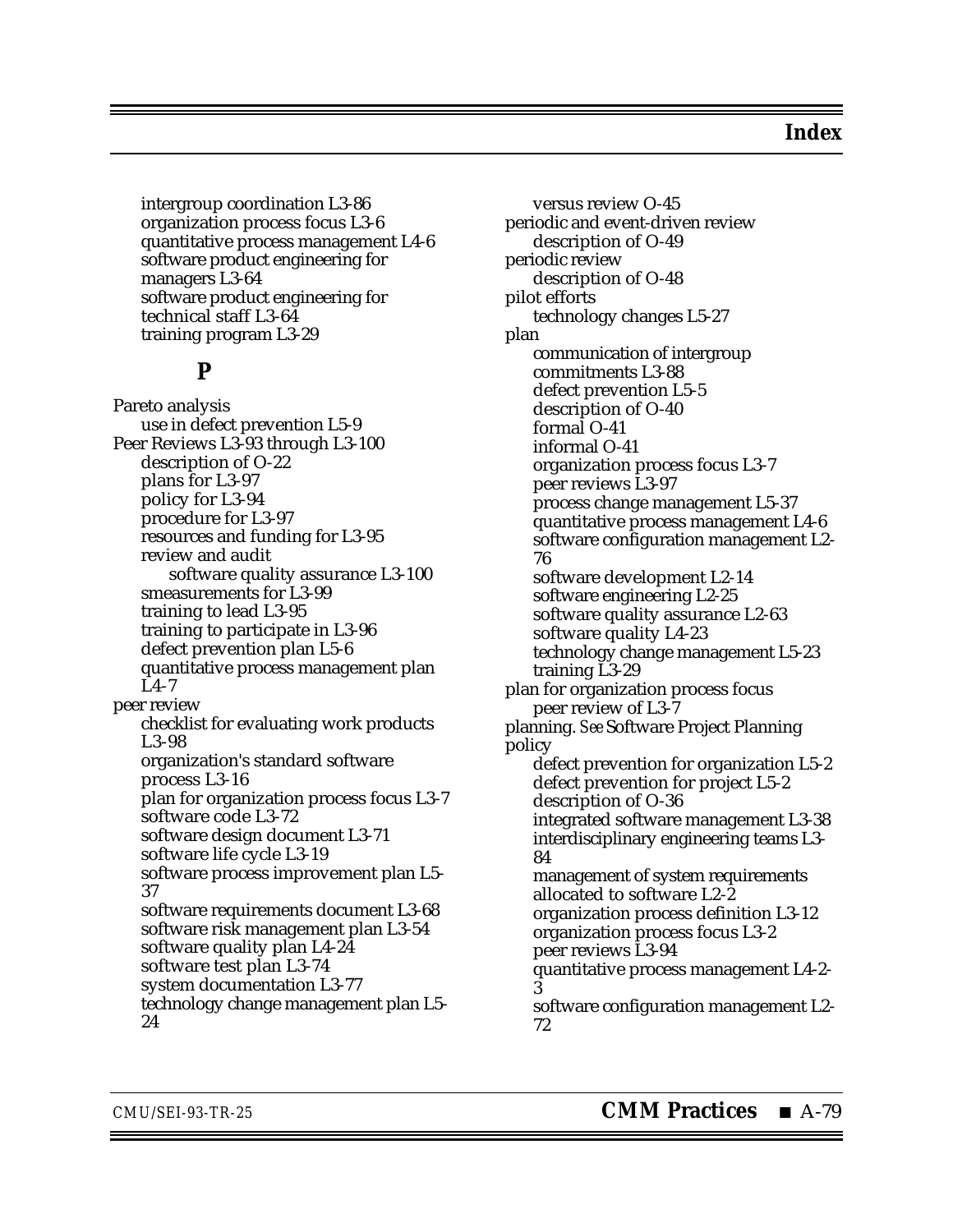software process improvement L5-32 process improvement. *See also* software software product engineering L3-60 process improvement software project planning L2-12 focus at Level 5 O-17 software project tracking and oversight L2-30 software quality assurance L2-60 process performance baseline L4-13 software quality management L4-20 management and control of L4-12 software subcontract management L2- 44 technology change management L5-18 definition of O-66 training L3-26 negotiation of commitments L2-12 prerequisite items review description of O-39 defect prevention L5-15 problem report integrated software management L3 procedure for L2-79 57 procedure. *See* documented procedure intergroup commitments L3-89 process capability intergroup coordination L3-92 definition of L4-1 definition of L4-1 trends in  $L4-13$   $\overline{L}4-16$ Process Change Management L5-31 through L5-47. *See also* software process improvement description of O-24 L2-83 review software project planning L2-26 senior management software project tracking and review and audit and according the coversight L2-41 process assets L2-56 policy for L3-12 statement of work L2-15 use in project planning and management L3-38 use in tailoring organization's standard software process L3-42 process capability baseline L4-3 definition of O-67 for organization's standard software process L4-13 management and control of L4-14 review relation to maturity levels O-12 project tracking L2-38 process element<br>definition of L3-17<br>definition of L3-17<br>definition of L3-17

process performance definition of L4-1 definition of L4-1 project manager requirements management L2-9 risks L2-38 software configuration management measurements for L5-42 software development plan L2-19 resources and funding for L5-33 software product engineering L3-80 software quality assurance L5-46 software quality assurance L2-69 tools for L5-34 software quality management L4-31 training for L5-34 through L5-35 software subcontract management project software manager assignment of work tasks L2-31 coordination of software project planning L2-15 negotiation of commitments L2-12 responsibilities of L2-30 statement of work L2-15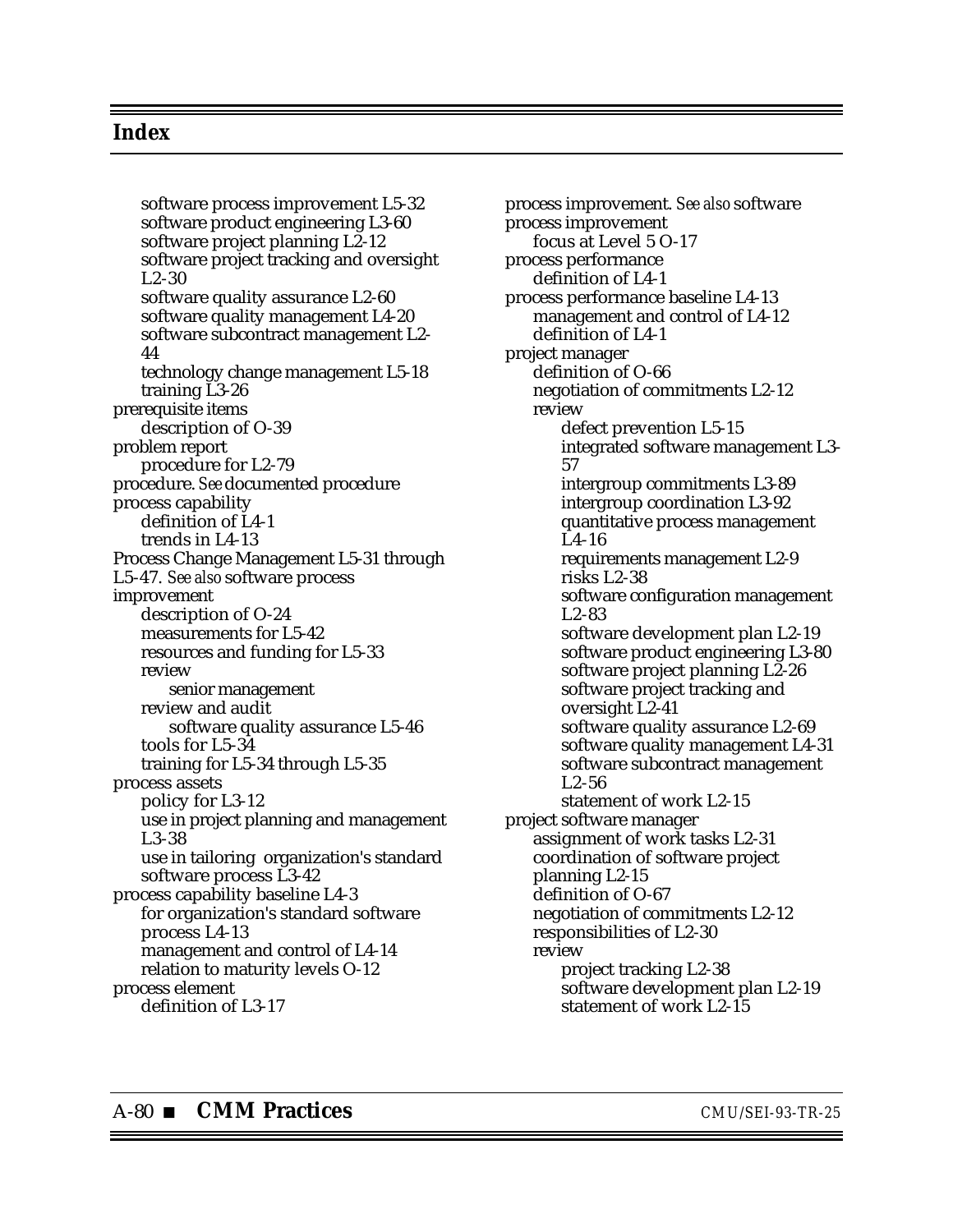software project planning responsibility L2-12 project tracking and oversight. *See* Software Project Tracking and Oversight project's defined software process measurements for L4-15 coordination at organization level L3-8 orientation in L4-6 coordination with defect prevention team L5-3 definition of O-16, O-58 reports for L4-12 documentation of L3-39 resources and funding for L4-4 guidelines for development L3-41 review incorporation of new technology L5-28 project manager L4-16 incorporation of process changes L5-43 senior management L4-15 integration of software engineering activities L3-65 management and control of L3-42 training for L4-6 measurement and control of L4-2 tools for L4-5<br>quantitative control of L4-10 quantitative control quantitative control of L4-10 quantitative control relation to quality goals L4-24 definition of L4-3 revision based on defect prevention L5- 12 revision of L3-43 software engineering tasks and L3-60 **R** use for quantitative process management L4-8<br>
use for software quality management<br>
records<br>
software process improvement L5-43 use for software quality management L4-20 Repeatable Level<br>use for software testing L3-72 description of O-14 use for software testing L3-72 despite the original original of the original of O-144 desired the O-144 desire<br>Terms of O-144 developing system documentation and D-144 report use in developing system documentation use in managing software project L3-44 use of defect data L3-78 project's software development plan development and revision of L3-44 definition of O-70

quality function deployment (QFD) L4-23 implementing software quality quality goals<br>allocation to subcontractors L4-30 heading peer reviews L3-95 allocation to subcontractors L4-30<br>definition and revision of L4-27

Quantitative Process Management L4-1 through L4-17. *See also* measurement description of O-23 group for L4-4 plan for L4-6 policy for L4-2-3 review and audit software quality assurance L4-16 quantitative process management plan items in L4-7

L3-76 **L3-76** COLORGIAL CONSERVANCE PROCESS MANAGEMENT L4-12 software configuration management activities L2-81 software quality assurance activities L2- 67 required training. *See also* training and orientation **Q** defect prevention L5-4 description of O-38 participation in peer reviews L3-96 establishment at Level 4 O-16 process change management L5-34-35 quality needs quantitative process management L4-6 traceability of L4-23 technology change management L5-23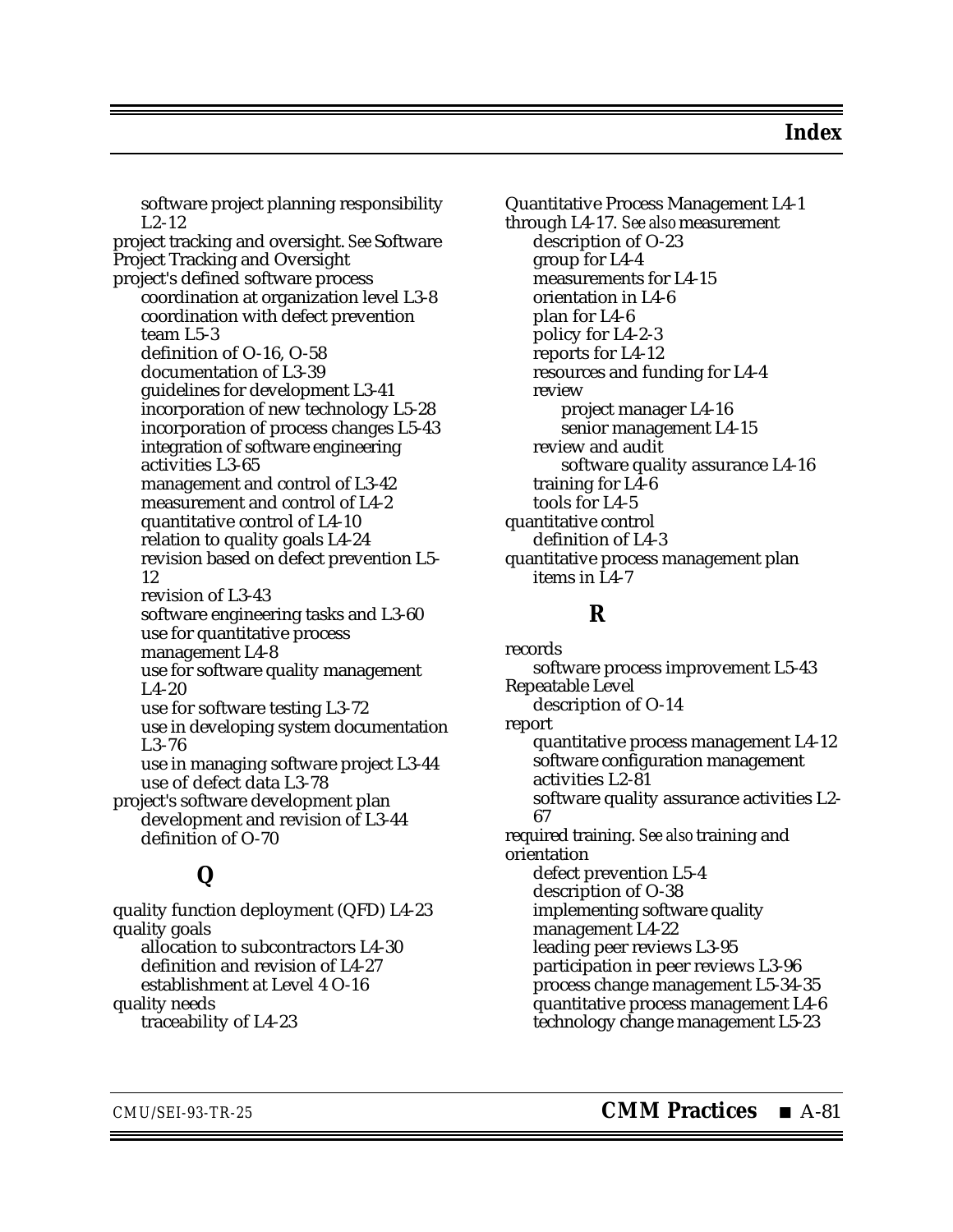Requirements Management L2-1 through L2- 10 description of O-20 senior management L3-91 measurements for L2-8 software quality assurance L3-92 resources and funding for L2-5 organization process definition review software quality assurance L3-23 project manager L2-9 organization process focus senior management L2-9 senior management L3-10 review and audit peer reviews tools for L2-5 periodic and event-driven O-49 resources and funding periodic O-48 defect prevention L5-4 process change management description of O-37 senior management L5-46 integrated software management L3-39 software quality assurance L5-46 intergroup coordination L3-85 quantitative process management organization process definition L3-14 project manager L4-16 organization process focus L3-4 senior management L4-15 peer reviews L3-95 software quality assurance L4-16 process change management L5-33 requirements management quantitative process management L4-4 project manager L2-9 requirements management L2-5 senior management L2-9 software configuration management L2- 75 software product engineering L3-61 project manager L2-83 software project planning L2-16 senior management L2-82 software project tracking and oversight L2-32 software quality assurance L2-62 project manager L3-80 software quality management L4-21 senior management L3-80 software subcontract management L2- 46 technology change management L5-21 L2-17 training program L3-27 software project planning review project manager L2-26 at milestones L2-39 senior management L2-26<br>commitments L2-31 software quality assurance defect prevention software project tracking and oversight project manager L5-15 project manager L2-41 senior management L5-14 senior management L2-40 integrated software management software quality assurance project manager L3-57 project manager L2-69 senior management L3-56 senior management L2-68 software quality assurance L3-57 software quality management

intergroup coordination project manager L3-92 software quality assurance L2-9 software quality assurance L3-100 software quality assurance L2-9 software configuration management software quality assurance L2-83 software product engineering software quality assurance L3-81 software project commitments L2-13, software quality assurance L2-27 software quality assurance L5-15 software quality assurance L2-41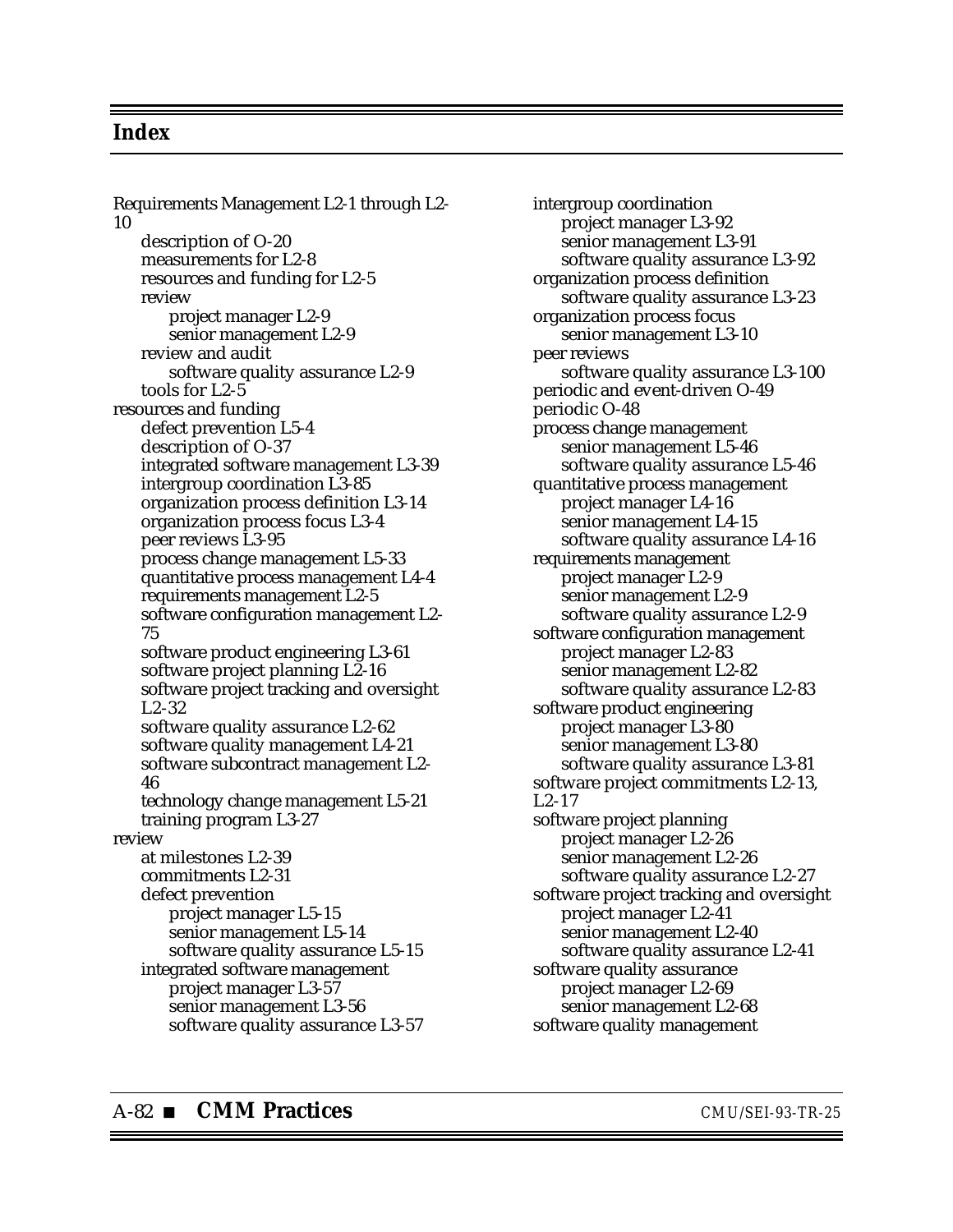project manager L4-31 defect prevention L5-14 software quality assurance L4-32 56 software subcontract management intergroup coordination L3-91 technical aspects of intergroup L4-15 coordination L3-90 requirements management L2-9 technical aspects of software subcontract L2-52 software quality assurance L5-29 13, L2-17 tracking progress L2-38 software project planning L2-26 training materials L3-33 software project tracking and training program oversight L2-40 versus peer review O-45 L2-68 risks software quality plan L4-25 management of L3-52 L2-56 tracking of L2-37 29 role training program L3-35

# **S**

senior management L5-19 approval of tailoring organization's standard software process L3-42 approval of waivers for organization's standard software process L3-42 oversight of organization process focus activities L3-3 oversight of software process improvement L5-32 sponsorship of organization process focus L3-2 review development of L3-70 commitment changes L2-7 software baseline library<br>commitments L2-31, L2-35 check-in/out procedure

senior management L4-31 integrated software management L3project manager L2-56 organization process focus L3-10 senior management L2-56 process change management L5-46 software quality assurance L2-57 quantitative process management software configuration management L2-82 technology change management software product engineering L3-80 senior management L5-29 software project commitments L2senior management L3-35 software quality assurance L2-61, work products L3-90 software quality management L4-31 identification of L2-24 software subcontract management managing at Level 4 O-17 technology change management L5definition of O-64 waivers from contractual software requirements L3-42 role in oversight O-48 role in software process focus L3-3 role in technology change management training for process change management L5-35 senior manager definition of O-65 software baseline audit of L2-81 software activities and software work products deviations in L2-67 software architecture check-in/out procedure L2-80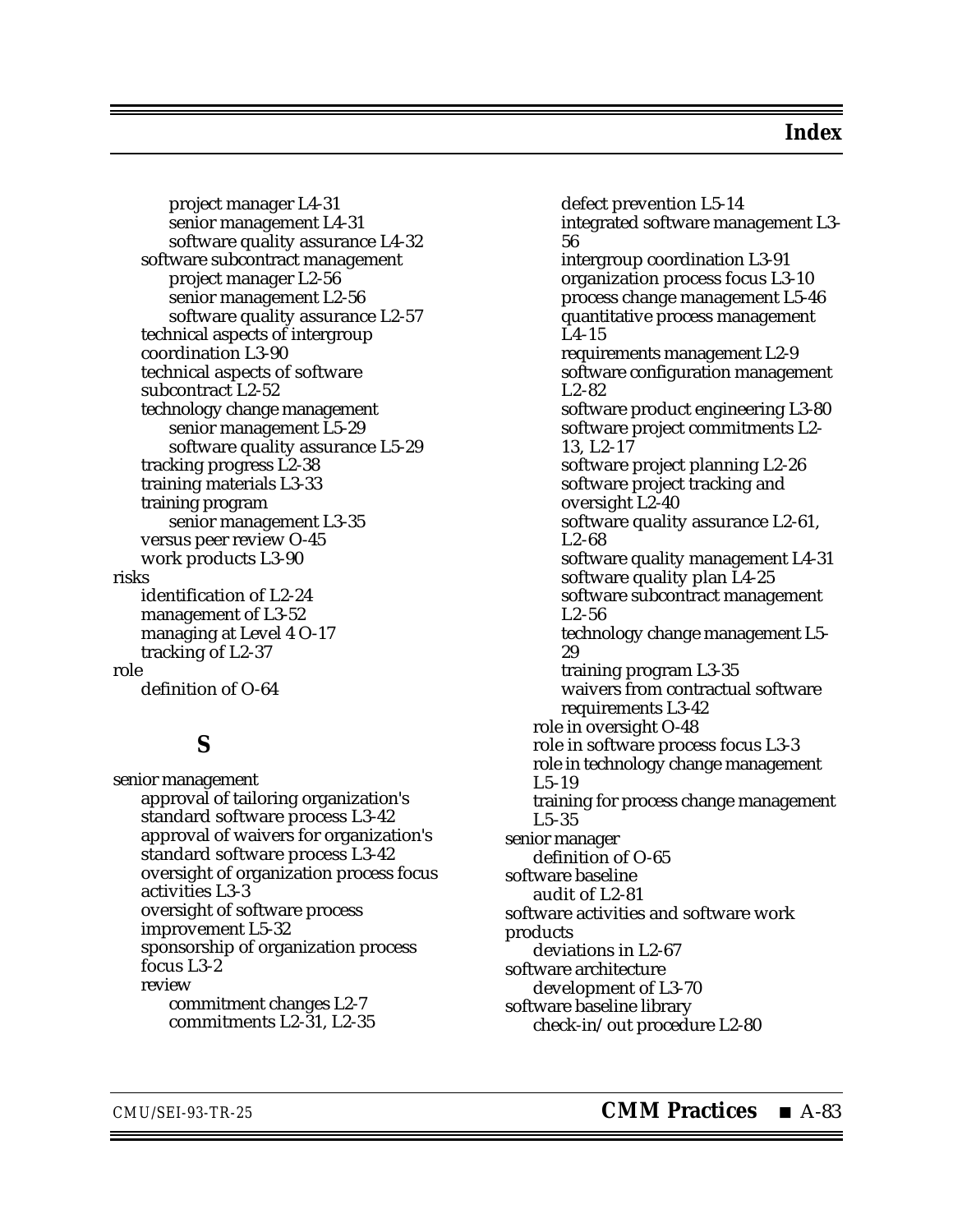creation of L2-80 procedure for L2-76 definition of L2-73 use of L2-77 software baselines software design audit of L2-83 definition of L3-69 repository for L2-77 requirements for L3-69<br>software code software design document configuration management of L3-72 software development L2-15<br>development of L3-71 software development plan peer review of L3-72 basis for tracking project L2-30 software commitments definition of L2-14, O-61 changes to L2-30, L2-35 description of L2-11 software configuration control board (SCCB) activities of L2-73 for software project tracking and software configuration management. *See also* oversight L2-33<br>manage and control oversight to subcontracte models for L3-66 incorporation of defect prevention organization's standard software activities L5-3 software code L3-72 19, L2-34 software design document L3-71 procedure for L2-18 software requirements document L3-69 refinement of L2-39 tools for developing and maintaining software L3-66 Software Configuration Management L2-71 through L2-83 audit of L2-73 L2-65 description of O-21 software documentation measurements for L2-82 management and control of L3-77 reports of activities L2-81 software effort and costs resources and funding for L2-75 management of L3-48 review tracking of L2-36 project manager L2-83 software engineering group senior management L2-82 definition of O-71 review and audit participation in software project software quality assurance L2-83 planning L2-17 software configuration management group L2-16 L2-74 review of project tracking L2-38<br>audit of software baselines L2-83 review of system requirements a definition of O-72 to software L2-5 monitor of subcontractor's configuration management L2-54 software configuration management plan

creating products from L2-80 management and control of L2-77 software design document L3-71 software development plan deviations from L2-30 documentation of L2-31 for subcontractor L2-51 process L3-17 management and control of L2-13, L2 relation to project's defined software process L3-37 revision of L2-33 software quality assurance group and tools for L2-75 participation on project proposal team review of system requirements allocated role in establishing system requirements L3-86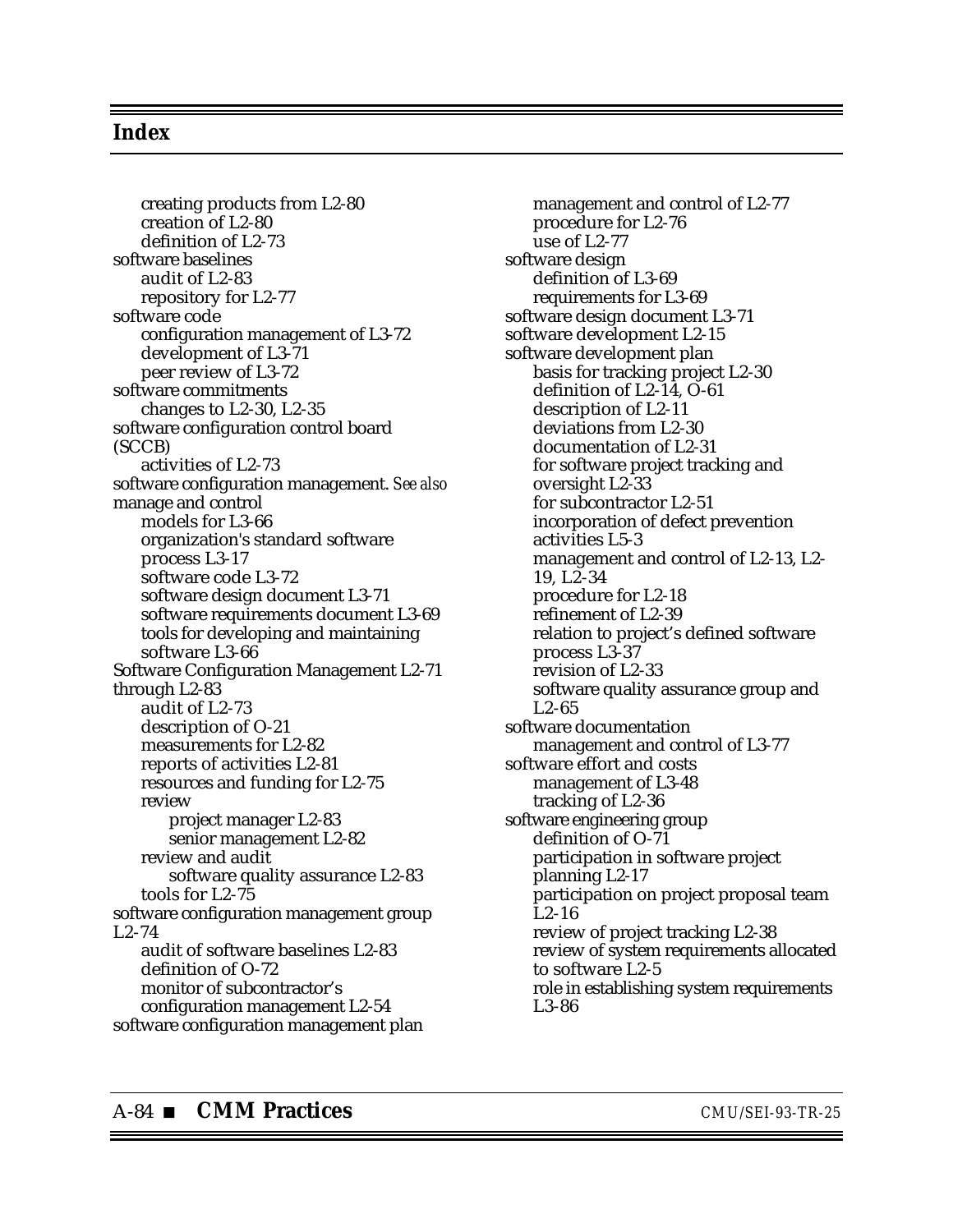training for process change management L5-34 training for software quality management L4-22 software engineering process group software process assessment (SPA) L3-6 coordination of software process improvement L5-36 definition of O-71 examples of O-53 establishment of L3-4, O-15 software process capability relation with technology change management L5-20 responsibility for organization's standard software process L3-14 responsibility of L3-1 management and control of L3-21 review of changes to tailoring guidelines L3-20 review of quantitative process management plan L4-7 review of tailoring organization's standard software process L3-42 software engineering technical activities L2- 37 software life cycle software process focus definition of O-55 coordination of L3-7<br>documentation of L3-18 coordination of L3-18 identification of L2-17 management and control of L3-19 peer review of L3-19 feedback on L5-44 selection of L3-41 implementation of L5-42 software management **oversight** by senior management L5-32 use at Level 2 O-15 pilot installation L5-42 software manager plans for L5-37 negotiation of commitments L2-13 policy for L5-32 orientation for training program L3-29 program for L5-35 project tracking responsibility L2-32 records of L5-43 responsibility for software work products L2-15 review software process improvement plan allocated requirements L2-3 items in L5-38 software development plan L2-19 peer review of L5-37 statement of work L2-15 requirements for L5-37 training for process change management L5-34 software planning data L2-25 procedure for handling L5-39

software process software process architecture software process architecture definition of L3-18, O-54 software process assets development of at Level 3 O-21 definition of O-10 software process database coordination at organization level L3-8 establishing and maintaining L3-20 use for planning and estimating L3-46 use of at Level 4 O-16 software process definition. *See also* Organization Process Focus relation to Capability Maturity Model O-50 software process element definition of O-55 software process improvement. See also Process Change Management and Organization Process Focus teams for process areas L5-41 update of training for L5-43 project tracking L2-38 management and control of L5-37 software process improvement proposal documentation of L5-10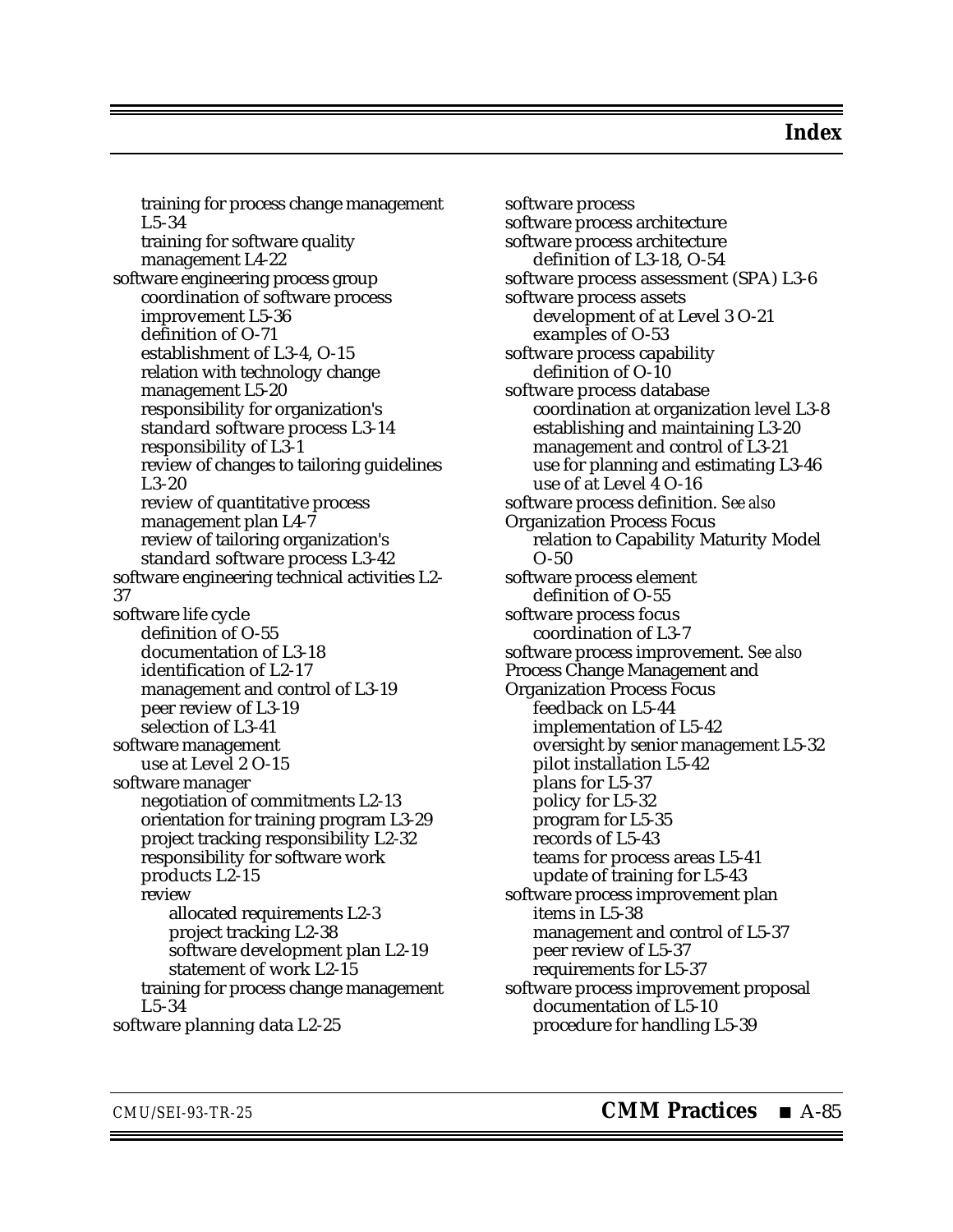software process performance tools for L2-16 assessment of L3-6 training for L2-16 definition of O-23 Software Project Tracking and Oversight software product L2-29 through L2-42 definition of O-60 **assignment** of work tasks L2-31 software quality assurance audit of L2- 66 Software Product Engineering L3-59 through L3-82 description of O-22 review measurements for L3-79 project manager L2-41 orientation for managers L3-64 senior management L2-40 orientation for technical staff L3-64 review and audit policy for L3-60 software quality assurance L2-41 review tools for L2-32 project manager L3-80 training for L2-32 review and audit L2-69 software quality assurance L3-81 description of O-21 tools for L3-61 manager for L2-62 training for L3-63 measurements for L2-68 software project orientation in L2-63 software project commitments policy for L2-60 review of L2-13, L2-17 resources and funding for L2-62 software project data review recording of L2-38 independent experts L2-69 software project L2-14 project manager L2-69 commitment for L2-12 senior management L2-68 management of L3-44 tools for L2-62 review of L3-55 training for L2-62 Software Project Planning L2-11 through L2-27 coordination of L2-15 audit of software products L2-66 description of O-20 coordination with customer L2-67 measurements for L2-25 definition of O-72 overall project planing and L2-17 monitor of subcontractor's quality policy for L2-12 assurance L2-53 resources and funding for L2-16 reports of activities L2-67 responsibility for L2-12 review review defect prevention L5-15 senior management L2-26 57 review and audit intergroup coordination L3-92 software quality assurance L2-27

description of O-20 measurements for L2-39 policy for L2-30 resources and funding for L2-32 resources and funding for L3-61 software development plan for L2-33 senior management L3-80 Software Quality Assurance L2-59 through software quality assurance group L2-61 activities of L2-65 project manager L2-26 integrated software management L3-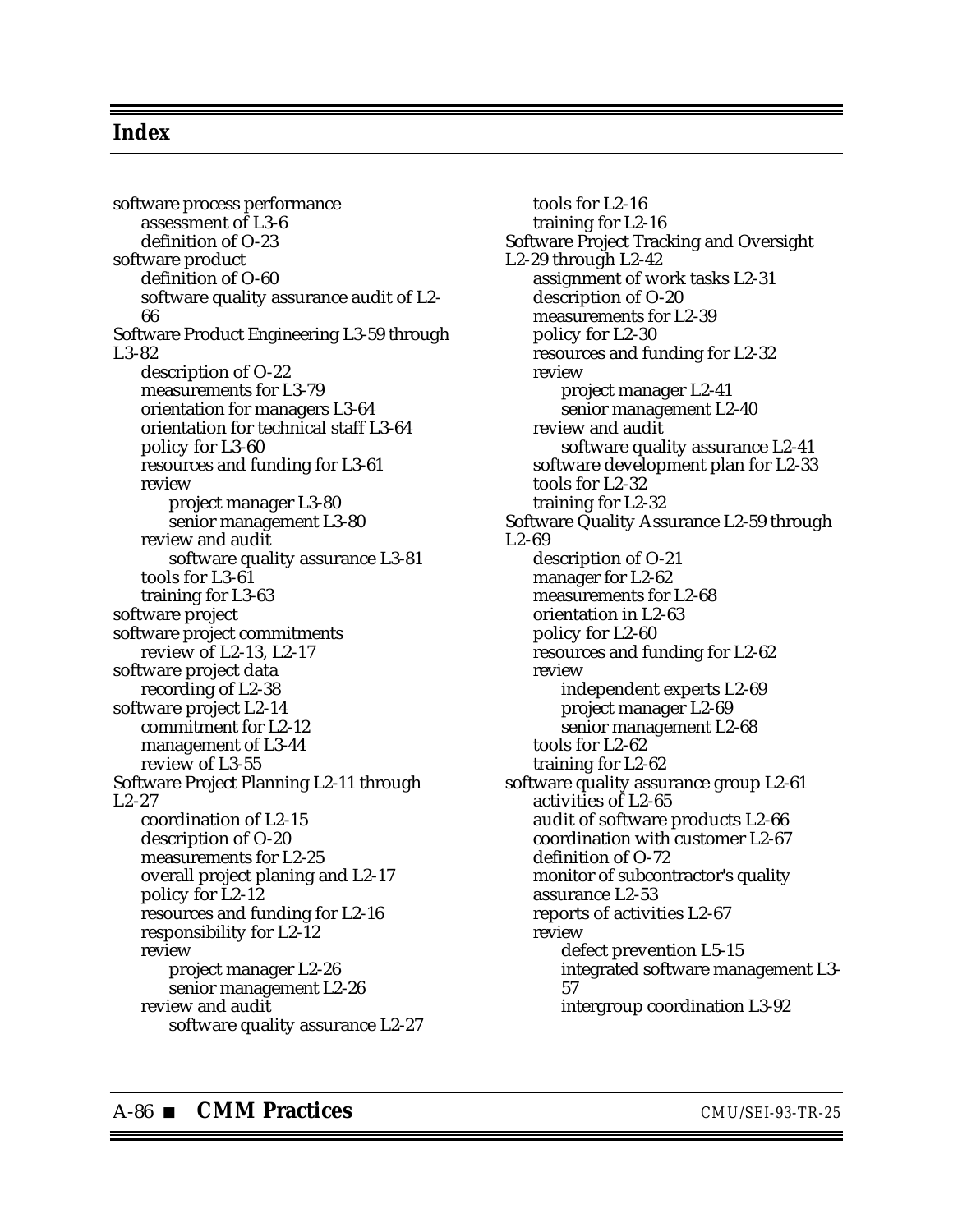organization process definition L3- 23 peer reviews L3-100 requirements for L4-23 quantitative process management L4-16 requirements management L2-9 software requirements software configuration management L2-83 software engineering activities L2-66 software requirements document software project planning L2-27 peer review of L3-68 software project tracking and oversight L2-41 software subcontract management L2-57 technology change management L5- 29 software development plan and L2-65 procedure for L2-23 software quality assurance plan L2-63 tracking of L2-37 management and control of L2-64 software size software quality assurance review management of L3-47 description of O-49 software subcontract software quality goals **policy** for managing L2-44 actions to resolve conflicts L4-30 responsibility for managing L2-45 Software Quality Management L4-19 through L2-57 through L4-32 basis for L2-50 description of O-23 contract for L2-50 measurements for L4-31 description of O-20 policy for L4-20 measurements for L2-55 resources and funding for L4-21 orientation in L2-46 review review responsibility for L2-46 project manager L4-31 review senior management L4-31 project manager L2-56 review and audit senior management L2-56 software quality assurance L4-32 review and audit tools for L4-21 software quality assurance L2-57 training for software engineering group L4-22 training to implement L4-22 performance evaluation L2-55 software quality plan procedure for selection of L2-49 documentation of quality goals L4-28 procedure for reviews with L2-53 items in L4-25 quality goals for L4-30

management and control of L4-25 peer review of L4-24 process change management L5-46 review by senior management L4-25 software replanning data management and control of L2-38 changes to L3-69 development of L3-66 software product engineering L3-81 configuration management of L3-69 software risk software risk management plan software quality management L4-32 management and control of L3-54 peer review of L3-54 plan for managing L3-53 software schedule management of L3-51 documentation of L4-28 Software Subcontract Management L2-43 training for L2-46 software subcontractor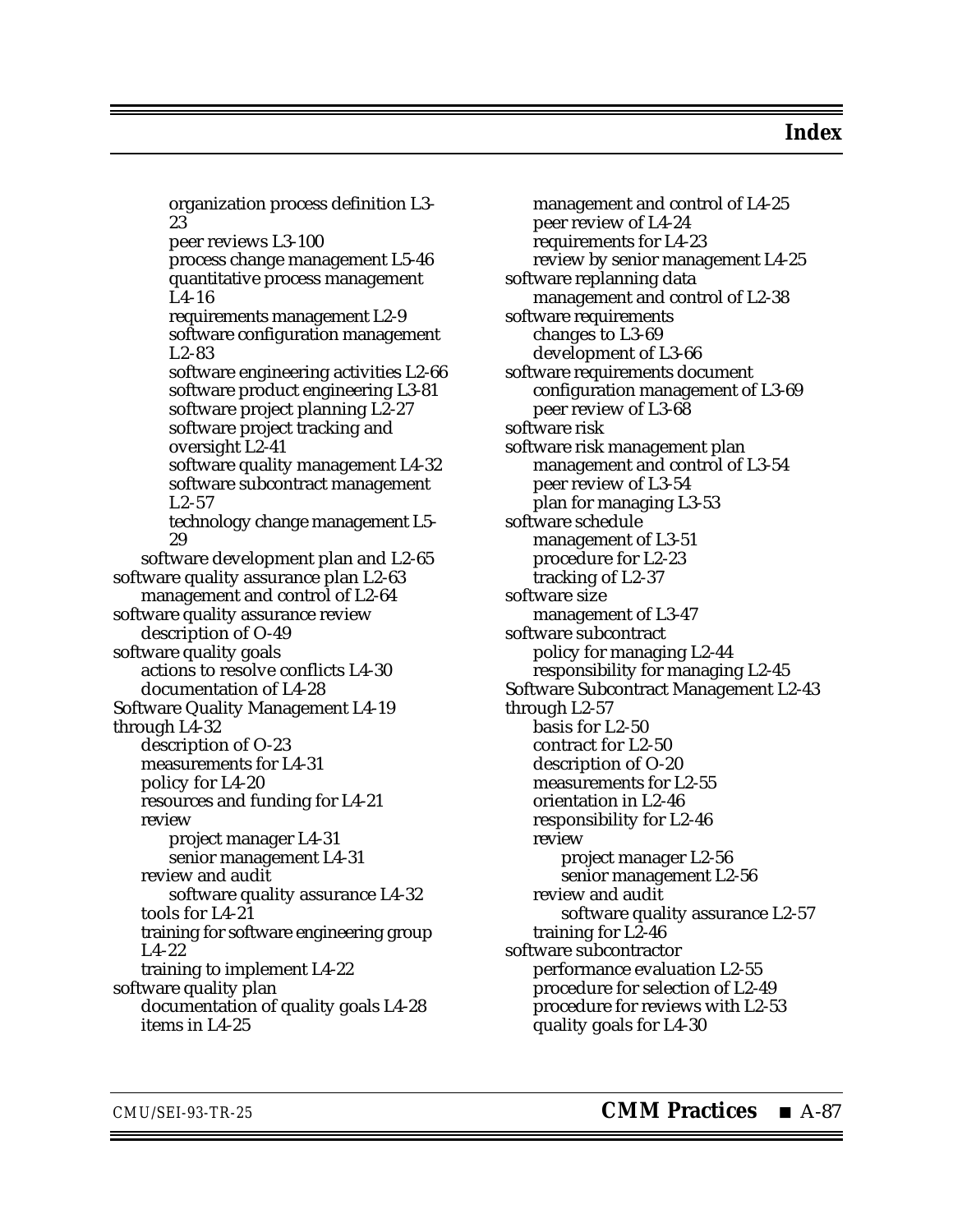status reviews with L2-51 subcontract statement of work L2-47 technical reviews with L2-52 management and control of L2-48 software subcontractor's statement of work subcontracted work changes to L2-51 procedure for L2-47 acceptance testing of products L2-55 selection of L2-47 software task subpractices kick-off meeting for defect prevention L5-6 software task leader description of O-32 definition of O-68 system and acceptance testing L3-75 software testing L3-72 system documentation software test plan development of L3-76 peer review of L3-74 peer review of L3-77 requirements for L3-75 system engineering group software testing criteria and the definition of O-72 review of L3-72 system requirements software work product and the coordination to establish L3-86 audit of L2-66 responsibility for L2-3 definition of O-60 *See also* allocated requirements estimating size of L2-21 changes to L2-7 evaluation of L3-98 definition of L2-1 responsibility for L2-15, L2-31 description of O-43 tracking size of L2-35 documentation of L2-4 software-related group examples of L2-4 definition of O-71 management and control of sponsorship documentation for L3-78 description of O-36 policy for managing L2-2 organization process focus L3-2 review of L2-5 staff staff system test group definition of O-68 definition of O-72 stage definition of O-58 **T** standards software quality assurance involvement task<br>in developing L2-65 in developing L2-65 definition of  $\mu$ o-separation of O-599 definition of O-599 definition of O-599 definition o statement of work subcontract L2-47<br>
ement of work for software project<br>  $\frac{13-84}{2}$ statement of work for software project interdis<br>management and control of L2-15 technology management and control of L2-15 review of L2-15 technology change subcontract. *See* software subcontract subcontract manager responsibilities of L2-45

description of O-31 supplementary information consistency of L3-78 system requirements allocated to software.

for training courses L3-33 Taguchi's method for robust design L4-24 Technology Change Management L5-17 through L5-30<br>description of O-24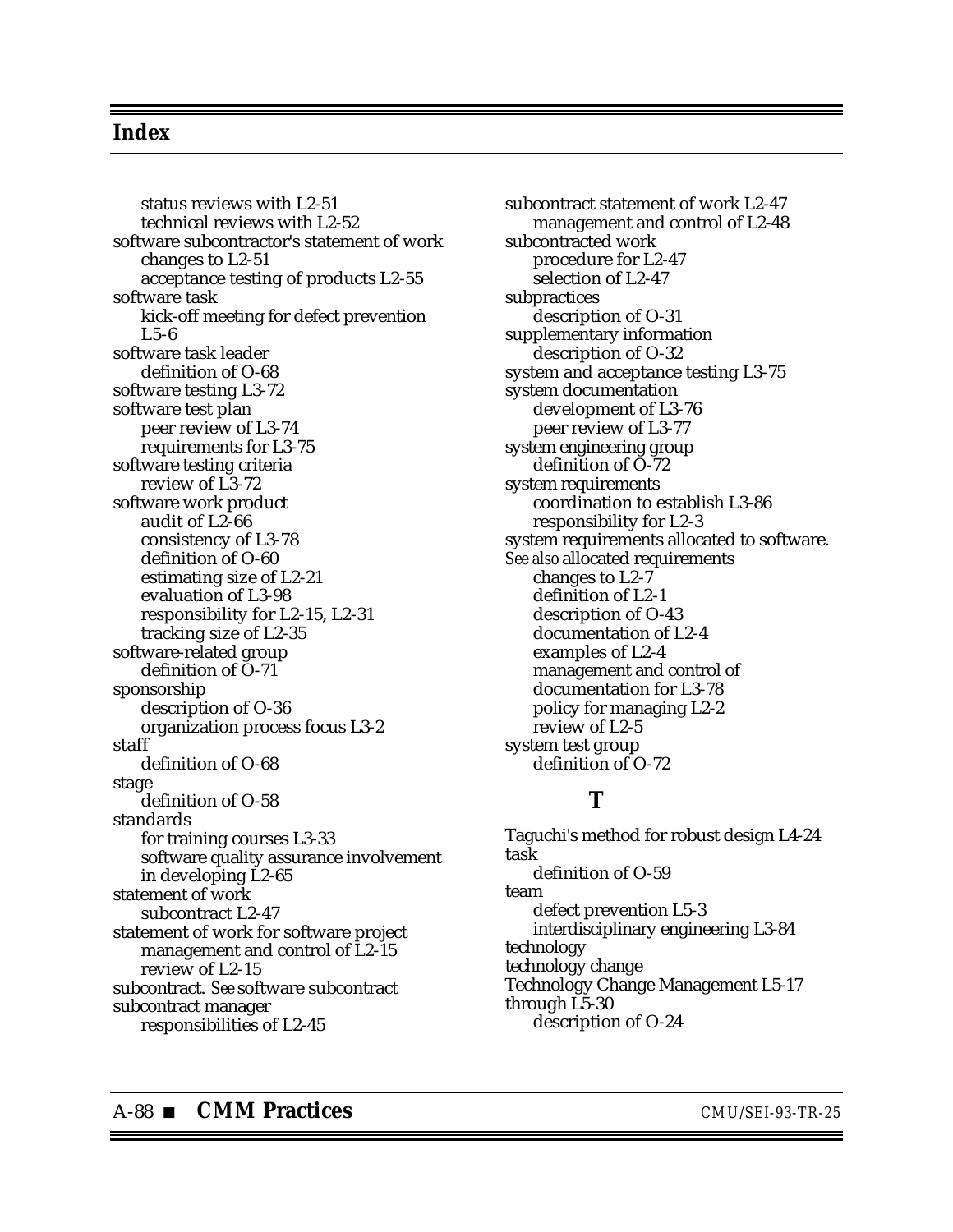group for L5-20 technology change management L5-21 measurements for L5-28 training L3-28 plan for L5-23 tools for developing and maintaining policy for L5-18 software resources and funding for L5-21 configuration management of L3-66 review tracking tracking senior management L5-29 critical computer resources L2-36 critical computer resources L2-36 review and audit tools for L5-21 L2-37 training for L5-23 software effort and costs L2-36 technology change management plan L5-23 versus managing O-45 peer review of L5-24 training. *See also* orientation and required data to support L5-22 training pilot effort for L5-27 description of O-38 relation to Capability Maturity Model O-62 test plans integrated software management L3-39 management and control of L3-74 intergroup coordination L3-85 testing testing testing testing the contract of the contract of the contract of the contract of the contract of the contract of the contract of the contract of the contract of the contract of the contract of the contract o of software L3-72 organization process focus L3-5 of system for acceptance L3-75 plan for project L3-29, L3-30 tools policy for L3-26 building and maintaining software L3- 60 intergroup coordination L3-85 76 organization process definition L3-14 software product engineering L3-63 organization process focus L3-5 software project planning L2-16 quantitative process measurement L4-5 L2-32 requirements management L2-5 software quality assurance L2-62 software configuration management L2- 46 75 tools for L3-28 software product engineering L3-61 update based on software process software project planning L2-16 improvement L5-43 software project tracking and oversight L2-32 software quality assurance L2-62 definition of O-73 software quality management L4-21 skills and knowledge of L3-28 software subcontract management L2- 46

 software quality assurance L5-29 size of software work products L2-35 senior management role in L5-19 Software engineering technical activities identification of areas for L5-24 coordination across organization L3-8 development of courses for L3-33 facilities for L3-28 records of L3-34 review of materials for L3-33 defect prevention L5-4 software configuration management L2process change management L5-34 software project tracking and oversight selection of for project L3-65 software subcontract management L2waiver for L3-34 training group training materials management and control of L3-34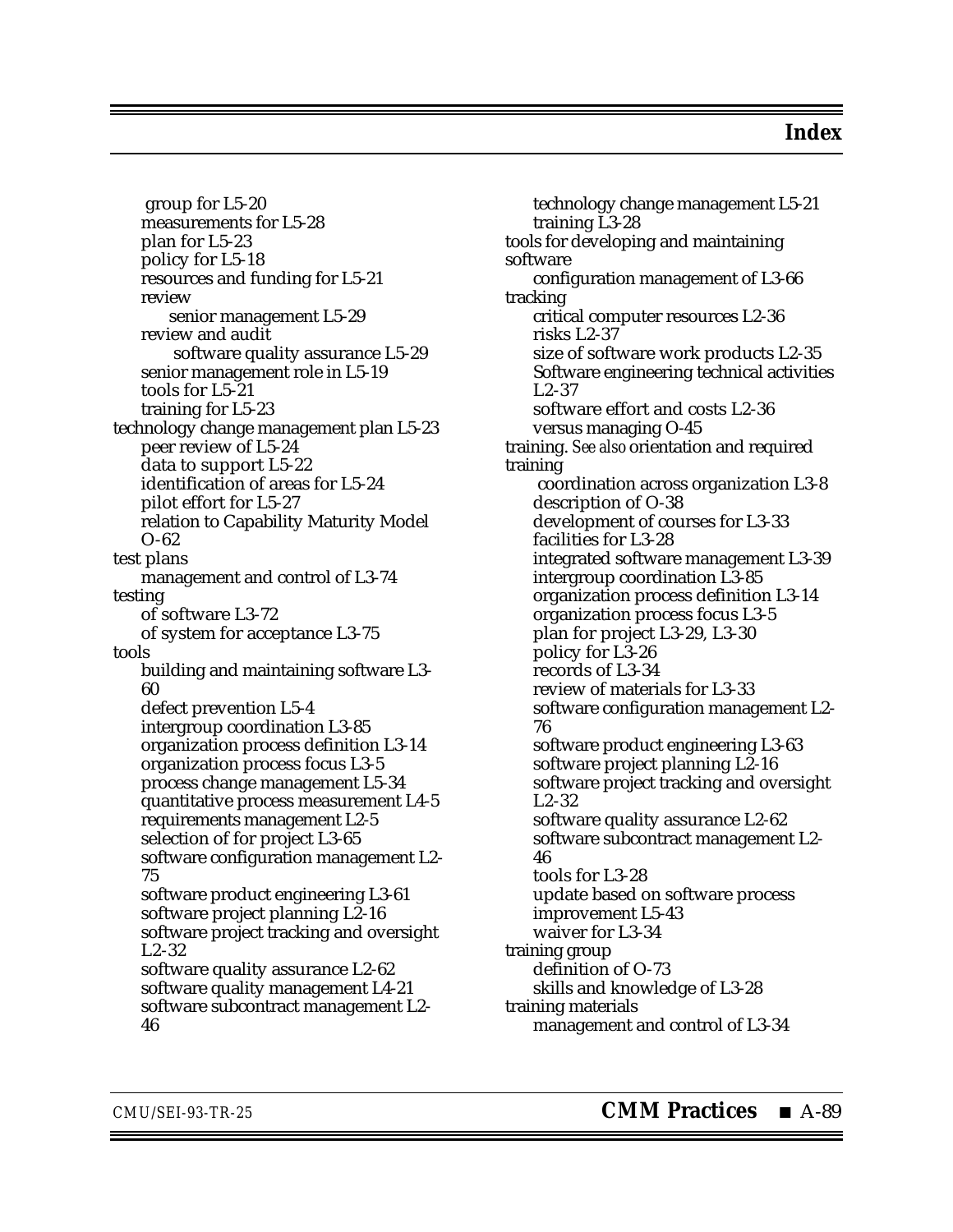training plan items included in L3-32 management and control of L3-31 Training Program L3-25 through L3-36 description of O-22 group for L3-27 independent evaluation of L3-36 measurements for L3-34 orientation in L3-29 resources and funding for L3-27 review senior management L3-35 review and audit of L3-36 training program elements items included in L3-28 training vehicles texamples of L3-26

# **V**

Verifying Implementation description of O-28

# **W**

work products review of L3-90